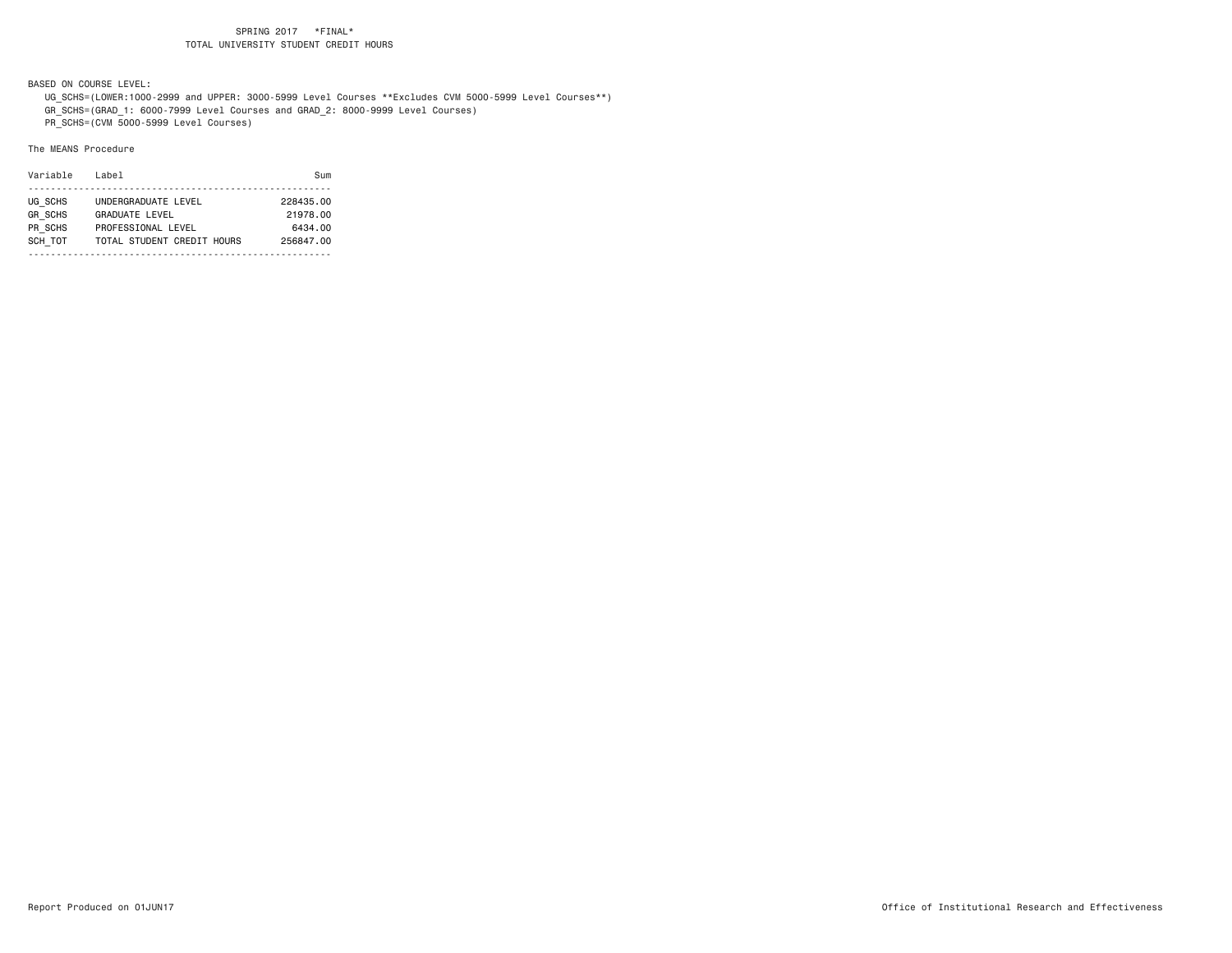BASED ON COURSE LEVEL:

 UG\_SCHS=(LOWER:1000-2999 and UPPER: 3000-5999 Level Courses \*\*Excludes CVM 5000-5999 Level Courses\*\*) GR\_SCHS=(GRAD\_1: 6000-7999 Level Courses and GRAD\_2: 8000-9999 Level Courses)

PR\_SCHS=(CVM 5000-5999 Level Courses)

| <b>CAMPUS</b> | Ν<br>Obs | Variable       | Label                      | Sum       |
|---------------|----------|----------------|----------------------------|-----------|
| Main          | 5157     | UG SCHS        | UNDERGRADUATE LEVEL        | 223375.00 |
|               |          | <b>GR SCHS</b> | <b>GRADUATE LEVEL</b>      | 21400.00  |
|               |          | PR SCHS        | PROFESSIONAL LEVEL         | 6434.00   |
|               |          | SCH TOT        | TOTAL STUDENT CREDIT HOURS | 251209.00 |
| Meridian      | 165      | UG SCHS        | UNDERGRADUATE LEVEL        | 5060.00   |
|               |          | <b>GR SCHS</b> | <b>GRADUATE LEVEL</b>      | 578.00    |
|               |          | PR SCHS        | PROFESSIONAL LEVEL         | 0.00      |
|               |          | SCH TOT        | TOTAL STUDENT CREDIT HOURS | 5638.00   |
|               |          |                |                            |           |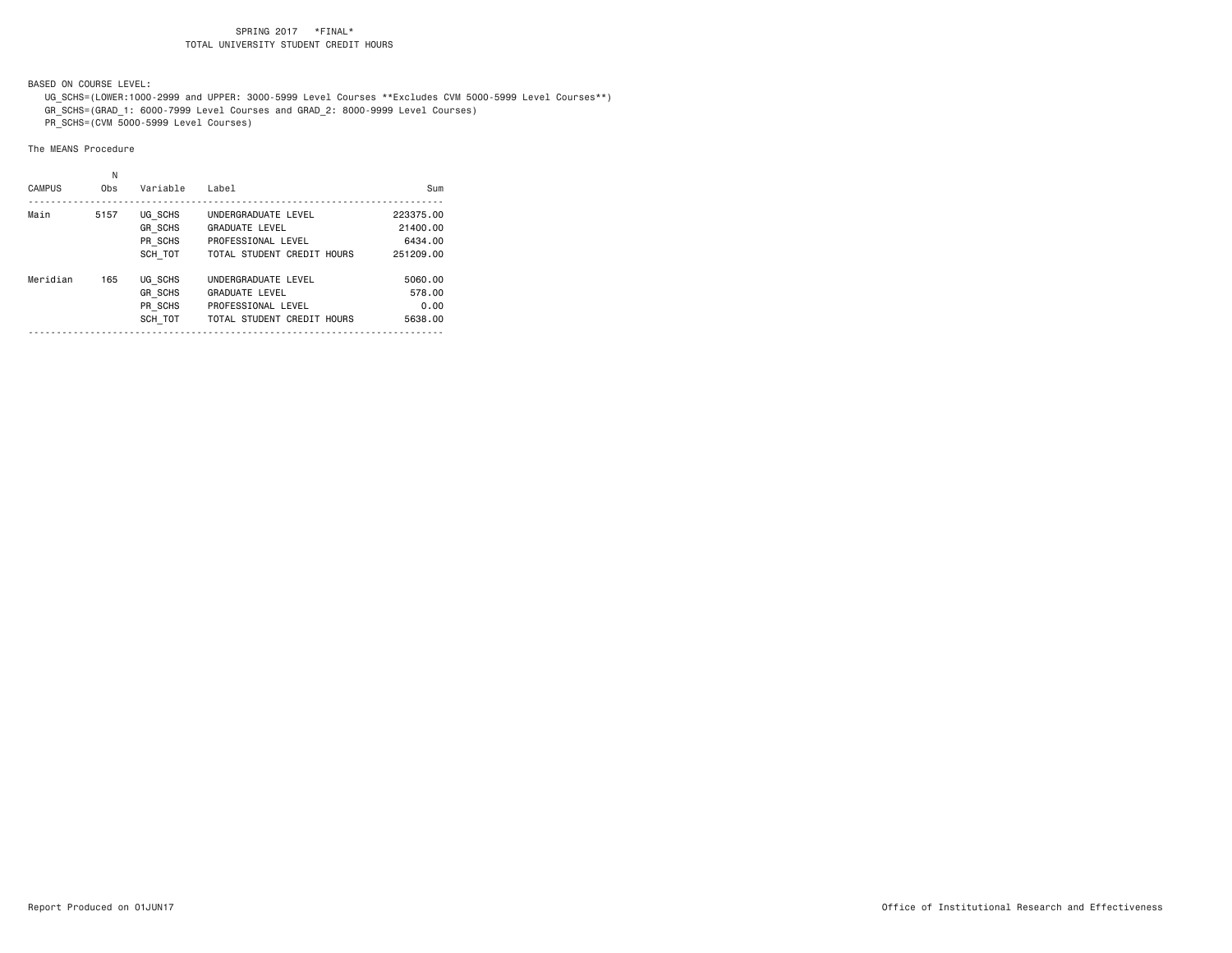BASED ON COURSE LEVEL:

 UG\_SCHS=(LOWER:1000-2999 and UPPER: 3000-5999 Level Courses \*\*Excludes CVM 5000-5999 Level Courses\*\*) GR\_SCHS=(GRAD\_1: 6000-7999 Level Courses and GRAD\_2: 8000-9999 Level Courses)

PR\_SCHS=(CVM 5000-5999 Level Courses)

|                      | N              |                |                                              |           |
|----------------------|----------------|----------------|----------------------------------------------|-----------|
| <b>COURSE CAMPUS</b> | Obs            | Variable Label |                                              | Sum       |
| Starkville           |                |                | 4737 UG_SCHS UNDERGRADUATE LEVEL             | 212981.00 |
|                      |                |                | GR_SCHS GRADUATE LEVEL                       | 16479.00  |
|                      |                |                | PR SCHS PROFESSIONAL LEVEL                   | 6434.00   |
|                      |                |                | SCH TOT TOTAL STUDENT CREDIT HOURS 235894.00 |           |
| Meridian             | 165            |                | UG_SCHS UNDERGRADUATE LEVEL                  | 5060.00   |
|                      |                |                | GR SCHS GRADUATE LEVEL                       | 578.00    |
|                      |                |                | PR_SCHS PROFESSIONAL LEVEL                   | 0.00      |
|                      |                |                | SCH TOT   TOTAL STUDENT CREDIT HOURS         | 5638,00   |
| Distance Education   | 403            |                | UG SCHS UNDERGRADUATE LEVEL                  | 9855.00   |
|                      |                |                | GR SCHS GRADUATE LEVEL                       | 4899.00   |
|                      |                |                | PR_SCHS PROFESSIONAL LEVEL                   | 0.00      |
|                      |                |                | SCH TOT TOTAL STUDENT CREDIT HOURS           | 14754.00  |
| MSU Gulf Coast       | 10             |                | UG SCHS UNDERGRADUATE LEVEL                  | 256.00    |
|                      |                |                | GR_SCHS GRADUATE LEVEL                       | 0.00      |
|                      |                |                | PR SCHS PROFESSIONAL LEVEL                   | 0.00      |
|                      |                | SCH TOT        | TOTAL STUDENT CREDIT HOURS                   | 256.00    |
| Study Abroad         | $\overline{7}$ |                | UG SCHS UNDERGRADUATE LEVEL                  | 283.00    |
|                      |                |                | GR SCHS GRADUATE LEVEL                       | 22.00     |
|                      |                |                | PR SCHS PROFESSIONAL LEVEL                   | 0.00      |
|                      |                |                | SCH TOT TOTAL STUDENT CREDIT HOURS           | 305,00    |
|                      |                |                |                                              |           |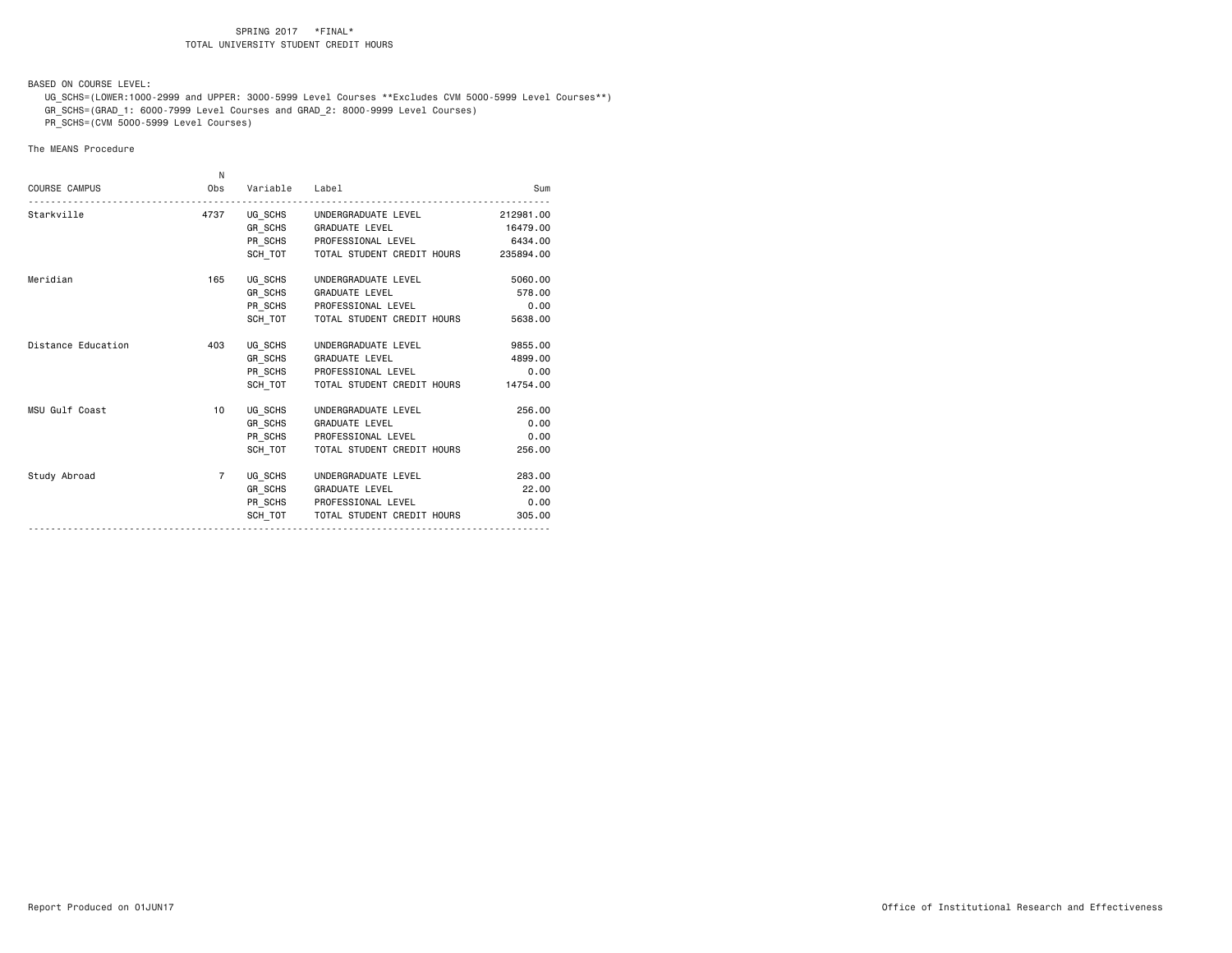BASED ON COURSE LEVEL:

 UG\_SCHS=(LOWER:1000-2999 and UPPER: 3000-5999 Level Courses \*\*Excludes CVM 5000-5999 Level Courses\*\*) GR\_SCHS=(GRAD\_1: 6000-7999 Level Courses and GRAD\_2: 8000-9999 Level Courses)

PR\_SCHS=(CVM 5000-5999 Level Courses)

|                             | N              |                                         |                            |           |
|-----------------------------|----------------|-----------------------------------------|----------------------------|-----------|
| ACADEMIC COLLEGE<br>.       | Obs            | Variable<br>$\sim$ $\sim$ $\sim$ $\sim$ | Label                      | Sum       |
| Agriculture & Life Sciences | 746            | UG_SCHS                                 | UNDERGRADUATE LEVEL        | 18487.50  |
|                             |                | GR SCHS                                 | GRADUATE LEVEL             | 2729.40   |
|                             |                | PR_SCHS                                 | PROFESSIONAL LEVEL         | 138.00    |
|                             |                | SCH TOT                                 | TOTAL STUDENT CREDIT HOURS | 21354.90  |
| Architecture, Art & Design  | 185            | UG SCHS                                 | UNDERGRADUATE LEVEL        | 8828.00   |
|                             |                | GR SCHS                                 | <b>GRADUATE LEVEL</b>      | 57.00     |
|                             |                | PR SCHS                                 | PROFESSIONAL LEVEL         | 0.00      |
|                             |                | SCH TOT                                 | TOTAL STUDENT CREDIT HOURS | 8885.00   |
| Arts & Sciences             | 2200           | UG SCHS                                 | UNDERGRADUATE LEVEL        | 111952.75 |
|                             |                | GR SCHS                                 | GRADUATE LEVEL             | 6398.50   |
|                             |                | PR SCHS                                 | PROFESSIONAL LEVEL         | 0.00      |
|                             |                | SCH TOT                                 | TOTAL STUDENT CREDIT HOURS | 118351.25 |
| Business                    | 279            | UG SCHS                                 | UNDERGRADUATE LEVEL        | 28895.00  |
|                             |                | GR_SCHS                                 | GRADUATE LEVEL             | 1917.00   |
|                             |                | PR_SCHS                                 | PROFESSIONAL LEVEL         | 0.00      |
|                             |                | SCH TOT                                 | TOTAL STUDENT CREDIT HOURS | 30812.00  |
| Education                   | 857            | UG SCHS                                 | UNDERGRADUATE LEVEL        | 32355.25  |
|                             |                | GR_SCHS                                 | GRADUATE LEVEL             | 4417.00   |
|                             |                | PR_SCHS                                 | PROFESSIONAL LEVEL         | 0.00      |
|                             |                | SCH TOT                                 | TOTAL STUDENT CREDIT HOURS | 36772.25  |
| Engineering                 | 667            | UG SCHS                                 | UNDERGRADUATE LEVEL        | 23902.50  |
|                             |                | GR SCHS                                 | GRADUATE LEVEL             | 4667.60   |
|                             |                | PR_SCHS                                 | PROFESSIONAL LEVEL         | 0.00      |
|                             |                | SCH TOT                                 | TOTAL STUDENT CREDIT HOURS | 28570.10  |
| Forest Resources            | 191            | UG SCHS                                 | UNDERGRADUATE LEVEL        | 2799.00   |
|                             |                | GR SCHS                                 | <b>GRADUATE LEVEL</b>      | 1224.00   |
|                             |                | PR SCHS                                 | PROFESSIONAL LEVEL         | 0.00      |
|                             |                | SCH TOT                                 | TOTAL STUDENT CREDIT HOURS | 4023.00   |
| Veterinary Medicine         | 193            | UG SCHS                                 | UNDERGRADUATE LEVEL        | 1084.50   |
|                             |                | GR SCHS                                 | GRADUATE LEVEL             | 567.50    |
|                             |                | PR SCHS                                 | PROFESSIONAL LEVEL         | 6296.00   |
|                             |                | SCH TOT                                 | TOTAL STUDENT CREDIT HOURS | 7948.00   |
| Academic Affairs            | $\overline{4}$ | UG SCHS                                 | UNDERGRADUATE LEVEL        | 130.50    |
|                             |                | GR SCHS                                 | GRADUATE LEVEL             | 0.00      |
|                             |                | PR_SCHS                                 | PROFESSIONAL LEVEL         | 0.00      |
|                             |                | SCH TOT                                 | TOTAL STUDENT CREDIT HOURS | 130.50    |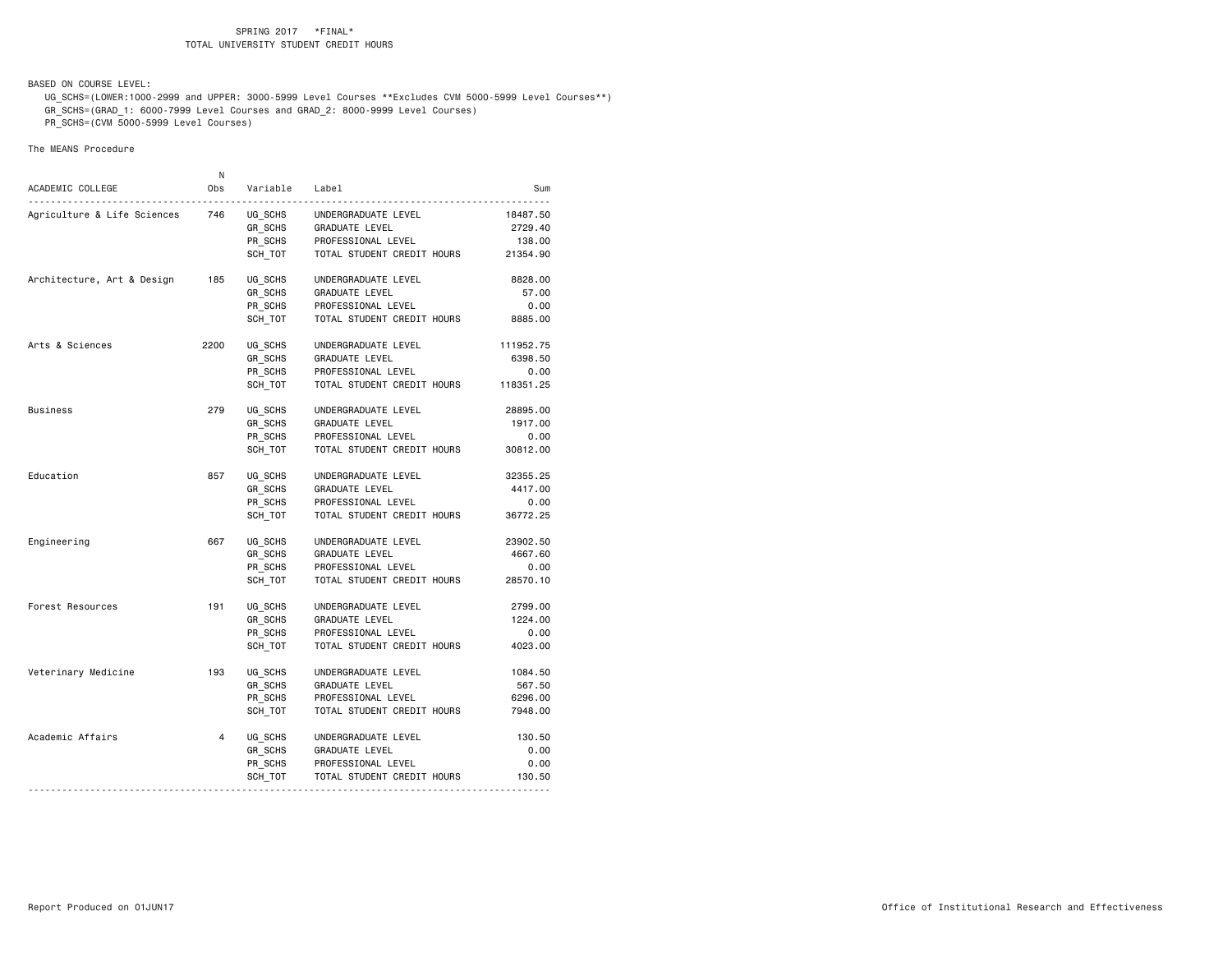BASED ON COURSE LEVEL:

UG\_SCHS=(LOWER:1000-2999 and UPPER: 3000-5999 Level Courses \*\*Excludes CVM 5000-5999 Level Courses\*\*)

GR\_SCHS=(GRAD\_1: 6000-7999 Level Courses and GRAD\_2: 8000-9999 Level Courses)

PR\_SCHS=(CVM 5000-5999 Level Courses)

|                                                               | UNDERGRADUATE | GRADUATE | PROFESSIONAL |              |
|---------------------------------------------------------------|---------------|----------|--------------|--------------|
| ACADEMIC DEPARTMENT                                           | LEVEL         | LEVEL    | LEVEL        | <b>TOTAL</b> |
|                                                               |               |          |              |              |
| Ag & Bio Engineering                                          | 741.00        | 61.00    | 0.00         | 802.00       |
| Agricultural Economics                                        | 1237.00       | 144.00   | 0.00         | 1381.00      |
| Animal Dairy Science                                          | 2573.50       | 179.00   | 0.00         | 2752.50      |
| Biochemistry, Molecular Biology, Entomology & Plant Pathology | 2066.50       | 580.40   | 138,00       | 2784.90      |
| Food Science, Nutrition & Health Promotion                    | 2823.00       | 674.00   | 0.00         | 3497.00      |
| Landscape Architecture                                        | 1392.00       | 43.00    | 0.00         | 1435,00      |
| Plant & Soil Sciences                                         | 2485,00       | 444.00   | 0.00         | 2929.00      |
| Poultry Science                                               | 1092.50       | 99.00    | 0.00         | 1191.50      |
| School of Human Sciences                                      | 4077.00       | 505.00   | 0.00         | 4582.00      |
|                                                               |               |          |              |              |
|                                                               | 18487.50      | 2729.40  | 138.00       | 21354.90     |
|                                                               |               |          |              |              |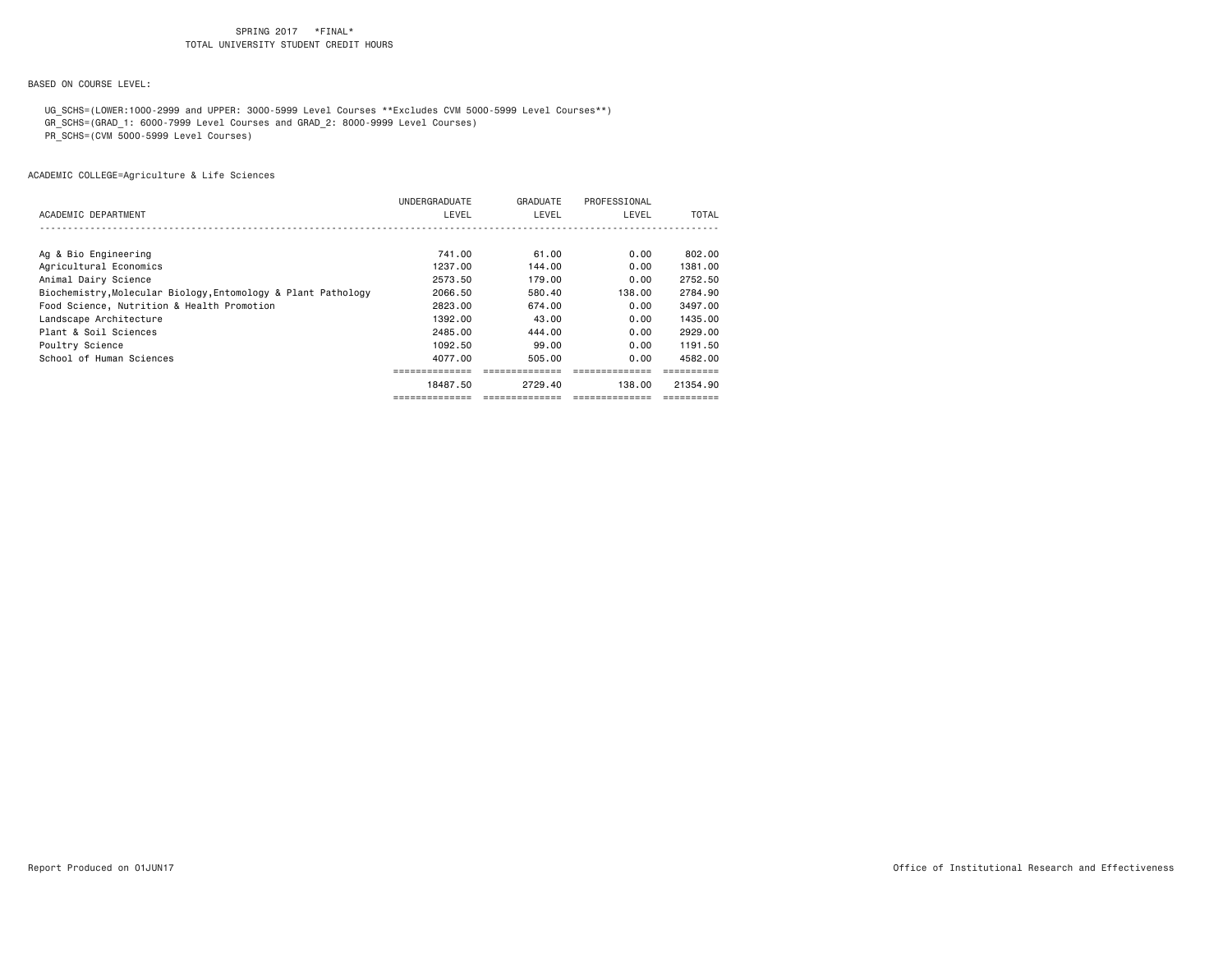BASED ON COURSE LEVEL:

UG\_SCHS=(LOWER:1000-2999 and UPPER: 3000-5999 Level Courses \*\*Excludes CVM 5000-5999 Level Courses\*\*)

GR\_SCHS=(GRAD\_1: 6000-7999 Level Courses and GRAD\_2: 8000-9999 Level Courses)

PR\_SCHS=(CVM 5000-5999 Level Courses)

ACADEMIC COLLEGE=Architecture, Art & Design

|                               | 8828,00       | 57.00    | 0.00         | 8885.00 |
|-------------------------------|---------------|----------|--------------|---------|
|                               |               |          |              |         |
| School of Architecture        | 3592.02       | 0.00     | 0.00         | 3592.02 |
| Interior Design               | 1126.00       | 0.00     | 0.00         | 1126.00 |
| Building Construction Science | 568.98        | 0.00     | 0.00         | 568.98  |
| Art AAD                       | 3541.00       | 57.00    | 0.00         | 3598.00 |
|                               |               |          |              |         |
| ACADEMIC DEPARTMENT           | LEVEL         | LEVEL    | LEVEL        | TOTAL   |
|                               | UNDERGRADUATE | GRADUATE | PROFESSIONAL |         |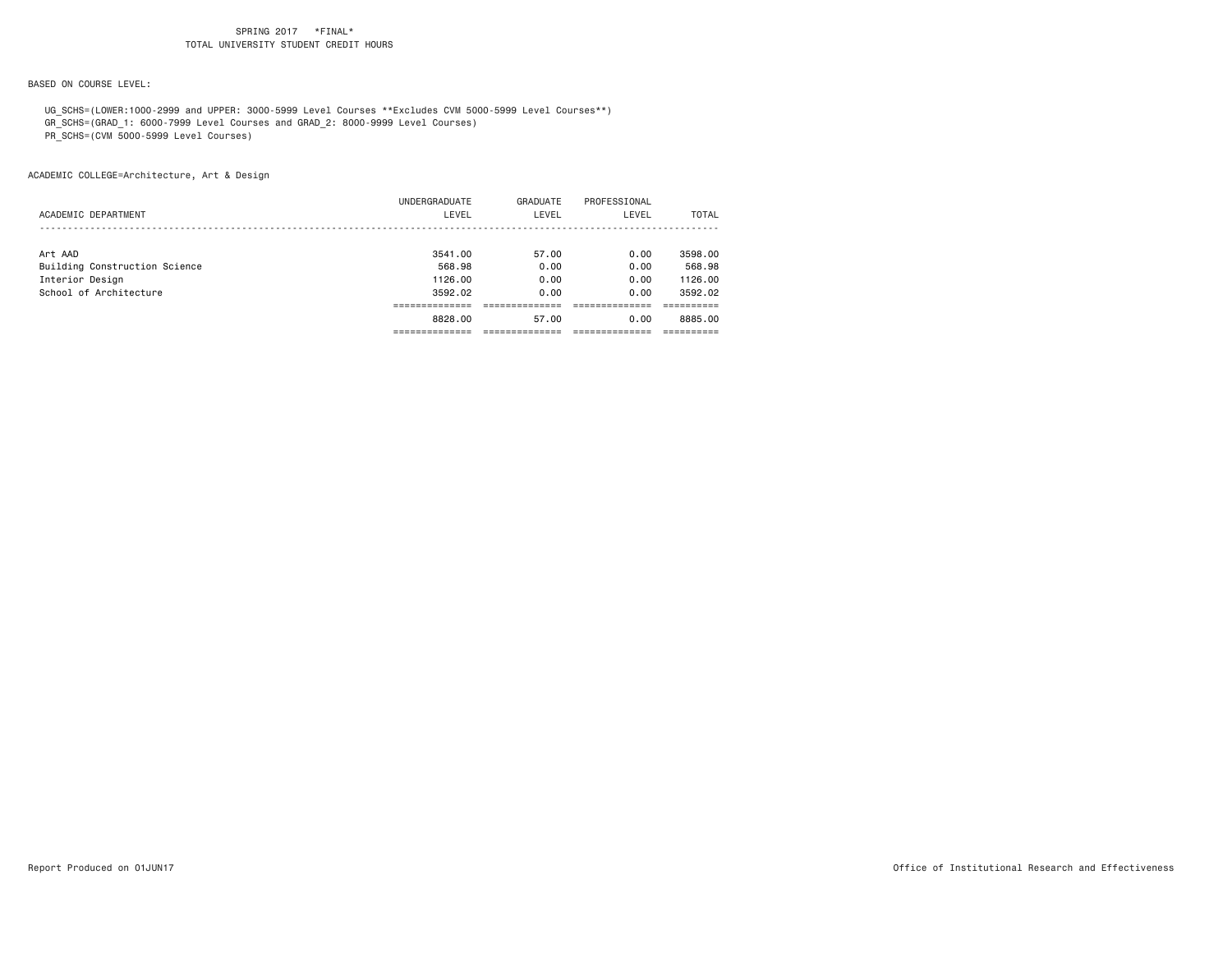BASED ON COURSE LEVEL:

 UG\_SCHS=(LOWER:1000-2999 and UPPER: 3000-5999 Level Courses \*\*Excludes CVM 5000-5999 Level Courses\*\*) GR\_SCHS=(GRAD\_1: 6000-7999 Level Courses and GRAD\_2: 8000-9999 Level Courses)

PR\_SCHS=(CVM 5000-5999 Level Courses)

ACADEMIC COLLEGE=Arts & Sciences

|                                            | UNDERGRADUATE  | GRADUATE       | PROFESSIONAL   |            |
|--------------------------------------------|----------------|----------------|----------------|------------|
| ACADEMIC DEPARTMENT                        | LEVEL          | LEVEL          | LEVEL          | TOTAL      |
|                                            |                |                |                |            |
|                                            |                |                |                |            |
| Aerospace Studies                          | 158,00         | 0.00           | 0.00           | 158,00     |
| Anthropology & Middle Eastern Cultures     | 1545.00        | 191.00         | 0.00           | 1736.00    |
| Biological Sciences                        | 13510.00       | 647.00         | 0.00           | 14157.00   |
| Chemistry                                  | 9062.50        | 719.00         | 0.00           | 9781.50    |
| Classical & Modern Languages & Literatures | 5903.00        | 36.00          | 0.00           | 5939.00    |
| Communication                              | 8947.00        | 75.00          | 0.00           | 9022.00    |
| Dean of Arts & Sciences                    | 25.00          | 0.00           | 0.00           | 25.00      |
| English                                    | 10838.00       | 298.00         | 0.00           | 11136.00   |
| Geosciences                                | 7589.00        | 1312,00        | 0.00           | 8901.00    |
| History                                    | 5448.00        | 616,00         | 0.00           | 6064.00    |
| Mathematics & Statistics                   | 16629.00       | 817,00         | 0.00           | 17446.00   |
| Military Science                           | 338,00         | 0.00           | 0.00           | 338,00     |
| Philosophy & Religion                      | 5717.00        | 3.00           | 0.00           | 5720.00    |
| Physics & Astronomy                        | 5357.00        | 394,00         | 0.00           | 5751.00    |
| Political Science & Public Administration  | 3395.25        | 420.50         | 0.00           | 3815.75    |
| Psychology                                 | 9145.00        | 612,00         | 0.00           | 9757.00    |
| Sociology                                  | 8346.00        | 258.00         | 0.00           | 8604.00    |
|                                            | ============== | ============== | ============== |            |
|                                            | 111952.75      | 6398.50        | 0.00           | 118351.25  |
|                                            | ============== | ============== | ============== | ========== |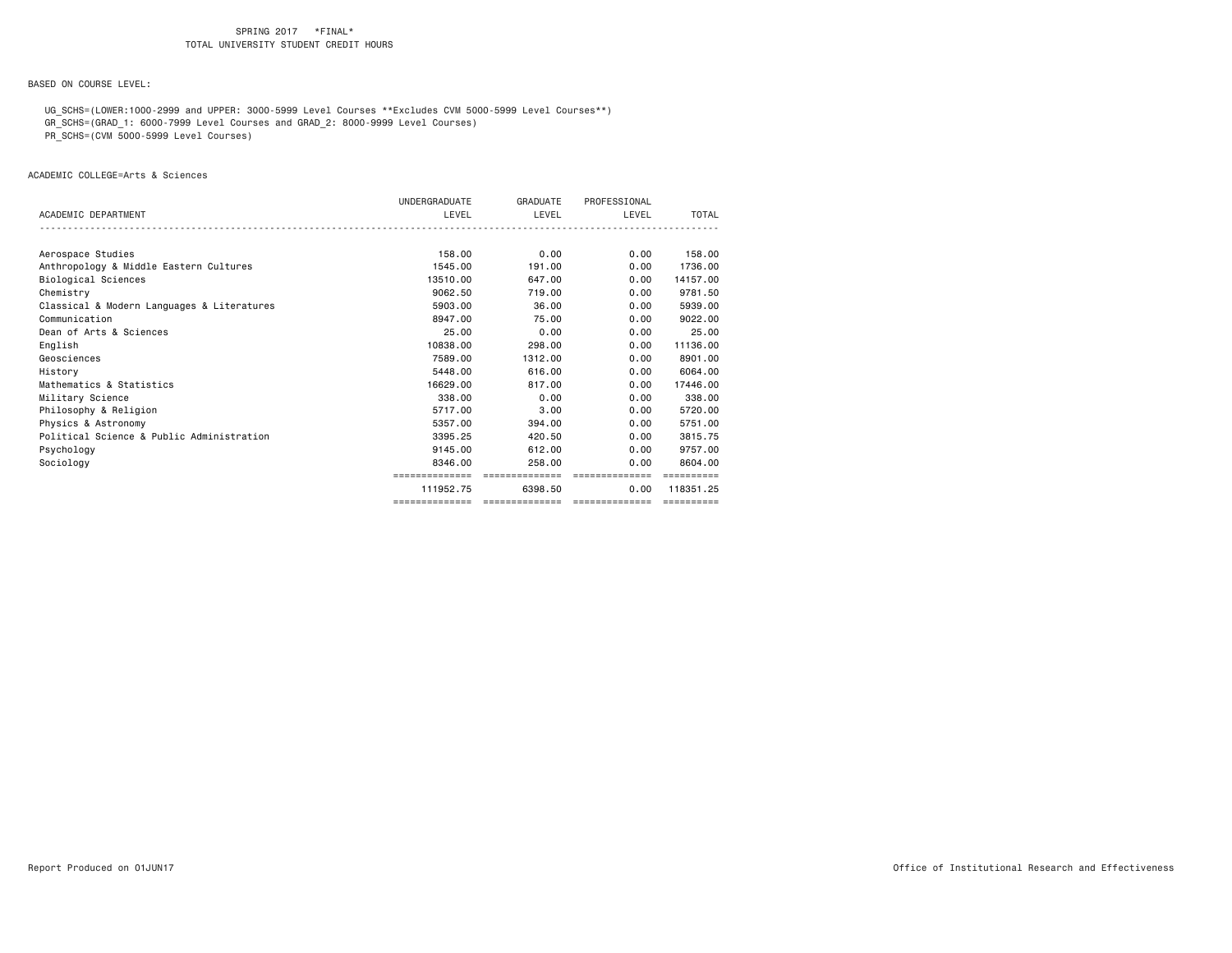# BASED ON COURSE LEVEL:

 UG\_SCHS=(LOWER:1000-2999 and UPPER: 3000-5999 Level Courses \*\*Excludes CVM 5000-5999 Level Courses\*\*) GR\_SCHS=(GRAD\_1: 6000-7999 Level Courses and GRAD\_2: 8000-9999 Level Courses)

PR\_SCHS=(CVM 5000-5999 Level Courses)

# ACADEMIC COLLEGE=Business

|                                                 | UNDERGRADUATE | GRADUATE | PROFESSIONAL |          |
|-------------------------------------------------|---------------|----------|--------------|----------|
| ACADEMIC DEPARTMENT                             | LEVEL         | LEVEL    | LEVEL        | TOTAL    |
|                                                 |               |          |              |          |
| Finance & Economics                             | 8953.00       | 374.00   | 0.00         | 9327.00  |
| Management & Information Systems                | 7561.00       | 544.00   | 0.00         | 8105.00  |
| Marketing, Quantitative Analysis & Business Law | 8013,00       | 606.00   | 0.00         | 8619,00  |
| School of Accountancy                           | 4368.00       | 393.00   | 0.00         | 4761.00  |
|                                                 |               |          |              |          |
|                                                 | 28895.00      | 1917.00  | 0.00         | 30812.00 |
|                                                 |               |          |              |          |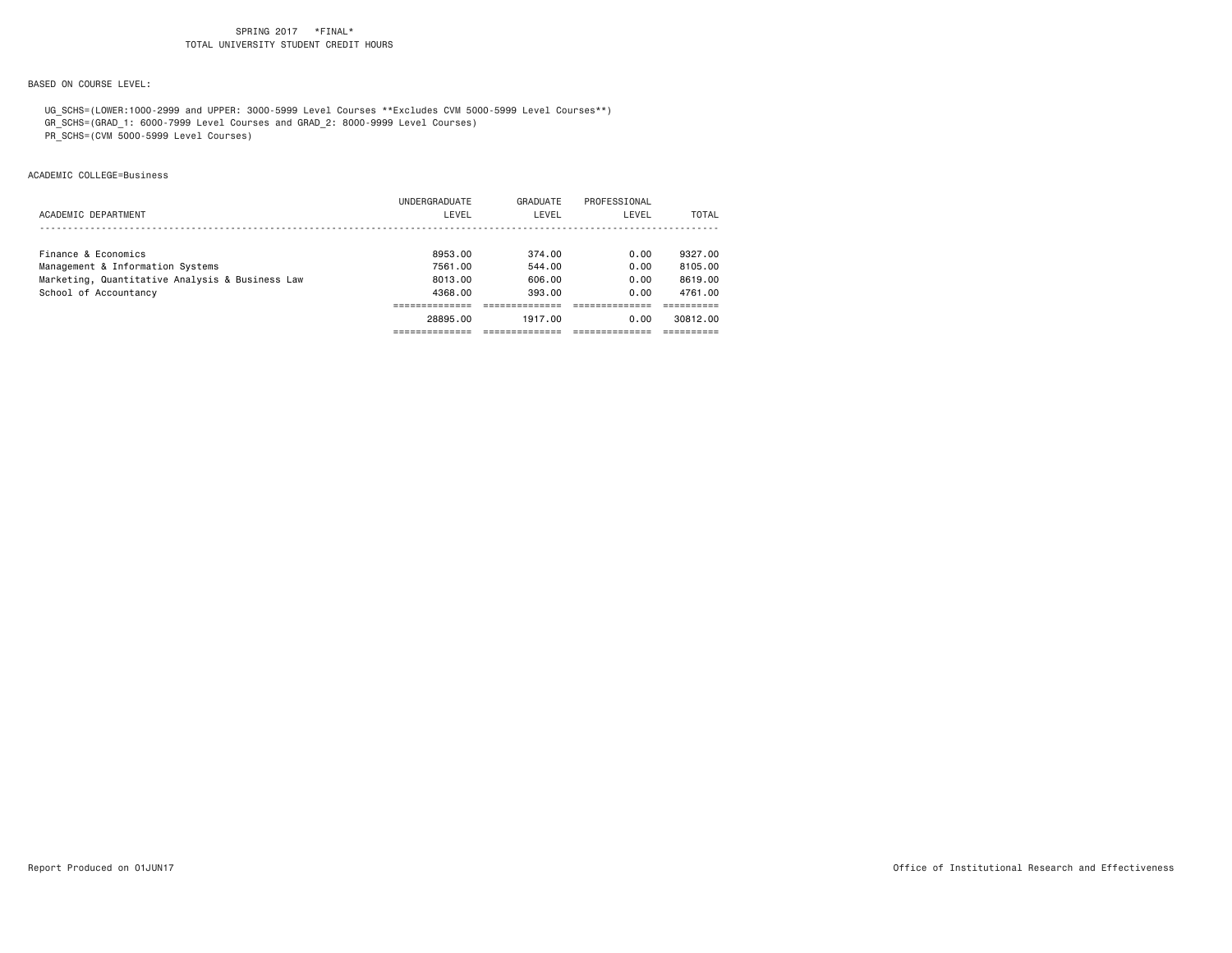BASED ON COURSE LEVEL:

 UG\_SCHS=(LOWER:1000-2999 and UPPER: 3000-5999 Level Courses \*\*Excludes CVM 5000-5999 Level Courses\*\*) GR\_SCHS=(GRAD\_1: 6000-7999 Level Courses and GRAD\_2: 8000-9999 Level Courses)

PR\_SCHS=(CVM 5000-5999 Level Courses)

ACADEMIC COLLEGE=Education

|                                                     | 32355.25      | 4417.00  | 0.00         | 36772.25 |
|-----------------------------------------------------|---------------|----------|--------------|----------|
|                                                     |               |          |              |          |
| Music                                               | 3468.00       | 0.00     | 0.00         | 3468.00  |
| Kinesiology                                         | 9409.00       | 450.00   | 0.00         | 9859.00  |
| Instructional Systems & Workforce Development       | 3964.00       | 429.00   | 0.00         | 4393.00  |
| Educational Leadership                              | 1363.00       | 1039.00  | 0.00         | 2402.00  |
| Curriculum, Instruction & Special Education         | 8286.00       | 967.00   | 0.00         | 9253.00  |
| Counseling, Educational Psychology, and Foundations | 5865.25       | 1532.00  | 0.00         | 7397.25  |
|                                                     |               |          |              |          |
| ACADEMIC DEPARTMENT                                 | LEVEL         | LEVEL    | LEVEL        | TOTAL    |
|                                                     | UNDERGRADUATE | GRADUATE | PROFESSIONAL |          |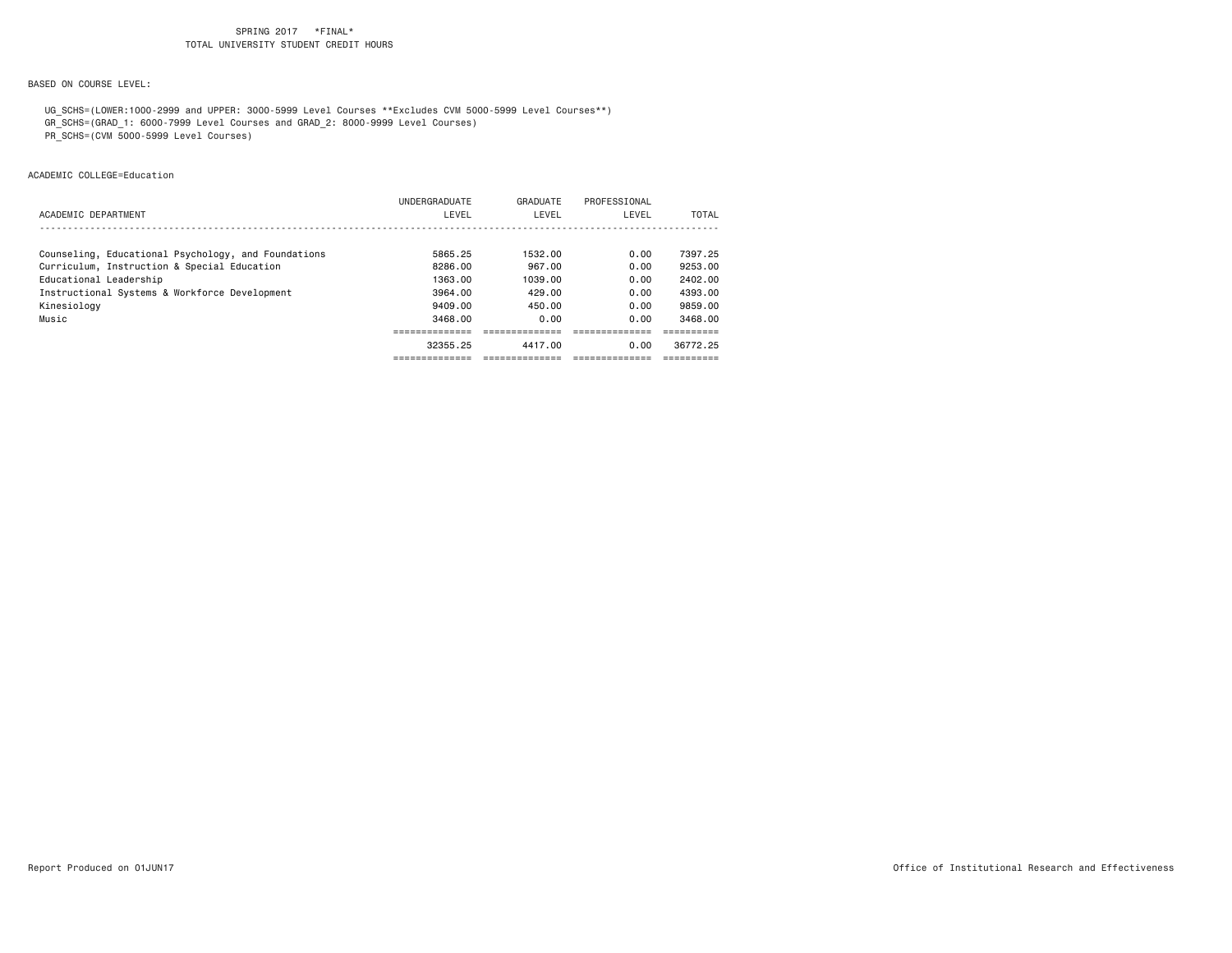BASED ON COURSE LEVEL:

UG\_SCHS=(LOWER:1000-2999 and UPPER: 3000-5999 Level Courses \*\*Excludes CVM 5000-5999 Level Courses\*\*)

GR\_SCHS=(GRAD\_1: 6000-7999 Level Courses and GRAD\_2: 8000-9999 Level Courses)

PR\_SCHS=(CVM 5000-5999 Level Courses)

ACADEMIC COLLEGE=Engineering

|                                   | UNDERGRADUATE | GRADUATE | PROFESSIONAL |          |
|-----------------------------------|---------------|----------|--------------|----------|
| ACADEMIC DEPARTMENT               | LEVEL         | LEVEL    | LEVEL        | TOTAL    |
|                                   |               |          |              |          |
|                                   |               |          |              |          |
| Aerospace Engineering             | 3809.00       | 806.00   | 0.00         | 4615.00  |
| Ag & Bio Engineering              | 767.00        | 131,00   | 0.00         | 898,00   |
| Civil & Environmental Engineering | 2479.00       | 421.00   | 0.00         | 2900.00  |
| Computer Science & Engineering    | 4281.50       | 908,50   | 0.00         | 5190.00  |
| Electrical & Computer Engineering | 2828.00       | 769.00   | 0.00         | 3597.00  |
| Industrial & Systems Engineering  | 2872.00       | 703.50   | 0.00         | 3575.50  |
| Mechanical Engineering            | 4035.00       | 748.60   | 0.00         | 4783.60  |
| School of Chemical Engineering    | 2831.00       | 180.00   | 0.00         | 3011.00  |
|                                   |               |          |              |          |
|                                   | 23902.50      | 4667.60  | 0.00         | 28570.10 |
|                                   |               |          |              |          |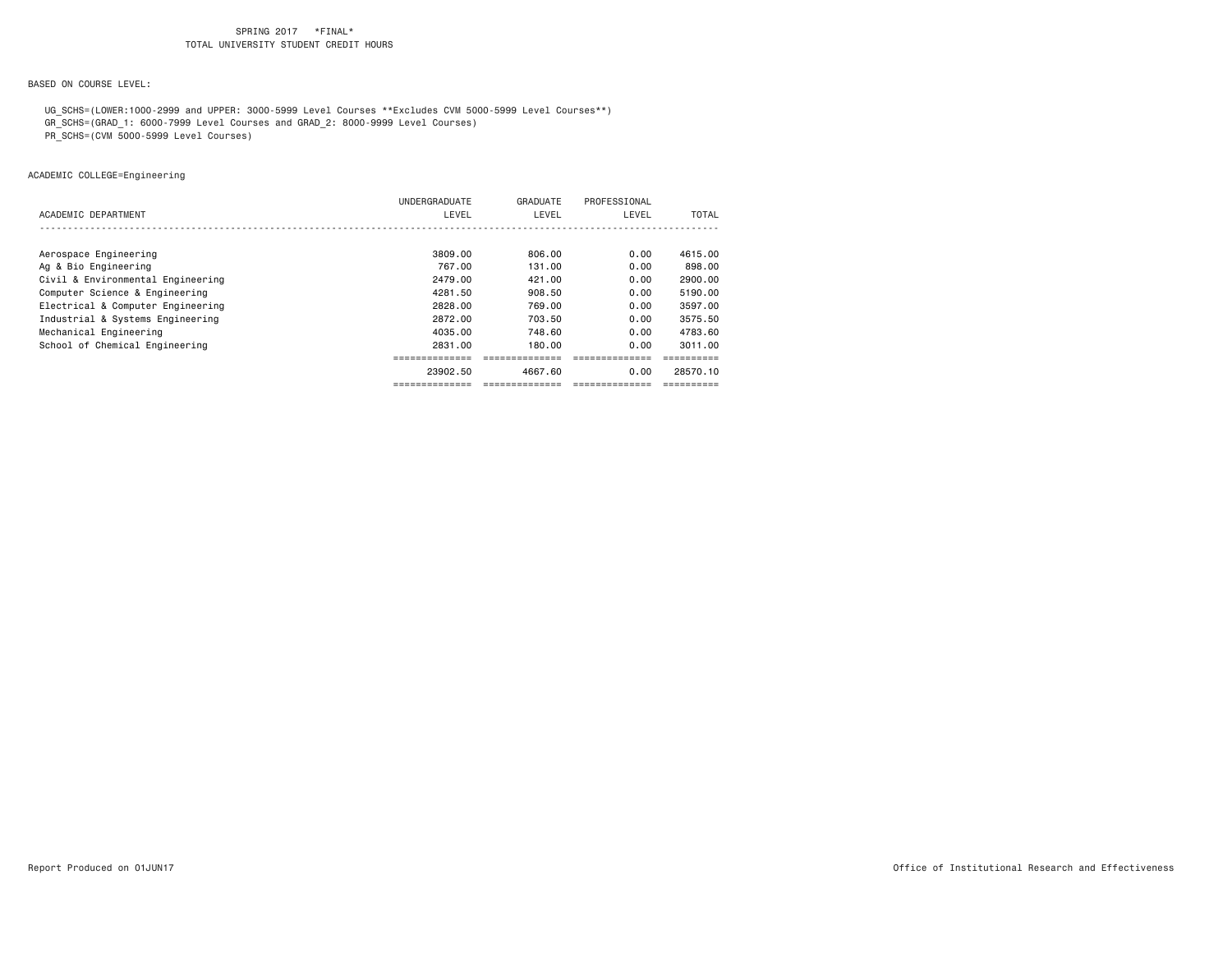BASED ON COURSE LEVEL:

 UG\_SCHS=(LOWER:1000-2999 and UPPER: 3000-5999 Level Courses \*\*Excludes CVM 5000-5999 Level Courses\*\*) GR\_SCHS=(GRAD\_1: 6000-7999 Level Courses and GRAD\_2: 8000-9999 Level Courses)

PR\_SCHS=(CVM 5000-5999 Level Courses)

ACADEMIC COLLEGE=Forest Resources

|                                   | 2799.00       | 1224.00  | 0.00         | 4023.00 |
|-----------------------------------|---------------|----------|--------------|---------|
|                                   |               |          |              |         |
| Wildlife, Fisheries & Aquaculture | 1341.00       | 579.00   | 0.00         | 1920.00 |
| Sustainable Bioproducts           | 18.00         | 314.00   | 0.00         | 332,00  |
| Forestry                          | 1440.00       | 331.00   | 0.00         | 1771.00 |
|                                   |               |          |              |         |
| ACADEMIC DEPARTMENT               | LEVEL         | LEVEL    | LEVEL        | TOTAL   |
|                                   | UNDERGRADUATE | GRADUATE | PROFESSIONAL |         |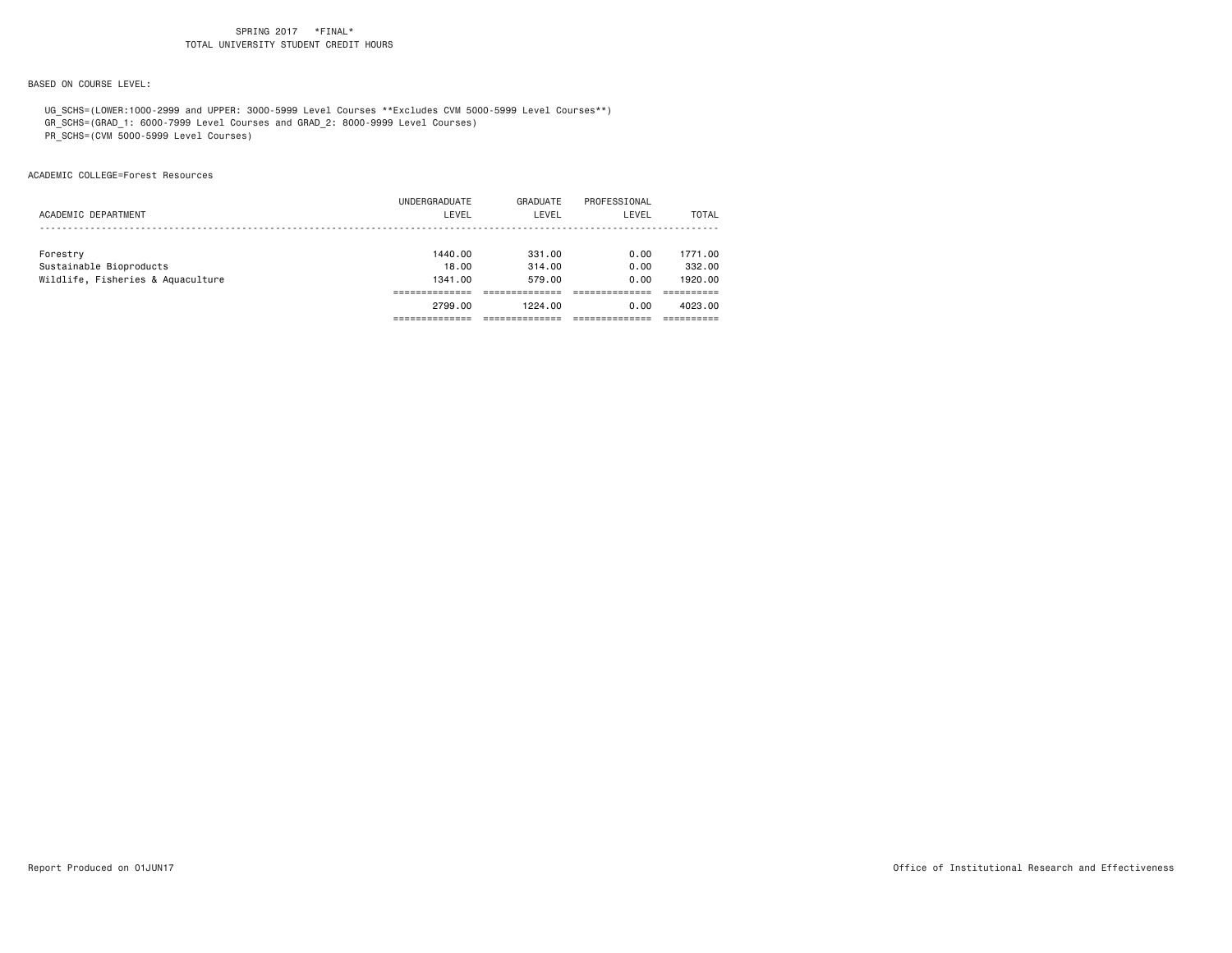BASED ON COURSE LEVEL:

UG\_SCHS=(LOWER:1000-2999 and UPPER: 3000-5999 Level Courses \*\*Excludes CVM 5000-5999 Level Courses\*\*)

GR\_SCHS=(GRAD\_1: 6000-7999 Level Courses and GRAD\_2: 8000-9999 Level Courses)

PR\_SCHS=(CVM 5000-5999 Level Courses)

ACADEMIC COLLEGE=Veterinary Medicine

|                     | UNDERGRADUATE | GRADUATE | PROFESSIONAL |              |
|---------------------|---------------|----------|--------------|--------------|
| ACADEMIC DEPARTMENT | LEVEL         | LEVEL    | LEVEL        | <b>TOTAL</b> |
|                     |               |          |              |              |
| Veterinary Medicine | 1084.50       | 567.50   | 6296.00      | 7948.00      |
|                     |               |          |              |              |
|                     | 1084.50       | 567.50   | 6296.00      | 7948.00      |
|                     |               |          |              |              |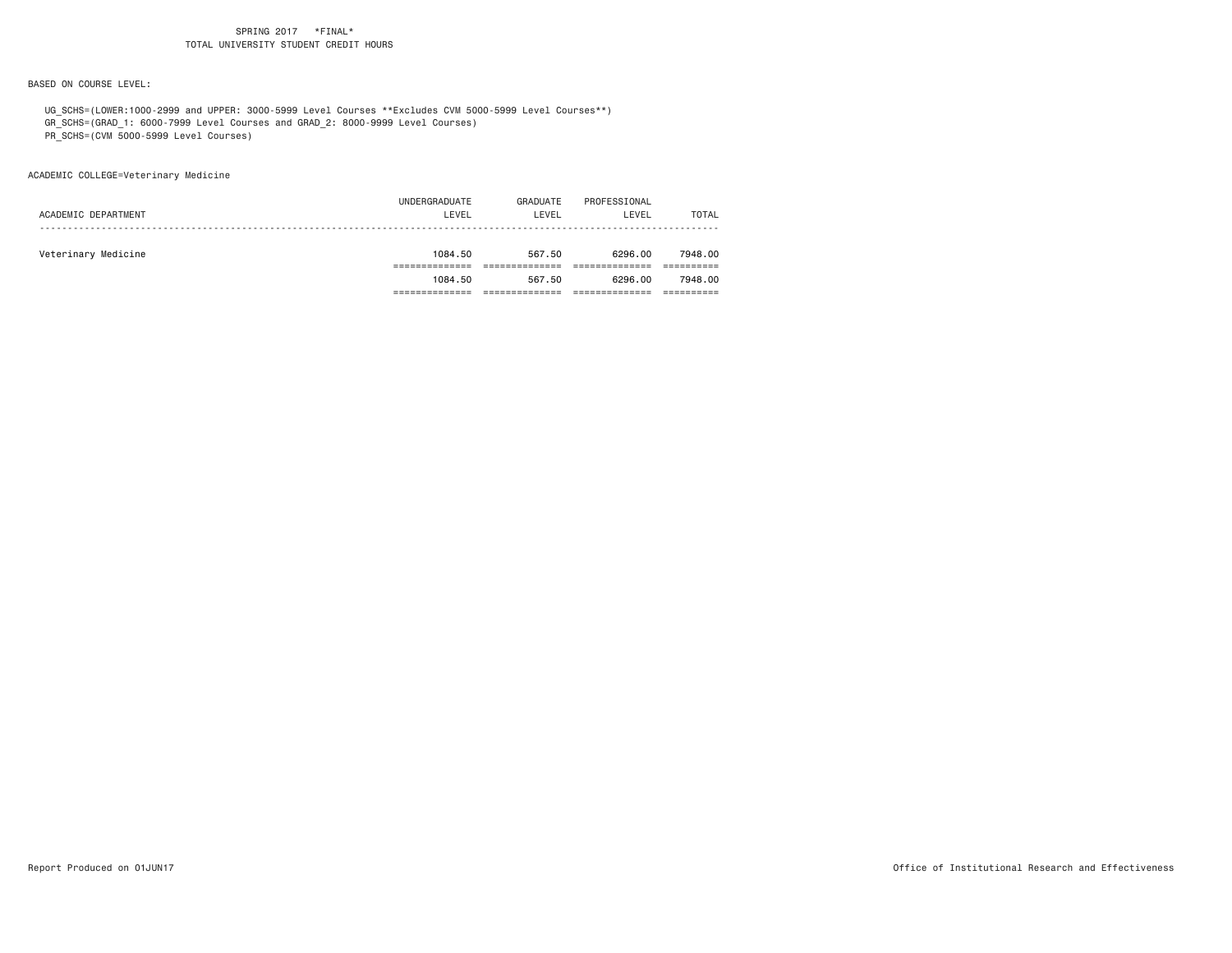BASED ON COURSE LEVEL:

UG\_SCHS=(LOWER:1000-2999 and UPPER: 3000-5999 Level Courses \*\*Excludes CVM 5000-5999 Level Courses\*\*)

GR\_SCHS=(GRAD\_1: 6000-7999 Level Courses and GRAD\_2: 8000-9999 Level Courses)

PR\_SCHS=(CVM 5000-5999 Level Courses)

ACADEMIC COLLEGE=Academic Affairs

|                     | 130.50        | 0.00     | 0.00         | 130.50       |
|---------------------|---------------|----------|--------------|--------------|
|                     |               |          |              |              |
| Student Leadership  | 71.00         | 0.00     | 0.00         | 71.00        |
| Provost Office      | 28.00         | 0.00     | 0.00         | 28.00        |
| Career Center       | 31.50         | 0.00     | 0.00         | 31.50        |
|                     |               |          |              |              |
| ACADEMIC DEPARTMENT | LEVEL         | LEVEL    | LEVEL        | <b>TOTAL</b> |
|                     | UNDERGRADUATE | GRADUATE | PROFESSIONAL |              |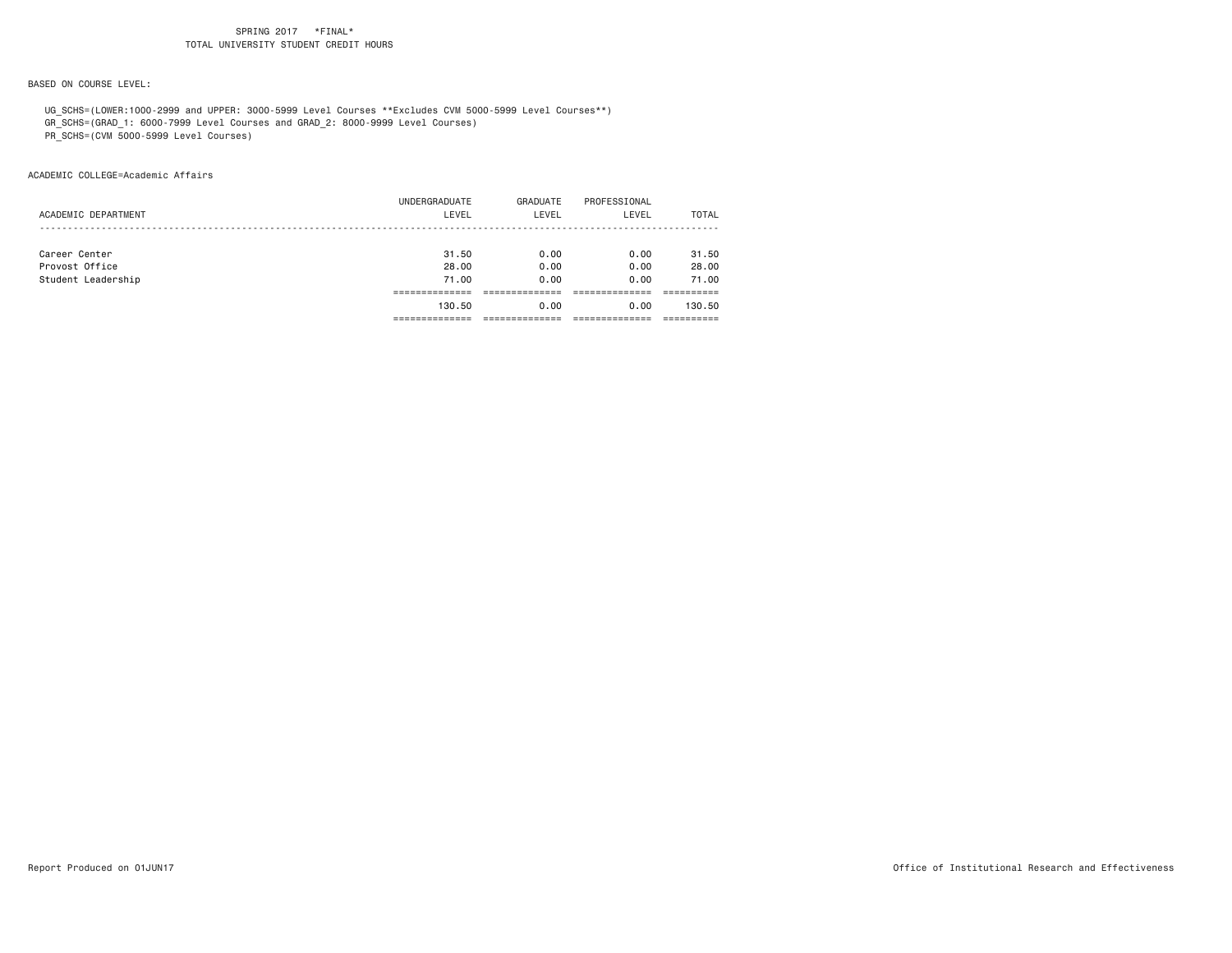| ACADEMIC DEPARTMENT  |                    | Rank                          | Tenure<br>Status | Course<br>Cip # | CRN   |                       |                  |              |                           | Inst<br>Per | UG<br><b>SCHS</b>                | GR<br><b>SCHS</b>      | PR<br><b>SCHS</b>   | Total<br>SCHS         |
|----------------------|--------------------|-------------------------------|------------------|-----------------|-------|-----------------------|------------------|--------------|---------------------------|-------------|----------------------------------|------------------------|---------------------|-----------------------|
|                      | Instructor Name    |                               |                  |                 |       | Course #              |                  |              | Sec Type Title            |             |                                  |                        |                     | .                     |
| Ag & Bio Engineering | Bora, Ganesh       | Associate Professor Ten Track |                  | 140301          | 15344 | ABE 9000              | 01               | D            | Research / Diss           | 1.00        | 0.00                             | 9.00                   | 0.00                | 9.00                  |
|                      |                    |                               |                  | 150699          | 15250 | ABE 4163              | 01               | C            | Agri Off-Road Mach M 1.00 |             | 72.00<br>$\frac{1}{2}$           | 0.00<br>د د د د        | 0.00<br>.           | 72.00<br>.            |
|                      |                    |                               |                  |                 |       |                       |                  |              |                           |             | 72.00                            | 9.00                   | 0.00                | 81.00                 |
|                      | Chesser, Gary      | Non-Faculty                   | Not Applicable   | 150699          | 10013 | ABE 1083              | 01               | C            | Technology Design II 1.00 |             | 21.00                            | 0.00                   | 0.00                | 21.00                 |
|                      |                    |                               |                  |                 | 10014 | ABE 1083              | 02               | Κ            | Technology Design II 1.00 |             | 0.00                             | 0.00                   | 0.00                | 0.00                  |
|                      |                    |                               |                  |                 |       | 10015 ABE 1083        | 03               | К            | Technology Design II 1.00 |             | 0.00<br>----                     | 0.00                   | 0.00                | 0.00                  |
|                      |                    |                               |                  |                 |       |                       |                  |              |                           |             | 21.00                            | 0.00                   | 0.00                | 21.00                 |
|                      | Horton, Renita     | Assistant Professor Ten Track |                  | 140301          | 15332 | ABE 8000              | 04               | D            | Research / Thesis         | 1.00        | 0.00                             | 8.00                   | 0.00                | 8.00                  |
|                      |                    |                               |                  |                 | 15595 | ABE 7000              | 01               | $\mathbf{I}$ | Directed Indiv Study      | 1.00        | 0.00                             | 3.00                   | 0.00                | 3.00                  |
|                      |                    |                               |                  |                 | 15596 | ABE 4000              | 05               | I            | Directed Indiv Study      | 1.00        | 3.00                             | 0.00                   | 0.00                | 3.00                  |
|                      |                    |                               |                  | 140501          | 10026 | ABE 3813              | 01               | C            | Bio Prop Of Mat           | 1.00        | 228,00                           | 0.00                   | 0.00                | 228.00                |
|                      |                    |                               |                  |                 | 10027 | ABE 3813              | 02               | К            | Bio Prop Of Mat           | 1.00        | 0.00                             | 0.00                   | 0.00                | 0.00                  |
|                      |                    |                               |                  |                 |       | 10028 ABE 3813        | 03               | к            | Bio Prop Of Mat           | 1.00        | 0.00                             | 0.00                   | 0.00                | 0.00                  |
|                      |                    |                               |                  |                 |       |                       |                  |              |                           |             | $- - -$<br>$- - - - -$<br>231.00 | .<br>11.00             | $- - - - -$<br>0.00 | $- - - - -$<br>242.00 |
|                      | Linhoss, Anna      | Assistant Professor Ten Track |                  | 140301          |       | 15333 ABE 8000        | 05               | D            | Research / Thesis         | 1.00        | 0.00                             | 2.00                   | 0.00                | 2.00                  |
|                      |                    |                               |                  |                 |       |                       |                  |              |                           |             | 0.00                             | 2.00                   | 0.00                | 2.00                  |
|                      | Paz, Joel          | Associate Professor Tenured   |                  | 140301          | 10029 | ABE 4263              | 01               | C            | Soil & Water Mgt          | 1.00        | 87.00                            | 0.00                   | 0.00                | 87.00                 |
|                      |                    |                               |                  |                 | 10030 | ABE 4263              | 02               | К            | Soil & Water Mgt          | 1.00        | 0.00                             | 0.00                   | 0.00                | 0.00                  |
|                      |                    |                               |                  |                 | 15350 | ABE 9000              | 07               | D            | Research / Diss           | 1.00        | 0.00                             | 12.00                  | 0.00                | 12.00                 |
|                      |                    |                               |                  |                 | 15738 | ABE 4000              | 11               | $\mathbf I$  | Directed Indiv Study      | 1.00        | 3.00                             | 0.00                   | 0.00                | 3.00                  |
|                      |                    |                               |                  | 143801          | 10019 | ABE 2873              | 01               | C            | Land Surveying            | 1.00        | 81.00                            | 0.00                   | 0.00                | 81.00                 |
|                      |                    |                               |                  |                 | 10020 | ABE 2873              | 02               | К            | Land Surveying            | 1.00        | 0.00                             | 0.00                   | 0.00                | 0.00                  |
|                      |                    |                               |                  |                 | 10021 | ABE 2873              | 03               | К            | Land Surveying            | 1.00        | 0.00                             | 0.00                   | 0.00                | 0.00                  |
|                      |                    |                               |                  |                 | 10022 | ABE 2873              | H <sub>0</sub> 1 | C            | Land Surveying            | 1.00        | 6.00                             | 0.00                   | 0.00                | 6.00                  |
|                      |                    |                               |                  | 150699          | 10037 | ABE 6263              | 01               | C            | Soil & Water Mgt          | 1.00        | 0.00                             | 3.00                   | 0.00                | 3.00                  |
|                      |                    |                               |                  |                 | 10038 | ABE 6263              | 02               | К            | Soil & Water Mgt          | 1.00        | 0.00                             | 0.00                   | 0.00                | 0.00                  |
|                      |                    |                               |                  |                 |       |                       |                  |              |                           |             | $\frac{1}{2}$<br>177.00          | $\frac{1}{2}$<br>15.00 | 0.00                | 192.00                |
|                      | Priddy, Lauren     | Assistant Professor Ten Track |                  | 140301          | 15352 | ABE 9000              | 09               | D            | Research / Diss           | 1.00        | 0.00                             | 4.00                   | 0.00                | 4.00                  |
|                      |                    |                               |                  |                 | 15618 | ABE 4000              | 06               | I            | Directed Indiv Study 1.00 |             | 3.00                             | 0.00                   | 0.00                | 3.00                  |
|                      |                    |                               |                  |                 | 15619 | ABE 4000              | 07               | $\bf{I}$     | Directed Indiv Study 1.00 |             | 3.00                             | 0.00                   | 0.00                | 3.00                  |
|                      |                    |                               |                  |                 | 15620 | ABE 4000              | 08               | $\mathbf{I}$ | Directed Indiv Study 1.00 |             | 3.00                             | 0.00                   | 0.00                | 3.00                  |
|                      |                    |                               |                  |                 | 15625 | ABE 4000              | 09               | $\mathbf{I}$ | Directed Indiv Study 1.00 |             | 3.00                             | 0.00                   | 0.00                | 3.00                  |
|                      |                    |                               |                  |                 | 15626 | ABE 4000              | 10               | $\mathbf{I}$ | Directed Indiv Study 1.00 |             | 3.00                             | 0.00                   | 0.00                | 3.00                  |
|                      |                    |                               |                  |                 | 16054 | ABE 4000              | 12               | $\;$ I       | Directed Indiv Study 1.00 |             | 3.00                             | 0.00                   | 0.00                | 3.00                  |
|                      |                    |                               |                  |                 |       |                       |                  |              |                           |             | .<br>18.00                       | 4.00                   | 0.00                | 22.00                 |
|                      | Purswell, Joseph   | Non-Employee                  | Not Applicable   |                 |       | 140301 16285 ABE 9000 | 15               | D            | Research / Diss           | 1.00        | 0.00                             | 6.00                   | 0.00                | 6.00                  |
|                      |                    |                               |                  |                 |       |                       |                  |              |                           |             | 0.00                             | 6.00                   | 0.00                | 6.00                  |
|                      | Simpson, Chartrisa | Assistant Professor Ten Track |                  | 140301          | 15503 | ABE 4000              | 01               | $\mathbf{I}$ | Directed Indiv Study 1.00 |             | 3.00                             | 0.00                   | 0.00                | 3.00                  |
|                      |                    |                               |                  |                 | 15504 | ABE 4000              | 02               | $\mathbf{I}$ | Directed Indiv Study 1.00 |             | 3.00                             | 0.00                   | 0.00                | 3.00                  |
|                      |                    |                               |                  |                 | 15505 | ABE 4000              | 03               | Ι            | Directed Indiv Study 1.00 |             | 3.00                             | 0.00                   | 0.00                | 3.00                  |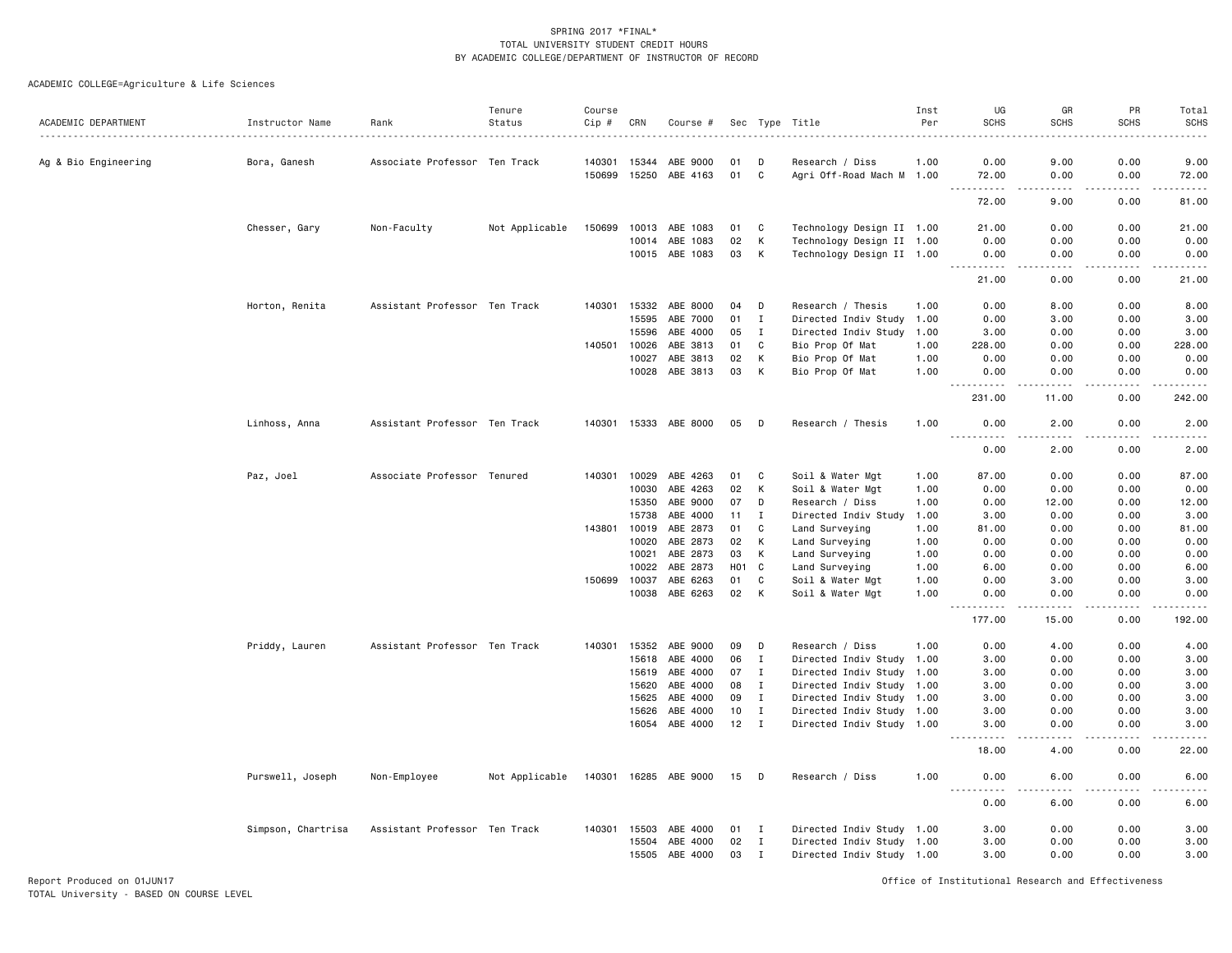# ACADEMIC COLLEGE=Agriculture & Life Sciences

| ACADEMIC DEPARTMENT                   | Instructor Name    | Rank                          | Tenure<br>Status | Course<br>Cip # | CRN   | Course $#$ Sec Type Title |      |   |                           | Inst<br>Per | UG<br><b>SCHS</b> | GR<br><b>SCHS</b> | PR<br><b>SCHS</b> | Total<br><b>SCHS</b> |
|---------------------------------------|--------------------|-------------------------------|------------------|-----------------|-------|---------------------------|------|---|---------------------------|-------------|-------------------|-------------------|-------------------|----------------------|
| Ag & Bio Engineering                  | Simpson, Chartrisa | Assistant Professor Ten Track |                  | 140301          |       | 15506 ABE 4000            | 04 I |   | Directed Indiv Study 1.00 |             | 3.00              | 0.00              | 0.00              | 3.00                 |
|                                       |                    |                               |                  |                 |       | 16139 ABE 4000            | 13 I |   | Directed Indiv Study 1.00 |             | 3.00              | 0.00              | 0.00              | 3.00                 |
|                                       |                    |                               |                  |                 |       | 16140 ABE 4000            | 14 I |   | Directed Indiv Study 1.00 |             | 3.00              | 0.00              | 0.00              | 3.00                 |
|                                       |                    |                               |                  |                 |       | 16141 ABE 4000            | 15 I |   | Directed Indiv Study 1.00 |             | 3.00              | 0.00              | 0.00              | 3,00                 |
|                                       |                    |                               |                  |                 |       |                           |      |   |                           |             | .<br>21.00        | .<br>0.00         | .<br>0.00         | -------<br>21.00     |
|                                       | Yu, Fei            | Associate Professor Tenured   |                  | 140301          |       | 10036 ABE 4833            | 01   | B | Practice of Engr Des 1.00 |             | 201.00            | 0.00              | 0.00              | 201.00               |
|                                       |                    |                               |                  |                 | 15357 | ABE 9000                  | 14 D |   | Research / Diss           | 1.00        | 0.00              | 7.00              | 0.00              | 7.00                 |
|                                       |                    |                               |                  |                 |       | 16002 ABE 8911            | 01 S |   | Agr/Bio Engr Seminar 1.00 |             | 0.00              | 6.00              | 0.00              | 6.00                 |
|                                       |                    |                               |                  |                 |       | 16003 ABE 8921            | 01 S |   | Agr/Bio Engr Seminar 1.00 |             | 0.00              | 1.00              | 0.00              | 1.00                 |
|                                       |                    |                               |                  |                 |       |                           |      |   |                           |             | -----             |                   |                   | ------               |
|                                       |                    |                               |                  |                 |       |                           |      |   |                           |             | 201.00            | 14.00             | 0.00              | 215.00               |
| ===================================== |                    |                               |                  |                 |       |                           |      |   |                           |             |                   | ==========        | ==========        |                      |

=================================== ========== ========== ========== ==========

Ag & Bio Engineering 741.00 61.00 0.00 802.00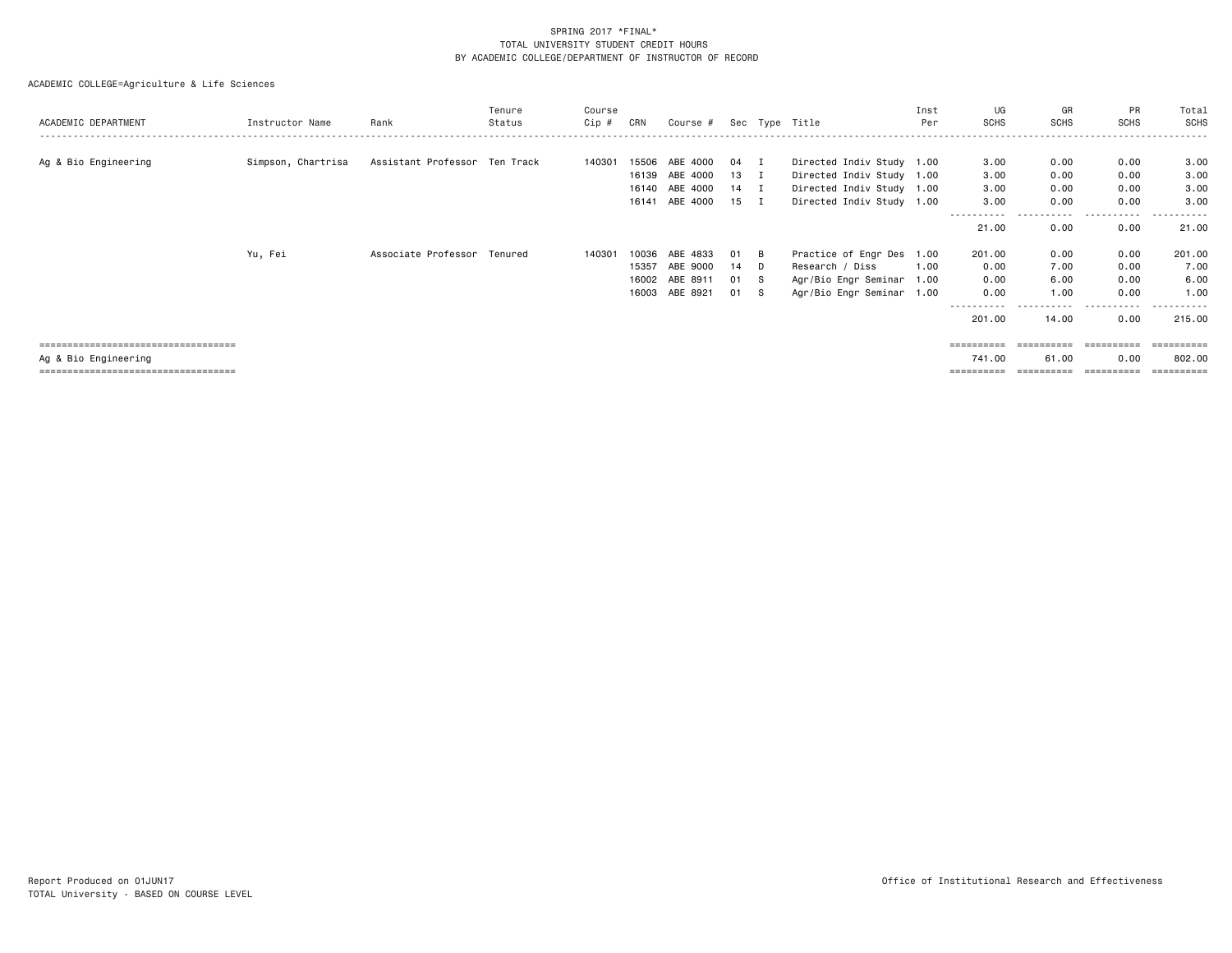|                        |                                                        |                                   | Tenure         | Course |              |                       |                    |              |                           | Inst | UG                                                                                                                                                           | GR                                                                                                                                                            | PR                                                                                                                                                           | Total                                                                                                                                                                                    |
|------------------------|--------------------------------------------------------|-----------------------------------|----------------|--------|--------------|-----------------------|--------------------|--------------|---------------------------|------|--------------------------------------------------------------------------------------------------------------------------------------------------------------|---------------------------------------------------------------------------------------------------------------------------------------------------------------|--------------------------------------------------------------------------------------------------------------------------------------------------------------|------------------------------------------------------------------------------------------------------------------------------------------------------------------------------------------|
| ACADEMIC DEPARTMENT    | Instructor Name                                        | Rank                              | Status         | Cip #  | CRN          | Course #              |                    |              | Sec Type Title            | Per  | <b>SCHS</b>                                                                                                                                                  | <b>SCHS</b>                                                                                                                                                   | <b>SCHS</b><br>$\cdots$                                                                                                                                      | <b>SCHS</b><br>.                                                                                                                                                                         |
| Agricultural Economics | Barefield, Danny                                       | Extension Professor Non-Ten Track |                |        | 010103 10158 | AEC 2713              | 01                 | C            | Intro to Food & Reso 1.00 |      | 357.00                                                                                                                                                       | 0.00                                                                                                                                                          | 0.00                                                                                                                                                         | 357.00                                                                                                                                                                                   |
|                        |                                                        |                                   |                |        | 10159        | AEC 2713              | H <sub>0</sub> 1 C |              | Honors Intro Food & 1.00  |      | 3.00                                                                                                                                                         | 0.00                                                                                                                                                          | 0.00                                                                                                                                                         | 3.00                                                                                                                                                                                     |
|                        |                                                        |                                   |                |        |              | 13786 AEC 8713        | 501 C              |              | Rural Comm & Econ De 1.00 |      | 0.00<br><u>.</u>                                                                                                                                             | 24.00<br>$\frac{1}{2} \left( \frac{1}{2} \right) \left( \frac{1}{2} \right) \left( \frac{1}{2} \right) \left( \frac{1}{2} \right) \left( \frac{1}{2} \right)$ | 0.00<br>.                                                                                                                                                    | 24.00<br>.                                                                                                                                                                               |
|                        |                                                        |                                   |                |        |              |                       |                    |              |                           |      | 360,00                                                                                                                                                       | 24.00                                                                                                                                                         | 0.00                                                                                                                                                         | 384,00                                                                                                                                                                                   |
|                        | Barnes, James                                          | Extension Assoc Pro Non-Ten Track |                |        |              | 010103 15930 AEC 8000 | 01                 | D            | Research / Thesis         | 1.00 | 0.00<br>.                                                                                                                                                    | 9.00<br>-----                                                                                                                                                 | 0.00<br>$- - - - -$                                                                                                                                          | 9.00                                                                                                                                                                                     |
|                        |                                                        |                                   |                |        |              |                       |                    |              |                           |      | 0.00                                                                                                                                                         | 9.00                                                                                                                                                          | 0.00                                                                                                                                                         | 9.00                                                                                                                                                                                     |
|                        | Canales Medina, Domi Assistant Professor Ten Track     |                                   |                |        |              | 010103 10170 AEC 6223 | 01                 | C            | Applied Quant Anal I 1.00 |      | 0.00                                                                                                                                                         | 12.00                                                                                                                                                         | 0.00                                                                                                                                                         | 12.00                                                                                                                                                                                    |
|                        |                                                        |                                   |                |        |              | 450603 10165 AEC 4223 | 01                 | C            | Applied Quant Anal i 1.00 |      | 87.00<br>.                                                                                                                                                   | 0.00<br>.                                                                                                                                                     | 0.00<br>.                                                                                                                                                    | 87.00<br>.                                                                                                                                                                               |
|                        |                                                        |                                   |                |        |              |                       |                    |              |                           |      | 87.00                                                                                                                                                        | 12.00                                                                                                                                                         | 0.00                                                                                                                                                         | 99.00                                                                                                                                                                                    |
|                        | Coatney, Kalyn                                         | Associate Professor Tenured       |                | 010000 | 16608        | GA 4000               | 13                 | $\mathbf{I}$ | Dis in Agriculture        | 1.00 | 3.00                                                                                                                                                         | 0.00                                                                                                                                                          | 0.00                                                                                                                                                         | 3.00                                                                                                                                                                                     |
|                        |                                                        |                                   |                |        | 010103 10176 | AEC 8403              | 01                 | C            | Game Theory               | 1.00 | 0.00                                                                                                                                                         | 15.00                                                                                                                                                         | 0.00                                                                                                                                                         | 15.00                                                                                                                                                                                    |
|                        |                                                        |                                   |                |        | 14874        | AEC 4133              | 01                 | C            | Food Markets & Price 1.00 |      | 84.00                                                                                                                                                        | 0.00                                                                                                                                                          | 0.00                                                                                                                                                         | 84.00                                                                                                                                                                                    |
|                        |                                                        |                                   |                |        | 15016        | AEC 6133              | 01                 | C            | Analysis Food Mkt/Pr 1.00 |      | 0.00                                                                                                                                                         | 9.00                                                                                                                                                          | 0.00                                                                                                                                                         | 9.00                                                                                                                                                                                     |
|                        |                                                        |                                   |                |        |              | 15932 AEC 8000        | 03                 | D            | Research / Thesis         | 1.00 | 0.00<br><u>.</u>                                                                                                                                             | 18.00<br>.                                                                                                                                                    | 0.00<br>.<br>$- - -$                                                                                                                                         | 18.00<br>.                                                                                                                                                                               |
|                        |                                                        |                                   |                |        |              |                       |                    |              |                           |      | 87.00                                                                                                                                                        | 42.00                                                                                                                                                         | 0.00                                                                                                                                                         | 129.00                                                                                                                                                                                   |
|                        | Coble, Keith                                           | Professor                         | Tenured        |        |              | 010103 10167 AEC 4413 | 01                 | C            | Public Problems of A 1.00 |      | 105.00                                                                                                                                                       | 0.00                                                                                                                                                          | 0.00                                                                                                                                                         | 105.00                                                                                                                                                                                   |
|                        |                                                        |                                   |                |        |              | 10172 AEC 6413        | 01                 | C            | Public Problem Of Ag 1.00 |      | 0.00                                                                                                                                                         | 3.00                                                                                                                                                          | 0.00                                                                                                                                                         | 3.00                                                                                                                                                                                     |
|                        |                                                        |                                   |                |        |              | 10177 AEC 8621        | 01                 | C            | Research Seminar II 1.00  |      | 0.00<br><b>.</b>                                                                                                                                             | 4.00<br>.                                                                                                                                                     | 0.00<br>.                                                                                                                                                    | 4.00<br>$\mathbf{1} \cdot \mathbf{1} \cdot \mathbf{1} \cdot \mathbf{1} \cdot \mathbf{1}$                                                                                                 |
|                        |                                                        |                                   |                |        |              |                       |                    |              |                           |      | 105.00                                                                                                                                                       | 7.00                                                                                                                                                          | 0.00                                                                                                                                                         | 112.00                                                                                                                                                                                   |
|                        | Collart Dinarte, Alb Extension Assist Pr Non-Ten Track |                                   |                |        |              | 010103 16097 AEC 7000 | 01                 | <b>I</b>     | Directed Indiv Study 1.00 |      | 0.00                                                                                                                                                         | 3.00                                                                                                                                                          | 0.00                                                                                                                                                         | 3.00                                                                                                                                                                                     |
|                        |                                                        |                                   |                |        |              | 16363 AEC 8000        | 11                 | D            | Research / Thesis         | 1.00 | 0.00<br>.                                                                                                                                                    | 2.00<br>.                                                                                                                                                     | 0.00<br>.                                                                                                                                                    | 2.00<br>$\frac{1}{2} \left( \frac{1}{2} \right) \left( \frac{1}{2} \right) \left( \frac{1}{2} \right) \left( \frac{1}{2} \right)$                                                        |
|                        |                                                        |                                   |                |        |              |                       |                    |              |                           |      | 0.00                                                                                                                                                         | 5.00                                                                                                                                                          | 0.00                                                                                                                                                         | 5.00                                                                                                                                                                                     |
|                        | Falconer, Lawrence                                     | Extension Professor Non-Ten Track |                |        |              | 010103 15998 AEC 4000 | 01 I               |              | Directed Indiv Study 1.00 |      | 3.00<br>$\frac{1}{2} \left( \frac{1}{2} \right) \left( \frac{1}{2} \right) \left( \frac{1}{2} \right) \left( \frac{1}{2} \right) \left( \frac{1}{2} \right)$ | 0.00<br>الدامات ب                                                                                                                                             | 0.00<br>.                                                                                                                                                    | 3.00<br>.                                                                                                                                                                                |
|                        |                                                        |                                   |                |        |              |                       |                    |              |                           |      | 3.00                                                                                                                                                         | 0.00                                                                                                                                                          | 0.00                                                                                                                                                         | 3.00                                                                                                                                                                                     |
|                        | Harri, Ardian                                          | Associate Professor Tenured       |                |        |              | 010103 15934 AEC 8000 | 05                 | D            | Research / Thesis         | 1.00 | 0.00                                                                                                                                                         | 2.00                                                                                                                                                          | 0.00                                                                                                                                                         | 2.00                                                                                                                                                                                     |
|                        |                                                        |                                   |                |        |              |                       |                    |              |                           |      | $- - -$<br>0.00                                                                                                                                              | 2.00                                                                                                                                                          | 0.00                                                                                                                                                         | 2.00                                                                                                                                                                                     |
|                        | Interis, Matthew                                       | Associate Professor Tenured       |                |        | 010000 15253 | GA 4000               | 03                 | I            | Dis in Agriculture        | 1.00 | 3.00                                                                                                                                                         | 0.00                                                                                                                                                          | 0.00                                                                                                                                                         | 3.00                                                                                                                                                                                     |
|                        |                                                        |                                   |                |        |              | 010103 10171 AEC 6233 | 01                 | C            | Environmental Econom 1.00 |      | 0.00                                                                                                                                                         | 9.00                                                                                                                                                          | 0.00                                                                                                                                                         | 9.00                                                                                                                                                                                     |
|                        |                                                        |                                   |                |        | 030103 10163 | AEC 3233              | 01                 | C            | Intro to Env Econ &       | 1.00 | 177.00                                                                                                                                                       | 0.00                                                                                                                                                          | 0.00                                                                                                                                                         | 177.00                                                                                                                                                                                   |
|                        |                                                        |                                   |                |        |              | 10164 AEC 3233        | H <sub>01</sub> C  |              | Honors Intro Env Eco 1.00 |      | 6.00                                                                                                                                                         | 0.00                                                                                                                                                          | 0.00                                                                                                                                                         | 6.00                                                                                                                                                                                     |
|                        |                                                        |                                   |                |        |              | 10166 AEC 4233        | 01                 | C            | Environmental Econom 1.00 |      | 24.00<br>.                                                                                                                                                   | 0.00<br>.                                                                                                                                                     | 0.00<br>$\frac{1}{2} \left( \frac{1}{2} \right) \left( \frac{1}{2} \right) \left( \frac{1}{2} \right) \left( \frac{1}{2} \right) \left( \frac{1}{2} \right)$ | 24.00<br>$\frac{1}{2} \left( \frac{1}{2} \right) \left( \frac{1}{2} \right) \left( \frac{1}{2} \right) \left( \frac{1}{2} \right) \left( \frac{1}{2} \right) \left( \frac{1}{2} \right)$ |
|                        |                                                        |                                   |                |        |              |                       |                    |              |                           |      | 210.00                                                                                                                                                       | 9.00                                                                                                                                                          | 0.00                                                                                                                                                         | 219.00                                                                                                                                                                                   |
|                        | Li, Xiaofei                                            | Non-Faculty                       | Not Applicable |        |              | 010103 10175 AEC 8143 | 01                 | C.           | Ag Prod Economics         | 1.00 | 0.00<br>.                                                                                                                                                    | 15.00<br><u>.</u>                                                                                                                                             | 0.00<br>.                                                                                                                                                    | 15.00<br>$\begin{array}{cccccccccccccc} \bullet & \bullet & \bullet & \bullet & \bullet & \bullet & \bullet & \bullet \end{array}$                                                       |
|                        |                                                        |                                   |                |        |              |                       |                    |              |                           |      | 0.00                                                                                                                                                         | 15.00                                                                                                                                                         | 0.00                                                                                                                                                         | 15.00                                                                                                                                                                                    |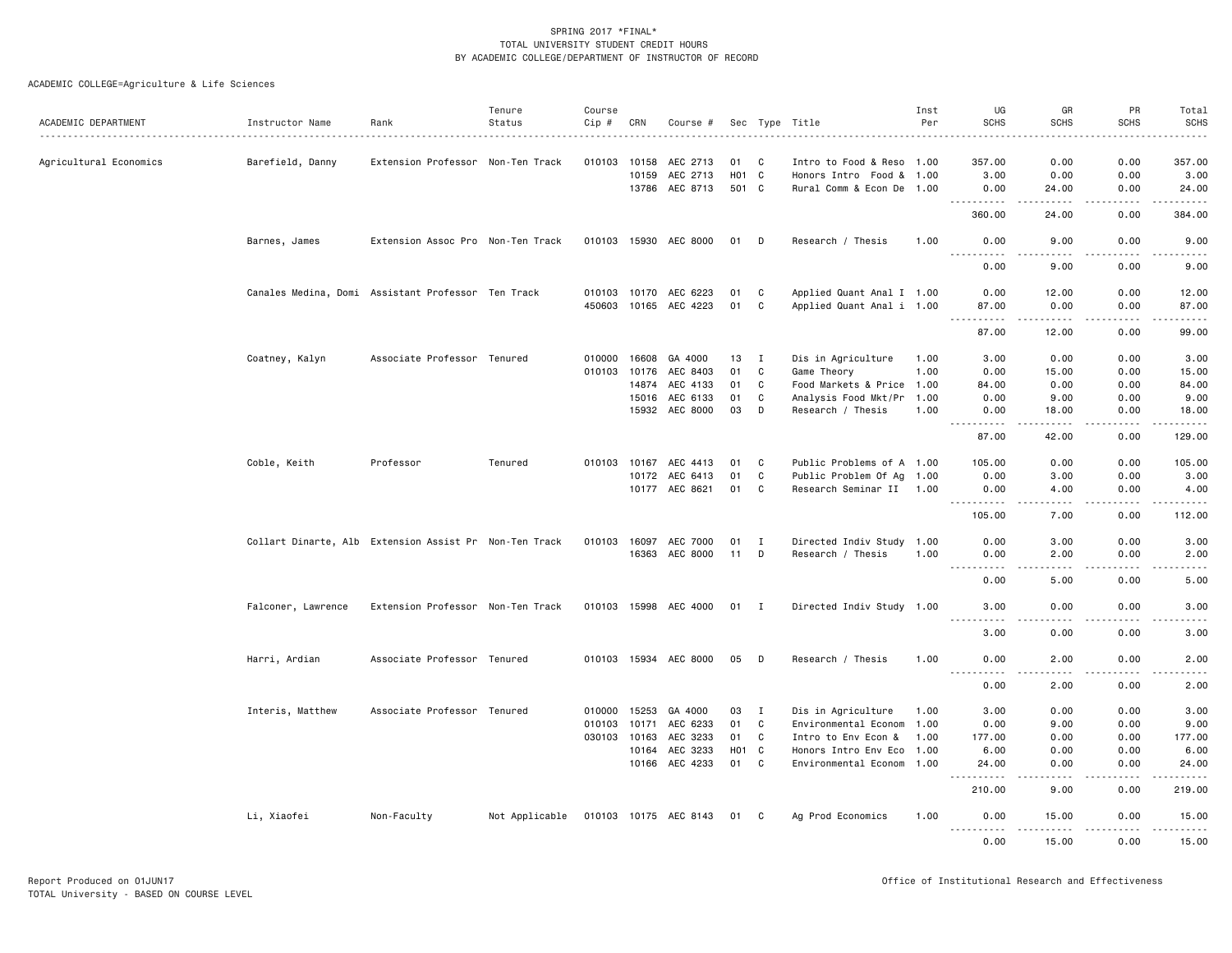| ACADEMIC DEPARTMENT                                           | Instructor Name  | Rank                              | Tenure<br>Status | Course<br>Cip # | CRN   | Course #                          |          |              | Sec Type Title                           | Inst<br>Per  | UG<br><b>SCHS</b>     | GR<br><b>SCHS</b>                                                                                                                 | PR<br><b>SCHS</b>    | Total<br>SCHS               |
|---------------------------------------------------------------|------------------|-----------------------------------|------------------|-----------------|-------|-----------------------------------|----------|--------------|------------------------------------------|--------------|-----------------------|-----------------------------------------------------------------------------------------------------------------------------------|----------------------|-----------------------------|
| Agricultural Economics                                        | Little, Randall  | Professor                         | Tenured          |                 |       | 450603 10160 AEC 3113             | 01       | C            | Intro To Quant Econ 1.00                 |              | 60.00                 | 0.00<br>$- - -$<br>$\frac{1}{2}$                                                                                                  | 0.00<br>$- - -$<br>. | 60.00<br>.                  |
|                                                               |                  |                                   |                  |                 |       |                                   |          |              |                                          |              | -----------<br>60.00  | 0.00                                                                                                                              | 0.00                 | 60.00                       |
|                                                               | Maples, McKenzie | Non-Employee                      | Not Applicable   |                 |       | 010103 10169 AEC 4711             | 01 L     |              | Agri-marketing Pract 1.00                |              | 6.00                  | 0.00                                                                                                                              | 0.00                 | 6.00                        |
|                                                               |                  |                                   |                  |                 |       |                                   |          |              |                                          |              | .<br>6.00             | $\frac{1}{2}$<br>0.00                                                                                                             | .<br>0.00            | $\frac{1}{2}$<br>6.00       |
|                                                               | Parman, Bryon    | Extension Assist Pr Non-Ten Track |                  | 010103 16000    |       | AEC 4000                          | 02       | $\mathbf{I}$ | Directed Indiv Study 1.00                |              | 3.00                  | 0.00                                                                                                                              | 0.00                 | 3.00                        |
|                                                               |                  |                                   |                  |                 |       | 16068 AEC 4000                    | 03       | $\mathbf{I}$ | Directed Indiv Study 1.00                |              | 4.00<br>.             | 0.00<br>$\cdots$                                                                                                                  | 0.00<br>.            | 4.00<br>.                   |
|                                                               |                  |                                   |                  |                 |       |                                   |          |              |                                          |              | 7.00                  | 0.00                                                                                                                              | 0.00                 | 7.00                        |
|                                                               | Petrolia, Daniel | Associate Professor Tenured       |                  |                 |       | 010103 15936 AEC 8000             | 07       | D            | Research / Thesis                        | 1.00         | 0.00                  | 2.00                                                                                                                              | 0.00                 | 2.00                        |
|                                                               |                  |                                   |                  |                 |       |                                   |          |              |                                          |              | 0.00                  | 2.00                                                                                                                              | 0.00                 | 2.00                        |
|                                                               | Tack, Jesse      | Non-Employee                      | Not Applicable   |                 |       | 010103 15937 AEC 8000             | 08       | D            | Research / Thesis                        | 1.00         | 0.00<br>----------    | 6.00<br>$\frac{1}{2} \left( \frac{1}{2} \right) \left( \frac{1}{2} \right) \left( \frac{1}{2} \right) \left( \frac{1}{2} \right)$ | 0.00<br>.            | 6.00                        |
|                                                               |                  |                                   |                  |                 |       |                                   |          |              |                                          |              | 0.00                  | 6.00                                                                                                                              | 0.00                 | 6.00                        |
|                                                               | Walters, Lurleen | Assistant Professor Ten Track     |                  |                 |       | 010101 10161 AEC 3133             | 01       | C            | Introductory Agribus 1.00                |              | 192.00                | 0.00                                                                                                                              | 0.00                 | 192.00                      |
|                                                               |                  |                                   |                  | 010103          | 16365 | AEC 8000<br>450605 10162 AEC 3213 | 13<br>01 | D<br>C       | Research / Thesis<br>International Trade | 1.00<br>1.00 | 0.00<br>120.00        | 2.00<br>0.00                                                                                                                      | 0.00<br>0.00         | 2.00<br>120.00              |
|                                                               |                  |                                   |                  |                 |       |                                   |          |              |                                          |              | . <b>.</b>            | .                                                                                                                                 | .                    |                             |
|                                                               |                  |                                   |                  |                 |       |                                   |          |              |                                          |              | 312.00                | 2.00                                                                                                                              | 0.00                 | 314.00                      |
|                                                               | Williams, Brian  | Extension Assist Pr Non-Ten Track |                  |                 |       | 010103 15939 AEC 8000             | 10       | D            | Research / Thesis                        | 1.00         | 0.00<br>----          | 9.00<br>----                                                                                                                      | 0.00<br>-----        | 9.00                        |
|                                                               |                  |                                   |                  |                 |       |                                   |          |              |                                          |              | 0.00                  | 9.00                                                                                                                              | 0.00                 | 9.00                        |
| ===================================<br>Agricultural Economics |                  |                                   |                  |                 |       |                                   |          |              |                                          |              | ==========<br>1237.00 | <b>CODDODODO</b><br>144.00                                                                                                        | 0.00                 | <b>SEREESEES</b><br>1381.00 |
| ====================================                          |                  |                                   |                  |                 |       |                                   |          |              |                                          |              |                       |                                                                                                                                   |                      |                             |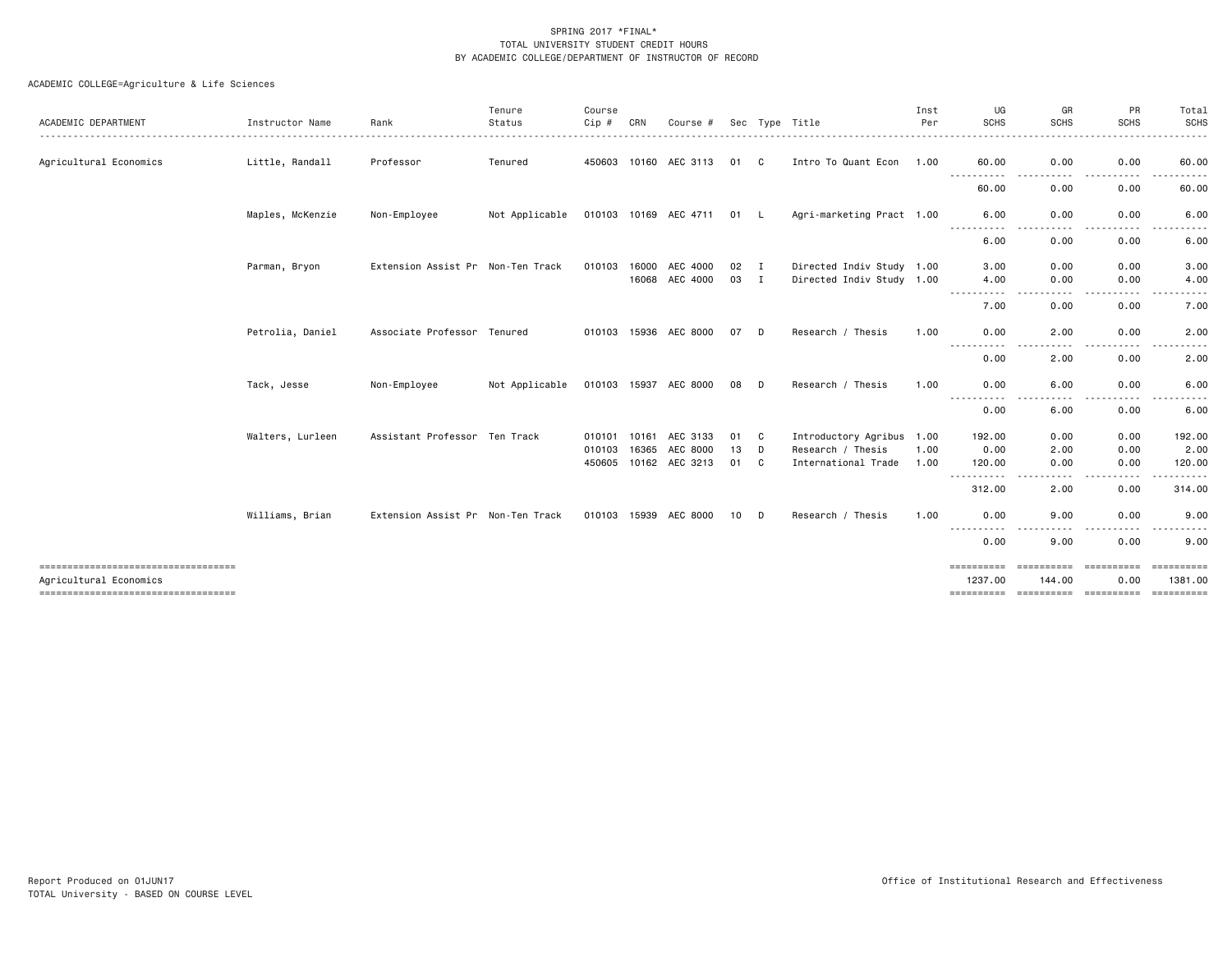# ACADEMIC COLLEGE=Agriculture & Life Sciences

|                      |                                                    |                                   | Tenure        | Course       |       |                       |       |          |                           | Inst | UG                | GR                                          | PR                | Total                                |
|----------------------|----------------------------------------------------|-----------------------------------|---------------|--------------|-------|-----------------------|-------|----------|---------------------------|------|-------------------|---------------------------------------------|-------------------|--------------------------------------|
| ACADEMIC DEPARTMENT  | Instructor Name                                    | Rank                              | Status        | Cip #        | CRN   | Course #              |       |          | Sec Type Title            | Per  | <b>SCHS</b>       | <b>SCHS</b>                                 | <b>SCHS</b>       | <b>SCHS</b>                          |
| Animal Dairy Science | Blanton, John                                      | Professor                         | Tenured       |              |       | 010901 14718 ADS 8000 | 01    | D        | Research/Thesis           | 1.00 | 0.00              | 1.00                                        | 0.00              | 1.00                                 |
|                      |                                                    |                                   |               |              |       |                       |       |          |                           |      | <u>.</u><br>0.00  | .<br>1.00                                   | 0.00              | .<br>1.00                            |
|                      | Cavinder, Clay                                     | Associate Professor Tenured       |               | 010505       | 14452 | ADS 4772              | 01    | L        | Equine Clinic Develo 1.00 |      | 10.00             | 0.00                                        | 0.00              | 10.00                                |
|                      |                                                    |                                   |               | 010507       | 10098 | ADS 2102              | 01    | L.       | Equine Conf/Perf Ev       | 1.00 | 62.00             | 0.00                                        | 0.00              | 62.00                                |
|                      |                                                    |                                   |               | 010901       | 14719 | ADS 8000              | 02    | D        | Research/Thesis           | 1.00 | 0.00              | 6.00                                        | 0.00              | 6.00                                 |
|                      |                                                    |                                   |               |              | 14736 | ADS 9000              | 02    | D        | Research/Diss             | 1.00 | 0.00              | 5.00                                        | 0.00              | 5.00                                 |
|                      |                                                    |                                   |               | 010999 10137 |       | ADS 4520              | 02    | E        | Livestock Extension       | 1.00 | 4.00<br>$- - - -$ | 0.00<br>د د د د                             | 0.00<br>بالمستعاد | 4.00<br>$\frac{1}{2}$                |
|                      |                                                    |                                   |               |              |       |                       |       |          |                           |      | 76.00             | 11.00                                       | 0.00              | 87.00                                |
|                      | Crow, Brett                                        | Instructor                        | Non-Ten Track |              |       | 010901 10113 ADS 4212 | 01    | - L      | Livestock Eval            | 1.00 | 54.00             | 0.00                                        | 0.00              | 54.00                                |
|                      |                                                    |                                   |               |              | 10116 | ADS 4232              | 01    | L,       | Adv Livestk Eval          | 1.00 | 14.00             | 0.00                                        | 0.00              | 14.00                                |
|                      |                                                    |                                   |               | 010905       | 10108 | ADS 3812              | 01    | <b>L</b> | Dairy Cattle Apprais 1.00 |      | 32.00             | 0.00                                        | 0.00              | 32.00<br>.                           |
|                      |                                                    |                                   |               |              |       |                       |       |          |                           |      | 100.00            | 0.00                                        | 0.00              | 100.00                               |
|                      | Devost-Burnett, Derr Assistant Professor Ten Track |                                   |               |              |       | 010901 14737 ADS 9000 | 03    | D        | Research/Diss             | 1.00 | 0.00              | 3.00                                        | 0.00              | 3.00                                 |
|                      |                                                    |                                   |               |              |       |                       |       |          |                           |      | .<br>0.00         | $\frac{1}{2}$<br>3.00                       | 0.00              | -----<br>3.00                        |
|                      | Dinh, Thu                                          | Assistant Professor Ten Track     |               | 010000       | 15640 | GA 4000               | 05    | I        | Dis in Agriculture        | 1.00 | 3.00              | 0.00                                        | 0.00              | 3.00                                 |
|                      |                                                    |                                   |               | 010401       | 10105 | ADS 3314              | 01    | C        | Intro to Meat Scienc 1.00 |      | 192.00            | 0.00                                        | 0.00              | 192.00                               |
|                      |                                                    |                                   |               |              | 10106 | ADS 3314              | 03    | K        | Intro to Meat Scienc 1.00 |      | 0.00              | 0.00                                        | 0.00              | 0.00                                 |
|                      |                                                    |                                   |               |              | 10107 | ADS 3314              | 04    | K        | Intro to Meat Scienc 1.00 |      | 0.00              | 0.00                                        | 0.00              | 0.00                                 |
|                      |                                                    |                                   |               |              | 12001 | FNH 3314              | 01    | C        | Intro to Meat Scienc 1.00 |      | 4.00              | 0.00                                        | 0.00              | 4.00                                 |
|                      |                                                    |                                   |               |              | 12002 | FNH 3314              | 03    | K        | Intro to Meat Scienc      | 1.00 | 0.00              | 0.00                                        | 0.00              | 0.00                                 |
|                      |                                                    |                                   |               | 010901       | 14721 | ADS 8000              | 04    | D        | Research/Thesis           | 1.00 | 0.00              | 2.00                                        | 0.00              | 2.00                                 |
|                      |                                                    |                                   |               |              | 14738 | ADS 9000              | 04    | D        | Research/Diss             | 1.00 | 0.00              | 11.00                                       | 0.00              | 11.00<br>$\sim$ $\sim$ $\sim$ $\sim$ |
|                      |                                                    |                                   |               |              |       |                       |       |          |                           |      | 199.00            | 13.00                                       | 0.00              | 212.00                               |
|                      | Graves, Jessica                                    | Instructor                        | Non-Ten Track | 010000 14448 |       | ADS 1013              | 01    | C        | Animal Agriculture & 0.50 |      | 49.50             | 0.00                                        | 0.00              | 49.50                                |
|                      |                                                    |                                   |               |              | 14449 | PO 1013               | 01    | C        | Animal Agriculture & 0.50 |      | 21.00             | 0.00                                        | 0.00              | 21.00                                |
|                      |                                                    |                                   |               | 010101       | 10121 | ADS 4420              | 01    | E        | ADS Internship            | 1.00 | 74.00             | 0.00                                        | 0.00              | 74.00                                |
|                      |                                                    |                                   |               | 010901       | 10084 | ADS 1111              | 01    | C        | Orientation to ADS        | 1.00 | 48.00             | 0.00                                        | 0.00              | 48.00                                |
|                      |                                                    |                                   |               |              |       | 10115 ADS 4221        | S01 S |          | Capstone in Animal & 0.50 |      | 23.00             | 0.00<br>$\omega$ $\omega$ $\omega$ $\omega$ | 0.00<br>.         | 23.00<br>.                           |
|                      |                                                    |                                   |               |              |       |                       |       |          |                           |      | 215.50            | 0.00                                        | 0.00              | 215.50                               |
|                      | Karisch, Brandi                                    | Extension Assist Pr Non-Ten Track |               | 010901       | 10115 | ADS 4221              | S01 S |          | Capstone in Animal & 0.50 |      | 23.00             | 0.00                                        | 0.00              | 23.00                                |
|                      |                                                    |                                   |               |              | 14722 | ADS 8000              | 05    | D        | Research/Thesis           | 1.00 | 0.00              | 15.00                                       | 0.00              | 15.00                                |
|                      |                                                    |                                   |               |              |       | 010999 10136 ADS 4520 | 01    | E        | Livestock Extension       | 1.00 | 3.00<br>-----     | 0.00<br>-----                               | 0.00<br>.         | 3.00<br>.                            |
|                      |                                                    |                                   |               |              |       |                       |       |          |                           |      | 26.00             | 15.00                                       | 0.00              | 41.00                                |
|                      | Larson, Jamie                                      | Associate Professor Tenured       |               | 010000       | 16167 | GA 4000               | 09    | I        | Dis in Agriculture        | 1.00 | 2.00              | 0.00                                        | 0.00              | 2.00                                 |
|                      |                                                    |                                   |               | 010901       | 10087 | ADS 1113              | 03    | C        | Animal Science            | 1.00 | 84.00             | 0.00                                        | 0.00              | 84.00                                |
|                      |                                                    |                                   |               |              | 10088 | ADS 1113              | 04    | C        | Animal Science            | 1.00 | 51.00             | 0.00                                        | 0.00              | 51.00                                |
|                      |                                                    |                                   |               |              | 14723 | ADS 8000              | 06    | D        | Research/Thesis           | 1.00 | 0.00              | 1.00                                        | 0.00              | 1.00                                 |
|                      |                                                    |                                   |               | 010904       | 10154 | ADS 8111              | 01    | S        | Nutrition Seminar         | 1.00 | 0.00              | 6.00                                        | 0.00              | 6.00                                 |
|                      |                                                    |                                   |               | 011001       | 10155 | ADS 8121              | 01    | S        | Nutrition Seminar         | 1.00 | 0.00              | 3.00                                        | 0.00              | 3.00                                 |
|                      |                                                    |                                   |               |              | 10156 | ADS 8131              | 01    | s        | Nutrition Seminar         | 1.00 | 0.00              | 1.00                                        | 0.00              | 1.00                                 |

Report Produced on 01JUN17 Office of Institutional Research and Effectiveness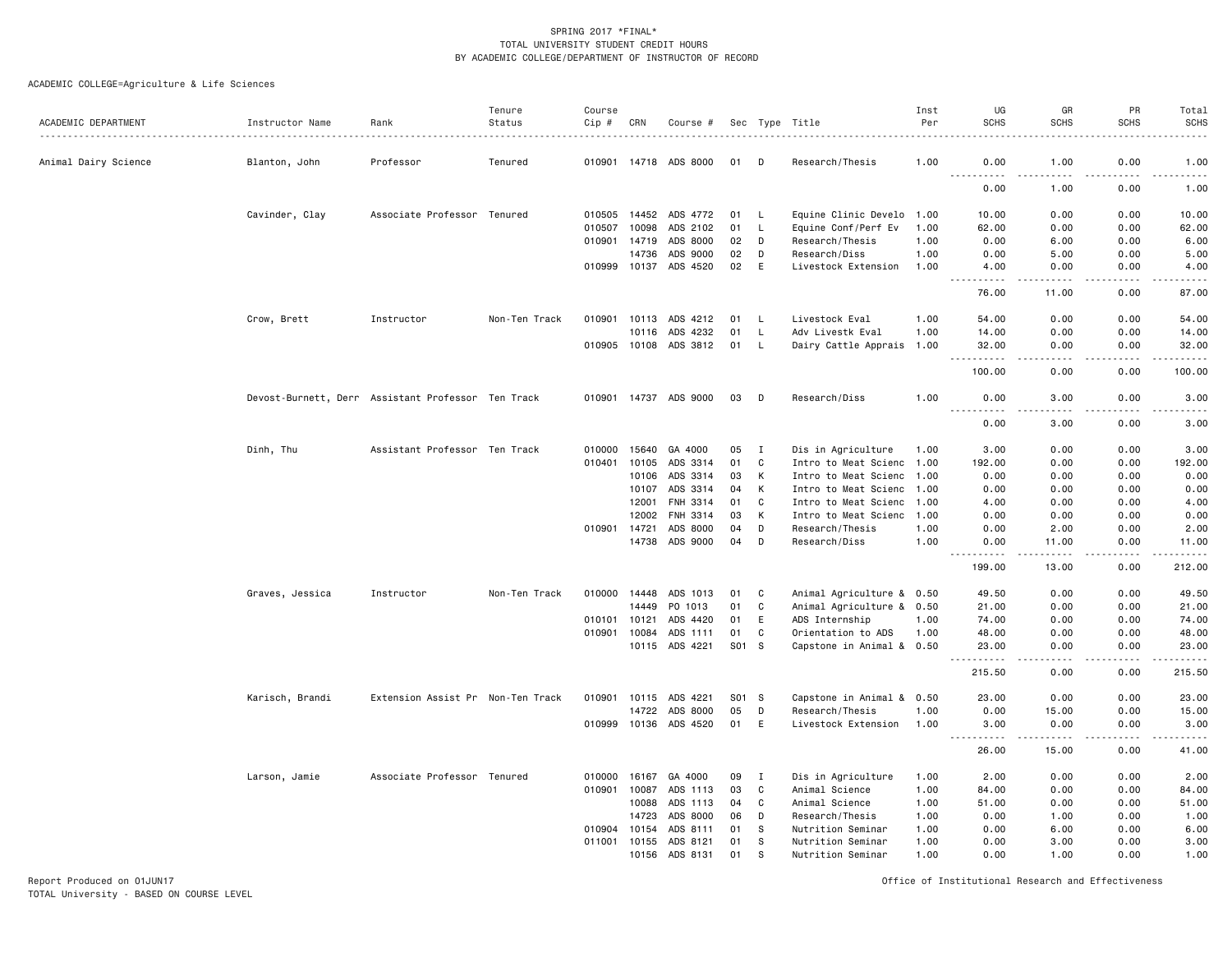ACADEMIC COLLEGE=Agriculture & Life Sciences

|                      |                                                        |                               | Tenure         | Course |                |                       |                  |              |                                                        | Inst | UG                             | GR                                                                                                                                                   | PR           | Total                                                                                                       |
|----------------------|--------------------------------------------------------|-------------------------------|----------------|--------|----------------|-----------------------|------------------|--------------|--------------------------------------------------------|------|--------------------------------|------------------------------------------------------------------------------------------------------------------------------------------------------|--------------|-------------------------------------------------------------------------------------------------------------|
| ACADEMIC DEPARTMENT  | Instructor Name                                        | Rank                          | Status         | Cip #  | CRN            | Course #              |                  |              | Sec Type Title                                         | Per  | <b>SCHS</b>                    | <b>SCHS</b>                                                                                                                                          | <b>SCHS</b>  | SCHS<br>.                                                                                                   |
| Animal Dairy Science | Larson, Jamie                                          | Associate Professor Tenured   |                | 260707 | 10138          | ADS 4611              | 01               | - L          | Prac In Phy & Repro                                    | 1.00 | 22.00                          | 0.00                                                                                                                                                 | 0.00         | 22.00                                                                                                       |
|                      |                                                        |                               |                |        | 10139          | ADS 4611              | 02               | L.           | Prac In Phy & Repro                                    | 1.00 | 22.00                          | 0.00                                                                                                                                                 | 0.00         | 22.00                                                                                                       |
|                      |                                                        |                               |                |        | 10140          | ADS 4613              | 01               | C            | Physiology Of Repro                                    | 1.00 | 129.00                         | 0.00                                                                                                                                                 | 0.00         | 129.00                                                                                                      |
|                      |                                                        |                               |                |        | 10141          | ADS 4613              | H <sub>0</sub> 1 | C            | Physiology Of Repro                                    | 1.00 | 15.00                          | 0.00                                                                                                                                                 | 0.00         | 15.00                                                                                                       |
|                      |                                                        |                               |                |        |                | 13171 PHY 8841        | 01               | - S          | Animal Phys Seminar                                    | 1.00 | 0.00                           | 2.00                                                                                                                                                 | 0.00         | 2.00                                                                                                        |
|                      |                                                        |                               |                |        |                |                       |                  |              |                                                        |      | .<br>325.00                    | .<br>13.00                                                                                                                                           | .<br>0.00    | 338.00                                                                                                      |
|                      | Lemley, Caleb                                          | Assistant Professor Ten Track |                | 010000 | 15965          | GA 4000               | 07               | $\mathbf{I}$ | Dis in Agriculture                                     | 1.00 | 3.00                           | 0.00                                                                                                                                                 | 0.00         | 3.00                                                                                                        |
|                      |                                                        |                               |                |        | 010901 14724   | ADS 8000              | 07               | D            | Research/Thesis                                        | 1.00 | 0.00                           | 2.00                                                                                                                                                 | 0.00         | 2.00                                                                                                        |
|                      |                                                        |                               |                |        | 14741          | ADS 9000              | 07               | D            | Research/Diss                                          | 1.00 | 0.00                           | 10.00                                                                                                                                                | 0.00         | 10.00                                                                                                       |
|                      |                                                        |                               |                | 010999 | 10127          | ADS 4440              | 06               | E            | Research Exp Pract                                     | 1.00 | 3.00                           | 0.00                                                                                                                                                 | 0.00         | 3.00                                                                                                        |
|                      |                                                        |                               |                | 260707 | 14454          | ADS 8243              | 01               | C            |                                                        |      | 0.00                           | 15.00                                                                                                                                                | 0.00         |                                                                                                             |
|                      |                                                        |                               |                |        |                |                       |                  |              | Adv Physiol Of Repro 1.00                              |      |                                |                                                                                                                                                      |              | 15.00                                                                                                       |
|                      |                                                        |                               |                |        | 14455          | PHY 8243              | 01               | C            | Adv Physiol Of Repro 1.00                              |      | 0.00                           | 3.00                                                                                                                                                 | 0.00         | 3.00                                                                                                        |
|                      |                                                        |                               |                | 512501 | 13588<br>13589 | VS 3014<br>VS 3014    | 03<br>04         | B<br>B       | Anatomy & Physiology 1.00<br>Anatomy & Physiology 1.00 |      | 100.00<br>68.00                | 0.00<br>0.00                                                                                                                                         | 0.00<br>0.00 | 100.00<br>68.00                                                                                             |
|                      |                                                        |                               |                |        |                |                       |                  |              |                                                        |      |                                | $\frac{1}{2} \left( \frac{1}{2} \right) \left( \frac{1}{2} \right) \left( \frac{1}{2} \right) \left( \frac{1}{2} \right) \left( \frac{1}{2} \right)$ | .            | $\begin{array}{cccccccccc} \bullet & \bullet & \bullet & \bullet & \bullet & \bullet & \bullet \end{array}$ |
|                      |                                                        |                               |                |        |                |                       |                  |              |                                                        |      | 174.00                         | 30.00                                                                                                                                                | 0.00         | 204.00                                                                                                      |
|                      | Liao, Shengfa                                          | Assistant Professor Ten Track |                |        | 010302 10109   | ADS 4111              | 01               | L.           | Swine Production & M                                   | 1.00 | 20.00                          | 0.00                                                                                                                                                 | 0.00         | 20.00                                                                                                       |
|                      |                                                        |                               |                |        | 10143          | ADS 6111              | 01               | L.           | Swine Production & M                                   | 1.00 | 0.00                           | 1.00                                                                                                                                                 | 0.00         | 1.00                                                                                                        |
|                      |                                                        |                               |                | 010901 | 10111          | ADS 4113              | 01               | C            | Swine Science                                          | 1.00 | 99.00                          | 0.00                                                                                                                                                 | 0.00         | 99.00                                                                                                       |
|                      |                                                        |                               |                |        | 10144          | ADS 6113              | 01               | C            | Swine Science                                          | 1.00 | 0.00                           | 3.00                                                                                                                                                 | 0.00         | 3.00                                                                                                        |
|                      |                                                        |                               |                |        | 14725          | ADS 8000              | 08               | D            | Research/Thesis                                        | 1.00 | 0.00                           | 5.00                                                                                                                                                 | 0.00         | 5.00                                                                                                        |
|                      |                                                        |                               |                |        | 14742          | ADS 9000              | 08               | D            | Research/Diss                                          | 1.00 | 0.00                           | 9.00                                                                                                                                                 | 0.00         | 9.00                                                                                                        |
|                      |                                                        |                               |                |        |                |                       |                  |              |                                                        |      | $- - - -$<br>119.00            | $   -$<br>18.00                                                                                                                                      | .<br>0.00    | .<br>137.00                                                                                                 |
|                      | McGee, Dwight                                          | Non-Employee                  | Not Applicable | 010905 | 14444          | ADS 4813              | 01               | C            | Dairy Farm Mgt                                         | 1.00 | 60.00                          | 0.00                                                                                                                                                 | 0.00         | 60.00                                                                                                       |
|                      |                                                        |                               |                |        |                | 14446 ADS 4811        | 01               | $\mathsf{L}$ | Dairy Mgmt Lab                                         | 1.00 | 20.00                          | 0.00                                                                                                                                                 | 0.00         | 20.00                                                                                                       |
|                      |                                                        |                               |                |        |                |                       |                  |              |                                                        |      | $\frac{1}{2}$<br>$\sim$ $\sim$ | .                                                                                                                                                    | .            | .                                                                                                           |
|                      |                                                        |                               |                |        |                |                       |                  |              |                                                        |      | 80.00                          | 0.00                                                                                                                                                 | 0.00         | 80.00                                                                                                       |
|                      | Memili, Erdogan                                        | Associate Professor Tenured   |                | 010901 | 14726          | ADS 8000              | 09               | D            | Research/Thesis                                        | 1.00 | 0.00                           | 5.00                                                                                                                                                 | 0.00         | 5.00                                                                                                        |
|                      |                                                        |                               |                |        | 14743          | ADS 9000              | 09               | D            | Research/Diss                                          | 1.00 | 0.00                           | 9.00                                                                                                                                                 | 0.00         | 9.00                                                                                                        |
|                      |                                                        |                               |                |        |                | 010999 10129 ADS 4440 | 08               | E            | Research Exp Pract                                     | 1.00 | 3.00                           | 0.00                                                                                                                                                 | 0.00         | 3.00                                                                                                        |
|                      |                                                        |                               |                |        |                |                       |                  |              |                                                        |      | 3.00                           | 14.00                                                                                                                                                | 0.00         | 17.00                                                                                                       |
|                      | Nguekam Feugang, Jea Research Assist Pro Non-Ten Track |                               |                | 010000 | 16177          | GA 4000               | 10               | $\mathbf{I}$ | Dis in Agriculture                                     | 1.00 | 3.00                           | 0.00                                                                                                                                                 | 0.00         | 3.00                                                                                                        |
|                      |                                                        |                               |                | 010999 | 10124          | ADS 4440              | 03               | E            | Research Exp Pract                                     | 1.00 | 3.00                           | 0.00                                                                                                                                                 | 0.00         | 3.00                                                                                                        |
|                      |                                                        |                               |                | 240101 | 15785          | HON 4000              | 01               | Ι.           | Directed Individual                                    | 1.00 | 3.00                           | 0.00                                                                                                                                                 | 0.00         | 3.00                                                                                                        |
|                      |                                                        |                               |                |        |                | PHY 8000              | 05               | D            |                                                        |      |                                |                                                                                                                                                      |              |                                                                                                             |
|                      |                                                        |                               |                | 260707 | 16113          |                       |                  |              | Research / Thesis                                      | 1.00 | 0.00                           | 4.00                                                                                                                                                 | 0.00         | 4.00                                                                                                        |
|                      |                                                        |                               |                |        |                |                       |                  |              |                                                        |      | 9.00                           | 4.00                                                                                                                                                 | 0.00         | 13.00                                                                                                       |
|                      | Nicodemus, Molly                                       | Associate Professor Tenured   |                | 010302 | 10101          | ADS 3221              | 02               | L,           | Prac. In Horse Care                                    | 1.00 | 17.00                          | 0.00                                                                                                                                                 | 0.00         | 17.00                                                                                                       |
|                      |                                                        |                               |                | 010507 | 10095          | ADS 1132              | 01               | C            | Intro to Horsemanshi 1.00                              |      | 38.00                          | 0.00                                                                                                                                                 | 0.00         | 38.00                                                                                                       |
|                      |                                                        |                               |                |        | 10096          | ADS 1132              | 02               | K            | Intro to Horsemanshi 1.00                              |      | 0.00                           | 0.00                                                                                                                                                 | 0.00         | 0.00                                                                                                        |
|                      |                                                        |                               |                |        | 10097          | ADS 1132              | 03               | к            | Intro to Horsemanshi 1.00                              |      | 0.00                           | 0.00                                                                                                                                                 | 0.00         | 0.00                                                                                                        |
|                      |                                                        |                               |                |        | 10102          | ADS 3223              | 01               | B            | Horse Management                                       | 1.00 | 117.00                         | 0.00                                                                                                                                                 | 0.00         | 117.00                                                                                                      |
|                      |                                                        |                               |                | 010901 | 10099          | ADS 2111              | 01               | C            | ADS Career Planning                                    | 1.00 | 75.00                          | 0.00                                                                                                                                                 | 0.00         | 75.00                                                                                                       |
|                      |                                                        |                               |                |        | 10100          | ADS 2223              | 01               | C            | Companion Animal                                       | 1.00 | 120.00                         | 0.00                                                                                                                                                 | 0.00         | 120.00                                                                                                      |
|                      |                                                        |                               |                | 010999 | 10133          | ADS 4440              | 12               | E            | Research Exp Pract                                     | 1.00 | 3.00                           | 0.00                                                                                                                                                 | 0.00         | 3.00                                                                                                        |
|                      |                                                        |                               |                |        |                |                       |                  |              |                                                        |      |                                |                                                                                                                                                      |              |                                                                                                             |

Report Produced on 01JUN17 Office of Institutional Research and Effectiveness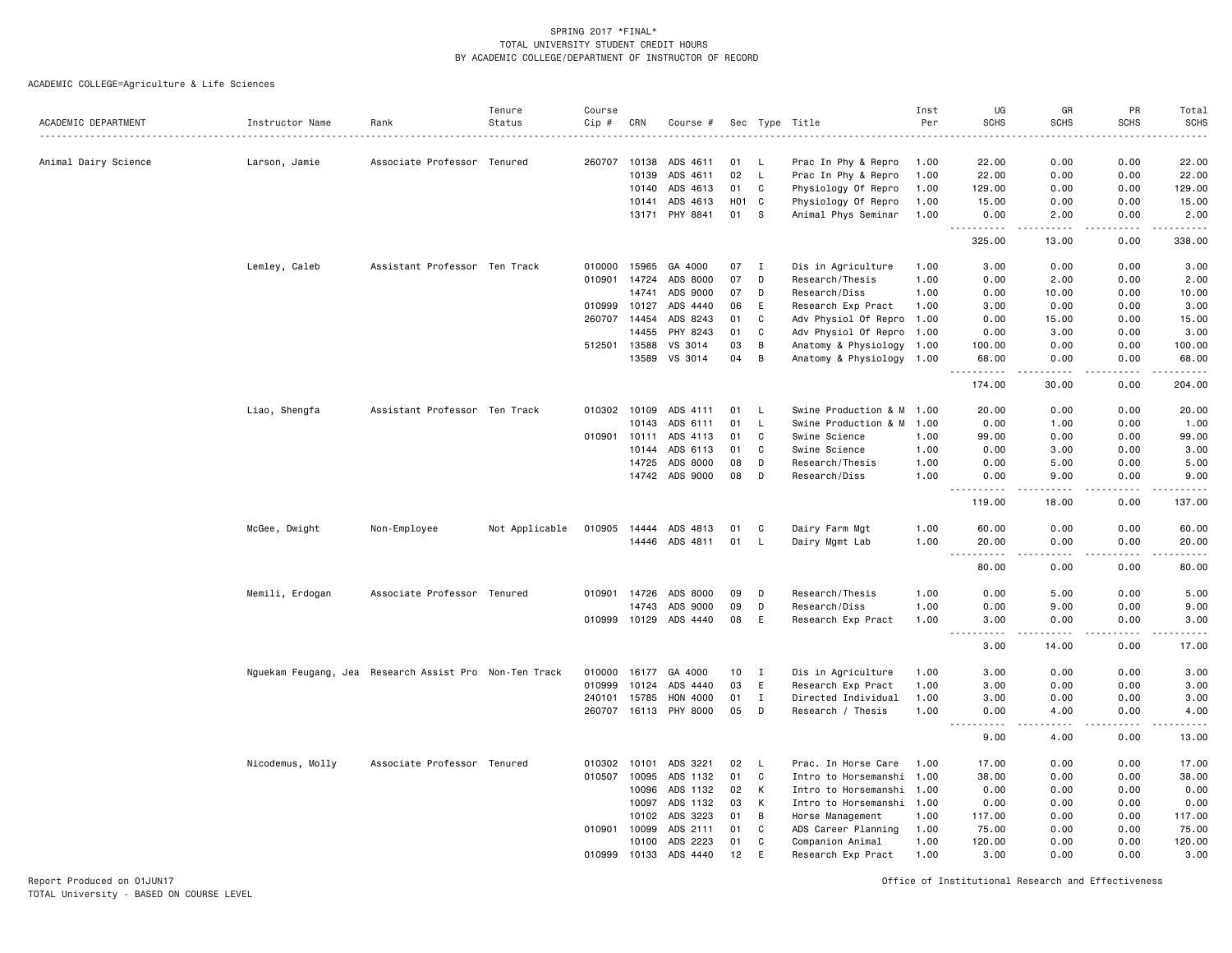| ACADEMIC DEPARTMENT                                         | Instructor Name  | Rank                              | Tenure<br>Status | Course<br>Cip # | CRN          | Course #              |                 |                | Sec Type Title            | Inst<br>Per | UG<br><b>SCHS</b>                    | GR<br><b>SCHS</b>    | PR<br><b>SCHS</b>                                                                                                                                            | Total<br><b>SCHS</b>                                                                                                                                                                    |
|-------------------------------------------------------------|------------------|-----------------------------------|------------------|-----------------|--------------|-----------------------|-----------------|----------------|---------------------------|-------------|--------------------------------------|----------------------|--------------------------------------------------------------------------------------------------------------------------------------------------------------|-----------------------------------------------------------------------------------------------------------------------------------------------------------------------------------------|
|                                                             |                  |                                   |                  |                 |              |                       |                 |                |                           |             |                                      |                      |                                                                                                                                                              | .                                                                                                                                                                                       |
| Animal Dairy Science                                        | Nicodemus, Molly | Associate Professor Tenured       |                  |                 | 512313 10103 | ADS 3233              | 01              | B              | Equine Assisted Ther 1.00 |             | 27.00                                | 0.00                 | 0.00                                                                                                                                                         | 27.00                                                                                                                                                                                   |
|                                                             |                  |                                   |                  |                 |              | 10104 ADS 3233        | 02              | B              | Equine Assisted Ther 1.00 |             | 27.00<br><u> - - - - - - - - - -</u> | 0.00<br>.            | 0.00<br>$\frac{1}{2} \left( \frac{1}{2} \right) \left( \frac{1}{2} \right) \left( \frac{1}{2} \right) \left( \frac{1}{2} \right) \left( \frac{1}{2} \right)$ | 27.00<br>.                                                                                                                                                                              |
|                                                             |                  |                                   |                  |                 |              |                       |                 |                |                           |             | 424.00                               | 0.00                 | 0.00                                                                                                                                                         | 424.00                                                                                                                                                                                  |
|                                                             | Rivera, J.       | Extension Assoc Pro Non-Ten Track |                  |                 |              | 010901 14730 ADS 8000 | 13              | D              | Research/Thesis           | 1.00        | 0.00                                 | 2.00                 | 0.00                                                                                                                                                         | 2.00                                                                                                                                                                                    |
|                                                             |                  |                                   |                  |                 |              | 16369 ADS 7000        | 01              | $\mathbf{I}$   | Directed Indiv Study 1.00 |             | 0.00<br><u>.</u>                     | 3.00<br>.            | 0.00<br>.                                                                                                                                                    | 3.00<br>$- - - - -$                                                                                                                                                                     |
|                                                             |                  |                                   |                  |                 |              |                       |                 |                |                           |             | 0.00                                 | 5.00                 | 0.00                                                                                                                                                         | 5.00                                                                                                                                                                                    |
|                                                             | Rude, Brian      | Professor                         | Tenured          | 010901          |              | 10085 ADS 1113        | 01              | C              | Animal Science            | 1.00        | 30.00                                | 0.00                 | 0.00                                                                                                                                                         | 30.00                                                                                                                                                                                   |
|                                                             |                  |                                   |                  |                 | 10086        | ADS 1113              | 02              | C              | Animal Science            | 1.00        | 48.00                                | 0.00                 | 0.00                                                                                                                                                         | 48.00                                                                                                                                                                                   |
|                                                             |                  |                                   |                  |                 | 10089        | ADS 1121              | 01              | L.             | Animal Science Labor 1.00 |             | 22.00                                | 0.00                 | 0.00                                                                                                                                                         | 22.00                                                                                                                                                                                   |
|                                                             |                  |                                   |                  |                 |              | 10090 ADS 1121        | 02              | L              | Animal Science Labor 1.00 |             | 10.00                                | 0.00                 | 0.00                                                                                                                                                         | 10.00                                                                                                                                                                                   |
|                                                             |                  |                                   |                  |                 | 10091        | ADS 1121              | 03              | L              | Animal Science Labor 1.00 |             | 21.00                                | 0.00                 | 0.00                                                                                                                                                         | 21.00                                                                                                                                                                                   |
|                                                             |                  |                                   |                  |                 |              | 10092 ADS 1121        | 04              | L              | Animal Science Labor      | 1.00        | 14.00                                | 0.00                 | 0.00                                                                                                                                                         | 14.00                                                                                                                                                                                   |
|                                                             |                  |                                   |                  |                 | 14731        | ADS 8000              | 14              | D              | Research/Thesis           | 1.00        | 0.00                                 | 8.00                 | 0.00                                                                                                                                                         | 8.00                                                                                                                                                                                    |
|                                                             |                  |                                   |                  |                 | 14748        | ADS 9000              | 14              | D              | Research/Diss             | 1.00        | 0.00                                 | 5.00                 | 0.00                                                                                                                                                         | 5.00                                                                                                                                                                                    |
|                                                             |                  |                                   |                  | 010904          | 10114        | ADS 4213              | 01              | B              | Feeds and Feeding         | 1.00        | 75.00                                | 0.00                 | 0.00                                                                                                                                                         | 75.00                                                                                                                                                                                   |
|                                                             |                  |                                   |                  |                 | 14456        | ADS 8463              | 01              | B              | Adv Animal Nutrition 1.00 |             | 0.00                                 | 36.00                | 0.00                                                                                                                                                         | 36.00                                                                                                                                                                                   |
|                                                             |                  |                                   |                  |                 | 15090        | ADS 4213              | 02              | B              | Feeds and Feeding         | 1.00        | 57.00                                | 0.00                 | 0.00                                                                                                                                                         | 57.00                                                                                                                                                                                   |
|                                                             |                  |                                   |                  |                 | 15091        | ADS 4213              | 03              | B              | Feeds and Feeding         | 1.00        | 69.00                                | 0.00                 | 0.00                                                                                                                                                         | 69.00                                                                                                                                                                                   |
|                                                             |                  |                                   |                  |                 |              | 010999 10130 ADS 4440 | 09              | E              | Research Exp Pract        | 1.00        | 6.00<br>.                            | 0.00<br>-----        | 0.00<br>.                                                                                                                                                    | 6.00<br>.                                                                                                                                                                               |
|                                                             |                  |                                   |                  |                 |              |                       |                 |                |                           |             | 352.00                               | 49.00                | 0.00                                                                                                                                                         | 401.00                                                                                                                                                                                  |
|                                                             | Ryan, Peter      | Professor                         | Tenured          | 309999          | 12960        | NSE 4200              | 01              | A              | Natl Student Exchang 1.00 |             | 30.00                                | 0.00                 | 0.00                                                                                                                                                         | 30.00                                                                                                                                                                                   |
|                                                             |                  |                                   |                  |                 | 12961        | NSE 4200              | 02              | $\overline{A}$ | Natl Student Exch.        | 1.00        | 12.00                                | 0.00                 | 0.00                                                                                                                                                         | 12.00                                                                                                                                                                                   |
|                                                             |                  |                                   |                  |                 |              | 16132 NSE 4200        | 04              | $\overline{A}$ | Natl Student Exchang 1.00 |             | 12.00                                | 0.00<br>.            | 0.00                                                                                                                                                         | 12.00<br>.                                                                                                                                                                              |
|                                                             |                  |                                   |                  |                 |              |                       |                 |                |                           |             | ----------<br>54.00                  | 0.00                 | .<br>0.00                                                                                                                                                    | 54.00                                                                                                                                                                                   |
|                                                             | Smith, Trent     | Associate Professor Tenured       |                  |                 | 010000 16470 | GA 4000               | 12 <sub>1</sub> | $\blacksquare$ | Dis in Agriculture        | 1.00        | 1.00                                 | 0.00                 | 0.00                                                                                                                                                         | 1.00                                                                                                                                                                                    |
|                                                             |                  |                                   |                  |                 |              | 010302 10119 ADS 4321 | 01              | L              | Beef Cattle Laborato      | 1.00        | 22.00                                | 0.00                 | 0.00                                                                                                                                                         | 22.00                                                                                                                                                                                   |
|                                                             |                  |                                   |                  |                 | 010901 10120 | ADS 4323              | 01              | C              | Beef Cattle Science       | 1.00        | 72.00                                | 0.00                 | 0.00                                                                                                                                                         | 72.00                                                                                                                                                                                   |
|                                                             |                  |                                   |                  |                 |              | 010902 10112 ADS 4123 | 01              | C              | Animal Breeding           | 1.00        | 264.00<br>.                          | 0.00<br>.            | 0.00<br><u>.</u>                                                                                                                                             | 264.00<br>.                                                                                                                                                                             |
|                                                             |                  |                                   |                  |                 |              |                       |                 |                |                           |             | 359.00                               | 0.00                 | 0.00                                                                                                                                                         | 359.00                                                                                                                                                                                  |
|                                                             | Stone, Amanda    | Assistant Professor Ten Track     |                  |                 |              | 010101 16706 ADS 4000 | 02              | I              | Directed Indiv Study 1.00 |             | 4.00                                 | 0.00                 | 0.00                                                                                                                                                         | 4.00                                                                                                                                                                                    |
|                                                             |                  |                                   |                  |                 |              | 260707 10142 ADS 4623 | 01              | B              | Physiol Of Lactation 1.00 |             | 54.00                                | 0.00                 | 0.00                                                                                                                                                         | 54.00                                                                                                                                                                                   |
|                                                             |                  |                                   |                  |                 |              | 10153 ADS 6623        | 01              | B              | Physiol Of Lactation 1.00 |             | 0.00<br>.                            | 3.00                 | 0.00                                                                                                                                                         | 3,00<br>$\frac{1}{2} \left( \frac{1}{2} \right) \left( \frac{1}{2} \right) \left( \frac{1}{2} \right) \left( \frac{1}{2} \right) \left( \frac{1}{2} \right) \left( \frac{1}{2} \right)$ |
|                                                             |                  |                                   |                  |                 |              |                       |                 |                |                           |             | 58.00                                | 3.00                 | 0.00                                                                                                                                                         | 61.00                                                                                                                                                                                   |
| -----------------------------------<br>Animal Dairy Science |                  |                                   |                  |                 |              |                       |                 |                |                           |             | ==========<br>2573.50                | ==========<br>179.00 | ==========<br>0.00                                                                                                                                           | ==========<br>2752.50                                                                                                                                                                   |
| ----------------------------------                          |                  |                                   |                  |                 |              |                       |                 |                |                           |             |                                      |                      |                                                                                                                                                              |                                                                                                                                                                                         |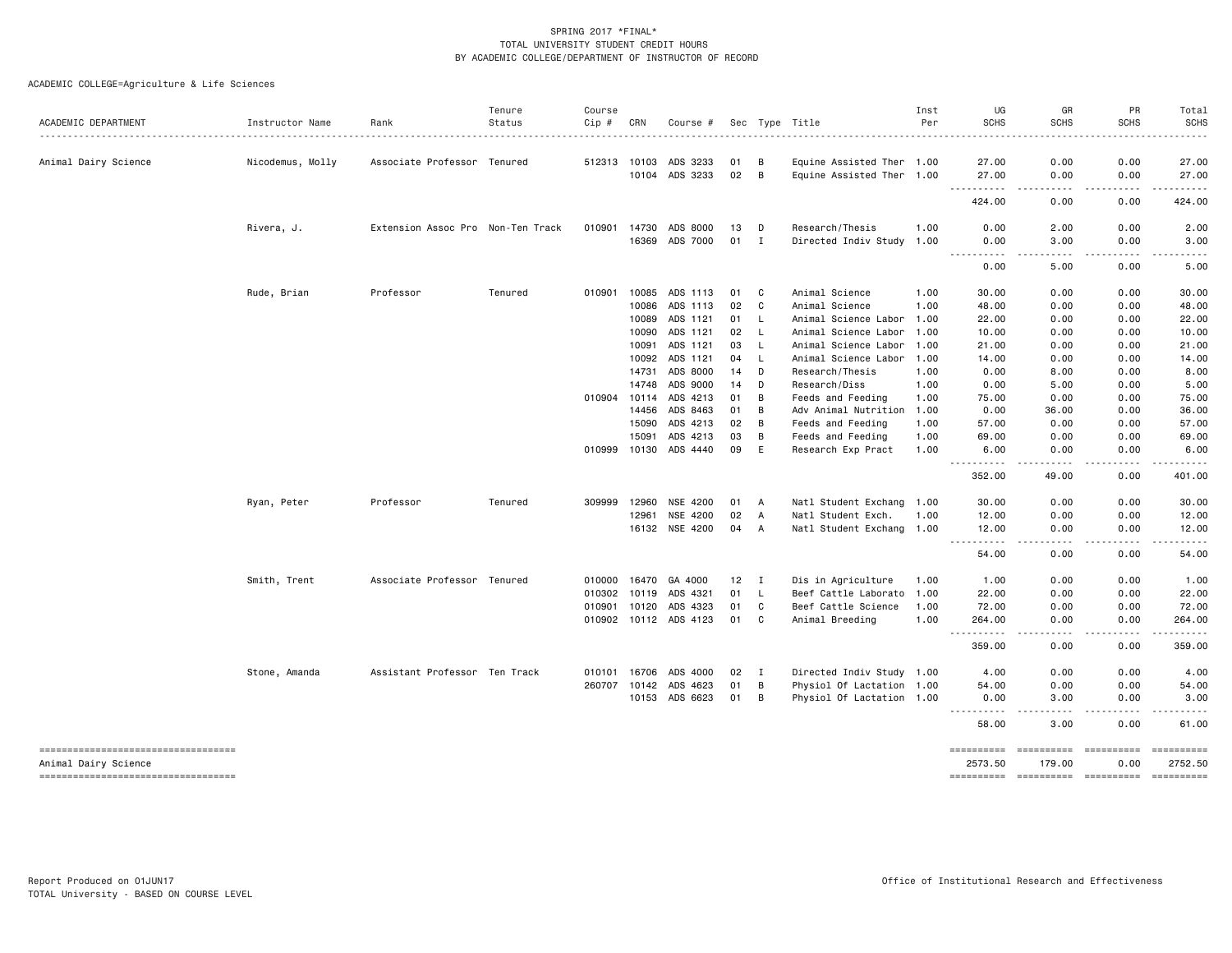| ACADEMIC DEPARTMENT                                 | Instructor Name                                  | Rank                              | Tenure<br>Status | Course<br>Cip # | CRN   | Course #        |    |              | Sec Type Title            | Inst<br>Per | UG<br><b>SCHS</b>                                                                                                                                                              | GR<br><b>SCHS</b>   | PR<br><b>SCHS</b>                                                                                                                                            | Total<br><b>SCHS</b>         |
|-----------------------------------------------------|--------------------------------------------------|-----------------------------------|------------------|-----------------|-------|-----------------|----|--------------|---------------------------|-------------|--------------------------------------------------------------------------------------------------------------------------------------------------------------------------------|---------------------|--------------------------------------------------------------------------------------------------------------------------------------------------------------|------------------------------|
|                                                     |                                                  |                                   |                  |                 |       |                 |    |              |                           |             |                                                                                                                                                                                |                     |                                                                                                                                                              |                              |
| Biochemistry, Molecular Biology, Ento Allen, Thomas |                                                  | Extension Assoc Pro Non-Ten Track |                  | 260702 15693    |       | EPP 8000        | 03 | D            | Research / Thesis         | 1.00        | 0.00                                                                                                                                                                           | 9.00                | 0.00                                                                                                                                                         | 9.00                         |
|                                                     |                                                  |                                   |                  |                 | 15694 | EPP 9000        | 02 | D            | Research / Diss           | 1.00        | 0.00                                                                                                                                                                           | 1.00                | 0.00                                                                                                                                                         | 1.00                         |
|                                                     |                                                  |                                   |                  |                 |       |                 |    |              |                           |             | .<br>0.00                                                                                                                                                                      | .<br>10.00          | .<br>0.00                                                                                                                                                    | .<br>10.00                   |
|                                                     | Baird, Richard                                   | Professor                         | Tenured          | 260702 15570    |       | EPP 4000        | 01 | $\mathbf{I}$ | Directed Indiv Study 1.00 |             | 1.00                                                                                                                                                                           | 0.00                | 0.00                                                                                                                                                         | 1.00                         |
|                                                     |                                                  |                                   |                  |                 | 15765 | EPP 4000        | 02 | $\mathbf{I}$ | Directed Indiv Study 1.00 |             | 1.00                                                                                                                                                                           | 0.00                | 0.00                                                                                                                                                         | 1.00                         |
|                                                     |                                                  |                                   |                  |                 | 15915 | EPP 4000        | 03 | $\mathbf{I}$ | Directed Indiv Study 1.00 |             | 3.00                                                                                                                                                                           | 0.00                | 0.00                                                                                                                                                         | 3.00                         |
|                                                     |                                                  |                                   |                  |                 |       | 16512 EPP 4000  | 04 | $\mathbf{I}$ | Directed Indiv Study 1.00 |             | 3.00                                                                                                                                                                           | 0.00                | 0.00                                                                                                                                                         | 3.00                         |
|                                                     |                                                  |                                   |                  |                 |       |                 |    |              |                           |             | .<br>8.00                                                                                                                                                                      | د د د د<br>0.00     | .<br>0.00                                                                                                                                                    | $\sim$ $\sim$ $\sim$<br>8.00 |
|                                                     |                                                  |                                   |                  |                 |       |                 |    |              |                           |             |                                                                                                                                                                                |                     |                                                                                                                                                              |                              |
|                                                     | Baker, Gerald                                    | Professor                         | Tenured          | 260101          | 14756 | EPP 8144        | 01 | C<br>К       | Transmission E M          | 0.60        | 0.00                                                                                                                                                                           | 26.40               | 0.00                                                                                                                                                         | 26.40                        |
|                                                     |                                                  |                                   |                  |                 | 14757 | EPP 8144        | 02 |              | Transmission E M          | 1.00        | 0.00                                                                                                                                                                           | 0.00                | 0.00                                                                                                                                                         | 0.00                         |
|                                                     |                                                  |                                   |                  | 260702 11733    |       | EPP 2213        | 01 | C            | Intro To Insects          | 1.00        | 135.00                                                                                                                                                                         | 0.00                | 0.00                                                                                                                                                         | 135.00                       |
|                                                     |                                                  |                                   |                  |                 | 11734 | EPP 2213        | 02 | К            | Intro To Insects          | 1.00        | 0.00                                                                                                                                                                           | 0.00                | 0.00                                                                                                                                                         | 0.00                         |
|                                                     |                                                  |                                   |                  |                 | 11735 | EPP 2213        | 03 | К            | Intro To Insects          | 1.00        | 0.00                                                                                                                                                                           | 0.00                | 0.00                                                                                                                                                         | 0.00                         |
|                                                     |                                                  |                                   |                  |                 | 11736 | EPP 2213        | 04 | К            | Intro To Insects          | 1.00        | 0.00                                                                                                                                                                           | 0.00                | 0.00                                                                                                                                                         | 0.00                         |
|                                                     |                                                  |                                   |                  |                 | 11737 | EPP 2213        | 05 | к            | Intro To Insects          | 1.00        | 0.00<br><u>.</u>                                                                                                                                                               | 0.00<br>.           | 0.00<br>.                                                                                                                                                    | 0.00<br>.                    |
|                                                     |                                                  |                                   |                  |                 |       |                 |    |              |                           |             | 135.00                                                                                                                                                                         | 26.40               | 0.00                                                                                                                                                         | 161.40                       |
|                                                     | Brown Johnson, Ashli Associate Professor Tenured |                                   |                  | 260202 10385    |       | <b>BCH 3901</b> | 01 | s            | Senior Seminar            | 0.50        | 22.00                                                                                                                                                                          | 0.00                | 0.00                                                                                                                                                         | 22.00                        |
|                                                     |                                                  |                                   |                  |                 | 15739 | <b>BCH 4000</b> | 09 | I            | Directed Indiv Study      | 1.00        | 1.00                                                                                                                                                                           | 0.00                | 0.00                                                                                                                                                         | 1.00                         |
|                                                     |                                                  |                                   |                  |                 | 15766 | <b>BCH 4000</b> | 10 | $\mathbf I$  | Directed Indiv Study 1.00 |             | 1.00                                                                                                                                                                           | 0.00                | 0.00                                                                                                                                                         | 1.00                         |
|                                                     |                                                  |                                   |                  |                 | 16195 | <b>BCH 9000</b> | 08 | D            | Research/Diss             | 1.00        | 0.00                                                                                                                                                                           | 12.00               | 0.00                                                                                                                                                         | 12.00                        |
|                                                     |                                                  |                                   |                  | 400501          | 15913 | CH 4000         | 06 | $\mathbf I$  | Directed Indiv Study 0.50 |             | 1.50                                                                                                                                                                           | 0.00                | 0.00                                                                                                                                                         | 1.50                         |
|                                                     |                                                  |                                   |                  |                 |       |                 |    |              |                           |             | $\sim$ $\sim$<br>$\frac{1}{2} \left( \frac{1}{2} \right) \left( \frac{1}{2} \right) \left( \frac{1}{2} \right) \left( \frac{1}{2} \right) \left( \frac{1}{2} \right)$<br>25.50 | . <u>.</u><br>12.00 | .<br>0.00                                                                                                                                                    | .<br>37.50                   |
|                                                     | Brown, Richard                                   | Professor                         | Tenured          | 260702 11739    |       | EPP 4164        | 01 | C            | Insect Taxonomy           | 1.00        | 4.00                                                                                                                                                                           | 0.00                | 0.00                                                                                                                                                         | 4.00                         |
|                                                     |                                                  |                                   |                  |                 | 11740 | EPP 4164        | 02 | К            | Insect Taxonomy           | 1.00        | 0.00                                                                                                                                                                           | 0.00                | 0.00                                                                                                                                                         | 0.00                         |
|                                                     |                                                  |                                   |                  |                 | 11750 | EPP 6164        | 01 | C            | Insect Taxonomy           | 1.00        | 0.00                                                                                                                                                                           | 36.00               | 0.00                                                                                                                                                         | 36.00                        |
|                                                     |                                                  |                                   |                  |                 | 11751 | EPP 6164        | 02 | К            | Insect Taxonomy           | 1.00        | 0.00                                                                                                                                                                           | 0.00                | 0.00                                                                                                                                                         | 0.00                         |
|                                                     |                                                  |                                   |                  |                 | 15498 | EPP 9000        | 01 | D            | Research / Diss           | 1.00        | 0.00                                                                                                                                                                           | 2.00                | 0.00                                                                                                                                                         | 2.00                         |
|                                                     |                                                  |                                   |                  |                 | 16193 | EPP 8000        | 08 | D            | Research / Thesis         | 1.00        | 0.00                                                                                                                                                                           | 1.00                | 0.00                                                                                                                                                         | 1.00                         |
|                                                     |                                                  |                                   |                  |                 |       |                 |    |              |                           |             | $\frac{1}{2} \left( \frac{1}{2} \right) \left( \frac{1}{2} \right) \left( \frac{1}{2} \right) \left( \frac{1}{2} \right)$<br>4.00                                              | 39.00               | 0.00                                                                                                                                                         | 43.00                        |
|                                                     |                                                  |                                   |                  |                 |       |                 |    |              |                           |             |                                                                                                                                                                                |                     |                                                                                                                                                              |                              |
|                                                     | Caprio, Michael                                  | Professor                         | Tenured          | 260305 11760    |       | EPP 8111        | 01 | s            | Seminar                   | 1.00        | 0.00                                                                                                                                                                           | 6.00                | 0.00                                                                                                                                                         | 6.00                         |
|                                                     |                                                  |                                   |                  |                 | 11761 | EPP 8121        | 01 | S            | Seminar                   | 1.00        | 0.00                                                                                                                                                                           | 6.00                | 0.00                                                                                                                                                         | 6.00                         |
|                                                     |                                                  |                                   |                  | 260702 11766    |       | EPP 8483        | 01 | C            | Ecological Genetics       | 1.00        | 0.00                                                                                                                                                                           | 15.00               | 0.00                                                                                                                                                         | 15.00                        |
|                                                     |                                                  |                                   |                  |                 |       |                 |    |              |                           |             | 0.00                                                                                                                                                                           | 27.00               | 0.00                                                                                                                                                         | 27.00                        |
|                                                     | Catchot, Angus                                   | Extension Professor Non-Ten Track |                  | 260702 16070    |       | EPP 8000        | 05 | D            | Research / Thesis         | 1.00        | 0.00                                                                                                                                                                           | 16.00               | 0.00                                                                                                                                                         | 16.00                        |
|                                                     |                                                  |                                   |                  |                 |       | 16105 EPP 9000  | 04 | D            | Research / Diss           | 1.00        | 0.00                                                                                                                                                                           | 32.00               | 0.00                                                                                                                                                         | 32.00                        |
|                                                     |                                                  |                                   |                  |                 |       |                 |    |              |                           |             | $\sim$ $\sim$<br>.<br>0.00                                                                                                                                                     | 48.00               | 0.00                                                                                                                                                         | 48.00                        |
|                                                     | Chastain, Daryl                                  | Research Assist Pro Non-Ten Track |                  | 011101 14979    |       | PSS 9000        | 06 | D            | Research / Diss           | 1.00        | 0.00                                                                                                                                                                           | 6.00                | 0.00                                                                                                                                                         | 6.00                         |
|                                                     |                                                  |                                   |                  |                 |       |                 |    |              |                           |             | <u>.</u><br>0.00                                                                                                                                                               | والمحامر<br>6.00    | $\frac{1}{2} \left( \frac{1}{2} \right) \left( \frac{1}{2} \right) \left( \frac{1}{2} \right) \left( \frac{1}{2} \right) \left( \frac{1}{2} \right)$<br>0.00 | .<br>6.00                    |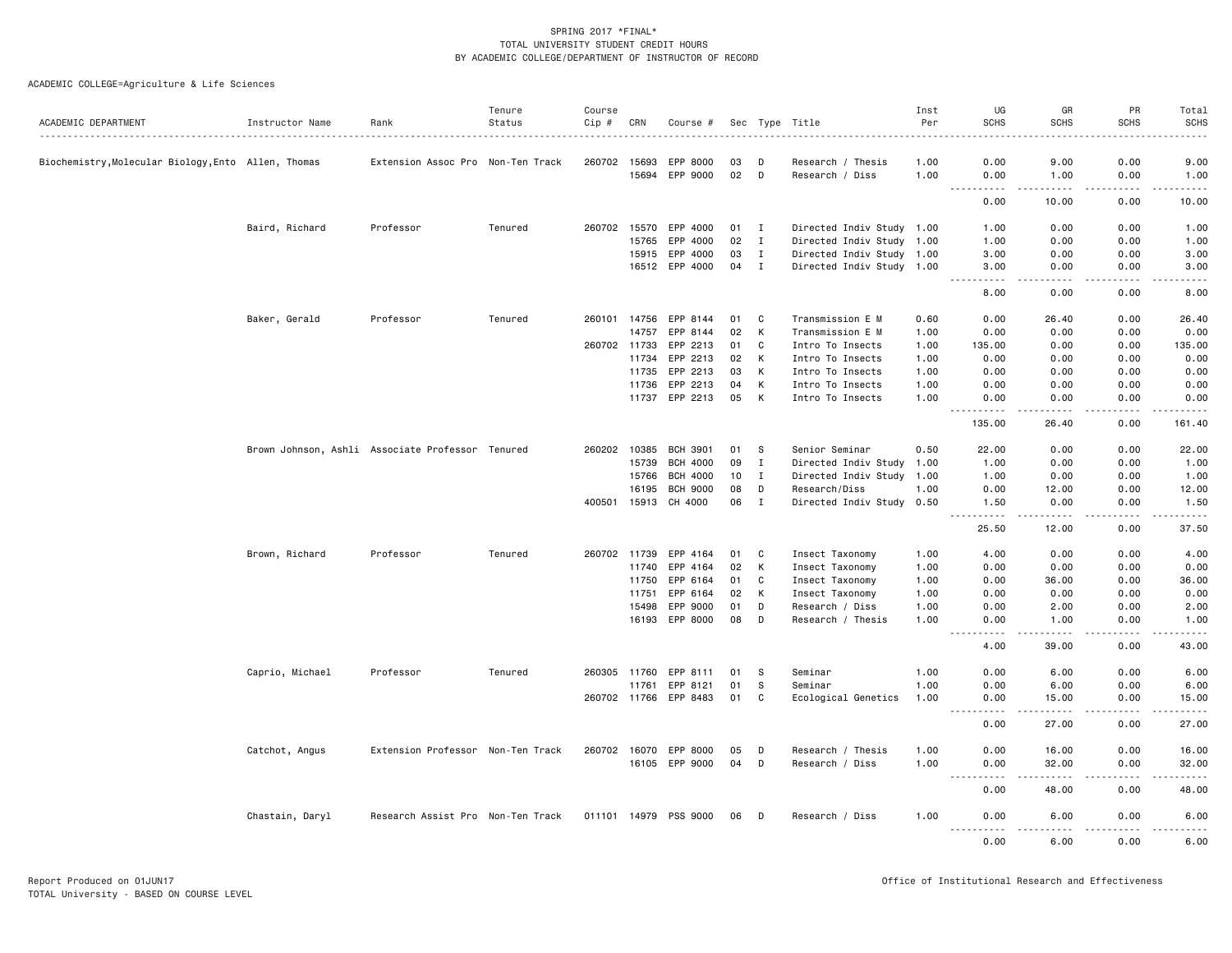| ACADEMIC DEPARTMENT                                     | Instructor Name    | Rank                              | Tenure<br>Status | Course<br>Cip # | CRN   | Course #              |                  |              | Sec Type Title            | Inst<br>Per | UG<br><b>SCHS</b>              | GR<br><b>SCHS</b> | PR<br><b>SCHS</b> | Total<br><b>SCHS</b> |
|---------------------------------------------------------|--------------------|-----------------------------------|------------------|-----------------|-------|-----------------------|------------------|--------------|---------------------------|-------------|--------------------------------|-------------------|-------------------|----------------------|
|                                                         |                    |                                   |                  |                 |       |                       |                  |              |                           |             |                                |                   |                   |                      |
| Biochemistry, Molecular Biology, Ento Edwards, Kristine |                    | Research Assist Pro Non-Ten Track |                  |                 |       | 512401 11164 CVM 5163 | 01               | B            | Vet Parasitology          | 0.50        | 0.00                           | 0.00              | 138.00            | 138.00               |
|                                                         |                    |                                   |                  |                 |       |                       |                  |              |                           |             | 0.00                           | 0.00              | 138.00            | 138.00               |
|                                                         | Goddard, Jerome    | Extension Professor Non-Ten Track |                  | 260702 15630    |       | EPP 7000              | 01               | Ι.           | Directed Indiv Study 1.00 |             | 0.00                           | 3.00              | 0.00              | 3.00                 |
|                                                         |                    |                                   |                  |                 | 15805 | EPP 8000              | 04               | D            | Research / Thesis         | 1.00        | 0.00                           | 4.00              | 0.00              | 4.00                 |
|                                                         |                    |                                   |                  |                 | 15806 | EPP 9000              | 03               | D            | Research / Diss           | 1.00        | 0.00                           | 19.00             | 0.00              | 19.00                |
|                                                         |                    |                                   |                  | 430106 11745    |       | EPP 4313              | 01               | В            | Forensic Entomology       | 1.00        | 33.00                          | 0.00              | 0.00              | 33.00                |
|                                                         |                    |                                   |                  |                 |       | 11756 EPP 6313        | 01               | B            | Forensic Entomology       | 1.00        | 0.00<br>.                      | 12.00<br>.        | 0.00              | 12.00<br>.           |
|                                                         |                    |                                   |                  |                 |       |                       |                  |              |                           |             | 33.00                          | 38.00             | 0.00              | 71.00                |
|                                                         | Harris, Jeffrey    | Extension Assist Pr Non-Ten Track |                  | 260702 11747    |       | EPP 4543              | 01               | C            | Tox & Insect Chem         | 0.50        | 6.00                           | 0.00              | 0.00              | 6.00                 |
|                                                         |                    |                                   |                  |                 | 11748 | EPP 4543              | 02               | K            | Tox & Insect Chem         | 0.50        | 0.00                           | 0.00              | 0.00              | 0.00                 |
|                                                         |                    |                                   |                  |                 | 11758 | EPP 6543              | 01               | C            | Tox & Insect Chem         | 0.50        | 0.00                           | 16.50             | 0.00              | 16.50                |
|                                                         |                    |                                   |                  |                 | 11759 | EPP 6543              | 02               | K            | Tox & Insect Chem         | 0.50        | 0.00<br>$  -$<br>.             | 0.00              | 0.00              | 0.00                 |
|                                                         |                    |                                   |                  |                 |       |                       |                  |              |                           |             | 6.00                           | 16.50             | 0.00              | 22.50                |
|                                                         | Hoffmann, Federico | Assistant Professor Ten Track     |                  | 260202 15324    |       | <b>BCH 9000</b>       | 01               | D            | Research/Diss             | 1.00        | 0.00                           | 3.00              | 0.00              | 3.00                 |
|                                                         |                    |                                   |                  |                 | 16351 | <b>BCH 4000</b>       | 24               | Ι.           | Directed Indiv Study 1.00 |             | 3.00                           | 0.00              | 0.00              | 3.00                 |
|                                                         |                    |                                   |                  |                 |       | 16510 BCH 4000        | 28               | Ι.           | Directed Indiv Study 1.00 |             | 3.00<br>.                      | 0.00<br>.         | 0.00<br>.         | 3.00<br>المتمامين    |
|                                                         |                    |                                   |                  |                 |       |                       |                  |              |                           |             | 6.00                           | 3.00              | 0.00              | 9.00                 |
|                                                         | King, Jonas        | Assistant Professor Ten Track     |                  | 260202          | 10391 | BCH 4613              | 01               | C            | Gen Biochem               | 1.00        | 195.00                         | 0.00              | 0.00              | 195.00               |
|                                                         |                    |                                   |                  |                 | 10392 | BCH 4613              | H <sub>0</sub> 1 | C            | Gen Biochem               | 1.00        | 6.00                           | 0.00              | 0.00              | 6.00                 |
|                                                         |                    |                                   |                  |                 | 10400 | BCH 6613              | 01               | C            | Gen Biochem               | 1.00        | 0.00                           | 36.00             | 0.00              | 36.00                |
|                                                         |                    |                                   |                  |                 | 15322 | <b>BCH 4000</b>       | 02               | Ι.           | Directed Indiv Study 1.00 |             | 3.00                           | 0.00              | 0.00              | 3.00                 |
|                                                         |                    |                                   |                  |                 | 15323 | <b>BCH 4000</b>       | 03               | $\mathbf{I}$ | Directed Indiv Study      | 1.00        | 3.00                           | 0.00              | 0.00              | 3.00                 |
|                                                         |                    |                                   |                  |                 | 15358 | <b>BCH 4000</b>       | 04               | $\mathbf I$  | Directed Indiv Study 1.00 |             | 3.00                           | 0.00              | 0.00              | 3.00                 |
|                                                         |                    |                                   |                  |                 | 15453 | <b>BCH 9000</b>       | 02               | D            | Research/Diss             | 1.00        | 0.00                           | 6.00              | 0.00              | 6.00                 |
|                                                         |                    |                                   |                  |                 | 15455 | <b>BCH 8000</b>       | 02               | D            | Research / Thesis         | 1.00        | 0.00                           | 3.00              | 0.00              | 3.00                 |
|                                                         |                    |                                   |                  |                 | 15993 | <b>BCH 7000</b>       | 03               | $\mathbf{I}$ | Directed Indiv Study      | 1.00        | 0.00                           | 1.00              | 0.00              | 1.00                 |
|                                                         |                    |                                   |                  |                 | 15994 | <b>BCH 4000</b>       | 12               | I            | Directed Indiv Study 1.00 |             | 1.00                           | 0.00              | 0.00              | 1.00                 |
|                                                         |                    |                                   |                  | 260702 15494    |       | EPP 8000              | 02               | D            | Research / Thesis         | 1.00        | 0.00<br>$\frac{1}{2}$          | 3.00              | 0.00              | 3.00                 |
|                                                         |                    |                                   |                  |                 |       |                       |                  |              |                           |             | 211.00                         | 49.00             | 0.00              | 260.00               |
|                                                         | Krishnan, Natraj   | Assistant Professor Ten Track     |                  | 010000 16405    |       | GA 4000               | 11               | I            | Dis in Agriculture        | 1.00        | 3.00                           | 0.00              | 0.00              | 3.00                 |
|                                                         |                    |                                   |                  | 260202          | 10393 | BCH 4623              | 01               | C            | Biochem Spec Tissues      | 0.50        | 94.50                          | 0.00              | 0.00              | 94.50                |
|                                                         |                    |                                   |                  |                 | 10394 | BCH 4623              | H <sub>0</sub> 1 | C            | Honors Biochem Spec       | 0.50        | 1.50                           | 0.00              | 0.00              | 1.50                 |
|                                                         |                    |                                   |                  | 260702 11747    |       | EPP 4543              | 01               | C            | Tox & Insect Chem         | 0.50        | 6.00                           | 0.00              | 0.00              | 6.00                 |
|                                                         |                    |                                   |                  |                 | 11748 | EPP 4543              | 02               | К            | Tox & Insect Chem         | 0.50        | 0.00                           | 0.00              | 0.00              | 0.00                 |
|                                                         |                    |                                   |                  |                 | 11758 | EPP 6543              | 01               | C            | Tox & Insect Chem         | 0.50        | 0.00                           | 16.50             | 0.00              | 16.50                |
|                                                         |                    |                                   |                  |                 | 11759 | EPP 6543              | 02               | K            | Tox & Insect Chem         | 0.50        | 0.00<br>$\frac{1}{2}$<br>----- | 0.00              | 0.00              | 0.00<br>.            |
|                                                         |                    |                                   |                  |                 |       |                       |                  |              |                           |             | 105.00                         | 16.50             | 0.00              | 121.50               |
|                                                         | Lawrence, Gary     | Associate Professor Tenured       |                  |                 |       | 260702 16190 EPP 9000 | 05               | D            | Research / Diss           | 1.00        | 0.00<br>$\frac{1}{2}$          | 4.00              | 0.00              | 4.00                 |
|                                                         |                    |                                   |                  |                 |       |                       |                  |              |                           |             | 0.00                           | 4.00              | 0.00              | 4.00                 |
|                                                         | Li, Jiaxu          | Associate Professor Tenured       |                  |                 |       | 260202 10386 BCH 4013 | 01               | C            | Principles of Bioche 1.00 |             | 378.00                         | 0.00              | 0.00              | 378.00               |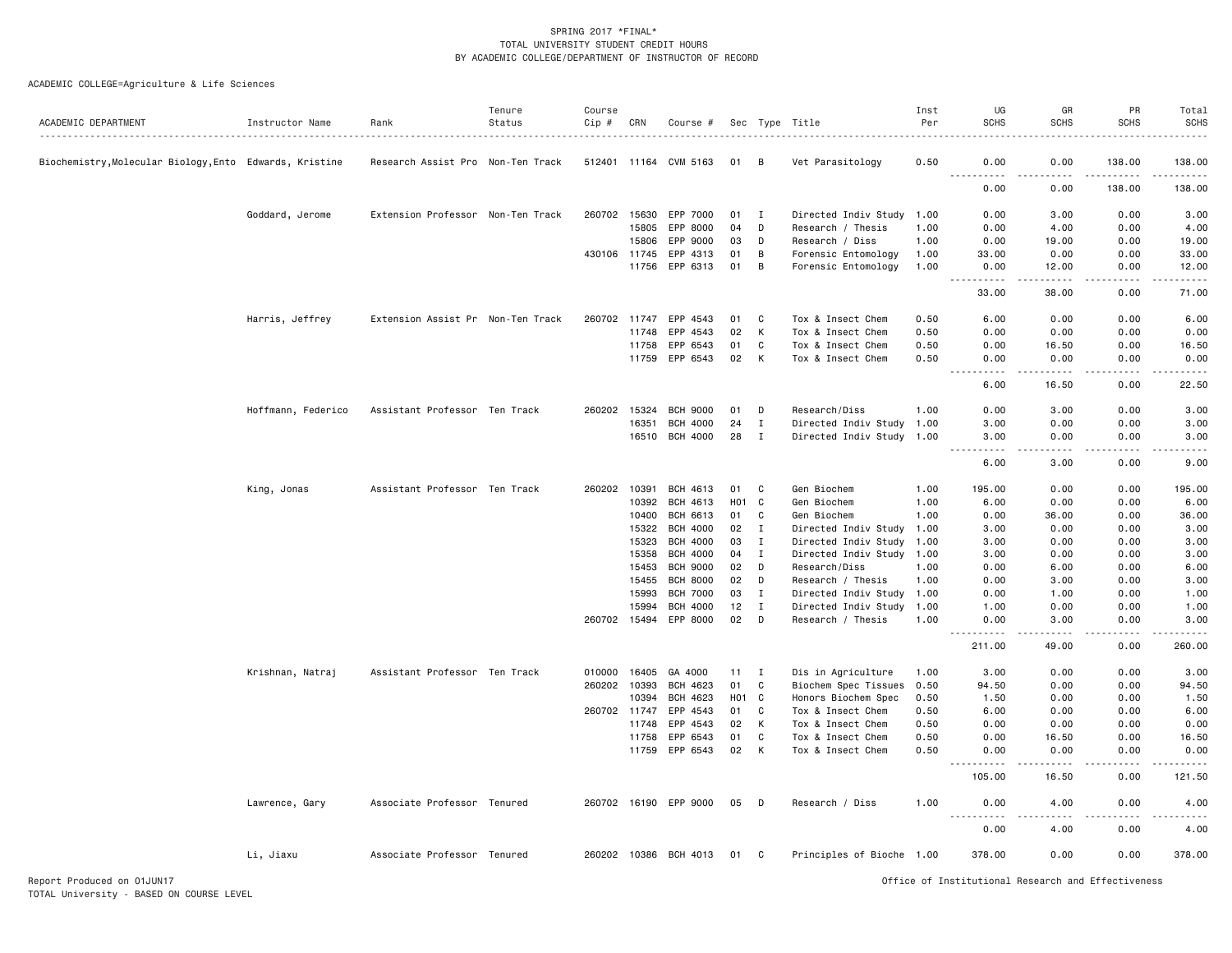ACADEMIC COLLEGE=Agriculture & Life Sciences

|                                                 |                  |                                   | Tenure  | Course       |       |                       |                 |              |                           | Inst | UG                                                                                                                                                           | GR                     | PR               | Total<br><b>SCHS</b>                                                                                                                      |
|-------------------------------------------------|------------------|-----------------------------------|---------|--------------|-------|-----------------------|-----------------|--------------|---------------------------|------|--------------------------------------------------------------------------------------------------------------------------------------------------------------|------------------------|------------------|-------------------------------------------------------------------------------------------------------------------------------------------|
| ACADEMIC DEPARTMENT                             | Instructor Name  | Rank                              | Status  | Cip #        | CRN   | Course #              |                 |              | Sec Type Title            | Per  | <b>SCHS</b>                                                                                                                                                  | <b>SCHS</b>            | <b>SCHS</b>      |                                                                                                                                           |
| Biochemistry, Molecular Biology, Ento Li, Jiaxu |                  | Associate Professor Tenured       |         | 260202 15802 |       | <b>BCH 7000</b>       | 01              | $\mathbf{I}$ | Directed Indiv Study 1.00 |      | 0.00                                                                                                                                                         | 3.00                   | 0.00             | 3.00                                                                                                                                      |
|                                                 |                  |                                   |         |              | 15961 | <b>BCH 7000</b>       | 02              | $\mathbf{I}$ | Directed Indiv Study      | 1.00 | 0.00                                                                                                                                                         | 3.00                   | 0.00             | 3.00                                                                                                                                      |
|                                                 |                  |                                   |         |              | 15971 | <b>BCH 9000</b>       | 04              | D            | Research/Diss             | 1.00 | 0.00                                                                                                                                                         | 11.00                  | 0.00             | 11.00                                                                                                                                     |
|                                                 |                  |                                   |         |              |       |                       |                 |              |                           |      | .<br>378.00                                                                                                                                                  | $\frac{1}{2}$<br>17.00 | .<br>0.00        | . <b>.</b><br>395.00                                                                                                                      |
|                                                 | Long, Alice      | Grad Research Assis Non-Ten Track |         |              |       | 190701 12368 HS 1813  | 01              | C            | Devel through Lifesp 1.00 |      | 228.00                                                                                                                                                       | 0.00<br>.              | 0.00<br>.        | 228.00<br>$\mathcal{L}^{\mathcal{L}}\mathcal{L}^{\mathcal{L}}\mathcal{L}^{\mathcal{L}}\mathcal{L}^{\mathcal{L}}\mathcal{L}^{\mathcal{L}}$ |
|                                                 |                  |                                   |         |              |       |                       |                 |              |                           |      | 228.00                                                                                                                                                       | 0.00                   | 0.00             | 228.00                                                                                                                                    |
|                                                 | Lu, Shien        | Professor                         | Tenured | 010000       | 15198 | GA 4000               | 02              | $\mathbf{I}$ | Dis in Agriculture        | 1.00 | 3.00                                                                                                                                                         | 0.00                   | 0.00             | 3.00                                                                                                                                      |
|                                                 |                  |                                   |         | 260305 11738 |       | EPP 4163              | 01              | B            | Plant Dis Mgmt            | 1.00 | 69.00                                                                                                                                                        | 0.00                   | 0.00             | 69.00                                                                                                                                     |
|                                                 |                  |                                   |         |              | 11749 | EPP 6163              | 01              | B            | Plant Dis Mgmt            | 1.00 | 0.00                                                                                                                                                         | 3.00                   | 0.00             | 3.00                                                                                                                                      |
|                                                 |                  |                                   |         |              |       | 260702 16339 EPP 9000 | 08              | D            | Research / Diss           | 1.00 | 0.00<br>$\frac{1}{2} \left( \frac{1}{2} \right) \left( \frac{1}{2} \right) \left( \frac{1}{2} \right) \left( \frac{1}{2} \right) \left( \frac{1}{2} \right)$ | 3.00<br>.              | 0.00<br>.        | 3.00<br>.                                                                                                                                 |
|                                                 |                  |                                   |         |              |       |                       |                 |              |                           |      | 72.00                                                                                                                                                        | 6.00                   | 0.00             | 78.00                                                                                                                                     |
|                                                 | Ma, Din-Pow      | Professor                         | Tenured | 010000       | 15088 | GA 4000               | 01              | $\mathbf{I}$ | Dis in Agriculture        | 1.00 | 3.00                                                                                                                                                         | 0.00                   | 0.00             | 3.00                                                                                                                                      |
|                                                 |                  |                                   |         | 260202 10402 |       | <b>BCH 6804</b>       | 01              | C            | Molecular Biology Me 1.00 |      | 0.00                                                                                                                                                         | 20.00                  | 0.00             | 20.00                                                                                                                                     |
|                                                 |                  |                                   |         |              | 10403 | <b>BCH 6804</b>       | 02              | К            | Molecular Biology Me 1.00 |      | 0.00                                                                                                                                                         | 0.00                   | 0.00             | 0.00                                                                                                                                      |
|                                                 |                  |                                   |         |              | 10404 | <b>BCH 6804</b>       | 03              | К            | Molecular Biology Me 1.00 |      | 0.00                                                                                                                                                         | 0.00                   | 0.00             | 0.00                                                                                                                                      |
|                                                 |                  |                                   |         |              | 16106 | <b>BCH 8000</b>       | 04              | D            | Research / Thesis         | 1.00 | 0.00                                                                                                                                                         | 3.00                   | 0.00             | 3.00                                                                                                                                      |
|                                                 |                  |                                   |         |              | 16135 | <b>BCH 7000</b>       | 04              | I            | Directed Indiv Study 1.00 |      | 0.00                                                                                                                                                         | 3.00                   | 0.00             | 3.00                                                                                                                                      |
|                                                 |                  |                                   |         | 260210       | 10395 | <b>BCH 4804</b>       | 01              | C            | Molecular Biology Me 1.00 |      | 252.00                                                                                                                                                       | 0.00                   | 0.00             | 252.00                                                                                                                                    |
|                                                 |                  |                                   |         |              | 10396 | BCH 4804              | 02              | К            | Molecular Biology Me 1.00 |      | 0.00                                                                                                                                                         | 0.00                   | 0.00             | 0.00                                                                                                                                      |
|                                                 |                  |                                   |         |              | 10397 | BCH 4804              | 03              | К            | Molecular Biology Me 1.00 |      | 0.00                                                                                                                                                         | 0.00                   | 0.00             | 0.00                                                                                                                                      |
|                                                 |                  |                                   |         |              |       |                       |                 |              |                           |      | 255.00                                                                                                                                                       | 26.00                  | 0.00             | .<br>281.00                                                                                                                               |
|                                                 | Meyer, Florencia | Assistant Professor Ten Track     |         | 260202       | 10389 | <b>BCH 4603</b>       | 01              | C            | Gen Biochem               | 1.00 | 84.00                                                                                                                                                        | 0.00                   | 0.00             | 84.00                                                                                                                                     |
|                                                 |                  |                                   |         |              | 10390 | <b>BCH 4603</b>       | HO <sub>1</sub> | C            | Honors Gen Biochem        | 1.00 | 3.00                                                                                                                                                         | 0.00                   | 0.00             | 3.00                                                                                                                                      |
|                                                 |                  |                                   |         |              | 10399 | <b>BCH 6603</b>       | 01              | C            | Gen Biochem               | 1.00 | 0.00                                                                                                                                                         | 24.00                  | 0.00             | 24.00                                                                                                                                     |
|                                                 |                  |                                   |         |              | 16206 | <b>BCH 4000</b>       | 18              | $\mathbf{I}$ | Directed Indiv Study 1.00 |      | 3.00                                                                                                                                                         | 0.00                   | 0.00             | 3.00                                                                                                                                      |
|                                                 |                  |                                   |         |              | 16207 | <b>BCH 4000</b>       | 19              | $\mathbf{I}$ | Directed Indiv Study 1.00 |      | 1.00                                                                                                                                                         | 0.00                   | 0.00             | 1.00                                                                                                                                      |
|                                                 |                  |                                   |         |              | 16208 | <b>BCH 4000</b>       | 20              | $\mathbf I$  | Directed Indiv Study 1.00 |      | 3.00                                                                                                                                                         | 0.00                   | 0.00             | 3.00                                                                                                                                      |
|                                                 |                  |                                   |         | 400510       | 10384 | BCH 2013              | 01              | C            | Intro to Forensic Sc 1.00 |      | 120.00                                                                                                                                                       | 0.00                   | 0.00<br>بالمحامر | 120.00<br>.                                                                                                                               |
|                                                 |                  |                                   |         |              |       |                       |                 |              |                           |      | 214.00                                                                                                                                                       | 24.00                  | 0.00             | 238.00                                                                                                                                    |
|                                                 | Musser, Fred     | Professor                         | Tenured | 260702 11744 |       | EPP 4263              | 01              | В            | Prin Insect Pest Mgt 1.00 |      | 84.00                                                                                                                                                        | 0.00                   | 0.00             | 84.00                                                                                                                                     |
|                                                 |                  |                                   |         |              |       | 11755 EPP 6263        | 01              | B            | Prin Insect Pest Mgt 1.00 |      | 0.00<br>. <b>.</b>                                                                                                                                           | 6.00<br>د د د د        | 0.00<br>.        | 6.00<br>.                                                                                                                                 |
|                                                 |                  |                                   |         |              |       |                       |                 |              |                           |      | $ -$<br>84.00                                                                                                                                                | 6.00                   | 0.00             | 90.00                                                                                                                                     |
|                                                 | Peng, Zhaohua    | Professor                         | Tenured | 260202 10405 |       | <b>BCH 8101</b>       | 01              | -S           | Seminar                   | 1.00 | 0.00                                                                                                                                                         | 5.00                   | 0.00             | 5.00                                                                                                                                      |
|                                                 |                  |                                   |         |              | 16171 | <b>BCH 9000</b>       | 06              | D            | Research/Diss             | 1.00 | 0.00                                                                                                                                                         | 17.00                  | 0.00             | 17.00                                                                                                                                     |
|                                                 |                  |                                   |         |              | 16596 | BCH 4000              | 31 I            |              | Directed Indiv Study 1.00 |      | 3.00                                                                                                                                                         | 0.00                   | 0.00             | 3.00                                                                                                                                      |
|                                                 |                  |                                   |         |              |       |                       |                 |              |                           |      | .<br>3.00                                                                                                                                                    | -----<br>22.00         | <u>.</u><br>0.00 | .<br>25.00                                                                                                                                |
|                                                 | Popescu, Sorina  | Assistant Professor Ten Track     |         | 240101       | 16223 | HON 4000              | 20              | I            | Directed Individual       | 1.00 | 3.00                                                                                                                                                         | 0.00                   | 0.00             | 3.00                                                                                                                                      |
|                                                 |                  |                                   |         | 260202 15487 |       | <b>BCH 9000</b>       | 03              | D            | Research/Diss             | 1.00 | 0.00                                                                                                                                                         | 6.00                   | 0.00             | 6.00                                                                                                                                      |
|                                                 |                  |                                   |         |              | 16010 | <b>BCH 4000</b>       | 13              | $\mathbf{I}$ | Directed Indiv Study 1.00 |      | 4.00                                                                                                                                                         | 0.00                   | 0.00             | 4.00                                                                                                                                      |
|                                                 |                  |                                   |         |              | 16027 | BCH 4000              | 15              | $\mathbf{I}$ | Directed Indiv Study 1.00 |      | 2.00                                                                                                                                                         | 0.00                   | 0.00             | 2.00                                                                                                                                      |

Report Produced on 01JUN17 Office of Institutional Research and Effectiveness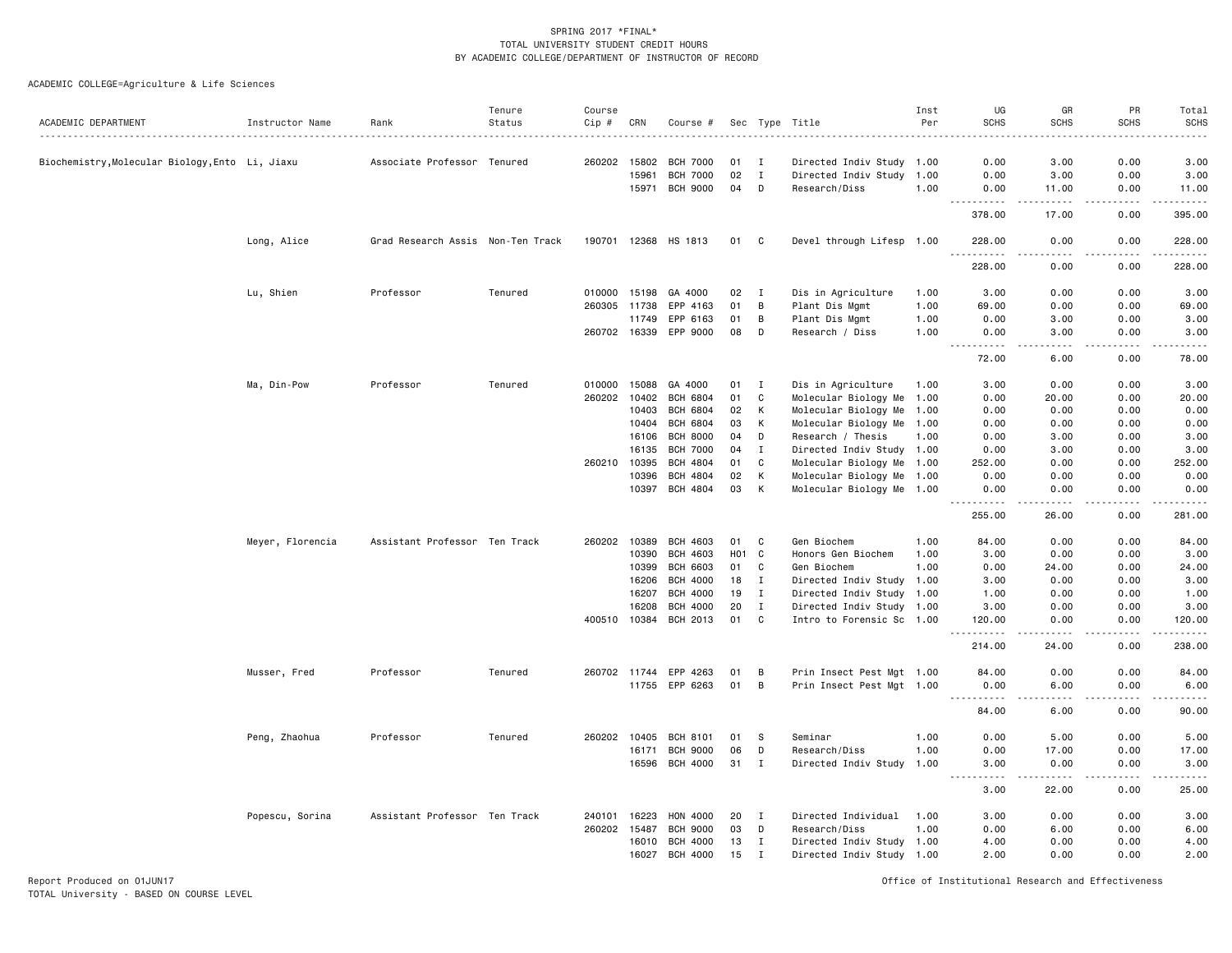ACADEMIC COLLEGE=Agriculture & Life Sciences

| ACADEMIC DEPARTMENT                                   | Instructor Name                                        | Rank                              | Tenure<br>Status | Course<br>$Cip \#$ | CRN   | Course #              |                        |              | Sec Type Title                                   | Inst<br>Per | UG<br><b>SCHS</b>                   | GR<br><b>SCHS</b> | PR<br><b>SCHS</b> | Total<br><b>SCHS</b> |
|-------------------------------------------------------|--------------------------------------------------------|-----------------------------------|------------------|--------------------|-------|-----------------------|------------------------|--------------|--------------------------------------------------|-------------|-------------------------------------|-------------------|-------------------|----------------------|
| Biochemistry, Molecular Biology, Ento Popescu, Sorina |                                                        | Assistant Professor Ten Track     |                  | 260202 16069       |       | <b>BCH 4000</b>       | 16                     | $\mathbf I$  | Directed Indiv Study 1.00                        |             | 3.00                                | 0.00              | 0.00              | 3.00                 |
|                                                       |                                                        |                                   |                  |                    |       | 16511 BCH 4000        | 29                     | $\mathbf{I}$ | Directed Indiv Study 1.00                        |             | 3.00<br>.                           | 0.00<br>.         | 0.00<br>.         | 3.00<br>.            |
|                                                       |                                                        |                                   |                  |                    |       |                       |                        |              |                                                  |             | 15.00                               | 6.00              | 0.00              | 21.00                |
|                                                       | Riggins, John                                          | Associate Professor Tenured       |                  |                    |       | 260702 16192 EPP 8000 | 07 D                   |              | Research / Thesis                                | 1.00        | 0.00<br>$  -$<br>$- - - -$          | 21.00             | 0.00              | 21.00                |
|                                                       |                                                        |                                   |                  |                    |       |                       |                        |              |                                                  |             | 0.00                                | 21.00             | 0.00              | 21.00                |
|                                                       | Sabanadzovic, Sead                                     | Professor                         | Tenured          |                    |       | 260305 11741 EPP 4214 | 01                     | $\mathbf{C}$ | Diseases Of Crops                                | 1.00        | 52.00                               | 0.00              | 0.00              | 52.00                |
|                                                       |                                                        |                                   |                  |                    | 11742 | EPP 4214              | 02                     | К            | Diseases Of Crops                                | 1.00        | 0.00                                | 0.00              | 0.00              | 0.00                 |
|                                                       |                                                        |                                   |                  |                    | 11752 | EPP 6214              | 01                     | C            | Diseases Of Crops                                | 1.00        | 0.00                                | 20.00             | 0.00              | 20.00                |
|                                                       |                                                        |                                   |                  |                    |       | 11753 EPP 6214        | 02                     | к            | Diseases Of Crops                                | 1.00        | 0.00<br>$- - - -$                   | 0.00<br>.         | 0.00<br>.         | 0.00<br>.            |
|                                                       |                                                        |                                   |                  |                    |       |                       |                        |              |                                                  |             | 52.00                               | 20.00             | 0.00              | 72.00                |
|                                                       | Shan, Xueyan                                           | Research Assist Pro Non-Ten Track |                  | 260202             | 10407 | <b>BCH 8633</b>       | 01                     | C            | Enzymes                                          | 1.00        | 0.00                                | 63.00             | 0.00              | 63.00                |
|                                                       |                                                        |                                   |                  |                    | 15579 | <b>BCH 8000</b>       | 03                     | D            | Research / Thesis                                | 1.00        | 0.00                                | 6.00              | 0.00              | 6.00                 |
|                                                       |                                                        |                                   |                  |                    |       | 16146 BCH 4000        | 17                     | I            | Directed Indiv Study 1.00                        |             | 4.00<br>$\frac{1}{2}$               | 0.00              | 0.00              | 4.00                 |
|                                                       |                                                        |                                   |                  |                    |       |                       |                        |              |                                                  |             | $\sim$ $\sim$ $\sim$<br>4.00        | 69.00             | 0.00              | 73.00                |
|                                                       | Sparks, Darrell                                        | Associate Professor Tenured       |                  | 010000             | 15837 | GA 4000               | 06                     | I            | Dis in Agriculture                               | 1.00        | 3.00                                | 0.00              | 0.00              | 3.00                 |
|                                                       |                                                        |                                   |                  | 260202 10385       |       | <b>BCH 3901</b>       | 01                     | -S           | Senior Seminar                                   | 0.50        | 22.00                               | 0.00              | 0.00              | 22.00                |
|                                                       |                                                        |                                   |                  |                    | 10387 | BCH 4013              | H <sub>01</sub> C      |              | Honors - Prin. of Bi 1.00                        |             | 78.00                               | 0.00              | 0.00              | 78.00                |
|                                                       |                                                        |                                   |                  |                    | 10398 | BCH 6013              | 01                     | C            | Principles of Bioche                             | 1.00        | 0.00                                | 9.00              | 0.00              | 9.00                 |
|                                                       |                                                        |                                   |                  |                    | 16025 | <b>BCH 4000</b>       | 14                     | I            | Directed Indiv Study 1.00                        |             | 2.00                                | 0.00              | 0.00              | 2.00                 |
|                                                       |                                                        |                                   |                  | 260707 16127       |       | PHY 9000              | 07                     | D            | Research / Diss                                  | 1.00        | 0.00<br>.                           | 9.00<br>.         | 0.00<br>.         | 9.00<br><u>.</u>     |
|                                                       |                                                        |                                   |                  |                    |       |                       |                        |              |                                                  |             | 105.00                              | 18.00             | 0.00              | 123.00               |
|                                                       | Tomaso-Peterson, Mar Research Assoc Prof Non-Ten Track |                                   |                  |                    |       | 260702 15364 EPP 8000 | 01                     | D            | Research / Thesis                                | 1.00        | 0.00<br>.                           | 9.00<br>.         | 0.00              | 9.00                 |
|                                                       |                                                        |                                   |                  |                    |       |                       |                        |              |                                                  |             | 0.00                                | 9.00              | .<br>0.00         | .<br>9.00            |
|                                                       | Vance, Carrie                                          | Research Assist Pro Non-Ten Track |                  | 260202             | 16172 | <b>BCH 9000</b>       | 07                     | D            | Research/Diss                                    | 1.00        | 0.00                                | 9.00              | 0.00              | 9.00                 |
|                                                       |                                                        |                                   |                  |                    | 16354 | <b>BCH 4000</b>       | 25                     | I            | Directed Indiv Study 1.00                        |             | 3.00                                | 0.00              | 0.00              | 3.00                 |
|                                                       |                                                        |                                   |                  |                    | 16593 | <b>BCH 4000</b>       | 30                     | T            | Directed Indiv Study                             | 1.00        | 2.00                                | 0.00              | 0.00              | 2.00                 |
|                                                       |                                                        |                                   |                  |                    | 16660 | <b>BCH 4000</b>       | 33                     | $\mathbf{I}$ | Directed Indiv Study 1.00                        |             | 2.00                                | 0.00              | 0.00              | 2.00                 |
|                                                       |                                                        |                                   |                  | 260707 16117       |       | PHY 8000              | 09                     | D            | Research / Thesis                                | 1.00        | 0.00<br>$\sim$ $\sim$ $\sim$ $\sim$ | 5.00              | 0.00              | 5.00                 |
|                                                       |                                                        |                                   |                  |                    |       |                       |                        |              |                                                  |             | 7.00                                | 14.00             | 0.00              | 21.00                |
|                                                       | Warburton, Marilyn                                     | Non-Employee                      | Not Applicable   | 011101 15007       |       | PSS 9000              | 34                     | D            | Research / Diss                                  | 1.00        | 0.00                                | 6.00              | 0.00              | 6.00                 |
|                                                       |                                                        |                                   |                  |                    |       | 260202 15594 BCH 4000 | 08                     | Ι.           | Directed Indiv Study 1.00                        |             | 3.00                                | 0.00              | 0.00              | 3.00                 |
|                                                       |                                                        |                                   |                  |                    |       |                       |                        |              |                                                  |             | $\frac{1}{2}$<br>3.00               | 6.00              | 0.00              | 9.00                 |
|                                                       | Willard, Scott                                         | Professor                         | Tenured          |                    |       | 010701 14255 GA 2103  | 01 C                   |              | International Ag Sys 0.20                        |             | 3.00                                | 0.00              | 0.00              | 3.00                 |
|                                                       |                                                        |                                   |                  |                    |       |                       |                        |              |                                                  |             | $- - - -$<br>.<br>3.00              | .<br>0.00         | -----<br>0.00     | .<br>3.00            |
|                                                       |                                                        |                                   |                  |                    |       |                       |                        |              |                                                  |             |                                     |                   |                   |                      |
|                                                       | Willeford, Kenneth                                     | Professor                         | Tenured          | 260202 10393       | 10394 | BCH 4623<br>BCH 4623  | 01<br>H <sub>0</sub> 1 | C<br>C.      | Biochem Spec Tissues 0.50<br>Honors Biochem Spec | 0.50        | 94.50<br>1.50                       | 0.00<br>0.00      | 0.00<br>0.00      | 94.50<br>1.50        |

Report Produced on 01JUN17 Office of Institutional Research and Effectiveness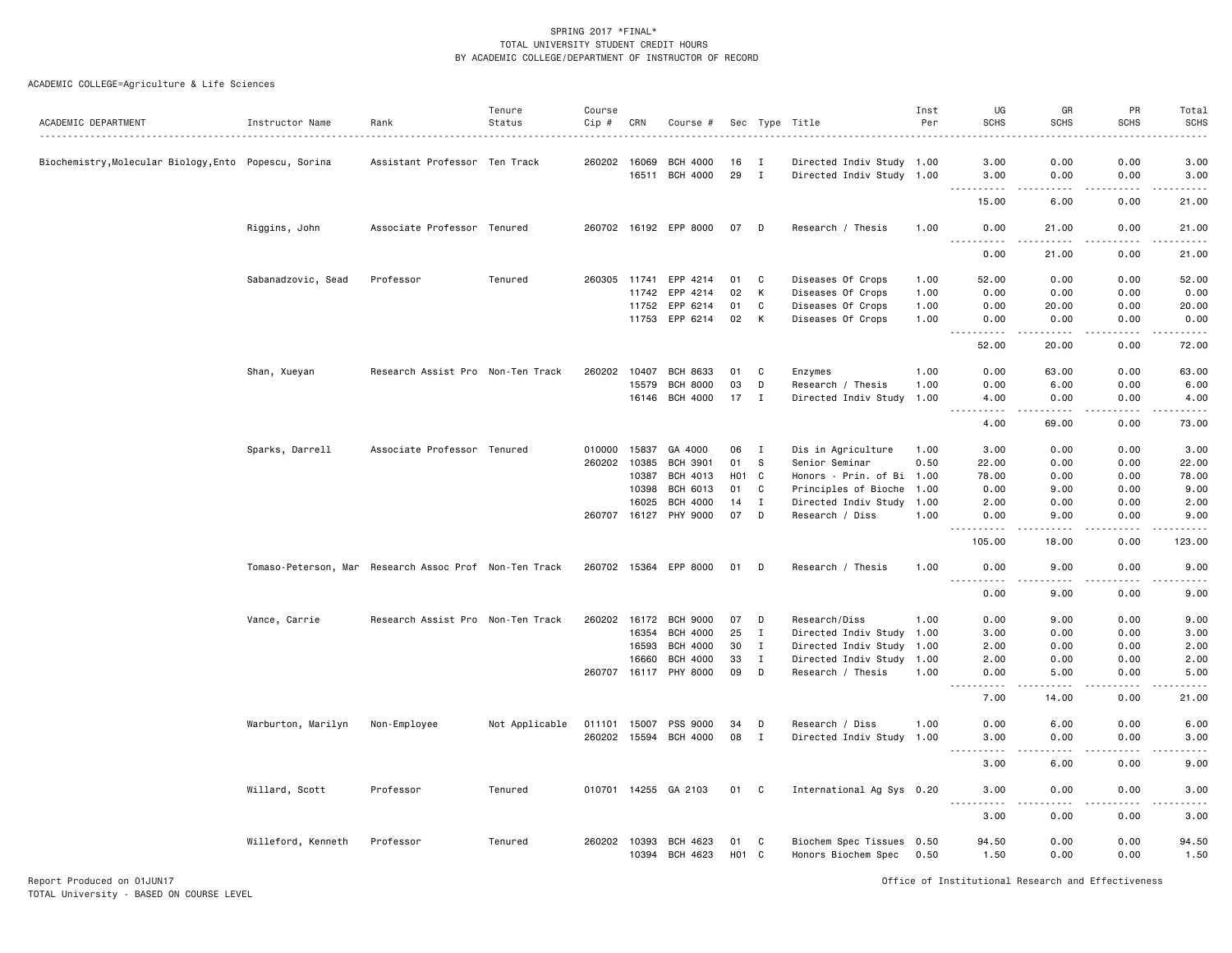| ACADEMIC DEPARTMENT                                                                                                      | Instructor Name | Rank      | Tenure<br>Status | Course<br>Cip # | CRN                              | Course #                                                                         |                                            |   | Sec Type Title                                                                                                                                                 | Inst<br>Per | UG<br><b>SCHS</b>                                                             | GR<br><b>SCHS</b>                                           | PR<br><b>SCHS</b>                                         | Total<br><b>SCHS</b>                                         |
|--------------------------------------------------------------------------------------------------------------------------|-----------------|-----------|------------------|-----------------|----------------------------------|----------------------------------------------------------------------------------|--------------------------------------------|---|----------------------------------------------------------------------------------------------------------------------------------------------------------------|-------------|-------------------------------------------------------------------------------|-------------------------------------------------------------|-----------------------------------------------------------|--------------------------------------------------------------|
| Biochemistry, Molecular Biology, Ento Willeford, Kenneth                                                                 |                 | Professor | Tenured          | 260202          | 16017<br>16323<br>16331<br>16606 | 15948 BCH 4000<br>BCH 9000<br>16322 BCH 4000<br>BCH 4000<br>BCH 4000<br>BCH 4000 | 11 I<br>05<br>21 I<br>22 I<br>23 I<br>32 I | D | Directed Indiv Study 1.00<br>Research/Diss<br>Directed Indiv Study 1.00<br>Directed Indiv Study 1.00<br>Directed Indiv Study 1.00<br>Directed Indiv Study 1.00 | 1.00        | 4.00<br>0.00<br>3.00<br>3.00<br>3.00<br>1.00<br>- - - - - - - - - -<br>110.00 | 0.00<br>21.00<br>0.00<br>0.00<br>0.00<br>0.00<br>.<br>21.00 | 0.00<br>0.00<br>0.00<br>0.00<br>0.00<br>0.00<br>.<br>0.00 | 4.00<br>21.00<br>3,00<br>3,00<br>3.00<br>1.00<br>.<br>131.00 |
| ======================================<br>Biochemistry, Molecular Biology, Ento<br>===================================== |                 |           |                  |                 |                                  |                                                                                  |                                            |   |                                                                                                                                                                |             | ==========<br>2066.50<br>=========                                            | ==========<br>580.40<br>==========                          | ==========<br>138,00<br>$=$ = = = = = = = = =             | ==========<br>2784.90                                        |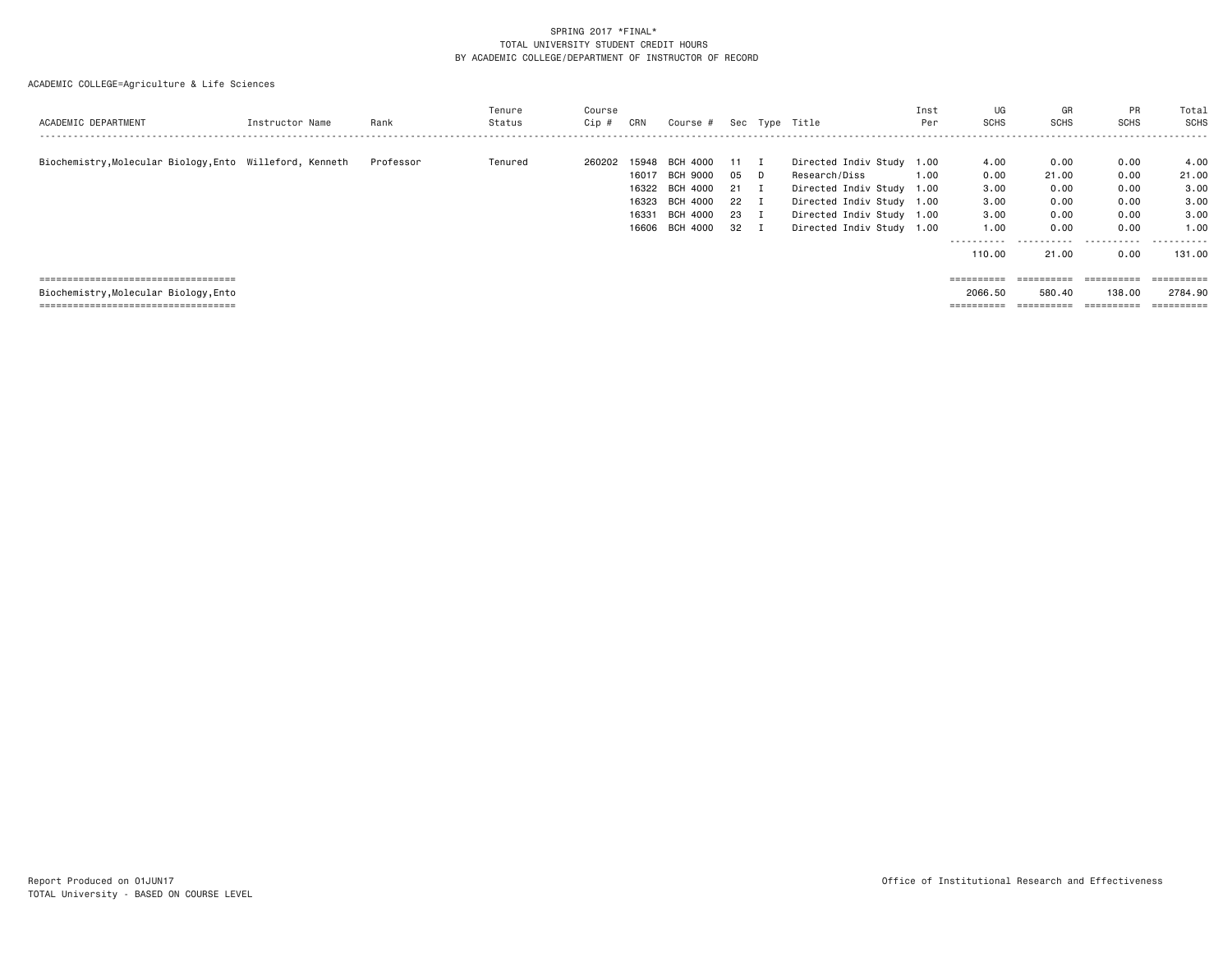|                                                    |                  |                               | Tenure         | Course       |                |                      |                  |                    |                                                        | Inst<br>Per | UG<br><b>SCHS</b>                                                                                                                                  | GR<br><b>SCHS</b>                   | PR<br><b>SCHS</b>                                                                                                                                            | Total        |
|----------------------------------------------------|------------------|-------------------------------|----------------|--------------|----------------|----------------------|------------------|--------------------|--------------------------------------------------------|-------------|----------------------------------------------------------------------------------------------------------------------------------------------------|-------------------------------------|--------------------------------------------------------------------------------------------------------------------------------------------------------------|--------------|
| ACADEMIC DEPARTMENT                                | Instructor Name  | Rank                          | Status         | Cip #        | CRN            | Course #             |                  |                    | Sec Type Title                                         |             |                                                                                                                                                    |                                     |                                                                                                                                                              | <b>SCHS</b>  |
| Food Science, Nutrition & Health Pr Allsopp, Marie |                  | Assistant Professor Ten Track |                | 190501       | 11990          | FNH 1103             | 01               | C                  | Intro Food Sci, Nutr 1.00                              |             | 210.00                                                                                                                                             | 0.00                                | 0.00                                                                                                                                                         | 210.00       |
|                                                    |                  |                               |                |              | 513102 12004   | FNH 3723             | 01               | C                  | Community Nutrition 1.00                               |             | 87.00<br>$\sim$                                                                                                                                    | 0.00<br>$\sim$ $\sim$ $\sim$ $\sim$ | 0.00                                                                                                                                                         | 87.00        |
|                                                    |                  |                               |                |              |                |                      |                  |                    |                                                        |             | 297.00                                                                                                                                             | 0.00                                | 0.00                                                                                                                                                         | 297.00       |
|                                                    | Byrd, Sylvia     | Professor                     | Tenured        | 190599       | 14654          | <b>FNH 8000</b>      | 02               | D                  | Research/Thesis                                        | 1.00        | 0.00                                                                                                                                               | 4.00                                | 0.00                                                                                                                                                         | 4.00         |
|                                                    |                  |                               |                |              | 14668          | <b>FNH 9000</b>      | 02               | D                  | Research/Diss                                          | 1.00        | 0.00                                                                                                                                               | 6.00                                | 0.00                                                                                                                                                         | 6.00         |
|                                                    |                  |                               |                | 240101 12351 |                | HON 4093             | H <sub>0</sub> 3 | E                  | Honors Thesis                                          | 1.00        | 3.00<br>$\frac{1}{2}$<br>$\frac{1}{2} \left( \frac{1}{2} \right) \left( \frac{1}{2} \right) \left( \frac{1}{2} \right) \left( \frac{1}{2} \right)$ | 0.00<br>.                           | 0.00<br>-----                                                                                                                                                | 3.00<br>.    |
|                                                    |                  |                               |                |              |                |                      |                  |                    |                                                        |             | 3.00                                                                                                                                               | 10.00                               | 0.00                                                                                                                                                         | 13.00        |
|                                                    | Chang, Kow-Ching | Professor                     | Tenured        | 190599       | 14655          | <b>FNH 8000</b>      | 03               | D                  | Research/Thesis                                        | 1.00        | 0.00                                                                                                                                               | 3.00                                | 0.00                                                                                                                                                         | 3.00         |
|                                                    |                  |                               |                |              | 14669          | <b>FNH 9000</b>      | 03               | D                  | Research/Diss                                          | 1.00        | 0.00<br>.                                                                                                                                          | 27.00<br>والمسامين                  | 0.00<br>.                                                                                                                                                    | 27.00        |
|                                                    |                  |                               |                |              |                |                      |                  |                    |                                                        |             | 0.00                                                                                                                                               | 30.00                               | 0.00                                                                                                                                                         | 30.00        |
|                                                    | Cheng, Wen-Hsing | Associate Professor Ten Track |                | 190599       | 14656          | <b>FNH 8000</b>      | 04               | D                  | Research/Thesis                                        | 1.00        | 0.00                                                                                                                                               | 8.00                                | 0.00                                                                                                                                                         | 8.00         |
|                                                    |                  |                               |                |              | 14670          | <b>FNH 9000</b>      | 04               | D                  | Research/Diss                                          | 1.00        | 0.00                                                                                                                                               | 17.00                               | 0.00                                                                                                                                                         | 17.00        |
|                                                    |                  |                               |                | 301901       | 12042          | <b>FNH 8293</b>      | 01               | C                  | Molecular Nutrition                                    | 1.00        | 0.00                                                                                                                                               | 12.00                               | 0.00                                                                                                                                                         | 12.00        |
|                                                    |                  |                               |                |              | 513102 12005   | FNH 4123             | 01               | C                  | Nutrition and Chroni 1.00                              |             | 78.00<br>-----                                                                                                                                     | 0.00                                | 0.00                                                                                                                                                         | 78.00        |
|                                                    |                  |                               |                |              |                |                      |                  |                    |                                                        |             | 78.00                                                                                                                                              | 37.00                               | 0.00                                                                                                                                                         | 115.00       |
|                                                    | Cord, Christine  | Non-Faculty                   | Not Applicable | 011001       | 12008          | FNH 4164             | 01               | C                  | Qual Assur Food Prod 1.00                              |             | 32.00                                                                                                                                              | 0.00                                | 0.00                                                                                                                                                         | 32.00        |
|                                                    |                  |                               |                |              | 12009          | FNH 4164             | 02               | К                  | Qual Assur Food Prod                                   | 1.00        | 0.00                                                                                                                                               | 0.00                                | 0.00                                                                                                                                                         | 0.00         |
|                                                    |                  |                               |                |              | 12026          | FNH 6164             | 01               | C                  | Qual Assur Food Prod                                   | 1.00        | 0.00                                                                                                                                               | 8.00                                | 0.00                                                                                                                                                         | 8.00         |
|                                                    |                  |                               |                |              | 12027          | FNH 6164             | 02               | Κ                  | Qual Assur Food Prod 1.00                              |             | 0.00                                                                                                                                               | 0.00                                | 0.00                                                                                                                                                         | 0.00         |
|                                                    |                  |                               |                | 190501       | 16325<br>16326 | FNH 4000<br>FNH 4000 | 02<br>03         | $\mathbf{I}$<br>Ι. | Directed Indiv Study 1.00<br>Directed Indiv Study 1.00 |             | 3.00<br>3.00                                                                                                                                       | 0.00<br>0.00                        | 0.00<br>0.00                                                                                                                                                 | 3.00<br>3.00 |
|                                                    |                  |                               |                |              | 16327          | FNH 4000             | 04               | $\mathbf{I}$       | Directed Indiv Study 1.00                              |             | 3.00                                                                                                                                               | 0.00                                | 0.00                                                                                                                                                         | 3.00         |
|                                                    |                  |                               |                |              | 16536          | FNH 4000             | 05               | $\mathbf I$        | Directed Indiv Study 1.00                              |             | 3.00                                                                                                                                               | 0.00                                | 0.00                                                                                                                                                         | 3.00         |
|                                                    |                  |                               |                | 190599       | 15375          | <b>FNH 7000</b>      | 01               | $\mathbf I$        | Directed Indiv Study 1.00                              |             | 0.00                                                                                                                                               | 2.00                                | 0.00                                                                                                                                                         | 2.00         |
|                                                    |                  |                               |                |              |                |                      |                  |                    |                                                        |             | .<br>44.00                                                                                                                                         | .<br>10.00                          | .<br>0.00                                                                                                                                                    | .<br>54.00   |
|                                                    | Evans, Marion    | Professor                     | Ten Track      | 190504       | 11995          | <b>FNH 2293</b>      | 01               | C                  | Indiv & Family Nutri 1.00                              |             | 750.00                                                                                                                                             | 0.00                                | 0.00                                                                                                                                                         | 750.00       |
|                                                    |                  |                               |                |              | 12015          | FNH 4293             | 01               | C                  | Micronutrients                                         | 0.50        | 39.00                                                                                                                                              | 0.00                                | 0.00                                                                                                                                                         | 39.00        |
|                                                    |                  |                               |                |              | 12031          | FNH 6293             | 01               | C                  | Micronutrients                                         | 0.50        | 0.00                                                                                                                                               | 12.00                               | 0.00                                                                                                                                                         | 12.00        |
|                                                    |                  |                               |                |              | 12369          | HS 2293              | 01               | C                  | Indiv & Family Nutri 1.00                              |             | 201.00                                                                                                                                             | 0.00                                | 0.00                                                                                                                                                         | 201.00       |
|                                                    |                  |                               |                |              | 13920          | FNH 1003             | 501              | C                  | Intro to Vitamins &                                    | 0.50        | 28.50                                                                                                                                              | 0.00                                | 0.00                                                                                                                                                         | 28.50        |
|                                                    |                  |                               |                | 190599       | 16623          | <b>FNH 7000</b>      | 05               | $\mathbf{I}$       | Directed Indiv Study 1.00                              |             | 0.00<br><u>.</u>                                                                                                                                   | 3.00<br>.                           | 0.00<br>.                                                                                                                                                    | 3.00<br>.    |
|                                                    |                  |                               |                |              |                |                      |                  |                    |                                                        |             | 1018.50                                                                                                                                            | 15.00                               | 0.00                                                                                                                                                         | 1033.50      |
|                                                    | Gardner, Antonio | Assistant Professor Ten Track |                | 190501       | 14139          | FNH 4783             | 501              | C.                 | Sch Comm Drug Use Pr 1.00                              |             | 60.00                                                                                                                                              | 0.00                                | 0.00                                                                                                                                                         | 60.00        |
|                                                    |                  |                               |                | 512207       | 12000          | FNH 3163             | 01               | C                  | Basic Principle Heal 1.00                              |             | 117.00                                                                                                                                             | 0.00                                | 0.00                                                                                                                                                         | 117.00       |
|                                                    |                  |                               |                |              |                | 14138 FNH 3163       | 501 C            |                    | Basic Principle Heal 1.00                              |             | 72.00<br>$\sim$ $\sim$ $\sim$<br>.                                                                                                                 | 0.00<br>.                           | 0.00<br>$\frac{1}{2} \left( \frac{1}{2} \right) \left( \frac{1}{2} \right) \left( \frac{1}{2} \right) \left( \frac{1}{2} \right) \left( \frac{1}{2} \right)$ | 72.00<br>.   |
|                                                    |                  |                               |                |              |                |                      |                  |                    |                                                        |             | 249.00                                                                                                                                             | 0.00                                | 0.00                                                                                                                                                         | 249.00       |
|                                                    | Gillis, William  | Non-Employee                  | Not Applicable | 011001       | 12006          | FNH 4143             | 01               | C                  | Dairy Foods Proc                                       | 1.00        | 33.00                                                                                                                                              | 0.00                                | 0.00                                                                                                                                                         | 33.00        |
|                                                    |                  |                               |                |              | 12007          | FNH 4143             | 02               | Κ                  | Dairy Foods Proc                                       | 1.00        | 0.00                                                                                                                                               | 0.00                                | 0.00                                                                                                                                                         | 0.00         |
|                                                    |                  |                               |                |              | 12024          | FNH 6143             | 01               | C                  | Dairy Foods Proc                                       | 1.00        | 0.00                                                                                                                                               | 3.00                                | 0.00                                                                                                                                                         | 3.00         |
|                                                    |                  |                               |                |              | 12025          | FNH 6143             | 02               | к                  | Dairy Foods Proc                                       | 1.00        | 0.00                                                                                                                                               | 0.00                                | 0.00                                                                                                                                                         | 0.00         |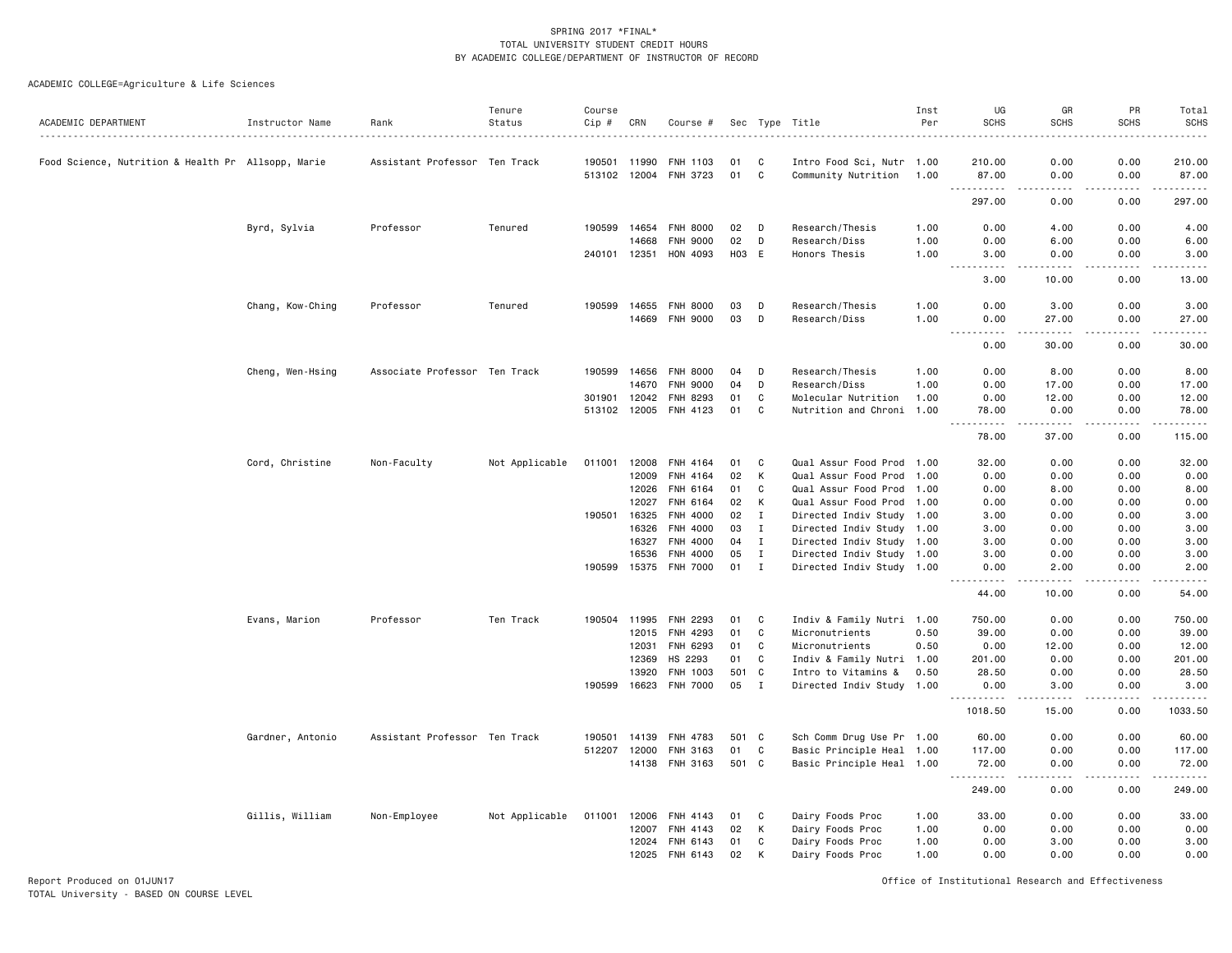| ACADEMIC DEPARTMENT                             | Instructor Name  | Rank                                                   | Tenure<br>Status | Course<br>Cip # | CRN   | Course #              |          |              | Sec Type Title                   | Inst<br>Per  | UG<br><b>SCHS</b>                                            | GR<br><b>SCHS</b> | PR<br><b>SCHS</b>     | Total<br><b>SCHS</b> |
|-------------------------------------------------|------------------|--------------------------------------------------------|------------------|-----------------|-------|-----------------------|----------|--------------|----------------------------------|--------------|--------------------------------------------------------------|-------------------|-----------------------|----------------------|
|                                                 |                  |                                                        |                  |                 |       |                       |          |              |                                  |              |                                                              |                   |                       |                      |
|                                                 |                  |                                                        |                  |                 |       |                       |          |              |                                  |              | 33.00                                                        | 3.00              | 0.00                  | 36.00                |
| Food Science, Nutrition & Health Pr Hunt, Barry |                  | Professor                                              | Tenured          | 190599          | 16563 | <b>FNH 7000</b>       | 501 I    |              | Directed Indiv Study 1.00        |              | 0.00                                                         | 1.00              | 0.00                  | 1.00                 |
|                                                 |                  |                                                        |                  | 512207          | 12043 | FNH 8553              | 01       | C            | Behavioral Epidemiol             | 1.00         | 0.00                                                         | 45.00             | 0.00                  | 45.00                |
|                                                 |                  |                                                        |                  |                 | 13933 | FNH 8553              | 501 C    |              | Behavioral Epidemiol 1.00        |              | 0.00                                                         | 51.00             | 0.00                  | 51.00                |
|                                                 |                  |                                                        |                  |                 |       | 14140 FNH 8193        | 501 C    |              | Problems in Health E 1.00        |              | 0.00<br>.                                                    | 39.00             | 0.00<br>-----         | 39.00                |
|                                                 |                  |                                                        |                  |                 |       |                       |          |              |                                  |              | 0.00                                                         | 136.00            | 0.00                  | 136.00               |
|                                                 | Khan, Fauzia     | Non-Employee                                           | Not Applicable   |                 |       | 190501 12010 FNH 4193 | 01 C     |              | Soc-Cult Aspect Food 1.00        |              | 42.00<br>.                                                   | 0.00<br>.         | 0.00<br><u>.</u>      | 42.00<br>. <u>.</u>  |
|                                                 |                  |                                                        |                  |                 |       |                       |          |              |                                  |              | 42.00                                                        | 0.00              | 0.00                  | 42.00                |
|                                                 | Leach, Vicki     | Non-Employee                                           | Not Applicable   |                 |       | 190505 12014 FNH 4284 | 01       | B            | Quantity Food Prod & 1.00        |              | 88.00<br>.                                                   | 0.00<br>.         | 0.00<br>$\frac{1}{2}$ | 88.00<br>.           |
|                                                 |                  |                                                        |                  |                 |       |                       |          |              |                                  |              | 88.00                                                        | 0.00              | 0.00                  | 88.00                |
|                                                 | Matich, June     | Instructor                                             | Non-Ten Track    |                 |       | 513102 11998 FNH 3003 | 01       | E            | Nutr Field Experienc 1.00        |              | 45.00<br><u> - - - - - - - - - -</u>                         | 0.00<br>.         | 0.00<br>-----         | 45.00<br>.           |
|                                                 |                  |                                                        |                  |                 |       |                       |          |              |                                  |              | 45.00                                                        | 0.00              | 0.00                  | 45.00                |
|                                                 | Mosby, Terezie   | Assistant Professor Ten Track                          |                  | 190504 14404    |       | FNH 8233              | 01       | C            | Maternal-Inf-Chl-Nut 1.00        |              | 0.00                                                         | 75.00             | 0.00                  | 75.00                |
|                                                 |                  |                                                        |                  | 190599          | 14675 | <b>FNH 9000</b>       | 09       | D            | Research/Diss                    | 1.00         | 0.00                                                         | 7.00              | 0.00                  | 7.00                 |
|                                                 |                  |                                                        |                  |                 |       | 513101 12041 FNH 8286 | 01       | E            | Supervised Practice              | 1.00         | 0.00<br>.                                                    | 66.00             | 0.00                  | 66.00                |
|                                                 |                  |                                                        |                  |                 |       |                       |          |              |                                  |              | 0.00                                                         | 148.00            | 0.00                  | 148.00               |
|                                                 | Mukherjee, Soma  | Grad Teach Assist                                      | Non-Ten Track    | 190504 12015    |       | FNH 4293              | 01       | C            | Micronutrients                   | 0.50         | 39.00                                                        | 0.00              | 0.00                  | 39.00                |
|                                                 |                  |                                                        |                  |                 | 12031 | FNH 6293              | 01       | $\mathbb{C}$ | Micronutrients                   | 0.50         | 0.00                                                         | 12.00             | 0.00                  | 12.00                |
|                                                 |                  |                                                        |                  |                 | 13920 | <b>FNH 1003</b>       | 501      | $\mathbf{C}$ | Intro to Vitamins &              | 0.50         | 28.50<br>$\sim$ $\sim$ $\sim$<br>$\sim$ $\sim$ $\sim$ $\sim$ | 0.00              | 0.00                  | 28.50                |
|                                                 |                  |                                                        |                  |                 |       |                       |          |              |                                  |              | 67.50                                                        | 12.00             | 0.00                  | 79.50                |
|                                                 |                  | Nannapaneni, Ramakri Research Assoc Prof Non-Ten Track |                  | 190501          | 12018 | FNH 4414              | 01       | C            | Microbiology of Food 1.00        |              | 64.00                                                        | 0.00              | 0.00                  | 64.00                |
|                                                 |                  |                                                        |                  |                 | 12019 | FNH 4414              | 02       | К            | Microbiology of Food             | 1.00         | 0.00                                                         | 0.00              | 0.00                  | 0.00                 |
|                                                 |                  |                                                        |                  |                 | 12033 | FNH 6414              | 01       | C            | Microbiology of Food             | 1.00         | 0.00                                                         | 8.00              | 0.00                  | 8.00                 |
|                                                 |                  |                                                        |                  |                 | 12034 | FNH 6414              | 02       | К            | Microbiology in Food             | 1.00         | 0.00                                                         | 0.00              | 0.00                  | 0.00                 |
|                                                 |                  |                                                        |                  | 190599 14662    |       | <b>FNH 8000</b>       | 10       | D            | Research/Thesis                  | 1.00         | 0.00                                                         | 1.00              | 0.00                  | 1.00                 |
|                                                 |                  |                                                        |                  |                 | 14676 | <b>FNH 9000</b>       | 10       | D            | Research/Diss                    | 1.00         | 0.00                                                         | 1.00              | 0.00                  | 1.00                 |
|                                                 |                  |                                                        |                  | 260502 10527    | 10528 | BIO 4414<br>BIO 4414  | 01<br>02 | C<br>К       | Micro Of Foods<br>Micro Of Foods | 1.00<br>1.00 | 28.00<br>0.00                                                | 0.00<br>0.00      | 0.00<br>0.00          | 28.00<br>0.00        |
|                                                 |                  |                                                        |                  |                 |       |                       |          |              |                                  |              | .<br>92.00                                                   | 10.00             | 0.00                  | 102.00               |
|                                                 |                  |                                                        |                  |                 |       |                       |          |              |                                  |              |                                                              |                   |                       |                      |
|                                                 | Oliver, Brittney | Assistant Professor Ten Track                          |                  | 190501          | 13926 | FNH 4393              | 501 C    |              | Prevention of Diseas             | 1.00         | 30.00                                                        | 0.00              | 0.00                  | 30.00                |
|                                                 |                  |                                                        |                  | 190504          | 13931 | FNH 6393              | 501 C    |              | Prevention of Diseas             | 1.00         | 0.00                                                         | 30.00             | 0.00                  | 30.00                |
|                                                 |                  |                                                        |                  | 190599          | 16202 | <b>FNH 8000</b>       | 502 D    |              | Research/Thesis                  | 1.00         | 0.00                                                         | 3.00              | 0.00                  | 3.00                 |
|                                                 |                  |                                                        |                  | 512207 12044    |       | FNH 8613              | 01       | C            | Dsgn Admin Hp Prog               | 1.00         | 0.00                                                         | 27.00             | 0.00                  | 27.00                |
|                                                 |                  |                                                        |                  |                 |       | 13935 FNH 8613        | 501 C    |              | Dsgn Admin Hp Prog               | 1.00         | 0.00<br>$- - -$                                              | 51.00             | 0.00                  | 51.00                |
|                                                 |                  |                                                        |                  |                 |       |                       |          |              |                                  |              | 30.00                                                        | 111.00            | 0.00                  | 141.00               |
|                                                 | Schilling, Mark  | Professor                                              | Tenured          |                 |       | 010904 10117 ADS 4243 | 01       | C            | Food Comp & Reaction 1.00        |              | 6.00                                                         | 0.00              | 0.00                  | 6.00                 |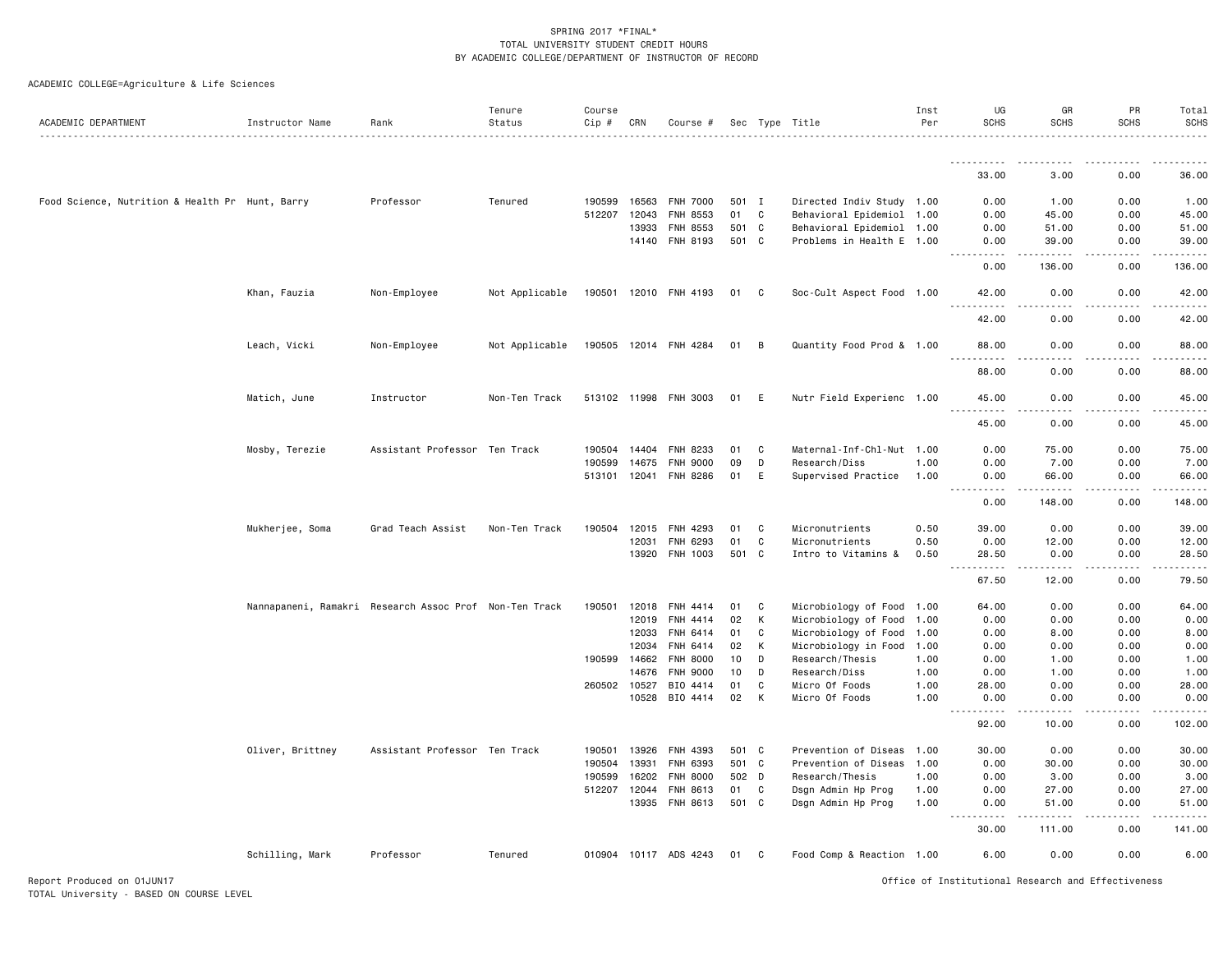|                                                     |                 |             | Tenure         | Course       |       |                       |       |                |                           | Inst | UG                                                                                                                                                                                    | GR               | PR                  | Total                                                                                                                   |
|-----------------------------------------------------|-----------------|-------------|----------------|--------------|-------|-----------------------|-------|----------------|---------------------------|------|---------------------------------------------------------------------------------------------------------------------------------------------------------------------------------------|------------------|---------------------|-------------------------------------------------------------------------------------------------------------------------|
| ACADEMIC DEPARTMENT                                 | Instructor Name | Rank        | Status         | Cip #        | CRN   | Course #              |       |                | Sec Type Title            | Per  | <b>SCHS</b>                                                                                                                                                                           | <b>SCHS</b>      | <b>SCHS</b>         | <b>SCHS</b>                                                                                                             |
| Food Science, Nutrition & Health Pr Schilling, Mark |                 | Professor   | Tenured        | 011001       | 12012 | FNH 4241              | 01    | L,             | Applied Food Chemist 1.00 |      | 8.00                                                                                                                                                                                  | 0.00             | 0.00                | 8.00                                                                                                                    |
|                                                     |                 |             |                |              | 12013 | FNH 4243              | 01    | C              | Food Comp & Reaction 1.00 |      | 102.00                                                                                                                                                                                | 0.00             | 0.00                | 102.00                                                                                                                  |
|                                                     |                 |             |                |              | 12029 | FNH 6241              | 01    | L              | Applied Food Chem         | 1.00 | 0.00                                                                                                                                                                                  | 4.00             | 0.00                | 4.00                                                                                                                    |
|                                                     |                 |             |                |              | 12030 | FNH 6243              | 01    | C              | Food Comp & Reaction 1.00 |      | 0.00                                                                                                                                                                                  | 21.00            | 0.00                | 21.00                                                                                                                   |
|                                                     |                 |             |                |              | 14405 | FNH 8163              | 01    | C              | Flav & Food Accept        | 1.00 | 0.00                                                                                                                                                                                  | 30.00            | 0.00                | 30.00                                                                                                                   |
|                                                     |                 |             |                | 120509       | 12011 | FNH 4200              | 01    | C              | Dual Enroll MUW Culi 1.00 |      | 39.00                                                                                                                                                                                 | 0.00             | 0.00                | 39.00                                                                                                                   |
|                                                     |                 |             |                | 190501       | 12020 | FNH 4480              | 01    | E              | Food Science Interns 1.00 |      | 27.00                                                                                                                                                                                 | 0.00             | 0.00                | 27.00                                                                                                                   |
|                                                     |                 |             |                |              | 15448 | FNH 4000              | 01    | $\mathbf{I}$   | Directed Indiv Study      | 1.00 | 4.00                                                                                                                                                                                  | 0.00             | 0.00                | 4.00                                                                                                                    |
|                                                     |                 |             |                | 190599       | 14664 | <b>FNH 8000</b>       | 12    | D              | Research/Thesis           | 1.00 | 0.00                                                                                                                                                                                  | 11.00            | 0.00                | 11.00                                                                                                                   |
|                                                     |                 |             |                |              | 14678 | <b>FNH 9000</b>       | 12    | D              | Research/Diss             | 1.00 | 0.00<br><u>.</u>                                                                                                                                                                      | 19.00<br>.       | 0.00<br>.           | 19.00<br>.                                                                                                              |
|                                                     |                 |             |                |              |       |                       |       |                |                           |      | 186.00                                                                                                                                                                                | 85.00            | 0.00                | 271.00                                                                                                                  |
|                                                     | Silva, Juan     | Professor   | Tenured        | 190501       | 12038 | FNH 8121              | 01    | S.             | Food Sc Ntr & Health 1.00 |      | 0.00                                                                                                                                                                                  | 5.00             | 0.00                | 5.00                                                                                                                    |
|                                                     |                 |             |                | 190599       | 14665 | <b>FNH 8000</b>       | 13    | D              | Research/Thesis           | 1.00 | 0.00                                                                                                                                                                                  | 7.00             | 0.00                | 7.00                                                                                                                    |
|                                                     |                 |             |                |              | 14679 | <b>FNH 9000</b>       | 13    | D              | Research/Diss             | 1.00 | 0.00                                                                                                                                                                                  | 9.00             | 0.00                | 9.00                                                                                                                    |
|                                                     |                 |             |                |              | 16488 | <b>FNH 7000</b>       | 02    | $\bf{I}$       | Directed Indiv Study 1.00 |      | 0.00                                                                                                                                                                                  | 3.00             | 0.00                | 3.00                                                                                                                    |
|                                                     |                 |             |                |              | 16571 | <b>FNH 7000</b>       | 04    | I              | Directed Indiv Study 1.00 |      | 0.00                                                                                                                                                                                  | 3.00             | 0.00                | 3.00                                                                                                                    |
|                                                     |                 |             |                | 512207 12037 |       | FNH 8111              | 01    | S              | Food Sc Nutr & Healt 1.00 |      | 0.00<br>.                                                                                                                                                                             | 3.00<br>.        | 0.00<br>$- - - - -$ | 3.00<br>.                                                                                                               |
|                                                     |                 |             |                |              |       |                       |       |                |                           |      | 0.00                                                                                                                                                                                  | 30.00            | 0.00                | 30.00                                                                                                                   |
|                                                     | Street, Susan   | Lecturer    | Non-Ten Track  | 190504       | 13921 | <b>FNH 2283</b>       | 501   | C <sub>1</sub> | Child Health & Nutri 1.00 |      | 45.00                                                                                                                                                                                 | 0.00             | 0.00                | 45.00                                                                                                                   |
|                                                     |                 |             |                |              | 13922 | <b>FNH 2293</b>       | 501 C |                | Indiv & Family Nutri 1.00 |      | 96.00                                                                                                                                                                                 | 0.00             | 0.00                | 96.00                                                                                                                   |
|                                                     |                 |             |                |              | 13991 | HS 2283               | 501 C |                | Child Health & Nutri 1.00 |      | 27.00                                                                                                                                                                                 | 0.00             | 0.00                | 27.00                                                                                                                   |
|                                                     |                 |             |                |              | 13992 | HS 2293               | 501 C |                | Indiv & Family Nutri 1.00 |      | 48.00                                                                                                                                                                                 | 0.00             | 0.00                | 48.00                                                                                                                   |
|                                                     |                 |             |                |              |       |                       |       |                |                           |      | 216.00                                                                                                                                                                                | 0.00             | 0.00                | 216.00                                                                                                                  |
|                                                     | Tidwell, Diane  | Professor   | Tenured        | 190501       | 11999 | FNH 3111              | 01    | s              | FNH Seminar               | 1.00 | 44.00                                                                                                                                                                                 | 0.00             | 0.00                | 44.00                                                                                                                   |
|                                                     |                 |             |                | 190504       | 11996 | <b>FNH 2293</b>       | 02    | C              | Indiv & Family Nutri 1.00 |      | 90.00                                                                                                                                                                                 | 0.00             | 0.00                | 90.00                                                                                                                   |
|                                                     |                 |             |                |              | 12016 | FNH 4353              | 01    | C              | Nutrition/ Life Cycl 1.00 |      | 93.00                                                                                                                                                                                 | 0.00             | 0.00                | 93.00                                                                                                                   |
|                                                     |                 |             |                |              | 12032 | FNH 6353              | 01    | C              | Nutrition / Life Cyc 1.00 |      | 0.00                                                                                                                                                                                  | 9.00             | 0.00                | 9.00                                                                                                                    |
|                                                     |                 |             |                |              | 12370 | HS 2293               | 02    | C              | Indiv & Family Nutri 1.00 |      | 30.00                                                                                                                                                                                 | 0.00             | 0.00                | 30.00                                                                                                                   |
|                                                     |                 |             |                | 190599       | 14666 | <b>FNH 8000</b>       | 14    | D              | Research/Thesis           | 1.00 | 0.00                                                                                                                                                                                  | 1.00             | 0.00                | 1.00                                                                                                                    |
|                                                     |                 |             |                |              | 16246 | <b>FNH 9000</b>       | 14    | D              | Research/Diss             | 1.00 | 0.00<br>$\frac{1}{2}$<br>.                                                                                                                                                            | 6.00<br>.        | 0.00<br>-----       | 6.00<br>$\begin{array}{cccccccccccccc} \bullet & \bullet & \bullet & \bullet & \bullet & \bullet & \bullet \end{array}$ |
|                                                     |                 |             |                |              |       |                       |       |                |                           |      | 257.00                                                                                                                                                                                | 16.00            | 0.00                | 273.00                                                                                                                  |
|                                                     | White, Kelly    | Non-Faculty | Not Applicable | 190501       | 13929 | FNH 6223              | 501 C |                | Sports Nutrition          | 1.00 | 0.00                                                                                                                                                                                  | 21.00            | 0.00                | 21.00                                                                                                                   |
|                                                     |                 |             |                | 190504       | 13924 | FNH 4223              | 501 C |                | Sports Nutrition          | 1.00 | 27.00<br>$\frac{1}{2} \left( \frac{1}{2} \right) \left( \frac{1}{2} \right) \left( \frac{1}{2} \right) \left( \frac{1}{2} \right) \left( \frac{1}{2} \right)$<br>$\sim$ $\sim$ $\sim$ | 0.00<br><u>.</u> | 0.00                | 27.00<br>.                                                                                                              |
|                                                     |                 |             |                |              |       |                       |       |                |                           |      | 27.00                                                                                                                                                                                 | 21.00            | 0.00                | 48.00                                                                                                                   |
|                                                     | Wilson, Julie   | Non-Faculty | Not Applicable |              |       | 011001 11992 FNH 2112 | 01    | В              | Food Products Evalua 1.00 |      | 50.00                                                                                                                                                                                 | 0.00             | 0.00                | 50.00<br>.                                                                                                              |
|                                                     |                 |             |                |              |       |                       |       |                |                           |      | 50.00                                                                                                                                                                                 | 0.00             | 0.00                | 50.00                                                                                                                   |
| -----------------------------------                 |                 |             |                |              |       |                       |       |                |                           |      | ==========                                                                                                                                                                            | ==========       | ==========          | ==========                                                                                                              |
| Food Science, Nutrition & Health Pr                 |                 |             |                |              |       |                       |       |                |                           |      | 2823.00                                                                                                                                                                               | 674.00           | 0.00                | 3497.00                                                                                                                 |
| ------------------------------------                |                 |             |                |              |       |                       |       |                |                           |      |                                                                                                                                                                                       |                  |                     |                                                                                                                         |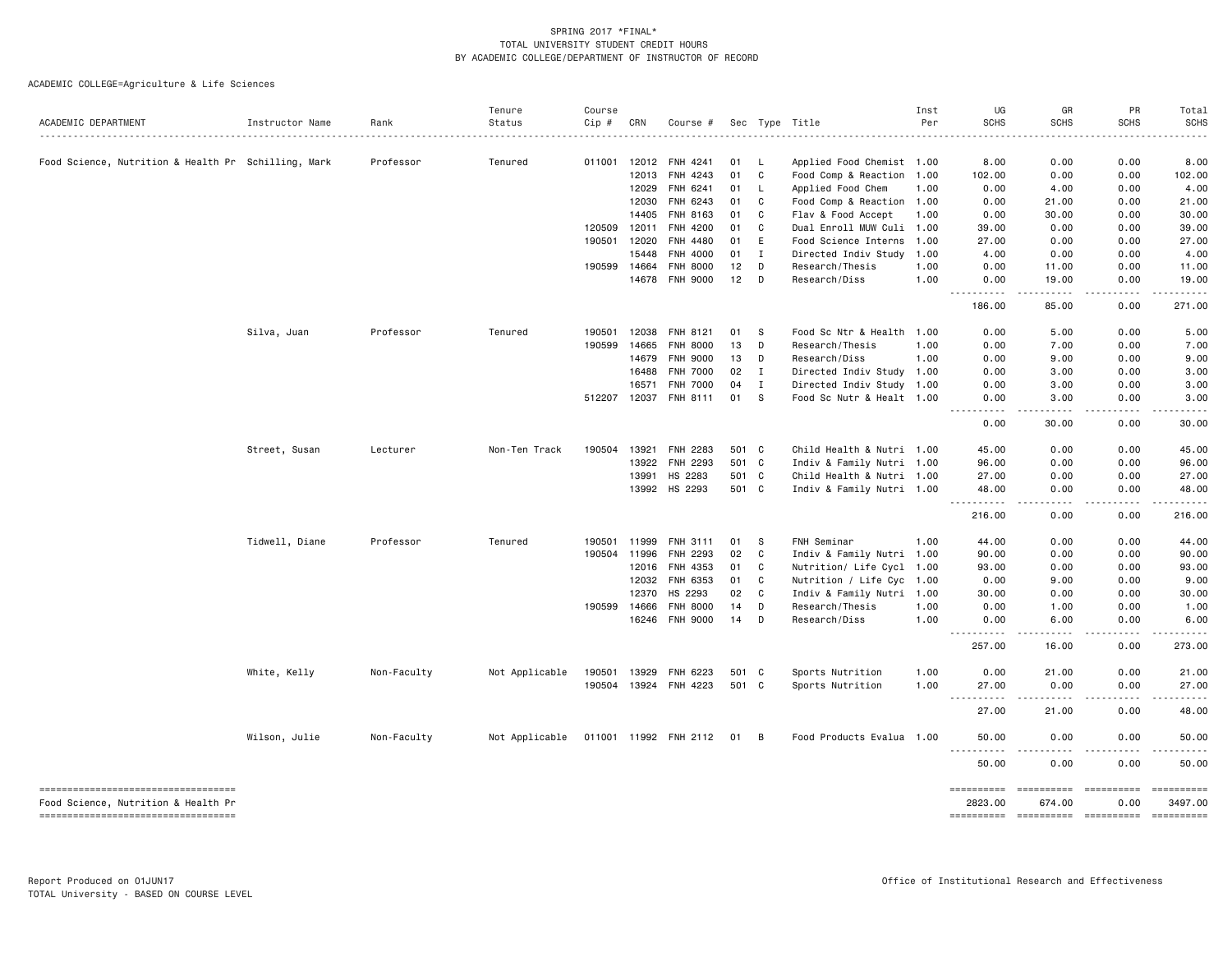| ACADEMIC DEPARTMENT    | Instructor Name                                  | Rank                          | Tenure<br>Status | Course<br>Cip # | CRN          | Course #                 |          |                   | Sec Type Title                                         | Inst<br>Per | UG<br><b>SCHS</b>         | GR<br><b>SCHS</b>                                                                                                                                             | PR<br><b>SCHS</b> | Total<br><b>SCHS</b>  |
|------------------------|--------------------------------------------------|-------------------------------|------------------|-----------------|--------------|--------------------------|----------|-------------------|--------------------------------------------------------|-------------|---------------------------|---------------------------------------------------------------------------------------------------------------------------------------------------------------|-------------------|-----------------------|
|                        |                                                  |                               |                  |                 |              |                          |          |                   |                                                        |             |                           |                                                                                                                                                               |                   |                       |
| Landscape Architecture | Artunc, Sadik                                    | Professor                     | Tenured          |                 | 040601 12504 | LA 2644                  | 01       | B                 | Construction II: Gra 1.00                              |             | 80.00                     | 0.00                                                                                                                                                          | 0.00              | 80.00                 |
|                        |                                                  |                               |                  |                 |              | 15831 LA 7000            | 02       | $\mathbf{I}$      | Directed Indiv Study 1.00                              |             | 0.00<br>.                 | 4.00<br>$\sim$ $\sim$ $\sim$                                                                                                                                  | 0.00<br>-----     | 4.00<br>.             |
|                        |                                                  |                               |                  |                 |              |                          |          |                   |                                                        |             | 80.00                     | 4.00                                                                                                                                                          | 0.00              | 84.00                 |
|                        | Brzuszek, Robert                                 | Professor                     | Tenured          | 040601          | 12508        | LA 3652                  | 01       | <b>L</b>          | LA Case Studies                                        | 1.00        | 30.00                     | 0.00                                                                                                                                                          | 0.00              | 30.00                 |
|                        |                                                  |                               |                  |                 |              | 12526 LA 8721            | 01       | C                 | Seminar Land Manage                                    | 1.00        | 0.00                      | 2.00                                                                                                                                                          | 0.00              | 2.00                  |
|                        |                                                  |                               |                  |                 |              | 16176 LA 8000            | 01       | D                 | Research / Thesis                                      | 1.00        | 0.00                      | 7.00                                                                                                                                                          | 0.00              | 7.00                  |
|                        |                                                  |                               |                  |                 | 16564        | LA 4000                  | 09       | $\mathbf{I}$      | Directed Indiv Study 1.00                              |             | 3.00                      | 0.00                                                                                                                                                          | 0.00              | 3.00                  |
|                        |                                                  |                               |                  |                 |              | 16565 LA 4000            | 10       | $\mathbf{I}$      | Directed Indiv Study 1.00                              |             | 3.00                      | 0.00                                                                                                                                                          | 0.00              | 3.00                  |
|                        |                                                  |                               |                  |                 |              |                          |          |                   |                                                        |             | 36.00                     | 9.00                                                                                                                                                          | 0.00              | 45.00                 |
|                        | Fulford, Charles                                 | Associate Professor Tenured   |                  |                 | 040601 12525 | LA 8545                  | 01       | Q                 | LA Studio IV-Case St 1.00                              |             | 0.00                      | 10.00                                                                                                                                                         | 0.00              | 10.00                 |
|                        |                                                  |                               |                  |                 |              | 12528 LA 8751            | 01       | <b>S</b>          | LA Seminar IV- Cont. 1.00                              |             | 0.00                      | 2.00                                                                                                                                                          | 0.00              | 2.00                  |
|                        |                                                  |                               |                  |                 |              |                          |          |                   |                                                        |             | <u>.</u><br>0.00          | $\frac{1}{2} \left( \frac{1}{2} \right) \left( \frac{1}{2} \right) \left( \frac{1}{2} \right) \left( \frac{1}{2} \right) \left( \frac{1}{2} \right)$<br>12.00 | -----<br>0.00     | .<br>12.00            |
|                        | Gallo, Katarzyna                                 | Instructor                    | Non-Ten Track    |                 | 130101 11779 | EPY 4033                 | 01       | C                 | Lear Theo Ed Rel Set 1.00                              |             | 75.00                     | 0.00                                                                                                                                                          | 0.00              | 75.00                 |
|                        |                                                  |                               |                  |                 | 231303 11776 | EPY 3513                 | 01       | C                 | Behavioral Sci Writi 1.00                              |             | 69.00                     | 0.00                                                                                                                                                          | 0.00              | 69.00                 |
|                        |                                                  |                               |                  |                 |              | 11777 EPY 3513           | 02       | C                 | Behavioral Sci Writi 1.00                              |             | 66.00                     | 0.00                                                                                                                                                          | 0.00              | 66.00                 |
|                        |                                                  |                               |                  |                 |              |                          |          |                   |                                                        |             | .<br>210.00               | .<br>0.00                                                                                                                                                     | -----<br>0.00     | .<br>210.00           |
|                        | Gallo, Warren                                    | Associate Professor Tenured   |                  |                 |              | 040601 12515 LA 4443     | S01 Q    |                   | Exterior Design/Buil 1.00                              |             | 15.00                     | 0.00                                                                                                                                                          | 0.00              | 15.00                 |
|                        |                                                  |                               |                  |                 | 12521        | LA 6443                  | 01       | $\Omega$          | Exterior Design/Buil 1.00                              |             | 0.00                      | 3.00                                                                                                                                                          | 0.00              | 3.00                  |
|                        |                                                  |                               |                  |                 | 12523        | LA 6844                  | 01       | C                 | Sustainable Communit 1.00                              |             | 0.00                      | 4.00                                                                                                                                                          | 0.00              | 4.00                  |
|                        |                                                  |                               |                  |                 |              | 303301 12519 LA 4844     | 01       | B                 | Sustainable Communit 1.00                              |             | 104.00<br><b>.</b>        | 0.00<br>.                                                                                                                                                     | 0.00<br>.         | 104.00<br>2.2.2.2.2.3 |
|                        |                                                  |                               |                  |                 |              |                          |          |                   |                                                        |             | 119.00                    | 7.00                                                                                                                                                          | 0.00              | 126.00                |
|                        | Li, Chuo                                         | Assistant Professor Ten Track |                  |                 | 040601 12510 | LA 3654                  | 01       | Q                 | LA Design IV- Urban                                    | 1.00        | 64.00                     | 0.00                                                                                                                                                          | 0.00              | 64.00                 |
|                        |                                                  |                               |                  |                 |              | 12524 LA 8523            | 01       | $\Omega$          | LA Grad Design Studi 1.00                              |             | 0.00<br>$\sim 100$<br>.   | 3.00<br>.                                                                                                                                                     | 0.00<br>.         | 3.00<br>.             |
|                        |                                                  |                               |                  |                 |              |                          |          |                   |                                                        |             | 64.00                     | 3.00                                                                                                                                                          | 0.00              | 67.00                 |
|                        | Rood, Cynthia                                    | Lecturer                      | Non-Ten Track    |                 |              | 040601 12503 LA 1803     | 01       | C                 | Land Arch Appre                                        | 1.00        | 303.00                    | 0.00                                                                                                                                                          | 0.00              | 303.00                |
|                        |                                                  |                               |                  |                 |              | 14008 LA 1803            | 501 C    |                   | Land Arch Appre                                        | 1.00        | 135.00<br>.               | 0.00<br>$\sim$ $\sim$ $\sim$ $\sim$                                                                                                                           | 0.00<br>.         | 135.00                |
|                        |                                                  |                               |                  |                 |              |                          |          |                   |                                                        |             | $\sim$ $\sim$ .<br>438.00 | 0.00                                                                                                                                                          | 0.00              | 438.00                |
|                        | Schauwecker, Timothy Associate Professor Tenured |                               |                  |                 |              | 010605 12511 LA 3711     | 01       | E                 | LC Internship III                                      | 1.00        | 1.00                      | 0.00                                                                                                                                                          | 0.00              | 1.00                  |
|                        |                                                  |                               |                  |                 |              | 12512 LA 3721            | 01       | C                 | LC Field Trip I                                        | 0.50        | 4.00                      | 0.00                                                                                                                                                          | 0.00              | 4.00                  |
|                        |                                                  |                               |                  |                 |              | 12517 LA 4721            | 01       | C                 | LC Field Trip II                                       | 0.50        | 3.00                      | 0.00                                                                                                                                                          | 0.00              | 3.00                  |
|                        |                                                  |                               |                  |                 | 12518        | LA 4724                  | 01       | B                 | Landscape Contr II                                     | 1.00        | 36.00                     | 0.00                                                                                                                                                          | 0.00              | 36.00                 |
|                        |                                                  |                               |                  | 040601          | 12527        | LA 8741                  | 01       | C                 | Proposal Writing Sem                                   | 1.00        | 0.00                      | 1.00                                                                                                                                                          | 0.00              | 1.00                  |
|                        |                                                  |                               |                  |                 |              | 16263 LA 4000            | 04       | $\mathbf{I}$<br>I | Directed Indiv Study 1.00                              |             | 4.00                      | 0.00                                                                                                                                                          | 0.00              | 4.00                  |
|                        |                                                  |                               |                  |                 | 16265        | 16264 LA 4000<br>LA 4000 | 05<br>06 | $\mathbf{I}$      | Directed Indiv Study 1.00<br>Directed Indiv Study 1.00 |             | 4.00<br>4.00              | 0.00<br>0.00                                                                                                                                                  | 0.00<br>0.00      | 4.00<br>4.00          |
|                        |                                                  |                               |                  |                 | 16413        | LA 4000                  | 07       | $\mathbf{I}$      | Directed Indiv Study 1.00                              |             | 3.00                      | 0.00                                                                                                                                                          | 0.00              | 3.00                  |
|                        |                                                  |                               |                  |                 | 16492        | LA 4000                  | 08       | $\mathbf{I}$      | Directed Indiv Study 1.00                              |             | 3.00                      | 0.00                                                                                                                                                          | 0.00              | 3.00                  |
|                        |                                                  |                               |                  |                 |              |                          |          |                   |                                                        |             | .<br>62.00                | $\frac{1}{2}$<br>1.00                                                                                                                                         | .<br>0.00         | 63.00                 |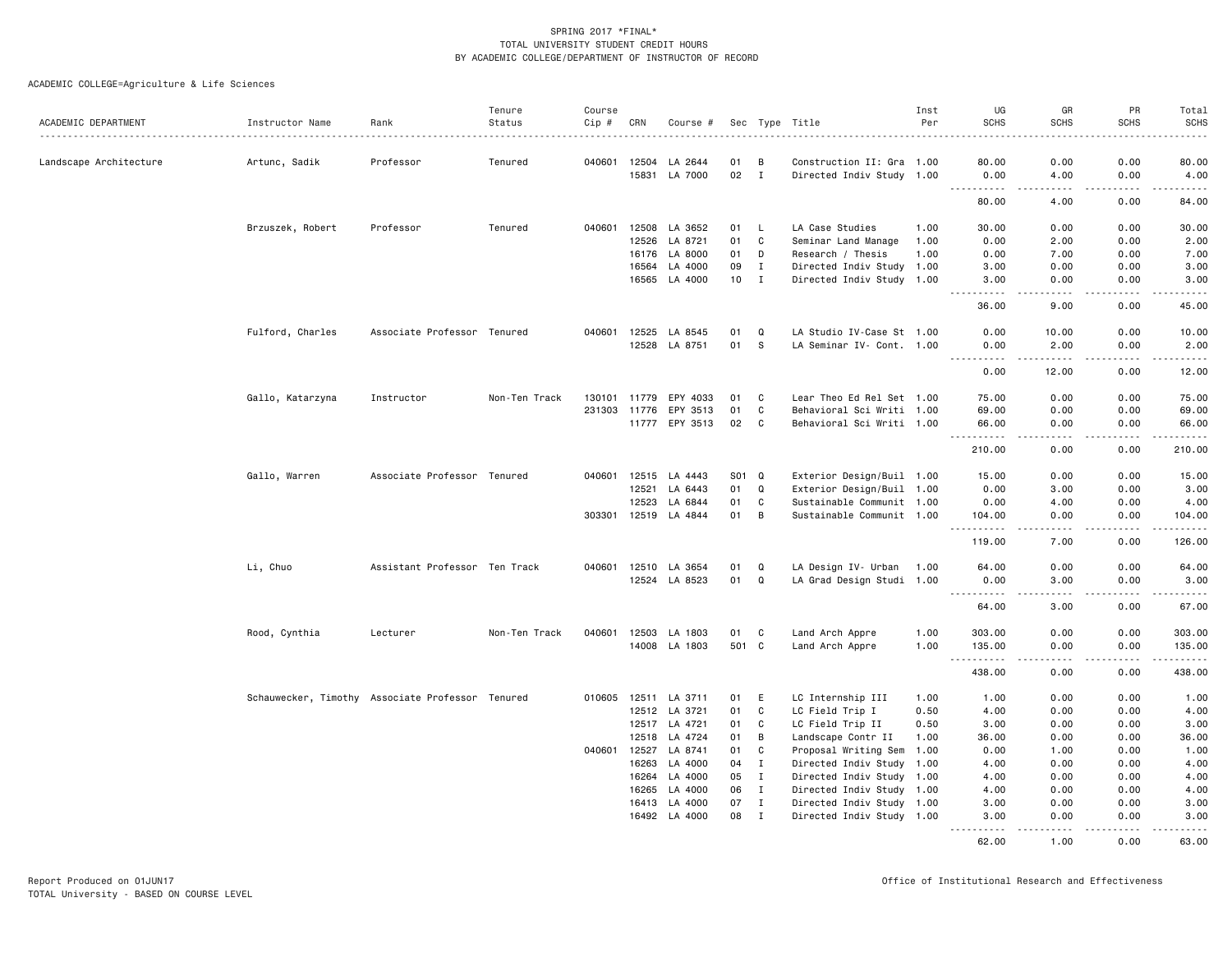| ACADEMIC DEPARTMENT                                           | Instructor Name  | Rank                          | Tenure<br>Status | Course<br>Cip # | CRN   | Course #                 |              |              | Sec Type Title                                         | Inst<br>Per | UG<br><b>SCHS</b>           | GR<br><b>SCHS</b>   | PR<br><b>SCHS</b>  | Total<br>SCHS                                                                                                                                                |
|---------------------------------------------------------------|------------------|-------------------------------|------------------|-----------------|-------|--------------------------|--------------|--------------|--------------------------------------------------------|-------------|-----------------------------|---------------------|--------------------|--------------------------------------------------------------------------------------------------------------------------------------------------------------|
| Landscape Architecture                                        | Seymour, Michael | Associate Professor Tenured   |                  | 040601          | 12501 | LA 1423<br>15819 LA 4000 | 01<br>01 I   | $\mathbf{C}$ | Hist of Land Arch<br>Directed Indiv Study 1.00         | 1.00        | 108.00<br>3.00              | 0.00<br>0.00        | 0.00<br>0.00       | 108.00<br>3.00                                                                                                                                               |
|                                                               |                  |                               |                  |                 |       |                          |              |              |                                                        |             | 111.00                      | 0.00                | 0.00               | 111.00                                                                                                                                                       |
|                                                               | Summerlin, Peter | Assistant Professor Ten Track |                  | 040601          | 12499 | LA 1223                  | 01           | B            | Computers in Land Ar 1.00                              |             | 45.00                       | 0.00                | 0.00               | 45.00                                                                                                                                                        |
|                                                               |                  |                               |                  |                 | 12500 | LA 1223                  | 02           | B            | Computers in Land Ar 1.00                              |             | 24.00                       | 0.00                | 0.00               | 24.00                                                                                                                                                        |
|                                                               |                  |                               |                  |                 | 15508 | LA 7000                  | 01           | $\mathbf{I}$ | Directed Indiv Study 1.00                              |             | 0.00                        | 3.00                | 0.00               | 3.00                                                                                                                                                         |
|                                                               |                  |                               |                  |                 | 15911 | LA 4000<br>15912 LA 4000 | 02<br>03     | I<br>I       | Directed Indiv Study 1.00<br>Directed Indiv Study 1.00 |             | 1.00<br>1.00                | 0.00<br>0.00        | 0.00<br>0.00       | 1.00<br>1.00                                                                                                                                                 |
|                                                               |                  |                               |                  |                 |       |                          |              |              |                                                        |             | .                           | $\frac{1}{2}$       | .                  | .                                                                                                                                                            |
|                                                               |                  |                               |                  |                 |       |                          |              |              |                                                        |             | 71.00                       | 3.00                | 0.00               | 74.00                                                                                                                                                        |
|                                                               | Tofte, Elizabeth | Assistant Professor Ten Track |                  | 040601          |       | 12509 LA 3653            | 01           | B            | Plant Design Fund in 1.00                              |             | 45.00                       | 0.00                | 0.00               | 45.00                                                                                                                                                        |
|                                                               |                  |                               |                  |                 |       | 12520 LA 4854            | 01           | - L          | LA Capstone Studio                                     | 1.00        | 28.00                       | 0.00                | 0.00               | 28.00                                                                                                                                                        |
|                                                               |                  |                               |                  |                 |       | 16672 LA 4000            | $11 \quad I$ |              | Directed Indiv Study 1.00                              |             | 1.00<br>- - - - - - - - - - | 0.00<br>$\cdots$    | 0.00<br>$\cdots$   | 1.00<br>$\frac{1}{2} \left( \frac{1}{2} \right) \left( \frac{1}{2} \right) \left( \frac{1}{2} \right) \left( \frac{1}{2} \right) \left( \frac{1}{2} \right)$ |
|                                                               |                  |                               |                  |                 |       |                          |              |              |                                                        |             | 74.00                       | 0.00                | 0.00               | 74.00                                                                                                                                                        |
|                                                               | Walker, Jason    | Associate Professor Tenured   |                  | 010605          |       | 12512 LA 3721            | 01           | C.           | LC Field Trip I                                        | 0.50        | 4.00                        | 0.00                | 0.00               | 4.00                                                                                                                                                         |
|                                                               |                  |                               |                  |                 | 12517 | LA 4721                  | 01           | C            | LC Field Trip II                                       | 0.50        | 3.00                        | 0.00                | 0.00               | 3.00                                                                                                                                                         |
|                                                               |                  |                               |                  | 040601          | 12506 | LA 2654                  | 01           | Q            | Design II:Neighborho                                   | 1.00        | 68.00                       | 0.00                | 0.00               | 68.00                                                                                                                                                        |
|                                                               |                  |                               |                  |                 | 12514 | LA 4344                  | 01           | B            | Land Arch Constr IV                                    | 1.00        | 52.00                       | 0.00                | 0.00               | 52.00                                                                                                                                                        |
|                                                               |                  |                               |                  |                 | 15832 | LA 7000                  | 03           | Ι.           | Directed Indiv Study 1.00                              |             | 0.00                        | 4.00<br>- - - -     | 0.00<br>$- - - -$  | 4.00                                                                                                                                                         |
|                                                               |                  |                               |                  |                 |       |                          |              |              |                                                        |             | 127.00                      | 4.00                | 0.00               | 131.00                                                                                                                                                       |
| -----------------------------------<br>Landscape Architecture |                  |                               |                  |                 |       |                          |              |              |                                                        |             | ==========<br>1392.00       | ==========<br>43.00 | ==========<br>0.00 | ==========<br>1435,00                                                                                                                                        |
| =====================================                         |                  |                               |                  |                 |       |                          |              |              |                                                        |             | ==========                  | -----------         | -----------        | -----------                                                                                                                                                  |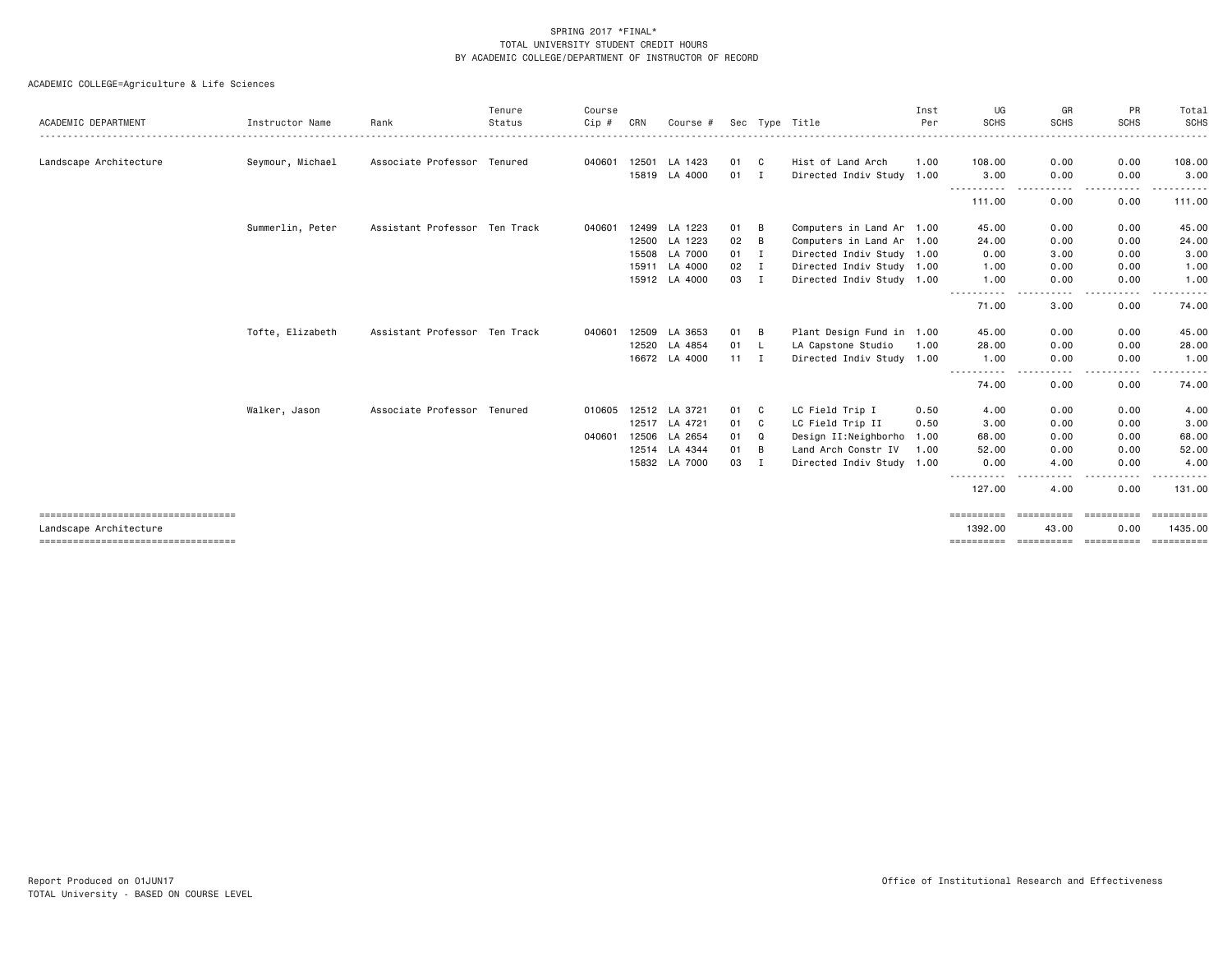ACADEMIC COLLEGE=Agriculture & Life Sciences

|                       |                   |                                   | Tenure        | Course       |                |                       |          |              |                                                        | Inst | UG                                                                                                                                                               | GR                           | PR           | Total                                |
|-----------------------|-------------------|-----------------------------------|---------------|--------------|----------------|-----------------------|----------|--------------|--------------------------------------------------------|------|------------------------------------------------------------------------------------------------------------------------------------------------------------------|------------------------------|--------------|--------------------------------------|
| ACADEMIC DEPARTMENT   | Instructor Name   | Rank                              | Status        | Cip #        | CRN            | Course #              |          |              | Sec Type Title                                         | Per  | <b>SCHS</b>                                                                                                                                                      | <b>SCHS</b>                  | <b>SCHS</b>  | <b>SCHS</b>                          |
| Plant & Soil Sciences |                   | Professor                         | Tenured       |              | 010304 14936   | PSS 8000              | 01       | D            | Research / Thesis                                      | 1.00 | 0.00                                                                                                                                                             | 6.00                         | 0.00         | 6.00                                 |
|                       | Baldwin, Brian    |                                   |               | 011101       | 14974          | PSS 9000              | 01       | D            | Research / Diss                                        | 1.00 | 0.00                                                                                                                                                             | 12.00                        | 0.00         | 12.00                                |
|                       |                   |                                   |               | 011102 13263 |                | PSS 3423              | 02       | E            | Agronomy Internship                                    | 1.00 | 3.00                                                                                                                                                             | 0.00                         | 0.00         | 3.00                                 |
|                       |                   |                                   |               |              | 14394          | PSS 8203              | 01       | C            | Seed Physiology                                        | 1.00 | 0.00                                                                                                                                                             | 27.00                        | 0.00         | 27.00                                |
|                       |                   |                                   |               |              |                |                       |          |              |                                                        |      | $- - - -$<br>$\sim$ $\sim$ $\sim$<br>3.00                                                                                                                        | .<br>45.00                   | .<br>0.00    | $\sim$ $\sim$ $\sim$ $\sim$<br>48.00 |
|                       | Barickman, Thomas | Extension Assist Pr Non-Ten Track |               |              |                | 010304 14937 PSS 8000 | 02       | D            | Research / Thesis                                      | 1.00 | 0.00                                                                                                                                                             | 6.00                         | 0.00         | 6.00                                 |
|                       |                   |                                   |               |              |                |                       |          |              |                                                        |      | 0.00                                                                                                                                                             | 6.00                         | 0.00         | 6.00                                 |
|                       | Bi, Guihong       | Research Professor                | Non-Ten Track | 010601       | 13249          | PSS 2423              | 01       | C            | Plant Matl I                                           | 1.00 | 66.00                                                                                                                                                            | 0.00                         | 0.00         | 66.00                                |
|                       |                   |                                   |               |              | 13250          | PSS 2423              | 02       | К            | Plant Matl I                                           | 1.00 | 0.00                                                                                                                                                             | 0.00                         | 0.00         | 0.00                                 |
|                       |                   |                                   |               | 010605 13265 |                | PSS 3473              | 01       | В            | Plant Matl II                                          | 1.00 | 36.00                                                                                                                                                            | 0.00                         | 0.00         | 36.00                                |
|                       |                   |                                   |               |              | 13266          | PSS 3473              | 02       | B            | Plant Matl II                                          | 1.00 | 18.00                                                                                                                                                            | 0.00                         | 0.00         | 18.00                                |
|                       |                   |                                   |               |              |                | 011101 14975 PSS 9000 | 02       | D            | Research / Diss                                        | 1.00 | 0.00<br>.                                                                                                                                                        | 4.00                         | 0.00         | 4.00<br>.                            |
|                       |                   |                                   |               |              |                |                       |          |              |                                                        |      | 120.00                                                                                                                                                           | 4.00                         | 0.00         | 124.00                               |
|                       | Bond, Jason       | Extension Professor Non-Ten Track |               |              |                | 010304 14940 PSS 8000 | 05       | D            | Research / Thesis                                      | 1.00 | 0.00<br>$- - - -$<br>.                                                                                                                                           | 9.00<br>$\frac{1}{2}$        | 0.00<br>.    | 9.00<br>$- - - -$                    |
|                       |                   |                                   |               |              |                |                       |          |              |                                                        |      | 0.00                                                                                                                                                             | 9.00                         | 0.00         | 9.00                                 |
|                       | Bradford, Timothy | Instructor                        | Non-Ten Track | 010000       |                | 14378 PSS 4543        | 01       | C            | Precision Agricultur 1.00                              |      | 54.00                                                                                                                                                            | 0.00                         | 0.00         | 54.00                                |
|                       |                   |                                   |               |              | 14379          | PSS 6543              | 01       | C            | Precision Agricultur 1.00                              |      | 0.00                                                                                                                                                             | 15.00                        | 0.00         | 15.00                                |
|                       |                   |                                   |               |              | 14380          | ABE 4543              | 01       | C            | Precision Agricultur 1.00                              |      | 3.00                                                                                                                                                             | 0.00                         | 0.00         | 3.00                                 |
|                       |                   |                                   |               |              | 14381          | ABE 6543              | 01       | C            | Precision Agricultur 1.00                              |      | 0.00                                                                                                                                                             | 3.00                         | 0.00         | 3.00                                 |
|                       |                   |                                   |               |              | 14382          | PSS 4543              | 02       | К            | Precision Agricultur 1.00                              |      | 0.00                                                                                                                                                             | 0.00                         | 0.00         | 0.00                                 |
|                       |                   |                                   |               |              | 14383          | PSS 6543              | 02       | К            | Precision Agricultur 1.00                              |      | 0.00                                                                                                                                                             | 0.00                         | 0.00         | 0.00                                 |
|                       |                   |                                   |               |              | 14385          | ABE 6543              | 02       | К            | Precision Agricultur 1.00                              |      | 0.00                                                                                                                                                             | 0.00                         | 0.00         | 0.00                                 |
|                       |                   |                                   |               |              | 14386          | PSS 4543              | 03       | К            | Precision Agricultur 1.00                              |      | 0.00                                                                                                                                                             | 0.00                         | 0.00         | 0.00                                 |
|                       |                   |                                   |               |              | 14388          | PSS 6543              | 03       | К            | Precision Agricultur 1.00                              |      | 0.00                                                                                                                                                             | 0.00                         | 0.00         | 0.00                                 |
|                       |                   |                                   |               |              | 14389          | ABE 4543              | 03       | К            | Precision Agricultur 1.00                              |      | 0.00                                                                                                                                                             | 0.00                         | 0.00         | 0.00                                 |
|                       |                   |                                   |               |              | 14395          | PSS 2543              | 01       | C            | Precision Agricultur 1.00                              |      | 63.00                                                                                                                                                            | 0.00                         | 0.00         | 63.00                                |
|                       |                   |                                   |               |              | 14396          | ABE 2543              | 01       | $\mathtt{C}$ | Precision Agricultur 1.00                              |      | 39.00                                                                                                                                                            | 0.00                         | 0.00         | 39.00                                |
|                       |                   |                                   |               |              | 14397          | PSS 2543              | 02       | К            | Precision Agricultur 1.00                              |      | 0.00                                                                                                                                                             | 0.00                         | 0.00         | 0.00                                 |
|                       |                   |                                   |               |              | 14398          | ABE 2543              | 02       | К            | Precision Agricultur 1.00                              |      | 0.00                                                                                                                                                             | 0.00                         | 0.00         | 0.00                                 |
|                       |                   |                                   |               |              | 14399<br>14400 | PSS 2543<br>ABE 2543  | 03<br>03 | К<br>K       | Precision Agricultur 1.00<br>Precision Agricultur 1.00 |      | 0.00<br>0.00                                                                                                                                                     | 0.00<br>0.00                 | 0.00<br>0.00 | 0.00<br>0.00                         |
|                       |                   |                                   |               |              |                |                       |          |              |                                                        |      | .<br>159.00                                                                                                                                                      | .<br>18.00                   | .<br>0.00    | .<br>177.00                          |
|                       |                   |                                   |               |              |                |                       |          |              |                                                        |      |                                                                                                                                                                  |                              |              |                                      |
|                       | Byrd, John        | Extension Professor Non-Ten Track |               | 010304       | 14942          | PSS 8000              | 07       | D            | Research / Thesis                                      | 1.00 | 0.00                                                                                                                                                             | 4.00                         | 0.00         | 4.00                                 |
|                       |                   |                                   |               |              | 240101 12355   | HON 4093              | H07 S    |              | Honors Thesis                                          | 1.00 | 3.00<br>$\sim$ $\sim$ $\sim$ $\sim$<br>$\frac{1}{2} \left( \frac{1}{2} \right) \left( \frac{1}{2} \right) \left( \frac{1}{2} \right) \left( \frac{1}{2} \right)$ | 0.00<br>$\sim$ $\sim$ $\sim$ | 0.00<br>.    | 3.00<br>.                            |
|                       |                   |                                   |               |              |                |                       |          |              |                                                        |      | 3.00                                                                                                                                                             | 4.00                         | 0.00         | 7.00                                 |
|                       | Coker, Christine  | Extension Assoc Pro Non-Ten Track |               |              |                | 011101 14980 PSS 9000 | 07       | D            | Research / Diss                                        | 1.00 | 0.00                                                                                                                                                             | 6.00                         | 0.00         | 6.00                                 |
|                       |                   |                                   |               |              |                |                       |          |              |                                                        |      | 0.00                                                                                                                                                             | 6.00                         | 0.00         | 6.00                                 |
|                       | Cox, Michael      | Professor                         | Tenured       | 010304 14945 |                | PSS 8000              | 10       | D            | Research / Thesis                                      | 1.00 | 0.00                                                                                                                                                             | 1.00                         | 0.00         | 1.00                                 |
|                       |                   |                                   |               | 010605 13251 |                | PSS 3301              | 01       | - L          | Soils Laboratory                                       | 1.00 | 25.00                                                                                                                                                            | 0.00                         | 0.00         | 25.00                                |
|                       |                   |                                   |               |              | 13252          | PSS 3301              | 02       | <b>L</b>     | Soils Laboratory                                       | 1.00 | 24.00                                                                                                                                                            | 0.00                         | 0.00         | 24.00                                |

Report Produced on 01JUN17 Office of Institutional Research and Effectiveness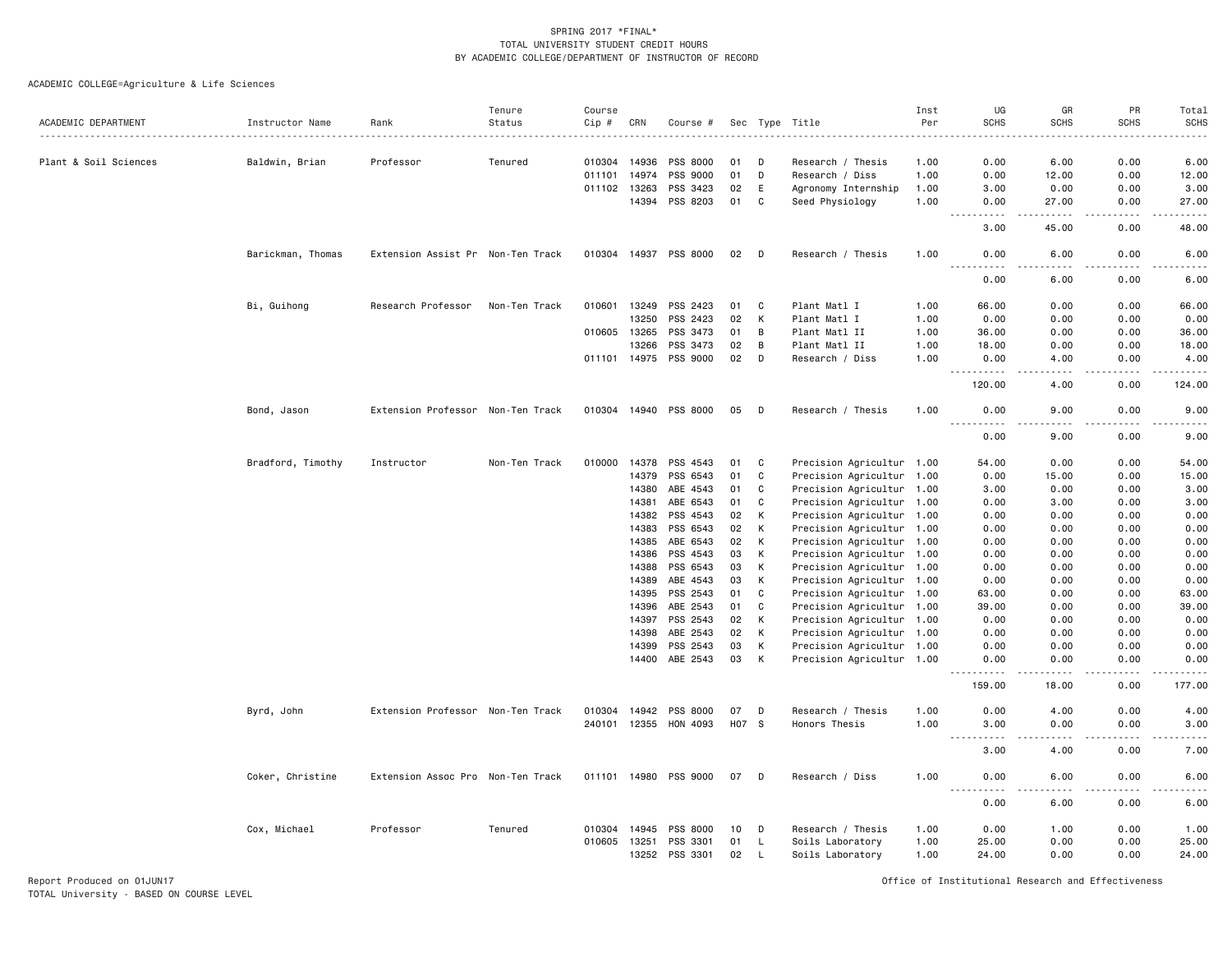|                       |                    |                                   | Tenure        | Course       |              |                       |    |             |                           | Inst     | UG                    | GR                    | PR          | Total       |
|-----------------------|--------------------|-----------------------------------|---------------|--------------|--------------|-----------------------|----|-------------|---------------------------|----------|-----------------------|-----------------------|-------------|-------------|
| ACADEMIC DEPARTMENT   | Instructor Name    | Rank                              | Status        | Cip #        | CRN          | Course #              |    |             | Sec Type Title            | Per<br>. | <b>SCHS</b>           | <b>SCHS</b>           | <b>SCHS</b> | <b>SCHS</b> |
| Plant & Soil Sciences | Cox, Michael       | Professor                         | Tenured       | 010605       | 13253        | PSS 3301              | 03 | - L         | Soils Laboratory          | 1.00     | 23.00                 | 0.00                  | 0.00        | 23.00       |
|                       |                    |                                   |               |              | 13255        | PSS 3303              | 01 | C           | Soils                     | 1.00     | 291.00                | 0.00                  | 0.00        | 291.00      |
|                       |                    |                                   |               |              | 15695        | PSS 3303              | 02 | C           | Soils                     | 1.00     | 144.00                | 0.00                  | 0.00        | 144.00      |
|                       |                    |                                   |               |              | 011102 13262 | PSS 3423              | 01 | E           | Agronomy Internship       | 1.00     | 3.00<br><u>.</u>      | 0.00<br>.             | 0.00<br>.   | 3.00<br>.   |
|                       |                    |                                   |               |              |              |                       |    |             |                           |          | 510.00                | 1.00                  | 0.00        | 511.00      |
|                       | Dodds, Darrin      | Extension Assoc Pro Non-Ten Track |               |              |              | 011101 14982 PSS 9000 | 09 | D           | Research / Diss           | 1.00     | 0.00<br>. <b>.</b>    | 11.00<br><u>.</u>     | 0.00<br>.   | 11.00<br>.  |
|                       |                    |                                   |               |              |              |                       |    |             |                           |          | 0.00                  | 11.00                 | 0.00        | 11.00       |
|                       | Etheredge, Coleman | Assistant Professor Ten Track     |               | 010605       | 13256        | PSS 3313              | 01 | C           | Int Plant Des & Mint      | 1.00     | 54.00                 | 0.00                  | 0.00        | 54.00       |
|                       |                    |                                   |               |              | 13257        | PSS 3313              | 02 | К           | Int Plant Des & Mint 1.00 |          | 0.00                  | 0.00                  | 0.00        | 0.00        |
|                       |                    |                                   |               | 010608 13244 |              | PSS 2343              | 01 | C           | Floral Design             | 1.00     | 252.00                | 0.00                  | 0.00        | 252.00      |
|                       |                    |                                   |               |              | 13245        | PSS 2343              | 02 | K           | Floral Design             | 1.00     | 0.00                  | 0.00                  | 0.00        | 0.00        |
|                       |                    |                                   |               |              | 13246        | PSS 2343              | 03 | к           | Floral Design             | 1.00     | 0.00                  | 0.00                  | 0.00        | 0.00        |
|                       |                    |                                   |               |              | 13247        | PSS 2343              | 04 | К           | Floral Design             | 1.00     | 0.00                  | 0.00                  | 0.00        | 0.00        |
|                       |                    |                                   |               |              | 13248        | PSS 2343              | 05 | K           | Floral Design             | 1.00     | 0.00                  | 0.00                  | 0.00        | 0.00        |
|                       |                    |                                   |               |              | 13258        | PSS 3343              | 01 | C           | Wedding Floral Desig      | 1.00     | 42.00                 | 0.00                  | 0.00        | 42.00       |
|                       |                    |                                   |               |              | 13259        | PSS 3343              | 02 | K           | Wedding Floral Desig      | 1.00     | 0.00<br>.             | 0.00                  | 0.00        | 0.00        |
|                       |                    |                                   |               |              |              |                       |    |             |                           |          | 348.00                | 0.00                  | 0.00        | 348.00      |
|                       | Evans, William     | Research Assoc Prof Non-Ten Track |               |              |              | 011101 14983 PSS 9000 | 10 | D           | Research / Diss           | 1.00     | 0.00<br>$\frac{1}{2}$ | 3.00                  | 0.00        | 3.00        |
|                       |                    |                                   |               |              |              |                       |    |             |                           |          | 0.00                  | 3.00                  | 0.00        | 3.00        |
|                       | Harkess, Richard   | Professor                         | Tenured       | 010304 14951 |              | PSS 8000              | 16 | D           | Research / Thesis         | 1.00     | 0.00                  | 5.00                  | 0.00        | 5.00        |
|                       |                    |                                   |               | 010601       | 13264        | PSS 3433              | 01 | E           | Hort Internship           | 1.00     | 3.00                  | 0.00                  | 0.00        | 3.00        |
|                       |                    |                                   |               | 010603       | 14390        | PSS 4613              | 01 | B           | Flo Crop Prog             | 1.00     | 18.00                 | 0.00                  | 0.00        | 18.00       |
|                       |                    |                                   |               |              | 14391        | PSS 6613              | 01 | B           | Flo Crop Prog             | 1.00     | 0.00                  | 3.00                  | 0.00        | 3.00        |
|                       |                    |                                   |               | 010606       | 13280        | PSS 4363              | 01 | C           | Sustain Nursery Prod 1.00 |          | 33.00                 | 0.00                  | 0.00        | 33.00       |
|                       |                    |                                   |               | 011101       | 14985        | PSS 9000              | 12 | D           | Research / Diss           | 1.00     | 0.00                  | 14.00                 | 0.00        | 14.00       |
|                       |                    |                                   |               | 011103       | 13273        | PSS 4113              | 01 | C           | Agricultural Crop Ph 1.00 |          | 189.00                | 0.00                  | 0.00        | 189.00      |
|                       |                    |                                   |               |              | 13291        | PSS 6113              | 01 | C           | Agricultural Crop Ph 1.00 |          | 0.00                  | 12.00                 | 0.00        | 12.00       |
|                       |                    |                                   |               |              |              | 14374 PSS 4043        | 01 | C           | International Hortic 1.00 |          | 21.00<br>$  -$<br>.   | 0.00<br>$\frac{1}{2}$ | 0.00<br>.   | 21.00<br>.  |
|                       |                    |                                   |               |              |              |                       |    |             |                           |          | 264.00                | 34.00                 | 0.00        | 298.00      |
|                       | Henry, William     | Professor                         | Ten Track     |              |              | 010304 13274 PSS 4123 | 01 | C           | Grain Crops               | 1.00     | 75.00                 | 0.00                  | 0.00        | 75.00       |
|                       |                    |                                   |               |              | 13275        | PSS 4123              | 02 | к           | Grain Crops               | 1.00     | 0.00                  | 0.00                  | 0.00        | 0.00        |
|                       |                    |                                   |               |              | 13292        | PSS 6123              | 01 | C           | Grain Crops               | 1.00     | 0.00                  | 12.00                 | 0.00        | 12.00       |
|                       |                    |                                   |               |              | 13293        | PSS 6123              | 02 | K           | Grain Crops               | 1.00     | 0.00                  | 0.00                  | 0.00        | 0.00        |
|                       |                    |                                   |               |              | 14952        | PSS 8000              | 17 | D           | Research / Thesis         | 1.00     | 0.00                  | 3.00                  | 0.00        | 3.00        |
|                       |                    |                                   |               |              | 011101 14986 | PSS 9000              | 13 | D           | Research / Diss           | 1.00     | 0.00                  | 9.00                  | 0.00        | 9.00        |
|                       |                    |                                   |               |              |              | 16605 PSS 4000        | 01 | $\mathbf I$ | Directed Indiv Study 1.00 |          | 3.00<br>.             | 0.00                  | 0.00        | 3.00<br>.   |
|                       |                    |                                   |               |              |              |                       |    |             |                           |          | 78.00                 | 24.00                 | 0.00        | 102.00      |
|                       | Irby, Jon          | Extension Assist Pr Non-Ten Track |               | 011101 14987 |              | PSS 9000              | 14 | D           | Research / Diss           | 1.00     | 0.00                  | 2.00                  | 0.00        | 2.00        |
|                       |                    |                                   |               |              |              |                       |    |             |                           |          | 0.00                  | 2.00                  | 0.00        | 2.00        |
|                       | Jones, Keri        | Lecturer                          | Non-Ten Track |              |              | 011103 13240 PSS 1313 | 01 | C           | Plant Science             | 1.00     | 147.00                | 0.00                  | 0.00        | 147.00      |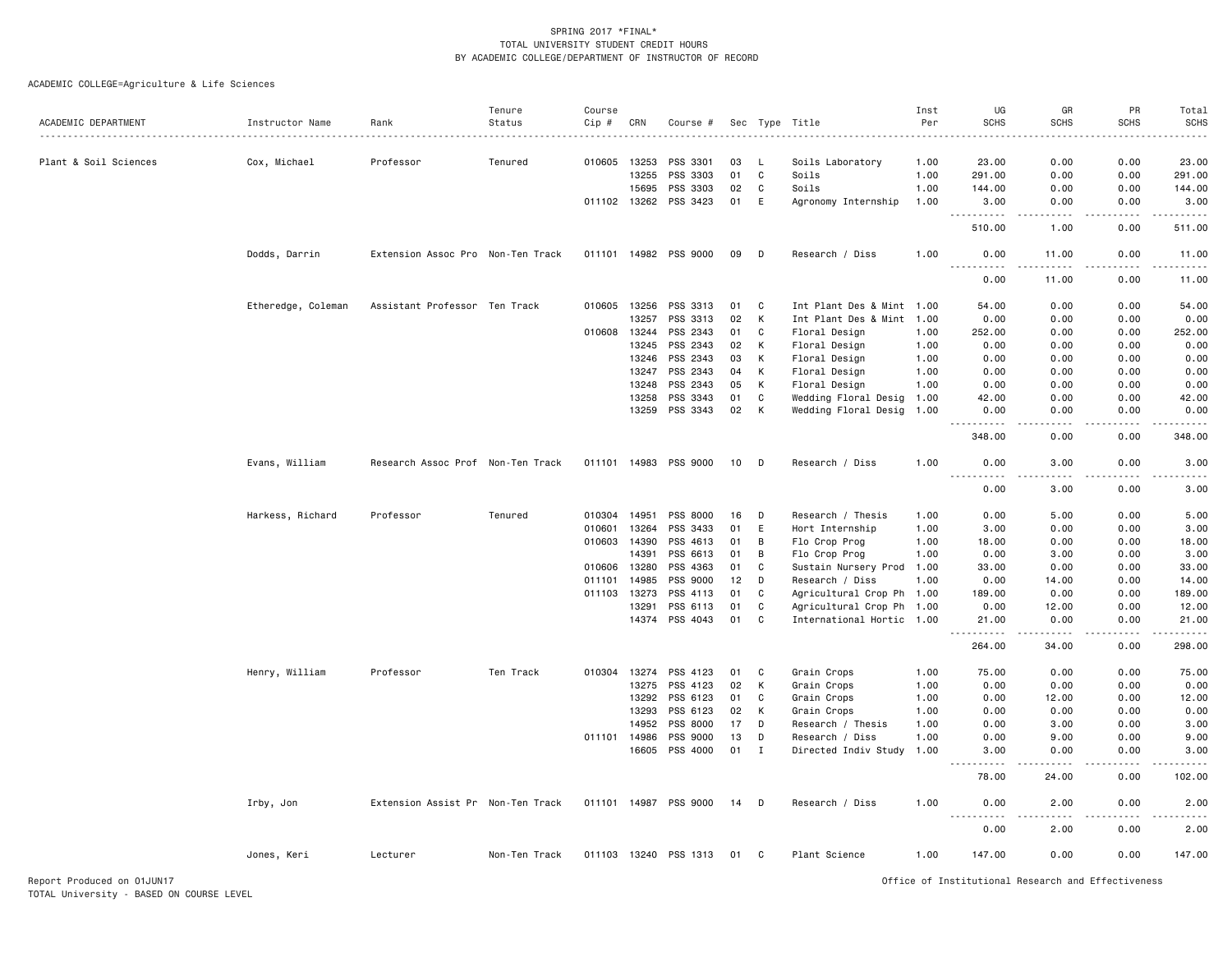ACADEMIC COLLEGE=Agriculture & Life Sciences

| ACADEMIC DEPARTMENT   |                    |                                   | Tenure                 | Course       |              |                       |    |              |                           | Inst<br>Per | UG<br><b>SCHS</b>                                                                                                                                                               | GR<br><b>SCHS</b> | PR<br><b>SCHS</b> | Total                                                                                                                             |
|-----------------------|--------------------|-----------------------------------|------------------------|--------------|--------------|-----------------------|----|--------------|---------------------------|-------------|---------------------------------------------------------------------------------------------------------------------------------------------------------------------------------|-------------------|-------------------|-----------------------------------------------------------------------------------------------------------------------------------|
|                       | Instructor Name    | Rank                              | Status<br>. <u>.</u> . | Cip #        | CRN          | Course #              |    |              | Sec Type Title            |             |                                                                                                                                                                                 |                   |                   | <b>SCHS</b><br>$\sim$ $\sim$ $\sim$ $\sim$                                                                                        |
| Plant & Soil Sciences | Jones, Keri        | Lecturer                          | Non-Ten Track          |              | 011103 13241 | PSS 1313              | 02 | K            | Plant Science             | 1.00        | 0.00                                                                                                                                                                            | 0.00              | 0.00              | 0.00                                                                                                                              |
|                       |                    |                                   |                        |              | 13242        | PSS 1313              | 03 | K            | Plant Science             | 1.00        | 0.00                                                                                                                                                                            | 0.00              | 0.00              | 0.00                                                                                                                              |
|                       |                    |                                   |                        |              | 13243        | PSS 1313              | 04 | К            | Plant Science             | 1.00        | 0.00                                                                                                                                                                            | 0.00              | 0.00              | 0.00                                                                                                                              |
|                       |                    |                                   |                        |              | 030101 11688 | ENS 2103              | 01 | C            | Intro Environ Sci         | 1.00        | 141.00                                                                                                                                                                          | 0.00              | 0.00              | 141.00                                                                                                                            |
|                       |                    |                                   |                        |              |              |                       |    |              |                           |             | $\sim$ $\sim$<br>$\frac{1}{2} \left( \frac{1}{2} \right) \left( \frac{1}{2} \right) \left( \frac{1}{2} \right) \left( \frac{1}{2} \right) \left( \frac{1}{2} \right)$<br>288.00 | 0.00              | 0.00              | 288.00                                                                                                                            |
|                       | Kingery, William   | Professor                         | Tenured                |              | 011203 13278 | PSS 4314              | 01 | C            | Micro and Ecology of 1.00 |             | 28.00                                                                                                                                                                           | 0.00              | 0.00              | 28.00                                                                                                                             |
|                       |                    |                                   |                        |              | 13279        | PSS 4314              | 02 | K            | Micro and Ecology of 1.00 |             | 0.00                                                                                                                                                                            | 0.00              | 0.00              | 0.00                                                                                                                              |
|                       |                    |                                   |                        |              | 13296        | PSS 6314              | 01 | $\mathbf{C}$ | Microbiology & Ecolo 1.00 |             | 0.00                                                                                                                                                                            | 4.00              | 0.00              | 4.00                                                                                                                              |
|                       |                    |                                   |                        |              | 13297        | PSS 6314              | 02 | K            | Microbiology & Ecolo 1.00 |             | 0.00                                                                                                                                                                            | 0.00              | 0.00              | 0.00                                                                                                                              |
|                       |                    |                                   |                        |              |              |                       |    |              |                           |             | <u>.</u><br>$- - -$<br>28.00                                                                                                                                                    | .<br>4.00         | .<br>0.00         | .<br>32.00                                                                                                                        |
|                       | Krutz, Larry       | Extension Assoc Pro Non-Ten Track |                        | 010304 14955 |              | PSS 8000              | 20 | D            | Research / Thesis         | 1.00        | 0.00                                                                                                                                                                            | 2.00              | 0.00              | 2.00                                                                                                                              |
|                       |                    |                                   |                        |              | 011101 14989 | PSS 9000              | 16 | D            | Research / Diss           | 1.00        | 0.00                                                                                                                                                                            | 9.00              | 0.00              | 9.00                                                                                                                              |
|                       |                    |                                   |                        |              |              |                       |    |              |                           |             | .<br>$\sim$ $\sim$ $\sim$<br>0.00                                                                                                                                               | .<br>11.00        | .<br>0.00         | . <u>.</u> .<br>11.00                                                                                                             |
|                       | Larson, Erick      | Extension Assoc Pro Non-Ten Track |                        |              |              | 010304 14956 PSS 8000 | 21 | D            | Research / Thesis         | 1.00        | 0.00                                                                                                                                                                            | 9.00              | 0.00              | 9.00                                                                                                                              |
|                       |                    |                                   |                        |              |              |                       |    |              |                           |             | $\sim$ $\sim$ $\sim$<br>$  -$<br>0.00                                                                                                                                           | 9.00              | 0.00              | 9.00                                                                                                                              |
|                       | Li, Tongyin        | Assistant Professor Ten Track     |                        |              | 010304 14376 | PSS 4143              | 01 | B            | Adv Fruit Sci             | 1.00        | 9.00                                                                                                                                                                            | 0.00              | 0.00              | 9.00                                                                                                                              |
|                       |                    |                                   |                        | 010606       | 13268        | PSS 3923              | 01 | C            | Plant Propagation         | 1.00        | 72.00                                                                                                                                                                           | 0.00              | 0.00              | 72.00                                                                                                                             |
|                       |                    |                                   |                        |              |              | 13269 PSS 3923        | 02 | K            | Plant Propagation         | 1.00        | 0.00                                                                                                                                                                            | 0.00              | 0.00              | 0.00                                                                                                                              |
|                       |                    |                                   |                        |              |              |                       |    |              |                           |             | <u>.</u>                                                                                                                                                                        |                   |                   | .                                                                                                                                 |
|                       |                    |                                   |                        |              |              |                       |    |              |                           |             | 81.00                                                                                                                                                                           | 0.00              | 0.00              | 81.00                                                                                                                             |
|                       | McCurdy, James     | Assistant Professor Ten Track     |                        |              |              | 010304 14958 PSS 8000 | 23 | D            | Research / Thesis         | 1.00        | 0.00<br>.                                                                                                                                                                       | 3.00              | 0.00              | 3.00<br>$\frac{1}{2} \left( \frac{1}{2} \right) \left( \frac{1}{2} \right) \left( \frac{1}{2} \right) \left( \frac{1}{2} \right)$ |
|                       |                    |                                   |                        |              |              |                       |    |              |                           |             | 0.00                                                                                                                                                                            | 3.00              | 0.00              | 3.00                                                                                                                              |
|                       | McDougald, Lynette | Instructor                        | Non-Ten Track          | 010608       | 13270        | PSS 4023              | 01 | C            | Floral Management         | 1.00        | 42.00                                                                                                                                                                           | 0.00              | 0.00              | 42.00                                                                                                                             |
|                       |                    |                                   |                        |              |              | 011101 13267 PSS 3511 | 01 | S            | Seminar                   | 1.00        | 14.00                                                                                                                                                                           | 0.00              | 0.00              | 14.00                                                                                                                             |
|                       |                    |                                   |                        |              |              |                       |    |              |                           |             | .<br>$  -$                                                                                                                                                                      | د د د د           | .                 | .                                                                                                                                 |
|                       |                    |                                   |                        |              |              |                       |    |              |                           |             | 56.00                                                                                                                                                                           | 0.00              | 0.00              | 56.00                                                                                                                             |
|                       | Meyers, Stephen    | Extension Assist Pr Non-Ten Track |                        |              |              | 010304 14959 PSS 8000 | 24 | D            | Research / Thesis         | 1.00        | 0.00<br>.<br>$- - -$                                                                                                                                                            | 1.00<br>.         | 0.00<br>.         | 1.00<br>$\frac{1}{2}$                                                                                                             |
|                       |                    |                                   |                        |              |              |                       |    |              |                           |             | 0.00                                                                                                                                                                            | 1.00              | 0.00              | 1.00                                                                                                                              |
|                       | Orlowski, John     | Extension Assist Pr Non-Ten Track |                        |              | 010304 14960 | PSS 8000              | 25 | D            | Research / Thesis         | 1.00        | 0.00<br>.                                                                                                                                                                       | 2.00<br>.         | 0.00<br>.         | 2.00<br>.                                                                                                                         |
|                       |                    |                                   |                        |              |              |                       |    |              |                           |             | 0.00                                                                                                                                                                            | 2.00              | 0.00              | 2.00                                                                                                                              |
|                       | Peterson, Daniel   | Professor                         | Tenured                |              |              | 260202 16371 BCH 9000 | 09 | D            | Research/Diss             | 1.00        | 0.00                                                                                                                                                                            | 3.00              | 0.00              | 3.00                                                                                                                              |
|                       |                    |                                   |                        |              |              |                       |    |              |                           |             | 0.00                                                                                                                                                                            | 3.00              | 0.00              | 3.00                                                                                                                              |
|                       | Phillips, Jerry    | Professor                         | Tenured                | 010308       | 14393        | PSS 8123              | 01 | C            | Crop Ecology              | 1.00        | 0.00                                                                                                                                                                            | 27.00             | 0.00              | 27.00                                                                                                                             |
|                       |                    |                                   |                        |              | 011101 13318 | PSS 8811              | 01 | s            | Seminar                   | 1.00        | 0.00                                                                                                                                                                            | 9.00              | 0.00              | 9.00                                                                                                                              |
|                       |                    |                                   |                        |              | 13319        | PSS 8821              | 01 | s            | Seminar                   | 1.00        | 0.00                                                                                                                                                                            | 7.00              | 0.00              | 7.00                                                                                                                              |
|                       |                    |                                   |                        |              | 13320        | PSS 8831              | 01 | S            | Seminar                   | 1.00        | 0.00                                                                                                                                                                            | 4.00              | 0.00              | 4.00                                                                                                                              |

Report Produced on 01JUN17 Office of Institutional Research and Effectiveness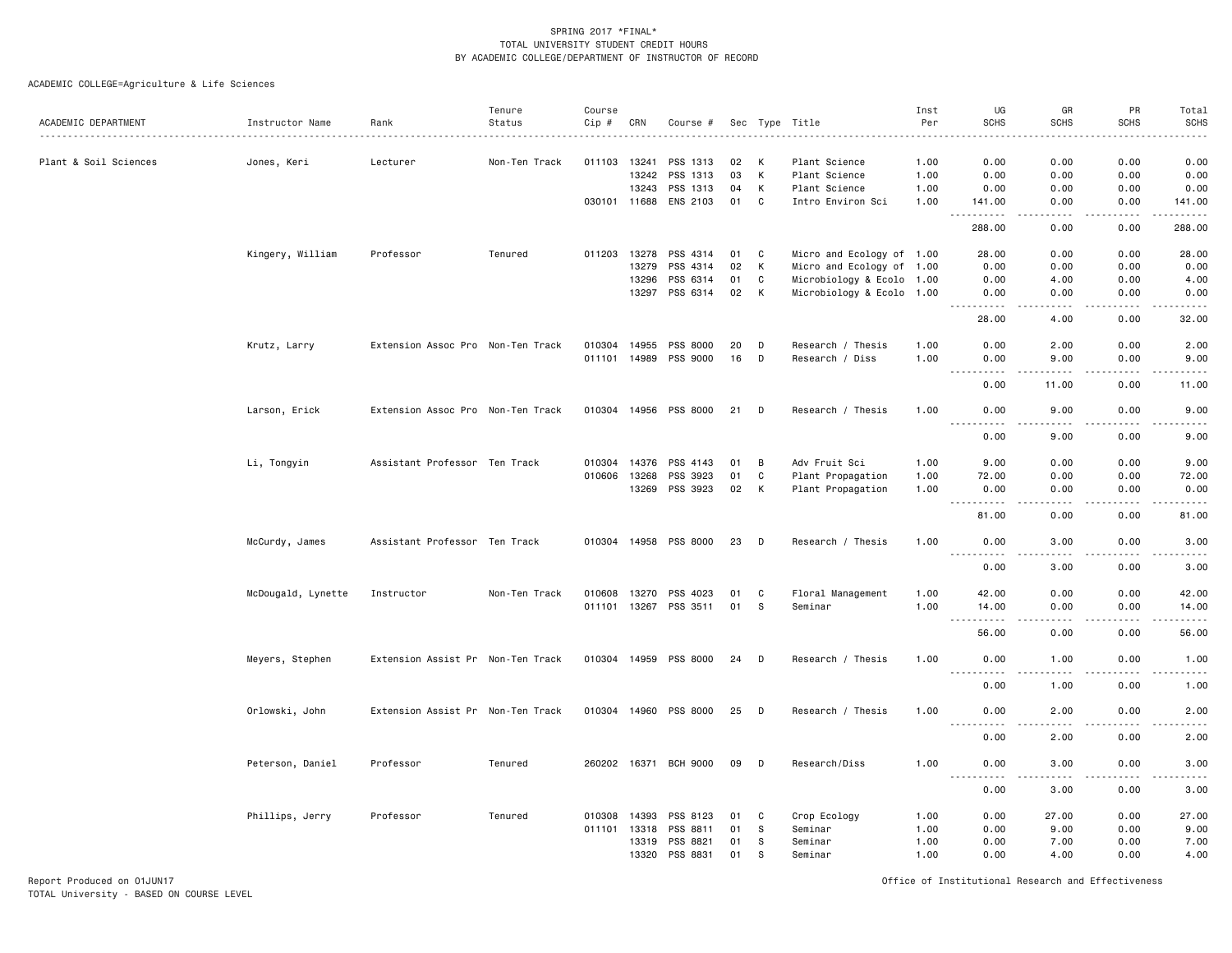| ACADEMIC DEPARTMENT   | Instructor Name  | Rank                              | Tenure<br>Status | Course<br>Cip # | CRN                          | Course #                   |          |        | Sec Type Title                            | Inst<br>Per  | UG<br><b>SCHS</b>                                                                                      | GR<br><b>SCHS</b>                                                                                                                                             | PR<br><b>SCHS</b> | Total<br><b>SCHS</b> |
|-----------------------|------------------|-----------------------------------|------------------|-----------------|------------------------------|----------------------------|----------|--------|-------------------------------------------|--------------|--------------------------------------------------------------------------------------------------------|---------------------------------------------------------------------------------------------------------------------------------------------------------------|-------------------|----------------------|
| Plant & Soil Sciences | Phillips, Jerry  | Professor                         | Tenured          |                 |                              | 030101 11690 ENS 4102      | 01       | E      | Practicum                                 | 1.00         | 2.00                                                                                                   | 0.00                                                                                                                                                          | 0.00              | 2.00                 |
|                       |                  |                                   |                  |                 |                              |                            |          |        |                                           |              | .<br>2.00                                                                                              | 47.00                                                                                                                                                         | 0.00              | 49.00                |
|                       | Reddy, Kambham   | Research Professor                | Non-Ten Track    | 011101          | 14998                        | PSS 9000                   | 25       | D      | Research / Diss                           | 1.00         | 0.00                                                                                                   | 21.00                                                                                                                                                         | 0.00              | 21.00                |
|                       |                  |                                   |                  |                 | 260307 13308                 | PSS 8163                   | 01       | C      | Environment Plt Phys 1.00                 |              | 0.00<br>$\sim$ $\sim$ $\sim$<br>بالمحاد                                                                | 12.00<br>$\frac{1}{2} \left( \frac{1}{2} \right) \left( \frac{1}{2} \right) \left( \frac{1}{2} \right) \left( \frac{1}{2} \right) \left( \frac{1}{2} \right)$ | 0.00              | 12.00                |
|                       |                  |                                   |                  |                 |                              |                            |          |        |                                           |              | 0.00                                                                                                   | 33.00                                                                                                                                                         | 0.00              | 33.00                |
|                       | Reynolds, Daniel | Professor                         | Tenured          |                 | 010304 13287                 | PSS 4813                   | 01       | C      | Herbicide Technology 1.00                 |              | 36.00                                                                                                  | 0.00                                                                                                                                                          | 0.00              | 36.00                |
|                       |                  |                                   |                  |                 | 13288                        | PSS 4813                   | 02       | К      | Herbicide Technology                      | 1.00         | 0.00                                                                                                   | 0.00                                                                                                                                                          | 0.00              | 0.00                 |
|                       |                  |                                   |                  |                 | 13305                        | PSS 6813                   | 01       | C      | Herbicide Technology 1.00                 |              | 0.00                                                                                                   | 48.00                                                                                                                                                         | 0.00              | 48.00                |
|                       |                  |                                   |                  |                 | 13306<br>14963               | PSS 6813<br>PSS 8000       | 02<br>28 | К<br>D | Herbicide Technology<br>Research / Thesis | 1.00<br>1.00 | 0.00<br>0.00                                                                                           | 0.00<br>8.00                                                                                                                                                  | 0.00<br>0.00      | 0.00<br>8.00         |
|                       |                  |                                   |                  |                 | 011101 14999                 | PSS 9000                   | 26       | D      | Research / Diss                           | 1.00         | 0.00                                                                                                   | 3.00                                                                                                                                                          | 0.00              | 3,00                 |
|                       |                  |                                   |                  |                 |                              |                            |          |        |                                           |              |                                                                                                        |                                                                                                                                                               |                   |                      |
|                       |                  |                                   |                  |                 |                              |                            |          |        |                                           |              | 36.00                                                                                                  | 59.00                                                                                                                                                         | 0.00              | 95.00                |
|                       | Sarver, Jason    | Extension Assist Pr Non-Ten Track |                  |                 |                              | 010304 14965 PSS 8000      | 30       | D      | Research / Thesis                         | 1.00         | 0.00<br>$\frac{1}{2} \left( \frac{1}{2} \right) \left( \frac{1}{2} \right) \left( \frac{1}{2} \right)$ | 5.00                                                                                                                                                          | 0.00              | 5.00                 |
|                       |                  |                                   |                  |                 |                              |                            |          |        |                                           |              | 0.00                                                                                                   | 5.00                                                                                                                                                          | 0.00              | 5.00                 |
|                       | Shaw, David      | Professor                         | Tenured          |                 |                              | 011101 15003 PSS 9000      | 30       | D      | Research / Diss                           | 1.00         | 0.00                                                                                                   | 2.00                                                                                                                                                          | 0.00              | 2.00                 |
|                       |                  |                                   |                  |                 |                              |                            |          |        |                                           |              | 0.00                                                                                                   | 2.00                                                                                                                                                          | 0.00              | 2.00                 |
|                       | Smith, Marshall  | Non-Faculty                       | Not Applicable   |                 |                              | 521003 12082 FYE 1001      | F02 C    |        | Freshman Year Experi 0.50                 |              | 71.00                                                                                                  | 0.00                                                                                                                                                          | 0.00              | 71.00                |
|                       |                  |                                   |                  |                 |                              |                            |          |        |                                           |              | $\frac{1}{2}$<br>71.00                                                                                 | $\sim$ $\sim$ $\sim$ $\sim$<br>0.00                                                                                                                           | بالمستعاد<br>0.00 | 71.00                |
|                       | Sneed, James     | Non-Faculty                       | Not Applicable   | 010607          | 13282                        | PSS 4423                   | 02       | К      | Golf Course Oper                          | 1.00         | 0.00                                                                                                   | 0.00                                                                                                                                                          | 0.00              | 0.00                 |
|                       |                  |                                   |                  |                 | 13300                        | PSS 6423                   | 02       | К      | Golf Course Oper                          | 1.00         | 0.00<br>.                                                                                              | 0.00<br>.                                                                                                                                                     | 0.00<br>.         | 0.00<br>والمناصبات   |
|                       |                  |                                   |                  |                 |                              |                            |          |        |                                           |              | 0.00                                                                                                   | 0.00                                                                                                                                                          | 0.00              | 0.00                 |
|                       | Stewart, Barry   | Associate Professor Tenured       |                  | 010304          | 14968                        | PSS 8000                   | 33       | D      | Research / Thesis                         | 1.00         | 0.00                                                                                                   | 12.00                                                                                                                                                         | 0.00              | 12.00                |
|                       |                  |                                   |                  | 010607          | 13281                        | PSS 4423                   | 01       | C      | Golf Course Oper                          | 1.00         | 33.00                                                                                                  | 0.00                                                                                                                                                          | 0.00              | 33.00                |
|                       |                  |                                   |                  |                 | 13283                        | PSS 4443                   | 01       | C      | Athletic Field Mgt                        | 1.00         | 30.00                                                                                                  | 0.00                                                                                                                                                          | 0.00              | 30.00                |
|                       |                  |                                   |                  |                 | 13284                        | PSS 4443                   | 02       | C      | Athletic Field Mgt-A 1.00                 |              | 18.00                                                                                                  | 0.00                                                                                                                                                          | 0.00              | 18.00                |
|                       |                  |                                   |                  |                 | 13299                        | PSS 6423                   | 01       | C      | Golf Course Oper                          | 1.00         | 0.00<br>$- - - - -$                                                                                    | 3.00                                                                                                                                                          | 0.00              | 3.00                 |
|                       |                  |                                   |                  |                 |                              |                            |          |        |                                           |              | 81.00                                                                                                  | 15.00                                                                                                                                                         | 0.00              | 96.00                |
|                       | Tseng, Te Ming   | Assistant Professor Ten Track     |                  |                 | 010304 14969                 | PSS 8000                   | 34       | D      | Research / Thesis                         | 1.00         | 0.00                                                                                                   | 3.00                                                                                                                                                          | 0.00              | 3.00                 |
|                       |                  |                                   |                  |                 | 16603                        | PSS 7000                   | 01       | I      | Directed Indiv Study 1.00                 |              | 0.00                                                                                                   | 3.00                                                                                                                                                          | 0.00              | 3.00                 |
|                       |                  |                                   |                  |                 | 011105 13285                 | PSS 4633                   | 01       | C      | Weed Biology/Ecology 1.00                 |              | 57.00                                                                                                  | 0.00                                                                                                                                                          | 0.00              | 57.00                |
|                       |                  |                                   |                  |                 | 13286                        | PSS 4633                   | 02       | К      | Weed Biology/Ecology                      | 1.00         | 0.00                                                                                                   | 0.00                                                                                                                                                          | 0.00              | 0.00                 |
|                       |                  |                                   |                  |                 | 13303                        | PSS 6633<br>13304 PSS 6633 | 01<br>02 | C<br>К | Weed Biology/Ecology 1.00                 |              | 0.00<br>0.00                                                                                           | 21.00<br>0.00                                                                                                                                                 | 0.00<br>0.00      | 21.00<br>0.00        |
|                       |                  |                                   |                  |                 |                              |                            |          |        | Weed Biology/Ecology 1.00                 |              | .                                                                                                      | .                                                                                                                                                             | .                 |                      |
|                       |                  |                                   |                  |                 |                              |                            |          |        |                                           |              | 57.00                                                                                                  | 27.00                                                                                                                                                         | 0.00              | 84.00                |
|                       | Varco, Jac       | Professor                         | Tenured          |                 | 010304 14970<br>011201 13277 | PSS 8000<br>PSS 4313       | 35<br>01 | D<br>C | Research / Thesis<br>Soil Fertility       | 1.00<br>1.00 | 0.00<br>102.00                                                                                         | 8.00<br>0.00                                                                                                                                                  | 0.00<br>0.00      | 8.00<br>102.00       |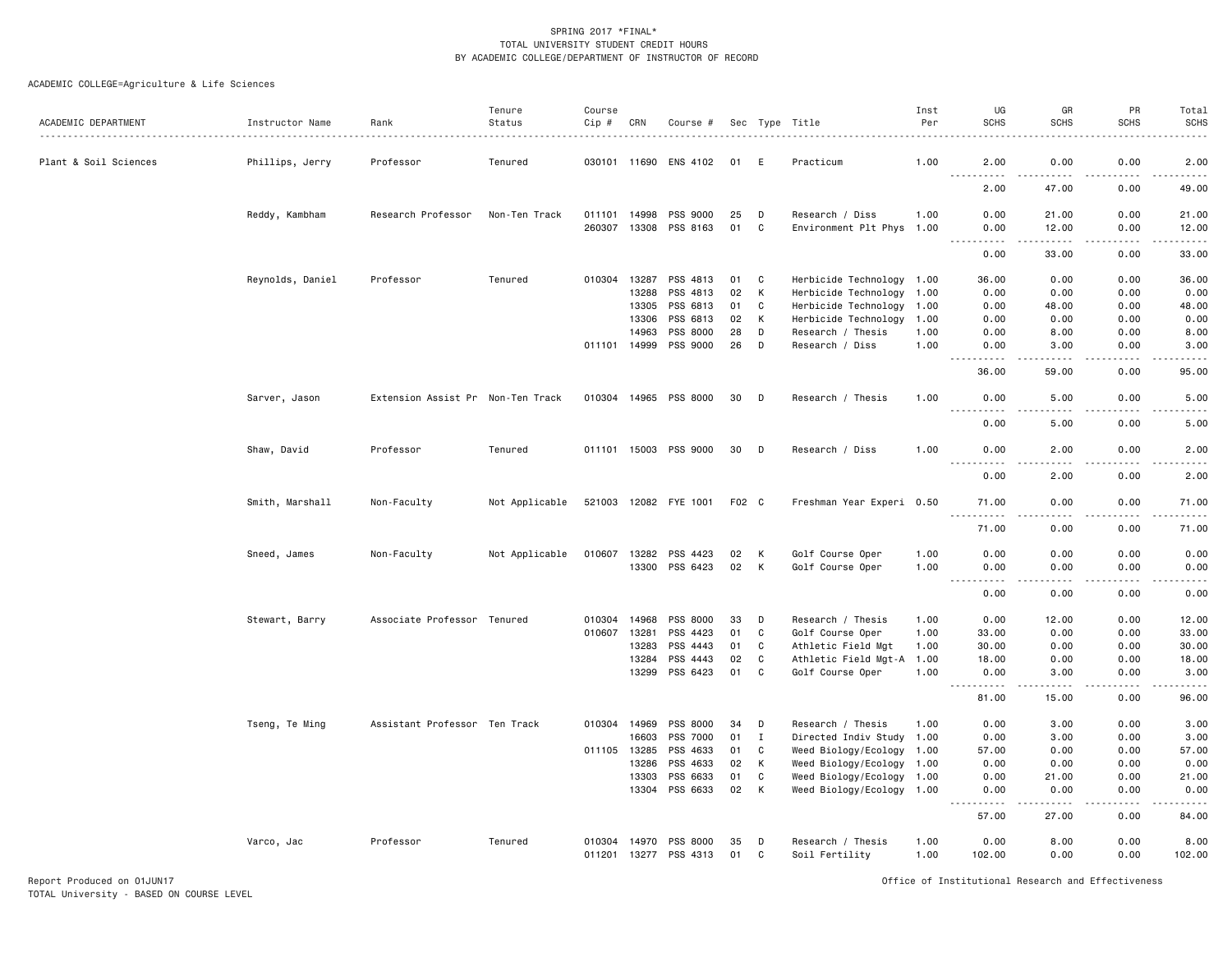| ACADEMIC DEPARTMENT                                                                                   | Instructor Name | Rank                        | Tenure<br>Status | Course<br>Cip # | CRN                     | Course #                         |                |               | Sec Type Title                                                  | Inst<br>Per          | UG<br><b>SCHS</b>                              | GR<br><b>SCHS</b>                   | PR<br><b>SCHS</b>                            | Total<br><b>SCHS</b>                |
|-------------------------------------------------------------------------------------------------------|-----------------|-----------------------------|------------------|-----------------|-------------------------|----------------------------------|----------------|---------------|-----------------------------------------------------------------|----------------------|------------------------------------------------|-------------------------------------|----------------------------------------------|-------------------------------------|
| Plant & Soil Sciences                                                                                 | Varco, Jac      | Professor                   | Tenured          | 011201          |                         | 13295 PSS 6313                   | 01             | C             | Soil Fertility                                                  | 1.00                 | 0.00<br>------<br>.                            | 33.00<br>. <b>.</b>                 | 0.00<br>.<br>.                               | 33.00                               |
|                                                                                                       |                 |                             |                  |                 |                         |                                  |                |               |                                                                 |                      | 102.00                                         | 41.00                               | 0.00                                         | 143.00                              |
|                                                                                                       | Wallace, Teddy  | Associate Professor Tenured |                  | 010304          | 13276<br>13294<br>14971 | PSS 4133<br>PSS 6133<br>PSS 8000 | 01<br>01<br>36 | C.<br>C.<br>D | Fiber&Oilseed Crops<br>Fiber&Oilseed Crops<br>Research / Thesis | 1.00<br>1.00<br>1.00 | 135.00<br>0.00<br>0.00                         | 0.00<br>3.00<br>9.00                | 0.00<br>0.00<br>0.00                         | 135.00<br>3.00<br>9.00              |
|                                                                                                       |                 |                             |                  |                 |                         |                                  |                |               |                                                                 |                      | 135,00                                         | 12.00                               | 0.00                                         | 147.00                              |
|                                                                                                       | White, Joshua   | Non-Faculty                 | Not Applicable   |                 |                         | 010304 13272 PSS 4103            | 01 B           |               | Forage Pasture                                                  | 1.00                 | 63.00                                          | 0.00                                | 0.00                                         | 63.00                               |
|                                                                                                       |                 |                             |                  |                 |                         |                                  |                |               |                                                                 |                      | -----------<br>63.00                           | - - - -<br>0.00                     | .<br>0.00                                    | .<br>63.00                          |
|                                                                                                       | Williams, W.    | Non-Employee                | Not Applicable   |                 |                         | 011101 15008 PSS 9000            | 35             | D             | Research / Diss                                                 | 1.00                 | 0.00                                           | 3.00                                | 0.00                                         | 3.00                                |
|                                                                                                       |                 |                             |                  |                 |                         |                                  |                |               |                                                                 |                      | -----<br>0.00                                  | 3.00                                | 0.00                                         | 3.00                                |
| ====================================<br>Plant & Soil Sciences<br>==================================== |                 |                             |                  |                 |                         |                                  |                |               |                                                                 |                      | $=$ = = = = = = = = =<br>2485.00<br>========== | -----------<br>444.00<br>========== | -----------<br>0.00<br>$=$ = = = = = = = = = | ==========<br>2929.00<br>========== |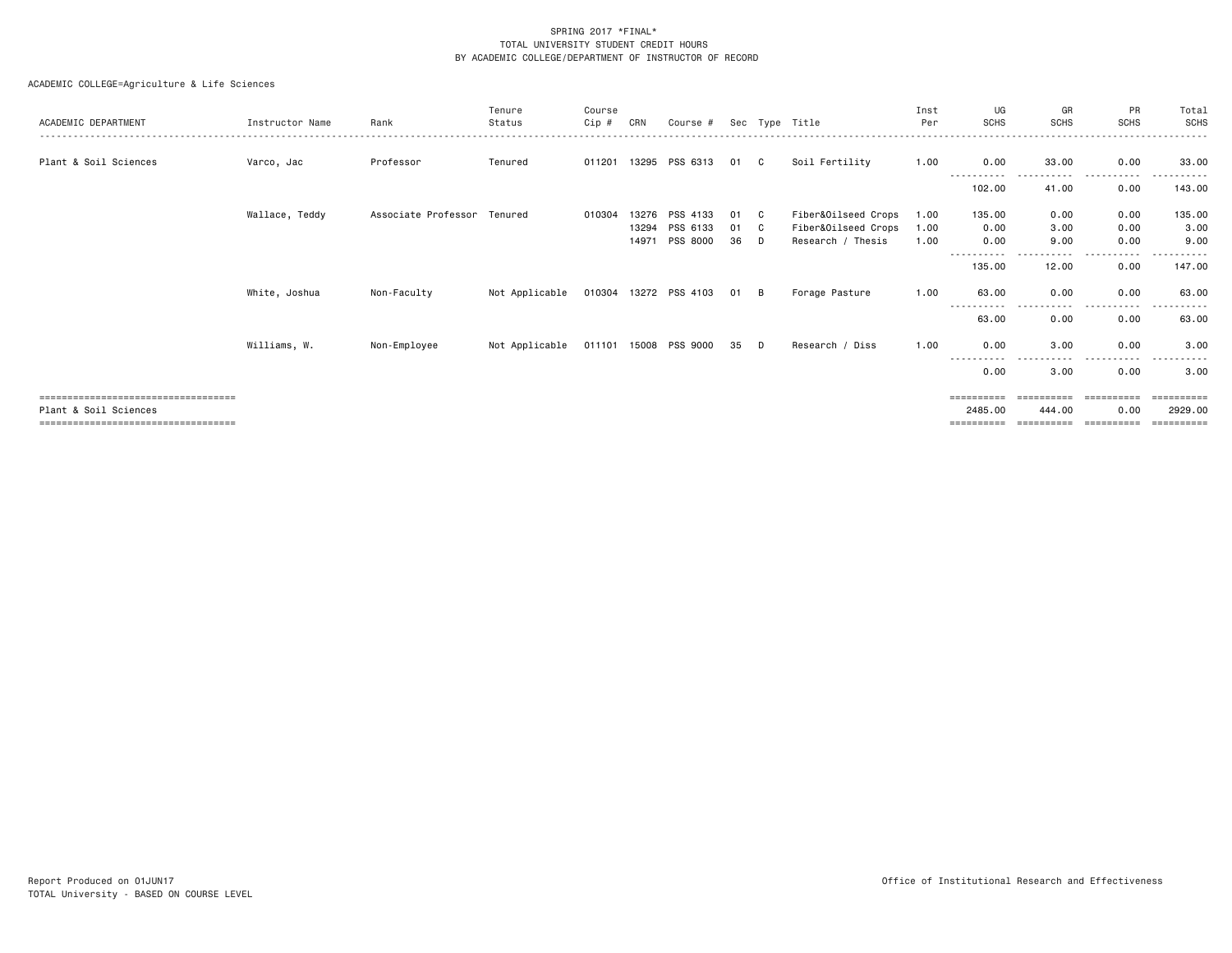| ACADEMIC DEPARTMENT | Instructor Name                | Rank                              | Tenure<br>Status | Course<br>Cip # | CRN          |                      |    |              |                           | Inst<br>Per | UG<br><b>SCHS</b>                                                                                                                                                                                               | GR<br><b>SCHS</b>                                                                                                                                             | PR<br><b>SCHS</b> | Total<br><b>SCHS</b>                                                                                                              |
|---------------------|--------------------------------|-----------------------------------|------------------|-----------------|--------------|----------------------|----|--------------|---------------------------|-------------|-----------------------------------------------------------------------------------------------------------------------------------------------------------------------------------------------------------------|---------------------------------------------------------------------------------------------------------------------------------------------------------------|-------------------|-----------------------------------------------------------------------------------------------------------------------------------|
|                     |                                |                                   |                  |                 |              | Course #             |    |              | Sec Type Title            |             |                                                                                                                                                                                                                 |                                                                                                                                                               |                   |                                                                                                                                   |
| Poultry Science     | Beck, Mary                     | Professor                         | Tenured          |                 |              | 010907 13190 PO 8011 | 01 | - S          | Graduate Seminar in       | 1.00        | 0.00                                                                                                                                                                                                            | 15.00                                                                                                                                                         | 0.00              | 15.00                                                                                                                             |
|                     |                                |                                   |                  |                 |              |                      |    |              |                           |             | .<br>0.00                                                                                                                                                                                                       | .<br>15.00                                                                                                                                                    | .<br>0.00         | .<br>15.00                                                                                                                        |
|                     | Kiess, Aaron                   | Associate Professor Tenured       |                  |                 |              | 010907 13172 PO 3021 | 01 | -S           | Seminar                   | 1.00        | 19.00                                                                                                                                                                                                           | 0.00                                                                                                                                                          | 0.00              | 19.00                                                                                                                             |
|                     |                                |                                   |                  |                 | 13177        | PO 4031              | 01 | <b>S</b>     | Seminar                   | 1.00        | 8.00                                                                                                                                                                                                            | 0.00                                                                                                                                                          | 0.00              | 8.00                                                                                                                              |
|                     |                                |                                   |                  |                 | 13179        | PO 4041              | 01 | -S           | Seminar                   | 1.00        | 6.00                                                                                                                                                                                                            | 0.00                                                                                                                                                          | 0.00              | 6.00                                                                                                                              |
|                     |                                |                                   |                  |                 |              | 13183 PO 4844        | 01 | C            | Avian Anatomy & Phys 1.00 |             | 132.00                                                                                                                                                                                                          | 0.00                                                                                                                                                          | 0.00              | 132.00                                                                                                                            |
|                     |                                |                                   |                  |                 | 13184        | PO 4844              | 02 | К            | Avian Anatomy & Phys 1.00 |             | 0.00                                                                                                                                                                                                            | 0.00                                                                                                                                                          | 0.00              | 0.00                                                                                                                              |
|                     |                                |                                   |                  |                 | 13188        | PO 6844              | 01 | C            | Avian Anatomy & Phys 1.00 |             | 0.00                                                                                                                                                                                                            | 8.00                                                                                                                                                          | 0.00              | 8.00                                                                                                                              |
|                     |                                |                                   |                  |                 | 13189        | PO 6844              | 02 | К            | Avian Anatomy & Phys 1.00 |             | 0.00                                                                                                                                                                                                            | 0.00                                                                                                                                                          | 0.00              | 0.00                                                                                                                              |
|                     |                                |                                   |                  |                 | 15877        | PO 8000              | 02 | D            | Research / Thesis         | 1.00        | 0.00                                                                                                                                                                                                            | 16.00                                                                                                                                                         | 0.00              | 16.00                                                                                                                             |
|                     |                                |                                   |                  |                 | 15885        | PO 9000              | 02 | D            | Research / Diss           | 1.00        | 0.00                                                                                                                                                                                                            | 4.00                                                                                                                                                          | 0.00              | 4.00                                                                                                                              |
|                     |                                |                                   |                  |                 |              |                      |    |              |                           |             | <u>.</u><br>165,00                                                                                                                                                                                              | $\frac{1}{2} \left( \frac{1}{2} \right) \left( \frac{1}{2} \right) \left( \frac{1}{2} \right) \left( \frac{1}{2} \right) \left( \frac{1}{2} \right)$<br>28,00 | .<br>0.00         | .<br>193,00                                                                                                                       |
|                     | McDaniel, Christophe Professor |                                   | Tenured          |                 |              | 010907 13180 PO 4313 | 01 | C            | Mgt Comm Layers           | 1.00        | 69.00                                                                                                                                                                                                           | 0.00                                                                                                                                                          | 0.00              | 69.00                                                                                                                             |
|                     |                                |                                   |                  |                 | 15878        | PO 8000              | 03 | D            | Research / Thesis         | 1.00        | 0.00                                                                                                                                                                                                            | 8.00                                                                                                                                                          | 0.00              | 8.00                                                                                                                              |
|                     |                                |                                   |                  |                 | 15886        | PO 9000              | 03 | D            | Research / Diss           | 1.00        | 0.00                                                                                                                                                                                                            | 10.00                                                                                                                                                         | 0.00              | 10.00                                                                                                                             |
|                     |                                |                                   |                  |                 |              | 16138 PO 4000        | 01 | $\mathbf{I}$ | Directed Indiv Study 1.00 |             | 3.00<br>$\sim$ $\sim$ $\sim$<br>$\frac{1}{2} \left( \frac{1}{2} \right) \left( \frac{1}{2} \right) \left( \frac{1}{2} \right) \left( \frac{1}{2} \right) \left( \frac{1}{2} \right) \left( \frac{1}{2} \right)$ | 0.00<br>$\frac{1}{2} \left( \frac{1}{2} \right) \left( \frac{1}{2} \right) \left( \frac{1}{2} \right) \left( \frac{1}{2} \right) \left( \frac{1}{2} \right)$  | 0.00<br>.         | 3.00<br>.                                                                                                                         |
|                     |                                |                                   |                  |                 |              |                      |    |              |                           |             | 72.00                                                                                                                                                                                                           | 18.00                                                                                                                                                         | 0.00              | 90.00                                                                                                                             |
|                     | Peebles, Edgar                 | Professor                         | Tenured          |                 | 010907 15879 | PO 8000              | 04 | D            | Research / Thesis         | 1.00        | 0.00                                                                                                                                                                                                            | 5.00                                                                                                                                                          | 0.00              | 5.00                                                                                                                              |
|                     |                                |                                   |                  |                 | 15887        | PO 9000              | 04 | D            | Research / Diss           | 1.00        | 0.00                                                                                                                                                                                                            | 5.00                                                                                                                                                          | 0.00              | 5.00                                                                                                                              |
|                     |                                |                                   |                  | 260801          | 10495        | BIO 3103             | 01 | C            | Genetics I                | 1.00        | 372.00                                                                                                                                                                                                          | 0.00                                                                                                                                                          | 0.00              | 372.00                                                                                                                            |
|                     |                                |                                   |                  |                 | 10496        | BIO 3103             | 02 | К            | Genetics I                | 1.00        | 0.00                                                                                                                                                                                                            | 0.00                                                                                                                                                          | 0.00              | 0.00                                                                                                                              |
|                     |                                |                                   |                  |                 | 10497        | BIO 3103             | 03 | К            | Genetics I                | 1.00        | 0.00                                                                                                                                                                                                            | 0.00                                                                                                                                                          | 0.00              | 0.00                                                                                                                              |
|                     |                                |                                   |                  |                 | 12154        | GNS 3103             | 01 | C            | Genetics I                | 1.00        | 60.00                                                                                                                                                                                                           | 0.00                                                                                                                                                          | 0.00              | 60.00                                                                                                                             |
|                     |                                |                                   |                  |                 | 12155        | GNS 3103             | 02 | K            | Genetics I                | 1.00        | 0.00                                                                                                                                                                                                            | 0.00                                                                                                                                                          | 0.00              | 0.00                                                                                                                              |
|                     |                                |                                   |                  |                 | 12156        | GNS 3103             | 03 | K            | Genetics I                | 1.00        | 0.00                                                                                                                                                                                                            | 0.00                                                                                                                                                          | 0.00              | 0.00                                                                                                                              |
|                     |                                |                                   |                  |                 | 13173        | PO 3103              | 01 | C            | Genetics I                | 1.00        | 198.00                                                                                                                                                                                                          | 0.00                                                                                                                                                          | 0.00              | 198.00                                                                                                                            |
|                     |                                |                                   |                  |                 |              | 13174 PO 3103        | 02 | К            | Genetics I                | 1.00        | 0.00                                                                                                                                                                                                            | 0.00                                                                                                                                                          | 0.00              | 0.00                                                                                                                              |
|                     |                                |                                   |                  |                 |              | 13175 PO 3103        | 03 | К            | Genetics I                | 1.00        | 0.00<br>.                                                                                                                                                                                                       | 0.00<br>د د د د                                                                                                                                               | 0.00<br>.         | 0.00<br><u>.</u>                                                                                                                  |
|                     |                                |                                   |                  |                 |              |                      |    |              |                           |             | 630.00                                                                                                                                                                                                          | 10.00                                                                                                                                                         | 0.00              | 640.00                                                                                                                            |
|                     | Sadler, Clarence               | Lecturer                          | Non-Ten Track    | 010907          |              | 12021 FNH 4512       | 01 | C            | Poult. Prod. Safety       | 1.00        | 2.00                                                                                                                                                                                                            | 0.00                                                                                                                                                          | 0.00              | 2.00                                                                                                                              |
|                     |                                |                                   |                  |                 | 13178        | PO 4033              | 01 | B            | Diseases of Poultry       | 1.00        | 42.00                                                                                                                                                                                                           | 0.00                                                                                                                                                          | 0.00              | 42.00                                                                                                                             |
|                     |                                |                                   |                  |                 |              | 13182 PO 4512        | 01 | C            | Poult. Prod. Safety       | 1.00        | 12.00                                                                                                                                                                                                           | 0.00                                                                                                                                                          | 0.00              | 12.00                                                                                                                             |
|                     |                                |                                   |                  |                 | 13187        | PO 6512              | 01 | C            | Poult. Prod. Safety       | 1.00        | 0.00                                                                                                                                                                                                            | 2.00                                                                                                                                                          | 0.00              | 2.00                                                                                                                              |
|                     |                                |                                   |                  |                 |              | 16059 PO 7000        | 01 | $\mathbf{I}$ | Directed Indiv Study 1.00 |             | 0.00<br>. <u>.</u>                                                                                                                                                                                              | 3.00<br>.                                                                                                                                                     | 0.00<br>.         | 3.00<br>.                                                                                                                         |
|                     |                                |                                   |                  |                 |              |                      |    |              |                           |             | 56.00                                                                                                                                                                                                           | 5.00                                                                                                                                                          | 0.00              | 61.00                                                                                                                             |
|                     | Tabler, George                 | Extension Professor Non-Ten Track |                  |                 |              | 010907 15881 P0 8000 | 06 | D            | Research / Thesis         | 1.00        | 0.00<br>----------                                                                                                                                                                                              | 2.00<br>.                                                                                                                                                     | 0.00              | 2.00<br>$\frac{1}{2} \left( \frac{1}{2} \right) \left( \frac{1}{2} \right) \left( \frac{1}{2} \right) \left( \frac{1}{2} \right)$ |
|                     |                                |                                   |                  |                 |              |                      |    |              |                           |             | 0.00                                                                                                                                                                                                            | 2.00                                                                                                                                                          | 0.00              | 2.00                                                                                                                              |
|                     | Wamsley, Kelley                | Assistant Professor Ten Track     |                  | 010904 13181    |              | PO 4423              | 01 | C            | Feed Manufacturing        | 1.00        | 54.00                                                                                                                                                                                                           | 0.00                                                                                                                                                          | 0.00              | 54.00                                                                                                                             |
|                     |                                |                                   |                  | 010907 15882    |              | PO 8000              | 07 | D            | Research / Thesis         | 1.00        | 0.00                                                                                                                                                                                                            | 5.00                                                                                                                                                          | 0.00              | 5.00                                                                                                                              |
|                     |                                |                                   |                  |                 | 15890        | PO 9000              | 07 | D            | Research / Diss           | 1.00        | 0.00                                                                                                                                                                                                            | 10.00                                                                                                                                                         | 0.00              | 10.00                                                                                                                             |
|                     |                                |                                   |                  |                 | 16451        | P0 4000              | 03 | $\mathbf I$  | Directed Indiv Study 1.00 |             | 3.00                                                                                                                                                                                                            | 0.00                                                                                                                                                          | 0.00              | 3.00                                                                                                                              |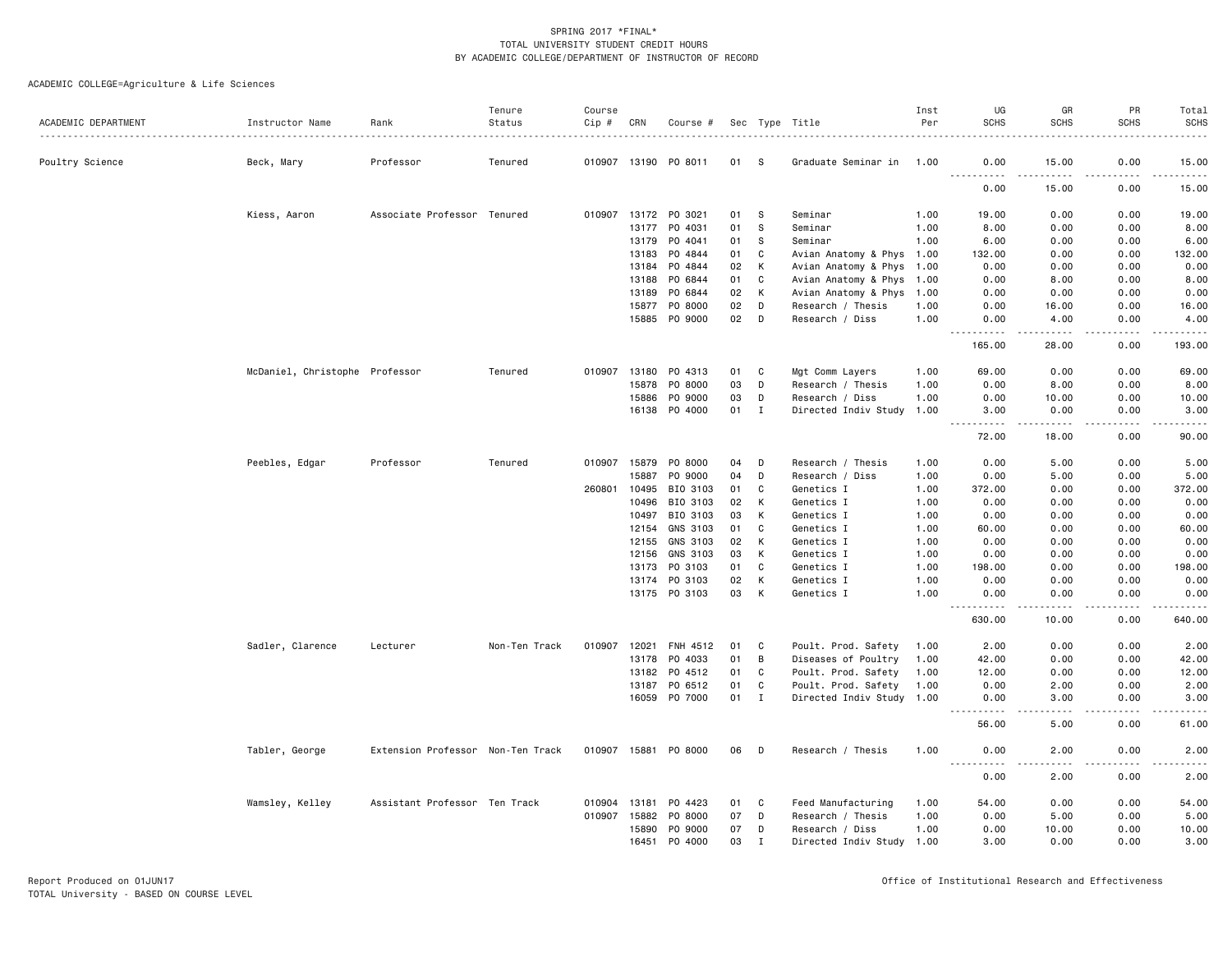| ACADEMIC DEPARTMENT                                      | Instructor Name | Rank                              | Tenure<br>Status | Course<br>Cip # | CRN   | Course # |    |    | Sec Type Title            | Inst<br>Per | UG<br><b>SCHS</b>              | GR<br><b>SCHS</b>   | PR<br><b>SCHS</b>  | Total<br>SCHS         |
|----------------------------------------------------------|-----------------|-----------------------------------|------------------|-----------------|-------|----------|----|----|---------------------------|-------------|--------------------------------|---------------------|--------------------|-----------------------|
|                                                          |                 |                                   |                  |                 |       |          |    |    |                           |             |                                | .                   | .                  | .                     |
|                                                          |                 |                                   |                  |                 |       |          |    |    |                           |             | 57.00                          | 15.00               | 0.00               | 72.00                 |
| Poultry Science                                          | Wells, Jessica  | Extension Instructo Non-Ten Track |                  | 010000          | 14448 | ADS 1013 | 01 | C. | Animal Agriculture & 0.50 |             | 49.50                          | 0.00                | 0.00               | 49.50                 |
|                                                          |                 |                                   |                  |                 | 14449 | PO 1013  | 01 | C  | Animal Agriculture & 0.50 |             | 21.00                          | 0.00                | 0.00               | 21.00                 |
|                                                          |                 |                                   |                  | 010907          | 13176 | PO 3423  | 01 | B  | Poultry Evaluation I 1.00 |             | 33.00                          | 0.00                | 0.00               | 33.00                 |
|                                                          |                 |                                   |                  |                 | 16217 | PO 4000  | 02 |    | Directed Indiv Study 1.00 |             | 1.00                           | 0.00                | 0.00               | 1.00                  |
|                                                          |                 |                                   |                  |                 | 16681 | PO 4000  | 04 |    | Directed Indiv Study 1.00 |             | 1.00                           | 0.00                | 0.00               | 1.00                  |
|                                                          |                 |                                   |                  |                 | 16695 | PO 4000  | 06 | Ι. | Directed Indiv Study 1.00 |             | 4.00                           | 0.00                | 0.00               | 4.00                  |
|                                                          |                 |                                   |                  |                 |       |          |    |    |                           |             | -----------<br>109.50          | .<br>0.00           | .<br>0.00          | .<br>109.50           |
|                                                          | Zhai, Wei       | Assistant Professor Ten Track     |                  | 010907          | 15883 | PO 8000  | 08 | D  | Research / Thesis         | 1.00        | 0.00                           | 3.00                | 0.00               | 3.00                  |
|                                                          |                 |                                   |                  |                 | 15891 | PO 9000  | 08 | D  | Research / Diss           | 1.00        | 0.00                           | 3.00                | 0.00               | 3.00                  |
|                                                          |                 |                                   |                  |                 | 16694 | P0 4000  | 05 | Ι. | Directed Indiv Study 1.00 |             | 3.00                           | 0.00                | 0.00               | 3.00                  |
|                                                          |                 |                                   |                  |                 |       |          |    |    |                           |             | $\cdots \cdots \cdots$<br>3.00 | $\cdots$<br>6.00    | .<br>0.00          | $- - -$<br>9.00       |
| =====================================                    |                 |                                   |                  |                 |       |          |    |    |                           |             | ==========                     | -----------         | -----------        | -----------           |
| Poultry Science<br>===================================== |                 |                                   |                  |                 |       |          |    |    |                           |             | 1092.50<br>==========          | 99.00<br>========== | 0.00<br>========== | 1191.50<br>========== |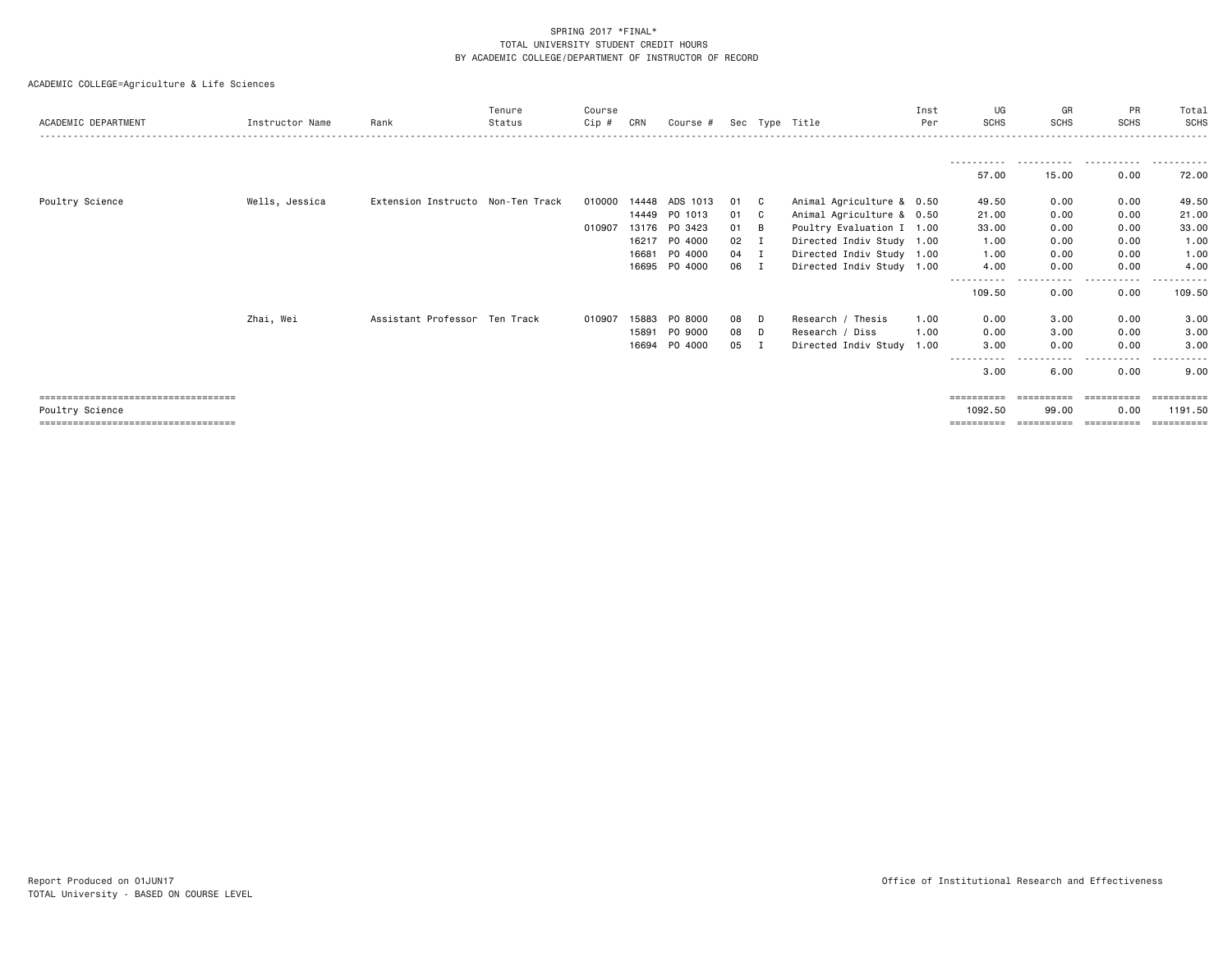ACADEMIC COLLEGE=Agriculture & Life Sciences

| ACADEMIC DEPARTMENT      | Instructor Name  | Rank                                              | Tenure<br>Status | Course<br>Cip # | CRN          | Course #             |     |              | Sec Type Title            | Inst<br>Per | UG<br><b>SCHS</b>                                                                                                                                             | GR<br><b>SCHS</b>            | PR<br><b>SCHS</b>                                                                                                                                            | Total<br><b>SCHS</b> |
|--------------------------|------------------|---------------------------------------------------|------------------|-----------------|--------------|----------------------|-----|--------------|---------------------------|-------------|---------------------------------------------------------------------------------------------------------------------------------------------------------------|------------------------------|--------------------------------------------------------------------------------------------------------------------------------------------------------------|----------------------|
|                          |                  |                                                   |                  |                 |              |                      |     |              |                           |             |                                                                                                                                                               |                              |                                                                                                                                                              |                      |
| School of Human Sciences | Black, Catherine | Visiting Professor                                | Non-Ten Track    | 190101          | 12398        | HS 4701              | 03  | C            | Internship Placement 1.00 |             | 35.00                                                                                                                                                         | 0.00                         | 0.00                                                                                                                                                         | 35.00                |
|                          |                  |                                                   |                  |                 | 15513        | HS 4990              | 02  | B            | Special Topic In HS       | 1.00        | 15.00                                                                                                                                                         | 0.00                         | 0.00                                                                                                                                                         | 15.00                |
|                          |                  |                                                   |                  |                 | 16616        | HS 4000              | 14  | $\mathbf{I}$ | Directed Indiv Study 1.00 |             | 3.00                                                                                                                                                          | 0.00                         | 0.00                                                                                                                                                         | 3.00                 |
|                          |                  |                                                   |                  | 190403          | 12387        | HS 4343              | 01  | B            | Apparel Design II         | 1.00        | 48.00                                                                                                                                                         | 0.00                         | 0.00                                                                                                                                                         | 48.00                |
|                          |                  |                                                   |                  |                 |              | 500407 12365 HS 1533 | 01  | B            | Apparel Design I          | 1.00        | 54.00<br>.                                                                                                                                                    | 0.00<br>د د د د              | 0.00<br>$\frac{1}{2} \left( \frac{1}{2} \right) \left( \frac{1}{2} \right) \left( \frac{1}{2} \right) \left( \frac{1}{2} \right) \left( \frac{1}{2} \right)$ | 54.00<br>.           |
|                          |                  |                                                   |                  |                 |              |                      |     |              |                           |             | 155.00                                                                                                                                                        | 0.00                         | 0.00                                                                                                                                                         | 155.00               |
|                          | Boutwell, Angela | Lecturer                                          | Non-Ten Track    |                 | 190706 13993 | HS 2813              |     | 501 B        | Child Development         | 1.00        | 69.00                                                                                                                                                         | 0.00                         | 0.00                                                                                                                                                         | 69.00                |
|                          |                  |                                                   |                  |                 |              | 190708 15251 HS 3803 |     | 501 B        | Creat & Play Young C 1.00 |             | 18.00<br>$\frac{1}{2} \left( \frac{1}{2} \right) \left( \frac{1}{2} \right) \left( \frac{1}{2} \right) \left( \frac{1}{2} \right) \left( \frac{1}{2} \right)$ | 0.00<br>.                    | 0.00<br>.                                                                                                                                                    | 18.00<br>.           |
|                          |                  |                                                   |                  |                 |              |                      |     |              |                           |             | 87.00                                                                                                                                                         | 0.00                         | 0.00                                                                                                                                                         | 87.00                |
|                          | Browning, Ned    | Lecturer                                          | Non-Ten Track    |                 |              | 090101 10876 CO 1013 | 07  | $\mathbf{C}$ | Intro to Communicati 1.00 |             | 102.00<br>.                                                                                                                                                   | 0.00<br>$   -$               | 0.00<br>.                                                                                                                                                    | 102.00<br><u>.</u>   |
|                          |                  |                                                   |                  |                 |              |                      |     |              |                           |             | 102.00                                                                                                                                                        | 0.00                         | 0.00                                                                                                                                                         | 102.00               |
|                          | Denny, Marina    | Assistant Professor Ten Track                     |                  | 010801          | 10185        | AIS 4103             | 01  | C            | Principles of Extens 1.00 |             | 45.00                                                                                                                                                         | 0.00                         | 0.00                                                                                                                                                         | 45.00                |
|                          |                  |                                                   |                  |                 | 15916        | AELC 4710            | 801 | A            | Study Tour                | 1.00        | 48.00                                                                                                                                                         | 0.00                         | 0.00                                                                                                                                                         | 48.00                |
|                          |                  |                                                   |                  |                 | 15917        | AELC 6710            |     | 801 A        | Study Tour                | 1.00        | 0.00                                                                                                                                                          | 3.00                         | 0.00                                                                                                                                                         | 3.00                 |
|                          |                  |                                                   |                  |                 | 131301 14884 | AIS 9000             | 01  | D            | Research/Diss             | 1.00        | 0.00<br>$\frac{1}{2} \left( \frac{1}{2} \right) \left( \frac{1}{2} \right) \left( \frac{1}{2} \right) \left( \frac{1}{2} \right) \left( \frac{1}{2} \right)$  | 3.00<br>$\sim$ $\sim$ $\sim$ | 0.00<br>.                                                                                                                                                    | 3.00<br>.            |
|                          |                  |                                                   |                  |                 |              |                      |     |              |                           |             | 93.00                                                                                                                                                         | 6.00                         | 0.00                                                                                                                                                         | 99.00                |
|                          | Downey, Laura    | Extension Assoc Pro Non-Ten Track                 |                  | 131301          | 14885        | AIS 9000             | 02  | D            | Research/Diss             | 1.00        | 0.00                                                                                                                                                          | 14.00                        | 0.00                                                                                                                                                         | 14.00                |
|                          |                  |                                                   |                  | 190701          | 16700        | HS 9000              | 07  | D            | Research/Dissertatio      | 1.00        | 0.00<br>$\sim$ $\sim$ $\sim$<br>.                                                                                                                             | 1.00<br>-----                | 0.00                                                                                                                                                         | 1.00<br>.            |
|                          |                  |                                                   |                  |                 |              |                      |     |              |                           |             | 0.00                                                                                                                                                          | 15.00                        | 0.00                                                                                                                                                         | 15.00                |
|                          |                  | Elmore-Staton, Lori Assistant Professor Ten Track |                  | 190101          | 15606        | HS 4000              | 02  | $\mathbf{I}$ | Directed Indiv Study 1.00 |             | 4.00                                                                                                                                                          | 0.00                         | 0.00                                                                                                                                                         | 4.00                 |
|                          |                  |                                                   |                  | 190701          | 14259        | HS 8853              | 01  | C            | Current issues in HD 1.00 |             | 0.00                                                                                                                                                          | 27.00                        | 0.00                                                                                                                                                         | 27.00                |
|                          |                  |                                                   |                  |                 | 14262        | HS 8123              | 01  | C            | Effects of Poverty        | 1.00        | 0.00                                                                                                                                                          | 24.00                        | 0.00                                                                                                                                                         | 24.00                |
|                          |                  |                                                   |                  |                 | 14893        | HS 9000              | 01  | D            | Research/Dissertatio 1.00 |             | 0.00                                                                                                                                                          | 4.00                         | 0.00                                                                                                                                                         | 4.00                 |
|                          |                  |                                                   |                  |                 |              | 14898 HS 8000        | 02  | D            | Research/Thesis           | 1.00        | 0.00                                                                                                                                                          | 9.00                         | 0.00                                                                                                                                                         | 9.00                 |
|                          |                  |                                                   |                  |                 |              |                      |     |              |                           |             | 4.00                                                                                                                                                          | 64.00                        | 0.00                                                                                                                                                         | 68,00                |
|                          | Fason, Angel     | Instructor                                        | Non-Ten Track    |                 |              | 131308 12411 HS 4886 | 01  | $\mathsf F$  | Teaching Intern in H 1.00 |             | 6.00                                                                                                                                                          | 0.00                         | 0.00                                                                                                                                                         | 6.00                 |
|                          |                  |                                                   |                  |                 | 12412        | HS 4896              | 01  | F            | Teaching Intern Huma      | 1.00        | 6.00                                                                                                                                                          | 0.00                         | 0.00                                                                                                                                                         | 6.00                 |
|                          |                  |                                                   |                  | 190101          | 12397        | HS 4701              | 01  | C            | Internship Placement 1.00 |             | 35.00                                                                                                                                                         | 0.00                         | 0.00                                                                                                                                                         | 35.00                |
|                          |                  |                                                   |                  | 190701          | 12401        | HS 4740              | 01  | E            | PreK-K Teacher Cand       | 1.00        | 180.00                                                                                                                                                        | 0.00                         | 0.00                                                                                                                                                         | 180.00               |
|                          |                  |                                                   |                  |                 | 12403        | HS 4760              | 01  | E            | Child Development In 1.00 |             | 84.00                                                                                                                                                         | 0.00                         | 0.00                                                                                                                                                         | 84.00                |
|                          |                  |                                                   |                  |                 | 12404        | HS 4770              | 01  | E            | Child Life Internshi 1.00 |             | 12.00                                                                                                                                                         | 0.00                         | 0.00                                                                                                                                                         | 12.00                |
|                          |                  |                                                   |                  |                 | 12405        | HS 4780              | 01  | E            | Youth Development In 1.00 |             | 24.00                                                                                                                                                         | 0.00                         | 0.00                                                                                                                                                         | 24.00                |
|                          |                  |                                                   |                  |                 | 12406        | HS 4790              | 01  | E            | Family Science Inter 1.00 |             | 24.00                                                                                                                                                         | 0.00                         | 0.00                                                                                                                                                         | 24.00                |
|                          |                  |                                                   |                  |                 | 190706 12374 | HS 2803              | 01  | B            | Prenatal & Infant De 1.00 |             | 120.00                                                                                                                                                        | 0.00                         | 0.00                                                                                                                                                         | 120.00               |
|                          |                  |                                                   |                  |                 |              | 12375 HS 2813        | 01  | B            | Child Development         | 1.00        | 135.00<br>.                                                                                                                                                   | 0.00                         | 0.00<br>.                                                                                                                                                    | 135.00<br><u>.</u>   |
|                          |                  |                                                   |                  |                 |              |                      |     |              |                           |             | 626.00                                                                                                                                                        | 0.00                         | 0.00                                                                                                                                                         | 626.00               |
|                          | Freeman, Charles | Assistant Professor Ten Track                     |                  | 190101          | 12399        | HS 4702              | 01  | C            | HS Senior Seminar         | 0.50        | 52.00                                                                                                                                                         | 0.00                         | 0.00                                                                                                                                                         | 52.00                |
|                          |                  |                                                   |                  |                 | 16180        | HS 4000              | 09  | Ι.           | Directed Indiv Study 1.00 |             | 3.00                                                                                                                                                          | 0.00                         | 0.00                                                                                                                                                         | 3.00                 |
|                          |                  |                                                   |                  |                 | 16281        | HS 4990              | 04  | C            | Special Topic In HS       | 1.00        | 20.00                                                                                                                                                         | 0.00                         | 0.00                                                                                                                                                         | 20.00                |
|                          |                  |                                                   |                  | 190901          | 12379        | HS 3563              | 01  | B            | Visual Merchandising 1.00 |             | 129.00                                                                                                                                                        | 0.00                         | 0.00                                                                                                                                                         | 129.00               |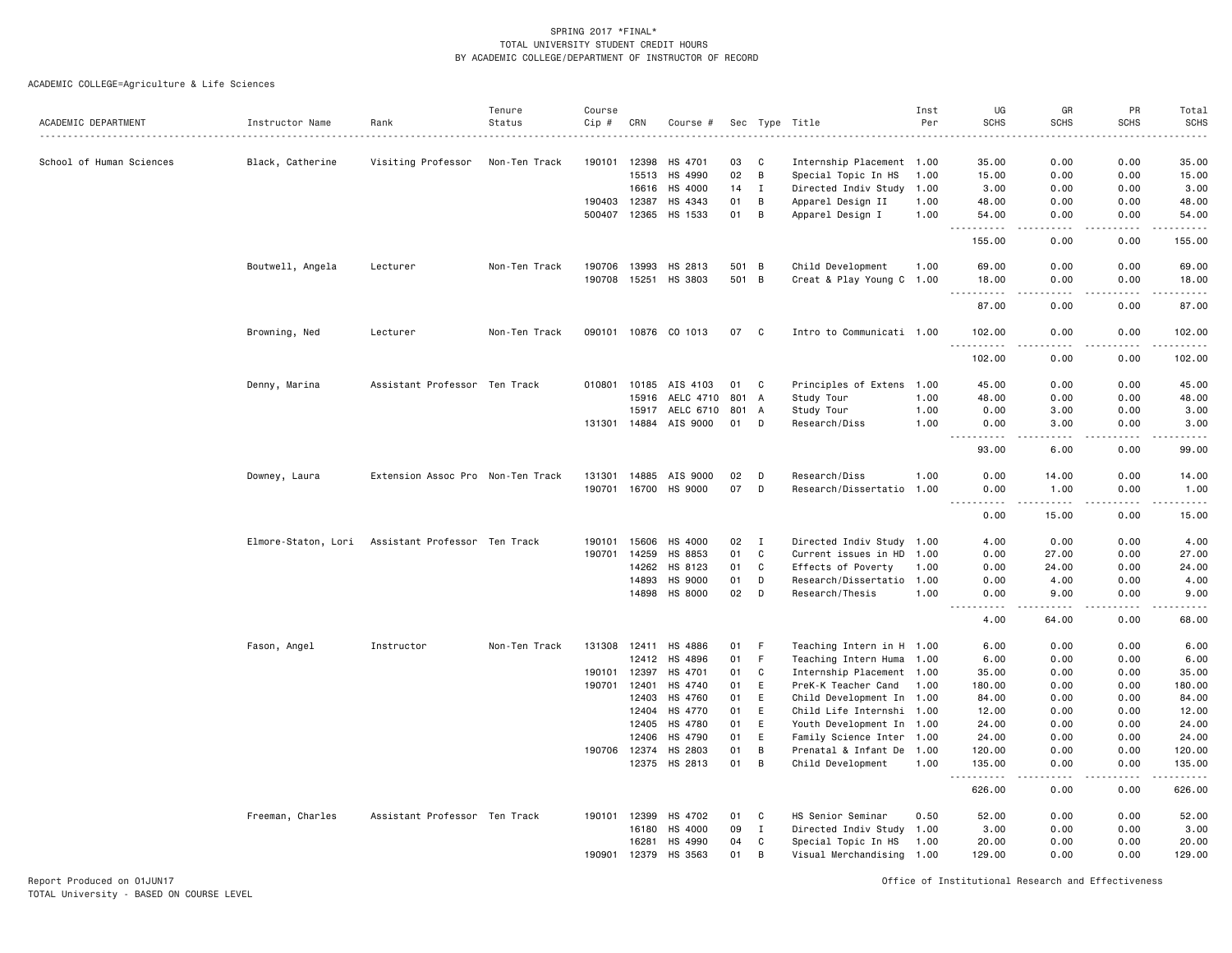# ACADEMIC COLLEGE=Agriculture & Life Sciences

| ACADEMIC DEPARTMENT      | Instructor Name  | Rank                          | Tenure<br>Status | Course<br>Cip # | CRN            | Course #           |          |                              | Sec Type Title                                         | Inst<br>Per | UG<br><b>SCHS</b>                     | GR<br><b>SCHS</b>   | PR<br><b>SCHS</b> | Total<br><b>SCHS</b>                                                                                                                                         |
|--------------------------|------------------|-------------------------------|------------------|-----------------|----------------|--------------------|----------|------------------------------|--------------------------------------------------------|-------------|---------------------------------------|---------------------|-------------------|--------------------------------------------------------------------------------------------------------------------------------------------------------------|
|                          |                  |                               |                  |                 |                |                    |          |                              |                                                        |             |                                       |                     |                   |                                                                                                                                                              |
| School of Human Sciences | Freeman, Charles | Assistant Professor Ten Track |                  | 500407 12380    |                | HS 3573            | 01       | C                            | Historic Costume                                       | 1.00        | 81.00                                 | 0.00                | 0.00              | 81,00                                                                                                                                                        |
|                          |                  |                               |                  |                 |                |                    |          |                              |                                                        |             | 285.00                                | 0.00                | 0.00              | 285.00                                                                                                                                                       |
|                          | Green, Tina      | Non-Faculty                   | Not Applicable   | 010801          |                | 10186 AIS 4203     | 01       | В                            | App Compute Tech AIS 1.00                              |             | 90.00                                 | 0.00                | 0.00              | 90.00                                                                                                                                                        |
|                          |                  |                               |                  |                 |                |                    |          |                              |                                                        |             | 90.00                                 | 0.00                | 0.00              | 90.00                                                                                                                                                        |
|                          | Greenhaw, Laura  | Assistant Professor Ten Track |                  | 010801          |                | 10184 AIS 3813     | S01 C    |                              | Team Leadership AIS                                    | 1.00        | 78.00                                 | 0.00                | 0.00              | 78.00                                                                                                                                                        |
|                          |                  |                               |                  |                 | 10196          | AIS 4803           | 01       | C                            | Contemporary Issues                                    | 1.00        | 69.00                                 | 0.00                | 0.00              | 69.00                                                                                                                                                        |
|                          |                  |                               |                  |                 | 15949          | AIS 8100           | 01       | $\mathbf{I}$                 | Creative Component A 1.00                              |             | 0.00                                  | 5.00                | 0.00              | 5.00                                                                                                                                                         |
|                          |                  |                               |                  | 131301          | 14886          | AIS 9000           | 03       | D                            | Research/Diss                                          | 1.00        | 0.00                                  | 21.00               | 0.00              | 21.00                                                                                                                                                        |
|                          |                  |                               |                  |                 | 15126          | AIS 8000           | 02       | D                            | Research/Thesis                                        | 1.00        | 0.00                                  | 3.00                | 0.00              | 3.00                                                                                                                                                         |
|                          |                  |                               |                  |                 | 15254          | AELC 3500          | 01       | E                            | Internship Ag Leader 1.00                              |             | 6.00<br><u>.</u>                      | 0.00<br>$- - - - -$ | 0.00<br><b>.</b>  | 6.00<br>$\frac{1}{2} \left( \frac{1}{2} \right) \left( \frac{1}{2} \right) \left( \frac{1}{2} \right) \left( \frac{1}{2} \right) \left( \frac{1}{2} \right)$ |
|                          |                  |                               |                  |                 |                |                    |          |                              |                                                        |             | 153.00                                | 29.00               | 0.00              | 182.00                                                                                                                                                       |
|                          | Hardman, Alisha  | Assistant Professor Ten Track |                  | 190101          | 15768          | <b>HS 7000</b>     | 03       | $\mathbf I$                  | Directed Indiv Study 1.00                              |             | 0.00                                  | 3.00                | 0.00              | 3.00                                                                                                                                                         |
|                          |                  |                               |                  |                 | 15769          | <b>HS 7000</b>     | 04       | I                            | Directed Indiv Study 1.00                              |             | 0.00                                  | 3.00                | 0.00              | 3.00                                                                                                                                                         |
|                          |                  |                               |                  | 190701          | 14894          | <b>HS 9000</b>     | 02       | D                            | Research/Dissertatio 1.00                              |             | 0.00                                  | 3.00                | 0.00              | 3.00                                                                                                                                                         |
|                          |                  |                               |                  |                 | 14899          | <b>HS 8000</b>     | 03       | D                            | Research/Thesis                                        | 1.00        | 0.00<br>$\omega$ is $\omega$ in       | 9.00<br>.           | 0.00<br>.         | 9.00<br>.                                                                                                                                                    |
|                          |                  |                               |                  |                 |                |                    |          |                              |                                                        |             | 0.00                                  | 18.00               | 0.00              | 18.00                                                                                                                                                        |
|                          | Jagger, Carla    | Assistant Professor Ten Track |                  | 010801          | 10187          | AIS 4403           | 01       | C                            | Dev of Youth Program 0.50                              |             | 40.50                                 | 0.00                | 0.00              | 40.50                                                                                                                                                        |
|                          |                  |                               |                  |                 | 14250          | AELC 4703          | 01       | B                            | Experiential Learnin 0.50                              |             | 21,00                                 | 0.00                | 0.00              | 21.00                                                                                                                                                        |
|                          |                  |                               |                  |                 | 14251          | AELC 4873          | 01       | C                            | Prof Seminar in Ag E 0.50                              |             | 3.00                                  | 0.00                | 0.00              | 3.00                                                                                                                                                         |
|                          |                  |                               |                  |                 | 15512          | AELC 6703          | 01       | В                            | Experiential Learnin 0.50                              |             | 0.00                                  | 3.00                | 0.00              | 3.00                                                                                                                                                         |
|                          |                  |                               |                  |                 | 16526          | AIS 8100           | 03       | Ι.                           | Creative Component A 1.00                              |             | 0.00                                  | 2.00                | 0.00              | 2.00                                                                                                                                                         |
|                          |                  |                               |                  | 131301          | 10188          | AIS 4424           | 01       | C                            | Teach Meth in Ag & H 1.00                              |             | 44.00                                 | 0.00                | 0.00              | 44.00                                                                                                                                                        |
|                          |                  |                               |                  |                 | 10190          | AIS 4424           | 03       | К                            | Teach Meth in Ag & H 1.00                              |             | 0.00                                  | 0.00                | 0.00              | 0.00                                                                                                                                                         |
|                          |                  |                               |                  |                 | 10191          | AIS 4424           | 04       | К                            | Teach Meth in Ag & H 1.00                              |             | 0.00                                  | 0.00                | 0.00              | 0.00                                                                                                                                                         |
|                          |                  |                               |                  |                 | 10192          | AIS 4424           | 05       | К                            | Teach Meth in Ag & H 1.00                              |             | 0.00                                  | 0.00                | 0.00              | 0.00                                                                                                                                                         |
|                          |                  |                               |                  |                 | 10193          | AIS 4424           | 06       | Κ                            | Teach Meth in Ag & H 1.00                              |             | 0.00                                  | 0.00                | 0.00              | 0.00                                                                                                                                                         |
|                          |                  |                               |                  |                 | 10194          | AIS 4424           | 07       | Κ                            | Teach Meth in Ag & H 1.00                              |             | 0.00                                  | 0.00                | 0.00              | 0.00                                                                                                                                                         |
|                          |                  |                               |                  |                 | 10198          | AIS 6403           | 01       | C                            | Dev of Youth Program 0.50                              |             | 0.00                                  | 4.50                | 0.00              | 4.50                                                                                                                                                         |
|                          |                  |                               |                  |                 | 14253          | AELC 4896          | 01       | F                            | Stu Teach Ag Ed                                        | 1.00        | 6.00                                  | 0.00                | 0.00              | 6.00                                                                                                                                                         |
|                          |                  |                               |                  |                 | 15950          | AIS 6403           | 02       | C                            | Dev of Youth Program 0.50                              |             | 0.00                                  | 7.50                | 0.00              | 7.50                                                                                                                                                         |
|                          |                  |                               |                  | 131308          | 12389          | HS 4424            | 01       | C                            | Teach Methods in Ag                                    | 1.00        | 164.00                                | 0.00                | 0.00              | 164.00                                                                                                                                                       |
|                          |                  |                               |                  |                 | 12390          | HS 4424            | 02       | К                            | Teach Methods in Ag                                    | 1.00        | 0.00                                  | 0.00                | 0.00              | 0.00                                                                                                                                                         |
|                          |                  |                               |                  |                 | 12391          | HS 4424            | 03       | К                            | Teach Methods in Ag                                    | 1.00        | 0.00                                  | 0.00                | 0.00              | 0.00                                                                                                                                                         |
|                          |                  |                               |                  |                 | 12392          | HS 4424            | 04       | Κ                            | Teach Methods in Ag                                    | 1.00        | 0.00                                  | 0.00                | 0.00              | 0.00                                                                                                                                                         |
|                          |                  |                               |                  |                 | 12393          | HS 4424            | 05       | К                            | Teach Methods in Ag                                    | 1.00        | 0.00                                  | 0.00                | 0.00              | 0.00                                                                                                                                                         |
|                          |                  |                               |                  |                 | 12394          | HS 4424            | 06       | Κ                            | Teach Methods in Ag                                    | 1.00        | 0.00                                  | 0.00                | 0.00              | 0.00                                                                                                                                                         |
|                          |                  |                               |                  |                 | 12395          | HS 4424            | 07       | K                            | Teach Methods in Ag                                    | 1.00        | 0.00                                  | 0.00                | 0.00              | 0.00                                                                                                                                                         |
|                          |                  |                               |                  |                 | 12415<br>12420 | HS 6424<br>HS 6424 | 01<br>06 | C<br>K                       | Teach Meth Ag & Huma<br>Teach Meth Ag & Huma 1.00      | 1.00        | 0.00<br>0.00                          | 4.00<br>0.00        | 0.00<br>0.00      | 4.00<br>0.00                                                                                                                                                 |
|                          |                  |                               |                  |                 |                |                    |          |                              |                                                        |             | $\sim$ $\sim$ $\sim$ $\sim$<br>278.50 | 21.00               | 0.00              | 299.50                                                                                                                                                       |
|                          |                  |                               |                  |                 |                |                    |          |                              |                                                        |             |                                       |                     |                   |                                                                                                                                                              |
|                          | Kobia, Caroline  | Assistant Professor Ten Track |                  | 190101          | 16147<br>16487 | HS 4000<br>HS 4000 | 08<br>12 | $\mathbf{I}$<br>$\mathbf{I}$ | Directed Indiv Study 1.00                              |             | 3.00<br>3.00                          | 0.00<br>0.00        | 0.00<br>0.00      | 3.00<br>3.00                                                                                                                                                 |
|                          |                  |                               |                  |                 | 16607          | HS 4000            | 13       | $\mathbf{I}$                 | Directed Indiv Study 1.00<br>Directed Indiv Study 1.00 |             | 3.00                                  | 0.00                | 0.00              | 3.00                                                                                                                                                         |
|                          |                  |                               |                  | 190901          | 12371          | HS 2553            | 01       | C                            | Intro to Fashion Ind 1.00                              |             | 177.00                                | 0.00                | 0.00              | 177.00                                                                                                                                                       |
|                          |                  |                               |                  |                 |                |                    |          |                              |                                                        |             |                                       |                     |                   |                                                                                                                                                              |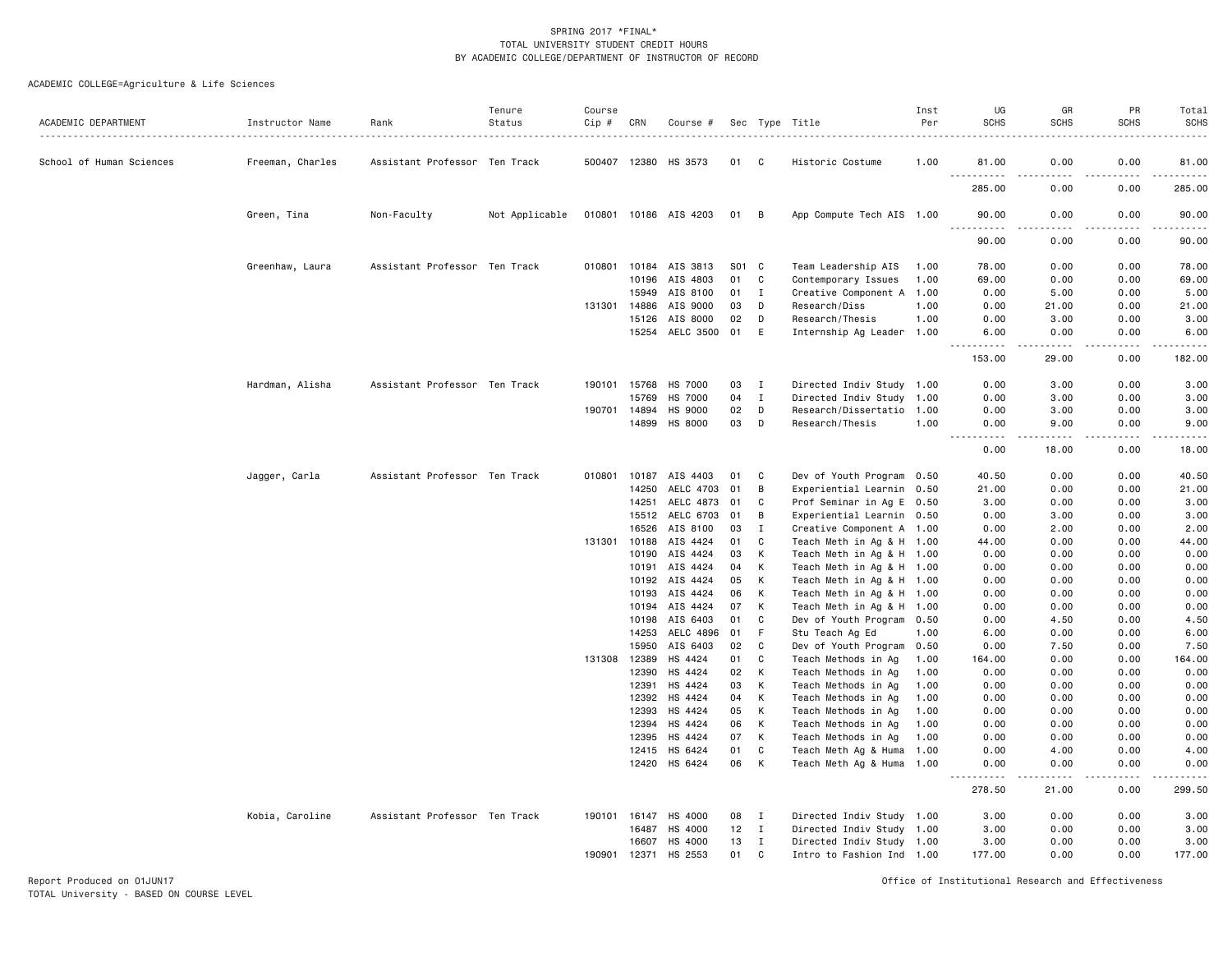|                          |                  |                                   | Tenure         | Course |              |                       |    |              |                           | Inst | UG                                                                                                                                       | GR                   | PR          | Total                                                                                                                                                                                    |
|--------------------------|------------------|-----------------------------------|----------------|--------|--------------|-----------------------|----|--------------|---------------------------|------|------------------------------------------------------------------------------------------------------------------------------------------|----------------------|-------------|------------------------------------------------------------------------------------------------------------------------------------------------------------------------------------------|
| ACADEMIC DEPARTMENT      | Instructor Name  | Rank                              | Status         | Cip #  | CRN          | Course #              |    |              | Sec Type Title            | Per  | <b>SCHS</b>                                                                                                                              | <b>SCHS</b>          | <b>SCHS</b> | <b>SCHS</b>                                                                                                                                                                              |
| School of Human Sciences | Kobia, Caroline  | Assistant Professor Ten Track     |                |        |              | 190901 12396 HS 4533  | 01 | C.           | Merchandise Plan and 1.00 |      | 90.00                                                                                                                                    | 0.00                 | 0.00        | 90.00                                                                                                                                                                                    |
|                          |                  |                                   |                |        |              |                       |    |              |                           |      | 276.00                                                                                                                                   | 0.00                 | 0.00        | 276.00                                                                                                                                                                                   |
|                          | Lee, JuYoung     | Assistant Professor Ten Track     |                | 190101 |              | 15252 HS 4990         | 01 | C            | Special Topic In HS       | 1.00 | 75.00                                                                                                                                    | 0.00                 | 0.00        | 75.00                                                                                                                                                                                    |
|                          |                  |                                   |                |        | 16055        | HS 4000               | 04 | $\mathbf I$  | Directed Indiv Study 1.00 |      | 3.00                                                                                                                                     | 0.00                 | 0.00        | 3.00                                                                                                                                                                                     |
|                          |                  |                                   |                |        | 16056        | HS 4000               | 05 | $\mathbf{I}$ | Directed Indiv Study 1.00 |      | 3.00                                                                                                                                     | 0.00                 | 0.00        | 3.00                                                                                                                                                                                     |
|                          |                  |                                   |                |        | 16092        | HS 4000               | 07 | $\mathbf{I}$ | Directed Indiv Study 1.00 |      | 1.00                                                                                                                                     | 0.00                 | 0.00        | 1.00                                                                                                                                                                                     |
|                          |                  |                                   |                |        | 16401        | HS 4000               | 10 | $\mathbf{I}$ | Directed Indiv Study 1.00 |      | 1.00                                                                                                                                     | 0.00                 | 0.00        | 1.00                                                                                                                                                                                     |
|                          |                  |                                   |                | 190901 | 12400        | HS 4711               | 01 | L.           | FDM Senior Showcase       | 1.00 | 36.00                                                                                                                                    | 0.00                 | 0.00        | 36.00                                                                                                                                                                                    |
|                          |                  |                                   |                |        | 14260        | HS 4603               | 01 | C            | Global Sourcing in t 1.00 |      | 84.00<br>$\begin{array}{cccccccccc} \bullet & \bullet & \bullet & \bullet & \bullet & \bullet & \bullet & \bullet & \bullet \end{array}$ | 0.00<br>.            | 0.00<br>.   | 84.00<br>$\frac{1}{2} \left( \frac{1}{2} \right) \left( \frac{1}{2} \right) \left( \frac{1}{2} \right) \left( \frac{1}{2} \right) \left( \frac{1}{2} \right) \left( \frac{1}{2} \right)$ |
|                          |                  |                                   |                |        |              |                       |    |              |                           |      | 203.00                                                                                                                                   | 0.00                 | 0.00        | 203.00                                                                                                                                                                                   |
|                          | Miller, Phyllis  | Professor                         | Tenured        | 190101 | 15736        | HS 4990               | 03 | C            | Special Topic In HS       | 1.00 | 111.00                                                                                                                                   | 0.00                 | 0.00        | 111.00                                                                                                                                                                                   |
|                          |                  |                                   |                | 190901 | 12372        | HS 2573               | 01 | C            | Fashion Portfolio De 1.00 |      | 60.00                                                                                                                                    | 0.00                 | 0.00        | 60.00                                                                                                                                                                                    |
|                          |                  |                                   |                |        |              | 15604 HS 2573         | 02 | C            | Fashion Portfolio De 1.00 |      | 75.00<br>المتمام المتحدة                                                                                                                 | 0.00                 | 0.00        | 75.00<br>.                                                                                                                                                                               |
|                          |                  |                                   |                |        |              |                       |    |              |                           |      | 246.00                                                                                                                                   | 0.00                 | 0.00        | 246.00                                                                                                                                                                                   |
|                          | Morrison, Carley | Grad Research Assis Non-Ten Track |                |        |              | 010801 10182 AIS 3333 | 01 | C            | Present Ag and Life 1.00  |      | 60.00<br>$\sim$ $\sim$ $\sim$                                                                                                            | 0.00                 | 0.00        | 60.00<br>$\frac{1}{2}$                                                                                                                                                                   |
|                          |                  |                                   |                |        |              |                       |    |              |                           |      | 60.00                                                                                                                                    | 0.00                 | 0.00        | 60.00                                                                                                                                                                                    |
|                          | Newman, Michael  | Professor                         | Tenured        |        |              | 131301 14887 AIS 9000 | 04 | D            | Research/Diss             | 1.00 | 0.00                                                                                                                                     | 1.00                 | 0.00        | 1.00                                                                                                                                                                                     |
|                          |                  |                                   |                |        | 16062        | AIS 8000              | 05 | D            | Research/Thesis           | 1.00 | 0.00                                                                                                                                     | 4.00                 | 0.00        | 4.00                                                                                                                                                                                     |
|                          |                  |                                   |                |        |              | 190101 12366 HS 1701  | 01 | C            | Survey Of Human Sci       | 1.00 | 43.00<br>$ -$<br>.                                                                                                                       | 0.00<br>. <u>.</u> . | 0.00<br>.   | 43.00<br>.                                                                                                                                                                               |
|                          |                  |                                   |                |        |              |                       |    |              |                           |      | 43.00                                                                                                                                    | 5.00                 | 0.00        | 48.00                                                                                                                                                                                    |
|                          | Noffsinger, Rick | Non-Faculty                       | Not Applicable |        |              | 231303 10178 AIS 3203 | 01 | C.           | Prof Writing ANR Hum 1.00 |      | 87.00                                                                                                                                    | 0.00                 | 0.00        | 87.00                                                                                                                                                                                    |
|                          |                  |                                   |                |        |              |                       |    |              |                           |      | 87.00                                                                                                                                    | ه د د د<br>0.00      | .<br>0.00   | .<br>87.00                                                                                                                                                                               |
|                          | Owen, Sean       | Research Assoc Prof Non-Ten Track |                |        |              | 231302 11430 EDF 3413 | 05 | C.           | Writing For Thinking 1.00 |      | 66.00<br>.                                                                                                                               | 0.00<br>.            | 0.00<br>.   | 66.00<br>.                                                                                                                                                                               |
|                          |                  |                                   |                |        |              |                       |    |              |                           |      | $\sim$ $\sim$ $\sim$<br>66.00                                                                                                            | 0.00                 | 0.00        | 66.00                                                                                                                                                                                    |
|                          | Parker, Julie    | Assistant Professor Ten Track     |                | 010000 | 15524        | GA 4000               | 04 | I            | Dis in Agriculture        | 1.00 | 3.00                                                                                                                                     | 0.00                 | 0.00        | 3.00                                                                                                                                                                                     |
|                          |                  |                                   |                |        | 190101 16023 | HS 4000               | 03 | $\mathbf I$  | Directed Indiv Study 1.00 |      | 3.00                                                                                                                                     | 0.00                 | 0.00        | 3.00                                                                                                                                                                                     |
|                          |                  |                                   |                |        | 16210        | HS 7000               | 05 | $\mathbf{I}$ | Directed Indiv Study 1.00 |      | 0.00                                                                                                                                     | 3.00                 | 0.00        | 3.00                                                                                                                                                                                     |
|                          |                  |                                   |                |        | 16481        | HS 4000               | 11 | $\mathbf{I}$ | Directed Indiv Study      | 1.00 | 3.00                                                                                                                                     | 0.00                 | 0.00        | 3.00                                                                                                                                                                                     |
|                          |                  |                                   |                | 190701 | 12423        | HS 8113               | 01 | C            | Trends Infant Child       | 1.00 | 0.00                                                                                                                                     | 24.00                | 0.00        | 24.00                                                                                                                                                                                    |
|                          |                  |                                   |                |        | 14258        | HS 4831               | 01 | C            | Child Life Foundatio 1.00 |      | 8.00                                                                                                                                     | 0.00                 | 0.00        | 8.00                                                                                                                                                                                     |
|                          |                  |                                   |                |        | 14895        | HS 9000               | 03 | D            | Research/Dissertatio 1.00 |      | 0.00                                                                                                                                     | 15.00                | 0.00        | 15.00                                                                                                                                                                                    |
|                          |                  |                                   |                |        | 14900        | <b>HS 8000</b>        | 04 | D            | Research/Thesis           | 1.00 | 0.00                                                                                                                                     | 18.00                | 0.00        | 18.00                                                                                                                                                                                    |
|                          |                  |                                   |                | 190708 | 12407        | HS 4823               | 01 | C            | Dev Child Serv Prog       | 1.00 | 111.00                                                                                                                                   | 0.00                 | 0.00        | 111.00                                                                                                                                                                                   |
|                          |                  |                                   |                |        | 12421        | HS 6823               | 01 | $\mathtt{C}$ | Dev Child Serv Prog       | 1.00 | 0.00<br>.                                                                                                                                | 3.00<br><u>.</u>     | 0.00<br>.   | 3.00<br>.                                                                                                                                                                                |
|                          |                  |                                   |                |        |              |                       |    |              |                           |      | 128.00                                                                                                                                   | 63.00                | 0.00        | 191.00                                                                                                                                                                                   |
|                          | Peterson, Donna  | Extension Assoc Pro Non-Ten Track |                | 010801 |              | 10205 AIS 8703        | 01 | C            | Eval of Ag & Ext Ed       | 1.00 | 0.00                                                                                                                                     | 48.00                | 0.00        | 48.00                                                                                                                                                                                    |
|                          |                  |                                   |                | 190701 | 16502        | HS 9000               | 06 | D            | Research/Dissertatio 1.00 |      | 0.00                                                                                                                                     | 6.00                 | 0.00        | 6.00                                                                                                                                                                                     |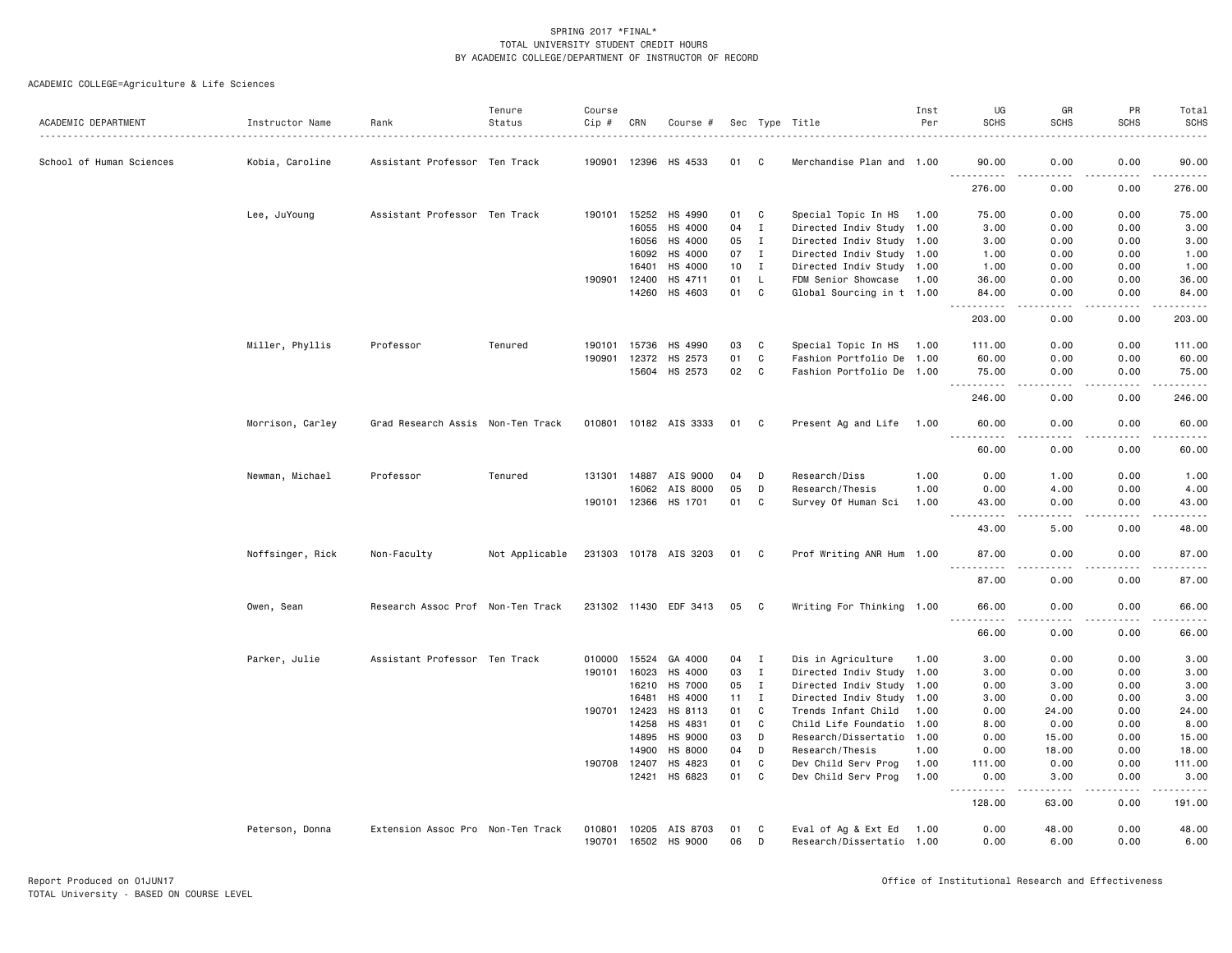| ACADEMIC DEPARTMENT      | Instructor Name                  | Rank                          | Tenure<br>Status | Course<br>Cip # | CRN   | Course #              |          |              | Sec Type Title                          | Inst<br>Per  | UG<br><b>SCHS</b>                                                                                                                      | GR<br><b>SCHS</b>   | PR<br><b>SCHS</b> | Total<br><b>SCHS</b> |
|--------------------------|----------------------------------|-------------------------------|------------------|-----------------|-------|-----------------------|----------|--------------|-----------------------------------------|--------------|----------------------------------------------------------------------------------------------------------------------------------------|---------------------|-------------------|----------------------|
|                          |                                  |                               |                  |                 |       |                       |          |              |                                         |              |                                                                                                                                        |                     |                   |                      |
|                          |                                  |                               |                  |                 |       |                       |          |              |                                         |              | .<br>0.00                                                                                                                              | 54.00               | 0.00              | 54.00                |
| School of Human Sciences | Phillips, Tommy                  | Associate Professor Tenured   |                  | 190101 12376    |       | HS 3000               | 01       | E            | Field Experience                        | 0.50         | 15.00                                                                                                                                  | 0.00                | 0.00              | 15.00                |
|                          |                                  |                               |                  |                 | 15382 | <b>HS 7000</b>        | 01       | $\mathbf{I}$ | Directed Indiv Study 1.00               |              | 0.00                                                                                                                                   | 3.00                | 0.00              | 3.00                 |
|                          |                                  |                               |                  | 190701          | 12384 | HS 3813               | 01       | C            | Lifespan Theory                         | 1.00         | 159.00                                                                                                                                 | 0.00                | 0.00              | 159.00               |
|                          |                                  |                               |                  |                 | 12410 | HS 4883               | 01       | C            | Risk, Resilience & Pr 1.00              |              | 126.00                                                                                                                                 | 0.00                | 0.00              | 126.00               |
|                          |                                  |                               |                  |                 | 12422 | HS 6883               | 01       | C            | Risk, Resilience & Pr                   | 1.00         | 0.00                                                                                                                                   | 9.00                | 0.00              | 9.00                 |
|                          |                                  |                               |                  |                 | 14909 | HS 8000               | 06       | D            | Research/Thesis                         | 1.00         | 0.00                                                                                                                                   | 18.00               | 0.00              | 18.00                |
|                          |                                  |                               |                  |                 |       | 16314 HS 9000         | 05       | D            | Research/Dissertatio 1.00               |              | 0.00<br><u>.</u>                                                                                                                       | 3.00<br>$- - - - -$ | 0.00<br>.         | 3.00                 |
|                          |                                  |                               |                  |                 |       |                       |          |              |                                         |              | 300.00                                                                                                                                 | 33.00               | 0.00              | 333.00               |
|                          | Seal, Susan                      | Assistant Professor Ten Track |                  | 010701 14254    |       | AIS 2103              | 01       | <b>C</b>     | International Ag Sys 1.00               |              | 60.00                                                                                                                                  | 0.00                | 0.00              | 60.00                |
|                          |                                  |                               |                  |                 | 14255 | GA 2103               | 01       | C            | International Ag Sys                    | 0.80         | 12.00                                                                                                                                  | 0.00                | 0.00              | 12.00                |
|                          |                                  |                               |                  | 131301          |       | 14889 AIS 9000        | 06       | D            | Research/Diss                           | 1.00         | 0.00<br>$\frac{1}{2} \left( \frac{1}{2} \right) \left( \frac{1}{2} \right) \left( \frac{1}{2} \right) \left( \frac{1}{2} \right)$<br>. | 3.00                | 0.00              | 3.00                 |
|                          |                                  |                               |                  |                 |       |                       |          |              |                                         |              | 72.00                                                                                                                                  | 3.00                | 0.00              | 75.00                |
|                          | Settle, Quisto                   | Assistant Professor Ten Track |                  | 010801          | 10203 | AIS 8413              | 01       | C.           | Methods of Planned C 1.00               |              | 0.00                                                                                                                                   | 24.00               | 0.00              | 24.00                |
|                          |                                  |                               |                  |                 | 14248 | AIS 8263              | 01       | C            | Pub Relations In AIS                    | 1.00         | 0.00                                                                                                                                   | 33.00               | 0.00              | 33.00                |
|                          |                                  |                               |                  | 131301          | 15127 | AIS 8000              | 03       | D            | Research/Thesis                         | 1.00         | 0.00                                                                                                                                   | 6.00                | 0.00              | 6.00                 |
|                          |                                  |                               |                  |                 | 15814 | AIS 4000              | 01       | I            | Directed Indiv Study 1.00               |              | 1.00                                                                                                                                   | 0.00                | 0.00              | 1.00                 |
|                          |                                  |                               |                  |                 | 16396 | AIS 4000              | 02       | $\mathbf{I}$ | Directed Indiv Study 1.00               |              | 3.00                                                                                                                                   | 0.00                | 0.00              | 3.00                 |
|                          |                                  |                               |                  |                 | 16399 | AIS 4000              | 03       | $\mathbf{I}$ | Directed Indiv Study 1.00               |              | 3.00                                                                                                                                   | 0.00                | 0.00              | 3.00                 |
|                          |                                  |                               |                  |                 |       |                       |          |              |                                         |              | 7.00                                                                                                                                   | 63.00               | 0.00              | 70.00                |
|                          | Swortzel, Kirk                   | Professor                     | Tenured          | 010801          |       | 10187 AIS 4403        | 01       | C            | Dev of Youth Program 0.50               |              | 40.50                                                                                                                                  | 0.00                | 0.00              | 40.50                |
|                          |                                  |                               |                  |                 | 10201 | AIS 8100              | 02       | $\mathbf{I}$ | Creative Component A 1.00               |              | 0.00                                                                                                                                   | 13,00               | 0.00              | 13.00                |
|                          |                                  |                               |                  |                 | 14249 | AIS 8693              | 01       | C            | Philos Found of AEE                     | 1.00         | 0.00                                                                                                                                   | 15.00               | 0.00              | 15.00                |
|                          |                                  |                               |                  |                 | 14250 | AELC 4703             | 01       | В            | Experiential Learnin 0.50               |              | 21.00                                                                                                                                  | 0.00                | 0.00              | 21.00                |
|                          |                                  |                               |                  |                 | 14251 | AELC 4873 01          |          | C            | Prof Seminar in Ag E 0.50               |              | 3.00                                                                                                                                   | 0.00                | 0.00              | 3.00                 |
|                          |                                  |                               |                  |                 | 15097 | AELC 3013 01          |          | E            | Field Experience in                     | 1.00         | 30.00                                                                                                                                  | 0.00                | 0.00              | 30.00                |
|                          |                                  |                               |                  | 131301 10198    | 15512 | AELC 6703<br>AIS 6403 | 01<br>01 | B<br>C       | Experiential Learnin                    | 0.50         | 0.00                                                                                                                                   | 3.00                | 0.00              | 3.00                 |
|                          |                                  |                               |                  |                 | 14252 | AELC 4886             | 01       | F            | Dev of Youth Program<br>Stu Teach Ag Ed | 0.50<br>1.00 | 0.00<br>6.00                                                                                                                           | 4.50<br>0.00        | 0.00<br>0.00      | 4.50<br>6.00         |
|                          |                                  |                               |                  |                 |       | 14257 AELC 4113       | 01       | B            | Methods of Teaching                     | 1.00         | 39.00                                                                                                                                  | 0.00                | 0.00              | 39.00                |
|                          |                                  |                               |                  |                 | 14890 | AIS 9000              | 07       | D            | Research/Diss                           | 1.00         | 0.00                                                                                                                                   | 61.00               | 0.00              | 61.00                |
|                          |                                  |                               |                  |                 | 15511 | AELC 6113 01          |          | B            | Methods of Teaching                     | 1.00         | 0.00                                                                                                                                   | 3.00                | 0.00              | 3.00                 |
|                          |                                  |                               |                  |                 | 15592 | AIS 7000              | 01       | I            | Directed Indiv Study                    | 1.00         | 0.00                                                                                                                                   | 3.00                | 0.00              | 3.00                 |
|                          |                                  |                               |                  |                 | 15950 | AIS 6403              | 02       | C            | Dev of Youth Program                    | 0.50         | 0.00                                                                                                                                   | 7.50                | 0.00              | 7.50                 |
|                          |                                  |                               |                  |                 | 16046 | AIS 8000              | 04       | D            | Research/Thesis                         | 1.00         | 0.00                                                                                                                                   | 4.00                | 0.00              | 4.00                 |
|                          |                                  |                               |                  |                 |       | 16435 AELC 6113 02    |          | B            | Methods of Teaching                     | 1.00         | 0.00                                                                                                                                   | 3.00                | 0.00              | 3.00                 |
|                          |                                  |                               |                  |                 |       |                       |          |              |                                         |              | .<br>139.50                                                                                                                            | 117.00              | .<br>0.00         | 256.50               |
|                          | Tenhet, Melissa                  | Instructor                    | Non-Ten Track    |                 |       | 190706 12385 HS 3823  | 01 B     |              | Early Child Mthd/Mtr 1.00               |              | 102.00<br><u>.</u>                                                                                                                     | 0.00<br><u>.</u>    | 0.00<br>.         | 102.00<br>. <u>.</u> |
|                          |                                  |                               |                  |                 |       |                       |          |              |                                         |              | 102.00                                                                                                                                 | 0.00                | 0.00              | 102.00               |
|                          | Washington, Adrienne Non-Faculty |                               | Not Applicable   |                 |       | 190101 12367 HS 1711  | 01       | C            | Profess Protocol                        | 1.00         | 32.00                                                                                                                                  | 0.00                | 0.00              | 32.00                |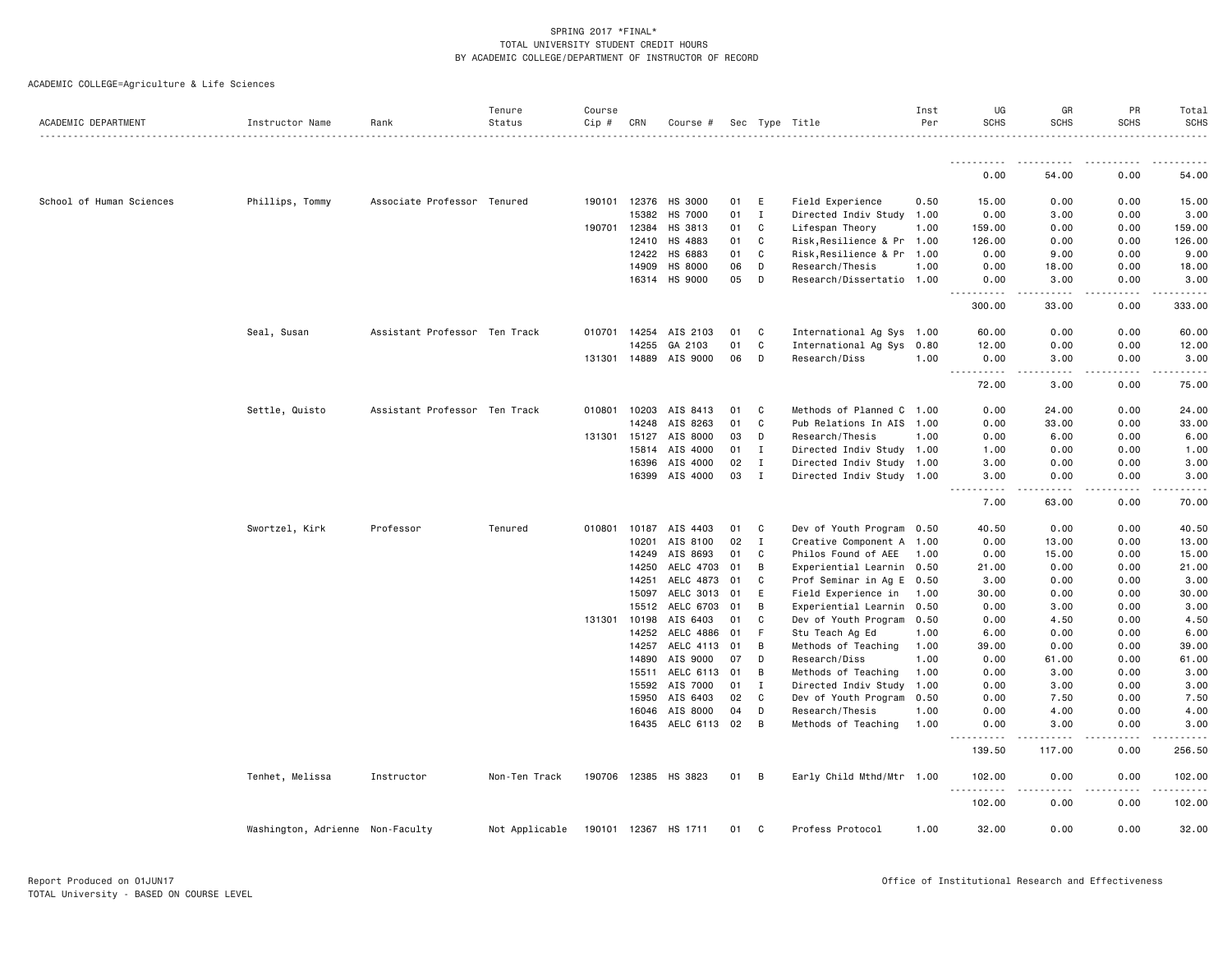| ACADEMIC DEPARTMENT                   | Instructor Name  | Rank                          | Tenure<br>Status | Course<br>$Cip$ # | CRN   | Course #       |    |                | Sec Type Title            | Inst<br>Per | UG<br><b>SCHS</b>   | GR<br><b>SCHS</b> | PR<br><b>SCHS</b> | Total<br>SCHS |
|---------------------------------------|------------------|-------------------------------|------------------|-------------------|-------|----------------|----|----------------|---------------------------|-------------|---------------------|-------------------|-------------------|---------------|
|                                       |                  |                               |                  |                   |       |                |    |                |                           |             |                     | .                 | .                 |               |
|                                       |                  |                               |                  |                   |       |                |    |                |                           |             | 32.00               | 0.00              | 0.00              | 32.00         |
| School of Human Sciences              | Wheeler, Brandan | Assistant Professor Ten Track |                  | 190402            | 12377 | HS 3303        | 01 | C              | Consumer Economics        | 1.00        | 120.00              | 0.00              | 0.00              | 120.00        |
|                                       |                  |                               |                  | 190403            | 12386 | HS 4333        | 01 | C              | Family Public Policy 1.00 |             | 99.00<br>---------- | 0.00<br>.         | 0.00<br>.         | 99.00         |
|                                       |                  |                               |                  |                   |       |                |    |                |                           |             | 219.00              | 0.00              | 0.00              | 219.00        |
|                                       | Wilmoth, Joe     | Associate Professor Tenured   |                  | 190101            | 12376 | <b>HS 3000</b> | 01 | E              | Field Experience          | 0.50        | 15.00               | 0.00              | 0.00              | 15.00         |
|                                       |                  |                               |                  |                   | 12399 | HS 4702        | 01 | - C            | HS Senior Seminar         | 0.50        | 52.00               | 0.00              | 0.00              | 52.00         |
|                                       |                  |                               |                  |                   | 15591 | HS 4000        | 01 | $\blacksquare$ | Directed Indiv Study 1.00 |             | 3.00                | 0.00              | 0.00              | 3.00          |
|                                       |                  |                               |                  |                   | 16225 | HS 7000        | 06 | Ι.             | Directed Indiv Study 1.00 |             | 0.00                | 2.00              | 0.00              | 2.00          |
|                                       |                  |                               |                  | 190701            | 14896 | <b>HS 9000</b> | 04 | D              | Research/Dissertatio 1.00 |             | 0.00                | 9.00              | 0.00              | 9.00          |
|                                       |                  |                               |                  | 190702            | 12388 | HS 4403        | 01 | C              | Intro To Gerontology 1.00 |             | 153.00              | 0.00              | 0.00              | 153.00        |
|                                       |                  |                               |                  |                   |       | 12414 HS 6403  | 01 | C.             | Intro to Gerontology 1.00 |             | 0.00                | 3.00              | 0.00              | 3.00          |
|                                       |                  |                               |                  |                   |       |                |    |                |                           |             | 223.00              | 14.00             | 0.00              | 237,00        |
| ====================================  |                  |                               |                  |                   |       |                |    |                |                           |             | $=$ ==========      | ==========        | -----------       | ==========    |
| School of Human Sciences              |                  |                               |                  |                   |       |                |    |                |                           |             | 4077.00             | 505.00            | 0.00              | 4582.00       |
| ------------------------------------- |                  |                               |                  |                   |       |                |    |                |                           |             | ==========          | ==========        | ==========        | ==========    |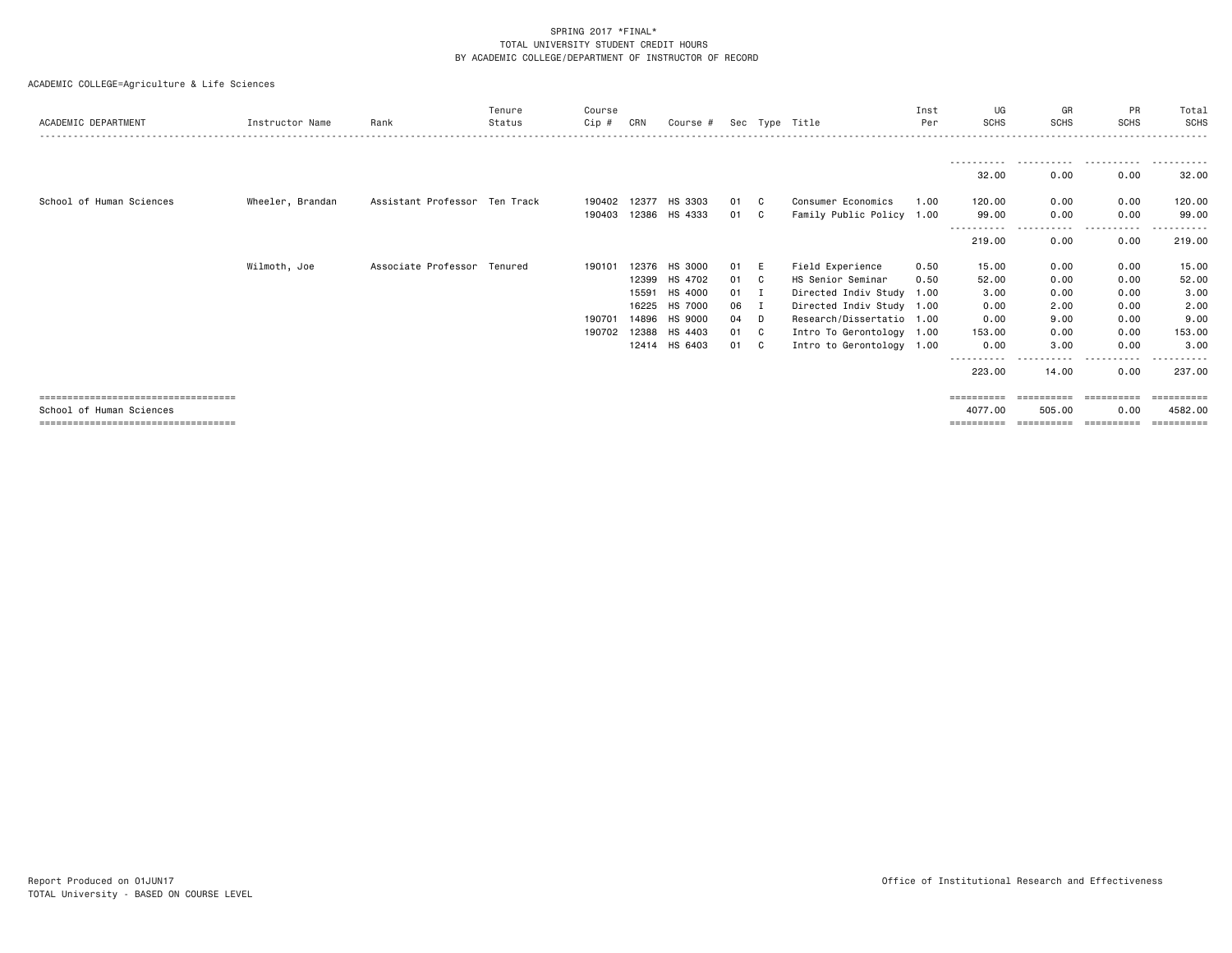| ACADEMIC DEPARTMENT | Instructor Name<br>. | Rank                          | Tenure<br>Status | Course<br>Cip # | CRN   | Course #       |      |              | Sec Type Title            | Inst<br>Per | UG<br><b>SCHS</b>                                                                                                                                             | GR<br><b>SCHS</b>            | PR<br><b>SCHS</b> | Total<br>SCHS<br>----- |
|---------------------|----------------------|-------------------------------|------------------|-----------------|-------|----------------|------|--------------|---------------------------|-------------|---------------------------------------------------------------------------------------------------------------------------------------------------------------|------------------------------|-------------------|------------------------|
| Art AAD             | Baham, Tracey        | Non-Faculty                   | Not Applicable   | 130406 11001    |       | COE 8563       | 01   | E            | Intro Assesmt Stud A 1.00 |             | 0.00                                                                                                                                                          | 54.00                        | 0.00              | 54.00                  |
|                     |                      |                               |                  |                 |       |                |      |              |                           |             | . <b>.</b><br>0.00                                                                                                                                            | 54.00                        | 0.00              | .<br>54.00             |
|                     | Bostic, Alexander    | Associate Professor Tenured   |                  | 500410          | 10329 | ART 3443       | 01   | L            | Illustration              | 1.00        | 45.00                                                                                                                                                         | 0.00                         | 0.00              | 45.00                  |
|                     |                      |                               |                  | 500701          | 15451 | ART 4000       | 02   | $\mathbf I$  | Directed Indiv Study      | 1.00        | 3.00                                                                                                                                                          | 0.00                         | 0.00              | 3.00                   |
|                     |                      |                               |                  | 500705          | 10303 | ART 1213       | 02   | L.           | Drawing I                 | 1.00        | 33.00                                                                                                                                                         | 0.00                         | 0.00              | 33.00                  |
|                     |                      |                               |                  | 500708          | 14227 | ART 3043       | 01   | $\mathsf Q$  | Figurative Painting       | 1.00        | 36.00                                                                                                                                                         | 0.00                         | 0.00              | 36.00<br>$    -$       |
|                     |                      |                               |                  |                 |       |                |      |              |                           |             | 117.00                                                                                                                                                        | 0.00                         | 0.00              | 117.00                 |
|                     | Bourgeois, Angi      | Professor                     | Tenured          | 500703          | 10331 | ART 3633       | 01 C |              | History of Photograp 1.00 |             | 87.00<br>.                                                                                                                                                    | 0.00<br>$\sim$ $\sim$ $\sim$ | 0.00<br>.         | 87.00<br>.             |
|                     |                      |                               |                  |                 |       |                |      |              |                           |             | 87.00                                                                                                                                                         | 0.00                         | 0.00              | 87.00                  |
|                     | Callander, Neil      | Assistant Professor Ten Track |                  | 500401          | 10296 | ART 1133       | 04   | L.           | Design II                 | 1.00        | 33.00                                                                                                                                                         | 0.00                         | 0.00              | 33.00                  |
|                     |                      |                               |                  | 500701          | 15359 | ART 4000       | 01   | $\mathbf I$  | Directed Indiv Study      | 1.00        | 3.00                                                                                                                                                          | 0.00                         | 0.00              | 3.00                   |
|                     |                      |                               |                  | 500705          |       | 10308 ART 1223 | 03   | <b>L</b>     | Drawing II                | 1.00        | 42.00<br>$\frac{1}{2} \left( \frac{1}{2} \right) \left( \frac{1}{2} \right) \left( \frac{1}{2} \right) \left( \frac{1}{2} \right) \left( \frac{1}{2} \right)$ | 0.00<br>.                    | 0.00<br>.         | 42.00<br>.             |
|                     |                      |                               |                  |                 |       |                |      |              |                           |             | 78.00                                                                                                                                                         | 0.00                         | 0.00              | 78.00                  |
|                     | Campbell, Frank      | Associate Professor Tenured   |                  | 500701          | 16450 | ART 4000       | 06   | $\mathbf{I}$ | Directed Indiv Study 1.00 |             | 3.00                                                                                                                                                          | 0.00                         | 0.00              | 3.00                   |
|                     |                      |                               |                  |                 | 16499 | ART 4000       | 09   | $\mathbf I$  | Directed Indiv Study 1.00 |             | 3.00                                                                                                                                                          | 0.00                         | 0.00              | 3.00                   |
|                     |                      |                               |                  | 500709          | 10316 | ART 2403       | 01   | L.           | Sculpture Survey          | 1.00        | 39.00                                                                                                                                                         | 0.00                         | 0.00              | 39.00                  |
|                     |                      |                               |                  |                 | 14235 | ART 4753       | 01   | Q            | Scupl Mat & Processe 1.00 |             | 30.00<br>.                                                                                                                                                    | 0.00<br>الدامات ب            | 0.00<br>.         | 30.00<br>.             |
|                     |                      |                               |                  |                 |       |                |      |              |                           |             | 75.00                                                                                                                                                         | 0.00                         | 0.00              | 75.00                  |
|                     | Funderburk, Thomas   | Professor                     | Tenured          | 500701          | 10342 | ART 4620       | 01   | Q            | Advanced Studio - Fi 1.00 |             | 27.00                                                                                                                                                         | 0.00                         | 0.00              | 27.00                  |
|                     |                      |                               |                  | 500708          | 14231 | ART 4053       | 01   | $\mathsf Q$  | Watermedia Painting       | 1.00        | 48.00                                                                                                                                                         | 0.00                         | 0.00              | 48.00                  |
|                     |                      |                               |                  | 500799          | 10335 | ART 4093       | 01   | <sub>S</sub> | Senior Thesis             | 1.00        | 27.00<br>$\frac{1}{2}$                                                                                                                                        | 0.00<br>د د د د              | 0.00<br>.         | 27.00<br>.             |
|                     |                      |                               |                  |                 |       |                |      |              |                           |             | 102.00                                                                                                                                                        | 0.00                         | 0.00              | 102.00                 |
|                     | Gipson, Claire       | Assistant Professor Ten Track |                  | 500409          | 10344 | ART 4640       | 01   | Q            | Adv Studio - Graphic 0.30 |             | 8.10                                                                                                                                                          | 0.00                         | 0.00              | 8.10                   |
|                     |                      |                               |                  |                 | 10345 | ART 4640       | 02   | $\Omega$     | Adv Studio - Graphic 1.00 |             | 36.00                                                                                                                                                         | 0.00                         | 0.00              | 36.00                  |
|                     |                      |                               |                  | 500701          | 16270 | ART 4000       | 05   | I            | Directed Indiv Study 1.00 |             | 3.00                                                                                                                                                          | 0.00                         | 0.00              | 3.00                   |
|                     |                      |                               |                  | 500799          | 15389 | ART 4990       | 03   | Q            | Special Topic In ART 1.00 |             | 27.00<br>.<br>$- - -$                                                                                                                                         | 0.00<br>$- - - -$            | 0.00<br>.         | 27.00<br>.             |
|                     |                      |                               |                  |                 |       |                |      |              |                           |             | 74.10                                                                                                                                                         | 0.00                         | 0.00              | 74.10                  |
|                     | Gootee, Marita       | Professor                     | Tenured          | 500602          | 14233 | ART 4443       | 01   | B            | Alternative Color         | 1.00        | 30.00                                                                                                                                                         | 0.00                         | 0.00              | 30.00                  |
|                     |                      |                               |                  | 500605          | 10341 | ART 4583       | 01   | $\mathsf Q$  | Photographic Portfol 1.00 |             | 24.00                                                                                                                                                         | 0.00                         | 0.00              | 24.00                  |
|                     |                      |                               |                  |                 | 10347 | ART 4660       | 01   | L            | Advanced Photography 1.00 |             | 66.00                                                                                                                                                         | 0.00                         | 0.00              | 66.00                  |
|                     |                      |                               |                  |                 | 10348 | ART 4683       | 01   | E            | Photography Internsh 1.00 |             | 6.00                                                                                                                                                          | 0.00                         | 0.00              | 6.00                   |
|                     |                      |                               |                  | 500701          |       | 16572 ART 4000 | 11   | $\mathbf I$  | Directed Indiv Study 1.00 |             | 3.00<br>.                                                                                                                                                     | 0.00<br>$\frac{1}{2}$        | 0.00<br>.         | 3.00<br>. <u>.</u> .   |
|                     |                      |                               |                  |                 |       |                |      |              |                           |             | 129.00                                                                                                                                                        | 0.00                         | 0.00              | 129.00                 |
|                     | Gordon, Jeffery      | Non-Faculty                   | Not Applicable   | 500703          | 10286 | ART 1113       | 01   | C            | Art Appreciation          | 1.00        | 453.00                                                                                                                                                        | 0.00                         | 0.00              | 453.00                 |
|                     |                      |                               |                  |                 | 13788 | ART 1113       | 501  | C            | Art Appreciation          | 1.00        | 96.00                                                                                                                                                         | 0.00                         | 0.00              | 96.00                  |
|                     |                      |                               |                  |                 |       |                |      |              |                           |             | 549.00                                                                                                                                                        | ----<br>0.00                 | 0.00              | .<br>549.00            |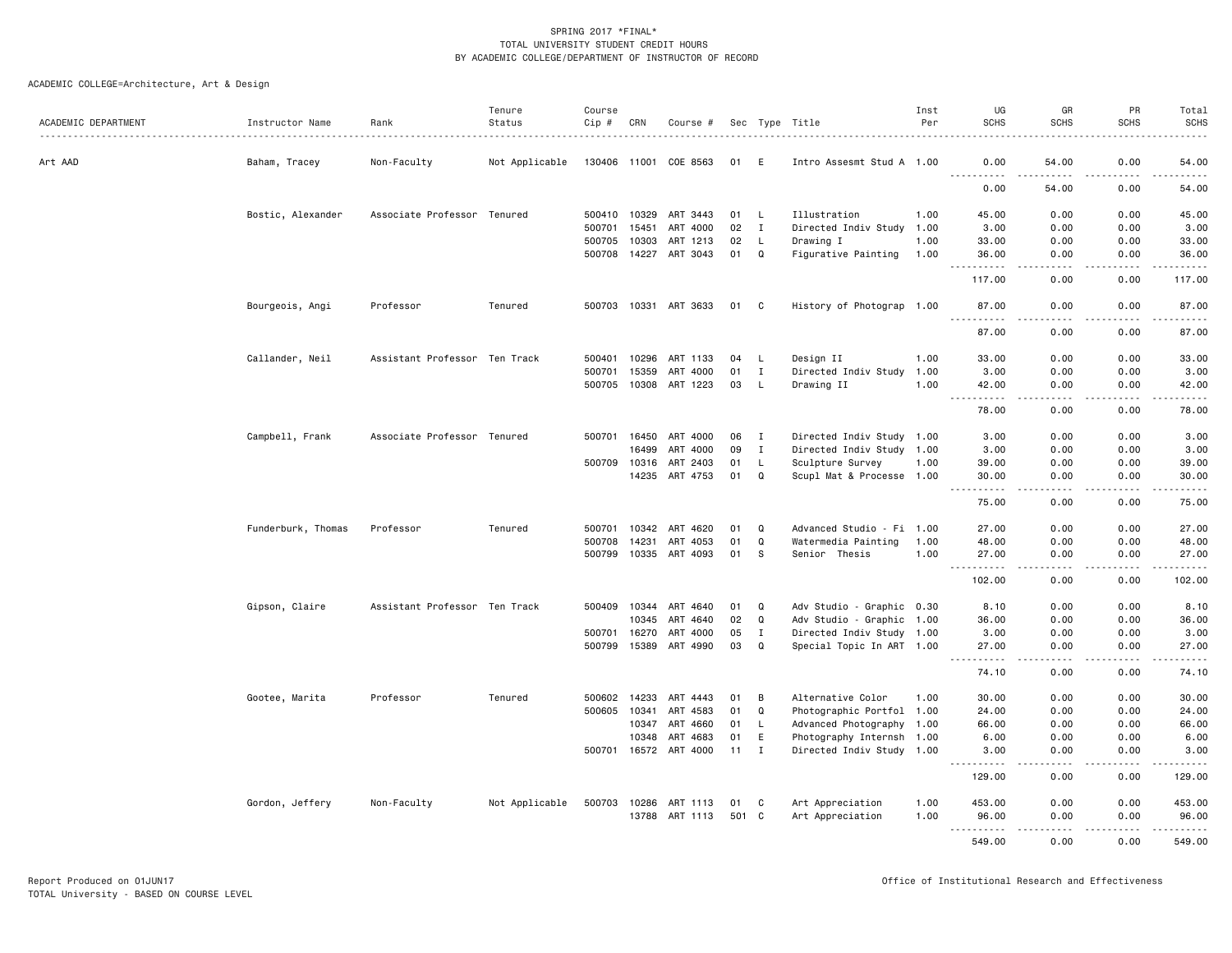| ACADEMIC DEPARTMENT | Instructor Name   | Rank                          | Tenure<br>Status | Course<br>Cip # | CRN          | Course #              |                  |                | Sec Type Title            | Inst<br>Per | UG<br><b>SCHS</b>                                                                                                                                             | GR<br><b>SCHS</b>                                                                                                                 | PR<br><b>SCHS</b> | Total<br><b>SCHS</b> |
|---------------------|-------------------|-------------------------------|------------------|-----------------|--------------|-----------------------|------------------|----------------|---------------------------|-------------|---------------------------------------------------------------------------------------------------------------------------------------------------------------|-----------------------------------------------------------------------------------------------------------------------------------|-------------------|----------------------|
| Art AAD             |                   | Associate Professor           | Tenured          | 500703          | 10283        | ART 1023              | 01               | C              | History Of Art II         | 1.00        | 114.00                                                                                                                                                        | 0.00                                                                                                                              | 0.00              | 114,00               |
|                     | Harvey, Benjamin  |                               |                  |                 | 10284        | ART 1023              | 02               | C              | History Of Art II         | 1.00        | 132.00                                                                                                                                                        | 0.00                                                                                                                              | 0.00              | 132.00               |
|                     |                   |                               |                  |                 | 10285        | ART 1023              | H <sub>0</sub> 1 | C              | Honors History Of Ar 1.00 |             | 15.00                                                                                                                                                         | 0.00                                                                                                                              | 0.00              | 15.00                |
|                     |                   |                               |                  |                 | 14229        | ART 3623              | 01               | C              | Art in France 1850-1 1.00 |             | 90.00                                                                                                                                                         | 0.00                                                                                                                              | 0.00              | 90.00                |
|                     |                   |                               |                  |                 |              |                       |                  |                |                           |             | $\sim$ $\sim$ $\sim$<br>351.00                                                                                                                                | د د د د<br>0.00                                                                                                                   | .<br>0.00         | .<br>351.00          |
|                     | Haug, Rowan       | Lecturer                      | Non-Ten Track    | 500401          | 10288        | ART 1123              | 01               | L              | Design I                  | 1.00        | 45.00                                                                                                                                                         | 0.00                                                                                                                              | 0.00              | 45.00                |
|                     |                   |                               |                  |                 | 10299        | ART 1153              | 01               | L              | Three-Dimen Design        | 1.00        | 45.00                                                                                                                                                         | 0.00                                                                                                                              | 0.00              | 45.00                |
|                     |                   |                               |                  |                 | 10300        | ART 1153              | 02               | $\mathsf{L}$   | Three-Dimen Design        | 1.00        | 48.00<br>$\sim$<br>.                                                                                                                                          | 0.00<br>$\sim$ $\sim$ $\sim$                                                                                                      | 0.00<br>.         | 48.00<br>.           |
|                     |                   |                               |                  |                 |              |                       |                  |                |                           |             | 138.00                                                                                                                                                        | 0.00                                                                                                                              | 0.00              | 138.00               |
|                     | Haupt, Jeffrey    | Professor                     | Tenured          |                 | 500701 15751 | ART 4000              | 03               | I              | Directed Indiv Study 1.00 |             | 3.00                                                                                                                                                          | 0.00                                                                                                                              | 0.00              | 3.00                 |
|                     |                   |                               |                  |                 | 15797        | ART 4000              | 04               | $\mathbf{I}$   | Directed Indiv Study      | 1.00        | 3.00                                                                                                                                                          | 0.00                                                                                                                              | 0.00              | 3.00                 |
|                     |                   |                               |                  | 500705          | 10313        | ART 2213              | 01               | <b>L</b>       | Life Drawing I            | 1.00        | 33.00                                                                                                                                                         | 0.00                                                                                                                              | 0.00              | 33.00                |
|                     |                   |                               |                  | 500708          | 10310        | ART 2013              | 01               | <b>L</b>       | Painting Survey           | 1.00        | 42.00<br>.<br>$\sim$ $\sim$ $\sim$                                                                                                                            | 0.00<br>.                                                                                                                         | 0.00<br>.         | 42.00<br>.           |
|                     |                   |                               |                  |                 |              |                       |                  |                |                           |             | 81.00                                                                                                                                                         | 0.00                                                                                                                              | 0.00              | 81.00                |
|                     | Hester, Cassie    | Assistant Professor Ten Track |                  | 500409          | 10344        | ART 4640              | 01               | Q              | Adv Studio - Graphic 0.70 |             | 18.90                                                                                                                                                         | 0.00                                                                                                                              | 0.00              | 18.90                |
|                     |                   |                               |                  | 500701          | 16544        | ART 4000              | 10               | $\mathbf I$    | Directed Indiv Study 1.00 |             | 3.00                                                                                                                                                          | 0.00                                                                                                                              | 0.00              | 3.00                 |
|                     |                   |                               |                  | 500703          | 10324        | ART 3163              | 01               | C              | History of Graphic D 1.00 |             | 84.00                                                                                                                                                         | 0.00                                                                                                                              | 0.00              | 84.00                |
|                     |                   |                               |                  |                 |              |                       |                  |                |                           |             | $\sim$ $\sim$ $\sim$<br>.<br>105.90                                                                                                                           | $\sim$ $\sim$ $\sim$<br>0.00                                                                                                      | .<br>0.00         | .<br>105.90          |
|                     | Hitt, Candace     | Lecturer                      | Non-Ten Track    | 500605          | 10312        | ART 2103              | 02               | B              | Photography Survey        | 1.00        | 45.00                                                                                                                                                         | 0.00                                                                                                                              | 0.00              | 45.00                |
|                     |                   |                               |                  |                 | 14228        | ART 3223              | 01               | Q              | Darkroom Basics           | 1.00        | 33.00                                                                                                                                                         | 0.00                                                                                                                              | 0.00              | 33.00                |
|                     |                   |                               |                  |                 | 15321        | ART 2103              | 501              | $\overline{B}$ | Photography Survey        | 1.00        | 15.00                                                                                                                                                         | 0.00                                                                                                                              | 0.00              | 15.00                |
|                     |                   |                               |                  |                 | 500799 15270 | ART 4990              | 01               | Q              | Special Topic In ART 1.00 |             | 30.00<br>.<br>$\sim$ $\sim$ .                                                                                                                                 | 0.00<br>د د د د                                                                                                                   | 0.00<br>.         | 30.00<br>.           |
|                     |                   |                               |                  |                 |              |                       |                  |                |                           |             | 123.00                                                                                                                                                        | 0.00                                                                                                                              | 0.00              | 123.00               |
|                     | Hsu, Shih         | Assistant Professor Ten Track |                  | 500401          | 10322        | ART 2813              | 03               | B              | Intermed Comp for De 1.00 |             | 33.00                                                                                                                                                         | 0.00                                                                                                                              | 0.00              | 33.00                |
|                     |                   |                               |                  | 500409          | 10352        | ART 4883              | 01               | $\, {\bf B}$   | Graphic Design for W 1.00 |             | 36.00                                                                                                                                                         | 0.00                                                                                                                              | 0.00              | 36.00                |
|                     |                   |                               |                  | 500701          | 16460        | ART 4000              | 07               | $\mathbf{I}$   | Directed Indiv Study 1.00 |             | 3.00                                                                                                                                                          | 0.00                                                                                                                              | 0.00              | 3.00                 |
|                     |                   |                               |                  |                 | 16461        | ART 4000              | 08               | $\mathbf I$    | Directed Indiv Study 1.00 |             | 3.00<br>.                                                                                                                                                     | 0.00<br>$\sim$ $\sim$ $\sim$                                                                                                      | 0.00<br>.         | 3.00<br>.            |
|                     |                   |                               |                  |                 |              |                       |                  |                |                           |             | 75.00                                                                                                                                                         | 0.00                                                                                                                              | 0.00              | 75.00                |
|                     | Koch, Zachary     | Lecturer                      | Non-Ten Track    | 500401          | 10295        | ART 1133              | 03               | L              | Design II                 | 1.00        | 39.00                                                                                                                                                         | 0.00                                                                                                                              | 0.00              | 39.00                |
|                     |                   |                               |                  |                 | 10298        | ART 1133              | 06               | <b>L</b>       | Design II                 | 1.00        | 39.00                                                                                                                                                         | 0.00                                                                                                                              | 0.00              | 39.00                |
|                     |                   |                               |                  |                 | 500705 10302 | ART 1213              | 01               | L              | Drawing I                 | 1.00        | 45.00                                                                                                                                                         | 0.00                                                                                                                              | 0.00              | 45.00                |
|                     |                   |                               |                  |                 |              | 10304 ART 1213        | 03               | L              | Drawing I                 | 1.00        | 45.00<br>$\frac{1}{2} \left( \frac{1}{2} \right) \left( \frac{1}{2} \right) \left( \frac{1}{2} \right) \left( \frac{1}{2} \right) \left( \frac{1}{2} \right)$ | 0.00<br>$\frac{1}{2} \left( \frac{1}{2} \right) \left( \frac{1}{2} \right) \left( \frac{1}{2} \right) \left( \frac{1}{2} \right)$ | 0.00              | 45.00<br>.           |
|                     |                   |                               |                  |                 |              |                       |                  |                |                           |             | 168.00                                                                                                                                                        | 0.00                                                                                                                              | 0.00              | 168.00               |
|                     | Lippillo, Dominic | Assistant Professor Ten Track |                  |                 |              | 500605 10311 ART 2103 | 01               | B              | Photography Survey        | 1.00        | 36.00                                                                                                                                                         | 0.00                                                                                                                              | 0.00              | 36.00                |
|                     |                   |                               |                  |                 | 10334        | ART 3873              | 01               | L              | Digital Photography       | 1.00        | 30.00                                                                                                                                                         | 0.00                                                                                                                              | 0.00              | 30.00                |
|                     |                   |                               |                  |                 | 500702 10325 | ART 3233              | 01               | $\mathbf Q$    | Studio Lighting           | 1.00        | 30.00<br>$  -$                                                                                                                                                | 0.00                                                                                                                              | 0.00              | 30.00                |
|                     |                   |                               |                  |                 |              |                       |                  |                |                           |             | 96.00                                                                                                                                                         | 0.00                                                                                                                              | 0.00              | 96.00                |
|                     | Long, Robert      | Professor                     | Tenured          |                 |              | 500711 10318 ART 2503 | 01               | - L            | Ceramic Art Survey        | 1.00        | 39.00                                                                                                                                                         | 0.00                                                                                                                              | 0.00              | 39.00                |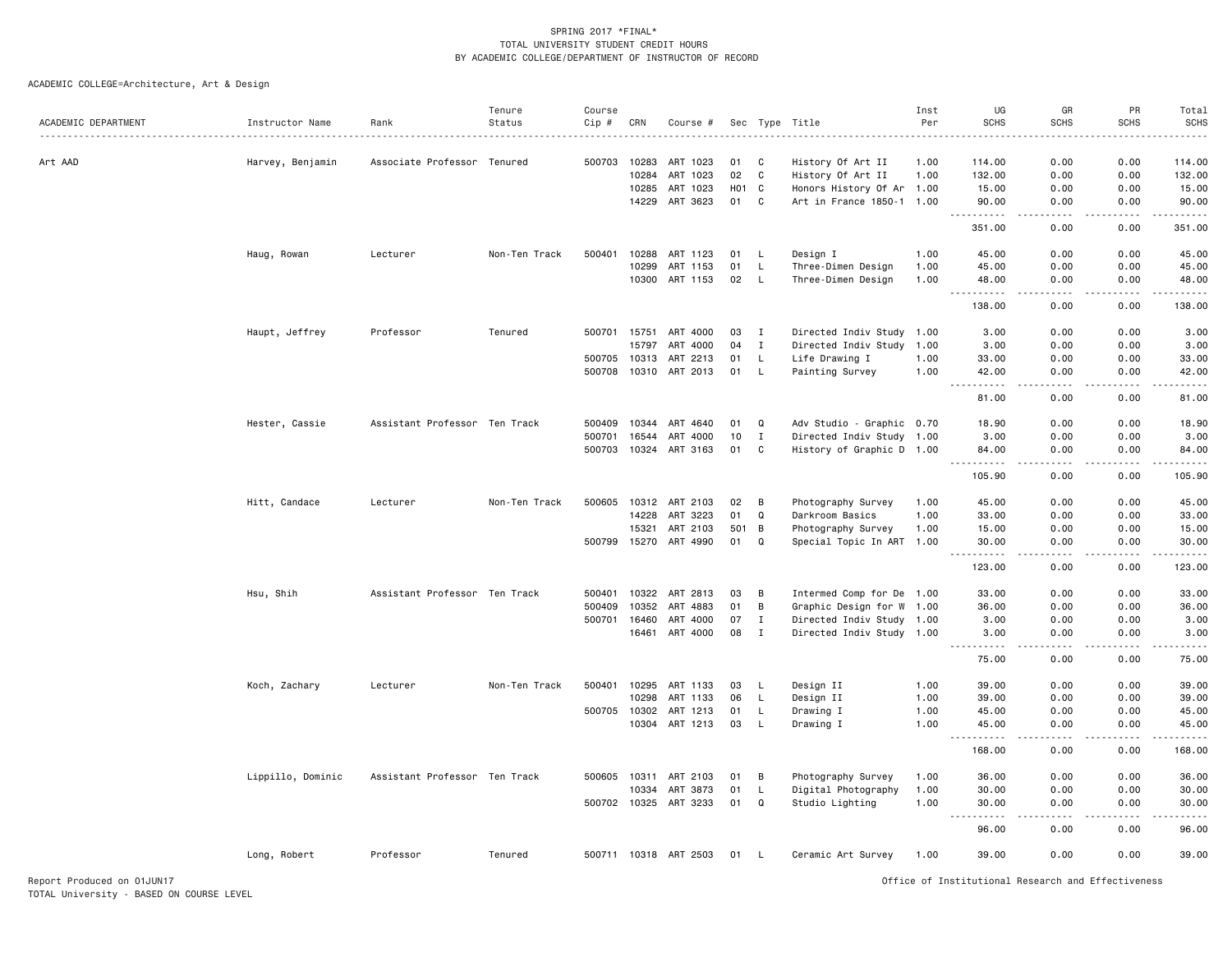|                            |                  |                               | Tenure         | Course |              |                       |     |          |                           | Inst | UG                                                                                                                                                                                                                                                                                                                                                                                                                                                                                                               | GR                                  | PR            | Total                                                                                                                                                         |
|----------------------------|------------------|-------------------------------|----------------|--------|--------------|-----------------------|-----|----------|---------------------------|------|------------------------------------------------------------------------------------------------------------------------------------------------------------------------------------------------------------------------------------------------------------------------------------------------------------------------------------------------------------------------------------------------------------------------------------------------------------------------------------------------------------------|-------------------------------------|---------------|---------------------------------------------------------------------------------------------------------------------------------------------------------------|
| ACADEMIC DEPARTMENT        | Instructor Name  | Rank                          | Status         | Cip #  | CRN          | Course #              | Sec |          | Type Title                | Per  | <b>SCHS</b>                                                                                                                                                                                                                                                                                                                                                                                                                                                                                                      | <b>SCHS</b>                         | <b>SCHS</b>   | <b>SCHS</b>                                                                                                                                                   |
|                            |                  |                               |                |        |              |                       |     |          |                           |      |                                                                                                                                                                                                                                                                                                                                                                                                                                                                                                                  |                                     |               |                                                                                                                                                               |
| Art AAD                    | Long, Robert     | Professor                     | Tenured        | 500711 | 10319        | ART 2503              | 02  | - L      | Ceramic Art Survey        | 1.00 | 45.00                                                                                                                                                                                                                                                                                                                                                                                                                                                                                                            | 0.00                                | 0.00          | 45.00                                                                                                                                                         |
|                            |                  |                               |                |        | 10346        | ART 4650              | 01  | L        | Advanced Studio-Cera 1.00 |      | 52.00                                                                                                                                                                                                                                                                                                                                                                                                                                                                                                            | 0.00                                | 0.00          | 52.00                                                                                                                                                         |
|                            |                  |                               |                |        | 15723        | ART 6650              | 01  | L.       | Advanced Studio-Cera 1.00 |      | 0.00<br><u>.</u>                                                                                                                                                                                                                                                                                                                                                                                                                                                                                                 | 3.00<br>.                           | 0.00<br>.     | 3.00<br>-----                                                                                                                                                 |
|                            |                  |                               |                |        |              |                       |     |          |                           |      | 136.00                                                                                                                                                                                                                                                                                                                                                                                                                                                                                                           | 3.00                                | 0.00          | 139.00                                                                                                                                                        |
|                            | Martin, Gregory  | Assistant Professor Ten Track |                | 500705 | 10305        | ART 1213              | 04  | L.       | Drawing I                 | 1.00 | 39.00                                                                                                                                                                                                                                                                                                                                                                                                                                                                                                            | 0.00                                | 0.00          | 39.00                                                                                                                                                         |
|                            |                  |                               |                |        | 10309        | ART 1223              | 04  | L        | Drawing II                | 1.00 | 45.00                                                                                                                                                                                                                                                                                                                                                                                                                                                                                                            | 0.00                                | 0.00          | 45.00                                                                                                                                                         |
|                            |                  |                               |                |        | 14226        | ART 1223              | 01  | L        | Drawing II                | 1.00 | 45.00<br>$\begin{array}{cccccccccccccc} \multicolumn{2}{c}{} & \multicolumn{2}{c}{} & \multicolumn{2}{c}{} & \multicolumn{2}{c}{} & \multicolumn{2}{c}{} & \multicolumn{2}{c}{} & \multicolumn{2}{c}{} & \multicolumn{2}{c}{} & \multicolumn{2}{c}{} & \multicolumn{2}{c}{} & \multicolumn{2}{c}{} & \multicolumn{2}{c}{} & \multicolumn{2}{c}{} & \multicolumn{2}{c}{} & \multicolumn{2}{c}{} & \multicolumn{2}{c}{} & \multicolumn{2}{c}{} & \multicolumn{2}{c}{} & \multicolumn{2}{c}{} & \$<br>$\frac{1}{2}$ | 0.00<br>.                           | 0.00<br>.     | 45.00<br>.                                                                                                                                                    |
|                            |                  |                               |                |        |              |                       |     |          |                           |      | 129.00                                                                                                                                                                                                                                                                                                                                                                                                                                                                                                           | 0.00                                | 0.00          | 129.00                                                                                                                                                        |
|                            | McCourt, Timothy | Professor                     | Tenured        | 500401 | 10293        | ART 1133              | 01  | L.       | Design II                 | 1.00 | 36.00                                                                                                                                                                                                                                                                                                                                                                                                                                                                                                            | 0.00                                | 0.00          | 36.00                                                                                                                                                         |
|                            |                  |                               |                |        | 10294        | ART 1133              | 02  | L        | Design II                 | 1.00 | 33.00                                                                                                                                                                                                                                                                                                                                                                                                                                                                                                            | 0.00                                | 0.00          | 33.00                                                                                                                                                         |
|                            |                  |                               |                |        | 10297        | ART 1133              | 05  | L.       | Design II                 | 1.00 | 39.00<br><u>.</u>                                                                                                                                                                                                                                                                                                                                                                                                                                                                                                | 0.00<br>.                           | 0.00<br>----- | 39.00<br>$\frac{1}{2} \left( \frac{1}{2} \right) \left( \frac{1}{2} \right) \left( \frac{1}{2} \right) \left( \frac{1}{2} \right) \left( \frac{1}{2} \right)$ |
|                            |                  |                               |                |        |              |                       |     |          |                           |      | 108.00                                                                                                                                                                                                                                                                                                                                                                                                                                                                                                           | 0.00                                | 0.00          | 108.00                                                                                                                                                        |
|                            | McElfish, Aaron  | Non-Faculty                   | Not Applicable |        |              | 500401 10289 ART 1123 | 02  | - L      | Design I                  | 1.00 | 39.00<br>.                                                                                                                                                                                                                                                                                                                                                                                                                                                                                                       | 0.00<br>.                           | 0.00<br>.     | 39.00<br>.                                                                                                                                                    |
|                            |                  |                               |                |        |              |                       |     |          |                           |      | 39.00                                                                                                                                                                                                                                                                                                                                                                                                                                                                                                            | 0.00                                | 0.00          | 39.00                                                                                                                                                         |
|                            | Mixon, Jamie     | Professor                     | Tenured        | 500409 | 10327        | ART 3323              | 01  | L.       | Graphic Art Des II        | 1.00 | 27.00                                                                                                                                                                                                                                                                                                                                                                                                                                                                                                            | 0.00                                | 0.00          | 27.00                                                                                                                                                         |
|                            |                  |                               |                |        | 10328        | ART 3323              | 02  | L.       | Graphic Art Des II        | 1.00 | 36.00                                                                                                                                                                                                                                                                                                                                                                                                                                                                                                            | 0.00                                | 0.00          | 36.00                                                                                                                                                         |
|                            |                  |                               |                |        | 10340        | ART 4523              | 01  | L.       | Graphic Art Intern        | 1.00 | 24.00<br>. <b>.</b><br>$\cdots$                                                                                                                                                                                                                                                                                                                                                                                                                                                                                  | 0.00<br>.                           | 0.00<br>.     | 24.00<br>.                                                                                                                                                    |
|                            |                  |                               |                |        |              |                       |     |          |                           |      | 87.00                                                                                                                                                                                                                                                                                                                                                                                                                                                                                                            | 0.00                                | 0.00          | 87.00                                                                                                                                                         |
|                            | Neuenfeldt, Lori | Instructor                    | Non-Ten Track  | 500407 | 12381        | HS 3573               | 02  | К        | Historic Costume          | 1.00 | 0.00                                                                                                                                                                                                                                                                                                                                                                                                                                                                                                             | 0.00                                | 0.00          | 0.00                                                                                                                                                          |
|                            |                  |                               |                |        | 12382        | HS 3573               | 03  | К        | Historic Costume          | 1.00 | 0.00                                                                                                                                                                                                                                                                                                                                                                                                                                                                                                             | 0.00                                | 0.00          | 0.00                                                                                                                                                          |
|                            |                  |                               |                | 500703 | 10282        | ART 1013              | 01  | C        | History Of Art I          | 1.00 | 141.00                                                                                                                                                                                                                                                                                                                                                                                                                                                                                                           | 0.00                                | 0.00          | 141.00                                                                                                                                                        |
|                            |                  |                               |                | 500799 | 15388        | ART 4990              | 02  | C        | Special Topic In ART 1.00 |      | 90.00<br>.                                                                                                                                                                                                                                                                                                                                                                                                                                                                                                       | 0.00<br>والمستناء                   | 0.00<br>.     | 90.00<br>-----                                                                                                                                                |
|                            |                  |                               |                |        |              |                       |     |          |                           |      | 231.00                                                                                                                                                                                                                                                                                                                                                                                                                                                                                                           | 0.00                                | 0.00          | 231.00                                                                                                                                                        |
|                            | Ngoh, Soon       | Professor                     | Tenured        |        | 500701 14234 | ART 4620              | 02  | Q        | Advanced Studio - Fi 0.50 |      | 18.00                                                                                                                                                                                                                                                                                                                                                                                                                                                                                                            | 0.00                                | 0.00          | 18.00                                                                                                                                                         |
|                            |                  |                               |                | 500705 | 10307        | ART 1223              | 02  | L.       | Drawing II                | 1.00 | 39.00                                                                                                                                                                                                                                                                                                                                                                                                                                                                                                            | 0.00                                | 0.00          | 39.00                                                                                                                                                         |
|                            |                  |                               |                |        | 10338        | ART 4343              | 01  | L.       | Drawing IV                | 1.00 | 27.00                                                                                                                                                                                                                                                                                                                                                                                                                                                                                                            | 0.00                                | 0.00          | 27.00                                                                                                                                                         |
|                            |                  |                               |                |        |              |                       |     |          |                           |      | 84.00                                                                                                                                                                                                                                                                                                                                                                                                                                                                                                            | 0.00                                | 0.00          | 84.00                                                                                                                                                         |
|                            | Powney, Jeralyn  | Assistant Professor Ten Track |                | 500402 | 15263        | ART 4723              | 01  | Q        | Adv Concept Dev.          | 1.00 | 30.00                                                                                                                                                                                                                                                                                                                                                                                                                                                                                                            | 0.00                                | 0.00          | 30.00                                                                                                                                                         |
|                            |                  |                               |                | 500409 | 14232        | ART 4143              | 01  | $\Omega$ | Letterpress for Desi 1.00 |      | 33.00                                                                                                                                                                                                                                                                                                                                                                                                                                                                                                            | 0.00                                | 0.00          | 33.00                                                                                                                                                         |
|                            |                  |                               |                |        |              | 500710 14230 ART 3913 | 01  | Q        | Intro to Print Produ 1.00 |      | 30.00<br>.<br>$\sim$ $\sim$                                                                                                                                                                                                                                                                                                                                                                                                                                                                                      | 0.00<br>$\sim$ $\sim$ $\sim$ $\sim$ | 0.00<br>.     | 30.00<br>.                                                                                                                                                    |
|                            |                  |                               |                |        |              |                       |     |          |                           |      | 93.00                                                                                                                                                                                                                                                                                                                                                                                                                                                                                                            | 0.00                                | 0.00          | 93.00                                                                                                                                                         |
|                            | Seckinger, Linda | Professor                     | Tenured        |        | 500701 14234 | ART 4620              | 02  | Q        | Advanced Studio - Fi 0.50 |      | 18.00                                                                                                                                                                                                                                                                                                                                                                                                                                                                                                            | 0.00                                | 0.00          | 18.00                                                                                                                                                         |
|                            |                  |                               |                | 500710 | 10314        | ART 2303              | 01  | L.       | Printmaking Survey        | 1.00 | 36.00                                                                                                                                                                                                                                                                                                                                                                                                                                                                                                            | 0.00                                | 0.00          | 36.00                                                                                                                                                         |
|                            |                  |                               |                |        |              | 10315 ART 2303        | 03  | L.       | Printmaking Survey        | 1.00 | 33.00                                                                                                                                                                                                                                                                                                                                                                                                                                                                                                            | 0.00                                | 0.00          | 33.00                                                                                                                                                         |
|                            |                  |                               |                |        |              |                       |     |          |                           |      | 87.00                                                                                                                                                                                                                                                                                                                                                                                                                                                                                                            | 0.00                                | 0.00          | 87.00                                                                                                                                                         |
|                            | Shafer, Debra    | Lecturer                      | Non-Ten Track  |        |              | 500402 10339 ART 4413 | 02  | <b>L</b> | Advertising Dsgn II 1.00  |      | 21.00                                                                                                                                                                                                                                                                                                                                                                                                                                                                                                            | 0.00                                | 0.00          | 21.00                                                                                                                                                         |
| Report Produced on 01JUN17 |                  |                               |                |        |              |                       |     |          |                           |      | Office of Institutional Research and Effectiveness                                                                                                                                                                                                                                                                                                                                                                                                                                                               |                                     |               |                                                                                                                                                               |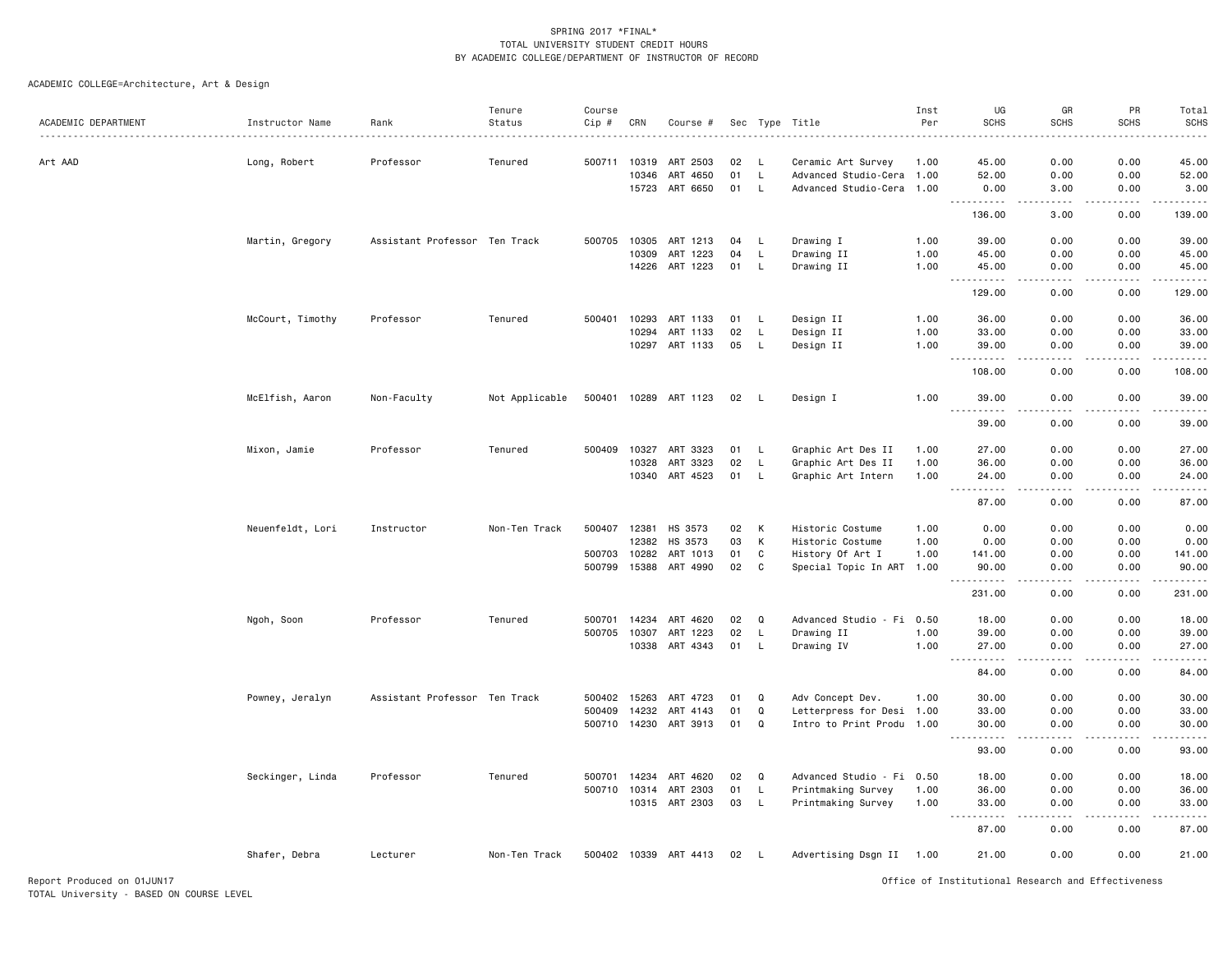| ACADEMIC DEPARTMENT                   | Instructor Name   | Rank     | Tenure<br>Status | Course<br>Cip # | CRN   | Course # |    |   | Sec Type Title            | Inst<br>Per | UG<br><b>SCHS</b>     | GR<br>SCHS            | PR<br><b>SCHS</b> | Total<br>SCHS |
|---------------------------------------|-------------------|----------|------------------|-----------------|-------|----------|----|---|---------------------------|-------------|-----------------------|-----------------------|-------------------|---------------|
|                                       |                   |          |                  |                 |       |          |    |   |                           |             |                       |                       |                   |               |
|                                       |                   |          |                  |                 |       |          |    |   |                           |             | -----------<br>21.00  | 0.00                  | 0.00              | .<br>21.00    |
| Art AAD                               | Spencer, Brittany | Lecturer | Non-Ten Track    | 500401          | 10291 | ART 1123 | 04 |   | Design I                  | 1.00        | 48.00                 | 0.00                  | 0.00              | 48.00         |
|                                       |                   |          |                  |                 | 10320 | ART 2803 | 01 | B | Intro to Computing A 1.00 |             | 42.00                 | 0.00                  | 0.00              | 42.00         |
|                                       |                   |          |                  |                 | 10321 | ART 2813 | 02 | B | Intermed Comp for De 1.00 |             | 45.00                 | 0.00                  | 0.00              | 45.00         |
|                                       |                   |          |                  |                 | 14225 | ART 1123 | 05 |   | Design I                  | 1.00        | 42.00                 | 0.00                  | 0.00              | 42.00         |
|                                       |                   |          |                  |                 |       |          |    |   |                           |             | ---------- <i>-</i>   | .                     | .                 | . <u>.</u>    |
|                                       |                   |          |                  |                 |       |          |    |   |                           |             | 177.00                | 0.00                  | 0.00              | 177.00        |
|                                       |                   |          |                  |                 |       |          |    |   |                           |             |                       |                       |                   |               |
| ===================================== |                   |          |                  |                 |       |          |    |   |                           |             | $=$ = = = = = = = = = | ==========            | ==========        |               |
| Art AAD                               |                   |          |                  |                 |       |          |    |   |                           |             | 3541.00               | 57.00                 | 0.00              | 3598.00       |
| ===================================== |                   |          |                  |                 |       |          |    |   |                           |             | ==========            | $=$ = = = = = = = = = | ==========        |               |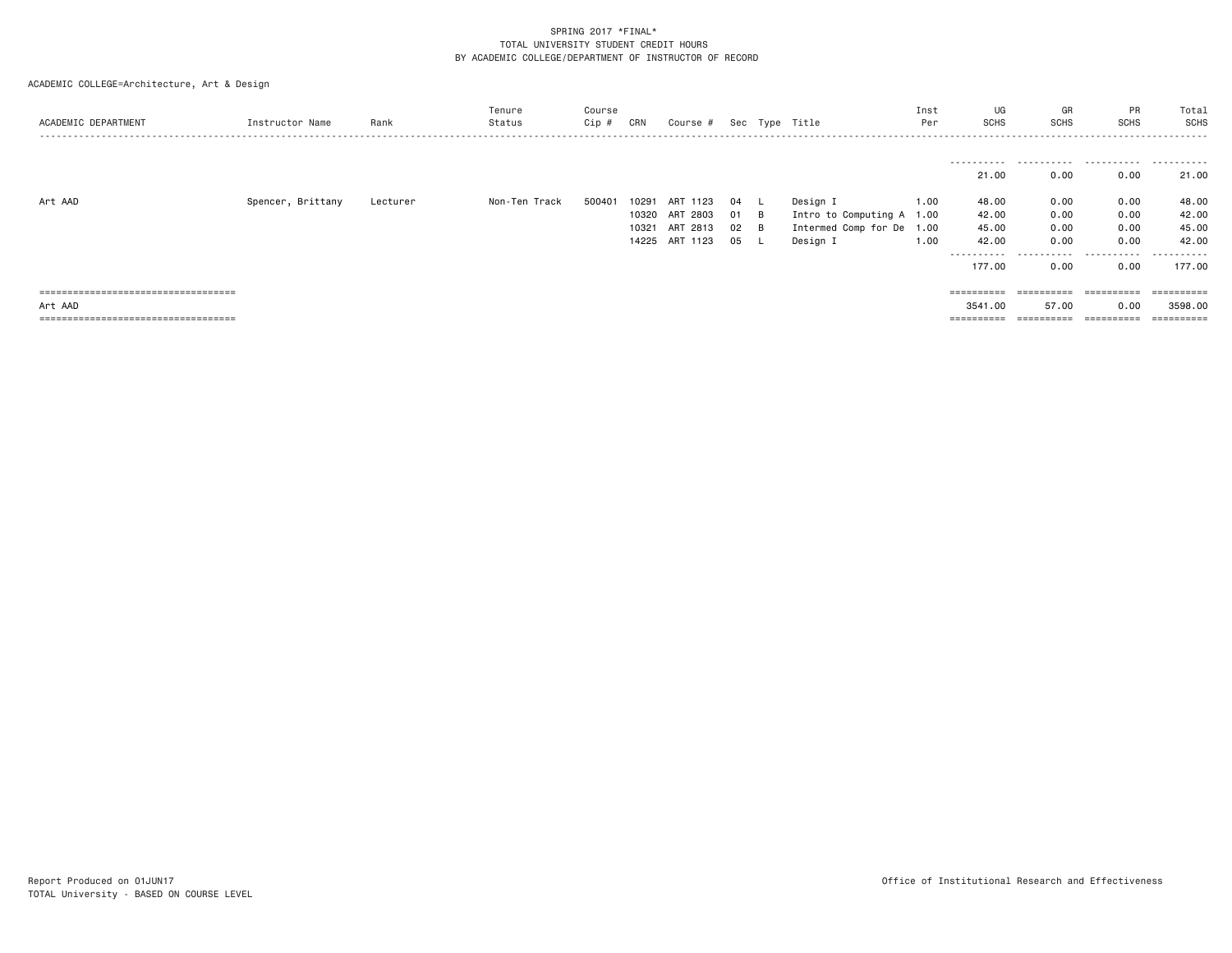|                                      |                   |                                   | Tenure        | Course  |       |                       |       |     |                           | Inst | UG                              | GR                    | PR                         | Total            |
|--------------------------------------|-------------------|-----------------------------------|---------------|---------|-------|-----------------------|-------|-----|---------------------------|------|---------------------------------|-----------------------|----------------------------|------------------|
| ACADEMIC DEPARTMENT                  | Instructor Name   | Rank                              | Status        | $Cip$ # | CRN   | Course #              |       |     | Sec Type Title            | Per  | <b>SCHS</b>                     | <b>SCHS</b>           | <b>SCHS</b>                | SCHS             |
| Building Construction Science        | Beatty, David     | Lecturer                          | Non-Ten Track | 522001  |       | 10413 BCS 3126        | 01 L  |     | Build Construct Stud 0.99 |      | 95.04                           | 0.00                  | 0.00                       | 95.04            |
|                                      |                   |                                   |               |         | 15605 | BCS 3126              | H01 L |     | Build Construct Stud 0.99 |      | 5.94                            | 0.00                  | 0.00                       | 5.94             |
|                                      |                   |                                   |               |         |       |                       |       |     |                           |      | -----------<br>100.98           | .<br>$\cdots$<br>0.00 | $\frac{1}{2}$<br>.<br>0.00 | .<br>100.98      |
|                                      | Duff, Mike        | Visiting Assist Pro Non-Ten Track |               | 522001  | 10411 | BCS 2226              | 01    | Q   | Build Construct Stud 0.50 |      | 87.00                           | 0.00                  | 0.00                       | 87.00            |
|                                      |                   |                                   |               |         |       | 10414 BCS 3323        | 01    | C.  | High Perform Constru 1.00 |      | 54.00<br>.                      | 0.00<br>.             | 0.00<br>-----              | 54.00            |
|                                      |                   |                                   |               |         |       |                       |       |     |                           |      | 141.00                          | 0.00                  | 0.00                       | 141.00           |
|                                      | Herrmann, Michele | Assistant Professor Ten Track     |               | 522001  | 10417 | BCS 4126              | 01    | - L | Build Contruct Studi 1.00 |      | 48.00                           | 0.00                  | 0.00                       | 48.00            |
|                                      |                   |                                   |               |         |       |                       |       |     |                           |      | ----------<br>48.00             | 0.00                  | 0.00                       | 48.00            |
|                                      | Leathem, Thomas   | Assistant Professor Ten Track     |               | 151303  | 12437 | ID 3363               | 02    | B   | 3/D & CAD Modeling i 1.00 |      | 93.00                           | 0.00                  | 0.00                       | 93.00            |
|                                      |                   |                                   |               |         |       | 460412 10412 BCS 3006 | 01    | E   | Construction Interns 1.00 |      | 6.00                            | 0.00                  | 0.00                       | 6.00             |
|                                      |                   |                                   |               | 522001  | 10411 | BCS 2226              | 01    | Q   | Build Construct Stud 0.50 |      | 87.00                           | 0.00                  | 0.00                       | 87.00            |
|                                      |                   |                                   |               |         |       |                       |       |     |                           |      | - - - - - - - - - - -<br>186.00 | $\cdots$<br>0.00      | .<br>0.00                  | 186.00           |
|                                      | Mawlana, Mohammed | Visiting Assist Pro Non-Ten Track |               | 151303  | 16053 | ID 3363               | 03    | - C | 3/D & CAD Modeling i 1.00 |      | 18,00                           | 0.00                  | 0.00                       | 18.00            |
|                                      |                   |                                   |               | 522001  |       | 10410 BCS 1126        | 01    | Q   | Build Construct Stud 0.50 |      | 75.00                           | 0.00<br>- - - -       | 0.00                       | 75.00            |
|                                      |                   |                                   |               |         |       |                       |       |     |                           |      | 93.00                           | 0.00                  | 0.00                       | 93.00            |
| ==================================== |                   |                                   |               |         |       |                       |       |     |                           |      | ==========                      | ==========            | ==========                 | <b>CONSIDERS</b> |
| Building Construction Science        |                   |                                   |               |         |       |                       |       |     |                           |      | 568.98                          | 0.00                  | 0.00                       | 568.98           |
| ==================================== |                   |                                   |               |         |       |                       |       |     |                           |      | ==========                      | <b>EEEEEEEEE</b>      | ==========                 | ----------       |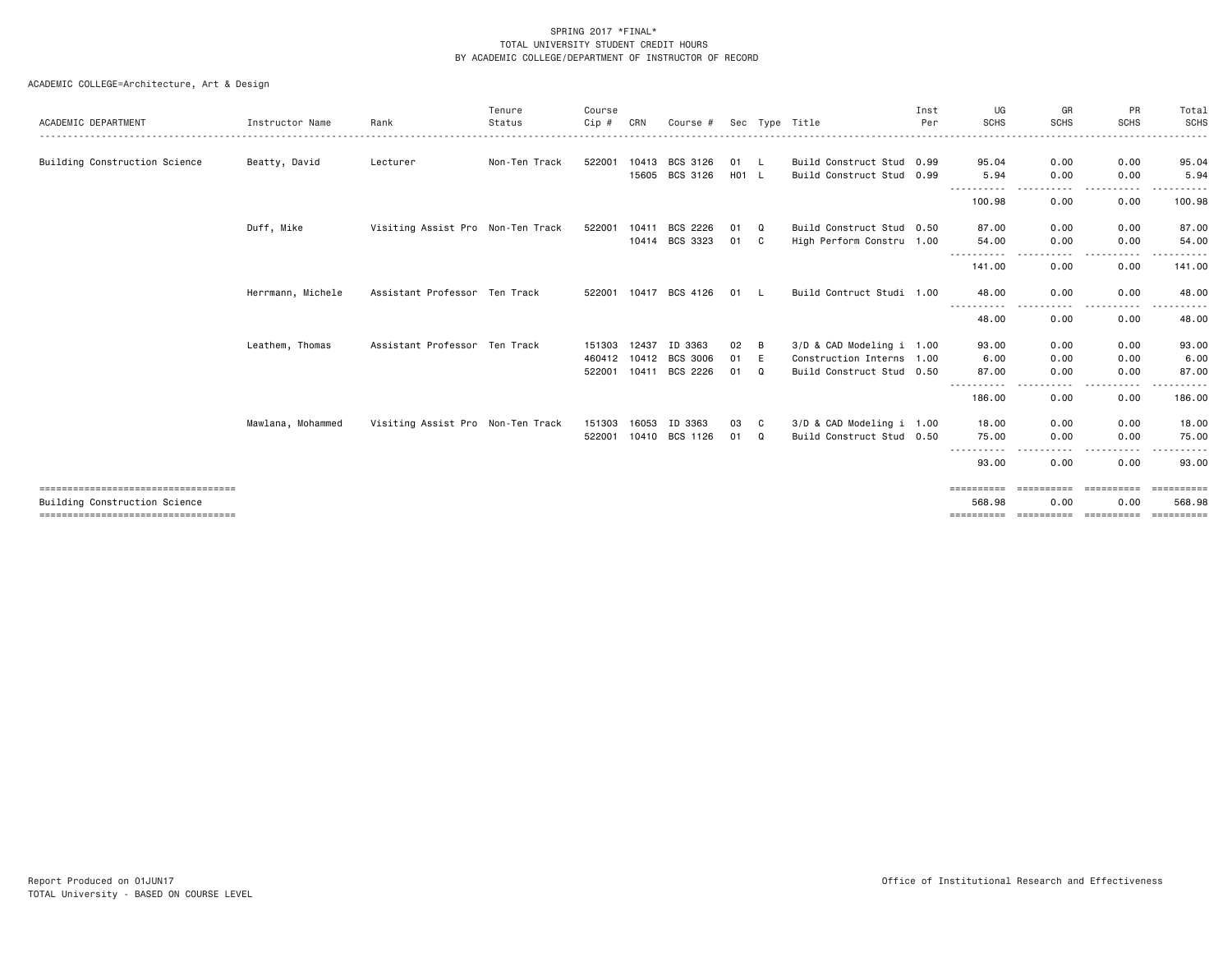| ACADEMIC DEPARTMENT                                    |                 |                                   |                |              |       |                      |       |                   |                           |      |                                                                                                                                    |                               |                                                                                                                                                              | Total                                                                                                                                                                                                                                                                                                                                                                                                                                                                                  |
|--------------------------------------------------------|-----------------|-----------------------------------|----------------|--------------|-------|----------------------|-------|-------------------|---------------------------|------|------------------------------------------------------------------------------------------------------------------------------------|-------------------------------|--------------------------------------------------------------------------------------------------------------------------------------------------------------|----------------------------------------------------------------------------------------------------------------------------------------------------------------------------------------------------------------------------------------------------------------------------------------------------------------------------------------------------------------------------------------------------------------------------------------------------------------------------------------|
|                                                        | Instructor Name | Rank                              | Status         | Cip #        | CRN   | Course #             |       |                   | Sec Type Title            | Per  | <b>SCHS</b>                                                                                                                        | SCHS                          | <b>SCHS</b>                                                                                                                                                  | <b>SCHS</b>                                                                                                                                                                                                                                                                                                                                                                                                                                                                            |
|                                                        |                 |                                   |                |              |       |                      |       |                   |                           |      |                                                                                                                                    |                               |                                                                                                                                                              |                                                                                                                                                                                                                                                                                                                                                                                                                                                                                        |
| Interior Design                                        | Carroll, Robin  | Instructor                        | Non-Ten Track  | 040501       | 15501 | ID 4673              | 01    | C                 | Integrated Lighting       | 0.75 | 27.00                                                                                                                              | 0.00                          | 0.00                                                                                                                                                         | 27.00                                                                                                                                                                                                                                                                                                                                                                                                                                                                                  |
|                                                        |                 |                                   |                | 190601       | 12435 | ID 2603              | 01    | C                 | Interior Design Fund      | 1.00 | 45.00                                                                                                                              | 0.00                          | 0.00                                                                                                                                                         | 45.00                                                                                                                                                                                                                                                                                                                                                                                                                                                                                  |
|                                                        |                 |                                   |                |              | 13994 | ID 2603              | 501 C |                   | Interior Design Fund 1.00 |      | 30.00                                                                                                                              | 0.00                          | 0.00                                                                                                                                                         | 30.00                                                                                                                                                                                                                                                                                                                                                                                                                                                                                  |
|                                                        |                 |                                   |                | 500408 12373 |       | HS 2603              | 01    | C<br>$\mathtt{C}$ | Inter Design Fundame 1.00 |      | 51.00                                                                                                                              | 0.00                          | 0.00                                                                                                                                                         | 51.00                                                                                                                                                                                                                                                                                                                                                                                                                                                                                  |
|                                                        |                 |                                   |                |              | 12438 | ID 3603              | 01    |                   | Digital Design for I 1.00 |      | 87.00                                                                                                                              | 0.00                          | 0.00                                                                                                                                                         | 87.00                                                                                                                                                                                                                                                                                                                                                                                                                                                                                  |
|                                                        |                 |                                   |                |              |       |                      |       |                   |                           |      | 240.00                                                                                                                             | 0.00                          | 0.00                                                                                                                                                         | 240.00                                                                                                                                                                                                                                                                                                                                                                                                                                                                                 |
|                                                        | Cothren, Claire | Non-Employee                      | Not Applicable |              |       | 190601 12445 ID 4654 | 01 C  |                   | Interior Design Stud 1.00 |      | 68.00                                                                                                                              | 0.00                          | 0.00                                                                                                                                                         | 68.00                                                                                                                                                                                                                                                                                                                                                                                                                                                                                  |
|                                                        |                 |                                   |                |              |       |                      |       |                   |                           |      | 68.00                                                                                                                              | 0.00                          | 0.00                                                                                                                                                         | 68.00                                                                                                                                                                                                                                                                                                                                                                                                                                                                                  |
|                                                        | Crumpton, Amy   | Associate Professor               | Tenured        | 500408       | 12440 | ID 3624              | 01    | В                 | Interior Design Stud 1.00 |      | 52.00                                                                                                                              | 0.00                          | 0.00                                                                                                                                                         | 52.00                                                                                                                                                                                                                                                                                                                                                                                                                                                                                  |
|                                                        |                 |                                   |                |              | 12443 | ID 4611              | 01    | C                 | Principles of LEED        | 1.00 | 21.00                                                                                                                              | 0.00                          | 0.00                                                                                                                                                         | 21.00                                                                                                                                                                                                                                                                                                                                                                                                                                                                                  |
|                                                        |                 |                                   |                |              |       | 14224 ID 3624        | 02    | B                 | Interior Design Stud 1.00 |      | 48.00<br>.                                                                                                                         | 0.00<br>.                     | 0.00<br>-----                                                                                                                                                | 48.00                                                                                                                                                                                                                                                                                                                                                                                                                                                                                  |
|                                                        |                 |                                   |                |              |       |                      |       |                   |                           |      | 121.00                                                                                                                             | 0.00                          | 0.00                                                                                                                                                         | 121.00                                                                                                                                                                                                                                                                                                                                                                                                                                                                                 |
|                                                        | Fulton, Glen    | Visiting Assist Pro Non-Ten Track |                | 040501       | 12429 | ID 1694              | 01    | B                 | Interior Design I         | 1.00 | 68.00                                                                                                                              | 0.00                          | 0.00                                                                                                                                                         | 68.00                                                                                                                                                                                                                                                                                                                                                                                                                                                                                  |
|                                                        |                 |                                   |                |              | 12430 | ID 1694              | 02    | B                 | Interior Design I         | 1.00 | 52.00                                                                                                                              | 0.00                          | 0.00                                                                                                                                                         | 52.00                                                                                                                                                                                                                                                                                                                                                                                                                                                                                  |
|                                                        |                 |                                   |                | 151303 12432 |       | ID 2103              | 01    | В                 | CAD for Interior Des 0.50 |      | 16.50                                                                                                                              | 0.00                          | 0.00                                                                                                                                                         | 16.50                                                                                                                                                                                                                                                                                                                                                                                                                                                                                  |
|                                                        |                 |                                   |                |              |       | 12433 ID 2103        | 02    | B                 | CAD for Interior Des 0.50 |      | 30.00                                                                                                                              | 0.00<br>.                     | 0.00                                                                                                                                                         | 30.00                                                                                                                                                                                                                                                                                                                                                                                                                                                                                  |
|                                                        |                 |                                   |                |              |       |                      |       |                   |                           |      | .<br>166.50                                                                                                                        | 0.00                          | -----<br>0.00                                                                                                                                                | $\frac{1}{2} \left( \frac{1}{2} \right) \left( \frac{1}{2} \right) \left( \frac{1}{2} \right) \left( \frac{1}{2} \right) \left( \frac{1}{2} \right) \left( \frac{1}{2} \right)$<br>166.50                                                                                                                                                                                                                                                                                              |
|                                                        | Miller, Beth    | Professor                         | Tenured        | 040501 12444 |       | ID 4651              | 01    | C                 | ID Internship Placem      | 1.00 | 16.00                                                                                                                              | 0.00                          | 0.00                                                                                                                                                         | 16.00                                                                                                                                                                                                                                                                                                                                                                                                                                                                                  |
|                                                        |                 |                                   |                | 190699 15450 |       | ID 4000              | 01    | Ι.                | Directed Individual       | 1.00 | 1.00                                                                                                                               | 0.00                          | 0.00                                                                                                                                                         | 1.00                                                                                                                                                                                                                                                                                                                                                                                                                                                                                   |
|                                                        |                 |                                   |                |              | 15778 | ID 4000              | 02    | $\mathbf I$       | Directed Individual       | 1.00 | 1.00                                                                                                                               | 0.00                          | 0.00                                                                                                                                                         | 1.00                                                                                                                                                                                                                                                                                                                                                                                                                                                                                   |
|                                                        |                 |                                   |                | 500408 12439 |       | ID 3611              | 01    | C                 | Career and Portfolio      | 1.00 | 34.00                                                                                                                              | 0.00                          | 0.00                                                                                                                                                         | 34.00                                                                                                                                                                                                                                                                                                                                                                                                                                                                                  |
|                                                        |                 |                                   |                | 500410 12434 |       | ID 2203              | 01    | Q                 | Rendering                 | 1.00 | 45.00                                                                                                                              | 0.00                          | 0.00                                                                                                                                                         | 45.00                                                                                                                                                                                                                                                                                                                                                                                                                                                                                  |
|                                                        |                 |                                   |                |              |       | 14223 ID 2203        | 02    | $\Omega$          | Rendering                 | 1.00 | 48.00<br>$\frac{1}{2} \left( \frac{1}{2} \right) \left( \frac{1}{2} \right) \left( \frac{1}{2} \right) \left( \frac{1}{2} \right)$ | 0.00                          | 0.00                                                                                                                                                         | 48.00                                                                                                                                                                                                                                                                                                                                                                                                                                                                                  |
|                                                        |                 |                                   |                |              |       |                      |       |                   |                           |      | 145.00                                                                                                                             | 0.00                          | 0.00                                                                                                                                                         | 145.00                                                                                                                                                                                                                                                                                                                                                                                                                                                                                 |
|                                                        | Miller, Lyndsey | Assistant Professor Ten Track     |                | 151303 12432 |       | ID 2103              | 01    | B                 | CAD for Interior Des 0.50 |      | 16.50                                                                                                                              | 0.00                          | 0.00                                                                                                                                                         | 16.50                                                                                                                                                                                                                                                                                                                                                                                                                                                                                  |
|                                                        |                 |                                   |                |              | 12433 | ID 2103              | 02    | B                 | CAD for Interior Des 0.50 |      | 30.00                                                                                                                              | 0.00                          | 0.00                                                                                                                                                         | 30.00                                                                                                                                                                                                                                                                                                                                                                                                                                                                                  |
|                                                        |                 |                                   |                |              |       | 12436 ID 3363        | 01    | B                 | 3/D & CAD Modeling i 1.00 |      | 99.00<br>.                                                                                                                         | 0.00<br>.                     | 0.00<br>$\frac{1}{2} \left( \frac{1}{2} \right) \left( \frac{1}{2} \right) \left( \frac{1}{2} \right) \left( \frac{1}{2} \right) \left( \frac{1}{2} \right)$ | 99.00                                                                                                                                                                                                                                                                                                                                                                                                                                                                                  |
|                                                        |                 |                                   |                |              |       |                      |       |                   |                           |      | 145.50                                                                                                                             | 0.00                          | 0.00                                                                                                                                                         | 145.50                                                                                                                                                                                                                                                                                                                                                                                                                                                                                 |
|                                                        | Riehm, William  | Assistant Professor Ten Track     |                | 040501       | 12441 | ID 3633              | 01    | C                 | ID Detail & Constr D 1.00 |      | 75.00                                                                                                                              | 0.00                          | 0.00                                                                                                                                                         | 75.00                                                                                                                                                                                                                                                                                                                                                                                                                                                                                  |
|                                                        |                 |                                   |                |              | 12442 | ID 3653              | 01    | C                 | History of Interiors 1.00 |      | 126.00                                                                                                                             | 0.00                          | 0.00                                                                                                                                                         | 126.00                                                                                                                                                                                                                                                                                                                                                                                                                                                                                 |
|                                                        |                 |                                   |                |              | 15501 | ID 4673              | 01    | C                 | Integrated Lighting       | 0.25 | 9.00                                                                                                                               | 0.00                          | 0.00                                                                                                                                                         | 9.00                                                                                                                                                                                                                                                                                                                                                                                                                                                                                   |
|                                                        |                 |                                   |                |              |       | 190601 12447 ID 4693 | 01    | B                 | Furniture Design          | 1.00 | 30.00                                                                                                                              | 0.00                          | 0.00                                                                                                                                                         | 30.00                                                                                                                                                                                                                                                                                                                                                                                                                                                                                  |
|                                                        |                 |                                   |                |              |       |                      |       |                   |                           |      | <b></b><br>240.00                                                                                                                  | .<br>0.00                     | -----<br>0.00                                                                                                                                                | 240.00                                                                                                                                                                                                                                                                                                                                                                                                                                                                                 |
| -----------------------------------                    |                 |                                   |                |              |       |                      |       |                   |                           |      |                                                                                                                                    | ==========                    | ==========                                                                                                                                                   | $\begin{array}{cccccccccc} \multicolumn{2}{c}{} & \multicolumn{2}{c}{} & \multicolumn{2}{c}{} & \multicolumn{2}{c}{} & \multicolumn{2}{c}{} & \multicolumn{2}{c}{} & \multicolumn{2}{c}{} & \multicolumn{2}{c}{} & \multicolumn{2}{c}{} & \multicolumn{2}{c}{} & \multicolumn{2}{c}{} & \multicolumn{2}{c}{} & \multicolumn{2}{c}{} & \multicolumn{2}{c}{} & \multicolumn{2}{c}{} & \multicolumn{2}{c}{} & \multicolumn{2}{c}{} & \multicolumn{2}{c}{} & \multicolumn{2}{c}{} & \mult$ |
| Interior Design<br>=================================== |                 |                                   |                |              |       |                      |       |                   |                           |      | 1126.00<br>==========                                                                                                              | 0.00<br>----------- --------- | 0.00                                                                                                                                                         | 1126.00<br>==========                                                                                                                                                                                                                                                                                                                                                                                                                                                                  |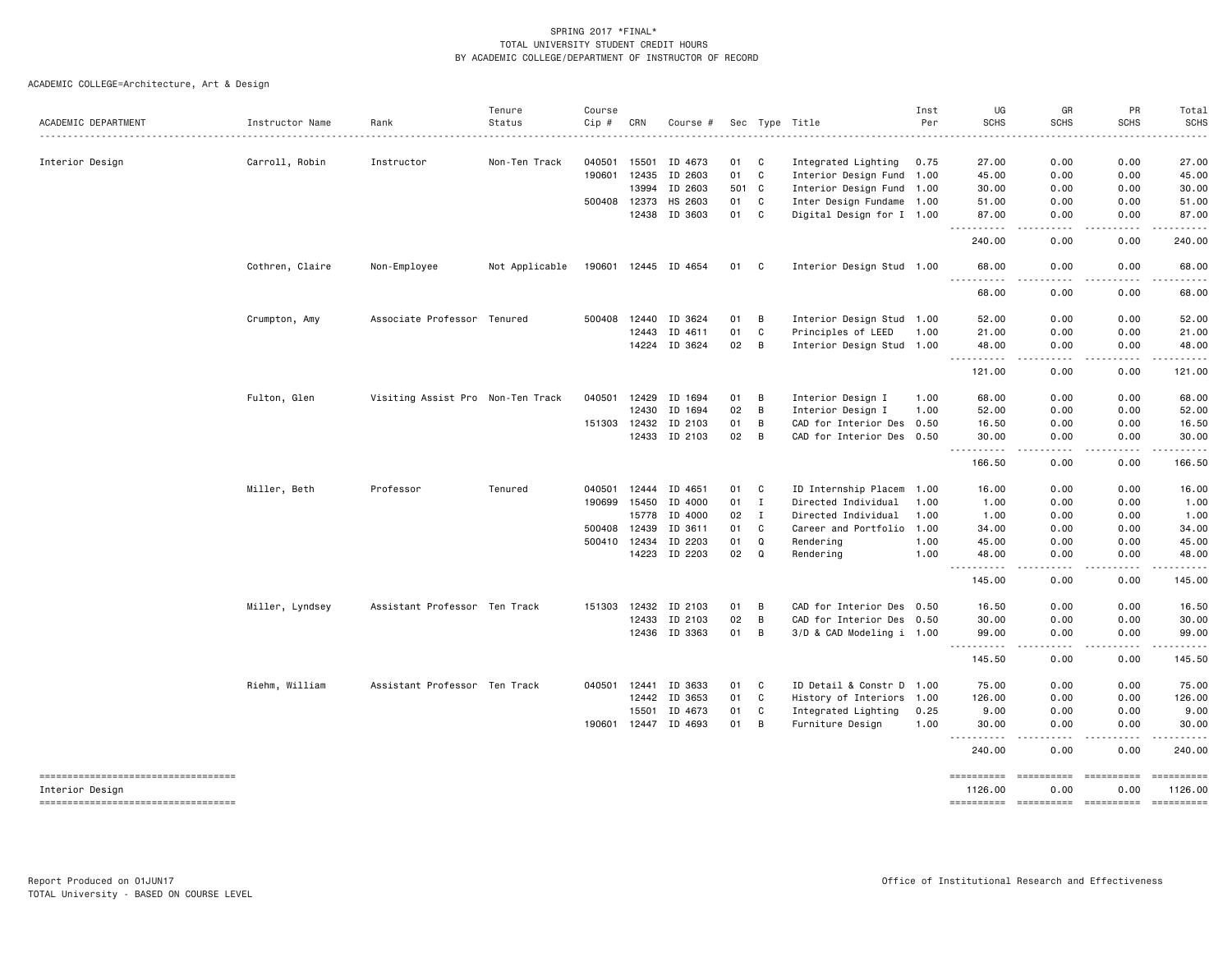| ACADEMIC DEPARTMENT    | Instructor Name     | Rank                              | Tenure<br>Status | Course<br>Cip # | CRN            | Course #              |          |                             | Sec Type Title            | Inst<br>Per | UG<br><b>SCHS</b>                                                                                                                                    | GR<br><b>SCHS</b>                   | PR<br><b>SCHS</b> | Total<br><b>SCHS</b> |
|------------------------|---------------------|-----------------------------------|------------------|-----------------|----------------|-----------------------|----------|-----------------------------|---------------------------|-------------|------------------------------------------------------------------------------------------------------------------------------------------------------|-------------------------------------|-------------------|----------------------|
|                        |                     |                                   |                  |                 |                |                       |          |                             |                           |             |                                                                                                                                                      |                                     |                   |                      |
| School of Architecture | Ammon, Theodore     | Lecturer                          | Non-Ten Track    | 040201 10273    |                | ARC 5353              | 01       | C.                          | Philosophy Of Arch        | 1.00        | 84.00<br>$- - -$                                                                                                                                     | 0.00                                | 0.00              | 84.00                |
|                        |                     |                                   |                  |                 |                |                       |          |                             |                           |             | 84.00                                                                                                                                                | 0.00                                | 0.00              | 84.00                |
|                        | Berk, Michael       | Professor                         | Tenured          | 040201          | 10263<br>15633 | ARC 3573<br>ARC 4000  | 01<br>01 | C<br>$\mathbf I$            | Portfolio Packaging       | 1.00        | 36.00<br>3.00                                                                                                                                        | 0.00<br>0.00                        | 0.00<br>0.00      | 36.00<br>3.00        |
|                        |                     |                                   |                  |                 |                |                       |          |                             | Directed Indiv Study 1.00 |             | $\frac{1}{2} \left( \frac{1}{2} \right) \left( \frac{1}{2} \right) \left( \frac{1}{2} \right) \left( \frac{1}{2} \right) \left( \frac{1}{2} \right)$ | $\omega$ $\omega$ $\omega$ $\omega$ | .                 | $    -$              |
|                        |                     |                                   |                  |                 |                |                       |          |                             |                           |             | 39.00                                                                                                                                                | 0.00                                | 0.00              | 39.00                |
|                        | Callender, Jassen   | Associate Professor Tenured       |                  |                 |                | 040201 10275 ARC 5589 | 01       | B                           | Arch Design V-B           | 1.00        | 162.00                                                                                                                                               | 0.00                                | 0.00              | 162.00               |
|                        |                     |                                   |                  |                 |                |                       |          |                             |                           |             | 162.00                                                                                                                                               | 0.00                                | 0.00              | 162.00               |
|                        | Carson, Foster      | Lecturer                          | Non-Ten Track    | 522001          |                | 10410 BCS 1126        | 01       | Q                           | Build Construct Stud 0.50 |             | 75.00<br>$\sim$ $\sim$ $\sim$<br>. <u>.</u>                                                                                                          | 0.00<br>$\frac{1}{2}$               | 0.00<br>.         | 75.00<br>.           |
|                        |                     |                                   |                  |                 |                |                       |          |                             |                           |             | 75.00                                                                                                                                                | 0.00                                | 0.00              | 75.00                |
|                        | Esenwein, Frederick | Assistant Professor Ten Track     |                  | 040201          | 10254          | ARC 2313              | 01       | C                           | History Of Arch I         | 1.00        | 294.00                                                                                                                                               | 0.00                                | 0.00              | 294.00               |
|                        |                     |                                   |                  |                 | 10255          | ARC 2546              | 01       | B                           | Arch Design II-B          | 0.01        | 0.72                                                                                                                                                 | 0.00                                | 0.00              | 0.72                 |
|                        |                     |                                   |                  |                 | 10256          | ARC 2546              | 02       | B                           | Arch Design II-B          | 0.01        | 0.72                                                                                                                                                 | 0.00                                | 0.00              | 0.72                 |
|                        |                     |                                   |                  |                 |                | 10257 ARC 2546        | 03       | B                           | Arch Design II-B          | 1.00        | 78.00                                                                                                                                                | 0.00<br>$\sim$ $\sim$ $\sim$        | 0.00              | 78.00<br>.           |
|                        |                     |                                   |                  |                 |                |                       |          |                             |                           |             | 373.44                                                                                                                                               | 0.00                                | 0.00              | 373.44               |
|                        | Gines, Jacob        | Assistant Professor Ten Track     |                  | 040201          | 10250          | ARC 1546              | 01       | B                           | Arch Design I-B           | 0.01        | 0.54                                                                                                                                                 | 0.00                                | 0.00              | 0.54                 |
|                        |                     |                                   |                  |                 | 10251          | ARC 1546              | 02       | B                           | Arch Design I-B           | 1.00        | 60.00                                                                                                                                                | 0.00                                | 0.00              | 60.00                |
|                        |                     |                                   |                  |                 | 10252          | ARC 1546              | 03       | B                           | Arch Design I-B           | 0.01        | 0.66                                                                                                                                                 | 0.00                                | 0.00              | 0.66                 |
|                        |                     |                                   |                  |                 | 10253          | ARC 1546              | HO1 B    |                             | Arch Design I-B Hono 1.00 |             | 42.00                                                                                                                                                | 0.00                                | 0.00              | 42.00                |
|                        |                     |                                   |                  |                 | 10258          | ARC 2723              | 01       | C                           | Materials                 | 1.00        | 117.00                                                                                                                                               | 0.00                                | 0.00              | 117.00               |
|                        |                     |                                   |                  |                 | 16583          | ARC 4000              | 03       | $\mathbf{I}$                | Directed Indiv Study 1.00 |             | 1.00<br><u>.</u>                                                                                                                                     | 0.00<br>$\frac{1}{2}$               | 0.00<br>.         | 1.00                 |
|                        |                     |                                   |                  |                 |                |                       |          |                             |                           |             | 221.20                                                                                                                                               | 0.00                                | 0.00              | 221.20               |
|                        | Gregory, Alexis     | Associate Professor Tenured       |                  |                 |                | 040201 10256 ARC 2546 | 02       | B                           | Arch Design II-B          | 0.99        | 71.28<br><u>.</u>                                                                                                                                    | 0.00<br>$\frac{1}{2}$               | 0.00<br>.         | 71.28<br>.           |
|                        |                     |                                   |                  |                 |                |                       |          |                             |                           |             | 71.28                                                                                                                                                | 0.00                                | 0.00              | 71.28                |
|                        | Hankins, Francesca  | Visiting Assist Pro Non-Ten Track |                  | 040201          | 10252          | ARC 1546              | 03       | B                           | Arch Design I-B           | 0.99        | 65.34                                                                                                                                                | 0.00                                | 0.00              | 65.34                |
|                        |                     |                                   |                  |                 | 10259          | ARC 3323              | 01       | C                           | History Of Arch III       | 1.00        | 84.00                                                                                                                                                | 0.00                                | 0.00              | 84.00                |
|                        |                     |                                   |                  |                 | 16632          | ARC 4000              | 11       | $\mathbf{I}$                | Directed Indiv Study 1.00 |             | 3.00                                                                                                                                                 | 0.00                                | 0.00              | 3.00                 |
|                        |                     |                                   |                  |                 | 16633          | ARC 4000              | 12       | $\mathbf{I}$                | Directed Indiv Study 1.00 |             | 3.00                                                                                                                                                 | 0.00                                | 0.00              | 3.00                 |
|                        |                     |                                   |                  |                 | 16634          | ARC 4000              | 13       | $\mathbf I$                 | Directed Indiv Study 1.00 |             | 3.00                                                                                                                                                 | 0.00                                | 0.00              | 3.00                 |
|                        |                     |                                   |                  |                 | 16635          | ARC 4000              | 14       | $\mathbf I$<br>$\mathbf{I}$ | Directed Indiv Study 1.00 |             | 3.00                                                                                                                                                 | 0.00                                | 0.00              | 3.00                 |
|                        |                     |                                   |                  |                 | 16636          | ARC 4000              | 15       | $\mathbf I$                 | Directed Indiv Study 1.00 |             | 3.00<br>3.00                                                                                                                                         | 0.00<br>0.00                        | 0.00              | 3.00                 |
|                        |                     |                                   |                  |                 | 16637          | ARC 4000              | 16       |                             | Directed Indiv Study 1.00 |             | .                                                                                                                                                    |                                     | 0.00              | 3.00<br>.            |
|                        |                     |                                   |                  |                 |                |                       |          |                             |                           |             | 167.34                                                                                                                                               | 0.00                                | 0.00              | 167.34               |
|                        | Herrmann, Hans      | Associate Professor Tenured       |                  | 040201          | 10268          | ARC 4546              | 01       | B                           | Arch Design IV-B          | 0.01        | 0.72                                                                                                                                                 | 0.00                                | 0.00              | 0.72                 |
|                        |                     |                                   |                  |                 | 10269          | ARC 4546              | 02       | B                           | Arch Design IV-B          | 1.00        | 72.00                                                                                                                                                | 0.00                                | 0.00              | 72.00                |
|                        |                     |                                   |                  |                 | 10272          | ARC 4733              | 01       | C                           | Site Planning             | 1.00        | 69.00<br>$\sim$ $\sim$ $\sim$                                                                                                                        | 0.00                                | 0.00              | 69.00                |
|                        |                     |                                   |                  |                 |                |                       |          |                             |                           |             | 141.72                                                                                                                                               | 0.00                                | 0.00              | 141.72               |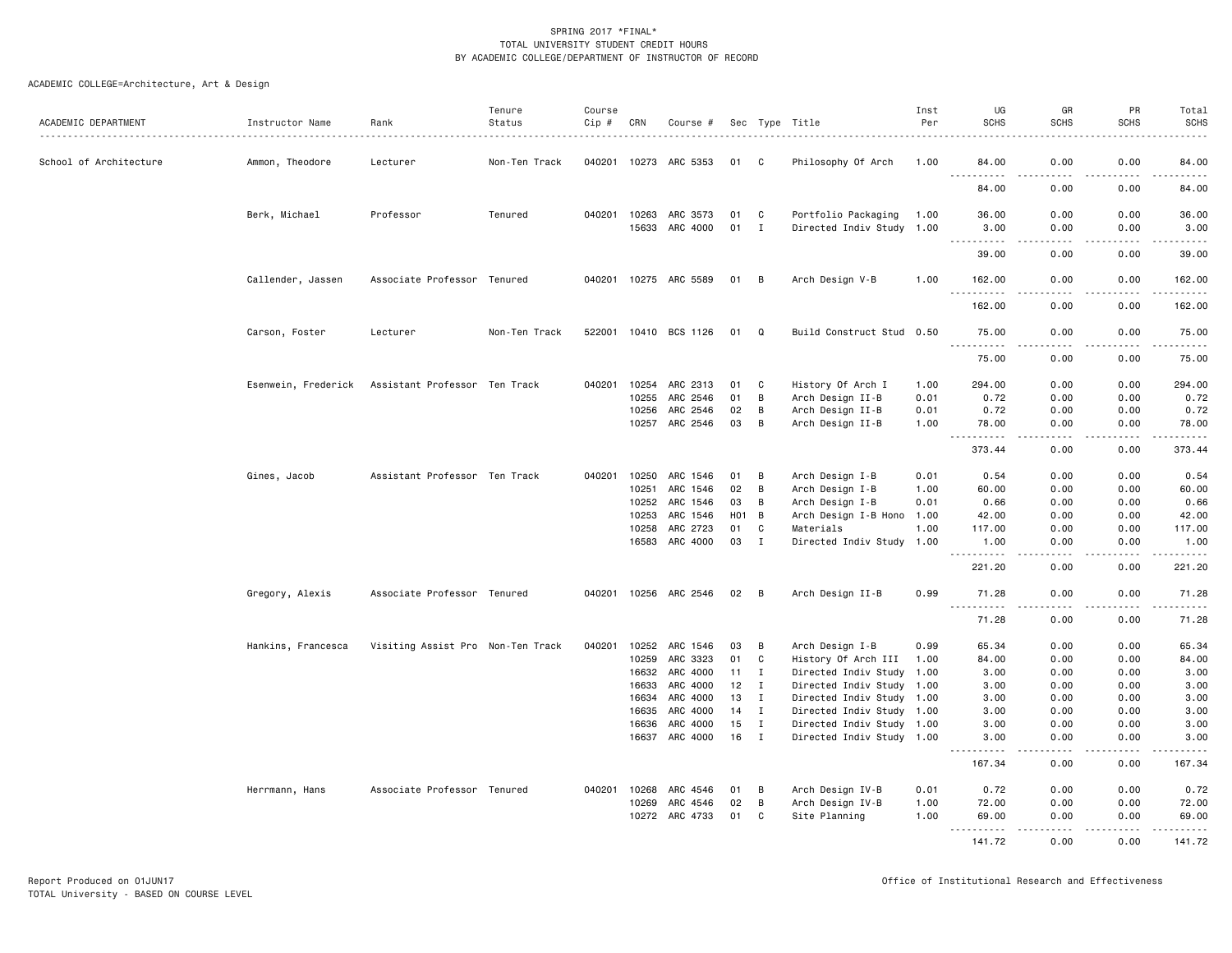| ACADEMIC DEPARTMENT    | Instructor Name | Rank                              | Tenure<br>Status | Course<br>Cip # | CRN            | Course #              |          |              | Sec Type Title                                 | Inst<br>Per | UG<br><b>SCHS</b>                  | GR<br><b>SCHS</b>                   | PR<br><b>SCHS</b>                                                                                                                                            | Total<br><b>SCHS</b>                                                                                                                                           |
|------------------------|-----------------|-----------------------------------|------------------|-----------------|----------------|-----------------------|----------|--------------|------------------------------------------------|-------------|------------------------------------|-------------------------------------|--------------------------------------------------------------------------------------------------------------------------------------------------------------|----------------------------------------------------------------------------------------------------------------------------------------------------------------|
|                        |                 |                                   |                  |                 |                |                       |          |              |                                                |             |                                    |                                     |                                                                                                                                                              |                                                                                                                                                                |
| School of Architecture | Jones, William  | Lecturer                          | Non-Ten Track    | 040201          | 10247<br>10408 | ARC 1013<br>BCS 1013  | 01<br>01 | C<br>C       | Arch Appreciation<br>Architecture Appreci 1.00 | 1.00        | 438.00<br>12.00                    | 0.00<br>0.00                        | 0.00<br>0.00                                                                                                                                                 | 438.00<br>12.00                                                                                                                                                |
|                        |                 |                                   |                  |                 |                |                       |          |              |                                                |             | .<br>450.00                        | $\sim$ $\sim$ $\sim$ $\sim$<br>0.00 | .<br>0.00                                                                                                                                                    | $\frac{1}{2} \left( \frac{1}{2} \right) \left( \frac{1}{2} \right) \left( \frac{1}{2} \right) \left( \frac{1}{2} \right) \left( \frac{1}{2} \right)$<br>450.00 |
|                        | Kemp, Leah      | Non-Faculty                       | Not Applicable   | 040201          | 10270          | ARC 4613              | S01 S    |              | CREATE Common Ground                           | 1.00        | 3.00                               | 0.00                                | 0.00                                                                                                                                                         | 3.00                                                                                                                                                           |
|                        |                 |                                   |                  |                 | 13787          | ARC 1013              | 501 C    |              | Arch Appreciation                              | 1.00        | 60.00<br>$\sim$ $\sim$ $\sim$<br>. | 0.00<br>$   -$                      | 0.00<br>.                                                                                                                                                    | 60.00<br>.                                                                                                                                                     |
|                        |                 |                                   |                  |                 |                |                       |          |              |                                                |             | 63.00                              | 0.00                                | 0.00                                                                                                                                                         | 63.00                                                                                                                                                          |
|                        | Latham, Angela  | Instructor                        | Non-Ten Track    | 500799          | 13550          | TKI 2413              | 01       | C            | Hi & Appr Artcrafts                            | 1.00        | 75.00                              | 0.00                                | 0.00                                                                                                                                                         | 75.00                                                                                                                                                          |
|                        |                 |                                   |                  |                 | 13551          | TKI 2413              | 02       | C            | Hi & Appr Artcrafts                            | 1.00        | 75.00                              | 0.00                                | 0.00                                                                                                                                                         | 75.00                                                                                                                                                          |
|                        |                 |                                   |                  |                 | 13552          | TKI 2413              | 03       | C            | Hi & Appr Artcrafts                            | 1.00        | 75.00                              | 0.00                                | 0.00                                                                                                                                                         | 75.00                                                                                                                                                          |
|                        |                 |                                   |                  |                 | 13553          | TKI 2413              | H04 C    |              | Honors Hi & Appr Art 1.00                      |             | 72.00<br>.                         | 0.00<br>والمستناء                   | 0.00<br>-----                                                                                                                                                | 72.00<br>$\frac{1}{2} \left( \frac{1}{2} \right) \left( \frac{1}{2} \right) \left( \frac{1}{2} \right) \left( \frac{1}{2} \right) \left( \frac{1}{2} \right)$  |
|                        |                 |                                   |                  |                 |                |                       |          |              |                                                |             | 297.00                             | 0.00                                | 0.00                                                                                                                                                         | 297.00                                                                                                                                                         |
|                        | Martin, George  | Visiting Assoc Prof Non-Ten Track |                  | 040201          | 10248          | ARC 1013              | 02       | C            | Arch Appreciation                              | 1.00        | 414.00                             | 0.00                                | 0.00                                                                                                                                                         | 414.00                                                                                                                                                         |
|                        |                 |                                   |                  |                 | 10250          | ARC 1546              | 01       | В            | Arch Design I-B                                | 0.99        | 53.46                              | 0.00                                | 0.00                                                                                                                                                         | 53.46                                                                                                                                                          |
|                        |                 |                                   |                  |                 | 10409          | BCS 1013              | 02       | C            | Architecture Appreci 1.00                      |             | 24.00                              | 0.00                                | 0.00                                                                                                                                                         | 24.00                                                                                                                                                          |
|                        |                 |                                   |                  |                 | 16625          | ARC 4000              | 04       | $\mathbf{I}$ | Directed Indiv Study 1.00                      |             | 3.00                               | 0.00                                | 0.00                                                                                                                                                         | 3.00                                                                                                                                                           |
|                        |                 |                                   |                  |                 | 16626          | ARC 4000              | 05       | $\mathbf{I}$ | Directed Indiv Study 1.00                      |             | 3.00                               | 0.00                                | 0.00                                                                                                                                                         | 3.00                                                                                                                                                           |
|                        |                 |                                   |                  |                 | 16627          | ARC 4000              | 06       | $\mathbf{I}$ | Directed Indiv Study 1.00                      |             | 3.00                               | 0.00                                | 0.00                                                                                                                                                         | 3.00                                                                                                                                                           |
|                        |                 |                                   |                  |                 | 16628          | ARC 4000              | 07       | I            | Directed Indiv Study 1.00                      |             | 3.00                               | 0.00                                | 0.00                                                                                                                                                         | 3.00                                                                                                                                                           |
|                        |                 |                                   |                  |                 | 16629          | ARC 4000              | 08       | $\mathbf I$  | Directed Indiv Study 1.00                      |             | 3.00                               | 0.00                                | 0.00                                                                                                                                                         | 3.00                                                                                                                                                           |
|                        |                 |                                   |                  |                 | 16630          | ARC 4000              | 09       | $\mathbf{I}$ | Directed Indiv Study 1.00                      |             | 3.00                               | 0.00                                | 0.00                                                                                                                                                         | 3.00                                                                                                                                                           |
|                        |                 |                                   |                  |                 | 16631          | ARC 4000              | 10       | $\mathbf{I}$ | Directed Indiv Study 1.00                      |             | 3.00                               | 0.00                                | 0.00                                                                                                                                                         | 3.00                                                                                                                                                           |
|                        |                 |                                   |                  |                 |                |                       |          |              |                                                |             | .<br>512.46                        | الدامات بال<br>0.00                 | $\frac{1}{2} \left( \frac{1}{2} \right) \left( \frac{1}{2} \right) \left( \frac{1}{2} \right) \left( \frac{1}{2} \right) \left( \frac{1}{2} \right)$<br>0.00 | $\mathbf{1} \cdot \mathbf{1} \cdot \mathbf{1} \cdot \mathbf{1} \cdot \mathbf{1}$<br>512.46                                                                     |
|                        | McGlohn, Emily  | Assistant Professor Ten Track     |                  | 040201          | 10260          | ARC 3546              | 01       | В            | Arch Design III-B                              | 0.01        | 1.08                               | 0.00                                | 0.00                                                                                                                                                         | 1.08                                                                                                                                                           |
|                        |                 |                                   |                  |                 | 10261          | ARC 3546              | 02       | В            | Arch Design III-B                              | 1.00        | 102.00                             | 0.00                                | 0.00                                                                                                                                                         | 102.00                                                                                                                                                         |
|                        |                 |                                   |                  |                 | 10264          | ARC 3723              | 01       | C            | Active Bldg Systems                            | 1.00        | 81.00                              | 0.00                                | 0.00                                                                                                                                                         | 81.00                                                                                                                                                          |
|                        |                 |                                   |                  |                 | 10415          | BCS 3723              | 01       | C            | Active Building Syst 1.00                      |             | 60.00                              | 0.00                                | 0.00                                                                                                                                                         | 60.00                                                                                                                                                          |
|                        |                 |                                   |                  |                 | 16582          | ARC 4000              | 02       | $\mathbf{I}$ | Directed Indiv Study 1.00                      |             | 1.00                               | 0.00                                | 0.00                                                                                                                                                         | 1.00                                                                                                                                                           |
|                        |                 |                                   |                  | 522001          | 10413          | BCS 3126              | 01       | L            | Build Construct Stud 0.01                      |             | 0.96                               | 0.00                                | 0.00                                                                                                                                                         | 0.96                                                                                                                                                           |
|                        |                 |                                   |                  |                 | 15605          | BCS 3126              | H01      | - L          | Build Construct Stud 0.01                      |             | 0.06                               | 0.00                                | 0.00                                                                                                                                                         | 0.06                                                                                                                                                           |
|                        |                 |                                   |                  |                 |                |                       |          |              |                                                |             | 246.10                             | 0.00                                | 0.00                                                                                                                                                         | 246.10                                                                                                                                                         |
|                        | Mockbee, David  | Non-Employee                      | Not Applicable   |                 |                | 040201 10274 ARC 5383 | 01       | C            | Legal Aspects Arch                             | 1.00        | 81.00                              | 0.00                                | 0.00                                                                                                                                                         | 81.00                                                                                                                                                          |
|                        |                 |                                   |                  |                 |                |                       |          |              |                                                |             | $\sim$ $\sim$ $\sim$<br>.<br>81.00 | $- - - -$<br>0.00                   | 0.00                                                                                                                                                         | .<br>81.00                                                                                                                                                     |
|                        | Poros, John     | Associate Professor Tenured       |                  | 040201          | 10260          | ARC 3546              | 01       | B            | Arch Design III-B                              | 0.99        | 106.92                             | 0.00                                | 0.00                                                                                                                                                         | 106.92                                                                                                                                                         |
|                        |                 |                                   |                  |                 | 10265          | ARC 3914              | 01       | C            | Structures II                                  | 1.00        | 156.00                             | 0.00                                | 0.00                                                                                                                                                         | 156.00                                                                                                                                                         |
|                        |                 |                                   |                  |                 | 10416          | BCS 3914              | 01       | C            | Structures II                                  | 1.00        | 100.00                             | 0.00                                | 0.00                                                                                                                                                         | 100.00                                                                                                                                                         |
|                        |                 |                                   |                  |                 |                |                       |          |              |                                                |             | ----------                         | .                                   | .                                                                                                                                                            | . <u>.</u> .                                                                                                                                                   |
|                        |                 |                                   |                  |                 |                |                       |          |              |                                                |             | 362.92                             | 0.00                                | 0.00                                                                                                                                                         | 362.92                                                                                                                                                         |
|                        | Taylor, Justin  | Clinical Assist Pro Non-Ten Track |                  | 040201          | 10255          | ARC 2546              | 01       | В            | Arch Design II-B                               | 0.99        | 71.28                              | 0.00                                | 0.00                                                                                                                                                         | 71.28                                                                                                                                                          |
|                        |                 |                                   |                  |                 | 14908          | ARC 4990              | 03       | В            | Special Topic In ARC 1.00                      |             | 12.00                              | 0.00                                | 0.00                                                                                                                                                         | 12.00                                                                                                                                                          |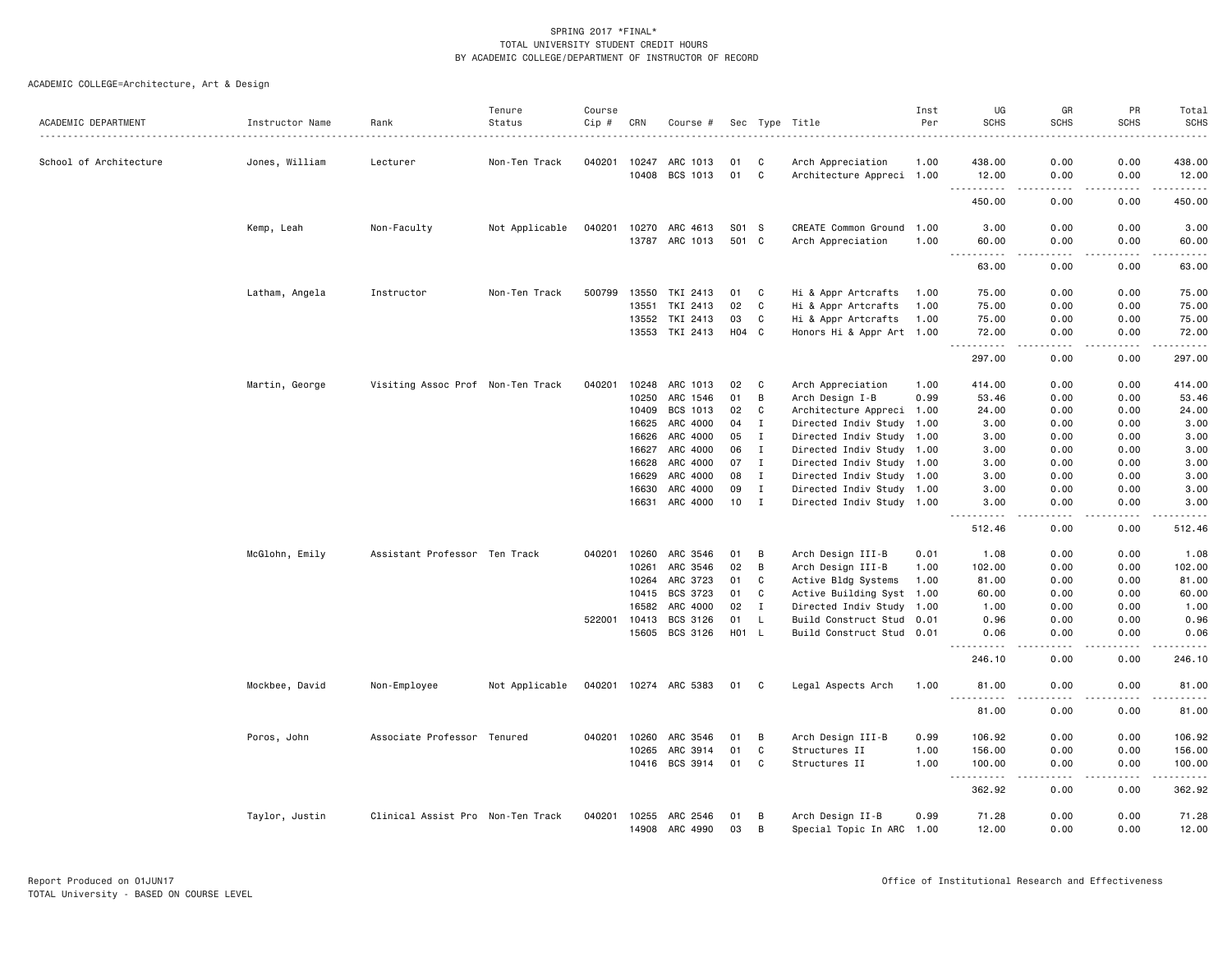| ACADEMIC DEPARTMENT                 | Instructor Name | Rank                          | Tenure<br>Status | Course<br>Cip # | CRN   | Course #            |      |   | Sec Type Title            | Inst<br>Per | UG<br><b>SCHS</b>            | GR<br><b>SCHS</b> | PR<br>SCHS    | Total<br>SCHS |
|-------------------------------------|-----------------|-------------------------------|------------------|-----------------|-------|---------------------|------|---|---------------------------|-------------|------------------------------|-------------------|---------------|---------------|
|                                     |                 |                               |                  |                 |       |                     |      |   |                           |             | .                            |                   |               |               |
|                                     |                 |                               |                  |                 |       |                     |      |   |                           |             | 83.28                        | 0.00              | 0.00          | .<br>83.28    |
| School of Architecture              | Tripp, Andrew   | Assistant Professor Ten Track |                  | 040201          | 10268 | ARC 4546            | 01 B |   | Arch Design IV-B          | 0.99        | 71.28                        | 0.00              | 0.00          | 71.28         |
|                                     |                 |                               |                  |                 |       | 14907 ARC 4990 02 B |      |   | Special Topic In ARC 1.00 |             | 9.00                         | 0.00              | 0.00          | 9.00          |
|                                     |                 |                               |                  |                 |       |                     |      |   |                           |             | ---------- <i>-</i><br>80.28 | 0.00              | -----<br>0.00 | .<br>80.28    |
|                                     | Vaughan, Mark   | Lecturer                      | Non-Ten Track    | 040201          |       | 10276 ARC 5589      | 02   | B | Arch Design V-B           | 1.00        | 81.00<br>-----------         | 0.00<br>.         | 0.00<br>.     | 81.00<br>.    |
|                                     |                 |                               |                  |                 |       |                     |      |   |                           |             | 81.00                        | 0.00              | 0.00          | 81.00         |
| :================================== |                 |                               |                  |                 |       |                     |      |   |                           |             | ========                     |                   |               |               |
| School of Architecture              |                 |                               |                  |                 |       |                     |      |   |                           |             | 3592.02                      | 0.00              | 0.00          | 3592.02       |
| =============================       |                 |                               |                  |                 |       |                     |      |   |                           |             | ==========                   |                   | =========     | =========     |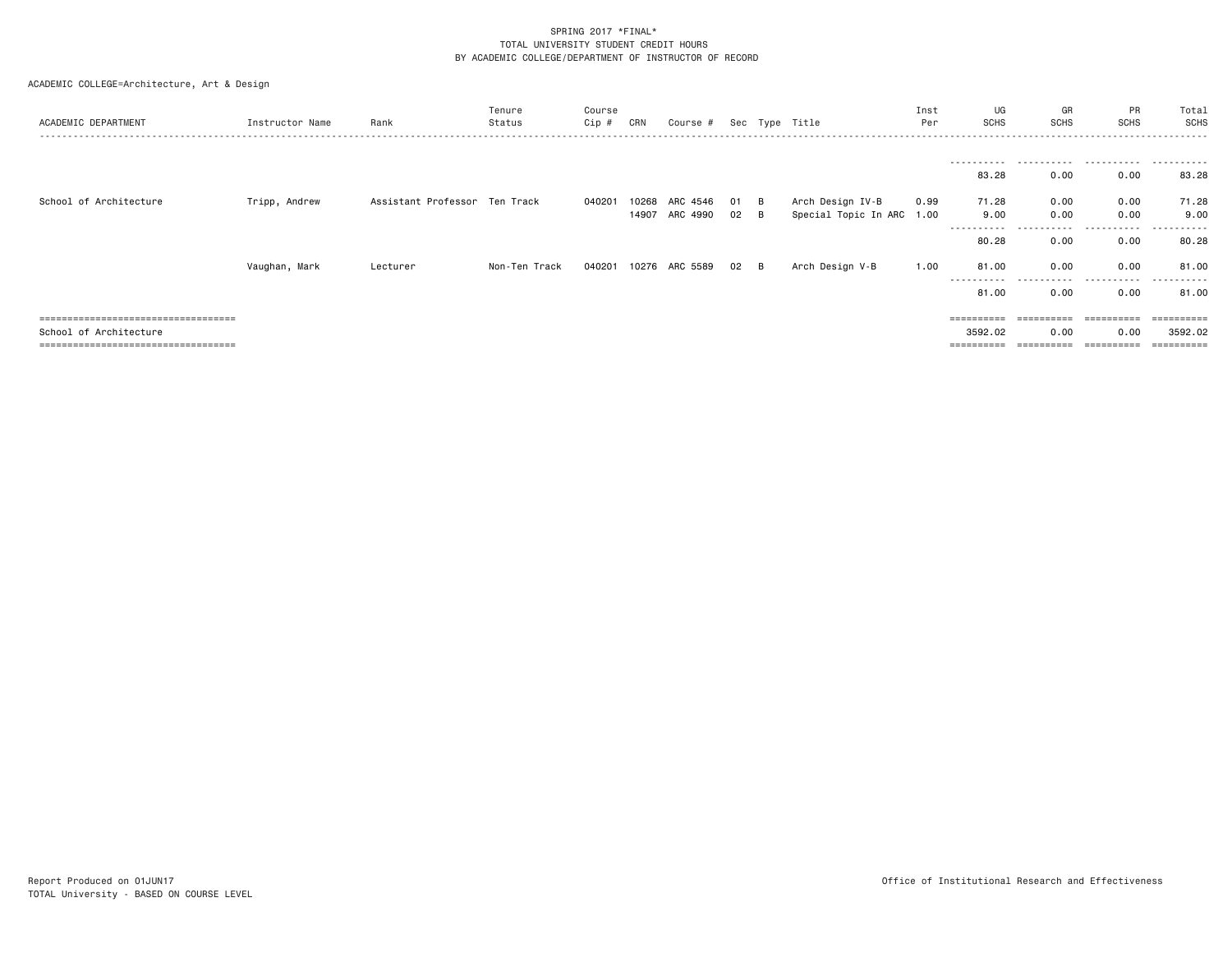| ACADEMIC DEPARTMENT                  | Instructor Name   | Rank         | Tenure<br>Status | Course<br>Cip # | CRN   | Course #             |      |              | Sec Type Title            | Inst<br>Per | UG<br><b>SCHS</b>   | GR<br><b>SCHS</b> | PR<br><b>SCHS</b> | Total<br>SCHS<br>------  |
|--------------------------------------|-------------------|--------------|------------------|-----------------|-------|----------------------|------|--------------|---------------------------|-------------|---------------------|-------------------|-------------------|--------------------------|
| Aerospace Studies                    | Cassidy, Joseph   | Non-Employee | Not Applicable   |                 |       | 280101 10359 AS 4023 | 01 B |              | NSE/Prep for Act Dut 1.00 |             | 36.00               | 0.00              | 0.00              | 36.00                    |
|                                      |                   |              |                  |                 |       |                      |      |              |                           |             | ----------<br>36.00 | ------<br>0.00    | .<br>0.00         | ------<br>$  -$<br>36.00 |
|                                      | Charney, Nicholas | Non-Employee | Not Applicable   | 280101          | 10354 | AS 1022              | 01 B |              | Foundations of USAF- 1.00 |             | 38.00               | 0.00              | 0.00              | 38.00                    |
|                                      |                   |              |                  |                 | 10355 | AS 1022              | 02   | - B          | Foundations of USAF- 1.00 |             | 24.00               | 0.00              | 0.00              | 24.00                    |
|                                      |                   |              |                  |                 | 10358 | AS 3023              | 01   | $\mathbf{C}$ | Af Leadership Stud I 1.00 |             | 57.00               | 0.00              | 0.00              | 57.00                    |
|                                      |                   |              |                  |                 | 16639 | AS 3023              | 02   | <b>B</b>     | Af Leadership Stud I 1.00 |             | 3.00                | 0.00              | 0.00              | 3,00                     |
|                                      |                   |              |                  |                 |       |                      |      |              |                           |             | ----------          | ------            | .                 | ------                   |
|                                      |                   |              |                  |                 |       |                      |      |              |                           |             | 122,00              | 0.00              | 0.00              | 122,00                   |
|                                      |                   |              |                  |                 |       |                      |      |              |                           |             |                     |                   |                   |                          |
| ------------------------------------ |                   |              |                  |                 |       |                      |      |              |                           |             | ==========          | ==========        | ==========        | ==========               |
| Aerospace Studies                    |                   |              |                  |                 |       |                      |      |              |                           |             | 158.00              | 0.00              | 0.00              | 158,00                   |
| ==================================== |                   |              |                  |                 |       |                      |      |              |                           |             | ==========          |                   |                   |                          |
|                                      |                   |              |                  |                 |       |                      |      |              |                           |             |                     |                   |                   |                          |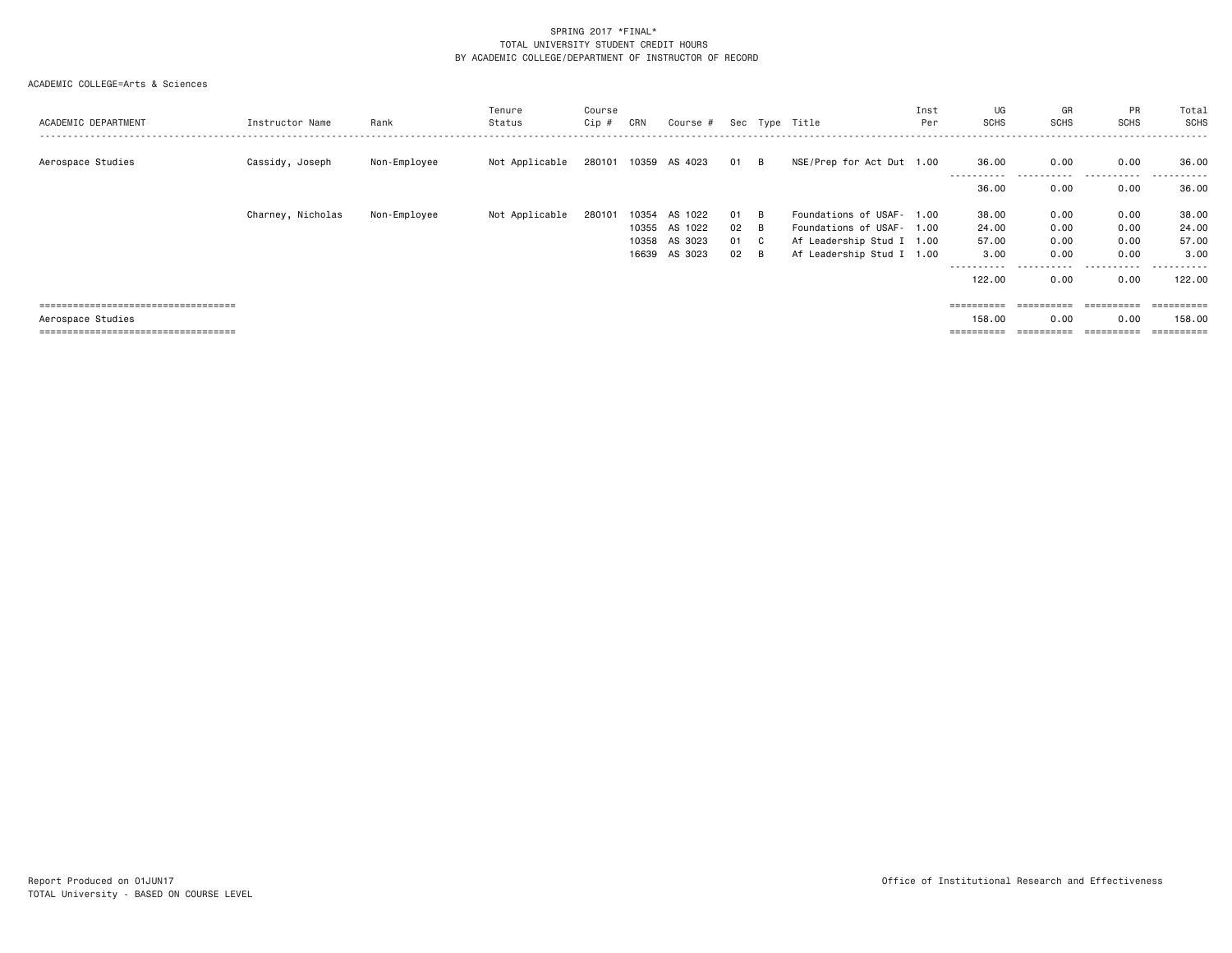ACADEMIC COLLEGE=Arts & Sciences

| ACADEMIC DEPARTMENT                                 | Instructor Name  | Rank                          | Tenure<br>Status | Course<br>Cip # | CRN                   | Course #             |          |                              | Sec Type Title                                         | Inst<br>Per | UG<br><b>SCHS</b>                         | GR<br><b>SCHS</b>                   | PR<br><b>SCHS</b> | Total<br><b>SCHS</b> |
|-----------------------------------------------------|------------------|-------------------------------|------------------|-----------------|-----------------------|----------------------|----------|------------------------------|--------------------------------------------------------|-------------|-------------------------------------------|-------------------------------------|-------------------|----------------------|
|                                                     |                  |                               |                  |                 |                       |                      |          |                              |                                                        |             |                                           |                                     |                   | .                    |
| Anthropology & Middle Eastern Cultu Anderson, Derek |                  | Non-Faculty                   | Not Applicable   |                 | 450201 15087<br>15906 | AN 4000<br>AN 4000   | 03<br>05 | $\mathbf{I}$<br>$\mathbf{I}$ | Directed Indiv Study 1.00<br>Directed Indiv Study 1.00 |             | 2.00<br>1.00                              | 0.00<br>0.00                        | 0.00<br>0.00      | 2.00<br>1.00         |
|                                                     |                  |                               |                  |                 |                       |                      |          |                              |                                                        |             | .                                         | .                                   | .                 | $- - - -$            |
|                                                     |                  |                               |                  |                 |                       |                      |          |                              |                                                        |             | 3.00                                      | 0.00                                | 0.00              | 3.00                 |
|                                                     | Copeland, Toni   | Assistant Professor Ten Track |                  | 240101          | 12349                 | HON 4093             | HO1      | E                            | Honors Thesis                                          | 1.00        | 3.00                                      | 0.00                                | 0.00              | 3.00                 |
|                                                     |                  |                               |                  | 450201          | 10244                 | AN 8215              | 06       | E                            | Internship in Applie 1.00                              |             | 0.00                                      | 5.00                                | 0.00              | 5.00                 |
|                                                     |                  |                               |                  |                 | 14912                 | AN 8000              | 01       | D                            | Thesis Research                                        | 1.00        | 0.00                                      | 18.00                               | 0.00              | 18.00                |
|                                                     |                  |                               |                  |                 | 15129                 | AN 4000              | 04       | $\mathbf{I}$                 | Directed Indiv Study 1.00                              |             | 3.00                                      | 0.00                                | 0.00              | 3.00                 |
|                                                     |                  |                               |                  |                 | 450203 14547          | AN 4133              | 01       | $\mathbf c$                  | Medical Anthropology                                   | 1.00        | 39.00                                     | 0.00                                | 0.00              | 39.00                |
|                                                     |                  |                               |                  |                 | 450204 14510          | AN 1143              | 05       | C                            | Cultural Anthro                                        | 1.00        | 72.00<br>.<br>$\sim$ $\sim$ $\sim$        | 0.00<br>.                           | 0.00<br>.         | 72.00<br>.           |
|                                                     |                  |                               |                  |                 |                       |                      |          |                              |                                                        |             | 117.00                                    | 23.00                               | 0.00              | 140.00               |
|                                                     | Galaty, Michael  | Professor                     | Tenured          | 450201          |                       | 14504 AN 3123        | 01       | C                            | N American Indians                                     | 1.00        | 36.00                                     | 0.00                                | 0.00              | 36.00                |
|                                                     |                  |                               |                  |                 | 14913                 | AN 8000              | 02       | D                            | Thesis Research                                        | 1.00        | 0.00                                      | 12.00                               | 0.00              | 12.00                |
|                                                     |                  |                               |                  |                 | 16278                 | AN 7000              | 02       | I                            | Directed Indiv Study 1.00                              |             | 0.00                                      | 3.00                                | 0.00              | 3.00                 |
|                                                     |                  |                               |                  |                 | 16279                 | AN 7000              | 03       | $\mathbf{I}$                 | Directed Indiv Study 1.00                              |             | 0.00                                      | 3.00                                | 0.00              | 3.00                 |
|                                                     |                  |                               |                  |                 | 16280                 | AN 7000              | 04       | $\mathbf I$                  | Directed Indiv Study 1.00                              |             | 0.00<br>----                              | 2.00                                | 0.00              | 2.00                 |
|                                                     |                  |                               |                  |                 |                       |                      |          |                              |                                                        |             | 36.00                                     | 20.00                               | 0.00              | 56.00                |
|                                                     | Hardin, James    | Associate Professor Tenured   |                  | 380101          | 14507                 | MEC 3553             | 01       | C                            | Near East Archaeolog 1.00                              |             | 3.00                                      | 0.00                                | 0.00              | 3.00                 |
|                                                     |                  |                               |                  |                 | 14776                 | REL 3553             | 01       | C                            | Near East Archaeolog                                   | 1.00        | 18.00                                     | 0.00                                | 0.00              | 18.00                |
|                                                     |                  |                               |                  | 450201          | 10242                 | AN 8215              | 04       | E                            | Internship in Applie 1.00                              |             | 0.00                                      | 10.00                               | 0.00              | 10.00                |
|                                                     |                  |                               |                  |                 | 14914                 | AN 8000              | 03       | D                            | Thesis Research                                        | 1.00        | 0.00                                      | 6.00                                | 0.00              | 6.00                 |
|                                                     |                  |                               |                  |                 | 15907                 | AN 4000              | 06       | $\mathbf{I}$                 | Directed Indiv Study 1.00                              |             | 1.00                                      | 0.00                                | 0.00              | 1.00                 |
|                                                     |                  |                               |                  |                 | 16342                 | AN 4000              | 07       | $\mathbf I$                  | Directed Indiv Study 1.00                              |             | 1.00                                      | 0.00                                | 0.00              | 1.00                 |
|                                                     |                  |                               |                  |                 | 16343                 | AN 4000              | 08       | $\mathbf{I}$                 | Directed Indiv Study 1.00                              |             | 3.00                                      | 0.00                                | 0.00              | 3.00                 |
|                                                     |                  |                               |                  |                 | 16471                 | AN 4000              | 09       | $\mathbf I$                  | Directed Indiv Study 1.00                              |             | 3.00                                      | 0.00                                | 0.00              | 3.00                 |
|                                                     |                  |                               |                  |                 |                       | 450301 14508 AN 3553 | 01       | C                            | Near East Archaeolog 1.00                              |             | 60.00<br>$\sim$ $\sim$<br>المتمام المتعاد | 0.00<br>$\sim$ $\sim$ $\sim$ $\sim$ | 0.00<br>.         | 60.00<br>.           |
|                                                     |                  |                               |                  |                 |                       |                      |          |                              |                                                        |             | 89.00                                     | 16.00                               | 0.00              | 105.00               |
|                                                     | Hoffman, David   | Associate Professor Tenured   |                  |                 |                       | 450201 14511 AN 3133 | 01       | C                            | Anth Latin America                                     | 1.00        | 72.00                                     | 0.00                                | 0.00              | 72.00                |
|                                                     |                  |                               |                  |                 |                       | 14915 AN 8000        | 04       | D                            | Thesis Research                                        | 1.00        | 0.00<br>.<br>$\sim$ $\sim$ $\sim$         | 1.00<br>.                           | 0.00<br>.         | 1.00<br>.            |
|                                                     |                  |                               |                  |                 |                       |                      |          |                              |                                                        |             | 72.00                                     | 1.00                                | 0.00              | 73.00                |
|                                                     | Kennett, Curtis  | Non-Employee                  | Not Applicable   |                 |                       | 450201 10206 AN 1103 | 01       | C.                           | Intro To Anthro                                        | 1.00        | 75.00<br>$\sim$ $\sim$ $\sim$             | 0.00                                | 0.00              | 75.00                |
|                                                     |                  |                               |                  |                 |                       |                      |          |                              |                                                        |             | 75.00                                     | 0.00                                | 0.00              | 75.00                |
|                                                     | Marcus, Jean     | Instructor                    | Non-Ten Track    | 450201          | 10207                 | AN 1103              | 02       | C                            | Intro To Anthro                                        | 1.00        | 135.00                                    | 0.00                                | 0.00              | 135.00               |
|                                                     |                  |                               |                  |                 | 10208                 | AN 1103              | 03       | C                            | Intro To Anthro                                        | 1.00        | 129.00                                    | 0.00                                | 0.00              | 129.00               |
|                                                     |                  |                               |                  |                 | 14512                 | AN 3333              | 01       | C                            | Primate Behavior                                       | 1.00        | 36.00<br>$\sim$ $\sim$ $\sim$<br>.        | 0.00<br>والمحامر                    | 0.00<br>.         | 36.00<br>------      |
|                                                     |                  |                               |                  |                 |                       |                      |          |                              |                                                        |             | 300.00                                    | 0.00                                | 0.00              | 300.00               |
|                                                     | McClellan, Laura | Assistant Professor Ten Track |                  | 450201          | 14506                 | AN 8193              | 01       | S.                           | Current Cultural The                                   | 1.00        | 0.00                                      | 9.00                                | 0.00              | 9.00                 |
|                                                     |                  |                               |                  |                 | 14916                 | AN 8000              | 05       | D                            | Thesis Research                                        | 1.00        | 0.00                                      | 6.00                                | 0.00              | 6.00                 |
|                                                     |                  |                               |                  |                 | 450204 10210          | AN 1143              | 01       | C                            | Cultural Anthro                                        | 1.00        | 66.00                                     | 0.00                                | 0.00              | 66.00                |
|                                                     |                  |                               |                  |                 | 10211                 | AN 1143              | 02       | $\mathtt{C}$                 | Cultural Anthro                                        | 1.00        | 60.00                                     | 0.00                                | 0.00              | 60.00                |
|                                                     |                  |                               |                  |                 | 10212                 | AN 1143              | 03       | C                            | Cultural Anthro                                        | 1.00        | 60.00                                     | 0.00                                | 0.00              | 60.00                |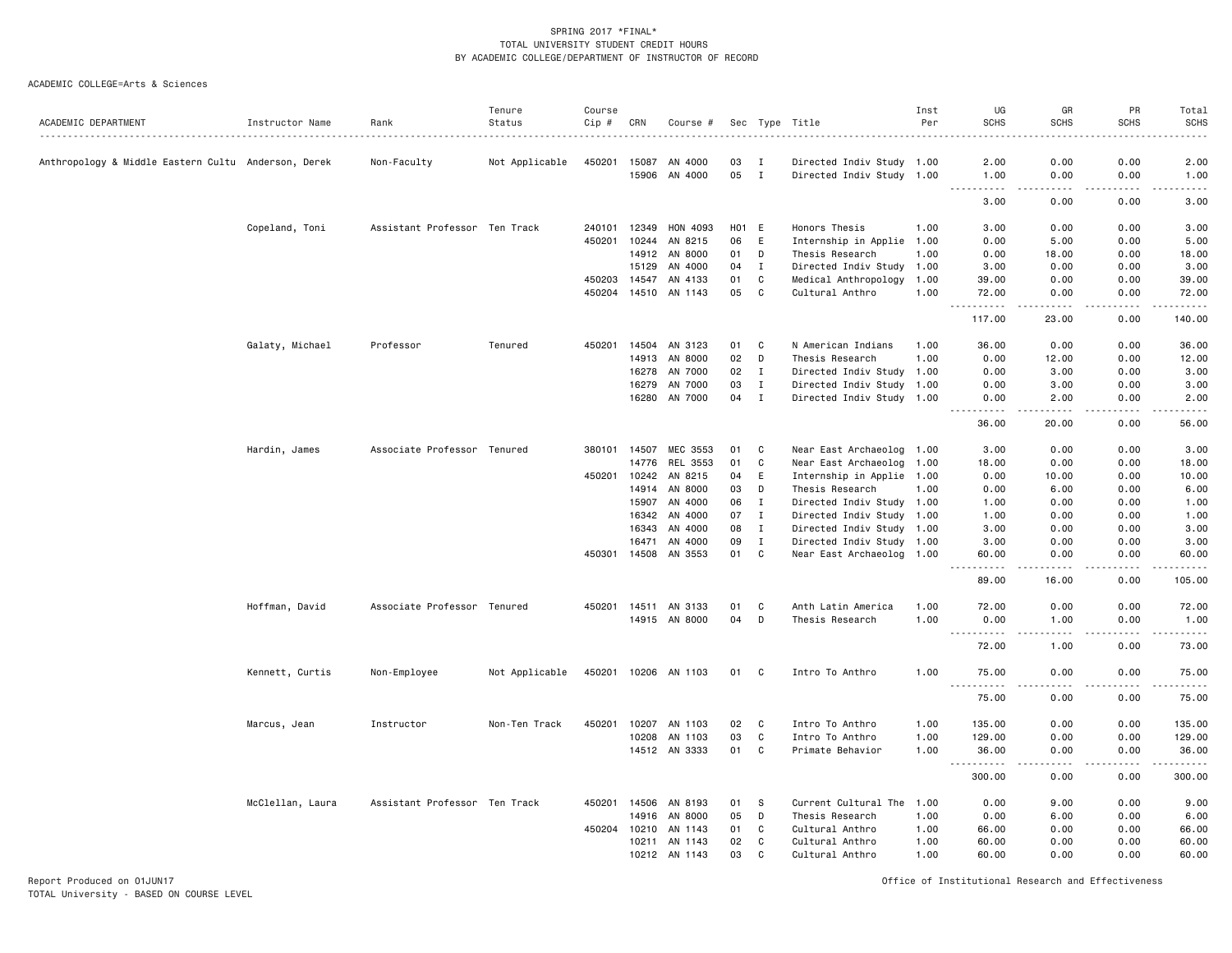|                                                                              |                  |                               | Tenure        | Course       |       |                      |                   |             |                           | Inst | UG                            | GR                   | PR                       | Total                 |
|------------------------------------------------------------------------------|------------------|-------------------------------|---------------|--------------|-------|----------------------|-------------------|-------------|---------------------------|------|-------------------------------|----------------------|--------------------------|-----------------------|
| ACADEMIC DEPARTMENT                                                          | Instructor Name  | Rank                          | Status        | Cip #        | CRN   | Course #             |                   |             | Sec Type Title            | Per  | <b>SCHS</b>                   | <b>SCHS</b>          | <b>SCHS</b>              | <b>SCHS</b>           |
| Anthropology & Middle Eastern Cultu McClellan, Laura                         |                  | Assistant Professor Ten Track |               | 450204 10213 |       | AN 1143              | 04                | C           | Cultural Anthro           | 1.00 | 57.00                         | 0.00                 | 0.00                     | 57.00                 |
|                                                                              |                  |                               |               |              | 14509 | AN 1143              | H <sub>01</sub> C |             | Cultural Anthro           | 1.00 | 63.00                         | 0.00                 | 0.00                     | 63.00                 |
|                                                                              |                  |                               |               |              |       |                      |                   |             |                           |      | ----------<br>306.00          | -----<br>15.00       | -----<br>0.00            | .<br>321.00           |
|                                                                              | Miller, Darcy    | Assistant Professor Ten Track |               | 450201       |       | 14917 AN 8000        | 06                | D           | Thesis Research           | 1.00 | 0.00                          | 14.00                | 0.00                     | 14.00                 |
|                                                                              |                  |                               |               | 450301       | 10219 | AN 1543              | 01                | C           | Intro To Archaeology 1.00 |      | 60.00                         | 0.00                 | 0.00                     | 60.00                 |
|                                                                              |                  |                               |               |              | 10220 | AN 1543              | 02                | C           | Intro To Archaeology 1.00 |      | 75.00                         | 0.00                 | 0.00                     | 75.00                 |
|                                                                              |                  |                               |               |              | 10221 | AN 1543              | 03                | C           | Intro To Archaeology      | 1.00 | 69.00                         | 0.00                 | 0.00                     | 69.00                 |
|                                                                              |                  |                               |               |              |       | 14505 AN 8513        | 01                | C           | Southeastern Arch         | 1.00 | 0.00<br>.                     | 12.00<br>$- - - - -$ | 0.00<br>.                | 12.00<br>.            |
|                                                                              |                  |                               |               |              |       |                      |                   |             |                           |      | 204.00                        | 26.00                | 0.00                     | 230.00                |
|                                                                              | Osterholtz, Anna | Assistant Professor Ten Track |               | 450201       | 10216 | AN 1344              | 01                | C           | Intro to Biol Anthro 1.00 |      | 96.00                         | 0.00                 | 0.00                     | 96.00                 |
|                                                                              |                  |                               |               |              | 10217 | AN 1344              | 02                | K           | Intro to Biol Anthro 1.00 |      | 0.00                          | 0.00                 | 0.00                     | 0.00                  |
|                                                                              |                  |                               |               |              | 10218 | AN 1344              | 03                | К           | Intro to Biol Anthro 1.00 |      | 0.00                          | 0.00                 | 0.00                     | 0.00                  |
|                                                                              |                  |                               |               |              | 15519 | AN 2990              | 01                | C           | Special Topic In AN 1.00  |      | 33.00                         | 0.00                 | 0.00                     | 33.00                 |
|                                                                              |                  |                               |               |              | 16099 | AN 7000              | 01                | $\mathbf I$ | Directed Indiv Study 1.00 |      | 0.00<br>----------            | 1.00<br>.            | 0.00<br>.                | 1.00                  |
|                                                                              |                  |                               |               |              |       |                      |                   |             |                           |      | 129.00                        | 1.00                 | 0.00                     | ------<br>130.00      |
|                                                                              | Peacock, Claude  | Professor                     | Tenured       | 450201       | 10227 | AN 3513              | 01                | C           | Artifact Analysis         | 1.00 | 51.00                         | 0.00                 | 0.00                     | 51.00                 |
|                                                                              |                  |                               |               |              | 10228 | AN 3513              | 02                | K           | Artifact Analysis         | 1.00 | 0.00                          | 0.00                 | 0.00                     | 0.00                  |
|                                                                              |                  |                               |               |              | 14919 | AN 8000              | 08                | D           | Thesis Research           | 1.00 | 0.00                          | 24.00                | 0.00                     | 24.00                 |
|                                                                              |                  |                               |               |              |       | 450301 14514 AN 8533 | 01                | C           | Archaeological Theor 1.00 |      | 0.00<br>----------            | 39.00<br>.           | 0.00<br>-----            | 39.00<br>.            |
|                                                                              |                  |                               |               |              |       |                      |                   |             |                           |      | 51.00                         | 63.00                | 0.00                     | 114.00                |
|                                                                              | Turner, James    | Lecturer                      | Non-Ten Track |              |       | 450201 13632 AN 3113 | 201 C             |             | Societies Of World        | 1.00 | 114.00                        | 0.00                 | 0.00                     | 114.00                |
|                                                                              |                  |                               |               |              |       |                      |                   |             |                           |      | 114.00                        | 0.00                 | 0.00                     | 114.00                |
|                                                                              | Zuckerman, Molly | Associate Professor Ten Track |               | 450201       | 14920 | AN 8000              | 09                | D           | Thesis Research           | 1.00 | 0.00                          | 8.00                 | 0.00                     | 8.00                  |
|                                                                              |                  |                               |               |              | 15019 | AN 4000              | 02                | I           | Directed Indiv Study 1.00 |      | 1.00                          | 0.00                 | 0.00                     | 1.00                  |
|                                                                              |                  |                               |               |              | 15515 | AN 4990              | 01                | C           | Special Topic In AN       | 1.00 | 48.00                         | 0.00                 | 0.00                     | 48.00                 |
|                                                                              |                  |                               |               |              | 15967 | AN 6990              | 01                | C           | Special Topic In AN       | 1.00 | 0.00                          | 6.00                 | 0.00                     | 6.00                  |
|                                                                              |                  |                               |               | 450299 14513 |       | AN 8313              | 01                | s           | Paleopathology            | 1.00 | 0.00<br>.                     | 12.00                | 0.00                     | 12.00                 |
|                                                                              |                  |                               |               |              |       |                      |                   |             |                           |      | $\sim$ $\sim$ $\sim$<br>49.00 | 26.00                | 0.00                     | 75.00                 |
| -------------------------------------<br>Anthropology & Middle Eastern Cultu |                  |                               |               |              |       |                      |                   |             |                           |      | ==========<br>1545.00         | ==========<br>191.00 | <b>ESSESSESS</b><br>0.00 | ==========<br>1736.00 |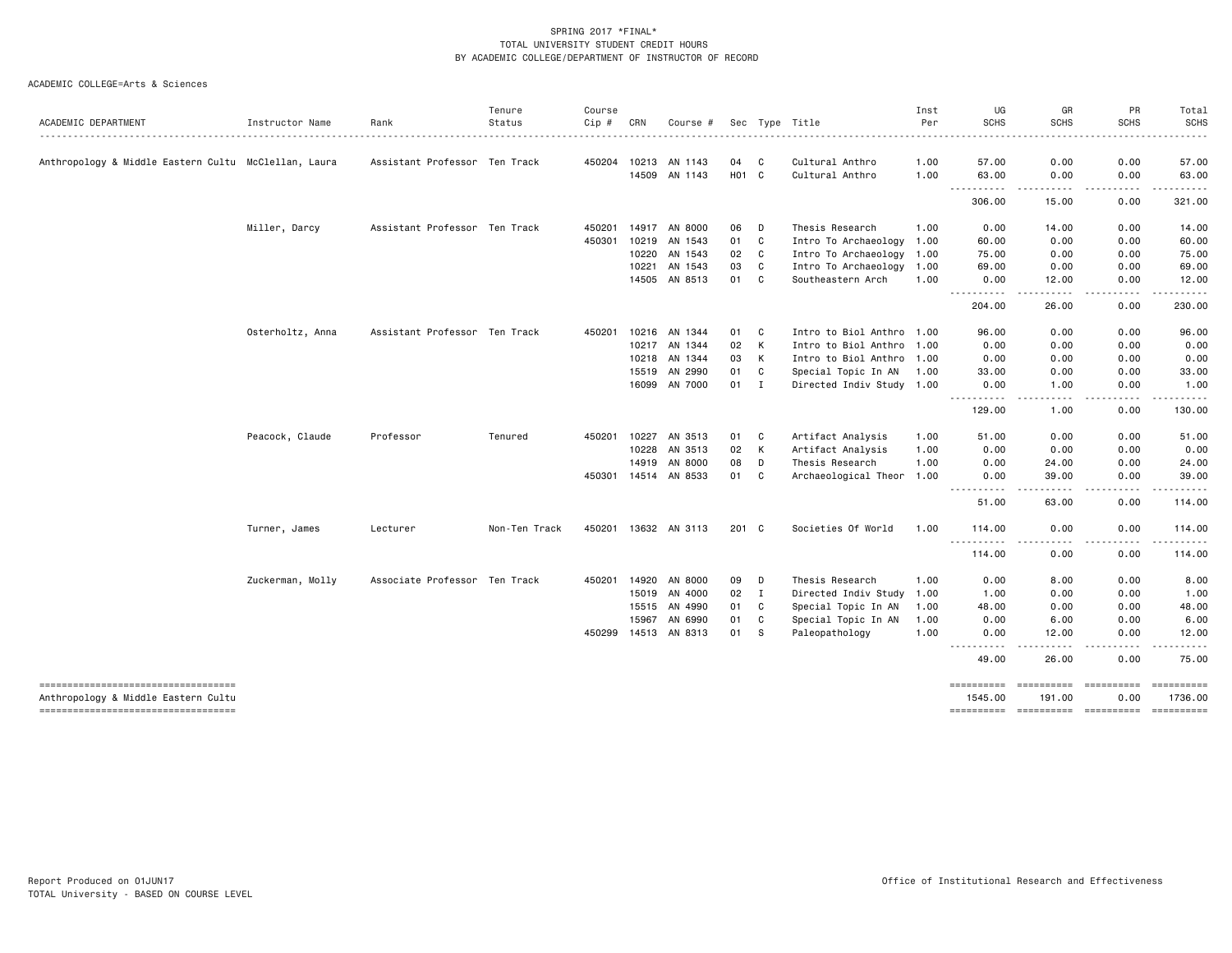#### ACADEMIC COLLEGE=Arts & Sciences

| ACADEMIC DEPARTMENT | Instructor Name     | Rank                          | Tenure<br>Status | Course<br>$Cip$ # | CRN   | Course #       |       |              | Sec Type Title             | Inst<br>Per | UG<br><b>SCHS</b>     | GR<br><b>SCHS</b>                                                                                                                                            | PR<br><b>SCHS</b>     | Total<br>SCHS        |
|---------------------|---------------------|-------------------------------|------------------|-------------------|-------|----------------|-------|--------------|----------------------------|-------------|-----------------------|--------------------------------------------------------------------------------------------------------------------------------------------------------------|-----------------------|----------------------|
| Biological Sciences | Barrett, Amanda     | Non-Employee                  | Not Applicable   | 280101            | 10356 | AS 2022        | 01    | B            | Air & Space Power - I 1.00 |             | 28.00                 | 0.00                                                                                                                                                         | 0.00                  | 28.00                |
|                     |                     |                               |                  |                   |       | 14647 AS 1022  | 03    | $\mathbf{C}$ | Foundations of USAF- 1.00  |             | 24.00                 | 0.00                                                                                                                                                         | 0.00                  | 24.00                |
|                     |                     |                               |                  |                   |       |                |       |              |                            |             | .<br>52.00            | $\frac{1}{2}$<br>0.00                                                                                                                                        | $\frac{1}{2}$<br>0.00 | $- - - - -$<br>52.00 |
|                     | Barton, Brandon     | Assistant Professor Ten Track |                  | 260101            | 10569 | BIO 8021       | 01    | S            | Seminar II                 | 1.00        | 0.00                  | 1.00                                                                                                                                                         | 0.00                  | 1.00                 |
|                     |                     |                               |                  | 269999            | 10568 | BIO 8011       | 01    | S            | Seminar I                  | 1.00        | 0.00                  | 45.00                                                                                                                                                        | 0.00                  | 45.00                |
|                     |                     |                               |                  |                   | 14753 | BIO 4990       | 02    | C            | Special Topic in BIO       | 1.00        | 9.00                  | 0.00                                                                                                                                                         | 0.00                  | 9.00                 |
|                     |                     |                               |                  |                   | 14754 | BIO 6990       | 02    | C            | Special Topic in BIO 1.00  |             | 0.00                  | 21.00                                                                                                                                                        | 0.00                  | 21.00                |
|                     |                     |                               |                  |                   | 15021 | BIO 8000       | 01    | D            | Research/Thesis            | 1.00        | 0.00                  | 2.00                                                                                                                                                         | 0.00                  | 2.00                 |
|                     |                     |                               |                  |                   | 15037 | BIO 9000       | 01    | D            | Research / Diss            | 1.00        | 0.00                  | 6.00                                                                                                                                                         | 0.00                  | 6.00                 |
|                     |                     |                               |                  |                   | 15964 | BIO 4000       | 06    | Ι            | Directed Indiv Study 1.00  |             | 3.00                  | 0.00                                                                                                                                                         | 0.00                  | 3.00                 |
|                     |                     |                               |                  |                   |       |                |       |              |                            |             | 12.00                 | 75.00                                                                                                                                                        | 0.00                  | -----<br>87.00       |
|                     | Brooks, Christopher | Associate Professor Tenured   |                  | 261301            | 10570 | BIO 8103       | 01    | B            | Advanced Ecology           | 1.00        | 0.00                  | 18.00                                                                                                                                                        | 0.00                  | 18.00                |
|                     |                     |                               |                  | 269999            | 15022 | BIO 8000       | 02    | D            | Research/Thesis            | 1.00        | 0.00                  | 2.00                                                                                                                                                         | 0.00                  | 2.00                 |
|                     |                     |                               |                  |                   | 16478 | BIO 4000       | 17    | $\mathbf I$  | Directed Indiv Study       | 1.00        | 1.00                  | 0.00                                                                                                                                                         | 0.00                  | 1.00                 |
|                     |                     |                               |                  |                   | 16479 | BIO 4000       | 18    | $\mathbf I$  | Directed Indiv Study 1.00  |             | 1.00                  | 0.00<br>$\frac{1}{2} \left( \frac{1}{2} \right) \left( \frac{1}{2} \right) \left( \frac{1}{2} \right) \left( \frac{1}{2} \right) \left( \frac{1}{2} \right)$ | 0.00<br>.             | 1.00<br>.            |
|                     |                     |                               |                  |                   |       |                |       |              |                            |             | .<br>2.00             | 20.00                                                                                                                                                        | 0.00                  | 22.00                |
|                     | Brown, Matthew      | Assistant Professor Ten Track |                  | 260502 14188      |       | BIO 4424       | 01    | В            | Eukaryotic Microbiol 1.00  |             | 36.00                 | 0.00                                                                                                                                                         | 0.00                  | 36.00                |
|                     |                     |                               |                  |                   | 14189 | BIO 6424       | 01    | B            | Eukaryotic Microbiol 1.00  |             | 0.00                  | 8.00                                                                                                                                                         | 0.00                  | 8.00                 |
|                     |                     |                               |                  | 269999            | 15023 | BIO 8000       | 03    | D            | Research/Thesis            | 1.00        | 0.00                  | 1.00                                                                                                                                                         | 0.00                  | 1.00                 |
|                     |                     |                               |                  |                   | 15039 | BIO 9000       | 03    | D            | Research / Diss            | 1.00        | 0.00                  | 16.00                                                                                                                                                        | 0.00                  | 16.00                |
|                     |                     |                               |                  |                   |       |                |       |              |                            |             | .<br>36.00            | د د د د<br>25.00                                                                                                                                             | 0.00                  | .<br>61.00           |
|                     | Chevalier, David    | Lecturer                      | Non-Ten Track    | 260301            |       | 13793 BIO 8063 | 501 C |              | Comp Study of Plants 1.00  |             | 0.00<br>$\frac{1}{2}$ | 30.00<br>.                                                                                                                                                   | 0.00<br>$\frac{1}{2}$ | 30.00<br>.           |
|                     |                     |                               |                  |                   |       |                |       |              |                            |             | 0.00                  | 30.00                                                                                                                                                        | 0.00                  | 30.00                |
|                     | Counterman, Brian   | Associate Professor Tenured   |                  | 269999            | 14709 | BIO 8990       | 01    | C            | Special Topic in BIO 1.00  |             | 0.00                  | 15.00                                                                                                                                                        | 0.00                  | 15.00                |
|                     |                     |                               |                  |                   | 15024 | BIO 8000       | 04    | D            | Research/Thesis            | 1.00        | 0.00                  | 6.00                                                                                                                                                         | 0.00                  | 6.00                 |
|                     |                     |                               |                  |                   | 15040 | BIO 9000       | 04    | D            | Research / Diss            | 1.00        | 0.00                  | 21.00                                                                                                                                                        | 0.00                  | 21.00                |
|                     |                     |                               |                  |                   |       | 16610 BIO 4000 | 24    | $\mathbf I$  | Directed Indiv Study 1.00  |             | 2.00                  | 0.00                                                                                                                                                         | 0.00                  | 2.00                 |
|                     |                     |                               |                  |                   |       |                |       |              |                            |             | ----<br>2.00          | .<br>42.00                                                                                                                                                   | $- - - -$<br>0.00     | <u>.</u><br>44.00    |
|                     | Dawe, Angus         | Professor                     | Tenured          | 269999            | 15041 | BIO 9000       | 05    | D            | Research / Diss            | 1.00        | 0.00                  | 14.00                                                                                                                                                        | 0.00                  | 14.00                |
|                     |                     |                               |                  |                   | 16527 | BIO 4000       | 20    | $\mathbf{I}$ | Directed Indiv Study 1.00  |             | 2.00                  | 0.00                                                                                                                                                         | 0.00                  | 2.00                 |
|                     |                     |                               |                  |                   |       |                |       |              |                            |             | .<br>2.00             | $- - - - -$<br>14.00                                                                                                                                         | .<br>0.00             | د د د د د<br>16.00   |
|                     | Echols, Jeffrey     | Instructor                    | Non-Ten Track    | 260502            | 10501 | BIO 3304       | 03    | К            | General Microbiology 1.00  |             | 0.00                  | 0.00                                                                                                                                                         | 0.00                  | 0.00                 |
|                     |                     |                               |                  |                   | 10502 | BIO 3304       | 04    | К            | General Microbiology 1.00  |             | 0.00                  | 0.00                                                                                                                                                         | 0.00                  | 0.00                 |
|                     |                     |                               |                  |                   | 10503 | BIO 3304       | 05    | К            | General Microbiology 1.00  |             | 0.00                  | 0.00                                                                                                                                                         | 0.00                  | 0.00                 |
|                     |                     |                               |                  |                   | 10505 | BIO 3304       | 07    | К            | General Microbiology 1.00  |             | 0.00                  | 0.00                                                                                                                                                         | 0.00                  | 0.00                 |
|                     |                     |                               |                  |                   | 10506 | BIO 3304       | 08    | К            | General Microbiology 1.00  |             | 0.00                  | 0.00                                                                                                                                                         | 0.00                  | 0.00                 |
|                     |                     |                               |                  |                   | 10507 | BIO 3304       | 09    | К            | General Microbiology 1.00  |             | 0.00                  | 0.00                                                                                                                                                         | 0.00                  | 0.00                 |
|                     |                     |                               |                  |                   | 10508 | BIO 3304       | 10    | K            | General Microbiology 1.00  |             | 0.00                  | 0.00                                                                                                                                                         | 0.00                  | 0.00                 |
|                     |                     |                               |                  | 260701            | 10418 | BIO 1004       | 01    | C            | Anatomy & Physiology 1.00  |             | 772.00                | 0.00                                                                                                                                                         | 0.00                  | 772.00               |
|                     |                     |                               |                  |                   | 10419 | BIO 1004       | 02    | K            | Anatomy & Physiology 1.00  |             | 0.00                  | 0.00                                                                                                                                                         | 0.00                  | 0.00                 |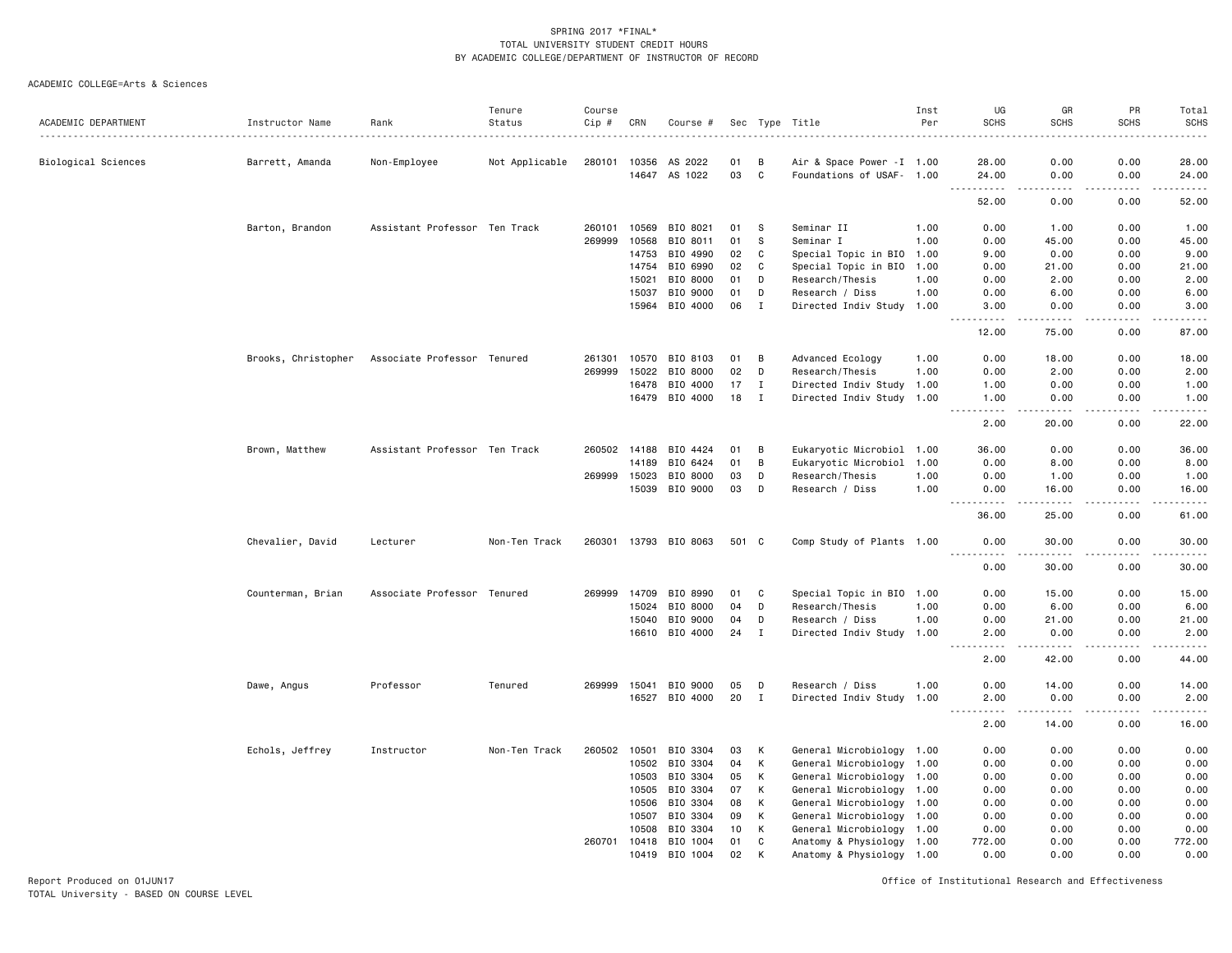ACADEMIC COLLEGE=Arts & Sciences

| <b>SCHS</b><br><b>SCHS</b><br>ACADEMIC DEPARTMENT<br>Instructor Name<br>Status<br>Cip #<br>CRN<br>Sec Type Title<br>Per<br><b>SCHS</b><br>Rank<br>Course #<br>Biological Sciences<br>Echols, Jeffrey<br>Non-Ten Track<br>260701<br>10420<br>BIO 1004<br>Κ<br>Anatomy & Physiology 1.00<br>0.00<br>0.00<br>0.00<br>0.00<br>Instructor<br>03<br>К<br>10421<br>BIO 1004<br>04<br>Anatomy & Physiology<br>0.00<br>0.00<br>0.00<br>0.00<br>1.00<br>К<br>10422<br>BIO 1004<br>05<br>Anatomy & Physiology 1.00<br>0.00<br>0.00<br>0.00<br>0.00<br>10423<br>BIO 1004<br>К<br>Anatomy & Physiology<br>0.00<br>0.00<br>06<br>1.00<br>0.00<br>0.00<br>BIO 1004<br>07<br>К<br>0.00<br>0.00<br>0.00<br>10424<br>Anatomy & Physiology 1.00<br>0.00<br>10426 BIO 1004<br>09<br>К<br>Anatomy & Physiology 1.00<br>0.00<br>0.00<br>0.00<br>0.00<br>772.00<br>0.00<br>0.00<br>772.00<br>Ervin, Gary<br>Professor<br>Tenured<br>261305<br>14187<br>BIO 4233<br>C<br>Living w Global Chan 1.00<br>129.00<br>0.00<br>0.00<br>129.00<br>01<br>BIO 8000<br>269999<br>15026<br>06<br>Research/Thesis<br>0.00<br>6.00<br>0.00<br>6.00<br>D<br>1.00<br>BIO 9000<br>0.00<br>15042<br>06<br>D<br>Research / Diss<br>1.00<br>0.00<br>8.00<br>8.00<br>BIO 4000<br>07<br>15987<br>$\blacksquare$<br>Directed Indiv Study 1.00<br>3.00<br>0.00<br>0.00<br>3.00<br>.<br>132.00<br>14.00<br>0.00<br>146.00<br>Fogarty, Jarrod<br>Instructor<br>Non-Ten Track<br>240102 13739<br>IDS 4111<br>201 C<br>Professional Seminar 1.00<br>20.00<br>0.00<br>0.00<br>20.00<br>260701<br>13633<br>BIO 1023<br>201<br>72.00<br>B<br>Plants & Humans<br>1.00<br>72.00<br>0.00<br>0.00<br>260910<br>14112<br>BIO 3223<br>201 B<br>30.00<br>0.00<br>0.00<br>30.00<br>Biology of Fishes<br>1.00<br>15092<br>BIO 4000<br>269999<br>201 I<br>Directed Indiv Study 1.00<br>3.00<br>0.00<br>0.00<br>3.00<br>15259<br>BIO 4000<br>202 I<br>Directed Indiv Study<br>3.00<br>0.00<br>0.00<br>3.00<br>1.00<br>15260<br>BIO 4000<br>203 I<br>Directed Indiv Study 1.00<br>0.00<br>3.00<br>3.00<br>0.00<br>15261<br>BIO 4000<br>204 I<br>Directed Indiv Study 1.00<br>0.00<br>0.00<br>6.00<br>6.00<br>270501<br>13742<br>MA 2113<br>201 C<br>0.00<br>0.00<br>21.00<br>Intro to Stats<br>1.00<br>21.00<br>13743<br>MA 2113<br>202 C<br>Intro to Stats<br>24.00<br>0.00<br>0.00<br>24.00<br>1.00<br>ST 2113<br>13773<br>201 C<br>0.00<br>0.00<br>18.00<br>Intro to Stats<br>1.00<br>18.00<br>13774 ST 2113<br>202 C<br>0.00<br>Intro to Stats<br>1.00<br>30.00<br>0.00<br>30.00<br>المستبدا<br>.<br>$\sim$ $\sim$ $\sim$ $\sim$<br>230.00<br>0.00<br>230.00<br>0.00<br>Associate Professor Tenured<br>16224<br>Directed Individual<br>0.00<br>2.00<br>240101<br>HON 4000<br>21<br>1.00<br>2.00<br>0.00<br>Gordon, Donna<br>$\mathbf{I}$<br>501<br>260101<br>13795<br>BIO 8191<br>- S<br>Seminar in General B<br>0.00<br>1.00<br>0.00<br>1.00<br>1.00<br>260401<br>13792<br>BIO 8033<br>501 C<br>Adv. Cell Biology<br>48.00<br>0.00<br>48.00<br>1.00<br>0.00<br>260802<br>14192<br>BIO 8233<br>B<br>39.00<br>0.00<br>39.00<br>01<br>Molecular Applicatio 1.00<br>0.00<br>269999<br>15027<br>BIO 8000<br>07<br>D<br>Research/Thesis<br>0.00<br>6.00<br>0.00<br>6.00<br>1.00<br>15959<br>BIO 4000<br>0.00<br>05<br>$\mathbf{I}$<br>Directed Indiv Study 1.00<br>3.00<br>0.00<br>3.00<br>16152 BIO 4000<br>$11 \quad I$<br>Directed Indiv Study 1.00<br>2.00<br>0.00<br>0.00<br>2.00<br>.<br>.<br>.<br>.<br>7.00<br>0.00<br>101.00<br>94.00<br>0.00<br>728.00<br>Holder, Thomas<br>Instructor<br>Non-Ten Track<br>260101<br>10464<br>BIO 1144<br>01<br>C<br>Biology II-SI<br>1.00<br>728.00<br>0.00<br>10466<br>BIO 1144<br>03<br>C<br>Biology II- SI<br>1.00<br>744.00<br>0.00<br>0.00<br>744.00<br>10467<br>BIO 1144<br>Biology II<br>13<br>К<br>0.50<br>0.00<br>0.00<br>0.00<br>0.00<br>BIO 1144<br>10468<br>05<br>К<br>Biology II<br>0.50<br>0.00<br>0.00<br>0.00<br>0.00<br>BIO 1144<br>K<br>0.00<br>10469<br>06<br>Biology II<br>0.50<br>0.00<br>0.00<br>0.00<br>10470<br>BIO 1144<br>07<br>К<br>Biology II<br>0.00<br>0.00<br>0.00<br>0.00<br>0.50<br>BIO 1144<br>K<br>Biology II<br>0.00<br>0.00<br>0.00<br>10471<br>08<br>0.50<br>0.00<br>К<br>Biology II<br>10472<br>BIO 1144<br>09<br>0.50<br>0.00<br>0.00<br>0.00<br>0.00<br>10473<br>BIO 1144<br>10<br>К<br>Biology II<br>0.50<br>0.00<br>0.00<br>0.00<br>0.00<br>BIO 1144<br>10474<br>11<br>К<br>Biology II<br>0.50<br>0.00<br>0.00<br>0.00<br>0.00<br>10475<br>BIO 1144<br>12<br>К<br>Biology II<br>0.50<br>0.00<br>0.00<br>0.00<br>0.00<br>10476<br>BIO 1144<br>14<br>K<br>Biology II<br>0.50<br>0.00<br>0.00<br>0.00<br>0.00<br>BIO 1144<br>К<br>0.00<br>0.00<br>0.00<br>0.00<br>10477<br>15<br>Biology II<br>0.50<br>BIO 1144<br>16<br>K<br>0.00<br>0.00<br>0.00<br>0.00<br>10478<br>Biology II<br>0.50 |  | Tenure | Course |  |  | Inst | UG | GR | PR | Total       |
|---------------------------------------------------------------------------------------------------------------------------------------------------------------------------------------------------------------------------------------------------------------------------------------------------------------------------------------------------------------------------------------------------------------------------------------------------------------------------------------------------------------------------------------------------------------------------------------------------------------------------------------------------------------------------------------------------------------------------------------------------------------------------------------------------------------------------------------------------------------------------------------------------------------------------------------------------------------------------------------------------------------------------------------------------------------------------------------------------------------------------------------------------------------------------------------------------------------------------------------------------------------------------------------------------------------------------------------------------------------------------------------------------------------------------------------------------------------------------------------------------------------------------------------------------------------------------------------------------------------------------------------------------------------------------------------------------------------------------------------------------------------------------------------------------------------------------------------------------------------------------------------------------------------------------------------------------------------------------------------------------------------------------------------------------------------------------------------------------------------------------------------------------------------------------------------------------------------------------------------------------------------------------------------------------------------------------------------------------------------------------------------------------------------------------------------------------------------------------------------------------------------------------------------------------------------------------------------------------------------------------------------------------------------------------------------------------------------------------------------------------------------------------------------------------------------------------------------------------------------------------------------------------------------------------------------------------------------------------------------------------------------------------------------------------------------------------------------------------------------------------------------------------------------------------------------------------------------------------------------------------------------------------------------------------------------------------------------------------------------------------------------------------------------------------------------------------------------------------------------------------------------------------------------------------------------------------------------------------------------------------------------------------------------------------------------------------------------------------------------------------------------------------------------------------------------------------------------------------------------------------------------------------------------------------------------------------------------------------------------------------------------------------------------------------------------------------------------------------------------------------------------------------------------------------------------------------------------------------------------------------------------------------------------------------------------------------------------------------------------------------------------------------------------------------------------------------------------------------------------------------------------------------------------------------------------------------------------------------------------------------------------------------------------------------------------------------------------------------------------------------------------------------------------------------------|--|--------|--------|--|--|------|----|----|----|-------------|
|                                                                                                                                                                                                                                                                                                                                                                                                                                                                                                                                                                                                                                                                                                                                                                                                                                                                                                                                                                                                                                                                                                                                                                                                                                                                                                                                                                                                                                                                                                                                                                                                                                                                                                                                                                                                                                                                                                                                                                                                                                                                                                                                                                                                                                                                                                                                                                                                                                                                                                                                                                                                                                                                                                                                                                                                                                                                                                                                                                                                                                                                                                                                                                                                                                                                                                                                                                                                                                                                                                                                                                                                                                                                                                                                                                                                                                                                                                                                                                                                                                                                                                                                                                                                                                                                                                                                                                                                                                                                                                                                                                                                                                                                                                                                                                                                         |  |        |        |  |  |      |    |    |    | <b>SCHS</b> |
|                                                                                                                                                                                                                                                                                                                                                                                                                                                                                                                                                                                                                                                                                                                                                                                                                                                                                                                                                                                                                                                                                                                                                                                                                                                                                                                                                                                                                                                                                                                                                                                                                                                                                                                                                                                                                                                                                                                                                                                                                                                                                                                                                                                                                                                                                                                                                                                                                                                                                                                                                                                                                                                                                                                                                                                                                                                                                                                                                                                                                                                                                                                                                                                                                                                                                                                                                                                                                                                                                                                                                                                                                                                                                                                                                                                                                                                                                                                                                                                                                                                                                                                                                                                                                                                                                                                                                                                                                                                                                                                                                                                                                                                                                                                                                                                                         |  |        |        |  |  |      |    |    |    |             |
|                                                                                                                                                                                                                                                                                                                                                                                                                                                                                                                                                                                                                                                                                                                                                                                                                                                                                                                                                                                                                                                                                                                                                                                                                                                                                                                                                                                                                                                                                                                                                                                                                                                                                                                                                                                                                                                                                                                                                                                                                                                                                                                                                                                                                                                                                                                                                                                                                                                                                                                                                                                                                                                                                                                                                                                                                                                                                                                                                                                                                                                                                                                                                                                                                                                                                                                                                                                                                                                                                                                                                                                                                                                                                                                                                                                                                                                                                                                                                                                                                                                                                                                                                                                                                                                                                                                                                                                                                                                                                                                                                                                                                                                                                                                                                                                                         |  |        |        |  |  |      |    |    |    |             |
|                                                                                                                                                                                                                                                                                                                                                                                                                                                                                                                                                                                                                                                                                                                                                                                                                                                                                                                                                                                                                                                                                                                                                                                                                                                                                                                                                                                                                                                                                                                                                                                                                                                                                                                                                                                                                                                                                                                                                                                                                                                                                                                                                                                                                                                                                                                                                                                                                                                                                                                                                                                                                                                                                                                                                                                                                                                                                                                                                                                                                                                                                                                                                                                                                                                                                                                                                                                                                                                                                                                                                                                                                                                                                                                                                                                                                                                                                                                                                                                                                                                                                                                                                                                                                                                                                                                                                                                                                                                                                                                                                                                                                                                                                                                                                                                                         |  |        |        |  |  |      |    |    |    |             |
|                                                                                                                                                                                                                                                                                                                                                                                                                                                                                                                                                                                                                                                                                                                                                                                                                                                                                                                                                                                                                                                                                                                                                                                                                                                                                                                                                                                                                                                                                                                                                                                                                                                                                                                                                                                                                                                                                                                                                                                                                                                                                                                                                                                                                                                                                                                                                                                                                                                                                                                                                                                                                                                                                                                                                                                                                                                                                                                                                                                                                                                                                                                                                                                                                                                                                                                                                                                                                                                                                                                                                                                                                                                                                                                                                                                                                                                                                                                                                                                                                                                                                                                                                                                                                                                                                                                                                                                                                                                                                                                                                                                                                                                                                                                                                                                                         |  |        |        |  |  |      |    |    |    |             |
|                                                                                                                                                                                                                                                                                                                                                                                                                                                                                                                                                                                                                                                                                                                                                                                                                                                                                                                                                                                                                                                                                                                                                                                                                                                                                                                                                                                                                                                                                                                                                                                                                                                                                                                                                                                                                                                                                                                                                                                                                                                                                                                                                                                                                                                                                                                                                                                                                                                                                                                                                                                                                                                                                                                                                                                                                                                                                                                                                                                                                                                                                                                                                                                                                                                                                                                                                                                                                                                                                                                                                                                                                                                                                                                                                                                                                                                                                                                                                                                                                                                                                                                                                                                                                                                                                                                                                                                                                                                                                                                                                                                                                                                                                                                                                                                                         |  |        |        |  |  |      |    |    |    |             |
|                                                                                                                                                                                                                                                                                                                                                                                                                                                                                                                                                                                                                                                                                                                                                                                                                                                                                                                                                                                                                                                                                                                                                                                                                                                                                                                                                                                                                                                                                                                                                                                                                                                                                                                                                                                                                                                                                                                                                                                                                                                                                                                                                                                                                                                                                                                                                                                                                                                                                                                                                                                                                                                                                                                                                                                                                                                                                                                                                                                                                                                                                                                                                                                                                                                                                                                                                                                                                                                                                                                                                                                                                                                                                                                                                                                                                                                                                                                                                                                                                                                                                                                                                                                                                                                                                                                                                                                                                                                                                                                                                                                                                                                                                                                                                                                                         |  |        |        |  |  |      |    |    |    |             |
|                                                                                                                                                                                                                                                                                                                                                                                                                                                                                                                                                                                                                                                                                                                                                                                                                                                                                                                                                                                                                                                                                                                                                                                                                                                                                                                                                                                                                                                                                                                                                                                                                                                                                                                                                                                                                                                                                                                                                                                                                                                                                                                                                                                                                                                                                                                                                                                                                                                                                                                                                                                                                                                                                                                                                                                                                                                                                                                                                                                                                                                                                                                                                                                                                                                                                                                                                                                                                                                                                                                                                                                                                                                                                                                                                                                                                                                                                                                                                                                                                                                                                                                                                                                                                                                                                                                                                                                                                                                                                                                                                                                                                                                                                                                                                                                                         |  |        |        |  |  |      |    |    |    |             |
|                                                                                                                                                                                                                                                                                                                                                                                                                                                                                                                                                                                                                                                                                                                                                                                                                                                                                                                                                                                                                                                                                                                                                                                                                                                                                                                                                                                                                                                                                                                                                                                                                                                                                                                                                                                                                                                                                                                                                                                                                                                                                                                                                                                                                                                                                                                                                                                                                                                                                                                                                                                                                                                                                                                                                                                                                                                                                                                                                                                                                                                                                                                                                                                                                                                                                                                                                                                                                                                                                                                                                                                                                                                                                                                                                                                                                                                                                                                                                                                                                                                                                                                                                                                                                                                                                                                                                                                                                                                                                                                                                                                                                                                                                                                                                                                                         |  |        |        |  |  |      |    |    |    |             |
|                                                                                                                                                                                                                                                                                                                                                                                                                                                                                                                                                                                                                                                                                                                                                                                                                                                                                                                                                                                                                                                                                                                                                                                                                                                                                                                                                                                                                                                                                                                                                                                                                                                                                                                                                                                                                                                                                                                                                                                                                                                                                                                                                                                                                                                                                                                                                                                                                                                                                                                                                                                                                                                                                                                                                                                                                                                                                                                                                                                                                                                                                                                                                                                                                                                                                                                                                                                                                                                                                                                                                                                                                                                                                                                                                                                                                                                                                                                                                                                                                                                                                                                                                                                                                                                                                                                                                                                                                                                                                                                                                                                                                                                                                                                                                                                                         |  |        |        |  |  |      |    |    |    |             |
|                                                                                                                                                                                                                                                                                                                                                                                                                                                                                                                                                                                                                                                                                                                                                                                                                                                                                                                                                                                                                                                                                                                                                                                                                                                                                                                                                                                                                                                                                                                                                                                                                                                                                                                                                                                                                                                                                                                                                                                                                                                                                                                                                                                                                                                                                                                                                                                                                                                                                                                                                                                                                                                                                                                                                                                                                                                                                                                                                                                                                                                                                                                                                                                                                                                                                                                                                                                                                                                                                                                                                                                                                                                                                                                                                                                                                                                                                                                                                                                                                                                                                                                                                                                                                                                                                                                                                                                                                                                                                                                                                                                                                                                                                                                                                                                                         |  |        |        |  |  |      |    |    |    |             |
|                                                                                                                                                                                                                                                                                                                                                                                                                                                                                                                                                                                                                                                                                                                                                                                                                                                                                                                                                                                                                                                                                                                                                                                                                                                                                                                                                                                                                                                                                                                                                                                                                                                                                                                                                                                                                                                                                                                                                                                                                                                                                                                                                                                                                                                                                                                                                                                                                                                                                                                                                                                                                                                                                                                                                                                                                                                                                                                                                                                                                                                                                                                                                                                                                                                                                                                                                                                                                                                                                                                                                                                                                                                                                                                                                                                                                                                                                                                                                                                                                                                                                                                                                                                                                                                                                                                                                                                                                                                                                                                                                                                                                                                                                                                                                                                                         |  |        |        |  |  |      |    |    |    |             |
|                                                                                                                                                                                                                                                                                                                                                                                                                                                                                                                                                                                                                                                                                                                                                                                                                                                                                                                                                                                                                                                                                                                                                                                                                                                                                                                                                                                                                                                                                                                                                                                                                                                                                                                                                                                                                                                                                                                                                                                                                                                                                                                                                                                                                                                                                                                                                                                                                                                                                                                                                                                                                                                                                                                                                                                                                                                                                                                                                                                                                                                                                                                                                                                                                                                                                                                                                                                                                                                                                                                                                                                                                                                                                                                                                                                                                                                                                                                                                                                                                                                                                                                                                                                                                                                                                                                                                                                                                                                                                                                                                                                                                                                                                                                                                                                                         |  |        |        |  |  |      |    |    |    |             |
|                                                                                                                                                                                                                                                                                                                                                                                                                                                                                                                                                                                                                                                                                                                                                                                                                                                                                                                                                                                                                                                                                                                                                                                                                                                                                                                                                                                                                                                                                                                                                                                                                                                                                                                                                                                                                                                                                                                                                                                                                                                                                                                                                                                                                                                                                                                                                                                                                                                                                                                                                                                                                                                                                                                                                                                                                                                                                                                                                                                                                                                                                                                                                                                                                                                                                                                                                                                                                                                                                                                                                                                                                                                                                                                                                                                                                                                                                                                                                                                                                                                                                                                                                                                                                                                                                                                                                                                                                                                                                                                                                                                                                                                                                                                                                                                                         |  |        |        |  |  |      |    |    |    |             |
|                                                                                                                                                                                                                                                                                                                                                                                                                                                                                                                                                                                                                                                                                                                                                                                                                                                                                                                                                                                                                                                                                                                                                                                                                                                                                                                                                                                                                                                                                                                                                                                                                                                                                                                                                                                                                                                                                                                                                                                                                                                                                                                                                                                                                                                                                                                                                                                                                                                                                                                                                                                                                                                                                                                                                                                                                                                                                                                                                                                                                                                                                                                                                                                                                                                                                                                                                                                                                                                                                                                                                                                                                                                                                                                                                                                                                                                                                                                                                                                                                                                                                                                                                                                                                                                                                                                                                                                                                                                                                                                                                                                                                                                                                                                                                                                                         |  |        |        |  |  |      |    |    |    |             |
|                                                                                                                                                                                                                                                                                                                                                                                                                                                                                                                                                                                                                                                                                                                                                                                                                                                                                                                                                                                                                                                                                                                                                                                                                                                                                                                                                                                                                                                                                                                                                                                                                                                                                                                                                                                                                                                                                                                                                                                                                                                                                                                                                                                                                                                                                                                                                                                                                                                                                                                                                                                                                                                                                                                                                                                                                                                                                                                                                                                                                                                                                                                                                                                                                                                                                                                                                                                                                                                                                                                                                                                                                                                                                                                                                                                                                                                                                                                                                                                                                                                                                                                                                                                                                                                                                                                                                                                                                                                                                                                                                                                                                                                                                                                                                                                                         |  |        |        |  |  |      |    |    |    |             |
|                                                                                                                                                                                                                                                                                                                                                                                                                                                                                                                                                                                                                                                                                                                                                                                                                                                                                                                                                                                                                                                                                                                                                                                                                                                                                                                                                                                                                                                                                                                                                                                                                                                                                                                                                                                                                                                                                                                                                                                                                                                                                                                                                                                                                                                                                                                                                                                                                                                                                                                                                                                                                                                                                                                                                                                                                                                                                                                                                                                                                                                                                                                                                                                                                                                                                                                                                                                                                                                                                                                                                                                                                                                                                                                                                                                                                                                                                                                                                                                                                                                                                                                                                                                                                                                                                                                                                                                                                                                                                                                                                                                                                                                                                                                                                                                                         |  |        |        |  |  |      |    |    |    |             |
|                                                                                                                                                                                                                                                                                                                                                                                                                                                                                                                                                                                                                                                                                                                                                                                                                                                                                                                                                                                                                                                                                                                                                                                                                                                                                                                                                                                                                                                                                                                                                                                                                                                                                                                                                                                                                                                                                                                                                                                                                                                                                                                                                                                                                                                                                                                                                                                                                                                                                                                                                                                                                                                                                                                                                                                                                                                                                                                                                                                                                                                                                                                                                                                                                                                                                                                                                                                                                                                                                                                                                                                                                                                                                                                                                                                                                                                                                                                                                                                                                                                                                                                                                                                                                                                                                                                                                                                                                                                                                                                                                                                                                                                                                                                                                                                                         |  |        |        |  |  |      |    |    |    |             |
|                                                                                                                                                                                                                                                                                                                                                                                                                                                                                                                                                                                                                                                                                                                                                                                                                                                                                                                                                                                                                                                                                                                                                                                                                                                                                                                                                                                                                                                                                                                                                                                                                                                                                                                                                                                                                                                                                                                                                                                                                                                                                                                                                                                                                                                                                                                                                                                                                                                                                                                                                                                                                                                                                                                                                                                                                                                                                                                                                                                                                                                                                                                                                                                                                                                                                                                                                                                                                                                                                                                                                                                                                                                                                                                                                                                                                                                                                                                                                                                                                                                                                                                                                                                                                                                                                                                                                                                                                                                                                                                                                                                                                                                                                                                                                                                                         |  |        |        |  |  |      |    |    |    |             |
|                                                                                                                                                                                                                                                                                                                                                                                                                                                                                                                                                                                                                                                                                                                                                                                                                                                                                                                                                                                                                                                                                                                                                                                                                                                                                                                                                                                                                                                                                                                                                                                                                                                                                                                                                                                                                                                                                                                                                                                                                                                                                                                                                                                                                                                                                                                                                                                                                                                                                                                                                                                                                                                                                                                                                                                                                                                                                                                                                                                                                                                                                                                                                                                                                                                                                                                                                                                                                                                                                                                                                                                                                                                                                                                                                                                                                                                                                                                                                                                                                                                                                                                                                                                                                                                                                                                                                                                                                                                                                                                                                                                                                                                                                                                                                                                                         |  |        |        |  |  |      |    |    |    |             |
|                                                                                                                                                                                                                                                                                                                                                                                                                                                                                                                                                                                                                                                                                                                                                                                                                                                                                                                                                                                                                                                                                                                                                                                                                                                                                                                                                                                                                                                                                                                                                                                                                                                                                                                                                                                                                                                                                                                                                                                                                                                                                                                                                                                                                                                                                                                                                                                                                                                                                                                                                                                                                                                                                                                                                                                                                                                                                                                                                                                                                                                                                                                                                                                                                                                                                                                                                                                                                                                                                                                                                                                                                                                                                                                                                                                                                                                                                                                                                                                                                                                                                                                                                                                                                                                                                                                                                                                                                                                                                                                                                                                                                                                                                                                                                                                                         |  |        |        |  |  |      |    |    |    |             |
|                                                                                                                                                                                                                                                                                                                                                                                                                                                                                                                                                                                                                                                                                                                                                                                                                                                                                                                                                                                                                                                                                                                                                                                                                                                                                                                                                                                                                                                                                                                                                                                                                                                                                                                                                                                                                                                                                                                                                                                                                                                                                                                                                                                                                                                                                                                                                                                                                                                                                                                                                                                                                                                                                                                                                                                                                                                                                                                                                                                                                                                                                                                                                                                                                                                                                                                                                                                                                                                                                                                                                                                                                                                                                                                                                                                                                                                                                                                                                                                                                                                                                                                                                                                                                                                                                                                                                                                                                                                                                                                                                                                                                                                                                                                                                                                                         |  |        |        |  |  |      |    |    |    |             |
|                                                                                                                                                                                                                                                                                                                                                                                                                                                                                                                                                                                                                                                                                                                                                                                                                                                                                                                                                                                                                                                                                                                                                                                                                                                                                                                                                                                                                                                                                                                                                                                                                                                                                                                                                                                                                                                                                                                                                                                                                                                                                                                                                                                                                                                                                                                                                                                                                                                                                                                                                                                                                                                                                                                                                                                                                                                                                                                                                                                                                                                                                                                                                                                                                                                                                                                                                                                                                                                                                                                                                                                                                                                                                                                                                                                                                                                                                                                                                                                                                                                                                                                                                                                                                                                                                                                                                                                                                                                                                                                                                                                                                                                                                                                                                                                                         |  |        |        |  |  |      |    |    |    |             |
|                                                                                                                                                                                                                                                                                                                                                                                                                                                                                                                                                                                                                                                                                                                                                                                                                                                                                                                                                                                                                                                                                                                                                                                                                                                                                                                                                                                                                                                                                                                                                                                                                                                                                                                                                                                                                                                                                                                                                                                                                                                                                                                                                                                                                                                                                                                                                                                                                                                                                                                                                                                                                                                                                                                                                                                                                                                                                                                                                                                                                                                                                                                                                                                                                                                                                                                                                                                                                                                                                                                                                                                                                                                                                                                                                                                                                                                                                                                                                                                                                                                                                                                                                                                                                                                                                                                                                                                                                                                                                                                                                                                                                                                                                                                                                                                                         |  |        |        |  |  |      |    |    |    |             |
|                                                                                                                                                                                                                                                                                                                                                                                                                                                                                                                                                                                                                                                                                                                                                                                                                                                                                                                                                                                                                                                                                                                                                                                                                                                                                                                                                                                                                                                                                                                                                                                                                                                                                                                                                                                                                                                                                                                                                                                                                                                                                                                                                                                                                                                                                                                                                                                                                                                                                                                                                                                                                                                                                                                                                                                                                                                                                                                                                                                                                                                                                                                                                                                                                                                                                                                                                                                                                                                                                                                                                                                                                                                                                                                                                                                                                                                                                                                                                                                                                                                                                                                                                                                                                                                                                                                                                                                                                                                                                                                                                                                                                                                                                                                                                                                                         |  |        |        |  |  |      |    |    |    |             |
|                                                                                                                                                                                                                                                                                                                                                                                                                                                                                                                                                                                                                                                                                                                                                                                                                                                                                                                                                                                                                                                                                                                                                                                                                                                                                                                                                                                                                                                                                                                                                                                                                                                                                                                                                                                                                                                                                                                                                                                                                                                                                                                                                                                                                                                                                                                                                                                                                                                                                                                                                                                                                                                                                                                                                                                                                                                                                                                                                                                                                                                                                                                                                                                                                                                                                                                                                                                                                                                                                                                                                                                                                                                                                                                                                                                                                                                                                                                                                                                                                                                                                                                                                                                                                                                                                                                                                                                                                                                                                                                                                                                                                                                                                                                                                                                                         |  |        |        |  |  |      |    |    |    |             |
|                                                                                                                                                                                                                                                                                                                                                                                                                                                                                                                                                                                                                                                                                                                                                                                                                                                                                                                                                                                                                                                                                                                                                                                                                                                                                                                                                                                                                                                                                                                                                                                                                                                                                                                                                                                                                                                                                                                                                                                                                                                                                                                                                                                                                                                                                                                                                                                                                                                                                                                                                                                                                                                                                                                                                                                                                                                                                                                                                                                                                                                                                                                                                                                                                                                                                                                                                                                                                                                                                                                                                                                                                                                                                                                                                                                                                                                                                                                                                                                                                                                                                                                                                                                                                                                                                                                                                                                                                                                                                                                                                                                                                                                                                                                                                                                                         |  |        |        |  |  |      |    |    |    |             |
|                                                                                                                                                                                                                                                                                                                                                                                                                                                                                                                                                                                                                                                                                                                                                                                                                                                                                                                                                                                                                                                                                                                                                                                                                                                                                                                                                                                                                                                                                                                                                                                                                                                                                                                                                                                                                                                                                                                                                                                                                                                                                                                                                                                                                                                                                                                                                                                                                                                                                                                                                                                                                                                                                                                                                                                                                                                                                                                                                                                                                                                                                                                                                                                                                                                                                                                                                                                                                                                                                                                                                                                                                                                                                                                                                                                                                                                                                                                                                                                                                                                                                                                                                                                                                                                                                                                                                                                                                                                                                                                                                                                                                                                                                                                                                                                                         |  |        |        |  |  |      |    |    |    |             |
|                                                                                                                                                                                                                                                                                                                                                                                                                                                                                                                                                                                                                                                                                                                                                                                                                                                                                                                                                                                                                                                                                                                                                                                                                                                                                                                                                                                                                                                                                                                                                                                                                                                                                                                                                                                                                                                                                                                                                                                                                                                                                                                                                                                                                                                                                                                                                                                                                                                                                                                                                                                                                                                                                                                                                                                                                                                                                                                                                                                                                                                                                                                                                                                                                                                                                                                                                                                                                                                                                                                                                                                                                                                                                                                                                                                                                                                                                                                                                                                                                                                                                                                                                                                                                                                                                                                                                                                                                                                                                                                                                                                                                                                                                                                                                                                                         |  |        |        |  |  |      |    |    |    |             |
|                                                                                                                                                                                                                                                                                                                                                                                                                                                                                                                                                                                                                                                                                                                                                                                                                                                                                                                                                                                                                                                                                                                                                                                                                                                                                                                                                                                                                                                                                                                                                                                                                                                                                                                                                                                                                                                                                                                                                                                                                                                                                                                                                                                                                                                                                                                                                                                                                                                                                                                                                                                                                                                                                                                                                                                                                                                                                                                                                                                                                                                                                                                                                                                                                                                                                                                                                                                                                                                                                                                                                                                                                                                                                                                                                                                                                                                                                                                                                                                                                                                                                                                                                                                                                                                                                                                                                                                                                                                                                                                                                                                                                                                                                                                                                                                                         |  |        |        |  |  |      |    |    |    |             |
|                                                                                                                                                                                                                                                                                                                                                                                                                                                                                                                                                                                                                                                                                                                                                                                                                                                                                                                                                                                                                                                                                                                                                                                                                                                                                                                                                                                                                                                                                                                                                                                                                                                                                                                                                                                                                                                                                                                                                                                                                                                                                                                                                                                                                                                                                                                                                                                                                                                                                                                                                                                                                                                                                                                                                                                                                                                                                                                                                                                                                                                                                                                                                                                                                                                                                                                                                                                                                                                                                                                                                                                                                                                                                                                                                                                                                                                                                                                                                                                                                                                                                                                                                                                                                                                                                                                                                                                                                                                                                                                                                                                                                                                                                                                                                                                                         |  |        |        |  |  |      |    |    |    |             |
|                                                                                                                                                                                                                                                                                                                                                                                                                                                                                                                                                                                                                                                                                                                                                                                                                                                                                                                                                                                                                                                                                                                                                                                                                                                                                                                                                                                                                                                                                                                                                                                                                                                                                                                                                                                                                                                                                                                                                                                                                                                                                                                                                                                                                                                                                                                                                                                                                                                                                                                                                                                                                                                                                                                                                                                                                                                                                                                                                                                                                                                                                                                                                                                                                                                                                                                                                                                                                                                                                                                                                                                                                                                                                                                                                                                                                                                                                                                                                                                                                                                                                                                                                                                                                                                                                                                                                                                                                                                                                                                                                                                                                                                                                                                                                                                                         |  |        |        |  |  |      |    |    |    |             |
|                                                                                                                                                                                                                                                                                                                                                                                                                                                                                                                                                                                                                                                                                                                                                                                                                                                                                                                                                                                                                                                                                                                                                                                                                                                                                                                                                                                                                                                                                                                                                                                                                                                                                                                                                                                                                                                                                                                                                                                                                                                                                                                                                                                                                                                                                                                                                                                                                                                                                                                                                                                                                                                                                                                                                                                                                                                                                                                                                                                                                                                                                                                                                                                                                                                                                                                                                                                                                                                                                                                                                                                                                                                                                                                                                                                                                                                                                                                                                                                                                                                                                                                                                                                                                                                                                                                                                                                                                                                                                                                                                                                                                                                                                                                                                                                                         |  |        |        |  |  |      |    |    |    |             |
|                                                                                                                                                                                                                                                                                                                                                                                                                                                                                                                                                                                                                                                                                                                                                                                                                                                                                                                                                                                                                                                                                                                                                                                                                                                                                                                                                                                                                                                                                                                                                                                                                                                                                                                                                                                                                                                                                                                                                                                                                                                                                                                                                                                                                                                                                                                                                                                                                                                                                                                                                                                                                                                                                                                                                                                                                                                                                                                                                                                                                                                                                                                                                                                                                                                                                                                                                                                                                                                                                                                                                                                                                                                                                                                                                                                                                                                                                                                                                                                                                                                                                                                                                                                                                                                                                                                                                                                                                                                                                                                                                                                                                                                                                                                                                                                                         |  |        |        |  |  |      |    |    |    |             |
|                                                                                                                                                                                                                                                                                                                                                                                                                                                                                                                                                                                                                                                                                                                                                                                                                                                                                                                                                                                                                                                                                                                                                                                                                                                                                                                                                                                                                                                                                                                                                                                                                                                                                                                                                                                                                                                                                                                                                                                                                                                                                                                                                                                                                                                                                                                                                                                                                                                                                                                                                                                                                                                                                                                                                                                                                                                                                                                                                                                                                                                                                                                                                                                                                                                                                                                                                                                                                                                                                                                                                                                                                                                                                                                                                                                                                                                                                                                                                                                                                                                                                                                                                                                                                                                                                                                                                                                                                                                                                                                                                                                                                                                                                                                                                                                                         |  |        |        |  |  |      |    |    |    |             |
|                                                                                                                                                                                                                                                                                                                                                                                                                                                                                                                                                                                                                                                                                                                                                                                                                                                                                                                                                                                                                                                                                                                                                                                                                                                                                                                                                                                                                                                                                                                                                                                                                                                                                                                                                                                                                                                                                                                                                                                                                                                                                                                                                                                                                                                                                                                                                                                                                                                                                                                                                                                                                                                                                                                                                                                                                                                                                                                                                                                                                                                                                                                                                                                                                                                                                                                                                                                                                                                                                                                                                                                                                                                                                                                                                                                                                                                                                                                                                                                                                                                                                                                                                                                                                                                                                                                                                                                                                                                                                                                                                                                                                                                                                                                                                                                                         |  |        |        |  |  |      |    |    |    |             |
|                                                                                                                                                                                                                                                                                                                                                                                                                                                                                                                                                                                                                                                                                                                                                                                                                                                                                                                                                                                                                                                                                                                                                                                                                                                                                                                                                                                                                                                                                                                                                                                                                                                                                                                                                                                                                                                                                                                                                                                                                                                                                                                                                                                                                                                                                                                                                                                                                                                                                                                                                                                                                                                                                                                                                                                                                                                                                                                                                                                                                                                                                                                                                                                                                                                                                                                                                                                                                                                                                                                                                                                                                                                                                                                                                                                                                                                                                                                                                                                                                                                                                                                                                                                                                                                                                                                                                                                                                                                                                                                                                                                                                                                                                                                                                                                                         |  |        |        |  |  |      |    |    |    |             |
|                                                                                                                                                                                                                                                                                                                                                                                                                                                                                                                                                                                                                                                                                                                                                                                                                                                                                                                                                                                                                                                                                                                                                                                                                                                                                                                                                                                                                                                                                                                                                                                                                                                                                                                                                                                                                                                                                                                                                                                                                                                                                                                                                                                                                                                                                                                                                                                                                                                                                                                                                                                                                                                                                                                                                                                                                                                                                                                                                                                                                                                                                                                                                                                                                                                                                                                                                                                                                                                                                                                                                                                                                                                                                                                                                                                                                                                                                                                                                                                                                                                                                                                                                                                                                                                                                                                                                                                                                                                                                                                                                                                                                                                                                                                                                                                                         |  |        |        |  |  |      |    |    |    |             |
|                                                                                                                                                                                                                                                                                                                                                                                                                                                                                                                                                                                                                                                                                                                                                                                                                                                                                                                                                                                                                                                                                                                                                                                                                                                                                                                                                                                                                                                                                                                                                                                                                                                                                                                                                                                                                                                                                                                                                                                                                                                                                                                                                                                                                                                                                                                                                                                                                                                                                                                                                                                                                                                                                                                                                                                                                                                                                                                                                                                                                                                                                                                                                                                                                                                                                                                                                                                                                                                                                                                                                                                                                                                                                                                                                                                                                                                                                                                                                                                                                                                                                                                                                                                                                                                                                                                                                                                                                                                                                                                                                                                                                                                                                                                                                                                                         |  |        |        |  |  |      |    |    |    |             |
|                                                                                                                                                                                                                                                                                                                                                                                                                                                                                                                                                                                                                                                                                                                                                                                                                                                                                                                                                                                                                                                                                                                                                                                                                                                                                                                                                                                                                                                                                                                                                                                                                                                                                                                                                                                                                                                                                                                                                                                                                                                                                                                                                                                                                                                                                                                                                                                                                                                                                                                                                                                                                                                                                                                                                                                                                                                                                                                                                                                                                                                                                                                                                                                                                                                                                                                                                                                                                                                                                                                                                                                                                                                                                                                                                                                                                                                                                                                                                                                                                                                                                                                                                                                                                                                                                                                                                                                                                                                                                                                                                                                                                                                                                                                                                                                                         |  |        |        |  |  |      |    |    |    |             |
|                                                                                                                                                                                                                                                                                                                                                                                                                                                                                                                                                                                                                                                                                                                                                                                                                                                                                                                                                                                                                                                                                                                                                                                                                                                                                                                                                                                                                                                                                                                                                                                                                                                                                                                                                                                                                                                                                                                                                                                                                                                                                                                                                                                                                                                                                                                                                                                                                                                                                                                                                                                                                                                                                                                                                                                                                                                                                                                                                                                                                                                                                                                                                                                                                                                                                                                                                                                                                                                                                                                                                                                                                                                                                                                                                                                                                                                                                                                                                                                                                                                                                                                                                                                                                                                                                                                                                                                                                                                                                                                                                                                                                                                                                                                                                                                                         |  |        |        |  |  |      |    |    |    |             |
|                                                                                                                                                                                                                                                                                                                                                                                                                                                                                                                                                                                                                                                                                                                                                                                                                                                                                                                                                                                                                                                                                                                                                                                                                                                                                                                                                                                                                                                                                                                                                                                                                                                                                                                                                                                                                                                                                                                                                                                                                                                                                                                                                                                                                                                                                                                                                                                                                                                                                                                                                                                                                                                                                                                                                                                                                                                                                                                                                                                                                                                                                                                                                                                                                                                                                                                                                                                                                                                                                                                                                                                                                                                                                                                                                                                                                                                                                                                                                                                                                                                                                                                                                                                                                                                                                                                                                                                                                                                                                                                                                                                                                                                                                                                                                                                                         |  |        |        |  |  |      |    |    |    |             |
|                                                                                                                                                                                                                                                                                                                                                                                                                                                                                                                                                                                                                                                                                                                                                                                                                                                                                                                                                                                                                                                                                                                                                                                                                                                                                                                                                                                                                                                                                                                                                                                                                                                                                                                                                                                                                                                                                                                                                                                                                                                                                                                                                                                                                                                                                                                                                                                                                                                                                                                                                                                                                                                                                                                                                                                                                                                                                                                                                                                                                                                                                                                                                                                                                                                                                                                                                                                                                                                                                                                                                                                                                                                                                                                                                                                                                                                                                                                                                                                                                                                                                                                                                                                                                                                                                                                                                                                                                                                                                                                                                                                                                                                                                                                                                                                                         |  |        |        |  |  |      |    |    |    |             |
|                                                                                                                                                                                                                                                                                                                                                                                                                                                                                                                                                                                                                                                                                                                                                                                                                                                                                                                                                                                                                                                                                                                                                                                                                                                                                                                                                                                                                                                                                                                                                                                                                                                                                                                                                                                                                                                                                                                                                                                                                                                                                                                                                                                                                                                                                                                                                                                                                                                                                                                                                                                                                                                                                                                                                                                                                                                                                                                                                                                                                                                                                                                                                                                                                                                                                                                                                                                                                                                                                                                                                                                                                                                                                                                                                                                                                                                                                                                                                                                                                                                                                                                                                                                                                                                                                                                                                                                                                                                                                                                                                                                                                                                                                                                                                                                                         |  |        |        |  |  |      |    |    |    |             |
|                                                                                                                                                                                                                                                                                                                                                                                                                                                                                                                                                                                                                                                                                                                                                                                                                                                                                                                                                                                                                                                                                                                                                                                                                                                                                                                                                                                                                                                                                                                                                                                                                                                                                                                                                                                                                                                                                                                                                                                                                                                                                                                                                                                                                                                                                                                                                                                                                                                                                                                                                                                                                                                                                                                                                                                                                                                                                                                                                                                                                                                                                                                                                                                                                                                                                                                                                                                                                                                                                                                                                                                                                                                                                                                                                                                                                                                                                                                                                                                                                                                                                                                                                                                                                                                                                                                                                                                                                                                                                                                                                                                                                                                                                                                                                                                                         |  |        |        |  |  |      |    |    |    |             |
|                                                                                                                                                                                                                                                                                                                                                                                                                                                                                                                                                                                                                                                                                                                                                                                                                                                                                                                                                                                                                                                                                                                                                                                                                                                                                                                                                                                                                                                                                                                                                                                                                                                                                                                                                                                                                                                                                                                                                                                                                                                                                                                                                                                                                                                                                                                                                                                                                                                                                                                                                                                                                                                                                                                                                                                                                                                                                                                                                                                                                                                                                                                                                                                                                                                                                                                                                                                                                                                                                                                                                                                                                                                                                                                                                                                                                                                                                                                                                                                                                                                                                                                                                                                                                                                                                                                                                                                                                                                                                                                                                                                                                                                                                                                                                                                                         |  |        |        |  |  |      |    |    |    |             |
|                                                                                                                                                                                                                                                                                                                                                                                                                                                                                                                                                                                                                                                                                                                                                                                                                                                                                                                                                                                                                                                                                                                                                                                                                                                                                                                                                                                                                                                                                                                                                                                                                                                                                                                                                                                                                                                                                                                                                                                                                                                                                                                                                                                                                                                                                                                                                                                                                                                                                                                                                                                                                                                                                                                                                                                                                                                                                                                                                                                                                                                                                                                                                                                                                                                                                                                                                                                                                                                                                                                                                                                                                                                                                                                                                                                                                                                                                                                                                                                                                                                                                                                                                                                                                                                                                                                                                                                                                                                                                                                                                                                                                                                                                                                                                                                                         |  |        |        |  |  |      |    |    |    |             |
|                                                                                                                                                                                                                                                                                                                                                                                                                                                                                                                                                                                                                                                                                                                                                                                                                                                                                                                                                                                                                                                                                                                                                                                                                                                                                                                                                                                                                                                                                                                                                                                                                                                                                                                                                                                                                                                                                                                                                                                                                                                                                                                                                                                                                                                                                                                                                                                                                                                                                                                                                                                                                                                                                                                                                                                                                                                                                                                                                                                                                                                                                                                                                                                                                                                                                                                                                                                                                                                                                                                                                                                                                                                                                                                                                                                                                                                                                                                                                                                                                                                                                                                                                                                                                                                                                                                                                                                                                                                                                                                                                                                                                                                                                                                                                                                                         |  |        |        |  |  |      |    |    |    |             |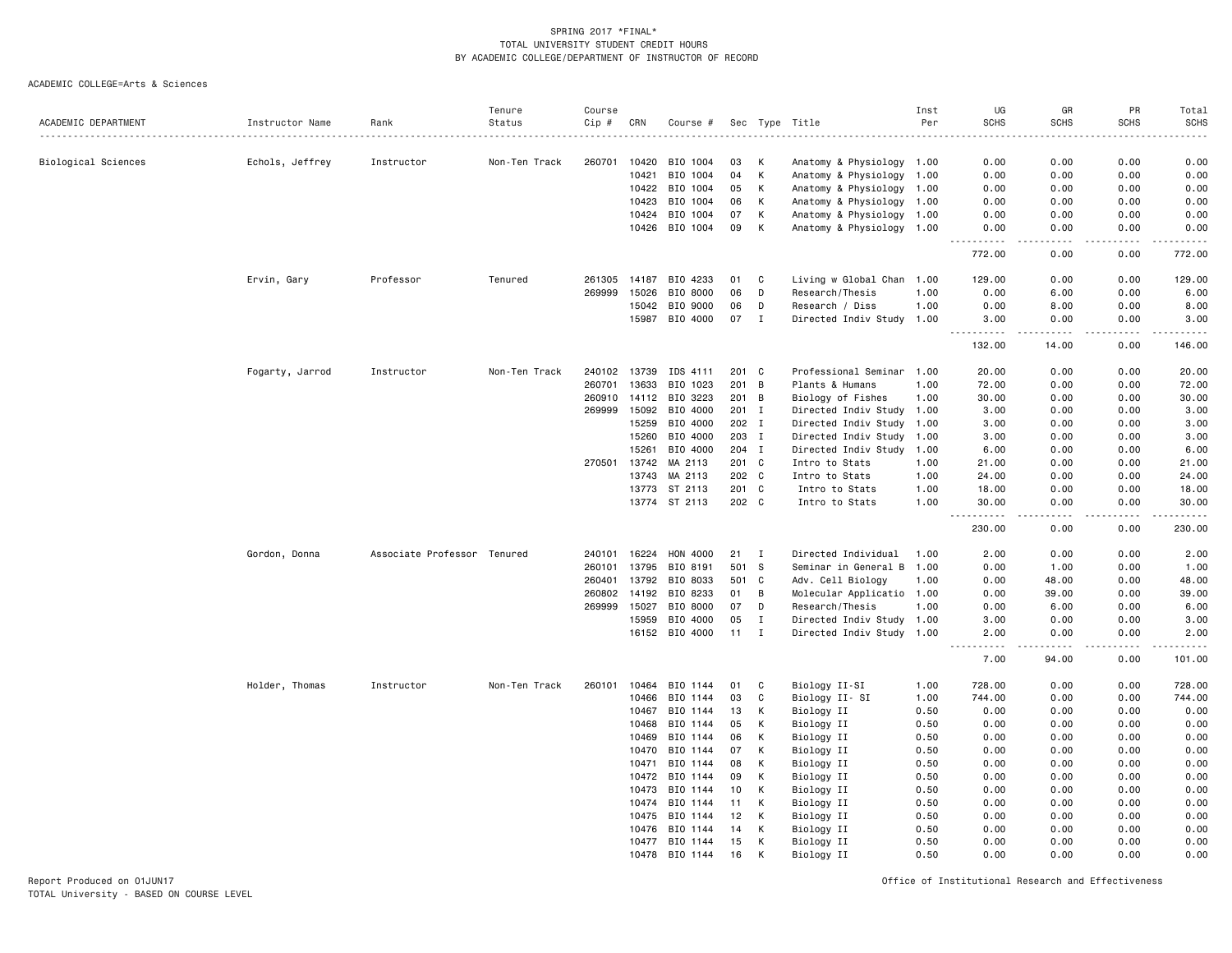ACADEMIC COLLEGE=Arts & Sciences

|                     |                   |                               | Tenure         | Course |       |                       |       |              |                           | Inst | UG                    | GR             | PR            | Total        |
|---------------------|-------------------|-------------------------------|----------------|--------|-------|-----------------------|-------|--------------|---------------------------|------|-----------------------|----------------|---------------|--------------|
| ACADEMIC DEPARTMENT | Instructor Name   | Rank                          | Status         | Cip #  | CRN   | Course #              |       | Sec Type     | Title                     | Per  | <b>SCHS</b>           | <b>SCHS</b>    | <b>SCHS</b>   | <b>SCHS</b>  |
|                     |                   |                               |                |        |       |                       |       |              | .                         |      |                       |                |               |              |
| Biological Sciences | Holder, Thomas    | Instructor                    | Non-Ten Track  | 260101 | 10479 | BIO 1144              | 17    | $\,$ K       | Biology II                | 0.50 | 0.00                  | 0.00           | 0.00          | 0.00         |
|                     |                   |                               |                |        | 14183 | BIO 1144              | 18    | К            | Biology II                | 0.50 | 0.00                  | 0.00           | 0.00          | 0.00         |
|                     |                   |                               |                |        | 14184 | BIO 1144              | 19    | К            | Biology II                | 0.50 | 0.00                  | 0.00           | 0.00          | 0.00         |
|                     |                   |                               |                |        | 14185 | BIO 1144              | 20    | К            | Biology II                | 0.50 | 0.00                  | 0.00           | 0.00          | 0.00         |
|                     |                   |                               |                | 260301 | 10482 | BIO 2213              | 01    | C            | Survey Plant Kingdom      | 1.00 | 114,00                | 0.00           | 0.00          | 114.00       |
|                     |                   |                               |                |        | 10483 | BIO 2213              | 02    | к            | Survey Plant Kingdom      | 1.00 | 0.00                  | 0.00           | 0.00          | 0.00         |
|                     |                   |                               |                | 260701 | 10510 | BIO 3524              | 01    | C            | Biol Of Vertebrates       | 1.00 | 220.00                | 0.00           | 0.00          | 220.00       |
|                     |                   |                               |                |        | 10511 | BIO 3524              | 02    | К            | Biol Of Vertebrates       | 1.00 | 0.00                  | 0.00           | 0.00          | 0.00         |
|                     |                   |                               |                |        |       | 10512 BIO 3524        | 03    | К            | Biol Of Vertebrates       | 1.00 | 0.00                  | 0.00           | 0.00          | 0.00         |
|                     |                   |                               |                |        |       |                       |       |              |                           |      | .<br>1806.00          | 0.00           | 0.00          | .<br>1806.00 |
|                     | Jolley, Rachel    | Non-Employee                  | Not Applicable |        |       | 261102 13794 BIO 8093 | 501 C |              | Experm Bio & Biostat 1.00 |      | 0.00                  | 36.00          | 0.00          | 36.00        |
|                     |                   |                               |                |        |       |                       |       |              |                           |      | $\frac{1}{2}$<br>0.00 | 36.00          | 0.00          | .<br>36.00   |
|                     | Jordan, Heather   | Assistant Professor Ten Track |                | 240101 | 16222 | HON 4000              | 19    | I            | Directed Individual       | 1.00 | 3.00                  | 0.00           | 0.00          | 3.00         |
|                     |                   |                               |                | 269999 | 15028 | BIO 8000              | 08    | D            | Research/Thesis           | 1.00 | 0.00                  | 4.00           | 0.00          | 4.00         |
|                     |                   |                               |                |        | 15044 | BIO 9000              | 08    | D            | Research / Diss           | 1.00 | 0.00                  | 13.00          | 0.00          | 13.00        |
|                     |                   |                               |                |        | 16334 | BIO 4000              | 16    | $\mathbf{I}$ | Directed Indiv Study 1.00 |      | 3.00                  | 0.00           | 0.00          | 3.00         |
|                     |                   |                               |                |        |       | 16573 BIO 4000        | 23    | $\mathbf{I}$ | Directed Indiv Study 1.00 |      | 3.00                  | 0.00           | 0.00          | 3.00         |
|                     |                   |                               |                |        |       |                       |       |              |                           |      | .<br>9.00             | -----<br>17.00 | .<br>0.00     | .<br>26.00   |
|                     |                   |                               |                |        |       |                       |       |              |                           |      |                       |                |               |              |
|                     | Kaplan, Evan      | Instructor                    | Non-Ten Track  | 260101 | 10449 | BIO 1134              | 01    | C            | Biology I-SI              | 1.00 | 848,00                | 0.00           | 0.00          | 848.00       |
|                     |                   |                               |                | 260401 | 10481 | BIO 2103              | 01    | C            | Cell Biology              | 1.00 | 651.00                | 0.00           | 0.00          | 651.00       |
|                     |                   |                               |                |        |       | 511005 10525 BIO 4303 | 01    | B            | Bioinstrumentation        | 1.00 | 48.00<br><u>.</u>     | 0.00<br>.      | 0.00<br>----- | 48.00        |
|                     |                   |                               |                |        |       |                       |       |              |                           |      | 1547.00               | 0.00           | 0.00          | 1547.00      |
|                     | Klink, Vincent    | Associate Professor Tenured   |                | 260307 | 10523 | BIO 4214              | 01    | C            | Gen Plant Physiology 1.00 |      | 88.00                 | 0.00           | 0.00          | 88.00        |
|                     |                   |                               |                |        | 10524 | BIO 4214              | 02    | K            | Gen Plant Physiology 1.00 |      | 0.00                  | 0.00           | 0.00          | 0.00         |
|                     |                   |                               |                |        | 10555 | BIO 6214              | 01    | C            | Gen Plant Physiology      | 1.00 | 0.00                  | 20.00          | 0.00          | 20.00        |
|                     |                   |                               |                |        | 10556 | BIO 6214              | 02    | K            | Gen Plant Physiology 1.00 |      | 0.00                  | 0.00           | 0.00          | 0.00         |
|                     |                   |                               |                | 269999 | 15045 | BIO 9000              | 09    | D            | Research / Diss           | 1.00 | 0.00                  | 28.00          | 0.00          | 28.00        |
|                     |                   |                               |                |        | 16153 | BIO 4000              | 12    | $\mathbf{I}$ | Directed Indiv Study 1.00 |      | 3.00                  | 0.00           | 0.00          | 3.00         |
|                     |                   |                               |                |        | 16154 | BIO 4000              | 13    | $\mathbf I$  | Directed Indiv Study 1.00 |      | 1.00                  | 0.00           | 0.00          | 1.00         |
|                     |                   |                               |                |        | 16155 | BIO 4000              | 14    | $\mathbf I$  | Directed Indiv Study 1.00 |      | 2.00                  | 0.00           | 0.00          | 2.00         |
|                     |                   |                               |                |        | 16156 | BIO 4000              | 15    | $\mathbf I$  | Directed Indiv Study 1.00 |      | 2.00                  | 0.00           | 0.00          | 2.00         |
|                     |                   |                               |                |        | 16528 | BIO 4000              | 21    | $\mathbf I$  | Directed Indiv Study 1.00 |      | 3.00<br>$- - -$<br>.  | 0.00           | 0.00          | 3.00         |
|                     |                   |                               |                |        |       |                       |       |              |                           |      | 99.00                 | 48.00          | 0.00          | 147.00       |
|                     | McCurdy, Victoria | Instructor                    | Non-Ten Track  | 260101 | 10450 | BIO 1134              | 02    | C            | Biology I-SI              | 0.50 | 402.00                | 0.00           | 0.00          | 402.00       |
|                     |                   |                               |                |        | 10451 | BIO 1134              | 03    | К            | Biology I                 | 0.50 | 0.00                  | 0.00           | 0.00          | 0.00         |
|                     |                   |                               |                |        | 10452 | BIO 1134              | 04    | К            | Biology I                 | 0.50 | 0.00                  | 0.00           | 0.00          | 0.00         |
|                     |                   |                               |                |        | 10453 | BIO 1134              | 05    | к            | Biology I                 | 0.50 | 0.00                  | 0.00           | 0.00          | 0.00         |
|                     |                   |                               |                |        | 10454 | BIO 1134              | 06    | К            | Biology I                 | 0.50 | 0.00                  | 0.00           | 0.00          | 0.00         |
|                     |                   |                               |                |        | 10455 | BIO 1134              | 07    | К            | Biology I                 | 0.50 | 0.00                  | 0.00           | 0.00          | 0.00         |
|                     |                   |                               |                |        | 10456 | BIO 1134              | 08    | К            | Biology I                 | 0.50 | 0.00                  | 0.00           | 0.00          | 0.00         |
|                     |                   |                               |                |        | 10457 | BIO 1134              | 09    | К            | Biology I                 | 0.50 | 0.00                  | 0.00           | 0.00          | 0.00         |
|                     |                   |                               |                |        | 10458 | BIO 1134              | 10    | к            | Biology I                 | 0.50 | 0.00                  | 0.00           | 0.00          | 0.00         |
|                     |                   |                               |                |        | 10459 | BIO 1134              | 11    | К            | Biology I                 | 0.50 | 0.00                  | 0.00           | 0.00          | 0.00         |
|                     |                   |                               |                |        | 10460 | BIO 1134              | 12    | К            | Biology I                 | 0.50 | 0.00                  | 0.00           | 0.00          | 0.00         |
|                     |                   |                               |                |        |       |                       |       |              |                           |      |                       |                |               |              |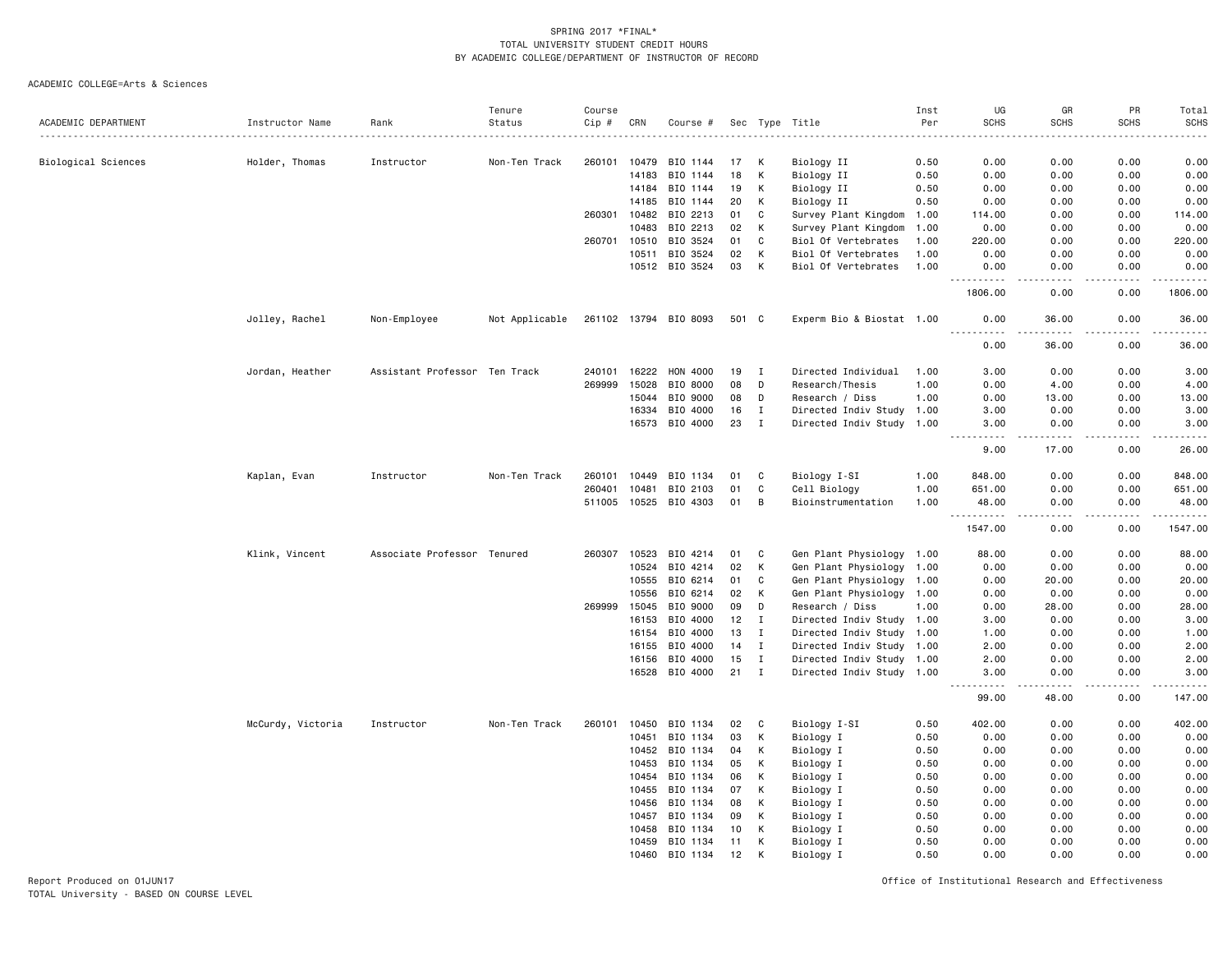|                     |                   |                               | Tenure        | Course |       |                |    |              |                           | Inst | UG                             | GR                                                                                                                                 | PR              | Total                  |
|---------------------|-------------------|-------------------------------|---------------|--------|-------|----------------|----|--------------|---------------------------|------|--------------------------------|------------------------------------------------------------------------------------------------------------------------------------|-----------------|------------------------|
| ACADEMIC DEPARTMENT | Instructor Name   | Rank                          | Status        | Cip #  | CRN   | Course #       |    |              | Sec Type Title            | Per  | <b>SCHS</b>                    | <b>SCHS</b>                                                                                                                        | <b>SCHS</b>     | <b>SCHS</b>            |
|                     | McCurdy, Victoria | Instructor                    | Non-Ten Track | 260101 | 10461 | BIO 1134       | 13 | к            | Biology I                 | 0.50 | 0.00                           | 0.00                                                                                                                               | 0.00            | 0.00                   |
| Biological Sciences |                   |                               |               |        | 10462 | BIO 1134       | 14 | К            | Biology I                 | 0.50 | 0.00                           | 0.00                                                                                                                               | 0.00            | 0.00                   |
|                     |                   |                               |               | 260507 | 10526 | BIO 4413       | 01 | C            | Immunology                | 0.50 | 291.00                         | 0.00                                                                                                                               | 0.00            | 291.00                 |
|                     |                   |                               |               |        | 10558 | BIO 6413       | 01 | C            | Immunology                | 0.50 | 0.00                           | 4.50                                                                                                                               | 0.00            | 4.50                   |
|                     |                   |                               |               | 260806 | 10518 | BIO 4133       | 01 | C            | Human Genetics            | 0.50 | 277.50                         | 0.00                                                                                                                               | 0.00            | 277.50                 |
|                     |                   |                               |               |        | 10551 | BIO 6133       | 01 | C            | Human Genetics            | 0.50 | 0.00                           | 7.50                                                                                                                               | 0.00            | 7.50                   |
|                     |                   |                               |               |        | 12157 | GNS 4133       | 01 | C            | Human Genetics            | 0.50 | 28.50                          | 0.00                                                                                                                               | 0.00            | 28.50                  |
|                     |                   |                               |               |        |       |                |    |              |                           |      | $\sim$ $\sim$ .<br>.<br>999.00 | $\frac{1}{2} \left( \frac{1}{2} \right) \left( \frac{1}{2} \right) \left( \frac{1}{2} \right) \left( \frac{1}{2} \right)$<br>12.00 | $- - -$<br>0.00 | <u>.</u><br>1011.00    |
|                     | Outlaw, Diana     | Associate Professor Tenured   |               | 260706 | 10534 | BIO 4514       | 01 | C            | Animal Physiology         | 1.00 | 468.00                         | 0.00                                                                                                                               | 0.00            | 468.00                 |
|                     |                   |                               |               |        | 10564 | BIO 6514       | 01 | C            | Animal Physiology         | 1.00 | 0.00                           | 12.00                                                                                                                              | 0.00            | 12.00                  |
|                     |                   |                               |               |        | 10565 | BIO 6514       | 02 | К            | Animal Physiology         | 0.50 | 0.00                           | 0.00                                                                                                                               | 0.00            | 0.00                   |
|                     |                   |                               |               |        | 10566 | BIO 6514       | 03 | К            | Animal Physiology         | 0.50 | 0.00                           | 0.00                                                                                                                               | 0.00            | 0.00                   |
|                     |                   |                               |               | 260806 | 10518 | BIO 4133       | 01 | C            | Human Genetics            | 0.50 | 277.50                         | 0.00                                                                                                                               | 0.00            | 277.50                 |
|                     |                   |                               |               |        | 10551 | BIO 6133       | 01 | C            | Human Genetics            | 0.50 | 0.00                           | 7.50                                                                                                                               | 0.00            | 7.50                   |
|                     |                   |                               |               |        | 12157 | GNS 4133       | 01 | C            | Human Genetics            | 0.50 | 28.50                          | 0.00                                                                                                                               | 0.00            | 28.50                  |
|                     |                   |                               |               | 269999 | 15030 | BIO 8000       | 10 | D            | Research/Thesis           | 1.00 | 0.00                           | 3.00                                                                                                                               | 0.00            | 3.00                   |
|                     |                   |                               |               |        | 15748 | BIO 4000       | 01 | $\mathbf I$  | Directed Indiv Study 1.00 |      | 3.00                           | 0.00                                                                                                                               | 0.00            | 3.00                   |
|                     |                   |                               |               |        | 15749 | BIO 4000       | 02 | I            | Directed Indiv Study      | 1.00 | 4.00                           | 0.00                                                                                                                               | 0.00            | 4.00                   |
|                     |                   |                               |               |        | 15750 | BIO 4000       | 03 | $\mathbf I$  | Directed Indiv Study 1.00 |      | 3.00                           | 0.00                                                                                                                               | 0.00            | 3.00                   |
|                     |                   |                               |               |        |       | 16518 BIO 4000 | 19 | $\mathbf I$  | Directed Indiv Study 1.00 |      | 2.00                           | 0.00                                                                                                                               | 0.00            | 2.00                   |
|                     |                   |                               |               |        |       |                |    |              |                           |      | . <u>.</u><br>786.00           | .<br>22.50                                                                                                                         | .<br>0.00       | .<br>808.50            |
|                     | Outlaw, Robert    | Instructor                    | Non-Ten Track | 260701 | 10427 | BIO 1023       | 01 | C            | Plants & Humans           | 1.00 | 612.00                         | 0.00                                                                                                                               | 0.00            | 612.00                 |
|                     |                   |                               |               |        | 10428 | BIO 1023       | 02 | C            | Plants & Humans           | 1.00 | 618.00                         | 0.00                                                                                                                               | 0.00            | 618.00                 |
|                     |                   |                               |               |        | 10429 | BIO 1023       | 03 | K            | Plants & Humans           | 1.00 | 0.00                           | 0.00                                                                                                                               | 0.00            | 0.00                   |
|                     |                   |                               |               |        | 10430 | BIO 1023       | 04 | К            | Plants & Humans           | 1.00 | 0.00                           | 0.00                                                                                                                               | 0.00            | 0.00                   |
|                     |                   |                               |               |        | 10431 | BIO 1023       | 05 | К            | Plants & Humans           | 1.00 | 0.00                           | 0.00                                                                                                                               | 0.00            | 0.00                   |
|                     |                   |                               |               |        | 10432 | BIO 1023       | 06 | K            | Plants & Humans           | 1.00 | 0.00                           | 0.00                                                                                                                               | 0.00            | 0.00                   |
|                     |                   |                               |               |        | 10433 | BIO 1023       | 07 | К            | Plants & Humans           | 1.00 | 0.00                           | 0.00                                                                                                                               | 0.00            | 0.00                   |
|                     |                   |                               |               |        | 10434 | BIO 1023       | 08 | К            | Plants & Humans           | 1.00 | 0.00                           | 0.00                                                                                                                               | 0.00            | 0.00                   |
|                     |                   |                               |               |        | 10435 | BIO 1023       | 09 | К            | Plants & Humans           | 1.00 | 0.00                           | 0.00                                                                                                                               | 0.00            | 0.00                   |
|                     |                   |                               |               |        | 10436 | BIO 1023       | 10 | K            | Plants & Humans           | 1.00 | 0.00                           | 0.00                                                                                                                               | 0.00            | 0.00                   |
|                     |                   |                               |               | 260706 | 10535 | BIO 4514       | 02 | К            | Animal Physiology         | 1.00 | 0.00                           | 0.00                                                                                                                               | 0.00            | 0.00                   |
|                     |                   |                               |               |        | 10536 | BIO 4514       | 03 | К            | Animal Physiology         | 1.00 | 0.00                           | 0.00                                                                                                                               | 0.00            | 0.00                   |
|                     |                   |                               |               |        | 10537 | BIO 4514       | 04 | К            | Animal Physiology         | 1.00 | 0.00                           | 0.00                                                                                                                               | 0.00            | 0.00                   |
|                     |                   |                               |               |        | 10565 | BIO 6514       | 02 | К            | Animal Physiology         | 0.50 | 0.00                           | 0.00                                                                                                                               | 0.00            | 0.00                   |
|                     |                   |                               |               |        |       | 10566 BIO 6514 | 03 | К            | Animal Physiology         | 0.50 | 0.00                           | 0.00                                                                                                                               | 0.00            | 0.00                   |
|                     |                   |                               |               |        |       |                |    |              |                           |      | 1230.00                        | $\sim$ $\sim$ $\sim$<br>0.00                                                                                                       | .<br>0.00       | .<br>1230.00           |
|                     | Range, Ryan       | Assistant Professor Ten Track |               | 260701 | 10532 | BIO 4504       | 01 | C            | Compar Verte Embryo       | 1.00 | 36.00                          | 0.00                                                                                                                               | 0.00            | 36.00                  |
|                     |                   |                               |               |        | 10533 | BIO 4504       | 02 | К            | Compar Verte Embryo       | 1.00 | 0.00                           | 0.00                                                                                                                               | 0.00            | 0.00                   |
|                     |                   |                               |               | 269999 | 15031 | BIO 8000       | 11 | D            | Research/Thesis           | 1.00 | 0.00                           | 3.00                                                                                                                               | 0.00            | 3.00                   |
|                     |                   |                               |               |        |       | 15047 BIO 9000 | 11 | D            | Research / Diss           | 1.00 | 0.00                           | 12.00                                                                                                                              | 0.00            | 12.00                  |
|                     |                   |                               |               |        |       |                |    |              |                           |      | $\sim$ $\sim$ .<br>.<br>36.00  | .<br>15.00                                                                                                                         | 0.00            | $\frac{1}{2}$<br>51.00 |
|                     | Reese, Mary       | Instructor                    | Non-Ten Track | 269999 | 16666 | BIO 4000       | 25 | I            | Directed Indiv Study 1.00 |      | 2.00                           | 0.00                                                                                                                               | 0.00            | 2.00                   |
|                     |                   |                               |               |        | 16680 | BIO 4000       | 26 | $\mathbf{I}$ | Directed Indiv Study 1.00 |      | 3.00                           | 0.00                                                                                                                               | 0.00            | 3.00                   |
|                     |                   |                               |               | 511005 | 10515 | BIO 4100       | 01 | H            | Med Tech Clinicals        | 1.00 | 72.00                          | 0.00                                                                                                                               | 0.00            | 72.00                  |
|                     |                   |                               |               |        |       |                |    |              |                           |      |                                |                                                                                                                                    |                 |                        |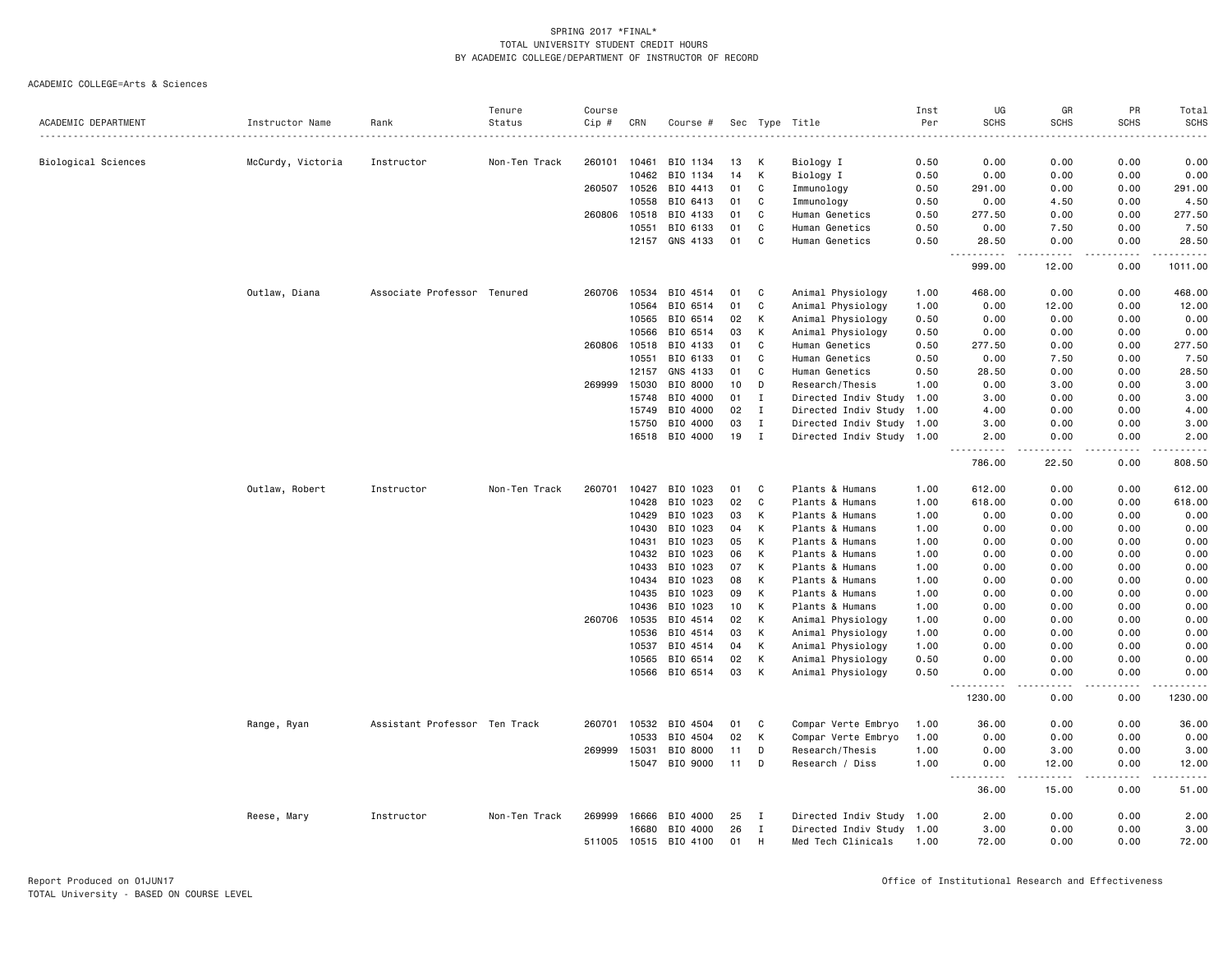| ACADEMIC COLLEGE=Arts & Sciences |
|----------------------------------|
|----------------------------------|

|                     |                  |                               | Tenure        | Course       |              |                |    |   |                           | Inst | UG                                                                                                                                     | GR          | PR            | Total             |
|---------------------|------------------|-------------------------------|---------------|--------------|--------------|----------------|----|---|---------------------------|------|----------------------------------------------------------------------------------------------------------------------------------------|-------------|---------------|-------------------|
| ACADEMIC DEPARTMENT | Instructor Name  | Rank                          | Status        | Cip #        | CRN          | Course #       |    |   | Sec Type Title            | Per  | <b>SCHS</b>                                                                                                                            | <b>SCHS</b> | <b>SCHS</b>   | <b>SCHS</b>       |
|                     |                  |                               |               |              |              |                |    |   |                           |      |                                                                                                                                        |             |               |                   |
|                     |                  |                               |               |              |              |                |    |   |                           |      | 77.00                                                                                                                                  | 0.00        | 0.00          | 77.00             |
| Biological Sciences | Reichert, Nancy  | Professor                     | Tenured       | 269999       | 14707        | BIO 4990       | 01 | C | Special Topic in BIO 1.00 |      | 15.00                                                                                                                                  | 0.00        | 0.00          | 15.00             |
|                     |                  |                               |               |              | 14708        | BIO 6990       | 01 | C | Special Topic in BIO      | 1.00 | 0.00                                                                                                                                   | 3.00        | 0.00          | 3.00              |
|                     |                  |                               |               |              | 15032        | BIO 8000       | 12 | D | Research/Thesis           | 1.00 | 0.00                                                                                                                                   | 6.00        | 0.00          | 6.00              |
|                     |                  |                               |               |              | 15048        | BIO 9000       | 12 | D | Research / Diss           | 1.00 | 0.00<br>.<br>$\frac{1}{2} \left( \frac{1}{2} \right) \left( \frac{1}{2} \right) \left( \frac{1}{2} \right) \left( \frac{1}{2} \right)$ | 2.00<br>.   | 0.00<br>22222 | 2.00<br>المتمالين |
|                     |                  |                               |               |              |              |                |    |   |                           |      | 15.00                                                                                                                                  | 11.00       | 0.00          | 26.00             |
|                     | Roberts, Brandy  | Lecturer                      | Non-Ten Track | 260501       | 14191        | BIO 6433       | 01 | C | Prin Of Virology          | 1.00 | 0.00                                                                                                                                   | 3.00        | 0.00          | 3.00              |
|                     |                  |                               |               | 260502 10499 |              | BIO 3304       | 01 | C | General Microbiology      | 1.00 | 1064.00                                                                                                                                | 0.00        | 0.00          | 1064.00           |
|                     |                  |                               |               |              | 10500        | BIO 3304       | 02 | C | General Microbiology      | 1.00 | 108.00                                                                                                                                 | 0.00        | 0.00          | 108.00            |
|                     |                  |                               |               |              | 260504 14190 | BIO 4433       | 01 | C | Prin Of Virology          | 1.00 | 198.00<br>.                                                                                                                            | 0.00<br>.   | 0.00<br>22222 | 198.00<br>.       |
|                     |                  |                               |               |              |              |                |    |   |                           |      | 1370.00                                                                                                                                | 3.00        | 0.00          | 1373.00           |
|                     | Stewart, James   | Assistant Professor Ten Track |               | 240101       | 16045        | HON 4000       | 17 | I | Directed Individual       | 1.00 | 3.00                                                                                                                                   | 0.00        | 0.00          | 3.00              |
|                     |                  |                               |               |              | 16048        | HON 4000       | 18 | Ι | Directed Individual       | 1.00 | 3.00                                                                                                                                   | 0.00        | 0.00          | 3.00              |
|                     |                  |                               |               | 260701       | 10484        | BIO 3014       | 01 | C | Human Physiology          | 1.00 | 1016.00                                                                                                                                | 0.00        | 0.00          | 1016.00           |
|                     |                  |                               |               |              | 10485        | BIO 3014       | 02 | C | Human Physiology          | 1.00 | 232.00                                                                                                                                 | 0.00        | 0.00          | 232.00            |
|                     |                  |                               |               |              | 10486        | BIO 3014       | 03 | К | Human Physiology          | 1.00 | 0.00                                                                                                                                   | 0.00        | 0.00          | 0.00              |
|                     |                  |                               |               |              | 10487        | BIO 3014       | 04 | К | Human Physiology          | 1.00 | 0.00                                                                                                                                   | 0.00        | 0.00          | 0.00              |
|                     |                  |                               |               |              | 10488        | BIO 3014       | 05 | К | Human Physiology          | 1.00 | 0.00                                                                                                                                   | 0.00        | 0.00          | 0.00              |
|                     |                  |                               |               |              | 10489        | BIO 3014       | 06 | К | Human Physiology          | 1.00 | 0.00                                                                                                                                   | 0.00        | 0.00          | 0.00              |
|                     |                  |                               |               |              | 10490        | BIO 3014       | 07 | К | Human Physiology          | 1.00 | 0.00                                                                                                                                   | 0.00        | 0.00          | 0.00              |
|                     |                  |                               |               |              | 10491        | BIO 3014       | 08 | К | Human Physiology          | 1.00 | 0.00                                                                                                                                   | 0.00        | 0.00          | 0.00              |
|                     |                  |                               |               |              | 10492        | BIO 3014       | 09 | К | Human Physiology          | 1.00 | 0.00                                                                                                                                   | 0.00        | 0.00          | 0.00              |
|                     |                  |                               |               |              | 10493        | BIO 3014       | 10 | К | Human Physiology          | 1.00 | 0.00                                                                                                                                   | 0.00        | 0.00          | 0.00              |
|                     |                  |                               |               |              | 10494        | BIO 3014       | 11 | К | Human Physiology          | 1.00 | 0.00                                                                                                                                   | 0.00        | 0.00          | 0.00              |
|                     |                  |                               |               |              | 14186        | BIO 3014       | 12 | К | Human Physiology          | 1.00 | 0.00                                                                                                                                   | 0.00        | 0.00          | 0.00              |
|                     |                  |                               |               | 269999       | 15049        | BIO 9000       | 13 | D | Research / Diss           | 1.00 | 0.00                                                                                                                                   | 12.00       | 0.00          | 12.00             |
|                     |                  |                               |               |              | 16144        | BIO 4000       | 09 | I | Directed Indiv Study      | 1.00 | 1.00                                                                                                                                   | 0.00        | 0.00          | 1.00              |
|                     |                  |                               |               |              |              | 16145 BIO 4000 | 10 | I | Directed Indiv Study      | 1.00 | 3.00                                                                                                                                   | 0.00        | 0.00          | 3.00              |
|                     |                  |                               |               |              |              |                |    |   |                           |      | 1258.00                                                                                                                                | 12.00       | 0.00          | 1270.00           |
|                     | Thornton, Justin | Assistant Professor Ten Track |               |              | 260503 10530 | BIO 4443       | 01 | C | Bacterial Genetics        | 1.00 | 180.00                                                                                                                                 | 0.00        | 0.00          | 180.00            |
|                     |                  |                               |               |              | 10561        | BIO 6443       | 01 | C | Bacterial Genetics        | 1.00 | 0.00                                                                                                                                   | 15.00       | 0.00          | 15.00             |
|                     |                  |                               |               | 260507       | 10526        | BIO 4413       | 01 | C | Immunology                | 0.50 | 291.00                                                                                                                                 | 0.00        | 0.00          | 291.00            |
|                     |                  |                               |               |              | 10558        | BIO 6413       | 01 | C | Immunology                | 0.50 | 0.00                                                                                                                                   | 4.50        | 0.00          | 4.50              |
|                     |                  |                               |               |              | 269999 15050 | BIO 9000       | 14 | D | Research / Diss           | 1.00 | 0.00<br>.                                                                                                                              | 7.00<br>.   | 0.00<br>----- | 7.00<br>.         |
|                     |                  |                               |               |              |              |                |    |   |                           |      | 471.00                                                                                                                                 | 26.50       | 0.00          | 497.50            |
|                     | Wallace, Lisa    | Associate Professor Tenured   |               | 260399       | 10519        | BIO 4203       | 01 | C | Tax Of Spermatophyte 1.00 |      | 63.00                                                                                                                                  | 0.00        | 0.00          | 63.00             |
|                     |                  |                               |               |              | 10520        | BIO 4203       | 02 | К | Tax Of Spermatophyte      | 1.00 | 0.00                                                                                                                                   | 0.00        | 0.00          | 0.00              |
|                     |                  |                               |               |              | 10521        | BIO 4203       | 03 | К | Tax Of Spermatophyte      | 1.00 | 0.00                                                                                                                                   | 0.00        | 0.00          | 0.00              |
|                     |                  |                               |               |              | 10552        | BIO 6203       | 01 | C | Tax Of Spermatophyte      | 1.00 | 0.00                                                                                                                                   | 15.00       | 0.00          | 15.00             |
|                     |                  |                               |               |              | 10553        | BIO 6203       | 02 | К | Tax Of Spermatophyte      | 1.00 | 0.00                                                                                                                                   | 0.00        | 0.00          | 0.00              |
|                     |                  |                               |               |              | 10554        | BIO 6203       | 03 | К | Tax Of Spermatophyte      | 1.00 | 0.00                                                                                                                                   | 0.00        | 0.00          | 0.00              |
|                     |                  |                               |               | 269999 15051 |              | BIO 9000       | 15 | D | Research / Diss           | 1.00 | 0.00                                                                                                                                   | 25.00       | 0.00          | 25.00             |
|                     |                  |                               |               |              | 15757        | BIO 4000       | 04 | I | Directed Indiv Study 1.00 |      | 1.00                                                                                                                                   | 0.00        | 0.00          | 1.00              |
|                     |                  |                               |               |              | 16257        | BIO 7000       | 01 | I | Directed Indiv Study 1.00 |      | 0.00                                                                                                                                   | 1.00        | 0.00          | 1.00              |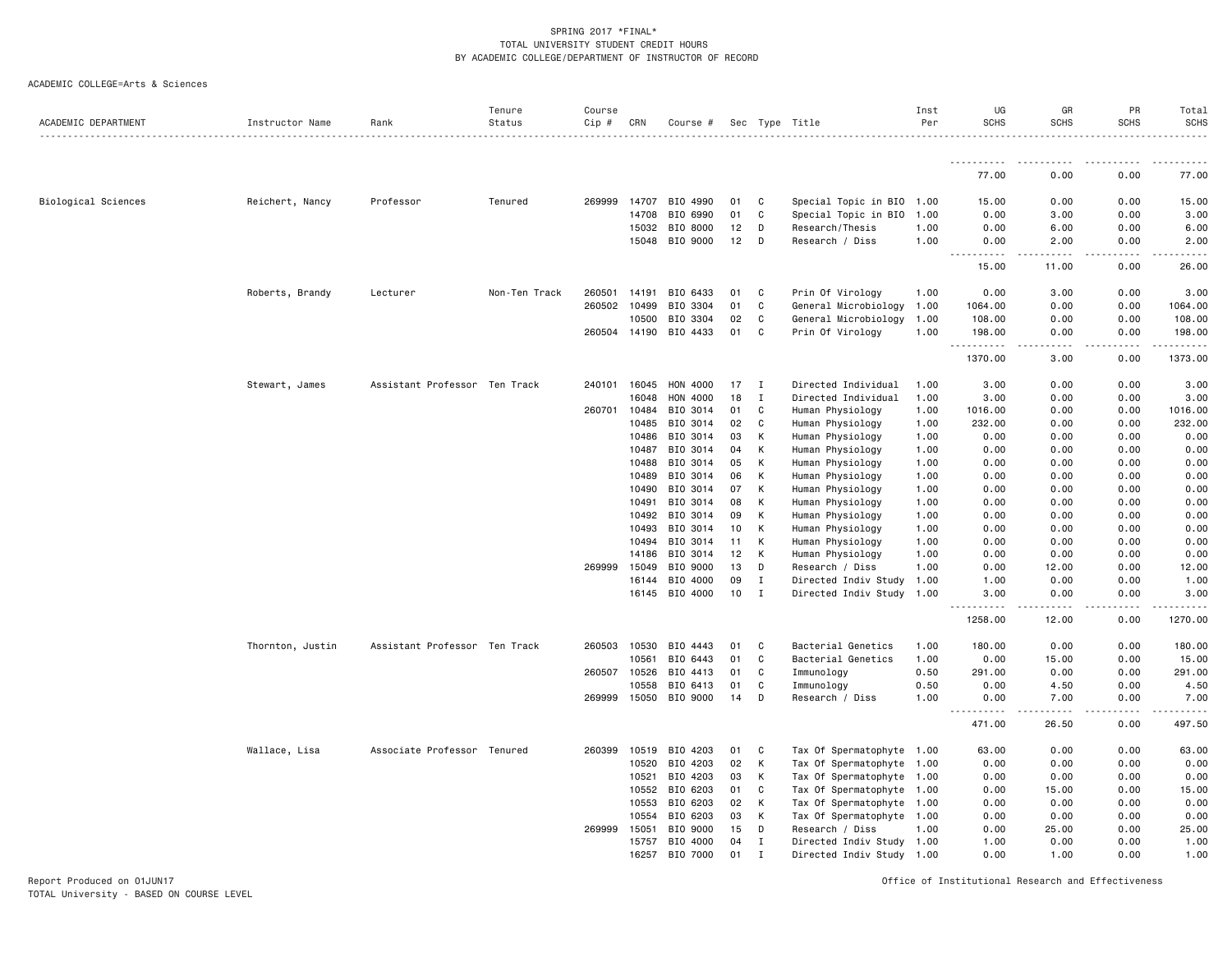#### ACADEMIC COLLEGE=Arts & Sciences

|                                    |                   |                             | Tenure        | Course |       |                |     |              |                           | Inst | UG                                 | GR                         | PR            | Total                                                                                                                                                                                     |
|------------------------------------|-------------------|-----------------------------|---------------|--------|-------|----------------|-----|--------------|---------------------------|------|------------------------------------|----------------------------|---------------|-------------------------------------------------------------------------------------------------------------------------------------------------------------------------------------------|
| ACADEMIC DEPARTMENT                | Instructor Name   | Rank                        | Status        | Cip #  | CRN   | Course #       |     |              | Sec Type Title            | Per  | <b>SCHS</b>                        | <b>SCHS</b><br>$- - - - -$ | <b>SCHS</b>   | <b>SCHS</b><br>.                                                                                                                                                                          |
| Biological Sciences                | Wallace, Lisa     | Associate Professor Tenured |               | 269999 | 16258 | BIO 7000       | 02  | $\mathbf I$  | Directed Indiv Study 1.00 |      | 0.00                               | 1.00                       | 0.00          | 1.00                                                                                                                                                                                      |
|                                    |                   |                             |               |        | 16259 | BIO 7000       | 03  | I            | Directed Indiv Study 1.00 |      | 0.00                               | 1.00                       | 0.00          | 1.00                                                                                                                                                                                      |
|                                    |                   |                             |               |        |       |                |     |              |                           |      | $\sim$ $\sim$ $\sim$<br>.<br>64.00 | -----<br>43.00             | -----<br>0.00 | .<br>107.00                                                                                                                                                                               |
|                                    | Welch, Mark       | Associate Professor Tenured |               | 260101 | 10549 | BIO 6113       | 01  | C            | Evolution                 | 1.00 | 0.00                               | 12.00                      | 0.00          | 12.00                                                                                                                                                                                     |
|                                    |                   |                             |               | 261310 |       | 10516 BIO 4113 | 01  | C            | Evolution                 | 1.00 | 138.00                             | 0.00                       | 0.00          | 138.00                                                                                                                                                                                    |
|                                    |                   |                             |               |        | 13791 | BIO 6023       | 501 | $\mathbf{C}$ | Prin Evolutionary Bi 1.00 |      | 0.00                               | 51.00                      | 0.00          | 51.00                                                                                                                                                                                     |
|                                    |                   |                             |               | 269999 | 15036 | BIO 8000       | 16  | D            | Research/Thesis           | 1.00 | 0.00                               | 2.00                       | 0.00          | 2.00                                                                                                                                                                                      |
|                                    |                   |                             |               |        | 15052 | BIO 9000       | 16  | D            | Research / Diss           | 1.00 | 0.00                               | 22.00                      | 0.00          | 22.00                                                                                                                                                                                     |
|                                    |                   |                             |               |        |       | 15988 BIO 4000 | 08  | $\mathbf I$  | Directed Indiv Study 1.00 |      | 3.00                               | 0.00                       | 0.00          | 3.00                                                                                                                                                                                      |
|                                    |                   |                             |               |        |       |                |     |              |                           |      | -----<br>141.00                    | -----<br>87.00             | -----<br>0.00 | $\frac{1}{2} \left( \frac{1}{2} \right) \left( \frac{1}{2} \right) \left( \frac{1}{2} \right) \left( \frac{1}{2} \right) \left( \frac{1}{2} \right) \left( \frac{1}{2} \right)$<br>228.00 |
|                                    | Williamson, Emily | Instructor                  | Non-Ten Track | 260101 | 10450 | BIO 1134       | 02  | C            | Biology I-SI              | 0.50 | 402.00                             | 0.00                       | 0.00          | 402.00                                                                                                                                                                                    |
|                                    |                   |                             |               |        | 10465 | BIO 1144       | 02  | C            | Biology II-SI             | 1.00 | 744.00                             | 0.00                       | 0.00          | 744.00                                                                                                                                                                                    |
|                                    |                   |                             |               |        | 10467 | BIO 1144       | 13  | К            | Biology II                | 0.50 | 0.00                               | 0.00                       | 0.00          | 0.00                                                                                                                                                                                      |
|                                    |                   |                             |               |        | 10468 | BIO 1144       | 05  | К            | Biology II                | 0.50 | 0.00                               | 0.00                       | 0.00          | 0.00                                                                                                                                                                                      |
|                                    |                   |                             |               |        | 10469 | BIO 1144       | 06  | К            | Biology II                | 0.50 | 0.00                               | 0.00                       | 0.00          | 0.00                                                                                                                                                                                      |
|                                    |                   |                             |               |        | 10470 | BIO 1144       | 07  | К            | Biology II                | 0.50 | 0.00                               | 0.00                       | 0.00          | 0.00                                                                                                                                                                                      |
|                                    |                   |                             |               |        | 10471 | BIO 1144       | 08  | К            | Biology II                | 0.50 | 0.00                               | 0.00                       | 0.00          | 0.00                                                                                                                                                                                      |
|                                    |                   |                             |               |        |       | 10472 BIO 1144 | 09  | К            | Biology II                | 0.50 | 0.00                               | 0.00                       | 0.00          | 0.00                                                                                                                                                                                      |
|                                    |                   |                             |               |        | 10473 | BIO 1144       | 10  | К            | Biology II                | 0.50 | 0.00                               | 0.00                       | 0.00          | 0.00                                                                                                                                                                                      |
|                                    |                   |                             |               |        | 10474 | BIO 1144       | 11  | К            | Biology II                | 0.50 | 0.00                               | 0.00                       | 0.00          | 0.00                                                                                                                                                                                      |
|                                    |                   |                             |               |        | 10475 | BIO 1144       | 12  | К            | Biology II                | 0.50 | 0.00                               | 0.00                       | 0.00          | 0.00                                                                                                                                                                                      |
|                                    |                   |                             |               |        | 10476 | BIO 1144       | 14  | К            | Biology II                | 0.50 | 0.00                               | 0.00                       | 0.00          | 0.00                                                                                                                                                                                      |
|                                    |                   |                             |               |        | 10477 | BIO 1144       | 15  | К            | Biology II                | 0.50 | 0.00                               | 0.00                       | 0.00          | 0.00                                                                                                                                                                                      |
|                                    |                   |                             |               |        | 10478 | BIO 1144       | 16  | К            | Biology II                | 0.50 | 0.00                               | 0.00                       | 0.00          | 0.00                                                                                                                                                                                      |
|                                    |                   |                             |               |        | 10479 | BIO 1144       | 17  | К            | Biology II                | 0.50 | 0.00                               | 0.00                       | 0.00          | 0.00                                                                                                                                                                                      |
|                                    |                   |                             |               |        | 14183 | BIO 1144       | 18  | K            | Biology II                | 0.50 | 0.00                               | 0.00                       | 0.00          | 0.00                                                                                                                                                                                      |
|                                    |                   |                             |               |        | 14184 | BIO 1144       | 19  | К            | Biology II                | 0.50 | 0.00                               | 0.00                       | 0.00          | 0.00                                                                                                                                                                                      |
|                                    |                   |                             |               |        | 14185 | BIO 1144       | 20  | К            | Biology II                | 0.50 | 0.00                               | 0.00                       | 0.00          | 0.00                                                                                                                                                                                      |
|                                    |                   |                             |               | 260701 | 10438 | BIO 1123       | 01  | C            | Animal Biology-SI         | 1.00 | 597.00                             | 0.00                       | 0.00          | 597.00                                                                                                                                                                                    |
|                                    |                   |                             |               |        | 10439 | BIO 1123       | 02  | C            | Animal Biology-SI         | 1.00 | 612.00                             | 0.00                       | 0.00          | 612.00                                                                                                                                                                                    |
|                                    |                   |                             |               |        | 10440 | BIO 1123       | 03  | К            | Animal Biology            | 1.00 | 0.00                               | 0.00                       | 0.00          | 0.00                                                                                                                                                                                      |
|                                    |                   |                             |               |        | 10441 | BIO 1123       | 04  | К            | Animal Biology            | 1.00 | 0.00                               | 0.00                       | 0.00          | 0.00                                                                                                                                                                                      |
|                                    |                   |                             |               |        |       | 10442 BIO 1123 | 05  | К            | Animal Biology            | 1.00 | 0.00                               | 0.00                       | 0.00          | 0.00                                                                                                                                                                                      |
|                                    |                   |                             |               |        | 10443 | BIO 1123       | 06  | К            | Animal Biology            | 1.00 | 0.00                               | 0.00                       | 0.00          | 0.00                                                                                                                                                                                      |
|                                    |                   |                             |               |        | 10444 | BIO 1123       | 07  | К            | Animal Biology            | 1.00 | 0.00                               | 0.00                       | 0.00          | 0.00                                                                                                                                                                                      |
|                                    |                   |                             |               |        | 10445 | BIO 1123       | 08  | К            | Animal Biology            | 1.00 | 0.00                               | 0.00                       | 0.00          | 0.00                                                                                                                                                                                      |
|                                    |                   |                             |               |        | 10446 | BIO 1123       | 09  | к            | Animal Biology            | 1.00 | 0.00                               | 0.00                       | 0.00          | 0.00                                                                                                                                                                                      |
|                                    |                   |                             |               |        | 10447 | BIO 1123       | 10  | К            | Animal Biology            | 1.00 | 0.00                               | 0.00                       | 0.00          | 0.00                                                                                                                                                                                      |
|                                    |                   |                             |               |        |       |                |     |              |                           |      | 2355.00                            | 0.00                       | 0.00          | 2355.00                                                                                                                                                                                   |
| ---------------------------------- |                   |                             |               |        |       |                |     |              |                           |      | ==========                         | ==========                 |               | ==========                                                                                                                                                                                |
| Biological Sciences                |                   |                             |               |        |       |                |     |              |                           |      | 13510.00                           | 647.00                     | 0.00          | 14157.00                                                                                                                                                                                  |

=================================== ========== ========== ========== ==========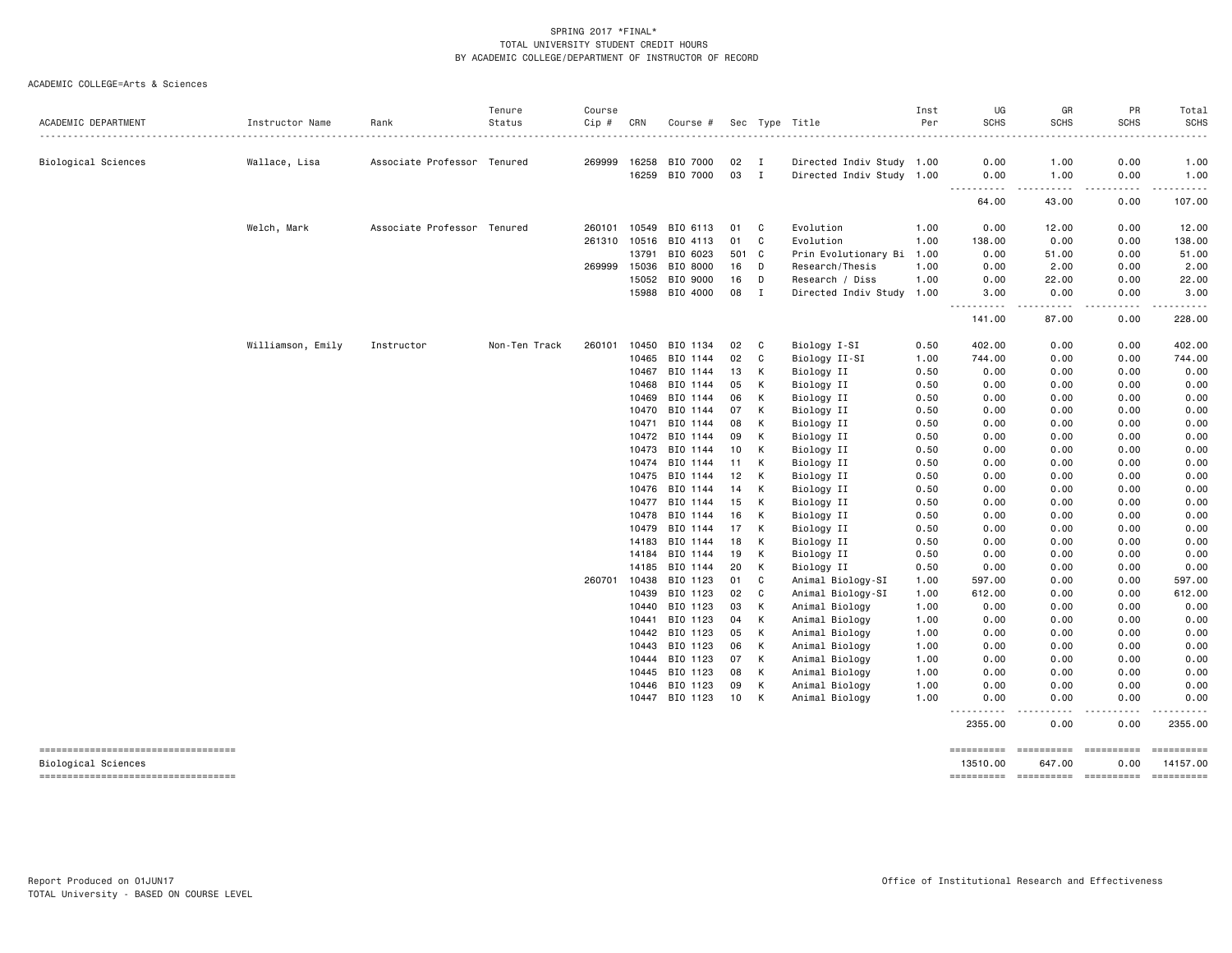|                     |                     |                               | Tenure         | Course |                |               |    |              |                           | Inst | UG                           | GR                                  | PR          | Total            |
|---------------------|---------------------|-------------------------------|----------------|--------|----------------|---------------|----|--------------|---------------------------|------|------------------------------|-------------------------------------|-------------|------------------|
| ACADEMIC DEPARTMENT | Instructor Name     | Rank                          | Status         | Cip #  | CRN            | Course #      |    |              | Sec Type Title            | Per  | <b>SCHS</b>                  | <b>SCHS</b>                         | <b>SCHS</b> | <b>SCHS</b>      |
| Chemistry           | Abeyratne Kuragama, | Lecturer                      | Non-Ten Track  | 400504 | 10781          | CH 4511       | 01 | L.           | Org Chem Lab I            | 1.00 | 23.00                        | 0.00                                | 0.00        | 23.00            |
|                     |                     |                               |                |        | 10783          | CH 4511       | 03 | L            | Org Chem Lab I            | 1.00 | 23.00                        | 0.00                                | 0.00        | 23.00            |
|                     |                     |                               |                |        | 10784          | CH 4511       | 04 | L            | Org Chem Lab I            | 1.00 | 23.00                        | 0.00                                | 0.00        | 23.00            |
|                     |                     |                               |                |        | 10785          | CH 4511       | 05 | L            | Org Chem Lab I            | 1.00 | 21.00                        | 0.00                                | 0.00        | 21.00            |
|                     |                     |                               |                |        | 10786          | CH 4511       | 06 | L.           | Org Chem Lab I            | 1.00 | 22.00                        | 0.00                                | 0.00        | 22.00            |
|                     |                     |                               |                |        | 10787          | CH 4513       | 01 | $\mathtt{C}$ | Organic Chemistry I       | 1.00 | 273.00                       | 0.00                                | 0.00        | 273.00           |
|                     |                     |                               |                |        | 10788          | CH 4513       | 02 | C            | Organic Chemistry I       | 1.00 | 288.00                       | 0.00                                | 0.00        | 288.00           |
|                     |                     |                               |                |        | 10790          | CH 4521       | 03 | L            | Org Chem Lab II           | 1.00 | 23.00                        | 0.00                                | 0.00        | 23.00            |
|                     |                     |                               |                |        | 10791          | CH 4521       | 04 | L            | Org Chem Lab II           | 1.00 | 16.00                        | 0.00                                | 0.00        | 16.00            |
|                     |                     |                               |                |        | 10792          | CH 4521       | 05 | L            | Org Chem Lab II           | 1.00 | 23.00                        | 0.00                                | 0.00        | 23.00            |
|                     |                     |                               |                |        | 10793          | CH 4521       | 06 | L            | Org Chem Lab II           | 1.00 | 23.00                        | 0.00                                | 0.00        | 23.00            |
|                     |                     |                               |                |        | 10794          | CH 4521       | 07 | L            |                           |      | 24.00                        | 0.00                                | 0.00        | 24.00            |
|                     |                     |                               |                |        |                |               |    |              | Org Chem Lab II           | 1.00 |                              |                                     |             |                  |
|                     |                     |                               |                |        | 10796          | CH 4521       | 09 | L            | Org Chem Lab II           | 1.00 | 13.00                        | 0.00                                | 0.00        | 13.00            |
|                     |                     |                               |                |        | 10797          | CH 4521       | 10 | L            | Org Chem Lab II           | 1.00 | 10.00                        | 0.00                                | 0.00        | 10.00            |
|                     |                     |                               |                |        | 10798          | CH 4521       | 11 | L,           | Org Chem Lab II           | 1.00 | 20.00                        | 0.00                                | 0.00        | 20.00            |
|                     |                     |                               |                |        | 14437          | CH 4511       | 07 | L            | Org Chem Lab I            | 1.00 | 14.00                        | 0.00                                | 0.00        | 14.00            |
|                     |                     |                               |                |        | 14438          | CH 4511       | 08 | L,           | Org Chem Lab I            | 1.00 | 16.00                        | 0.00                                | 0.00        | 16.00            |
|                     |                     |                               |                |        |                | 15085 CH 4521 | 02 | L            | Org Chem Lab II           | 1.00 | 9.00<br>$\sim$ $\sim$ $\sim$ | 0.00                                | 0.00        | 9.00<br>.        |
|                     |                     |                               |                |        |                |               |    |              |                           |      | 864.00                       | 0.00                                | 0.00        | 864.00           |
|                     | Cui, Xin            | Assistant Professor Ten Track |                | 400501 | 15840          | CH 9000       | 02 | D            | Research / Diss           | 1.00 | 0.00                         | 13.00                               | 0.00        | 13.00            |
|                     |                     |                               |                |        | 15852          | CH 8000       | 01 | D            | Research / Thesis         | 1.00 | 0.00                         | 3.00                                | 0.00        | 3.00             |
|                     |                     |                               |                | 400503 | 14440          | CH 8213       | 01 | C            | Organometallic Chemi      | 1.00 | 0.00                         | 24.00                               | 0.00        | 24.00<br>$    -$ |
|                     |                     |                               |                |        |                |               |    |              |                           |      | 0.00                         | 40.00                               | 0.00        | 40.00            |
|                     |                     |                               |                | 400501 |                | CH 1223       | 03 | C            | Chemistry II-SI           | 1.00 | 696.00                       | 0.00                                | 0.00        | 696.00           |
|                     | Dornshuld, Eric     | Non-Faculty                   | Not Applicable |        | 10758<br>10759 | CH 1223       | 04 | C            |                           | 1.00 |                              |                                     |             |                  |
|                     |                     |                               |                |        |                |               |    |              | Chemistry II-SI           |      | 705.00<br><u>----------</u>  | 0.00<br>$\sim$ $\sim$ $\sim$ $\sim$ | 0.00<br>.   | 705.00<br>.      |
|                     |                     |                               |                |        |                |               |    |              |                           |      | 1401.00                      | 0.00                                | 0.00        | 1401.00          |
|                     | Emerson, Joseph     | Associate Professor Tenured   |                | 400501 | 15841          | CH 9000       | 03 | D            | Research / Diss           | 1.00 | 0.00                         | 47.00                               | 0.00        | 47.00            |
|                     |                     |                               |                |        | 16090          | CH 4000       | 08 | $\mathbf{I}$ | Directed Indiv Study 1.00 |      | 1.00                         | 0.00                                | 0.00        | 1.00             |
|                     |                     |                               |                |        | 16393          | CH 4000       | 13 | $\;$ I       | Directed Indiv Study 1.00 |      | 3.00                         | 0.00                                | 0.00        | 3.00             |
|                     |                     |                               |                |        | 16443          | CH 4000       | 16 | $\mathbf{I}$ | Directed Indiv Study 1.00 |      | 3.00                         | 0.00                                | 0.00        | 3.00             |
|                     |                     |                               |                |        | 16567          | CH 4000       | 24 | $\mathbf{I}$ | Directed Indiv Study 1.00 |      | 2.00                         | 0.00                                | 0.00        | 2.00             |
|                     |                     |                               |                | 400503 | 14926          | CH 3213       | 01 | C            | Inorg Chem                | 1.00 | 144.00                       | 0.00                                | 0.00        | 144.00           |
|                     |                     |                               |                |        |                | 15017 CH 4212 | 01 | L            | Adv Inorganic Lab         | 1.00 | 18.00<br>-----               | 0.00<br>.                           | 0.00<br>.   | 18.00            |
|                     |                     |                               |                |        |                |               |    |              |                           |      | 171.00                       | 47.00                               | 0.00        | 218.00           |
|                     | Fitzkee, Nicholas   | Assistant Professor Ten Track |                | 400501 | 10766          | CH 2141       | 01 | C            | Prof Chem:Tools           | 1.00 | 39.00                        | 0.00                                | 0.00        | 39.00            |
|                     |                     |                               |                |        | 10813          | CH 4603       | 08 | L            | Undergraduate Resear 1.00 |      | 3.00                         | 0.00                                | 0.00        | 3.00             |
|                     |                     |                               |                |        | 15584          | CH 4000       | 01 | $\mathbf{I}$ | Directed Indiv Study 1.00 |      | 3.00                         | 0.00                                | 0.00        | 3.00             |
|                     |                     |                               |                |        | 15586          | CH 4000       | 03 | $\mathbf{I}$ | Directed Indiv Study 1.00 |      | 3.00                         | 0.00                                | 0.00        | 3.00             |
|                     |                     |                               |                |        | 15842          | CH 9000       | 04 | D            | Research / Diss           | 1.00 | 0.00                         | 49.00                               | 0.00        | 49.00            |
|                     |                     |                               |                |        | 15913          | CH 4000       | 06 | $\mathbf I$  | Directed Indiv Study 0.50 |      | 1.50                         | 0.00                                | 0.00        | 1.50             |
|                     |                     |                               |                |        | 16011          | CH 4000       | 07 | $\mathbf{I}$ | Directed Indiv Study 1.00 |      | 1.00                         | 0.00                                | 0.00        | 1.00             |
|                     |                     |                               |                |        | 16419          | CH 4000       | 14 | $\mathbf{I}$ | Directed Indiv Study 1.00 |      | 1.00                         | 0.00                                | 0.00        | 1.00             |
|                     |                     |                               |                |        | 16522          | CH 4000       | 21 | $\mathbf I$  | Directed Indiv Study 1.00 |      | 2.00                         | 0.00                                | 0.00        | 2.00             |
|                     |                     |                               |                | 400599 | 14925          | CH 8990       | 01 | $\mathbf{C}$ | Special Topic In CH       | 1.00 | 0.00                         | 15.00                               | 0.00        | 15.00            |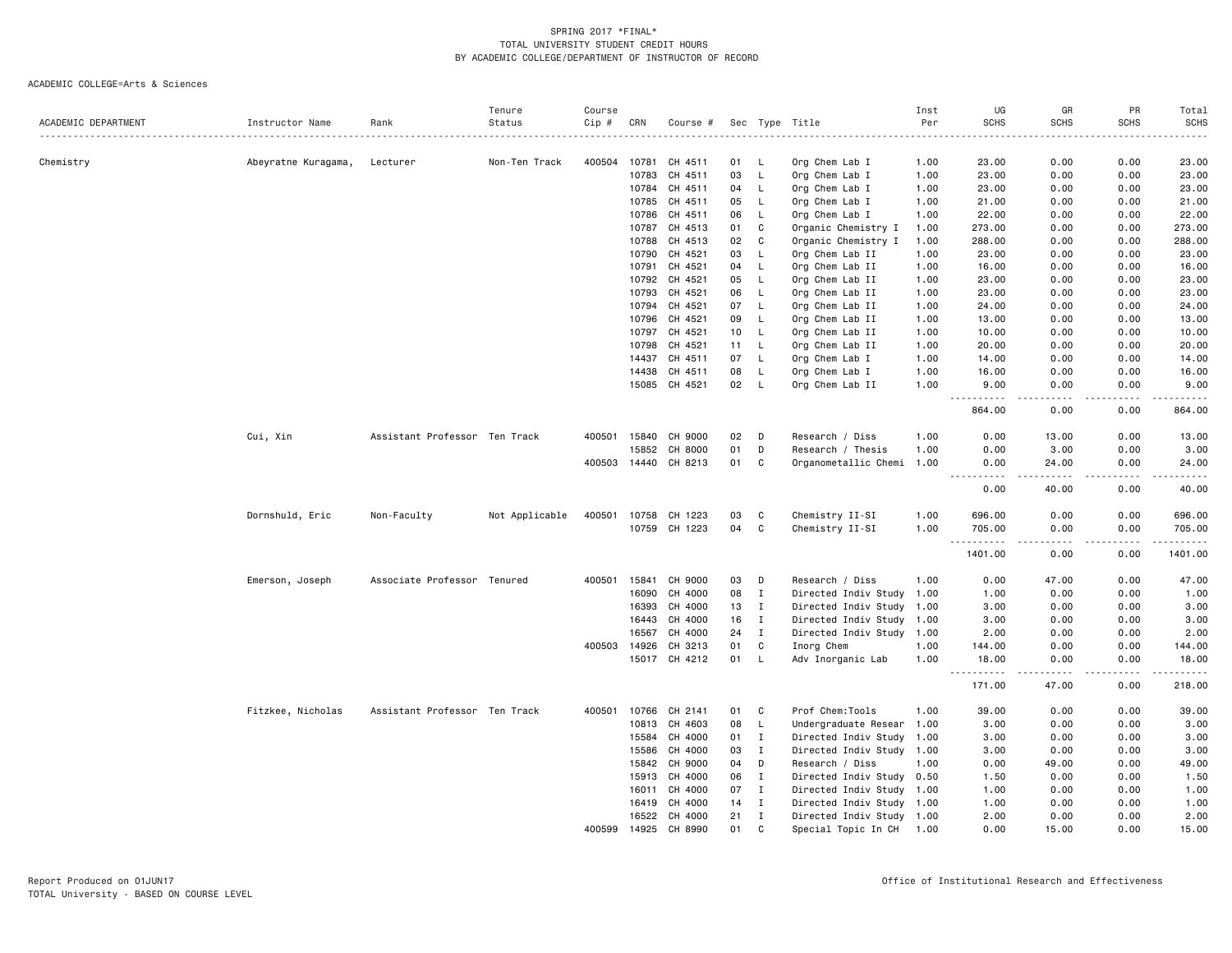|                     |                  |                               | Tenure  | Course       |       |                                 |          |                   |                                                       | Inst         | UG                                                                                                                                     | GR                                  | PR           | Total          |
|---------------------|------------------|-------------------------------|---------|--------------|-------|---------------------------------|----------|-------------------|-------------------------------------------------------|--------------|----------------------------------------------------------------------------------------------------------------------------------------|-------------------------------------|--------------|----------------|
| ACADEMIC DEPARTMENT | Instructor Name  | Rank                          | Status  | Cip #        | CRN   | Course #                        |          |                   | Sec Type Title                                        | Per          | <b>SCHS</b>                                                                                                                            | <b>SCHS</b>                         | <b>SCHS</b>  | <b>SCHS</b>    |
|                     |                  |                               |         |              |       |                                 |          |                   |                                                       |              | .                                                                                                                                      |                                     |              |                |
|                     |                  |                               |         |              |       |                                 |          |                   |                                                       |              | 53.50                                                                                                                                  | 64.00                               | 0.00         | 117.50         |
| Chemistry           | Foster, Stephen  | Associate Professor Tenured   |         | 400501 15843 |       | CH 9000                         | 05       | D                 | Research / Diss                                       | 1.00         | 0.00                                                                                                                                   | 9.00                                | 0.00         | 9.00           |
|                     |                  |                               |         | 400502 10774 |       | CH 4351                         | 02       | L                 | Analytical Chem Lab                                   | 0.30         | 3.30                                                                                                                                   | 0.00                                | 0.00         | 3.30           |
|                     |                  |                               |         |              | 10775 | CH 4351                         | 03       | L.                | Analytical Chem Lab                                   | 0.30         | 2.70                                                                                                                                   | 0.00                                | 0.00         | 2.70           |
|                     |                  |                               |         | 400506 10779 |       | CH 4421                         | 01       | L.                | Physical Chem-Lab II 0.30                             |              | 2.40                                                                                                                                   | 0.00                                | 0.00         | 2.40           |
|                     |                  |                               |         |              | 10780 | CH 4423                         | 01       | C                 | Quantum Mech & Spect 1.00                             |              | 105.00                                                                                                                                 | 0.00                                | 0.00         | 105.00         |
|                     |                  |                               |         |              |       |                                 |          |                   |                                                       |              | د د د د د د<br>$\sim$ $\sim$ $\sim$<br>113.40                                                                                          | $\sim$ $\sim$ $\sim$ $\sim$<br>9.00 | .<br>0.00    | .<br>122.40    |
|                     | Gwaltney, Steven | Professor                     | Tenured | 400501 15844 |       | CH 9000                         | 06       | D                 | Research / Diss                                       | 1.00         | 0.00                                                                                                                                   | 27.00                               | 0.00         | 27.00          |
|                     |                  |                               |         |              | 15856 | CH 8000                         | 05       | D                 | Research / Thesis                                     | 1.00         | 0.00                                                                                                                                   | 16.00                               | 0.00         | 16.00          |
|                     |                  |                               |         |              |       | 400502 14441 CH 8423            | 01       | C                 | Molecular Structure                                   | 1.00         | 0.00<br>.<br>$\frac{1}{2} \left( \frac{1}{2} \right) \left( \frac{1}{2} \right) \left( \frac{1}{2} \right) \left( \frac{1}{2} \right)$ | 45.00<br>$- - - - -$                | 0.00<br>.    | 45.00<br>.     |
|                     |                  |                               |         |              |       |                                 |          |                   |                                                       |              | 0.00                                                                                                                                   | 88.00                               | 0.00         | 88.00          |
|                     | Hollis, Thedford | Associate Professor Tenured   |         | 400501       | 16613 | CH 4000                         | 25       | $\mathbf I$       | Directed Indiv Study 1.00                             |              | 2.00                                                                                                                                   | 0.00                                | 0.00         | 2.00           |
|                     |                  |                               |         | 400504       | 10799 | CH 4523                         | 01       | C                 | Organic Chemistry II 1.00                             |              | 222.00                                                                                                                                 | 0.00                                | 0.00         | 222.00         |
|                     |                  |                               |         |              |       | 10800 CH 4523                   | 02       | C                 | Organic Chemistry II 1.00                             |              | 264.00<br>.                                                                                                                            | 0.00                                | 0.00<br>.    | 264.00<br>.    |
|                     |                  |                               |         |              |       |                                 |          |                   |                                                       |              | 488.00                                                                                                                                 | 0.00                                | 0.00         | 488.00         |
|                     | Lewis, Edwin     | Professor                     | Tenured | 240101       | 12358 | HON 4093                        | H10      | - S               | Honors Thesis                                         | 1.00         | 3.00                                                                                                                                   | 0.00                                | 0.00         | 3.00           |
|                     |                  |                               |         | 400501       | 15645 | CH 4000                         | 04       | $\mathbf{I}$      | Directed Indiv Study 1.00                             |              | 6.00                                                                                                                                   | 0.00                                | 0.00         | 6.00           |
|                     |                  |                               |         |              | 15845 | CH 9000                         | 07       | D                 | Research / Diss                                       | 1.00         | 0.00                                                                                                                                   | 26.00                               | 0.00         | 26.00          |
|                     |                  |                               |         |              | 16361 | CH 4000                         | 11       | $\mathbf{I}$      | Directed Indiv Study 1.00                             |              | 1.00                                                                                                                                   | 0.00                                | 0.00         | 1.00           |
|                     |                  |                               |         |              | 16466 | CH 4000                         | 17       | $\mathbf{I}$      | Directed Indiv Study 1.00                             |              | 2.00                                                                                                                                   | 0.00                                | 0.00         | 2.00           |
|                     |                  |                               |         |              | 16491 | CH 4000                         | 19       | $\mathbf{I}$      | Directed Indiv Study 1.00                             |              | 1.00                                                                                                                                   | 0.00                                | 0.00         | 1.00           |
|                     |                  |                               |         |              | 16496 | CH 4000                         | 20       | $\mathbf{I}$      | Directed Indiv Study 1.00                             |              | 1.00                                                                                                                                   | 0.00                                | 0.00         | 1.00           |
|                     |                  |                               |         |              | 16650 | CH 4000<br>400599 15770 CH 4990 | 27<br>01 | $\mathbf{I}$<br>C | Directed Indiv Study 1.00<br>Special Topic In CH 1.00 |              | 2.00<br>24.00                                                                                                                          | 0.00<br>0.00                        | 0.00<br>0.00 | 2.00<br>24.00  |
|                     |                  |                               |         |              |       |                                 |          |                   |                                                       |              | .<br>40.00                                                                                                                             | 26.00                               | 0.00         | 66.00          |
|                     | Mlsna, Debra     | Assistant Professor Ten Track |         | 400501       | 10712 | CH 1213                         | 01       | C                 | Chemistry I                                           | 1.00         | 108.00                                                                                                                                 | 0.00                                | 0.00         | 108.00         |
|                     |                  |                               |         |              |       | 10713 CH 1213                   | 02       | C                 | Chemistry I                                           | 1.00         | 117.00                                                                                                                                 | 0.00                                | 0.00         | 117.00         |
|                     |                  |                               |         |              | 10714 | CH 1213                         | 03       | C                 | Chemistry I                                           | 1.00         | 114.00                                                                                                                                 | 0.00                                | 0.00         | 114.00         |
|                     |                  |                               |         |              | 10715 | CH 1213                         | 04       | C                 | Chemistry I                                           | 1.00         | 108.00                                                                                                                                 | 0.00                                | 0.00         | 108.00         |
|                     |                  |                               |         |              | 10716 | CH 1213                         | 05       | C                 | Chemistry I                                           | 1.00         | 117.00                                                                                                                                 | 0.00                                | 0.00         | 117.00         |
|                     |                  |                               |         |              | 10717 | CH 1213                         | 06       | C                 | Chemistry I                                           | 1.00         | 96.00                                                                                                                                  | 0.00                                | 0.00         | 96.00          |
|                     |                  |                               |         |              |       | 10718 CH 1213                   | 07       | C                 | Chemistry I                                           | 1.00         | 105.00                                                                                                                                 | 0.00                                | 0.00         | 105.00         |
|                     |                  |                               |         |              | 10719 | CH 1213                         | 08       | C                 | Chemistry I                                           | 1.00         | 84.00                                                                                                                                  | 0.00                                | 0.00         | 84.00          |
|                     |                  |                               |         |              | 10720 | CH 1213                         | 09       | C                 | Chemistry I                                           | 0.25         | 14.25                                                                                                                                  | 0.00                                | 0.00         | 14.25          |
|                     |                  |                               |         |              | 10721 | CH 1213                         | 10       | C                 | Chemistry I                                           | 0.25         | 9.75                                                                                                                                   | 0.00                                | 0.00         | 9.75           |
|                     |                  |                               |         |              | 10722 | CH 1213                         | 11       | C                 | Chemistry I                                           | 0.25         | 29.25                                                                                                                                  | 0.00                                | 0.00         | 29.25          |
|                     |                  |                               |         |              | 10723 | CH 1213                         | 12       | C                 | Chemistry I                                           | 0.25         | 12.75                                                                                                                                  | 0.00                                | 0.00         | 12.75          |
|                     |                  |                               |         |              | 10725 | CH 1213                         | 14       | C                 | Chemistry I                                           | 0.25         | 27.75                                                                                                                                  | 0.00                                | 0.00         | 27.75          |
|                     |                  |                               |         |              | 10726 | CH 1213                         | 15       | C                 | Chemistry I                                           | 0.25         | 27.00                                                                                                                                  | 0.00                                | 0.00         | 27.00          |
|                     |                  |                               |         |              | 14422 | CH 1213                         | 16       | C                 | Chemistry I                                           | 0.25         | 26.25                                                                                                                                  | 0.00                                | 0.00         | 26.25          |
|                     |                  |                               |         |              | 14423 | CH 1213<br>14424 CH 1213        | 17<br>18 | C<br>C            | Chemistry I<br>Chemistry I                            | 0.25<br>0.25 | 25.50<br>26.25                                                                                                                         | 0.00<br>0.00                        | 0.00<br>0.00 | 25.50<br>26.25 |
|                     |                  |                               |         |              |       | 15846 CH 9000                   | 08       | n                 | Research / Diss                                       | 1.00         | 0.00                                                                                                                                   | 27.00                               | 0.00         | 27.00          |
|                     |                  |                               |         |              |       |                                 |          |                   |                                                       |              |                                                                                                                                        |                                     |              |                |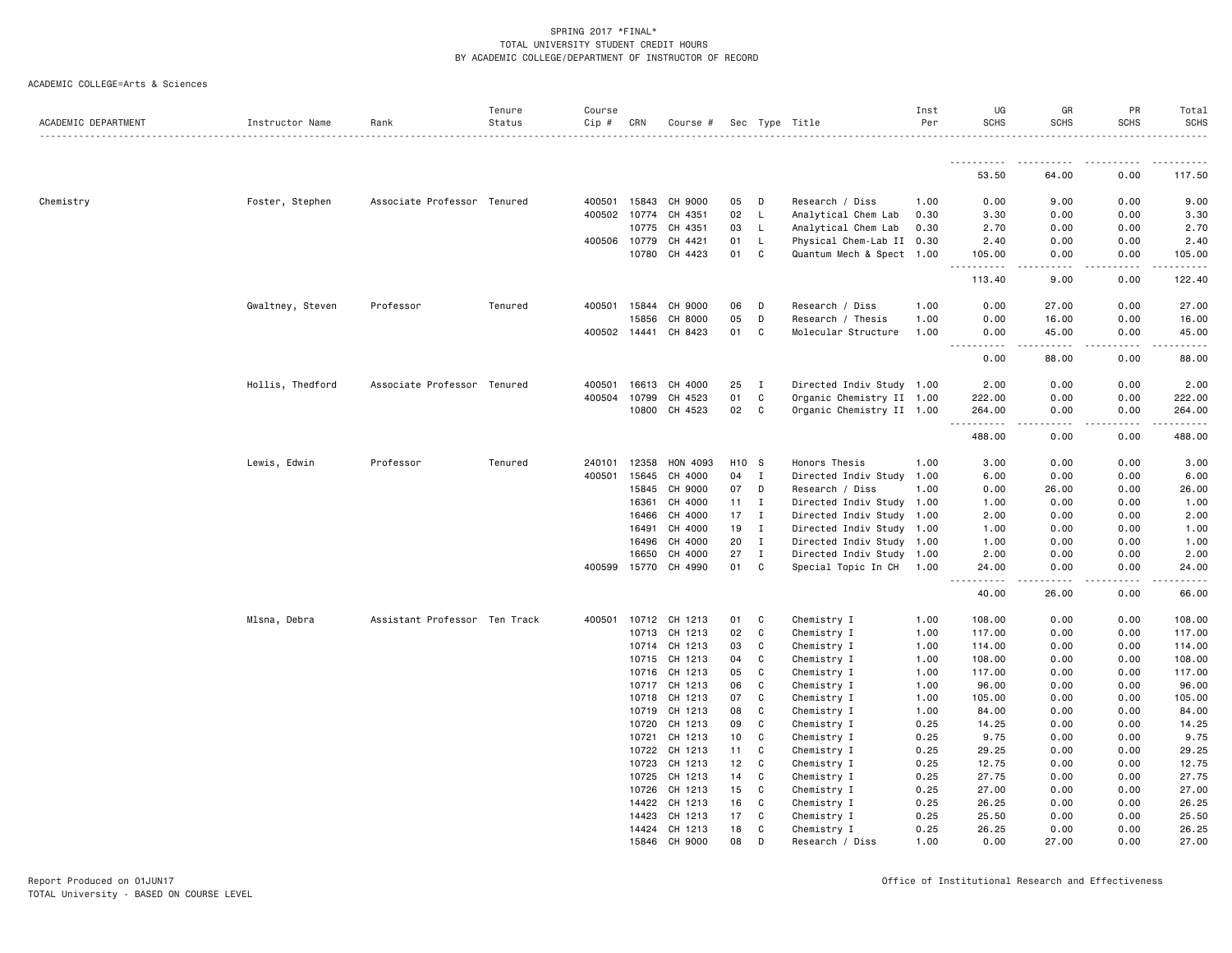ACADEMIC COLLEGE=Arts & Sciences

| ACADEMIC DEPARTMENT | Instructor Name               | Rank                        | Tenure<br>Status | Course<br>$Cip$ # | CRN            | Course #           |                 |                   | Sec Type Title                           | Inst<br>Per  | UG<br><b>SCHS</b>                                                                                                                                             | GR<br><b>SCHS</b> | <b>PR</b><br><b>SCHS</b> | Total<br><b>SCHS</b> |
|---------------------|-------------------------------|-----------------------------|------------------|-------------------|----------------|--------------------|-----------------|-------------------|------------------------------------------|--------------|---------------------------------------------------------------------------------------------------------------------------------------------------------------|-------------------|--------------------------|----------------------|
|                     |                               |                             |                  |                   |                |                    |                 |                   |                                          |              |                                                                                                                                                               |                   |                          |                      |
|                     |                               |                             |                  |                   |                |                    |                 |                   |                                          |              | -----------<br>1047.75                                                                                                                                        | 27.00             | 0.00                     | 1074.75              |
| Chemistry           | Mlsna, Todd                   | Associate Professor Tenured |                  | 400501            |                | 10815 CH 4603      | 10              | L,                | Undergraduate Resear 1.00                |              | 3.00                                                                                                                                                          | 0.00              | 0.00                     | 3.00                 |
|                     |                               |                             |                  |                   | 15756          | CH 4000            | 05              | $\mathbf{I}$      | Directed Indiv Study 1.00                |              | 1.00                                                                                                                                                          | 0.00              | 0.00                     | 1.00                 |
|                     |                               |                             |                  |                   | 15847          | CH 9000            | 09              | D                 | Research / Diss                          | 1.00         | 0.00                                                                                                                                                          | 89.00             | 0.00                     | 89.00                |
|                     |                               |                             |                  |                   | 15859          | CH 8000            | 08              | D                 | Research / Thesis                        | 1.00         | 0.00                                                                                                                                                          | 32.00             | 0.00                     | 32.00                |
|                     |                               |                             |                  |                   | 16187          | CH 4000            | 09              | Ι                 | Directed Indiv Study 1.00                |              | 1.00                                                                                                                                                          | 0.00              | 0.00                     | 1.00                 |
|                     |                               |                             |                  |                   | 16372          | CH 4000            | 12 <sub>2</sub> | I                 | Directed Indiv Study 1.00                |              | 2.00                                                                                                                                                          | 0.00              | 0.00                     | 2.00                 |
|                     |                               |                             |                  |                   | 16426          | CH 4000            | 15              | $\mathbf{I}$      | Directed Indiv Study 1.00                |              | 3.00                                                                                                                                                          | 0.00              | 0.00                     | 3.00                 |
|                     |                               |                             |                  |                   | 16530          | CH 7000            | 501             | $\mathbf{I}$      | Directed Indiv Study 1.00                |              | 0.00                                                                                                                                                          | 1.00              | 0.00                     | 1.00                 |
|                     |                               |                             |                  |                   | 16555          | CH 4000            | 22              | $\mathbf{I}$      | Directed Indiv Study 1.00                |              | 2.00                                                                                                                                                          | 0.00              | 0.00                     | 2.00                 |
|                     |                               |                             |                  | 400509            |                | 14935 CH 4303      | 01              | C                 | Environmental Chem                       | 1.00         | 84.00<br>$\frac{1}{2} \left( \frac{1}{2} \right) \left( \frac{1}{2} \right) \left( \frac{1}{2} \right) \left( \frac{1}{2} \right) \left( \frac{1}{2} \right)$ | 0.00<br>-----     | 0.00<br>.                | 84.00<br>.           |
|                     |                               |                             |                  |                   |                |                    |                 |                   |                                          |              | 96.00                                                                                                                                                         | 122.00            | 0.00                     | 218.00               |
|                     | Nareddy, Radhika Red Lecturer |                             | Non-Ten Track    | 400504            |                | 10801 CH 4523      | 03              | C                 | Organic Chemistry II 1.00                |              | 186.00<br>.                                                                                                                                                   | 0.00<br>.         | 0.00<br>.                | 186.00<br><u>.</u>   |
|                     |                               |                             |                  |                   |                |                    |                 |                   |                                          |              | 186.00                                                                                                                                                        | 0.00              | 0.00                     | 186.00               |
|                     | Nettles, Charles              | Lecturer                    | Non-Ten Track    | 400501            | 10720          | CH 1213            | 09              | C                 | Chemistry I                              | 0.75         | 42.75                                                                                                                                                         | 0.00              | 0.00                     | 42.75                |
|                     |                               |                             |                  |                   | 10721          | CH 1213            | 10              | C                 | Chemistry I                              | 0.75         | 29.25                                                                                                                                                         | 0.00              | 0.00                     | 29.25                |
|                     |                               |                             |                  |                   | 10722          | CH 1213            | 11              | C                 | Chemistry I                              | 0.75         | 87.75                                                                                                                                                         | 0.00              | 0.00                     | 87.75                |
|                     |                               |                             |                  |                   | 10723          | CH 1213            | 12              | C                 | Chemistry I                              | 0.75         | 38.25                                                                                                                                                         | 0.00              | 0.00                     | 38.25                |
|                     |                               |                             |                  |                   |                | 10756 CH 1223      | 01              | C                 | Chemistry II-SI                          | 1.00         | 297.00                                                                                                                                                        | 0.00              | 0.00                     | 297.00               |
|                     |                               |                             |                  |                   |                | 10757 CH 1223      | 02              | C                 | Chemistry II-SI                          | 1.00         | 546.00<br><u>.</u>                                                                                                                                            | 0.00<br>-----     | 0.00<br>.                | 546.00<br>.          |
|                     |                               |                             |                  |                   |                |                    |                 |                   |                                          |              | 1041.00                                                                                                                                                       | 0.00              | 0.00                     | 1041.00              |
|                     | Nettles, Whitnee              | Lecturer                    | Non-Ten Track    | 400501            |                | 10688 CH 1211      | 01              | L.                | Invst In Chemistry I 1.00                |              | 18.00                                                                                                                                                         | 0.00              | 0.00                     | 18.00                |
|                     |                               |                             |                  |                   | 10690          | CH 1211            | 03              | L.                | Invst In Chemistry I 1.00                |              | 24.00                                                                                                                                                         | 0.00              | 0.00                     | 24.00                |
|                     |                               |                             |                  |                   | 10691          | CH 1211            | 04              | L.                | Invst In Chemistry I 1.00                |              | 22.00                                                                                                                                                         | 0.00              | 0.00                     | 22.00                |
|                     |                               |                             |                  |                   | 10692          | CH 1211            | 05              | L                 | Invst In Chemistry I 1.00                |              | 21.00                                                                                                                                                         | 0.00              | 0.00                     | 21.00                |
|                     |                               |                             |                  |                   | 10693          | CH 1211            | 06              | L.                | Invst In Chemistry I 1.00                |              | 22.00                                                                                                                                                         | 0.00              | 0.00                     | 22.00                |
|                     |                               |                             |                  |                   | 10694          | CH 1211            | 07              | L.                | Invst In Chemistry I 1.00                |              | 20.00                                                                                                                                                         | 0.00              | 0.00                     | 20.00                |
|                     |                               |                             |                  |                   | 10695          | CH 1211            | 08              | L                 | Invst In Chemistry I 1.00                |              | 16.00                                                                                                                                                         | 0.00              | 0.00                     | 16.00                |
|                     |                               |                             |                  |                   | 10698          | CH 1211            | 11              | L                 | Invst In Chemistry I 1.00                |              | 23.00                                                                                                                                                         | 0.00              | 0.00                     | 23.00                |
|                     |                               |                             |                  |                   | 10700          | CH 1211            | 13              | L.                | Invst In Chemistry I 1.00                |              | 22.00                                                                                                                                                         | 0.00              | 0.00                     | 22.00                |
|                     |                               |                             |                  |                   | 10701          | CH 1211            | 14              | L.                | Invst In Chemistry I 1.00                |              | 24.00                                                                                                                                                         | 0.00              | 0.00                     | 24.00                |
|                     |                               |                             |                  |                   | 10702          | CH 1211            | 15              | $\mathsf{L}$      | Invst In Chemistry I 1.00                |              | 20.00                                                                                                                                                         | 0.00              | 0.00                     | 20.00                |
|                     |                               |                             |                  |                   | 10703          | CH 1211            | 16              | $\mathsf{L}$      | Invst In Chemistry I 1.00                |              | 23.00                                                                                                                                                         | 0.00              | 0.00                     | 23.00                |
|                     |                               |                             |                  |                   | 10704          | CH 1211            | 17              | L.                | Invst In Chemistry I 1.00                |              | 23.00                                                                                                                                                         | 0.00              | 0.00                     | 23.00                |
|                     |                               |                             |                  |                   | 10711<br>10725 | CH 1211<br>CH 1213 | 24<br>14        | L<br>$\mathtt{C}$ | Invst In Chemistry I 1.00<br>Chemistry I |              | 23.00                                                                                                                                                         | 0.00<br>0.00      | 0.00<br>0.00             | 23.00<br>83.25       |
|                     |                               |                             |                  |                   | 10726          | CH 1213            | 15              | C                 | Chemistry I                              | 0.75<br>0.75 | 83.25<br>81.00                                                                                                                                                | 0.00              | 0.00                     | 81.00                |
|                     |                               |                             |                  |                   | 10728          | CH 1221            | 01              | L.                | Invst Chemistry II                       | 1.00         | 18.00                                                                                                                                                         | 0.00              | 0.00                     | 18.00                |
|                     |                               |                             |                  |                   | 10730          | CH 1221            | 03              | L                 | Invst Chemistry II                       | 1.00         | 21.00                                                                                                                                                         | 0.00              | 0.00                     | 21.00                |
|                     |                               |                             |                  |                   | 10731          | CH 1221            | 04              | L.                | Invst Chemistry II                       | 1.00         | 22.00                                                                                                                                                         | 0.00              | 0.00                     | 22.00                |
|                     |                               |                             |                  |                   | 10732          | CH 1221            | 05              | L                 | Invst Chemistry II                       | 1.00         | 24.00                                                                                                                                                         | 0.00              | 0.00                     | 24.00                |
|                     |                               |                             |                  |                   | 10733          | CH 1221            | 06              | L                 | Invst Chemistry II                       | 1.00         | 21.00                                                                                                                                                         | 0.00              | 0.00                     | 21.00                |
|                     |                               |                             |                  |                   | 10734          | CH 1221            | 07              | L                 | Invst Chemistry II                       | 1.00         | 22.00                                                                                                                                                         | 0.00              | 0.00                     | 22.00                |
|                     |                               |                             |                  |                   | 10735          | CH 1221            | 08              | L                 | Invst Chemistry II                       | 1.00         | 22.00                                                                                                                                                         | 0.00              | 0.00                     | 22.00                |
|                     |                               |                             |                  |                   | 10738          | CH 1221            | 11              | L.                | Invst Chemistry II                       | 1.00         | 23,00                                                                                                                                                         | 0.00              | 0.00                     | 23.00                |
|                     |                               |                             |                  |                   | 10740          | CH 1221            | 13              | L                 | Invst Chemistry II                       | 1.00         | 19,00                                                                                                                                                         | 0.00              | 0.00                     | 19.00                |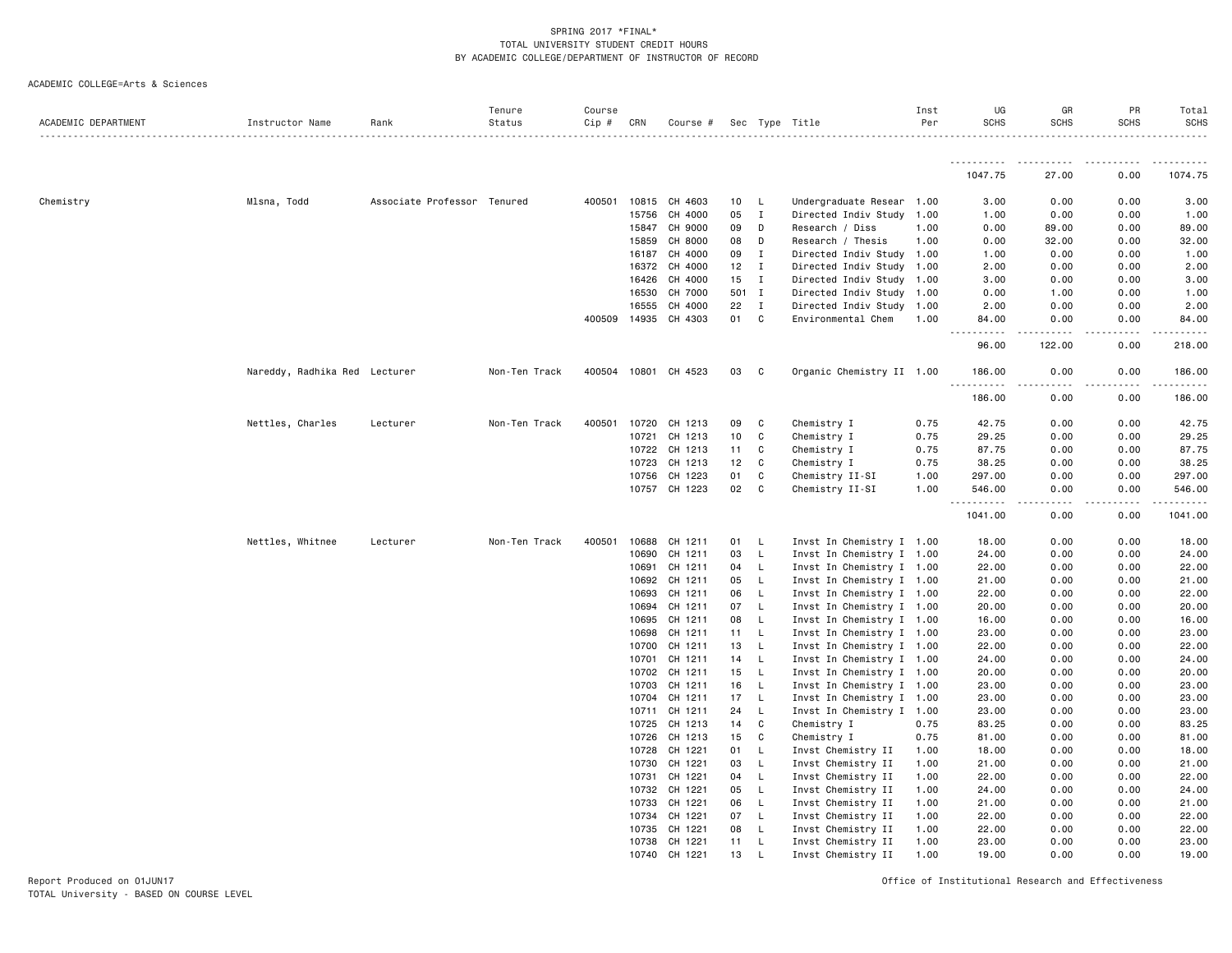#### ACADEMIC COLLEGE=Arts & Sciences

|                     |                  |                               | Tenure        | Course |                |                    |     |              |                           | Inst         | UG                    | GR                                                                                                                                                            | PR              | Total                                       |
|---------------------|------------------|-------------------------------|---------------|--------|----------------|--------------------|-----|--------------|---------------------------|--------------|-----------------------|---------------------------------------------------------------------------------------------------------------------------------------------------------------|-----------------|---------------------------------------------|
| ACADEMIC DEPARTMENT | Instructor Name  | Rank                          | Status        | Cip #  | CRN            | Course #           |     |              | Sec Type Title            | Per          | <b>SCHS</b>           | <b>SCHS</b>                                                                                                                                                   | <b>SCHS</b>     | <b>SCHS</b><br>.                            |
|                     |                  |                               |               |        |                |                    |     |              |                           |              |                       |                                                                                                                                                               |                 |                                             |
| Chemistry           | Nettles, Whitnee | Lecturer                      | Non-Ten Track | 400501 | 10741          | CH 1221            | 14  | - L          | Invst Chemistry II        | 1.00         | 21.00                 | 0.00                                                                                                                                                          | 0.00            | 21.00                                       |
|                     |                  |                               |               |        | 10742          | CH 1221            | 15  | L,           | Invst Chemistry II        | 1.00         | 23.00                 | 0.00                                                                                                                                                          | 0.00            | 23.00                                       |
|                     |                  |                               |               |        | 10743          | CH 1221            | 16  | L            | Invst Chemistry II        | 1.00         | 23.00                 | 0.00                                                                                                                                                          | 0.00            | 23.00                                       |
|                     |                  |                               |               |        | 10744          | CH 1221            | 17  | L            | Invst Chemistry II        | 1.00         | 23.00                 | 0.00                                                                                                                                                          | 0.00            | 23.00                                       |
|                     |                  |                               |               |        | 10745          | CH 1221            | 18  | L            | Invst Chemistry II        | 1.00         | 19.00                 | 0.00                                                                                                                                                          | 0.00            | 19.00                                       |
|                     |                  |                               |               |        | 10750          | CH 1221            | 23  | L,           | Invst Chemistry II        | 1.00         | 23.00                 | 0.00                                                                                                                                                          | 0.00            | 23.00                                       |
|                     |                  |                               |               |        | 10751          | CH 1221            | 24  | L            | Invst Chemistry II        | 1.00         | 15.00                 | 0.00                                                                                                                                                          | 0.00            | 15.00                                       |
|                     |                  |                               |               |        | 10752          | CH 1221            | 25  | L.           | Invst Chemistry II        | 1.00         | 24.00                 | 0.00                                                                                                                                                          | 0.00            | 24.00                                       |
|                     |                  |                               |               |        | 10753          | CH 1221            | 26  | L            | Invst Chemistry II        | 1.00         | 24.00                 | 0.00                                                                                                                                                          | 0.00            | 24.00                                       |
|                     |                  |                               |               |        | 10754          | CH 1221            | 27  | L            | Invst Chemistry II        | 1.00         | 20.00                 | 0.00                                                                                                                                                          | 0.00            | 20.00                                       |
|                     |                  |                               |               |        | 14401          | CH 1211            | 26  | L            | Invst In Chemistry I 1.00 |              | 23.00                 | 0.00                                                                                                                                                          | 0.00            | 23.00                                       |
|                     |                  |                               |               |        | 14402          | CH 1211            | 28  | L            | Invst In Chemistry I 1.00 |              | 22.00                 | 0.00                                                                                                                                                          | 0.00            | 22.00                                       |
|                     |                  |                               |               |        | 14403          | CH 1211            | 32  | L            | Invst In Chemistry I 1.00 |              | 22.00                 | 0.00                                                                                                                                                          | 0.00            | 22.00                                       |
|                     |                  |                               |               |        | 14414          | CH 1211            | 34  | L.           | Invst In Chemistry I 1.00 |              | 21.00                 | 0.00                                                                                                                                                          | 0.00            | 21.00                                       |
|                     |                  |                               |               |        | 14415          | CH 1211            | 35  | L            | Invst In Chemistry I 1.00 |              | 21.00                 | 0.00                                                                                                                                                          | 0.00            | 21.00                                       |
|                     |                  |                               |               |        | 14416          | CH 1211            | 36  | L            | Invst In Chemistry I 1.00 |              | 21.00                 | 0.00                                                                                                                                                          | 0.00            | 21.00                                       |
|                     |                  |                               |               |        | 14418          | CH 1211            | 38  | L.           | Invst In Chemistry I 1.00 |              | 21.00                 | 0.00                                                                                                                                                          | 0.00            | 21.00                                       |
|                     |                  |                               |               |        | 14421          | CH 1211            | 43  | L.           | Invst In Chemistry I 1.00 |              | 20.00                 | 0.00                                                                                                                                                          | 0.00            | 20.00                                       |
|                     |                  |                               |               |        | 14422          | CH 1213            | 16  | $\mathtt{C}$ | Chemistry I               | 0.75         | 78.75                 | 0.00                                                                                                                                                          | 0.00            | 78.75                                       |
|                     |                  |                               |               |        | 14423          | CH 1213            | 17  | C            | Chemistry I               | 0.75         | 76.50                 | 0.00                                                                                                                                                          | 0.00            | 76.50                                       |
|                     |                  |                               |               |        |                |                    |     |              |                           |              |                       |                                                                                                                                                               |                 |                                             |
|                     |                  |                               |               |        | 14424          | CH 1213            | 18  | C            | Chemistry I               | 0.75         | 78.75                 | 0.00                                                                                                                                                          | 0.00            | 78.75                                       |
|                     |                  |                               |               |        | 14425          | CH 1221            | 29  | L            | Invst Chemistry II        | 1.00         | 22.00                 | 0.00                                                                                                                                                          | 0.00            | 22.00                                       |
|                     |                  |                               |               |        | 14426          | CH 1221            | 30  | L            | Invst Chemistry II        | 1.00         | 22.00                 | 0.00                                                                                                                                                          | 0.00            | 22.00                                       |
|                     |                  |                               |               |        | 14427          | CH 1221            | 31  | L            | Invst Chemistry II        | 1.00         | 22.00                 | 0.00                                                                                                                                                          | 0.00            | 22.00                                       |
|                     |                  |                               |               |        | 14428          | CH 1221            | 32  | L            | Invst Chemistry II        | 1.00         | 24.00                 | 0.00                                                                                                                                                          | 0.00            | 24.00                                       |
|                     |                  |                               |               |        | 14429          | CH 1221            | 33  | L            | Invst Chemistry II        | 1.00         | 17.00                 | 0.00                                                                                                                                                          | 0.00            | 17.00                                       |
|                     |                  |                               |               |        | 14430          | CH 1221            | 34  | L,           | Invst Chemistry II        | 1.00         | 20.00                 | 0.00                                                                                                                                                          | 0.00            | 20.00                                       |
|                     |                  |                               |               |        |                | 14432 CH 1221      | 39  | <b>L</b>     | Invst Chemistry II        | 1.00         | 6.00<br>----------    | 0.00<br>د د د د                                                                                                                                               | 0.00<br>.       | 6.00<br>.                                   |
|                     |                  |                               |               |        |                |                    |     |              |                           |              | 1410.25               | 0.00                                                                                                                                                          | 0.00            | 1410.25                                     |
|                     | Scott, Colleen   | Assistant Professor Ten Track |               | 400501 | 10811          | CH 4603            | 06  | L            | Undergraduate Resear 1.00 |              | 6.00                  | 0.00                                                                                                                                                          | 0.00            | 6.00                                        |
|                     |                  |                               |               |        | 15848          | CH 9000            | 10  | D            | Research / Diss           | 1.00         | 0.00                  | 7.00                                                                                                                                                          | 0.00            | 7.00                                        |
|                     |                  |                               |               |        | 15860          | CH 8000            | 09  | D            | Research / Thesis         | 1.00         | 0.00                  | 17.00                                                                                                                                                         | 0.00            | 17.00                                       |
|                     |                  |                               |               |        | 16619          | CH 4000            | 26  | $\mathbf I$  | Directed Indiv Study 1.00 |              | 2.00                  | 0.00                                                                                                                                                          | 0.00            | 2.00                                        |
|                     |                  |                               |               |        |                |                    |     |              |                           |              | 8.00                  | $\frac{1}{2} \left( \frac{1}{2} \right) \left( \frac{1}{2} \right) \left( \frac{1}{2} \right) \left( \frac{1}{2} \right) \left( \frac{1}{2} \right)$<br>24.00 | د د د د<br>0.00 | $\sim$ $\sim$ $\sim$ $\sim$ $\sim$<br>32.00 |
|                     | Smith, Laura     | Instructor                    | Non-Ten Track | 400501 | 10685          | CH 1043            | 01  | C            | Survey of Chemistry       | 1.00         | 888.00                | 0.00                                                                                                                                                          | 0.00            | 888.00                                      |
|                     |                  |                               |               |        | 10686          | CH 1051            | 01  | L.           | Experimental Chem         | 1.00         | 123.00                | 0.00                                                                                                                                                          | 0.00            | 123.00                                      |
|                     |                  |                               |               |        | 10687          | CH 1053            | 01  | C            | Survey of Chemistry       | 1.00         | 318.00                | 0.00                                                                                                                                                          | 0.00            | 318.00                                      |
|                     |                  |                               |               |        | 13818          | CH 1043            | 501 | C            | Survey of Chemistry       | 1.00         | 126.00                | 0.00                                                                                                                                                          | 0.00            | 126.00                                      |
|                     |                  |                               |               |        | 13819          | CH 1051            | 501 | - L          | Experimental Chem         | 1.00         | 13.00                 | 0.00                                                                                                                                                          | 0.00            | 13.00                                       |
|                     |                  |                               |               |        | 400502 10774   | CH 4351            | 02  | L            | Analytical Chem Lab       | 0.70         | 7.70                  | 0.00                                                                                                                                                          | 0.00            | 7.70                                        |
|                     |                  |                               |               |        | 10775          | CH 4351            | 03  | L            | Analytical Chem Lab       | 0.70         | 6.30                  | 0.00                                                                                                                                                          | 0.00            | 6.30                                        |
|                     |                  |                               |               | 400506 | 10779          | CH 4421            | 01  | L            | Physical Chem-Lab II 0.70 |              | 5.60                  | 0.00                                                                                                                                                          | 0.00            | 5.60                                        |
|                     |                  |                               |               |        |                |                    |     |              |                           |              | ----------<br>1487.60 | $- - - -$<br>0.00                                                                                                                                             | د د د د<br>0.00 | .<br>1487.60                                |
|                     |                  | Instructor                    | Non-Ten Track | 400504 | 10769          | CH 2501            | 02  | -L           | Elem Org Chem-Lab         | 1.00         | 22.00                 | 0.00                                                                                                                                                          | 0.00            | 22.00                                       |
|                     | Stokes, Sean     |                               |               |        |                |                    | 03  |              |                           |              |                       |                                                                                                                                                               |                 |                                             |
|                     |                  |                               |               |        | 10770<br>10771 | CH 2501<br>CH 2503 | 01  | L,<br>C      | Elem Org Chem-Lab         | 1.00<br>1.00 | 15.00<br>282.00       | 0.00<br>0.00                                                                                                                                                  | 0.00<br>0.00    | 15.00<br>282.00                             |
|                     |                  |                               |               |        |                |                    |     |              | Elem Organic Chem         |              |                       |                                                                                                                                                               |                 |                                             |
|                     |                  |                               |               |        | 10803          | CH 4564            | 01  | C            | Integrated Organic I 1.00 |              | 60.00                 | 0.00                                                                                                                                                          | 0.00            | 60.00                                       |
|                     |                  |                               |               |        | 10804          | CH 4564            | 02  | K            | Integrated Organic I 1.00 |              | 0.00                  | 0.00                                                                                                                                                          | 0.00            | 0.00                                        |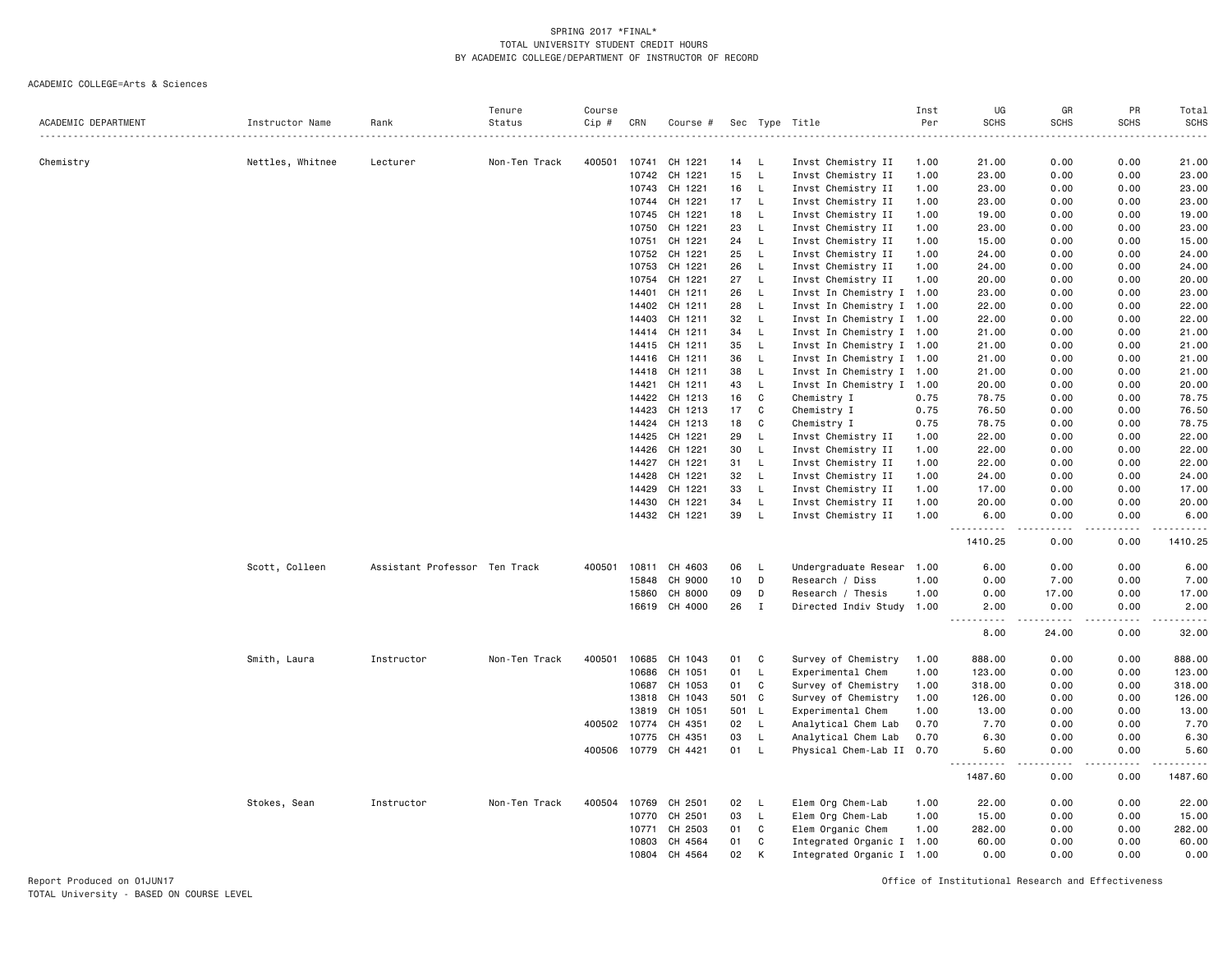|                                                     |                  |                             | Tenure        | Course |                |                      |                   |        |                                                | Inst         | UG                                                                                                                                                  | GR                              | PR            | Total                 |
|-----------------------------------------------------|------------------|-----------------------------|---------------|--------|----------------|----------------------|-------------------|--------|------------------------------------------------|--------------|-----------------------------------------------------------------------------------------------------------------------------------------------------|---------------------------------|---------------|-----------------------|
| ACADEMIC DEPARTMENT                                 | Instructor Name  | Rank                        | Status        | Cip #  | CRN            | Course #             |                   |        | Sec Type Title                                 | Per          | <b>SCHS</b>                                                                                                                                         | <b>SCHS</b>                     | <b>SCHS</b>   | <b>SCHS</b><br>.      |
|                                                     |                  |                             |               |        |                |                      |                   |        |                                                |              |                                                                                                                                                     |                                 |               |                       |
| Chemistry                                           | Stokes, Sean     | Instructor                  | Non-Ten Track | 400504 | 10805<br>10806 | CH 4564<br>CH 4564   | 03<br>$H01$ B     | K      | Integrated Organic I 1.00                      |              | 0.00<br>24.00                                                                                                                                       | 0.00<br>0.00                    | 0.00<br>0.00  | 0.00<br>24.00         |
|                                                     |                  |                             |               |        | 14434          | CH 2501              | 04                | L.     | Integrated Organic I 1.00<br>Elem Org Chem-Lab |              | 19.00                                                                                                                                               | 0.00                            | 0.00          | 19.00                 |
|                                                     |                  |                             |               |        |                | 14435 CH 2501        | 05                | - L    | Elem Org Chem-Lab                              | 1.00<br>1.00 | 24.00                                                                                                                                               | 0.00                            | 0.00          | 24.00                 |
|                                                     |                  |                             |               |        |                |                      |                   |        |                                                |              | ----------                                                                                                                                          | .<br>$\cdots$                   | -----         | . <u>.</u> .          |
|                                                     |                  |                             |               |        |                |                      |                   |        |                                                |              | 446.00                                                                                                                                              | 0.00                            | 0.00          | 446.00                |
|                                                     | Sygula, Andrzej  | Professor                   | Tenured       |        |                | 400504 14439 CH 8553 | 01 C              |        | Theoret Org Chem                               | 1.00         | 0.00<br>$\frac{1}{2}$<br>.                                                                                                                          | 15.00                           | 0.00          | 15.00<br>.            |
|                                                     |                  |                             |               |        |                |                      |                   |        |                                                |              | 0.00                                                                                                                                                | 15.00                           | 0.00          | 15.00                 |
|                                                     | Webster, Charles | Professor                   | Tenured       |        | 400501 15850   | CH 9000              | 12                | $\Box$ | Research / Diss                                | 1.00         | 0.00                                                                                                                                                | 48.00                           | 0.00          | 48.00                 |
|                                                     |                  |                             |               |        | 15862          | CH 8000              | 11                | D      | Research / Thesis                              | 1.00         | 0.00                                                                                                                                                | 1.00                            | 0.00          | 1.00                  |
|                                                     |                  |                             |               |        | 400504 10761   | CH 1244              | 01                | C      | Integrated Chem II                             | 1.00         | 84.00                                                                                                                                               | 0.00                            | 0.00          | 84.00                 |
|                                                     |                  |                             |               |        | 10762          | CH 1244              | 02                | K      | Integrated Chem II                             | 1.00         | 0.00                                                                                                                                                | 0.00                            | 0.00          | 0.00                  |
|                                                     |                  |                             |               |        | 10763          | CH 1244              | 03                | K      | Integrated Chem II                             | 1.00         | 0.00                                                                                                                                                | 0.00                            | 0.00          | 0.00                  |
|                                                     |                  |                             |               |        | 10764          | CH 1244              | 04                | K      | Integrated Chem II                             | 1.00         | 0.00                                                                                                                                                | 0.00                            | 0.00          | 0.00                  |
|                                                     |                  |                             |               |        | 10765          | CH 1244              | H <sub>01</sub> C |        | Integrated Chem II                             | 1.00         | 16.00<br>$\frac{1}{2}$<br>$\frac{1}{2} \left( \frac{1}{2} \right) \left( \frac{1}{2} \right) \left( \frac{1}{2} \right) \left( \frac{1}{2} \right)$ | 0.00                            | 0.00<br>----  | 16.00                 |
|                                                     |                  |                             |               |        |                |                      |                   |        |                                                |              | 100.00                                                                                                                                              | 49.00                           | 0.00          | 149.00                |
|                                                     | Wipf, David      | Professor                   | Tenured       | 400501 | 10772          | CH 4141              | 01                | C      | Prof Chem: Research                            | 1.00         | 23.00                                                                                                                                               | 0.00                            | 0.00          | 23.00                 |
|                                                     |                  |                             |               |        | 10820          | CH 4711              | 01                | C      | Senior Seminar                                 | 1.00         | 14.00                                                                                                                                               | 0.00                            | 0.00          | 14.00                 |
|                                                     |                  |                             |               |        | 10825          | CH 8711              | 01                | -S     | Seminar                                        | 1.00         | 0.00                                                                                                                                                | 4.00                            | 0.00          | 4.00                  |
|                                                     |                  |                             |               |        | 10827          | CH 8731              | 01                | -S     | Seminar                                        | 1.00         | 0.00                                                                                                                                                | 2.00                            | 0.00          | 2.00                  |
|                                                     |                  |                             |               |        | 15851          | CH 9000              | 13                | D      | Research / Diss                                | 1.00         | 0.00                                                                                                                                                | 47.00                           | 0.00          | 47.00                 |
|                                                     |                  |                             |               |        | 15863          | CH 8000              | 12                | D      | Research / Thesis                              | 1.00         | 0.00                                                                                                                                                | 23.00                           | 0.00          | 23.00                 |
|                                                     |                  |                             |               |        | 400502 10776   | CH 4353              | 01                | C      | Analytical Chem II                             | 1.00         | 72.00<br>----------                                                                                                                                 | 0.00                            | 0.00<br>----- | 72.00<br>.            |
|                                                     |                  |                             |               |        |                |                      |                   |        |                                                |              | 109.00                                                                                                                                              | 76.00                           | 0.00          | 185.00                |
|                                                     | Zhang, Dongmao   | Associate Professor Tenured |               |        | 400501 15839   | CH 9000              | 01                | D      | Research / Diss                                | 1.00         | 0.00                                                                                                                                                | 77.00                           | 0.00          | 77.00                 |
|                                                     |                  |                             |               |        | 15864          | CH 8000              | 13                | D      | Research / Thesis                              | 1.00         | 0.00                                                                                                                                                | 10.00                           | 0.00          | 10.00                 |
|                                                     |                  |                             |               |        | 400599 15328   | CH 8990              | 02                | C      | Special Topic In CH                            | 1.00         | 0.00<br>----------                                                                                                                                  | 45.00                           | 0.00<br>----- | 45.00<br>. <u>.</u> . |
|                                                     |                  |                             |               |        |                |                      |                   |        |                                                |              | 0.00                                                                                                                                                | 132.00                          | 0.00          | 132.00                |
| ======================================<br>Chemistry |                  |                             |               |        |                |                      |                   |        |                                                |              | ==========<br>9062.50                                                                                                                               | =====================<br>719,00 | 0.00          | ==========<br>9781.50 |
| ----------------------------------                  |                  |                             |               |        |                |                      |                   |        |                                                |              | ==========                                                                                                                                          | ----------- ----------          |               | ==========            |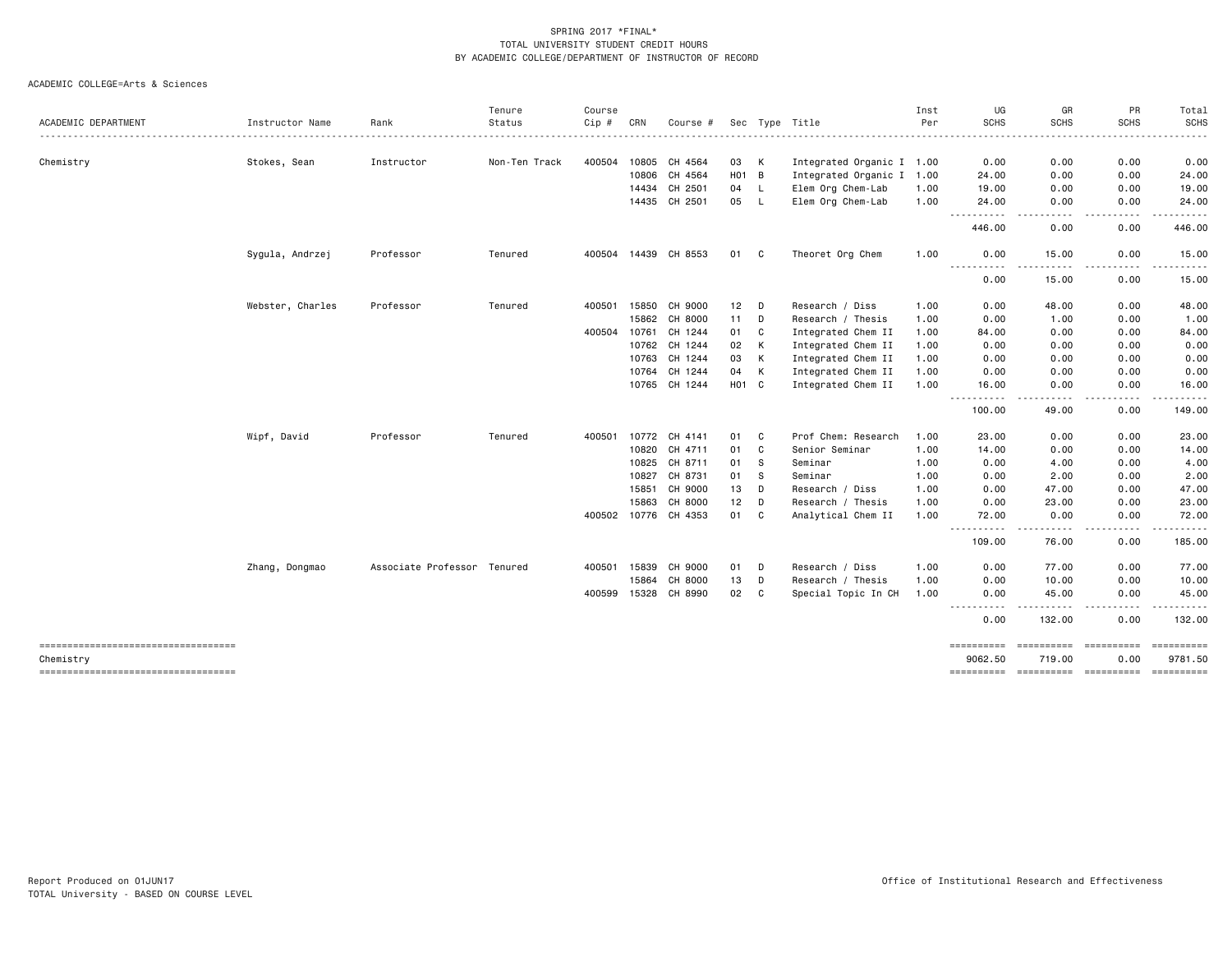|                                                |                     |                               | Tenure        | Course       |       |                       |                    |              |                           | Inst | UG                                 | GR                                                                                                                                | PR            | Total       |
|------------------------------------------------|---------------------|-------------------------------|---------------|--------------|-------|-----------------------|--------------------|--------------|---------------------------|------|------------------------------------|-----------------------------------------------------------------------------------------------------------------------------------|---------------|-------------|
| ACADEMIC DEPARTMENT                            | Instructor Name     | Rank                          | Status        | Cip #        | CRN   | Course #              |                    |              | Sec Type Title            | Per  | <b>SCHS</b>                        | <b>SCHS</b>                                                                                                                       | <b>SCHS</b>   | <b>SCHS</b> |
|                                                |                     |                               |               |              |       |                       |                    |              |                           | .    |                                    |                                                                                                                                   |               | .           |
| Classical & Modern Languages & Lite Aju, Magda |                     | Grad Teach Assist             | Non-Ten Track | 160905 11956 |       | FLS 1123              | 10                 | C            | Spanish II                | 0.75 | 45.00                              | 0.00                                                                                                                              | 0.00          | 45.00       |
|                                                |                     |                               |               |              | 11964 | FLS 1123              | 19                 | C            | Spanish II                | 0.75 | 58.50                              | 0.00                                                                                                                              | 0.00          | 58.50       |
|                                                |                     |                               |               |              |       | 11974 FLS 2143        | 02                 | C            | Spanish IV                | 1.00 | 72.00                              | 0.00                                                                                                                              | 0.00          | 72.00       |
|                                                |                     |                               |               |              |       | 15969 FLS 2143        | 03                 | C            | Spanish IV                | 1.00 | 42.00<br>$\sim$ $\sim$ $\sim$<br>. | 0.00<br>$\frac{1}{2}$                                                                                                             | 0.00<br>.     | 42.00<br>.  |
|                                                |                     |                               |               |              |       |                       |                    |              |                           |      | 217.50                             | 0.00                                                                                                                              | 0.00          | 217.50      |
|                                                | Arroyo, Silvia      | Assistant Professor Ten Track |               |              |       | 160905 11950 FLS 1123 | 04                 | C            | Spanish II                | 0.75 | 58.50                              | 0.00                                                                                                                              | 0.00          | 58.50       |
|                                                |                     |                               |               |              |       | 14567 FLS 3613        | 01                 | C            | Span Lit:Mid-Golden       | 1.00 | 36.00<br>----------                | 0.00<br>.                                                                                                                         | 0.00<br>.     | 36.00<br>.  |
|                                                |                     |                               |               |              |       |                       |                    |              |                           |      | 94.50                              | 0.00                                                                                                                              | 0.00          | 94.50       |
|                                                | Bartera, Salvador   | Assistant Professor Ten Track |               | 160101       | 14559 | FL 4143               | 02                 | C            | Classical Mythology       | 1.00 | 84.00                              | 0.00                                                                                                                              | 0.00          | 84.00       |
|                                                |                     |                               |               | 161203       |       | 14582 FLL 1123        | 04                 | C            | Latin II                  | 1.00 | 9.00                               | 0.00                                                                                                                              | 0.00          | 9.00        |
|                                                |                     |                               |               |              |       | 380201 14561 REL 4143 | 02                 | $\mathbf{C}$ | Classical Mythology       | 1.00 | 60.00                              | 0.00                                                                                                                              | 0.00          | 60.00       |
|                                                |                     |                               |               |              |       |                       |                    |              |                           |      | . <u>.</u><br>153.00               | .<br>0.00                                                                                                                         | -----<br>0.00 | .<br>153.00 |
|                                                | Bullington, Suzanne | Grad Teach Assist             | Non-Ten Track |              |       | 160901 11879 FLF 2133 | 01                 | - C          | French III                | 1.00 | 90.00                              | 0.00                                                                                                                              | 0.00          | 90.00       |
|                                                |                     |                               |               |              |       |                       |                    |              |                           |      | .<br>90.00                         | $\frac{1}{2} \left( \frac{1}{2} \right) \left( \frac{1}{2} \right) \left( \frac{1}{2} \right) \left( \frac{1}{2} \right)$<br>0.00 | .<br>0.00     | .<br>90.00  |
|                                                | Bunz, Morgane       | Grad Teach Assist             | Non-Ten Track |              |       | 160901 11872 FLF 1113 | 03                 | C            | French I                  | 1.00 | 69.00                              | 0.00                                                                                                                              | 0.00          | 69.00       |
|                                                |                     |                               |               |              |       | 11873 FLF 1113        | 04                 | C            | French I                  | 1.00 | 81.00                              | 0.00                                                                                                                              | 0.00          | 81.00       |
|                                                |                     |                               |               |              |       |                       |                    |              |                           |      | .<br>150.00                        | - - - -<br>0.00                                                                                                                   | 0.00          | .<br>150.00 |
|                                                | Calderon, Beth      | Lecturer                      | Non-Ten Track |              |       | 169999 14126 FLS 2990 | 201 C              |              | Special Topic In FLS 1.00 |      | 42.00                              | 0.00                                                                                                                              | 0.00          | 42.00       |
|                                                |                     |                               |               |              |       |                       |                    |              |                           |      | $- - -$<br>42.00                   | $\sim$ $\sim$ $\sim$ $\sim$<br>0.00                                                                                               | .<br>0.00     | .<br>42.00  |
|                                                | Clark, Mark         | Associate Professor Tenured   |               |              |       | 161202 11906 FLH 1123 | 01                 | C            | Greek II                  | 1.00 | 24.00                              | 0.00                                                                                                                              | 0.00          | 24.00       |
|                                                |                     |                               |               |              | 11907 | FLH 2143              | H <sub>0</sub> 1 C |              | Greek IV                  | 1.00 | 3.00                               | 0.00                                                                                                                              | 0.00          | 3.00        |
|                                                |                     |                               |               | 161203 11922 |       | FLL 1123              | 03                 | C            | Latin II                  | 1.00 | 72.00                              | 0.00                                                                                                                              | 0.00          | 72.00       |
|                                                |                     |                               |               |              | 15923 | FLL 4000              | 01                 | $\mathbf{I}$ | Directed Indiv Study 1.00 |      | 3.00                               | 0.00                                                                                                                              | 0.00          | 3.00        |
|                                                |                     |                               |               | 240101 15787 |       | HON 4000              | 03                 | $\mathbf I$  | Directed Individual       | 1.00 | 1.00                               | 0.00                                                                                                                              | 0.00          | 1.00        |
|                                                |                     |                               |               |              |       |                       |                    |              |                           |      | .<br>103.00                        | 0.00                                                                                                                              | 0.00          | .<br>103.00 |
|                                                | Davisson, Brian     | Assistant Professor Ten Track |               |              |       | 160905 14570 FLS 4613 | 01                 | C            | Span-Amer Cinema          | 1.00 | 60.00                              | 0.00                                                                                                                              | 0.00          | 60.00       |
|                                                |                     |                               |               |              | 14933 | <b>FLS 4000</b>       | 01                 | $\mathbf{I}$ | Directed Indiv Study 1.00 |      | 3.00                               | 0.00                                                                                                                              | 0.00          | 3.00        |
|                                                |                     |                               |               |              |       | 15744 FLS 7000        | 01                 | $\mathbf{I}$ | Directed Indiv Study 1.00 |      | 0.00                               | 3.00                                                                                                                              | 0.00          | 3.00        |
|                                                |                     |                               |               |              | 15800 | <b>FLS 7000</b>       | 02                 | $\mathbf{I}$ | Directed Indiv Study 1.00 |      | 0.00                               | 3.00                                                                                                                              | 0.00          | 3.00        |
|                                                |                     |                               |               |              | 16321 | <b>FLS 7000</b>       | 06                 | $\mathbf{I}$ | Directed Indiv Study 1.00 |      | 0.00                               | 3.00                                                                                                                              | 0.00          | 3.00        |
|                                                |                     |                               |               |              |       | 240101 12327 HON 1163 |                    | H01 S        | The Quest I               | 1.00 | 42.00<br>$\sim$ $\sim$ $\sim$<br>. | 0.00                                                                                                                              | 0.00          | 42.00<br>.  |
|                                                |                     |                               |               |              |       |                       |                    |              |                           |      | 105.00                             | 9.00                                                                                                                              | 0.00          | 114.00      |
|                                                | Debicka, Anna       | Instructor                    | Non-Ten Track | 160901       | 13909 | FLF 1113              | 501 C              |              | French I                  | 1.00 | 27.00                              | 0.00                                                                                                                              | 0.00          | 27.00       |
|                                                |                     |                               |               | 160905       |       | 11931 FLS 1113        | 01                 | C            | Spanish I                 | 0.75 | 63.00                              | 0.00                                                                                                                              | 0.00          | 63.00       |
|                                                |                     |                               |               |              | 11940 | FLS 1113              | 10                 | C            | Spanish I                 | 0.75 | 63.00                              | 0.00                                                                                                                              | 0.00          | 63.00       |
|                                                |                     |                               |               |              |       | 11954 FLS 1123        | 08                 | C            | Spanish II                | 0.75 | 51.75                              | 0.00                                                                                                                              | 0.00          | 51.75       |
|                                                |                     |                               |               |              | 11967 | <b>FLS 2133</b>       | 02                 | C            | Spanish III               | 1.00 | 81.00                              | 0.00                                                                                                                              | 0.00          | 81.00       |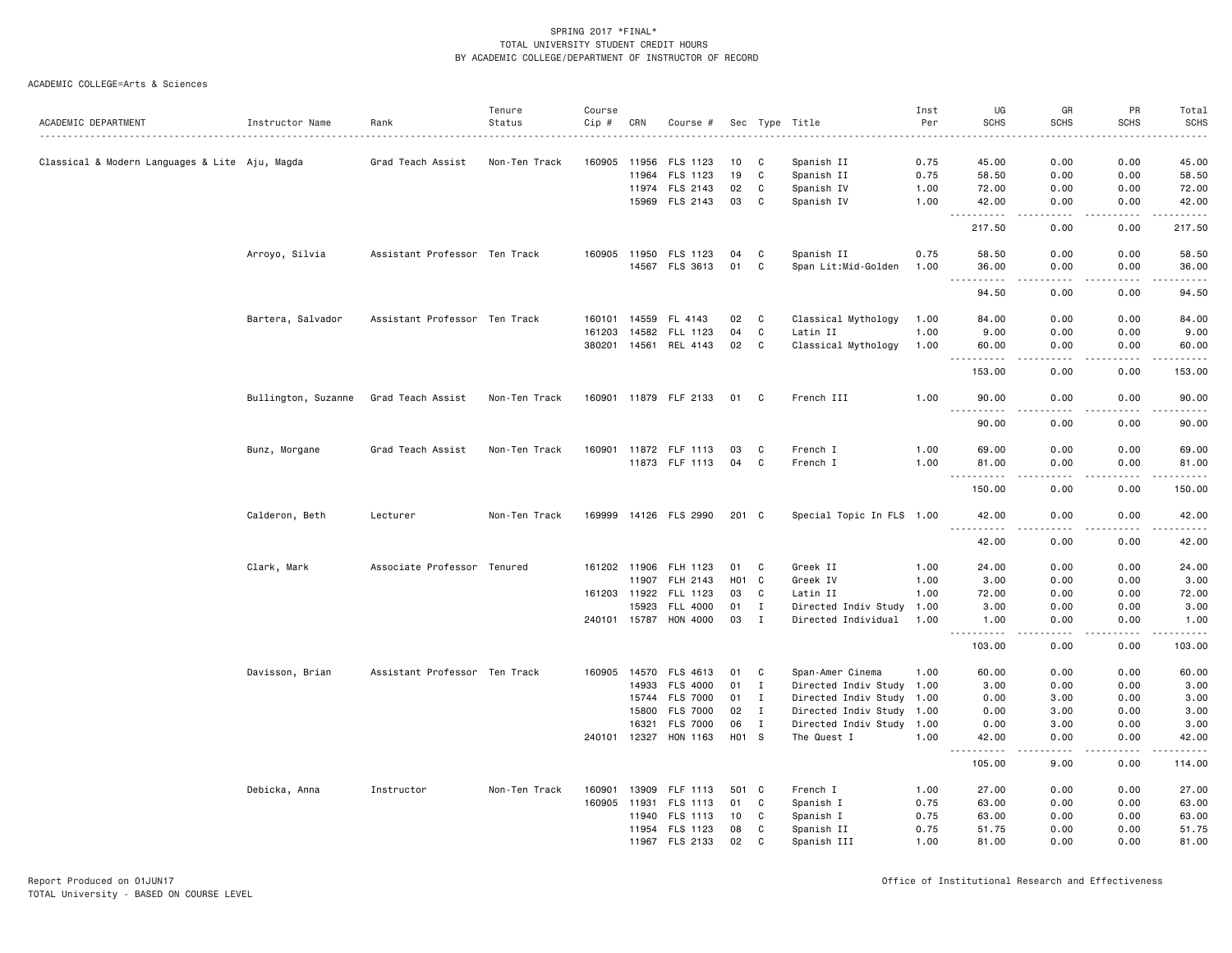| ACADEMIC DEPARTMENT                                 | Instructor Name  | Rank                              | Tenure<br>Status | Course<br>Cip # | CRN          | Course #              |     |                | Sec Type Title            | Inst<br>Per | UG<br><b>SCHS</b>                                                                        | GR<br><b>SCHS</b> | PR<br><b>SCHS</b>                                                                                                                                                                                                                                                                                                                            | Total<br><b>SCHS</b>             |
|-----------------------------------------------------|------------------|-----------------------------------|------------------|-----------------|--------------|-----------------------|-----|----------------|---------------------------|-------------|------------------------------------------------------------------------------------------|-------------------|----------------------------------------------------------------------------------------------------------------------------------------------------------------------------------------------------------------------------------------------------------------------------------------------------------------------------------------------|----------------------------------|
|                                                     |                  |                                   |                  |                 |              |                       |     |                |                           |             |                                                                                          |                   |                                                                                                                                                                                                                                                                                                                                              | .                                |
|                                                     |                  |                                   |                  |                 |              |                       |     |                |                           |             | <b></b><br>285.75                                                                        | 0.00              | $\frac{1}{2} \left( \frac{1}{2} \right) \left( \frac{1}{2} \right) \left( \frac{1}{2} \right) \left( \frac{1}{2} \right) \left( \frac{1}{2} \right)$<br>0.00                                                                                                                                                                                 | . <u>.</u> .<br>285.75           |
| Classical & Modern Languages & Lite DiGiulio, Scott |                  | Visiting Assist Pro Non-Ten Track |                  |                 |              | 161203 11920 FLL 1123 | 01  | C              | Latin II                  | 1.00        | 42.00                                                                                    | 0.00              | 0.00                                                                                                                                                                                                                                                                                                                                         | 42.00                            |
|                                                     |                  |                                   |                  |                 | 11921        | FLL 1123              | 02  | C              | Latin II                  | 1.00        | 33.00                                                                                    | 0.00              | 0.00                                                                                                                                                                                                                                                                                                                                         | 33.00                            |
|                                                     |                  |                                   |                  | 169999 14563    |              | FL 4990               | 01  | C              | Special Topic In FL       | 1.00        | 6.00                                                                                     | 0.00              | 0.00                                                                                                                                                                                                                                                                                                                                         | 6.00                             |
|                                                     |                  |                                   |                  |                 | 540101 14564 | HI 4990               | 01  | C              | Special Topic In HI       | 1.00        | 96.00                                                                                    | 0.00              | 0.00                                                                                                                                                                                                                                                                                                                                         | 96.00                            |
|                                                     |                  |                                   |                  |                 |              |                       |     |                |                           |             | .<br>$\frac{1}{2} \frac{1}{2} \frac{1}{2} \frac{1}{2} \frac{1}{2} \frac{1}{2}$<br>177.00 | د د د د<br>0.00   | .<br>0.00                                                                                                                                                                                                                                                                                                                                    | <b><i><u>.</u></i></b><br>177.00 |
|                                                     | Dunlap, Monika   | Instructor                        | Non-Ten Track    | 160901          | 11875        | FLF 1123              | 01  | C              | French II                 | 1.00        | 78.00                                                                                    | 0.00              | 0.00                                                                                                                                                                                                                                                                                                                                         | 78.00                            |
|                                                     |                  |                                   |                  |                 | 11876        | FLF 1123              | 02  | C              | French II                 | 1.00        | 84.00                                                                                    | 0.00              | 0.00                                                                                                                                                                                                                                                                                                                                         | 84.00                            |
|                                                     |                  |                                   |                  |                 |              | 11877 FLF 1123        | 03  | C              | French II                 | 1.00        | 81.00                                                                                    | 0.00              | 0.00                                                                                                                                                                                                                                                                                                                                         | 81.00                            |
|                                                     |                  |                                   |                  |                 |              | 11886 FLF 3124        | 01  | C              | Advanced French Conv 1.00 |             | 60.00                                                                                    | 0.00<br>د د د د   | 0.00<br>.                                                                                                                                                                                                                                                                                                                                    | 60.00<br><b>.</b>                |
|                                                     |                  |                                   |                  |                 |              |                       |     |                |                           |             | .<br>303.00                                                                              | 0.00              | 0.00                                                                                                                                                                                                                                                                                                                                         | 303.00                           |
|                                                     | Fabel, Ekaterina | Lecturer                          | Non-Ten Track    |                 |              | 160402 11928 FLR 1123 | 01  | C              | Russian II                | 1.00        | 45.00                                                                                    | 0.00              | 0.00                                                                                                                                                                                                                                                                                                                                         | 45.00                            |
|                                                     |                  |                                   |                  |                 |              | 11930 FLR 2143        | 01  | C              | Russian IV                | 1.00        | 24.00                                                                                    | 0.00              | 0.00                                                                                                                                                                                                                                                                                                                                         | 24.00                            |
|                                                     |                  |                                   |                  |                 | 15495        | FLR 4000              | 01  | $\bf{I}$       | Directed Indiv Study 1.00 |             | 3.00                                                                                     | 0.00              | 0.00                                                                                                                                                                                                                                                                                                                                         | 3.00                             |
|                                                     |                  |                                   |                  |                 |              | 15496 FLR 4000        | 02  | I              | Directed Indiv Study 1.00 |             | 3.00<br>.                                                                                | 0.00<br>.         | 0.00<br>.                                                                                                                                                                                                                                                                                                                                    | 3.00<br>------                   |
|                                                     |                  |                                   |                  |                 |              |                       |     |                |                           |             | 75.00                                                                                    | 0.00              | 0.00                                                                                                                                                                                                                                                                                                                                         | 75.00                            |
|                                                     | Fondren, Chevy   | Grad Teach Assist                 | Non-Ten Track    | 160501          | 11891        | FLG 1113              | 01  | C              | German I                  | 0.75        | 60.75                                                                                    | 0.00              | 0.00                                                                                                                                                                                                                                                                                                                                         | 60.75                            |
|                                                     |                  |                                   |                  |                 | 11894        | FLG 1123              | 01  | C              | German II                 | 0.75        | 24.75                                                                                    | 0.00              | 0.00                                                                                                                                                                                                                                                                                                                                         | 24.75                            |
|                                                     |                  |                                   |                  |                 |              | 11895 FLG 1123        | 02  | C              | German II                 | 0.75        | 56.25                                                                                    | 0.00              | 0.00                                                                                                                                                                                                                                                                                                                                         | 56.25                            |
|                                                     |                  |                                   |                  |                 |              | 11898 FLG 2133        | 01  | C              | German III                | 1.00        | 24.00<br>.                                                                               | 0.00<br>.         | 0.00<br>$\frac{1}{2} \left( \begin{array}{ccc} 1 & 0 & 0 & 0 \\ 0 & 0 & 0 & 0 \\ 0 & 0 & 0 & 0 \\ 0 & 0 & 0 & 0 \\ 0 & 0 & 0 & 0 \\ 0 & 0 & 0 & 0 \\ 0 & 0 & 0 & 0 \\ 0 & 0 & 0 & 0 \\ 0 & 0 & 0 & 0 \\ 0 & 0 & 0 & 0 \\ 0 & 0 & 0 & 0 & 0 \\ 0 & 0 & 0 & 0 & 0 \\ 0 & 0 & 0 & 0 & 0 \\ 0 & 0 & 0 & 0 & 0 \\ 0 & 0 & 0 & 0 & 0 \\ 0 & 0 & 0$ | 24.00<br>.                       |
|                                                     |                  |                                   |                  |                 |              |                       |     |                |                           |             | 165.75                                                                                   | 0.00              | 0.00                                                                                                                                                                                                                                                                                                                                         | 165.75                           |
|                                                     | Gray, Sally      | Associate Professor Tenured       |                  |                 |              | 160501 11900 FLG 2143 | 01  | C              | German IV                 | 1.00        | 54.00                                                                                    | 0.00              | 0.00                                                                                                                                                                                                                                                                                                                                         | 54.00                            |
|                                                     |                  |                                   |                  |                 |              | 14572 FLG 4143        | 01  | C              | Verwandlungen             | 1.00        | 48.00<br>----------                                                                      | 0.00              | 0.00                                                                                                                                                                                                                                                                                                                                         | 48.00                            |
|                                                     |                  |                                   |                  |                 |              |                       |     |                |                           |             | 102.00                                                                                   | 0.00              | 0.00                                                                                                                                                                                                                                                                                                                                         | 102.00                           |
|                                                     | Guerra, Victor   | Lecturer                          | Non-Ten Track    | 160905          | 11939        | FLS 1113              | 09  | C              | Spanish I                 | 0.75        | 63.00                                                                                    | 0.00              | 0.00                                                                                                                                                                                                                                                                                                                                         | 63.00                            |
|                                                     |                  |                                   |                  |                 |              | 11966 FLS 2133        | 01  | C              | Spanish III               | 1.00        | 66.00                                                                                    | 0.00              | 0.00                                                                                                                                                                                                                                                                                                                                         | 66.00                            |
|                                                     |                  |                                   |                  |                 |              | 15968 FLS 2133        | 06  | C              | Spanish III               | 1.00        | 39.00<br>.<br>$  -$                                                                      | 0.00<br>.         | 0.00<br>.                                                                                                                                                                                                                                                                                                                                    | 39.00<br>. <b>.</b>              |
|                                                     |                  |                                   |                  |                 |              |                       |     |                |                           |             | 168.00                                                                                   | 0.00              | 0.00                                                                                                                                                                                                                                                                                                                                         | 168.00                           |
|                                                     | Hainsey, Arianne | Non-Employee                      | Not Applicable   | 160501          | 11891        | FLG 1113              | 01  | C              | German I                  | 0.25        | 20.25                                                                                    | 0.00              | 0.00                                                                                                                                                                                                                                                                                                                                         | 20.25                            |
|                                                     |                  |                                   |                  |                 |              | 11892 FLG 1113        | 02  | C              | German I                  | 1.00        | 63.00                                                                                    | 0.00              | 0.00                                                                                                                                                                                                                                                                                                                                         | 63.00                            |
|                                                     |                  |                                   |                  |                 | 11894        | FLG 1123              | 01  | C              | German II                 | 0.25        | 8.25                                                                                     | 0.00              | 0.00                                                                                                                                                                                                                                                                                                                                         | 8.25                             |
|                                                     |                  |                                   |                  |                 | 11895        | FLG 1123              | 02  | C              | German II                 | 0.25        | 18.75                                                                                    | 0.00              | 0.00                                                                                                                                                                                                                                                                                                                                         | 18.75                            |
|                                                     |                  |                                   |                  |                 | 11896        | FLG 1123              | 03  | C              | German II                 | 1.00        | 48.00                                                                                    | 0.00              | 0.00                                                                                                                                                                                                                                                                                                                                         | 48.00                            |
|                                                     |                  |                                   |                  |                 | 15200        | FLG 1113              | 501 | C <sub>1</sub> | German I                  | 1.00        | 12.00                                                                                    | 0.00              | 0.00                                                                                                                                                                                                                                                                                                                                         | 12.00                            |
|                                                     |                  |                                   |                  |                 |              | 160905 11931 FLS 1113 | 01  | C              | Spanish I                 | 0.25        | 21.00<br>$\sim$ $\sim$ $\sim$<br>.                                                       | 0.00<br>.         | 0.00<br>-----                                                                                                                                                                                                                                                                                                                                | 21.00                            |
|                                                     |                  |                                   |                  |                 |              |                       |     |                |                           |             | 191.25                                                                                   | 0.00              | 0.00                                                                                                                                                                                                                                                                                                                                         | 191.25                           |
|                                                     | Harland, Robert  | Associate Professor Tenured       |                  |                 |              | 160905 11936 FLS 1113 | 06  | C              | Spanish I                 | 0.75        | 60.75                                                                                    | 0.00              | 0.00                                                                                                                                                                                                                                                                                                                                         | 60.75                            |
|                                                     |                  |                                   |                  |                 |              | 14571 FLS 8263        | 01  | s              | 20th Cen Sem Novel        | 1.00        | 0.00                                                                                     | 12.00             | 0.00                                                                                                                                                                                                                                                                                                                                         | 12.00                            |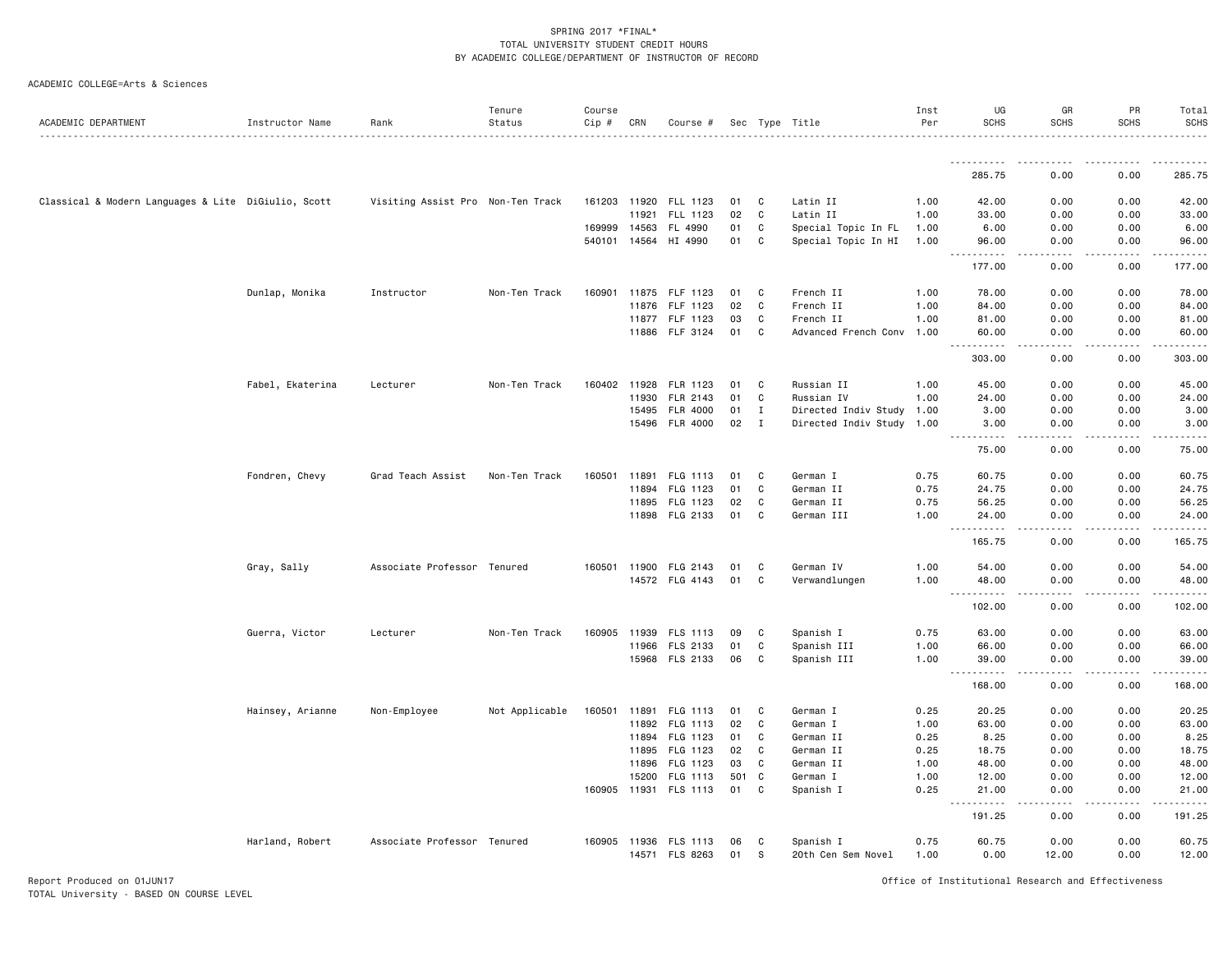|  | ACADEMIC COLLEGE=Arts & Sciences |  |  |
|--|----------------------------------|--|--|
|--|----------------------------------|--|--|

| ACADEMIC DEPARTMENT                             | Instructor Name              | Rank                          | Tenure<br>Status | Course<br>$Cip$ # | CRN   | Course #                   |          |                   | Sec Type Title                                         | Inst<br>Per | UG<br><b>SCHS</b>                                                                                                                                             | GR<br><b>SCHS</b>    | PR<br><b>SCHS</b>     | Total<br><b>SCHS</b>                                                                                                                |
|-------------------------------------------------|------------------------------|-------------------------------|------------------|-------------------|-------|----------------------------|----------|-------------------|--------------------------------------------------------|-------------|---------------------------------------------------------------------------------------------------------------------------------------------------------------|----------------------|-----------------------|-------------------------------------------------------------------------------------------------------------------------------------|
|                                                 |                              |                               |                  |                   |       |                            |          |                   |                                                        |             |                                                                                                                                                               |                      |                       |                                                                                                                                     |
|                                                 |                              |                               |                  |                   |       |                            |          |                   |                                                        |             | ----------<br>60.75                                                                                                                                           | 12.00                | 0.00                  | 72.75                                                                                                                               |
| Classical & Modern Languages & Lite Joo, Fumiko |                              | Assistant Professor Ten Track |                  | 169999            |       | 15488 FL 4990              | 02       | C                 | Special Topic In FL                                    | 1.00        | 72.00                                                                                                                                                         | 0.00                 | 0.00                  | 72.00                                                                                                                               |
|                                                 |                              |                               |                  |                   |       | 15489 FL 4990              | 03       | C                 | Special Topic In FL                                    | 1.00        | 57.00<br>------                                                                                                                                               | 0.00<br>. <u>.</u> . | 0.00<br>.             | 57.00<br>.                                                                                                                          |
|                                                 |                              |                               |                  |                   |       |                            |          |                   |                                                        |             | 129.00                                                                                                                                                        | 0.00                 | 0.00                  | 129.00                                                                                                                              |
|                                                 | King, Lydia                  | Non-Employee                  | Not Applicable   | 160901            | 11870 | FLF 1113                   | 01       | C                 | French I                                               | 1.00        | 87.00                                                                                                                                                         | 0.00                 | 0.00                  | 87.00                                                                                                                               |
|                                                 |                              |                               |                  |                   | 11871 | FLF 1113                   | 02       | C                 | French I                                               | 1.00        | 75.00                                                                                                                                                         | 0.00                 | 0.00                  | 75.00                                                                                                                               |
|                                                 |                              |                               |                  |                   |       | 13910 FLF 1123             | 501 C    |                   | French II                                              | 1.00        | 30.00<br>$\frac{1}{2} \left( \frac{1}{2} \right) \left( \frac{1}{2} \right) \left( \frac{1}{2} \right) \left( \frac{1}{2} \right) \left( \frac{1}{2} \right)$ | 0.00<br>.            | 0.00<br>$\frac{1}{2}$ | 30.00<br>.                                                                                                                          |
|                                                 |                              |                               |                  |                   |       |                            |          |                   |                                                        |             | 192.00                                                                                                                                                        | 0.00                 | 0.00                  | 192.00                                                                                                                              |
|                                                 | Kraker, Julia                | Lecturer                      | Non-Ten Track    | 160905            |       | 11932 FLS 1113             | 02       | C                 | Spanish I                                              | 0.75        | 54.00                                                                                                                                                         | 0.00                 | 0.00                  | 54.00                                                                                                                               |
|                                                 |                              |                               |                  |                   | 11947 | FLS 1123                   | 01       | C                 | Spanish II                                             | 0.75        | 56.25                                                                                                                                                         | 0.00                 | 0.00                  | 56.25                                                                                                                               |
|                                                 |                              |                               |                  |                   |       | 11948 FLS 1123             | 02       | C                 | Spanish II                                             | 0.75        | 60.75                                                                                                                                                         | 0.00                 | 0.00                  | 60.75                                                                                                                               |
|                                                 |                              |                               |                  |                   | 11949 | FLS 1123                   | 03       | C                 | Spanish II                                             | 0.75        | 54.00                                                                                                                                                         | 0.00                 | 0.00                  | 54.00                                                                                                                               |
|                                                 |                              |                               |                  |                   |       | 13914 FLS 1123             | 501      | C<br>I            | Spanish II                                             | 1.00        | 57.00                                                                                                                                                         | 0.00                 | 0.00                  | 57.00                                                                                                                               |
|                                                 |                              |                               |                  |                   |       | 16016 FLS 4000             | 02       |                   | Directed Indiv Study                                   | 1.00        | 3.00<br>.                                                                                                                                                     | 0.00                 | 0.00                  | 3.00<br>.                                                                                                                           |
|                                                 |                              |                               |                  |                   |       |                            |          |                   |                                                        |             | 285.00                                                                                                                                                        | 0.00                 | 0.00                  | 285.00                                                                                                                              |
|                                                 | Li, Li                       | Non-Employee                  | Not Applicable   | 160101 11868      |       | FLC 1123                   | 01       | B                 | Chinese II                                             | 1.00        | 48.00                                                                                                                                                         | 0.00                 | 0.00                  | 48.00                                                                                                                               |
|                                                 |                              |                               |                  |                   | 11869 | FLC 2143                   | 01       | C                 | Chinese IV                                             | 1.00        | 15.00<br>.<br>$\sim$ $\sim$ $\sim$                                                                                                                            | 0.00<br>.            | 0.00<br>.             | 15.00<br>.                                                                                                                          |
|                                                 |                              |                               |                  |                   |       |                            |          |                   |                                                        |             | 63.00                                                                                                                                                         | 0.00                 | 0.00                  | 63.00                                                                                                                               |
|                                                 | Little, Chitose              | Instructor                    | Non-Ten Track    | 160302            | 11913 | FLJ 1123                   | 01       | C                 | Japanese II                                            | 1.00        | 30.00                                                                                                                                                         | 0.00                 | 0.00                  | 30.00                                                                                                                               |
|                                                 |                              |                               |                  |                   |       | 11914 FLJ 1123             | 02       | C                 | Japanese II                                            | 1.00        | 57.00                                                                                                                                                         | 0.00                 | 0.00                  | 57.00                                                                                                                               |
|                                                 |                              |                               |                  |                   |       | 11916 FLJ 2143             | 01       | C                 | Japanese IV                                            | 1.00        | 48.00                                                                                                                                                         | 0.00                 | 0.00                  | 48.00                                                                                                                               |
|                                                 |                              |                               |                  |                   |       | 16157 FLJ 4000             | 01       | $\mathbf{I}$      | Directed Indiv Study                                   | 1.00        | 3.00                                                                                                                                                          | 0.00                 | 0.00                  | 3.00                                                                                                                                |
|                                                 |                              |                               |                  |                   | 16158 | <b>FLJ 4000</b>            | 02       | $\mathbf I$       | Directed Indiv Study 1.00                              |             | 3.00                                                                                                                                                          | 0.00                 | 0.00                  | 3.00                                                                                                                                |
|                                                 |                              |                               |                  |                   | 16159 | FLJ 4000<br>16160 FLJ 4000 | 03<br>04 | I<br>$\mathbf{I}$ | Directed Indiv Study 1.00<br>Directed Indiv Study 1.00 |             | 3.00<br>3.00                                                                                                                                                  | 0.00<br>0.00         | 0.00<br>0.00          | 3.00<br>3.00                                                                                                                        |
|                                                 |                              |                               |                  |                   | 16161 | FLJ 4000                   | 05       | $\mathbf{I}$      | Directed Indiv Study 1.00                              |             | 3.00                                                                                                                                                          | 0.00                 | 0.00                  | 3.00                                                                                                                                |
|                                                 |                              |                               |                  |                   | 16163 | FLJ 4000                   | 07       | $\mathbf{I}$      | Directed Indiv Study 1.00                              |             | 3.00                                                                                                                                                          | 0.00                 | 0.00                  | 3.00                                                                                                                                |
|                                                 |                              |                               |                  |                   |       | 16164 FLJ 4000             | 08       | $\mathbf{I}$      | Directed Indiv Study 1.00                              |             | 3.00                                                                                                                                                          | 0.00                 | 0.00                  | 3.00                                                                                                                                |
|                                                 |                              |                               |                  |                   |       | 16622 FLJ 4000             | 09       | $\mathbf{I}$      | Directed Indiv Study 1.00                              |             | 3.00                                                                                                                                                          | 0.00                 | 0.00                  | 3.00                                                                                                                                |
|                                                 |                              |                               |                  |                   |       |                            |          |                   |                                                        |             | 159.00                                                                                                                                                        | 0.00                 | 0.00                  | $\frac{1}{2} \left( \frac{1}{2} \right) \left( \frac{1}{2} \right) \left( \frac{1}{2} \right) \left( \frac{1}{2} \right)$<br>159.00 |
|                                                 | Little, Christopher Lecturer |                               | Non-Ten Track    |                   |       | 160905 13911 FLS 1113      | 501 C    |                   | Spanish I                                              | 1.00        | 54.00                                                                                                                                                         | 0.00                 | 0.00                  | 54.00                                                                                                                               |
|                                                 |                              |                               |                  |                   |       | 13918 FLS 2133             | 501 C    |                   | Spanish III                                            | 1.00        | 78.00<br>.<br>$\sim$ $\sim$ $\sim$                                                                                                                            | 0.00<br>.            | 0.00<br>-----         | 78.00<br>.                                                                                                                          |
|                                                 |                              |                               |                  |                   |       |                            |          |                   |                                                        |             | 132.00                                                                                                                                                        | 0.00                 | 0.00                  | 132.00                                                                                                                              |
|                                                 | McFadden, Michael            | Lecturer                      | Non-Ten Track    | 160905            |       | 11937 FLS 1113             | 07       | C                 | Spanish I                                              | 0.75        | 56.25                                                                                                                                                         | 0.00                 | 0.00                  | 56.25                                                                                                                               |
|                                                 |                              |                               |                  |                   | 11938 | FLS 1113                   | 08       | C                 | Spanish I                                              | 0.75        | 58.50                                                                                                                                                         | 0.00                 | 0.00                  | 58.50                                                                                                                               |
|                                                 |                              |                               |                  |                   | 11943 | FLS 1113                   | 13       | C                 | Spanish I                                              | 0.75        | 63.00                                                                                                                                                         | 0.00                 | 0.00                  | 63.00                                                                                                                               |
|                                                 |                              |                               |                  |                   | 11958 | FLS 1123                   | 12       | C                 | Spanish II                                             | 0.75        | 63.00<br>.<br>$- - -$                                                                                                                                         | 0.00<br>.            | 0.00<br>.             | 63.00<br>------                                                                                                                     |
|                                                 |                              |                               |                  |                   |       |                            |          |                   |                                                        |             | 240.75                                                                                                                                                        | 0.00                 | 0.00                  | 240.75                                                                                                                              |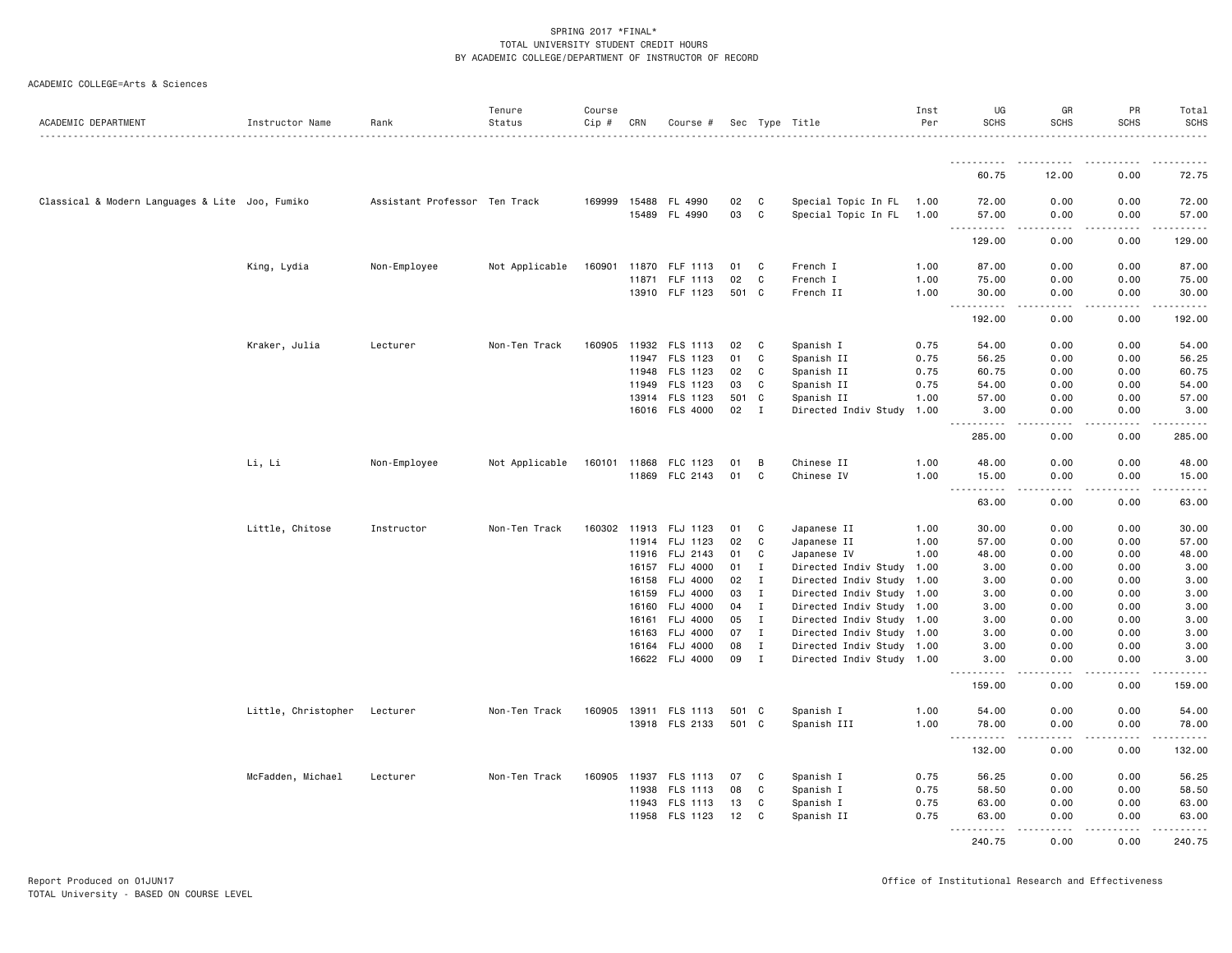|                                                                            |                 |                               | Tenure         | Course |       |                                  |          |              |                           | Inst         | UG                                                                                                                                                            | GR                    | PR                 | Total          |
|----------------------------------------------------------------------------|-----------------|-------------------------------|----------------|--------|-------|----------------------------------|----------|--------------|---------------------------|--------------|---------------------------------------------------------------------------------------------------------------------------------------------------------------|-----------------------|--------------------|----------------|
| ACADEMIC DEPARTMENT                                                        | Instructor Name | Rank                          | Status         | Cip #  | CRN   | Course #                         |          |              | Sec Type Title            | Per          | <b>SCHS</b>                                                                                                                                                   | <b>SCHS</b>           | <b>SCHS</b>        | <b>SCHS</b>    |
|                                                                            |                 |                               |                |        |       |                                  |          |              |                           |              |                                                                                                                                                               |                       |                    |                |
| Classical & Modern Languages & Lite Medina Velasquez, Me Grad Teach Assist |                 |                               | Non-Ten Track  | 160905 | 11940 | FLS 1113<br>11954 FLS 1123       | 10<br>08 | C<br>C       | Spanish I<br>Spanish II   | 0.25<br>0.25 | 21.00<br>17.25                                                                                                                                                | 0.00<br>0.00          | 0.00<br>0.00       | 21.00<br>17.25 |
|                                                                            |                 |                               |                |        |       | 11955 FLS 1123                   | 09       | C            |                           | 0.25         |                                                                                                                                                               | 0.00                  | 0.00               | 19.50          |
|                                                                            |                 |                               |                |        | 11960 | FLS 1123                         |          | C            | Spanish II                | 0.25         | 19.50                                                                                                                                                         | 0.00                  | 0.00               | 15.00          |
|                                                                            |                 |                               |                |        |       |                                  | 15       |              | Spanish II                |              | 15.00                                                                                                                                                         |                       |                    | 18.75          |
|                                                                            |                 |                               |                |        |       | 11961 FLS 1123                   | 16<br>17 | C            | Spanish II                | 0.25         | 18.75                                                                                                                                                         | 0.00                  | 0.00               |                |
|                                                                            |                 |                               |                |        |       | 11962 FLS 1123                   |          | C            | Spanish II                | 0.25         | 20.25<br>$\frac{1}{2} \left( \frac{1}{2} \right) \left( \frac{1}{2} \right) \left( \frac{1}{2} \right) \left( \frac{1}{2} \right) \left( \frac{1}{2} \right)$ | 0.00<br>$\frac{1}{2}$ | 0.00<br>$\cdots$   | 20.25<br>.     |
|                                                                            |                 |                               |                |        |       |                                  |          |              |                           |              | 111.75                                                                                                                                                        | 0.00                  | 0.00               | 111.75         |
|                                                                            | Moser, Keith    | Associate Professor Tenured   |                | 160901 |       | 16030 FLF 7000                   | 01       | $\mathbf{I}$ | Directed Indiv Study 1.00 |              | 0.00                                                                                                                                                          | 3.00                  | 0.00               | 3.00           |
|                                                                            |                 |                               |                | 169999 | 14577 | FLF 4990                         | 01       | C            | Special Topic In FLF 1.00 |              | 18.00                                                                                                                                                         | 0.00                  | 0.00               | 18.00          |
|                                                                            |                 |                               |                |        | 14578 | FLF 6990                         | 01       | C            | Special Topic In FLF 1.00 |              | 0.00                                                                                                                                                          | 6.00                  | 0.00               | 6.00           |
|                                                                            |                 |                               |                |        |       | 14579 FLF 4990                   | 02       | C            | Special Topic In FLF 1.00 |              | 21.00<br>.                                                                                                                                                    | 0.00<br>.             | 0.00<br>. <b>.</b> | 21.00<br>.     |
|                                                                            |                 |                               |                |        |       |                                  |          |              |                           |              | 39.00                                                                                                                                                         | 9.00                  | 0.00               | 48.00          |
|                                                                            | Moya, Arleana   | Instructor                    | Non-Ten Track  |        |       | 160905 11953 FLS 1123            | 07       | C            | Spanish II                | 0.75         | 60.75                                                                                                                                                         | 0.00                  | 0.00               | 60.75          |
|                                                                            |                 |                               |                |        | 11955 | FLS 1123                         | 09       | C            | Spanish II                | 0.75         | 58.50                                                                                                                                                         | 0.00                  | 0.00               | 58.50          |
|                                                                            |                 |                               |                |        |       | 11957 FLS 1123                   | 11       | C            | Spanish II                | 0.75         | 63.00                                                                                                                                                         | 0.00                  | 0.00               | 63.00          |
|                                                                            |                 |                               |                |        |       | 14566 FLS 1123                   | H01 C    |              | Spanish II-Honors         | 0.75         | 38.25                                                                                                                                                         | 0.00                  | 0.00               | 38.25          |
|                                                                            |                 |                               |                |        |       |                                  |          |              |                           |              | $\sim$ $\sim$ $\sim$<br>.<br>220.50                                                                                                                           | د د د د<br>0.00       | 0.00               | .<br>220.50    |
|                                                                            | Munn, David     | Lecturer                      | Non-Ten Track  |        |       | 160905 11933 FLS 1113            | 03       | C            | Spanish I                 | 0.75         | 60.75                                                                                                                                                         | 0.00                  | 0.00               | 60.75          |
|                                                                            |                 |                               |                |        | 11934 | FLS 1113                         | 04       | C            | Spanish I                 | 0.75         | 63.00                                                                                                                                                         | 0.00                  | 0.00               | 63.00          |
|                                                                            |                 |                               |                |        |       | 11941 FLS 1113                   | 11       | C            | Spanish I                 | 0.75         | 63.00                                                                                                                                                         | 0.00                  | 0.00               | 63.00          |
|                                                                            |                 |                               |                |        |       | 11942 FLS 1113                   | 12       | C            | Spanish I                 | 0.75         | 60.75                                                                                                                                                         | 0.00                  | 0.00               | 60.75          |
|                                                                            |                 |                               |                |        |       |                                  |          |              |                           |              | $\sim$ $\sim$ $\sim$<br>247.50                                                                                                                                | 0.00                  | 0.00               | .<br>247.50    |
|                                                                            | Nigro, Rosa     | Lecturer                      | Non-Ten Track  |        |       | 160902 11909 FLI 1113            | 01       | C            | Italian I                 | 1.00         | 78.00                                                                                                                                                         | 0.00                  | 0.00               | 78.00          |
|                                                                            |                 |                               |                |        |       | 11910 FLI 1123                   | 01       | $\mathbf{C}$ | Italian II                | 1.00         | 45.00                                                                                                                                                         | 0.00                  | 0.00               | 45.00          |
|                                                                            |                 |                               |                |        |       | 11911 FLI 2133                   | 01       | C            | Italian III               | 1.00         | 24.00                                                                                                                                                         | 0.00                  | 0.00               | 24.00          |
|                                                                            |                 |                               |                |        |       |                                  |          |              |                           |              | .<br>147.00                                                                                                                                                   | د د د د<br>0.00       | .<br>0.00          | .<br>147.00    |
|                                                                            | Pelaez, Sol     | Assistant Professor Ten Track |                |        |       | 160905 14568 FLS 4543            | 01       | C            | Survey Mod Span-Amer 1.00 |              | 24.00                                                                                                                                                         | 0.00                  | 0.00               | 24.00          |
|                                                                            |                 |                               |                |        |       |                                  |          |              |                           |              | .<br>24.00                                                                                                                                                    | د د د د<br>0.00       | .<br>0.00          | .<br>24.00     |
|                                                                            |                 |                               |                |        |       |                                  |          |              |                           |              |                                                                                                                                                               |                       |                    |                |
|                                                                            | Popovic, Monika | Non-Employee                  | Not Applicable | 160905 |       | 11938 FLS 1113<br>11943 FLS 1113 | 08<br>13 | C<br>C       | Spanish I<br>Spanish I    | 0.25         | 19.50<br>21.00                                                                                                                                                | 0.00                  | 0.00<br>0.00       | 19.50          |
|                                                                            |                 |                               |                |        | 11949 | FLS 1123                         | 03       | C            | Spanish II                | 0.25<br>0.25 |                                                                                                                                                               | 0.00<br>0.00          | 0.00               | 21.00<br>18.00 |
|                                                                            |                 |                               |                |        |       | 11950 FLS 1123                   | 04       | C            | Spanish II                | 0.25         | 18.00<br>19.50                                                                                                                                                | 0.00                  | 0.00               | 19.50          |
|                                                                            |                 |                               |                |        | 11956 | FLS 1123                         | 10       | C            | Spanish II                | 0.25         | 15.00                                                                                                                                                         | 0.00                  | 0.00               | 15.00          |
|                                                                            |                 |                               |                |        |       | 11964 FLS 1123                   | 19       | C            | Spanish II                | 0.25         | 19.50                                                                                                                                                         | 0.00                  | 0.00               | 19.50          |
|                                                                            |                 |                               |                |        |       |                                  |          |              |                           |              | $\sim$ $\sim$ $\sim$<br>.<br>112.50                                                                                                                           | 0.00                  | 0.00               | .<br>112.50    |
|                                                                            | Potter, Edward  | Associate Professor Tenured   |                |        |       | 160501 14574 FLG 4503            | 01       | C            | German Lit to 1750        | 1.00         | 24.00                                                                                                                                                         | 0.00                  | 0.00               | 24.00          |
|                                                                            |                 |                               |                |        |       |                                  |          |              |                           |              | $\sim$ $\sim$ $\sim$ .                                                                                                                                        |                       |                    |                |
|                                                                            |                 |                               |                |        |       |                                  |          |              |                           |              | 24.00                                                                                                                                                         | 0.00                  | 0.00               | 24.00          |
|                                                                            | Ricketts, Maria | Lecturer                      | Non-Ten Track  |        |       | 160905 13912 FLS 1113            | 502 C    |              | Spanish I                 | 1.00         | 42.00                                                                                                                                                         | 0.00                  | 0.00               | 42.00          |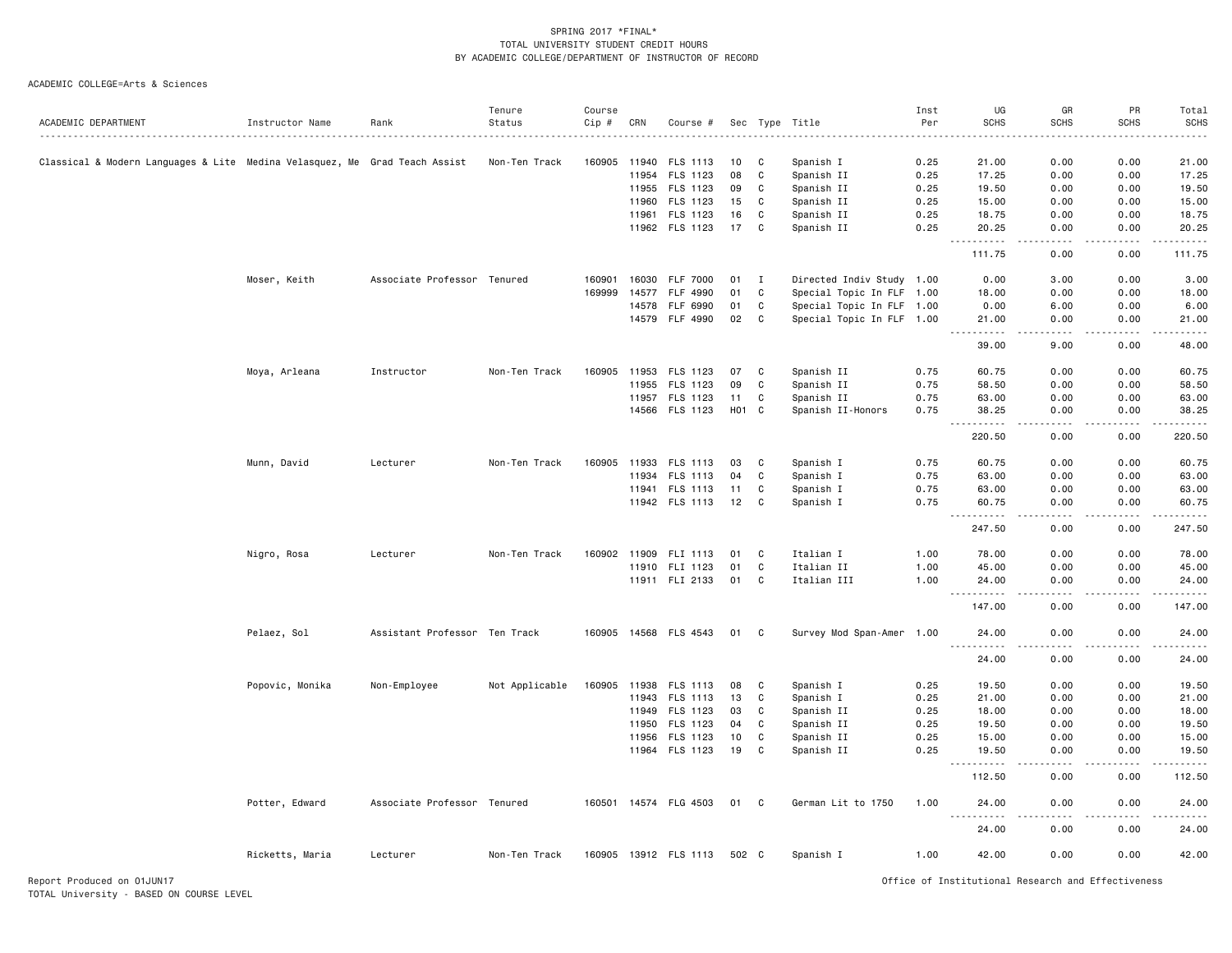|                                                     |                                        |                               | Tenure        | Course       |       |                       |       |    |                           | Inst | UG                                         | GR                  | PR            | Total            |
|-----------------------------------------------------|----------------------------------------|-------------------------------|---------------|--------------|-------|-----------------------|-------|----|---------------------------|------|--------------------------------------------|---------------------|---------------|------------------|
| ACADEMIC DEPARTMENT                                 | Instructor Name                        | Rank                          | Status        | Cip #        | CRN   | Course #              |       |    | Sec Type Title            | Per  | <b>SCHS</b>                                | <b>SCHS</b>         | <b>SCHS</b>   | <b>SCHS</b><br>. |
| Classical & Modern Languages & Lite Ricketts, Maria |                                        | Lecturer                      | Non-Ten Track | 160905       | 13913 | FLS 1113              | 503 C |    | Spanish I                 | 1.00 | 51.00                                      | 0.00                | 0.00          | 51.00            |
|                                                     |                                        |                               |               |              |       | 13916 FLS 1123        | 503 C |    | Spanish II                | 1.00 | 54.00                                      | 0.00                | 0.00          | 54.00            |
|                                                     |                                        |                               |               |              |       | 13917 FLS 1123        | 504 C |    | Spanish II                | 1.00 | 33.00                                      | 0.00                | 0.00          | 33.00            |
|                                                     |                                        |                               |               |              |       |                       |       |    |                           |      | 180.00                                     | 0.00                | 0.00          | 180.00           |
|                                                     | Robertson, Macy                        | Grad Teach Assist             | Non-Ten Track | 160905       | 11947 | FLS 1123              | 01    | C  | Spanish II                | 0.25 | 18.75                                      | 0.00                | 0.00          | 18.75            |
|                                                     |                                        |                               |               |              | 11948 | FLS 1123              | 02    | C  | Spanish II                | 0.25 | 20.25                                      | 0.00                | 0.00          | 20.25            |
|                                                     |                                        |                               |               |              | 11958 | FLS 1123              | 12    | C  | Spanish II                | 0.25 | 21.00                                      | 0.00                | 0.00          | 21.00            |
|                                                     |                                        |                               |               |              | 11976 | FLS 3111              | 01    | L  | Adv Spanish Lab I         | 1.00 | 13.00                                      | 0.00                | 0.00          | 13.00            |
|                                                     |                                        |                               |               |              |       | 11979 FLS 3121        | 01    | L. | Advan Spanish Conv P 1.00 |      | 21.00<br>$- - - - -$                       | 0.00<br>د د د د     | 0.00<br>.     | 21.00<br>.       |
|                                                     |                                        |                               |               |              |       |                       |       |    |                           |      | 94.00                                      | 0.00                | 0.00          | 94.00            |
|                                                     | Roskelley, Martha                      | Grad Teach Assist             | Non-Ten Track | 160905       | 11939 | FLS 1113              | 09    | C  | Spanish I                 | 0.25 | 21.00                                      | 0.00                | 0.00          | 21.00            |
|                                                     |                                        |                               |               |              | 11941 | FLS 1113              | 11    | C  | Spanish I                 | 0.25 | 21.00                                      | 0.00                | 0.00          | 21.00            |
|                                                     |                                        |                               |               |              | 11942 | FLS 1113              | 12    | C  | Spanish I                 | 0.25 | 20.25                                      | 0.00                | 0.00          | 20.25            |
|                                                     |                                        |                               |               |              | 11953 | FLS 1123              | 07    | C  | Spanish II                | 0.25 | 20.25                                      | 0.00                | 0.00          | 20.25            |
|                                                     |                                        |                               |               |              | 11957 | FLS 1123              | 11    | C  | Spanish II                | 0.25 | 21.00                                      | 0.00                | 0.00          | 21.00            |
|                                                     |                                        |                               |               |              |       | 14566 FLS 1123        | H01 C |    | Spanish II-Honors         | 0.25 | 12.75<br>$  -$<br>------                   | 0.00<br>د د د د     | 0.00<br>----- | 12.75            |
|                                                     |                                        |                               |               |              |       |                       |       |    |                           |      | 116.25                                     | 0.00                | 0.00          | 116.25           |
|                                                     | Russell, Amie                          | Instructor                    | Non-Ten Track | 160905       | 11960 | FLS 1123              | 15    | C  | Spanish II                | 0.75 | 45.00                                      | 0.00                | 0.00          | 45.00            |
|                                                     |                                        |                               |               |              | 11961 | FLS 1123              | 16    | C  | Spanish II                | 0.75 | 56.25                                      | 0.00                | 0.00          | 56.25            |
|                                                     |                                        |                               |               |              |       | 11962 FLS 1123        | 17    | C  | Spanish II                | 0.75 | 60.75<br>$\sim$ $\sim$ .<br>.              | 0.00<br>د د د د     | 0.00<br>.     | 60.75<br>-----   |
|                                                     |                                        |                               |               |              |       |                       |       |    |                           |      | 162.00                                     | 0.00                | 0.00          | 162.00           |
|                                                     | Ruz, Gerardo De Jesu Grad Teach Assist |                               | Non-Ten Track | 160905       |       | 11932 FLS 1113        | 02    | C  | Spanish I                 | 0.25 | 18.00                                      | 0.00                | 0.00          | 18.00            |
|                                                     |                                        |                               |               |              | 11933 | FLS 1113              | 03    | C  | Spanish I                 | 0.25 | 20.25                                      | 0.00                | 0.00          | 20.25            |
|                                                     |                                        |                               |               |              | 11934 | FLS 1113              | 04    | C  | Spanish I                 | 0.25 | 21.00                                      | 0.00                | 0.00          | 21.00            |
|                                                     |                                        |                               |               |              | 11936 | FLS 1113              | 06    | C  | Spanish I                 | 0.25 | 20.25                                      | 0.00                | 0.00          | 20.25            |
|                                                     |                                        |                               |               |              |       | 11937 FLS 1113        | 07    | C  | Spanish I                 | 0.25 | 18.75<br>$- - - -$<br>$\sim$ $\sim$ $\sim$ | 0.00                | 0.00          | 18.75            |
|                                                     |                                        |                               |               |              |       |                       |       |    |                           |      | 98.25                                      | 0.00                | 0.00          | 98.25            |
|                                                     | Simpore, Karim                         | Assistant Professor Ten Track |               |              |       | 160901 11882 FLF 2143 | 01    | C  | French IV                 | 1.00 | 45.00                                      | 0.00                | 0.00          | 45.00            |
|                                                     |                                        |                               |               |              |       | 14576 FLF 3313        | 01    | C  | Business French I         | 1.00 | 30.00<br>.<br>$  -$                        | 0.00<br>الدامات بال | 0.00<br>----- | 30.00<br>.       |
|                                                     |                                        |                               |               |              |       |                       |       |    |                           |      | 75.00                                      | 0.00                | 0.00          | 75.00            |
|                                                     | Vozzo, Rosa                            | Instructor                    | Non-Ten Track | 160905       | 11969 | FLS 2133              | 04    | C  | Spanish III               | 1.00 | 75.00                                      | 0.00                | 0.00          | 75.00            |
|                                                     |                                        |                               |               |              | 11970 | FLS 2133              | 05    | C  | Spanish III               | 1.00 | 78.00                                      | 0.00                | 0.00          | 78.00            |
|                                                     |                                        |                               |               |              | 11980 | FLS 3233              | 01    | C  | Adv Spanish Conversa 1.00 |      | 69.00                                      | 0.00                | 0.00          | 69.00            |
|                                                     |                                        |                               |               |              | 11981 | FLS 3323              | 01    | C  | Entrprs Span-Speak W 1.00 |      | 60.00<br>$- - -$<br>. <b>.</b>             | 0.00                | 0.00          | 60.00<br>.       |
|                                                     |                                        |                               |               |              |       |                       |       |    |                           |      | 282.00                                     | 0.00                | 0.00          | 282.00           |
|                                                     | Wolverton, Robert                      | Professor                     | Tenured       | 160101       | 11865 | FL 4143               | 01    | C  | Classical Mythology       | 1.00 | 60.00                                      | 0.00                | 0.00          | 60.00            |
|                                                     |                                        |                               |               | 161203       | 11926 | FLL 2143              | 01    | C  | Latin IV                  | 1.00 | 24.00                                      | 0.00                | 0.00          | 24.00            |
|                                                     |                                        |                               |               | 380201 13426 |       | REL 4143              | 01    | C  | Classical Mythology       | 1.00 | 57.00                                      | 0.00                | 0.00          | 57.00            |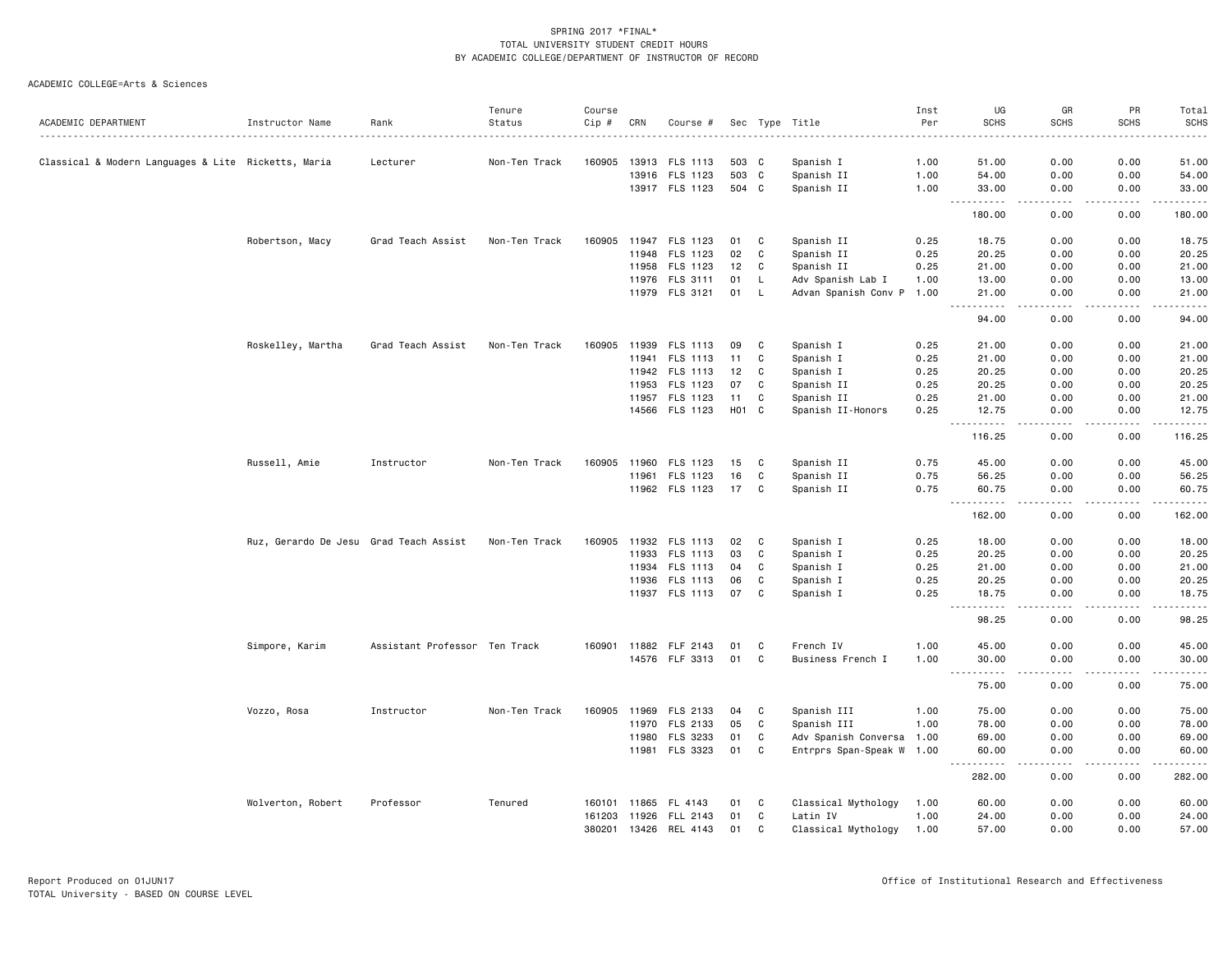| ACADEMIC DEPARTMENT                                | Instructor Name | Rank                          | Tenure<br>Status | Course<br>Cip # | CRN   | Course #              |      |              | Sec Type Title            | Inst<br>Per | UG<br><b>SCHS</b>     | GR<br>SCHS            | PR<br><b>SCHS</b> | Total<br>SCHS |
|----------------------------------------------------|-----------------|-------------------------------|------------------|-----------------|-------|-----------------------|------|--------------|---------------------------|-------------|-----------------------|-----------------------|-------------------|---------------|
|                                                    |                 |                               |                  |                 |       |                       |      |              |                           |             |                       |                       |                   |               |
|                                                    |                 |                               |                  |                 |       |                       |      |              |                           |             | .<br>141.00           | <br>0.00              | 0.00              | .<br>141.00   |
| Classical & Modern Languages & Lite Zelaya, Karina |                 | Assistant Professor Ten Track |                  |                 |       | 160905 11973 FLS 2143 | 01   | $\mathbf{C}$ | Spanish IV                | 1.00        | 81.00                 | 0.00                  | 0.00              | 81.00         |
|                                                    |                 |                               |                  |                 |       | 11977 FLS 3113        | 01 C |              | Advanced Spanish Com 1.00 |             | 63.00                 | 0.00                  | 0.00              | 63.00         |
|                                                    |                 |                               |                  |                 | 15957 | FLS 7000              | 04 I |              | Directed Indiv Study 1.00 |             | 0.00                  | 3.00                  | 0.00              | 3.00          |
|                                                    |                 |                               |                  |                 |       | 15958 FLS 7000        | 05 I |              | Directed Indiv Study 1.00 |             | 0.00                  | 3.00                  | 0.00              | 3,00          |
|                                                    |                 |                               |                  |                 |       |                       |      |              |                           |             | -----------           | .                     | .                 | .             |
|                                                    |                 |                               |                  |                 |       |                       |      |              |                           |             | 144.00                | 6.00                  | 0.00              | 150.00        |
|                                                    |                 |                               |                  |                 |       |                       |      |              |                           |             |                       |                       |                   |               |
| ======================================             |                 |                               |                  |                 |       |                       |      |              |                           |             | $=$ = = = = = = = = = | ==========            | ==========        | ==========    |
| Classical & Modern Languages & Lite                |                 |                               |                  |                 |       |                       |      |              |                           |             | 5903.00               | 36.00                 | 0.00              | 5939.00       |
| =====================================              |                 |                               |                  |                 |       |                       |      |              |                           |             | ==========            | $=$ = = = = = = = = = | ==========        | ==========    |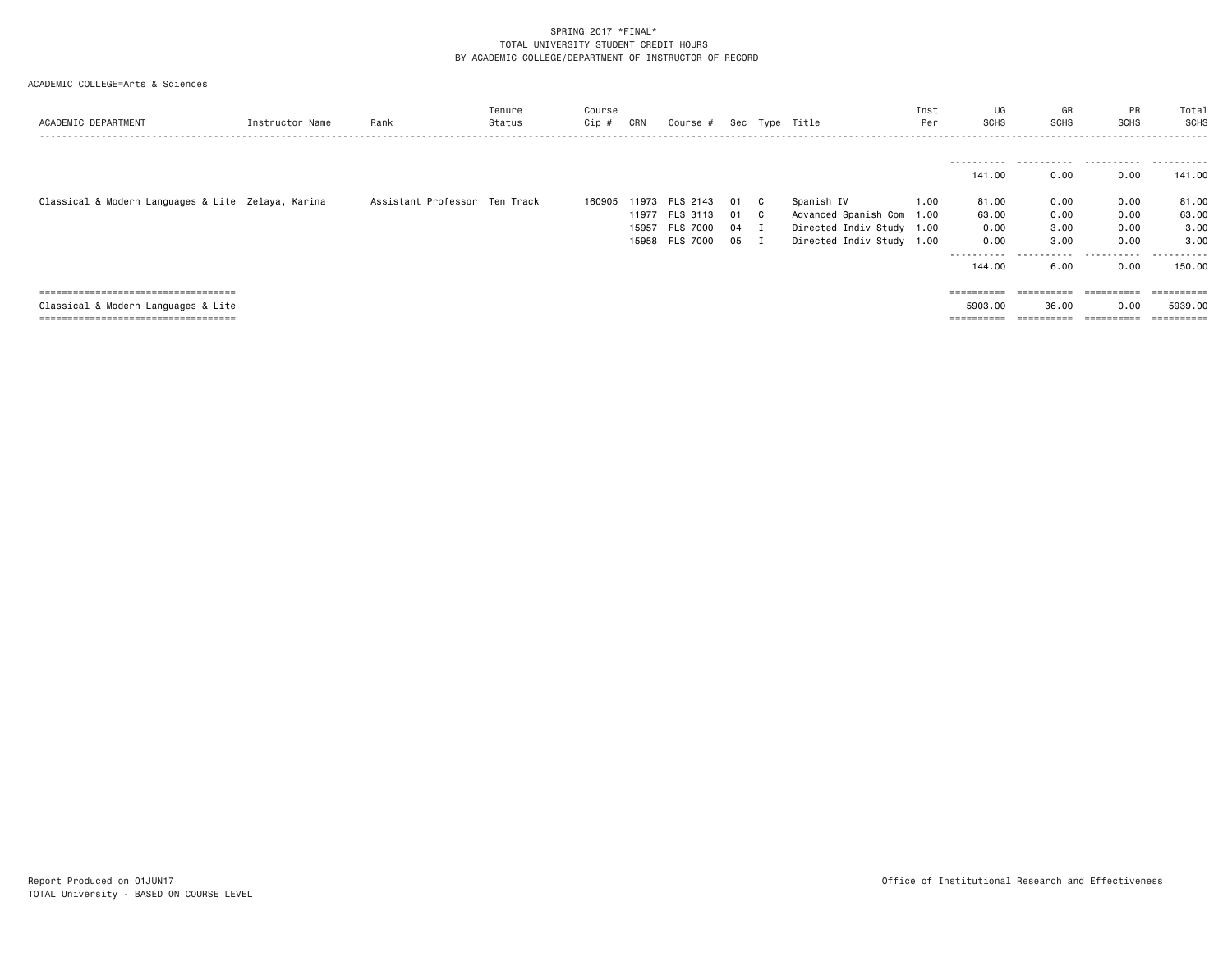ACADEMIC COLLEGE=Arts & Sciences

|                     |                  |            | Tenure        | Course |              |                       |       |             |                           | Inst | UG                           | GR                           | PR            | Total                                                                                                                                                          |
|---------------------|------------------|------------|---------------|--------|--------------|-----------------------|-------|-------------|---------------------------|------|------------------------------|------------------------------|---------------|----------------------------------------------------------------------------------------------------------------------------------------------------------------|
| ACADEMIC DEPARTMENT | Instructor Name  | Rank       | Status        | Cip #  | CRN          | Course #              |       |             | Sec Type Title            | Per  | <b>SCHS</b>                  | <b>SCHS</b>                  | <b>SCHS</b>   | <b>SCHS</b>                                                                                                                                                    |
|                     |                  |            |               |        |              |                       |       |             |                           |      |                              |                              |               |                                                                                                                                                                |
| Communication       | Anthony, Kelli   | Instructor | Non-Ten Track | 090101 | 13822        | CO 1223               | 501   | C           | Intro Comm Theory         | 1.00 | 147.00                       | 0.00                         | 0.00          | 147.00                                                                                                                                                         |
|                     |                  |            |               |        | 13826        | CO 3833               | 501 C |             | Interviewing              | 1.00 | 69.00                        | 0.00                         | 0.00          | 69.00                                                                                                                                                          |
|                     |                  |            |               | 090401 | 13823        | CO 1403               | 501 C |             | Intro Mass Media          | 1.00 | 147.00                       | 0.00                         | 0.00          | 147.00                                                                                                                                                         |
|                     |                  |            |               | 090900 | 13825        | CO 3813               | 501 C |             | PR Case Problems          | 1.00 | 36.00                        | 0.00                         | 0.00          | 36.00                                                                                                                                                          |
|                     |                  |            |               |        |              |                       |       |             |                           |      | .<br>$- - -$<br>399.00       | د د د د<br>0.00              | .<br>0.00     | .<br>399.00                                                                                                                                                    |
|                     | Blount, Anna     | Lecturer   | Non-Ten Track | 090101 | 10881        | CO 1013               | 12    | C           | Intro to Communicati 1.00 |      | 93.00                        | 0.00                         | 0.00          | 93.00                                                                                                                                                          |
|                     |                  |            |               |        | 10885        | CO 1013               | 16    | C           | Intro to Communicati 1.00 |      | 99.00                        | 0.00                         | 0.00          | 99.00                                                                                                                                                          |
|                     |                  |            |               | 090900 | 10944        | CO 3863               | 01    | B           | PR Production             | 1.00 | 48.00                        | 0.00                         | 0.00          | 48.00                                                                                                                                                          |
|                     |                  |            |               |        | 10945        | CO 3863               | 02    | В           | PR Production             | 1.00 | 48.00                        | 0.00                         | 0.00          | 48.00                                                                                                                                                          |
|                     |                  |            |               |        |              |                       |       |             |                           |      | .<br>288.00                  | $\sim$ $\sim$ $\sim$<br>0.00 | .<br>0.00     | .<br>288.00                                                                                                                                                    |
|                     | Bogue, Patty     | Lecturer   | Non-Ten Track | 090101 | 10874        | CO 1013               | 05    | C           | Intro to Communicati 1.00 |      | 105.00                       | 0.00                         | 0.00          | 105.00                                                                                                                                                         |
|                     |                  |            |               |        | 10879        | CO 1013               | 10    | C           | Intro to Communicati 1.00 |      | 105.00                       | 0.00                         | 0.00          | 105.00                                                                                                                                                         |
|                     |                  |            |               |        | 10883        | CO 1013               | 14    | C           | Intro to Communicati 1.00 |      | 105.00                       | 0.00                         | 0.00          | 105.00                                                                                                                                                         |
|                     |                  |            |               |        | 231304 10895 | CO 2253               | 01    | C           | Fund Interprsn Comm       | 1.00 | 60.00                        | 0.00                         | 0.00          | 60.00                                                                                                                                                          |
|                     |                  |            |               |        |              | 520201 12752 MGT 3213 | 03    | C           | Org Communications        | 1.00 | 147.00                       | 0.00                         | 0.00          | 147.00                                                                                                                                                         |
|                     |                  |            |               |        |              |                       |       |             |                           |      | $\sim$ $\sim$<br>522.00      | 0.00                         | 0.00          | $\frac{1}{2} \left( \frac{1}{2} \right) \left( \frac{1}{2} \right) \left( \frac{1}{2} \right) \left( \frac{1}{2} \right) \left( \frac{1}{2} \right)$<br>522.00 |
|                     | Brown, Karyn     | Instructor | Non-Ten Track |        |              | 090900 10967 CO 4813  | 03    | C           | PR Organizations          | 1.00 | 69.00                        | 0.00                         | 0.00          | 69.00                                                                                                                                                          |
|                     |                  |            |               |        |              |                       |       |             |                           |      | $-1$<br>69.00                | 0.00                         | 0.00          | 69.00                                                                                                                                                          |
|                     | Bryant, Terence  | Instructor | Non-Ten Track | 090701 | 10896        | CO 2333               | 01    | C           | Tv Production             | 1.00 | 177.00                       | 0.00                         | 0.00          | 177.00                                                                                                                                                         |
|                     |                  |            |               |        | 10897        | CO 2333               | 02    | K           | Tv Production             | 1.00 | 0.00                         | 0.00                         | 0.00          | 0.00                                                                                                                                                           |
|                     |                  |            |               |        | 10898        | CO 2333               | 03    | K           | Tv Production             | 1.00 | 0.00                         | 0.00                         | 0.00          | 0.00                                                                                                                                                           |
|                     |                  |            |               |        | 10899        | CO 2333               | 04    | К           | Tv Production             | 1.00 | 0.00                         | 0.00                         | 0.00          | 0.00                                                                                                                                                           |
|                     |                  |            |               |        | 10900        | CO 2333               | 05    | К           | Tv Production             | 1.00 | 0.00                         | 0.00                         | 0.00          | 0.00                                                                                                                                                           |
|                     |                  |            |               |        | 10901        | CO 2333               | 06    | K           | Tv Production             | 1.00 | 0.00                         | 0.00                         | 0.00          | 0.00                                                                                                                                                           |
|                     |                  |            |               |        | 10902        | CO 2333               | 07    | К           | Tv Production             | 1.00 | 0.00                         | 0.00                         | 0.00          | 0.00                                                                                                                                                           |
|                     |                  |            |               |        | 10959        | CO 4373               | 02    | B           | Prac In Tv News           | 1.00 | 30.00                        | 0.00                         | 0.00          | 30.00                                                                                                                                                          |
|                     |                  |            |               |        |              | 10960 CO 4393         | 01    | C           | Broadcast Performanc 1.00 |      | 39.00                        | 0.00                         | 0.00          | 39.00                                                                                                                                                          |
|                     |                  |            |               |        |              |                       |       |             |                           |      | 246.00                       | 0.00                         | 0.00          | 246.00                                                                                                                                                         |
|                     | Cain, Emily      | Instructor | Non-Ten Track |        |              | 090900 10946 CO 3863  | 03    | B           | PR Production             | 1.00 | 48.00                        | 0.00                         | 0.00          | 48.00                                                                                                                                                          |
|                     |                  |            |               |        |              |                       |       |             |                           |      | .<br>$- - -$<br>48.00        | د د د د<br>0.00              | -----<br>0.00 | .<br>48.00                                                                                                                                                     |
|                     | Chambers, Cheryl | Instructor | Non-Ten Track | 090101 | 10870        | CO 1013               | 01    | C           | Intro to Communicati 1.00 |      | 105.00                       | 0.00                         | 0.00          | 105.00                                                                                                                                                         |
|                     |                  |            |               |        | 10875        | CO 1013               | 06    | C           | Intro to Communicati 1.00 |      | 105.00                       | 0.00                         | 0.00          | 105.00                                                                                                                                                         |
|                     |                  |            |               |        | 10889        | CO 1013               | 20    | C           | Intro to Communicati 1.00 |      | 99.00                        | 0.00                         | 0.00          | 99.00                                                                                                                                                          |
|                     |                  |            |               |        | 10939        | CO 3833               | 02    | C           | Interviewing              | 1.00 | 69.00                        | 0.00                         | 0.00          | 69.00                                                                                                                                                          |
|                     |                  |            |               |        | 10940        | CO 3833               | 03    | C           | Interviewing              | 1.00 | 66.00                        | 0.00                         | 0.00          | 66.00                                                                                                                                                          |
|                     |                  |            |               |        |              |                       |       |             |                           |      | .<br>$\sim$ $\sim$<br>444.00 | $\frac{1}{2}$<br>0.00        | .<br>0.00     | .<br>444.00                                                                                                                                                    |
|                     | Clevinger, Donna | Professor  | Tenured       | 240101 | 12330        | HON 1173              | H03   | - S         | The Quest II              | 1.00 | 24.00                        | 0.00                         | 0.00          | 24.00                                                                                                                                                          |
|                     |                  |            |               |        | 16033        | HON 4000              | 09    | $\mathbf I$ | Directed Individual       | 1.00 | 1.00                         | 0.00                         | 0.00          | 1.00                                                                                                                                                           |
|                     |                  |            |               |        | 16034        | HON 4000              | 10    | $\mathbf I$ | Directed Individual       | 1.00 | 1.00                         | 0.00                         | 0.00          | 1.00                                                                                                                                                           |
|                     |                  |            |               |        | 16035        | HON 4000              | 11    | Ι.          | Directed Individual       | 1.00 | 1.00                         | 0.00                         | 0.00          | 1.00                                                                                                                                                           |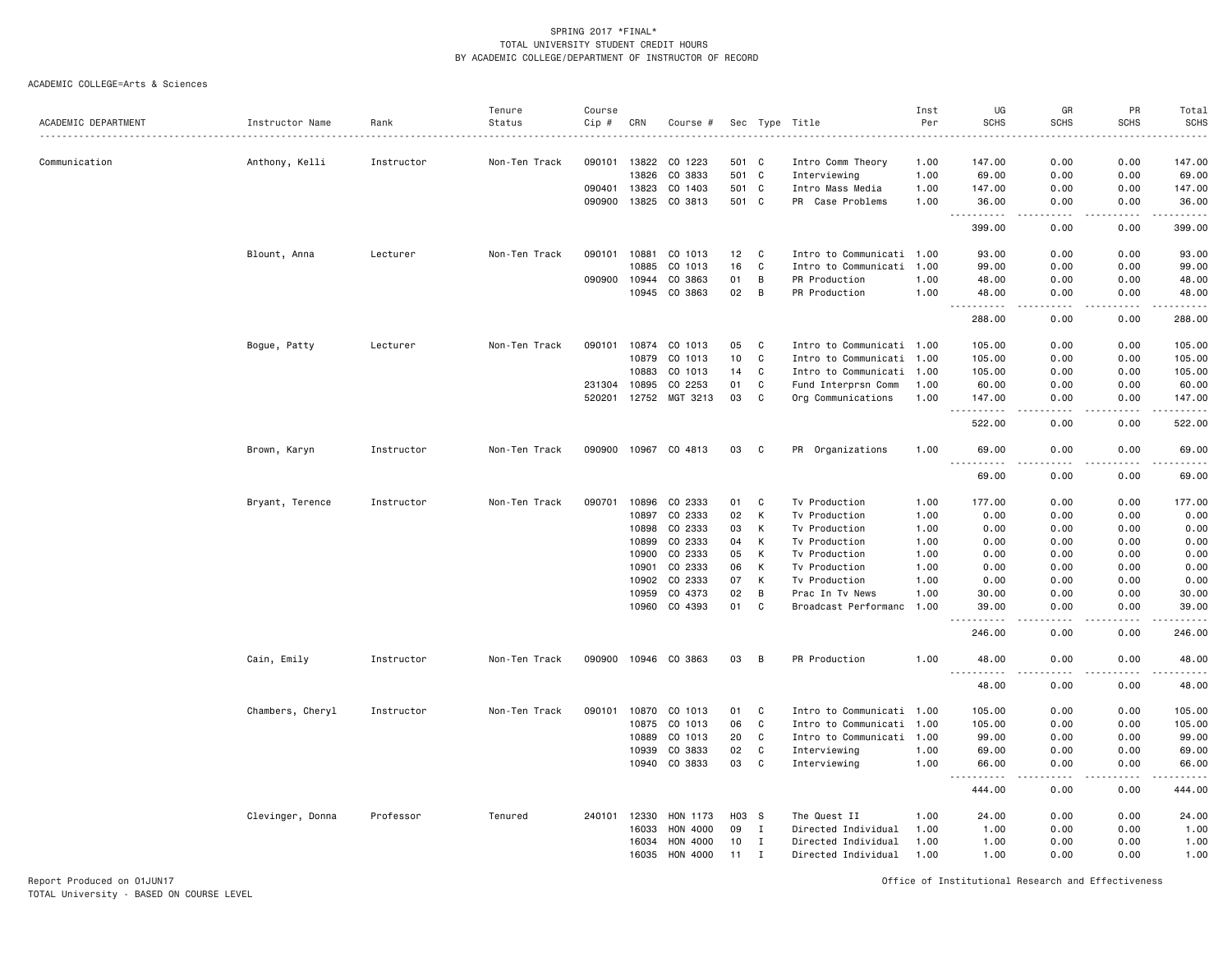|                     |                    |                               | Tenure        | Course |       |                      |       |              |                           | Inst | UG                        | GR          | PR               | Total                                                                                                                                                |
|---------------------|--------------------|-------------------------------|---------------|--------|-------|----------------------|-------|--------------|---------------------------|------|---------------------------|-------------|------------------|------------------------------------------------------------------------------------------------------------------------------------------------------|
| ACADEMIC DEPARTMENT | Instructor Name    | Rank                          | Status        | Cip #  | CRN   | Course #             |       |              | Sec Type Title            | Per  | <b>SCHS</b>               | <b>SCHS</b> | <b>SCHS</b>      | <b>SCHS</b>                                                                                                                                          |
|                     |                    |                               |               |        |       |                      |       |              |                           |      |                           |             |                  | $\frac{1}{2} \left( \frac{1}{2} \right) \left( \frac{1}{2} \right) \left( \frac{1}{2} \right) \left( \frac{1}{2} \right) \left( \frac{1}{2} \right)$ |
| Communication       | Clevinger, Donna   | Professor                     | Tenured       | 240101 | 16037 | <b>HON 4000</b>      | 13    | Ι.           | Directed Individual       | 1.00 | 1.00                      | 0.00        | 0.00             | 1.00                                                                                                                                                 |
|                     |                    |                               |               |        | 16038 | HON 4000             | 14    | $\mathbf{I}$ | Directed Individual       | 1.00 | 1.00                      | 0.00        | 0.00             | 1.00                                                                                                                                                 |
|                     |                    |                               |               |        | 16039 | HON 4000             | 15    | $\mathbf{I}$ | Directed Individual       | 1.00 | 1.00                      | 0.00        | 0.00             | 1.00                                                                                                                                                 |
|                     |                    |                               |               |        | 16040 | HON 4000             | 16    | I            | Directed Individual       | 1.00 | 1.00                      | 0.00        | 0.00             | 1.00                                                                                                                                                 |
|                     |                    |                               |               |        | 16519 | HON 4000             | 23    | $\mathbf I$  | Directed Individual       | 1.00 | 1.00                      | 0.00        | 0.00             | 1.00                                                                                                                                                 |
|                     |                    |                               |               | 500506 | 12335 | HON 3173             | H01 S |              | Honors Seminar in Fi 1.00 |      | 15.00<br>$- - - - -$      | 0.00<br>.   | 0.00<br>.        | 15.00<br>$   -$                                                                                                                                      |
|                     |                    |                               |               |        |       |                      |       |              |                           |      | 47.00                     | 0.00        | 0.00             | 47.00                                                                                                                                                |
|                     | Cooley, Skye       | Assistant Professor Ten Track |               | 090900 | 10936 | CO 3813              | 02    | C            | PR Case Problems          | 1.00 | 69.00                     | 0.00        | 0.00             | 69.00                                                                                                                                                |
|                     |                    |                               |               |        | 10963 | CO 4803              | S01 C |              | Research in PR & Adv      | 1.00 | 75.00                     | 0.00        | 0.00             | 75.00                                                                                                                                                |
|                     |                    |                               |               |        | 10964 | CO 4803              | S02   | $\mathbf{C}$ | Research in PR & Adv      | 1.00 | 66.00                     | 0.00        | 0.00             | 66.00                                                                                                                                                |
|                     |                    |                               |               | 099999 | 14841 | CO 4990              | 01    | $\mathtt{C}$ | Special Topic In CO       | 1.00 | 5.00<br><u>.</u>          | 0.00<br>.   | 0.00<br>.        | 5.00                                                                                                                                                 |
|                     |                    |                               |               |        |       |                      |       |              |                           |      | 215.00                    | 0.00        | 0.00             | 215.00                                                                                                                                               |
|                     | Denton, Raymond    | Lecturer                      | Non-Ten Track | 090401 | 13640 | CO 1403              | 201 C |              | Intro Mass Media          | 1.00 | 72.00                     | 0.00        | 0.00             | 72.00                                                                                                                                                |
|                     |                    |                               |               |        | 14114 | CO 3313              | 201 C |              | News Write for Elec       | 1.00 | 30.00                     | 0.00        | 0.00             | 30.00                                                                                                                                                |
|                     |                    |                               |               |        |       | 090701 14136 CO 3333 | 201 C |              | Adv Television Prd        | 1.00 | 27.00                     | 0.00        | 0.00             | 27.00                                                                                                                                                |
|                     |                    |                               |               |        |       |                      |       |              |                           |      | .<br>129.00               | 0.00        | بالمحامر<br>0.00 | ------<br>129.00                                                                                                                                     |
|                     | Edmonds, Khristina | Instructor                    | Non-Ten Track | 231304 | 10858 | CO 1003              | 03    | C            | Fund Of Public Speak 1.00 |      | 72.00                     | 0.00        | 0.00             | 72.00                                                                                                                                                |
|                     |                    |                               |               |        | 10860 | CO 1003              | 05    | $\mathbb{C}$ | Fund Of Public Speak 1.00 |      | 72.00                     | 0.00        | 0.00             | 72.00                                                                                                                                                |
|                     |                    |                               |               |        | 10864 | CO 1003              | 09    | C            | Fund Of Public Speak 1.00 |      | 75.00                     | 0.00        | 0.00             | 75.00                                                                                                                                                |
|                     |                    |                               |               |        | 10865 | CO 1003              | 10    | C            | Fund Of Public Speak 1.00 |      | 75.00                     | 0.00        | 0.00             | 75.00                                                                                                                                                |
|                     |                    |                               |               |        | 10869 | CO 1003              | 14    | C            | Fund Of Public Speak 1.00 |      | 75.00                     | 0.00        | 0.00             | 75.00                                                                                                                                                |
|                     |                    |                               |               |        |       |                      |       |              |                           |      | 369.00                    | 0.00        | 0.00             | .<br>369.00                                                                                                                                          |
|                     | Fisher, Melody     | Assistant Professor Ten Track |               | 090900 | 10935 | CO 3813              | 01    | C            | Case Problems<br>PR       | 1.00 | 60.00                     | 0.00        | 0.00             | 60.00                                                                                                                                                |
|                     |                    |                               |               |        | 10937 | CO 3813              | 03    | $\mathbb{C}$ | PR<br>Case Problems       | 1.00 | 69.00                     | 0.00        | 0.00             | 69.00                                                                                                                                                |
|                     |                    |                               |               |        |       | 10942 CO 3853        | 02    | C            | Public Relations Wri      | 1.00 | 57.00                     | 0.00        | 0.00             | 57.00                                                                                                                                                |
|                     |                    |                               |               |        |       |                      |       |              |                           |      | 186.00                    | 0.00        | 0.00             | .<br>186.00                                                                                                                                          |
|                     | Forde, John        | Professor                     | Tenured       | 090900 |       | 10934 CO 3803        | 01    | C            | Prin Public Relation 1.00 |      | 375.00                    | 0.00        | 0.00             | 375.00                                                                                                                                               |
|                     |                    |                               |               |        |       | 13824 CO 3803        | 501 C |              | Prin Public Relation 1.00 |      | 63.00                     | 0.00        | 0.00             | 63.00                                                                                                                                                |
|                     |                    |                               |               |        |       |                      |       |              |                           |      | $- - - - - - -$<br>438.00 | 0.00        | .<br>0.00        | .<br>438.00                                                                                                                                          |
|                     | Fountain, Amy      | Instructor                    | Non-Ten Track | 090101 | 13820 | CO 1013              | 501   | C            | Intro to Communicati 1.00 |      | 81.00                     | 0.00        | 0.00             | 81.00                                                                                                                                                |
|                     |                    |                               |               | 090401 | 10947 | CO 4053              | 01    | E            | Internship Comm           | 1.00 | 45.00                     | 0.00        | 0.00             | 45.00                                                                                                                                                |
|                     |                    |                               |               | 231304 | 10859 | CO 1003              | 04    | C            | Fund Of Public Speak 1.00 |      | 75.00                     | 0.00        | 0.00             | 75.00                                                                                                                                                |
|                     |                    |                               |               |        | 10861 | CO 1003              | 06    | C            | Fund Of Public Speak 1.00 |      | 72.00                     | 0.00        | 0.00             | 72.00                                                                                                                                                |
|                     |                    |                               |               |        |       | 10862 CO 1003        | 07    | $\mathtt{C}$ | Fund Of Public Speak 1.00 |      | 75.00                     | 0.00        | 0.00             | 75.00                                                                                                                                                |
|                     |                    |                               |               |        |       |                      |       |              |                           |      | .<br>348.00               | 0.00        | .<br>0.00        | ------<br>348.00                                                                                                                                     |
|                     | Gardner, Daniel    | Lecturer                      | Non-Ten Track | 231304 | 10867 | CO 1003              | 12    | C            | Fund Of Public Speak 1.00 |      | 75.00                     | 0.00        | 0.00             | 75.00                                                                                                                                                |
|                     |                    |                               |               |        | 10868 | CO 1003              | 13    | C            | Fund Of Public Speak 1.00 |      | 75.00                     | 0.00        | 0.00             | 75.00                                                                                                                                                |
|                     |                    |                               |               |        |       |                      |       |              |                           |      | .<br>150.00               | .<br>0.00   | .<br>0.00        | .<br>150.00                                                                                                                                          |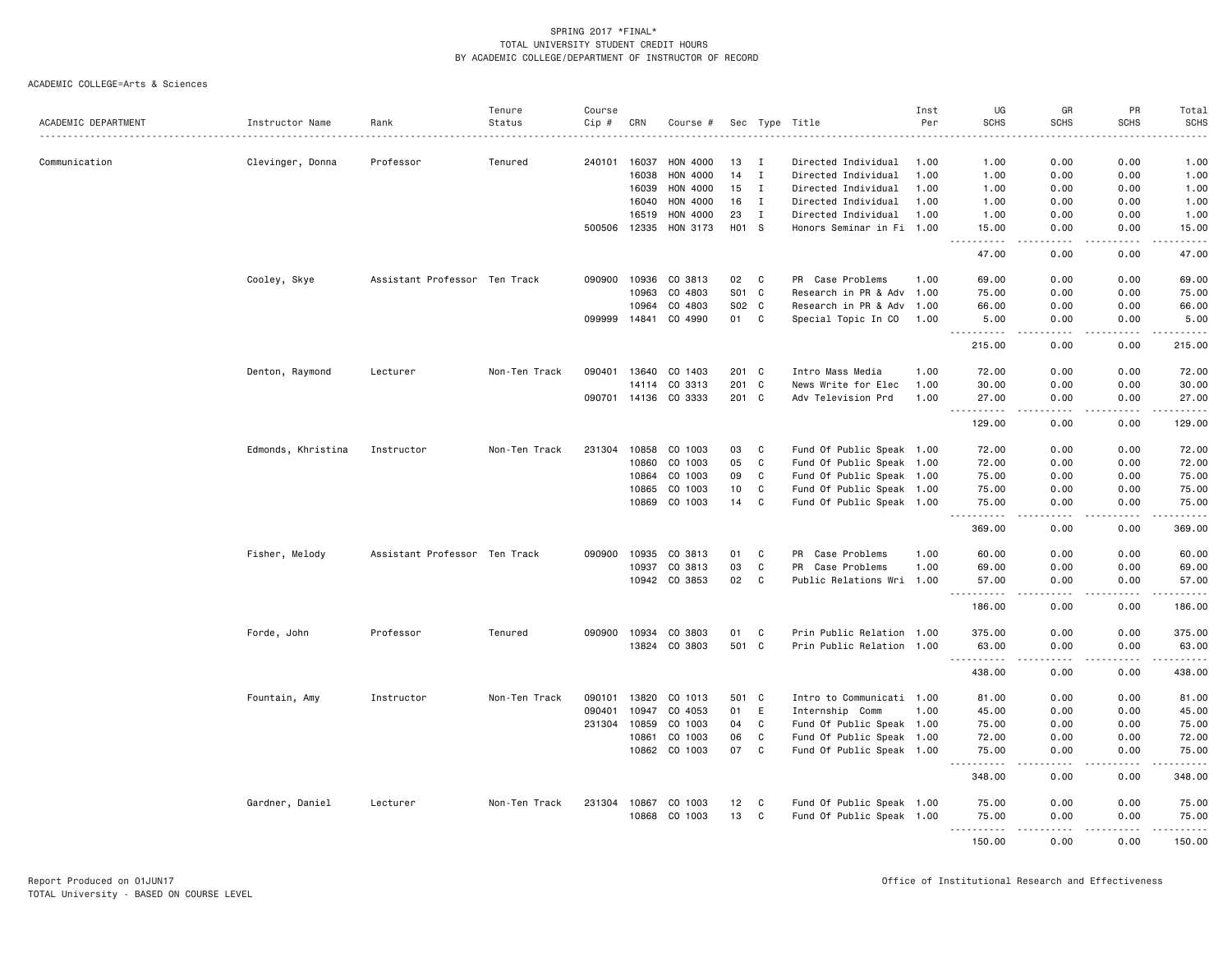### ACADEMIC COLLEGE=Arts & Sciences

|                     |                   |                               | Tenure         | Course           |                |                    |              |              |                                                        | Inst | UG                            | GR                    | PR           | Total                  |
|---------------------|-------------------|-------------------------------|----------------|------------------|----------------|--------------------|--------------|--------------|--------------------------------------------------------|------|-------------------------------|-----------------------|--------------|------------------------|
| ACADEMIC DEPARTMENT | Instructor Name   | Rank                          | Status         | Cip #            | CRN            | Course #           |              |              | Sec Type Title                                         | Per  | <b>SCHS</b>                   | <b>SCHS</b>           | <b>SCHS</b>  | SCHS<br>.              |
| Communication       | Garraway, David   | Non-Faculty                   | Not Applicable | 090701           | 10920          | CO 3333            | 01           | В            | Adv Television Prd                                     | 1.00 | 45.00                         | 0.00                  | 0.00         | 45.00                  |
|                     |                   |                               |                |                  |                |                    |              |              |                                                        |      | $\sim$ $\sim$ $\sim$<br>45.00 | 0.00                  | 0.00         | 45.00                  |
|                     | Gawrych, Teresa   | Instructor                    | Non-Ten Track  | 090101           | 16267          | CO 4000            | 06           | $\mathbf{I}$ | Directed Indiv Study 1.00                              |      | 3.00                          | 0.00                  | 0.00         | 3.00                   |
|                     |                   |                               |                | 090404           | 10924          | CO 3403            | 01           | $\mathbf C$  | Photographic Communi 1.00                              |      | 39.00                         | 0.00                  | 0.00         | 39.00                  |
|                     |                   |                               |                | 090701           | 10958          | CO 4373            | 01           | B            | Prac In Tv News                                        | 1.00 | 36.00                         | 0.00                  | 0.00         | 36.00                  |
|                     |                   |                               |                | 231304           | 10857          | CO 1003            | 02           | C            | Fund Of Public Speak 1.00                              |      | 72.00                         | 0.00                  | 0.00         | 72.00                  |
|                     |                   |                               |                |                  | 10863          | CO 1003            | 08           | C            | Fund Of Public Speak 1.00                              |      | 75.00<br>.                    | 0.00<br>د د د د       | 0.00<br>.    | 75.00<br>.             |
|                     |                   |                               |                |                  |                |                    |              |              |                                                        |      | 225.00                        | 0.00                  | 0.00         | 225.00                 |
|                     | Goodman, Mark     | Professor                     | Tenured        | 090101           | 15315          | CO 4000            | 01           | $\mathbf I$  | Directed Indiv Study 1.00                              |      | 3.00                          | 0.00                  | 0.00         | 3.00                   |
|                     |                   |                               |                |                  | 15318          | CO 4000            | 02           | $\mathbf I$  | Directed Indiv Study 1.00                              |      | 3.00                          | 0.00                  | 0.00         | 3.00                   |
|                     |                   |                               |                | 090404           | 10925          | CO 3403            | 02           | C            | Photographic Communi 1.00                              |      | 45.00                         | 0.00                  | 0.00         | 45.00                  |
|                     |                   |                               |                |                  | 10926          | CO 3403            | 03           | C            | Photographic Communi 1.00                              |      | 48.00                         | 0.00<br>0.00          | 0.00<br>0.00 | 48.00                  |
|                     |                   |                               |                | 090701<br>090702 | 13828<br>13830 | CO 4433<br>CO 6433 | 501<br>501 C | C            | Television Criticism 1.00<br>Television Criticism 1.00 |      | 51.00<br>0.00                 | 3.00                  | 0.00         | 51.00<br>3.00          |
|                     |                   |                               |                |                  |                |                    |              |              |                                                        |      | .                             | الدامات بال           | .            | .                      |
|                     |                   |                               |                |                  |                |                    |              |              |                                                        |      | 150.00                        | 3.00                  | 0.00         | 153.00                 |
|                     | Gordon, Meaghan   | Instructor                    | Non-Ten Track  | 090900           | 10941          | CO 3853            | 01           | C            | Public Relations Wri 1.00                              |      | 57.00                         | 0.00                  | 0.00         | 57.00                  |
|                     |                   |                               |                |                  | 10943          | CO 3853            | 03           | C            | Public Relations Wri                                   | 1.00 | 51.00                         | 0.00                  | 0.00         | 51.00                  |
|                     |                   |                               |                |                  | 10965          | CO 4813            | 01           | C            | PR Organizations                                       | 1.00 | 66.00                         | 0.00                  | 0.00         | 66.00                  |
|                     |                   |                               |                |                  | 10966          | CO 4813            | 02           | C            | PR Organizations                                       | 1.00 | 45.00<br>$- - - - -$          | 0.00<br>المالم مالك   | 0.00<br>.    | 45.00<br>.             |
|                     |                   |                               |                |                  |                |                    |              |              |                                                        |      | 219.00                        | 0.00                  | 0.00         | 219.00                 |
|                     | Harmon, Nicole    | Lecturer                      | Non-Ten Track  | 090101           | 10873          | CO 1013            | 04           | C            | Intro to Communicati 1.00                              |      | 105.00                        | 0.00                  | 0.00         | 105.00                 |
|                     |                   |                               |                |                  | 10880          | CO 1013            | 11           | C            | Intro to Communicati 1.00                              |      | 105.00                        | 0.00                  | 0.00         | 105.00                 |
|                     |                   |                               |                |                  | 10882          | CO 1013            | 13           | C            | Intro to Communicati 1.00                              |      | 105.00                        | 0.00                  | 0.00         | 105.00                 |
|                     |                   |                               |                |                  | 10884          | CO 1013            | 15           | C            | Intro to Communicati 1.00                              |      | 105.00                        | 0.00                  | 0.00         | 105.00                 |
|                     |                   |                               |                |                  |                |                    |              |              |                                                        |      | .<br>420.00                   | $\frac{1}{2}$<br>0.00 | .<br>0.00    | .<br>420.00            |
|                     | Harris, Melanie   | Instructor                    | Non-Ten Track  | 500501           |                | 10893 CO 1503      | 01           | C            | Intro To Theatre                                       | 1.00 | 462.00                        | 0.00                  | 0.00         | 462.00                 |
|                     |                   |                               |                |                  |                |                    |              |              |                                                        |      | 462.00                        | 0.00                  | 0.00         | 462.00                 |
|                     | Knight, Amy       | Instructor                    | Non-Ten Track  | 090101           | 10872          | CO 1013            | 03           | C            | Intro to Communicati 1.00                              |      | 96.00                         | 0.00                  | 0.00         | 96.00                  |
|                     |                   |                               |                |                  | 10888          | CO 1013            | 19           | C            | Intro to Communicati 1.00                              |      | 96.00                         | 0.00                  | 0.00         | 96.00                  |
|                     |                   |                               |                |                  | 10916          | CO 3213            | 01           | C            | Small Group Coummuni 1.00                              |      | 78.00                         | 0.00                  | 0.00         | 78.00                  |
|                     |                   |                               |                |                  | 10917          | CO 3213            | 02           | C            | Small Group Coummuni 1.00                              |      | 75.00                         | 0.00                  | 0.00         | 75.00                  |
|                     |                   |                               |                |                  | 13821          | CO 1013            | 502 C        |              | Intro to Communicati 1.00                              |      | 90.00<br>.                    | 0.00<br>$- - -$       | 0.00<br>.    | 90.00<br>.             |
|                     |                   |                               |                |                  |                |                    |              |              |                                                        |      | 435.00                        | 0.00                  | 0.00         | 435.00                 |
|                     | Lindley, William  | Lecturer                      | Non-Ten Track  | 090101           | 10938          | CO 3833            | 01           | C            | Interviewing                                           | 1.00 | 69.00                         | 0.00                  | 0.00         | 69.00<br>$\frac{1}{2}$ |
|                     |                   |                               |                |                  |                |                    |              |              |                                                        |      | 69.00                         | 0.00                  | 0.00         | 69.00                  |
|                     | Loehwing, Melanie | Assistant Professor Ten Track |                | 090101           | 15918          | CO 4000            | 05           | I            | Directed Indiv Study 1.00                              |      | 1.00                          | 0.00                  | 0.00         | 1.00                   |
|                     |                   |                               |                | 099999           | 15383          | CO 4990            | 02           | C            | Special Topic In CO                                    | 1.00 | 63.00                         | 0.00                  | 0.00         | 63.00                  |
|                     |                   |                               |                |                  | 15384          | CO 6990            | 02           | C            | Special Topic In CO                                    | 1.00 | 0.00                          | 6.00                  | 0.00         | 6.00                   |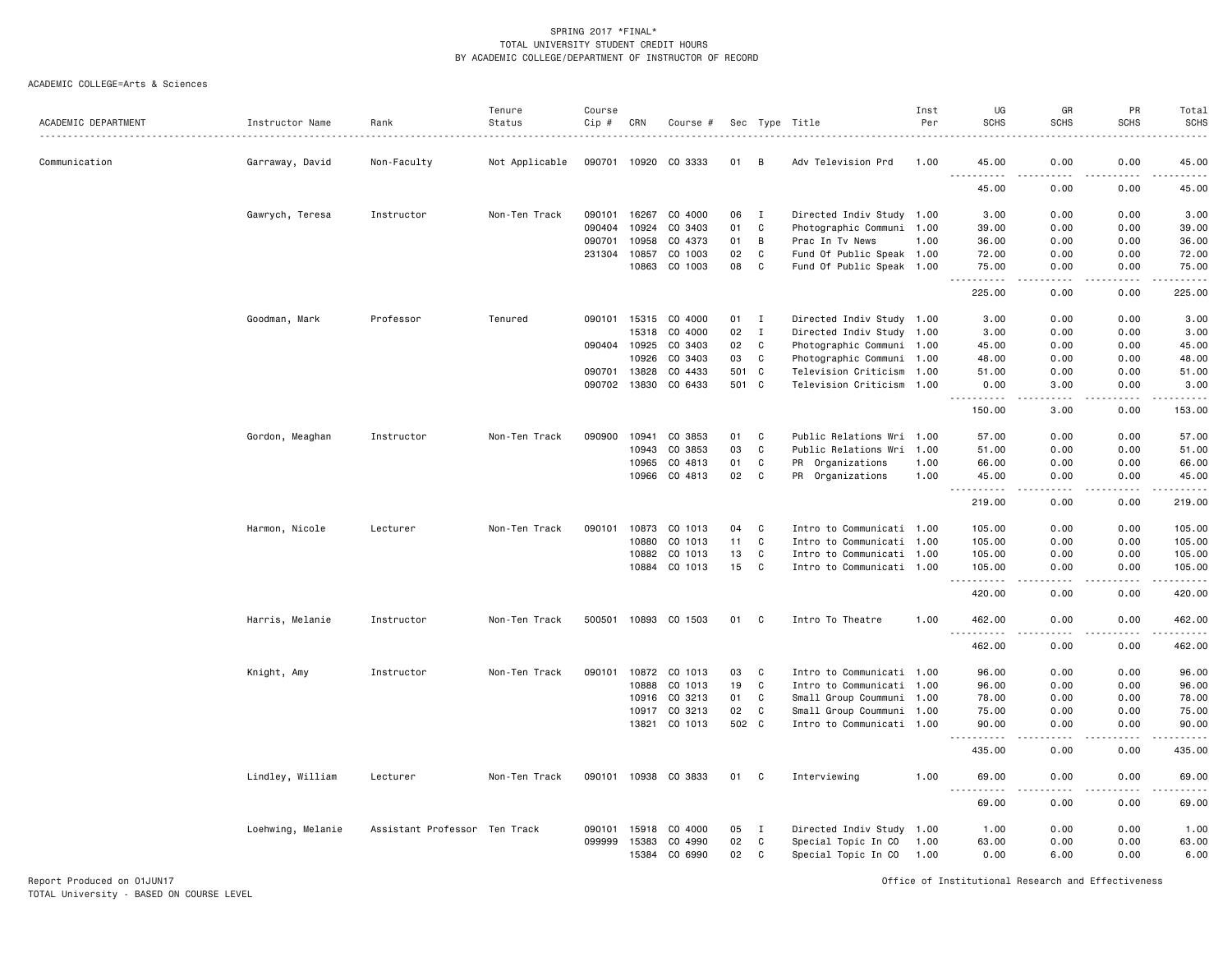### ACADEMIC COLLEGE=Arts & Sciences

|                     |                                 |                               | Tenure         | Course       |                |                      |          |              |                                            | Inst         | UG                                 | GR                                                                                                                                | PR           | Total                             |
|---------------------|---------------------------------|-------------------------------|----------------|--------------|----------------|----------------------|----------|--------------|--------------------------------------------|--------------|------------------------------------|-----------------------------------------------------------------------------------------------------------------------------------|--------------|-----------------------------------|
| ACADEMIC DEPARTMENT | Instructor Name                 | Rank                          | Status         | Cip #        | CRN            | Course #             |          |              | Sec Type Title                             | Per          | <b>SCHS</b>                        | <b>SCHS</b>                                                                                                                       | <b>SCHS</b>  | <b>SCHS</b><br>$- - - -$          |
|                     |                                 |                               |                |              |                |                      |          |              |                                            |              |                                    |                                                                                                                                   |              |                                   |
| Communication       | Loehwing, Melanie               | Assistant Professor Ten Track |                | 231304       | 10950          | CO 4253              | 01       | C            | Elements Of Persuasn 1.00                  |              | 69.00                              | 0.00                                                                                                                              | 0.00         | 69.00                             |
|                     |                                 |                               |                |              | 14799          | CO 4253              | 501 C    |              | Elements Of Persuasn 1.00                  |              | 51.00                              | 0.00                                                                                                                              | 0.00         | 51.00                             |
|                     |                                 |                               |                |              | 14800          | CO 6253              | 501 C    |              | Elements Of Persuasn 1.00                  |              | 0.00                               | 3.00                                                                                                                              | 0.00         | 3.00<br>$\sim 100$ and $\sim 100$ |
|                     |                                 |                               |                |              |                |                      |          |              |                                            |              | 184.00                             | 9.00                                                                                                                              | 0.00         | 193.00                            |
|                     | Mabry, Paula                    | Lecturer                      | Non-Ten Track  |              |                | 231304 14537 CO 2013 | 01 C     |              | Voice & Articulation 1.00                  |              | 42.00<br>.                         | 0.00<br>$- - - -$                                                                                                                 | 0.00<br>.    | 42.00<br>.                        |
|                     |                                 |                               |                |              |                |                      |          |              |                                            |              | 42.00                              | 0.00                                                                                                                              | 0.00         | 42.00                             |
|                     | Matheny, James                  | Assistant Professor           | Ten Track      | 500506       | 14539          | CO 4533              | 01       | C            | Advanced Acting                            | 1.00         | 39.00                              | 0.00                                                                                                                              | 0.00         | 39.00                             |
|                     |                                 |                               |                | 500507       | 14538          | CO 4524              | 01       | B            | Directing                                  | 1.00         | 40.00                              | 0.00                                                                                                                              | 0.00         | 40.00                             |
|                     |                                 |                               |                |              |                |                      |          |              |                                            |              | $\sim$ $\sim$ $\sim$<br>79.00      | 0.00                                                                                                                              | 0.00         | .<br>79.00                        |
|                     | McDavid, Frances                | Instructor                    | Non-Ten Track  | 090401       | 10930          | CO 3443              | 01       | C            | Adv News Writ-Report 1.00                  |              | 39.00                              | 0.00                                                                                                                              | 0.00         | 39.00                             |
|                     |                                 |                               |                |              | 10961          | CO 4403              | 01       | $\mathbf C$  | Journalism Ethics                          | 1.00         | 51.00                              | 0.00                                                                                                                              | 0.00         | 51.00                             |
|                     |                                 |                               |                |              |                |                      |          |              |                                            |              | $\sim$ $\sim$ $\sim$<br>.<br>90.00 | $\frac{1}{2} \left( \frac{1}{2} \right) \left( \frac{1}{2} \right) \left( \frac{1}{2} \right) \left( \frac{1}{2} \right)$<br>0.00 | .<br>0.00    | د د د د د<br>90.00                |
|                     | Misun, Christopher              | Non-Faculty                   | Not Applicable | 090701 10921 |                | CO 3333              | 02       | B            | Adv Television Prd                         | 1.00         | 45.00                              | 0.00                                                                                                                              | 0.00         | 45.00                             |
|                     |                                 |                               |                |              |                |                      |          |              |                                            |              | -----<br>45.00                     | 0.00                                                                                                                              | .<br>0.00    | $    -$<br>45.00                  |
|                     | Montgomery, Debbie              | Lecturer                      | Non-Ten Track  |              |                | 090701 10910 CO 2423 | 01       | C            | News Edit-Typo-Mkup                        | 1.00         | 42.00                              | 0.00                                                                                                                              | 0.00         | 42.00                             |
|                     |                                 |                               |                |              |                |                      |          |              |                                            |              | . <b>.</b> .<br>42.00              | $\frac{1}{2}$<br>0.00                                                                                                             | .<br>0.00    | .<br>42.00                        |
|                     | Morschauser, Lindsey Instructor |                               | Non-Ten Track  | 400404       | 12189          | GR 4512              | 01       | C            | Practicum Bd Met II                        | 1.00         | 42.00                              | 0.00                                                                                                                              | 0.00         | 42.00                             |
|                     |                                 |                               |                |              | 12190          | GR 4512              | 02       | K            | Practicum Bd Meth II 1.00                  |              | 0.00                               | 0.00                                                                                                                              | 0.00         | 0.00                              |
|                     |                                 |                               |                |              | 12191          | GR 4512              | 03       | К            | Practicum Bd Meth II 1.00                  |              | 0.00                               | 0.00                                                                                                                              | 0.00         | 0.00                              |
|                     |                                 |                               |                |              | 12192          | GR 4532              | 01       | C            | Practicum Bd Met IV                        | 1.00         | 14.00                              | 0.00                                                                                                                              | 0.00         | 14.00                             |
|                     |                                 |                               |                |              | 12193          | GR 4532              | 02       | К            | Practicum Bd Met IV                        | 1.00         | 0.00                               | 0.00                                                                                                                              | 0.00         | 0.00                              |
|                     |                                 |                               |                |              | 12194          | GR 4532              | 03       | К            | Practicum Bd Met IV                        | 1.00         | 0.00                               | 0.00                                                                                                                              | 0.00         | 0.00                              |
|                     |                                 |                               |                |              | 12197          | GR 4640              | 01       | $\mathbf C$  | Met Internship                             | 1.00         | 12.00                              | 0.00                                                                                                                              | 0.00         | 12.00                             |
|                     |                                 |                               |                | 450701       | 12210          | GR 6512              | 01       | C            | Practicum Bd Met II                        | 1.00         | 0.00                               | 10.00                                                                                                                             | 0.00         | 10.00                             |
|                     |                                 |                               |                |              | 12211          | GR 6512              | 02       | К            | Practicum Bd Meth II 1.00                  |              | 0.00                               | 0.00                                                                                                                              | 0.00         | 0.00                              |
|                     |                                 |                               |                |              | 12212          | GR 6512              | 03       | К            | Practicum Bd Meth II 1.00                  |              | 0.00                               | 0.00                                                                                                                              | 0.00         | 0.00                              |
|                     |                                 |                               |                |              | 12213<br>12214 | GR 6532<br>GR 6532   | 01<br>02 | C<br>К       | Practicum Bd Met IV<br>Practicum Bd Met IV | 1.00<br>1.00 | 0.00<br>0.00                       | 2.00<br>0.00                                                                                                                      | 0.00<br>0.00 | 2.00<br>0.00                      |
|                     |                                 |                               |                |              |                |                      |          |              |                                            |              | 68.00                              | 12.00                                                                                                                             | 0.00         | $\frac{1}{2}$<br>80.00            |
|                     |                                 |                               |                |              |                |                      |          |              |                                            |              |                                    |                                                                                                                                   |              |                                   |
|                     | Nicholson, John                 | Associate Professor Tenured   |                | 090101 10891 |                | CO 1223              | 01<br>01 | C<br>C       | Intro Comm Theory                          | 1.00         | 465.00                             | 0.00                                                                                                                              | 0.00         | 465.00                            |
|                     |                                 |                               |                |              |                | 10949 CO 4223        |          |              | Adv Comm Theory                            | 1.00         | 48.00<br>$\sim$ $\sim$ $\sim$<br>. | 0.00<br>.                                                                                                                         | 0.00<br>.    | 48.00<br>.                        |
|                     |                                 |                               |                |              |                |                      |          |              |                                            |              | 513.00                             | 0.00                                                                                                                              | 0.00         | 513.00                            |
|                     | Poe, Philip                     | Assistant Professor Ten Track |                | 090101       | 15810          | CO 4000              | 03       | $\mathbf{I}$ | Directed Indiv Study 1.00                  |              | 1.00                               | 0.00                                                                                                                              | 0.00         | 1.00                              |
|                     |                                 |                               |                | 090401       | 10929          | CO 3423              | 01       | $\mathbf C$  | Feature Writing                            | 1.00         | 48.00                              | 0.00                                                                                                                              | 0.00         | 48.00                             |
|                     |                                 |                               |                | 090701       | 10903          | CO 2413              | 01       | C            | Intro News Writ-Repo 1.00                  |              | 279.00                             | 0.00                                                                                                                              | 0.00         | 279.00                            |
|                     |                                 |                               |                |              | 10904          | CO 2413              | 02       | К            | Intro News Writ-Repo 1.00                  |              | 0.00                               | 0.00                                                                                                                              | 0.00         | 0.00                              |
|                     |                                 |                               |                |              | 10905          | CO 2413              | 03       | К            | Intro News Writ-Repo 1.00                  |              | 0.00                               | 0.00                                                                                                                              | 0.00         | 0.00                              |
|                     |                                 |                               |                |              | 10906          | CO 2413              | 04       | K            | Intro News Writ-Repo 1.00                  |              | 0.00                               | 0.00                                                                                                                              | 0.00         | 0.00                              |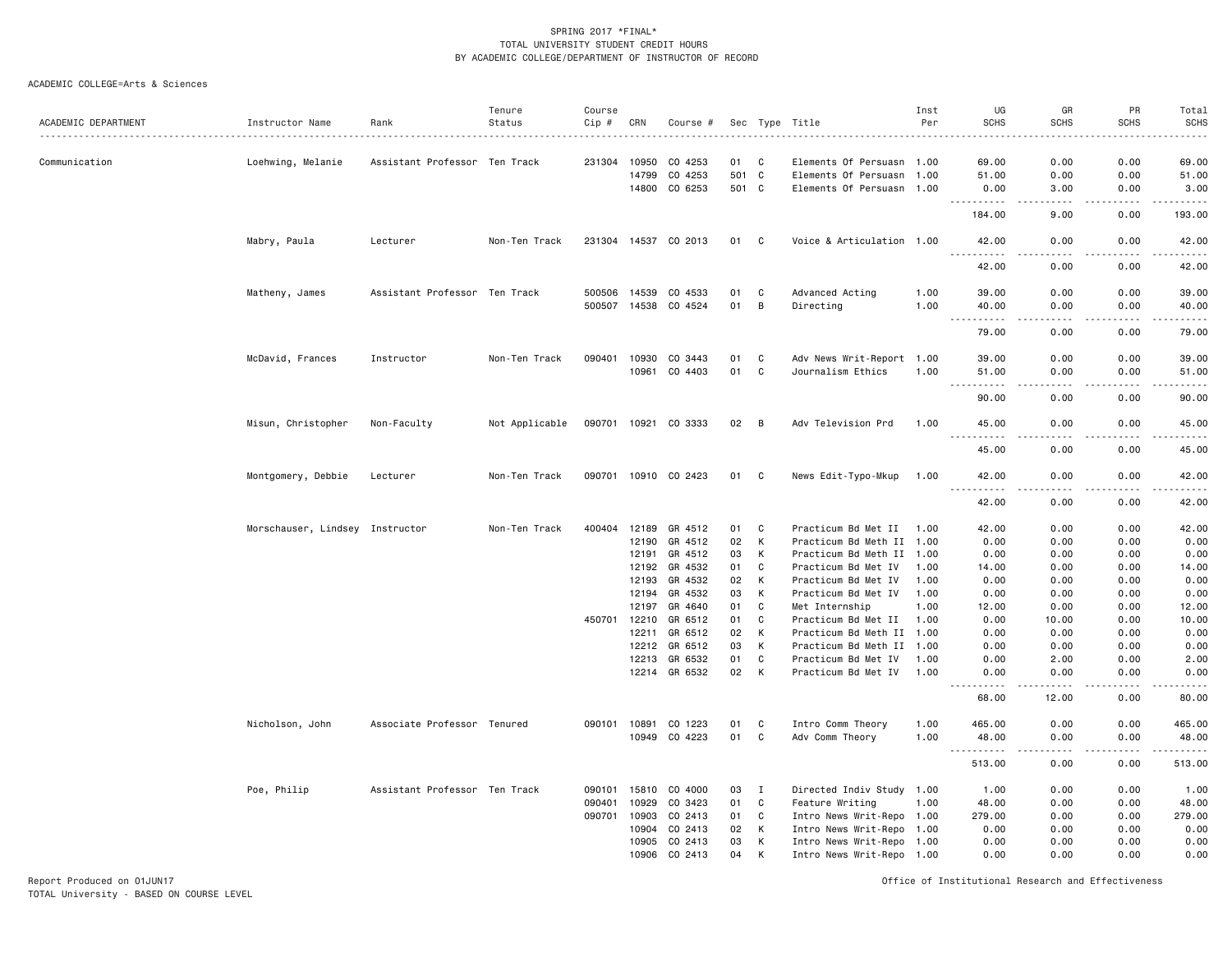#### ACADEMIC COLLEGE=Arts & Sciences

|                     |                     |                               | Tenure         | Course       |       |                      |          |              |                           | Inst | UG                                                                                                                                                            | GR                    | PR                    | Total            |
|---------------------|---------------------|-------------------------------|----------------|--------------|-------|----------------------|----------|--------------|---------------------------|------|---------------------------------------------------------------------------------------------------------------------------------------------------------------|-----------------------|-----------------------|------------------|
| ACADEMIC DEPARTMENT | Instructor Name     | Rank                          | Status         | Cip #        | CRN   | Course #             |          |              | Sec Type Title            | Per  | <b>SCHS</b>                                                                                                                                                   | <b>SCHS</b>           | <b>SCHS</b>           | <b>SCHS</b><br>. |
|                     |                     |                               |                |              |       |                      |          |              |                           |      |                                                                                                                                                               |                       |                       |                  |
| Communication       | Poe, Philip         | Assistant Professor Ten Track |                | 090701       | 10907 | CO 2413              | 05<br>06 | К<br>К       | Intro News Writ-Repo 1.00 |      | 0.00                                                                                                                                                          | 0.00                  | 0.00                  | 0.00             |
|                     |                     |                               |                |              | 10908 | CO 2413              |          |              | Intro News Writ-Repo 1.00 |      | 0.00                                                                                                                                                          | 0.00                  | 0.00                  | 0.00             |
|                     |                     |                               |                |              | 10909 | CO 2413              | 07       | $\mathsf{K}$ | Intro News Writ-Repo 1.00 |      | 0.00                                                                                                                                                          | 0.00                  | 0.00                  | 0.00             |
|                     |                     |                               |                |              |       |                      |          |              |                           |      | 328.00                                                                                                                                                        | 0.00                  | 0.00                  | 328.00           |
|                     | Roussin, Wendy      | Associate Professor Tenured   |                | 090404       |       | 10927 CO 3403        | 04       | C            | Photographic Communi 1.00 |      | 39.00                                                                                                                                                         | 0.00                  | 0.00                  | 39.00            |
|                     |                     |                               |                |              | 10962 | CO 4423              | 01       | B            | Adv Photo Communicat 1.00 |      | 33.00                                                                                                                                                         | 0.00                  | 0.00                  | 33.00            |
|                     |                     |                               |                | 090702       | 10933 | CO 3713              | 02       | $\mathtt{C}$ | Digital Communicatio 1.00 |      | 45.00                                                                                                                                                         | 0.00                  | 0.00                  | 45.00            |
|                     |                     |                               |                |              |       |                      |          |              |                           |      | ----------<br>117.00                                                                                                                                          | 0.00                  | .<br>0.00             | ------<br>117.00 |
|                     | Ryalls, Emily       | Assistant Professor Ten Track |                | 050207       |       | 10214 AN 1173        | 01       | C            | Intro Gender Studies 1.00 |      | 27.00                                                                                                                                                         | 0.00                  | 0.00                  | 27.00            |
|                     |                     |                               |                |              | 12226 | GS 1173              | 01       | C            | Introduction to Gend      | 1.00 | 81.00                                                                                                                                                         | 0.00                  | 0.00                  | 81.00            |
|                     |                     |                               |                |              | 13461 | SO 1173              | 01       | C            | Intro Gender Studies      | 1.00 | 24.00                                                                                                                                                         | 0.00                  | 0.00                  | 24.00            |
|                     |                     |                               |                |              | 14541 | CO 6233              | 01       | $\mathbb{C}$ | Gender and Media          | 1.00 | 0.00                                                                                                                                                          | 15.00                 | 0.00                  | 15.00            |
|                     |                     |                               |                |              | 15526 | GS 6233              | 01       | $\mathbb{C}$ | Gender and Media          | 1.00 | 0.00                                                                                                                                                          | 3.00                  | 0.00                  | 3.00             |
|                     |                     |                               |                | 090101       | 10953 | CO 4263              | 01       | $\mathbb{C}$ | Gender Communication 1.00 |      | 63.00                                                                                                                                                         | 0.00                  | 0.00                  | 63.00            |
|                     |                     |                               |                |              |       | 15514 GS 4263        | 01       | C            | Gender Communication      | 1.00 | 12.00                                                                                                                                                         | 0.00                  | 0.00                  | 12.00            |
|                     |                     |                               |                |              |       |                      |          |              |                           |      | 207.00                                                                                                                                                        | 18.00                 | $\frac{1}{2}$<br>0.00 | .<br>225.00      |
|                     |                     |                               |                |              |       |                      |          |              |                           |      |                                                                                                                                                               |                       |                       |                  |
|                     | Seitz, Holli        | Assistant Professor Ten Track |                |              |       | 231304 10951 CO 4253 | 02       | C            | Elements Of Persuasn 1.00 |      | 78.00<br><u> - - - - - - - - - -</u>                                                                                                                          | 0.00                  | 0.00                  | 78.00<br>------  |
|                     |                     |                               |                |              |       |                      |          |              |                           |      | 78.00                                                                                                                                                         | 0.00                  | 0.00                  | 78.00            |
|                     | Smith, Glenn        | Associate Professor Tenured   |                | 090102       | 10955 | CO 4323              | 01       | C            | Mass Media-Society        | 1.00 | 105.00                                                                                                                                                        | 0.00                  | 0.00                  | 105.00           |
|                     |                     |                               |                | 090401       | 10892 | CO 1403              | 01       | $\mathtt{C}$ | Intro Mass Media          | 1.00 | 474.00                                                                                                                                                        | 0.00                  | 0.00                  | 474.00           |
|                     |                     |                               |                | 090701       | 10923 | CO 3343              | 02       | $\mathbb{C}$ | Writing for the Medi      | 1.00 | 36.00                                                                                                                                                         | 0.00                  | 0.00                  | 36.00            |
|                     |                     |                               |                |              |       |                      |          |              |                           |      | 615.00                                                                                                                                                        | 0.00                  | 0.00                  | .<br>615.00      |
|                     | Spann, Leighton     | Non-Faculty                   | Not Applicable |              |       | 090401 10919 CO 3313 | 02       | $\mathbf{C}$ | News Write for Elec       | 1.00 | 33.00                                                                                                                                                         | 0.00                  | 0.00                  | 33.00            |
|                     |                     |                               |                |              |       |                      |          |              |                           |      | $\frac{1}{2}$<br>33.00                                                                                                                                        | 0.00                  | 0.00                  | .<br>33.00       |
|                     | Stockstill, William | Assistant Professor Ten Track |                | 090101       | 16577 | CO 4000              | 08       | Ι            | Directed Indiv Study 1.00 |      | 4.00                                                                                                                                                          | 0.00                  | 0.00                  | 4.00             |
|                     |                     |                               |                | 500501       | 14536 | CO 1553              | 01       | E            | Theatre Practicum #5      | 1.00 | 57.00                                                                                                                                                         | 0.00                  | 0.00                  | 57.00            |
|                     |                     |                               |                | 501004       |       | 14540 CO 4573        | 01       | B            | Theatre Management        | 1.00 | 27.00                                                                                                                                                         | 0.00                  | 0.00                  | 27.00            |
|                     |                     |                               |                |              |       |                      |          |              |                           |      | $\frac{1}{2} \left( \frac{1}{2} \right) \left( \frac{1}{2} \right) \left( \frac{1}{2} \right) \left( \frac{1}{2} \right) \left( \frac{1}{2} \right)$<br>88.00 | $\frac{1}{2}$<br>0.00 | .<br>0.00             | .<br>88.00       |
|                     | Strout, Lawrence    | Associate Professor Tenured   |                | 090102       | 10954 | CO 4313              | 01       | C            | Mass Media Law            | 1.00 | 90.00                                                                                                                                                         | 0.00                  | 0.00                  | 90.00            |
|                     |                     |                               |                | 090401       | 10918 | CO 3313              | 01       | $\mathtt{C}$ | News Write for Elec       | 1.00 | 42.00                                                                                                                                                         | 0.00                  | 0.00                  | 42.00            |
|                     |                     |                               |                |              |       | 090701 10922 CO 3343 | 01       | $\mathbf{C}$ | Writing for the Medi 1.00 |      | 42.00                                                                                                                                                         | 0.00                  | 0.00                  | 42.00            |
|                     |                     |                               |                |              |       |                      |          |              |                           |      |                                                                                                                                                               |                       |                       | المتمامين        |
|                     |                     |                               |                |              |       |                      |          |              |                           |      | 174.00                                                                                                                                                        | 0.00                  | 0.00                  | 174.00           |
|                     | Watson, Olivia      | Non-Faculty                   | Not Applicable |              |       | 090101 10887 CO 1013 | 18       | C            | Intro to Communicati 1.00 |      | 105.00<br>.                                                                                                                                                   | 0.00                  | 0.00<br>$   -$        | 105.00<br>.      |
|                     |                     |                               |                |              |       |                      |          |              |                           |      | 105.00                                                                                                                                                        | 0.00                  | 0.00                  | 105.00           |
|                     | Williams, Kevin     | Associate Professor Tenured   |                | 090102 10956 |       | CO 4323              | 02       | C            | Mass Media-Society        | 1.00 | 102.00                                                                                                                                                        | 0.00                  | 0.00                  | 102.00           |
|                     |                     |                               |                |              |       | 13827 CO 4323        | 501 C    |              | Mass Media-Society        | 1.00 | 66.00                                                                                                                                                         | 0.00                  | 0.00                  | 66.00            |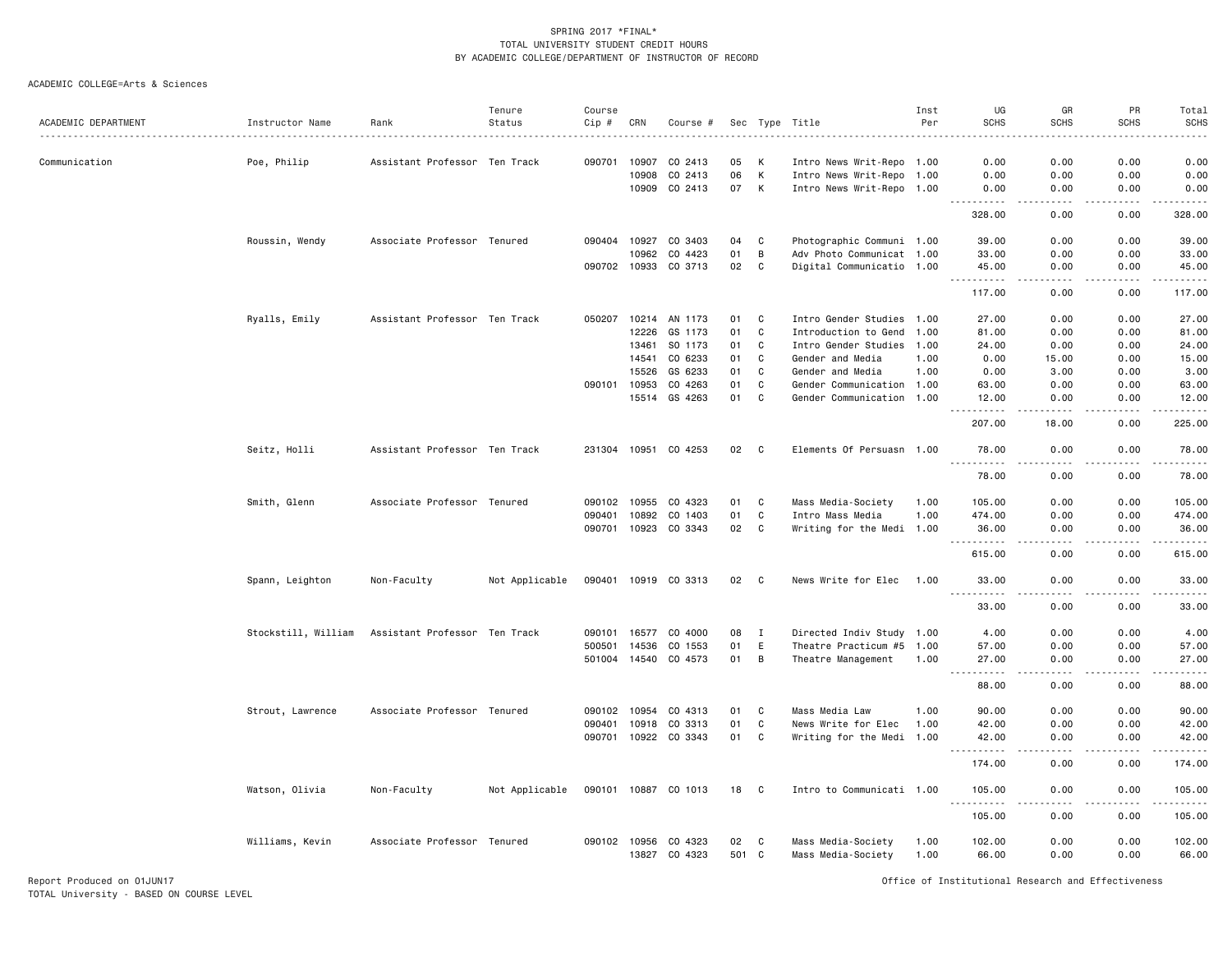| ACADEMIC DEPARTMENT                                    | Instructor Name | Rank                        | Tenure<br>Status | Course<br>Cip # | CRN            | Course #                                   |                     |    | Sec Type Title                                                        | Inst<br>Per  | UG<br><b>SCHS</b>     | GR<br><b>SCHS</b>     | PR<br><b>SCHS</b>    | Total<br><b>SCHS</b><br>------ |
|--------------------------------------------------------|-----------------|-----------------------------|------------------|-----------------|----------------|--------------------------------------------|---------------------|----|-----------------------------------------------------------------------|--------------|-----------------------|-----------------------|----------------------|--------------------------------|
| Communication                                          | Williams, Kevin | Associate Professor Tenured |                  | 090401          | 10975<br>13829 | CO 6323<br>CO 6323<br>090702 10932 CO 3713 | 02 C<br>501 C<br>01 | C. | Mass Media-Society<br>Mass Media-Society<br>Digital Communicatio 1.00 | 1.00<br>1.00 | 0.00<br>0.00<br>48.00 | 6.00<br>27.00<br>0.00 | 0.00<br>0.00<br>0.00 | 6.00<br>27.00<br>48.00         |
|                                                        |                 |                             |                  |                 |                |                                            |                     |    |                                                                       |              | ----------<br>216,00  | .<br>33.00            | .<br>0.00            | .<br>249.00                    |
| =====================================                  |                 |                             |                  |                 |                |                                            |                     |    |                                                                       |              | ==========            | $=$ = = = = = = = = = | ==========           |                                |
| Communication<br>===================================== |                 |                             |                  |                 |                |                                            |                     |    |                                                                       |              | 8947.00<br>========== | 75.00<br>==========   | 0.00<br>==========   | 9022.00                        |
|                                                        |                 |                             |                  |                 |                |                                            |                     |    |                                                                       |              |                       |                       |                      |                                |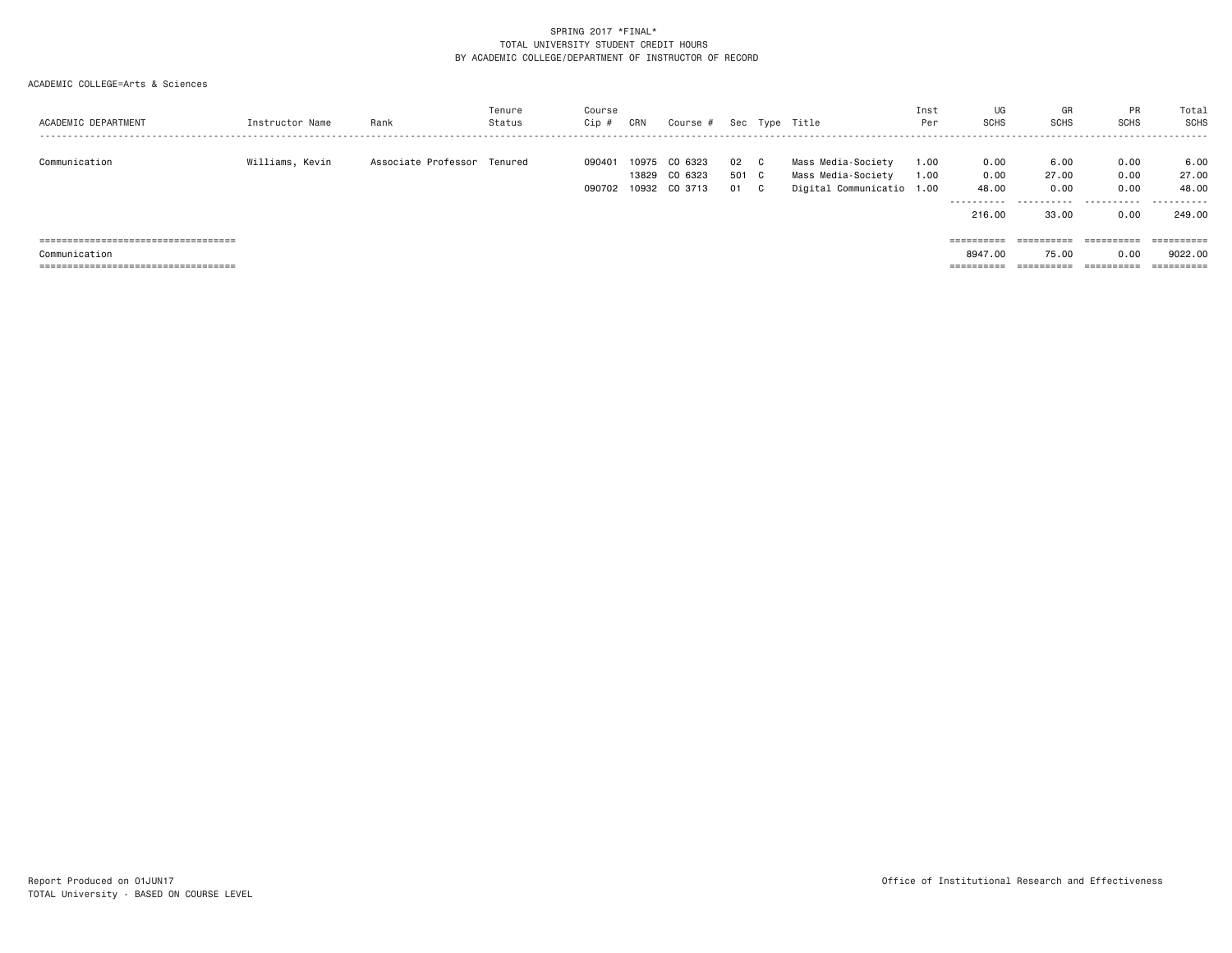| ACADEMIC DEPARTMENT                    | Instructor Name   | Rank        | Tenure<br>Status | Course<br>$Cip$ # | CRN | Course #              |       | Sec Type Title            | Inst<br>Per | UG<br><b>SCHS</b> | GR<br><b>SCHS</b> | <b>PR</b><br><b>SCHS</b> | Total<br><b>SCHS</b> |
|----------------------------------------|-------------------|-------------|------------------|-------------------|-----|-----------------------|-------|---------------------------|-------------|-------------------|-------------------|--------------------------|----------------------|
| Dean of Arts & Sciences                | Hawkins, Jonathan | Non-Faculty | Not Applicable   |                   |     | 240102 15493 IDS 4111 | 503 C | Professional Seminar 1.00 |             | 25.00<br>.        | 0.00              | 0.00                     | 25.00                |
|                                        |                   |             |                  |                   |     |                       |       |                           |             | 25,00             | 0.00              | 0.00                     | 25.00                |
| ====================================== |                   |             |                  |                   |     |                       |       |                           |             | ==========        | ==========        | ==========               |                      |
| Dean of Arts & Sciences                |                   |             |                  |                   |     |                       |       |                           |             | 25,00             | 0.00              | 0.00                     | 25.00                |
| ====================================== |                   |             |                  |                   |     |                       |       |                           |             | ==========        | ==========        | ==========               | ==========           |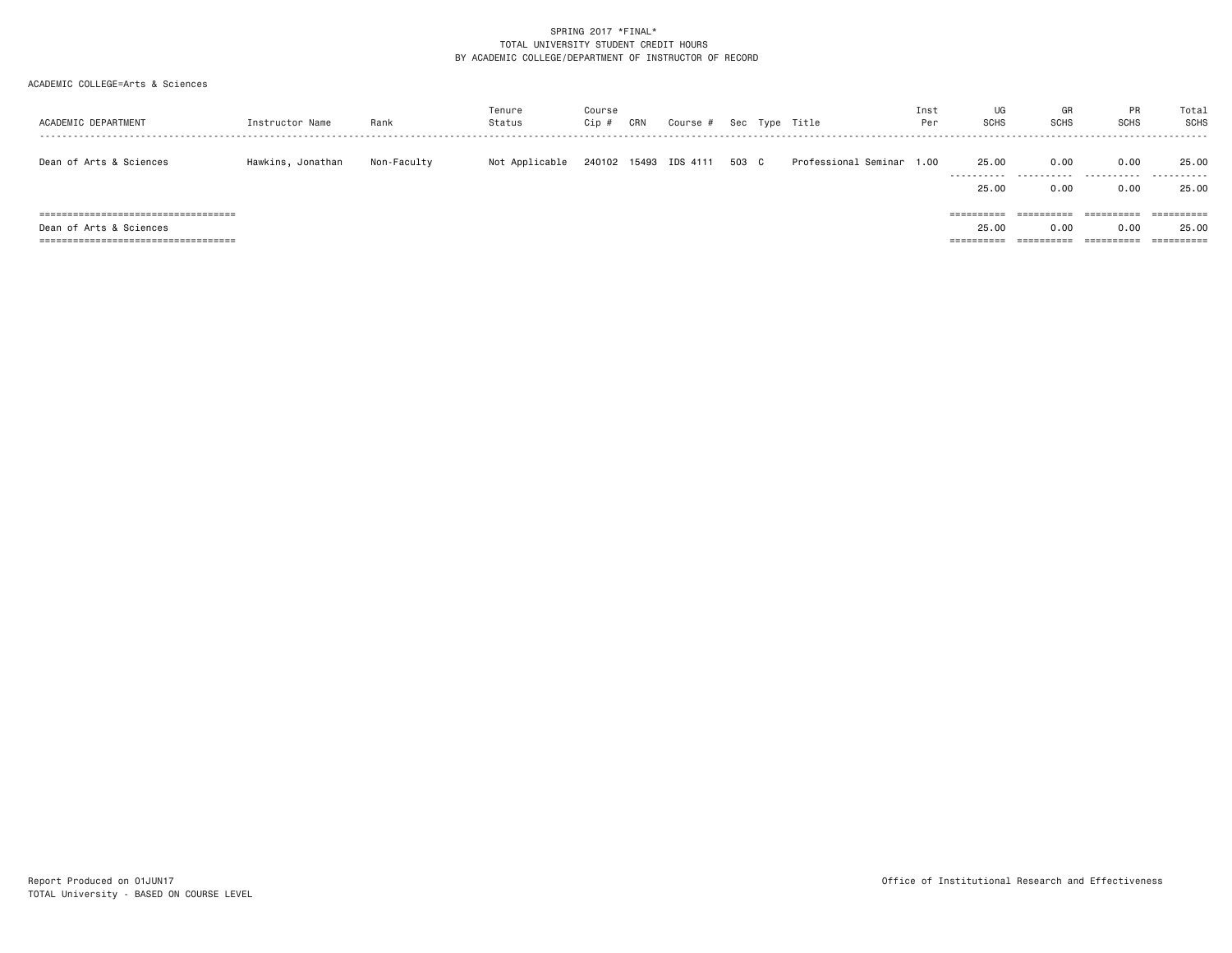|                     |                  |                             | Tenure        | Course       |              |                      |                 |              |                           | Inst | UG                                                                                                                                                                                               | GR                    | PR                                                                                                                                                           | Total                                                                                                                                                         |
|---------------------|------------------|-----------------------------|---------------|--------------|--------------|----------------------|-----------------|--------------|---------------------------|------|--------------------------------------------------------------------------------------------------------------------------------------------------------------------------------------------------|-----------------------|--------------------------------------------------------------------------------------------------------------------------------------------------------------|---------------------------------------------------------------------------------------------------------------------------------------------------------------|
| ACADEMIC DEPARTMENT | Instructor Name  | Rank                        | Status        | Cip #        | CRN          | Course #             |                 |              | Sec Type Title            | Per  | <b>SCHS</b>                                                                                                                                                                                      | <b>SCHS</b>           | <b>SCHS</b>                                                                                                                                                  | SCHS                                                                                                                                                          |
|                     |                  |                             |               |              |              |                      |                 |              |                           |      |                                                                                                                                                                                                  |                       |                                                                                                                                                              |                                                                                                                                                               |
| English             | Agee, Kelly      | Instructor                  | Non-Ten Track | 231303       | 12086        | GE 3513              | 02              | C            | Technical Writing         | 1.00 | 63.00                                                                                                                                                                                            | 0.00                  | 0.00                                                                                                                                                         | 63.00                                                                                                                                                         |
|                     |                  |                             |               |              | 12090        | GE 3513              | 06              | C            | Technical Writing         | 1.00 | 51.00                                                                                                                                                                                            | 0.00                  | 0.00                                                                                                                                                         | 51.00                                                                                                                                                         |
|                     |                  |                             |               |              |              | 12094 GE 3513        | 10 <sub>1</sub> | C            | Technical Writing         | 1.00 | 60.00<br>$ -$<br>$\frac{1}{2} \left( \frac{1}{2} \right) \left( \frac{1}{2} \right) \left( \frac{1}{2} \right) \left( \frac{1}{2} \right) \left( \frac{1}{2} \right) \left( \frac{1}{2} \right)$ | 0.00<br>$   -$        | 0.00<br>$- - - - -$                                                                                                                                          | 60.00<br>.                                                                                                                                                    |
|                     |                  |                             |               |              |              |                      |                 |              |                           |      | 174.00                                                                                                                                                                                           | 0.00                  | 0.00                                                                                                                                                         | 174.00                                                                                                                                                        |
|                     | Anderson, Thomas | Professor                   | Tenured       |              |              | 231404 11616 EN 2213 | 04              | C            | English Lit Before 1 1.00 |      | 84.00<br>$\frac{1}{2}$                                                                                                                                                                           | 0.00<br>د د د د       | 0.00<br>.                                                                                                                                                    | 84.00<br>.                                                                                                                                                    |
|                     |                  |                             |               |              |              |                      |                 |              |                           |      | 84.00                                                                                                                                                                                            | 0.00                  | 0.00                                                                                                                                                         | 84.00                                                                                                                                                         |
|                     | Austin, Daniel   | Instructor                  | Non-Ten Track | 231301       | 11566        | EN 1113              | 27              | C            | En Composition II         | 1.00 | 63.00                                                                                                                                                                                            | 0.00                  | 0.00                                                                                                                                                         | 63.00                                                                                                                                                         |
|                     |                  |                             |               |              | 11581        | EN 1113              | 43              | C            | En Composition II         | 1.00 | 75.00                                                                                                                                                                                            | 0.00                  | 0.00                                                                                                                                                         | 75.00                                                                                                                                                         |
|                     |                  |                             |               |              |              | 231404 11614 EN 2213 | 02              | C            | English Lit Before 1 1.00 |      | 87.00<br>$\sim$ $\sim$ $\sim$<br>.                                                                                                                                                               | 0.00<br>.             | 0.00<br>$\frac{1}{2} \left( \frac{1}{2} \right) \left( \frac{1}{2} \right) \left( \frac{1}{2} \right) \left( \frac{1}{2} \right) \left( \frac{1}{2} \right)$ | 87.00<br>$\frac{1}{2} \left( \frac{1}{2} \right) \left( \frac{1}{2} \right) \left( \frac{1}{2} \right) \left( \frac{1}{2} \right) \left( \frac{1}{2} \right)$ |
|                     |                  |                             |               |              |              |                      |                 |              |                           |      | 225.00                                                                                                                                                                                           | 0.00                  | 0.00                                                                                                                                                         | 225.00                                                                                                                                                        |
|                     | Avery, Emma      | Grad Teach Assist           | Non-Ten Track |              |              | 231301 11574 EN 1113 | 36              | C            | En Composition II         | 1.00 | 72.00<br>$ -$<br>. <b>.</b>                                                                                                                                                                      | 0.00<br>$\frac{1}{2}$ | 0.00<br><b>.</b>                                                                                                                                             | 72.00<br>.                                                                                                                                                    |
|                     |                  |                             |               |              |              |                      |                 |              |                           |      | 72.00                                                                                                                                                                                            | 0.00                  | 0.00                                                                                                                                                         | 72.00                                                                                                                                                         |
|                     | Barton, Amy      | Instructor                  | Non-Ten Track | 231303       | 12085        | GE 3513              | 01              | C            | Technical Writing         | 1.00 | 63.00                                                                                                                                                                                            | 0.00                  | 0.00                                                                                                                                                         | 63.00                                                                                                                                                         |
|                     |                  |                             |               |              | 12088        | GE 3513              | 04              | $\mathtt{C}$ | Technical Writing         | 1.00 | 63.00                                                                                                                                                                                            | 0.00                  | 0.00                                                                                                                                                         | 63.00                                                                                                                                                         |
|                     |                  |                             |               |              |              | 12093 GE 3513        | 09              | C            | Technical Writing         | 1.00 | 57.00                                                                                                                                                                                            | 0.00                  | 0.00                                                                                                                                                         | 57.00                                                                                                                                                         |
|                     |                  |                             |               |              |              |                      |                 |              |                           |      | $- - - - -$<br>183.00                                                                                                                                                                            | $   -$<br>0.00        | $- - - - -$<br>0.00                                                                                                                                          | .<br>183.00                                                                                                                                                   |
|                     | Bentley, Gregory | Associate Professor Tenured |               | 231401       | 15316        | EN 4803              | 01              | C            | Types of Drama Since 1.00 |      | 9.00                                                                                                                                                                                             | 0.00                  | 0.00                                                                                                                                                         | 9.00                                                                                                                                                          |
|                     |                  |                             |               |              | 15317        | EN 6803              | 01              | $\mathtt{C}$ | Types of Drama Since      | 1.00 | 0.00                                                                                                                                                                                             | 3.00                  | 0.00                                                                                                                                                         | 3.00                                                                                                                                                          |
|                     |                  |                             |               |              |              | 231404 11662 EN 4513 | 01              | C            | Shakespeare               | 1.00 | 66.00                                                                                                                                                                                            | 0.00                  | 0.00                                                                                                                                                         | 66.00                                                                                                                                                         |
|                     |                  |                             |               |              |              |                      |                 |              |                           |      | $\sim$ $\sim$ $\sim$<br>.<br>75.00                                                                                                                                                               | .<br>3.00             | .<br>0.00                                                                                                                                                    | .<br>78.00                                                                                                                                                    |
|                     | Bogard, LaToya   | Instructor                  | Non-Ten Track | 231301       | 11576        | EN 1113              | 38              | C            | En Composition II         | 1.00 | 75.00                                                                                                                                                                                            | 0.00                  | 0.00                                                                                                                                                         | 75.00                                                                                                                                                         |
|                     |                  |                             |               |              | 231401 11604 | EN 2203              | 05              | C            | Intro To Literature       | 1.00 | 45.00                                                                                                                                                                                            | 0.00                  | 0.00                                                                                                                                                         | 45.00                                                                                                                                                         |
|                     |                  |                             |               |              | 11605        | EN 2203              | 06              | C            | Intro To Literature       | 1.00 | 90.00                                                                                                                                                                                            | 0.00                  | 0.00                                                                                                                                                         | 90.00                                                                                                                                                         |
|                     |                  |                             |               |              |              |                      |                 |              |                           |      | $\sim$ $\sim$ .<br>.<br>210.00                                                                                                                                                                   | $\frac{1}{2}$<br>0.00 | .<br>0.00                                                                                                                                                    | .<br>210.00                                                                                                                                                   |
|                     | Brandon, Stephen | Lecturer                    | Non-Ten Track | 231301 11548 |              | EN 1113              | 09              | C            | En Composition II         | 1.00 | 72.00                                                                                                                                                                                            | 0.00                  | 0.00                                                                                                                                                         | 72.00                                                                                                                                                         |
|                     |                  |                             |               |              | 11554        | EN 1113              | 15              | C            | En Composition II         | 1.00 | 69.00                                                                                                                                                                                            | 0.00                  | 0.00                                                                                                                                                         | 69.00                                                                                                                                                         |
|                     |                  |                             |               |              | 11560        | EN 1113              | 21              | C            | En Composition II         | 1.00 | 72.00                                                                                                                                                                                            | 0.00                  | 0.00                                                                                                                                                         | 72.00                                                                                                                                                         |
|                     |                  |                             |               |              |              | 11563 EN 1113        | 24              | C            | En Composition II         | 1.00 | 75.00                                                                                                                                                                                            | 0.00                  | 0.00                                                                                                                                                         | 75.00                                                                                                                                                         |
|                     |                  |                             |               |              |              |                      |                 |              |                           |      | $\cdots$<br>288.00                                                                                                                                                                               | $\frac{1}{2}$<br>0.00 | .<br>0.00                                                                                                                                                    | .<br>288.00                                                                                                                                                   |
|                     | Brocato, John    | Instructor                  | Non-Ten Track | 231303       | 12087        | GE 3513              | 03              | C            | Technical Writing         | 1.00 | 60.00                                                                                                                                                                                            | 0.00                  | 0.00                                                                                                                                                         | 60.00                                                                                                                                                         |
|                     |                  |                             |               |              | 12092        | GE 3513              | 08              | C            | Technical Writing         | 1.00 | 33.00                                                                                                                                                                                            | 0.00                  | 0.00                                                                                                                                                         | 33.00                                                                                                                                                         |
|                     |                  |                             |               |              |              | 12097 GE 3513        | H01 C           |              | Honors - Technical W 1.00 |      | 30.00<br>$\sim$ $\sim$ $\sim$<br>. <u>.</u>                                                                                                                                                      | 0.00<br>.             | 0.00<br>.                                                                                                                                                    | 30.00<br>.                                                                                                                                                    |
|                     |                  |                             |               |              |              |                      |                 |              |                           |      | 123.00                                                                                                                                                                                           | 0.00                  | 0.00                                                                                                                                                         | 123.00                                                                                                                                                        |
|                     | Childs, Jennifer | Lecturer                    | Non-Ten Track |              | 231301 11523 | EN 1103              | 01              | C            | En Composition I          | 1.00 | 66.00                                                                                                                                                                                            | 0.00                  | 0.00                                                                                                                                                         | 66.00                                                                                                                                                         |
|                     |                  |                             |               |              | 11528        | EN 1103              | 07              | C            | En Composition I          | 1.00 | 72.00                                                                                                                                                                                            | 0.00                  | 0.00                                                                                                                                                         | 72.00                                                                                                                                                         |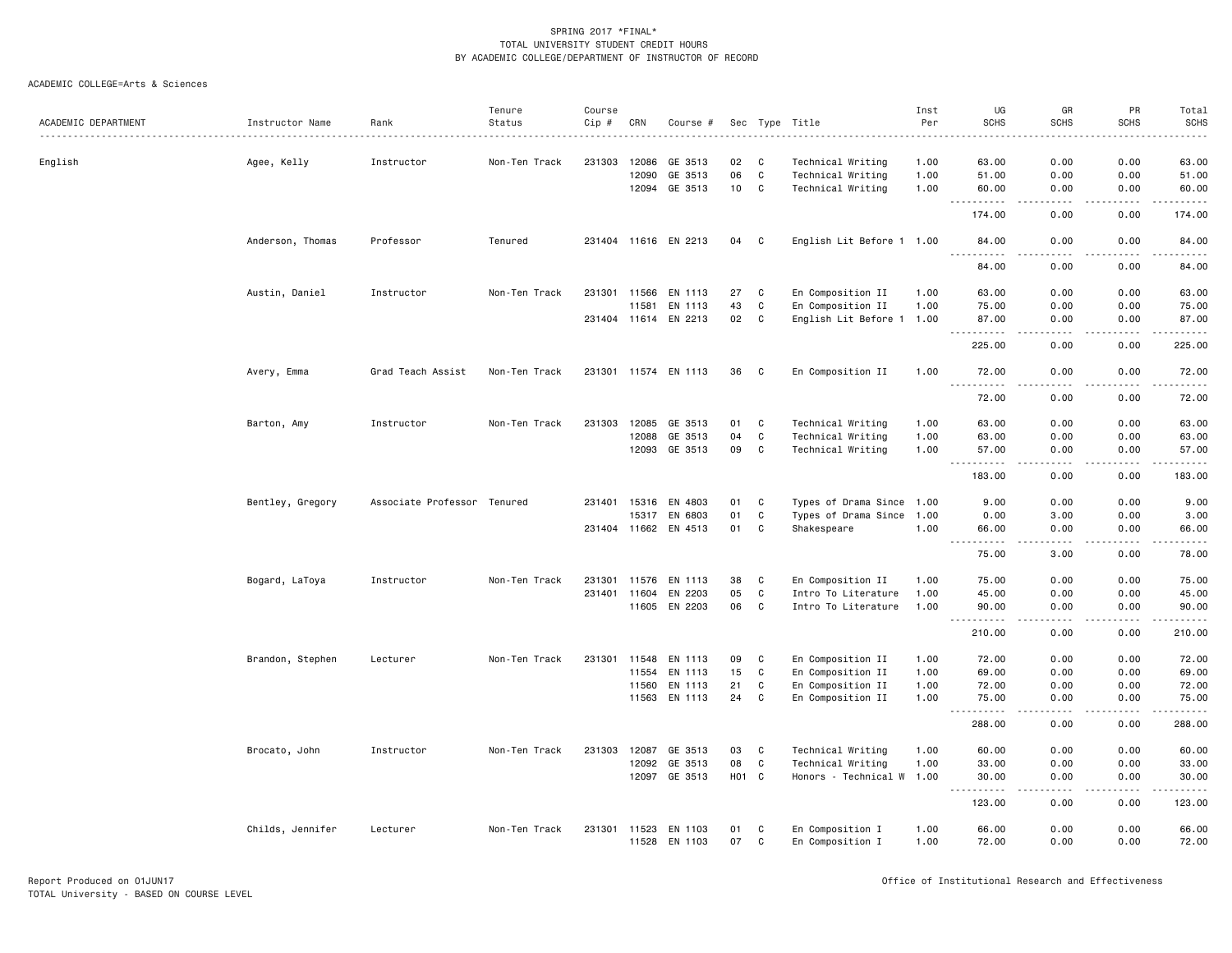ACADEMIC COLLEGE=Arts & Sciences

| ACADEMIC DEPARTMENT | Instructor Name    | Rank                        | Tenure<br>Status | Course<br>Cip # | CRN          | Course #             |    |              | Sec Type Title            | Inst<br>Per | UG<br><b>SCHS</b>                                                                                                                                             | GR<br><b>SCHS</b>                                                          | PR<br><b>SCHS</b>                                                                                                                                            | Total<br><b>SCHS</b> |
|---------------------|--------------------|-----------------------------|------------------|-----------------|--------------|----------------------|----|--------------|---------------------------|-------------|---------------------------------------------------------------------------------------------------------------------------------------------------------------|----------------------------------------------------------------------------|--------------------------------------------------------------------------------------------------------------------------------------------------------------|----------------------|
|                     |                    |                             |                  |                 |              |                      |    |              |                           |             |                                                                                                                                                               |                                                                            |                                                                                                                                                              |                      |
|                     |                    |                             |                  |                 |              |                      |    |              |                           |             | 138.00                                                                                                                                                        | 0.00                                                                       | 0.00                                                                                                                                                         | 138.00               |
| English             | Claggett, Shalyn   | Associate Professor Tenured |                  |                 | 230801 14211 | EN 6883              | 01 | C            | Victorian Prose-Poet 1.00 |             | 0.00                                                                                                                                                          | 15.00                                                                      | 0.00                                                                                                                                                         | 15.00                |
|                     |                    |                             |                  |                 | 231401 14210 | EN 4883              | 01 | $\mathtt{C}$ | Victorian Prose-Poet 1.00 |             | 42.00                                                                                                                                                         | 0.00                                                                       | 0.00                                                                                                                                                         | 42.00                |
|                     |                    |                             |                  |                 | 231404 11620 | EN 2223              | 04 | C            | English Lit After 18 1.00 |             | 84.00<br>$\sim$ $\sim$ $\sim$<br>.                                                                                                                            | 0.00<br>.                                                                  | 0.00<br>.                                                                                                                                                    | 84.00<br>.           |
|                     |                    |                             |                  |                 |              |                      |    |              |                           |             | 126.00                                                                                                                                                        | 15.00                                                                      | 0.00                                                                                                                                                         | 141.00               |
|                     | Crawford, Kirsten  | Grad Teach Assist           | Non-Ten Track    |                 |              | 231301 11589 EN 1113 | 52 | $\mathbf{C}$ | En Composition II         | 1.00        | 69.00                                                                                                                                                         | 0.00                                                                       | 0.00                                                                                                                                                         | 69.00                |
|                     |                    |                             |                  |                 |              |                      |    |              |                           |             | 69.00                                                                                                                                                         | 0.00                                                                       | 0.00                                                                                                                                                         | 69.00                |
|                     | Creevy, Patrick    | Non-Employee                | Not Applicable   |                 | 231404 11618 | EN 2223              | 02 | $\mathbf{C}$ | English Lit After 18 1.00 |             | 84.00                                                                                                                                                         | 0.00                                                                       | 0.00                                                                                                                                                         | 84.00                |
|                     |                    |                             |                  |                 | 11619        | EN 2223              | 03 | C            | English Lit After 18 1.00 |             | 87.00                                                                                                                                                         | 0.00                                                                       | 0.00                                                                                                                                                         | 87.00                |
|                     |                    |                             |                  |                 |              |                      |    |              |                           |             | . <b>.</b><br>$  -$<br>171.00                                                                                                                                 | .<br>0.00                                                                  | .<br>0.00                                                                                                                                                    | .<br>171.00          |
|                     | Crescenzo, Michele | Lecturer                    | Non-Ten Track    | 231301          | 11567        | EN 1113              | 29 | C            | En Composition II         | 1.00        | 72.00                                                                                                                                                         | 0.00                                                                       | 0.00                                                                                                                                                         | 72.00                |
|                     |                    |                             |                  |                 | 11597        | EN 1113              | 61 | C            | En Composition II         | 1.00        | 69.00                                                                                                                                                         | 0.00                                                                       | 0.00                                                                                                                                                         | 69.00                |
|                     |                    |                             |                  |                 | 231401 11601 | EN 2203              | 02 | C            | Intro To Literature       | 1.00        | 87.00                                                                                                                                                         | 0.00                                                                       | 0.00                                                                                                                                                         | 87.00                |
|                     |                    |                             |                  |                 | 231402 11622 | EN 2243              | 02 | C            | American Lit Before       | 1.00        | 87.00<br>.                                                                                                                                                    | 0.00<br>.<br>$\frac{1}{2} \frac{1}{2} \frac{1}{2} \frac{1}{2} \frac{1}{2}$ | 0.00<br>$\frac{1}{2} \left( \frac{1}{2} \right) \left( \frac{1}{2} \right) \left( \frac{1}{2} \right) \left( \frac{1}{2} \right) \left( \frac{1}{2} \right)$ | 87.00<br>.           |
|                     |                    |                             |                  |                 |              |                      |    |              |                           |             | 315.00                                                                                                                                                        | 0.00                                                                       | 0.00                                                                                                                                                         | 315.00               |
|                     | Davis, Hannah      | Lecturer                    | Non-Ten Track    |                 | 231301 11552 | EN 1113              | 13 | C            | En Composition II         | 1.00        | 69.00                                                                                                                                                         | 0.00                                                                       | 0.00                                                                                                                                                         | 69.00                |
|                     |                    |                             |                  |                 |              | 11587 EN 1113        | 50 | C            | En Composition II         | 1.00        | 72.00<br>.                                                                                                                                                    | 0.00<br>.                                                                  | 0.00                                                                                                                                                         | 72.00                |
|                     |                    |                             |                  |                 |              |                      |    |              |                           |             | 141.00                                                                                                                                                        | 0.00                                                                       | 0.00                                                                                                                                                         | 141.00               |
|                     | De Gabriele, Peter | Associate Professor         | Tenured          | 231401 14207    |              | EN 8533              | 01 | S            | Stu En Lit 1660-1832 1.00 |             | 0.00                                                                                                                                                          | 33.00                                                                      | 0.00                                                                                                                                                         | 33.00                |
|                     |                    |                             |                  |                 | 231404 14216 | EN 4723              | 01 | C            | Brit Lit/Cult 1660-1 1.00 |             | 45.00                                                                                                                                                         | 0.00                                                                       | 0.00                                                                                                                                                         | 45.00                |
|                     |                    |                             |                  |                 | 14217        | EN 6723              | 01 | C            | Brit Lit/Cult 1660-1 1.00 |             | 0.00<br><u>.</u>                                                                                                                                              | 3.00<br>.                                                                  | 0.00<br>-----                                                                                                                                                | 3.00<br>.            |
|                     |                    |                             |                  |                 |              |                      |    |              |                           |             | 45.00                                                                                                                                                         | 36.00                                                                      | 0.00                                                                                                                                                         | 81.00                |
|                     | Dechert, Francis   | Non-Faculty                 | Not Applicable   |                 | 231303 12095 | GE 3513              | 11 | $\mathbf{C}$ | Technical Writing         | 1.00        | 57.00<br><b>.</b><br>$\sim$ $\sim$ $\sim$                                                                                                                     | 0.00<br>$\sim$ $\sim$ $\sim$ $\sim$                                        | 0.00                                                                                                                                                         | 57.00                |
|                     |                    |                             |                  |                 |              |                      |    |              |                           |             | 57.00                                                                                                                                                         | 0.00                                                                       | 0.00                                                                                                                                                         | 57.00                |
|                     | Dodds, Lara        | Professor                   | Tenured          |                 | 231401 11635 | EN 2443              | 01 | C            | Intro To Sci Fiction 1.00 |             | 51.00                                                                                                                                                         | 0.00                                                                       | 0.00                                                                                                                                                         | 51.00                |
|                     |                    |                             |                  |                 | 14206        | EN 8583              | 01 | S            | Sel Topics Lang & Li 1.00 |             | 0.00                                                                                                                                                          | 45.00                                                                      | 0.00                                                                                                                                                         | 45.00                |
|                     |                    |                             |                  |                 |              | 239999 15272 EN 8000 | 01 | D            | Research / Thesis         | 1.00        | 0.00<br>$\sim$ $\sim$ $\sim$<br>. <u>.</u>                                                                                                                    | 3.00<br>-----                                                              | 0.00<br>-----                                                                                                                                                | 3.00<br>.            |
|                     |                    |                             |                  |                 |              |                      |    |              |                           |             | 51.00                                                                                                                                                         | 48.00                                                                      | 0.00                                                                                                                                                         | 99.00                |
|                     | Doughty, Catherine | Instructor                  | Non-Ten Track    |                 | 231301 11540 | EN 1113              | 01 | C            | En Composition II         | 1.00        | 69.00                                                                                                                                                         | 0.00                                                                       | 0.00                                                                                                                                                         | 69.00                |
|                     |                    |                             |                  |                 | 11571        | EN 1113              | 33 | C            | En Composition II         | 1.00        | 72.00                                                                                                                                                         | 0.00                                                                       | 0.00                                                                                                                                                         | 72.00                |
|                     |                    |                             |                  |                 | 11599        | EN 1173              | 01 | C            | Accelerated Comp II       | 1.00        | 63.00<br>$\frac{1}{2} \left( \frac{1}{2} \right) \left( \frac{1}{2} \right) \left( \frac{1}{2} \right) \left( \frac{1}{2} \right) \left( \frac{1}{2} \right)$ | 0.00                                                                       | 0.00                                                                                                                                                         | 63.00<br>.           |
|                     |                    |                             |                  |                 |              |                      |    |              |                           |             | 204.00                                                                                                                                                        | 0.00                                                                       | 0.00                                                                                                                                                         | 204.00               |
|                     | Dueitt, Courtney   | Instructor                  | Non-Ten Track    |                 | 231301 11577 | EN 1113              | 39 | C            | En Composition II         | 1.00        | 72.00                                                                                                                                                         | 0.00                                                                       | 0.00                                                                                                                                                         | 72.00                |
|                     |                    |                             |                  |                 |              | 231401 11603 EN 2203 | 04 | C            | Intro To Literature       | 1.00        | 87.00                                                                                                                                                         | 0.00                                                                       | 0.00                                                                                                                                                         | 87.00                |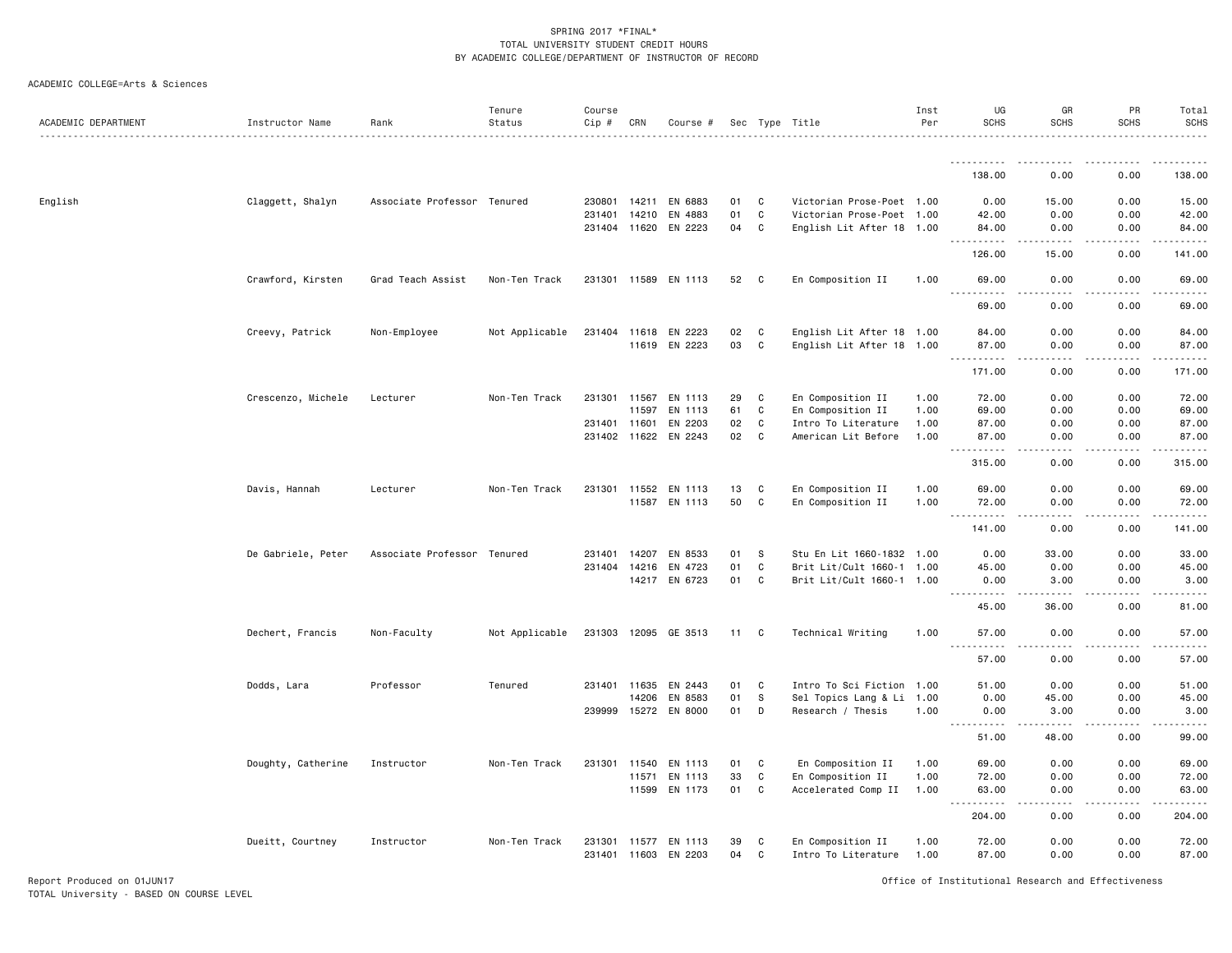| ACADEMIC DEPARTMENT        | Instructor Name               | Rank<br>.                     | Tenure<br>Status | Course<br>Cip # | CRN   | Course #             |       |              | Sec Type Title            | Inst<br>Per | UG<br><b>SCHS</b>                                    | GR<br><b>SCHS</b> | PR<br><b>SCHS</b>                                                                                         | Total<br><b>SCHS</b> |
|----------------------------|-------------------------------|-------------------------------|------------------|-----------------|-------|----------------------|-------|--------------|---------------------------|-------------|------------------------------------------------------|-------------------|-----------------------------------------------------------------------------------------------------------|----------------------|
|                            |                               |                               |                  |                 |       |                      |       |              |                           |             |                                                      |                   |                                                                                                           |                      |
|                            |                               |                               |                  |                 |       |                      |       |              |                           |             | 159.00                                               | 0.00              | 0.00                                                                                                      | 159.00               |
| English                    | Flowers, Jessica              | Grad Teach Assist             | Non-Ten Track    |                 |       | 231301 11564 EN 1113 | 25    | C            | En Composition II         | 1.00        | 63.00<br>.                                           | 0.00<br>.         | 0.00<br>.                                                                                                 | 63.00<br>.           |
|                            |                               |                               |                  |                 |       |                      |       |              |                           |             | 63.00                                                | 0.00              | 0.00                                                                                                      | 63.00                |
|                            | Furby, Althea                 | Lecturer                      | Non-Ten Track    | 231301          | 11529 | EN 1103              | 08    | C            | En Composition I          | 1.00        | 63.00                                                | 0.00              | 0.00                                                                                                      | 63.00                |
|                            |                               |                               |                  |                 | 11544 | EN 1113              | 05    | C            | En Composition II         | 1.00        | 75.00                                                | 0.00              | 0.00                                                                                                      | 75.00                |
|                            |                               |                               |                  |                 |       | 11553 EN 1113        | 14    | C            | En Composition II         | 1.00        | 72.00<br>.<br>$\sim$ $\sim$ $\sim$                   | 0.00              | 0.00                                                                                                      | 72.00<br>.           |
|                            |                               |                               |                  |                 |       |                      |       |              |                           |             | 210.00                                               | 0.00              | 0.00                                                                                                      | 210.00               |
|                            | Garner, William               | Instructor                    | Non-Ten Track    | 231301          | 11542 | EN 1113              | 03    | C            | En Composition II         | 1.00        | 63.00                                                | 0.00              | 0.00                                                                                                      | 63.00                |
|                            |                               |                               |                  |                 | 11551 | EN 1113              | 12    | C            | En Composition II         | 1.00        | 69.00                                                | 0.00              | 0.00                                                                                                      | 69.00                |
|                            |                               |                               |                  | 231401 11611    |       | EN 2203              | 12    | C            | Intro To Literature       | 1.00        | 93.00<br>.<br>$\sim$ $\sim$ $\sim$                   | 0.00<br>.         | 0.00<br>.                                                                                                 | 93.00<br>.           |
|                            |                               |                               |                  |                 |       |                      |       |              |                           |             | 225.00                                               | 0.00              | 0.00                                                                                                      | 225.00               |
|                            | Gibson, Marie                 | Lecturer                      | Non-Ten Track    | 231301 11534    |       | EN 1103              | 15    | C            | En Composition I          | 1.00        | 66.00                                                | 0.00              | 0.00                                                                                                      | 66.00                |
|                            |                               |                               |                  |                 | 11535 | EN 1103              | 16    | C            | En Composition I          | 1.00        | 66.00                                                | 0.00              | 0.00                                                                                                      | 66.00                |
|                            |                               |                               |                  |                 | 11585 | EN 1113              | 47    | C            | En Composition II         | 1.00        | 75.00                                                | 0.00              | 0.00                                                                                                      | 75.00                |
|                            |                               |                               |                  |                 | 11588 | EN 1113              | 51    | C            | En Composition II         | 1.00        | 69.00<br>$\sim$ $\sim$ $\sim$<br>.                   | 0.00<br>.         | 0.00<br>.                                                                                                 | 69.00                |
|                            |                               |                               |                  |                 |       |                      |       |              |                           |             | 276.00                                               | 0.00              | 0.00                                                                                                      | 276.00               |
|                            | Grimes, John Aaron            | Lecturer                      | Non-Ten Track    | 230101          | 11518 | EN 0103              | 01    | C            | Basic English             | 1.00        | 45.00                                                | 0.00              | 0.00                                                                                                      | 45.00                |
|                            |                               |                               |                  | 231301 11558    |       | EN 1113              | 19    | $\mathtt{C}$ | En Composition II         | 1.00        | 66.00                                                | 0.00              | 0.00                                                                                                      | 66.00                |
|                            |                               |                               |                  |                 | 11559 | EN 1113              | 20    | C            | En Composition II         | 1.00        | 72.00<br>$\sim$ $\sim$ $\sim$<br>.                   | 0.00<br>.         | 0.00<br>$\mathbf{1} \cdot \mathbf{1} \cdot \mathbf{1} \cdot \mathbf{1} \cdot \mathbf{1} \cdot \mathbf{1}$ | 72.00<br>.           |
|                            |                               |                               |                  |                 |       |                      |       |              |                           |             | 183.00                                               | 0.00              | 0.00                                                                                                      | 183.00               |
|                            | Hagenston, Becky              | Associate Professor Tenured   |                  | 231302 11639    |       | EN 3303              | 03    | C            | Creative Writing          | 1.00        | 39.00                                                | 0.00              | 0.00                                                                                                      | 39.00                |
|                            |                               |                               |                  | 231401 11653    |       | EN 4313              | 01    | C            | Craft Of Fiction          | 1.00        | 21.00                                                | 0.00              | 0.00                                                                                                      | 21.00                |
|                            |                               |                               |                  |                 | 11672 | EN 6313              | 01    | C            | Craft Of Fiction          | 1.00        | 0.00                                                 | 24.00             | 0.00                                                                                                      | 24.00                |
|                            |                               |                               |                  |                 |       | 239999 15273 EN 8000 | 02    | D            | Research / Thesis         | 1.00        | 0.00<br>.                                            | 3.00<br>.         | 0.00<br>.                                                                                                 | 3.00<br>.            |
|                            |                               |                               |                  |                 |       |                      |       |              |                           |             | 60.00                                                | 27.00             | 0.00                                                                                                      | 87.00                |
|                            | Hanshaw, Shirley              | Associate Professor Tenured   |                  |                 |       | 231303 11644 EN 3313 | 01 C  |              | Writing for the Work 1.00 |             | 57.00                                                | 0.00<br>.         | 0.00<br>-----                                                                                             | 57.00                |
|                            |                               |                               |                  |                 |       |                      |       |              |                           |             | 57.00                                                | 0.00              | 0.00                                                                                                      | 57.00                |
|                            | Harmon Threatt, Eliz Lecturer |                               | Non-Ten Track    |                 |       | 230101 14118 EN 4303 | 201 C |              | Craft Of Poetry           | 1.00        | 12.00                                                | 0.00              | 0.00                                                                                                      | 12.00                |
|                            |                               |                               |                  |                 |       | 231302 14119 EN 6303 | 201 C |              | Craft Of Poetry           | 1.00        | 0.00                                                 | 6.00              | 0.00                                                                                                      | 6.00                 |
|                            |                               |                               |                  |                 |       |                      |       |              |                           |             | الداليات الدالية ال<br>$\sim$ $\sim$ $\sim$<br>12.00 | د د د د<br>6.00   | 22222<br>0.00                                                                                             | .<br>18.00           |
|                            |                               |                               |                  |                 |       |                      |       |              |                           |             |                                                      |                   |                                                                                                           |                      |
|                            | Hayden, Antoinette            | Lecturer                      | Non-Ten Track    | 231301 11526    |       | EN 1103              | 04    | C            | En Composition I          | 1.00        | 69.00                                                | 0.00              | 0.00                                                                                                      | 69.00                |
|                            |                               |                               |                  |                 | 11531 | EN 1103              | 10    | C            | En Composition I          | 1.00        | 63.00<br>$\sim$ $\sim$ .                             | 0.00              | 0.00                                                                                                      | 63.00                |
|                            |                               |                               |                  |                 |       |                      |       |              |                           |             | 132.00                                               | 0.00              | 0.00                                                                                                      | 132.00               |
|                            | Herd, Wendy                   | Assistant Professor Ten Track |                  |                 |       | 160102 10224 AN 2403 | 01    | C            | Intro to Study of La 1.00 |             | 27.00                                                | 0.00              | 0.00                                                                                                      | 27.00                |
| Report Produced on 01JUN17 |                               |                               |                  |                 |       |                      |       |              |                           |             | Office of Institutional Research and Effectiveness   |                   |                                                                                                           |                      |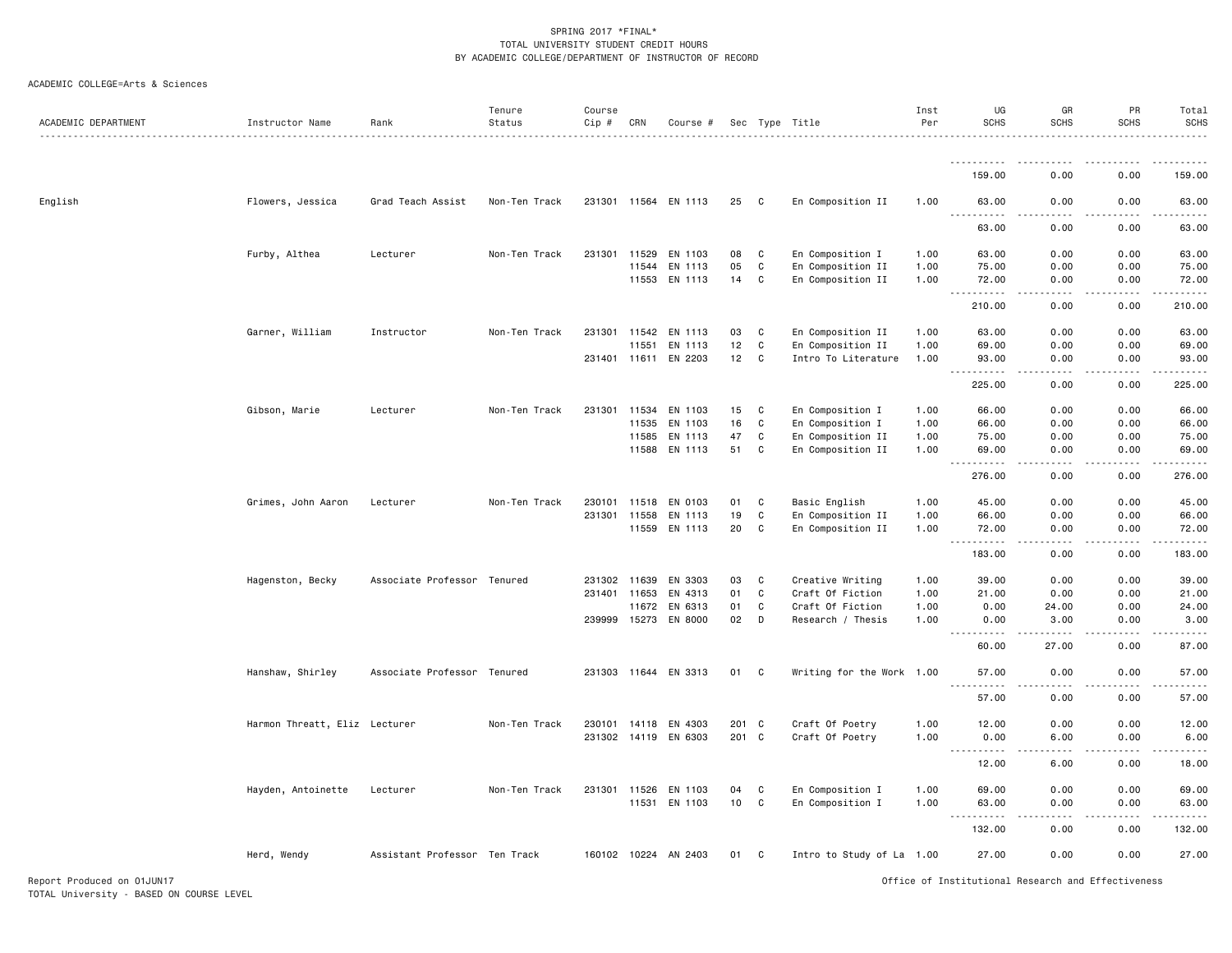| ACADEMIC DEPARTMENT |                     |                               | Tenure        | Course       |       |                      |       |              |                           | Inst<br>Per | UG<br><b>SCHS</b>                                                                                                                                            | GR<br><b>SCHS</b>                                                                                                                                             | PR<br><b>SCHS</b>   | Total<br>SCHS                                                                                                                                                                            |
|---------------------|---------------------|-------------------------------|---------------|--------------|-------|----------------------|-------|--------------|---------------------------|-------------|--------------------------------------------------------------------------------------------------------------------------------------------------------------|---------------------------------------------------------------------------------------------------------------------------------------------------------------|---------------------|------------------------------------------------------------------------------------------------------------------------------------------------------------------------------------------|
| .                   | Instructor Name     | Rank                          | Status        | $Cip$ #      | CRN   | Course #             |       |              | Sec Type Title            |             |                                                                                                                                                              |                                                                                                                                                               |                     |                                                                                                                                                                                          |
| English             | Herd, Wendy         | Assistant Professor Ten Track |               | 160102 11632 |       | EN 2403              | 01    | C            | Intro to Study of La 1.00 |             | 33.00                                                                                                                                                        | 0.00                                                                                                                                                          | 0.00                | 33.00                                                                                                                                                                                    |
|                     |                     |                               |               |              | 11655 | EN 4403              | 01    | C            | Intro To Linguistics 1.00 |             | 54.00                                                                                                                                                        | 0.00                                                                                                                                                          | 0.00                | 54.00                                                                                                                                                                                    |
|                     |                     |                               |               |              | 11674 | EN 6403              | 01    | $\mathbf c$  | Intro To Linguistics 1.00 |             | 0.00<br><u>.</u>                                                                                                                                             | 3.00<br>.                                                                                                                                                     | 0.00<br>.           | 3.00<br>$\frac{1}{2} \left( \frac{1}{2} \right) \left( \frac{1}{2} \right) \left( \frac{1}{2} \right) \left( \frac{1}{2} \right) \left( \frac{1}{2} \right) \left( \frac{1}{2} \right)$  |
|                     |                     |                               |               |              |       |                      |       |              |                           |             | 114.00                                                                                                                                                       | 3.00                                                                                                                                                          | 0.00                | 117.00                                                                                                                                                                                   |
|                     | Higginbotham, Ciera | Grad Teach Assist             | Non-Ten Track |              |       | 231301 11547 EN 1113 | 08    | C            | En Composition II         | 1.00        | 72.00<br>$  -$                                                                                                                                               | 0.00                                                                                                                                                          | 0.00                | 72.00                                                                                                                                                                                    |
|                     |                     |                               |               |              |       |                      |       |              |                           |             | 72.00                                                                                                                                                        | 0.00                                                                                                                                                          | 0.00                | 72.00                                                                                                                                                                                    |
|                     | Holifield, Tori     | Grad Teach Assist             | Non-Ten Track |              |       | 231301 11570 EN 1113 | 32    | C.           | En Composition II         | 1.00        | 69.00<br>$\sim$                                                                                                                                              | 0.00<br>$\sim$ $\sim$ $\sim$ $\sim$                                                                                                                           | 0.00<br>.           | 69.00                                                                                                                                                                                    |
|                     |                     |                               |               |              |       |                      |       |              |                           |             | 69.00                                                                                                                                                        | 0.00                                                                                                                                                          | 0.00                | 69.00                                                                                                                                                                                    |
|                     | Humphrey, Daysha    | Grad Teach Assist             | Non-Ten Track |              |       | 231301 11575 EN 1113 | 37    | C            | En Composition II         | 1.00        | 66.00<br>$\sim$ $\sim$ $\sim$<br>. <u>.</u>                                                                                                                  | 0.00<br>.                                                                                                                                                     | 0.00<br>$- - - - -$ | 66.00<br>.                                                                                                                                                                               |
|                     |                     |                               |               |              |       |                      |       |              |                           |             | 66.00                                                                                                                                                        | 0.00                                                                                                                                                          | 0.00                | 66.00                                                                                                                                                                                    |
|                     | Johnson, Holly      | Associate Professor Tenured   |               | 231404 11613 |       | EN 2213              | 01    | C            | English Lit Before 1      | 1.00        | 75.00                                                                                                                                                        | 0.00                                                                                                                                                          | 0.00                | 75.00                                                                                                                                                                                    |
|                     |                     |                               |               |              | 14208 | EN 4523              | 01    | C            | Chaucer                   | 1.00        | 48.00                                                                                                                                                        | 0.00                                                                                                                                                          | 0.00                | 48.00                                                                                                                                                                                    |
|                     |                     |                               |               |              | 14209 | EN 6523              | 01    | C            | Chaucer                   | 1.00        | 0.00<br>.                                                                                                                                                    | 18.00<br>$\frac{1}{2} \left( \frac{1}{2} \right) \left( \frac{1}{2} \right) \left( \frac{1}{2} \right) \left( \frac{1}{2} \right) \left( \frac{1}{2} \right)$ | 0.00<br>$- - - - -$ | 18.00<br>$\frac{1}{2} \left( \frac{1}{2} \right) \left( \frac{1}{2} \right) \left( \frac{1}{2} \right) \left( \frac{1}{2} \right) \left( \frac{1}{2} \right) \left( \frac{1}{2} \right)$ |
|                     |                     |                               |               |              |       |                      |       |              |                           |             | 123.00                                                                                                                                                       | 18.00                                                                                                                                                         | 0.00                | 141.00                                                                                                                                                                                   |
|                     | Kardos, Michael     | Associate Professor Tenured   |               | 231401       | 11634 | EN 2434              | 01    | B            | Literature And Film       | 1.00        | 88.00                                                                                                                                                        | 0.00                                                                                                                                                          | 0.00                | 88.00                                                                                                                                                                                    |
|                     |                     |                               |               |              |       | 239999 15274 EN 8000 | 03    | D            | Research / Thesis         | 1.00        | 0.00<br>$\frac{1}{2} \left( \frac{1}{2} \right) \left( \frac{1}{2} \right) \left( \frac{1}{2} \right) \left( \frac{1}{2} \right) \left( \frac{1}{2} \right)$ | 7.00<br>.                                                                                                                                                     | 0.00<br>-----       | 7.00<br>.                                                                                                                                                                                |
|                     |                     |                               |               |              |       |                      |       |              |                           |             | 88.00                                                                                                                                                        | 7.00                                                                                                                                                          | 0.00                | 95.00                                                                                                                                                                                    |
|                     | Kelley, James       | Associate Professor Tenured   |               | 231303       | 13695 | EN 3313              | 201 C |              | Writing for the Work 1.00 |             | 54.00                                                                                                                                                        | 0.00                                                                                                                                                          | 0.00                | 54.00                                                                                                                                                                                    |
|                     |                     |                               |               | 231401       | 13693 | EN 2434              | 201   | B            | Literature And Film       | 1.00        | 20.00                                                                                                                                                        | 0.00                                                                                                                                                          | 0.00                | 20.00                                                                                                                                                                                    |
|                     |                     |                               |               | 231404 14115 |       | EN 4833              | 201 C |              | American Short Story 1.00 |             | 21.00                                                                                                                                                        | 0.00                                                                                                                                                          | 0.00                | 21.00                                                                                                                                                                                    |
|                     |                     |                               |               |              |       | 14116 EN 6833        | 201 C |              | American Short Story 1.00 |             | 0.00<br>$\sim$ $\sim$<br>.                                                                                                                                   | 6.00<br>$\sim$ $\sim$ $\sim$                                                                                                                                  | 0.00<br>.           | 6.00<br>.                                                                                                                                                                                |
|                     |                     |                               |               |              |       |                      |       |              |                           |             | 95.00                                                                                                                                                        | 6.00                                                                                                                                                          | 0.00                | 101.00                                                                                                                                                                                   |
|                     | Kolev, Sava         | Lecturer                      | Non-Ten Track | 160102 10225 |       | AN 2403              | 02    | $\mathbf{C}$ | Intro to Study of La 1.00 |             | 12.00                                                                                                                                                        | 0.00                                                                                                                                                          | 0.00                | 12.00                                                                                                                                                                                    |
|                     |                     |                               |               |              | 11633 | EN 2403              | 02    | $\mathtt{C}$ | Intro to Study of La 1.00 |             | 45.00                                                                                                                                                        | 0.00                                                                                                                                                          | 0.00                | 45.00                                                                                                                                                                                    |
|                     |                     |                               |               | 231301       | 11569 | EN 1113              | 31    | $\mathsf{C}$ | En Composition II         | 1.00        | 66.00<br>.                                                                                                                                                   | 0.00<br>.                                                                                                                                                     | 0.00                | 66.00<br>.                                                                                                                                                                               |
|                     |                     |                               |               |              |       |                      |       |              |                           |             | 123.00                                                                                                                                                       | 0.00                                                                                                                                                          | 0.00                | 123.00                                                                                                                                                                                   |
|                     | Lammert, Thomas     | Lecturer                      | Non-Ten Track | 231301       | 11537 | EN 1103              | 60    | C            | En Composition I          | 1.00        | 81.00                                                                                                                                                        | 0.00                                                                                                                                                          | 0.00                | 81.00                                                                                                                                                                                    |
|                     |                     |                               |               |              | 11550 | EN 1113              | 11    | C            | En Composition II         | 1.00        | 72.00                                                                                                                                                        | 0.00                                                                                                                                                          | 0.00                | 72.00                                                                                                                                                                                    |
|                     |                     |                               |               |              | 11556 | EN 1113              | 17    | C            | En Composition II         | 1.00        | 72.00                                                                                                                                                        | 0.00                                                                                                                                                          | 0.00                | 72.00                                                                                                                                                                                    |
|                     |                     |                               |               |              |       | 16436 EN 1113        | 64    | C            | En Composition II         | 1.00        | 66.00<br>.                                                                                                                                                   | 0.00                                                                                                                                                          | 0.00                | 66.00                                                                                                                                                                                    |
|                     |                     |                               |               |              |       |                      |       |              |                           |             | 291.00                                                                                                                                                       | 0.00                                                                                                                                                          | 0.00                | 291.00                                                                                                                                                                                   |
|                     | Lang, Isabelle      | Grad Teach Assist             | Non-Ten Track | 231301 11565 |       | EN 1113              | 26    | C            | En Composition II         | 1.00        | 69.00<br>$\sim$ $\sim$ $\sim$                                                                                                                                | 0.00                                                                                                                                                          | 0.00                | 69.00                                                                                                                                                                                    |
|                     |                     |                               |               |              |       |                      |       |              |                           |             | 69.00                                                                                                                                                        | 0.00                                                                                                                                                          | 0.00                | 69.00                                                                                                                                                                                    |
|                     | Leonard, Ashley     | Instructor                    | Non-Ten Track |              |       | 230101 11636 EN 2503 | 01    | C            | Teaching Grammar          | 1.00        | 171.00                                                                                                                                                       | 0.00                                                                                                                                                          | 0.00                | 171.00                                                                                                                                                                                   |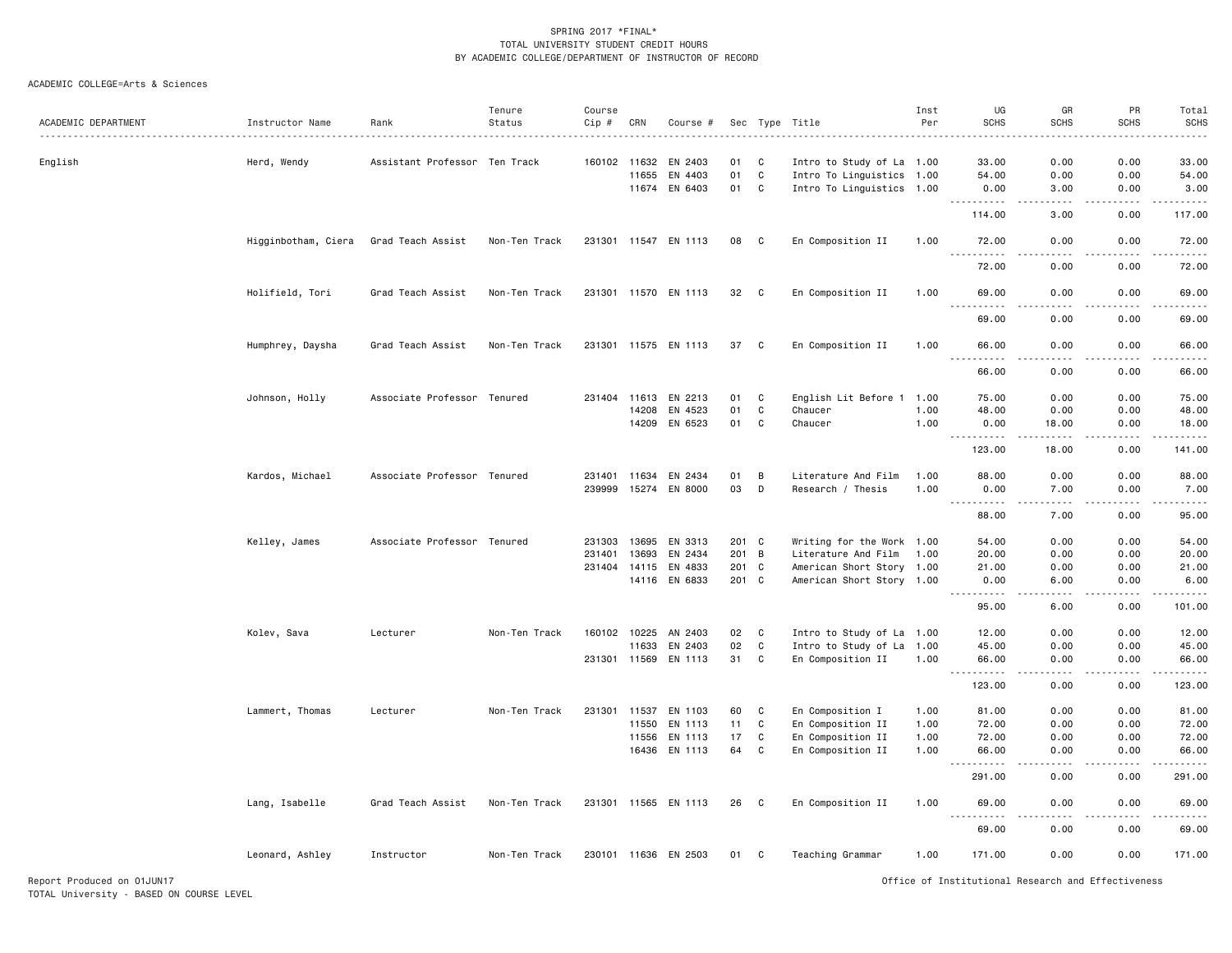| ACADEMIC DEPARTMENT | Instructor Name   | Rank                          | Tenure<br>Status | Course<br>Cip # | CRN   | Course #             |    |             | Sec Type Title            | Inst<br>Per | UG<br><b>SCHS</b>                                            | GR<br><b>SCHS</b>            | PR<br><b>SCHS</b> | Total<br><b>SCHS</b>                                                                                                 |
|---------------------|-------------------|-------------------------------|------------------|-----------------|-------|----------------------|----|-------------|---------------------------|-------------|--------------------------------------------------------------|------------------------------|-------------------|----------------------------------------------------------------------------------------------------------------------|
|                     | <u>.</u>          |                               |                  |                 |       |                      |    |             |                           |             |                                                              |                              |                   |                                                                                                                      |
| English             | Leonard, Ashley   | Instructor                    | Non-Ten Track    | 231301          | 11578 | EN 1113              | 40 | C           | En Composition II         | 1.00        | 72.00                                                        | 0.00                         | 0.00              | 72.00                                                                                                                |
|                     |                   |                               |                  | 231401 11608    |       | EN 2203              | 09 | C           | Intro To Literature       | 1.00        | 84.00                                                        | 0.00                         | 0.00              | 84.00<br>.                                                                                                           |
|                     |                   |                               |                  |                 |       |                      |    |             |                           |             | 327.00                                                       | 0.00                         | 0.00              | 327.00                                                                                                               |
|                     | Little, Matthew   | Associate Professor Tenured   |                  | 231303 11651    |       | EN 4223              | 01 | C           | Prin Legal Writing        | 1.00        | 45.00                                                        | 0.00                         | 0.00              | 45.00                                                                                                                |
|                     |                   |                               |                  |                 |       | 231402 11627 EN 2253 | 04 | C           | American Lit After 1 1.00 |             | 45.00                                                        | 0.00                         | 0.00              | 45.00                                                                                                                |
|                     |                   |                               |                  |                 |       |                      |    |             |                           |             | $\frac{1}{2}$<br>90.00                                       | $\frac{1}{2}$<br>0.00        | .<br>0.00         | .<br>90.00                                                                                                           |
|                     | Lockhart, Cory    | Lecturer                      | Non-Ten Track    | 231301          | 11568 | EN 1113              | 30 | C           | En Composition II         | 1.00        | 72.00                                                        | 0.00                         | 0.00              | 72.00                                                                                                                |
|                     |                   |                               |                  |                 | 11593 | EN 1113              | 56 | $\mathbf C$ | En Composition II         | 1.00        | 57.00                                                        | 0.00                         | 0.00              | 57.00                                                                                                                |
|                     |                   |                               |                  |                 |       | 16347 EN 1113        | 63 | C           | En Composition II         | 1.00        | 69.00                                                        | 0.00                         | 0.00              | 69.00                                                                                                                |
|                     |                   |                               |                  |                 |       |                      |    |             |                           |             | $\sim$ $\sim$ $\sim$<br>198.00                               | 0.00                         | 0.00              | ------<br>198.00                                                                                                     |
|                     | Long, Jeffrey     | Lecturer                      | Non-Ten Track    | 231301          | 11541 | EN 1113              | 02 | C           | En Composition II         | 1.00        | 72.00                                                        | 0.00                         | 0.00              | 72.00                                                                                                                |
|                     |                   |                               |                  |                 | 11555 | EN 1113              | 16 | C           | En Composition II         | 1.00        | 72.00                                                        | 0.00                         | 0.00              | 72.00                                                                                                                |
|                     |                   |                               |                  |                 |       | 11561 EN 1113        | 22 | C           | En Composition II         | 1.00        | 69.00                                                        | 0.00                         | 0.00              | 69.00                                                                                                                |
|                     |                   |                               |                  |                 |       |                      |    |             |                           |             | .<br>$  -$<br>213.00                                         | $\frac{1}{2}$<br>0.00        | .<br>0.00         | .<br>213.00                                                                                                          |
|                     | Long, Loreeda     | Lecturer                      | Non-Ten Track    | 231301          | 11549 | EN 1113              | 10 | C           | En Composition II         | 1.00        | 72.00                                                        | 0.00                         | 0.00              | 72.00                                                                                                                |
|                     |                   |                               |                  |                 | 11590 | EN 1113              | 53 | $\mathbf C$ | En Composition II         | 1.00        | 69.00                                                        | 0.00                         | 0.00              | 69.00                                                                                                                |
|                     |                   |                               |                  |                 |       |                      |    |             |                           |             | 141.00                                                       | .<br>0.00                    | .<br>0.00         | .<br>141.00                                                                                                          |
|                     | Lyons, Richard    | Professor                     | Tenured          | 231302 11638    |       | EN 3303              | 02 | C           | Creative Writing          | 1.00        | 42.00                                                        | 0.00                         | 0.00              | 42.00                                                                                                                |
|                     |                   |                               |                  |                 | 11640 | EN 3303              | 04 | C           | Creative Writing          | 1.00        | 42.00                                                        | 0.00                         | 0.00              | 42.00                                                                                                                |
|                     |                   |                               |                  |                 | 11643 | EN 3303              | 07 | $\mathbf C$ | Creative Writing          | 1.00        | 39.00                                                        | 0.00                         | 0.00              | 39.00                                                                                                                |
|                     |                   |                               |                  | 239999          | 15276 | EN 8000              | 05 | D           | Research / Thesis         | 1.00        | 0.00                                                         | 6.00                         | 0.00              | 6.00<br>.                                                                                                            |
|                     |                   |                               |                  |                 |       |                      |    |             |                           |             | 123.00                                                       | 6.00                         | 0.00              | 129.00                                                                                                               |
|                     | Mallory-Kani, Amy | Assistant Professor Ten Track |                  | 231301 11645    |       | EN 3414              | 01 | C           | Crit Writ/Resrch Lit 1.00 |             | 64.00                                                        | 0.00                         | 0.00              | 64.00                                                                                                                |
|                     |                   |                               |                  |                 |       | 11646 EN 3414        | 02 | C           | Crit Writ/Resrch Lit 1.00 |             | 64.00<br>.                                                   | 0.00<br>$- - -$              | 0.00<br>بالمستعاد | 64.00<br>.                                                                                                           |
|                     |                   |                               |                  |                 |       |                      |    |             |                           |             | 128.00                                                       | 0.00                         | 0.00              | 128.00                                                                                                               |
|                     | Mattison, Suzanne | Lecturer                      | Non-Ten Track    | 231303          |       | 10179 AIS 3203       | 02 | C           | Prof Writing ANR Hum 1.00 |             | 75.00                                                        | 0.00                         | 0.00              | 75.00                                                                                                                |
|                     |                   |                               |                  |                 | 10180 | AIS 3203             | 03 | C           | Prof Writing ANR Hum 1.00 |             | 75.00                                                        | 0.00                         | 0.00              | 75.00                                                                                                                |
|                     |                   |                               |                  |                 | 10181 | AIS 3203             | 04 | C           | Prof Writing ANR Hum 1.00 |             | 72.00                                                        | 0.00                         | 0.00              | 72.00                                                                                                                |
|                     |                   |                               |                  |                 |       | 15527 AIS 3203       | 05 | C           | Prof Writing ANR Hum 1.00 |             | 75.00<br>. <b>.</b>                                          | 0.00<br>.                    | 0.00<br>.         | 75.00<br>.                                                                                                           |
|                     |                   |                               |                  |                 |       |                      |    |             |                           |             | 297.00                                                       | 0.00                         | 0.00              | 297.00                                                                                                               |
|                     | Mears, Nicklaus   | Lecturer                      | Non-Ten Track    | 231301          | 11525 | EN 1103              | 03 | C           | En Composition I          | 1.00        | 69.00                                                        | 0.00                         | 0.00              | 69.00                                                                                                                |
|                     |                   |                               |                  |                 | 11533 | EN 1103              | 13 | $\mathbf C$ | En Composition I          | 1.00        | 72.00                                                        | 0.00                         | 0.00              | 72.00                                                                                                                |
|                     |                   |                               |                  |                 | 11557 | EN 1113              | 18 | C           | En Composition II         | 1.00        | 72.00                                                        | 0.00                         | 0.00              | 72.00                                                                                                                |
|                     |                   |                               |                  |                 |       | 11572 EN 1113        | 34 | C           | En Composition II         | 1.00        | 72.00<br>$\sim$ $\sim$ $\sim$<br>$\sim$ $\sim$ $\sim$ $\sim$ | 0.00<br>$\sim$ $\sim$ $\sim$ | 0.00<br>-----     | 72.00<br>$\begin{array}{cccccccccc} \bullet & \bullet & \bullet & \bullet & \bullet & \bullet & \bullet \end{array}$ |
|                     |                   |                               |                  |                 |       |                      |    |             |                           |             | 285.00                                                       | 0.00                         | 0.00              | 285.00                                                                                                               |
|                     | Moseley, Jessica  | Instructor                    | Non-Ten Track    |                 |       | 231301 11532 EN 1103 | 11 | C.          | En Composition I          | 1.00        | 15.00                                                        | 0.00                         | 0.00              | 15.00                                                                                                                |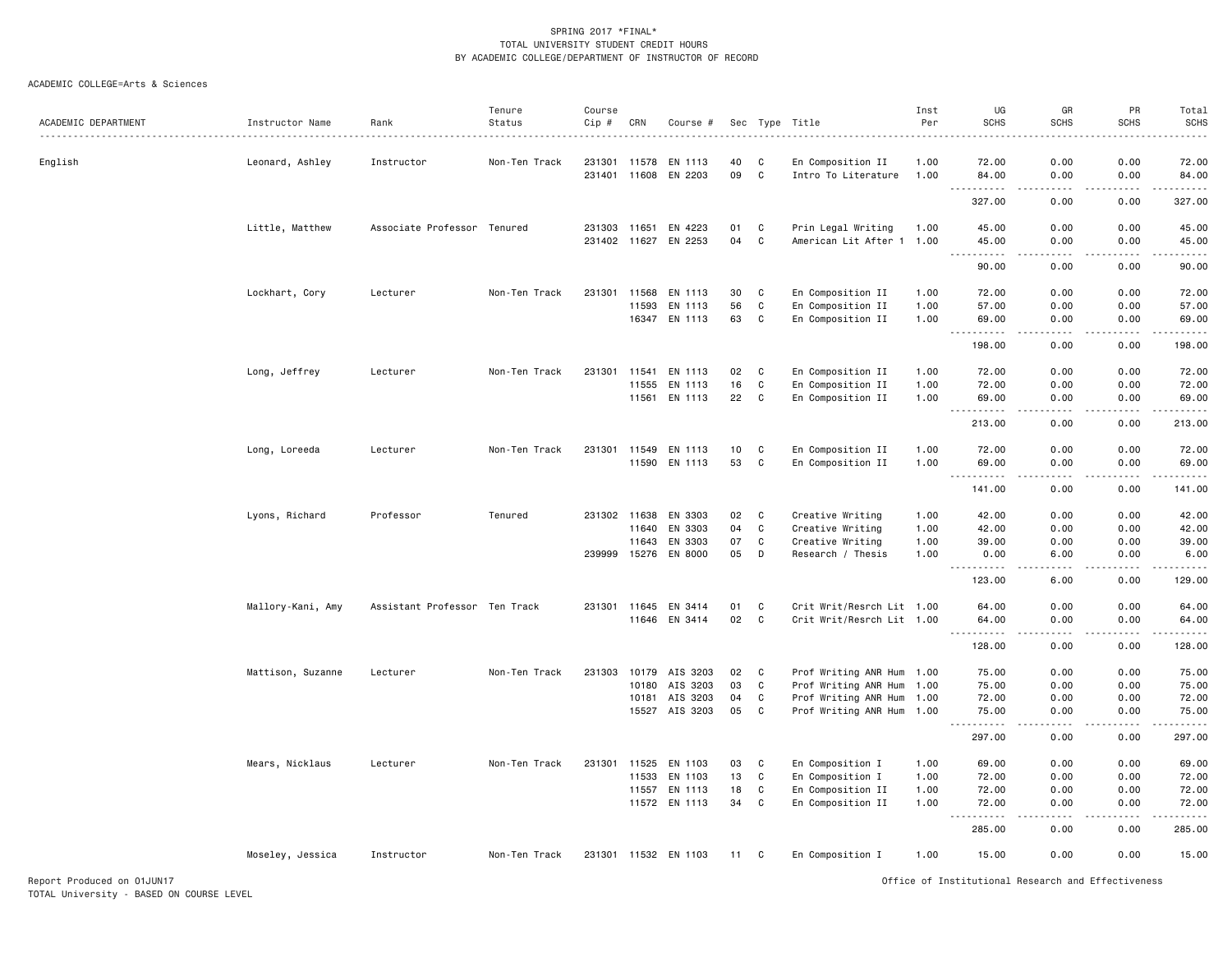|                     |                   |                             | Tenure        | Course       |              |                      |       |       |                           | Inst | UG                                          | GR                | PR               | Total<br><b>SCHS</b> |
|---------------------|-------------------|-----------------------------|---------------|--------------|--------------|----------------------|-------|-------|---------------------------|------|---------------------------------------------|-------------------|------------------|----------------------|
| ACADEMIC DEPARTMENT | Instructor Name   | Rank                        | Status        | Cip #        | CRN          | Course #             |       |       | Sec Type Title            | Per  | <b>SCHS</b>                                 | <b>SCHS</b>       | <b>SCHS</b>      |                      |
| English             | Moseley, Jessica  | Instructor                  | Non-Ten Track |              |              | 231401 11609 EN 2203 | 10    | C     | Intro To Literature       | 1.00 | 84.00                                       | 0.00              | 0.00             | 84.00                |
|                     |                   |                             |               |              |              |                      |       |       |                           |      | 99.00                                       | 0.00              | 0.00             | 99.00                |
|                     | O'Neill, Bonnie   | Associate Professor Tenured |               |              | 230701 14214 | EN 4893              | 01    | C     | American Literature       | 1.00 | 15.00                                       | 0.00              | 0.00             | 15.00                |
|                     |                   |                             |               |              | 14215        | EN 6893              | 01    | C     | American Literature       | 1.00 | 0.00                                        | 12.00             | 0.00             | 12.00                |
|                     |                   |                             |               | 231402 11621 |              | EN 2243              | 01    | C     | American Lit Before       | 1.00 | 81.00<br>$\sim$ $\sim$ $\sim$ $\sim$<br>.   | 0.00<br>-----     | 0.00<br>.        | 81.00<br>.           |
|                     |                   |                             |               |              |              |                      |       |       |                           |      | 96.00                                       | 12.00             | 0.00             | 108.00               |
|                     | Olson, Peter      | Lecturer                    | Non-Ten Track | 231301       | 13899        | EN 1113              |       | 501 C | En Composition II         | 1.00 | 48.00                                       | 0.00              | 0.00             | 48.00                |
|                     |                   |                             |               | 231303       | 13902        | EN 3313              | 501 C |       | Writing for the Work 1.00 |      | 36.00                                       | 0.00              | 0.00             | 36.00                |
|                     |                   |                             |               |              | 231404 13901 | EN 2223              | 502 C |       | English Lit After 18 1.00 |      | 45.00<br>. <b>.</b><br>$\sim$ $\sim$ $\sim$ | 0.00<br>.         | 0.00<br>.        | 45.00<br>.           |
|                     |                   |                             |               |              |              |                      |       |       |                           |      | 129.00                                      | 0.00              | 0.00             | 129.00               |
|                     | Pierce, Catherine | Associate Professor Tenured |               |              | 231302 11641 | EN 3303              | 05    | C     | Creative Writing          | 1.00 | 45.00                                       | 0.00              | 0.00             | 45.00                |
|                     |                   |                             |               |              | 11642        | EN 3303              | 06    | C     | Creative Writing          | 1.00 | 42.00                                       | 0.00              | 0.00             | 42.00                |
|                     |                   |                             |               |              | 11650        | EN 3803              | 01    | C     | Intermediate Poetry       | 1.00 | 42.00                                       | 0.00              | 0.00             | 42.00                |
|                     |                   |                             |               |              |              | 239999 15275 EN 8000 | 04    | D     | Research / Thesis         | 1.00 | 0.00<br>.                                   | 6.00<br>.         | 0.00<br>.        | 6.00<br>.            |
|                     |                   |                             |               |              |              |                      |       |       |                           |      | 129.00                                      | 6.00              | 0.00             | 135.00               |
|                     | Pizer, Ginger     | Associate Professor Tenured |               |              | 160102 11656 | EN 4413              | 01    | C     | Hist Of The Eng Lang 1.00 |      | 33.00                                       | 0.00              | 0.00             | 33.00                |
|                     |                   |                             |               |              | 11663        | EN 4633              | 01    | C     | Language & Society        | 1.00 | 15.00                                       | 0.00              | 0.00             | 15.00                |
|                     |                   |                             |               |              | 11675        | EN 6413              | 01    | C     | Hist Of The Eng Lang 1.00 |      | 0.00                                        | 3.00              | 0.00             | 3.00                 |
|                     |                   |                             |               | 451101       | 10232        | AN 4633              | 01    | C     | Language & Society        | 1.00 | 12.00                                       | 0.00              | 0.00             | 12.00                |
|                     |                   |                             |               |              | 11679        | EN 6633              | 01    | C     | Language & Society        | 1.00 | 0.00                                        | 3.00              | 0.00             | 3.00                 |
|                     |                   |                             |               |              |              | 13476 SO 4633        | 01    | C     | Language & Society        | 1.00 | 27.00<br>.<br>$\sim$ $\sim$ $\sim$          | 0.00<br>المتمامين | 0.00<br>.        | 27.00<br>.           |
|                     |                   |                             |               |              |              |                      |       |       |                           |      | 87.00                                       | 6.00              | 0.00             | 93.00                |
|                     | Price, Marty      | Instructor                  | Non-Ten Track | 231402 11623 |              | EN 2243              | 03    | C     | American Lit Before       | 1.00 | 87.00                                       | 0.00              | 0.00             | 87.00                |
|                     |                   |                             |               |              | 11626        | EN 2253              | 02    | C     | American Lit After 1 1.00 |      | 87.00                                       | 0.00              | 0.00             | 87.00                |
|                     |                   |                             |               |              |              | 231404 11615 EN 2213 | 03    | C     | English Lit Before 1 1.00 |      | 81.00<br>.                                  | 0.00<br>.         | 0.00<br><u>.</u> | 81.00<br>.           |
|                     |                   |                             |               |              |              |                      |       |       |                           |      | 255.00                                      | 0.00              | 0.00             | 255.00               |
|                     | Purl, Laura       | Lecturer                    | Non-Ten Track | 231301 11573 |              | EN 1113              | 35    | C     | En Composition II         | 1.00 | 60.00                                       | 0.00              | 0.00             | 60.00                |
|                     |                   |                             |               |              |              | 11592 EN 1113        | 55    | C     | En Composition II         | 1.00 | 63.00<br>------                             | 0.00              | 0.00             | 63.00<br>.           |
|                     |                   |                             |               |              |              |                      |       |       |                           |      | 123.00                                      | 0.00              | 0.00             | 123.00               |
|                     | Redd, James       | Lecturer                    | Non-Ten Track | 231401 11629 |              | EN 2273              | 01    | C     | World Literature Bef 1.00 |      | 72.00                                       | 0.00              | 0.00             | 72.00                |
|                     |                   |                             |               |              | 231402 11625 | EN 2253              | 01    | C     | American Lit After 1 1.00 |      | 87.00                                       | 0.00              | 0.00             | 87.00                |
|                     |                   |                             |               |              | 11628        | EN 2253              | 05    | C     | American Lit After 1 1.00 |      | 72.00                                       | 0.00              | 0.00             | 72.00                |
|                     |                   |                             |               |              | 231404 13900 | EN 2223              | 501 C |       | English Lit After 18 1.00 |      | 45.00                                       | 0.00              | 0.00             | 45.00                |
|                     |                   |                             |               |              | 16006        | EN 2223              | 503 C |       | English Lit After 18 1.00 |      | 39.00<br>$- - - - -$                        | 0.00<br>$- - - -$ | 0.00<br>.        | 39.00<br>.           |
|                     |                   |                             |               |              |              |                      |       |       |                           |      | 315.00                                      | 0.00              | 0.00             | 315.00               |
|                     | Rinehart, Hannah  | Lecturer                    | Non-Ten Track | 231301 11562 |              | EN 1113              | 23    | C     | En Composition II         | 1.00 | 72.00                                       | 0.00              | 0.00             | 72.00                |
|                     |                   |                             |               |              |              | 11580 EN 1113        | 42    | C     | En Composition II         | 1.00 | 72.00                                       | 0.00              | 0.00             | 72.00                |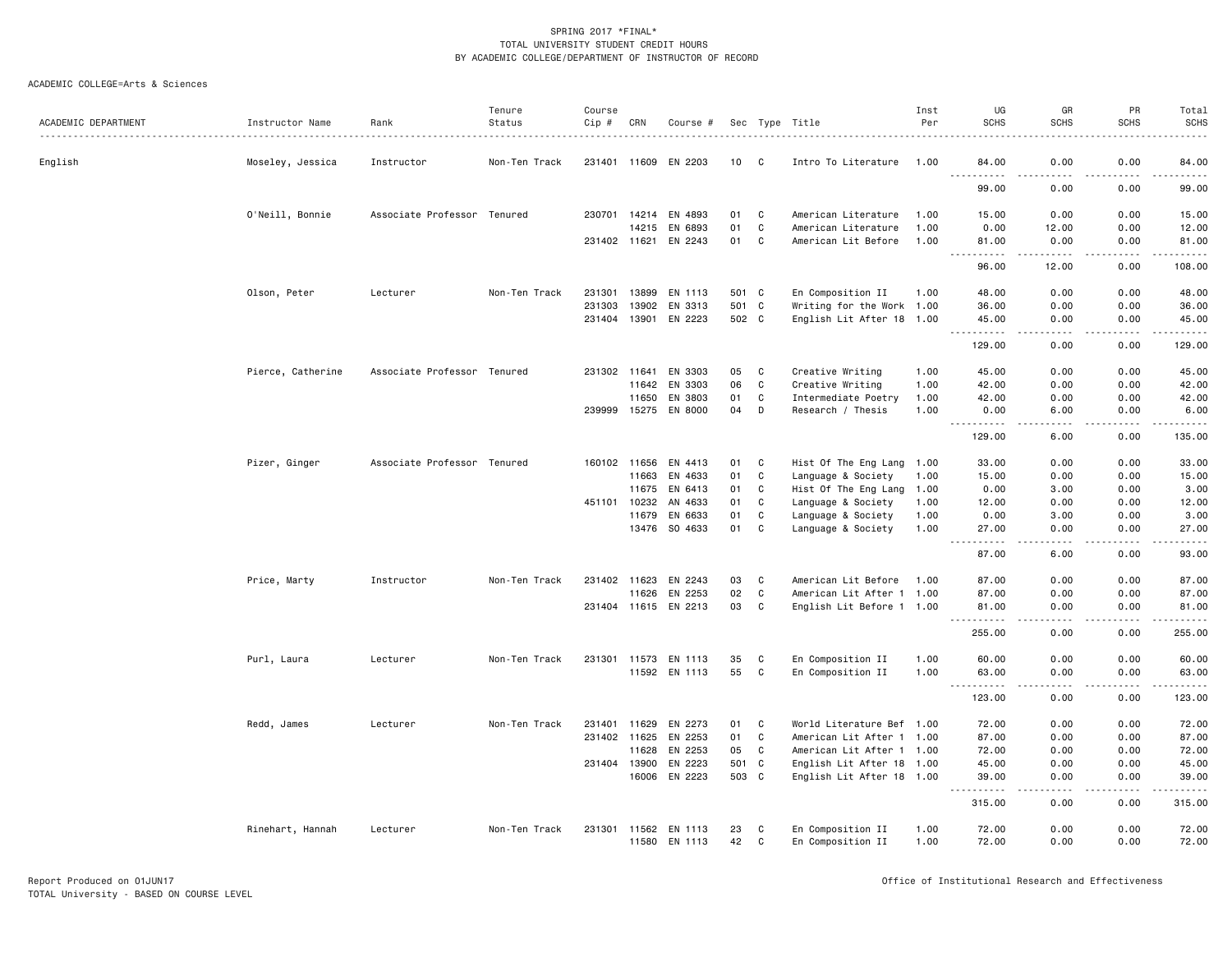| ACADEMIC DEPARTMENT | Instructor Name               | Rank                          | Tenure<br>Status | Course<br>Cip # | CRN            | Course #             |          |                   | Sec Type Title                                | Inst<br>Per | UG<br><b>SCHS</b>                                                                                                                 | GR<br><b>SCHS</b>                                                                                                                 | PR<br><b>SCHS</b>     | Total<br><b>SCHS</b><br>.                                                                                                                                     |
|---------------------|-------------------------------|-------------------------------|------------------|-----------------|----------------|----------------------|----------|-------------------|-----------------------------------------------|-------------|-----------------------------------------------------------------------------------------------------------------------------------|-----------------------------------------------------------------------------------------------------------------------------------|-----------------------|---------------------------------------------------------------------------------------------------------------------------------------------------------------|
|                     |                               |                               |                  |                 |                |                      |          |                   |                                               |             | .                                                                                                                                 |                                                                                                                                   |                       |                                                                                                                                                               |
|                     |                               |                               |                  |                 |                |                      |          |                   |                                               |             | 144.00                                                                                                                            | 0.00                                                                                                                              | 0.00                  | 144.00                                                                                                                                                        |
| English             | Robinson, Kristopher Lecturer |                               | Non-Ten Track    | 231301          |                | 11582 EN 1113        | 44       | C                 | En Composition II                             | 1.00        | 69.00                                                                                                                             | 0.00                                                                                                                              | 0.00                  | 69.00                                                                                                                                                         |
|                     |                               |                               |                  |                 |                | 11583 EN 1113        | 45       | C                 | En Composition II                             | 1.00        | 72.00<br>$\sim$ $\sim$ $\sim$<br>.                                                                                                | 0.00<br>د د د د                                                                                                                   | 0.00<br>.             | 72.00<br>.                                                                                                                                                    |
|                     |                               |                               |                  |                 |                |                      |          |                   |                                               |             | 141.00                                                                                                                            | 0.00                                                                                                                              | 0.00                  | 141.00                                                                                                                                                        |
|                     | Sanders, Shelly               | Instructor                    | Non-Ten Track    | 231303          | 12089          | GE 3513              | 05       | C                 | Technical Writing                             | 1.00        | 66.00                                                                                                                             | 0.00                                                                                                                              | 0.00                  | 66.00                                                                                                                                                         |
|                     |                               |                               |                  |                 | 12091          | GE 3513              | 07       | C                 | Technical Writing                             | 1.00        | 60.00                                                                                                                             | 0.00                                                                                                                              | 0.00                  | 60.00                                                                                                                                                         |
|                     |                               |                               |                  |                 | 12096          | GE 3513              | 12       | $\mathbf{C}$      | Technical Writing                             | 1.00        | 63.00<br>المتمام المتعاد<br>$ -$                                                                                                  | 0.00<br>$   -$                                                                                                                    | 0.00<br>.             | 63.00<br>.                                                                                                                                                    |
|                     |                               |                               |                  |                 |                |                      |          |                   |                                               |             | 189,00                                                                                                                            | 0.00                                                                                                                              | 0.00                  | 189.00                                                                                                                                                        |
|                     | Shaffer, Donald               | Associate Professor Tenured   |                  | 050201          | 14760          | AAS 4343             | 01       | $\mathtt{C}$      | African American Lit 1.00                     |             | 60.00                                                                                                                             | 0.00                                                                                                                              | 0.00                  | 60.00                                                                                                                                                         |
|                     |                               |                               |                  | 231301          | 16291          | EN 1113              | 62       | C                 | En Composition II                             | 1.00        | 69.00                                                                                                                             | 0.00                                                                                                                              | 0.00                  | 69.00                                                                                                                                                         |
|                     |                               |                               |                  | 239999          | 15951          | EN 7000              | 01       | $\mathbf I$       | Directed Indiv Study 1.00                     |             | 0.00<br>.                                                                                                                         | 3.00<br>.                                                                                                                         | 0.00<br>.             | 3.00<br>.                                                                                                                                                     |
|                     |                               |                               |                  |                 |                |                      |          |                   |                                               |             | 129.00                                                                                                                            | 3.00                                                                                                                              | 0.00                  | 132.00                                                                                                                                                        |
|                     | Slimp, Cynthia                | Lecturer                      | Non-Ten Track    |                 |                | 231401 14107 EN 2203 | 201 C    |                   | Intro To Literature                           | 1.00        | 36.00<br>$  -$<br>.                                                                                                               | 0.00<br>$\frac{1}{2} \left( \frac{1}{2} \right) \left( \frac{1}{2} \right) \left( \frac{1}{2} \right) \left( \frac{1}{2} \right)$ | 0.00<br>.             | 36.00<br>.                                                                                                                                                    |
|                     |                               |                               |                  |                 |                |                      |          |                   |                                               |             | 36.00                                                                                                                             | 0.00                                                                                                                              | 0.00                  | 36.00                                                                                                                                                         |
|                     | Slimp, Stephen                | Lecturer                      | Non-Ten Track    |                 |                | 231404 14131 EN 4503 | 201 C    |                   | Shakespeare                                   | 1.00        | 18.00                                                                                                                             | 0.00                                                                                                                              | 0.00                  | 18.00                                                                                                                                                         |
|                     |                               |                               |                  |                 |                |                      |          |                   |                                               |             | <u>.</u><br>18.00                                                                                                                 | .<br>0.00                                                                                                                         | .<br>0.00             | .<br>18.00                                                                                                                                                    |
|                     | Smith, Megan                  | Assistant Professor Ten Track |                  | 160102 11659    |                | EN 4433              | 01       | C                 | Approaches to TESOL                           | 1.00        | 39.00                                                                                                                             | 0.00                                                                                                                              | 0.00                  | 39.00                                                                                                                                                         |
|                     |                               |                               |                  |                 | 11660          | EN 4443              | 01       | C                 | English Syntax                                | 1.00        | 39.00                                                                                                                             | 0.00                                                                                                                              | 0.00                  | 39.00                                                                                                                                                         |
|                     |                               |                               |                  |                 | 11676          | EN 6433              | 01       | C                 | Approaches to TESOL                           | 1.00        | 0.00                                                                                                                              | 9.00                                                                                                                              | 0.00                  | 9.00                                                                                                                                                          |
|                     |                               |                               |                  |                 | 11677          | EN 6443              | 01       | C                 | English Syntax                                | 1.00        | 0.00                                                                                                                              | 9.00                                                                                                                              | 0.00                  | 9.00                                                                                                                                                          |
|                     |                               |                               |                  | 239999          | 16287          | EN 4000              | 01       | $\mathbf{I}$      | Directed Indiv Study                          | 1.00        | 3.00<br><b><i><u>.</u></i></b>                                                                                                    | 0.00<br>.                                                                                                                         | 0.00<br>.             | 3.00<br>$\frac{1}{2} \left( \frac{1}{2} \right) \left( \frac{1}{2} \right) \left( \frac{1}{2} \right) \left( \frac{1}{2} \right) \left( \frac{1}{2} \right)$  |
|                     |                               |                               |                  |                 |                |                      |          |                   |                                               |             | 81.00                                                                                                                             | 18.00                                                                                                                             | 0.00                  | 99.00                                                                                                                                                         |
|                     | Spain, Andrea                 | Assistant Professor Ten Track |                  | 231401 11631    |                | EN 2283              | 01       | C                 | World Literature Aft 1.00                     |             | 45.00                                                                                                                             | 0.00                                                                                                                              | 0.00                  | 45.00                                                                                                                                                         |
|                     |                               |                               |                  |                 | 11647          | EN 3513              | 01       | $\mathtt{C}$      | Women and Literature 1.00                     |             | 48.00<br>$- - - - -$                                                                                                              | 0.00<br>----                                                                                                                      | 0.00<br>$\frac{1}{2}$ | 48.00<br>$\frac{1}{2} \left( \frac{1}{2} \right) \left( \frac{1}{2} \right) \left( \frac{1}{2} \right) \left( \frac{1}{2} \right) \left( \frac{1}{2} \right)$ |
|                     |                               |                               |                  |                 |                |                      |          |                   |                                               |             | 93.00                                                                                                                             | 0.00                                                                                                                              | 0.00                  | 93.00                                                                                                                                                         |
|                     | Spurlock, Ann                 | Instructor                    | Non-Ten Track    |                 |                | 231301 11669 EN 6013 | 01       | E                 | Tchng Col Writing                             | 1.00        | 0.00                                                                                                                              | 57.00                                                                                                                             | 0.00                  | 57.00                                                                                                                                                         |
|                     |                               |                               |                  |                 |                |                      |          |                   |                                               |             | $\frac{1}{2} \left( \frac{1}{2} \right) \left( \frac{1}{2} \right) \left( \frac{1}{2} \right) \left( \frac{1}{2} \right)$<br>0.00 | 57.00                                                                                                                             | 0.00                  | .<br>57.00                                                                                                                                                    |
|                     | Stamps, Alison                | Non-Faculty                   | Not Applicable   | 131401          |                | 11809 ESL 5120       | 04       | C                 | American Lang & Cul                           | 1.00        | 9.00                                                                                                                              | 0.00                                                                                                                              | 0.00                  | 9.00                                                                                                                                                          |
|                     |                               |                               |                  |                 | 11811          | ESL 5313             | 02       | C                 | Classroom Comm & Pre 1.00                     |             | 12.00                                                                                                                             | 0.00                                                                                                                              | 0.00                  | 12.00                                                                                                                                                         |
|                     |                               |                               |                  |                 | 11813          | ESL 5313             | 04       | C                 | Classroom Comm & Pre 1.00                     |             | 3.00                                                                                                                              | 0.00                                                                                                                              | 0.00                  | 3.00                                                                                                                                                          |
|                     |                               |                               |                  |                 |                | 11815 ESL 5323       | 02       | $\mathtt{C}$      | Academic Research an 1.00                     |             | 6.00                                                                                                                              | 0.00                                                                                                                              | 0.00                  | 6.00                                                                                                                                                          |
|                     |                               |                               |                  |                 | 11817<br>11819 | ESL 5323<br>ESL 5333 | 04<br>02 | $\mathtt{C}$<br>C | Academic Research an 1.00<br>Critical Reading | 1.00        | 39.00<br>12.00                                                                                                                    | 0.00<br>0.00                                                                                                                      | 0.00<br>0.00          | 39.00<br>12.00                                                                                                                                                |
|                     |                               |                               |                  |                 |                |                      |          |                   |                                               |             | 81.00                                                                                                                             | 0.00                                                                                                                              | 0.00                  | .<br>81.00                                                                                                                                                    |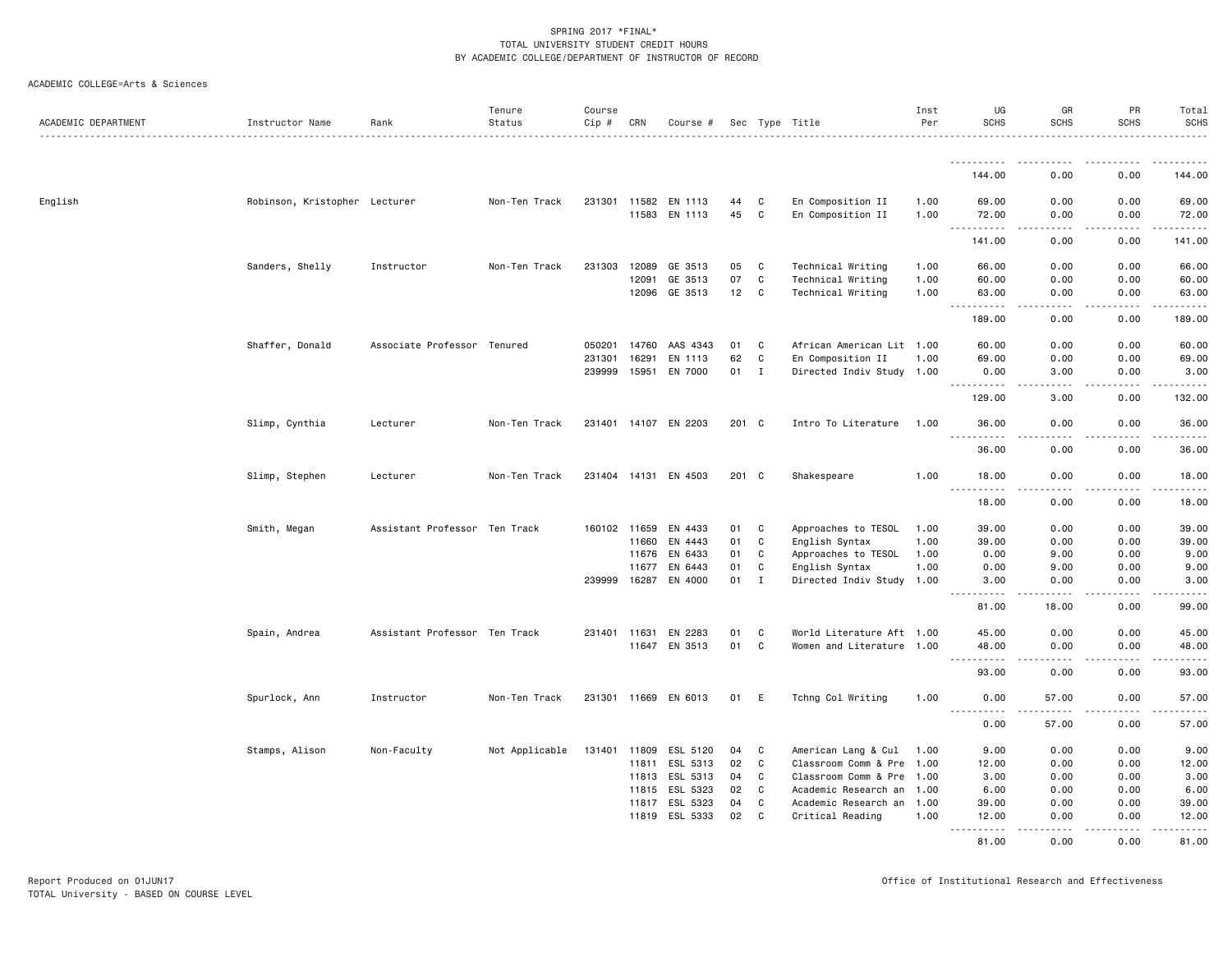|                     |                   |                               | Tenure         | Course       |       |                      |       |                            |                           | Inst | UG                                                                                                                                                                                                                                                                                                                                                                                                                                                                                                             | GR                                                                                                                        | PR                          | Total                                                                                                                               |
|---------------------|-------------------|-------------------------------|----------------|--------------|-------|----------------------|-------|----------------------------|---------------------------|------|----------------------------------------------------------------------------------------------------------------------------------------------------------------------------------------------------------------------------------------------------------------------------------------------------------------------------------------------------------------------------------------------------------------------------------------------------------------------------------------------------------------|---------------------------------------------------------------------------------------------------------------------------|-----------------------------|-------------------------------------------------------------------------------------------------------------------------------------|
| ACADEMIC DEPARTMENT | Instructor Name   | Rank                          | Status         | Cip #        | CRN   | Course #             |       |                            | Sec Type Title            | Per  | <b>SCHS</b>                                                                                                                                                                                                                                                                                                                                                                                                                                                                                                    | <b>SCHS</b>                                                                                                               | <b>SCHS</b>                 | <b>SCHS</b><br>.                                                                                                                    |
|                     |                   |                               |                |              |       |                      |       |                            |                           |      |                                                                                                                                                                                                                                                                                                                                                                                                                                                                                                                |                                                                                                                           |                             |                                                                                                                                     |
| English             | Stinson, Emily    | Instructor                    | Non-Ten Track  | 231301 11543 |       | EN 1113              | 04    | C                          | En Composition II         | 1.00 | 75.00                                                                                                                                                                                                                                                                                                                                                                                                                                                                                                          | 0.00                                                                                                                      | 0.00                        | 75.00                                                                                                                               |
|                     |                   |                               |                | 231302 11637 |       | EN 3303              | 01    | C                          | Creative Writing          | 1.00 | 45.00                                                                                                                                                                                                                                                                                                                                                                                                                                                                                                          | 0.00                                                                                                                      | 0.00                        | 45.00                                                                                                                               |
|                     |                   |                               |                | 231401 11607 |       | EN 2203              | 08    | C                          | Intro To Literature       | 1.00 | 90.00<br><b>.</b><br>$\sim$ $\sim$ $\sim$                                                                                                                                                                                                                                                                                                                                                                                                                                                                      | 0.00<br>$\sim$ $\sim$ $\sim$ $\sim$                                                                                       | 0.00<br>.                   | 90.00<br>.                                                                                                                          |
|                     |                   |                               |                |              |       |                      |       |                            |                           |      | 210.00                                                                                                                                                                                                                                                                                                                                                                                                                                                                                                         | 0.00                                                                                                                      | 0.00                        | 210.00                                                                                                                              |
|                     | Thompson, Amanda  | Non-Employee                  | Not Applicable |              |       | 231404 15634 EN 2223 | 201 C |                            | English Lit After 18 1.00 |      | 54.00                                                                                                                                                                                                                                                                                                                                                                                                                                                                                                          | 0.00                                                                                                                      | 0.00                        | 54.00                                                                                                                               |
|                     |                   |                               |                |              |       |                      |       |                            |                           |      | 54.00                                                                                                                                                                                                                                                                                                                                                                                                                                                                                                          | 0.00                                                                                                                      | 0.00                        | 54.00                                                                                                                               |
|                     | Thompson, Jessica | Instructor                    | Non-Ten Track  | 231301 11524 |       | EN 1103              | 02    | C                          | En Composition I          | 1.00 | 57.00                                                                                                                                                                                                                                                                                                                                                                                                                                                                                                          | 0.00                                                                                                                      | 0.00                        | 57.00                                                                                                                               |
|                     |                   |                               |                |              | 11527 | EN 1103              | 06    | C                          | En Composition I          | 1.00 | 69.00                                                                                                                                                                                                                                                                                                                                                                                                                                                                                                          | 0.00                                                                                                                      | 0.00                        | 69.00                                                                                                                               |
|                     |                   |                               |                | 231401 11606 |       | EN 2203              | 07    | C                          | Intro To Literature       | 1.00 | 87.00                                                                                                                                                                                                                                                                                                                                                                                                                                                                                                          | 0.00                                                                                                                      | 0.00                        | 87.00                                                                                                                               |
|                     |                   |                               |                |              | 11610 | EN 2203              | 11    | C                          | Intro To Literature       | 1.00 | 90.00                                                                                                                                                                                                                                                                                                                                                                                                                                                                                                          | 0.00                                                                                                                      | 0.00                        | 90.00                                                                                                                               |
|                     |                   |                               |                |              |       |                      |       |                            |                           |      | <u>----------</u><br>303.00                                                                                                                                                                                                                                                                                                                                                                                                                                                                                    | .<br>0.00                                                                                                                 | -----<br>0.00               | 303.00                                                                                                                              |
|                     | Torrence, Devan   | Lecturer                      | Non-Ten Track  | 231301 11586 |       | EN 1113              | 49    | C                          | En Composition II         | 1.00 | 75.00                                                                                                                                                                                                                                                                                                                                                                                                                                                                                                          | 0.00                                                                                                                      | 0.00                        | 75.00                                                                                                                               |
|                     |                   |                               |                |              | 11596 | EN 1113              | 60    | C                          | En Composition II         | 1.00 | 72.00                                                                                                                                                                                                                                                                                                                                                                                                                                                                                                          | 0.00                                                                                                                      | 0.00                        | 72.00                                                                                                                               |
|                     |                   |                               |                |              |       |                      |       |                            |                           |      | .<br>147.00                                                                                                                                                                                                                                                                                                                                                                                                                                                                                                    | .<br>0.00                                                                                                                 | 22222.<br>$- - - -$<br>0.00 | $\begin{array}{cccccccccccccc} \bullet & \bullet & \bullet & \bullet & \bullet & \bullet & \bullet & \bullet \end{array}$<br>147.00 |
|                     | Trimm, James      | Lecturer                      | Non-Ten Track  | 231301       | 11545 | EN 1113              | 06    | C                          | En Composition II         | 1.00 | 72.00                                                                                                                                                                                                                                                                                                                                                                                                                                                                                                          | 0.00                                                                                                                      | 0.00                        | 72.00                                                                                                                               |
|                     |                   |                               |                |              | 11579 | EN 1113              | 41    | C                          | En Composition II         | 1.00 | 72.00                                                                                                                                                                                                                                                                                                                                                                                                                                                                                                          | 0.00                                                                                                                      | 0.00                        | 72.00                                                                                                                               |
|                     |                   |                               |                | 231401 11600 |       | EN 2203              | 01    | C                          | Intro To Literature       | 1.00 | 87.00                                                                                                                                                                                                                                                                                                                                                                                                                                                                                                          | 0.00                                                                                                                      | 0.00                        | 87.00                                                                                                                               |
|                     |                   |                               |                |              |       |                      |       |                            |                           |      | .<br>$\sim$ $\sim$ $\sim$<br>231.00                                                                                                                                                                                                                                                                                                                                                                                                                                                                            | د د د د<br>0.00                                                                                                           | -----<br>0.00               | .<br>231.00                                                                                                                         |
|                     | Trinh, Annie      | Grad Teach Assist             | Non-Ten Track  |              |       | 231301 11546 EN 1113 | 07    | $\overline{\phantom{a}}$ C | En Composition II         | 1.00 | 72.00                                                                                                                                                                                                                                                                                                                                                                                                                                                                                                          | 0.00                                                                                                                      | 0.00                        | 72.00                                                                                                                               |
|                     |                   |                               |                |              |       |                      |       |                            |                           |      | $\sim$ $\sim$ $\sim$<br>72.00                                                                                                                                                                                                                                                                                                                                                                                                                                                                                  | 0.00                                                                                                                      | $- - - -$<br>0.00           | .<br>72.00                                                                                                                          |
|                     | Vivier, Eric      | Assistant Professor Ten Track |                | 240101 12328 |       | HON 1173             | H01 S |                            | The Quest II              | 1.00 | 42.00                                                                                                                                                                                                                                                                                                                                                                                                                                                                                                          | 0.00                                                                                                                      | 0.00                        | 42.00                                                                                                                               |
|                     |                   |                               |                |              | 12329 | HON 1173             | H02 S |                            | The Quest II              | 1.00 | 45.00                                                                                                                                                                                                                                                                                                                                                                                                                                                                                                          | 0.00                                                                                                                      | 0.00                        | 45.00                                                                                                                               |
|                     |                   |                               |                |              |       |                      |       |                            |                           |      | $\sim$ $\sim$ $\sim$<br>$\begin{array}{cccccccccccccc} \multicolumn{2}{c}{} & \multicolumn{2}{c}{} & \multicolumn{2}{c}{} & \multicolumn{2}{c}{} & \multicolumn{2}{c}{} & \multicolumn{2}{c}{} & \multicolumn{2}{c}{} & \multicolumn{2}{c}{} & \multicolumn{2}{c}{} & \multicolumn{2}{c}{} & \multicolumn{2}{c}{} & \multicolumn{2}{c}{} & \multicolumn{2}{c}{} & \multicolumn{2}{c}{} & \multicolumn{2}{c}{} & \multicolumn{2}{c}{} & \multicolumn{2}{c}{} & \multicolumn{2}{c}{} & \multicolumn{2}{c}{} & \$ | $\frac{1}{2} \left( \frac{1}{2} \right) \left( \frac{1}{2} \right) \left( \frac{1}{2} \right) \left( \frac{1}{2} \right)$ | .                           | .                                                                                                                                   |
|                     |                   |                               |                |              |       |                      |       |                            |                           |      | 87.00                                                                                                                                                                                                                                                                                                                                                                                                                                                                                                          | 0.00                                                                                                                      | 0.00                        | 87.00                                                                                                                               |
|                     | Voller, Leslie    | Instructor                    | Non-Ten Track  | 231301       | 11591 | EN 1113              | 54    | C                          | En Composition II         | 1.00 | 72.00                                                                                                                                                                                                                                                                                                                                                                                                                                                                                                          | 0.00                                                                                                                      | 0.00                        | 72.00                                                                                                                               |
|                     |                   |                               |                | 231401 11602 |       | EN 2203              | 03    | C                          | Intro To Literature       | 1.00 | 87.00                                                                                                                                                                                                                                                                                                                                                                                                                                                                                                          | 0.00                                                                                                                      | 0.00                        | 87.00                                                                                                                               |
|                     |                   |                               |                |              |       | 11612 EN 2203        | 13    | $\mathbf{C}$               | Intro To Literature       | 1.00 | 93.00<br>.                                                                                                                                                                                                                                                                                                                                                                                                                                                                                                     | 0.00<br>- - - -                                                                                                           | 0.00<br>$- - - -$           | 93.00<br>.                                                                                                                          |
|                     |                   |                               |                |              |       |                      |       |                            |                           |      | 252.00                                                                                                                                                                                                                                                                                                                                                                                                                                                                                                         | 0.00                                                                                                                      | 0.00                        | 252.00                                                                                                                              |
|                     | Wait, Michelle    | Grad Teach Assist             | Non-Ten Track  |              |       | 231301 11584 EN 1113 | 46    | C                          | En Composition II         | 1.00 | 72.00                                                                                                                                                                                                                                                                                                                                                                                                                                                                                                          | 0.00                                                                                                                      | 0.00                        | 72.00                                                                                                                               |
|                     |                   |                               |                |              |       |                      |       |                            |                           |      | -----<br>72.00                                                                                                                                                                                                                                                                                                                                                                                                                                                                                                 | $\sim$ $\sim$ $\sim$ $\sim$<br>0.00                                                                                       | .<br>0.00                   | .<br>72.00                                                                                                                          |
|                     | West, Robert      | Associate Professor Tenured   |                | 231401       | 11668 | EN 4953              | 01    | C                          | Form & Theory Poetry 1.00 |      | 30.00                                                                                                                                                                                                                                                                                                                                                                                                                                                                                                          | 0.00                                                                                                                      | 0.00                        | 30.00                                                                                                                               |
|                     |                   |                               |                |              | 14212 | EN 4333              | 01    | $\mathbf C$                | Southern Literature       | 1.00 | 54.00                                                                                                                                                                                                                                                                                                                                                                                                                                                                                                          | 0.00                                                                                                                      | 0.00                        | 54.00                                                                                                                               |
|                     |                   |                               |                |              | 14213 | EN 6333              | 01    | C                          | Southern Literature       | 1.00 | 0.00                                                                                                                                                                                                                                                                                                                                                                                                                                                                                                           | 12.00                                                                                                                     | 0.00                        | 12.00                                                                                                                               |
|                     |                   |                               |                | 239999       | 11684 | EN 6953              | 01    | C                          | Form & Theory Poetry 1.00 |      | 0.00<br>.                                                                                                                                                                                                                                                                                                                                                                                                                                                                                                      | 9.00<br>.                                                                                                                 | 0.00<br>.                   | 9.00<br>.                                                                                                                           |
|                     |                   |                               |                |              |       |                      |       |                            |                           |      | 84.00                                                                                                                                                                                                                                                                                                                                                                                                                                                                                                          | 21,00                                                                                                                     | 0.00                        | 105.00                                                                                                                              |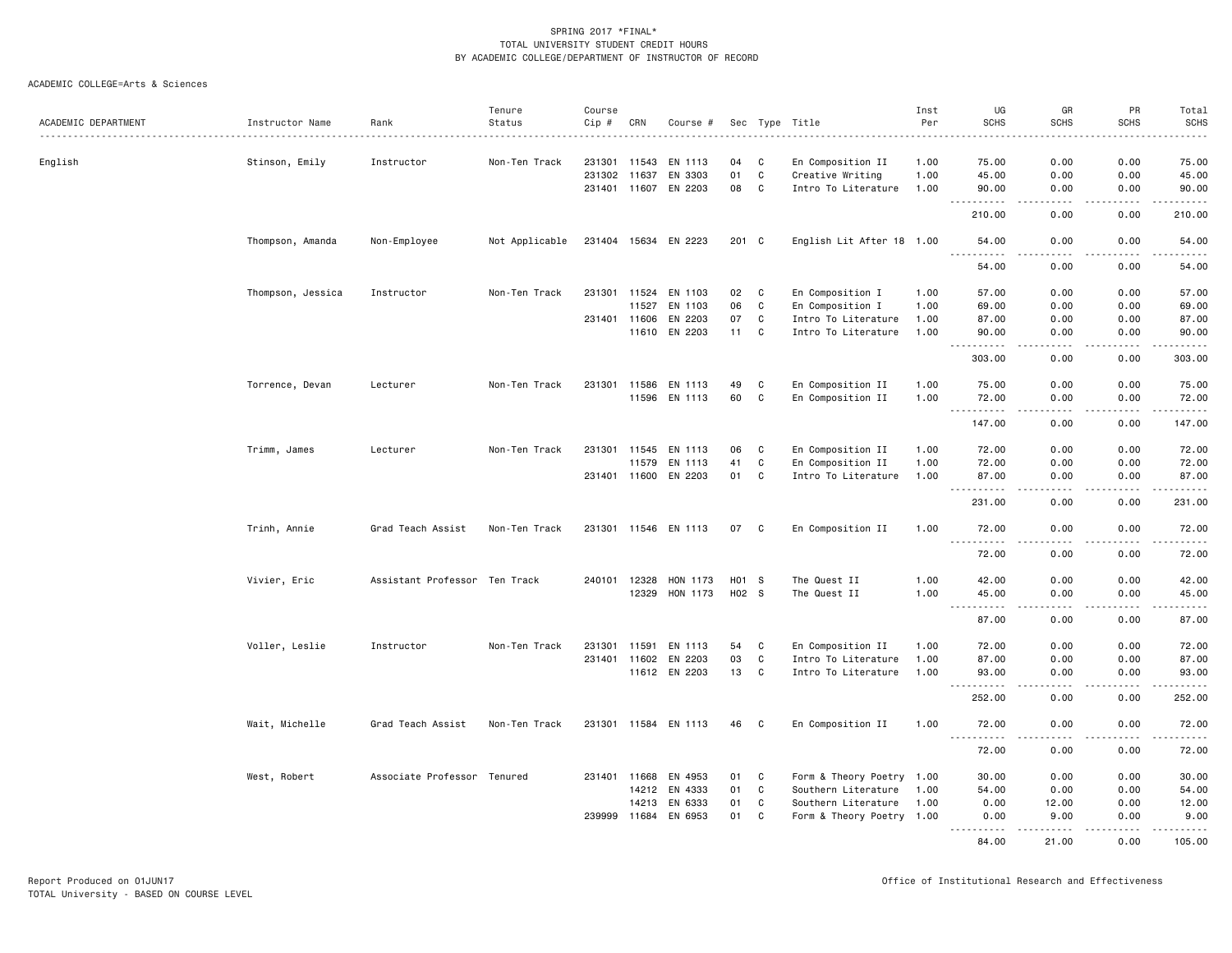| ACADEMIC DEPARTMENT                    | Instructor Name | Rank     | Tenure<br>Status | Course<br>Cip # | CRN            | Course #           |          |   | Sec Type Title                         | Inst<br>Per  | UG<br><b>SCHS</b>             | GR<br><b>SCHS</b> | <b>PR</b><br><b>SCHS</b> | Total<br>SCHS       |
|----------------------------------------|-----------------|----------|------------------|-----------------|----------------|--------------------|----------|---|----------------------------------------|--------------|-------------------------------|-------------------|--------------------------|---------------------|
| English                                | White, Rebekah  | Lecturer | Non-Ten Track    | 231301          | 11594<br>11595 | EN 1113<br>EN 1113 | 57<br>59 | ◡ | En Composition II<br>En Composition II | 1.00<br>1.00 | 69.00<br>72.00<br>----------- | 0.00<br>0.00<br>. | 0.00<br>0.00<br>.        | 69.00<br>72.00<br>. |
|                                        |                 |          |                  |                 |                |                    |          |   |                                        |              | 141.00                        | 0.00              | 0.00                     | 141.00              |
| ====================================== |                 |          |                  |                 |                |                    |          |   |                                        |              | ==========                    | ==========        | ==========               | ==========          |
| English                                |                 |          |                  |                 |                |                    |          |   |                                        |              | 10838,00                      | 298.00            | 0.00                     | 11136.00            |
| ====================================== |                 |          |                  |                 |                |                    |          |   |                                        |              | ==========                    | ==========        | ==========               | ==========          |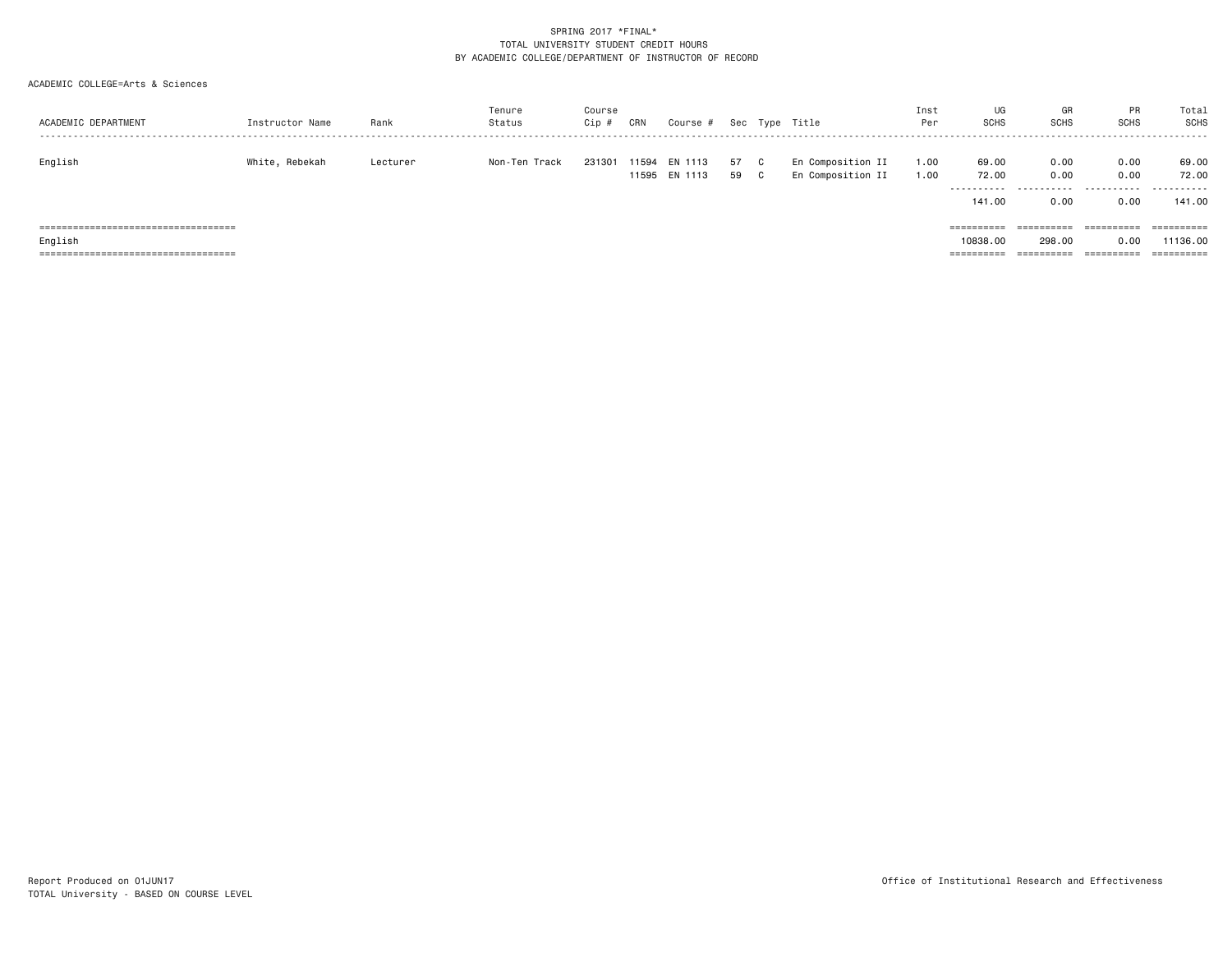|                     |                   |                                                  | Tenure        | Course       |                |                    |          |             |                                           | Inst            | UG                                                          | GR                                                                                                                                                            | PR           | Total              |
|---------------------|-------------------|--------------------------------------------------|---------------|--------------|----------------|--------------------|----------|-------------|-------------------------------------------|-----------------|-------------------------------------------------------------|---------------------------------------------------------------------------------------------------------------------------------------------------------------|--------------|--------------------|
| ACADEMIC DEPARTMENT | Instructor Name   | Rank                                             | Status        | Cip #        | CRN            | Course #           |          |             | Sec Type Title                            | Per<br><u>.</u> | <b>SCHS</b>                                                 | <b>SCHS</b>                                                                                                                                                   | <b>SCHS</b>  | <b>SCHS</b><br>.   |
|                     |                   |                                                  |               |              |                |                    |          |             |                                           |                 |                                                             |                                                                                                                                                               |              |                    |
| Geosciences         |                   | Ambinakudige, Shrini Associate Professor Tenured |               | 450701       | 12202          | GR 6303            | 01       | C           | Principles of GIS                         | 1.00            | 0.00                                                        | 21.00                                                                                                                                                         | 0.00         | 21.00              |
|                     |                   |                                                  |               |              | 12203          | GR 6303            | 02       | K<br>К      | Principles of GIS                         | 0.80            | 0.00                                                        | 0.00                                                                                                                                                          | 0.00         | 0.00               |
|                     |                   |                                                  |               |              | 12204<br>12206 | GR 6303<br>GR 6303 | 03<br>05 | K           | Principles of GIS                         | 0.80            | 0.00<br>0.00                                                | 0.00<br>0.00                                                                                                                                                  | 0.00<br>0.00 | 0.00<br>0.00       |
|                     |                   |                                                  |               |              |                |                    |          |             | Principles of GIS                         | 0.80            |                                                             |                                                                                                                                                               |              |                    |
|                     |                   |                                                  |               | 450702       | 14788          | GR 9000<br>GR 4303 | 01<br>01 | D<br>C      | Research/Dissertatio<br>Principles of GIS | 1.00<br>1.00    | 0.00                                                        | 9.00<br>0.00                                                                                                                                                  | 0.00<br>0.00 | 9.00<br>255.00     |
|                     |                   |                                                  |               |              | 12180<br>12181 | GR 4303            | 02       | К           | Principles of GIS                         | 0.80            | 255.00<br>0.00                                              | 0.00                                                                                                                                                          | 0.00         | 0.00               |
|                     |                   |                                                  |               |              | 12182          | GR 4303            | 03       | К           |                                           | 0.80            | 0.00                                                        | 0.00                                                                                                                                                          | 0.00         | 0.00               |
|                     |                   |                                                  |               |              | 12183          | GR 4303            | 04       | К           | Principles of GIS<br>Principles of GIS    | 0.80            | 0.00                                                        | 0.00                                                                                                                                                          | 0.00         | 0.00               |
|                     |                   |                                                  |               |              | 12184          | GR 4303            | 05       | К           | Principles of GIS                         | 0.80            | 0.00                                                        | 0.00                                                                                                                                                          | 0.00         | 0.00               |
|                     |                   |                                                  |               |              |                |                    |          |             |                                           |                 | 255.00                                                      | 30.00                                                                                                                                                         | 0.00         | المستما<br>285.00  |
|                     | Babineaux, Claire | Grad Teach Assist                                | Non-Ten Track | 400601       |                | 12115 GG 1113      | 05       | C           | Survey Earth Sci I                        | 0.90            | 253.80                                                      | 0.00                                                                                                                                                          | 0.00         | 253.80             |
|                     |                   |                                                  |               |              |                |                    |          |             |                                           |                 | .<br>253.80                                                 | .<br>0.00                                                                                                                                                     | .<br>0.00    | .<br>253.80        |
|                     | Brown, Michael E. | Professor                                        | Tenured       | 400404       | 12201          | GR 4963            | 01       | C           | Mesoscale Meteorolog 1.00                 |                 | 30.00                                                       | 0.00                                                                                                                                                          | 0.00         | 30.00              |
|                     |                   |                                                  |               |              | 13973          | GR 8123            | 501      | <b>C</b>    | Met II: Fore and St 0.10                  |                 | 0.00                                                        | 7.80                                                                                                                                                          | 0.00         | 7.80               |
|                     |                   |                                                  |               | 400699       | 12225          | GR 8843            | 01       | - S         | Adv Mesoscale Meteor 1.00                 |                 | 0.00                                                        | 6.00                                                                                                                                                          | 0.00         | 6.00               |
|                     |                   |                                                  |               | 450701       | 15093          | GR 8000            | 08       | D           | Research / Thesis                         | 1.00            | 0.00                                                        | 9.00                                                                                                                                                          | 0.00         | 9.00               |
|                     |                   |                                                  |               |              | 15094          | GR 9000            | 06       | D           | Research/Dissertatio 1.00                 |                 | 0.00                                                        | 9.00                                                                                                                                                          | 0.00         | 9.00               |
|                     |                   |                                                  |               |              |                |                    |          |             |                                           |                 | .<br>$- - -$<br>30.00                                       | $\frac{1}{2} \left( \frac{1}{2} \right) \left( \frac{1}{2} \right) \left( \frac{1}{2} \right) \left( \frac{1}{2} \right) \left( \frac{1}{2} \right)$<br>31.80 | .<br>0.00    | $    -$<br>61.80   |
|                     | Cho, Youngwoo     | Grad Teach Assist                                | Non-Ten Track | 400601       | 12111          | GG 1113            | 01       | C           | Survey Earth Sci I                        | 0.90            | 113.40                                                      | 0.00                                                                                                                                                          | 0.00         | 113.40             |
|                     |                   |                                                  |               |              |                | 12112 GG 1113      | 02       | C           | Survey Earth Sci I                        | 0.90            | 121.50<br><b></b>                                           | 0.00<br>$   -$                                                                                                                                                | 0.00<br>.    | 121.50<br>.        |
|                     |                   |                                                  |               |              |                |                    |          |             |                                           |                 | 234.90                                                      | 0.00                                                                                                                                                          | 0.00         | 234.90             |
|                     | Clary, Renee      | Associate Professor Tenured                      |               | 400601       | 14786          | GG 9000            | 05       | D           | Research/Dissertatio 1.00                 |                 | 0.00                                                        | 14.00                                                                                                                                                         | 0.00         | 14.00              |
|                     |                   |                                                  |               |              | 14787          | GG 8000            | 05       | D           | Research / Thesis                         | 1.00            | 0.00                                                        | 6.00                                                                                                                                                          | 0.00         | 6.00               |
|                     |                   |                                                  |               |              | 14873          | GG 8990            | 01       | C           | Special Topic In GG                       | 1.00            | 0.00                                                        | 24.00                                                                                                                                                         | 0.00         | 24.00              |
|                     |                   |                                                  |               |              | 16421          | GG 8000            | 501      | D           | Research / Thesis                         | 1.00            | 0.00                                                        | 1.00                                                                                                                                                          | 0.00         | 1.00               |
|                     |                   |                                                  |               | 400604       | 14558          | GG 8343            | 01       | C           | Paleo of Dinosaurs                        | 1.00            | 0.00                                                        | 12.00                                                                                                                                                         | 0.00         | 12.00              |
|                     |                   |                                                  |               |              | 14710          | GG 8343            | 501 C    |             | Paleo of Dinosaurs                        | 1.00            | 0.00                                                        | 54.00                                                                                                                                                         | 0.00         | 54.00<br>.         |
|                     |                   |                                                  |               |              |                |                    |          |             |                                           |                 | 0.00                                                        | 111.00                                                                                                                                                        | 0.00         | 111.00             |
|                     | Cooke, William    | Professor                                        | Tenured       | 400699       | 14557          | GR 8913            | 01       | C           | Phil & Ethics in Ge 1.00                  |                 | 0.00                                                        | 33.00                                                                                                                                                         | 0.00         | 33.00              |
|                     |                   |                                                  |               | 450701       | 13969          | GR 6313            | 501      | B           | Advanced GIS                              | 0.10            | 0.00                                                        | 2.70                                                                                                                                                          | 0.00         | 2.70               |
|                     |                   |                                                  |               |              | 16533          | GR 8000            | 11       | D           | Research / Thesis                         | 1.00            | 0.00                                                        | 2.00                                                                                                                                                          | 0.00         | 2.00               |
|                     |                   |                                                  |               |              | 16535          | GR 7000            | 04       | $\mathbf I$ | Directed Indiv Study 1.00                 |                 | 0.00                                                        | 3.00                                                                                                                                                          | 0.00         | 3.00               |
|                     |                   |                                                  |               | 450702 13956 |                | GR 4313            | 501 B    |             | Advanced GIS                              | 0.10            | 0.90<br>$\sim$ $\sim$ $\sim$ $\sim$<br>$\sim$ $\sim$ $\sim$ | 0.00<br>.                                                                                                                                                     | 0.00<br>.    | 0.90<br>والمناصبات |
|                     |                   |                                                  |               |              |                |                    |          |             |                                           |                 | 0.90                                                        | 40.70                                                                                                                                                         | 0.00         | 41.60              |
|                     | Dash, Padmanava   | Assistant Professor Ten Track                    |               | 400601       | 12122          | GG 3133            | 01       | C           | Intro Environ Geol                        | 1.00            | 96.00                                                       | 0.00                                                                                                                                                          | 0.00         | 96.00              |
|                     |                   |                                                  |               | 450701       | 12207          | GR 6343            | 01       | B           | Adv Remot Sensing/Ge 1.00                 |                 | 0.00                                                        | 15.00                                                                                                                                                         | 0.00         | 15.00              |
|                     |                   |                                                  |               |              | 15909          | GR 7000            | 01       | I           | Directed Indiv Study 1.00                 |                 | 0.00                                                        | 3.00                                                                                                                                                          | 0.00         | 3.00               |
|                     |                   |                                                  |               |              | 16028          | GR 8000            | 10       | D           | Research / Thesis                         | 1.00            | 0.00                                                        | 3.00                                                                                                                                                          | 0.00         | 3.00               |
|                     |                   |                                                  |               |              | 16029          | GR 9000            | 08       | D           | Research/Dissertatio 1.00                 |                 | 0.00                                                        | 12.00                                                                                                                                                         | 0.00         | 12.00              |
|                     |                   |                                                  |               | 450702       | 12185          | GR 4343            | 01       | B           | Adv Remot Sensing/Ge 1.00                 |                 | 18,00                                                       | 0.00                                                                                                                                                          | 0.00         | 18,00              |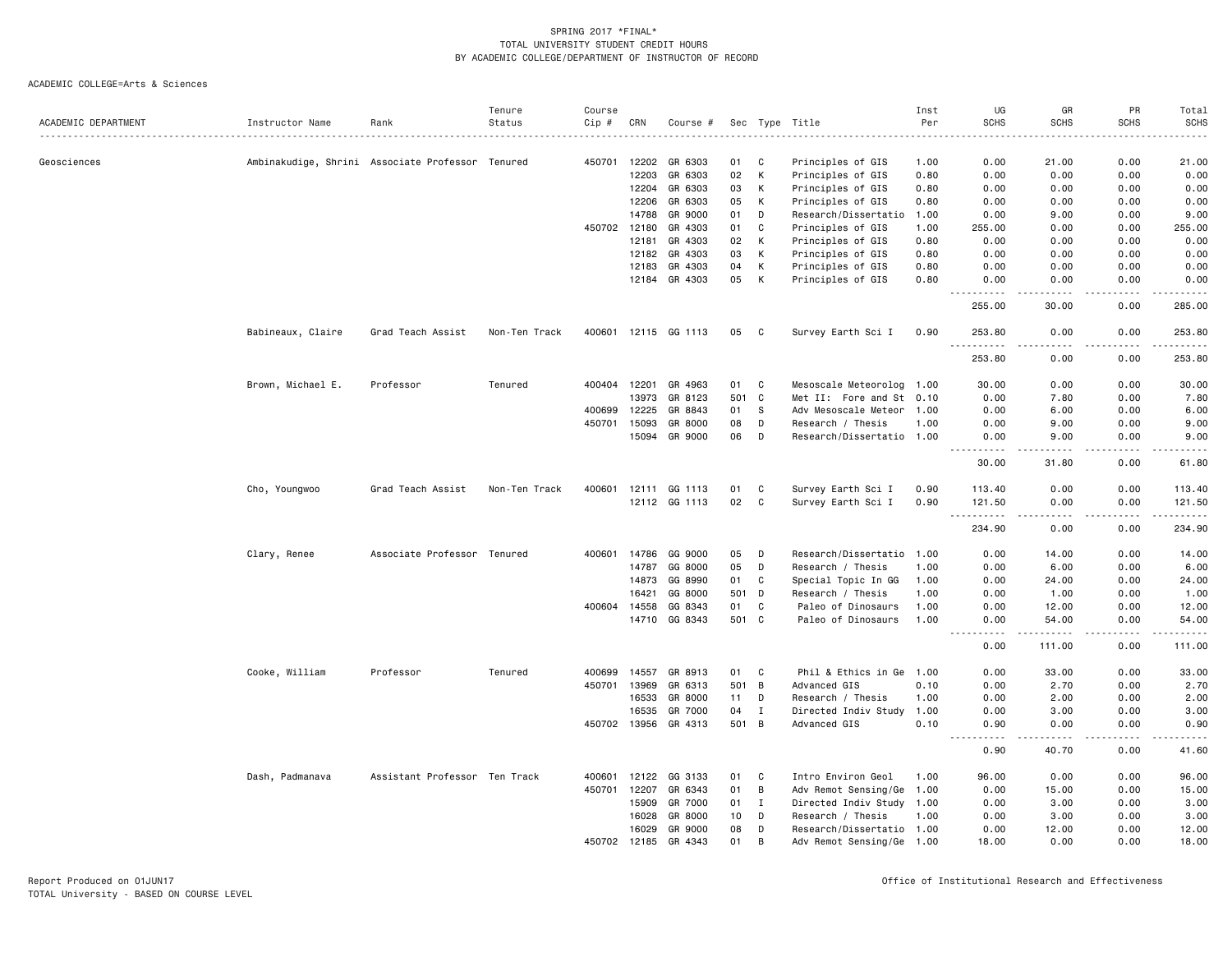#### ACADEMIC COLLEGE=Arts & Sciences

|                     |                                                    |                                   | Tenure         | Course       |       |               |                  |              |                           | Inst | UG                                                                                                                                                                      | GR                                                                                                                                                            | PR            | Total       |
|---------------------|----------------------------------------------------|-----------------------------------|----------------|--------------|-------|---------------|------------------|--------------|---------------------------|------|-------------------------------------------------------------------------------------------------------------------------------------------------------------------------|---------------------------------------------------------------------------------------------------------------------------------------------------------------|---------------|-------------|
| ACADEMIC DEPARTMENT | Instructor Name                                    | Rank                              | Status         | Cip #        | CRN   | Course #      |                  |              | Sec Type Title            | Per  | <b>SCHS</b>                                                                                                                                                             | <b>SCHS</b>                                                                                                                                                   | <b>SCHS</b>   | <b>SCHS</b> |
|                     |                                                    |                                   |                |              |       |               |                  |              |                           |      |                                                                                                                                                                         |                                                                                                                                                               |               |             |
|                     |                                                    |                                   |                |              |       |               |                  |              |                           |      | 114.00                                                                                                                                                                  | 33.00                                                                                                                                                         | 0.00          | 147.00      |
| Geosciences         | Dyer, Jamie                                        | Associate Professor Tenured       |                | 400404 12199 |       | GR 4933       | 01               | C            | Dynamic Meteorology       | 1.00 | 30.00                                                                                                                                                                   | 0.00                                                                                                                                                          | 0.00          | 30.00       |
|                     |                                                    |                                   |                |              | 12224 | GR 8613       | 01               | C            | Hydrometeorology          | 1.00 | 0.00                                                                                                                                                                    | 27.00                                                                                                                                                         | 0.00          | 27.00       |
|                     |                                                    |                                   |                |              | 13976 | GR 8143       | 501              | C            | Adv Forecasting Tech 0.10 |      | 0.00                                                                                                                                                                    | 7.80                                                                                                                                                          | 0.00          | 7.80        |
|                     |                                                    |                                   |                | 450701 14793 |       | GR 9000       | 03               | D            | Research/Dissertatio      | 1.00 | 0.00                                                                                                                                                                    | 9.00                                                                                                                                                          | 0.00          | 9.00        |
|                     |                                                    |                                   |                |              | 14795 | GR 8000       | 03               | D            | Research / Thesis         | 1.00 | 0.00                                                                                                                                                                    | 3.00                                                                                                                                                          | 0.00          | 3.00        |
|                     |                                                    |                                   |                |              |       |               |                  |              |                           |      | $\frac{1}{2} \left( \frac{1}{2} \right) \left( \frac{1}{2} \right) \left( \frac{1}{2} \right) \left( \frac{1}{2} \right)$<br>30.00                                      | 46.80                                                                                                                                                         | 0.00          | 76.80       |
|                     | Dykes, Richard                                     | Grad Teach Assist                 | Non-Ten Track  | 400601       | 12128 | GG 4153       | 02               | К            | Engineering Geology       | 0.90 | 0.00                                                                                                                                                                    | 0.00                                                                                                                                                          | 0.00          | 0.00        |
|                     |                                                    |                                   |                |              | 12130 | GG 4153       | 04               | К            | Engineering Geology       | 0.90 | 0.00                                                                                                                                                                    | 0.00<br>$\sim$ $\sim$ $\sim$ $\sim$                                                                                                                           | 0.00          | 0.00        |
|                     |                                                    |                                   |                |              |       |               |                  |              |                           |      | 0.00                                                                                                                                                                    | 0.00                                                                                                                                                          | 0.00          | 0.00        |
|                     | Elcik, Christopher                                 | Grad Teach Assist                 | Non-Ten Track  | 450701       | 12159 | GR 1114       | 01               | C            | Physical Geography        | 1.00 | 232.00                                                                                                                                                                  | 0.00                                                                                                                                                          | 0.00          | 232.00      |
|                     |                                                    |                                   |                |              | 12160 | GR 1114       | 02               | К            | Physical Geography        | 1.00 | 0.00                                                                                                                                                                    | 0.00                                                                                                                                                          | 0.00          | 0.00        |
|                     |                                                    |                                   |                |              | 12161 | GR 1114       | 03               | К            | Physical Geography        | 1.00 | 0.00                                                                                                                                                                    | 0.00                                                                                                                                                          | 0.00          | 0.00        |
|                     |                                                    |                                   |                |              | 12162 | GR 1114       | 04               | C            | Physical Geography        | 1.00 | 180.00                                                                                                                                                                  | 0.00                                                                                                                                                          | 0.00          | 180.00      |
|                     |                                                    |                                   |                |              | 12163 | GR 1114       | 05               | К            | Physical Geography        | 1.00 | 0.00                                                                                                                                                                    | 0.00                                                                                                                                                          | 0.00          | 0.00        |
|                     |                                                    |                                   |                |              |       | 12164 GR 1114 | 06               | K            | Physical Geography        | 1.00 | 0.00                                                                                                                                                                    | 0.00                                                                                                                                                          | 0.00          | 0.00        |
|                     |                                                    |                                   |                |              |       |               |                  |              |                           |      | $\frac{1}{2} \left( \frac{1}{2} \right) \left( \frac{1}{2} \right) \left( \frac{1}{2} \right) \left( \frac{1}{2} \right) \left( \frac{1}{2} \right)$<br>$  -$<br>412.00 | .<br>0.00                                                                                                                                                     | -----<br>0.00 | .<br>412.00 |
|                     | Fox, Amelia                                        | Non-Employee                      | Not Applicable | 011102       | 15264 | PSS 4990      | 01               | C            | Special Topic In PSS 1.00 |      | 36.00                                                                                                                                                                   | 0.00                                                                                                                                                          | 0.00          | 36.00       |
|                     |                                                    |                                   |                |              | 15265 | PSS 6990      | 01               | C            | Special Topic In PSS 1.00 |      | 0.00<br>.                                                                                                                                                               | 15.00<br>$\frac{1}{2} \left( \frac{1}{2} \right) \left( \frac{1}{2} \right) \left( \frac{1}{2} \right) \left( \frac{1}{2} \right) \left( \frac{1}{2} \right)$ | 0.00<br>.     | 15.00<br>.  |
|                     |                                                    |                                   |                |              |       |               |                  |              |                           |      | 36.00                                                                                                                                                                   | 15.00                                                                                                                                                         | 0.00          | 51.00       |
|                     | Fraza, Erik                                        | Clinical Assist Pro Non-Ten Track |                | 400404       | 13961 | GR 4753       | 501 C            |              | Satellite & Radar Me 1.00 |      | 111.00                                                                                                                                                                  | 0.00                                                                                                                                                          | 0.00          | 111.00      |
|                     |                                                    |                                   |                |              | 13962 | GR 4753       | 502 C            |              | Satellite & Radar Me      | 1.00 | 72.00                                                                                                                                                                   | 0.00                                                                                                                                                          | 0.00          | 72.00       |
|                     |                                                    |                                   |                |              | 13966 | GR 4823       | 501 C            |              | Dynamic Meteorology       | 1.00 | 12.00                                                                                                                                                                   | 0.00                                                                                                                                                          | 0.00          | 12.00       |
|                     |                                                    |                                   |                | 450701 13971 |       | GR 6753       | 501 C            |              | Satellite & Radar Me 1.00 |      | 0.00                                                                                                                                                                    | 75.00                                                                                                                                                         | 0.00          | 75.00       |
|                     |                                                    |                                   |                |              | 13972 | GR 6823       | 501 C            |              | Dynamic Meteorolgy I 1.00 |      | 0.00<br>$\frac{1}{2} \left( \frac{1}{2} \right) \left( \frac{1}{2} \right) \left( \frac{1}{2} \right) \left( \frac{1}{2} \right) \left( \frac{1}{2} \right)$            | 18.00<br><u>.</u>                                                                                                                                             | 0.00<br>.     | 18.00<br>.  |
|                     |                                                    |                                   |                |              |       |               |                  |              |                           |      | 195.00                                                                                                                                                                  | 93.00                                                                                                                                                         | 0.00          | 288.00      |
|                     | Fuhrmann, Christophe Assistant Professor Ten Track |                                   |                | 400401       | 12195 | GR 4613       | 01               | B            | Applied Climatology       | 1.00 | 96.00                                                                                                                                                                   | 0.00                                                                                                                                                          | 0.00          | 96.00       |
|                     |                                                    |                                   |                | 400404       | 13975 | GR 8133       | 501              | $\mathbf{C}$ | Foundations Forecast 0.10 |      | 0.00                                                                                                                                                                    | 6.90                                                                                                                                                          | 0.00          | 6.90        |
|                     |                                                    |                                   |                | 450701 14842 |       | GR 8000       | 06               | D            | Research / Thesis         | 1.00 | 0.00                                                                                                                                                                    | 9.00                                                                                                                                                          | 0.00          | 9.00        |
|                     |                                                    |                                   |                |              | 15903 | GR 4990       | 03               | C            | Special Topic In GR       | 1.00 | 6.00                                                                                                                                                                    | 0.00                                                                                                                                                          | 0.00          | 6.00        |
|                     |                                                    |                                   |                |              | 15904 | GR 6990       | 03               | C            | Special Topic In GR       | 1.00 | 0.00                                                                                                                                                                    | 6.00                                                                                                                                                          | 0.00          | 6.00        |
|                     |                                                    |                                   |                |              | 16434 | GR 9000       | 09               | D            | Research/Dissertatio 1.00 |      | 0.00<br>$\sim$ $\sim$ $\sim$<br>.                                                                                                                                       | 3.00<br>د کا کا ک                                                                                                                                             | 0.00<br>.     | 3.00        |
|                     |                                                    |                                   |                |              |       |               |                  |              |                           |      | 102.00                                                                                                                                                                  | 24.90                                                                                                                                                         | 0.00          | 126.90      |
|                     | Gabitov, Rinat                                     | Assistant Professor Ten Track     |                | 400601 12114 |       | GG 1113       | 04               | C            | Survey Earth Sci I        | 1.00 | 153.00                                                                                                                                                                  | 0.00                                                                                                                                                          | 0.00          | 153.00      |
|                     |                                                    |                                   |                |              | 12116 | GG 1113       | H <sub>0</sub> 1 | C            | Honors Earth Sci I        | 1.00 | 24.00                                                                                                                                                                   | 0.00                                                                                                                                                          | 0.00          | 24.00       |
|                     |                                                    |                                   |                |              | 12125 | GG 4123       | 01               | C            | Petrology                 | 1.00 | 24.00                                                                                                                                                                   | 0.00                                                                                                                                                          | 0.00          | 24.00       |
|                     |                                                    |                                   |                |              | 12126 | GG 4123       | 02               | К            | Petrology                 | 0.10 | 0.00                                                                                                                                                                    | 0.00                                                                                                                                                          | 0.00          | 0.00        |
|                     |                                                    |                                   |                |              | 12138 | GG 6123       | 01               | C            | Petrology                 | 1.00 | 0.00                                                                                                                                                                    | 3.00                                                                                                                                                          | 0.00          | 3.00        |
|                     |                                                    |                                   |                |              | 12139 | GG 6123       | 02               | К            | Petrology                 | 0.10 | 0.00                                                                                                                                                                    | 0.00                                                                                                                                                          | 0.00          | 0.00        |
|                     |                                                    |                                   |                |              | 14761 | GG 9000       | 01               | D            | Research/Dissertatio 1.00 |      | 0.00                                                                                                                                                                    | 7.00                                                                                                                                                          | 0.00          | 7.00        |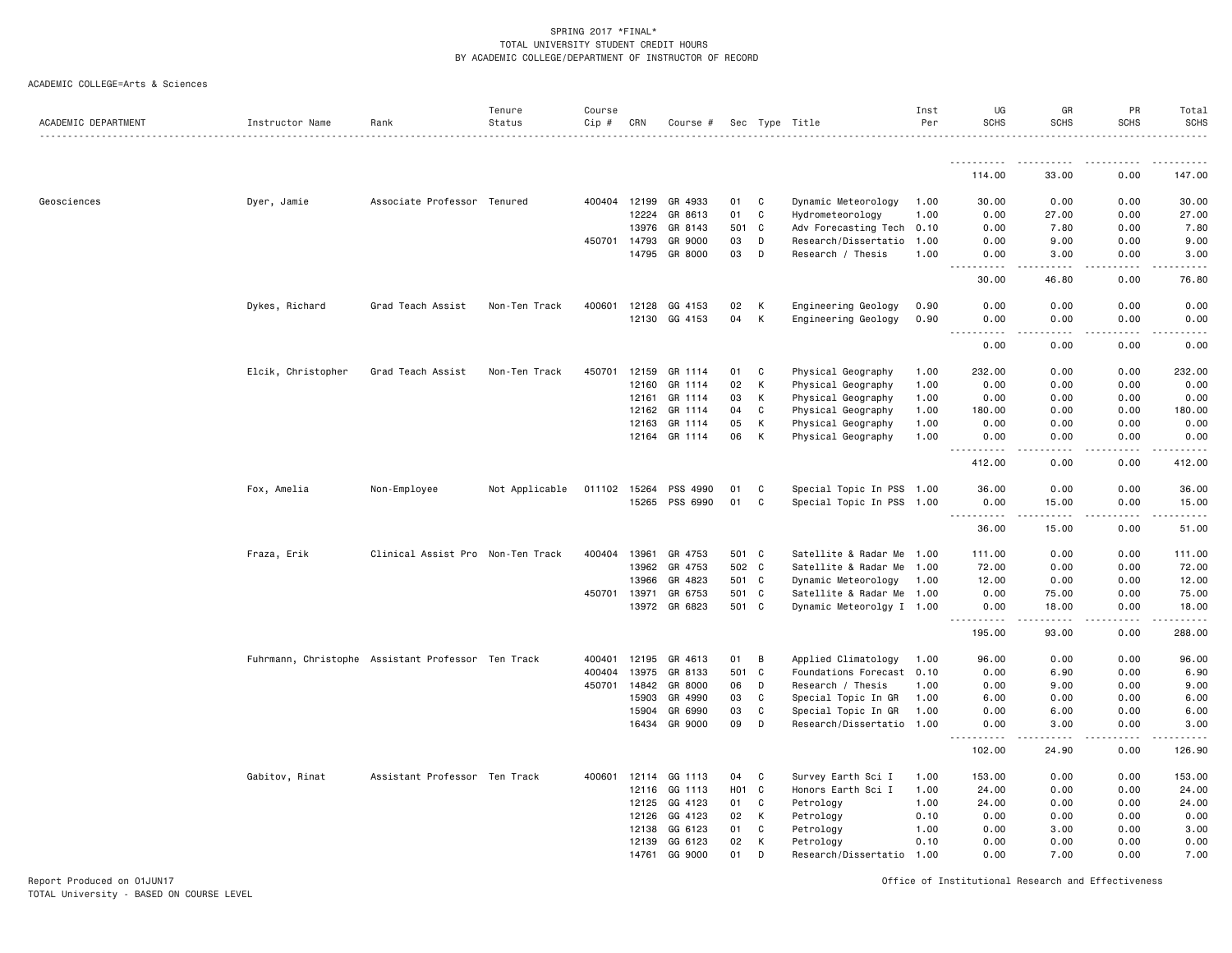| ACADEMIC DEPARTMENT | Instructor Name    | Rank                          | Tenure<br>Status | Course<br>Cip # | CRN          | Course #             |       |              | Sec Type Title            | Inst<br>Per | UG<br><b>SCHS</b>                         | GR<br><b>SCHS</b>     | PR<br><b>SCHS</b>                   | Total<br><b>SCHS</b><br>. |
|---------------------|--------------------|-------------------------------|------------------|-----------------|--------------|----------------------|-------|--------------|---------------------------|-------------|-------------------------------------------|-----------------------|-------------------------------------|---------------------------|
| Geosciences         | Gabitov, Rinat     | Assistant Professor Ten Track |                  |                 |              | 400601 14777 GG 8000 | 01    | D            | Research / Thesis         | 1.00        | 0.00                                      | 3.00                  | 0.00                                | 3.00                      |
|                     |                    |                               |                  |                 |              |                      |       |              |                           |             | .<br>201.00                               | 13.00                 | 0.00                                | ------<br>214.00          |
|                     | Gabriel, Nathaniel | Assistant Professor Ten Track |                  | 450701          | 14555        | GR 4213              | 01    | C            | Geog Of Lat Amer          | 1.00        | 84.00                                     | 0.00                  | 0.00                                | 84.00                     |
|                     |                    |                               |                  |                 | 14924        | GR 4990              | 01    | C            | Special Topic In GR       | 1.00        | 36.00                                     | 0.00                  | 0.00                                | 36.00                     |
|                     |                    |                               |                  |                 | 15576        | GR 6990              | 01    | $\mathtt{C}$ | Special Topic In GR       | 1.00        | 0.00                                      | 6.00                  | 0.00                                | 6.00                      |
|                     |                    |                               |                  |                 | 15956        | GR 7000              | 02    | $\mathbf{I}$ | Directed Indiv Study 1.00 |             | 0.00<br>-----                             | 3.00<br>$\cdots$      | 0.00<br>.                           | 3.00<br>.                 |
|                     |                    |                               |                  |                 |              |                      |       |              |                           |             | 120.00                                    | 9.00                  | 0.00                                | 129.00                    |
|                     | Garner, Brittany   | Grad Teach Assist             | Non-Ten Track    | 400601          | 12126        | GG 4123              | 02    | K            | Petrology                 | 0.90        | 0.00                                      | 0.00                  | 0.00                                | 0.00                      |
|                     |                    |                               |                  |                 | 12131        | GG 4153              | 05    | K            | Engineering Geology       | 0.90        | 0.00                                      | 0.00                  | 0.00                                | 0.00                      |
|                     |                    |                               |                  |                 | 12139        | GG 6123              | 02    | K            | Petrology                 | 0.90        | 0.00<br>.<br>$- - -$                      | 0.00<br>$\frac{1}{2}$ | 0.00<br>.                           | 0.00<br>.                 |
|                     |                    |                               |                  |                 |              |                      |       |              |                           |             | 0.00                                      | 0.00                  | 0.00                                | 0.00                      |
|                     | Gillham, Douglas   | Non-Employee                  | Not Applicable   |                 |              | 400404 13976 GR 8143 | 501 C |              | Adv Forecasting Tech 0.90 |             | 0.00<br>$- - - -$                         | 70.20<br>.            | 0.00<br>.                           | 70.20<br>.                |
|                     |                    |                               |                  |                 |              |                      |       |              |                           |             | 0.00                                      | 70.20                 | 0.00                                | 70.20                     |
|                     | Grala, Katarzyna   | Non-Faculty                   | Not Applicable   | 450701          | 13957        | GR 4353              | 501 C |              | Geodatabase Design        | 0.90        | 2.70                                      | 0.00                  | 0.00                                | 2.70                      |
|                     |                    |                               |                  |                 | 13969        | GR 6313              | 501 B |              | Advanced GIS              | 0.90        | 0.00                                      | 24.30                 | 0.00                                | 24.30                     |
|                     |                    |                               |                  |                 | 13970        | GR 6353              | 501 C |              | Geodatabase Design        | 0.90        | 0.00                                      | 16.20                 | 0.00                                | 16.20                     |
|                     |                    |                               |                  |                 | 450702 13956 | GR 4313              | 501 B |              | Advanced GIS              | 0.90        | 8.10<br>$\omega$ $\omega$ $\omega$ .<br>. | 0.00<br>-----         | 0.00                                | 8.10<br>$    -$           |
|                     |                    |                               |                  |                 |              |                      |       |              |                           |             | 10.80                                     | 40.50                 | 0.00                                | 51.30                     |
|                     | Grimes, Alexandria | Grad Teach Assist             | Non-Ten Track    | 450701 12166    |              | GR 1123              | 02    | C            | Intro World Geog          | 0.90        | 270.00                                    | 0.00                  | 0.00                                | 270.00                    |
|                     |                    |                               |                  |                 | 12168        | GR 1123              | 04    | C            | Intro World Geog          | 0.90        | 261.90                                    | 0.00                  | 0.00<br>$- - - -$                   | 261.90<br>.               |
|                     |                    |                               |                  |                 |              |                      |       |              |                           |             | 531.90                                    | 0.00                  | 0.00                                | 531.90                    |
|                     | Gutter, Barrett    | Grad Teach Assist             | Non-Ten Track    | 400404          | 13967        | GR 4923              | 501 C |              | Severe Weather            | 1.00        | 120.00                                    | 0.00                  | 0.00                                | 120.00                    |
|                     |                    |                               |                  |                 |              | 13968 GR 4923        | 502 C |              | Severe Weather            | 1.00        | 120.00<br>.                               | 0.00<br>$\frac{1}{2}$ | 0.00<br>.                           | 120.00<br>.               |
|                     |                    |                               |                  |                 |              |                      |       |              |                           |             | 240.00                                    | 0.00                  | 0.00                                | 240.00                    |
|                     | Haney, Christa     | Instructor                    | Non-Ten Track    | 400601          | 13947        | GG 3613              | 501 C |              | Water Resources           | 1.00        | 108.00                                    | 0.00                  | 0.00                                | 108.00                    |
|                     |                    |                               |                  |                 | 13948        | GG 3613              | 502 C |              | Water Resources           | 1.00        | 93.00                                     | 0.00                  | 0.00                                | 93.00                     |
|                     |                    |                               |                  | 450701          | 13978        | GR 8553              | 501 S |              | Research Methods in       | 0.90        | 0.00                                      | 45.90                 | 0.00                                | 45.90                     |
|                     |                    |                               |                  |                 | 13979        | GR 8553              | 502 S |              | Research Methods in       | 0.90        | 0.00                                      | 32.40<br>.            | 0.00<br>$\sim$ $\sim$ $\sim$ $\sim$ | 32.40<br>.                |
|                     |                    |                               |                  |                 |              |                      |       |              |                           |             | 201.00                                    | 78.30                 | 0.00                                | 279.30                    |
|                     | Hutton, Brian      | Non-Employee                  | Not Applicable   |                 |              | 400404 14117 GR 1603 | 201 C |              | Intro To Meteorology 1.00 |             | 33.00                                     | 0.00                  | 0.00                                | 33.00<br>والمناصبات       |
|                     |                    |                               |                  |                 |              |                      |       |              |                           |             | 33.00                                     | 0.00                  | 0.00                                | 33.00                     |
|                     | Inamdar, Pushkar   | Grad Teach Assist             | Non-Ten Track    | 450702 12177    |              | GR 2313              | 01    | - C          | Maps Remote               | 1.00        | 87.00                                     | 0.00                  | 0.00                                | 87.00                     |
|                     |                    |                               |                  |                 | 12178        | GR 2313              | 02    | К            | Maps Remote               | 1.00        | 0.00                                      | 0.00                  | 0.00                                | 0.00                      |
|                     |                    |                               |                  |                 | 12179        | GR 2313              | 03    | К            | Maps Remote               | 1.00        | 0.00                                      | 0.00                  | 0.00                                | 0.00                      |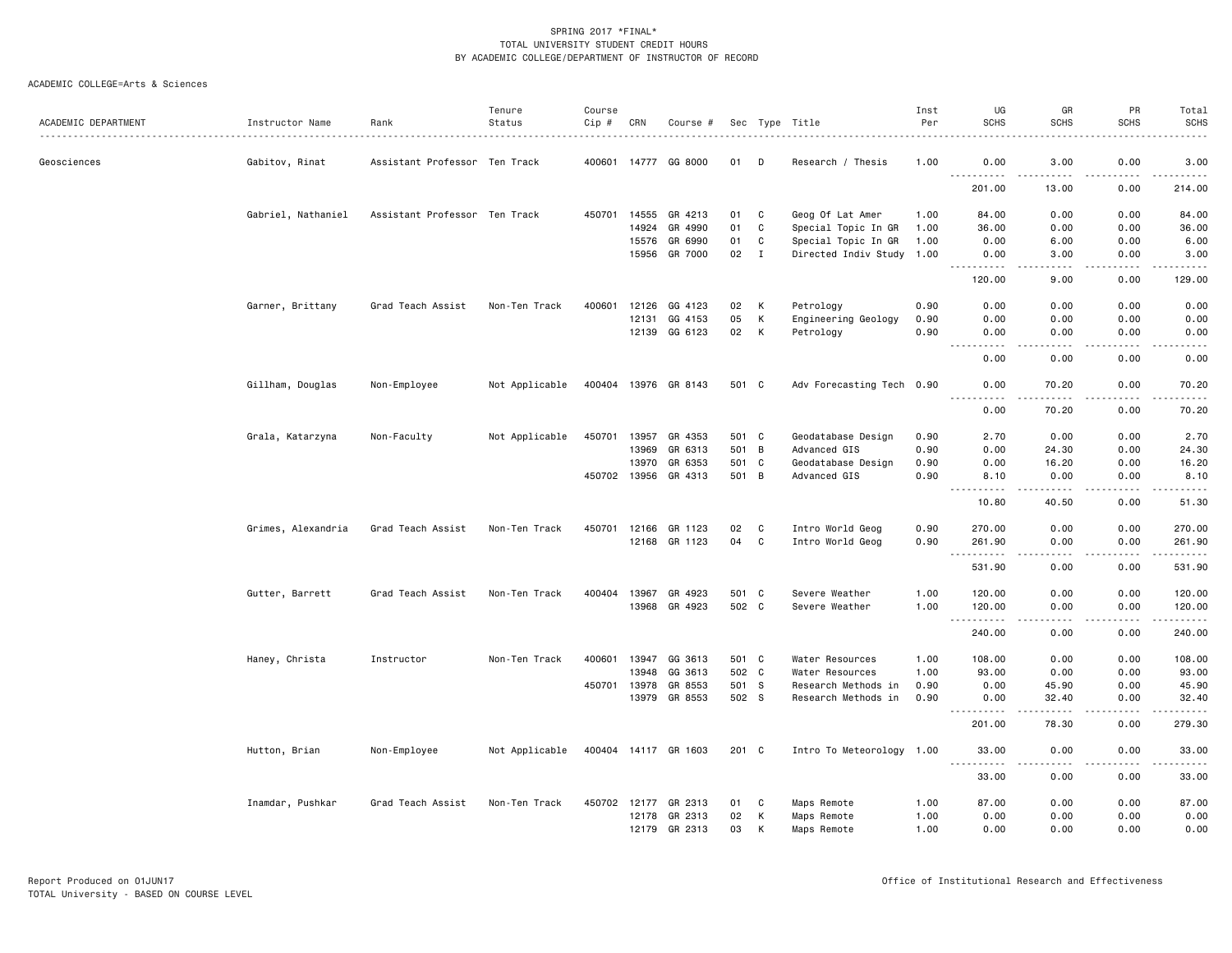| ACADEMIC DEPARTMENT | Instructor Name                        | Rank                          | Tenure<br>Status | Course<br>$Cip$ # | CRN   | Course #      |                   |              | Sec Type Title            | Inst<br>Per | UG<br><b>SCHS</b>                                                                                                                                             | GR<br><b>SCHS</b> | PR<br><b>SCHS</b> | Total<br><b>SCHS</b> |
|---------------------|----------------------------------------|-------------------------------|------------------|-------------------|-------|---------------|-------------------|--------------|---------------------------|-------------|---------------------------------------------------------------------------------------------------------------------------------------------------------------|-------------------|-------------------|----------------------|
|                     |                                        |                               |                  |                   |       |               |                   |              |                           |             |                                                                                                                                                               |                   |                   |                      |
|                     |                                        |                               |                  |                   |       |               |                   |              |                           |             | 87.00                                                                                                                                                         | 0.00              | 0.00              | 87.00                |
| Geosciences         | Kirkland, Brenda                       | Professor                     | Tenured          | 400601            |       | 12111 GG 1113 | 01                | C            | Survey Earth Sci I        | 0.10        | 12.60                                                                                                                                                         | 0.00              | 0.00              | 12.60                |
|                     |                                        |                               |                  |                   | 12112 | GG 1113       | 02                | C            | Survey Earth Sci I        | 0.10        | 13.50                                                                                                                                                         | 0.00              | 0.00              | 13.50                |
|                     |                                        |                               |                  |                   | 12113 | GG 1113       | 03                | C            | Survey Earth Sci I        | 0.10        | 28.80                                                                                                                                                         | 0.00              | 0.00              | 28.80                |
|                     |                                        |                               |                  |                   | 12115 | GG 1113       | 05                | C            | Survey Earth Sci I        | 0.10        | 28.20                                                                                                                                                         | 0.00              | 0.00              | 28.20                |
|                     |                                        |                               |                  |                   | 12117 | GG 1121       | 01                | L            | Earth Science II Lab      | 0.10        | 1.30                                                                                                                                                          | 0.00              | 0.00              | 1.30                 |
|                     |                                        |                               |                  |                   | 12118 | GG 1121       | HO <sub>1</sub>   | $\mathsf{L}$ | Earth Science II Lab      | 0.10        | 0.10                                                                                                                                                          | 0.00              | 0.00              | 0.10                 |
|                     |                                        |                               |                  |                   | 12119 | GG 1123       | 01                | C            | Survey Earth Sci II       | 0.10        | 9.90                                                                                                                                                          | 0.00              | 0.00              | 9.90                 |
|                     |                                        |                               |                  |                   | 12120 | GG 1123       | H <sub>01</sub> C |              | Hon Survey Earth Sci      | 0.10        | 0.90                                                                                                                                                          | 0.00              | 0.00              | 0.90                 |
|                     |                                        |                               |                  |                   | 12133 | GG 4413       | 01                | C            | Structural Geology        | 1.00        | 27.00                                                                                                                                                         | 0.00              | 0.00              | 27.00                |
|                     |                                        |                               |                  |                   | 12134 | GG 4413       | 02                | K            | Structural Geology        | 0.10        | 0.00                                                                                                                                                          | 0.00              | 0.00              | 0.00                 |
|                     |                                        |                               |                  |                   | 12146 | GG 6413       | 01                | C            | Structural Geology        | 1.00        | 0.00                                                                                                                                                          | 6.00              | 0.00              | 6.00                 |
|                     |                                        |                               |                  |                   | 12147 | GG 6413       | 02                | K            | Structural Geology        | 0.10        | 0.00                                                                                                                                                          | 0.00              | 0.00              | 0.00                 |
|                     |                                        |                               |                  |                   | 14551 | GG 1113       | 06                | C            | Survey Earth Sci I        | 0.10        | 13.50                                                                                                                                                         | 0.00              | 0.00              | 13.50                |
|                     |                                        |                               |                  |                   | 14780 | GG 9000       | 03                | D            | Research/Dissertatio      | 1.00        | 0.00                                                                                                                                                          | 13.00             | 0.00              | 13.00                |
|                     |                                        |                               |                  |                   | 14782 | GG 8000       | 03                | D            | Research / Thesis         | 1.00        | 0.00                                                                                                                                                          | 3.00              | 0.00              | 3.00                 |
|                     |                                        |                               |                  |                   | 15790 | GG 7000       | 02                | $\mathbf{I}$ | Directed Indiv Study      | 1.00        | 0.00                                                                                                                                                          | 18.00             | 0.00              | 18.00                |
|                     |                                        |                               |                  |                   | 16296 | GG 7000       | 03                | $\mathbf{I}$ | Directed Indiv Study      | 1.00        | 0.00                                                                                                                                                          | 3.00              | 0.00              | 3.00                 |
|                     |                                        |                               |                  |                   | 16297 | GG 7000       | 04                | $\mathbf{I}$ | Directed Indiv Study      | 1.00        | 0.00                                                                                                                                                          | 3.00              | 0.00              | 3.00                 |
|                     |                                        |                               |                  |                   | 16298 | GG 7000       | 05                | $\mathbf{I}$ | Directed Indiv Study 1.00 |             | 0.00                                                                                                                                                          | 3.00              | 0.00              | 3.00                 |
|                     |                                        |                               |                  |                   | 16299 | GG 4000       | 01                | $\mathbf{I}$ | Directed Indiv Study 1.00 |             | 3.00                                                                                                                                                          | 0.00              | 0.00              | 3.00                 |
|                     |                                        |                               |                  |                   | 16673 | GG 7000       | 06                | $\mathbf{I}$ | Directed Indiv Study 1.00 |             | 0.00<br><u>.</u>                                                                                                                                              | 3.00<br>-----     | 0.00<br>.         | 3.00                 |
|                     |                                        |                               |                  |                   |       |               |                   |              |                           |             | 138.80                                                                                                                                                        | 52.00             | 0.00              | 190.80               |
|                     | Lalk, Sarah                            | Instructor                    | Non-Ten Track    | 231303            | 12132 | GG 4333       | 01                | C            | Geowriting                | 1.00        | 69.00                                                                                                                                                         | 0.00              | 0.00              | 69.00                |
|                     |                                        |                               |                  | 450701            | 12174 | GR 2013       | 01                | C            | Cultural Geography        | 1.00        | 87.00                                                                                                                                                         | 0.00              | 0.00              | 87.00                |
|                     |                                        |                               |                  |                   | 13952 | GR 1123       | 501 C             |              | Intro World Geog          | 1.00        | 117.00                                                                                                                                                        | 0.00              | 0.00              | 117.00               |
|                     |                                        |                               |                  |                   | 13953 | GR 1123       | 502 C             |              | Intro World Geog          | 1.00        | 84.00<br>$\frac{1}{2} \left( \frac{1}{2} \right) \left( \frac{1}{2} \right) \left( \frac{1}{2} \right) \left( \frac{1}{2} \right) \left( \frac{1}{2} \right)$ | 0.00              | 0.00              | 84.00                |
|                     |                                        |                               |                  |                   |       |               |                   |              |                           |             | 357.00                                                                                                                                                        | 0.00              | 0.00              | 357.00               |
|                     | Lussenden, Holly                       | Grad Teach Assist             | Non-Ten Track    | 400404            | 12172 | GR 1603       | 01                | C            | Intro To Meteorology 1.00 |             | 132.00                                                                                                                                                        | 0.00              | 0.00              | 132.00               |
|                     |                                        |                               |                  |                   |       | 13973 GR 8123 | 501 C             |              | Met II: Fore and St 0.90  |             | 0.00<br>.                                                                                                                                                     | 70.20             | 0.00              | 70.20                |
|                     |                                        |                               |                  |                   |       |               |                   |              |                           |             | 132.00                                                                                                                                                        | 70.20             | 0.00              | 202.20               |
|                     | Manalilkada Sasidhar Grad Teach Assist |                               | Non-Ten Track    | 400601            | 12117 | GG 1121       | 01                | L            | Earth Science II Lab      | 0.90        | 11.70                                                                                                                                                         | 0.00              | 0.00              | 11.70                |
|                     |                                        |                               |                  |                   | 12118 | GG 1121       | HO <sub>1</sub>   | - L          | Earth Science II Lab      | 0.90        | 0.90                                                                                                                                                          | 0.00              | 0.00              | 0.90                 |
|                     |                                        |                               |                  |                   | 12119 | GG 1123       | 01                | C            | Survey Earth Sci II       | 0.90        | 89.10                                                                                                                                                         | 0.00              | 0.00              | 89.10                |
|                     |                                        |                               |                  |                   |       | 12120 GG 1123 | H <sub>01</sub> C |              | Hon Survey Earth Sci 0.90 |             | 8.10<br>$- - - - -$<br>$\frac{1}{2} \left( \frac{1}{2} \right) \left( \frac{1}{2} \right) \left( \frac{1}{2} \right) \left( \frac{1}{2} \right)$              | 0.00<br>.         | 0.00              | 8.10                 |
|                     |                                        |                               |                  |                   |       |               |                   |              |                           |             | 109.80                                                                                                                                                        | 0.00              | 0.00              | 109.80               |
|                     | Meng, Qingmin                          | Assistant Professor Ten Track |                  | 450701            | 12186 | GR 4353       | 01                | C            | Geodatabase Design        | 1.00        | 36.00                                                                                                                                                         | 0.00              | 0.00              | 36.00                |
|                     |                                        |                               |                  |                   | 12208 | GR 6353       | 01                | C            | Geodatabase Design        | 1.00        | 0.00                                                                                                                                                          | 21.00             | 0.00              | 21.00                |
|                     |                                        |                               |                  |                   | 12209 | GR 6363       | 01                | В            | GIS Programming           | 1.00        | 0.00                                                                                                                                                          | 21.00             | 0.00              | 21.00                |
|                     |                                        |                               |                  |                   | 13957 | GR 4353       | 501               | $\mathbf{C}$ | Geodatabase Design        | 0.10        | 0.30                                                                                                                                                          | 0.00              | 0.00              | 0.30                 |
|                     |                                        |                               |                  |                   | 13970 | GR 6353       | 501 C             |              | Geodatabase Design        | 0.10        | 0.00                                                                                                                                                          | 1.80              | 0.00              | 1.80                 |
|                     |                                        |                               |                  |                   | 14797 | GR 9000       | 05                | D            | Research/Dissertatio      | 1.00        | 0.00                                                                                                                                                          | 8.00              | 0.00              | 8.00                 |
|                     |                                        |                               |                  | 450702 12187      |       | GR 4363       | 01                | B            | GIS Programming           | 1.00        | 39.00                                                                                                                                                         | 0.00              | 0.00              | 39.00                |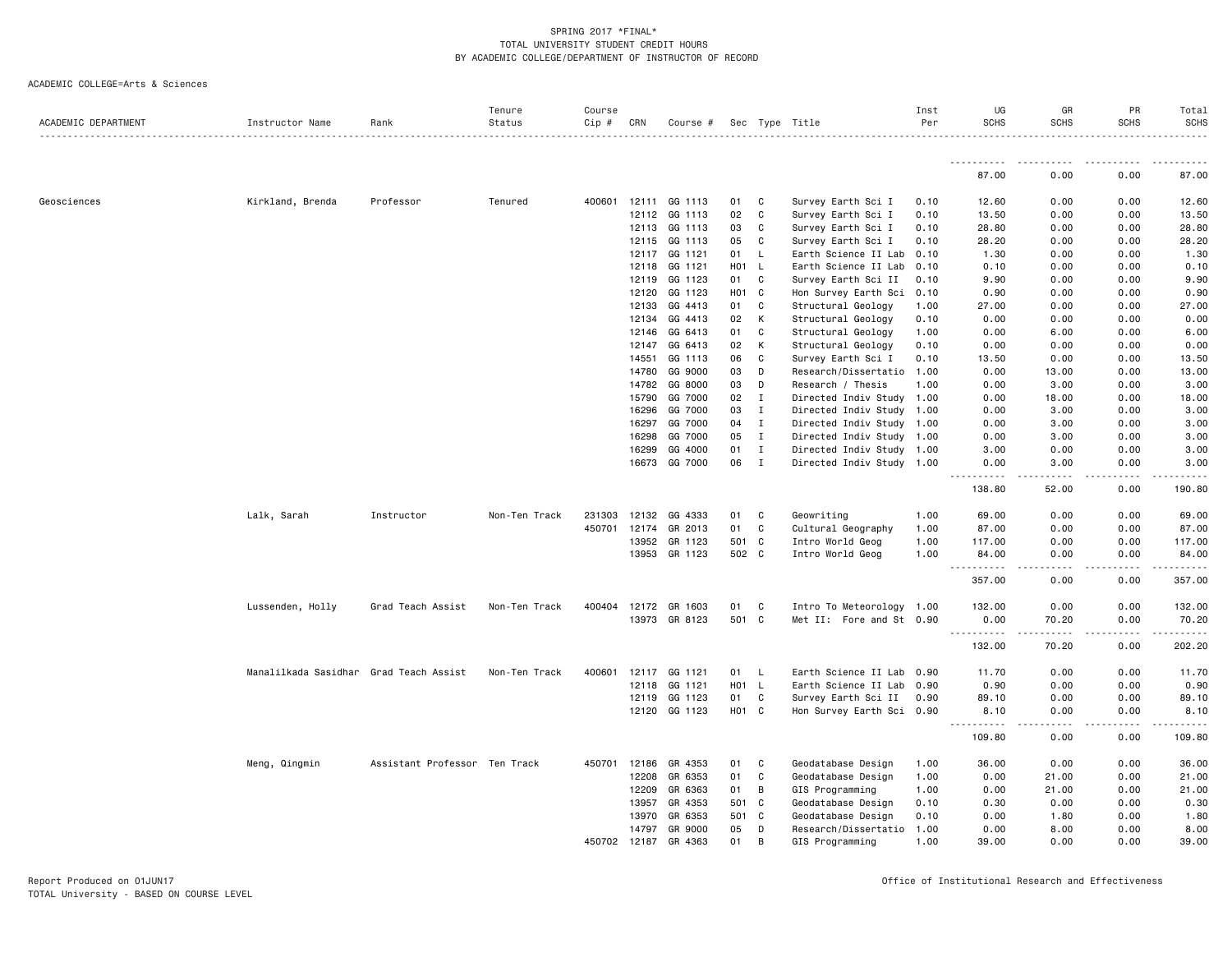|  | ACADEMIC COLLEGE=Arts & Sciences |  |  |
|--|----------------------------------|--|--|
|--|----------------------------------|--|--|

| ACADEMIC DEPARTMENT | Instructor Name  | Rank                              | Tenure<br>Status | Course<br>$Cip \#$ | CRN   | Course #                 |          |              | Sec Type Title                         | Inst<br>Per  | UG<br><b>SCHS</b>            | GR<br><b>SCHS</b>    | PR<br><b>SCHS</b> | Total<br><b>SCHS</b> |
|---------------------|------------------|-----------------------------------|------------------|--------------------|-------|--------------------------|----------|--------------|----------------------------------------|--------------|------------------------------|----------------------|-------------------|----------------------|
|                     |                  |                                   |                  |                    |       |                          |          |              |                                        |              |                              |                      |                   |                      |
|                     |                  |                                   |                  |                    |       |                          |          |              |                                        |              | 75.30                        | 51.80                | 0.00              | 127.10               |
| Geosciences         | Mercer, Andrew   | Associate Professor Tenured       |                  | 400401             | 12223 | GR 8453                  | 01       | C            | Quant Analysis Climo 1.00              |              | 0.00                         | 45.00                | 0.00              | 45.00                |
|                     |                  |                                   |                  | 400404             | 12196 | GR 4623                  | 01       | C            | Physical Meteorology                   | 1.00         | 99.00                        | 0.00                 | 0.00              | 99.00                |
|                     |                  |                                   |                  | 450701             | 12217 | GR 6623                  | 01       | C            | Physical Meteorology                   | 1.00         | 0.00                         | 12.00                | 0.00              | 12.00                |
|                     |                  |                                   |                  |                    | 14794 | GR 9000                  | 04       | D            | Research/Dissertatio                   | 1.00         | 0.00                         | 7.00                 | 0.00              | 7.00                 |
|                     |                  |                                   |                  |                    | 14796 | GR 8000                  | 04       | D            | Research / Thesis                      | 1.00         | 0.00                         | 6.00                 | 0.00              | 6.00                 |
|                     |                  |                                   |                  |                    | 15963 | GR 7000                  | 03       | $\mathbf I$  | Directed Indiv Study 1.00              |              | 0.00                         | 3.00                 | 0.00              | 3.00                 |
|                     |                  |                                   |                  |                    |       |                          |          |              |                                        |              | .<br>99.00                   | .<br>73.00           | .<br>0.00         | .<br>172.00          |
|                     | Millard, Craig   | Grad Teach Assist                 | Non-Ten Track    | 400601             | 12113 | GG 1113                  | 03       | C            | Survey Earth Sci I                     | 0.90         | 259.20                       | 0.00                 | 0.00              | 259.20               |
|                     |                  |                                   |                  |                    | 12134 | GG 4413                  | 02       | К            | Structural Geology                     | 0.90         | 0.00                         | 0.00                 | 0.00              | 0.00                 |
|                     |                  |                                   |                  |                    |       | 12147 GG 6413            | 02       | К            | Structural Geology                     | 0.90         | 0.00<br>$\sim$ $\sim$ $\sim$ | 0.00                 | 0.00              | 0.00                 |
|                     |                  |                                   |                  |                    |       |                          |          |              |                                        |              | 259.20                       | 0.00                 | 0.00              | 259.20               |
|                     | Moe Hoffman, Amy | Instructor                        | Non-Ten Track    | 400601             | 12098 | GG 1111                  | 01 L     |              | Earth Science I Lab                    | 1.00         | 32.00                        | 0.00                 | 0.00              | 32.00                |
|                     |                  |                                   |                  |                    | 12099 | GG 1111                  | 02       | L            | Earth Science I Lab                    | 1.00         | 31.00                        | 0.00                 | 0.00              | 31.00                |
|                     |                  |                                   |                  |                    | 12100 | GG 1111                  | 03       | L            | Earth Science I Lab                    | 1.00         | 27.00                        | 0.00                 | 0.00              | 27.00                |
|                     |                  |                                   |                  |                    | 12101 | GG 1111                  | 04       | L.           | Earth Science I Lab                    | 1.00         | 10.00                        | 0.00                 | 0.00              | 10.00                |
|                     |                  |                                   |                  |                    | 12102 | GG 1111                  | 05       | $\mathsf{L}$ | Earth Science I Lab                    | 1.00         | 35.00                        | 0.00                 | 0.00              | 35.00                |
|                     |                  |                                   |                  |                    | 12103 | GG 1111                  | 06       | L.           | Earth Science I Lab                    | 1.00         | 33.00                        | 0.00                 | 0.00              | 33.00                |
|                     |                  |                                   |                  |                    | 12104 | GG 1111                  | 07       | <b>L</b>     | Earth Science I Lab                    | 1.00         | 25.00                        | 0.00                 | 0.00              | 25.00                |
|                     |                  |                                   |                  |                    | 12106 | GG 1111                  | 09       | L            | Earth Science I Lab                    | 1.00         | 32.00                        | 0.00                 | 0.00              | 32.00                |
|                     |                  |                                   |                  |                    | 12107 | GG 1111                  | 10       | L.           | Earth Science I Lab                    | 1.00         | 33.00                        | 0.00                 | 0.00              | 33.00                |
|                     |                  |                                   |                  |                    | 12108 | GG 1111                  | 11       | L.           | Earth Science I Lab                    | 1.00         | 7.00                         | 0.00                 | 0.00              | 7.00                 |
|                     |                  |                                   |                  |                    | 12109 | GG 1111                  | 12       | $\mathsf{L}$ | Earth Science I Lab                    | 1.00         | 28.00                        | 0.00                 | 0.00              | 28.00                |
|                     |                  |                                   |                  |                    | 13944 | GG 1111                  | 501 L    |              | Earth Science I Lab                    | 1.00         | 27.00                        | 0.00                 | 0.00              | 27.00                |
|                     |                  |                                   |                  |                    |       | 13945 GG 1113            | 501 C    |              | Survey Earth Sci I                     | 1.00         | 81.00<br><u>.</u>            | 0.00<br>.            | 0.00<br>.         | 81.00<br><u>.</u>    |
|                     |                  |                                   |                  |                    |       |                          |          |              |                                        |              | 401.00                       | 0.00                 | 0.00              | 401.00               |
|                     | Morris, John     | Instructor                        | Non-Ten Track    | 450701             | 12203 | GR 6303                  | 02       | К            | Principles of GIS                      | 0.20         | 0.00                         | 0.00                 | 0.00              | 0.00                 |
|                     |                  |                                   |                  |                    | 12204 | GR 6303                  | 03       | К            | Principles of GIS                      | 0.20         | 0.00                         | 0.00                 | 0.00              | 0.00                 |
|                     |                  |                                   |                  |                    | 12206 | GR 6303                  | 05       | К            | Principles of GIS                      | 0.20         | 0.00                         | 0.00                 | 0.00              | 0.00                 |
|                     |                  |                                   |                  | 450702 12181       |       | GR 4303                  | 02       | K            | Principles of GIS                      | 0.20         | 0.00                         | 0.00                 | 0.00              | 0.00                 |
|                     |                  |                                   |                  |                    | 12182 | GR 4303                  | 03       | К            | Principles of GIS                      | 0.20         | 0.00                         | 0.00                 | 0.00              | 0.00                 |
|                     |                  |                                   |                  |                    | 12183 | GR 4303<br>12184 GR 4303 | 04<br>05 | К<br>К       | Principles of GIS<br>Principles of GIS | 0.20<br>0.20 | 0.00<br>0.00                 | 0.00<br>0.00         | 0.00<br>0.00      | 0.00<br>0.00         |
|                     |                  |                                   |                  |                    |       |                          |          |              |                                        |              | <b></b><br>0.00              | . <b>.</b> .<br>0.00 | 0.00              | 0.00                 |
|                     | Muir, Jennifer   | Lecturer                          | Non-Ten Track    |                    |       | 400601 13946 GG 1113     | 502 C    |              | Survey Earth Sci I                     | 1.00         | 42.00                        | 0.00                 | 0.00              | 42.00                |
|                     |                  |                                   |                  |                    |       |                          |          |              |                                        |              | 42.00                        | 0.00                 | 0.00              | 42.00                |
|                     | Nagel, Athena    | Clinical Assist Pro Non-Ten Track |                  | 400601             | 13949 | GG 6103                  | 501 C    |              | GeologyI Processes & 1.00              |              | 0.00                         | 66.00                | 0.00              | 66.00                |
|                     |                  |                                   |                  |                    | 13950 | GG 6103                  | 502 C    |              | GeologyI Processes & 1.00              |              | 0.00                         | 3.00                 | 0.00              | 3.00                 |
|                     |                  |                                   |                  | 450701             | 13963 | GR 4813                  | 501 C    |              | Natural Hazards                        | 1.00         | 90.00                        | 0.00                 | 0.00              | 90.00                |
|                     |                  |                                   |                  |                    | 13964 | GR 4813                  | 502 C    |              | Natural Hazards                        | 1.00         | 84.00                        | 0.00                 | 0.00              | 84.00                |
|                     |                  |                                   |                  |                    | 13965 | GR 4813                  | 503 C    |              | Natural Hazards                        | 1.00         | 33.00                        | 0.00                 | 0.00              | 33.00                |
|                     |                  |                                   |                  |                    |       |                          |          |              |                                        |              |                              |                      |                   |                      |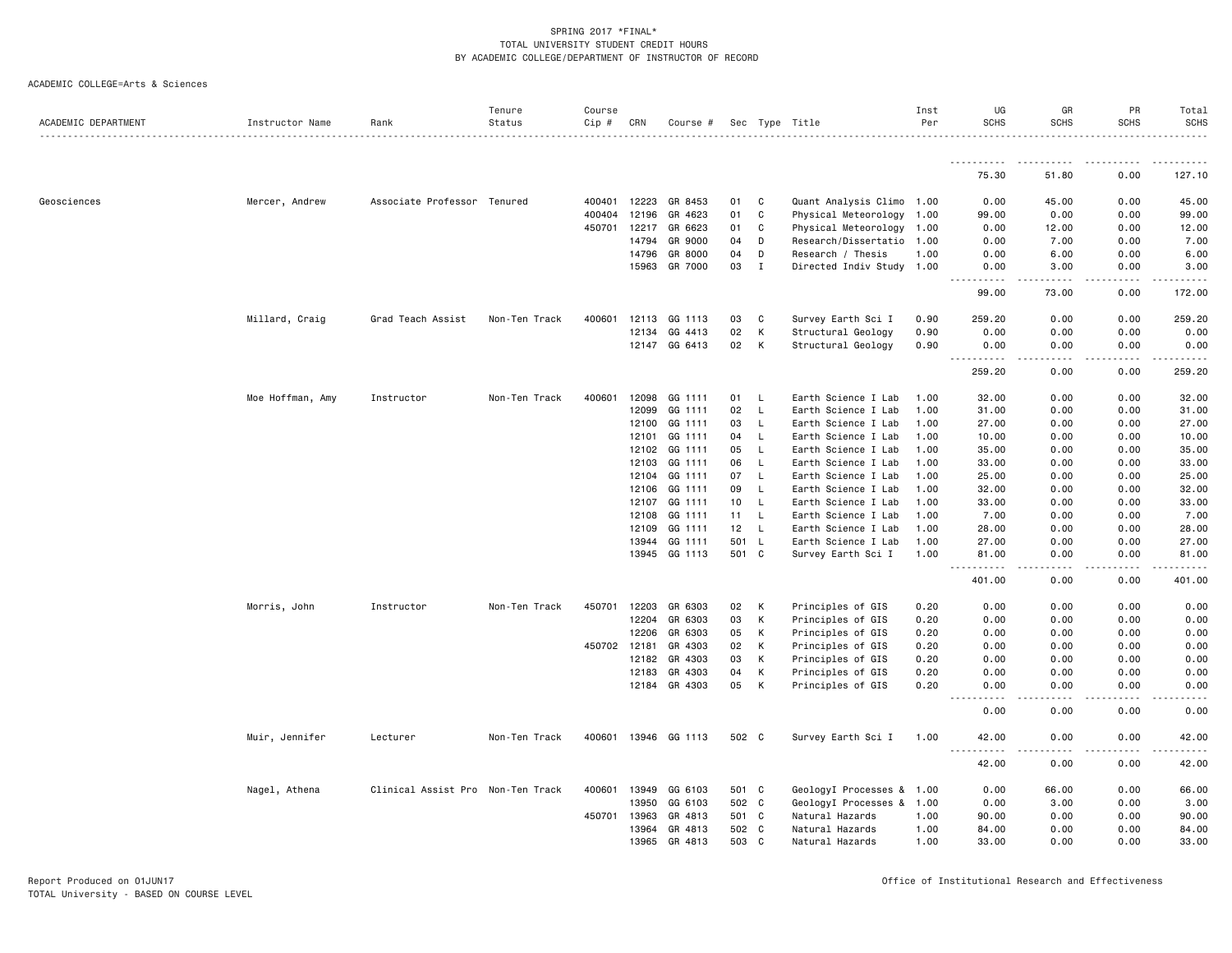|  |  | ACADEMIC COLLEGE=Arts & Sciences |  |  |
|--|--|----------------------------------|--|--|
|--|--|----------------------------------|--|--|

| ACADEMIC DEPARTMENT | Instructor Name     | Rank                                             | Tenure<br>Status | Course<br>Cip # | CRN   | Course #             |       |              | Sec Type Title            | Inst<br>Per | UG<br><b>SCHS</b> | GR<br><b>SCHS</b>                                                                                                                                            | PR<br><b>SCHS</b> | Total<br>SCHS     |
|---------------------|---------------------|--------------------------------------------------|------------------|-----------------|-------|----------------------|-------|--------------|---------------------------|-------------|-------------------|--------------------------------------------------------------------------------------------------------------------------------------------------------------|-------------------|-------------------|
|                     |                     |                                                  |                  |                 |       |                      |       |              |                           |             | .                 | .<br>.                                                                                                                                                       | .                 | . <b>.</b> .<br>. |
|                     |                     |                                                  |                  |                 |       |                      |       |              |                           |             | 207.00            | 69.00                                                                                                                                                        | 0.00              | 276.00            |
| Geosciences         | Nordstrom, Gregory  | Instructor                                       | Non-Ten Track    | 400404          | 12188 | GR 4432              | 01    | B            | Wx Forecasting II         | 1.00        | 22.00             | 0.00                                                                                                                                                         | 0.00              | 22.00             |
|                     |                     |                                                  |                  |                 | 13954 | GR 1603              | 501 C |              | Intro To Meteorology      | 1.00        | 93.00             | 0.00                                                                                                                                                         | 0.00              | 93.00             |
|                     |                     |                                                  |                  |                 | 13955 | GR 1603              | 502 C |              | Intro To Meteorology      | 1.00        | 84.00             | 0.00                                                                                                                                                         | 0.00              | 84.00             |
|                     |                     |                                                  |                  |                 | 13958 | GR 4443              | 501 C |              | Weather Prediction I 1.00 |             | 111.00            | 0.00                                                                                                                                                         | 0.00              | 111.00            |
|                     |                     |                                                  |                  |                 |       | 13959 GR 4443        | 502 C |              | Weather Prediction I 1.00 |             | 93.00             | 0.00                                                                                                                                                         | 0.00              | 93.00             |
|                     |                     |                                                  |                  |                 |       |                      |       |              |                           |             | .                 |                                                                                                                                                              |                   |                   |
|                     |                     |                                                  |                  |                 |       |                      |       |              |                           |             | 403.00            | 0.00                                                                                                                                                         | 0.00              | 403.00            |
|                     | Nunley, Christopher | Grad Teach Assist                                | Non-Ten Track    | 450701          | 12165 | GR 1123              | 01    | C            | Intro World Geog          | 0.90        | 270.00            | 0.00                                                                                                                                                         | 0.00              | 270.00            |
|                     |                     |                                                  |                  |                 |       | 12167 GR 1123        | 03    | C            | Intro World Geog          | 0.90        | 267.30<br>.       | 0.00<br>.                                                                                                                                                    | 0.00              | 267.30            |
|                     |                     |                                                  |                  |                 |       |                      |       |              |                           |             | 537.30            | 0.00                                                                                                                                                         | 0.00              | 537.30            |
|                     | Paul, Varun         | Assistant Professor Ten Track                    |                  | 400601          | 12127 | GG 4153              | 01    | C            | Engineering Geology       | 1.00        | 168.00            | 0.00                                                                                                                                                         | 0.00              | 168.00            |
|                     |                     |                                                  |                  |                 | 12128 | GG 4153              | 02    | К            | Engineering Geology       | 0.10        | 0.00              | 0.00                                                                                                                                                         | 0.00              | 0.00              |
|                     |                     |                                                  |                  |                 | 12130 | GG 4153              | 04    | К            | Engineering Geology       | 0.10        | 0.00              | 0.00                                                                                                                                                         | 0.00              | 0.00              |
|                     |                     |                                                  |                  |                 |       | 12131 GG 4153        | 05    | К            | Engineering Geology       | 0.10        | 0.00              | 0.00                                                                                                                                                         | 0.00              | 0.00              |
|                     |                     |                                                  |                  |                 |       |                      |       |              |                           |             | 168.00            | 0.00                                                                                                                                                         | 0.00              | 168.00            |
|                     | Rodgers, John       | Professor                                        | Tenured          | 400601          | 12136 | GG 4523              | 01    | C            | Coastal Environments 1.00 |             | 135.00            | 0.00                                                                                                                                                         | 0.00              | 135.00            |
|                     |                     |                                                  |                  | 450701          | 12165 | GR 1123              | 01    | C            | Intro World Geog          | 0.10        | 30.00             | 0.00                                                                                                                                                         | 0.00              | 30.00             |
|                     |                     |                                                  |                  |                 | 12166 | GR 1123              | 02    | C            | Intro World Geog          | 0.10        | 30.00             | 0.00                                                                                                                                                         | 0.00              | 30.00             |
|                     |                     |                                                  |                  |                 | 12167 | GR 1123              | 03    | C            | Intro World Geog          | 0.10        | 29.70             | 0.00                                                                                                                                                         | 0.00              | 29.70             |
|                     |                     |                                                  |                  |                 | 12168 | GR 1123              | 04    | C            | Intro World Geog          | 0.10        | 29.10             | 0.00                                                                                                                                                         | 0.00              | 29.10             |
|                     |                     |                                                  |                  |                 | 12169 | GR 1123              | 05    | C            | Intro World Geog          | 0.10        | 30.00             | 0.00                                                                                                                                                         | 0.00              | 30.00             |
|                     |                     |                                                  |                  |                 | 12170 | GR 1123              | 06    | C            | Intro World Geog          | 0.10        | 27.90             | 0.00                                                                                                                                                         | 0.00              | 27.90             |
|                     |                     |                                                  |                  |                 | 12198 | GR 4813              | 01    | C            | Natural Hazards           | 1.00        | 153.00            | 0.00                                                                                                                                                         | 0.00              | 153.00            |
|                     |                     |                                                  |                  |                 | 12219 | GR 6813              | 01    | C            | Natural Hazards           | 1.00        | 0.00              | 9.00                                                                                                                                                         | 0.00              | 9.00              |
|                     |                     |                                                  |                  |                 | 14791 | GR 9000              | 02    | D            | Research/Dissertatio      | 1.00        | 0.00              | 6.00                                                                                                                                                         | 0.00              | 6.00              |
|                     |                     |                                                  |                  |                 |       | 14792 GR 8000        | 02    | D            | Research / Thesis         | 1.00        | 0.00              | 19.00                                                                                                                                                        | 0.00              | 19.00             |
|                     |                     |                                                  |                  |                 |       |                      |       |              |                           |             | 464.70            | 34.00                                                                                                                                                        | 0.00              | 498.70            |
|                     | Schmitz, Darrel     | Professor                                        | Tenured          |                 |       | 400601 12124 GG 4063 | 01    | C            | Dev of Fossil Fuel R 1.00 |             | 87.00             | 0.00                                                                                                                                                         | 0.00              | 87.00             |
|                     |                     |                                                  |                  |                 | 12137 | GG 6063              | 01    | C            | Dev of Fossil Fuel R      | 1.00        | 0.00              | 3.00                                                                                                                                                         | 0.00              | 3.00              |
|                     |                     |                                                  |                  |                 | 14553 | GG 4623              | 01    | C            | Chem Hydrogeology         | 1.00        | 27.00             | 0.00                                                                                                                                                         | 0.00              | 27.00             |
|                     |                     |                                                  |                  |                 | 14554 | GG 6623              | 01    | C            | Chem Hydrogeology         | 1.00        | 0.00              | 3.00                                                                                                                                                         | 0.00              | 3.00              |
|                     |                     |                                                  |                  |                 | 14783 | GG 9000              | 04    | D            | Research/Dissertatio      | 1.00        | 0.00              | 9.00                                                                                                                                                         | 0.00              | 9.00              |
|                     |                     |                                                  |                  |                 | 14784 | GG 8000              | 04    | D            | Research / Thesis         | 1.00        | 0.00              | 12.00                                                                                                                                                        | 0.00              | 12.00             |
|                     |                     |                                                  |                  |                 |       | 15753 GG 7000        | 01    | $\mathbf{I}$ | Directed Indiv Study 1.00 |             | 0.00<br><b></b>   | 3.00<br>$\frac{1}{2} \left( \frac{1}{2} \right) \left( \frac{1}{2} \right) \left( \frac{1}{2} \right) \left( \frac{1}{2} \right) \left( \frac{1}{2} \right)$ | 0.00<br>.         | 3.00              |
|                     |                     |                                                  |                  |                 |       |                      |       |              |                           |             | 114.00            | 30.00                                                                                                                                                        | 0.00              | 144.00            |
|                     |                     | Sherman-Morris, Kath Associate Professor Tenured |                  | 400401          | 13981 | GR 8833              | 501 C |              | Weather & Society         | 1.00        | 0.00              | 57.00                                                                                                                                                        | 0.00              | 57.00             |
|                     |                     |                                                  |                  |                 | 13982 | GR 8833              | 502 C |              | Weather & Society         | 1.00        | 0.00              | 63.00                                                                                                                                                        | 0.00              | 63.00             |
|                     |                     |                                                  |                  | 400404          | 13960 | GR 4640              | 501 E |              | Met Internship            | 1.00        | 8.00              | 0.00                                                                                                                                                         | 0.00              | 8.00              |
|                     |                     |                                                  |                  | 450701          | 13978 | GR 8553              | 501 S |              | Research Methods in       | 0.10        | 0.00              | 5.10                                                                                                                                                         | 0.00              | 5.10              |
|                     |                     |                                                  |                  |                 | 13979 | GR 8553              | 502 S |              | Research Methods in       | 0.10        | 0.00              | 3.60                                                                                                                                                         | 0.00              | 3.60              |
|                     |                     |                                                  |                  |                 | 15813 | GR 9000              | 07    | D            | Research/Dissertatio      | 1.00        | 0.00              | 17.00                                                                                                                                                        | 0.00              | 17.00             |
|                     |                     |                                                  |                  |                 | 16657 | GR 4000              | 502 I |              | Directed Indiv Study 1.00 |             | 1.00              | 0.00                                                                                                                                                         | 0.00              | 1.00              |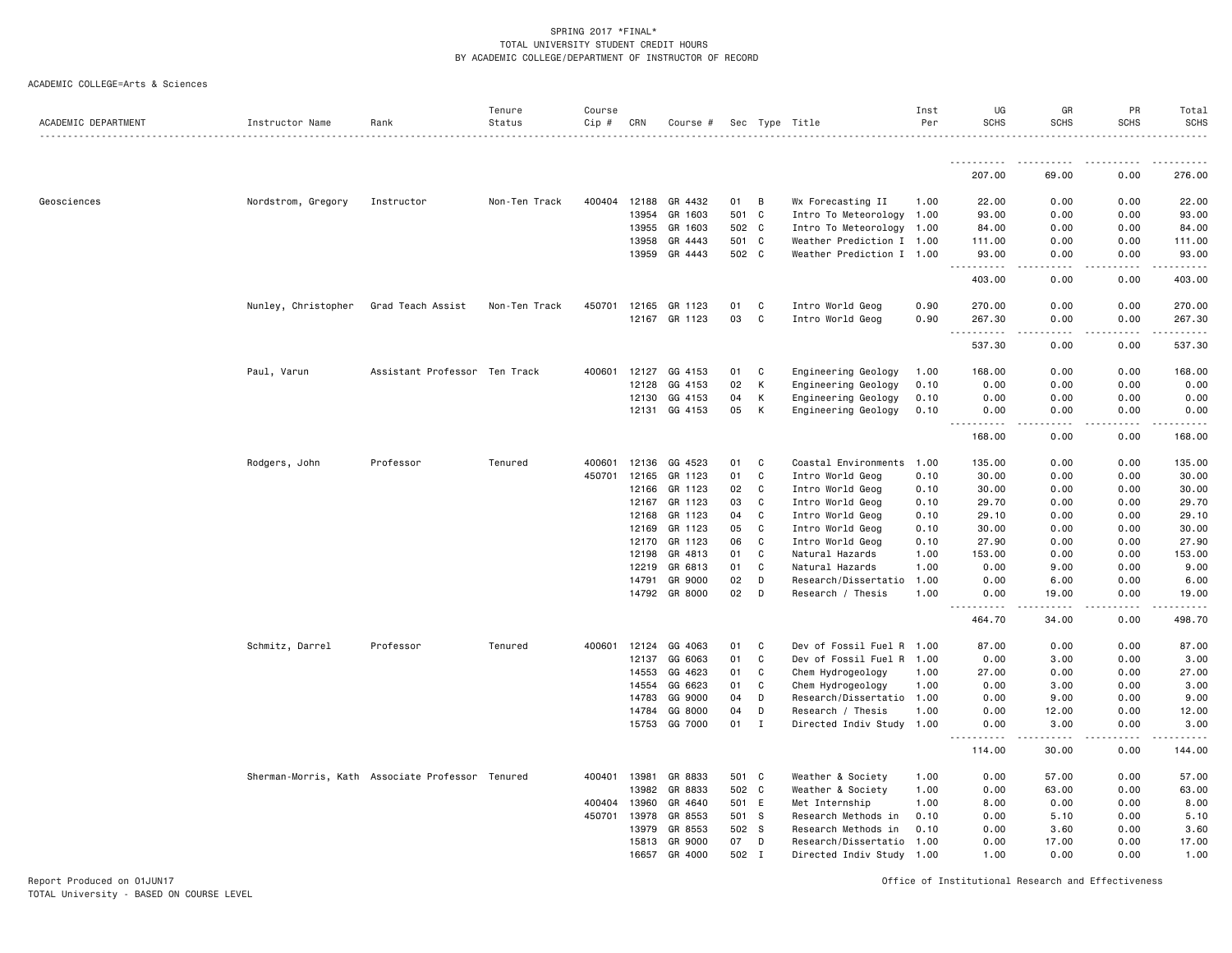| ACADEMIC DEPARTMENT                               | Instructor Name               | Rank                          | Tenure<br>Status | Course<br>Cip # | CRN          | Course #             |       |   | Sec Type Title            | Inst<br>Per | UG<br><b>SCHS</b>                                                                                                                                                                                                                                                                                                                                                                                                                                                                                | GR<br><b>SCHS</b>                          | PR<br><b>SCHS</b> | Total<br><b>SCHS</b>   |
|---------------------------------------------------|-------------------------------|-------------------------------|------------------|-----------------|--------------|----------------------|-------|---|---------------------------|-------------|--------------------------------------------------------------------------------------------------------------------------------------------------------------------------------------------------------------------------------------------------------------------------------------------------------------------------------------------------------------------------------------------------------------------------------------------------------------------------------------------------|--------------------------------------------|-------------------|------------------------|
|                                                   |                               |                               |                  |                 |              |                      |       |   |                           |             | <u>.</u>                                                                                                                                                                                                                                                                                                                                                                                                                                                                                         |                                            |                   | .                      |
|                                                   |                               |                               |                  |                 |              |                      |       |   |                           |             | 9.00                                                                                                                                                                                                                                                                                                                                                                                                                                                                                             | 145.70                                     | 0.00              | 154.70                 |
| Geosciences                                       | Singh, Shatrughan             | Grad Teach Assist             | Non-Ten Track    | 450701          | 12169        | GR 1123              | 05    | C | Intro World Geog          | 0.90        | 270.00                                                                                                                                                                                                                                                                                                                                                                                                                                                                                           | 0.00                                       | 0.00              | 270.00                 |
|                                                   |                               |                               |                  |                 |              | 12170 GR 1123        | 06 C  |   | Intro World Geog          | 0.90        | 251.10<br>$- - - - -$                                                                                                                                                                                                                                                                                                                                                                                                                                                                            | 0.00                                       | 0.00<br>$   -$    | 251.10                 |
|                                                   |                               |                               |                  |                 |              |                      |       |   |                           |             | 521.10                                                                                                                                                                                                                                                                                                                                                                                                                                                                                           | 0.00                                       | 0.00              | 521.10                 |
|                                                   | Skarke, Adam                  | Assistant Professor Ten Track |                  | 400601          | 12135        | GG 4443              | 01    | C | Prin Sed Dep II           | 1.00        | 18.00                                                                                                                                                                                                                                                                                                                                                                                                                                                                                            | 0.00                                       | 0.00              | 18.00                  |
|                                                   |                               |                               |                  |                 | 12151        | GG 8561              | 02    | s | Geoscience Seminar        | 1.00        | 0.00                                                                                                                                                                                                                                                                                                                                                                                                                                                                                             | 20.00                                      | 0.00              | 20.00                  |
|                                                   |                               |                               |                  |                 | 12152        | GG 8572              | 01    | S | Geologic Lit              | 1.00        | 0.00                                                                                                                                                                                                                                                                                                                                                                                                                                                                                             | 40.00                                      | 0.00              | 40.00                  |
|                                                   |                               |                               |                  |                 | 14778        | GG 9000              | 02    | D | Research/Dissertatio      | 1.00        | 0.00                                                                                                                                                                                                                                                                                                                                                                                                                                                                                             | 6.00                                       | 0.00              | 6.00                   |
|                                                   |                               |                               |                  |                 |              | 14779 GG 8000        | 02    | D | Research / Thesis         | 1.00        | 0.00<br>$\frac{1}{2}$                                                                                                                                                                                                                                                                                                                                                                                                                                                                            | 3.00                                       | 0.00              | 3.00                   |
|                                                   |                               |                               |                  |                 |              |                      |       |   |                           |             | 18.00                                                                                                                                                                                                                                                                                                                                                                                                                                                                                            | 69.00                                      | 0.00              | 87.00                  |
|                                                   | Testa, Maurice                | Grad Teach Assist             | Non-Ten Track    | 400601          | 12121        | GG 1133              | 01    | C | Planetary Geology         | 1.00        | 93.00                                                                                                                                                                                                                                                                                                                                                                                                                                                                                            | 0.00                                       | 0.00              | 93.00                  |
|                                                   |                               |                               |                  |                 |              | 14551 GG 1113        | 06    | C | Survey Earth Sci I        | 0.90        | 121.50                                                                                                                                                                                                                                                                                                                                                                                                                                                                                           | 0.00                                       | 0.00              | 121.50                 |
|                                                   |                               |                               |                  |                 |              |                      |       |   |                           |             | $\begin{array}{cccccccccccccc} \multicolumn{2}{c}{} & \multicolumn{2}{c}{} & \multicolumn{2}{c}{} & \multicolumn{2}{c}{} & \multicolumn{2}{c}{} & \multicolumn{2}{c}{} & \multicolumn{2}{c}{} & \multicolumn{2}{c}{} & \multicolumn{2}{c}{} & \multicolumn{2}{c}{} & \multicolumn{2}{c}{} & \multicolumn{2}{c}{} & \multicolumn{2}{c}{} & \multicolumn{2}{c}{} & \multicolumn{2}{c}{} & \multicolumn{2}{c}{} & \multicolumn{2}{c}{} & \multicolumn{2}{c}{} & \multicolumn{2}{c}{} & \$<br>214.50 | $\sim$ $\sim$ $\sim$<br>0.00               | 0.00              | 214.50                 |
|                                                   | Trent, Brittany               | Lecturer                      | Non-Ten Track    | 400601          | 13715        | GG 1111              | 201 L |   | Earth Science I Lab       | 1.00        | 37.00                                                                                                                                                                                                                                                                                                                                                                                                                                                                                            | 0.00                                       | 0.00              | 37.00                  |
|                                                   |                               |                               |                  |                 |              | 13717 GG 1113        | 201 C |   | Survey Earth Sci I        | 1.00        | 126.00                                                                                                                                                                                                                                                                                                                                                                                                                                                                                           | 0.00                                       | 0.00              | 126.00                 |
|                                                   |                               |                               |                  |                 |              |                      |       |   |                           |             | -----------<br>163.00                                                                                                                                                                                                                                                                                                                                                                                                                                                                            | 0.00                                       | 0.00              | 163.00                 |
|                                                   | Williams, Christophe Lecturer |                               | Non-Ten Track    |                 |              | 400404 13975 GR 8133 | 501 C |   | Foundations Forecast 0.90 |             | 0.00                                                                                                                                                                                                                                                                                                                                                                                                                                                                                             | 62.10                                      | 0.00              | 62.10                  |
|                                                   |                               |                               |                  |                 |              |                      |       |   |                           |             | -----<br>$\frac{1}{2} \left( \frac{1}{2} \right) \left( \frac{1}{2} \right) \left( \frac{1}{2} \right) \left( \frac{1}{2} \right)$<br>0.00                                                                                                                                                                                                                                                                                                                                                       | 62.10                                      | 0.00              | 62.10                  |
|                                                   | Wood, Kimberly                | Assistant Professor Ten Track |                  |                 | 450701 14879 | GR 8000              | 07    | D | Research / Thesis         | 1.00        | 0.00                                                                                                                                                                                                                                                                                                                                                                                                                                                                                             | 3.00                                       | 0.00              | 3.00                   |
|                                                   |                               |                               |                  |                 | 15277        | GR 4990              | 02    | B | Special Topic In GR       | 1.00        | 66.00                                                                                                                                                                                                                                                                                                                                                                                                                                                                                            | 0.00                                       | 0.00              | 66.00                  |
|                                                   |                               |                               |                  |                 | 15278        | GR 6990              | 02    | B | Special Topic In GR       | 1.00        | 0.00                                                                                                                                                                                                                                                                                                                                                                                                                                                                                             | 6.00                                       | 0.00              | 6.00                   |
|                                                   |                               |                               |                  |                 | 15689        | GR 8990              | 01    | C | Special Topic In GR       | 1.00        | 0.00                                                                                                                                                                                                                                                                                                                                                                                                                                                                                             | 9.00                                       | 0.00              | 9.00                   |
|                                                   |                               |                               |                  |                 | 16477        | GR 4000              | 01    | I | Directed Indiv Study 1.00 |             | 1.00                                                                                                                                                                                                                                                                                                                                                                                                                                                                                             | 0.00                                       | 0.00              | 1.00                   |
|                                                   |                               |                               |                  |                 |              |                      |       |   |                           |             | $\frac{1}{2} \left( \frac{1}{2} \right) \left( \frac{1}{2} \right) \left( \frac{1}{2} \right) \left( \frac{1}{2} \right)$<br>67.00                                                                                                                                                                                                                                                                                                                                                               | 18.00                                      | 0.00              | 85.00                  |
| ======================================            |                               |                               |                  |                 |              |                      |       |   |                           |             | ==========                                                                                                                                                                                                                                                                                                                                                                                                                                                                                       |                                            |                   | ==========             |
| Geosciences<br>---------------------------------- |                               |                               |                  |                 |              |                      |       |   |                           |             | 7589.00                                                                                                                                                                                                                                                                                                                                                                                                                                                                                          | 1312.00<br>---------- ---------- --------- | 0.00              | 8901.00<br>----------- |
|                                                   |                               |                               |                  |                 |              |                      |       |   |                           |             |                                                                                                                                                                                                                                                                                                                                                                                                                                                                                                  |                                            |                   |                        |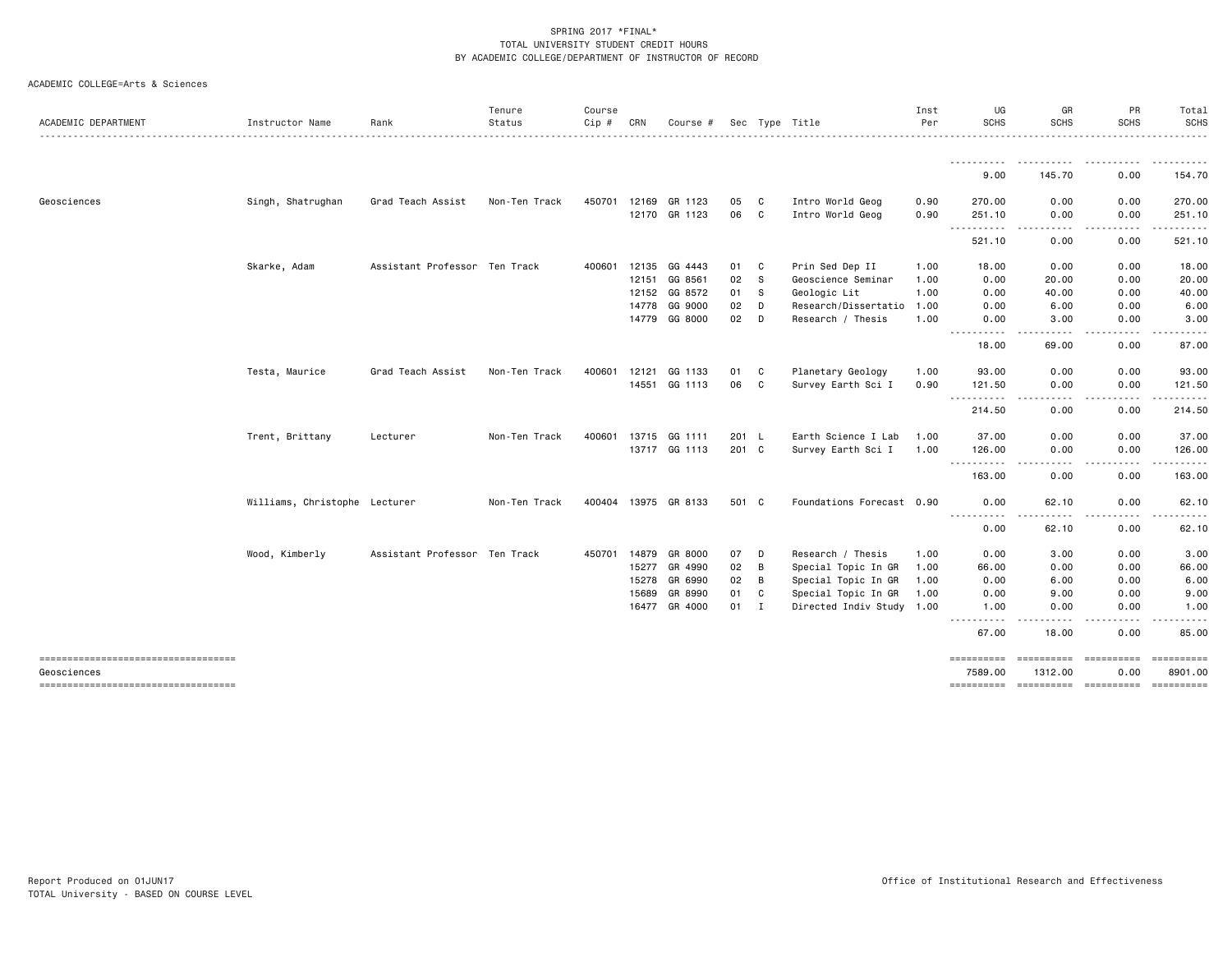|                     |                 |                                   | Tenure         | Course       |       |                      |                  |              |                           | Inst | UG                                                                                                                                                                                    | GR                           | PR            | Total                                                                                                       |
|---------------------|-----------------|-----------------------------------|----------------|--------------|-------|----------------------|------------------|--------------|---------------------------|------|---------------------------------------------------------------------------------------------------------------------------------------------------------------------------------------|------------------------------|---------------|-------------------------------------------------------------------------------------------------------------|
| ACADEMIC DEPARTMENT | Instructor Name | Rank                              | Status         | Cip #        | CRN   | Course #             |                  |              | Sec Type Title            | Per  | <b>SCHS</b>                                                                                                                                                                           | <b>SCHS</b>                  | <b>SCHS</b>   | <b>SCHS</b><br>.                                                                                            |
|                     |                 |                                   |                |              |       |                      |                  |              |                           |      |                                                                                                                                                                                       |                              |               |                                                                                                             |
| History             | Adams, Michael  | Grad Teach Assist                 | Non-Ten Track  | 540102 12229 |       | HI 1063              | 01               | C.           | Early U S History-SI 0.75 |      | 47.25                                                                                                                                                                                 | 0.00                         | 0.00          | 47.25                                                                                                       |
|                     |                 |                                   |                |              | 12230 | HI 1063              | 02               | C            | Early U S History-SI 0.75 |      | 56.25                                                                                                                                                                                 | 0.00                         | 0.00          | 56.25                                                                                                       |
|                     |                 |                                   |                |              | 12231 | HI 1063              | 03               | C            | Early U S History-SI 0.75 |      | 49.50                                                                                                                                                                                 | 0.00                         | 0.00          | 49.50                                                                                                       |
|                     |                 |                                   |                |              |       | 12232 HI 1063        | 04               | C            | Early U S History-SI 0.75 |      | 54.00                                                                                                                                                                                 | 0.00                         | 0.00          | 54.00                                                                                                       |
|                     |                 |                                   |                |              | 12233 | HI 1063              | 05               | C            | Early U S History-SI 0.75 |      | 49.50                                                                                                                                                                                 | 0.00                         | 0.00          | 49.50                                                                                                       |
|                     |                 |                                   |                |              | 12234 | HI 1063              | 08               | C            | Early U S History-SI 0.75 |      | 49.50                                                                                                                                                                                 | 0.00                         | 0.00          | 49.50                                                                                                       |
|                     |                 |                                   |                |              |       | 14491 HI 1063        | 06               | C            | Early U S History-SI 0.75 |      | 54.00                                                                                                                                                                                 | 0.00                         | 0.00          | 54.00                                                                                                       |
|                     |                 |                                   |                |              |       | 14492 HI 1063        | 07               | $\mathbf{C}$ | Early U S History-SI 0.75 |      | 47.25<br>.                                                                                                                                                                            | 0.00<br>$\sim$ $\sim$ $\sim$ | 0.00<br>.     | 47.25<br>.                                                                                                  |
|                     |                 |                                   |                |              |       |                      |                  |              |                           |      | 407.25                                                                                                                                                                                | 0.00                         | 0.00          | 407.25                                                                                                      |
|                     | Banks, Rachel   | Non-Employee                      | Not Applicable |              |       | 540102 12248 HI 1073 | 02               | C            | Modern U S History        | 0.25 | 18.00                                                                                                                                                                                 | 0.00                         | 0.00          | 18.00                                                                                                       |
|                     |                 |                                   |                |              |       |                      |                  |              |                           |      | . <b>.</b><br>18.00                                                                                                                                                                   | $\frac{1}{2}$<br>0.00        | .<br>0.00     | .<br>18.00                                                                                                  |
|                     | Barrett, Marsha | Assistant Professor Non-Ten Track |                | 050201       |       | 16212 HI 8603        | 501 C            |              | Racism & the US Colo 0.25 |      | 0.00                                                                                                                                                                                  | 1.50                         | 0.00          | 1.50                                                                                                        |
|                     |                 |                                   |                |              |       | 540102 16620 HI 7000 | 05               | $\mathbf{I}$ | Directed Indiv Study 1.00 |      | 0.00<br><u>.</u>                                                                                                                                                                      | 3.00<br>.                    | 0.00<br>.     | 3.00<br>$- - - - -$                                                                                         |
|                     |                 |                                   |                |              |       |                      |                  |              |                           |      | 0.00                                                                                                                                                                                  | 4.50                         | 0.00          | 4.50                                                                                                        |
|                     | Bates, Toby     | Associate Professor Tenured       |                | 540102       | 14122 | HI 4133              | 201 C            |              | Civil War 1850-1877       | 1.00 | 57.00                                                                                                                                                                                 | 0.00                         | 0.00          | 57.00                                                                                                       |
|                     |                 |                                   |                |              | 14123 | HI 6133              | 201 C            |              | Civil War 1850-1877       | 1.00 | 0.00                                                                                                                                                                                  | 12.00                        | 0.00          | 12.00                                                                                                       |
|                     |                 |                                   |                |              | 14127 | HI 4143              | 201 C            |              | Revolutionary Amer        | 1.00 | 72.00                                                                                                                                                                                 | 0.00                         | 0.00          | 72.00                                                                                                       |
|                     |                 |                                   |                |              | 14128 | HI 6143              | 201 C            |              | Revolutionary Amer        | 1.00 | 0.00                                                                                                                                                                                  | 12.00                        | 0.00          | 12.00                                                                                                       |
|                     |                 |                                   |                |              |       | 540104 14106 HI 3763 | 201 C            |              | Hitler And Nazi Ger       | 1.00 | 75.00                                                                                                                                                                                 | 0.00                         | 0.00          | 75.00                                                                                                       |
|                     |                 |                                   |                |              |       |                      |                  |              |                           |      | <u>.</u>                                                                                                                                                                              | .                            | .             | $\begin{array}{cccccccccc} \bullet & \bullet & \bullet & \bullet & \bullet & \bullet & \bullet \end{array}$ |
|                     |                 |                                   |                |              |       |                      |                  |              |                           |      | 204.00                                                                                                                                                                                | 24.00                        | 0.00          | 228.00                                                                                                      |
|                     | Benek, Ali      | Non-Employee                      | Not Applicable |              |       | 540102 12249 HI 1073 | 03               | C.           | Modern U S History        | 0.25 | 18,00<br><u> - - - - - - - - - -</u>                                                                                                                                                  | 0.00<br>$\sim$ $\sim$ $\sim$ | 0.00<br>----- | 18.00<br>.                                                                                                  |
|                     |                 |                                   |                |              |       |                      |                  |              |                           |      | 18.00                                                                                                                                                                                 | 0.00                         | 0.00          | 18.00                                                                                                       |
|                     | Black, Kassey   | Grad Teach Assist                 | Non-Ten Track  | 540102       | 14494 | HI 1063              | 10               | C            | Early U S History         | 0.25 | 17.25                                                                                                                                                                                 | 0.00                         | 0.00          | 17.25                                                                                                       |
|                     |                 |                                   |                |              |       | 14496 HI 1063        | 12 <sub>2</sub>  | C            | Early U S History         | 0.25 | 17.25                                                                                                                                                                                 | 0.00                         | 0.00          | 17.25                                                                                                       |
|                     |                 |                                   |                |              |       |                      |                  |              |                           |      | $\sim$ $\sim$ $\sim$<br>$\frac{1}{2} \left( \frac{1}{2} \right) \left( \frac{1}{2} \right) \left( \frac{1}{2} \right) \left( \frac{1}{2} \right) \left( \frac{1}{2} \right)$<br>34.50 | $\frac{1}{2}$<br>0.00        | .<br>0.00     | .<br>34.50                                                                                                  |
|                     | Brain, Stephen  | Associate Professor Tenured       |                |              |       | 050114 12281 HI 1223 | 01               | C            | Modern Western World 0.75 |      | 67.50                                                                                                                                                                                 | 0.00                         | 0.00          | 67.50                                                                                                       |
|                     |                 |                                   |                |              | 12282 | HI 1223              | 02               | C            | Modern Western World 0.75 |      | 60.75                                                                                                                                                                                 | 0.00                         | 0.00          | 60.75                                                                                                       |
|                     |                 |                                   |                |              | 12283 | HI 1223              | 03               | C            | Modern Western World 0.75 |      | 69.75                                                                                                                                                                                 | 0.00                         | 0.00          | 69.75                                                                                                       |
|                     |                 |                                   |                |              | 12284 | HI 1223              | 05               | C            | Modern Western World 0.75 |      | 56.25                                                                                                                                                                                 | 0.00                         | 0.00          | 56.25                                                                                                       |
|                     |                 |                                   |                |              | 12285 | HI 1223              | 06               | C            | Modern Western World 0.75 |      | 67.50                                                                                                                                                                                 | 0.00                         | 0.00          | 67.50                                                                                                       |
|                     |                 |                                   |                |              | 14498 | HI 1223              | 04               | C            | Modern Western World 0.75 |      | 63.00                                                                                                                                                                                 | 0.00                         | 0.00          | 63.00                                                                                                       |
|                     |                 |                                   |                | 240101       | 12338 | HON 4003             | H <sub>0</sub> 1 | $\mathbf{I}$ | Oxbridge Tutorial         | 1.00 | 3.00                                                                                                                                                                                  | 0.00                         | 0.00          | 3.00                                                                                                        |
|                     |                 |                                   |                | 540101       | 12318 | HI 8803              | 03               | C            | Graduate Colloquium       | 1.00 | 0.00                                                                                                                                                                                  | 24.00                        | 0.00          | 24.00                                                                                                       |
|                     |                 |                                   |                |              | 15067 | HI 9000              | 01               | D            | Research / Diss           | 1.00 | 0.00                                                                                                                                                                                  | 35.00                        | 0.00          | 35.00                                                                                                       |
|                     |                 |                                   |                | 540102 15053 |       | HI 8000              | 01               | D            | Research / Thesis         | 1.00 | 0.00                                                                                                                                                                                  | 13.00                        | 0.00          | 13.00                                                                                                       |
|                     |                 |                                   |                |              |       |                      |                  |              |                           |      | .<br>387.75                                                                                                                                                                           | .<br>72.00                   | .<br>0.00     | .<br>459.75                                                                                                 |
|                     | Burford, David  | Grad Teach Assist                 | Non-Ten Track  |              |       | 050114 12284 HI 1223 | 05               | C            | Modern Western World 0.25 |      | 18.75                                                                                                                                                                                 | 0.00                         | 0.00          | 18.75                                                                                                       |
|                     |                 |                                   |                |              | 14498 | HI 1223              | 04               | C            | Modern Western World 0.25 |      | 21.00                                                                                                                                                                                 | 0.00                         | 0.00          | 21.00                                                                                                       |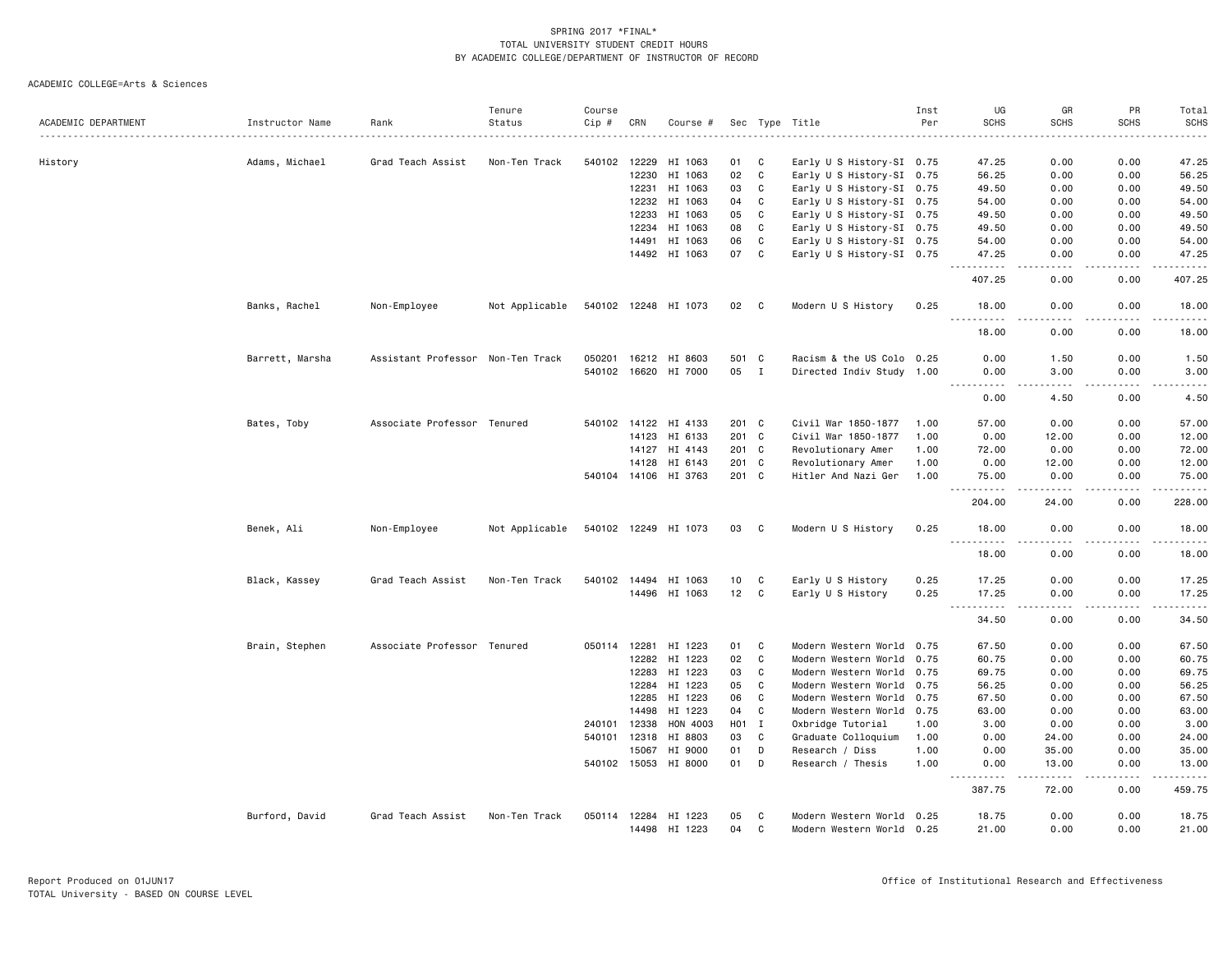| ACADEMIC DEPARTMENT | Instructor Name    | Rank                        | Tenure<br>Status | Course<br>Cip#               | CRN   | Course #              |          |             | Sec Type Title                                | Inst<br>Per | UG<br><b>SCHS</b>                                                                                                   | GR<br><b>SCHS</b> | PR<br><b>SCHS</b> | Total<br><b>SCHS</b>                                                                                                               |
|---------------------|--------------------|-----------------------------|------------------|------------------------------|-------|-----------------------|----------|-------------|-----------------------------------------------|-------------|---------------------------------------------------------------------------------------------------------------------|-------------------|-------------------|------------------------------------------------------------------------------------------------------------------------------------|
|                     |                    |                             |                  |                              |       |                       |          |             |                                               |             | ----------                                                                                                          |                   |                   | .                                                                                                                                  |
|                     |                    |                             |                  |                              |       |                       |          |             |                                               |             | 39.75                                                                                                               | 0.00              | 0.00              | 39.75                                                                                                                              |
| History             | Burrow, John       | Grad Teach Assist           | Non-Ten Track    |                              |       | 540101 12273 HI 1173  | 01       | C           | Wld Hist After 1500                           | 0.25        | 24.75                                                                                                               | 0.00              | 0.00              | 24.75                                                                                                                              |
|                     |                    |                             |                  |                              |       | 12277 HI 1173         | 05       | $\mathbf c$ | Wld Hist After 1500                           | 0.25        | 20.25<br>$\frac{1}{2} \left( \frac{1}{2} \right) \left( \frac{1}{2} \right) \left( \frac{1}{2} \right)$<br><b>.</b> | 0.00<br>.         | 0.00<br>.         | 20.25<br>.                                                                                                                         |
|                     |                    |                             |                  |                              |       |                       |          |             |                                               |             | 45.00                                                                                                               | 0.00              | 0.00              | 45.00                                                                                                                              |
|                     | Cagle, Alexander   | Grad Teach Assist           | Non-Ten Track    | 540102 12250                 |       | HI 1073               | 04       | C           | Modern U S History                            | 0.25        | 18.75                                                                                                               | 0.00              | 0.00              | 18.75                                                                                                                              |
|                     |                    |                             |                  |                              |       | 12251 HI 1073         | 05       | $\mathbf c$ | Modern U S History                            | 0.25        | 16.50<br>$\sim$ $\sim$ $\sim$<br>------                                                                             | 0.00<br>.         | 0.00<br>.         | 16.50<br>.                                                                                                                         |
|                     |                    |                             |                  |                              |       |                       |          |             |                                               |             | 35.25                                                                                                               | 0.00              | 0.00              | 35.25                                                                                                                              |
|                     | Campbell, Colin    | Grad Teach Assist           | Non-Ten Track    | 540102 12231                 |       | HI 1063               | 03       | C           | Early U S History-SI 0.25                     |             | 16.50                                                                                                               | 0.00              | 0.00              | 16.50                                                                                                                              |
|                     |                    |                             |                  |                              | 14491 | HI 1063               | 06       | C           | Early U S History-SI 0.25                     |             | 18.00<br>$\sim$ $\sim$ $\sim$<br>.                                                                                  | 0.00              | 0.00              | 18.00<br>ه د د د د                                                                                                                 |
|                     |                    |                             |                  |                              |       |                       |          |             |                                               |             | 34.50                                                                                                               | 0.00              | 0.00              | 34.50                                                                                                                              |
|                     | Caraway, Ashia     | Grad Teach Assist           | Non-Ten Track    |                              |       | 540102 12247 HI 1073  | 01 C     |             | Modern U S History                            | 0.25        | 17.25<br>$- - - - - - -$                                                                                            | 0.00              | 0.00<br>.         | 17.25<br>.                                                                                                                         |
|                     |                    |                             |                  |                              |       |                       |          |             |                                               |             | 17.25                                                                                                               | 0.00              | 0.00              | 17.25                                                                                                                              |
|                     | Cox, Adam          | Grad Teach Assist           | Non-Ten Track    | 540102                       | 12263 | HI 1073               | 17       | C           | Modern U S History-S 0.25                     |             | 18.00                                                                                                               | 0.00              | 0.00              | 18.00                                                                                                                              |
|                     |                    |                             |                  |                              | 12264 | HI 1073               | 18       | C           | Modern U S History-S 0.25                     |             | 18.75                                                                                                               | 0.00              | 0.00              | 18.75                                                                                                                              |
|                     |                    |                             |                  |                              |       | 12265 HI 1073         | 19       | C           | Modern U S History-S 0.25                     |             | 19.50<br>.                                                                                                          | 0.00<br>.         | 0.00<br>.         | 19.50<br>.                                                                                                                         |
|                     |                    |                             |                  |                              |       |                       |          |             |                                               |             | 56.25                                                                                                               | 0.00              | 0.00              | 56.25                                                                                                                              |
|                     | Damms, Richard     | Associate Professor Tenured |                  |                              |       | 540101 13725 HI 3893  | 201 C    |             | 20th Century World H 1.00                     |             | 30.00                                                                                                               | 0.00              | 0.00              | 30.00                                                                                                                              |
|                     |                    |                             |                  |                              |       | 15312 HI 9000         | 16       | D           | Research / Diss                               | 1.00        | 0.00<br>المتمام المتحدة                                                                                             | 33.00<br>.        | 0.00<br>.         | 33.00<br>.                                                                                                                         |
|                     |                    |                             |                  |                              |       |                       |          |             |                                               |             | 30.00                                                                                                               | 33.00             | 0.00              | 63.00                                                                                                                              |
|                     | Davenport, Christy | Grad Teach Assist           | Non-Ten Track    |                              |       | 540102 12262 HI 1073  | 16       | C           | Modern U S History-S 0.25                     |             | 18.75                                                                                                               | 0.00              | 0.00              | 18.75                                                                                                                              |
|                     |                    |                             |                  |                              |       | 12270 HI 1073         | 24       | C           | Modern U S History-S 0.25                     |             | 17.25                                                                                                               | 0.00              | 0.00              | 17.25                                                                                                                              |
|                     |                    |                             |                  |                              |       |                       |          |             |                                               |             | .<br>36.00                                                                                                          | .<br>0.00         | .<br>0.00         | .<br>36.00                                                                                                                         |
|                     | Davis, Henry       | Grad Teach Assist           | Non-Ten Track    | 540102 12229                 |       | HI 1063               | 01       | C           | Early U S History-SI 0.25                     |             | 15.75                                                                                                               | 0.00              | 0.00              | 15.75                                                                                                                              |
|                     |                    |                             |                  |                              |       | 12232 HI 1063         | 04       | C           | Early U S History-SI 0.25                     |             | 18.00                                                                                                               | 0.00              | 0.00              | 18.00                                                                                                                              |
|                     |                    |                             |                  |                              |       |                       |          |             |                                               |             | 33.75                                                                                                               | 0.00              | 0.00              | $\frac{1}{2} \left( \frac{1}{2} \right) \left( \frac{1}{2} \right) \left( \frac{1}{2} \right) \left( \frac{1}{2} \right)$<br>33.75 |
|                     | Forrest, John      | Lecturer                    | Non-Ten Track    |                              |       | 050201 13784 AAS 8793 | 501 C    |             | Race in the Workplac 0.25                     |             | 0.00                                                                                                                | 1.50<br>د د د د   | 0.00              | 1.50<br>.                                                                                                                          |
|                     |                    |                             |                  |                              |       |                       |          |             |                                               |             | 0.00                                                                                                                | 1.50              | 0.00              | 1.50                                                                                                                               |
|                     | Freeman, Richard   | Non-Employee                | Not Applicable   | 540102                       | 12230 | HI 1063               | 02       | C           | Early U S History-SI 0.25                     |             | 18.75                                                                                                               | 0.00              | 0.00              | 18.75                                                                                                                              |
|                     |                    |                             |                  |                              |       | 12234 HI 1063         | 08       | C           | Early U S History-SI 0.25                     |             | 16.50<br>. <u>.</u> .                                                                                               | 0.00<br>د د د د   | 0.00<br>.         | 16.50<br>.                                                                                                                         |
|                     |                    |                             |                  |                              |       |                       |          |             |                                               |             | 35.25                                                                                                               | 0.00              | 0.00              | 35.25                                                                                                                              |
|                     | Giesen, James      | Associate Professor Tenured |                  | 540101 15068<br>540102 14520 |       | HI 9000<br>HI 8953    | 02<br>01 | D<br>C      | Research / Diss<br>U.S. History, 1877-19 1.00 | 1.00        | 0.00<br>0.00                                                                                                        | 30.00<br>27.00    | 0.00<br>0.00      | 30.00<br>27.00                                                                                                                     |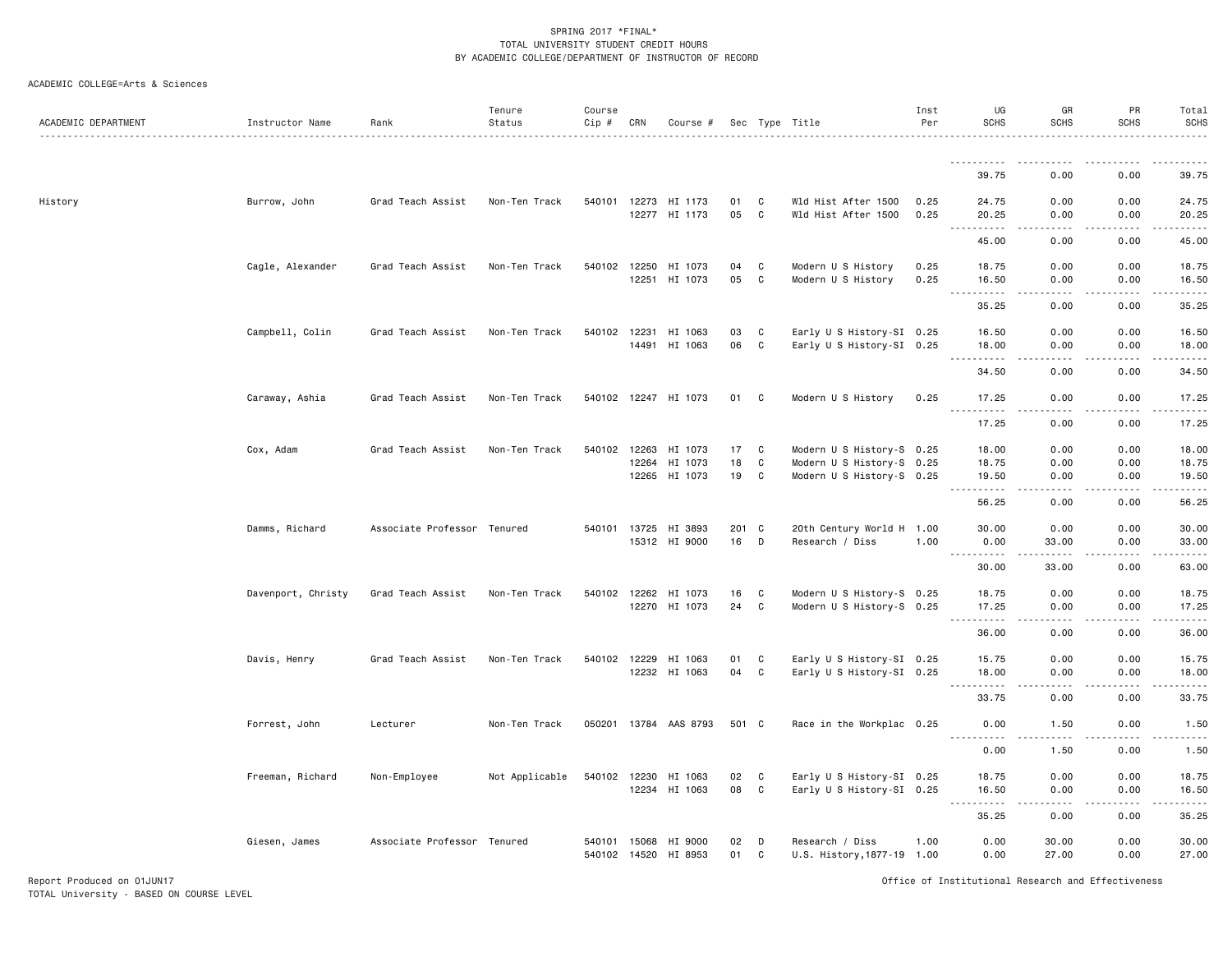#### ACADEMIC COLLEGE=Arts & Sciences

| ACADEMIC DEPARTMENT | Instructor Name    | Rank                          | Tenure<br>Status | Course<br>Cip # | CRN   | Course #             |                |     | Sec Type Title                                         | Inst<br>Per | UG<br><b>SCHS</b>                                                                                                                                                                                                                                                                                                                                                                                                                                                                                             | GR<br><b>SCHS</b>                                                                                                                                             | PR<br><b>SCHS</b> | Total<br><b>SCHS</b> |
|---------------------|--------------------|-------------------------------|------------------|-----------------|-------|----------------------|----------------|-----|--------------------------------------------------------|-------------|---------------------------------------------------------------------------------------------------------------------------------------------------------------------------------------------------------------------------------------------------------------------------------------------------------------------------------------------------------------------------------------------------------------------------------------------------------------------------------------------------------------|---------------------------------------------------------------------------------------------------------------------------------------------------------------|-------------------|----------------------|
| History             | Giesen, James      | Associate Professor Tenured   |                  |                 |       | 540102 15054 HI 8000 | 02             | D   | Research / Thesis                                      | 1.00        | 0.00                                                                                                                                                                                                                                                                                                                                                                                                                                                                                                          | 13.00                                                                                                                                                         | 0.00              | 13.00                |
|                     |                    |                               |                  |                 |       |                      |                |     |                                                        |             | <u>.</u><br>0.00                                                                                                                                                                                                                                                                                                                                                                                                                                                                                              | $\cdots$<br>70.00                                                                                                                                             | .<br>0.00         | .<br>70.00           |
|                     | Greene, Alison     | Assistant Professor Ten Track |                  | 540101          |       | 14517 HI 8803        | 04             | C   | Graduate Colloquium                                    | 1.00        | 0.00                                                                                                                                                                                                                                                                                                                                                                                                                                                                                                          | 30.00                                                                                                                                                         | 0.00              | 30.00                |
|                     |                    |                               |                  |                 | 15069 | HI 9000              | 03             | D   | Research / Diss                                        | 1.00        | 0.00                                                                                                                                                                                                                                                                                                                                                                                                                                                                                                          | 17.00                                                                                                                                                         | 0.00              | 17.00                |
|                     |                    |                               |                  |                 |       | 15319 HI 4990        | 02             | C   | Special Topic In HI                                    | 1.00        | 27.00<br>.                                                                                                                                                                                                                                                                                                                                                                                                                                                                                                    | 0.00<br>.                                                                                                                                                     | 0.00<br>.         | 27.00<br>.           |
|                     |                    |                               |                  |                 |       |                      |                |     |                                                        |             | 27.00                                                                                                                                                                                                                                                                                                                                                                                                                                                                                                         | 47.00                                                                                                                                                         | 0.00              | 74.00                |
|                     | Gusella, Christina | Grad Teach Assist             | Non-Ten Track    | 050114          | 12282 | HI 1223              | 02             | C   | Modern Western World 0.25                              |             | 20.25                                                                                                                                                                                                                                                                                                                                                                                                                                                                                                         | 0.00                                                                                                                                                          | 0.00              | 20.25                |
|                     |                    |                               |                  |                 |       | 12285 HI 1223        | 06             | C   | Modern Western World 0.25                              |             | 22.50<br>$\sim$ $\sim$ $\sim$                                                                                                                                                                                                                                                                                                                                                                                                                                                                                 | 0.00<br>$\sim$ $\sim$ $\sim$                                                                                                                                  | 0.00              | 22.50                |
|                     |                    |                               |                  |                 |       |                      |                |     |                                                        |             | .<br>42.75                                                                                                                                                                                                                                                                                                                                                                                                                                                                                                    | 0.00                                                                                                                                                          | 0.00              | .<br>42.75           |
|                     | Hay, William       | Associate Professor Tenured   |                  | 050299          | 12309 | HI 4723              | 01             | C   | Britain Since 1688                                     | 1.00        | 72.00                                                                                                                                                                                                                                                                                                                                                                                                                                                                                                         | 0.00                                                                                                                                                          | 0.00              | 72.00                |
|                     |                    |                               |                  | 540101          | 15070 | HI 9000              | 04             | D   | Research / Diss                                        | 1.00        | 0.00                                                                                                                                                                                                                                                                                                                                                                                                                                                                                                          | 17.00                                                                                                                                                         | 0.00              | 17.00                |
|                     |                    |                               |                  | 540103          | 12320 | HI 8863              | 01             | - S | Sem Eur Since 1789                                     | 1.00        | 0.00<br>.<br>$\sim$ $\sim$ $\sim$ $\sim$                                                                                                                                                                                                                                                                                                                                                                                                                                                                      | 15.00<br>$\frac{1}{2} \left( \frac{1}{2} \right) \left( \frac{1}{2} \right) \left( \frac{1}{2} \right) \left( \frac{1}{2} \right) \left( \frac{1}{2} \right)$ | 0.00<br>.         | 15.00<br>.           |
|                     |                    |                               |                  |                 |       |                      |                |     |                                                        |             | 72.00                                                                                                                                                                                                                                                                                                                                                                                                                                                                                                         | 32.00                                                                                                                                                         | 0.00              | 104.00               |
|                     | Himel, Matthew     | Grad Teach Assist             | Non-Ten Track    | 050114 12281    |       | HI 1223              | 01             | C   | Modern Western World 0.25                              |             | 22.50                                                                                                                                                                                                                                                                                                                                                                                                                                                                                                         | 0.00                                                                                                                                                          | 0.00              | 22.50                |
|                     |                    |                               |                  |                 |       | 12283 HI 1223        | 03             | C   | Modern Western World 0.25                              |             | 23.25<br>$\sim 100$<br>$\begin{array}{cccccccccccccc} \multicolumn{2}{c}{} & \multicolumn{2}{c}{} & \multicolumn{2}{c}{} & \multicolumn{2}{c}{} & \multicolumn{2}{c}{} & \multicolumn{2}{c}{} & \multicolumn{2}{c}{} & \multicolumn{2}{c}{} & \multicolumn{2}{c}{} & \multicolumn{2}{c}{} & \multicolumn{2}{c}{} & \multicolumn{2}{c}{} & \multicolumn{2}{c}{} & \multicolumn{2}{c}{} & \multicolumn{2}{c}{} & \multicolumn{2}{c}{} & \multicolumn{2}{c}{} & \multicolumn{2}{c}{} & \multicolumn{2}{c}{} & \$ | 0.00<br>22222                                                                                                                                                 | 0.00<br>.         | 23.25<br>.           |
|                     |                    |                               |                  |                 |       |                      |                |     |                                                        |             | 45.75                                                                                                                                                                                                                                                                                                                                                                                                                                                                                                         | 0.00                                                                                                                                                          | 0.00              | 45.75                |
|                     | Hui, Alexandra     | Associate Professor Tenured   |                  |                 |       | 540101 12317 HI 8803 | 02             | C   | Graduate Colloquium                                    | 1.00        | 0.00                                                                                                                                                                                                                                                                                                                                                                                                                                                                                                          | 27.00                                                                                                                                                         | 0.00              | 27.00                |
|                     |                    |                               |                  |                 | 15071 | HI 9000              | 05             | D   | Research / Diss                                        | 1.00        | 0.00                                                                                                                                                                                                                                                                                                                                                                                                                                                                                                          | 18.00                                                                                                                                                         | 0.00              | 18.00                |
|                     |                    |                               |                  |                 |       | 540102 15082 HI 8000 | 15             | D   | Research / Thesis                                      | 1.00        | 0.00                                                                                                                                                                                                                                                                                                                                                                                                                                                                                                          | 4.00                                                                                                                                                          | 0.00              | 4.00<br>.            |
|                     |                    |                               |                  |                 |       |                      |                |     |                                                        |             | 0.00                                                                                                                                                                                                                                                                                                                                                                                                                                                                                                          | 49.00                                                                                                                                                         | 0.00              | 49.00                |
|                     | Hyman, Owen        | Grad Teach Assist             | Non-Ten Track    |                 |       | 540102 15517 HI 1063 | 17             | C   | Early U S History                                      | 1.00        | 147.00<br><u>----------</u>                                                                                                                                                                                                                                                                                                                                                                                                                                                                                   | 0.00<br>.                                                                                                                                                     | 0.00<br>.         | 147.00<br>.          |
|                     |                    |                               |                  |                 |       |                      |                |     |                                                        |             | 147.00                                                                                                                                                                                                                                                                                                                                                                                                                                                                                                        | 0.00                                                                                                                                                          | 0.00              | 147.00               |
|                     | Knapp, Steven      | Non-Employee                  | Not Applicable   | 540102 12259    |       | HI 1073              | 13             | C   | Modern U S History-S 0.25                              |             | 18.75                                                                                                                                                                                                                                                                                                                                                                                                                                                                                                         | 0.00                                                                                                                                                          | 0.00              | 18.75                |
|                     |                    |                               |                  |                 | 12266 | HI 1073              | 20             | C   | Modern U S History-S 0.25                              |             | 17.25                                                                                                                                                                                                                                                                                                                                                                                                                                                                                                         | 0.00                                                                                                                                                          | 0.00              | 17.25                |
|                     |                    |                               |                  |                 |       | 14495 HI 1063        | 11             | C   | Early U S History                                      | 0.25        | 16.50<br>$\frac{1}{2} \left( \frac{1}{2} \right) \left( \frac{1}{2} \right) \left( \frac{1}{2} \right) \left( \frac{1}{2} \right) \left( \frac{1}{2} \right)$                                                                                                                                                                                                                                                                                                                                                 | 0.00<br>$\frac{1}{2}$                                                                                                                                         | 0.00<br>.         | 16.50<br>.           |
|                     |                    |                               |                  |                 |       |                      |                |     |                                                        |             | 52.50                                                                                                                                                                                                                                                                                                                                                                                                                                                                                                         | 0.00                                                                                                                                                          | 0.00              | 52.50                |
|                     | Lang, Andrew       | Assistant Professor Ten Track |                  | 540101          | 15072 | HI 9000              | 06             | D   | Research / Diss                                        | 1.00        | 0.00                                                                                                                                                                                                                                                                                                                                                                                                                                                                                                          | 5.00                                                                                                                                                          | 0.00              | 5.00                 |
|                     |                    |                               |                  |                 |       | 540102 12304 HI 4133 | 01             | C   | Civil War 1850-1877                                    | 1.00        | 72.00                                                                                                                                                                                                                                                                                                                                                                                                                                                                                                         | 0.00                                                                                                                                                          | 0.00              | 72.00                |
|                     |                    |                               |                  |                 | 15362 | HI 4133              | 501 C<br>01    |     | Civil War 1850-1877                                    | 0.25        | 0.75                                                                                                                                                                                                                                                                                                                                                                                                                                                                                                          | 0.00<br>0.00                                                                                                                                                  | 0.00              | 0.75                 |
|                     |                    |                               |                  | 540108 12305    |       | HI 4233              |                | C   | American Military Hi 1.00                              |             | 69.00<br>.                                                                                                                                                                                                                                                                                                                                                                                                                                                                                                    | الدامات بال                                                                                                                                                   | 0.00<br>.         | 69.00<br>.           |
|                     |                    |                               |                  |                 |       |                      |                |     |                                                        |             | 141.75                                                                                                                                                                                                                                                                                                                                                                                                                                                                                                        | 5.00                                                                                                                                                          | 0.00              | 146.75               |
|                     | Lavine, Matthew    | Associate Professor Tenured   |                  | 050114 13985    |       | HI 1213              | 501 C          |     | Early Western World 1.00                               |             | 21.00                                                                                                                                                                                                                                                                                                                                                                                                                                                                                                         | 0.00                                                                                                                                                          | 0.00              | 21.00                |
|                     |                    |                               |                  | 050201 13784    | 13986 | HI 1223<br>AAS 8793  | 501 C<br>501 C |     | Modern Western World 1.00                              |             | 30.00<br>0.00                                                                                                                                                                                                                                                                                                                                                                                                                                                                                                 | 0.00<br>4.50                                                                                                                                                  | 0.00<br>0.00      | 30.00                |
|                     |                    |                               |                  |                 | 16212 | HI 8603              | 501 C          |     | Race in the Workplac 0.75<br>Racism & the US Colo 0.75 |             | 0.00                                                                                                                                                                                                                                                                                                                                                                                                                                                                                                          | 4.50                                                                                                                                                          | 0.00              | 4.50<br>4.50         |
|                     |                    |                               |                  | 050207 13728    |       | HI 4273              | 201 C          |     | Women In Am History 1.00                               |             | 39.00                                                                                                                                                                                                                                                                                                                                                                                                                                                                                                         | 0.00                                                                                                                                                          | 0.00              | 39.00                |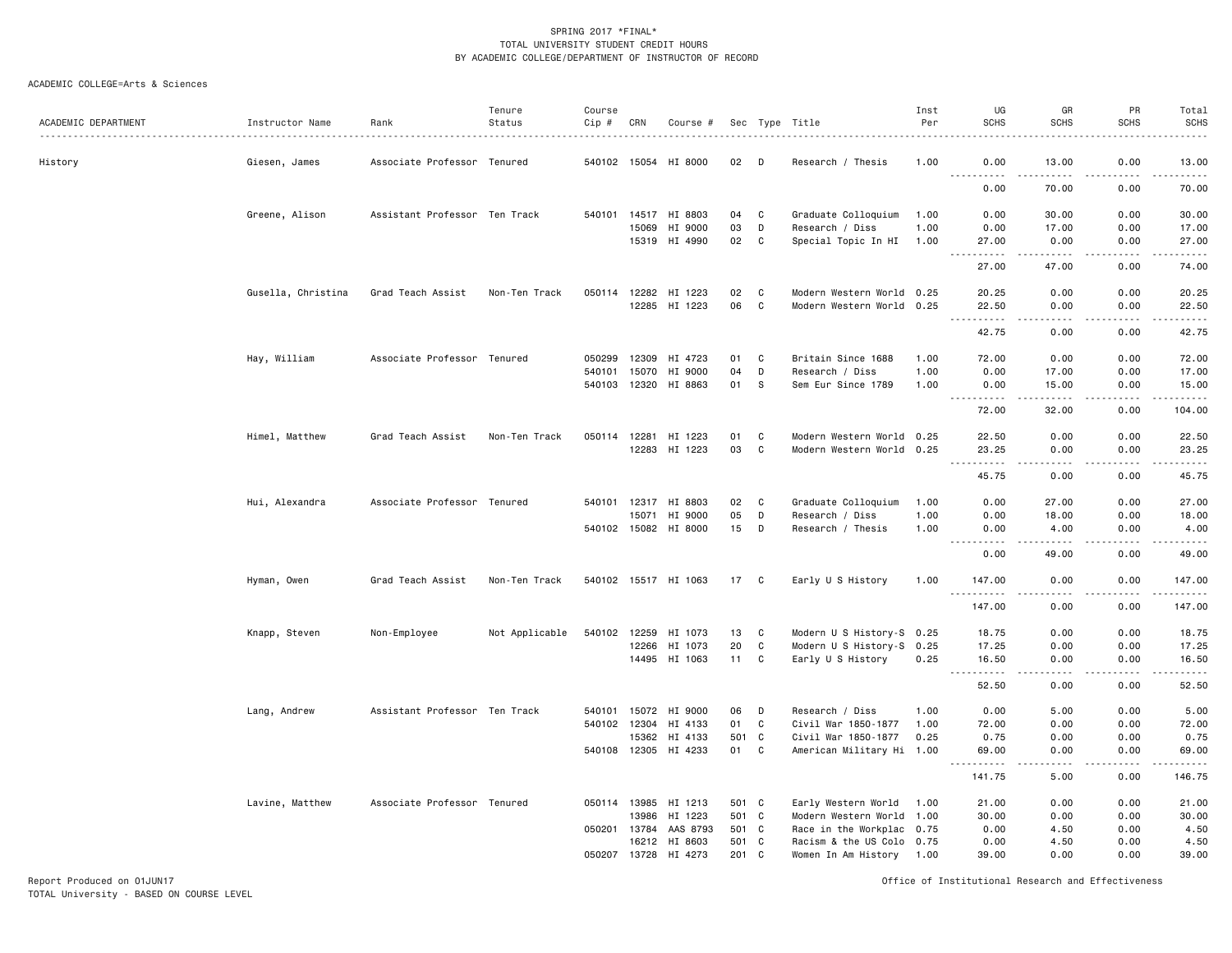|                            |                    |                             | Tenure        | Course       |       |                       |         |   |                           | Inst | UG                                                                                                                                                            | GR          | PR                                                                                                                                                           | Total       |
|----------------------------|--------------------|-----------------------------|---------------|--------------|-------|-----------------------|---------|---|---------------------------|------|---------------------------------------------------------------------------------------------------------------------------------------------------------------|-------------|--------------------------------------------------------------------------------------------------------------------------------------------------------------|-------------|
| ACADEMIC DEPARTMENT        | Instructor Name    | Rank                        | Status        | Cip #        | CRN   | Course #              |         |   | Sec Type Title            | Per  | <b>SCHS</b>                                                                                                                                                   | <b>SCHS</b> | <b>SCHS</b>                                                                                                                                                  | <b>SCHS</b> |
|                            |                    |                             |               |              |       |                       |         |   |                           |      |                                                                                                                                                               |             |                                                                                                                                                              |             |
| History                    | Lavine, Matthew    | Associate Professor Tenured |               |              |       | 050207 13988 HI 4273  | 501 C   |   | Women In Am History       | 1.00 | 75.00                                                                                                                                                         | 0.00        | 0.00                                                                                                                                                         | 75.00       |
|                            |                    |                             |               | 450801       | 13734 | HI 6273               | 201 C   |   | Women In Am History       | 1.00 | 0.00                                                                                                                                                          | 12.00       | 0.00                                                                                                                                                         | 12.00       |
|                            |                    |                             |               |              | 13735 | HI 6303               | $201$ C |   | The Old South             | 1.00 | 0.00                                                                                                                                                          | 3.00        | 0.00                                                                                                                                                         | 3.00        |
|                            |                    |                             |               | 540102 13727 |       | HI 4193               | 201 C   |   | US Environmental His 1.00 |      | 24.00                                                                                                                                                         | 0.00        | 0.00                                                                                                                                                         | 24.00       |
|                            |                    |                             |               |              | 13729 | HI 4303               | 201 C   |   | The Old South             | 1.00 | 30.00                                                                                                                                                         | 0.00        | 0.00                                                                                                                                                         | 30.00       |
|                            |                    |                             |               |              | 13983 | HI 1063               | 501 C   |   | Early U S History         | 1.00 | 105,00                                                                                                                                                        | 0.00        | 0.00                                                                                                                                                         | 105.00      |
|                            |                    |                             |               |              | 13984 | HI 1073               | 501 C   |   | Modern U S History        | 1.00 | 78.00                                                                                                                                                         | 0.00        | 0.00                                                                                                                                                         | 78.00       |
|                            |                    |                             |               |              | 13987 | HI 4193               | 501 C   |   | US Environmental His 1.00 |      | 42.00                                                                                                                                                         | 0.00        | 0.00                                                                                                                                                         | 42.00       |
|                            |                    |                             |               |              | 13989 | HI 4303               | 501 C   |   | The Old South             | 1.00 | 33.00                                                                                                                                                         | 0.00        | 0.00                                                                                                                                                         | 33.00       |
|                            |                    |                             |               |              |       | 15362 HI 4133         | 501 C   |   | Civil War 1850-1877       | 0.75 | 2.25<br>.                                                                                                                                                     | 0.00        | 0.00                                                                                                                                                         | 2.25        |
|                            |                    |                             |               |              |       |                       |         |   |                           |      | 479.25                                                                                                                                                        | 24.00       | 0.00                                                                                                                                                         | 503.25      |
|                            | Lewin, Sarah       | Grad Teach Assist           | Non-Ten Track | 540102 12236 |       | HI 1063               | 15      | C | Early U S History         | 0.25 | 18.00                                                                                                                                                         | 0.00        | 0.00                                                                                                                                                         | 18.00       |
|                            |                    |                             |               |              |       | 14493 HI 1063         | 09      | C | Early U S History         | 0.25 | 16.50<br>$\frac{1}{2} \left( \frac{1}{2} \right) \left( \frac{1}{2} \right) \left( \frac{1}{2} \right) \left( \frac{1}{2} \right) \left( \frac{1}{2} \right)$ | 0.00        | 0.00                                                                                                                                                         | 16.50<br>.  |
|                            |                    |                             |               |              |       |                       |         |   |                           |      | 34.50                                                                                                                                                         | 0.00        | 0.00                                                                                                                                                         | 34.50       |
|                            | Livingston, Edward | Grad Teach Assist           | Non-Ten Track | 540101       | 12295 | HI 3333               | 01      | C | Mississippi History       | 1.00 | 75.00                                                                                                                                                         | 0.00        | 0.00                                                                                                                                                         | 75.00       |
|                            |                    |                             |               |              |       | 12296 HI 3333         | 02      | C | Mississippi History       | 1.00 | 69.00                                                                                                                                                         | 0.00        | 0.00                                                                                                                                                         | 69.00       |
|                            |                    |                             |               |              |       |                       |         |   |                           |      | 144.00                                                                                                                                                        | 0.00        | 0.00                                                                                                                                                         | 144.00      |
|                            | Marcus, Alan       | Professor                   | Tenured       |              |       | 540101 15073 HI 9000  | 07      | D | Research / Diss           | 1.00 | 0.00                                                                                                                                                          | 40.00       | 0.00                                                                                                                                                         | 40.00       |
|                            |                    |                             |               |              |       |                       |         |   |                           |      | .<br>0.00                                                                                                                                                     | 40.00       | 0.00                                                                                                                                                         | 40.00       |
|                            | Marshall, Anne     | Associate Professor Tenured |               | 260801 15202 |       | HI 8923               | 01      | S | Historiog & His Meth 1.00 |      | 0.00                                                                                                                                                          | 21.00       | 0.00                                                                                                                                                         | 21.00       |
|                            |                    |                             |               | 450902       | 14839 | HI 8893               | 01      | s | History of ISIS           | 1.00 | 0.00                                                                                                                                                          | 30.00       | 0.00                                                                                                                                                         | 30.00       |
|                            |                    |                             |               | 540101 15074 |       | HI 9000               | 08      | D | Research / Diss           | 1.00 | 0.00                                                                                                                                                          | 17.00       | 0.00                                                                                                                                                         | 17.00       |
|                            |                    |                             |               |              |       | 540102 15059 HI 8000  | 07      | D | Research / Thesis         | 1.00 | 0.00                                                                                                                                                          | 5.00        | 0.00                                                                                                                                                         | 5.00        |
|                            |                    |                             |               |              |       |                       |         |   |                           |      | .                                                                                                                                                             | .           | $\frac{1}{2} \left( \frac{1}{2} \right) \left( \frac{1}{2} \right) \left( \frac{1}{2} \right) \left( \frac{1}{2} \right) \left( \frac{1}{2} \right)$         | .           |
|                            |                    |                             |               |              |       |                       |         |   |                           |      | 0.00                                                                                                                                                          | 73.00       | 0.00                                                                                                                                                         | 73.00       |
|                            | Mcclellan, Kayla   | Grad Teach Assist           | Non-Ten Track |              |       | 540102 12237 HI 1063  | 16      | C | Early U S History         | 0.25 | 19.50<br><u>.</u>                                                                                                                                             | 0.00        | 0.00                                                                                                                                                         | 19.50<br>.  |
|                            |                    |                             |               |              |       |                       |         |   |                           |      | 19.50                                                                                                                                                         | 0.00        | 0.00                                                                                                                                                         | 19.50       |
|                            | Middleton, Stephen | Professor                   | Tenured       |              |       | 050201 14442 AAS 4983 | 01      | C | African Americans an 1.00 |      | 36.00                                                                                                                                                         | 0.00        | 0.00                                                                                                                                                         | 36.00       |
|                            |                    |                             |               |              |       | 14443 HI 4983         | 01      | C | African Americans an 1.00 |      | 24.00<br>$\sim$ $\sim$ .                                                                                                                                      | 0.00        | 0.00                                                                                                                                                         | 24.00       |
|                            |                    |                             |               |              |       |                       |         |   |                           |      | 60.00                                                                                                                                                         | 0.00        | 0.00                                                                                                                                                         | 60.00       |
|                            | Montgomery, Jeremy | Grad Teach Assist           | Non-Ten Track |              |       | 540102 12253 HI 1073  | 07      | C | Modern U S History        | 0.25 | 16.50                                                                                                                                                         | 0.00        | 0.00                                                                                                                                                         | 16.50       |
|                            |                    |                             |               |              |       | 12255 HI 1073         | 09      | C | Modern U S History        | 0.25 | 17.25<br>$\sim$ $\sim$ $\sim$<br>.                                                                                                                            | 0.00<br>.   | 0.00<br>$\frac{1}{2} \left( \frac{1}{2} \right) \left( \frac{1}{2} \right) \left( \frac{1}{2} \right) \left( \frac{1}{2} \right) \left( \frac{1}{2} \right)$ | 17.25<br>.  |
|                            |                    |                             |               |              |       |                       |         |   |                           |      | 33.75                                                                                                                                                         | 0.00        | 0.00                                                                                                                                                         | 33.75       |
|                            | Morgan, Skyler     | Grad Teach Assist           | Non-Ten Track |              |       | 540102 12233 HI 1063  | 05      | C | Early U S History-SI 0.25 |      | 16.50                                                                                                                                                         | 0.00        | 0.00                                                                                                                                                         | 16.50       |
|                            |                    |                             |               |              |       | 14492 HI 1063         | 07      | C | Early U S History-SI 0.25 |      | 15.75<br>$\sim$ $\sim$<br>.                                                                                                                                   | 0.00<br>.   | 0.00<br>.                                                                                                                                                    | 15.75<br>.  |
|                            |                    |                             |               |              |       |                       |         |   |                           |      | 32.25                                                                                                                                                         | 0.00        | 0.00                                                                                                                                                         | 32.25       |
|                            | Moses, Emily       | Grad Teach Assist           | Non-Ten Track |              |       | 540102 12267 HI 1073  | 21      | C | Modern U S History-S 0.25 |      | 18.75                                                                                                                                                         | 0.00        | 0.00                                                                                                                                                         | 18.75       |
| Report Produced on 01JUN17 |                    |                             |               |              |       |                       |         |   |                           |      | Office of Institutional Research and Effectiveness                                                                                                            |             |                                                                                                                                                              |             |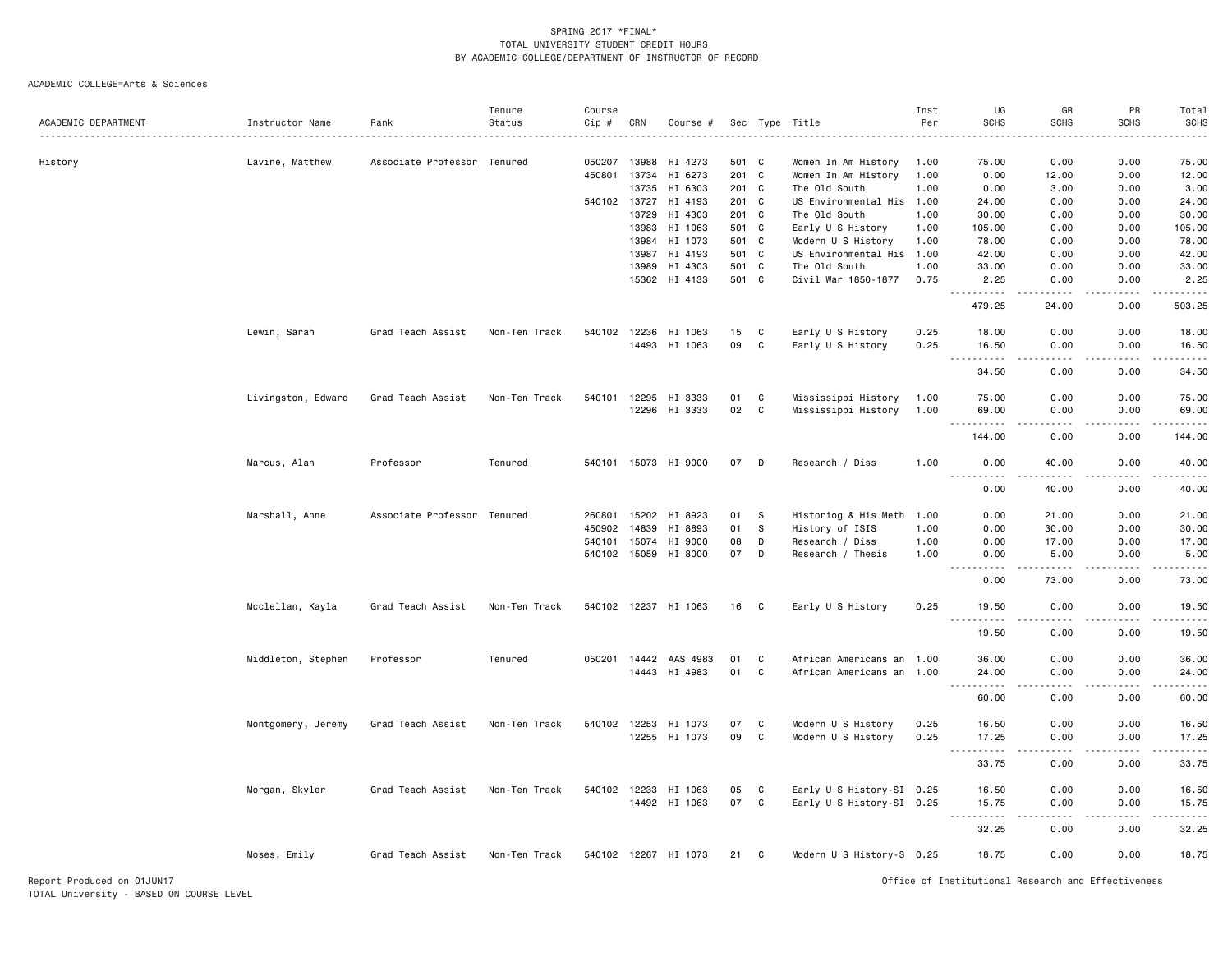ACADEMIC COLLEGE=Arts & Sciences

| ACADEMIC DEPARTMENT | Instructor Name |                               | Tenure<br>Status | Course<br>$Cip \#$ | CRN          |                      |                 |              |                           | Inst<br>Per | UG<br><b>SCHS</b>             | GR<br><b>SCHS</b>     | PR<br><b>SCHS</b>   | Total<br><b>SCHS</b>                                                                                                                                                                    |
|---------------------|-----------------|-------------------------------|------------------|--------------------|--------------|----------------------|-----------------|--------------|---------------------------|-------------|-------------------------------|-----------------------|---------------------|-----------------------------------------------------------------------------------------------------------------------------------------------------------------------------------------|
|                     |                 | Rank                          |                  |                    |              | Course #             |                 |              | Sec Type Title            |             |                               |                       |                     |                                                                                                                                                                                         |
| History             | Moses, Emily    | Grad Teach Assist             | Non-Ten Track    |                    | 540102 12268 | HI 1073              | 22              | C            | Modern U S History-S 0.25 |             | 18.00                         | 0.00                  | 0.00                | 18.00                                                                                                                                                                                   |
|                     |                 |                               |                  |                    | 12269        | HI 1073              | 23              | $\mathbf c$  | Modern U S History-S 0.25 |             | 18.75<br>. <b>.</b>           | 0.00<br>.             | 0.00<br>.           | 18.75<br>.                                                                                                                                                                              |
|                     |                 |                               |                  |                    |              |                      |                 |              |                           |             | 55.50                         | 0.00                  | 0.00                | 55.50                                                                                                                                                                                   |
|                     | Murphy, Michael | Grad Teach Assist             | Non-Ten Track    |                    | 540102 12259 | HI 1073              | 13              | C            | Modern U S History-S 0.75 |             | 56.25                         | 0.00                  | 0.00                | 56.25                                                                                                                                                                                   |
|                     |                 |                               |                  |                    | 12260        | HI 1073              | 14              | C            | Modern U S History-S 0.75 |             | 56.25                         | 0.00                  | 0.00                | 56.25                                                                                                                                                                                   |
|                     |                 |                               |                  |                    | 12261        | HI 1073              | 15              | C            | Modern U S History-S 0.75 |             | 56.25                         | 0.00                  | 0.00                | 56.25                                                                                                                                                                                   |
|                     |                 |                               |                  |                    | 12262        | HI 1073              | 16              | C            | Modern U S History-S 0.75 |             | 56.25                         | 0.00                  | 0.00                | 56.25                                                                                                                                                                                   |
|                     |                 |                               |                  |                    | 12263        | HI 1073              | 17              | $\mathtt{C}$ | Modern U S History-S 0.75 |             | 54.00                         | 0.00                  | 0.00                | 54.00                                                                                                                                                                                   |
|                     |                 |                               |                  |                    | 12264        | HI 1073              | 18              | C            | Modern U S History-S 0.75 |             | 56.25                         | 0.00                  | 0.00                | 56.25                                                                                                                                                                                   |
|                     |                 |                               |                  |                    | 12265        | HI 1073              | 19              | C            | Modern U S History-S 0.75 |             | 58.50                         | 0.00                  | 0.00                | 58.50                                                                                                                                                                                   |
|                     |                 |                               |                  |                    | 12266        | HI 1073              | 20              | C            | Modern U S History-S 0.75 |             | 51.75                         | 0.00                  | 0.00                | 51.75                                                                                                                                                                                   |
|                     |                 |                               |                  |                    | 12267        | HI 1073              | 21              | C            | Modern U S History-S 0.75 |             | 56.25                         | 0.00                  | 0.00                | 56.25                                                                                                                                                                                   |
|                     |                 |                               |                  |                    | 12268        | HI 1073              | 22              | C            | Modern U S History-S 0.75 |             | 54.00                         | 0.00                  | 0.00                | 54.00                                                                                                                                                                                   |
|                     |                 |                               |                  |                    | 12269        | HI 1073              | 23              | C            | Modern U S History-S 0.75 |             | 56.25                         | 0.00                  | 0.00                | 56.25                                                                                                                                                                                   |
|                     |                 |                               |                  |                    |              | 12270 HI 1073        | 24              | C            | Modern U S History-S 0.75 |             | 51.75<br><u>.</u>             | 0.00<br>.             | 0.00<br>$- - - - -$ | 51.75<br><u>.</u>                                                                                                                                                                       |
|                     |                 |                               |                  |                    |              |                      |                 |              |                           |             | 663.75                        | 0.00                  | 0.00                | 663.75                                                                                                                                                                                  |
|                     | Orsini, Davide  | Assistant Professor Ten Track |                  | 540101             |              | 12316 HI 8803        | 01              | C            | Graduate Colloquium       | 1.00        | 0.00                          | 27.00                 | 0.00                | 27.00                                                                                                                                                                                   |
|                     |                 |                               |                  |                    | 14516        | HI 4673              | 01              | C            | Europe 1789-1914          | 1.00        | 75.00                         | 0.00                  | 0.00                | 75.00                                                                                                                                                                                   |
|                     |                 |                               |                  |                    |              | 540102 15061 HI 8000 | 09              | D            | Research / Thesis         | 1.00        | 0.00<br>.                     | 4.00<br>$\frac{1}{2}$ | 0.00<br>.           | 4.00<br>$\frac{1}{2} \left( \frac{1}{2} \right) \left( \frac{1}{2} \right) \left( \frac{1}{2} \right) \left( \frac{1}{2} \right) \left( \frac{1}{2} \right) \left( \frac{1}{2} \right)$ |
|                     |                 |                               |                  |                    |              |                      |                 |              |                           |             | 75.00                         | 31.00                 | 0.00                | 106.00                                                                                                                                                                                  |
|                     | Plyler, Larsen  | Grad Teach Assist             | Non-Ten Track    |                    | 540102 12236 | HI 1063              | 15              | C            | Early U S History         | 0.75        | 54.00                         | 0.00                  | 0.00                | 54.00                                                                                                                                                                                   |
|                     |                 |                               |                  |                    | 12237        | HI 1063              | 16              | C            | Early U S History         | 0.75        | 58.50                         | 0.00                  | 0.00                | 58.50                                                                                                                                                                                   |
|                     |                 |                               |                  |                    | 14493        | HI 1063              | 09              | C            | Early U S History         | 0.75        | 49.50                         | 0.00                  | 0.00                | 49.50                                                                                                                                                                                   |
|                     |                 |                               |                  |                    |              | 14494 HI 1063        | 10              | C            | Early U S History         | 0.75        | 51.75                         | 0.00                  | 0.00                | 51.75                                                                                                                                                                                   |
|                     |                 |                               |                  |                    | 14495        | HI 1063              | 11              | C            | Early U S History         | 0.75        | 49.50                         | 0.00                  | 0.00                | 49.50                                                                                                                                                                                   |
|                     |                 |                               |                  |                    | 14496        | HI 1063              | 12              | C            | Early U S History         | 0.75        | 51.75<br>.                    | 0.00<br>$\frac{1}{2}$ | 0.00<br>.           | 51.75<br>.                                                                                                                                                                              |
|                     |                 |                               |                  |                    |              |                      |                 |              |                           |             | 315.00                        | 0.00                  | 0.00                | 315.00                                                                                                                                                                                  |
|                     | Rangel, Eduardo | Grad Teach Assist             | Non-Ten Track    |                    | 540102 12254 | HI 1073              | 08              | C            | Modern U S History        | 0.25        | 17.25                         | 0.00                  | 0.00                | 17.25                                                                                                                                                                                   |
|                     |                 |                               |                  |                    |              | 12256 HI 1073        | 10 <sub>1</sub> | C            | Modern U S History        | 0.25        | 17.25                         | 0.00                  | 0.00                | 17.25                                                                                                                                                                                   |
|                     |                 |                               |                  |                    |              |                      |                 |              |                           |             | $\sim$ $\sim$ $\sim$<br>34.50 | .<br>0.00             | .<br>0.00           | .<br>34.50                                                                                                                                                                              |
|                     | Ridner, Judith  | Associate Professor Tenured   |                  |                    |              | 540101 12302 HI 3903 | 01              | C            | Hist & Hist Meth          | 1.00        | 42.00                         | 0.00                  | 0.00                | 42.00                                                                                                                                                                                   |
|                     |                 |                               |                  |                    | 13726        | HI 3903              | 201             | $\mathbf{C}$ | Hist & Hist Meth          | 1.00        | 15.00                         | 0.00                  | 0.00                | 15.00                                                                                                                                                                                   |
|                     |                 |                               |                  |                    | 15077        | HI 9000              | 11              | D            | Research / Diss           | 1.00        | 0.00                          | 13.00                 | 0.00                | 13.00                                                                                                                                                                                   |
|                     |                 |                               |                  |                    | 540102 14499 | HI 4143              | 01              | C            | Revolutionary Amer        | 1.00        | 66.00                         | 0.00                  | 0.00                | 66.00                                                                                                                                                                                   |
|                     |                 |                               |                  |                    |              | 15062 HI 8000        | 10              | D            | Research / Thesis         | 1.00        | 0.00<br>.                     | 4.00<br>-----         | 0.00<br>$- - - - -$ | 4.00<br>$\frac{1}{2} \left( \frac{1}{2} \right) \left( \frac{1}{2} \right) \left( \frac{1}{2} \right) \left( \frac{1}{2} \right) \left( \frac{1}{2} \right) \left( \frac{1}{2} \right)$ |
|                     |                 |                               |                  |                    |              |                      |                 |              |                           |             | 123.00                        | 17.00                 | 0.00                | 140.00                                                                                                                                                                                  |
|                     | Saeteurn, Muey  | Assistant Professor Ten Track |                  | 050101             |              | 12314 HI 6793        | 01              | C            | Modern Africa             | 1.00        | 0.00                          | 12.00                 | 0.00                | 12.00                                                                                                                                                                                   |
|                     |                 |                               |                  | 050201             | 12311        | HI 4793              | 01              | C            | Modern Africa             | 1.00        | 45.00                         | 0.00                  | 0.00                | 45.00                                                                                                                                                                                   |
|                     |                 |                               |                  | 540101             | 12273        | HI 1173              | 01              | C            | Wld Hist After 1500       | 0.75        | 74.25                         | 0.00                  | 0.00                | 74.25                                                                                                                                                                                   |
|                     |                 |                               |                  |                    |              | 12274 HI 1173        | 02              | C            | Wld Hist After 1500       | 1.00        | 96.00                         | 0.00                  | 0.00                | 96.00                                                                                                                                                                                   |
|                     |                 |                               |                  |                    | 12275        | HI 1173              | 03              | C            | Wld Hist After 1500       | 1.00        | 96.00                         | 0.00                  | 0.00                | 96.00                                                                                                                                                                                   |
|                     |                 |                               |                  |                    |              | 12276 HI 1173        | 04              | C            | Wld Hist After 1500       | 1.00        | 90.00                         | 0.00                  | 0.00                | 90.00                                                                                                                                                                                   |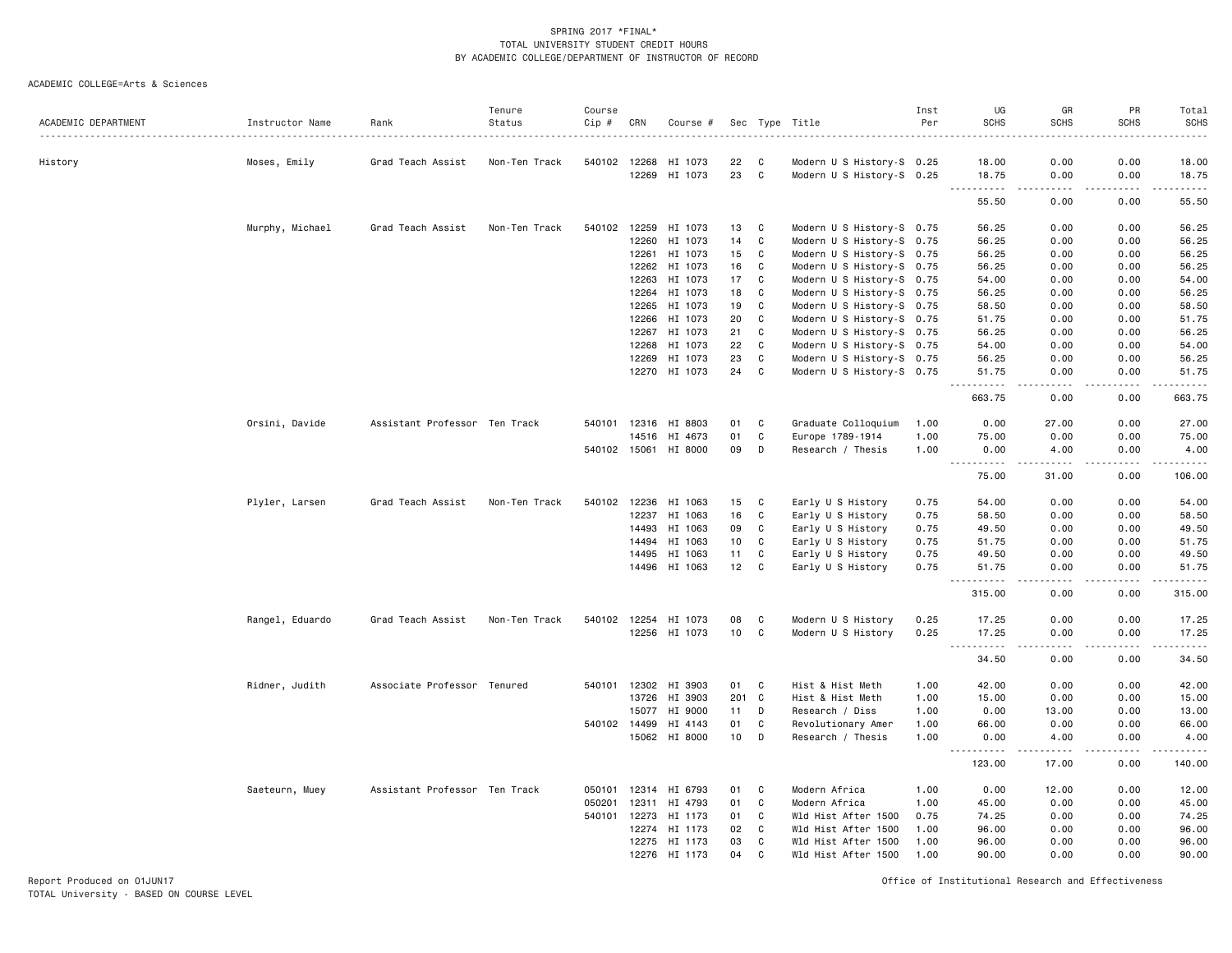|                                      |                     |                               | Tenure        | Course       |       |                      |       |   |                           | Inst | UG                                                                                                                                                                  | GR                                                                                                                                                           | PR            | Total                                                                                                                                                                                     |
|--------------------------------------|---------------------|-------------------------------|---------------|--------------|-------|----------------------|-------|---|---------------------------|------|---------------------------------------------------------------------------------------------------------------------------------------------------------------------|--------------------------------------------------------------------------------------------------------------------------------------------------------------|---------------|-------------------------------------------------------------------------------------------------------------------------------------------------------------------------------------------|
| ACADEMIC DEPARTMENT                  | Instructor Name     | Rank                          | Status        | Cip #        | CRN   | Course #             |       |   | Sec Type Title            | Per  | <b>SCHS</b>                                                                                                                                                         | <b>SCHS</b>                                                                                                                                                  | <b>SCHS</b>   | <b>SCHS</b>                                                                                                                                                                               |
| History                              | Saeteurn, Muey      | Assistant Professor Ten Track |               | 540101 12277 |       | HI 1173              | 05    | C | Wld Hist After 1500       | 0.75 | 60.75                                                                                                                                                               | 0.00                                                                                                                                                         | 0.00          | 60.75                                                                                                                                                                                     |
|                                      |                     |                               |               |              | 12278 | HI 1173              | 06    | C | Wld Hist After 1500       | 1.00 | 78.00                                                                                                                                                               | 0.00                                                                                                                                                         | 0.00          | 78.00                                                                                                                                                                                     |
|                                      |                     |                               |               | 540102 15063 |       | HI 8000              | 11    | D | Research / Thesis         | 1.00 | 0.00                                                                                                                                                                | 12.00                                                                                                                                                        | 0.00          | 12.00                                                                                                                                                                                     |
|                                      |                     |                               |               |              |       |                      |       |   |                           |      | .                                                                                                                                                                   | .                                                                                                                                                            | <b>.</b>      | .                                                                                                                                                                                         |
|                                      |                     |                               |               |              |       |                      |       |   |                           |      | 540.00                                                                                                                                                              | 24.00                                                                                                                                                        | 0.00          | 564.00                                                                                                                                                                                    |
|                                      | Snyder, Christopher | Professor                     | Tenured       | 240101 12331 |       | HON 2003             | H01 I |   | Oxbridge Tutorial         | 1.00 | 9.00                                                                                                                                                                | 0.00                                                                                                                                                         | 0.00          | 9.00                                                                                                                                                                                      |
|                                      |                     |                               |               |              | 14200 | HON 3183             | H02 S |   | Honors Seminar - Hum 1.00 |      | 33.00                                                                                                                                                               | 0.00                                                                                                                                                         | 0.00          | 33.00                                                                                                                                                                                     |
|                                      |                     |                               |               |              |       |                      |       |   |                           |      | $\frac{1}{2} \left( \frac{1}{2} \right) \left( \frac{1}{2} \right) \left( \frac{1}{2} \right) \left( \frac{1}{2} \right) \left( \frac{1}{2} \right)$<br>н.<br>42.00 | $   -$<br>0.00                                                                                                                                               | .<br>0.00     | .<br>42.00                                                                                                                                                                                |
|                                      | Taylor, David       | Grad Teach Assist             | Non-Ten Track | 540102 12260 |       | HI 1073              | 14    | C | Modern U S History-S 0.25 |      | 18.75                                                                                                                                                               | 0.00                                                                                                                                                         | 0.00          | 18.75                                                                                                                                                                                     |
|                                      |                     |                               |               |              | 12261 | HI 1073              | 15    | C | Modern U S History-S 0.25 |      | 18.75                                                                                                                                                               | 0.00                                                                                                                                                         | 0.00          | 18.75                                                                                                                                                                                     |
|                                      |                     |                               |               |              |       |                      |       |   |                           |      | $\sim$ $\sim$ $\sim$<br>.<br>37.50                                                                                                                                  | $\sim$ $\sim$ $\sim$<br>0.00                                                                                                                                 | -----<br>0.00 | .<br>37.50                                                                                                                                                                                |
|                                      | Thompson, Courtney  | Assistant Professor Ten Track |               | 050207 14500 |       | HI 4273              | 01    | C | Women In Am History       | 1.00 | 69.00                                                                                                                                                               | 0.00                                                                                                                                                         | 0.00          | 69.00                                                                                                                                                                                     |
|                                      |                     |                               |               |              |       | 540101 14518 HI 8803 | 05    | C | Graduate Colloquium       | 1.00 | 0.00                                                                                                                                                                | 24.00                                                                                                                                                        | 0.00          | 24.00                                                                                                                                                                                     |
|                                      |                     |                               |               |              |       |                      |       |   |                           |      | .<br>69.00                                                                                                                                                          | -----<br>24.00                                                                                                                                               | .<br>0.00     | .<br>93.00                                                                                                                                                                                |
|                                      | Timmerman, Nicholas | Grad Teach Assist             | Non-Ten Track |              |       | 540102 12299 HI 3343 | S01 B |   | Delta History Servic 1.00 |      | 33.00                                                                                                                                                               | 0.00                                                                                                                                                         | 0.00          | 33.00                                                                                                                                                                                     |
|                                      |                     |                               |               |              |       |                      |       |   |                           |      | 33.00                                                                                                                                                               | 0.00                                                                                                                                                         | 0.00          | 33.00                                                                                                                                                                                     |
|                                      | Trzaskowski, Niklas | Grad Teach Assist             | Non-Ten Track | 540102 12247 |       | HI 1073              | 01    | C | Modern U S History        | 0.75 | 51.75                                                                                                                                                               | 0.00                                                                                                                                                         | 0.00          | 51.75                                                                                                                                                                                     |
|                                      |                     |                               |               |              | 12248 | HI 1073              | 02    | C | Modern U S History        | 0.75 | 54.00                                                                                                                                                               | 0.00                                                                                                                                                         | 0.00          | 54.00                                                                                                                                                                                     |
|                                      |                     |                               |               |              | 12249 | HI 1073              | 03    | C | Modern U S History        | 0.75 | 54.00                                                                                                                                                               | 0.00                                                                                                                                                         | 0.00          | 54.00                                                                                                                                                                                     |
|                                      |                     |                               |               |              | 12250 | HI 1073              | 04    | C | Modern U S History        | 0.75 | 56.25                                                                                                                                                               | 0.00                                                                                                                                                         | 0.00          | 56.25                                                                                                                                                                                     |
|                                      |                     |                               |               |              | 12251 | HI 1073              | 05    | C | Modern U S History        | 0.75 | 49.50                                                                                                                                                               | 0.00                                                                                                                                                         | 0.00          | 49.50                                                                                                                                                                                     |
|                                      |                     |                               |               |              | 12253 | HI 1073              | 07    | C | Modern U S History        | 0.75 | 49.50                                                                                                                                                               | 0.00                                                                                                                                                         | 0.00          | 49.50                                                                                                                                                                                     |
|                                      |                     |                               |               |              | 12254 | HI 1073              | 08    | C | Modern U S History        | 0.75 | 51.75                                                                                                                                                               | 0.00                                                                                                                                                         | 0.00          | 51.75                                                                                                                                                                                     |
|                                      |                     |                               |               |              | 12255 | HI 1073              | 09    | C | Modern U S History        | 0.75 | 51.75                                                                                                                                                               | 0.00                                                                                                                                                         | 0.00          | 51.75                                                                                                                                                                                     |
|                                      |                     |                               |               |              | 12256 | HI 1073              | 10    | C | Modern U S History        | 0.75 | 51.75                                                                                                                                                               | 0.00<br>الدامات بال                                                                                                                                          | 0.00          | 51.75<br>$\begin{array}{cccccccccccccc} \bullet & \bullet & \bullet & \bullet & \bullet & \bullet & \bullet & \bullet \end{array}$                                                        |
|                                      |                     |                               |               |              |       |                      |       |   |                           |      | $- - -$<br>470.25                                                                                                                                                   | 0.00                                                                                                                                                         | .<br>0.00     | 470.25                                                                                                                                                                                    |
|                                      | Ward, Jason         | Associate Professor Tenured   |               | 050299       | 14501 | HI 4373              | 01    | C | Hist Mod Civ Rts Mvt 1.00 |      | 66.00                                                                                                                                                               | 0.00                                                                                                                                                         | 0.00          | 66.00                                                                                                                                                                                     |
|                                      |                     |                               |               | 540101       | 15080 | HI 9000              | 14    | D | Research / Diss           | 1.00 | 0.00                                                                                                                                                                | 17.00                                                                                                                                                        | 0.00          | 17.00                                                                                                                                                                                     |
|                                      |                     |                               |               | 540102 12325 |       | HI 8963              | 01    | C | U.S. History since 1 1.00 |      | 0.00                                                                                                                                                                | 27.00                                                                                                                                                        | 0.00          | 27.00                                                                                                                                                                                     |
|                                      |                     |                               |               |              |       | 15065 HI 8000        | 13    | D | Research / Thesis         | 1.00 | 0.00<br><b>.</b><br>$\frac{1}{2} \left( \frac{1}{2} \right) \left( \frac{1}{2} \right) \left( \frac{1}{2} \right) \left( \frac{1}{2} \right)$                       | 1.00<br>$\frac{1}{2} \left( \frac{1}{2} \right) \left( \frac{1}{2} \right) \left( \frac{1}{2} \right) \left( \frac{1}{2} \right) \left( \frac{1}{2} \right)$ | 0.00<br>----- | 1.00<br>$\mathbf{1} \cdot \mathbf{1} \cdot \mathbf{1} \cdot \mathbf{1} \cdot \mathbf{1}$                                                                                                  |
|                                      |                     |                               |               |              |       |                      |       |   |                           |      | 66.00                                                                                                                                                               | 45.00                                                                                                                                                        | 0.00          | 111.00                                                                                                                                                                                    |
|                                      | Wu, Shu-hui         | Professor                     | Tenured       | 050104 12288 |       | HI 1313              | 01    | C | East Asian Civ to 13 1.00 |      | 99.00                                                                                                                                                               | 0.00                                                                                                                                                         | 0.00          | 99.00                                                                                                                                                                                     |
|                                      |                     |                               |               |              |       | 450801 14502 HI 4593 | 01    | C | Japan Since 1600          | 1.00 | 60.00                                                                                                                                                               | 0.00                                                                                                                                                         | 0.00          | 60.00                                                                                                                                                                                     |
|                                      |                     |                               |               |              |       |                      |       |   |                           |      | .<br>159.00                                                                                                                                                         | .<br>0.00                                                                                                                                                    | .<br>0.00     | $\frac{1}{2} \left( \frac{1}{2} \right) \left( \frac{1}{2} \right) \left( \frac{1}{2} \right) \left( \frac{1}{2} \right) \left( \frac{1}{2} \right) \left( \frac{1}{2} \right)$<br>159.00 |
| ==================================== |                     |                               |               |              |       |                      |       |   |                           |      | ==========                                                                                                                                                          | <b>ESSESSESS</b>                                                                                                                                             | ==========    | ==========                                                                                                                                                                                |
| History                              |                     |                               |               |              |       |                      |       |   |                           |      | 5448.00                                                                                                                                                             | 616.00                                                                                                                                                       | 0.00          | 6064.00                                                                                                                                                                                   |
| -----------------------------------  |                     |                               |               |              |       |                      |       |   |                           |      |                                                                                                                                                                     |                                                                                                                                                              |               |                                                                                                                                                                                           |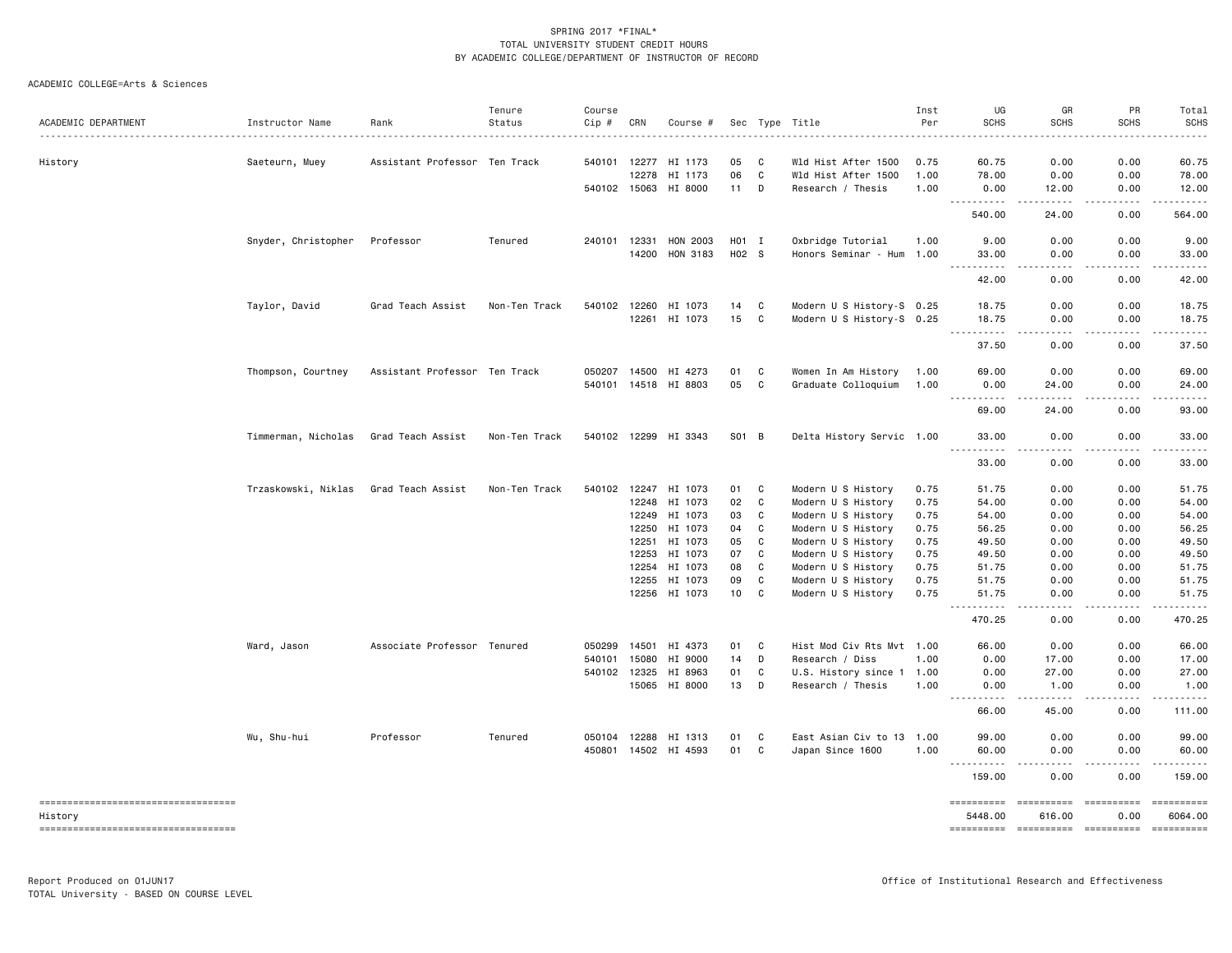#### ACADEMIC COLLEGE=Arts & Sciences

| ACADEMIC DEPARTMENT      | Instructor Name                                        | Rank                              | Tenure<br>Status | Course<br>Cip # | CRN   | Course #      |                 |             | Sec Type Title            | Inst<br>Per | UG<br><b>SCHS</b>                       | GR<br><b>SCHS</b>            | PR<br><b>SCHS</b> | Total<br><b>SCHS</b>                                                                                                  |
|--------------------------|--------------------------------------------------------|-----------------------------------|------------------|-----------------|-------|---------------|-----------------|-------------|---------------------------|-------------|-----------------------------------------|------------------------------|-------------------|-----------------------------------------------------------------------------------------------------------------------|
| Mathematics & Statistics | Azizi, Farideddin                                      | Grad Teach Assist                 | Non-Ten Track    | 270101 12609    |       | MA 1613       | 06              | - C         | Cal Bus & Life Sc I       | 0.95        | 105.45                                  | 0.00                         | 0.00              | 105.45                                                                                                                |
|                          |                                                        |                                   |                  |                 |       |               |                 |             |                           |             | <u>.</u><br>105.45                      | 0.00                         | 0.00              | <u>.</u><br>105.45                                                                                                    |
|                          | Ballamoole, Snehalat Clinical Assist Pro Non-Ten Track |                                   |                  | 270101          | 12628 | MA 1723       | 08              | C           | Calculus II-SI            | 1.00        | 180.00                                  | 0.00                         | 0.00              | 180.00                                                                                                                |
|                          |                                                        |                                   |                  |                 | 14263 | MA 1723       | 09              | $\mathbf C$ | Calculus II-SI            | 1.00        | 132.00                                  | 0.00                         | 0.00              | 132.00                                                                                                                |
|                          |                                                        |                                   |                  | 270102 12666    |       | MA 3113       | 04              | C           | Intro Linear Algebra 1.00 |             | 138.00                                  | 0.00                         | 0.00              | 138.00                                                                                                                |
|                          |                                                        |                                   |                  |                 |       | 12667 MA 3113 | 05              | C           | Intro Linear Algebra 1.00 |             | 129.00                                  | 0.00                         | 0.00              | 129.00<br>.                                                                                                           |
|                          |                                                        |                                   |                  |                 |       |               |                 |             |                           |             | 579.00                                  | 0.00                         | 0.00              | 579.00                                                                                                                |
|                          | Banik, Robert                                          | Instructor                        | Non-Ten Track    | 270101          | 12624 | MA 1723       | 04              | C           | Calculus II-SI            | 1.00        | 360.00                                  | 0.00                         | 0.00              | 360.00                                                                                                                |
|                          |                                                        |                                   |                  |                 | 12625 | MA 1723       | 05              | C           | Calculus II-SI            | 1.00        | 366.00                                  | 0.00                         | 0.00              | 366.00                                                                                                                |
|                          |                                                        |                                   |                  |                 | 12675 | MA 3253       | 01              | C           | Diff Equations            | 1.00        | 135.00                                  | 0.00                         | 0.00              | 135.00                                                                                                                |
|                          |                                                        |                                   |                  |                 | 12679 | MA 3253       | 05              | C           | Diff Equations            | 1.00        | 144.00<br>$\frac{1}{2}$<br>.            | 0.00                         | 0.00              | 144.00<br>. <u>.</u>                                                                                                  |
|                          |                                                        |                                   |                  |                 |       |               |                 |             |                           |             | 1005.00                                 | 0.00                         | 0.00              | 1005.00                                                                                                               |
|                          | Barber, Rachel                                         | Grad Teach Assist                 | Non-Ten Track    | 270101          | 12591 | MA 1323       | 07              | C           | Trigonometry              | 0.95        | 111.15                                  | 0.00                         | 0.00              | 111.15                                                                                                                |
|                          |                                                        |                                   |                  |                 |       | 12594 MA 1323 | 10              | C           | Trigonometry              | 0.95        | 108.30<br>$\sim$ $\sim$ .<br>.          | 0.00<br>$\frac{1}{2}$        | 0.00<br>.         | 108.30<br>$\begin{array}{cccccccccc} \bullet & \bullet & \bullet & \bullet & \bullet & \bullet & \bullet \end{array}$ |
|                          |                                                        |                                   |                  |                 |       |               |                 |             |                           |             | 219.45                                  | 0.00                         | 0.00              | 219.45                                                                                                                |
|                          | Beckman, Jennifer                                      | Instructor                        | Non-Ten Track    | 270101          | 12588 | MA 1323       | 04              | C           | Trigonometry              | 1.00        | 117.00                                  | 0.00                         | 0.00              | 117.00                                                                                                                |
|                          |                                                        |                                   |                  | 270501          | 12645 | MA 2113       | 15              | B           | Intro to Stats            | 1.00        | 36.00                                   | 0.00                         | 0.00              | 36.00                                                                                                                 |
|                          |                                                        |                                   |                  |                 | 12646 | MA 2113       | 16              | B           | Intro to Stats            | 1.00        | 39.00                                   | 0.00                         | 0.00              | 39.00                                                                                                                 |
|                          |                                                        |                                   |                  |                 | 12672 | MA 3123       | 02              | B           | Intro to Stat. Inf        | 1.00        | 48.00                                   | 0.00                         | 0.00              | 48.00                                                                                                                 |
|                          |                                                        |                                   |                  |                 | 12673 | MA 3123       | 03              | B           | Intro to Stat. Inf        | 1.00        | 72.00                                   | 0.00                         | 0.00              | 72.00                                                                                                                 |
|                          |                                                        |                                   |                  |                 | 13508 | ST 2113       | 15              | B           | Intro to Stats            | 1.00        | 57.00                                   | 0.00                         | 0.00              | 57.00                                                                                                                 |
|                          |                                                        |                                   |                  |                 | 13509 | ST 2113       | 16              | B           | Intro to Stats            | 1.00        | 48.00                                   | 0.00                         | 0.00              | 48.00                                                                                                                 |
|                          |                                                        |                                   |                  |                 | 13513 | ST 3123       | 02              | B           | Intro to Stat. Inf.       | 1.00        | 84.00                                   | 0.00                         | 0.00              | 84.00                                                                                                                 |
|                          |                                                        |                                   |                  |                 |       | 13514 ST 3123 | 03              | B           | Intro to Stat. Inf.       | 1.00        | 72.00<br>$\sim$ $\sim$ $\sim$<br>.      | 0.00<br>$\sim$ $\sim$ $\sim$ | 0.00<br>.         | 72.00<br>.                                                                                                            |
|                          |                                                        |                                   |                  |                 |       |               |                 |             |                           |             | 573.00                                  | 0.00                         | 0.00              | 573.00                                                                                                                |
|                          | Calvert, Velinda                                       | Clinical Assist Pro Non-Ten Track |                  | 270102 12663    |       | MA 3113       | 01              | C           | Intro Linear Algebra 1.00 |             | 129.00                                  | 0.00                         | 0.00              | 129.00                                                                                                                |
|                          |                                                        |                                   |                  |                 | 12664 | MA 3113       | 02              | C           | Intro Linear Algebra 1.00 |             | 186.00                                  | 0.00                         | 0.00              | 186.00                                                                                                                |
|                          |                                                        |                                   |                  |                 | 12665 | MA 3113       | 03              | C           | Intro Linear Algebra 1.00 |             | 138.00                                  | 0.00                         | 0.00              | 138.00                                                                                                                |
|                          |                                                        |                                   |                  |                 |       | 12668 MA 3113 | 06              | C           | Intro Linear Algebra 1.00 |             | 132.00                                  | 0.00                         | 0.00              | 132.00<br>.                                                                                                           |
|                          |                                                        |                                   |                  |                 |       |               |                 |             |                           |             | 585.00                                  | 0.00                         | 0.00              | 585.00                                                                                                                |
|                          | Dang, Hai                                              | Professor                         | Tenured          | 270101          | 12683 | MA 3253       | HO <sub>1</sub> | <b>C</b>    | Honors Diff Equation 1.00 |             | 60.00                                   | 0.00                         | 0.00              | 60.00                                                                                                                 |
|                          |                                                        |                                   |                  |                 | 12693 | MA 4943       | 01              | C           | Math Analysis II          | 1.00        | 3.00                                    | 0.00                         | 0.00              | 3.00                                                                                                                  |
|                          |                                                        |                                   |                  |                 | 12698 | MA 6943       | 01              | C           | Math Analysis II          | 1.00        | 0.00<br>د د د د<br>$\sim$ $\sim$ $\sim$ | 18.00<br>.                   | 0.00<br>.         | 18.00<br>.                                                                                                            |
|                          |                                                        |                                   |                  |                 |       |               |                 |             |                           |             | 63.00                                   | 18.00                        | 0.00              | 81.00                                                                                                                 |
|                          | Dayarathna, Vidanela Grad Teach Assist                 |                                   | Non-Ten Track    | 270501          | 12631 | MA 2113       | 01              | B           | Intro to Stats            | 0.05        | 1.20                                    | 0.00                         | 0.00              | 1.20                                                                                                                  |
|                          |                                                        |                                   |                  |                 | 12632 | MA 2113       | 02              | B           | Intro to Stats            | 0.05        | 0.90                                    | 0.00                         | 0.00              | 0.90                                                                                                                  |
|                          |                                                        |                                   |                  |                 | 12633 | MA 2113       | 03              | В           | Intro to Stats            | 0.05        | 1.80                                    | 0.00                         | 0.00              | 1.80                                                                                                                  |
|                          |                                                        |                                   |                  |                 |       | 13494 ST 2113 | 01              | B           | Intro to Stats            | 0.05        | 3.15                                    | 0.00                         | 0.00              | 3.15                                                                                                                  |
|                          |                                                        |                                   |                  |                 | 13495 | ST 2113       | 02              | B           | Intro to Stats            | 0.05        | 3.60                                    | 0.00                         | 0.00              | 3.60                                                                                                                  |
|                          |                                                        |                                   |                  |                 |       | 13496 ST 2113 | 03              | B           | Intro to Stats            | 0.05        | 2.70                                    | 0.00                         | 0.00              | 2.70                                                                                                                  |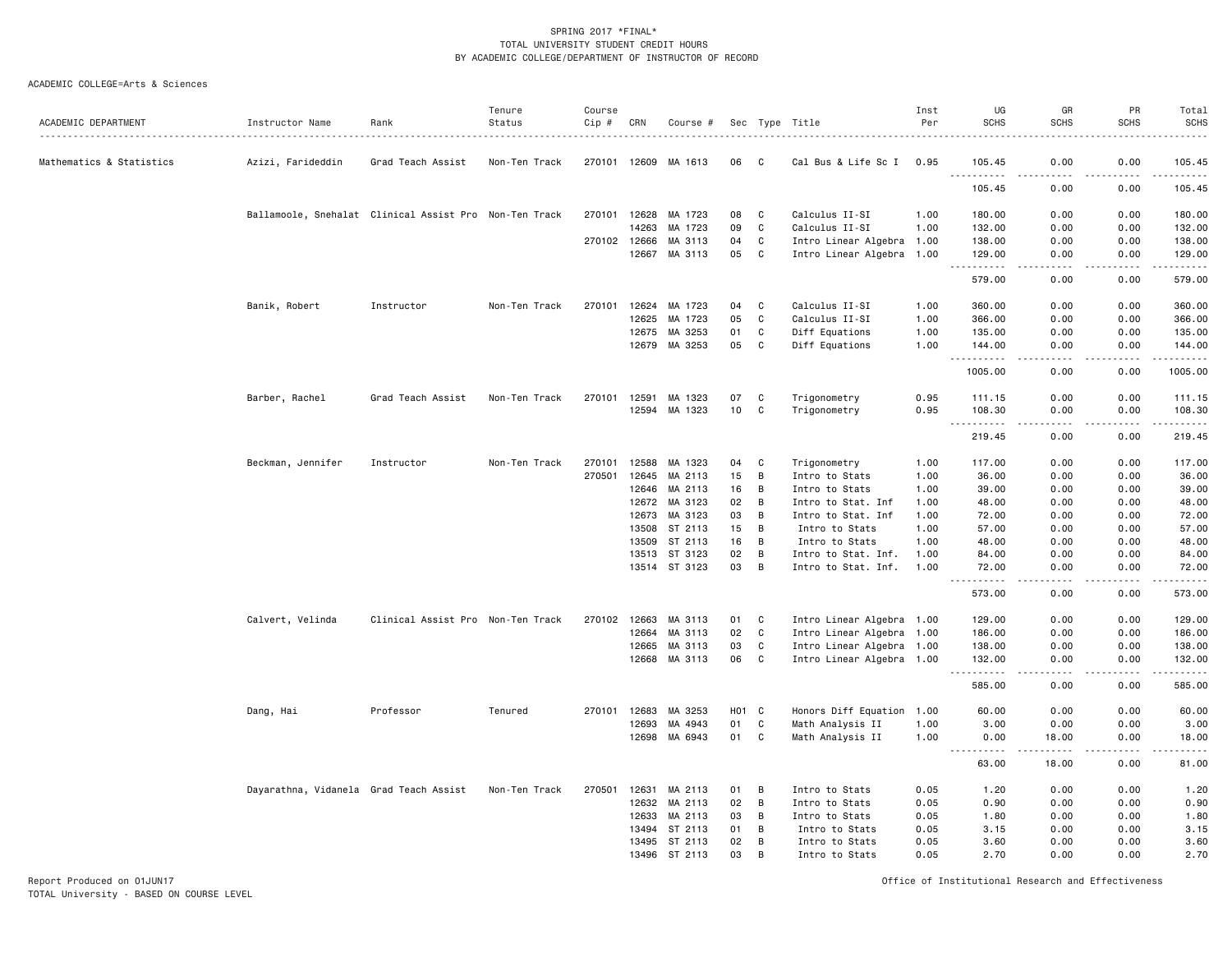|  | ACADEMIC COLLEGE=Arts & Sciences |  |  |
|--|----------------------------------|--|--|
|--|----------------------------------|--|--|

| ACADEMIC DEPARTMENT      | Instructor Name | Rank                        | Tenure<br>Status | Course<br>Cip # | CRN            | Course #           |          |              | Sec Type Title                   | Inst<br>Per  | UG<br><b>SCHS</b>     | GR<br><b>SCHS</b> | PR<br><b>SCHS</b> | Total<br><b>SCHS</b> |
|--------------------------|-----------------|-----------------------------|------------------|-----------------|----------------|--------------------|----------|--------------|----------------------------------|--------------|-----------------------|-------------------|-------------------|----------------------|
|                          |                 |                             |                  |                 |                |                    |          |              |                                  |              | .                     | .                 | .                 | .<br>.               |
|                          |                 |                             |                  |                 |                |                    |          |              |                                  |              | 13.35                 | 0.00              | 0.00              | 13.35                |
| Mathematics & Statistics | Dobson, Edward  | Professor                   | Tenured          | 270101          | 12630          | MA 1723            | HO1      | C            | Honors Calculus II               | 1.00         | 54.00                 | 0.00              | 0.00              | 54.00                |
|                          |                 |                             |                  |                 | 14268          | MA 4163            | 01       | $\mathbf C$  | Group Theory                     | 1.00         | 24.00                 | 0.00              | 0.00              | 24.00                |
|                          |                 |                             |                  |                 | 14269          | MA 6163            | 01       | C            | Group Theory                     | 1.00         | 0.00                  | 18.00             | 0.00              | 18.00                |
|                          |                 |                             |                  |                 |                |                    |          |              |                                  |              | $- - -$<br>.<br>78.00 | .<br>18.00        | .<br>0.00         | .<br>96.00           |
|                          | DuBien, Janice  | Associate Professor Tenured |                  | 270501          |                | 13517 ST 6211      | 01       | Ε            | Stat Consulting                  | 1.00         | 0.00                  | 8.00              | 0.00              | 8.00                 |
|                          |                 |                             |                  |                 | 13521          | ST 8114            | 02       | B            | Statistical Methods              | 1.00         | 0.00                  | 140.00            | 0.00              | 140.00               |
|                          |                 |                             |                  |                 | 13523          | ST 8214            | 01       | B            | Desn & Anal Of Exp               | 1.00         | 0.00                  | 152.00            | 0.00              | 152.00               |
|                          |                 |                             |                  |                 |                | 14274 ST 8863      | 01       | C            | Adv Design Of Exp II 1.00        |              | 0.00                  | 51.00             | 0.00              | 51.00                |
|                          |                 |                             |                  |                 | 15985          | ST 7000            | 01       | Ι.           | Directed Indiv Study 1.00        |              | 0.00                  | 3.00              | 0.00              | 3.00                 |
|                          |                 |                             |                  |                 | 16431          | ST 7000            | 03       | $\;$ I       | Directed Indiv Study 1.00        |              | 0.00                  | 3.00              | 0.00              | 3.00                 |
|                          |                 |                             |                  |                 |                |                    |          |              |                                  |              | 0.00                  | 357.00            | 0.00              | 357.00               |
|                          | Eaton, Jonathan | Instructor                  | Non-Ten Track    | 240101          | 15794          | HON 4000           | 06       | I            | Directed Individual              | 1.00         | 1.00                  | 0.00              | 0.00              | 1.00                 |
|                          |                 |                             |                  | 270101          | 12555          | MA 0103            | 01       | $\mathtt{C}$ | Intermediate Algebra 1.00        |              | 570.00                | 0.00              | 0.00              | 570.00               |
|                          |                 |                             |                  |                 | 12556          | MA 0103            | 02       | $\mathtt{C}$ | Intermediate Algebra 1.00        |              | 282.00                | 0.00              | 0.00              | 282.00               |
|                          |                 |                             |                  |                 | 12558          | MA 0103            | 04       | К            | Intermediate Algebra 1.00        |              | 0.00                  | 0.00              | 0.00              | 0.00                 |
|                          |                 |                             |                  |                 | 12559          | MA 0103            | 05       | К            | Intermediate Algebra 1.00        |              | 0.00                  | 0.00              | 0.00              | 0.00                 |
|                          |                 |                             |                  |                 | 12560          | MA 0103            | 06       | Κ            | Intermediate Algebra 1.00        |              | 0.00                  | 0.00              | 0.00              | 0.00                 |
|                          |                 |                             |                  |                 | 12561          | MA 0103            | 07       | К            | Intermediate Algebra 1.00        |              | 0.00                  | 0.00              | 0.00              | 0.00                 |
|                          |                 |                             |                  |                 | 12562          | MA 0103            | 08       | К            | Intermediate Algebra 1.00        |              | 0.00                  | 0.00              | 0.00              | 0.00                 |
|                          |                 |                             |                  |                 | 12563          | MA 0103            | 09       | К            | Intermediate Algebra 1.00        |              | 0.00                  | 0.00              | 0.00              | 0.00                 |
|                          |                 |                             |                  |                 | 12565          | MA 0103            | 11       | К            | Intermediate Algebra 1.00        |              | 0.00                  | 0.00              | 0.00              | 0.00                 |
|                          |                 |                             |                  | 270501          | 12631          | MA 2113            | 01       | B            | Intro to Stats                   | 0.95         | 22.80                 | 0.00              | 0.00              | 22.80                |
|                          |                 |                             |                  |                 | 12632          | MA 2113            | 02       | B            | Intro to Stats                   | 0.95         | 17.10                 | 0.00              | 0.00              | 17.10                |
|                          |                 |                             |                  |                 | 12633          | MA 2113            | 03       | B            | Intro to Stats                   | 0.95         | 34.20                 | 0.00              | 0.00              | 34.20                |
|                          |                 |                             |                  |                 | 12634          | MA 2113            | 04       | B            | Intro to Stats                   | 0.95         | 28.50                 | 0.00              | 0.00              | 28.50                |
|                          |                 |                             |                  |                 | 12635          | MA 2113            | 05       | B            | Intro to Stats-credi             | 0.95         | 17.10                 | 0.00              | 0.00              | 17.10                |
|                          |                 |                             |                  |                 | 12636          | MA 2113            | 06       | B            | Intro to Stats                   | 0.95         | 22.80                 | 0.00              | 0.00              | 22.80                |
|                          |                 |                             |                  |                 | 12637          | MA 2113            | 07       | В            | Intro to Stats                   | 0.95         | 42.75                 | 0.00              | 0.00              | 42.75                |
|                          |                 |                             |                  |                 | 12638          | MA 2113            | 08       | B            | Intro to Stats                   | 0.95         | 45.60                 | 0.00              | 0.00              | 45.60                |
|                          |                 |                             |                  |                 | 12639          | MA 2113            | 09       | В            | Intro to Stats                   | 0.95         | 37.05                 | 0.00              | 0.00              | 37.05                |
|                          |                 |                             |                  |                 | 12640          | MA 2113            | 10       | B<br>B       | Intro to Stats                   | 0.95         | 28.50                 | 0.00              | 0.00              | 28.50                |
|                          |                 |                             |                  |                 | 12641          | MA 2113            | 11       |              | Intro to Stats                   | 0.95         | 37.05                 | 0.00              | 0.00              | 37.05                |
|                          |                 |                             |                  |                 | 12642<br>12643 | MA 2113<br>MA 2113 | 12<br>13 | B<br>B       | Intro to Stats                   | 0.95<br>0.95 | 48.45<br>28.50        | 0.00<br>0.00      | 0.00<br>0.00      | 48.45                |
|                          |                 |                             |                  |                 | 12644          | MA 2113            | 14       | В            | Intro to Stats<br>Intro to Stats | 0.95         | 34.20                 | 0.00              | 0.00              | 28.50<br>34.20       |
|                          |                 |                             |                  |                 | 13494          | ST 2113            | 01       | B            | Intro to Stats                   | 0.95         | 59.85                 | 0.00              | 0.00              | 59.85                |
|                          |                 |                             |                  |                 |                | 13495 ST 2113      | 02       | B            | Intro to Stats                   | 0.95         | 68.40                 | 0.00              | 0.00              | 68.40                |
|                          |                 |                             |                  |                 | 13496          | ST 2113            | 03       | В            | Intro to Stats                   | 0.95         | 51.30                 | 0.00              | 0.00              | 51.30                |
|                          |                 |                             |                  |                 | 13497          | ST 2113            | 04       | B            | Intro to Stats                   | 0.95         | 59.85                 | 0.00              | 0.00              | 59.85                |
|                          |                 |                             |                  |                 | 13498          | ST 2113            | 05       | B            | Intro to Stats cred              | 0.95         | 74.10                 | 0.00              | 0.00              | 74.10                |
|                          |                 |                             |                  |                 | 13499          | ST 2113            | 06       | B            | Intro to Stats                   | 0.95         | 59.85                 | 0.00              | 0.00              | 59.85                |
|                          |                 |                             |                  |                 | 13500          | ST 2113            | 07       | В            | Intro to Stats                   | 0.95         | 48.45                 | 0.00              | 0.00              | 48.45                |
|                          |                 |                             |                  |                 | 13501          | ST 2113            | 08       | B            | Intro to Stats                   | 0.95         | 39.90                 | 0.00              | 0.00              | 39.90                |
|                          |                 |                             |                  |                 | 13502          | ST 2113            | 09       | B            | Intro to Stats                   | 0.95         | 51.30                 | 0.00              | 0.00              | 51.30                |
|                          |                 |                             |                  |                 | 13503          | ST 2113            | 10       | В            | Intro to Stats                   | 0.95         | 54.15                 | 0.00              | 0.00              | 54.15                |
|                          |                 |                             |                  |                 |                | 13504 ST 2113      | 11       | B            | Intro to Stats                   | 0.95         | 48.45                 | 0.00              | 0.00              | 48.45                |
|                          |                 |                             |                  |                 | 13505          | ST 2113            | 12       | <b>B</b>     | Intro to Stats                   | 0.95         | 34.20                 | 0.00              | 0.00              | 34.20                |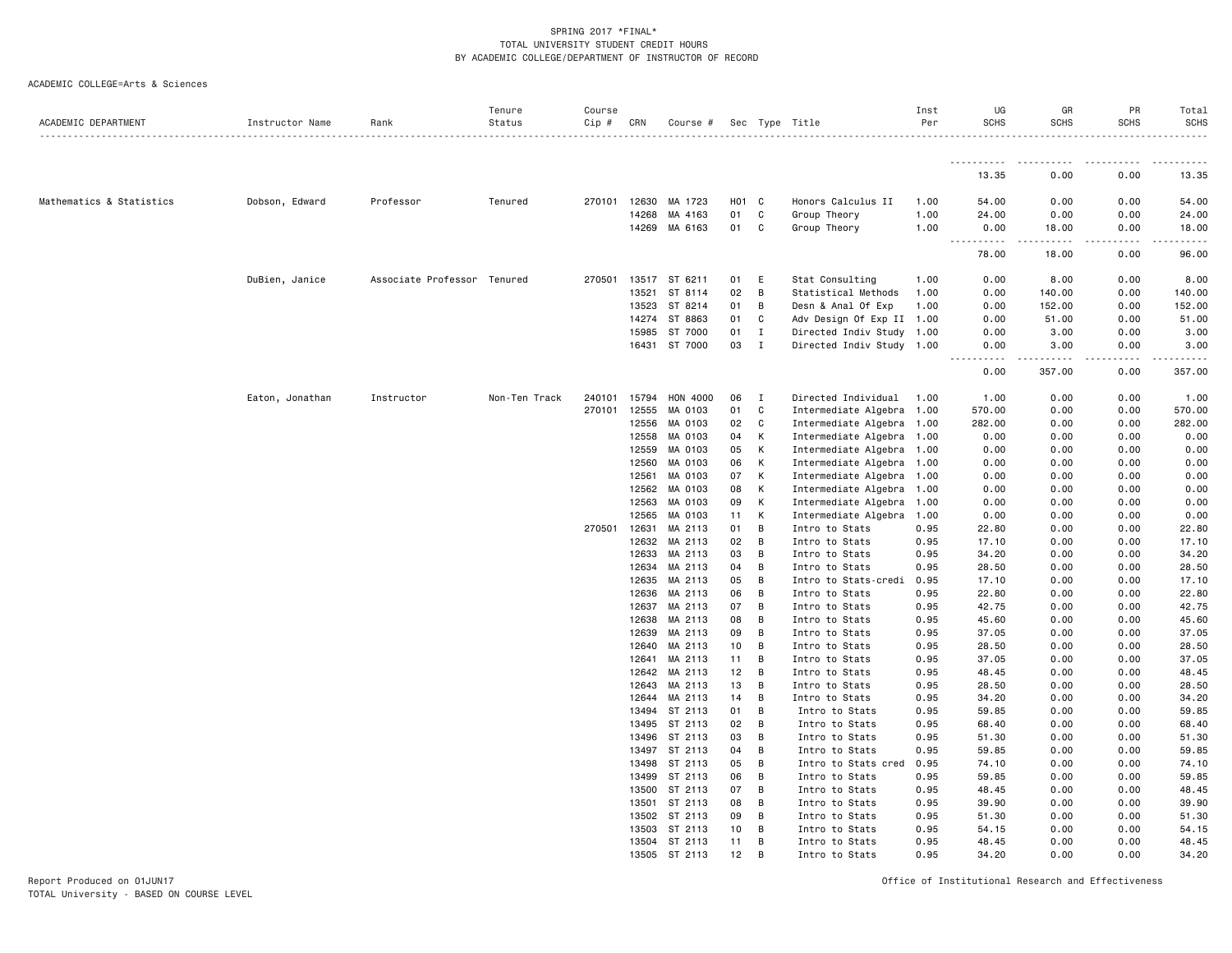| Per<br><b>SCHS</b><br><b>SCHS</b><br>ACADEMIC DEPARTMENT<br>Status<br>Cip #<br>CRN<br>Instructor Name<br>Rank<br>Sec Type Title<br>Course #<br>270501<br>13506<br>ST 2113<br>0.00<br>Mathematics & Statistics<br>Eaton, Jonathan<br>Non-Ten Track<br>13<br>B<br>0.95<br>59.85<br>Instructor<br>Intro to Stats<br>13507<br>ST 2113<br>14<br>B<br>0.00<br>Intro to Stats<br>0.95<br>42.75<br>14018<br>MA 2113<br>501 C<br>1.00<br>51.00<br>0.00<br>Intro to Stats<br>14063 ST 2113<br>501 C<br>1.00<br>0.00<br>Intro to Stats<br>24.00<br>.<br>د د د د<br>2125.00<br>0.00<br>C<br>Fabel, Andrew<br>Associate Professor Tenured<br>12655<br>MA 2743<br>03<br>Calculus IV<br>1.00<br>144.00<br>0.00<br>270101<br>08<br>C<br>12660<br>MA 2743<br>Calculus IV<br>1.00<br>138.00<br>0.00<br><u>.</u><br>$- - - -$<br>282.00<br>0.00<br>Ge, Lin<br>Clinical Assist Pro Non-Ten Track<br>MA 1613<br>201 C<br>Cal Bus & Life Sc I<br>270101<br>13741<br>1.00<br>45.00<br>0.00<br>521302<br>13637<br>BQA 3123<br>201<br>C<br>0.00<br>Bus Stat Methods II<br>1.00<br>42.00<br>14323<br>BQA 3113<br>201 C<br>Intro Bus Stat Meth<br>1.00<br>15.00<br>0.00<br>$ -$<br>.<br>102.00<br>0.00<br>Horstemeyer, Ruth<br>Grad Teach Assist<br>Non-Ten Track<br>270501<br>12638<br>MA 2113<br>08<br>B<br>Intro to Stats<br>0.05<br>0.00<br>2.40<br>11<br>B<br>12641<br>MA 2113<br>Intro to Stats<br>1.95<br>0.00<br>0.05<br>12642 MA 2113<br>12<br>B<br>Intro to Stats<br>0.05<br>0.00<br>2.55 | <b>SCHS</b><br><b>SCHS</b><br>0.00<br>59.85<br>0.00<br>42.75 |  |      |      |                |   |    |         |       |  |  |  |
|--------------------------------------------------------------------------------------------------------------------------------------------------------------------------------------------------------------------------------------------------------------------------------------------------------------------------------------------------------------------------------------------------------------------------------------------------------------------------------------------------------------------------------------------------------------------------------------------------------------------------------------------------------------------------------------------------------------------------------------------------------------------------------------------------------------------------------------------------------------------------------------------------------------------------------------------------------------------------------------------------------------------------------------------------------------------------------------------------------------------------------------------------------------------------------------------------------------------------------------------------------------------------------------------------------------------------------------------------------------------------------------------------------------------------------------------------------------------------|--------------------------------------------------------------|--|------|------|----------------|---|----|---------|-------|--|--|--|
|                                                                                                                                                                                                                                                                                                                                                                                                                                                                                                                                                                                                                                                                                                                                                                                                                                                                                                                                                                                                                                                                                                                                                                                                                                                                                                                                                                                                                                                                          |                                                              |  |      |      |                |   |    |         |       |  |  |  |
|                                                                                                                                                                                                                                                                                                                                                                                                                                                                                                                                                                                                                                                                                                                                                                                                                                                                                                                                                                                                                                                                                                                                                                                                                                                                                                                                                                                                                                                                          |                                                              |  |      |      |                |   |    |         |       |  |  |  |
|                                                                                                                                                                                                                                                                                                                                                                                                                                                                                                                                                                                                                                                                                                                                                                                                                                                                                                                                                                                                                                                                                                                                                                                                                                                                                                                                                                                                                                                                          |                                                              |  |      |      |                |   |    |         |       |  |  |  |
|                                                                                                                                                                                                                                                                                                                                                                                                                                                                                                                                                                                                                                                                                                                                                                                                                                                                                                                                                                                                                                                                                                                                                                                                                                                                                                                                                                                                                                                                          | 0.00<br>51.00                                                |  |      |      |                |   |    |         |       |  |  |  |
|                                                                                                                                                                                                                                                                                                                                                                                                                                                                                                                                                                                                                                                                                                                                                                                                                                                                                                                                                                                                                                                                                                                                                                                                                                                                                                                                                                                                                                                                          | 0.00<br>24.00<br>.<br>.                                      |  |      |      |                |   |    |         |       |  |  |  |
|                                                                                                                                                                                                                                                                                                                                                                                                                                                                                                                                                                                                                                                                                                                                                                                                                                                                                                                                                                                                                                                                                                                                                                                                                                                                                                                                                                                                                                                                          | 0.00<br>2125.00                                              |  |      |      |                |   |    |         |       |  |  |  |
|                                                                                                                                                                                                                                                                                                                                                                                                                                                                                                                                                                                                                                                                                                                                                                                                                                                                                                                                                                                                                                                                                                                                                                                                                                                                                                                                                                                                                                                                          | 0.00<br>144.00                                               |  |      |      |                |   |    |         |       |  |  |  |
|                                                                                                                                                                                                                                                                                                                                                                                                                                                                                                                                                                                                                                                                                                                                                                                                                                                                                                                                                                                                                                                                                                                                                                                                                                                                                                                                                                                                                                                                          | 0.00<br>138.00<br>$- - - - - - -$<br>.                       |  |      |      |                |   |    |         |       |  |  |  |
|                                                                                                                                                                                                                                                                                                                                                                                                                                                                                                                                                                                                                                                                                                                                                                                                                                                                                                                                                                                                                                                                                                                                                                                                                                                                                                                                                                                                                                                                          | 0.00<br>282.00                                               |  |      |      |                |   |    |         |       |  |  |  |
|                                                                                                                                                                                                                                                                                                                                                                                                                                                                                                                                                                                                                                                                                                                                                                                                                                                                                                                                                                                                                                                                                                                                                                                                                                                                                                                                                                                                                                                                          | 0.00<br>45.00                                                |  |      |      |                |   |    |         |       |  |  |  |
|                                                                                                                                                                                                                                                                                                                                                                                                                                                                                                                                                                                                                                                                                                                                                                                                                                                                                                                                                                                                                                                                                                                                                                                                                                                                                                                                                                                                                                                                          | 0.00<br>42.00                                                |  |      |      |                |   |    |         |       |  |  |  |
|                                                                                                                                                                                                                                                                                                                                                                                                                                                                                                                                                                                                                                                                                                                                                                                                                                                                                                                                                                                                                                                                                                                                                                                                                                                                                                                                                                                                                                                                          | 0.00<br>15.00<br>.<br>.                                      |  |      |      |                |   |    |         |       |  |  |  |
|                                                                                                                                                                                                                                                                                                                                                                                                                                                                                                                                                                                                                                                                                                                                                                                                                                                                                                                                                                                                                                                                                                                                                                                                                                                                                                                                                                                                                                                                          | 102.00<br>0.00                                               |  |      |      |                |   |    |         |       |  |  |  |
|                                                                                                                                                                                                                                                                                                                                                                                                                                                                                                                                                                                                                                                                                                                                                                                                                                                                                                                                                                                                                                                                                                                                                                                                                                                                                                                                                                                                                                                                          | 0.00<br>2.40                                                 |  |      |      |                |   |    |         |       |  |  |  |
|                                                                                                                                                                                                                                                                                                                                                                                                                                                                                                                                                                                                                                                                                                                                                                                                                                                                                                                                                                                                                                                                                                                                                                                                                                                                                                                                                                                                                                                                          | 0.00<br>1.95                                                 |  |      |      |                |   |    |         |       |  |  |  |
|                                                                                                                                                                                                                                                                                                                                                                                                                                                                                                                                                                                                                                                                                                                                                                                                                                                                                                                                                                                                                                                                                                                                                                                                                                                                                                                                                                                                                                                                          | 0.00<br>2.55                                                 |  |      |      |                |   |    |         |       |  |  |  |
| 0.00                                                                                                                                                                                                                                                                                                                                                                                                                                                                                                                                                                                                                                                                                                                                                                                                                                                                                                                                                                                                                                                                                                                                                                                                                                                                                                                                                                                                                                                                     | 0.00<br>2.10                                                 |  | 2.10 | 0.05 | Intro to Stats | B | 08 | ST 2113 | 13501 |  |  |  |
| B<br>13504<br>ST 2113<br>11<br>0.05<br>2.55<br>0.00<br>Intro to Stats                                                                                                                                                                                                                                                                                                                                                                                                                                                                                                                                                                                                                                                                                                                                                                                                                                                                                                                                                                                                                                                                                                                                                                                                                                                                                                                                                                                                    | 0.00<br>2.55                                                 |  |      |      |                |   |    |         |       |  |  |  |
| B<br>13505 ST 2113<br>12<br>Intro to Stats<br>0.05<br>0.00<br>1.80<br>$- - - - -$<br>$\frac{1}{2}$                                                                                                                                                                                                                                                                                                                                                                                                                                                                                                                                                                                                                                                                                                                                                                                                                                                                                                                                                                                                                                                                                                                                                                                                                                                                                                                                                                       | 0.00<br>1.80<br>$- - - - -$<br>.                             |  |      |      |                |   |    |         |       |  |  |  |
| 13.35<br>0.00                                                                                                                                                                                                                                                                                                                                                                                                                                                                                                                                                                                                                                                                                                                                                                                                                                                                                                                                                                                                                                                                                                                                                                                                                                                                                                                                                                                                                                                            | 0.00<br>13.35                                                |  |      |      |                |   |    |         |       |  |  |  |
| Johnson, Corlis<br>Associate Professor Tenured<br>270102 12674 MA 3163<br>01<br>C<br>Intro To Mod Algebra 1.00<br>45.00<br>0.00<br><u>.</u>                                                                                                                                                                                                                                                                                                                                                                                                                                                                                                                                                                                                                                                                                                                                                                                                                                                                                                                                                                                                                                                                                                                                                                                                                                                                                                                              | 0.00<br>45.00<br>.                                           |  |      |      |                |   |    |         |       |  |  |  |
| 45.00<br>0.00                                                                                                                                                                                                                                                                                                                                                                                                                                                                                                                                                                                                                                                                                                                                                                                                                                                                                                                                                                                                                                                                                                                                                                                                                                                                                                                                                                                                                                                            | 0.00<br>45.00                                                |  |      |      |                |   |    |         |       |  |  |  |
| 270101<br>12590<br>06<br>C<br>0.95<br>0.00<br>Jones, Chartese<br>Grad Teach Assist<br>Non-Ten Track<br>MA 1323<br>Trigonometry<br>114.00                                                                                                                                                                                                                                                                                                                                                                                                                                                                                                                                                                                                                                                                                                                                                                                                                                                                                                                                                                                                                                                                                                                                                                                                                                                                                                                                 | 0.00<br>114.00                                               |  |      |      |                |   |    |         |       |  |  |  |
| 12595 MA 1323<br>11<br>C<br>Trigonometry<br>0.95<br>108.30<br>0.00<br><u>.</u><br>.                                                                                                                                                                                                                                                                                                                                                                                                                                                                                                                                                                                                                                                                                                                                                                                                                                                                                                                                                                                                                                                                                                                                                                                                                                                                                                                                                                                      | 0.00<br>108.30<br>.<br>.                                     |  |      |      |                |   |    |         |       |  |  |  |
| 222.30<br>0.00                                                                                                                                                                                                                                                                                                                                                                                                                                                                                                                                                                                                                                                                                                                                                                                                                                                                                                                                                                                                                                                                                                                                                                                                                                                                                                                                                                                                                                                           | 222.30<br>0.00                                               |  |      |      |                |   |    |         |       |  |  |  |
| Cal Bus & Life Sc I<br>Katterjohn, Kristoph Grad Teach Assist<br>Non-Ten Track<br>270101<br>12604<br>MA 1613<br>01<br>C<br>0.95<br>105.45<br>0.00                                                                                                                                                                                                                                                                                                                                                                                                                                                                                                                                                                                                                                                                                                                                                                                                                                                                                                                                                                                                                                                                                                                                                                                                                                                                                                                        | 0.00<br>105.45                                               |  |      |      |                |   |    |         |       |  |  |  |
| 02<br>C<br>12605 MA 1613<br>Cal Bus & Life Sc I<br>0.95<br>122.55<br>0.00<br>.<br>$\sim$ $\sim$ $\sim$<br>$\sim$ $\sim$ $\sim$ $\sim$                                                                                                                                                                                                                                                                                                                                                                                                                                                                                                                                                                                                                                                                                                                                                                                                                                                                                                                                                                                                                                                                                                                                                                                                                                                                                                                                    | 0.00<br>122.55<br>.                                          |  |      |      |                |   |    |         |       |  |  |  |
| 228.00<br>0.00                                                                                                                                                                                                                                                                                                                                                                                                                                                                                                                                                                                                                                                                                                                                                                                                                                                                                                                                                                                                                                                                                                                                                                                                                                                                                                                                                                                                                                                           | 0.00<br>228.00                                               |  |      |      |                |   |    |         |       |  |  |  |
| B<br>Kilpatrick, Matthew<br>Grad Teach Assist<br>Non-Ten Track<br>270501<br>12634 MA 2113<br>04<br>Intro to Stats<br>0.05<br>1.50<br>0.00                                                                                                                                                                                                                                                                                                                                                                                                                                                                                                                                                                                                                                                                                                                                                                                                                                                                                                                                                                                                                                                                                                                                                                                                                                                                                                                                | 0.00<br>1.50                                                 |  |      |      |                |   |    |         |       |  |  |  |
| 12635<br>MA 2113<br>05<br>B<br>0.90<br>Intro to Stats-credi<br>0.05<br>0.00                                                                                                                                                                                                                                                                                                                                                                                                                                                                                                                                                                                                                                                                                                                                                                                                                                                                                                                                                                                                                                                                                                                                                                                                                                                                                                                                                                                              | 0.00<br>0.90                                                 |  |      |      |                |   |    |         |       |  |  |  |
| MA 2113<br>06<br>B<br>12636<br>Intro to Stats<br>0.05<br>1.20<br>0.00                                                                                                                                                                                                                                                                                                                                                                                                                                                                                                                                                                                                                                                                                                                                                                                                                                                                                                                                                                                                                                                                                                                                                                                                                                                                                                                                                                                                    | 0.00<br>1.20                                                 |  |      |      |                |   |    |         |       |  |  |  |
| 13497<br>ST 2113<br>04<br>B<br>Intro to Stats<br>0.05<br>0.00<br>3.15                                                                                                                                                                                                                                                                                                                                                                                                                                                                                                                                                                                                                                                                                                                                                                                                                                                                                                                                                                                                                                                                                                                                                                                                                                                                                                                                                                                                    | 0.00<br>3.15                                                 |  |      |      |                |   |    |         |       |  |  |  |
| 13498<br>ST 2113<br>05<br>B<br>0.05<br>3.90<br>0.00<br>Intro to Stats cred                                                                                                                                                                                                                                                                                                                                                                                                                                                                                                                                                                                                                                                                                                                                                                                                                                                                                                                                                                                                                                                                                                                                                                                                                                                                                                                                                                                               | 0.00<br>3.90                                                 |  |      |      |                |   |    |         |       |  |  |  |
| 06<br>B<br>13499 ST 2113<br>0.05<br>Intro to Stats<br>3.15<br>0.00<br>$\sim$ $\sim$ $\sim$<br>د د د د<br>.                                                                                                                                                                                                                                                                                                                                                                                                                                                                                                                                                                                                                                                                                                                                                                                                                                                                                                                                                                                                                                                                                                                                                                                                                                                                                                                                                               | 0.00<br>3.15<br>.<br>د د د د د                               |  |      |      |                |   |    |         |       |  |  |  |
| 13.80<br>0.00                                                                                                                                                                                                                                                                                                                                                                                                                                                                                                                                                                                                                                                                                                                                                                                                                                                                                                                                                                                                                                                                                                                                                                                                                                                                                                                                                                                                                                                            | 13.80<br>0.00                                                |  |      |      |                |   |    |         |       |  |  |  |
| Kim, Hwamog<br>Grad Teach Assist<br>Non-Ten Track<br>270101<br>12592 MA 1323<br>08<br>Trigonometry<br>0.95<br>114.00<br>0.00<br>C<br>12593 MA 1323<br>09<br>$\mathbf C$<br>Trigonometry<br>108.30<br>0.95<br>0.00                                                                                                                                                                                                                                                                                                                                                                                                                                                                                                                                                                                                                                                                                                                                                                                                                                                                                                                                                                                                                                                                                                                                                                                                                                                        |                                                              |  |      |      |                |   |    |         |       |  |  |  |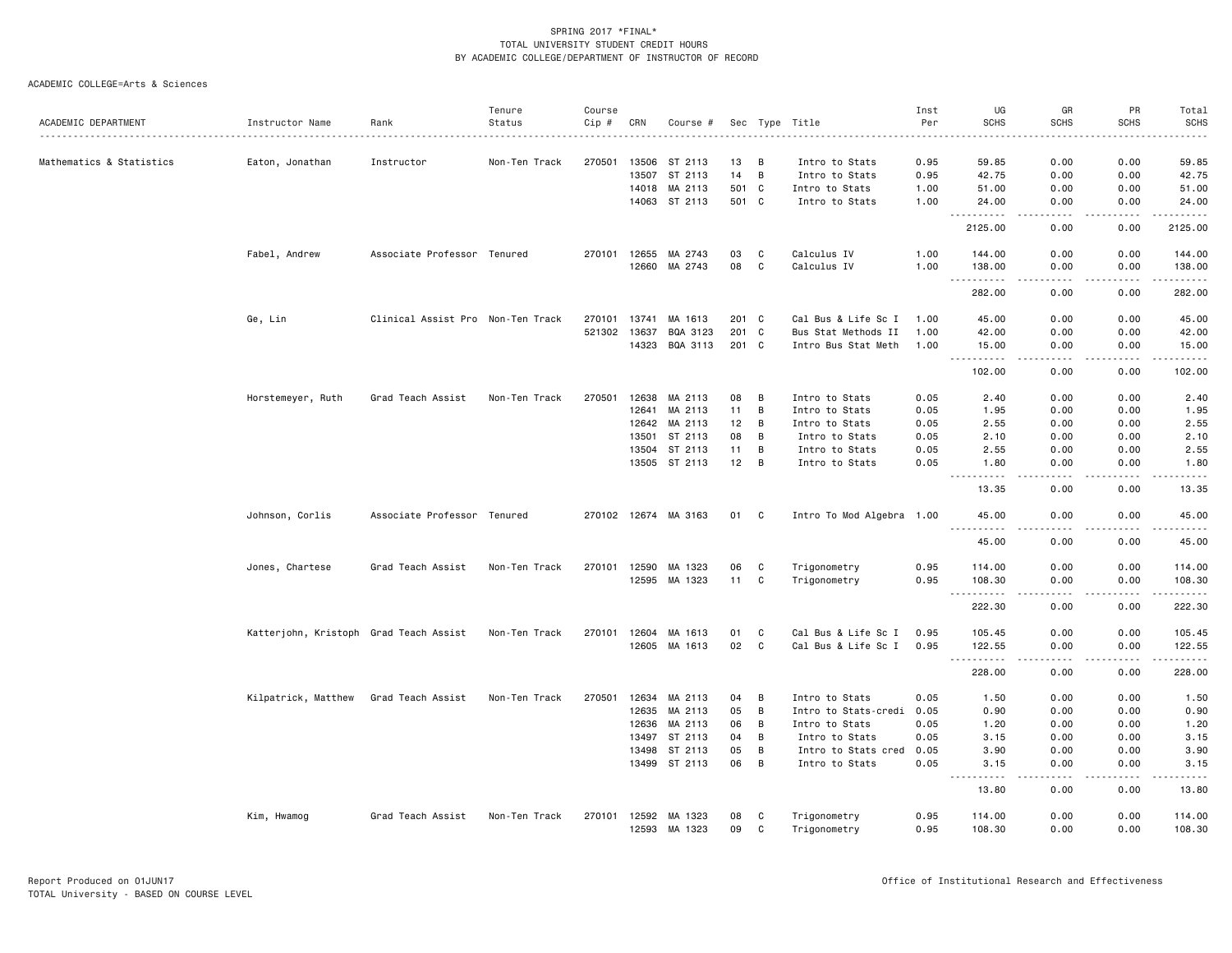|  | ACADEMIC COLLEGE=Arts & Sciences |  |  |
|--|----------------------------------|--|--|
|--|----------------------------------|--|--|

| ACADEMIC DEPARTMENT      | Instructor Name   | Rank                          | Tenure<br>Status | Course<br>Cip # | CRN   | Course #             |       |              | Sec Type Title            | Inst<br>Per | UG<br><b>SCHS</b>                    | GR<br><b>SCHS</b>   | PR<br><b>SCHS</b>                                                                                                                                            | Total<br><b>SCHS</b>                                                                                                                                                                      |
|--------------------------|-------------------|-------------------------------|------------------|-----------------|-------|----------------------|-------|--------------|---------------------------|-------------|--------------------------------------|---------------------|--------------------------------------------------------------------------------------------------------------------------------------------------------------|-------------------------------------------------------------------------------------------------------------------------------------------------------------------------------------------|
|                          |                   |                               |                  |                 |       |                      |       |              |                           |             | .                                    |                     |                                                                                                                                                              |                                                                                                                                                                                           |
|                          |                   |                               |                  |                 |       |                      |       |              |                           |             | 222.30                               | 0.00                | 0.00                                                                                                                                                         | 222.30                                                                                                                                                                                    |
| Mathematics & Statistics | Kim, Seongjai     | Professor                     | Tenured          |                 |       | 270101 15980 MA 9000 | 01    | D            | Research / Diss           | 1.00        | 0.00<br>.                            | 12.00               | 0.00                                                                                                                                                         | 12.00                                                                                                                                                                                     |
|                          |                   |                               |                  |                 |       |                      |       |              |                           |             | 0.00                                 | 12.00               | 0.00                                                                                                                                                         | 12.00                                                                                                                                                                                     |
|                          | King, Nancy       | Instructor                    | Non-Ten Track    | 270101          | 12602 | MA 1433              | 01    | C            | Informal Geom & Meas      | 1.00        | 123.00                               | 0.00                | 0.00                                                                                                                                                         | 123.00                                                                                                                                                                                    |
|                          |                   |                               |                  |                 | 12604 | MA 1613              | 01    | C            | Cal Bus & Life Sc I       | 0.05        | 5.55                                 | 0.00                | 0.00                                                                                                                                                         | 5.55                                                                                                                                                                                      |
|                          |                   |                               |                  |                 | 12605 | MA 1613              | 02    | C            | Cal Bus & Life Sc I       | 0.05        | 6.45                                 | 0.00                | 0.00                                                                                                                                                         | 6.45                                                                                                                                                                                      |
|                          |                   |                               |                  |                 | 12606 | MA 1613              | 03    | C            | Cal Bus & Life Sc I       | 1.00        | 132.00                               | 0.00                | 0.00                                                                                                                                                         | 132.00                                                                                                                                                                                    |
|                          |                   |                               |                  |                 | 12607 | MA 1613              | 04    | C            | Cal Bus & Life Sc I       | 1.00        | 141.00                               | 0.00                | 0.00                                                                                                                                                         | 141.00                                                                                                                                                                                    |
|                          |                   |                               |                  |                 | 12608 | MA 1613              | 05    | C            | Cal Bus & Life Sc I       | 1.00        | 138.00                               | 0.00                | 0.00                                                                                                                                                         | 138.00                                                                                                                                                                                    |
|                          |                   |                               |                  |                 | 12609 | MA 1613              | 06    | C            | Cal Bus & Life Sc I       | 0.05        | 5.55                                 | 0.00                | 0.00                                                                                                                                                         | 5.55                                                                                                                                                                                      |
|                          |                   |                               |                  |                 |       | 12610 MA 1613        | 07    | C            | Cal Bus & Life Sc I- 0.05 |             | 29.25<br>.                           | 0.00<br>.           | 0.00<br>$\frac{1}{2} \left( \frac{1}{2} \right) \left( \frac{1}{2} \right) \left( \frac{1}{2} \right) \left( \frac{1}{2} \right) \left( \frac{1}{2} \right)$ | 29.25<br>$\frac{1}{2} \left( \frac{1}{2} \right) \left( \frac{1}{2} \right) \left( \frac{1}{2} \right) \left( \frac{1}{2} \right) \left( \frac{1}{2} \right) \left( \frac{1}{2} \right)$  |
|                          |                   |                               |                  |                 |       |                      |       |              |                           |             | 580.80                               | 0.00                | 0.00                                                                                                                                                         | 580.80                                                                                                                                                                                    |
|                          | Lim, Hyeona       | Associate Professor Tenured   |                  | 240101          | 15789 | HON 4000             | 05    | $\mathbf I$  | Directed Individual       | 1.00        | 3.00                                 | 0.00                | 0.00                                                                                                                                                         | 3.00                                                                                                                                                                                      |
|                          |                   |                               |                  | 270101          | 12653 | MA 2743              | 01    | C            | Calculus IV               | 1.00        | 144.00                               | 0.00                | 0.00                                                                                                                                                         | 144.00                                                                                                                                                                                    |
|                          |                   |                               |                  |                 |       | 15376 MA 7000        | 02 I  |              | Directed Indiv Study 1.00 |             | 0.00                                 | 3.00                | 0.00                                                                                                                                                         | 3.00                                                                                                                                                                                      |
|                          |                   |                               |                  |                 |       |                      |       |              |                           |             | ----------<br>147.00                 | .<br>3.00           | $\frac{1}{2} \left( \frac{1}{2} \right) \left( \frac{1}{2} \right) \left( \frac{1}{2} \right) \left( \frac{1}{2} \right) \left( \frac{1}{2} \right)$<br>0.00 | $\frac{1}{2} \left( \frac{1}{2} \right) \left( \frac{1}{2} \right) \left( \frac{1}{2} \right) \left( \frac{1}{2} \right) \left( \frac{1}{2} \right) \left( \frac{1}{2} \right)$<br>150.00 |
|                          |                   |                               |                  |                 |       |                      |       |              |                           |             |                                      |                     |                                                                                                                                                              |                                                                                                                                                                                           |
|                          | Liu, Yuan         | Assistant Professor Ten Track |                  | 270101          | 12687 | MA 4323              | 01    | C            | Numerical Anal II         | 1.00        | 15.00                                | 0.00                | 0.00                                                                                                                                                         | 15.00                                                                                                                                                                                     |
|                          |                   |                               |                  |                 |       | 14711 MA 6323        | 501 C |              | Numerical Anal II         | 1.00        | 0.00<br>.<br>$\sim$ $\sim$ $\sim$    | 6.00                | 0.00                                                                                                                                                         | 6.00                                                                                                                                                                                      |
|                          |                   |                               |                  |                 |       |                      |       |              |                           |             | 15.00                                | 6.00                | 0.00                                                                                                                                                         | 21.00                                                                                                                                                                                     |
|                          | Ma, Yiyuan        | Grad Teach Assist             | Non-Ten Track    | 270501          | 12637 | MA 2113              | 07    | В            | Intro to Stats            | 0.05        | 2.25                                 | 0.00                | 0.00                                                                                                                                                         | 2.25                                                                                                                                                                                      |
|                          |                   |                               |                  |                 |       | 12644 MA 2113        | 14    | В            | Intro to Stats            | 0.05        | 1.80                                 | 0.00                | 0.00                                                                                                                                                         | 1.80                                                                                                                                                                                      |
|                          |                   |                               |                  |                 |       | 13500 ST 2113        | 07    | В            | Intro to Stats            | 0.05        | 2.55                                 | 0.00                | 0.00                                                                                                                                                         | 2.55                                                                                                                                                                                      |
|                          |                   |                               |                  |                 |       | 13507 ST 2113        | 14    | В            | Intro to Stats            | 0.05        | 2.25<br>$\frac{1}{2}$<br>$- - - - -$ | 0.00<br>.           | 0.00<br>.                                                                                                                                                    | 2.25<br>$- - - - -$                                                                                                                                                                       |
|                          |                   |                               |                  |                 |       |                      |       |              |                           |             | 8.85                                 | 0.00                | 0.00                                                                                                                                                         | 8.85                                                                                                                                                                                      |
|                          | McBride, Matthew  | Assistant Professor Ten Track |                  |                 |       | 270101 12662 MA 3053 | 01    | C            | Found Of Math I           | 1.00        | 99.00                                | 0.00                | 0.00                                                                                                                                                         | 99.00                                                                                                                                                                                     |
|                          |                   |                               |                  |                 | 14272 | MA 8673              | 01    | C            | Funct Analysis II         | 1.00        | 0.00                                 | 21.00               | 0.00                                                                                                                                                         | 21.00                                                                                                                                                                                     |
|                          |                   |                               |                  |                 |       | 15776 MA 4000        | 02    | $\mathbf{I}$ | Directed Indiv Study 1.00 |             | 3.00<br>.                            | 0.00<br>.           | 0.00<br>.                                                                                                                                                    | 3.00                                                                                                                                                                                      |
|                          |                   |                               |                  |                 |       |                      |       |              |                           |             | 102.00                               | 21.00               | 0.00                                                                                                                                                         | 123.00                                                                                                                                                                                    |
|                          | Miller, Thomas L. | Professor                     | Tenured          |                 |       | 270101 12658 MA 2743 | 06    | C            | Calculus IV               | 1.00        | 132.00                               | 0.00                | 0.00                                                                                                                                                         | 132.00                                                                                                                                                                                    |
|                          |                   |                               |                  |                 | 12690 | MA 4643              | 01    | C            | Adv Calculus II           | 1.00        | 60.00                                | 0.00                | 0.00                                                                                                                                                         | 60.00                                                                                                                                                                                     |
|                          |                   |                               |                  |                 | 12696 | MA 6643              | 01    | C            | Adv Calculus II           | 1.00        | 0.00                                 | 9.00                | 0.00                                                                                                                                                         | 9.00                                                                                                                                                                                      |
|                          |                   |                               |                  |                 | 15258 | MA 7000              | 01    | $\mathbf{I}$ | Directed Indiv Study 1.00 |             | 0.00                                 | 3.00                | 0.00                                                                                                                                                         | 3.00                                                                                                                                                                                      |
|                          |                   |                               |                  |                 | 15528 | MA 7000              | 03    | $\mathbf{I}$ | Directed Indiv Study 1.00 |             | 0.00                                 | 3.00                | 0.00                                                                                                                                                         | 3.00                                                                                                                                                                                      |
|                          |                   |                               |                  |                 | 15530 | MA 4000              | 01    | $\mathbf{I}$ | Directed Indiv Study 1.00 |             | 3.00                                 | 0.00                | 0.00                                                                                                                                                         | 3.00                                                                                                                                                                                      |
|                          |                   |                               |                  |                 | 15593 | MA 7000              | 05    | $\mathbf{I}$ | Directed Indiv Study 1.00 |             | 0.00                                 | 3.00                | 0.00                                                                                                                                                         | 3.00                                                                                                                                                                                      |
|                          |                   |                               |                  |                 | 15928 | MA 7000              | 07    | $\mathbf{I}$ | Directed Indiv Study 1.00 |             | 0.00                                 | 3.00                | 0.00                                                                                                                                                         | 3.00                                                                                                                                                                                      |
|                          |                   |                               |                  |                 | 16310 | MA 7000              | 08    | $\mathbf{I}$ | Directed Indiv Study 1.00 |             | 0.00<br><u>.</u>                     | 3.00<br>$- - - - -$ | 0.00                                                                                                                                                         | 3.00                                                                                                                                                                                      |
|                          |                   |                               |                  |                 |       |                      |       |              |                           |             | 195.00                               | 24.00               | 0.00                                                                                                                                                         | 219.00                                                                                                                                                                                    |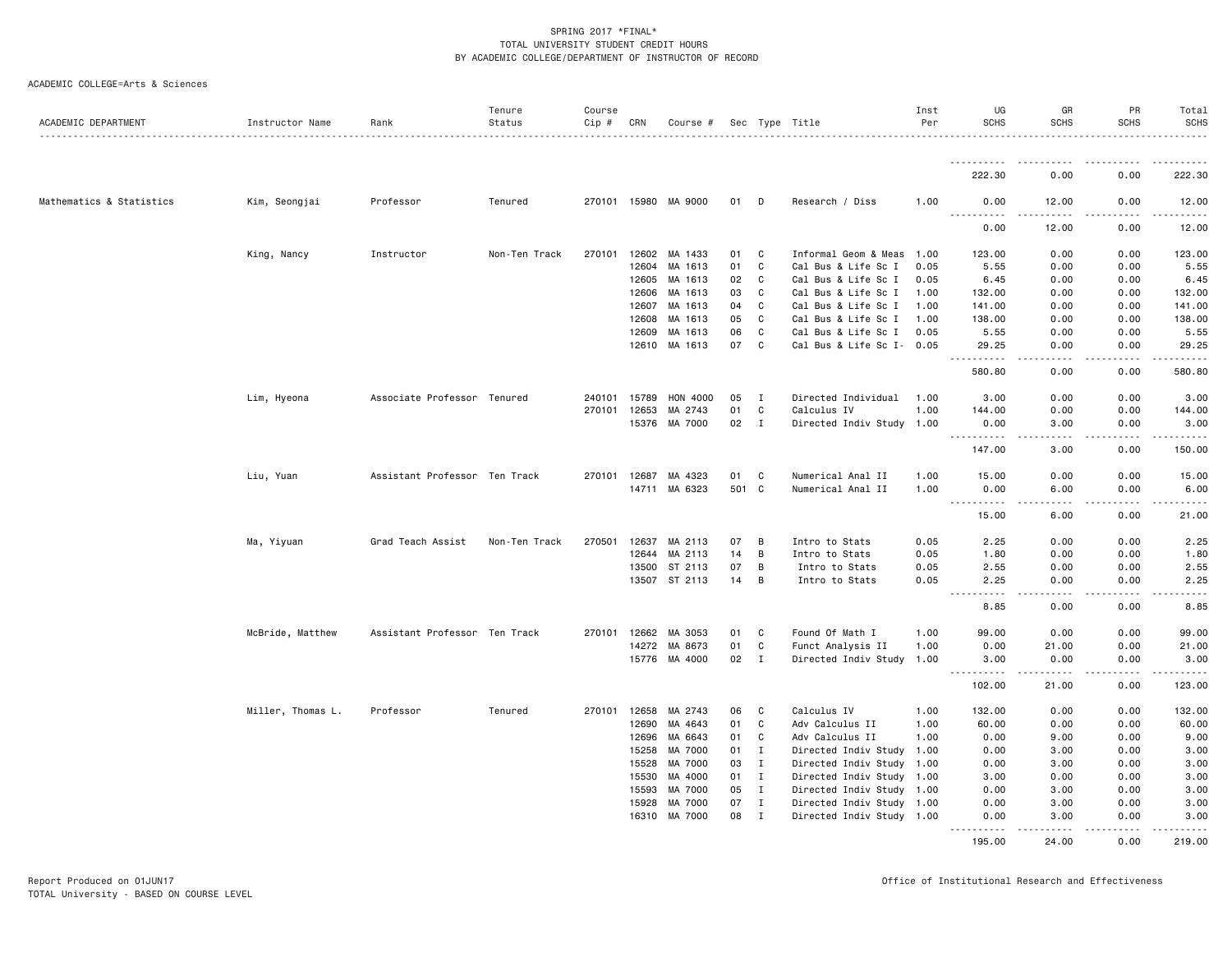|                          |                                                    |                               | Tenure        | Course       |       |                                |                 |                   |                           | Inst | UG                                                                                                                                                   | GR                          | PR                   | Total                   |
|--------------------------|----------------------------------------------------|-------------------------------|---------------|--------------|-------|--------------------------------|-----------------|-------------------|---------------------------|------|------------------------------------------------------------------------------------------------------------------------------------------------------|-----------------------------|----------------------|-------------------------|
| ACADEMIC DEPARTMENT      | Instructor Name                                    | Rank                          | Status        | Cip #        | CRN   | Course #                       |                 |                   | Sec Type Title            | Per  | <b>SCHS</b>                                                                                                                                          | <b>SCHS</b>                 | <b>SCHS</b><br>.     | <b>SCHS</b><br><u>.</u> |
|                          |                                                    |                               |               |              |       |                                |                 |                   |                           |      |                                                                                                                                                      |                             |                      |                         |
| Mathematics & Statistics | Miller, Vivien                                     | Professor                     | Tenured       | 270101       | 12656 | MA 2743                        | 04              | C                 | Calculus IV               | 1.00 | 114,00                                                                                                                                               | 0.00                        | 0.00                 | 114.00                  |
|                          |                                                    |                               |               |              | 12657 | MA 2743                        | 05              | C                 | Calculus IV               | 1.00 | 141.00                                                                                                                                               | 0.00                        | 0.00                 | 141.00                  |
|                          |                                                    |                               |               |              | 15908 | MA 7000                        | 06              | $\mathbf{I}$      | Directed Indiv Study 1.00 |      | 0.00                                                                                                                                                 | 3.00<br>والمحامر            | 0.00<br>.            | 3.00<br>------          |
|                          |                                                    |                               |               |              |       |                                |                 |                   |                           |      | 255.00                                                                                                                                               | 3.00                        | 0.00                 | 258.00                  |
|                          | Nation, Julie                                      | Instructor                    | Non-Ten Track | 270101       | 12585 | MA 1323                        | 01              | C                 | Trigonometry-SI           | 1.00 | 204.00                                                                                                                                               | 0.00                        | 0.00                 | 204.00                  |
|                          |                                                    |                               |               |              | 12589 | MA 1323                        | 05              | $\mathbf C$       | Trigonometry-SI           | 1.00 | 507.00                                                                                                                                               | 0.00                        | 0.00                 | 507.00                  |
|                          |                                                    |                               |               |              | 12600 | MA 1423                        | 01              | C                 | Problem Solving Real 1.00 |      | 93.00                                                                                                                                                | 0.00                        | 0.00                 | 93.00                   |
|                          |                                                    |                               |               |              | 12601 | MA 1423                        | 02              | $\mathbf c$       | Problem Solving Real      | 1.00 | 66.00                                                                                                                                                | 0.00                        | 0.00                 | 66.00                   |
|                          |                                                    |                               |               | 270102       | 12567 | MA 1313                        | 01              | $\mathbf c$       | College Algebra           | 0.95 | 524.40                                                                                                                                               | 0.00                        | 0.00                 | 524.40                  |
|                          |                                                    |                               |               |              |       |                                |                 |                   |                           |      | 1394.40                                                                                                                                              | 0.00                        | 0.00                 | <u>.</u><br>1394.40     |
|                          | Neumann, Michael                                   | Professor                     | Tenured       | 270101       | 12661 | MA 2743                        |                 | H <sub>01</sub> C | Honors Calculus IV        | 1.00 | 33.00                                                                                                                                                | 0.00                        | 0.00                 | 33.00                   |
|                          |                                                    |                               |               |              | 12686 | MA 4213                        | 01              | S                 | Senior Seminar in Ma 1.00 |      | 51.00                                                                                                                                                | 0.00                        | 0.00                 | 51.00                   |
|                          |                                                    |                               |               |              |       |                                |                 |                   |                           |      | $\frac{1}{2} \left( \frac{1}{2} \right) \left( \frac{1}{2} \right) \left( \frac{1}{2} \right) \left( \frac{1}{2} \right) \left( \frac{1}{2} \right)$ | $\sim$ $\sim$ $\sim$ $\sim$ | د د د د              | $    -$                 |
|                          |                                                    |                               |               |              |       |                                |                 |                   |                           |      | 84.00                                                                                                                                                | 0.00                        | 0.00                 | 84.00                   |
|                          | Oppenheimer, Seth                                  | Professor                     | Tenured       | 240101       | 12334 | HON 2091                       | HO <sub>1</sub> | -S                | Honors Forum IV           | 1.00 | 14.00                                                                                                                                                | 0.00                        | 0.00                 | 14.00                   |
|                          |                                                    |                               |               | 270104       | 12684 | MA 3463                        | 01              | C                 | Found Of Geometry         | 1.00 | 48.00                                                                                                                                                | 0.00                        | 0.00                 | 48.00                   |
|                          |                                                    |                               |               |              |       |                                |                 |                   |                           |      | $\sim$ $\sim$ $\sim$<br>.<br>62.00                                                                                                                   | $   -$<br>0.00              | .<br>0.00            | .<br>62.00              |
|                          | Patil, Prakash                                     | Associate Professor Ten Track |               | 270501       | 13520 | ST 8114                        | 01              | B                 | Statistical Methods       | 1.00 | 0.00                                                                                                                                                 | 108.00                      | 0.00                 | 108.00                  |
|                          |                                                    |                               |               |              | 13524 | ST 8253                        | 01              | C                 | Regression Analysis       | 1.00 | 0.00                                                                                                                                                 | 45.00                       | 0.00                 | 45.00                   |
|                          |                                                    |                               |               |              | 15981 | ST 9000                        | 01              | D                 | Research / Diss           | 1.00 | 0.00                                                                                                                                                 | 15.00                       | 0.00                 | 15.00                   |
|                          |                                                    |                               |               |              |       |                                |                 |                   |                           |      | . <b>.</b>                                                                                                                                           | .                           | .                    | .                       |
|                          |                                                    |                               |               |              |       |                                |                 |                   |                           |      | 0.00                                                                                                                                                 | 168.00                      | 0.00                 | 168.00                  |
|                          | Qian, Chuanxi                                      | Professor                     | Tenured       | 270101       | 12680 | MA 3253                        | 06              | C                 | Diff Equations            | 1.00 | 126.00                                                                                                                                               | 0.00                        | 0.00                 | 126.00                  |
|                          |                                                    |                               |               |              | 12681 | MA 3253                        | 07              | $\mathbf C$       | Diff Equations            | 1.00 | 117.00                                                                                                                                               | 0.00                        | 0.00                 | 117.00                  |
|                          |                                                    |                               |               |              | 15792 | MA 9313                        | 01              | C                 | Topics Ord Diff Eqs       | 1.00 | 0.00                                                                                                                                                 | 3.00                        | 0.00                 | 3.00                    |
|                          |                                                    |                               |               |              |       | $\sim$ $\sim$ $\sim$<br>243.00 | 3.00            | 0.00              | .<br>246.00               |      |                                                                                                                                                      |                             |                      |                         |
|                          | Razzaghi, Mohsen                                   | Professor                     | Tenured       | 270101 14929 |       | MA 8283                        | 01              | C                 | Calc Of Variations        | 1.00 | 0.00                                                                                                                                                 | 27.00                       | 0.00                 | 27,00<br>.              |
|                          |                                                    |                               |               |              |       |                                |                 |                   |                           |      | <u>.</u><br>0.00                                                                                                                                     | <u>.</u><br>27.00           | . <u>.</u> .<br>0.00 | 27.00                   |
|                          | Riahi, Sheida                                      | Grad Teach Assist             | Non-Ten Track |              |       | 521302 10608 BQA 2113          | 01 C            |                   | Bus Stat Methods I        | 1.00 | 204.00                                                                                                                                               | 0.00                        | 0.00                 | 204.00                  |
|                          |                                                    |                               |               |              |       |                                |                 |                   |                           |      | $\sim$ $\sim$ $\sim$<br>.<br>204.00                                                                                                                  | 0.00                        | .<br>0.00            | <u>.</u><br>204.00      |
|                          | Robinson, Amber                                    | Lecturer                      | Non-Ten Track | 270101       | 12621 | MA 1723                        | 01              | C                 | Calculus II-SI            | 1.00 | 201.00                                                                                                                                               | 0.00                        | 0.00                 | 201.00                  |
|                          |                                                    |                               |               |              | 12622 | MA 1723                        | 02              | $\mathbf c$       | Calculus II-SI            | 1.00 | 201.00                                                                                                                                               | 0.00                        | 0.00                 | 201.00                  |
|                          |                                                    |                               |               |              | 12626 | MA 1723                        | 06              | C                 | Calculus II-SI            | 1.00 | 135.00                                                                                                                                               | 0.00                        | 0.00                 | 135.00                  |
|                          |                                                    |                               |               |              | 12627 | MA 1723                        | 07              | C                 | Calculus II-SI            | 1.00 | 291.00                                                                                                                                               | 0.00                        | 0.00                 | 291.00                  |
|                          |                                                    |                               |               |              |       |                                |                 |                   |                           |      | د د د د<br>828.00                                                                                                                                    | د د د د<br>0.00             | د د د د<br>0.00      | د د د د د د<br>828.00   |
|                          | Sepehrifar, Mohammad Assistant Professor Ten Track |                               |               | 270101       | 16352 | MA 7000                        | 09              | I                 | Directed Indiv Study 1.00 |      | 0.00                                                                                                                                                 | 3.00                        | 0.00                 | 3.00                    |
|                          |                                                    |                               |               | 270501 13519 |       | ST 6573                        | 01              | C                 | Intro Math Stat II        | 1.00 | 0.00                                                                                                                                                 | 24.00                       | 0.00                 | 24.00                   |
|                          |                                                    |                               |               |              |       |                                |                 |                   |                           |      |                                                                                                                                                      |                             |                      |                         |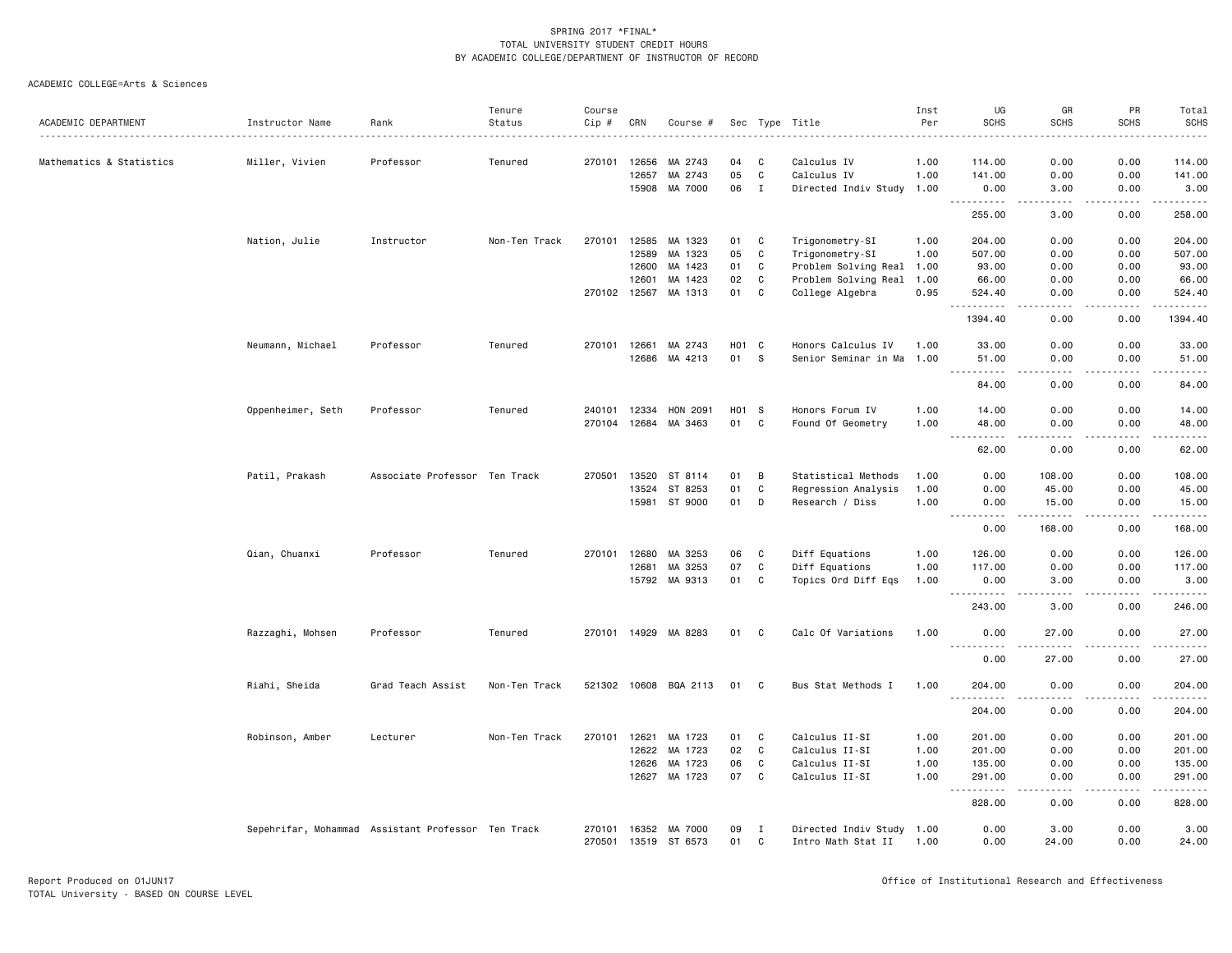|  | ACADEMIC COLLEGE=Arts & Sciences |  |  |
|--|----------------------------------|--|--|
|--|----------------------------------|--|--|

| <u>.</u><br>.<br>0.00<br>0.00<br>27.00<br>Mathematics & Statistics<br>Shaw, Patricia<br>Instructor<br>Non-Ten Track<br>270101<br>12647<br>MA 2733<br>01<br>C<br>Calculus III<br>195.00<br>0.00<br>0.00<br>195.00<br>1.00<br>12648<br>MA 2733<br>02<br>C<br>Calculus III<br>0.00<br>0.00<br>168.00<br>1.00<br>168.00<br>12650<br>MA 2733<br>Calculus III<br>04<br>C<br>1.00<br>195.00<br>0.00<br>0.00<br>195.00<br>12651<br>MA 2733<br>05<br>C<br>Calculus III<br>1.00<br>243.00<br>0.00<br>0.00<br>243.00<br>14264 MA 2733<br>H <sub>01</sub> C<br>Calculus III<br>48.00<br>1.00<br>48.00<br>0.00<br>0.00<br>$\frac{1}{2} \left( \frac{1}{2} \right) \left( \frac{1}{2} \right) \left( \frac{1}{2} \right) \left( \frac{1}{2} \right) \left( \frac{1}{2} \right)$<br>$  -$<br>849.00<br>0.00<br>0.00<br>Calculus I-SI<br>Smith, Jaclyn<br>Lecturer<br>Non-Ten Track<br>270101<br>12612<br>MA 1713<br>01<br>C<br>1.00<br>195.00<br>0.00<br>0.00<br>12614<br>MA 1713<br>03<br>C<br>Calculus I-SI<br>1.00<br>132.00<br>0.00<br>0.00<br>MA 1713<br>Calculus I-SI<br>0.00<br>12616<br>05<br>C<br>1.00<br>225.00<br>0.00<br>12617<br>MA 1713<br>06<br>C<br>Calculus I-SI<br>1.00<br>141.00<br>0.00<br>0.00<br>270102 12570<br>MA 1313<br>04<br>C<br>College Algebra<br>316.35<br>0.00<br>0.00<br>0.95<br>.<br>.<br>.<br>1009.35<br>0.00<br>0.00<br>Smith, Robert<br>Associate Professor Tenured<br>270101<br>12654<br>MA 2743<br>02<br>C<br>Calculus IV<br>1.00<br>129.00<br>0.00<br>0.00<br>07<br>12659<br>MA 2743<br>C<br>Calculus IV<br>1.00<br>144.00<br>0.00<br>0.00<br>12703<br>MA 8981<br>01<br>C<br>Teaching Seminar<br>8.00<br>0.00<br>1.00<br>0.00<br>$\sim$ $\sim$ $\sim$<br>.<br>273.00<br>8.00<br>0.00<br>Tschume, William<br>Instructor<br>Non-Ten Track<br>270101<br>12586<br>MA 1323<br>02<br>C<br>Trigonometry<br>1.00<br>591.00<br>0.00<br>0.00<br>03<br>C<br>12587<br>MA 1323<br>Trigonometry<br>0.05<br>5.85<br>0.00<br>0.00<br>12590<br>MA 1323<br>06<br>C<br>Trigonometry<br>0.05<br>6.00<br>0.00<br>0.00<br>12591<br>MA 1323<br>07<br>C<br>Trigonometry<br>0.05<br>5.85<br>0.00<br>0.00<br>MA 1323<br>12592<br>08<br>C<br>Trigonometry<br>0.05<br>6.00<br>0.00<br>0.00<br>12593<br>MA 1323<br>09<br>C<br>Trigonometry<br>0.05<br>5.70<br>0.00<br>0.00<br>12594<br>MA 1323<br>10<br>C<br>Trigonometry<br>0.05<br>5.70<br>0.00<br>0.00<br>12595<br>MA 1323<br>11<br>C<br>Trigonometry<br>0.05<br>5.70<br>0.00<br>0.00<br>MA 1613<br>07<br>C<br>Cal Bus & Life Sc I-<br>0.00<br>0.00<br>12610<br>0.95<br>555.75<br>MA 1713<br>02<br>C<br>Calculus I<br>0.00<br>12613<br>1.00<br>219.00<br>0.00<br>C<br>Calculus I<br>12615<br>MA 1713<br>04<br>1.00<br>195.00<br>0.00<br>0.00<br>12623 MA 1723<br>03<br>C<br>Calculus II<br>1.00<br>195.00<br>0.00<br>0.00<br>.<br>1796.55<br>0.00<br>0.00<br>0.00<br>Vital, Ralph Antoine Grad Teach Assist<br>Non-Ten Track<br>270501<br>12640<br>MA 2113<br>10<br>B<br>Intro to Stats<br>0.05<br>0.00<br>1.50<br>13503 ST 2113<br>10<br>B<br>Intro to Stats<br>0.05<br>2.85<br>0.00<br>0.00<br>$\sim$ $\sim$ $\sim$ $\sim$<br>.<br>.<br>.<br>-----<br>4.35<br>0.00<br>0.00<br>Walters, Kimberly<br>Instructor<br>Non-Ten Track<br>270101<br>12598<br>MA 1413<br>01<br>C<br>Structure Real Numbe<br>114.00<br>0.00<br>0.00<br>1.00<br>270102 12567<br>MA 1313<br>01<br>C<br>College Algebra<br>27.60<br>0.00<br>0.00<br>0.05<br>12569<br>MA 1313<br>03<br>College Algebra-SI<br>504.00<br>0.00<br>0.00<br>C<br>1.00<br>12570<br>MA 1313<br>04<br>C<br>College Algebra<br>0.05<br>0.00<br>0.00<br>16.65<br>MA 1313<br>К<br>College Algebra<br>12572<br>06<br>1.00<br>0.00<br>0.00<br>0.00<br>K<br>12573<br>MA 1313<br>07<br>College Algebra<br>0.00<br>0.00<br>0.00<br>1.00<br>12574<br>MA 1313<br>08<br>К<br>College Algebra<br>0.00<br>0.00<br>0.00<br>1.00<br>12575<br>MA 1313<br>09<br>К<br>College Algebra<br>1.00<br>0.00<br>0.00<br>0.00<br>12576<br>MA 1313<br>10<br>College Algebra<br>1.00<br>0.00<br>0.00<br>0.00<br>к | ACADEMIC DEPARTMENT | Instructor Name | Rank | Tenure<br>Status | Course<br>Cip # | CRN | Course # |  | Sec Type Title | Inst<br>Per | UG<br><b>SCHS</b> | GR<br><b>SCHS</b> | PR<br>SCHS | Total<br><b>SCHS</b> |
|----------------------------------------------------------------------------------------------------------------------------------------------------------------------------------------------------------------------------------------------------------------------------------------------------------------------------------------------------------------------------------------------------------------------------------------------------------------------------------------------------------------------------------------------------------------------------------------------------------------------------------------------------------------------------------------------------------------------------------------------------------------------------------------------------------------------------------------------------------------------------------------------------------------------------------------------------------------------------------------------------------------------------------------------------------------------------------------------------------------------------------------------------------------------------------------------------------------------------------------------------------------------------------------------------------------------------------------------------------------------------------------------------------------------------------------------------------------------------------------------------------------------------------------------------------------------------------------------------------------------------------------------------------------------------------------------------------------------------------------------------------------------------------------------------------------------------------------------------------------------------------------------------------------------------------------------------------------------------------------------------------------------------------------------------------------------------------------------------------------------------------------------------------------------------------------------------------------------------------------------------------------------------------------------------------------------------------------------------------------------------------------------------------------------------------------------------------------------------------------------------------------------------------------------------------------------------------------------------------------------------------------------------------------------------------------------------------------------------------------------------------------------------------------------------------------------------------------------------------------------------------------------------------------------------------------------------------------------------------------------------------------------------------------------------------------------------------------------------------------------------------------------------------------------------------------------------------------------------------------------------------------------------------------------------------------------------------------------------------------------------------------------------------------------------------------------------------------------------------------------------------------------------------------------------------------------------------------------------------------------------------------------------------------------------------------------------------------------------------------------------------------------------------------------------------------------------------------------------------------------------------------------------------------------------------------------------------------------------------|---------------------|-----------------|------|------------------|-----------------|-----|----------|--|----------------|-------------|-------------------|-------------------|------------|----------------------|
|                                                                                                                                                                                                                                                                                                                                                                                                                                                                                                                                                                                                                                                                                                                                                                                                                                                                                                                                                                                                                                                                                                                                                                                                                                                                                                                                                                                                                                                                                                                                                                                                                                                                                                                                                                                                                                                                                                                                                                                                                                                                                                                                                                                                                                                                                                                                                                                                                                                                                                                                                                                                                                                                                                                                                                                                                                                                                                                                                                                                                                                                                                                                                                                                                                                                                                                                                                                                                                                                                                                                                                                                                                                                                                                                                                                                                                                                                                                                                                                  |                     |                 |      |                  |                 |     |          |  |                |             |                   |                   |            |                      |
|                                                                                                                                                                                                                                                                                                                                                                                                                                                                                                                                                                                                                                                                                                                                                                                                                                                                                                                                                                                                                                                                                                                                                                                                                                                                                                                                                                                                                                                                                                                                                                                                                                                                                                                                                                                                                                                                                                                                                                                                                                                                                                                                                                                                                                                                                                                                                                                                                                                                                                                                                                                                                                                                                                                                                                                                                                                                                                                                                                                                                                                                                                                                                                                                                                                                                                                                                                                                                                                                                                                                                                                                                                                                                                                                                                                                                                                                                                                                                                                  |                     |                 |      |                  |                 |     |          |  |                |             |                   |                   |            | 27.00                |
|                                                                                                                                                                                                                                                                                                                                                                                                                                                                                                                                                                                                                                                                                                                                                                                                                                                                                                                                                                                                                                                                                                                                                                                                                                                                                                                                                                                                                                                                                                                                                                                                                                                                                                                                                                                                                                                                                                                                                                                                                                                                                                                                                                                                                                                                                                                                                                                                                                                                                                                                                                                                                                                                                                                                                                                                                                                                                                                                                                                                                                                                                                                                                                                                                                                                                                                                                                                                                                                                                                                                                                                                                                                                                                                                                                                                                                                                                                                                                                                  |                     |                 |      |                  |                 |     |          |  |                |             |                   |                   |            |                      |
|                                                                                                                                                                                                                                                                                                                                                                                                                                                                                                                                                                                                                                                                                                                                                                                                                                                                                                                                                                                                                                                                                                                                                                                                                                                                                                                                                                                                                                                                                                                                                                                                                                                                                                                                                                                                                                                                                                                                                                                                                                                                                                                                                                                                                                                                                                                                                                                                                                                                                                                                                                                                                                                                                                                                                                                                                                                                                                                                                                                                                                                                                                                                                                                                                                                                                                                                                                                                                                                                                                                                                                                                                                                                                                                                                                                                                                                                                                                                                                                  |                     |                 |      |                  |                 |     |          |  |                |             |                   |                   |            |                      |
|                                                                                                                                                                                                                                                                                                                                                                                                                                                                                                                                                                                                                                                                                                                                                                                                                                                                                                                                                                                                                                                                                                                                                                                                                                                                                                                                                                                                                                                                                                                                                                                                                                                                                                                                                                                                                                                                                                                                                                                                                                                                                                                                                                                                                                                                                                                                                                                                                                                                                                                                                                                                                                                                                                                                                                                                                                                                                                                                                                                                                                                                                                                                                                                                                                                                                                                                                                                                                                                                                                                                                                                                                                                                                                                                                                                                                                                                                                                                                                                  |                     |                 |      |                  |                 |     |          |  |                |             |                   |                   |            |                      |
|                                                                                                                                                                                                                                                                                                                                                                                                                                                                                                                                                                                                                                                                                                                                                                                                                                                                                                                                                                                                                                                                                                                                                                                                                                                                                                                                                                                                                                                                                                                                                                                                                                                                                                                                                                                                                                                                                                                                                                                                                                                                                                                                                                                                                                                                                                                                                                                                                                                                                                                                                                                                                                                                                                                                                                                                                                                                                                                                                                                                                                                                                                                                                                                                                                                                                                                                                                                                                                                                                                                                                                                                                                                                                                                                                                                                                                                                                                                                                                                  |                     |                 |      |                  |                 |     |          |  |                |             |                   |                   |            |                      |
|                                                                                                                                                                                                                                                                                                                                                                                                                                                                                                                                                                                                                                                                                                                                                                                                                                                                                                                                                                                                                                                                                                                                                                                                                                                                                                                                                                                                                                                                                                                                                                                                                                                                                                                                                                                                                                                                                                                                                                                                                                                                                                                                                                                                                                                                                                                                                                                                                                                                                                                                                                                                                                                                                                                                                                                                                                                                                                                                                                                                                                                                                                                                                                                                                                                                                                                                                                                                                                                                                                                                                                                                                                                                                                                                                                                                                                                                                                                                                                                  |                     |                 |      |                  |                 |     |          |  |                |             |                   |                   |            |                      |
|                                                                                                                                                                                                                                                                                                                                                                                                                                                                                                                                                                                                                                                                                                                                                                                                                                                                                                                                                                                                                                                                                                                                                                                                                                                                                                                                                                                                                                                                                                                                                                                                                                                                                                                                                                                                                                                                                                                                                                                                                                                                                                                                                                                                                                                                                                                                                                                                                                                                                                                                                                                                                                                                                                                                                                                                                                                                                                                                                                                                                                                                                                                                                                                                                                                                                                                                                                                                                                                                                                                                                                                                                                                                                                                                                                                                                                                                                                                                                                                  |                     |                 |      |                  |                 |     |          |  |                |             |                   |                   |            | .                    |
|                                                                                                                                                                                                                                                                                                                                                                                                                                                                                                                                                                                                                                                                                                                                                                                                                                                                                                                                                                                                                                                                                                                                                                                                                                                                                                                                                                                                                                                                                                                                                                                                                                                                                                                                                                                                                                                                                                                                                                                                                                                                                                                                                                                                                                                                                                                                                                                                                                                                                                                                                                                                                                                                                                                                                                                                                                                                                                                                                                                                                                                                                                                                                                                                                                                                                                                                                                                                                                                                                                                                                                                                                                                                                                                                                                                                                                                                                                                                                                                  |                     |                 |      |                  |                 |     |          |  |                |             |                   |                   |            | 849.00               |
|                                                                                                                                                                                                                                                                                                                                                                                                                                                                                                                                                                                                                                                                                                                                                                                                                                                                                                                                                                                                                                                                                                                                                                                                                                                                                                                                                                                                                                                                                                                                                                                                                                                                                                                                                                                                                                                                                                                                                                                                                                                                                                                                                                                                                                                                                                                                                                                                                                                                                                                                                                                                                                                                                                                                                                                                                                                                                                                                                                                                                                                                                                                                                                                                                                                                                                                                                                                                                                                                                                                                                                                                                                                                                                                                                                                                                                                                                                                                                                                  |                     |                 |      |                  |                 |     |          |  |                |             |                   |                   |            | 195.00               |
|                                                                                                                                                                                                                                                                                                                                                                                                                                                                                                                                                                                                                                                                                                                                                                                                                                                                                                                                                                                                                                                                                                                                                                                                                                                                                                                                                                                                                                                                                                                                                                                                                                                                                                                                                                                                                                                                                                                                                                                                                                                                                                                                                                                                                                                                                                                                                                                                                                                                                                                                                                                                                                                                                                                                                                                                                                                                                                                                                                                                                                                                                                                                                                                                                                                                                                                                                                                                                                                                                                                                                                                                                                                                                                                                                                                                                                                                                                                                                                                  |                     |                 |      |                  |                 |     |          |  |                |             |                   |                   |            | 132.00               |
|                                                                                                                                                                                                                                                                                                                                                                                                                                                                                                                                                                                                                                                                                                                                                                                                                                                                                                                                                                                                                                                                                                                                                                                                                                                                                                                                                                                                                                                                                                                                                                                                                                                                                                                                                                                                                                                                                                                                                                                                                                                                                                                                                                                                                                                                                                                                                                                                                                                                                                                                                                                                                                                                                                                                                                                                                                                                                                                                                                                                                                                                                                                                                                                                                                                                                                                                                                                                                                                                                                                                                                                                                                                                                                                                                                                                                                                                                                                                                                                  |                     |                 |      |                  |                 |     |          |  |                |             |                   |                   |            | 225.00               |
|                                                                                                                                                                                                                                                                                                                                                                                                                                                                                                                                                                                                                                                                                                                                                                                                                                                                                                                                                                                                                                                                                                                                                                                                                                                                                                                                                                                                                                                                                                                                                                                                                                                                                                                                                                                                                                                                                                                                                                                                                                                                                                                                                                                                                                                                                                                                                                                                                                                                                                                                                                                                                                                                                                                                                                                                                                                                                                                                                                                                                                                                                                                                                                                                                                                                                                                                                                                                                                                                                                                                                                                                                                                                                                                                                                                                                                                                                                                                                                                  |                     |                 |      |                  |                 |     |          |  |                |             |                   |                   |            | 141.00               |
|                                                                                                                                                                                                                                                                                                                                                                                                                                                                                                                                                                                                                                                                                                                                                                                                                                                                                                                                                                                                                                                                                                                                                                                                                                                                                                                                                                                                                                                                                                                                                                                                                                                                                                                                                                                                                                                                                                                                                                                                                                                                                                                                                                                                                                                                                                                                                                                                                                                                                                                                                                                                                                                                                                                                                                                                                                                                                                                                                                                                                                                                                                                                                                                                                                                                                                                                                                                                                                                                                                                                                                                                                                                                                                                                                                                                                                                                                                                                                                                  |                     |                 |      |                  |                 |     |          |  |                |             |                   |                   |            | 316.35<br>.          |
|                                                                                                                                                                                                                                                                                                                                                                                                                                                                                                                                                                                                                                                                                                                                                                                                                                                                                                                                                                                                                                                                                                                                                                                                                                                                                                                                                                                                                                                                                                                                                                                                                                                                                                                                                                                                                                                                                                                                                                                                                                                                                                                                                                                                                                                                                                                                                                                                                                                                                                                                                                                                                                                                                                                                                                                                                                                                                                                                                                                                                                                                                                                                                                                                                                                                                                                                                                                                                                                                                                                                                                                                                                                                                                                                                                                                                                                                                                                                                                                  |                     |                 |      |                  |                 |     |          |  |                |             |                   |                   |            | 1009.35              |
|                                                                                                                                                                                                                                                                                                                                                                                                                                                                                                                                                                                                                                                                                                                                                                                                                                                                                                                                                                                                                                                                                                                                                                                                                                                                                                                                                                                                                                                                                                                                                                                                                                                                                                                                                                                                                                                                                                                                                                                                                                                                                                                                                                                                                                                                                                                                                                                                                                                                                                                                                                                                                                                                                                                                                                                                                                                                                                                                                                                                                                                                                                                                                                                                                                                                                                                                                                                                                                                                                                                                                                                                                                                                                                                                                                                                                                                                                                                                                                                  |                     |                 |      |                  |                 |     |          |  |                |             |                   |                   |            | 129.00               |
|                                                                                                                                                                                                                                                                                                                                                                                                                                                                                                                                                                                                                                                                                                                                                                                                                                                                                                                                                                                                                                                                                                                                                                                                                                                                                                                                                                                                                                                                                                                                                                                                                                                                                                                                                                                                                                                                                                                                                                                                                                                                                                                                                                                                                                                                                                                                                                                                                                                                                                                                                                                                                                                                                                                                                                                                                                                                                                                                                                                                                                                                                                                                                                                                                                                                                                                                                                                                                                                                                                                                                                                                                                                                                                                                                                                                                                                                                                                                                                                  |                     |                 |      |                  |                 |     |          |  |                |             |                   |                   |            | 144.00               |
|                                                                                                                                                                                                                                                                                                                                                                                                                                                                                                                                                                                                                                                                                                                                                                                                                                                                                                                                                                                                                                                                                                                                                                                                                                                                                                                                                                                                                                                                                                                                                                                                                                                                                                                                                                                                                                                                                                                                                                                                                                                                                                                                                                                                                                                                                                                                                                                                                                                                                                                                                                                                                                                                                                                                                                                                                                                                                                                                                                                                                                                                                                                                                                                                                                                                                                                                                                                                                                                                                                                                                                                                                                                                                                                                                                                                                                                                                                                                                                                  |                     |                 |      |                  |                 |     |          |  |                |             |                   |                   |            | 8.00                 |
|                                                                                                                                                                                                                                                                                                                                                                                                                                                                                                                                                                                                                                                                                                                                                                                                                                                                                                                                                                                                                                                                                                                                                                                                                                                                                                                                                                                                                                                                                                                                                                                                                                                                                                                                                                                                                                                                                                                                                                                                                                                                                                                                                                                                                                                                                                                                                                                                                                                                                                                                                                                                                                                                                                                                                                                                                                                                                                                                                                                                                                                                                                                                                                                                                                                                                                                                                                                                                                                                                                                                                                                                                                                                                                                                                                                                                                                                                                                                                                                  |                     |                 |      |                  |                 |     |          |  |                |             |                   |                   |            | 281.00               |
|                                                                                                                                                                                                                                                                                                                                                                                                                                                                                                                                                                                                                                                                                                                                                                                                                                                                                                                                                                                                                                                                                                                                                                                                                                                                                                                                                                                                                                                                                                                                                                                                                                                                                                                                                                                                                                                                                                                                                                                                                                                                                                                                                                                                                                                                                                                                                                                                                                                                                                                                                                                                                                                                                                                                                                                                                                                                                                                                                                                                                                                                                                                                                                                                                                                                                                                                                                                                                                                                                                                                                                                                                                                                                                                                                                                                                                                                                                                                                                                  |                     |                 |      |                  |                 |     |          |  |                |             |                   |                   |            | 591.00               |
|                                                                                                                                                                                                                                                                                                                                                                                                                                                                                                                                                                                                                                                                                                                                                                                                                                                                                                                                                                                                                                                                                                                                                                                                                                                                                                                                                                                                                                                                                                                                                                                                                                                                                                                                                                                                                                                                                                                                                                                                                                                                                                                                                                                                                                                                                                                                                                                                                                                                                                                                                                                                                                                                                                                                                                                                                                                                                                                                                                                                                                                                                                                                                                                                                                                                                                                                                                                                                                                                                                                                                                                                                                                                                                                                                                                                                                                                                                                                                                                  |                     |                 |      |                  |                 |     |          |  |                |             |                   |                   |            | 5.85                 |
|                                                                                                                                                                                                                                                                                                                                                                                                                                                                                                                                                                                                                                                                                                                                                                                                                                                                                                                                                                                                                                                                                                                                                                                                                                                                                                                                                                                                                                                                                                                                                                                                                                                                                                                                                                                                                                                                                                                                                                                                                                                                                                                                                                                                                                                                                                                                                                                                                                                                                                                                                                                                                                                                                                                                                                                                                                                                                                                                                                                                                                                                                                                                                                                                                                                                                                                                                                                                                                                                                                                                                                                                                                                                                                                                                                                                                                                                                                                                                                                  |                     |                 |      |                  |                 |     |          |  |                |             |                   |                   |            | 6.00                 |
|                                                                                                                                                                                                                                                                                                                                                                                                                                                                                                                                                                                                                                                                                                                                                                                                                                                                                                                                                                                                                                                                                                                                                                                                                                                                                                                                                                                                                                                                                                                                                                                                                                                                                                                                                                                                                                                                                                                                                                                                                                                                                                                                                                                                                                                                                                                                                                                                                                                                                                                                                                                                                                                                                                                                                                                                                                                                                                                                                                                                                                                                                                                                                                                                                                                                                                                                                                                                                                                                                                                                                                                                                                                                                                                                                                                                                                                                                                                                                                                  |                     |                 |      |                  |                 |     |          |  |                |             |                   |                   |            | 5.85                 |
|                                                                                                                                                                                                                                                                                                                                                                                                                                                                                                                                                                                                                                                                                                                                                                                                                                                                                                                                                                                                                                                                                                                                                                                                                                                                                                                                                                                                                                                                                                                                                                                                                                                                                                                                                                                                                                                                                                                                                                                                                                                                                                                                                                                                                                                                                                                                                                                                                                                                                                                                                                                                                                                                                                                                                                                                                                                                                                                                                                                                                                                                                                                                                                                                                                                                                                                                                                                                                                                                                                                                                                                                                                                                                                                                                                                                                                                                                                                                                                                  |                     |                 |      |                  |                 |     |          |  |                |             |                   |                   |            | 6.00                 |
|                                                                                                                                                                                                                                                                                                                                                                                                                                                                                                                                                                                                                                                                                                                                                                                                                                                                                                                                                                                                                                                                                                                                                                                                                                                                                                                                                                                                                                                                                                                                                                                                                                                                                                                                                                                                                                                                                                                                                                                                                                                                                                                                                                                                                                                                                                                                                                                                                                                                                                                                                                                                                                                                                                                                                                                                                                                                                                                                                                                                                                                                                                                                                                                                                                                                                                                                                                                                                                                                                                                                                                                                                                                                                                                                                                                                                                                                                                                                                                                  |                     |                 |      |                  |                 |     |          |  |                |             |                   |                   |            | 5.70                 |
|                                                                                                                                                                                                                                                                                                                                                                                                                                                                                                                                                                                                                                                                                                                                                                                                                                                                                                                                                                                                                                                                                                                                                                                                                                                                                                                                                                                                                                                                                                                                                                                                                                                                                                                                                                                                                                                                                                                                                                                                                                                                                                                                                                                                                                                                                                                                                                                                                                                                                                                                                                                                                                                                                                                                                                                                                                                                                                                                                                                                                                                                                                                                                                                                                                                                                                                                                                                                                                                                                                                                                                                                                                                                                                                                                                                                                                                                                                                                                                                  |                     |                 |      |                  |                 |     |          |  |                |             |                   |                   |            | 5.70                 |
|                                                                                                                                                                                                                                                                                                                                                                                                                                                                                                                                                                                                                                                                                                                                                                                                                                                                                                                                                                                                                                                                                                                                                                                                                                                                                                                                                                                                                                                                                                                                                                                                                                                                                                                                                                                                                                                                                                                                                                                                                                                                                                                                                                                                                                                                                                                                                                                                                                                                                                                                                                                                                                                                                                                                                                                                                                                                                                                                                                                                                                                                                                                                                                                                                                                                                                                                                                                                                                                                                                                                                                                                                                                                                                                                                                                                                                                                                                                                                                                  |                     |                 |      |                  |                 |     |          |  |                |             |                   |                   |            | 5.70                 |
|                                                                                                                                                                                                                                                                                                                                                                                                                                                                                                                                                                                                                                                                                                                                                                                                                                                                                                                                                                                                                                                                                                                                                                                                                                                                                                                                                                                                                                                                                                                                                                                                                                                                                                                                                                                                                                                                                                                                                                                                                                                                                                                                                                                                                                                                                                                                                                                                                                                                                                                                                                                                                                                                                                                                                                                                                                                                                                                                                                                                                                                                                                                                                                                                                                                                                                                                                                                                                                                                                                                                                                                                                                                                                                                                                                                                                                                                                                                                                                                  |                     |                 |      |                  |                 |     |          |  |                |             |                   |                   |            | 555.75               |
|                                                                                                                                                                                                                                                                                                                                                                                                                                                                                                                                                                                                                                                                                                                                                                                                                                                                                                                                                                                                                                                                                                                                                                                                                                                                                                                                                                                                                                                                                                                                                                                                                                                                                                                                                                                                                                                                                                                                                                                                                                                                                                                                                                                                                                                                                                                                                                                                                                                                                                                                                                                                                                                                                                                                                                                                                                                                                                                                                                                                                                                                                                                                                                                                                                                                                                                                                                                                                                                                                                                                                                                                                                                                                                                                                                                                                                                                                                                                                                                  |                     |                 |      |                  |                 |     |          |  |                |             |                   |                   |            | 219.00               |
|                                                                                                                                                                                                                                                                                                                                                                                                                                                                                                                                                                                                                                                                                                                                                                                                                                                                                                                                                                                                                                                                                                                                                                                                                                                                                                                                                                                                                                                                                                                                                                                                                                                                                                                                                                                                                                                                                                                                                                                                                                                                                                                                                                                                                                                                                                                                                                                                                                                                                                                                                                                                                                                                                                                                                                                                                                                                                                                                                                                                                                                                                                                                                                                                                                                                                                                                                                                                                                                                                                                                                                                                                                                                                                                                                                                                                                                                                                                                                                                  |                     |                 |      |                  |                 |     |          |  |                |             |                   |                   |            | 195.00               |
|                                                                                                                                                                                                                                                                                                                                                                                                                                                                                                                                                                                                                                                                                                                                                                                                                                                                                                                                                                                                                                                                                                                                                                                                                                                                                                                                                                                                                                                                                                                                                                                                                                                                                                                                                                                                                                                                                                                                                                                                                                                                                                                                                                                                                                                                                                                                                                                                                                                                                                                                                                                                                                                                                                                                                                                                                                                                                                                                                                                                                                                                                                                                                                                                                                                                                                                                                                                                                                                                                                                                                                                                                                                                                                                                                                                                                                                                                                                                                                                  |                     |                 |      |                  |                 |     |          |  |                |             |                   |                   |            | 195.00               |
|                                                                                                                                                                                                                                                                                                                                                                                                                                                                                                                                                                                                                                                                                                                                                                                                                                                                                                                                                                                                                                                                                                                                                                                                                                                                                                                                                                                                                                                                                                                                                                                                                                                                                                                                                                                                                                                                                                                                                                                                                                                                                                                                                                                                                                                                                                                                                                                                                                                                                                                                                                                                                                                                                                                                                                                                                                                                                                                                                                                                                                                                                                                                                                                                                                                                                                                                                                                                                                                                                                                                                                                                                                                                                                                                                                                                                                                                                                                                                                                  |                     |                 |      |                  |                 |     |          |  |                |             |                   |                   |            | 1796.55              |
|                                                                                                                                                                                                                                                                                                                                                                                                                                                                                                                                                                                                                                                                                                                                                                                                                                                                                                                                                                                                                                                                                                                                                                                                                                                                                                                                                                                                                                                                                                                                                                                                                                                                                                                                                                                                                                                                                                                                                                                                                                                                                                                                                                                                                                                                                                                                                                                                                                                                                                                                                                                                                                                                                                                                                                                                                                                                                                                                                                                                                                                                                                                                                                                                                                                                                                                                                                                                                                                                                                                                                                                                                                                                                                                                                                                                                                                                                                                                                                                  |                     |                 |      |                  |                 |     |          |  |                |             |                   |                   |            | 1.50                 |
|                                                                                                                                                                                                                                                                                                                                                                                                                                                                                                                                                                                                                                                                                                                                                                                                                                                                                                                                                                                                                                                                                                                                                                                                                                                                                                                                                                                                                                                                                                                                                                                                                                                                                                                                                                                                                                                                                                                                                                                                                                                                                                                                                                                                                                                                                                                                                                                                                                                                                                                                                                                                                                                                                                                                                                                                                                                                                                                                                                                                                                                                                                                                                                                                                                                                                                                                                                                                                                                                                                                                                                                                                                                                                                                                                                                                                                                                                                                                                                                  |                     |                 |      |                  |                 |     |          |  |                |             |                   |                   |            | 2.85                 |
|                                                                                                                                                                                                                                                                                                                                                                                                                                                                                                                                                                                                                                                                                                                                                                                                                                                                                                                                                                                                                                                                                                                                                                                                                                                                                                                                                                                                                                                                                                                                                                                                                                                                                                                                                                                                                                                                                                                                                                                                                                                                                                                                                                                                                                                                                                                                                                                                                                                                                                                                                                                                                                                                                                                                                                                                                                                                                                                                                                                                                                                                                                                                                                                                                                                                                                                                                                                                                                                                                                                                                                                                                                                                                                                                                                                                                                                                                                                                                                                  |                     |                 |      |                  |                 |     |          |  |                |             |                   |                   |            | 4.35                 |
|                                                                                                                                                                                                                                                                                                                                                                                                                                                                                                                                                                                                                                                                                                                                                                                                                                                                                                                                                                                                                                                                                                                                                                                                                                                                                                                                                                                                                                                                                                                                                                                                                                                                                                                                                                                                                                                                                                                                                                                                                                                                                                                                                                                                                                                                                                                                                                                                                                                                                                                                                                                                                                                                                                                                                                                                                                                                                                                                                                                                                                                                                                                                                                                                                                                                                                                                                                                                                                                                                                                                                                                                                                                                                                                                                                                                                                                                                                                                                                                  |                     |                 |      |                  |                 |     |          |  |                |             |                   |                   |            | 114.00               |
|                                                                                                                                                                                                                                                                                                                                                                                                                                                                                                                                                                                                                                                                                                                                                                                                                                                                                                                                                                                                                                                                                                                                                                                                                                                                                                                                                                                                                                                                                                                                                                                                                                                                                                                                                                                                                                                                                                                                                                                                                                                                                                                                                                                                                                                                                                                                                                                                                                                                                                                                                                                                                                                                                                                                                                                                                                                                                                                                                                                                                                                                                                                                                                                                                                                                                                                                                                                                                                                                                                                                                                                                                                                                                                                                                                                                                                                                                                                                                                                  |                     |                 |      |                  |                 |     |          |  |                |             |                   |                   |            | 27.60                |
|                                                                                                                                                                                                                                                                                                                                                                                                                                                                                                                                                                                                                                                                                                                                                                                                                                                                                                                                                                                                                                                                                                                                                                                                                                                                                                                                                                                                                                                                                                                                                                                                                                                                                                                                                                                                                                                                                                                                                                                                                                                                                                                                                                                                                                                                                                                                                                                                                                                                                                                                                                                                                                                                                                                                                                                                                                                                                                                                                                                                                                                                                                                                                                                                                                                                                                                                                                                                                                                                                                                                                                                                                                                                                                                                                                                                                                                                                                                                                                                  |                     |                 |      |                  |                 |     |          |  |                |             |                   |                   |            | 504.00               |
|                                                                                                                                                                                                                                                                                                                                                                                                                                                                                                                                                                                                                                                                                                                                                                                                                                                                                                                                                                                                                                                                                                                                                                                                                                                                                                                                                                                                                                                                                                                                                                                                                                                                                                                                                                                                                                                                                                                                                                                                                                                                                                                                                                                                                                                                                                                                                                                                                                                                                                                                                                                                                                                                                                                                                                                                                                                                                                                                                                                                                                                                                                                                                                                                                                                                                                                                                                                                                                                                                                                                                                                                                                                                                                                                                                                                                                                                                                                                                                                  |                     |                 |      |                  |                 |     |          |  |                |             |                   |                   |            | 16.65                |
|                                                                                                                                                                                                                                                                                                                                                                                                                                                                                                                                                                                                                                                                                                                                                                                                                                                                                                                                                                                                                                                                                                                                                                                                                                                                                                                                                                                                                                                                                                                                                                                                                                                                                                                                                                                                                                                                                                                                                                                                                                                                                                                                                                                                                                                                                                                                                                                                                                                                                                                                                                                                                                                                                                                                                                                                                                                                                                                                                                                                                                                                                                                                                                                                                                                                                                                                                                                                                                                                                                                                                                                                                                                                                                                                                                                                                                                                                                                                                                                  |                     |                 |      |                  |                 |     |          |  |                |             |                   |                   |            | 0.00                 |
|                                                                                                                                                                                                                                                                                                                                                                                                                                                                                                                                                                                                                                                                                                                                                                                                                                                                                                                                                                                                                                                                                                                                                                                                                                                                                                                                                                                                                                                                                                                                                                                                                                                                                                                                                                                                                                                                                                                                                                                                                                                                                                                                                                                                                                                                                                                                                                                                                                                                                                                                                                                                                                                                                                                                                                                                                                                                                                                                                                                                                                                                                                                                                                                                                                                                                                                                                                                                                                                                                                                                                                                                                                                                                                                                                                                                                                                                                                                                                                                  |                     |                 |      |                  |                 |     |          |  |                |             |                   |                   |            | 0.00                 |
|                                                                                                                                                                                                                                                                                                                                                                                                                                                                                                                                                                                                                                                                                                                                                                                                                                                                                                                                                                                                                                                                                                                                                                                                                                                                                                                                                                                                                                                                                                                                                                                                                                                                                                                                                                                                                                                                                                                                                                                                                                                                                                                                                                                                                                                                                                                                                                                                                                                                                                                                                                                                                                                                                                                                                                                                                                                                                                                                                                                                                                                                                                                                                                                                                                                                                                                                                                                                                                                                                                                                                                                                                                                                                                                                                                                                                                                                                                                                                                                  |                     |                 |      |                  |                 |     |          |  |                |             |                   |                   |            | 0.00                 |
|                                                                                                                                                                                                                                                                                                                                                                                                                                                                                                                                                                                                                                                                                                                                                                                                                                                                                                                                                                                                                                                                                                                                                                                                                                                                                                                                                                                                                                                                                                                                                                                                                                                                                                                                                                                                                                                                                                                                                                                                                                                                                                                                                                                                                                                                                                                                                                                                                                                                                                                                                                                                                                                                                                                                                                                                                                                                                                                                                                                                                                                                                                                                                                                                                                                                                                                                                                                                                                                                                                                                                                                                                                                                                                                                                                                                                                                                                                                                                                                  |                     |                 |      |                  |                 |     |          |  |                |             |                   |                   |            | 0.00                 |
|                                                                                                                                                                                                                                                                                                                                                                                                                                                                                                                                                                                                                                                                                                                                                                                                                                                                                                                                                                                                                                                                                                                                                                                                                                                                                                                                                                                                                                                                                                                                                                                                                                                                                                                                                                                                                                                                                                                                                                                                                                                                                                                                                                                                                                                                                                                                                                                                                                                                                                                                                                                                                                                                                                                                                                                                                                                                                                                                                                                                                                                                                                                                                                                                                                                                                                                                                                                                                                                                                                                                                                                                                                                                                                                                                                                                                                                                                                                                                                                  |                     |                 |      |                  |                 |     |          |  |                |             |                   |                   |            | 0.00                 |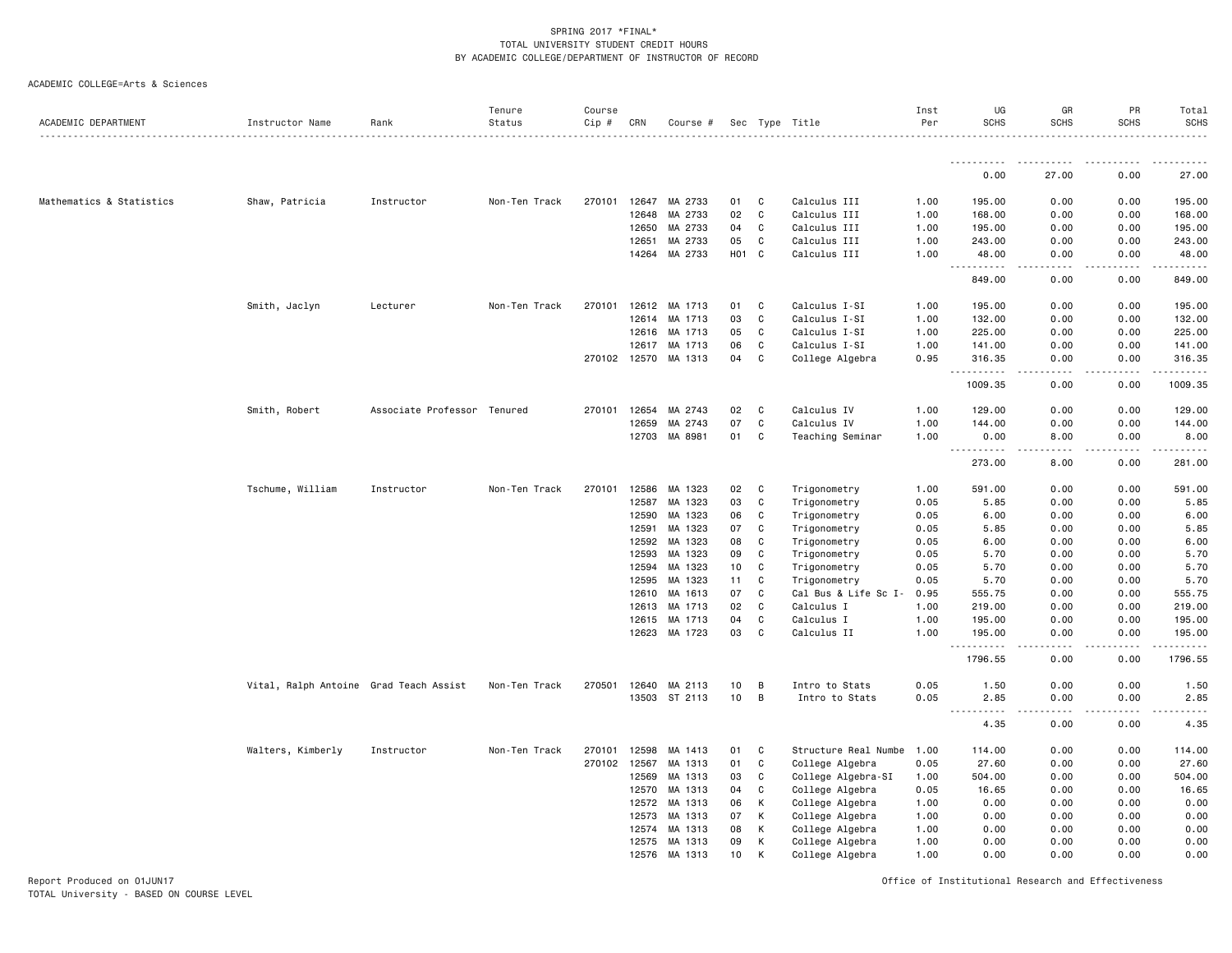| SCHS<br>ACADEMIC DEPARTMENT<br>Status<br>Cip #<br>Per<br><b>SCHS</b><br>Instructor Name<br>Rank<br>CRN<br>Sec Type Title<br>Course #<br>Mathematics & Statistics<br>270102<br>12577<br>College Algebra<br>0.00<br>Walters, Kimberly<br>Instructor<br>Non-Ten Track<br>MA 1313<br>11<br>К<br>1.00<br>0.00<br>К<br>12<br>College Algebra<br>12578<br>MA 1313<br>1.00<br>0.00<br>0.00<br>К<br>12579<br>13<br>College Algebra<br>0.00<br>0.00<br>MA 1313<br>1.00<br>К<br>College Algebra<br>12580<br>MA 1313<br>14<br>0.00<br>1.00<br>0.00<br>К<br>12581<br>MA 1313<br>15<br>College Algebra<br>0.00<br>0.00<br>1.00<br>К<br>12583<br>MA 1313<br>17<br>College Algebra<br>1.00<br>0.00<br>0.00<br>MA 1313<br>501<br>C<br>College Algebra<br>14012<br>1.00<br>81.00<br>0.00<br>743.25<br>0.00<br>12599<br>$\mathbf c$<br>Wood, Rebecca<br>Non-Ten Track<br>270101<br>MA 1413<br>02<br>Structure Real Numbe 1.00<br>132.00<br>0.00<br>Lecturer<br>270501<br>01<br>B<br>12671<br>MA 3123<br>Intro to Stat. Inf<br>1.00<br>33.00<br>0.00<br>13512 ST 3123<br>01<br>B<br>Intro to Stat. Inf.<br>1.00<br>99.00<br>0.00<br>.<br>الدامات ب<br>$- - -$<br>264.00<br>0.00<br>Woodard, Kelly<br>Lecturer<br>Non-Ten Track<br>270101<br>14011<br>MA 0103<br>501 C<br>Intermediate Algebra 1.00<br>48.00<br>0.00<br>14013<br>MA 1323<br>501 C<br>Trigonometry<br>1.00<br>75.00<br>0.00<br>501 C<br>14014<br>MA 1413<br>Structure Real Numbe 1.00<br>63.00<br>0.00<br>501 C<br>14015<br>MA 1423<br>Problem Solving Real 1.00<br>81.00<br>0.00<br>14016 MA 1433<br>501 C<br>Informal Geom & Meas 1.00<br>0.00<br>48.00<br><u>----------</u><br>.<br>315.00<br>0.00<br>12685<br>MA 3513<br>History Of Math<br>Woodroofe, Russell<br>Assistant Professor Ten Track<br>270101<br>01<br>C<br>1.00<br>63.00<br>0.00<br>14266<br>MA 4143<br>01<br>C<br>Graph Theory<br>1.00<br>54.00<br>0.00<br>MA 7000<br>10<br>$\mathbf{I}$<br>16588<br>Directed Indiv Study<br>1.00<br>0.00<br>1.00<br><u> - - - - - - - - - -</u><br>$   -$<br>117.00<br>1.00<br>13529<br>01<br>C<br>30.00<br>Woody, Jonathan<br>Assistant Professor Ten Track<br>270501<br>ST 8913<br>Recent Devs In Stat<br>1.00<br>0.00<br>D<br>16244<br>ST 9000<br>02<br>Research / Diss<br>1.00<br>0.00<br>4.00<br>ST 4000<br>Directed Indiv Study 1.00<br>16346<br>01<br>I<br>3.00<br>0.00<br>16348<br>ST 4000<br>02<br>$\mathbf{I}$<br>Directed Indiv Study 1.00<br>0.00<br>3.00<br>03<br>$\mathbf{I}$<br>16524<br>ST 4000<br>Directed Indiv Study 1.00<br>0.00<br>3.00<br>.<br>.<br>9.00<br>34.00 | <b>SCHS</b><br>0.00<br>0.00<br>0.00<br>0.00<br>0.00<br>0.00<br>0.00<br>0.00<br>0.00<br>0.00<br>0.00<br>.<br>0.00<br>0.00<br>0.00<br>0.00 | <b>SCHS</b><br>0.00<br>0.00<br>0.00<br>0.00<br>0.00<br>0.00<br>81.00<br>$\frac{1}{2} \left( \frac{1}{2} \right) \left( \frac{1}{2} \right) \left( \frac{1}{2} \right) \left( \frac{1}{2} \right) \left( \frac{1}{2} \right)$<br>743.25<br>132.00<br>33.00<br>99.00<br>$\begin{array}{cccccccccc} \bullet & \bullet & \bullet & \bullet & \bullet & \bullet & \bullet \end{array}$<br>264.00<br>48.00 |
|--------------------------------------------------------------------------------------------------------------------------------------------------------------------------------------------------------------------------------------------------------------------------------------------------------------------------------------------------------------------------------------------------------------------------------------------------------------------------------------------------------------------------------------------------------------------------------------------------------------------------------------------------------------------------------------------------------------------------------------------------------------------------------------------------------------------------------------------------------------------------------------------------------------------------------------------------------------------------------------------------------------------------------------------------------------------------------------------------------------------------------------------------------------------------------------------------------------------------------------------------------------------------------------------------------------------------------------------------------------------------------------------------------------------------------------------------------------------------------------------------------------------------------------------------------------------------------------------------------------------------------------------------------------------------------------------------------------------------------------------------------------------------------------------------------------------------------------------------------------------------------------------------------------------------------------------------------------------------------------------------------------------------------------------------------------------------------------------------------------------------------------------------------------------------------------------------------------------------------------------------------------------------------------------------------------------------------------------------------------------------------------------------------------------------------------------------------------------------------------------------------------------------------------|------------------------------------------------------------------------------------------------------------------------------------------|------------------------------------------------------------------------------------------------------------------------------------------------------------------------------------------------------------------------------------------------------------------------------------------------------------------------------------------------------------------------------------------------------|
|                                                                                                                                                                                                                                                                                                                                                                                                                                                                                                                                                                                                                                                                                                                                                                                                                                                                                                                                                                                                                                                                                                                                                                                                                                                                                                                                                                                                                                                                                                                                                                                                                                                                                                                                                                                                                                                                                                                                                                                                                                                                                                                                                                                                                                                                                                                                                                                                                                                                                                                                      |                                                                                                                                          |                                                                                                                                                                                                                                                                                                                                                                                                      |
|                                                                                                                                                                                                                                                                                                                                                                                                                                                                                                                                                                                                                                                                                                                                                                                                                                                                                                                                                                                                                                                                                                                                                                                                                                                                                                                                                                                                                                                                                                                                                                                                                                                                                                                                                                                                                                                                                                                                                                                                                                                                                                                                                                                                                                                                                                                                                                                                                                                                                                                                      |                                                                                                                                          |                                                                                                                                                                                                                                                                                                                                                                                                      |
|                                                                                                                                                                                                                                                                                                                                                                                                                                                                                                                                                                                                                                                                                                                                                                                                                                                                                                                                                                                                                                                                                                                                                                                                                                                                                                                                                                                                                                                                                                                                                                                                                                                                                                                                                                                                                                                                                                                                                                                                                                                                                                                                                                                                                                                                                                                                                                                                                                                                                                                                      |                                                                                                                                          |                                                                                                                                                                                                                                                                                                                                                                                                      |
|                                                                                                                                                                                                                                                                                                                                                                                                                                                                                                                                                                                                                                                                                                                                                                                                                                                                                                                                                                                                                                                                                                                                                                                                                                                                                                                                                                                                                                                                                                                                                                                                                                                                                                                                                                                                                                                                                                                                                                                                                                                                                                                                                                                                                                                                                                                                                                                                                                                                                                                                      |                                                                                                                                          |                                                                                                                                                                                                                                                                                                                                                                                                      |
|                                                                                                                                                                                                                                                                                                                                                                                                                                                                                                                                                                                                                                                                                                                                                                                                                                                                                                                                                                                                                                                                                                                                                                                                                                                                                                                                                                                                                                                                                                                                                                                                                                                                                                                                                                                                                                                                                                                                                                                                                                                                                                                                                                                                                                                                                                                                                                                                                                                                                                                                      |                                                                                                                                          |                                                                                                                                                                                                                                                                                                                                                                                                      |
|                                                                                                                                                                                                                                                                                                                                                                                                                                                                                                                                                                                                                                                                                                                                                                                                                                                                                                                                                                                                                                                                                                                                                                                                                                                                                                                                                                                                                                                                                                                                                                                                                                                                                                                                                                                                                                                                                                                                                                                                                                                                                                                                                                                                                                                                                                                                                                                                                                                                                                                                      |                                                                                                                                          |                                                                                                                                                                                                                                                                                                                                                                                                      |
|                                                                                                                                                                                                                                                                                                                                                                                                                                                                                                                                                                                                                                                                                                                                                                                                                                                                                                                                                                                                                                                                                                                                                                                                                                                                                                                                                                                                                                                                                                                                                                                                                                                                                                                                                                                                                                                                                                                                                                                                                                                                                                                                                                                                                                                                                                                                                                                                                                                                                                                                      |                                                                                                                                          |                                                                                                                                                                                                                                                                                                                                                                                                      |
|                                                                                                                                                                                                                                                                                                                                                                                                                                                                                                                                                                                                                                                                                                                                                                                                                                                                                                                                                                                                                                                                                                                                                                                                                                                                                                                                                                                                                                                                                                                                                                                                                                                                                                                                                                                                                                                                                                                                                                                                                                                                                                                                                                                                                                                                                                                                                                                                                                                                                                                                      |                                                                                                                                          |                                                                                                                                                                                                                                                                                                                                                                                                      |
|                                                                                                                                                                                                                                                                                                                                                                                                                                                                                                                                                                                                                                                                                                                                                                                                                                                                                                                                                                                                                                                                                                                                                                                                                                                                                                                                                                                                                                                                                                                                                                                                                                                                                                                                                                                                                                                                                                                                                                                                                                                                                                                                                                                                                                                                                                                                                                                                                                                                                                                                      |                                                                                                                                          |                                                                                                                                                                                                                                                                                                                                                                                                      |
|                                                                                                                                                                                                                                                                                                                                                                                                                                                                                                                                                                                                                                                                                                                                                                                                                                                                                                                                                                                                                                                                                                                                                                                                                                                                                                                                                                                                                                                                                                                                                                                                                                                                                                                                                                                                                                                                                                                                                                                                                                                                                                                                                                                                                                                                                                                                                                                                                                                                                                                                      |                                                                                                                                          |                                                                                                                                                                                                                                                                                                                                                                                                      |
|                                                                                                                                                                                                                                                                                                                                                                                                                                                                                                                                                                                                                                                                                                                                                                                                                                                                                                                                                                                                                                                                                                                                                                                                                                                                                                                                                                                                                                                                                                                                                                                                                                                                                                                                                                                                                                                                                                                                                                                                                                                                                                                                                                                                                                                                                                                                                                                                                                                                                                                                      |                                                                                                                                          |                                                                                                                                                                                                                                                                                                                                                                                                      |
|                                                                                                                                                                                                                                                                                                                                                                                                                                                                                                                                                                                                                                                                                                                                                                                                                                                                                                                                                                                                                                                                                                                                                                                                                                                                                                                                                                                                                                                                                                                                                                                                                                                                                                                                                                                                                                                                                                                                                                                                                                                                                                                                                                                                                                                                                                                                                                                                                                                                                                                                      |                                                                                                                                          |                                                                                                                                                                                                                                                                                                                                                                                                      |
|                                                                                                                                                                                                                                                                                                                                                                                                                                                                                                                                                                                                                                                                                                                                                                                                                                                                                                                                                                                                                                                                                                                                                                                                                                                                                                                                                                                                                                                                                                                                                                                                                                                                                                                                                                                                                                                                                                                                                                                                                                                                                                                                                                                                                                                                                                                                                                                                                                                                                                                                      |                                                                                                                                          |                                                                                                                                                                                                                                                                                                                                                                                                      |
|                                                                                                                                                                                                                                                                                                                                                                                                                                                                                                                                                                                                                                                                                                                                                                                                                                                                                                                                                                                                                                                                                                                                                                                                                                                                                                                                                                                                                                                                                                                                                                                                                                                                                                                                                                                                                                                                                                                                                                                                                                                                                                                                                                                                                                                                                                                                                                                                                                                                                                                                      |                                                                                                                                          |                                                                                                                                                                                                                                                                                                                                                                                                      |
|                                                                                                                                                                                                                                                                                                                                                                                                                                                                                                                                                                                                                                                                                                                                                                                                                                                                                                                                                                                                                                                                                                                                                                                                                                                                                                                                                                                                                                                                                                                                                                                                                                                                                                                                                                                                                                                                                                                                                                                                                                                                                                                                                                                                                                                                                                                                                                                                                                                                                                                                      |                                                                                                                                          |                                                                                                                                                                                                                                                                                                                                                                                                      |
|                                                                                                                                                                                                                                                                                                                                                                                                                                                                                                                                                                                                                                                                                                                                                                                                                                                                                                                                                                                                                                                                                                                                                                                                                                                                                                                                                                                                                                                                                                                                                                                                                                                                                                                                                                                                                                                                                                                                                                                                                                                                                                                                                                                                                                                                                                                                                                                                                                                                                                                                      |                                                                                                                                          | 75.00                                                                                                                                                                                                                                                                                                                                                                                                |
|                                                                                                                                                                                                                                                                                                                                                                                                                                                                                                                                                                                                                                                                                                                                                                                                                                                                                                                                                                                                                                                                                                                                                                                                                                                                                                                                                                                                                                                                                                                                                                                                                                                                                                                                                                                                                                                                                                                                                                                                                                                                                                                                                                                                                                                                                                                                                                                                                                                                                                                                      |                                                                                                                                          | 63.00                                                                                                                                                                                                                                                                                                                                                                                                |
|                                                                                                                                                                                                                                                                                                                                                                                                                                                                                                                                                                                                                                                                                                                                                                                                                                                                                                                                                                                                                                                                                                                                                                                                                                                                                                                                                                                                                                                                                                                                                                                                                                                                                                                                                                                                                                                                                                                                                                                                                                                                                                                                                                                                                                                                                                                                                                                                                                                                                                                                      | 0.00                                                                                                                                     | 81.00                                                                                                                                                                                                                                                                                                                                                                                                |
|                                                                                                                                                                                                                                                                                                                                                                                                                                                                                                                                                                                                                                                                                                                                                                                                                                                                                                                                                                                                                                                                                                                                                                                                                                                                                                                                                                                                                                                                                                                                                                                                                                                                                                                                                                                                                                                                                                                                                                                                                                                                                                                                                                                                                                                                                                                                                                                                                                                                                                                                      | 0.00<br>.                                                                                                                                | 48.00<br>.                                                                                                                                                                                                                                                                                                                                                                                           |
|                                                                                                                                                                                                                                                                                                                                                                                                                                                                                                                                                                                                                                                                                                                                                                                                                                                                                                                                                                                                                                                                                                                                                                                                                                                                                                                                                                                                                                                                                                                                                                                                                                                                                                                                                                                                                                                                                                                                                                                                                                                                                                                                                                                                                                                                                                                                                                                                                                                                                                                                      | 0.00                                                                                                                                     | 315.00                                                                                                                                                                                                                                                                                                                                                                                               |
|                                                                                                                                                                                                                                                                                                                                                                                                                                                                                                                                                                                                                                                                                                                                                                                                                                                                                                                                                                                                                                                                                                                                                                                                                                                                                                                                                                                                                                                                                                                                                                                                                                                                                                                                                                                                                                                                                                                                                                                                                                                                                                                                                                                                                                                                                                                                                                                                                                                                                                                                      | 0.00                                                                                                                                     | 63.00                                                                                                                                                                                                                                                                                                                                                                                                |
|                                                                                                                                                                                                                                                                                                                                                                                                                                                                                                                                                                                                                                                                                                                                                                                                                                                                                                                                                                                                                                                                                                                                                                                                                                                                                                                                                                                                                                                                                                                                                                                                                                                                                                                                                                                                                                                                                                                                                                                                                                                                                                                                                                                                                                                                                                                                                                                                                                                                                                                                      | 0.00                                                                                                                                     | 54.00                                                                                                                                                                                                                                                                                                                                                                                                |
|                                                                                                                                                                                                                                                                                                                                                                                                                                                                                                                                                                                                                                                                                                                                                                                                                                                                                                                                                                                                                                                                                                                                                                                                                                                                                                                                                                                                                                                                                                                                                                                                                                                                                                                                                                                                                                                                                                                                                                                                                                                                                                                                                                                                                                                                                                                                                                                                                                                                                                                                      | 0.00                                                                                                                                     | 1.00                                                                                                                                                                                                                                                                                                                                                                                                 |
|                                                                                                                                                                                                                                                                                                                                                                                                                                                                                                                                                                                                                                                                                                                                                                                                                                                                                                                                                                                                                                                                                                                                                                                                                                                                                                                                                                                                                                                                                                                                                                                                                                                                                                                                                                                                                                                                                                                                                                                                                                                                                                                                                                                                                                                                                                                                                                                                                                                                                                                                      | .<br>0.00                                                                                                                                | .<br>118.00                                                                                                                                                                                                                                                                                                                                                                                          |
|                                                                                                                                                                                                                                                                                                                                                                                                                                                                                                                                                                                                                                                                                                                                                                                                                                                                                                                                                                                                                                                                                                                                                                                                                                                                                                                                                                                                                                                                                                                                                                                                                                                                                                                                                                                                                                                                                                                                                                                                                                                                                                                                                                                                                                                                                                                                                                                                                                                                                                                                      | 0.00                                                                                                                                     | 30.00                                                                                                                                                                                                                                                                                                                                                                                                |
|                                                                                                                                                                                                                                                                                                                                                                                                                                                                                                                                                                                                                                                                                                                                                                                                                                                                                                                                                                                                                                                                                                                                                                                                                                                                                                                                                                                                                                                                                                                                                                                                                                                                                                                                                                                                                                                                                                                                                                                                                                                                                                                                                                                                                                                                                                                                                                                                                                                                                                                                      | 0.00                                                                                                                                     | 4.00                                                                                                                                                                                                                                                                                                                                                                                                 |
|                                                                                                                                                                                                                                                                                                                                                                                                                                                                                                                                                                                                                                                                                                                                                                                                                                                                                                                                                                                                                                                                                                                                                                                                                                                                                                                                                                                                                                                                                                                                                                                                                                                                                                                                                                                                                                                                                                                                                                                                                                                                                                                                                                                                                                                                                                                                                                                                                                                                                                                                      | 0.00                                                                                                                                     | 3.00                                                                                                                                                                                                                                                                                                                                                                                                 |
|                                                                                                                                                                                                                                                                                                                                                                                                                                                                                                                                                                                                                                                                                                                                                                                                                                                                                                                                                                                                                                                                                                                                                                                                                                                                                                                                                                                                                                                                                                                                                                                                                                                                                                                                                                                                                                                                                                                                                                                                                                                                                                                                                                                                                                                                                                                                                                                                                                                                                                                                      | 0.00                                                                                                                                     | 3.00                                                                                                                                                                                                                                                                                                                                                                                                 |
|                                                                                                                                                                                                                                                                                                                                                                                                                                                                                                                                                                                                                                                                                                                                                                                                                                                                                                                                                                                                                                                                                                                                                                                                                                                                                                                                                                                                                                                                                                                                                                                                                                                                                                                                                                                                                                                                                                                                                                                                                                                                                                                                                                                                                                                                                                                                                                                                                                                                                                                                      | 0.00                                                                                                                                     | 3.00                                                                                                                                                                                                                                                                                                                                                                                                 |
|                                                                                                                                                                                                                                                                                                                                                                                                                                                                                                                                                                                                                                                                                                                                                                                                                                                                                                                                                                                                                                                                                                                                                                                                                                                                                                                                                                                                                                                                                                                                                                                                                                                                                                                                                                                                                                                                                                                                                                                                                                                                                                                                                                                                                                                                                                                                                                                                                                                                                                                                      | بالمحامر<br>0.00                                                                                                                         | $\frac{1}{2} \left( \frac{1}{2} \right) \left( \frac{1}{2} \right) \left( \frac{1}{2} \right) \left( \frac{1}{2} \right) \left( \frac{1}{2} \right)$<br>43.00                                                                                                                                                                                                                                        |
| 13515<br>C<br>Nonparametric Meth<br>Wu, Tung-Lung<br>Assistant Professor Ten Track<br>270501<br>ST 4213<br>01<br>1.00<br>15.00<br>0.00                                                                                                                                                                                                                                                                                                                                                                                                                                                                                                                                                                                                                                                                                                                                                                                                                                                                                                                                                                                                                                                                                                                                                                                                                                                                                                                                                                                                                                                                                                                                                                                                                                                                                                                                                                                                                                                                                                                                                                                                                                                                                                                                                                                                                                                                                                                                                                                               | 0.00                                                                                                                                     | 15.00                                                                                                                                                                                                                                                                                                                                                                                                |
| 01<br>$\mathbf c$<br>13518<br>ST 6213<br>Nonparametric Meth<br>1.00<br>0.00<br>21.00                                                                                                                                                                                                                                                                                                                                                                                                                                                                                                                                                                                                                                                                                                                                                                                                                                                                                                                                                                                                                                                                                                                                                                                                                                                                                                                                                                                                                                                                                                                                                                                                                                                                                                                                                                                                                                                                                                                                                                                                                                                                                                                                                                                                                                                                                                                                                                                                                                                 | 0.00                                                                                                                                     | 21.00                                                                                                                                                                                                                                                                                                                                                                                                |
| 16344 ST 7000<br>02<br>$\mathbf{I}$<br>Directed Indiv Study 1.00<br>0.00<br>3.00                                                                                                                                                                                                                                                                                                                                                                                                                                                                                                                                                                                                                                                                                                                                                                                                                                                                                                                                                                                                                                                                                                                                                                                                                                                                                                                                                                                                                                                                                                                                                                                                                                                                                                                                                                                                                                                                                                                                                                                                                                                                                                                                                                                                                                                                                                                                                                                                                                                     | 0.00<br>.                                                                                                                                | 3.00                                                                                                                                                                                                                                                                                                                                                                                                 |
| -----<br>$- - - - -$<br>15.00<br>24.00                                                                                                                                                                                                                                                                                                                                                                                                                                                                                                                                                                                                                                                                                                                                                                                                                                                                                                                                                                                                                                                                                                                                                                                                                                                                                                                                                                                                                                                                                                                                                                                                                                                                                                                                                                                                                                                                                                                                                                                                                                                                                                                                                                                                                                                                                                                                                                                                                                                                                               | 0.00                                                                                                                                     | .<br>39.00                                                                                                                                                                                                                                                                                                                                                                                           |
| Xu, Xiangsheng<br>Professor<br>Tenured<br>270101<br>12676 MA 3253<br>02<br>C<br>Diff Equations<br>1.00<br>123.00<br>0.00                                                                                                                                                                                                                                                                                                                                                                                                                                                                                                                                                                                                                                                                                                                                                                                                                                                                                                                                                                                                                                                                                                                                                                                                                                                                                                                                                                                                                                                                                                                                                                                                                                                                                                                                                                                                                                                                                                                                                                                                                                                                                                                                                                                                                                                                                                                                                                                                             | 0.00                                                                                                                                     | 123.00                                                                                                                                                                                                                                                                                                                                                                                               |
| C<br>12678 MA 3253<br>04<br>Diff Equations<br>1.00<br>129.00<br>0.00<br>$   -$                                                                                                                                                                                                                                                                                                                                                                                                                                                                                                                                                                                                                                                                                                                                                                                                                                                                                                                                                                                                                                                                                                                                                                                                                                                                                                                                                                                                                                                                                                                                                                                                                                                                                                                                                                                                                                                                                                                                                                                                                                                                                                                                                                                                                                                                                                                                                                                                                                                       | 0.00                                                                                                                                     | 129.00                                                                                                                                                                                                                                                                                                                                                                                               |
| $- - - -$<br>252.00<br>0.00                                                                                                                                                                                                                                                                                                                                                                                                                                                                                                                                                                                                                                                                                                                                                                                                                                                                                                                                                                                                                                                                                                                                                                                                                                                                                                                                                                                                                                                                                                                                                                                                                                                                                                                                                                                                                                                                                                                                                                                                                                                                                                                                                                                                                                                                                                                                                                                                                                                                                                          | .<br>0.00                                                                                                                                | 252.00                                                                                                                                                                                                                                                                                                                                                                                               |
| 270101<br>14271<br>MA 8323<br>01<br>C<br>Ordinary Diff Eqn II 1.00<br>0.00<br>36.00<br>Yarahmadian, Shantia Associate Professor Tenured                                                                                                                                                                                                                                                                                                                                                                                                                                                                                                                                                                                                                                                                                                                                                                                                                                                                                                                                                                                                                                                                                                                                                                                                                                                                                                                                                                                                                                                                                                                                                                                                                                                                                                                                                                                                                                                                                                                                                                                                                                                                                                                                                                                                                                                                                                                                                                                              | 0.00                                                                                                                                     | 36.00                                                                                                                                                                                                                                                                                                                                                                                                |
| 03<br>$\mathbf I$<br>15804<br>MA 4000<br>Directed Indiv Study 1.00<br>3.00<br>0.00                                                                                                                                                                                                                                                                                                                                                                                                                                                                                                                                                                                                                                                                                                                                                                                                                                                                                                                                                                                                                                                                                                                                                                                                                                                                                                                                                                                                                                                                                                                                                                                                                                                                                                                                                                                                                                                                                                                                                                                                                                                                                                                                                                                                                                                                                                                                                                                                                                                   | 0.00                                                                                                                                     | 3.00                                                                                                                                                                                                                                                                                                                                                                                                 |
| 16024<br>MA 3253<br>08<br>C<br>Diff Equations<br>1.00<br>132.00<br>0.00                                                                                                                                                                                                                                                                                                                                                                                                                                                                                                                                                                                                                                                                                                                                                                                                                                                                                                                                                                                                                                                                                                                                                                                                                                                                                                                                                                                                                                                                                                                                                                                                                                                                                                                                                                                                                                                                                                                                                                                                                                                                                                                                                                                                                                                                                                                                                                                                                                                              | 0.00                                                                                                                                     | 132.00                                                                                                                                                                                                                                                                                                                                                                                               |
| 16432<br>MA 4000<br>04<br>$\mathbf{I}$<br>0.00<br>Directed Indiv Study 1.00<br>3.00                                                                                                                                                                                                                                                                                                                                                                                                                                                                                                                                                                                                                                                                                                                                                                                                                                                                                                                                                                                                                                                                                                                                                                                                                                                                                                                                                                                                                                                                                                                                                                                                                                                                                                                                                                                                                                                                                                                                                                                                                                                                                                                                                                                                                                                                                                                                                                                                                                                  | 0.00                                                                                                                                     | 3.00                                                                                                                                                                                                                                                                                                                                                                                                 |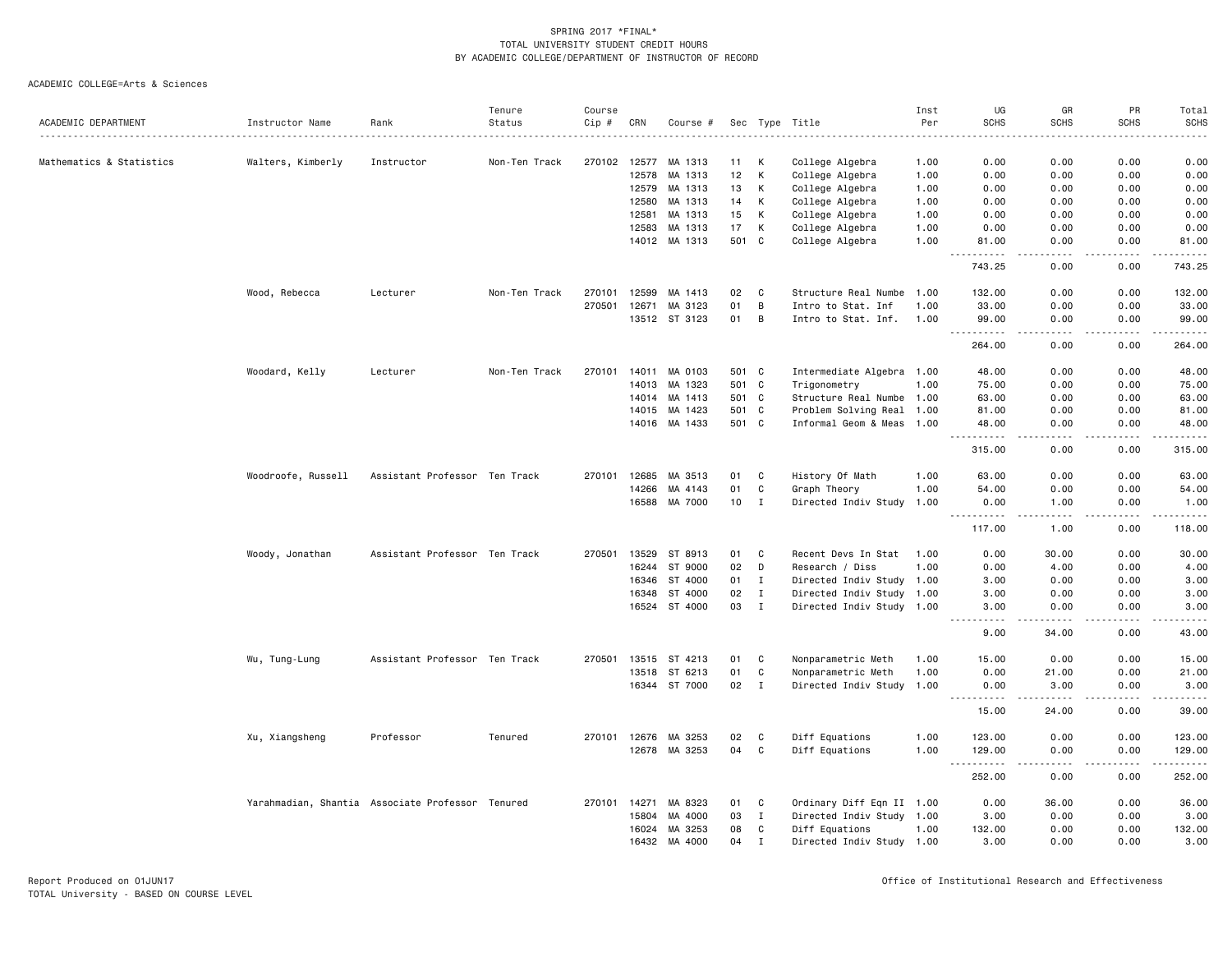| ACADEMIC DEPARTMENT                                              | Instructor Name | Rank                          | Tenure<br>Status | Course<br>Cip # | CRN   | Course #             |        |    | Sec Type Title            | Inst<br>Per | UG<br><b>SCHS</b>      | GR<br><b>SCHS</b>                                                                                                                 | <b>PR</b><br><b>SCHS</b><br>------------------------------ | Total<br><b>SCHS</b>   |
|------------------------------------------------------------------|-----------------|-------------------------------|------------------|-----------------|-------|----------------------|--------|----|---------------------------|-------------|------------------------|-----------------------------------------------------------------------------------------------------------------------------------|------------------------------------------------------------|------------------------|
|                                                                  |                 |                               |                  |                 |       |                      |        |    |                           |             |                        |                                                                                                                                   |                                                            |                        |
|                                                                  |                 |                               |                  |                 |       |                      |        |    |                           |             | 138.00                 | 36.00                                                                                                                             | 0.00                                                       | 174.00                 |
| Mathematics & Statistics                                         | Young, Danielle | Grad Teach Assist             | Non-Ten Track    |                 |       | 270101 12587 MA 1323 | 03     | C. | Trigonometry              | 0.95        | 111.15                 | 0.00                                                                                                                              | 0.00                                                       | 111.15                 |
|                                                                  |                 |                               |                  |                 |       |                      |        |    |                           |             | .<br>111.15            | .<br>$\cdots$<br>0.00                                                                                                             | .<br>$- - -$<br>0.00                                       | .<br>111.15            |
|                                                                  | Zhang, Xu       | Assistant Professor Ten Track |                  | 270101 12677    |       | MA 3253              | 03     | C. | Diff Equations            | 1.00        | 129,00                 | 0.00                                                                                                                              | 0.00                                                       | 129.00                 |
|                                                                  |                 |                               |                  |                 |       |                      |        |    |                           |             | $- - -$<br>129.00      | 0.00                                                                                                                              | 0.00                                                       | 129.00                 |
|                                                                  | Zhao, Zhicong   | Grad Teach Assist             | Non-Ten Track    | 270501          | 12643 | MA 2113              | 13     | B  | Intro to Stats            | 0.05        | 1.50                   | 0.00                                                                                                                              | 0.00                                                       | 1.50                   |
|                                                                  |                 |                               |                  |                 |       | 13506 ST 2113        | 13     | B  | Intro to Stats            | 0.05        | 3.15<br>----------     | 0.00<br>. <b>.</b>                                                                                                                | 0.00<br>.                                                  | 3.15                   |
|                                                                  |                 |                               |                  |                 |       |                      |        |    |                           |             | 4.65                   | 0.00                                                                                                                              | 0.00                                                       | 4.65                   |
|                                                                  | Zhou, Qian      | Assistant Professor Ten Track |                  | 270501          |       | 13526 ST 8533        | 01 C   |    | Applied Probability       | 1.00        | 0.00                   | 21.00                                                                                                                             | 0.00                                                       | 21.00                  |
|                                                                  |                 |                               |                  |                 |       | 16483 ST 7000        | $04$ I |    | Directed Indiv Study 1.00 |             | 0.00                   | 3.00                                                                                                                              | 0.00                                                       | 3.00                   |
|                                                                  |                 |                               |                  |                 |       | 16484 ST 7000        | 05 I   |    | Directed Indiv Study 1.00 |             | 0.00                   | 3.00                                                                                                                              | 0.00                                                       | 3.00                   |
|                                                                  |                 |                               |                  |                 |       |                      |        |    |                           |             | - - - -<br>0.00        | . <b>. .</b><br>27.00                                                                                                             | 0.00                                                       | 27.00                  |
|                                                                  | Zhu, Jie        | Grad Teach Assist             | Non-Ten Track    | 270501          | 12639 | MA 2113              | 09     | B  | Intro to Stats            | 0.05        | 1.95                   | 0.00                                                                                                                              | 0.00                                                       | 1.95                   |
|                                                                  |                 |                               |                  |                 |       | 13502 ST 2113        | 09     | B  | Intro to Stats            | 0.05        | 2.70                   | 0.00                                                                                                                              | 0.00                                                       | 2.70                   |
|                                                                  |                 |                               |                  |                 |       |                      |        |    |                           |             | -----------<br>4.65    | $\frac{1}{2} \left( \frac{1}{2} \right) \left( \frac{1}{2} \right) \left( \frac{1}{2} \right) \left( \frac{1}{2} \right)$<br>0.00 | .<br>0.00                                                  | .<br>4.65              |
| ====================================<br>Mathematics & Statistics |                 |                               |                  |                 |       |                      |        |    |                           |             | ==========<br>16629.00 | ==========<br>817.00                                                                                                              | essessesse<br>0.00                                         | ==========<br>17446.00 |
| ====================================                             |                 |                               |                  |                 |       |                      |        |    |                           |             | ==========             | ==========                                                                                                                        | -----------                                                | ==========             |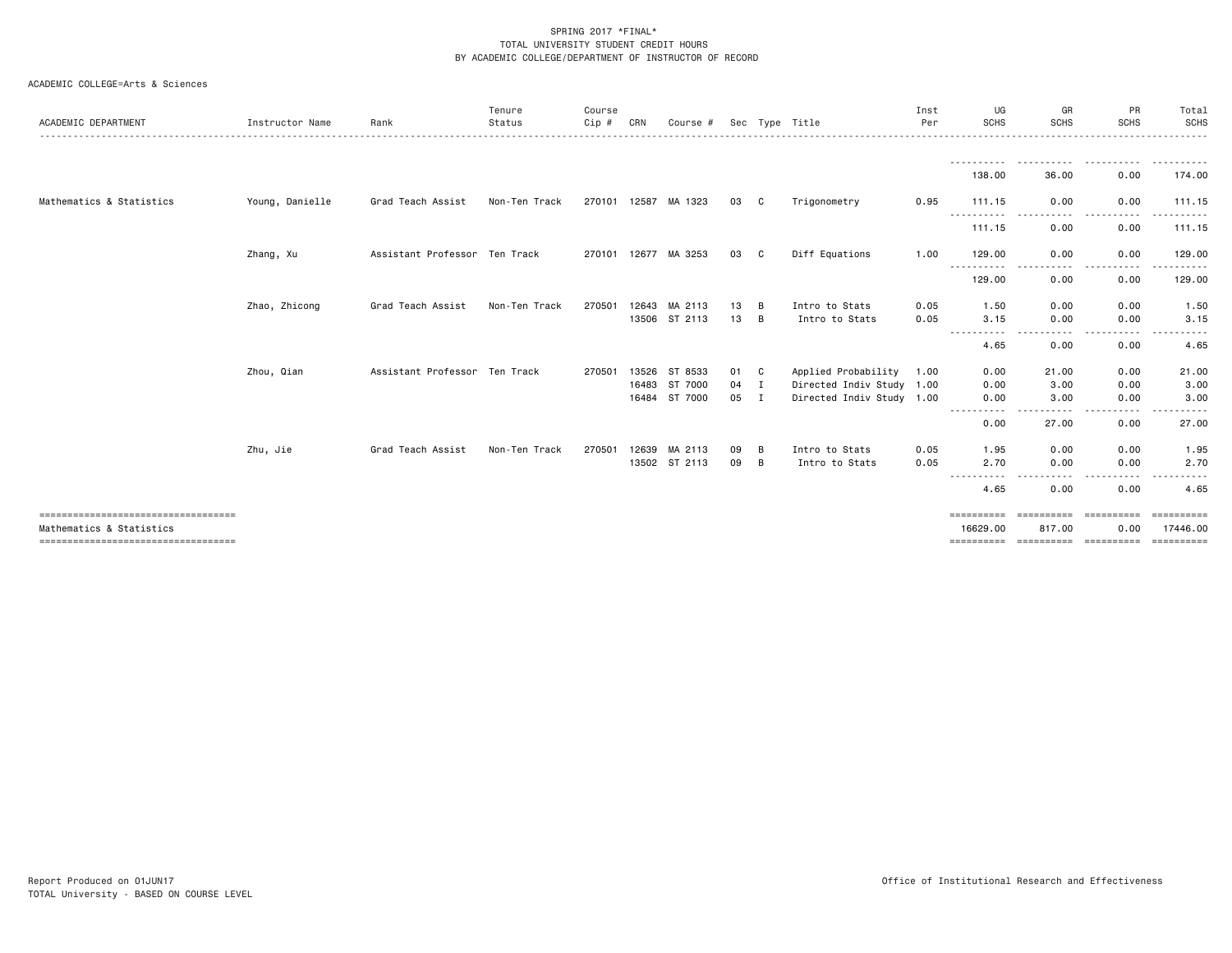| ACADEMIC DEPARTMENT                   | Instructor Name | Rank         | Tenure<br>Status | Course<br>Cip # | CRN   | Course #      |    |     | Sec Type Title            | Inst<br>Per | UG<br><b>SCHS</b>     | GR<br><b>SCHS</b>                                                                                                                 | PR<br><b>SCHS</b>             | Total<br>SCHS         |
|---------------------------------------|-----------------|--------------|------------------|-----------------|-------|---------------|----|-----|---------------------------|-------------|-----------------------|-----------------------------------------------------------------------------------------------------------------------------------|-------------------------------|-----------------------|
|                                       |                 |              |                  |                 |       |               |    |     |                           |             |                       |                                                                                                                                   |                               |                       |
| Military Science                      | Carter, John    | Non-Employee | Not Applicable   | 280503          | 12818 | MS 4124       | 01 | B   | Transition to Lieute 1.00 |             | 32.00                 | 0.00                                                                                                                              | 0.00                          | 32.00                 |
|                                       |                 |              |                  |                 | 12819 | MS 4124       | 02 | B   | Transition to Lieute 1.00 |             | 24,00<br>-----------  | 0.00<br>.                                                                                                                         | 0.00<br>.                     | 24.00                 |
|                                       |                 |              |                  |                 |       |               |    |     |                           |             | 56.00                 | 0.00                                                                                                                              | 0.00                          | 56.00                 |
|                                       | Frantz, Mark    | Non-Employee | Not Applicable   | 131314          | 12998 | PE 3111       | 01 | - L | Adv Mil Phy Fit           | 1.00        | 45.00                 | 0.00                                                                                                                              | 0.00                          | 45.00                 |
|                                       |                 |              |                  | 280503          | 12816 | MS 3123       | 04 | C   | Adv Mil Skills II         | 1.00        | 27,00                 | 0.00                                                                                                                              | 0.00                          | 27.00                 |
|                                       |                 |              |                  |                 | 12817 | MS 3123       | 05 | C   | Adv Mil Skills II         | 1.00        | 42.00<br>-----------  | 0.00<br>$\cdots$                                                                                                                  | 0.00<br>-----                 | 42.00<br>. <b>.</b> . |
|                                       |                 |              |                  |                 |       |               |    |     |                           |             | 114.00                | 0.00                                                                                                                              | 0.00                          | 114.00                |
|                                       | Padilla, Daniel | Non-Employee | Not Applicable   | 280503          | 12809 | MS 1122       | 01 | C   | Leader Development 2 1.00 |             | 24.00                 | 0.00                                                                                                                              | 0.00                          | 24.00                 |
|                                       |                 |              |                  |                 | 12810 | MS 1122       | 02 | C   | Leader Development 2 1.00 |             | 18.00                 | 0.00                                                                                                                              | 0.00                          | 18.00                 |
|                                       |                 |              |                  |                 |       | 12811 MS 1122 | 03 | C   | Leader Development 2 1.00 |             | 24,00                 | 0.00<br>$\frac{1}{2} \left( \frac{1}{2} \right) \left( \frac{1}{2} \right) \left( \frac{1}{2} \right) \left( \frac{1}{2} \right)$ | 0.00<br>. <b>.</b><br>$- - -$ | 24,00<br><u>.</u>     |
|                                       |                 |              |                  |                 |       |               |    |     |                           |             | -----------<br>66.00  | 0.00                                                                                                                              | 0.00                          | 66.00                 |
|                                       | Vazquez, Luis   | Non-Employee | Not Applicable   | 280503          | 12814 | MS 2123       | 01 | C.  | Tactics & Officershi 1.00 |             | 54.00                 | 0.00                                                                                                                              | 0.00                          | 54.00                 |
|                                       |                 |              |                  |                 |       | 12815 MS 2123 | 02 | C   | Tactics & Officershi 1.00 |             | 48.00                 | 0.00                                                                                                                              | 0.00                          | 48.00                 |
|                                       |                 |              |                  |                 |       |               |    |     |                           |             | -----------<br>102.00 | $  -$<br>0.00                                                                                                                     | ----<br>0.00                  | 102.00                |
| ===================================== |                 |              |                  |                 |       |               |    |     |                           |             |                       | ==========                                                                                                                        | ==========                    | ==========            |
| Military Science                      |                 |              |                  |                 |       |               |    |     |                           |             | 338,00                | 0.00                                                                                                                              | 0.00                          | 338,00                |
| ===================================== |                 |              |                  |                 |       |               |    |     |                           |             |                       |                                                                                                                                   |                               | =======               |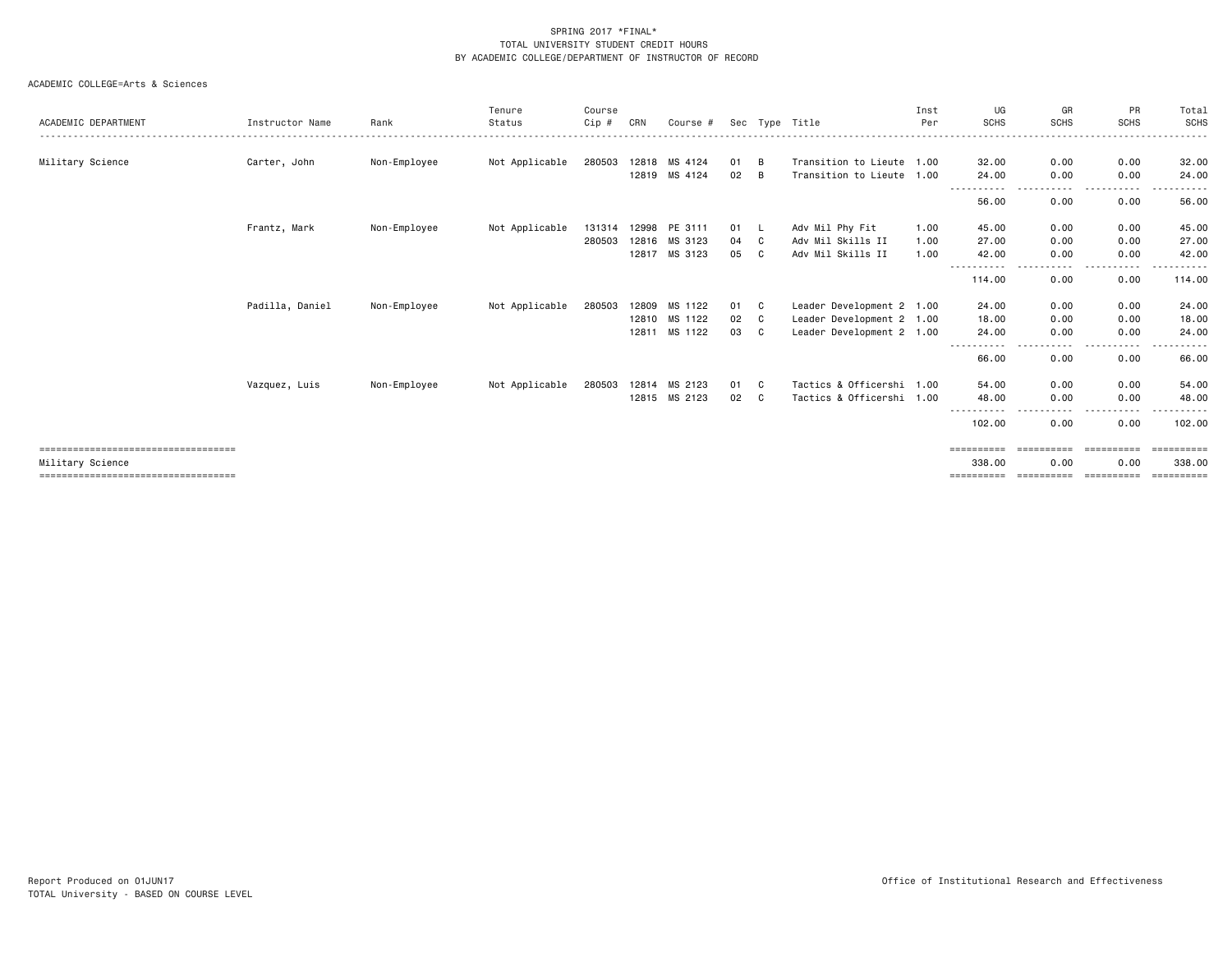#### ACADEMIC COLLEGE=Arts & Sciences

|                       |                                   |                               | Tenure         | Course           |                |                       |                   |              |                                       | Inst         | UG                             | GR                                                                                                                                | PR               | Total                                                                                                                                                                                     |
|-----------------------|-----------------------------------|-------------------------------|----------------|------------------|----------------|-----------------------|-------------------|--------------|---------------------------------------|--------------|--------------------------------|-----------------------------------------------------------------------------------------------------------------------------------|------------------|-------------------------------------------------------------------------------------------------------------------------------------------------------------------------------------------|
| ACADEMIC DEPARTMENT   | Instructor Name                   | Rank                          | Status         | $Cip$ #          | CRN            | Course #              |                   |              | Sec Type Title                        | Per          | <b>SCHS</b>                    | <b>SCHS</b>                                                                                                                       | <b>SCHS</b>      | SCHS                                                                                                                                                                                      |
| Philosophy & Religion | Bickle, John                      | Professor                     | Tenured        | 301801           | 14199          | HON 3163              | H <sub>01</sub> C |              | Honors Sem Natural S 1.00             |              | 51.00                          | 0.00                                                                                                                              | 0.00             | 51.00                                                                                                                                                                                     |
|                       |                                   |                               |                |                  |                |                       |                   |              |                                       |              | .<br>51.00                     | $- - -$<br>0.00                                                                                                                   | .<br>0.00        | .<br>51.00                                                                                                                                                                                |
|                       |                                   |                               |                |                  |                |                       |                   |              |                                       |              |                                |                                                                                                                                   |                  |                                                                                                                                                                                           |
|                       | Bisson, Albert                    | Instructor                    | Non-Ten Track  | 240101<br>380101 | 12339<br>14524 | HON 4003<br>PHI 3123  | H02 I<br>01       | C            | Oxbridge Tutorial<br>Phil Of Religion | 1.00<br>1.00 | 3.00<br>57.00                  | 0.00<br>0.00                                                                                                                      | 0.00<br>0.00     | 3.00<br>57.00                                                                                                                                                                             |
|                       |                                   |                               |                | 380201           | 13418          | REL 1103              | H01 C             |              | Honors Intro To Reli 1.00             |              | 72.00                          | 0.00                                                                                                                              | 0.00             | 72.00                                                                                                                                                                                     |
|                       |                                   |                               |                |                  | 13422          | REL 3223              | 01                | C            | World Religions II                    | 1.00         | 114.00                         | 0.00                                                                                                                              | 0.00             | 114.00                                                                                                                                                                                    |
|                       |                                   |                               |                |                  | 14525          | REL 3123              | 01                | C            | Phil Of Religion                      | 1.00         | 57.00                          | 0.00                                                                                                                              | 0.00             | 57.00                                                                                                                                                                                     |
|                       |                                   |                               |                |                  | 16644          | REL 4000              | 05                | $\mathbf{I}$ | Directed Indiv Study 1.00             |              | 1.00                           | 0.00                                                                                                                              | 0.00             | 1.00                                                                                                                                                                                      |
|                       |                                   |                               |                | 380203           | 13419          | REL 1223              | 01                | C            | Intr To New Test                      | 1.00         | 129.00                         | 0.00                                                                                                                              | 0.00             | 129.00                                                                                                                                                                                    |
|                       |                                   |                               |                |                  |                |                       |                   |              |                                       |              | .<br>$\sim$ $\sim$ .<br>433.00 | $\frac{1}{2} \left( \frac{1}{2} \right) \left( \frac{1}{2} \right) \left( \frac{1}{2} \right) \left( \frac{1}{2} \right)$<br>0.00 | .<br>0.00        | $\frac{1}{2} \left( \frac{1}{2} \right) \left( \frac{1}{2} \right) \left( \frac{1}{2} \right) \left( \frac{1}{2} \right) \left( \frac{1}{2} \right) \left( \frac{1}{2} \right)$<br>433.00 |
|                       | Bollhagen, Andrew                 | Non-Faculty                   | Not Applicable |                  |                | 380102 13146 PHI 1113 | 06                | C            | Intro To Logic                        | 1.00         | 114.00                         | 0.00                                                                                                                              | 0.00             | 114.00                                                                                                                                                                                    |
|                       |                                   |                               |                |                  |                |                       |                   |              |                                       |              | .<br>.<br>114.00               | 0.00                                                                                                                              | 0.00             | 114.00                                                                                                                                                                                    |
|                       | Boyce, Kristin                    | Assistant Professor Ten Track |                | 240101 12336     |                | HON 3183              | H01 S             |              | Honors Seminar - Hum 1.00             |              | 42.00                          | 0.00                                                                                                                              | 0.00             | 42.00                                                                                                                                                                                     |
|                       |                                   |                               |                | 380102 13145     |                | PHI 1113              | 05                | C            | Intro To Logic                        | 1.00         | 120.00                         | 0.00                                                                                                                              | 0.00             | 120.00                                                                                                                                                                                    |
|                       |                                   |                               |                |                  |                |                       |                   |              |                                       |              | .<br>162.00                    | $\frac{1}{2}$<br>0.00                                                                                                             | .<br>0.00        | $\frac{1}{2} \left( \frac{1}{2} \right) \left( \frac{1}{2} \right) \left( \frac{1}{2} \right) \left( \frac{1}{2} \right) \left( \frac{1}{2} \right)$<br>162.00                            |
|                       |                                   |                               |                |                  |                |                       |                   |              |                                       |              |                                |                                                                                                                                   |                  |                                                                                                                                                                                           |
|                       | Bruno, Michael                    | Assistant Professor Ten Track |                | 380103 13148     |                | PHI 1123              | 02                | C            | Intro To Ethics                       | 1.00         | 114.00                         | 0.00                                                                                                                              | 0.00             | 114.00                                                                                                                                                                                    |
|                       |                                   |                               |                |                  | 13154          | PHI 1123              | H <sub>0</sub> 1  | C            | Intro To Ethics - Ho                  | 1.00         | 69.00                          | 0.00                                                                                                                              | 0.00             | 69.00                                                                                                                                                                                     |
|                       |                                   |                               |                |                  | 14521          | PHI 1123              | 06                | C            | Intro To Ethics                       | 1.00         | 123.00<br>$ -$<br>.            | 0.00                                                                                                                              | 0.00             | 123.00<br>.                                                                                                                                                                               |
|                       |                                   |                               |                |                  |                |                       |                   |              |                                       |              | 306.00                         | 0.00                                                                                                                              | 0.00             | 306.00                                                                                                                                                                                    |
|                       | Clifford, Michael                 | Professor                     | Tenured        | 380101 13135     |                | PHI 1103              | 02                | C            | Intro To Philosophy                   | 1.00         | 117.00                         | 0.00                                                                                                                              | 0.00             | 117.00                                                                                                                                                                                    |
|                       |                                   |                               |                |                  | 14523          | PHI 3113              | 01                | C            | Philosophy Of Law                     | 1.00         | 87.00                          | 0.00                                                                                                                              | 0.00             | 87.00                                                                                                                                                                                     |
|                       |                                   |                               |                | 380103 14038     |                | PHI 3013              | 501               | C            | Business Ethics                       | 1.00         | 87.00<br><u>.</u>              | 0.00<br>$\frac{1}{2}$                                                                                                             | 0.00<br>.        | 87.00<br>$- - - - - -$                                                                                                                                                                    |
|                       |                                   |                               |                |                  |                |                       |                   |              |                                       |              | 291.00                         | 0.00                                                                                                                              | 0.00             | 291.00                                                                                                                                                                                    |
|                       | Davis, Jordan                     | Lecturer                      | Non-Ten Track  | 380102           | 14201          | PHI 1113              | 501               | $\mathbf{C}$ | Intro To Logic                        | 1.00         | 48.00                          | 0.00                                                                                                                              | 0.00             | 48.00                                                                                                                                                                                     |
|                       |                                   |                               |                | 380103           | 13147          | PHI 1123              | 01                | C            | Intro To Ethics                       | 1.00         | 120.00                         | 0.00                                                                                                                              | 0.00             | 120.00                                                                                                                                                                                    |
|                       |                                   |                               |                |                  | 13149          | PHI 1123              | 03                | C            | Intro To Ethics                       | 1.00         | 114.00                         | 0.00                                                                                                                              | 0.00             | 114.00                                                                                                                                                                                    |
|                       |                                   |                               |                |                  | 14522          | PHI 3013              | 02                | C            | <b>Business Ethics</b>                | 1.00         | 96.00<br>.<br>$  -$            | 0.00<br>$\sim$ $\sim$ $\sim$ $\sim$                                                                                               | 0.00<br><b>.</b> | 96.00<br>$\frac{1}{2} \left( \frac{1}{2} \right) \left( \frac{1}{2} \right) \left( \frac{1}{2} \right) \left( \frac{1}{2} \right) \left( \frac{1}{2} \right) \left( \frac{1}{2} \right)$  |
|                       |                                   |                               |                |                  |                |                       |                   |              |                                       |              | 378.00                         | 0.00                                                                                                                              | 0.00             | 378.00                                                                                                                                                                                    |
|                       | Derby, Timothy                    | Lecturer                      | Non-Ten Track  | 380201           | 13416          | REL 1103              | 08                | C            | Intro To Religion                     | 1.00         | 120.00                         | 0.00                                                                                                                              | 0.00             | 120.00                                                                                                                                                                                    |
|                       |                                   |                               |                |                  |                | 13417 REL 1103        | 09                | C            | Intro To Religion                     | 1.00         | 117.00                         | 0.00                                                                                                                              | 0.00             | 117.00                                                                                                                                                                                    |
|                       |                                   |                               |                |                  |                |                       |                   |              |                                       |              | <u>.</u><br>237.00             | د د د د<br>0.00                                                                                                                   | .<br>0.00        | .<br>237.00                                                                                                                                                                               |
|                       | Hall, Alicia                      | Assistant Professor Ten Track |                |                  |                | 380102 13144 PHI 1113 | 04                | C            | Intro To Logic                        | 1.00         | 138.00                         | 0.00                                                                                                                              | 0.00             | 138.00                                                                                                                                                                                    |
|                       |                                   |                               |                |                  |                |                       |                   |              |                                       |              | $\sim$ $\sim$ .<br>138.00      | 0.00                                                                                                                              | 0.00             | .<br>138.00                                                                                                                                                                               |
|                       | Hammons, Christopher Non-Employee |                               | Not Applicable | 380102 13143     |                | PHI 1113              | 03                | C            | Intro To Logic                        | 1.00         | 120.00                         | 0.00                                                                                                                              | 0.00             | 120.00                                                                                                                                                                                    |
|                       |                                   |                               |                | 380103 13150     |                | PHI 1123              | 04                | C            | Intro To Ethics                       | 1.00         | 114.00                         | 0.00                                                                                                                              | 0.00             | 114.00                                                                                                                                                                                    |
|                       |                                   |                               |                |                  | 13151          | PHI 1123              | 05                | C            | Intro To Ethics                       | 1.00         | 117.00                         | 0.00                                                                                                                              | 0.00             | 117.00                                                                                                                                                                                    |
|                       |                                   |                               |                |                  |                |                       |                   |              |                                       |              |                                |                                                                                                                                   |                  |                                                                                                                                                                                           |

Report Produced on 01JUN17 Office of Institutional Research and Effectiveness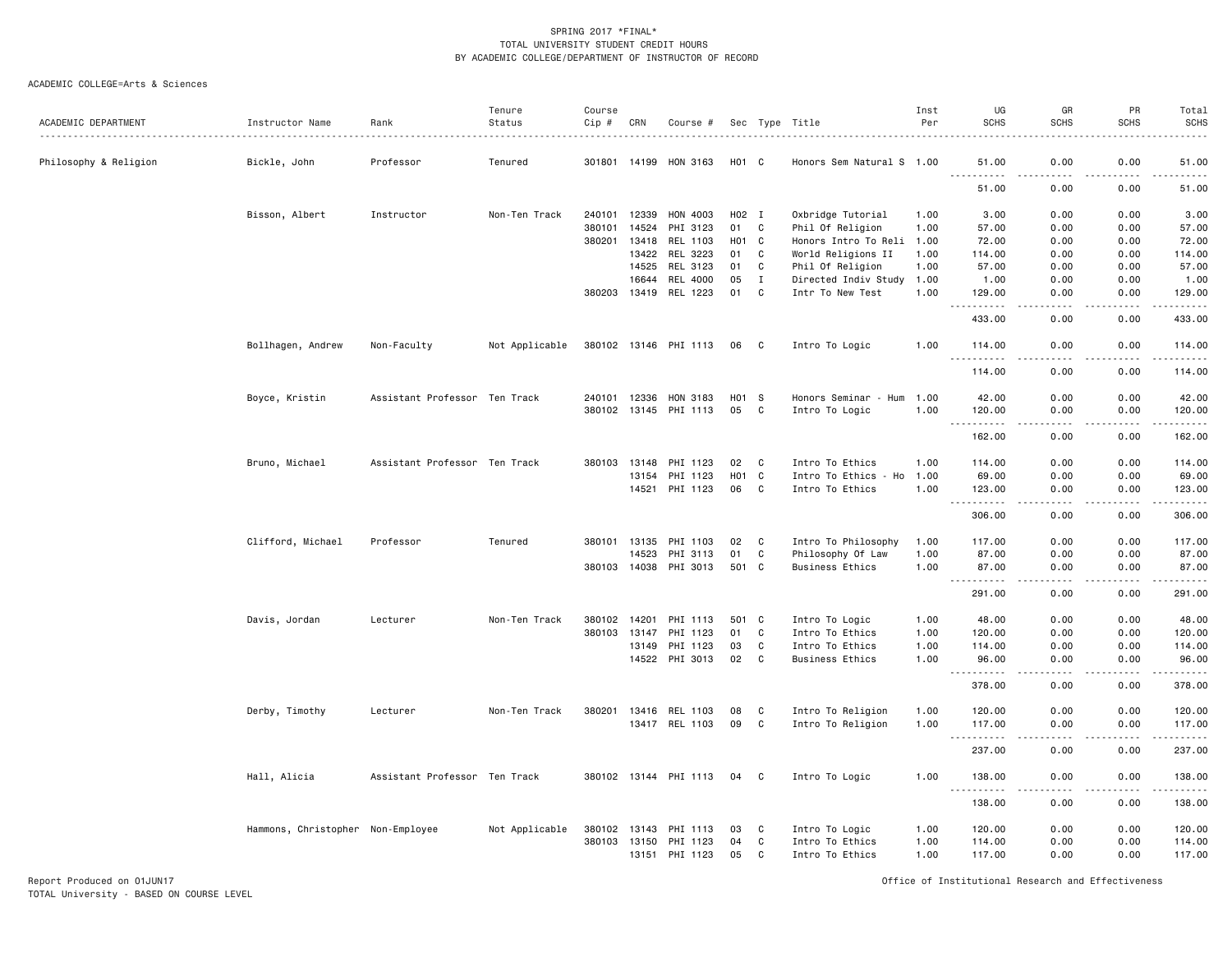|  | ACADEMIC COLLEGE=Arts & Sciences |  |  |
|--|----------------------------------|--|--|
|--|----------------------------------|--|--|

|                       |                    |                               | Tenure        | Course   |              |                       |       |                |                                                        | Inst | UG                                 | GR          | PR                                                                                                                                                           | Total                 |
|-----------------------|--------------------|-------------------------------|---------------|----------|--------------|-----------------------|-------|----------------|--------------------------------------------------------|------|------------------------------------|-------------|--------------------------------------------------------------------------------------------------------------------------------------------------------------|-----------------------|
| ACADEMIC DEPARTMENT   | Instructor Name    | Rank                          | Status        | $Cip \#$ | CRN          | Course #              |       |                | Sec Type Title<br>____________________________________ | Per  | <b>SCHS</b>                        | <b>SCHS</b> | <b>SCHS</b>                                                                                                                                                  | SCHS                  |
|                       |                    |                               |               |          |              |                       |       |                |                                                        |      | .<br>351.00                        | 0.00        | -----<br>0.00                                                                                                                                                | .<br>351.00           |
|                       |                    |                               |               |          |              |                       |       |                |                                                        |      |                                    |             |                                                                                                                                                              |                       |
| Philosophy & Religion | Johnson, Gregory   | Instructor                    | Non-Ten Track | 380101   | 13139        | PHI 1103              | 05    | $\mathbf{C}$   | Intro To Philosophy                                    | 1.00 | 102.00                             | 0.00        | 0.00                                                                                                                                                         | 102.00                |
|                       |                    |                               |               |          | 13140        | PHI 1103              | 06    | C              | Intro To Philosophy                                    | 1.00 | 108.00                             | 0.00        | 0.00                                                                                                                                                         | 108.00                |
|                       |                    |                               |               |          | 13751        | PHI 1103              | 201 C |                | Intro To Philosophy                                    | 1.00 | 75.00                              | 0.00        | 0.00                                                                                                                                                         | 75.00                 |
|                       |                    |                               |               |          |              | 380103 13752 PHI 3013 | 201 C |                | Business Ethics                                        | 1.00 | 48.00<br>.<br>$\sim$ $\sim$ $\sim$ | 0.00<br>.   | 0.00<br>.                                                                                                                                                    | 48.00                 |
|                       |                    |                               |               |          |              |                       |       |                |                                                        |      | 333.00                             | 0.00        | 0.00                                                                                                                                                         | 333.00                |
|                       | Kallfelz, William  | Instructor                    | Non-Ten Track | 380103   | 13155        | PHI 3013              | 01    | C              | <b>Business Ethics</b>                                 | 1.00 | 99.00                              | 0.00        | 0.00                                                                                                                                                         | 99.00                 |
|                       |                    |                               |               |          | 380201 13409 | REL 1103              | 01    | C              | Intro To Religion                                      | 1.00 | 114.00                             | 0.00        | 0.00                                                                                                                                                         | 114.00                |
|                       |                    |                               |               |          | 13410        | REL 1103              | 02    | C              | Intro To Religion                                      | 1.00 | 114.00                             | 0.00        | 0.00                                                                                                                                                         | 114.00                |
|                       |                    |                               |               |          |              | 380204 13423 REL 3453 | 01    | C              | Hinduism & Buddhism                                    | 1.00 | 57.00<br>.<br>$\sim$ $\sim$ $\sim$ | 0.00<br>.   | 0.00<br>.                                                                                                                                                    | 57.00                 |
|                       |                    |                               |               |          |              |                       |       |                |                                                        |      | 384.00                             | 0.00        | 0.00                                                                                                                                                         | 384.00                |
|                       | Moffatt, Barton    | Associate Professor Tenured   |               | 380101   | 13159        | PHI 3323              | 01    | C              | Medical Ethics                                         | 1.00 | 99.00                              | 0.00        | 0.00                                                                                                                                                         | 99.00                 |
|                       |                    |                               |               |          | 13160        | PHI 3323              | 02    | C              | Medical Ethics                                         | 1.00 | 105.00                             | 0.00        | 0.00                                                                                                                                                         | 105.00                |
|                       |                    |                               |               |          | 14526        | PHI 4173              | 01    | C              | Philosophy of Biolog 1.00                              |      | 60.00                              | 0.00        | 0.00                                                                                                                                                         | 60.00                 |
|                       |                    |                               |               |          | 14527        | PHI 6173              | 01    | C              | Philosophy of Biolog 1.00                              |      | 0.00<br>$- - - - - - -$            | 3.00<br>.   | 0.00<br>.                                                                                                                                                    | 3.00<br>$- - - - - -$ |
|                       |                    |                               |               |          |              |                       |       |                |                                                        |      | 264.00                             | 3.00        | 0.00                                                                                                                                                         | 267.00                |
|                       | Montgomery, Robert | Lecturer                      | Non-Ten Track | 380201   | 13414        | REL 1103              | 06    | C              | Intro To Religion                                      | 1.00 | 120.00                             | 0.00        | 0.00                                                                                                                                                         | 120.00                |
|                       |                    |                               |               |          | 13415        | REL 1103              | 07    | C              | Intro To Religion                                      | 1.00 | 117.00                             | 0.00        | 0.00                                                                                                                                                         | 117.00                |
|                       |                    |                               |               |          | 451101 13465 | SO 1203               | 03    | C              | Sociology of Familie 1.00                              |      | 228.00                             | 0.00        | 0.00                                                                                                                                                         | 228.00                |
|                       |                    |                               |               |          |              | 13466 SO 1203         | 04    | C              | Sociology of Familie 1.00                              |      | 246.00<br>. <u>.</u>               | 0.00<br>.   | 0.00<br>.                                                                                                                                                    | 246.00<br>.           |
|                       |                    |                               |               |          |              |                       |       |                |                                                        |      | 711.00                             | 0.00        | 0.00                                                                                                                                                         | 711.00                |
|                       | Neal, Anthony      | Assistant Professor Ten Track |               | 050201   | 10003        | AAS 1063              | 02    | C              | Intro to African Ame 1.00                              |      | 174.00                             | 0.00        | 0.00                                                                                                                                                         | 174.00                |
|                       |                    |                               |               | 380201   | 14528        | REL 3133              | 01    | S.             | Seminar in Religion                                    | 1.00 | 18.00                              | 0.00        | 0.00                                                                                                                                                         | 18.00                 |
|                       |                    |                               |               |          | 15646        | <b>REL 4000</b>       | 01    | I              | Directed Indiv Study 1.00                              |      | 3.00                               | 0.00        | 0.00                                                                                                                                                         | 3.00                  |
|                       |                    |                               |               |          | 15781        | REL 4000              | 03    | $\mathbf I$    | Directed Indiv Study 1.00                              |      | 3.00                               | 0.00        | 0.00                                                                                                                                                         | 3.00                  |
|                       |                    |                               |               |          | 16476        | REL 1103              | 10    | C.             | Intro To Religion                                      | 1.00 | 123.00<br>.<br>$ -$                | 0.00<br>.   | 0.00<br>$\frac{1}{2} \left( \frac{1}{2} \right) \left( \frac{1}{2} \right) \left( \frac{1}{2} \right) \left( \frac{1}{2} \right) \left( \frac{1}{2} \right)$ | 123.00<br>.           |
|                       |                    |                               |               |          |              |                       |       |                |                                                        |      | 321.00                             | 0.00        | 0.00                                                                                                                                                         | 321.00                |
|                       | Roche, Michael     | Lecturer                      | Non-Ten Track | 380101   | 13137        | PHI 1103              | 04    | C              | Intro To Philosophy                                    | 1.00 | 117.00                             | 0.00        | 0.00                                                                                                                                                         | 117.00                |
|                       |                    |                               |               |          | 14875        | PHI 1103              | 07    | C              | Intro To Philosophy                                    | 1.00 | 117.00                             | 0.00        | 0.00                                                                                                                                                         | 117.00                |
|                       |                    |                               |               |          |              | 380103 14202 PHI 1123 | 501 C |                | Intro To Ethics                                        | 1.00 | 102.00<br>.<br>$  -$               | 0.00<br>.   | 0.00<br>.                                                                                                                                                    | 102.00<br>.           |
|                       |                    |                               |               |          |              |                       |       |                |                                                        |      | 336.00                             | 0.00        | 0.00                                                                                                                                                         | 336.00                |
|                       | Thompson, James    | Associate Professor Tenured   |               |          | 380101 13156 | PHI 3033              | 01    | C              | Hi West Phil: Part I 1.00                              |      | 69.00                              | 0.00        | 0.00                                                                                                                                                         | 69.00                 |
|                       |                    |                               |               |          | 380102 13141 | PHI 1113              | 01    | C              | Intro To Logic                                         | 1.00 | 123.00                             | 0.00        | 0.00                                                                                                                                                         | 123.00                |
|                       |                    |                               |               |          |              | 13142 PHI 1113        | 02    | C              | Intro To Logic                                         | 1.00 | 129.00<br>.                        | 0.00        | 0.00                                                                                                                                                         | 129.00                |
|                       |                    |                               |               |          |              |                       |       |                |                                                        |      | 321.00                             | 0.00        | 0.00                                                                                                                                                         | 321.00                |
|                       | Witt, Joseph       | Assistant Professor Ten Track |               |          | 380201 13411 | REL 1103              | 03    | C <sub>c</sub> | Intro To Religion                                      | 1.00 | 120.00                             | 0.00        | 0.00                                                                                                                                                         | 120.00                |
|                       |                    |                               |               |          |              | 13412 REL 1103        | 04    | C              | Intro To Religion                                      | 1.00 | 129.00                             | 0.00        | 0.00                                                                                                                                                         | 129.00                |
|                       |                    |                               |               |          | 13421        | REL 3113              | 01    | C              | Religions & Environm 1.00                              |      | 90.00                              | 0.00        | 0.00                                                                                                                                                         | 90.00                 |

Report Produced on 01JUN17 Office of Institutional Research and Effectiveness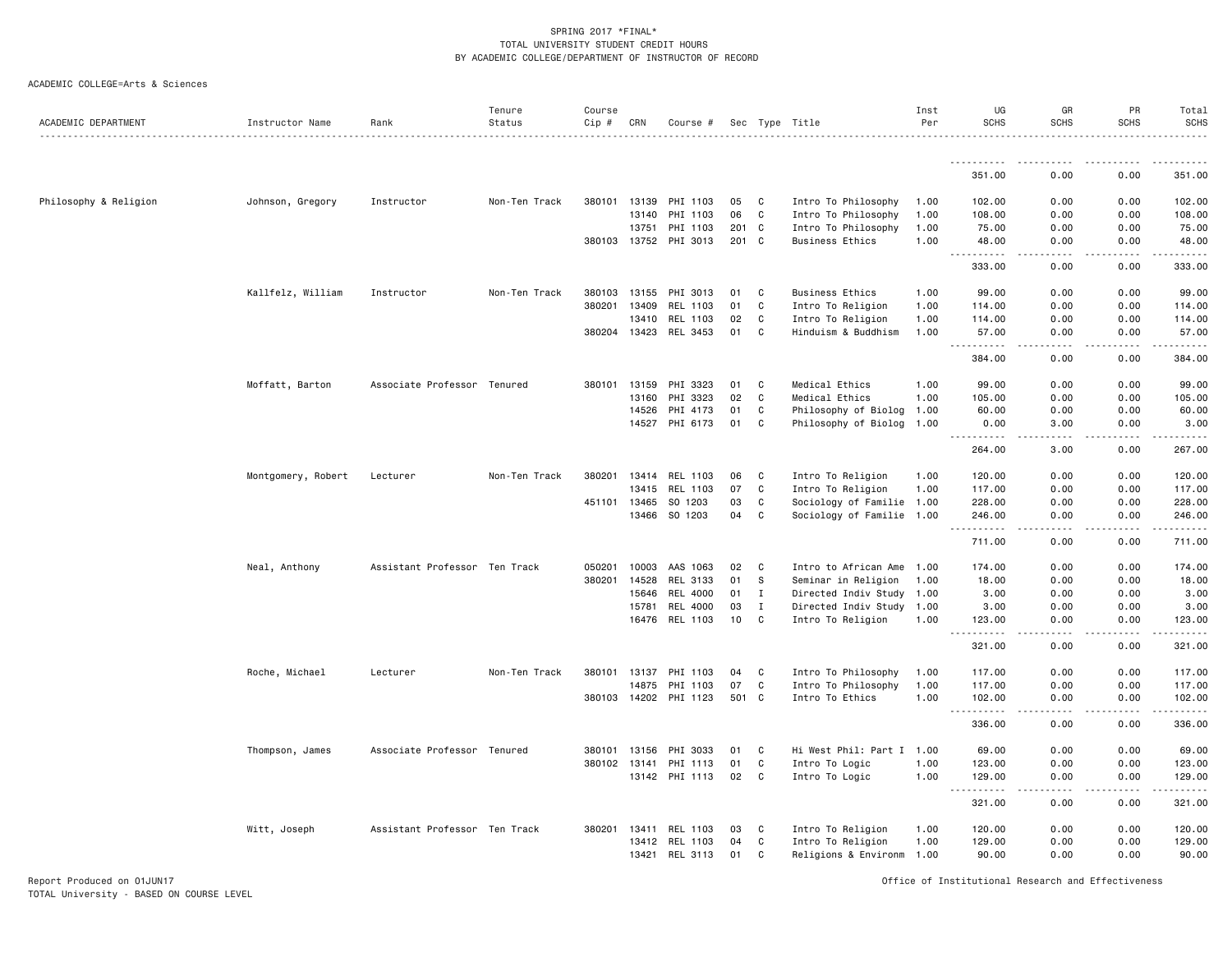| ACADEMIC DEPARTMENT                  | Instructor Name | Rank                          | Tenure<br>Status | Course<br>Cip # | CRN            | Course # Sec Type Title    |              |                                                  | Inst<br>Per | UG<br><b>SCHS</b> | GR<br><b>SCHS</b> | PR<br><b>SCHS</b> | Total<br>SCHS  |
|--------------------------------------|-----------------|-------------------------------|------------------|-----------------|----------------|----------------------------|--------------|--------------------------------------------------|-------------|-------------------|-------------------|-------------------|----------------|
| Philosophy & Religion                | Witt, Joseph    | Assistant Professor Ten Track |                  |                 |                | 380201 16621 REL 4000 04 I |              | Directed Indiv Study 1.00                        |             | 1.00              | 0.00              | 0.00<br>.         | 1.00<br>.      |
|                                      |                 |                               |                  |                 |                |                            |              |                                                  |             | 340.00            | 0.00              | 0.00              | 340.00         |
|                                      | Wylie, Danielle | Assistant Professor Ten Track |                  | 380101          | 13134          | PHI 1103                   | 01 C         | Intro To Philosophy                              | 1.00        | 123.00            | 0.00              | 0.00              | 123.00         |
|                                      |                 |                               |                  |                 | 13136<br>16662 | PHI 1103<br>PHI 4000       | 03 C<br>01 I | Intro To Philosophy<br>Directed Indiv Study 1.00 | 1.00        | 120.00<br>3.00    | 0.00<br>0.00      | 0.00<br>0.00      | 120.00<br>3.00 |
|                                      |                 |                               |                  |                 |                |                            |              |                                                  |             | 246,00            | 0.00              | 0.00              | 246.00         |
| ==================================== |                 |                               |                  |                 |                |                            |              |                                                  |             | ==========        | ==========        | ==========        | =======        |
| Philosophy & Religion                |                 |                               |                  |                 |                |                            |              |                                                  |             | 5717.00           | 3.00              | 0.00              | 5720.00        |
| ==================================== |                 |                               |                  |                 |                |                            |              |                                                  |             | ==========        | ==========        | eeeeeeee          | ==========     |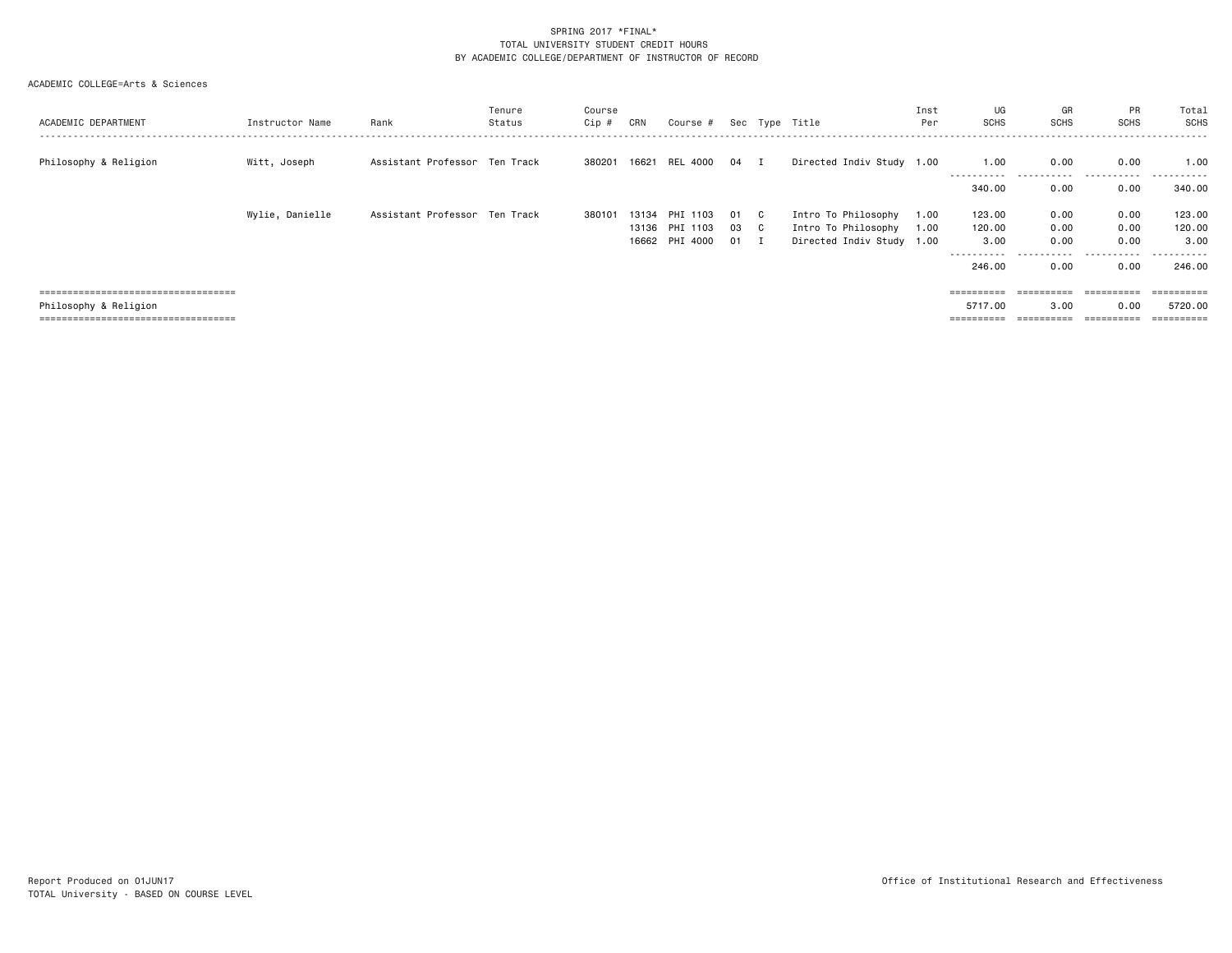|                     |                     |                               | Tenure         | Course       |       |                      |                   |             |                           | Inst | UG                                  | GR                                                                                                                                                            | PR                                                                                    | Total               |
|---------------------|---------------------|-------------------------------|----------------|--------------|-------|----------------------|-------------------|-------------|---------------------------|------|-------------------------------------|---------------------------------------------------------------------------------------------------------------------------------------------------------------|---------------------------------------------------------------------------------------|---------------------|
| ACADEMIC DEPARTMENT | Instructor Name     | Rank                          | Status         | Cip #        | CRN   | Course #             |                   |             | Sec Type Title            | Per  | <b>SCHS</b>                         | <b>SCHS</b>                                                                                                                                                   | <b>SCHS</b>                                                                           | <b>SCHS</b>         |
|                     |                     | Professor                     |                | 400801       | 16074 | PH 7000              | 01                | <b>I</b>    | Directed Indiv Study 1.00 |      |                                     | 3.00                                                                                                                                                          | 0.00                                                                                  | 3.00                |
| Physics & Astronomy | Afanasjev, Anatoli  |                               | Tenured        |              | 16196 | PH 9000              | 14                | D           | Research / Diss           | 1.00 | 0.00<br>0.00                        | 18.00                                                                                                                                                         | 0.00                                                                                  | 18.00               |
|                     |                     |                               |                |              | 16317 | PH 6323              | 01                | $\mathbf c$ | Electromag Fields I       | 1.00 | 0.00                                | 15.00                                                                                                                                                         | 0.00                                                                                  | 15.00               |
|                     |                     |                               |                | 400805       | 16316 | PH 4323              | 01                | C           | Electromag Fields I       | 1.00 | 9.00                                | 0.00                                                                                                                                                          | 0.00                                                                                  | 9.00                |
|                     |                     |                               |                |              |       |                      |                   |             |                           |      | .                                   | $\frac{1}{2} \left( \frac{1}{2} \right) \left( \frac{1}{2} \right) \left( \frac{1}{2} \right) \left( \frac{1}{2} \right) \left( \frac{1}{2} \right)$          | $\sim$ $\sim$ $\sim$                                                                  | $    -$             |
|                     |                     |                               |                |              |       |                      |                   |             |                           |      | 9.00                                | 36.00                                                                                                                                                         | 0.00                                                                                  | 45.00               |
|                     | Arnoldus, Henk      | Professor                     | Tenured        | 400801       | 13081 | PH 2213              | 05                | C           | Physics I                 | 1.00 | 180.00                              | 0.00                                                                                                                                                          | 0.00                                                                                  | 180.00              |
|                     |                     |                               |                |              | 15799 | PH 9000              | 03                | D           | Research / Diss           | 1.00 | 0.00                                | 12.00                                                                                                                                                         | 0.00                                                                                  | 12.00               |
|                     |                     |                               |                | 400810 13133 |       | PH 8243              | 01                | $\mathbf c$ | Meth Theoret Ph II        | 1.00 | 0.00<br>.                           | 42.00<br>$\frac{1}{2} \left( \frac{1}{2} \right) \left( \frac{1}{2} \right) \left( \frac{1}{2} \right) \left( \frac{1}{2} \right) \left( \frac{1}{2} \right)$ | 0.00<br>.                                                                             | 42.00<br><u>.</u>   |
|                     |                     |                               |                |              |       |                      |                   |             |                           |      | 180.00                              | 54.00                                                                                                                                                         | 0.00                                                                                  | 234.00              |
|                     | Berg, Matthew       | Non-Employee                  | Not Applicable |              |       | 400801 15962 PH 9000 | 11                | D           | Research / Diss           | 1.00 | 0.00<br><u>.</u>                    | 9.00<br>----                                                                                                                                                  | 0.00                                                                                  | 9.00<br>$- - - - -$ |
|                     |                     |                               |                |              |       |                      |                   |             |                           |      | 0.00                                | 9.00                                                                                                                                                          | 0.00                                                                                  | 9.00                |
|                     | Clark, Shane        | Non-Faculty                   | Not Applicable | 400801       | 13029 | PH 1021              | 01                | L           | Physical Science Lab 1.00 |      | 22.00                               | 0.00                                                                                                                                                          | 0.00                                                                                  | 22.00               |
|                     |                     |                               |                |              | 13030 | PH 1021              | 02                | L           | Physical Science Lab 1.00 |      | 20.00                               | 0.00                                                                                                                                                          | 0.00                                                                                  | 20.00               |
|                     |                     |                               |                |              |       | 14036 PH 1021        | 501 L             |             | Physical Science Lab 1.00 |      | 15.00<br>$\sim$ $\sim$ $\sim$       | 0.00                                                                                                                                                          | 0.00                                                                                  | 15.00<br>وبالمست    |
|                     |                     |                               |                |              |       |                      |                   |             |                           |      | 57.00                               | 0.00                                                                                                                                                          | 0.00                                                                                  | 57.00               |
|                     | Clay, Rudolf        | Professor                     | Tenured        | 400801       | 14483 | PH 4413              | 01                | C           | Thermal Physics           | 1.00 | 27.00                               | 0.00                                                                                                                                                          | 0.00                                                                                  | 27.00               |
|                     |                     |                               |                |              | 14484 | PH 6413              | 01                | $\mathbf C$ | Thermal Physics           | 1.00 | 0.00                                | 3.00                                                                                                                                                          | 0.00                                                                                  | 3.00                |
|                     |                     |                               |                |              | 15801 | PH 9000              | 04                | D           | Research / Diss           | 1.00 | 0.00<br><u>----------</u>           | 3.00<br>.                                                                                                                                                     | 0.00                                                                                  | 3.00<br>.           |
|                     |                     |                               |                |              |       |                      |                   |             |                           |      | 27.00                               | 6.00                                                                                                                                                          | 0.00                                                                                  | 33.00               |
|                     | Cuicchi, Paul       | Lecturer                      | Non-Ten Track  | 400801       | 13027 | PH 1013              | 03                | C           | Physical Sci Survey       | 1.00 | 189.00                              | 0.00                                                                                                                                                          | 0.00                                                                                  | 189.00              |
|                     |                     |                               |                |              | 13028 | PH 1013              | 04                | $\mathbf C$ | Physical Sci Survey       | 1.00 | 201.00<br>----------                | 0.00<br>.                                                                                                                                                     | 0.00                                                                                  | 201.00              |
|                     |                     |                               |                |              |       |                      |                   |             |                           |      | 390.00                              | 0.00                                                                                                                                                          | 0.00                                                                                  | 390.00              |
|                     | Dunne, James        | Professor                     | Tenured        | 400801       | 14488 | PH 2213              | H <sub>01</sub> C |             | Physics I-Honor           | 1.00 | 111.00                              | 0.00                                                                                                                                                          | 0.00                                                                                  | 111.00              |
|                     |                     |                               |                |              | 16498 | PH 9000              | 16                | D           | Research / Diss           | 1.00 | 0.00<br><u> - - - - - - - - - -</u> | 3.00<br>.                                                                                                                                                     | 0.00                                                                                  | 3.00                |
|                     |                     |                               |                |              |       |                      |                   |             |                           |      | 111.00                              | 3.00                                                                                                                                                          | 0.00                                                                                  | 114.00              |
|                     | Dutta, Dipangkar    | Professor                     | Tenured        | 400801       | 14486 | PH 6613              | 01                | C           | Nuc Particle Physics 1.00 |      | 0.00                                | 15.00                                                                                                                                                         | 0.00                                                                                  | 15.00               |
|                     |                     |                               |                |              | 15636 | PH 9000              | 01                | D           | Research / Diss           | 1.00 | 0.00                                | 19.00                                                                                                                                                         | 0.00                                                                                  | 19.00               |
|                     |                     |                               |                | 400806       | 14485 | PH 4613              | 01                | C           | Nuc Particle Physics 1.00 |      | 24.00<br>.<br>$- - -$               | 0.00<br>$\frac{1}{2} \left( \frac{1}{2} \right) \left( \frac{1}{2} \right) \left( \frac{1}{2} \right) \left( \frac{1}{2} \right) \left( \frac{1}{2} \right)$  | 0.00                                                                                  | 24.00<br>.          |
|                     |                     |                               |                |              |       |                      |                   |             |                           |      | 24.00                               | 34.00                                                                                                                                                         | 0.00                                                                                  | 58.00               |
|                     | Fox, Daniel         | Lecturer                      | Non-Ten Track  | 400801       | 13084 | PH 2213              | 08                | C           | Physics I                 | 1.00 | 186.00                              | 0.00                                                                                                                                                          | 0.00                                                                                  | 186.00              |
|                     |                     |                               |                |              |       | 13085 PH 2213        | 09                | C           | Physics I                 | 1.00 | 195.00<br><u>.</u>                  | 0.00<br>$- - - -$                                                                                                                                             | 0.00<br>$\frac{1}{2}$                                                                 | 195.00<br>.         |
|                     |                     |                               |                |              |       |                      |                   |             |                           |      | 381.00                              | 0.00                                                                                                                                                          | $\sim$ $\sim$ $\sim$ $\sim$<br>.<br>.<br>د د د د<br>.<br>0.00<br>0.00<br>0.00<br>0.00 | 381.00              |
|                     | Gombojav, Ariunbold | Assistant Professor Ten Track |                | 400801       | 13054 | PH 1123              | 01                | C           | Gen Physics II            | 1.00 | 171.00                              | 0.00                                                                                                                                                          |                                                                                       | 171.00              |
|                     |                     |                               |                |              | 15873 | PH 9000              | 09                | D           | Research / Diss           | 1.00 | 0.00                                | 6.00                                                                                                                                                          |                                                                                       | 6.00                |
|                     |                     |                               |                |              | 16500 | PH 8000              | 03                | D           | Research / Thesis         | 1.00 | 0.00                                | 9.00                                                                                                                                                          |                                                                                       | 9.00                |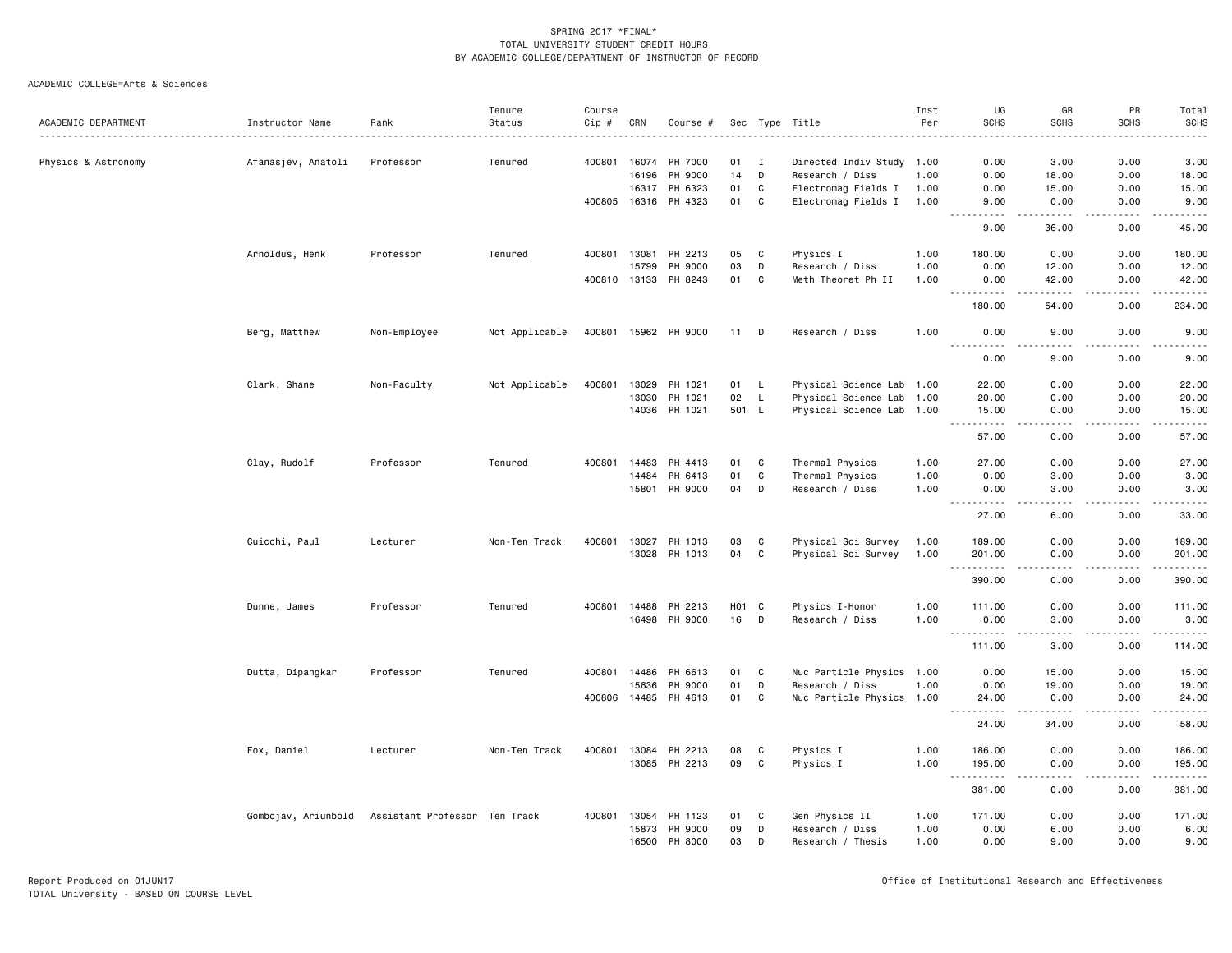| 171.00<br>15.00<br>0.00<br>186.00<br>Physics & Astronomy<br>Hashemi Shabestari,<br>Visiting Assist Pro Non-Ten Track<br>400801<br>13038<br>PH 1113<br>04<br>C<br>Gen Physics I<br>1.00<br>177.00<br>0.00<br>0.00<br>177.00<br>13039<br>PH 1113<br>05<br>К<br>Gen Physics I<br>1.00<br>0.00<br>0.00<br>0.00<br>0.00<br>PH 1113<br>06<br>К<br>Gen Physics I<br>0.00<br>0.00<br>0.00<br>13040<br>1.00<br>0.00<br>PH 1113<br>07<br>К<br>Gen Physics I<br>1.00<br>0.00<br>0.00<br>0.00<br>0.00<br>13041<br>08<br>К<br>Gen Physics I<br>0.00<br>0.00<br>13042<br>PH 1113<br>1.00<br>0.00<br>0.00<br>К<br>09<br>Gen Physics I<br>0.00<br>0.00<br>13043<br>PH 1113<br>1.00<br>0.00<br>0.00<br>10<br>К<br>Gen Physics I<br>1.00<br>0.00<br>0.00<br>0.00<br>13044<br>PH 1113<br>0.00<br>13046<br>PH 1113<br>12<br>К<br>Gen Physics I<br>0.00<br>0.00<br>0.00<br>1.00<br>0.00<br>13047<br>PH 1113<br>13<br>К<br>Gen Physics I<br>0.00<br>0.00<br>1.00<br>0.00<br>0.00<br>К<br>13048<br>PH 1113<br>14<br>Gen Physics I<br>1.00<br>0.00<br>0.00<br>0.00<br>0.00<br>13049<br>PH 1113<br>15<br>К<br>Gen Physics I<br>1.00<br>0.00<br>0.00<br>0.00<br>0.00<br>16<br>К<br>Gen Physics I<br>1.00<br>0.00<br>0.00<br>0.00<br>13050<br>PH 1113<br>0.00<br>13089<br>PH 2223<br>01<br>C<br>Physics II<br>1.00<br>0.00<br>135.00<br>135.00<br>0.00<br>.<br>312.00<br>0.00<br>0.00<br>312.00<br>0.00<br>15.00<br>Kim, Seong-Gon<br>Professor<br>Tenured<br>400801<br>16236<br>PH 9000<br>15<br>D<br>Research / Diss<br>1.00<br>0.00<br>15.00<br>400804 14487 PH 8753<br>01<br>$\mathtt{C}$<br>Quantum Mechanics II 1.00<br>0.00<br>42.00<br>0.00<br>42.00<br>.<br>.<br>.<br>.<br>0.00<br>57.00<br>0.00<br>57.00<br>400801<br>Physical Science Lab 1.00<br>Lung, Florin<br>Instructor<br>Non-Ten Track<br>13014<br>PH 1011<br>02<br>L<br>18.00<br>0.00<br>0.00<br>18.00<br>13015<br>03<br>L<br>Physical Science Lab 1.00<br>0.00<br>0.00<br>PH 1011<br>17.00<br>17.00<br>13016<br>PH 1011<br>Physical Science Lab 1.00<br>17.00<br>04<br>L<br>17.00<br>0.00<br>0.00<br>13017<br>PH 1011<br>05<br>L<br>Physical Science Lab 1.00<br>17.00<br>0.00<br>0.00<br>17.00<br>13018<br>PH 1011<br>06<br>L.<br>Physical Science Lab 1.00<br>18.00<br>0.00<br>0.00<br>18.00<br>PH 1011<br>Physical Science Lab 1.00<br>13019<br>07<br>L.<br>16.00<br>0.00<br>0.00<br>16.00<br>13021<br>PH 1011<br>Physical Science Lab 1.00<br>0.00<br>17.00<br>09<br>L.<br>17.00<br>0.00<br>13022<br>PH 1011<br>10 <sub>1</sub><br>Physical Science Lab 1.00<br>0.00<br>0.00<br>18.00<br>L.<br>18.00<br>13023<br>PH 1011<br>11<br>$\mathsf{L}$<br>Physical Science Lab 1.00<br>16.00<br>0.00<br>0.00<br>16.00<br>13108<br>PH 2233<br>01<br>C<br>Physics III<br>1.00<br>192.00<br>0.00<br>0.00<br>192.00<br>PH 2233<br>$\mathbb{C}$<br>Physics III<br>0.00<br>213.00<br>13109<br>02<br>1.00<br>213.00<br>0.00<br>К<br>0.00<br>0.00<br>13111<br>PH 2233<br>04<br>Physics III<br>1.00<br>0.00<br>0.00<br>13112 PH 2233<br>05<br>К<br>0.00<br>0.00<br>0.00<br>Physics III<br>1.00<br>0.00<br>PH 2233<br>06<br>К<br>Physics III<br>0.00<br>0.00<br>13113<br>1.00<br>0.00<br>0.00<br>PH 2233<br>07<br>K<br>Physics III<br>0.00<br>0.00<br>13114<br>1.00<br>0.00<br>0.00<br>К<br>Physics III<br>0.00<br>13115<br>PH 2233<br>08<br>1.00<br>0.00<br>0.00<br>0.00<br>К<br>Physics III<br>0.00<br>13116<br>PH 2233<br>09<br>1.00<br>0.00<br>0.00<br>0.00<br>PH 2233<br>Physics III<br>0.00<br>13117<br>10<br>Κ<br>1.00<br>0.00<br>0.00<br>0.00<br>К<br>0.00<br>13118<br>PH 2233<br>11<br>Physics III<br>1.00<br>0.00<br>0.00<br>0.00<br>13123<br>PH 4223<br>01<br>C<br>Intermediate Mechani<br>1.00<br>9.00<br>0.00<br>0.00<br>9.00<br>PH 6223<br>01<br>C<br>Inter Mechanics<br>1.00<br>13128<br>0.00<br>12.00<br>0.00<br>12.00<br>.<br>.<br>.<br>$\frac{1}{2} \left( \frac{1}{2} \right) \left( \frac{1}{2} \right) \left( \frac{1}{2} \right) \left( \frac{1}{2} \right) \left( \frac{1}{2} \right)$<br>$\cdots$<br>580.00<br>568.00<br>12.00<br>0.00<br>Moody, Judith<br>Lecturer<br>Non-Ten Track<br>400801<br>13031<br>PH 1023<br>01<br>C<br>Physical Sci Survey<br>1.00<br>174.00<br>0.00<br>0.00<br>174.00<br>501 C<br>14037<br>PH 1023<br>Physical Sci Survey<br>1.00<br>75.00<br>0.00<br>0.00<br>75.00<br>$\sim$ $\sim$ $\sim$<br>.<br>249.00<br>0.00<br>249.00<br>0.00<br>12.00<br>0.00<br>12.00<br>Novotny, Mark<br>Professor<br>Tenured<br>400801<br>15761<br>PH 9000<br>02<br>D<br>Research / Diss<br>1.00<br>0.00 | ACADEMIC DEPARTMENT | Instructor Name | Rank | Tenure<br>Status | Course<br>$Cip$ # | CRN | Course # |  | Sec Type Title | Inst<br>Per | UG<br><b>SCHS</b> | GR<br><b>SCHS</b> | PR<br><b>SCHS</b> | Total<br><b>SCHS</b><br>. |
|-------------------------------------------------------------------------------------------------------------------------------------------------------------------------------------------------------------------------------------------------------------------------------------------------------------------------------------------------------------------------------------------------------------------------------------------------------------------------------------------------------------------------------------------------------------------------------------------------------------------------------------------------------------------------------------------------------------------------------------------------------------------------------------------------------------------------------------------------------------------------------------------------------------------------------------------------------------------------------------------------------------------------------------------------------------------------------------------------------------------------------------------------------------------------------------------------------------------------------------------------------------------------------------------------------------------------------------------------------------------------------------------------------------------------------------------------------------------------------------------------------------------------------------------------------------------------------------------------------------------------------------------------------------------------------------------------------------------------------------------------------------------------------------------------------------------------------------------------------------------------------------------------------------------------------------------------------------------------------------------------------------------------------------------------------------------------------------------------------------------------------------------------------------------------------------------------------------------------------------------------------------------------------------------------------------------------------------------------------------------------------------------------------------------------------------------------------------------------------------------------------------------------------------------------------------------------------------------------------------------------------------------------------------------------------------------------------------------------------------------------------------------------------------------------------------------------------------------------------------------------------------------------------------------------------------------------------------------------------------------------------------------------------------------------------------------------------------------------------------------------------------------------------------------------------------------------------------------------------------------------------------------------------------------------------------------------------------------------------------------------------------------------------------------------------------------------------------------------------------------------------------------------------------------------------------------------------------------------------------------------------------------------------------------------------------------------------------------------------------------------------------------------------------------------------------------------------------------------------------------------------------------------------------------------------------------------------------------------------------------------------------------------------------------------------------------------------------------------------------------------------------------------------------------------------------------------------------------------------------------------------------------------------------------------------------------------------------------------------------------------------------------------------------------------------------------------------------------|---------------------|-----------------|------|------------------|-------------------|-----|----------|--|----------------|-------------|-------------------|-------------------|-------------------|---------------------------|
|                                                                                                                                                                                                                                                                                                                                                                                                                                                                                                                                                                                                                                                                                                                                                                                                                                                                                                                                                                                                                                                                                                                                                                                                                                                                                                                                                                                                                                                                                                                                                                                                                                                                                                                                                                                                                                                                                                                                                                                                                                                                                                                                                                                                                                                                                                                                                                                                                                                                                                                                                                                                                                                                                                                                                                                                                                                                                                                                                                                                                                                                                                                                                                                                                                                                                                                                                                                                                                                                                                                                                                                                                                                                                                                                                                                                                                                                                                                                                                                                                                                                                                                                                                                                                                                                                                                                                                                                                                                                   |                     |                 |      |                  |                   |     |          |  |                |             |                   |                   |                   |                           |
|                                                                                                                                                                                                                                                                                                                                                                                                                                                                                                                                                                                                                                                                                                                                                                                                                                                                                                                                                                                                                                                                                                                                                                                                                                                                                                                                                                                                                                                                                                                                                                                                                                                                                                                                                                                                                                                                                                                                                                                                                                                                                                                                                                                                                                                                                                                                                                                                                                                                                                                                                                                                                                                                                                                                                                                                                                                                                                                                                                                                                                                                                                                                                                                                                                                                                                                                                                                                                                                                                                                                                                                                                                                                                                                                                                                                                                                                                                                                                                                                                                                                                                                                                                                                                                                                                                                                                                                                                                                                   |                     |                 |      |                  |                   |     |          |  |                |             |                   |                   |                   |                           |
|                                                                                                                                                                                                                                                                                                                                                                                                                                                                                                                                                                                                                                                                                                                                                                                                                                                                                                                                                                                                                                                                                                                                                                                                                                                                                                                                                                                                                                                                                                                                                                                                                                                                                                                                                                                                                                                                                                                                                                                                                                                                                                                                                                                                                                                                                                                                                                                                                                                                                                                                                                                                                                                                                                                                                                                                                                                                                                                                                                                                                                                                                                                                                                                                                                                                                                                                                                                                                                                                                                                                                                                                                                                                                                                                                                                                                                                                                                                                                                                                                                                                                                                                                                                                                                                                                                                                                                                                                                                                   |                     |                 |      |                  |                   |     |          |  |                |             |                   |                   |                   |                           |
|                                                                                                                                                                                                                                                                                                                                                                                                                                                                                                                                                                                                                                                                                                                                                                                                                                                                                                                                                                                                                                                                                                                                                                                                                                                                                                                                                                                                                                                                                                                                                                                                                                                                                                                                                                                                                                                                                                                                                                                                                                                                                                                                                                                                                                                                                                                                                                                                                                                                                                                                                                                                                                                                                                                                                                                                                                                                                                                                                                                                                                                                                                                                                                                                                                                                                                                                                                                                                                                                                                                                                                                                                                                                                                                                                                                                                                                                                                                                                                                                                                                                                                                                                                                                                                                                                                                                                                                                                                                                   |                     |                 |      |                  |                   |     |          |  |                |             |                   |                   |                   |                           |
|                                                                                                                                                                                                                                                                                                                                                                                                                                                                                                                                                                                                                                                                                                                                                                                                                                                                                                                                                                                                                                                                                                                                                                                                                                                                                                                                                                                                                                                                                                                                                                                                                                                                                                                                                                                                                                                                                                                                                                                                                                                                                                                                                                                                                                                                                                                                                                                                                                                                                                                                                                                                                                                                                                                                                                                                                                                                                                                                                                                                                                                                                                                                                                                                                                                                                                                                                                                                                                                                                                                                                                                                                                                                                                                                                                                                                                                                                                                                                                                                                                                                                                                                                                                                                                                                                                                                                                                                                                                                   |                     |                 |      |                  |                   |     |          |  |                |             |                   |                   |                   |                           |
|                                                                                                                                                                                                                                                                                                                                                                                                                                                                                                                                                                                                                                                                                                                                                                                                                                                                                                                                                                                                                                                                                                                                                                                                                                                                                                                                                                                                                                                                                                                                                                                                                                                                                                                                                                                                                                                                                                                                                                                                                                                                                                                                                                                                                                                                                                                                                                                                                                                                                                                                                                                                                                                                                                                                                                                                                                                                                                                                                                                                                                                                                                                                                                                                                                                                                                                                                                                                                                                                                                                                                                                                                                                                                                                                                                                                                                                                                                                                                                                                                                                                                                                                                                                                                                                                                                                                                                                                                                                                   |                     |                 |      |                  |                   |     |          |  |                |             |                   |                   |                   |                           |
|                                                                                                                                                                                                                                                                                                                                                                                                                                                                                                                                                                                                                                                                                                                                                                                                                                                                                                                                                                                                                                                                                                                                                                                                                                                                                                                                                                                                                                                                                                                                                                                                                                                                                                                                                                                                                                                                                                                                                                                                                                                                                                                                                                                                                                                                                                                                                                                                                                                                                                                                                                                                                                                                                                                                                                                                                                                                                                                                                                                                                                                                                                                                                                                                                                                                                                                                                                                                                                                                                                                                                                                                                                                                                                                                                                                                                                                                                                                                                                                                                                                                                                                                                                                                                                                                                                                                                                                                                                                                   |                     |                 |      |                  |                   |     |          |  |                |             |                   |                   |                   |                           |
|                                                                                                                                                                                                                                                                                                                                                                                                                                                                                                                                                                                                                                                                                                                                                                                                                                                                                                                                                                                                                                                                                                                                                                                                                                                                                                                                                                                                                                                                                                                                                                                                                                                                                                                                                                                                                                                                                                                                                                                                                                                                                                                                                                                                                                                                                                                                                                                                                                                                                                                                                                                                                                                                                                                                                                                                                                                                                                                                                                                                                                                                                                                                                                                                                                                                                                                                                                                                                                                                                                                                                                                                                                                                                                                                                                                                                                                                                                                                                                                                                                                                                                                                                                                                                                                                                                                                                                                                                                                                   |                     |                 |      |                  |                   |     |          |  |                |             |                   |                   |                   |                           |
|                                                                                                                                                                                                                                                                                                                                                                                                                                                                                                                                                                                                                                                                                                                                                                                                                                                                                                                                                                                                                                                                                                                                                                                                                                                                                                                                                                                                                                                                                                                                                                                                                                                                                                                                                                                                                                                                                                                                                                                                                                                                                                                                                                                                                                                                                                                                                                                                                                                                                                                                                                                                                                                                                                                                                                                                                                                                                                                                                                                                                                                                                                                                                                                                                                                                                                                                                                                                                                                                                                                                                                                                                                                                                                                                                                                                                                                                                                                                                                                                                                                                                                                                                                                                                                                                                                                                                                                                                                                                   |                     |                 |      |                  |                   |     |          |  |                |             |                   |                   |                   |                           |
|                                                                                                                                                                                                                                                                                                                                                                                                                                                                                                                                                                                                                                                                                                                                                                                                                                                                                                                                                                                                                                                                                                                                                                                                                                                                                                                                                                                                                                                                                                                                                                                                                                                                                                                                                                                                                                                                                                                                                                                                                                                                                                                                                                                                                                                                                                                                                                                                                                                                                                                                                                                                                                                                                                                                                                                                                                                                                                                                                                                                                                                                                                                                                                                                                                                                                                                                                                                                                                                                                                                                                                                                                                                                                                                                                                                                                                                                                                                                                                                                                                                                                                                                                                                                                                                                                                                                                                                                                                                                   |                     |                 |      |                  |                   |     |          |  |                |             |                   |                   |                   |                           |
|                                                                                                                                                                                                                                                                                                                                                                                                                                                                                                                                                                                                                                                                                                                                                                                                                                                                                                                                                                                                                                                                                                                                                                                                                                                                                                                                                                                                                                                                                                                                                                                                                                                                                                                                                                                                                                                                                                                                                                                                                                                                                                                                                                                                                                                                                                                                                                                                                                                                                                                                                                                                                                                                                                                                                                                                                                                                                                                                                                                                                                                                                                                                                                                                                                                                                                                                                                                                                                                                                                                                                                                                                                                                                                                                                                                                                                                                                                                                                                                                                                                                                                                                                                                                                                                                                                                                                                                                                                                                   |                     |                 |      |                  |                   |     |          |  |                |             |                   |                   |                   |                           |
|                                                                                                                                                                                                                                                                                                                                                                                                                                                                                                                                                                                                                                                                                                                                                                                                                                                                                                                                                                                                                                                                                                                                                                                                                                                                                                                                                                                                                                                                                                                                                                                                                                                                                                                                                                                                                                                                                                                                                                                                                                                                                                                                                                                                                                                                                                                                                                                                                                                                                                                                                                                                                                                                                                                                                                                                                                                                                                                                                                                                                                                                                                                                                                                                                                                                                                                                                                                                                                                                                                                                                                                                                                                                                                                                                                                                                                                                                                                                                                                                                                                                                                                                                                                                                                                                                                                                                                                                                                                                   |                     |                 |      |                  |                   |     |          |  |                |             |                   |                   |                   |                           |
|                                                                                                                                                                                                                                                                                                                                                                                                                                                                                                                                                                                                                                                                                                                                                                                                                                                                                                                                                                                                                                                                                                                                                                                                                                                                                                                                                                                                                                                                                                                                                                                                                                                                                                                                                                                                                                                                                                                                                                                                                                                                                                                                                                                                                                                                                                                                                                                                                                                                                                                                                                                                                                                                                                                                                                                                                                                                                                                                                                                                                                                                                                                                                                                                                                                                                                                                                                                                                                                                                                                                                                                                                                                                                                                                                                                                                                                                                                                                                                                                                                                                                                                                                                                                                                                                                                                                                                                                                                                                   |                     |                 |      |                  |                   |     |          |  |                |             |                   |                   |                   |                           |
|                                                                                                                                                                                                                                                                                                                                                                                                                                                                                                                                                                                                                                                                                                                                                                                                                                                                                                                                                                                                                                                                                                                                                                                                                                                                                                                                                                                                                                                                                                                                                                                                                                                                                                                                                                                                                                                                                                                                                                                                                                                                                                                                                                                                                                                                                                                                                                                                                                                                                                                                                                                                                                                                                                                                                                                                                                                                                                                                                                                                                                                                                                                                                                                                                                                                                                                                                                                                                                                                                                                                                                                                                                                                                                                                                                                                                                                                                                                                                                                                                                                                                                                                                                                                                                                                                                                                                                                                                                                                   |                     |                 |      |                  |                   |     |          |  |                |             |                   |                   |                   |                           |
|                                                                                                                                                                                                                                                                                                                                                                                                                                                                                                                                                                                                                                                                                                                                                                                                                                                                                                                                                                                                                                                                                                                                                                                                                                                                                                                                                                                                                                                                                                                                                                                                                                                                                                                                                                                                                                                                                                                                                                                                                                                                                                                                                                                                                                                                                                                                                                                                                                                                                                                                                                                                                                                                                                                                                                                                                                                                                                                                                                                                                                                                                                                                                                                                                                                                                                                                                                                                                                                                                                                                                                                                                                                                                                                                                                                                                                                                                                                                                                                                                                                                                                                                                                                                                                                                                                                                                                                                                                                                   |                     |                 |      |                  |                   |     |          |  |                |             |                   |                   |                   |                           |
|                                                                                                                                                                                                                                                                                                                                                                                                                                                                                                                                                                                                                                                                                                                                                                                                                                                                                                                                                                                                                                                                                                                                                                                                                                                                                                                                                                                                                                                                                                                                                                                                                                                                                                                                                                                                                                                                                                                                                                                                                                                                                                                                                                                                                                                                                                                                                                                                                                                                                                                                                                                                                                                                                                                                                                                                                                                                                                                                                                                                                                                                                                                                                                                                                                                                                                                                                                                                                                                                                                                                                                                                                                                                                                                                                                                                                                                                                                                                                                                                                                                                                                                                                                                                                                                                                                                                                                                                                                                                   |                     |                 |      |                  |                   |     |          |  |                |             |                   |                   |                   |                           |
|                                                                                                                                                                                                                                                                                                                                                                                                                                                                                                                                                                                                                                                                                                                                                                                                                                                                                                                                                                                                                                                                                                                                                                                                                                                                                                                                                                                                                                                                                                                                                                                                                                                                                                                                                                                                                                                                                                                                                                                                                                                                                                                                                                                                                                                                                                                                                                                                                                                                                                                                                                                                                                                                                                                                                                                                                                                                                                                                                                                                                                                                                                                                                                                                                                                                                                                                                                                                                                                                                                                                                                                                                                                                                                                                                                                                                                                                                                                                                                                                                                                                                                                                                                                                                                                                                                                                                                                                                                                                   |                     |                 |      |                  |                   |     |          |  |                |             |                   |                   |                   |                           |
|                                                                                                                                                                                                                                                                                                                                                                                                                                                                                                                                                                                                                                                                                                                                                                                                                                                                                                                                                                                                                                                                                                                                                                                                                                                                                                                                                                                                                                                                                                                                                                                                                                                                                                                                                                                                                                                                                                                                                                                                                                                                                                                                                                                                                                                                                                                                                                                                                                                                                                                                                                                                                                                                                                                                                                                                                                                                                                                                                                                                                                                                                                                                                                                                                                                                                                                                                                                                                                                                                                                                                                                                                                                                                                                                                                                                                                                                                                                                                                                                                                                                                                                                                                                                                                                                                                                                                                                                                                                                   |                     |                 |      |                  |                   |     |          |  |                |             |                   |                   |                   |                           |
|                                                                                                                                                                                                                                                                                                                                                                                                                                                                                                                                                                                                                                                                                                                                                                                                                                                                                                                                                                                                                                                                                                                                                                                                                                                                                                                                                                                                                                                                                                                                                                                                                                                                                                                                                                                                                                                                                                                                                                                                                                                                                                                                                                                                                                                                                                                                                                                                                                                                                                                                                                                                                                                                                                                                                                                                                                                                                                                                                                                                                                                                                                                                                                                                                                                                                                                                                                                                                                                                                                                                                                                                                                                                                                                                                                                                                                                                                                                                                                                                                                                                                                                                                                                                                                                                                                                                                                                                                                                                   |                     |                 |      |                  |                   |     |          |  |                |             |                   |                   |                   |                           |
|                                                                                                                                                                                                                                                                                                                                                                                                                                                                                                                                                                                                                                                                                                                                                                                                                                                                                                                                                                                                                                                                                                                                                                                                                                                                                                                                                                                                                                                                                                                                                                                                                                                                                                                                                                                                                                                                                                                                                                                                                                                                                                                                                                                                                                                                                                                                                                                                                                                                                                                                                                                                                                                                                                                                                                                                                                                                                                                                                                                                                                                                                                                                                                                                                                                                                                                                                                                                                                                                                                                                                                                                                                                                                                                                                                                                                                                                                                                                                                                                                                                                                                                                                                                                                                                                                                                                                                                                                                                                   |                     |                 |      |                  |                   |     |          |  |                |             |                   |                   |                   |                           |
|                                                                                                                                                                                                                                                                                                                                                                                                                                                                                                                                                                                                                                                                                                                                                                                                                                                                                                                                                                                                                                                                                                                                                                                                                                                                                                                                                                                                                                                                                                                                                                                                                                                                                                                                                                                                                                                                                                                                                                                                                                                                                                                                                                                                                                                                                                                                                                                                                                                                                                                                                                                                                                                                                                                                                                                                                                                                                                                                                                                                                                                                                                                                                                                                                                                                                                                                                                                                                                                                                                                                                                                                                                                                                                                                                                                                                                                                                                                                                                                                                                                                                                                                                                                                                                                                                                                                                                                                                                                                   |                     |                 |      |                  |                   |     |          |  |                |             |                   |                   |                   |                           |
|                                                                                                                                                                                                                                                                                                                                                                                                                                                                                                                                                                                                                                                                                                                                                                                                                                                                                                                                                                                                                                                                                                                                                                                                                                                                                                                                                                                                                                                                                                                                                                                                                                                                                                                                                                                                                                                                                                                                                                                                                                                                                                                                                                                                                                                                                                                                                                                                                                                                                                                                                                                                                                                                                                                                                                                                                                                                                                                                                                                                                                                                                                                                                                                                                                                                                                                                                                                                                                                                                                                                                                                                                                                                                                                                                                                                                                                                                                                                                                                                                                                                                                                                                                                                                                                                                                                                                                                                                                                                   |                     |                 |      |                  |                   |     |          |  |                |             |                   |                   |                   |                           |
|                                                                                                                                                                                                                                                                                                                                                                                                                                                                                                                                                                                                                                                                                                                                                                                                                                                                                                                                                                                                                                                                                                                                                                                                                                                                                                                                                                                                                                                                                                                                                                                                                                                                                                                                                                                                                                                                                                                                                                                                                                                                                                                                                                                                                                                                                                                                                                                                                                                                                                                                                                                                                                                                                                                                                                                                                                                                                                                                                                                                                                                                                                                                                                                                                                                                                                                                                                                                                                                                                                                                                                                                                                                                                                                                                                                                                                                                                                                                                                                                                                                                                                                                                                                                                                                                                                                                                                                                                                                                   |                     |                 |      |                  |                   |     |          |  |                |             |                   |                   |                   |                           |
|                                                                                                                                                                                                                                                                                                                                                                                                                                                                                                                                                                                                                                                                                                                                                                                                                                                                                                                                                                                                                                                                                                                                                                                                                                                                                                                                                                                                                                                                                                                                                                                                                                                                                                                                                                                                                                                                                                                                                                                                                                                                                                                                                                                                                                                                                                                                                                                                                                                                                                                                                                                                                                                                                                                                                                                                                                                                                                                                                                                                                                                                                                                                                                                                                                                                                                                                                                                                                                                                                                                                                                                                                                                                                                                                                                                                                                                                                                                                                                                                                                                                                                                                                                                                                                                                                                                                                                                                                                                                   |                     |                 |      |                  |                   |     |          |  |                |             |                   |                   |                   |                           |
|                                                                                                                                                                                                                                                                                                                                                                                                                                                                                                                                                                                                                                                                                                                                                                                                                                                                                                                                                                                                                                                                                                                                                                                                                                                                                                                                                                                                                                                                                                                                                                                                                                                                                                                                                                                                                                                                                                                                                                                                                                                                                                                                                                                                                                                                                                                                                                                                                                                                                                                                                                                                                                                                                                                                                                                                                                                                                                                                                                                                                                                                                                                                                                                                                                                                                                                                                                                                                                                                                                                                                                                                                                                                                                                                                                                                                                                                                                                                                                                                                                                                                                                                                                                                                                                                                                                                                                                                                                                                   |                     |                 |      |                  |                   |     |          |  |                |             |                   |                   |                   |                           |
|                                                                                                                                                                                                                                                                                                                                                                                                                                                                                                                                                                                                                                                                                                                                                                                                                                                                                                                                                                                                                                                                                                                                                                                                                                                                                                                                                                                                                                                                                                                                                                                                                                                                                                                                                                                                                                                                                                                                                                                                                                                                                                                                                                                                                                                                                                                                                                                                                                                                                                                                                                                                                                                                                                                                                                                                                                                                                                                                                                                                                                                                                                                                                                                                                                                                                                                                                                                                                                                                                                                                                                                                                                                                                                                                                                                                                                                                                                                                                                                                                                                                                                                                                                                                                                                                                                                                                                                                                                                                   |                     |                 |      |                  |                   |     |          |  |                |             |                   |                   |                   |                           |
|                                                                                                                                                                                                                                                                                                                                                                                                                                                                                                                                                                                                                                                                                                                                                                                                                                                                                                                                                                                                                                                                                                                                                                                                                                                                                                                                                                                                                                                                                                                                                                                                                                                                                                                                                                                                                                                                                                                                                                                                                                                                                                                                                                                                                                                                                                                                                                                                                                                                                                                                                                                                                                                                                                                                                                                                                                                                                                                                                                                                                                                                                                                                                                                                                                                                                                                                                                                                                                                                                                                                                                                                                                                                                                                                                                                                                                                                                                                                                                                                                                                                                                                                                                                                                                                                                                                                                                                                                                                                   |                     |                 |      |                  |                   |     |          |  |                |             |                   |                   |                   |                           |
|                                                                                                                                                                                                                                                                                                                                                                                                                                                                                                                                                                                                                                                                                                                                                                                                                                                                                                                                                                                                                                                                                                                                                                                                                                                                                                                                                                                                                                                                                                                                                                                                                                                                                                                                                                                                                                                                                                                                                                                                                                                                                                                                                                                                                                                                                                                                                                                                                                                                                                                                                                                                                                                                                                                                                                                                                                                                                                                                                                                                                                                                                                                                                                                                                                                                                                                                                                                                                                                                                                                                                                                                                                                                                                                                                                                                                                                                                                                                                                                                                                                                                                                                                                                                                                                                                                                                                                                                                                                                   |                     |                 |      |                  |                   |     |          |  |                |             |                   |                   |                   |                           |
|                                                                                                                                                                                                                                                                                                                                                                                                                                                                                                                                                                                                                                                                                                                                                                                                                                                                                                                                                                                                                                                                                                                                                                                                                                                                                                                                                                                                                                                                                                                                                                                                                                                                                                                                                                                                                                                                                                                                                                                                                                                                                                                                                                                                                                                                                                                                                                                                                                                                                                                                                                                                                                                                                                                                                                                                                                                                                                                                                                                                                                                                                                                                                                                                                                                                                                                                                                                                                                                                                                                                                                                                                                                                                                                                                                                                                                                                                                                                                                                                                                                                                                                                                                                                                                                                                                                                                                                                                                                                   |                     |                 |      |                  |                   |     |          |  |                |             |                   |                   |                   |                           |
|                                                                                                                                                                                                                                                                                                                                                                                                                                                                                                                                                                                                                                                                                                                                                                                                                                                                                                                                                                                                                                                                                                                                                                                                                                                                                                                                                                                                                                                                                                                                                                                                                                                                                                                                                                                                                                                                                                                                                                                                                                                                                                                                                                                                                                                                                                                                                                                                                                                                                                                                                                                                                                                                                                                                                                                                                                                                                                                                                                                                                                                                                                                                                                                                                                                                                                                                                                                                                                                                                                                                                                                                                                                                                                                                                                                                                                                                                                                                                                                                                                                                                                                                                                                                                                                                                                                                                                                                                                                                   |                     |                 |      |                  |                   |     |          |  |                |             |                   |                   |                   |                           |
|                                                                                                                                                                                                                                                                                                                                                                                                                                                                                                                                                                                                                                                                                                                                                                                                                                                                                                                                                                                                                                                                                                                                                                                                                                                                                                                                                                                                                                                                                                                                                                                                                                                                                                                                                                                                                                                                                                                                                                                                                                                                                                                                                                                                                                                                                                                                                                                                                                                                                                                                                                                                                                                                                                                                                                                                                                                                                                                                                                                                                                                                                                                                                                                                                                                                                                                                                                                                                                                                                                                                                                                                                                                                                                                                                                                                                                                                                                                                                                                                                                                                                                                                                                                                                                                                                                                                                                                                                                                                   |                     |                 |      |                  |                   |     |          |  |                |             |                   |                   |                   |                           |
|                                                                                                                                                                                                                                                                                                                                                                                                                                                                                                                                                                                                                                                                                                                                                                                                                                                                                                                                                                                                                                                                                                                                                                                                                                                                                                                                                                                                                                                                                                                                                                                                                                                                                                                                                                                                                                                                                                                                                                                                                                                                                                                                                                                                                                                                                                                                                                                                                                                                                                                                                                                                                                                                                                                                                                                                                                                                                                                                                                                                                                                                                                                                                                                                                                                                                                                                                                                                                                                                                                                                                                                                                                                                                                                                                                                                                                                                                                                                                                                                                                                                                                                                                                                                                                                                                                                                                                                                                                                                   |                     |                 |      |                  |                   |     |          |  |                |             |                   |                   |                   |                           |
|                                                                                                                                                                                                                                                                                                                                                                                                                                                                                                                                                                                                                                                                                                                                                                                                                                                                                                                                                                                                                                                                                                                                                                                                                                                                                                                                                                                                                                                                                                                                                                                                                                                                                                                                                                                                                                                                                                                                                                                                                                                                                                                                                                                                                                                                                                                                                                                                                                                                                                                                                                                                                                                                                                                                                                                                                                                                                                                                                                                                                                                                                                                                                                                                                                                                                                                                                                                                                                                                                                                                                                                                                                                                                                                                                                                                                                                                                                                                                                                                                                                                                                                                                                                                                                                                                                                                                                                                                                                                   |                     |                 |      |                  |                   |     |          |  |                |             |                   |                   |                   |                           |
|                                                                                                                                                                                                                                                                                                                                                                                                                                                                                                                                                                                                                                                                                                                                                                                                                                                                                                                                                                                                                                                                                                                                                                                                                                                                                                                                                                                                                                                                                                                                                                                                                                                                                                                                                                                                                                                                                                                                                                                                                                                                                                                                                                                                                                                                                                                                                                                                                                                                                                                                                                                                                                                                                                                                                                                                                                                                                                                                                                                                                                                                                                                                                                                                                                                                                                                                                                                                                                                                                                                                                                                                                                                                                                                                                                                                                                                                                                                                                                                                                                                                                                                                                                                                                                                                                                                                                                                                                                                                   |                     |                 |      |                  |                   |     |          |  |                |             |                   |                   |                   |                           |
|                                                                                                                                                                                                                                                                                                                                                                                                                                                                                                                                                                                                                                                                                                                                                                                                                                                                                                                                                                                                                                                                                                                                                                                                                                                                                                                                                                                                                                                                                                                                                                                                                                                                                                                                                                                                                                                                                                                                                                                                                                                                                                                                                                                                                                                                                                                                                                                                                                                                                                                                                                                                                                                                                                                                                                                                                                                                                                                                                                                                                                                                                                                                                                                                                                                                                                                                                                                                                                                                                                                                                                                                                                                                                                                                                                                                                                                                                                                                                                                                                                                                                                                                                                                                                                                                                                                                                                                                                                                                   |                     |                 |      |                  |                   |     |          |  |                |             |                   |                   |                   |                           |
|                                                                                                                                                                                                                                                                                                                                                                                                                                                                                                                                                                                                                                                                                                                                                                                                                                                                                                                                                                                                                                                                                                                                                                                                                                                                                                                                                                                                                                                                                                                                                                                                                                                                                                                                                                                                                                                                                                                                                                                                                                                                                                                                                                                                                                                                                                                                                                                                                                                                                                                                                                                                                                                                                                                                                                                                                                                                                                                                                                                                                                                                                                                                                                                                                                                                                                                                                                                                                                                                                                                                                                                                                                                                                                                                                                                                                                                                                                                                                                                                                                                                                                                                                                                                                                                                                                                                                                                                                                                                   |                     |                 |      |                  |                   |     |          |  |                |             |                   |                   |                   |                           |
|                                                                                                                                                                                                                                                                                                                                                                                                                                                                                                                                                                                                                                                                                                                                                                                                                                                                                                                                                                                                                                                                                                                                                                                                                                                                                                                                                                                                                                                                                                                                                                                                                                                                                                                                                                                                                                                                                                                                                                                                                                                                                                                                                                                                                                                                                                                                                                                                                                                                                                                                                                                                                                                                                                                                                                                                                                                                                                                                                                                                                                                                                                                                                                                                                                                                                                                                                                                                                                                                                                                                                                                                                                                                                                                                                                                                                                                                                                                                                                                                                                                                                                                                                                                                                                                                                                                                                                                                                                                                   |                     |                 |      |                  |                   |     |          |  |                |             |                   |                   |                   |                           |
|                                                                                                                                                                                                                                                                                                                                                                                                                                                                                                                                                                                                                                                                                                                                                                                                                                                                                                                                                                                                                                                                                                                                                                                                                                                                                                                                                                                                                                                                                                                                                                                                                                                                                                                                                                                                                                                                                                                                                                                                                                                                                                                                                                                                                                                                                                                                                                                                                                                                                                                                                                                                                                                                                                                                                                                                                                                                                                                                                                                                                                                                                                                                                                                                                                                                                                                                                                                                                                                                                                                                                                                                                                                                                                                                                                                                                                                                                                                                                                                                                                                                                                                                                                                                                                                                                                                                                                                                                                                                   |                     |                 |      |                  |                   |     |          |  |                |             |                   |                   |                   |                           |
|                                                                                                                                                                                                                                                                                                                                                                                                                                                                                                                                                                                                                                                                                                                                                                                                                                                                                                                                                                                                                                                                                                                                                                                                                                                                                                                                                                                                                                                                                                                                                                                                                                                                                                                                                                                                                                                                                                                                                                                                                                                                                                                                                                                                                                                                                                                                                                                                                                                                                                                                                                                                                                                                                                                                                                                                                                                                                                                                                                                                                                                                                                                                                                                                                                                                                                                                                                                                                                                                                                                                                                                                                                                                                                                                                                                                                                                                                                                                                                                                                                                                                                                                                                                                                                                                                                                                                                                                                                                                   |                     |                 |      |                  |                   |     |          |  |                |             |                   |                   |                   |                           |
|                                                                                                                                                                                                                                                                                                                                                                                                                                                                                                                                                                                                                                                                                                                                                                                                                                                                                                                                                                                                                                                                                                                                                                                                                                                                                                                                                                                                                                                                                                                                                                                                                                                                                                                                                                                                                                                                                                                                                                                                                                                                                                                                                                                                                                                                                                                                                                                                                                                                                                                                                                                                                                                                                                                                                                                                                                                                                                                                                                                                                                                                                                                                                                                                                                                                                                                                                                                                                                                                                                                                                                                                                                                                                                                                                                                                                                                                                                                                                                                                                                                                                                                                                                                                                                                                                                                                                                                                                                                                   |                     |                 |      |                  |                   |     |          |  |                |             |                   |                   |                   |                           |
|                                                                                                                                                                                                                                                                                                                                                                                                                                                                                                                                                                                                                                                                                                                                                                                                                                                                                                                                                                                                                                                                                                                                                                                                                                                                                                                                                                                                                                                                                                                                                                                                                                                                                                                                                                                                                                                                                                                                                                                                                                                                                                                                                                                                                                                                                                                                                                                                                                                                                                                                                                                                                                                                                                                                                                                                                                                                                                                                                                                                                                                                                                                                                                                                                                                                                                                                                                                                                                                                                                                                                                                                                                                                                                                                                                                                                                                                                                                                                                                                                                                                                                                                                                                                                                                                                                                                                                                                                                                                   |                     |                 |      |                  |                   |     |          |  |                |             |                   |                   |                   |                           |
|                                                                                                                                                                                                                                                                                                                                                                                                                                                                                                                                                                                                                                                                                                                                                                                                                                                                                                                                                                                                                                                                                                                                                                                                                                                                                                                                                                                                                                                                                                                                                                                                                                                                                                                                                                                                                                                                                                                                                                                                                                                                                                                                                                                                                                                                                                                                                                                                                                                                                                                                                                                                                                                                                                                                                                                                                                                                                                                                                                                                                                                                                                                                                                                                                                                                                                                                                                                                                                                                                                                                                                                                                                                                                                                                                                                                                                                                                                                                                                                                                                                                                                                                                                                                                                                                                                                                                                                                                                                                   |                     |                 |      |                  |                   |     |          |  |                |             |                   |                   |                   |                           |
|                                                                                                                                                                                                                                                                                                                                                                                                                                                                                                                                                                                                                                                                                                                                                                                                                                                                                                                                                                                                                                                                                                                                                                                                                                                                                                                                                                                                                                                                                                                                                                                                                                                                                                                                                                                                                                                                                                                                                                                                                                                                                                                                                                                                                                                                                                                                                                                                                                                                                                                                                                                                                                                                                                                                                                                                                                                                                                                                                                                                                                                                                                                                                                                                                                                                                                                                                                                                                                                                                                                                                                                                                                                                                                                                                                                                                                                                                                                                                                                                                                                                                                                                                                                                                                                                                                                                                                                                                                                                   |                     |                 |      |                  |                   |     |          |  |                |             |                   |                   |                   |                           |
|                                                                                                                                                                                                                                                                                                                                                                                                                                                                                                                                                                                                                                                                                                                                                                                                                                                                                                                                                                                                                                                                                                                                                                                                                                                                                                                                                                                                                                                                                                                                                                                                                                                                                                                                                                                                                                                                                                                                                                                                                                                                                                                                                                                                                                                                                                                                                                                                                                                                                                                                                                                                                                                                                                                                                                                                                                                                                                                                                                                                                                                                                                                                                                                                                                                                                                                                                                                                                                                                                                                                                                                                                                                                                                                                                                                                                                                                                                                                                                                                                                                                                                                                                                                                                                                                                                                                                                                                                                                                   |                     |                 |      |                  |                   |     |          |  |                |             |                   |                   |                   |                           |
|                                                                                                                                                                                                                                                                                                                                                                                                                                                                                                                                                                                                                                                                                                                                                                                                                                                                                                                                                                                                                                                                                                                                                                                                                                                                                                                                                                                                                                                                                                                                                                                                                                                                                                                                                                                                                                                                                                                                                                                                                                                                                                                                                                                                                                                                                                                                                                                                                                                                                                                                                                                                                                                                                                                                                                                                                                                                                                                                                                                                                                                                                                                                                                                                                                                                                                                                                                                                                                                                                                                                                                                                                                                                                                                                                                                                                                                                                                                                                                                                                                                                                                                                                                                                                                                                                                                                                                                                                                                                   |                     |                 |      |                  |                   |     |          |  |                |             |                   |                   |                   |                           |
|                                                                                                                                                                                                                                                                                                                                                                                                                                                                                                                                                                                                                                                                                                                                                                                                                                                                                                                                                                                                                                                                                                                                                                                                                                                                                                                                                                                                                                                                                                                                                                                                                                                                                                                                                                                                                                                                                                                                                                                                                                                                                                                                                                                                                                                                                                                                                                                                                                                                                                                                                                                                                                                                                                                                                                                                                                                                                                                                                                                                                                                                                                                                                                                                                                                                                                                                                                                                                                                                                                                                                                                                                                                                                                                                                                                                                                                                                                                                                                                                                                                                                                                                                                                                                                                                                                                                                                                                                                                                   |                     |                 |      |                  |                   |     |          |  |                |             |                   |                   |                   |                           |
|                                                                                                                                                                                                                                                                                                                                                                                                                                                                                                                                                                                                                                                                                                                                                                                                                                                                                                                                                                                                                                                                                                                                                                                                                                                                                                                                                                                                                                                                                                                                                                                                                                                                                                                                                                                                                                                                                                                                                                                                                                                                                                                                                                                                                                                                                                                                                                                                                                                                                                                                                                                                                                                                                                                                                                                                                                                                                                                                                                                                                                                                                                                                                                                                                                                                                                                                                                                                                                                                                                                                                                                                                                                                                                                                                                                                                                                                                                                                                                                                                                                                                                                                                                                                                                                                                                                                                                                                                                                                   |                     |                 |      |                  |                   |     |          |  |                |             |                   |                   |                   |                           |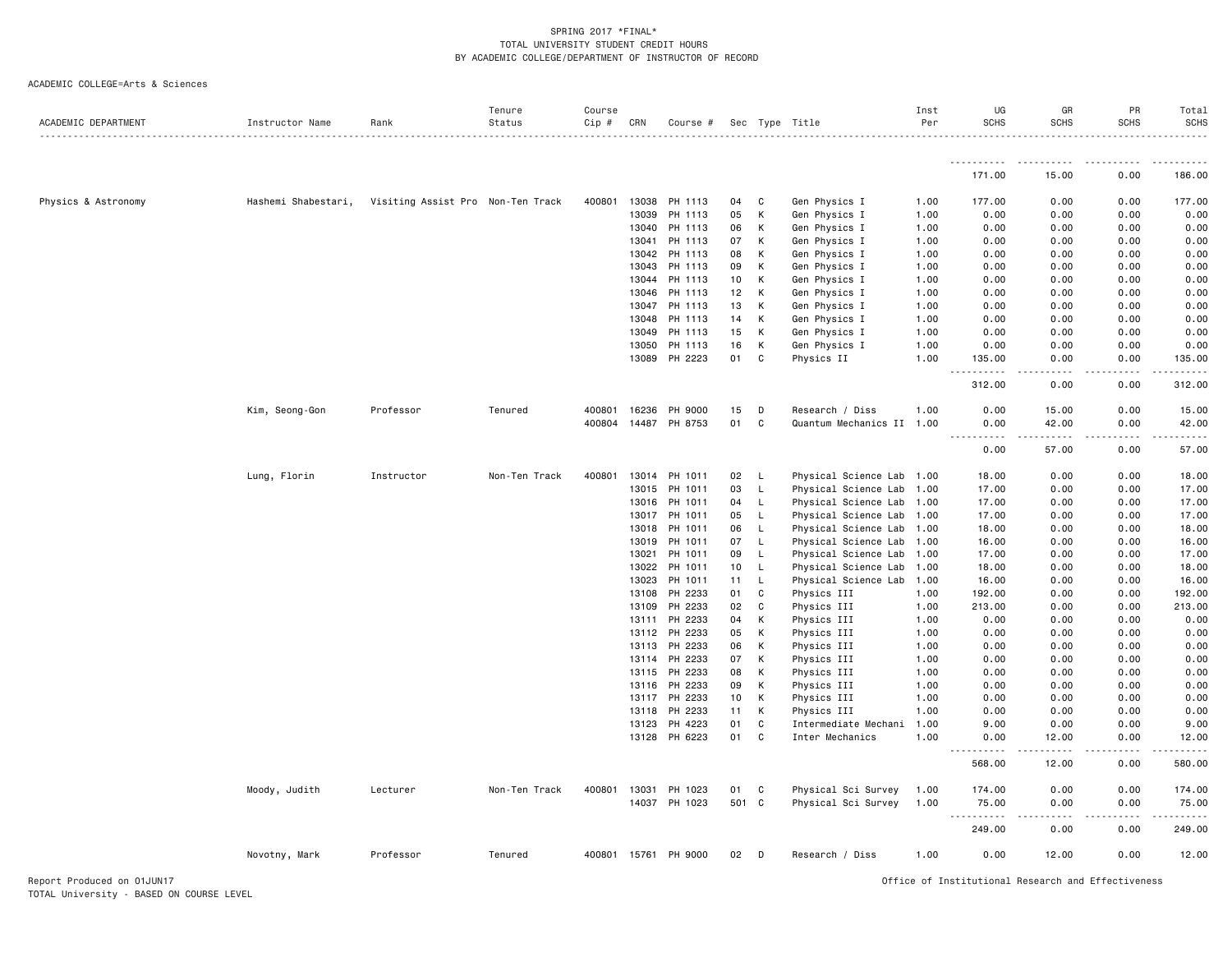| ACADEMIC DEPARTMENT | Instructor Name  | Rank                                                   | Tenure<br>Status | Course | CRN   |                                       |          |              |                                   | Inst<br>Per  | UG<br><b>SCHS</b>                                                                                                                                              | GR<br><b>SCHS</b>                   | PR<br><b>SCHS</b> | Total<br><b>SCHS</b>                                                                       |
|---------------------|------------------|--------------------------------------------------------|------------------|--------|-------|---------------------------------------|----------|--------------|-----------------------------------|--------------|----------------------------------------------------------------------------------------------------------------------------------------------------------------|-------------------------------------|-------------------|--------------------------------------------------------------------------------------------|
|                     |                  |                                                        |                  | Cip #  |       | Course #                              |          |              | Sec Type Title                    |              |                                                                                                                                                                |                                     |                   |                                                                                            |
| Physics & Astronomy | Novotny, Mark    | Professor                                              | Tenured          |        |       | 400801 16600 PH 8000                  | 06       | D            | Research / Thesis                 | 1.00         | 0.00<br>$  -$                                                                                                                                                  | 1.00                                | 0.00              | 1.00                                                                                       |
|                     |                  |                                                        |                  |        |       |                                       |          |              |                                   |              | 0.00                                                                                                                                                           | 13.00                               | 0.00              | 13.00                                                                                      |
|                     |                  | Perera, Meewanage Di Visiting Assist Pro Non-Ten Track |                  | 400801 |       | 13082 PH 2213                         | 06       | C            | Physics I                         | 1.00         | 192.00                                                                                                                                                         | 0.00                                | 0.00              | 192.00                                                                                     |
|                     |                  |                                                        |                  |        |       | 13083 PH 2213                         | 07       | C            | Physics I                         | 1.00         | 123.00<br>$\frac{1}{2} \left( \frac{1}{2} \right) \left( \frac{1}{2} \right) \left( \frac{1}{2} \right) \left( \frac{1}{2} \right) \left( \frac{1}{2} \right)$ | 0.00<br>$\frac{1}{2}$               | 0.00<br>.         | 123.00<br>$\mathbf{1} \cdot \mathbf{1} \cdot \mathbf{1} \cdot \mathbf{1} \cdot \mathbf{1}$ |
|                     |                  |                                                        |                  |        |       |                                       |          |              |                                   |              | 315.00                                                                                                                                                         | 0.00                                | 0.00              | 315.00                                                                                     |
|                     | Pierce, Donna    | Associate Professor Tenured                            |                  | 400202 | 13032 | PH 1063                               | 01       | C            | Descrip Astronomy                 | 1.00         | 237.00                                                                                                                                                         | 0.00                                | 0.00              | 237.00                                                                                     |
|                     |                  |                                                        |                  | 400801 | 13072 | PH 1133                               | 01       | C            | Gen Physics III                   | 1.00         | 114.00                                                                                                                                                         | 0.00                                | 0.00              | 114.00                                                                                     |
|                     |                  |                                                        |                  |        | 13073 | PH 1133                               | 02       | к            | Gen Physics III                   | 1.00         | 0.00                                                                                                                                                           | 0.00                                | 0.00              | 0.00                                                                                       |
|                     |                  |                                                        |                  |        | 13074 | PH 1133                               | 03       | К            | Gen Physics III                   | 1.00         | 0.00                                                                                                                                                           | 0.00                                | 0.00              | 0.00                                                                                       |
|                     |                  |                                                        |                  |        |       | 15798 PH 8000                         | 01       | D            | Research / Thesis                 | 1.00         | 0.00<br>$  -$<br>بالمحام                                                                                                                                       | 3.00<br>$\sim$ $\sim$ $\sim$ $\sim$ | 0.00<br>.         | 3.00<br>.                                                                                  |
|                     |                  |                                                        |                  |        |       |                                       |          |              |                                   |              | 351.00                                                                                                                                                         | 3.00                                | 0.00              | 354.00                                                                                     |
|                     |                  | Rupak Lan Tai Moong, Associate Professor Tenured       |                  |        |       | 400801 15986 PH 9000                  | 12       | D            | Research / Diss                   | 1.00         | 0.00                                                                                                                                                           | 22.00                               | 0.00              | 22.00                                                                                      |
|                     |                  |                                                        |                  |        |       |                                       |          |              |                                   |              | 0.00                                                                                                                                                           | 22.00                               | 0.00              | 22.00                                                                                      |
|                     | Singh, Jagdish   | Non-Employee                                           | Not Applicable   |        |       | 400801 15833 PH 9000                  | 08       | D            | Research / Diss                   | 1.00         | 0.00<br>$\frac{1}{2}$                                                                                                                                          | 28.00<br>.                          | 0.00<br>.         | 28.00<br>.                                                                                 |
|                     |                  |                                                        |                  |        |       |                                       |          |              |                                   |              | 0.00                                                                                                                                                           | 28.00                               | 0.00              | 28.00                                                                                      |
|                     | Solomon, Lazarus | Instructor                                             | Non-Ten Track    | 400801 | 13036 | PH 1113                               | 02       | C            | Gen Physics I-SI                  | 1.00         | 183.00                                                                                                                                                         | 0.00                                | 0.00              | 183.00                                                                                     |
|                     |                  |                                                        |                  |        | 13037 | PH 1113                               | 03       | $\mathtt{C}$ | Gen Physics I- SI                 | 1.00         | 186.00                                                                                                                                                         | 0.00                                | 0.00              | 186.00                                                                                     |
|                     |                  |                                                        |                  |        | 13091 | PH 2223                               | 03       | C            | Physics II                        | 1.00         | 180.00                                                                                                                                                         | 0.00                                | 0.00              | 180.00                                                                                     |
|                     |                  |                                                        |                  |        | 13092 | PH 2223                               | 04       | C            | Physics II                        | 1.00         | 171.00                                                                                                                                                         | 0.00                                | 0.00              | 171.00                                                                                     |
|                     |                  |                                                        |                  |        | 13093 | PH 2223                               | 05       | К            | Physics II                        | 1.00         | 0.00                                                                                                                                                           | 0.00                                | 0.00              | 0.00                                                                                       |
|                     |                  |                                                        |                  |        | 13094 | PH 2223                               | 06       | К            | Physics II                        | 1.00         | 0.00                                                                                                                                                           | 0.00                                | 0.00              | 0.00                                                                                       |
|                     |                  |                                                        |                  |        | 13095 | PH 2223                               | 07       | К            | Physics II                        | 1.00         | 0.00                                                                                                                                                           | 0.00                                | 0.00              | 0.00                                                                                       |
|                     |                  |                                                        |                  |        | 13096 | PH 2223                               | 08       | К            | Physics II                        | 1.00         | 0.00                                                                                                                                                           | 0.00                                | 0.00              | 0.00                                                                                       |
|                     |                  |                                                        |                  |        | 13098 | PH 2223                               | 10       | к            | Physics II                        | 1.00         | 0.00                                                                                                                                                           | 0.00                                | 0.00              | 0.00                                                                                       |
|                     |                  |                                                        |                  |        | 13099 | PH 2223                               | 11       | К            | Physics II                        | 1.00         | 0.00                                                                                                                                                           | 0.00                                | 0.00              | 0.00                                                                                       |
|                     |                  |                                                        |                  |        | 13100 | PH 2223                               | 12       | К            | Physics II                        | 1.00         | 0.00                                                                                                                                                           | 0.00                                | 0.00              | 0.00                                                                                       |
|                     |                  |                                                        |                  |        | 13102 | PH 2223                               | 14       | К            | Physics II                        | 1.00         | 0.00                                                                                                                                                           | 0.00                                | 0.00              | 0.00                                                                                       |
|                     |                  |                                                        |                  |        | 13103 | PH 2223                               | 15       | К            | Physics II                        | 1.00         | 0.00                                                                                                                                                           | 0.00                                | 0.00              | 0.00                                                                                       |
|                     |                  |                                                        |                  |        |       |                                       |          |              |                                   |              |                                                                                                                                                                |                                     |                   |                                                                                            |
|                     |                  |                                                        |                  |        | 13104 | PH 2223<br>13105 PH 2223              | 16<br>17 | К<br>К       | Physics II<br>Physics II          | 1.00<br>1.00 | 0.00<br>0.00                                                                                                                                                   | 0.00<br>0.00                        | 0.00<br>0.00      | 0.00<br>0.00                                                                               |
|                     |                  |                                                        |                  |        |       |                                       |          |              |                                   |              | 720.00                                                                                                                                                         | 0.00                                | 0.00              | 720.00                                                                                     |
|                     | Su, Chun         | Lecturer                                               | Non-Ten Track    |        |       | 400801 14489 PH 2213                  | 11       | C            | Physics I                         | 1.00         | 195.00                                                                                                                                                         | 0.00                                | 0.00              | 195.00                                                                                     |
|                     |                  |                                                        |                  |        |       |                                       |          |              |                                   |              | $\sim$ $\sim$ .<br>.<br>195.00                                                                                                                                 | 0.00                                | 0.00              | .<br>195.00                                                                                |
|                     | Subedi, Nava     | Grad Research Assis Non-Ten Track                      |                  |        |       | 400801 13025 PH 1013                  | 01       | C            | Physical Sci Survey               | 1.00         | 192.00                                                                                                                                                         | 0.00                                | 0.00              | 192.00                                                                                     |
|                     |                  |                                                        |                  |        |       |                                       |          |              |                                   |              | -----                                                                                                                                                          |                                     | . <u>.</u> .      | .                                                                                          |
|                     |                  |                                                        |                  |        |       |                                       |          |              |                                   |              | 192.00                                                                                                                                                         | 0.00                                | 0.00              | 192.00                                                                                     |
|                     | Tanner, Angelle  | Assistant Professor Ten Track                          |                  | 400202 |       | 14482 PH 3063<br>400801 15826 PH 8000 | 01<br>02 | C<br>D       | Astrophysics<br>Research / Thesis | 1.00<br>1.00 | 36.00<br>0.00                                                                                                                                                  | 0.00<br>4.00                        | 0.00<br>0.00      | 36.00<br>4.00                                                                              |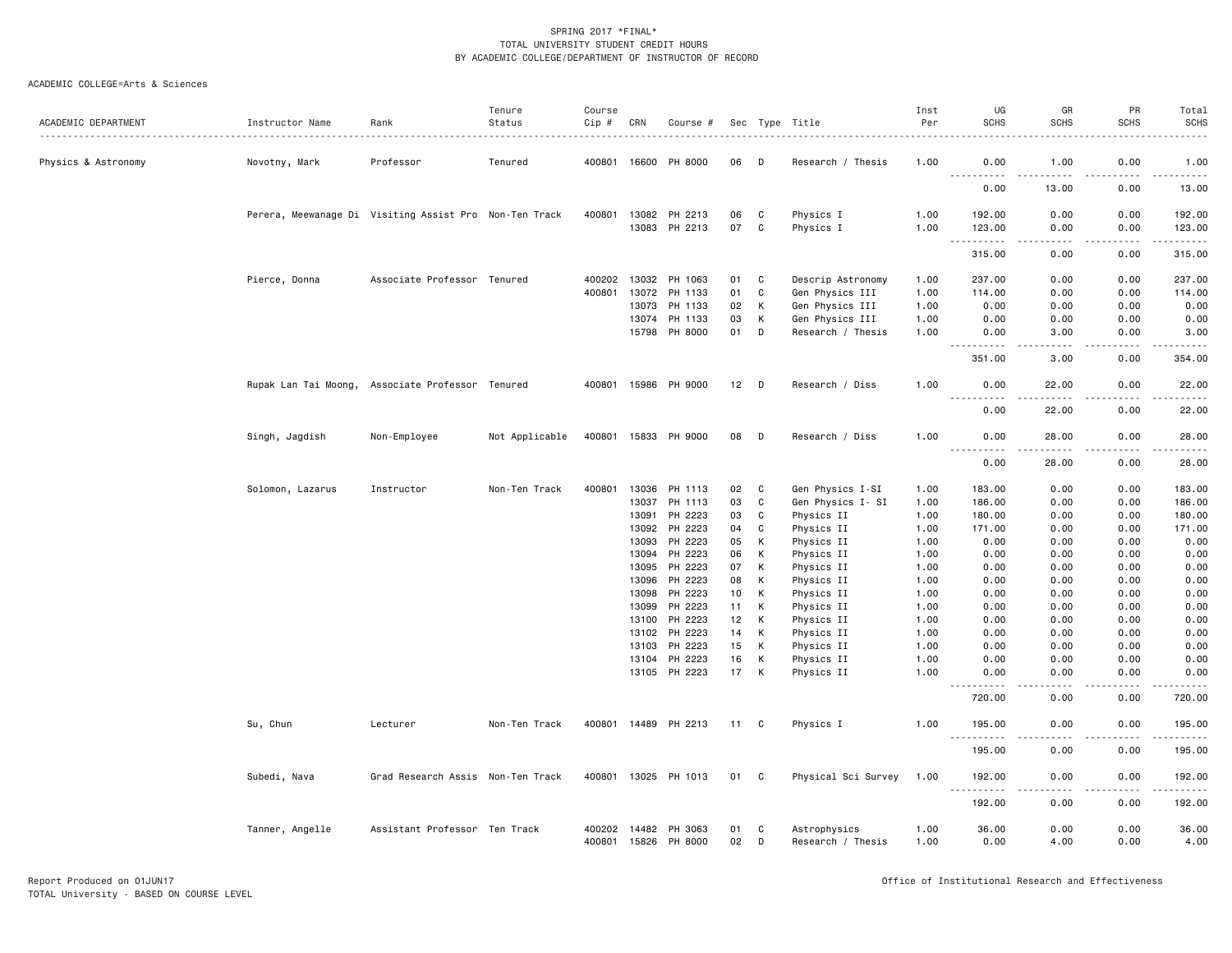|  | ACADEMIC COLLEGE=Arts & Sciences |  |  |
|--|----------------------------------|--|--|
|--|----------------------------------|--|--|

| Tenure<br>Status            | UG<br>GR<br>PR<br>Inst<br><b>SCHS</b><br><b>SCHS</b><br><b>SCHS</b><br>Per                                                                                                                                                                                                                                                                                                                                                                |
|-----------------------------|-------------------------------------------------------------------------------------------------------------------------------------------------------------------------------------------------------------------------------------------------------------------------------------------------------------------------------------------------------------------------------------------------------------------------------------------|
|                             |                                                                                                                                                                                                                                                                                                                                                                                                                                           |
|                             | .<br>$\frac{1}{2}$<br>36.00<br>4.00<br>0.00                                                                                                                                                                                                                                                                                                                                                                                               |
| Professor<br>Tenured        | 0.00<br>21.00<br>0.00<br>1.00                                                                                                                                                                                                                                                                                                                                                                                                             |
|                             | 0.00<br>33.00<br>0.00<br>1.00                                                                                                                                                                                                                                                                                                                                                                                                             |
|                             | 0.00<br>1.00<br>0.00<br>5.00<br>$\frac{1}{2} \left( \frac{1}{2} \right) \left( \frac{1}{2} \right) \left( \frac{1}{2} \right) \left( \frac{1}{2} \right)$<br>$\frac{1}{2} \left( \frac{1}{2} \right) \left( \frac{1}{2} \right) \left( \frac{1}{2} \right) \left( \frac{1}{2} \right) \left( \frac{1}{2} \right)$<br>$\begin{array}{cccccccccccccc} \bullet & \bullet & \bullet & \bullet & \bullet & \bullet & \bullet \end{array}$<br>. |
|                             | 0.00<br>59.00<br>0.00                                                                                                                                                                                                                                                                                                                                                                                                                     |
| Professor<br>Tenured        | 12.00<br>0.00<br>0.00<br>1.00                                                                                                                                                                                                                                                                                                                                                                                                             |
|                             | 10.00<br>0.00<br>0.00<br>1.00                                                                                                                                                                                                                                                                                                                                                                                                             |
|                             | 0.00<br>15.00<br>0.00<br>1.00                                                                                                                                                                                                                                                                                                                                                                                                             |
|                             | 0.00<br>1.00<br>0.00<br>15.00<br>$\frac{1}{2}$<br>.<br>.<br>$\cdots$                                                                                                                                                                                                                                                                                                                                                                      |
|                             | 30.00<br>0.00<br>22.00                                                                                                                                                                                                                                                                                                                                                                                                                    |
| Non-Ten Track<br>Instructor | 0.00<br>1.00<br>195.00<br>0.00                                                                                                                                                                                                                                                                                                                                                                                                            |
|                             | 1.00<br>195.00<br>0.00<br>0.00                                                                                                                                                                                                                                                                                                                                                                                                            |
|                             | 1.00<br>0.00<br>0.00<br>0.00                                                                                                                                                                                                                                                                                                                                                                                                              |
|                             | 0.00<br>0.00<br>0.00<br>1.00                                                                                                                                                                                                                                                                                                                                                                                                              |
|                             | 0.00<br>0.00<br>0.00<br>1.00                                                                                                                                                                                                                                                                                                                                                                                                              |
|                             | 1.00<br>0.00<br>0.00<br>0.00                                                                                                                                                                                                                                                                                                                                                                                                              |
|                             | 0.00<br>0.00<br>0.00<br>1.00                                                                                                                                                                                                                                                                                                                                                                                                              |
|                             | 0.00<br>0.00<br>0.00<br>1.00                                                                                                                                                                                                                                                                                                                                                                                                              |
|                             | 0.00<br>1.00<br>0.00<br>0.00                                                                                                                                                                                                                                                                                                                                                                                                              |
|                             | 0.00<br>0.00<br>0.00<br>1.00                                                                                                                                                                                                                                                                                                                                                                                                              |
|                             | 0.00<br>0.00<br>0.00<br>1.00                                                                                                                                                                                                                                                                                                                                                                                                              |
|                             | 0.00<br>1.00<br>0.00<br>0.00                                                                                                                                                                                                                                                                                                                                                                                                              |
|                             | 0.00<br>0.00<br>1.00<br>189.00                                                                                                                                                                                                                                                                                                                                                                                                            |
|                             | 1.00<br>183.00<br>0.00<br>0.00                                                                                                                                                                                                                                                                                                                                                                                                            |
|                             | 0.00<br>0.00<br>1.00<br>0.00                                                                                                                                                                                                                                                                                                                                                                                                              |
|                             | . <b>.</b><br>.<br>.<br>762.00<br>0.00<br>0.00                                                                                                                                                                                                                                                                                                                                                                                            |
| Associate Professor Tenured | 0.00<br>159.00<br>0.00<br>1.00                                                                                                                                                                                                                                                                                                                                                                                                            |
|                             | 126.00<br>0.00<br>0.00                                                                                                                                                                                                                                                                                                                                                                                                                    |
|                             | 9.00<br>0.00<br>0.00                                                                                                                                                                                                                                                                                                                                                                                                                      |
|                             | .<br>$  -$<br>285.00<br>9.00<br>0.00                                                                                                                                                                                                                                                                                                                                                                                                      |
|                             | ==========<br>==========<br>5357.00<br>394.00<br>0.00                                                                                                                                                                                                                                                                                                                                                                                     |
|                             | PH 2213<br>12<br>C<br>14490<br>Physics I<br>1.00<br>10<br>PH 9000<br>D<br>15893<br>Research / Diss<br>1.00                                                                                                                                                                                                                                                                                                                                |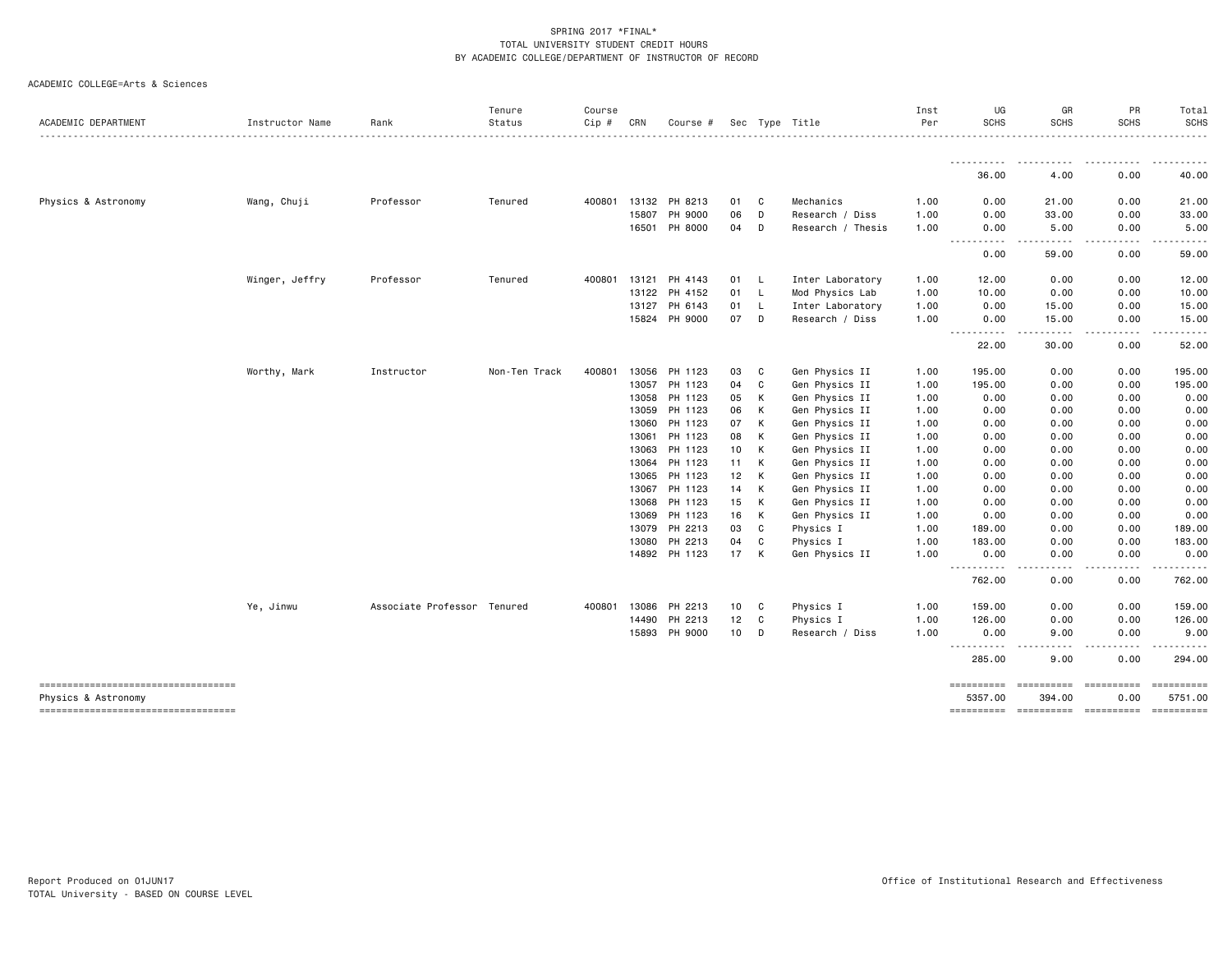|                                                         |                    |                               | Tenure         | Course       |              |                       |          |                  |                                            | Inst | UG                                        | GR                                  | PR                                                                                                                                                                                                                                 | Total              |
|---------------------------------------------------------|--------------------|-------------------------------|----------------|--------------|--------------|-----------------------|----------|------------------|--------------------------------------------|------|-------------------------------------------|-------------------------------------|------------------------------------------------------------------------------------------------------------------------------------------------------------------------------------------------------------------------------------|--------------------|
| ACADEMIC DEPARTMENT                                     | Instructor Name    | Rank                          | Status         | Cip #        | CRN          | Course #              |          |                  | Sec Type Title                             | Per  | <b>SCHS</b>                               | <b>SCHS</b>                         |                                                                                                                                                                                                                                    | <b>SCHS</b>        |
| Political Science & Public Administ Abutabenjeh, Sawsan |                    | Assistant Professor Ten Track |                | 440401       | 14877        | PPA 8990              | 01       | C                | Special Topic In PPA                       | 1.00 | 0.00                                      | 21.00                               |                                                                                                                                                                                                                                    | 21.00              |
|                                                         |                    |                               |                | 451001       | 13229        | PS 4703               | 01       | C                | Prin Pub Adm                               | 1.00 | 27.00                                     | 0.00                                | 0.00                                                                                                                                                                                                                               | 27.00              |
|                                                         |                    |                               |                |              |              | 14876 PS 6703         | 01       | C                | Prin Pub Adm                               | 1.00 | 0.00<br>$\sim$ $\sim$ $\sim$<br>.         | 3.00                                | 0.00                                                                                                                                                                                                                               | 3.00               |
|                                                         |                    |                               |                |              |              |                       |          |                  |                                            |      | 27.00                                     | 24.00                               | 0.00                                                                                                                                                                                                                               | المتمالين<br>51.00 |
|                                                         | Baker, Leslie      | Instructor                    | Non-Ten Track  |              |              | 451001 14471 PS 3033  | 01       | $\mathbf{C}$     | Gender And Politics                        | 1.00 | 87.00                                     | 0.00                                | 0.00                                                                                                                                                                                                                               | 87.00              |
|                                                         |                    |                               |                | 451002       | 13205        | PS 1113               | 04       | C                | American Government- 1.00                  |      | 543.00                                    | 0.00                                | 0.00                                                                                                                                                                                                                               | 543.00             |
|                                                         |                    |                               |                |              |              | 14204 PS 1113         | 502 C    |                  | American Government                        | 1.00 | 60.00<br>.<br>$ -$                        | 0.00                                | 0.00                                                                                                                                                                                                                               | 60.00<br>.         |
|                                                         |                    |                               |                |              |              |                       |          |                  |                                            |      | 690.00                                    | 0.00                                | 0.00                                                                                                                                                                                                                               | 690.00             |
|                                                         | Banerjee, Vasabjit | Assistant Professor Ten Track |                |              | 451001 13210 | PS 1313               | 01       | C                | Intro Intnat'l Relat 1.00                  |      | 210.00                                    | 0.00                                | 0.00                                                                                                                                                                                                                               | 210.00             |
|                                                         |                    |                               |                |              | 13227        | PS 4593               | 01       | $\mathtt{C}$     | Latin American Po                          | 1.00 | 51.00                                     | 0.00                                |                                                                                                                                                                                                                                    | 51.00              |
|                                                         |                    |                               |                |              | 13235        | PS 6593               | 01       | C                | Latin American Po                          | 1.00 | 0.00<br>.                                 | 3.00<br>.                           | -----                                                                                                                                                                                                                              | 3.00<br>دددددد     |
|                                                         |                    |                               |                |              |              |                       |          |                  |                                            |      | 261.00                                    | 3.00                                | 0.00                                                                                                                                                                                                                               | 264.00             |
|                                                         | Breen, Joseph      | Non-Faculty                   | Not Applicable |              |              | 440401 14466 PPA 8103 | 01 S     |                  | Seminar In Pub Admin 1.00                  |      | 0.00<br><u>.</u>                          | 21.00<br>$- - - - -$                | 0.00                                                                                                                                                                                                                               | 21.00<br>.         |
|                                                         |                    |                               |                |              |              |                       |          |                  |                                            |      | 0.00                                      | 21.00                               | 0.00                                                                                                                                                                                                                               | 21.00              |
|                                                         | Carr, Isla-Anne    | Lecturer                      | Non-Ten Track  |              | 451001 13753 | PS 3073               | 201 C    |                  | Civil Liberties                            | 1.00 | 39.00<br>.                                | 0.00                                | 0.00                                                                                                                                                                                                                               | 39.00              |
|                                                         |                    |                               |                |              |              |                       |          |                  |                                            |      | 39.00                                     | .<br>0.00                           | <b>SCHS</b><br>0.00<br>0.00<br>0.00<br>.<br>-----<br>0.00<br>0.00<br>0.00<br>0.00<br>0.00<br>0.00<br>0.00<br>0.00<br>0.00<br>0.00<br>0.00<br>-----<br>0.00<br>0.00<br>0.00<br>0.00<br>0.00<br>0.00<br>0.00<br>0.00<br>0.00<br>0.00 | .<br>39.00         |
|                                                         | Chamberlain, James | Assistant Professor Ten Track |                | 451001       | 14474        | PS 4313               | 01       | C                | Prin Of Internat Law 1.00                  |      | 72.00                                     | 0.00                                |                                                                                                                                                                                                                                    | 72.00              |
|                                                         |                    |                               |                |              | 14476        | PS 4453               | 01       | C                | Western Political Th 1.00                  |      | 36.00                                     | 0.00                                |                                                                                                                                                                                                                                    | 36.00              |
|                                                         |                    |                               |                |              | 15249        | PS 7000               | 01       | $\mathbf{I}$     | Directed Indiv Study 1.00                  |      | 0.00<br>$\sim$ $\sim$ $\sim$<br>د د د د د | 3.00<br>$\sim$ $\sim$ $\sim$ $\sim$ |                                                                                                                                                                                                                                    | 3.00               |
|                                                         |                    |                               |                |              |              |                       |          |                  |                                            |      | 108.00                                    | 3.00                                |                                                                                                                                                                                                                                    | 111.00             |
|                                                         | Emison, Gerald     | Professor                     | Tenured        |              | 440401 13194 | PPA 8733              | 01       | -S               | Public Program Eval                        | 1.00 | 0.00                                      | 54.00                               |                                                                                                                                                                                                                                    | 54.00              |
|                                                         |                    |                               |                |              | 14205        | PPA 8703              | 501 S    |                  | Gov Org&Adm Theory                         | 1.00 | 0.00                                      | 54.00                               |                                                                                                                                                                                                                                    | 54.00              |
|                                                         |                    |                               |                |              | 15108        | PPA 9000              | 02       | D                | Research / Diss                            | 1.00 | 0.00                                      | 13.00                               |                                                                                                                                                                                                                                    | 13.00              |
|                                                         |                    |                               |                | 451001 14878 | 15834        | PPA 7000<br>PS 4990   | 01<br>01 | $\mathbf I$<br>C | Directed Indiv Study 1.00                  | 0.50 | 0.00<br>18.00                             | 3.00<br>0.00                        |                                                                                                                                                                                                                                    | 3.00<br>18.00      |
|                                                         |                    |                               |                |              | 15195        | PS 6990               | 01       | C                | Special Topic In PS<br>Special Topic In PS | 0.50 | 0.00                                      | 1.50                                |                                                                                                                                                                                                                                    | 1.50               |
|                                                         |                    |                               |                |              |              |                       |          |                  |                                            |      | .<br>$\frac{1}{2}$                        | -----                               |                                                                                                                                                                                                                                    | .                  |
|                                                         |                    |                               |                |              |              |                       |          |                  |                                            |      | 18.00                                     | 125.50                              |                                                                                                                                                                                                                                    | 143.50             |
|                                                         | French, Philip     | Professor                     | Tenured        | 440401       | 13191        | PPA 8400              | 01       | E                | Public Ad Intern                           | 1.00 | 0.00                                      | 6.00                                |                                                                                                                                                                                                                                    | 6.00               |
|                                                         |                    |                               |                |              | 13196        | PPA 8983              | 01       | H                | Integrative Capstone 1.00                  |      | 0.00                                      | 27.00                               |                                                                                                                                                                                                                                    | 27.00              |
|                                                         |                    |                               |                |              |              | 15109 PPA 9000        | 03       | D                | Research / Diss                            | 1.00 | 0.00<br>$\sim$ $\sim$ $\sim$<br>لأعاجب    | 8.00                                |                                                                                                                                                                                                                                    | 8.00               |
|                                                         |                    |                               |                |              |              |                       |          |                  |                                            |      | 0.00                                      | 41.00                               |                                                                                                                                                                                                                                    | 41.00              |
|                                                         | Haugen, Douglas    | Instructor                    | Non-Ten Track  |              | 451001 13223 | PS 4303               | 01       | C                | Us Foreign Policy                          | 1.00 | 66.00                                     | 0.00                                |                                                                                                                                                                                                                                    | 66.00              |
|                                                         |                    |                               |                |              | 13224        | PS 4333               | 01       | C                | Theories Intern Rel                        | 1.00 | 81.00                                     | 0.00                                |                                                                                                                                                                                                                                    | 81.00              |
|                                                         |                    |                               |                |              |              | 451002 13202 PS 1113  | 01       | C                | American Government                        | 1.00 | 246.00<br>.<br>$- - -$                    | 0.00                                |                                                                                                                                                                                                                                    | 246.00             |
|                                                         |                    |                               |                |              |              |                       |          |                  |                                            |      | 393.00                                    | 0.00                                |                                                                                                                                                                                                                                    | 393.00             |
|                                                         | Holmes, Carolyn    | Assistant Professor Ten Track |                |              |              | 451001 13215 PS 1513  | 01       | C                | Comparative Govt                           | 1.00 | 192.00                                    | 0.00                                |                                                                                                                                                                                                                                    | 192.00             |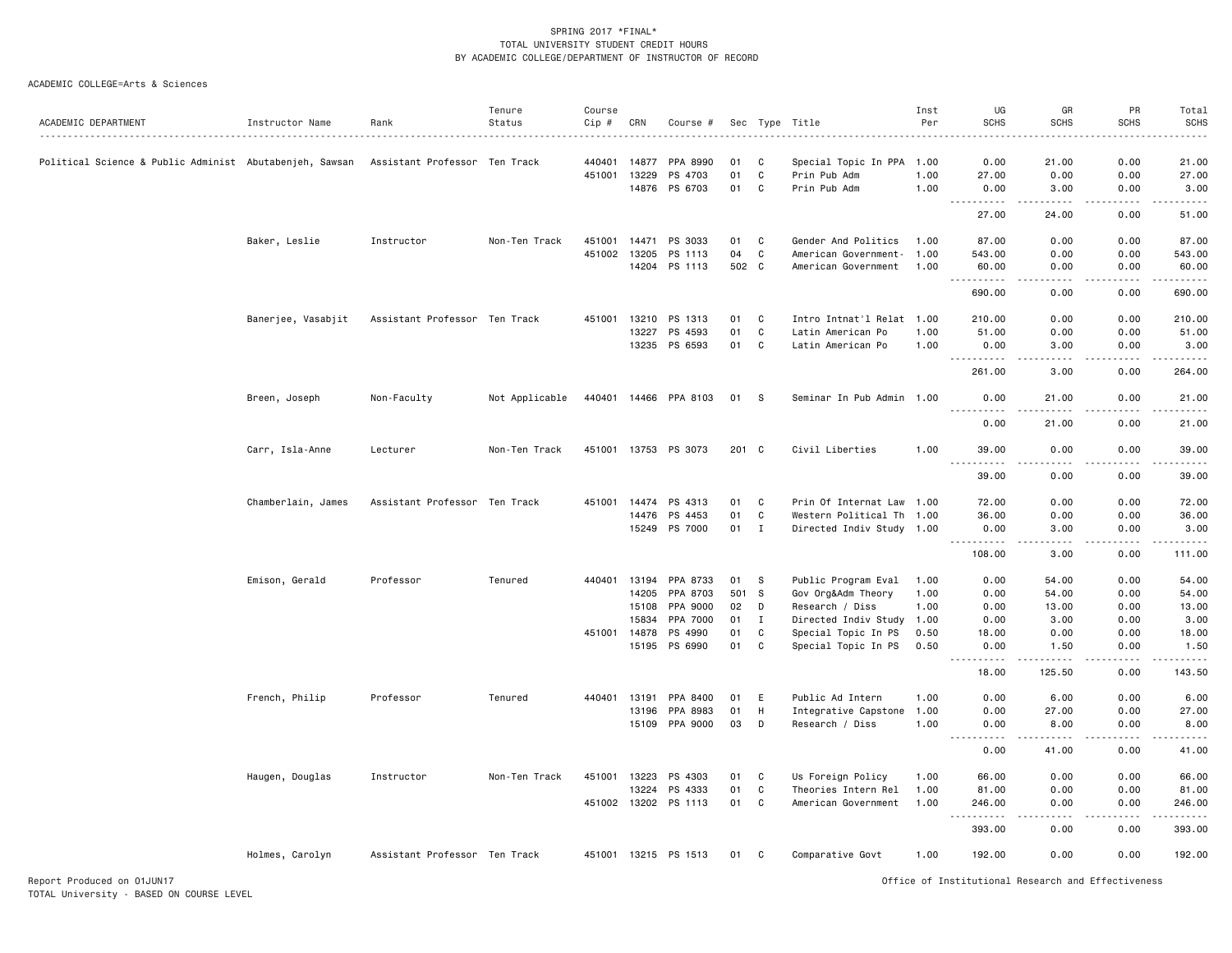| ACADEMIC DEPARTMENT                                 | Instructor Name     | Rank                              | Tenure<br>Status | Course<br>Cip # | CRN   | Course #              |                   |              | Sec Type Title            | Inst<br>Per | UG<br><b>SCHS</b>                                                                                                                                           | GR<br><b>SCHS</b>     | PR<br><b>SCHS</b>                                                                                                                 | Total<br><b>SCHS</b><br>. |
|-----------------------------------------------------|---------------------|-----------------------------------|------------------|-----------------|-------|-----------------------|-------------------|--------------|---------------------------|-------------|-------------------------------------------------------------------------------------------------------------------------------------------------------------|-----------------------|-----------------------------------------------------------------------------------------------------------------------------------|---------------------------|
| Political Science & Public Administ Holmes, Carolyn |                     | Assistant Professor Ten Track     |                  |                 |       | 451001 14478 PS 4623  | 01                | C            | Politic Of 3rd World 1.00 |             | 66.00<br><u>.</u>                                                                                                                                           | 0.00                  | 0.00                                                                                                                              | 66.00                     |
|                                                     |                     |                                   |                  |                 |       |                       |                   |              |                           |             | 258.00                                                                                                                                                      | . <u>. .</u><br>0.00  | .<br>0.00                                                                                                                         | د د د د د د<br>258.00     |
|                                                     | Mellen, Robbin      | Assistant Professor Ten Track     |                  |                 |       | 451002 13208 PS 1113  | H <sub>01</sub> C |              | Honors American Gove 1.00 |             | 60.00                                                                                                                                                       | 0.00<br>د د د د       | 0.00                                                                                                                              | 60.00                     |
|                                                     |                     |                                   |                  |                 |       |                       |                   |              |                           |             | .<br>60.00                                                                                                                                                  | 0.00                  | .<br>0.00                                                                                                                         | .<br>60.00                |
|                                                     | Nukpezah, Julius    | Assistant Professor Ten Track     |                  | 440501          |       | 13218 PS 2703         | 01                | C            | Intro Public Policy       | 1.00        | 132.00<br>$\sim$ $\sim$ $\sim$<br>$\begin{array}{cccccccccccccc} \bullet & \bullet & \bullet & \bullet & \bullet & \bullet & \bullet & \bullet \end{array}$ | 0.00                  | 0.00<br>$\frac{1}{2} \left( \frac{1}{2} \right) \left( \frac{1}{2} \right) \left( \frac{1}{2} \right) \left( \frac{1}{2} \right)$ | 132.00<br>.               |
|                                                     |                     |                                   |                  |                 |       |                       |                   |              |                           |             | 132.00                                                                                                                                                      | 0.00                  | 0.00                                                                                                                              | 132.00                    |
|                                                     | Rush, Christine     | Associate Professor Tenured       |                  | 440401          | 13193 | PPA 8713              | 01                | -S           | Pub Personnel Mgt         | 1.00        | 0.00                                                                                                                                                        | 45.00                 | 0.00                                                                                                                              | 45.00                     |
|                                                     |                     |                                   |                  |                 | 15111 | PPA 9000              | 05                | D            | Research / Diss           | 1.00        | 0.00                                                                                                                                                        | 43.00                 | 0.00                                                                                                                              | 43.00                     |
|                                                     |                     |                                   |                  |                 | 16515 | PPA 7000              | 02                | $\mathbf I$  | Directed Indiv Study      | 1.00        | 0.00                                                                                                                                                        | 3.00                  | 0.00                                                                                                                              | 3.00                      |
|                                                     |                     |                                   |                  |                 |       | 451001 14470 PPA 9203 | 01                | C            | Con & Pol Framework       | 1.00        | 0.00<br>$\omega$ $\omega$ $\omega$ .<br>1.1.1.1.1                                                                                                           | 27.00<br>.            | 0.00<br>.                                                                                                                         | 27.00<br>.                |
|                                                     |                     |                                   |                  |                 |       |                       |                   |              |                           |             | 0.00                                                                                                                                                        | 118.00                | 0.00                                                                                                                              | 118.00                    |
|                                                     | Shaffer, Stephen    | Professor                         | Tenured          | 451001 13226    |       | PS 4464               | 01                | B            | Political Analysis        | 1.00        | 88.00                                                                                                                                                       | 0.00                  | 0.00                                                                                                                              | 88.00                     |
|                                                     |                     |                                   |                  |                 | 14472 | PS 4283               | 01                | C            | Public Opinion            | 1.00        | 93.00                                                                                                                                                       | 0.00                  | 0.00                                                                                                                              | 93.00                     |
|                                                     |                     |                                   |                  |                 | 14473 | PS 6283               | 01                | C            | Public Opinion            | 1.00        | 0.00                                                                                                                                                        | 3.00                  | 0.00                                                                                                                              | 3.00                      |
|                                                     |                     |                                   |                  |                 |       |                       |                   |              |                           |             |                                                                                                                                                             |                       |                                                                                                                                   |                           |
|                                                     |                     |                                   |                  |                 |       | 15105 PS 8000         | 06                | D            | Research / Thesis         | 1.00        | 0.00<br>. <u>.</u> .                                                                                                                                        | 9.00<br>-----         | 0.00<br>.                                                                                                                         | 9.00<br>.                 |
|                                                     |                     |                                   |                  |                 |       |                       |                   |              |                           |             | 181.00                                                                                                                                                      | 12.00                 | 0.00                                                                                                                              | 193.00                    |
|                                                     | Shoup, Brian        | Associate Professor Tenured       |                  | 240101          | 12360 | HON 4093              | H <sub>12</sub> S |              | Honors Thesis             | 1.00        | 3.00                                                                                                                                                        | 0.00                  | 0.00                                                                                                                              | 3.00                      |
|                                                     |                     |                                   |                  | 440401          | 14467 | PPA 9903              | 01                | S            | Pub Pol Form & Imp        | 1.00        | 0.00                                                                                                                                                        | 24.00                 | 0.00                                                                                                                              | 24.00                     |
|                                                     |                     |                                   |                  | 451001          | 13211 | PS 1321               | 01                | E            | Mmsc International I      | 1.00        | 13.00                                                                                                                                                       | 0.00                  | 0.00                                                                                                                              | 13.00                     |
|                                                     |                     |                                   |                  |                 | 13212 | PS 1341               | 01                | E            | Mmsc Internship II        | 1.00        | 11.00                                                                                                                                                       | 0.00                  | 0.00                                                                                                                              | 11.00                     |
|                                                     |                     |                                   |                  |                 | 13213 | PS 1361               | 01                | E            | Mmsc Internship III       | 1.00        | 3.00                                                                                                                                                        | 0.00                  | 0.00                                                                                                                              | 3.00                      |
|                                                     |                     |                                   |                  |                 | 13214 | PS 1381               | 01                | E            | Mmsc Internship IV        | 1.00        | 4.00                                                                                                                                                        | 0.00                  | 0.00                                                                                                                              | 4.00                      |
|                                                     |                     |                                   |                  |                 | 15266 | PS 4000               | 01                | $\mathbf{I}$ | Directed Indiv Study 1.00 |             | 3.00                                                                                                                                                        | 0.00                  | 0.00                                                                                                                              | 3.00                      |
|                                                     |                     |                                   |                  |                 |       |                       |                   |              |                           |             | $- - - - -$<br>37.00                                                                                                                                        | .<br>24.00            | $- - - -$<br>0.00                                                                                                                 | د د د د د<br>61.00        |
|                                                     | Stanisevski, Dragan | Associate Professor Tenured       |                  | 451001 14468    |       | PPA 9503              | 01                | C            | Qual. Research for<br>P   | 1.00        | 0.00                                                                                                                                                        | 21.00                 | 0.00                                                                                                                              | 21.00                     |
|                                                     |                     |                                   |                  |                 | 14469 | PPA 9303              | 01                | C            | Foundations of PA         | 1.00        | 0.00<br>$- - -$<br>.                                                                                                                                        | 27.00<br>. <b>.</b> . | 0.00<br>.                                                                                                                         | 27.00<br>.                |
|                                                     |                     |                                   |                  |                 |       |                       |                   |              |                           |             | 0.00                                                                                                                                                        | 48.00                 | 0.00                                                                                                                              | 48.00                     |
|                                                     | Travis, Rickey      | Professor                         | Tenured          |                 |       | 240101 12153 GLA 4001 | 01                | C            | Senior Project            | 1.00        | 3.00<br><u>.</u>                                                                                                                                            | 0.00<br>$   -$        | 0.00<br>$- - - -$                                                                                                                 | 3.00<br>.                 |
|                                                     |                     |                                   |                  |                 |       |                       |                   |              |                           |             | 3.00                                                                                                                                                        | 0.00                  | 0.00                                                                                                                              | 3.00                      |
|                                                     | Waide, David        | Clinical Assist Pro Non-Ten Track |                  | 220101          | 13209 | PS 1192               | 01                | C            | Introduction to Law       | 1.00        | 118.00                                                                                                                                                      | 0.00                  | 0.00                                                                                                                              | 118.00                    |
|                                                     |                     |                                   |                  | 451001          | 13219 | PS 3073               | 01                | $\mathbf c$  | Civil Liberties           | 1.00        | 135.00                                                                                                                                                      | 0.00                  | 0.00                                                                                                                              | 135.00                    |
|                                                     |                     |                                   |                  |                 |       | 451002 13204 PS 1113  | 03                | C            | American Government       | 1.00        | 597.00<br><u>.</u>                                                                                                                                          | 0.00<br>.             | 0.00<br>.                                                                                                                         | 597.00<br>.               |
|                                                     |                     |                                   |                  |                 |       |                       |                   |              |                           |             | 850.00                                                                                                                                                      | 0.00                  | 0.00                                                                                                                              | 850.00                    |
|                                                     | Wall, Diane         | Lecturer                          | Non-Ten Track    |                 |       | 451002 14203 PS 1113  | 501 C             |              | American Government       | 1.00        | 60.00                                                                                                                                                       | 0.00                  | 0.00                                                                                                                              | 60.00                     |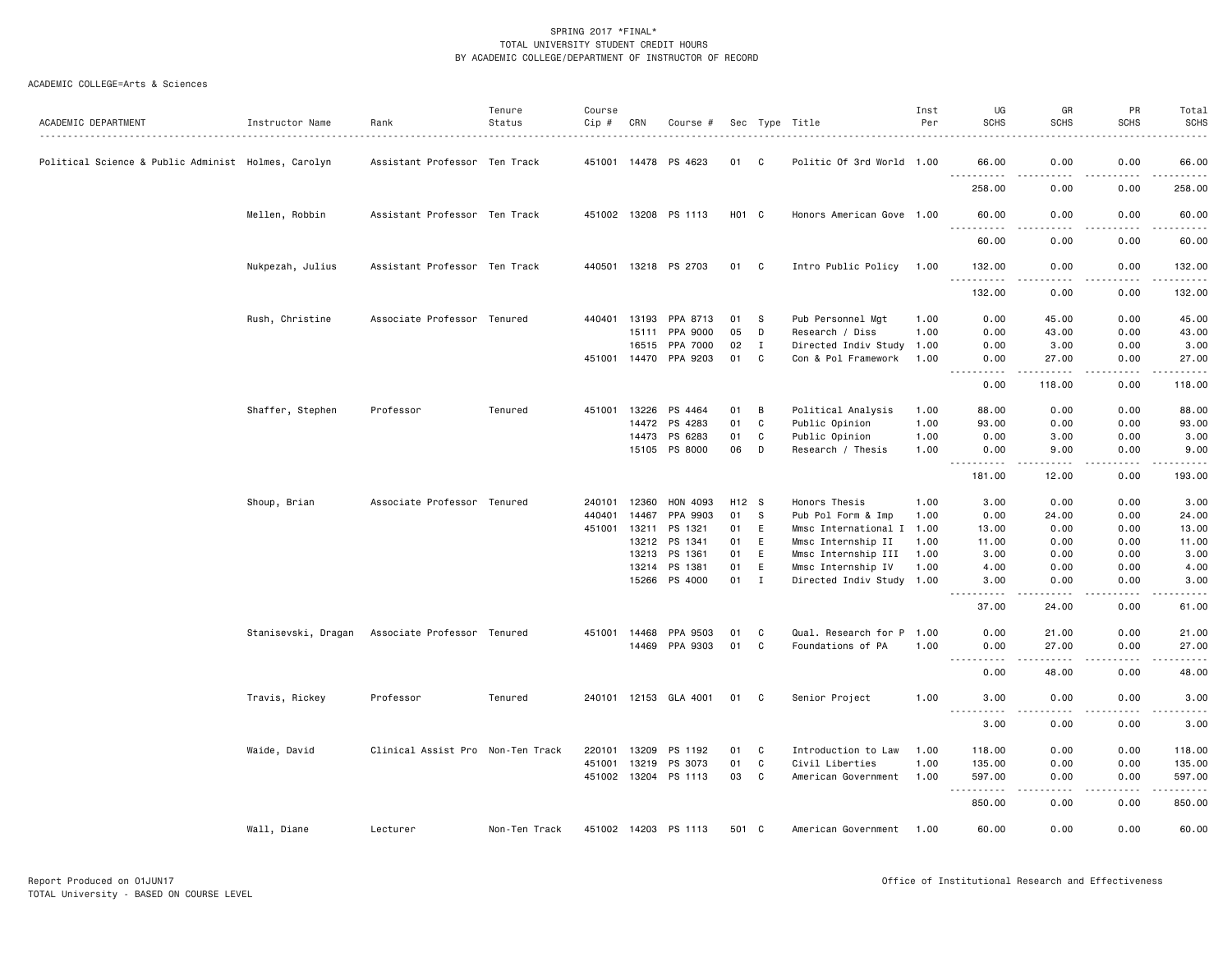| ACADEMIC DEPARTMENT                                                          | Instructor Name  | Rank                               | Tenure<br>Status | Course<br>Cip # | CRN | Course #                 |      |   | Sec Type Title      | Inst<br>Per | UG<br><b>SCHS</b>     | GR<br><b>SCHS</b>   | PR<br><b>SCHS</b> | Total<br><b>SCHS</b> |
|------------------------------------------------------------------------------|------------------|------------------------------------|------------------|-----------------|-----|--------------------------|------|---|---------------------|-------------|-----------------------|---------------------|-------------------|----------------------|
|                                                                              |                  |                                    |                  |                 |     |                          |      |   |                     |             |                       |                     |                   |                      |
|                                                                              |                  |                                    |                  |                 |     |                          |      |   |                     |             | 60.00                 | 0.00                | 0.00              | 60.00                |
| Political Science & Public Administ Williams, Linda                          |                  | Grad Research Assis  Non-Ten Track |                  | 451002 13203    |     | PS 1113                  | 02   | C | American Government | 1.00        | 231.00                | 0.00                | 0.00              | 231.00               |
|                                                                              |                  |                                    |                  |                 |     |                          |      |   |                     |             | 231.00                | .<br>0.00           | .<br>0.00         | 231.00               |
|                                                                              | Williams, Robert | Non-Faculty                        | Not Applicable   |                 |     | 131101  14891  COE  1323 | 05 C |   | Career Planning     | 0.75        | 47.25                 | 0.00                | 0.00              | 47.25                |
|                                                                              |                  |                                    |                  |                 |     |                          |      |   |                     |             | -----------<br>47.25  | -------<br>0.00     | .<br>0.00         | .<br>47.25           |
|                                                                              | Wiseman, William | Lecturer                           | Non-Ten Track    | 440401          |     | 15113 PPA 9000           | 07   | D | Research / Diss     | 1.00        | 0.00                  | 1.00                | 0.00              | 1.00                 |
|                                                                              |                  |                                    |                  |                 |     |                          |      |   |                     |             | -----------<br>0.00   | -----------<br>1.00 | .<br>0.00         | .<br>1.00            |
| =====================================                                        |                  |                                    |                  |                 |     |                          |      |   |                     |             | $=$ = = = = = = = = = | ==========          | ==========        | ==========           |
| Political Science & Public Administ<br>===================================== |                  |                                    |                  |                 |     |                          |      |   |                     |             | 3395.25               | 420.50              | 0.00              | 3815.75<br>:=======  |
|                                                                              |                  |                                    |                  |                 |     |                          |      |   |                     |             |                       |                     |                   |                      |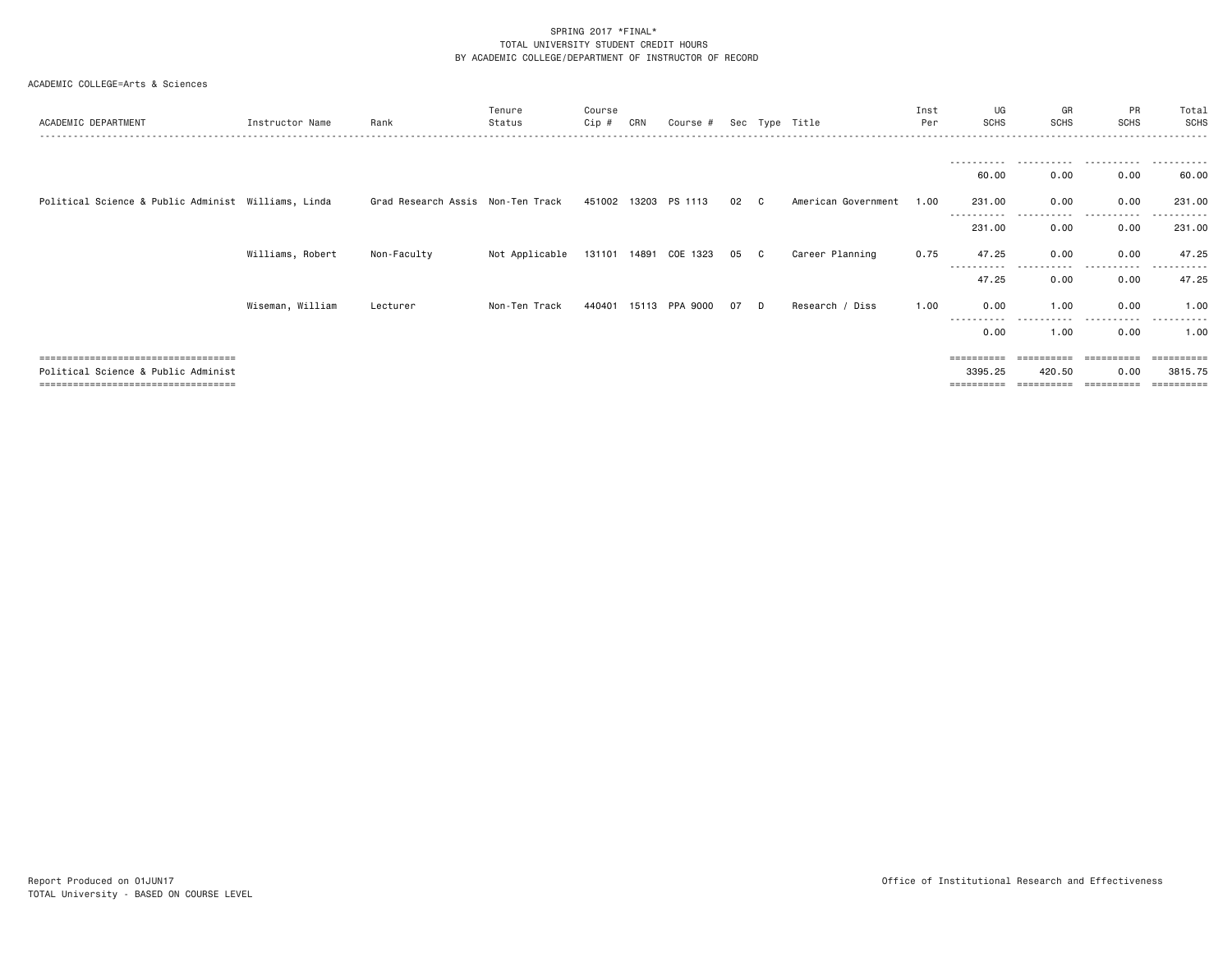#### ACADEMIC COLLEGE=Arts & Sciences

|                     |                    |                                                  | Tenure        | Course |       |                       |       |              |                           | Inst | UG                                            | GR                                                                                                                                                           | PR        | Total                                                                                                                             |
|---------------------|--------------------|--------------------------------------------------|---------------|--------|-------|-----------------------|-------|--------------|---------------------------|------|-----------------------------------------------|--------------------------------------------------------------------------------------------------------------------------------------------------------------|-----------|-----------------------------------------------------------------------------------------------------------------------------------|
| ACADEMIC DEPARTMENT | Instructor Name    | Rank                                             | Status        | Cip #  | CRN   | Course #              |       |              | Sec Type Title            | Per  | <b>SCHS</b>                                   | <b>SCHS</b>                                                                                                                                                  | SCHS      | <b>SCHS</b>                                                                                                                       |
|                     |                    |                                                  |               |        |       |                       |       |              |                           |      |                                               |                                                                                                                                                              |           | <u>.</u>                                                                                                                          |
|                     |                    |                                                  |               |        |       |                       |       |              |                           |      |                                               |                                                                                                                                                              |           |                                                                                                                                   |
| Psychology          |                    | Adams-Price, Carolyn Associate Professor Tenured |               | 420101 | 16020 | PSY 4000              | 43    | $\mathbf{I}$ | Directed Indiv Study 1.00 |      | 3.00                                          | 0.00                                                                                                                                                         | 0.00      | 3.00                                                                                                                              |
|                     |                    |                                                  |               |        | 16599 | PSY 4000              | 94    | $\;$ I       | Directed Indiv Study      | 1.00 | 3.00                                          | 0.00                                                                                                                                                         | 0.00      | 3.00                                                                                                                              |
|                     |                    |                                                  |               | 422703 | 13375 | PSY 8313              | 01    | C            | Dev Psychology            | 1.00 | 0.00                                          | 15.00                                                                                                                                                        | 0.00      | 15.00                                                                                                                             |
|                     |                    |                                                  |               | 422813 | 16341 | PSY 9000              | 14    | D            | Research/Diss             | 1.00 | 0.00                                          | 2.00<br>$\frac{1}{2} \left( \frac{1}{2} \right) \left( \frac{1}{2} \right) \left( \frac{1}{2} \right) \left( \frac{1}{2} \right) \left( \frac{1}{2} \right)$ | 0.00<br>. | 2.00<br>وساعات                                                                                                                    |
|                     |                    |                                                  |               |        |       |                       |       |              |                           |      | 6.00                                          | 17.00                                                                                                                                                        | 0.00      | 23.00                                                                                                                             |
|                     | Amadi, Suzanne     | Grad Teach Assist                                | Non-Ten Track | 240102 | 12448 | IDS 4111              | 01    | C            | Professional Seminar 1.00 |      | 23.00                                         | 0.00                                                                                                                                                         | 0.00      | 23,00                                                                                                                             |
|                     |                    |                                                  |               |        | 12449 | IDS 4111              | 02    | C            | Professional Seminar 1.00 |      | 26.00                                         | 0.00                                                                                                                                                         | 0.00      | 26,00                                                                                                                             |
|                     |                    |                                                  |               |        |       |                       |       |              |                           |      | $\sim$ $\sim$ $\sim$<br>. <u>.</u> .<br>49.00 | 0.00                                                                                                                                                         | 0.00      | .<br>49.00                                                                                                                        |
|                     | Armstrong, Kevin   | Associate Professor Tenured                      |               | 420101 | 13369 | PSY 4726              | 01    | E            | Internship In Psy I       | 1.00 | 6.00                                          | 0.00                                                                                                                                                         | 0.00      | 6.00                                                                                                                              |
|                     |                    |                                                  |               |        | 13377 | PSY 8450              | 01    | E            | Applied Clin Practic 1.00 |      | 0.00                                          | 16.00                                                                                                                                                        | 0.00      | 16.00                                                                                                                             |
|                     |                    |                                                  |               |        | 15182 | PSY 8000              | 01    | D            | Research / Thesis         | 1.00 | 0.00                                          | 4.00                                                                                                                                                         | 0.00      | 4.00                                                                                                                              |
|                     |                    |                                                  |               |        | 15865 | PSY 4000              | 31    | $\mathbf{I}$ | Directed Indiv Study      | 1.00 | 3.00                                          | 0.00                                                                                                                                                         | 0.00      | 3.00                                                                                                                              |
|                     |                    |                                                  |               |        | 15867 | PSY 4000              | 32    | $\mathbf{I}$ | Directed Indiv Study 1.00 |      | 3.00                                          | 0.00                                                                                                                                                         | 0.00      | 3.00                                                                                                                              |
|                     |                    |                                                  |               |        | 16417 | PSY 4000              | 77    | $\mathbf I$  | Directed Indiv Study      | 1.00 | 3.00                                          | 0.00                                                                                                                                                         | 0.00      | 3.00                                                                                                                              |
|                     |                    |                                                  |               | 422813 | 15169 | PSY 9000              | 01    | D            | Research/Diss             | 1.00 | 0.00                                          | 13.00                                                                                                                                                        | 0.00      | 13.00                                                                                                                             |
|                     |                    |                                                  |               |        |       |                       |       |              |                           |      | .<br>$\sim$ $\sim$ $\sim$ $\sim$              | $\frac{1}{2} \left( \frac{1}{2} \right) \left( \frac{1}{2} \right) \left( \frac{1}{2} \right) \left( \frac{1}{2} \right) \left( \frac{1}{2} \right)$         | .         | .                                                                                                                                 |
|                     |                    |                                                  |               |        |       |                       |       |              |                           |      | 15.00                                         | 33.00                                                                                                                                                        | 0.00      | 48.00                                                                                                                             |
|                     | Armstrong, Rebecca | Instructor                                       | Non-Ten Track | 420101 | 13324 | PSY 1013              | 04    | C            | Gen Psychology-SI         | 1.00 | 426.00                                        | 0.00                                                                                                                                                         | 0.00      | 426.00                                                                                                                            |
|                     |                    |                                                  |               |        | 13330 | PSY 1021              | 01    | C            | Career in Psychology      | 1.00 | 220.00                                        | 0.00                                                                                                                                                         | 0.00      | 220.00                                                                                                                            |
|                     |                    |                                                  |               | 422703 | 13358 | PSY 3803              | 01    | C            | Int Dev Psychology        | 1.00 | 192.00                                        | 0.00                                                                                                                                                         | 0.00      | 192.00                                                                                                                            |
|                     |                    |                                                  |               |        | 13359 | PSY 3803              | 02    | C            | Int Dev Psychology        | 1.00 | 195.00<br>.                                   | 0.00<br>$\frac{1}{2}$                                                                                                                                        | 0.00<br>. | 195.00<br>.                                                                                                                       |
|                     |                    |                                                  |               |        |       |                       |       |              |                           |      | 1033.00                                       | 0.00                                                                                                                                                         | 0.00      | 1033.00                                                                                                                           |
|                     | Berman, Mitchell   | Professor                                        | Ten Track     | 420101 | 16231 | PSY 8000              | 13    | D            | Research / Thesis         | 1.00 | 0.00                                          | 6.00                                                                                                                                                         | 0.00      | 6.00                                                                                                                              |
|                     |                    |                                                  |               |        |       |                       |       |              |                           |      | 0.00                                          | $\sim$ $\sim$ $\sim$<br>6.00                                                                                                                                 | .<br>0.00 | $\frac{1}{2} \left( \frac{1}{2} \right) \left( \frac{1}{2} \right) \left( \frac{1}{2} \right) \left( \frac{1}{2} \right)$<br>6.00 |
|                     | Bradshaw, Gary     | Professor                                        | Tenured       | 420101 | 15571 | PSY 4000              | 10    | I            | Directed Indiv Study 1.00 |      | 6.00                                          | 0.00                                                                                                                                                         | 0.00      | 6.00                                                                                                                              |
|                     |                    |                                                  |               |        | 15989 | PSY 4000              | 41    | $\mathbf I$  | Directed Indiv Study 1.00 |      | 4.00                                          | 0.00                                                                                                                                                         | 0.00      | 4.00                                                                                                                              |
|                     |                    |                                                  |               |        | 16009 | PSY 4000              | 42    | $\mathbf I$  | Directed Indiv Study 1.00 |      | 3.00                                          | 0.00                                                                                                                                                         | 0.00      | 3.00                                                                                                                              |
|                     |                    |                                                  |               | 420301 | 14465 | PSY 8703              | 01    | C            | Advanced Cognitive S 1.00 |      | 0.00                                          | 12.00                                                                                                                                                        | 0.00      | 12.00                                                                                                                             |
|                     |                    |                                                  |               | 422704 | 13341 | PSY 3314              | 01    | C            | Experimental Psych        | 1.00 | 312.00                                        | 0.00                                                                                                                                                         | 0.00      | 312.00                                                                                                                            |
|                     |                    |                                                  |               |        | 13342 | PSY 3314              | 02    | К            | Experimental Psych        | 1.00 | 0.00                                          | 0.00                                                                                                                                                         | 0.00      | 0.00                                                                                                                              |
|                     |                    |                                                  |               |        | 13343 | PSY 3314              | 03    | К            | Experimental Psych        | 1.00 | 0.00                                          | 0.00                                                                                                                                                         | 0.00      | 0.00                                                                                                                              |
|                     |                    |                                                  |               |        | 13344 | PSY 3314              | 04    | К            | Experimental Psych        | 1.00 | 0.00                                          | 0.00                                                                                                                                                         | 0.00      | 0.00                                                                                                                              |
|                     |                    |                                                  |               |        | 13345 | PSY 3314              | 05    | К            | Experimental Psych        | 1.00 | 0.00                                          | 0.00                                                                                                                                                         | 0.00      | 0.00                                                                                                                              |
|                     |                    |                                                  |               |        | 14458 | PSY 3314              | 06    | K            | Experimental Psych        | 1.00 | 0.00                                          | 0.00                                                                                                                                                         | 0.00      | 0.00                                                                                                                              |
|                     |                    |                                                  |               |        |       | 422813 15171 PSY 9000 | 03    | D            | Research/Diss             | 1.00 | 0.00                                          | 24.00                                                                                                                                                        | 0.00      | 24.00                                                                                                                             |
|                     |                    |                                                  |               |        |       |                       |       |              |                           |      | 325.00                                        | .<br>36.00                                                                                                                                                   | .<br>0.00 | .<br>361.00                                                                                                                       |
|                     |                    |                                                  |               |        |       |                       |       |              |                           |      |                                               |                                                                                                                                                              |           |                                                                                                                                   |
|                     | Brown, Kimberly    | Lecturer                                         | Non-Ten Track | 422707 | 13354 | PSY 3623              | 02    | C            | Social Psychology         | 1.00 | 249.00                                        | 0.00                                                                                                                                                         | 0.00      | 249.00                                                                                                                            |
|                     |                    |                                                  |               | 422803 | 13365 | PSY 4223              | 03    | C            | Drug Use And Abuse        | 1.00 | 240.00                                        | 0.00                                                                                                                                                         | 0.00      | 240.00                                                                                                                            |
|                     |                    |                                                  |               | 440401 | 13332 | PSY 3073              | 02    | C            | Psy Interper Relat        | 1.00 | 183.00                                        | 0.00                                                                                                                                                         | 0.00      | 183.00                                                                                                                            |
|                     |                    |                                                  |               |        |       |                       |       |              |                           |      | 672.00                                        | 0.00                                                                                                                                                         | 0.00      | 672.00                                                                                                                            |
|                     | Campbell, Kristen  | Lecturer                                         | Non-Ten Track |        |       | 240101 12357 HON 4093 | H09 S |              | Honors Thesis             | 1.00 | 3.00                                          | 0.00                                                                                                                                                         | 0.00      | 3.00                                                                                                                              |

Report Produced on 01JUN17 Office of Institutional Research and Effectiveness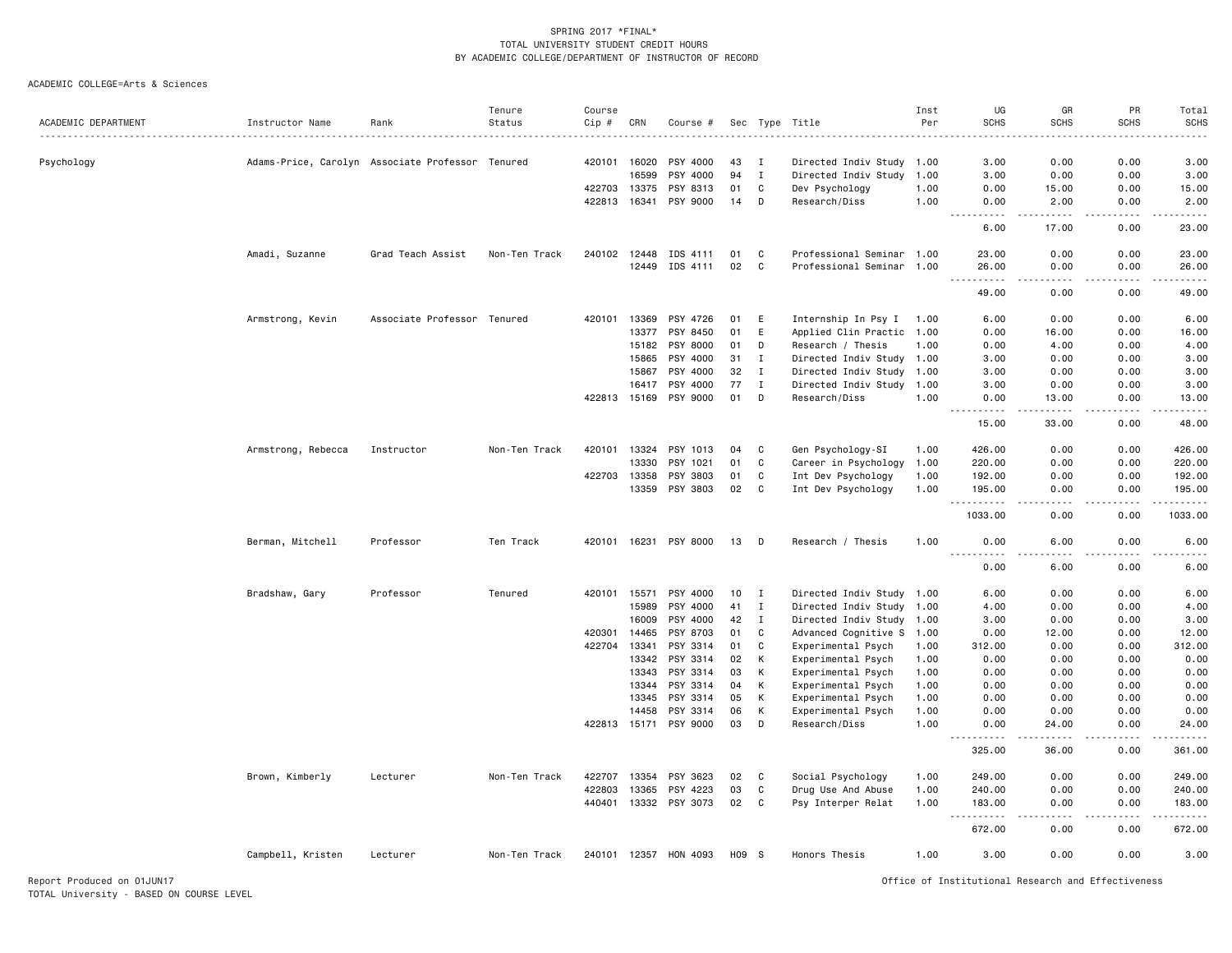ACADEMIC COLLEGE=Arts & Sciences

|                     |                                        |                             | Tenure         | Course |              |                       |                  |              |                           | Inst | UG                                              | GR                           | PR          | Total                                                                                                                                                                                     |
|---------------------|----------------------------------------|-----------------------------|----------------|--------|--------------|-----------------------|------------------|--------------|---------------------------|------|-------------------------------------------------|------------------------------|-------------|-------------------------------------------------------------------------------------------------------------------------------------------------------------------------------------------|
| ACADEMIC DEPARTMENT | Instructor Name                        | Rank                        | Status         | Cip #  | CRN          | Course #              |                  |              | Sec Type Title            | Per  | <b>SCHS</b>                                     | <b>SCHS</b>                  | <b>SCHS</b> | <b>SCHS</b>                                                                                                                                                                               |
| Psychology          | Campbell, Kristen                      | Lecturer                    | Non-Ten Track  | 420101 | 14043        | PSY 3213              | 501              | C            | Psych Of Ab Behavior 1.00 |      | 78.00                                           | 0.00                         | 0.00        | 78.00                                                                                                                                                                                     |
|                     |                                        |                             |                |        | 15898        | PSY 4000              | 34               | I            | Directed Indiv Study 1.00 |      | 3.00                                            | 0.00                         | 0.00        | 3.00                                                                                                                                                                                      |
|                     |                                        |                             |                |        |              | 16274 PSY 4000        | 55               | $\mathbf I$  | Directed Indiv Study 1.00 |      | 3.00                                            | 0.00                         | 0.00        | 3.00                                                                                                                                                                                      |
|                     |                                        |                             |                |        | 16537        | PSY 4000              | 82               | $\mathbf{I}$ | Directed Indiv Study 1.00 |      | 3.00                                            | 0.00                         | 0.00        | 3.00                                                                                                                                                                                      |
|                     |                                        |                             |                |        | 16538        | PSY 4000              | 83               | I            | Directed Indiv Study 1.00 |      | 3.00                                            | 0.00                         | 0.00        | 3.00                                                                                                                                                                                      |
|                     |                                        |                             |                |        | 16539        | PSY 4000              | 84               | $\mathbf I$  | Directed Indiv Study 1.00 |      | 3.00                                            | 0.00                         | 0.00        | 3.00                                                                                                                                                                                      |
|                     |                                        |                             |                |        | 16540        | PSY 4000              | 85               | $\mathbf{I}$ | Directed Indiv Study 1.00 |      | 3.00                                            | 0.00                         | 0.00        | 3.00                                                                                                                                                                                      |
|                     |                                        |                             |                |        | 16541        | PSY 4000              | 86               | $\mathbf I$  | Directed Indiv Study 1.00 |      | 3.00                                            | 0.00                         | 0.00        | 3.00                                                                                                                                                                                      |
|                     |                                        |                             |                |        | 16543        | PSY 4000              | 87               | I            | Directed Indiv Study 1.00 |      | 3.00                                            | 0.00                         | 0.00        | 3.00                                                                                                                                                                                      |
|                     |                                        |                             |                |        | 16545        | PSY 4000              | 88               | $\mathbf I$  | Directed Indiv Study 1.00 |      | 3.00                                            | 0.00                         | 0.00        | 3.00                                                                                                                                                                                      |
|                     |                                        |                             |                |        | 16547        | PSY 4000              | 89               | $\mathbf{I}$ | Directed Indiv Study 1.00 |      | 3.00                                            | 0.00                         | 0.00        | 3.00                                                                                                                                                                                      |
|                     |                                        |                             |                |        | 16548        | PSY 4000              | 90               | $\mathbf I$  | Directed Indiv Study 1.00 |      | 3.00                                            | 0.00                         | 0.00        | 3.00                                                                                                                                                                                      |
|                     |                                        |                             |                |        | 16549        | PSY 4000              | 91               | I            | Directed Indiv Study 1.00 |      | 3.00                                            | 0.00                         | 0.00        | 3.00                                                                                                                                                                                      |
|                     |                                        |                             |                | 422708 | 13333        | PSY 3104              | 01               | C            | Introductory Psychol 1.00 |      | 372.00                                          | 0.00                         | 0.00        | 372.00                                                                                                                                                                                    |
|                     |                                        |                             |                |        | 13334        | PSY 3104              | 02               | к            | Introductory Psychol 1.00 |      | 0.00                                            | 0.00                         | 0.00        | 0.00                                                                                                                                                                                      |
|                     |                                        |                             |                |        | 13335        | PSY 3104              | 03               | K            | Introductory Psychol 1.00 |      | 0.00                                            | 0.00                         | 0.00        | 0.00                                                                                                                                                                                      |
|                     |                                        |                             |                |        | 13336        | PSY 3104              | 04               | K            | Introductory Psychol 1.00 |      | 0.00                                            | 0.00                         | 0.00        | 0.00                                                                                                                                                                                      |
|                     |                                        |                             |                |        | 13337        | PSY 3104              | 05               | К            | Introductory Psychol 1.00 |      | 0.00                                            | 0.00                         | 0.00        | 0.00                                                                                                                                                                                      |
|                     |                                        |                             |                |        | 14457        | PSY 3104              | 06               | К            | Introductory Psychol      | 1.00 | 0.00                                            | 0.00                         | 0.00        | 0.00                                                                                                                                                                                      |
|                     |                                        |                             |                | 422803 | 13363        | PSY 4223              | 01               | C            | Drug Use And Abuse        | 1.00 | 141.00                                          | 0.00                         | 0.00        | 141.00                                                                                                                                                                                    |
|                     |                                        |                             |                |        | 13364        | PSY 4223              | 02               | C            | Drug Use And Abuse        | 1.00 | 129.00                                          | 0.00                         | 0.00        | 129.00                                                                                                                                                                                    |
|                     |                                        |                             |                | 429999 | 13373        | PSY 6223              | 02               | C            | Drug Use And Abuse        | 1.00 | 0.00                                            | 6.00                         | 0.00        | 6.00                                                                                                                                                                                      |
|                     |                                        |                             |                | 440401 | 13331        | PSY 3073              | 01               | C            | Psy Interper Relat        | 1.00 | 111.00<br>$\frac{1}{2}$                         | 0.00                         | 0.00        | 111.00<br>$\frac{1}{2} \left( \frac{1}{2} \right) \left( \frac{1}{2} \right) \left( \frac{1}{2} \right) \left( \frac{1}{2} \right) \left( \frac{1}{2} \right)$                            |
|                     |                                        |                             |                |        |              |                       |                  |              |                           |      | 870.00                                          | 6.00                         | 0.00        | 876.00                                                                                                                                                                                    |
|                     | Carskadon, Thomas                      | Professor                   | Tenured        |        | 420101 16318 | PSY 4000              | 56               | I            | Directed Indiv Study 1.00 |      | 3.00                                            | 0.00                         | 0.00        | 3.00                                                                                                                                                                                      |
|                     |                                        |                             |                |        | 16568        | PSY 4000              | 93               | $\mathbf I$  | Directed Indiv Study 1.00 |      | 1.00                                            | 0.00                         | 0.00        | 1.00                                                                                                                                                                                      |
|                     |                                        |                             |                | 422705 | 13362        | PSY 4203              | H <sub>0</sub> 1 | C            | Theories Of Pers          | 1.00 | 51.00                                           | 0.00                         | 0.00        | 51.00                                                                                                                                                                                     |
|                     |                                        |                             |                |        |              | 422707 13353 PSY 3623 | 01               | C            | Social Psychology         | 1.00 | 294.00<br>.                                     | 0.00                         | 0.00        | 294.00<br>$\frac{1}{2} \left( \frac{1}{2} \right) \left( \frac{1}{2} \right) \left( \frac{1}{2} \right) \left( \frac{1}{2} \right) \left( \frac{1}{2} \right) \left( \frac{1}{2} \right)$ |
|                     |                                        |                             |                |        |              |                       |                  |              |                           |      | 349.00                                          | 0.00                         | 0.00        | 349.00                                                                                                                                                                                    |
|                     | Cartwright, Patricia Grad Teach Assist |                             | Non-Ten Track  |        |              | 420101 13322 PSY 1013 | 02               | C.           | Gen Psychology            | 1.00 | 222.00<br>$\sim$ $\sim$ $\sim$<br>$\frac{1}{2}$ | 0.00                         | 0.00        | 222.00<br>.                                                                                                                                                                               |
|                     |                                        |                             |                |        |              |                       |                  |              |                           |      | 222.00                                          | 0.00                         | 0.00        | 222.00                                                                                                                                                                                    |
|                     | Cooper, Stephanie                      | Lecturer                    | Non-Ten Track  |        | 420101 14108 | PSY 3023              | 201 C            |              | Applied Psychology        | 1.00 | 69.00                                           | 0.00                         | 0.00        | 69.00                                                                                                                                                                                     |
|                     |                                        |                             |                |        |              | 422707 14105 PSY 3363 | 201 C            |              | Behav Modification        | 1.00 | 42.00<br>.                                      | 0.00<br>$\sim$ $\sim$ $\sim$ | 0.00<br>.   | 42.00<br>.                                                                                                                                                                                |
|                     |                                        |                             |                |        |              |                       |                  |              |                           |      | $\sim$ $\sim$ $\sim$<br>111.00                  | 0.00                         | 0.00        | 111.00                                                                                                                                                                                    |
|                     | Drapeau, Christopher Non-Faculty       |                             | Not Applicable | 422706 | 15628        | PSY 4403              | 501              | $\mathbf{C}$ | Biological Psycholog 1.00 |      | 84.00                                           | 0.00                         | 0.00        | 84.00                                                                                                                                                                                     |
|                     |                                        |                             |                | 429999 |              | 14931 PSY 4990        | 01               | C            | Special Topic In PSY 1.00 |      | 111.00<br>.<br>$\sim$ $\sim$ $\sim$             | 0.00<br>.                    | 0.00<br>.   | 111.00<br>.                                                                                                                                                                               |
|                     |                                        |                             |                |        |              |                       |                  |              |                           |      | 195.00                                          | 0.00                         | 0.00        | 195.00                                                                                                                                                                                    |
|                     | Dumessa, Lediya                        | Grad Teach Assist           | Non-Ten Track  |        |              | 420101 13321 PSY 1013 | 01               | C            | Gen Psychology            | 1.00 | 240.00                                          | 0.00                         | 0.00        | 240.00                                                                                                                                                                                    |
|                     |                                        |                             |                |        |              |                       |                  |              |                           |      | 240.00                                          | 0.00                         | 0.00        | 240.00                                                                                                                                                                                    |
|                     | Eakin, Deborah                         | Associate Professor Tenured |                | 240101 | 12354        | HON 4093              | H06 S            |              | Honors Thesis             | 1.00 | 3.00                                            | 0.00                         | 0.00        | 3.00                                                                                                                                                                                      |
|                     |                                        |                             |                | 420101 | 15128        | PSY 4000              | 02               | I            | Directed Indiv Study 1.00 |      | 3.00                                            | 0.00                         | 0.00        | 3.00                                                                                                                                                                                      |
|                     |                                        |                             |                |        | 15485        | PSY 4000              | 08               | Ι.           | Directed Indiv Study 1.00 |      | 3.00                                            | 0.00                         | 0.00        | 3.00                                                                                                                                                                                      |

Report Produced on 01JUN17 Office of Institutional Research and Effectiveness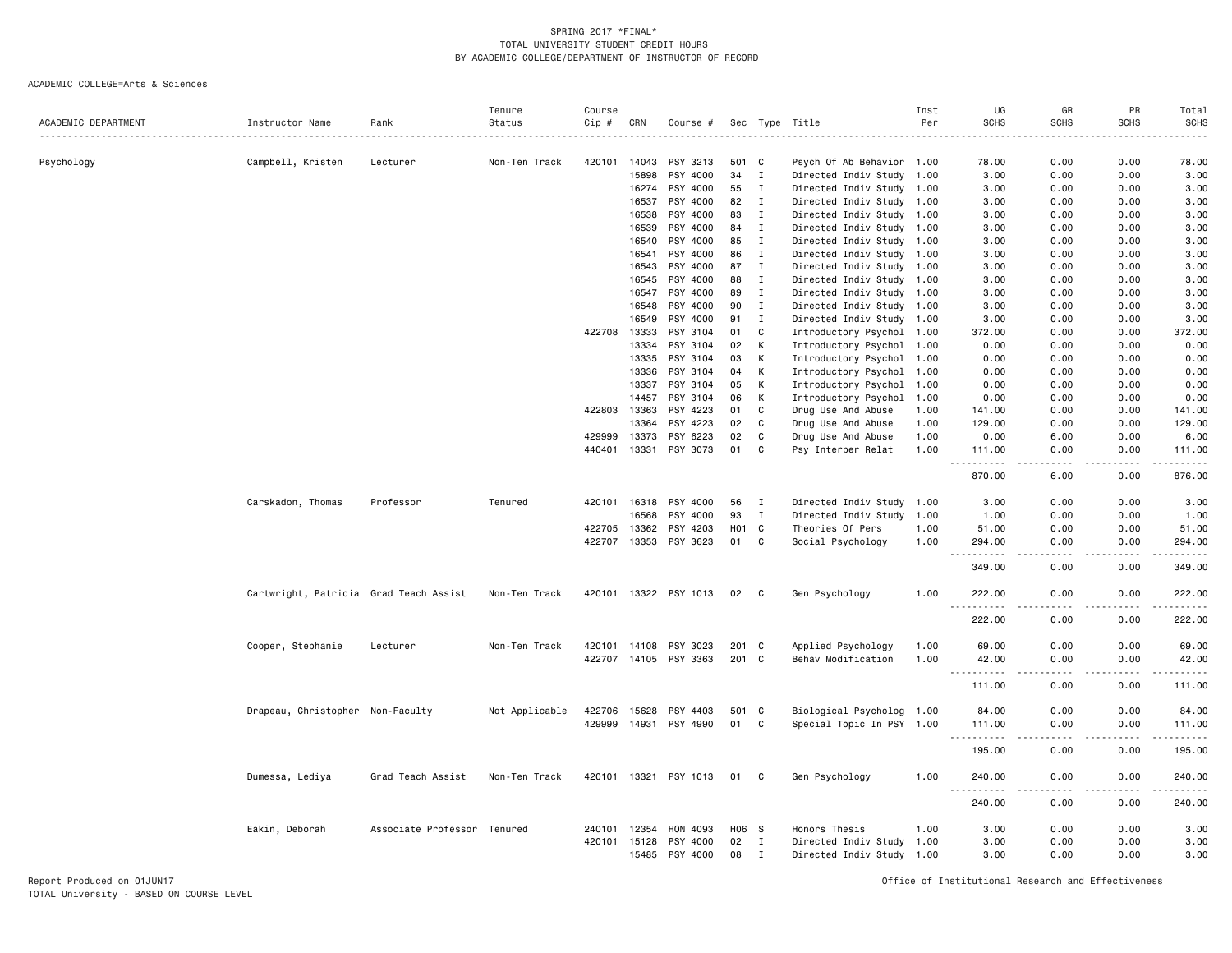|                     |                   |                               | Tenure         | Course |       |                       |       |                |                           | Inst | UG                                 | GR                   | PR                           | Total       |
|---------------------|-------------------|-------------------------------|----------------|--------|-------|-----------------------|-------|----------------|---------------------------|------|------------------------------------|----------------------|------------------------------|-------------|
| ACADEMIC DEPARTMENT | Instructor Name   | Rank                          | Status         | Cip #  | CRN   | Course #              |       |                | Sec Type Title            | Per  | <b>SCHS</b>                        | <b>SCHS</b>          | <b>SCHS</b>                  | <b>SCHS</b> |
|                     |                   |                               |                |        |       |                       |       |                |                           |      |                                    |                      |                              |             |
| Psychology          | Eakin, Deborah    | Associate Professor Tenured   |                | 420101 | 15740 | PSY 4000              | 15    | - I            | Directed Indiv Study 1.00 |      | 3.00                               | 0.00                 | 0.00                         | 3.00        |
|                     |                   |                               |                |        | 15742 | PSY 4000              | 17    | $\mathbf{I}$   | Directed Indiv Study 1.00 |      | 3.00                               | 0.00                 | 0.00                         | 3.00        |
|                     |                   |                               |                |        | 15745 | PSY 4000              | 18    | $\mathbf I$    | Directed Indiv Study 1.00 |      | 3.00                               | 0.00                 | 0.00                         | 3.00        |
|                     |                   |                               |                |        | 15746 | PSY 4000              | 19    | $\mathbf I$    | Directed Indiv Study 1.00 |      | 3.00                               | 0.00                 | 0.00                         | 3.00        |
|                     |                   |                               |                |        | 15772 | PSY 4000              | 22    | $\mathbf I$    | Directed Indiv Study 1.00 |      | 6.00                               | 0.00                 | 0.00                         | 6.00        |
|                     |                   |                               |                |        | 15773 | PSY 4000              | 23    | $\mathbf I$    | Directed Indiv Study 1.00 |      | 3.00                               | 0.00                 | 0.00                         | 3.00        |
|                     |                   |                               |                |        | 15783 | PSY 4000              | 25    | $\mathbf I$    | Directed Indiv Study 1.00 |      | 3.00                               | 0.00                 | 0.00                         | 3.00        |
|                     |                   |                               |                |        | 16648 | PSY 4000              | 96    | $\mathbf I$    | Directed Indiv Study 1.00 |      | 3.00                               | 0.00                 | 0.00                         | 3.00        |
|                     |                   |                               |                | 422701 | 13356 | PSY 3713              | 01    | $\mathbf C$    | Cognitive Psychology 1.00 |      | 159.00                             | 0.00                 | 0.00                         | 159.00      |
|                     |                   |                               |                | 422813 | 15172 | PSY 9000              | 04    | D              | Research/Diss             | 1.00 | 0.00<br>.                          | 25.00<br>.           | 0.00<br>.                    | 25.00<br>.  |
|                     |                   |                               |                |        |       |                       |       |                |                           |      | 195.00                             | 25.00                | 0.00                         | 220.00      |
|                     | Gier, Vicki       | Associate Professor Tenured   |                | 420101 | 13754 | PSY 1021              | 201 C |                | Career in Psychology 1.00 |      | 18.00                              | 0.00                 | 0.00                         | 18.00       |
|                     |                   |                               |                |        | 15569 | PSY 6733              | 201 C |                | Memory                    | 1.00 | 0.00                               | 3.00                 | 0.00                         | 3.00        |
|                     |                   |                               |                | 422701 | 14137 | PSY 4733              | 201   | C              | Memory                    | 1.00 | 24.00                              | 0.00                 | 0.00                         | 24.00       |
|                     |                   |                               |                | 422813 | 13757 | PSY 3343              | 201 C |                | Psych Of Learning         | 1.00 | 42.00                              | 0.00                 | 0.00                         | 42.00       |
|                     |                   |                               |                | 429999 | 14141 | PSY 4990              | 201 C |                | Special Topic In PSY 1.00 |      | 15.00<br>$\sim$ $\sim$ $\sim$<br>. | 0.00<br>.            | 0.00<br>$\sim$ $\sim$ $\sim$ | 15.00<br>.  |
|                     |                   |                               |                |        |       |                       |       |                |                           |      | 99.00                              | 3.00                 | 0.00                         | 102.00      |
|                     | Gresham, Courtney | Non-Faculty                   | Not Applicable |        |       | 422707 14046 PSY 4353 | 501 C |                | Psychology and the L 1.00 |      | 72.00<br>.                         | 0.00<br>.            | 0.00<br>.                    | 72.00<br>.  |
|                     |                   |                               |                |        |       |                       |       |                |                           |      | 72.00                              | 0.00                 | 0.00                         | 72.00       |
|                     | Hachtel, Joanna   | Grad Teach Assist             | Non-Ten Track  |        |       | 420101 13326 PSY 1013 | 06    | C              | Gen Psychology            | 1.00 | 237.00<br>.                        | 0.00                 | 0.00<br>$   -$               | 237.00<br>. |
|                     |                   |                               |                |        |       |                       |       |                |                           |      | 237.00                             | 0.00                 | 0.00                         | 237.00      |
|                     | Hogan, Russell    | Lecturer                      | Non-Ten Track  |        |       | 420101 13755 PSY 3213 | 201 C |                | Psych Of Ab Behavior 1.00 |      | 63.00                              | 0.00                 | 0.00                         | 63.00       |
|                     |                   |                               |                |        |       |                       |       |                |                           |      | 63.00                              | 0.00                 | 0.00                         | 63.00       |
|                     | Hubbard, Marlena  | Lecturer                      | Non-Ten Track  | 422701 | 13370 | PSY 4733              | 01    | C              | Memory                    | 1.00 | 60.00                              | 0.00                 | 0.00                         | 60.00       |
|                     |                   |                               |                | 422809 | 13371 | PSY 4983              | 01    | C              | Psychology Of Aging       | 1.00 | 240.00                             | 0.00                 | 0.00                         | 240.00      |
|                     |                   |                               |                | 422813 | 13347 | PSY 3343              | 02    | C              | Psych Of Learning         | 1.00 | 198.00                             | 0.00                 | 0.00                         | 198.00      |
|                     |                   |                               |                |        |       | 14044 PSY 3343        | 501 C |                | Psych Of Learning         | 1.00 | 93.00<br>-----                     | 0.00<br>.            | 0.00<br>$\frac{1}{2}$        | 93.00<br>.  |
|                     |                   |                               |                |        |       |                       |       |                |                           |      | 591.00                             | 0.00                 | 0.00                         | 591.00      |
|                     | Jarosz, Andrew    | Assistant Professor Ten Track |                | 420101 | 15185 | PSY 8000              | 04    | D              | Research / Thesis         | 1.00 | 0.00                               | 6.00                 | 0.00                         | 6.00        |
|                     |                   |                               |                |        | 15268 | PSY 4000              | 07    | $\;$ I         | Directed Indiv Study 1.00 |      | 3.00                               | 0.00                 | 0.00                         | 3.00        |
|                     |                   |                               |                | 422701 | 13383 | PSY 8713              | 01    | C              | Issues Cognitive Psy 1.00 |      | 0.00                               | 24.00                | 0.00                         | 24.00       |
|                     |                   |                               |                |        |       | 14459 PSY 3713        | 02    | C              | Cognitive Psychology 1.00 |      | 228.00                             | 0.00                 | 0.00                         | 228.00      |
|                     |                   |                               |                |        |       |                       |       |                |                           |      | .<br>231.00                        | $- - - - -$<br>30.00 | .<br>0.00                    | .<br>261.00 |
|                     | Jones, Torri      | Assistant Professor Ten Track |                | 240101 | 15786 | <b>HON 4000</b>       | 02    | $\blacksquare$ | Directed Individual       | 1.00 | 3.00                               | 0.00                 | 0.00                         | 3.00        |
|                     |                   |                               |                | 420101 | 15203 | PSY 4000              | 04    | $\mathbf I$    | Directed Indiv Study 1.00 |      | 3.00                               | 0.00                 | 0.00                         | 3.00        |
|                     |                   |                               |                |        | 15257 | PSY 4000              | 06    | I              | Directed Indiv Study 1.00 |      | 3.00                               | 0.00                 | 0.00                         | 3.00        |
|                     |                   |                               |                |        | 15741 | PSY 4000              | 16    | Ι.             | Directed Indiv Study 1.00 |      | 3.00                               | 0.00                 | 0.00                         | 3.00        |
|                     |                   |                               |                |        | 15914 | PSY 4000              | 36    | $\mathbf I$    | Directed Indiv Study 1.00 |      | 3.00                               | 0.00                 | 0.00                         | 3.00        |
|                     |                   |                               |                | 429999 | 14932 | PSY 8990              | 01    | $\mathsf{C}$   | Special Topic In PSY 1.00 |      | 0.00                               | 30.00                | 0.00                         | 30.00       |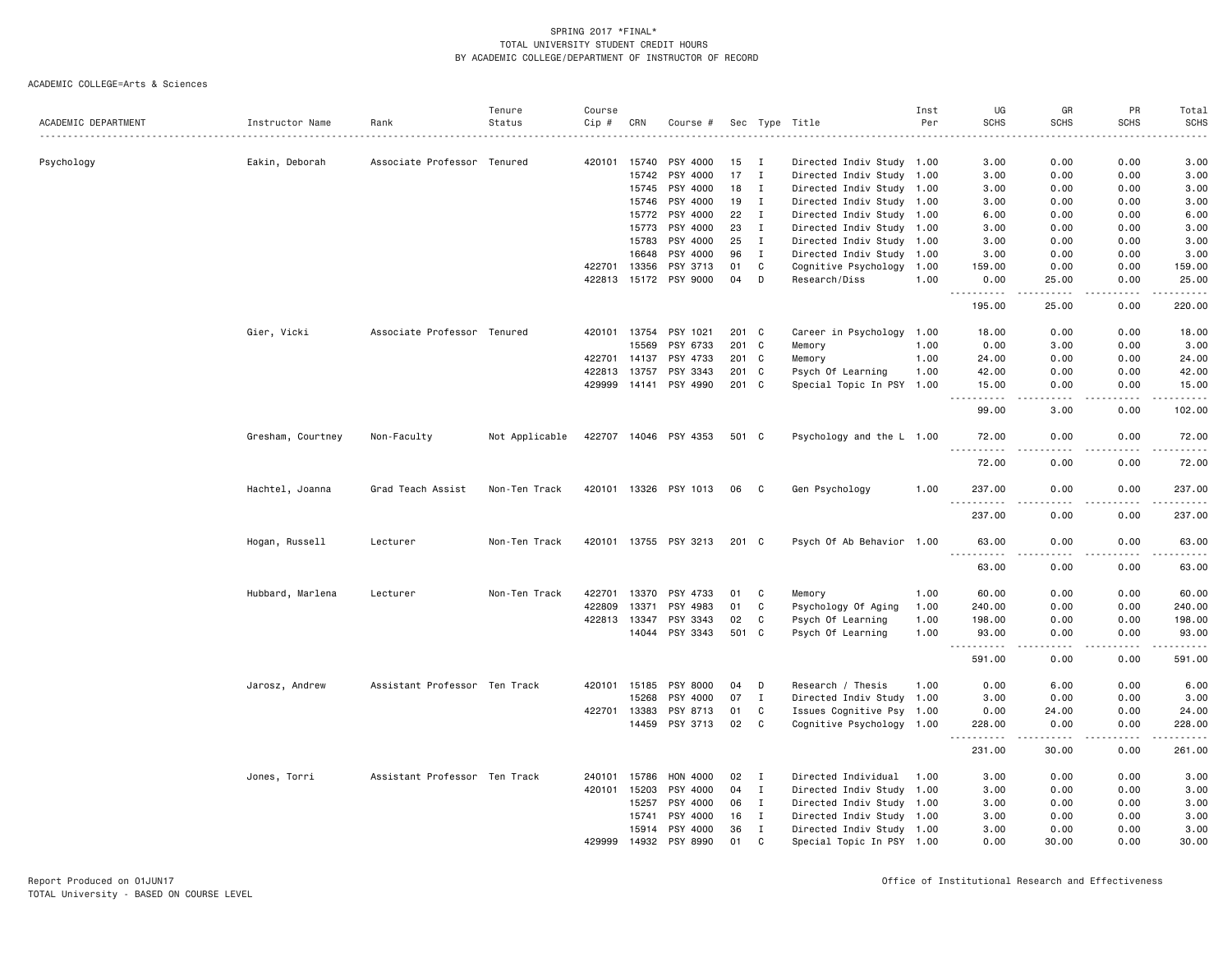| ACADEMIC COLLEGE=Arts & Sciences |  |  |  |
|----------------------------------|--|--|--|
|----------------------------------|--|--|--|

| ACADEMIC DEPARTMENT | Instructor Name    | Rank                        | Tenure<br>Status | Course<br>$Cip \#$ | CRN            | Course #              |          |                              | Sec Type Title                                         | Inst<br>Per | UG<br><b>SCHS</b>      | GR<br><b>SCHS</b> | PR<br><b>SCHS</b> | Total<br>SCHS           |
|---------------------|--------------------|-----------------------------|------------------|--------------------|----------------|-----------------------|----------|------------------------------|--------------------------------------------------------|-------------|------------------------|-------------------|-------------------|-------------------------|
|                     |                    |                             |                  |                    |                |                       |          |                              |                                                        |             | .                      |                   |                   |                         |
|                     |                    |                             |                  |                    |                |                       |          |                              |                                                        |             | 15.00                  | 30.00             | 0.00              | 45.00                   |
| Psychology          | Kinman, Brittany   | Grad Teach Assist           | Non-Ten Track    |                    |                | 420101 13323 PSY 1013 | 03       | C                            | Gen Psychology                                         | 1.00        | 231.00<br><u>.</u>     | 0.00              | 0.00              | 231.00<br>.             |
|                     |                    |                             |                  |                    |                |                       |          |                              |                                                        |             | 231.00                 | 0.00              | 0.00              | 231.00                  |
|                     | Klein, Stephen     | Professor                   | Tenured          |                    |                | 420101 13374 PSY 6403 | 01       | C                            | Biological Psycholog 1.00                              |             | 0.00                   | 33.00             | 0.00              | 33.00                   |
|                     |                    |                             |                  |                    | 14462          | PSY 6403              | 02       | C                            | Biological Psycholog                                   | 1.00        | 0.00                   | 3.00              | 0.00              | 3.00                    |
|                     |                    |                             |                  | 422706             | 13367          | PSY 4403              | 01       | C                            | Biological Psycholog                                   | 1.00        | 66.00                  | 0.00              | 0.00              | 66.00                   |
|                     |                    |                             |                  |                    | 13368          | PSY 4403              | 02       | C                            | Biological Psycholog                                   | 1.00        | 111.00                 | 0.00              | 0.00              | 111.00                  |
|                     |                    |                             |                  | 422813 13346       |                | PSY 3343              | 01       | C                            | Psych Of Learning                                      | 1.00        | 114.00<br><u>.</u>     | 0.00<br>.         | 0.00<br>.         | 114.00<br>$- - - - - -$ |
|                     |                    |                             |                  |                    |                |                       |          |                              |                                                        |             | 291.00                 | 36.00             | 0.00              | 327.00                  |
|                     | Kwan, Janet        | Grad Teach Assist           | Non-Ten Track    | 420101             |                | 13325 PSY 1013        | 05       | C                            | Gen Psychology                                         | 1.00        | 195.00<br>.<br>د د د د | 0.00              | 0.00              | 195.00                  |
|                     |                    |                             |                  |                    |                |                       |          |                              |                                                        |             | 195.00                 | 0.00              | 0.00              | 195.00                  |
|                     | McKinney, Clifford | Associate Professor Tenured |                  | 420101             | 15187          | PSY 8000              | 06       | D                            | Research / Thesis                                      | 1.00        | 0.00                   | 9.00              | 0.00              | 9.00                    |
|                     |                    |                             |                  |                    | 15953          | PSY 4000              | 38       | $\mathbf{I}$                 | Directed Indiv Study                                   | 1.00        | 3.00                   | 0.00              | 0.00              | 3.00                    |
|                     |                    |                             |                  |                    | 16242          | PSY 4000              | 49       | $\mathbf{I}$                 | Directed Indiv Study                                   | 1.00        | 3.00                   | 0.00              | 0.00              | 3.00                    |
|                     |                    |                             |                  |                    | 16243          | PSY 4000              | 50       | $\mathbf I$                  | Directed Indiv Study                                   | 1.00        | 3.00                   | 0.00              | 0.00              | 3.00                    |
|                     |                    |                             |                  |                    | 16245          | PSY 4000              | 51       | $\mathbf{I}$                 | Directed Indiv Study                                   | 1.00        | 3.00                   | 0.00              | 0.00              | 3.00                    |
|                     |                    |                             |                  |                    | 16247          | PSY 4000              | 52       | I                            | Directed Indiv Study                                   | 1.00        | 3.00                   | 0.00              | 0.00              | 3.00                    |
|                     |                    |                             |                  |                    | 16248          | PSY 4000              | 53       | $\mathbf{I}$                 | Directed Indiv Study                                   | 1.00        | 3.00                   | 0.00              | 0.00              | 3.00                    |
|                     |                    |                             |                  |                    | 16439          | PSY 4000              | 78       | $\mathbf{I}$                 | Directed Indiv Study 1.00                              |             | 3.00                   | 0.00              | 0.00              | 3.00                    |
|                     |                    |                             |                  |                    | 16643          | PSY 4000              | 95       | $\mathbf I$                  | Directed Indiv Study                                   | 1.00        | 3.00                   | 0.00              | 0.00              | 3.00                    |
|                     |                    |                             |                  | 422805             | 14463          | PSY 8354              | 01       | B                            | Intelligence Testing 1.00                              |             | 0.00                   | 20.00             | 0.00              | 20.00                   |
|                     |                    |                             |                  |                    | 422813 15175   | PSY 9000              | 07       | D                            | Research/Diss                                          | 1.00        | 0.00<br>.              | 9.00<br>.         | 0.00<br>.         | 9.00                    |
|                     |                    |                             |                  |                    |                |                       |          |                              |                                                        |             | 24.00                  | 38.00             | 0.00              | 62.00                   |
|                     | McMillen, David    | Research Professor          | Non-Ten Track    | 420101             | 16373          | PSY 4000              | 58       | I                            | Directed Indiv Study 1.00                              |             | 1.00                   | 0.00              | 0.00              | 1.00                    |
|                     |                    |                             |                  |                    | 16375          | PSY 4000              | 60       | $\mathbf I$                  | Directed Indiv Study 1.00                              |             | 2.00                   | 0.00              | 0.00              | 2.00                    |
|                     |                    |                             |                  |                    | 16377          | PSY 4000              | 62       | I                            | Directed Indiv Study 1.00                              |             | 3.00                   | 0.00              | 0.00              | 3.00                    |
|                     |                    |                             |                  |                    | 16378          | PSY 4000              | 63       | $\mathbf{I}$                 | Directed Indiv Study 1.00                              |             | 2.00                   | 0.00              | 0.00              | 2.00                    |
|                     |                    |                             |                  |                    | 16379          | PSY 4000              | 64       | $\mathbf I$                  | Directed Indiv Study 1.00                              |             | 2.00                   | 0.00              | 0.00              | 2.00                    |
|                     |                    |                             |                  |                    | 16380          | PSY 4000              | 65       | $\mathbf I$                  | Directed Indiv Study 1.00                              |             | 2.00                   | 0.00              | 0.00              | 2.00                    |
|                     |                    |                             |                  |                    | 16381<br>16382 | PSY 4000<br>PSY 4000  | 66<br>67 | $\mathbf{I}$<br>$\mathbf{I}$ | Directed Indiv Study                                   | 1.00        | 3.00                   | 0.00              | 0.00              | 3.00<br>3.00            |
|                     |                    |                             |                  |                    | 16384          | PSY 4000              | 69       | $\mathbf I$                  | Directed Indiv Study 1.00<br>Directed Indiv Study 1.00 |             | 3.00<br>2.00           | 0.00<br>0.00      | 0.00<br>0.00      | 2.00                    |
|                     |                    |                             |                  |                    | 16385          | PSY 4000              | 70       | $\mathbf{I}$                 | Directed Indiv Study 1.00                              |             | 3.00                   | 0.00              | 0.00              | 3.00                    |
|                     |                    |                             |                  |                    | 16386          | PSY 4000              | 71       | $\mathbf{I}$                 | Directed Indiv Study 1.00                              |             | 3.00                   | 0.00              | 0.00              | 3.00                    |
|                     |                    |                             |                  |                    | 16388          | PSY 4000              | 73       | I                            | Directed Indiv Study 1.00                              |             | 2.00                   | 0.00              | 0.00              | 2.00                    |
|                     |                    |                             |                  |                    | 16389          | PSY 4000              | 74       | $\mathbf{I}$                 | Directed Indiv Study 1.00                              |             | 2.00                   | 0.00              | 0.00              | 2.00                    |
|                     |                    |                             |                  |                    | 16391          | PSY 4000              | 75       | $\mathbf{I}$                 | Directed Indiv Study 1.00                              |             | 2.00                   | 0.00              | 0.00              | 2.00                    |
|                     |                    |                             |                  |                    |                | 16392 PSY 4000        | 76       | $\mathbf{I}$                 | Directed Indiv Study 1.00                              |             | 3.00                   | 0.00              | 0.00              | 3.00                    |
|                     |                    |                             |                  |                    |                |                       |          |                              |                                                        |             | 35.00                  | 0.00              | 0.00              | 35.00                   |
|                     | McMillen, Robert   | Associate Professor Tenured |                  |                    |                | 422810 13352 PSY 3503 | 01       | C)                           | Health Psychology                                      | 1.00        | 63.00                  | 0.00              | 0.00              | 63.00                   |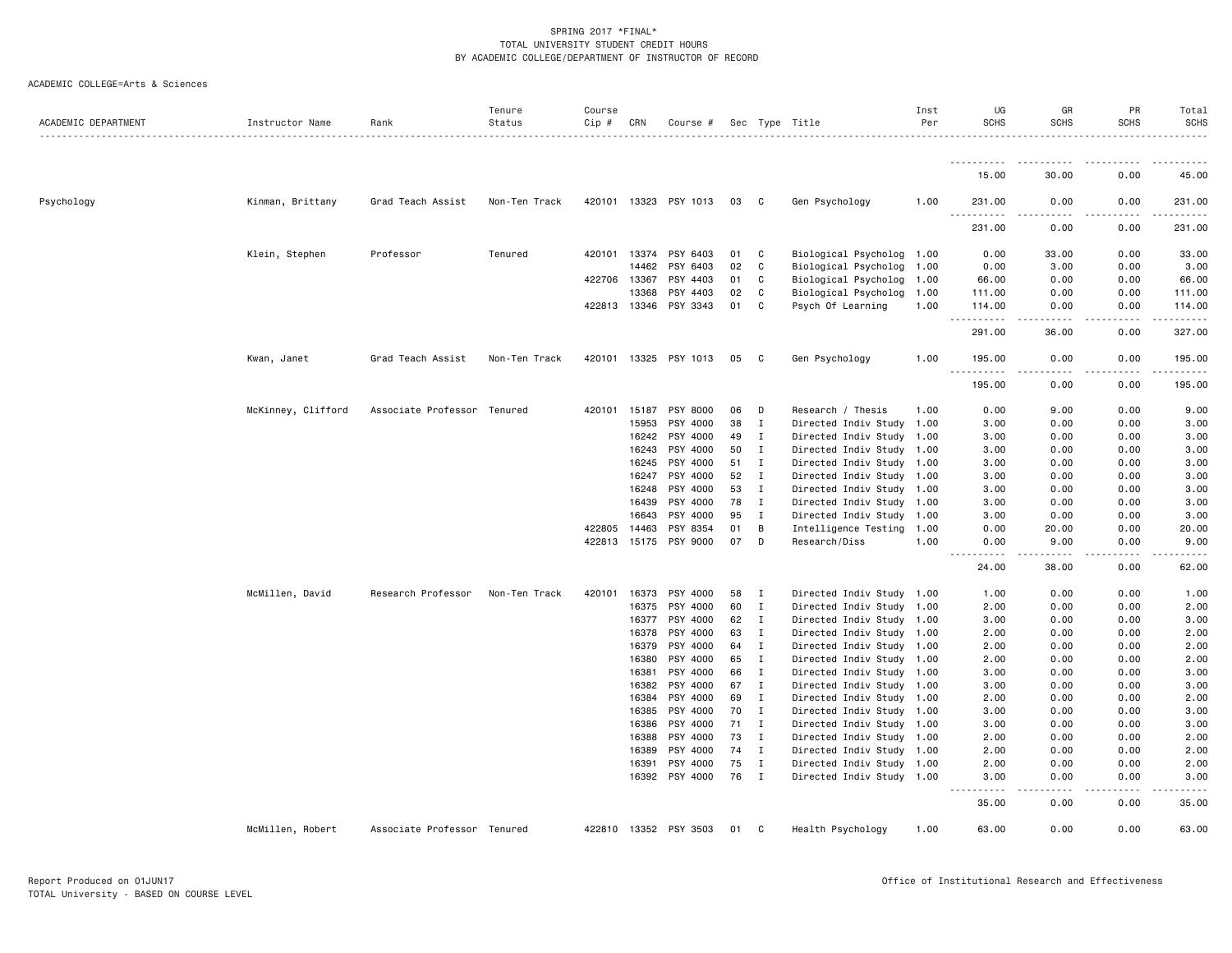|  | ACADEMIC COLLEGE=Arts & Sciences |  |  |  |
|--|----------------------------------|--|--|--|
|--|----------------------------------|--|--|--|

| .<br>63.00<br>0.00<br>0.00<br>63.00<br>Mitchell, Sheridan<br>422707<br>PSY 3203<br>Gender Differences<br>0.00<br>Psychology<br>Lecturer<br>Non-Ten Track<br>13338<br>01<br>C<br>1.00<br>234.00<br>0.00<br>234.00<br>13349<br>PSY 3363<br>01<br>C<br>Behav Modification<br>1.00<br>237.00<br>0.00<br>0.00<br>237.00<br>.<br>$- - - - - -$<br>$\sim$ $\sim$ $\sim$<br>.<br>471.00<br>0.00<br>471.00<br>0.00<br>Moss, Robert<br>Associate Professor Tenured<br>240101<br>12353<br>HON 4093<br>H05 E<br>Honors Thesis<br>1.00<br>3.00<br>0.00<br>0.00<br>3.00<br>PSY 8000<br>420101<br>15188<br>07<br>D<br>Research / Thesis<br>1.00<br>0.00<br>12.00<br>0.00<br>12.00<br>15516<br>PSY 4000<br>09<br>I<br>Directed Indiv Study 1.00<br>3.00<br>0.00<br>0.00<br>3.00<br>16063<br>PSY 4000<br>44<br>$\mathbf{I}$<br>Directed Indiv Study 1.00<br>3.00<br>0.00<br>0.00<br>3.00<br>PSY 4000<br>81<br>$\mathbf{I}$<br>Directed Indiv Study 1.00<br>2.00<br>0.00<br>0.00<br>2.00<br>16446<br>$\mathbb{C}$<br>422701 13357<br>PSY 3723<br>01<br>0.00<br>0.00<br>81.00<br>Cognitive Neuroscien 1.00<br>81.00<br>13384<br>PSY 8731<br>01<br>C<br>Appl Cognitive Resea 1.00<br>0.00<br>8.00<br>0.00<br>8.00<br>422813 15176<br>PSY 9000<br>08<br>D<br>Research/Diss<br>1.00<br>0.00<br>12.00<br>0.00<br>12.00<br>$- - -$<br>-----<br>.<br>.<br>.<br>92.00<br>32.00<br>0.00<br>124.00<br>Nadorff, Danielle<br>0.00<br>Assistant Professor Ten Track<br>420101<br>15752<br>PSY 4000<br>20<br>$\mathbf I$<br>Directed Indiv Study 1.00<br>3.00<br>0.00<br>3.00<br>Directed Indiv Study 1.00<br>15771<br>PSY 4000<br>21<br>Ι.<br>3.00<br>0.00<br>0.00<br>3.00<br>PSY 4000<br>37<br>Directed Indiv Study 1.00<br>3.00<br>15924<br>$\mathbf{I}$<br>3.00<br>0.00<br>0.00<br>PSY 4000<br>54<br>$\mathbf I$<br>Directed Indiv Study 1.00<br>0.00<br>0.00<br>3.00<br>16249<br>3.00<br>PSY 4000<br>$\mathbf I$<br>Directed Indiv Study<br>16550<br>92<br>1.00<br>3.00<br>0.00<br>0.00<br>3.00<br>422813 15177 PSY 9000<br>09<br>D<br>Research/Diss<br>1.00<br>0.00<br>4.00<br>0.00<br>4.00<br>$\frac{1}{2}$<br>15.00<br>4.00<br>0.00<br>19.00<br>Nadorff, Michael<br>Assistant Professor Ten Track<br>13378<br>PSY 8460<br>0.00<br>19.00<br>420101<br>01<br>E<br>App Ext Clinical Pra 1.00<br>0.00<br>19.00<br>PSY 8000<br>09<br>Research / Thesis<br>15190<br>D<br>1.00<br>0.00<br>3.00<br>0.00<br>3.00<br>PSY 4000<br>Directed Indiv Study 1.00<br>0.00<br>0.00<br>2.00<br>15583<br>14<br>$\mathbf{I}$<br>2.00<br>15782<br>PSY 4000<br>24<br>$\mathbf I$<br>Directed Indiv Study 1.00<br>3.00<br>0.00<br>0.00<br>3.00<br>16150<br>PSY 6403<br>03<br>C<br>Biological Psycholog<br>0.00<br>27.00<br>1.00<br>0.00<br>27.00<br>16284<br>PSY 8450<br>03<br>E<br>Applied Clin Practic 1.00<br>0.00<br>6.00<br>0.00<br>6.00<br>PSY 9000<br>10<br>D<br>422813 15178<br>Research/Diss<br>1.00<br>0.00<br>2.00<br>0.00<br>2.00<br>PSY 9730<br>16149<br>01<br>E<br>Doc Internship Clin<br>0.00<br>5.00<br>0.00<br>5.00<br>1.00<br>PSY 9730<br>801 E<br>16638<br>Doc Internship Clin<br>1.00<br>0.00<br>1.00<br>0.00<br>1.00<br>$\sim$ $\sim$ $\sim$ $\sim$<br>$- - - -$<br>5.00<br>63.00<br>0.00<br>68.00<br>Naldi, Mariana<br>Non-Employee<br>Not Applicable<br>420101 14464 PSY 8450<br>02<br>E<br>Applied Clin Practic 1.00<br>0.00<br>15.00<br>0.00<br>15.00<br>.<br>.<br>.<br>0.00<br>15.00<br>0.00<br>15.00<br>13380<br>PSY 8533<br>Oliveros, Arazais<br>Assistant Professor Ten Track<br>420101<br>01<br>C<br>Clinic Pract In Psy<br>0.00<br>18.00<br>0.00<br>18.00<br>1.00<br>15191<br><b>PSY 8000</b><br>10<br>D<br>Research / Thesis<br>1.00<br>0.00<br>1.00<br>0.00<br>1.00<br>15582<br>PSY 4000<br>13<br>Directed Indiv Study 1.00<br>0.00<br>0.00<br>3.00<br>$\mathbf I$<br>3.00<br>PSY 4000<br>39<br>$\mathbf I$<br>Directed Indiv Study 1.00<br>0.00<br>3.00<br>15966<br>3.00<br>0.00<br>PSY 4000<br>79<br>$\mathbf I$<br>3.00<br>16442<br>Directed Indiv Study 1.00<br>3.00<br>0.00<br>0.00<br>16444<br>PSY 4000<br>80<br>$\mathbf I$<br>Directed Indiv Study 1.00<br>3.00<br>0.00<br>0.00<br>3.00<br>422703<br>14460<br>PSY 4343<br>01<br>C<br>Clinical Child Psych 1.00<br>129.00<br>0.00<br>0.00<br>129.00<br>422813<br>PSY 9000<br>11<br>D<br>1.00<br>0.00<br>15179<br>Research/Diss<br>0.00<br>1.00<br>1.00 | ACADEMIC DEPARTMENT | Instructor Name | Rank | Tenure<br>Status | Course<br>Cip # | CRN | Course # |  | Sec Type Title | Inst<br>Per | UG<br><b>SCHS</b> | GR<br><b>SCHS</b> | PR<br><b>SCHS</b> | Total<br>SCHS |
|------------------------------------------------------------------------------------------------------------------------------------------------------------------------------------------------------------------------------------------------------------------------------------------------------------------------------------------------------------------------------------------------------------------------------------------------------------------------------------------------------------------------------------------------------------------------------------------------------------------------------------------------------------------------------------------------------------------------------------------------------------------------------------------------------------------------------------------------------------------------------------------------------------------------------------------------------------------------------------------------------------------------------------------------------------------------------------------------------------------------------------------------------------------------------------------------------------------------------------------------------------------------------------------------------------------------------------------------------------------------------------------------------------------------------------------------------------------------------------------------------------------------------------------------------------------------------------------------------------------------------------------------------------------------------------------------------------------------------------------------------------------------------------------------------------------------------------------------------------------------------------------------------------------------------------------------------------------------------------------------------------------------------------------------------------------------------------------------------------------------------------------------------------------------------------------------------------------------------------------------------------------------------------------------------------------------------------------------------------------------------------------------------------------------------------------------------------------------------------------------------------------------------------------------------------------------------------------------------------------------------------------------------------------------------------------------------------------------------------------------------------------------------------------------------------------------------------------------------------------------------------------------------------------------------------------------------------------------------------------------------------------------------------------------------------------------------------------------------------------------------------------------------------------------------------------------------------------------------------------------------------------------------------------------------------------------------------------------------------------------------------------------------------------------------------------------------------------------------------------------------------------------------------------------------------------------------------------------------------------------------------------------------------------------------------------------------------------------------------------------------------------------------------------------------------------------------------------------------------------------------------------------------------------------------------------------------------------------------------------------------------------------------------------------------------------------------------------------------------------------------------------------------------------------------------------------------------------------------------------------------------------------------------------------|---------------------|-----------------|------|------------------|-----------------|-----|----------|--|----------------|-------------|-------------------|-------------------|-------------------|---------------|
|                                                                                                                                                                                                                                                                                                                                                                                                                                                                                                                                                                                                                                                                                                                                                                                                                                                                                                                                                                                                                                                                                                                                                                                                                                                                                                                                                                                                                                                                                                                                                                                                                                                                                                                                                                                                                                                                                                                                                                                                                                                                                                                                                                                                                                                                                                                                                                                                                                                                                                                                                                                                                                                                                                                                                                                                                                                                                                                                                                                                                                                                                                                                                                                                                                                                                                                                                                                                                                                                                                                                                                                                                                                                                                                                                                                                                                                                                                                                                                                                                                                                                                                                                                                                                                                                                                |                     |                 |      |                  |                 |     |          |  |                |             |                   |                   |                   |               |
|                                                                                                                                                                                                                                                                                                                                                                                                                                                                                                                                                                                                                                                                                                                                                                                                                                                                                                                                                                                                                                                                                                                                                                                                                                                                                                                                                                                                                                                                                                                                                                                                                                                                                                                                                                                                                                                                                                                                                                                                                                                                                                                                                                                                                                                                                                                                                                                                                                                                                                                                                                                                                                                                                                                                                                                                                                                                                                                                                                                                                                                                                                                                                                                                                                                                                                                                                                                                                                                                                                                                                                                                                                                                                                                                                                                                                                                                                                                                                                                                                                                                                                                                                                                                                                                                                                |                     |                 |      |                  |                 |     |          |  |                |             |                   |                   |                   |               |
|                                                                                                                                                                                                                                                                                                                                                                                                                                                                                                                                                                                                                                                                                                                                                                                                                                                                                                                                                                                                                                                                                                                                                                                                                                                                                                                                                                                                                                                                                                                                                                                                                                                                                                                                                                                                                                                                                                                                                                                                                                                                                                                                                                                                                                                                                                                                                                                                                                                                                                                                                                                                                                                                                                                                                                                                                                                                                                                                                                                                                                                                                                                                                                                                                                                                                                                                                                                                                                                                                                                                                                                                                                                                                                                                                                                                                                                                                                                                                                                                                                                                                                                                                                                                                                                                                                |                     |                 |      |                  |                 |     |          |  |                |             |                   |                   |                   |               |
|                                                                                                                                                                                                                                                                                                                                                                                                                                                                                                                                                                                                                                                                                                                                                                                                                                                                                                                                                                                                                                                                                                                                                                                                                                                                                                                                                                                                                                                                                                                                                                                                                                                                                                                                                                                                                                                                                                                                                                                                                                                                                                                                                                                                                                                                                                                                                                                                                                                                                                                                                                                                                                                                                                                                                                                                                                                                                                                                                                                                                                                                                                                                                                                                                                                                                                                                                                                                                                                                                                                                                                                                                                                                                                                                                                                                                                                                                                                                                                                                                                                                                                                                                                                                                                                                                                |                     |                 |      |                  |                 |     |          |  |                |             |                   |                   |                   |               |
|                                                                                                                                                                                                                                                                                                                                                                                                                                                                                                                                                                                                                                                                                                                                                                                                                                                                                                                                                                                                                                                                                                                                                                                                                                                                                                                                                                                                                                                                                                                                                                                                                                                                                                                                                                                                                                                                                                                                                                                                                                                                                                                                                                                                                                                                                                                                                                                                                                                                                                                                                                                                                                                                                                                                                                                                                                                                                                                                                                                                                                                                                                                                                                                                                                                                                                                                                                                                                                                                                                                                                                                                                                                                                                                                                                                                                                                                                                                                                                                                                                                                                                                                                                                                                                                                                                |                     |                 |      |                  |                 |     |          |  |                |             |                   |                   |                   |               |
|                                                                                                                                                                                                                                                                                                                                                                                                                                                                                                                                                                                                                                                                                                                                                                                                                                                                                                                                                                                                                                                                                                                                                                                                                                                                                                                                                                                                                                                                                                                                                                                                                                                                                                                                                                                                                                                                                                                                                                                                                                                                                                                                                                                                                                                                                                                                                                                                                                                                                                                                                                                                                                                                                                                                                                                                                                                                                                                                                                                                                                                                                                                                                                                                                                                                                                                                                                                                                                                                                                                                                                                                                                                                                                                                                                                                                                                                                                                                                                                                                                                                                                                                                                                                                                                                                                |                     |                 |      |                  |                 |     |          |  |                |             |                   |                   |                   |               |
|                                                                                                                                                                                                                                                                                                                                                                                                                                                                                                                                                                                                                                                                                                                                                                                                                                                                                                                                                                                                                                                                                                                                                                                                                                                                                                                                                                                                                                                                                                                                                                                                                                                                                                                                                                                                                                                                                                                                                                                                                                                                                                                                                                                                                                                                                                                                                                                                                                                                                                                                                                                                                                                                                                                                                                                                                                                                                                                                                                                                                                                                                                                                                                                                                                                                                                                                                                                                                                                                                                                                                                                                                                                                                                                                                                                                                                                                                                                                                                                                                                                                                                                                                                                                                                                                                                |                     |                 |      |                  |                 |     |          |  |                |             |                   |                   |                   |               |
|                                                                                                                                                                                                                                                                                                                                                                                                                                                                                                                                                                                                                                                                                                                                                                                                                                                                                                                                                                                                                                                                                                                                                                                                                                                                                                                                                                                                                                                                                                                                                                                                                                                                                                                                                                                                                                                                                                                                                                                                                                                                                                                                                                                                                                                                                                                                                                                                                                                                                                                                                                                                                                                                                                                                                                                                                                                                                                                                                                                                                                                                                                                                                                                                                                                                                                                                                                                                                                                                                                                                                                                                                                                                                                                                                                                                                                                                                                                                                                                                                                                                                                                                                                                                                                                                                                |                     |                 |      |                  |                 |     |          |  |                |             |                   |                   |                   |               |
|                                                                                                                                                                                                                                                                                                                                                                                                                                                                                                                                                                                                                                                                                                                                                                                                                                                                                                                                                                                                                                                                                                                                                                                                                                                                                                                                                                                                                                                                                                                                                                                                                                                                                                                                                                                                                                                                                                                                                                                                                                                                                                                                                                                                                                                                                                                                                                                                                                                                                                                                                                                                                                                                                                                                                                                                                                                                                                                                                                                                                                                                                                                                                                                                                                                                                                                                                                                                                                                                                                                                                                                                                                                                                                                                                                                                                                                                                                                                                                                                                                                                                                                                                                                                                                                                                                |                     |                 |      |                  |                 |     |          |  |                |             |                   |                   |                   |               |
|                                                                                                                                                                                                                                                                                                                                                                                                                                                                                                                                                                                                                                                                                                                                                                                                                                                                                                                                                                                                                                                                                                                                                                                                                                                                                                                                                                                                                                                                                                                                                                                                                                                                                                                                                                                                                                                                                                                                                                                                                                                                                                                                                                                                                                                                                                                                                                                                                                                                                                                                                                                                                                                                                                                                                                                                                                                                                                                                                                                                                                                                                                                                                                                                                                                                                                                                                                                                                                                                                                                                                                                                                                                                                                                                                                                                                                                                                                                                                                                                                                                                                                                                                                                                                                                                                                |                     |                 |      |                  |                 |     |          |  |                |             |                   |                   |                   |               |
|                                                                                                                                                                                                                                                                                                                                                                                                                                                                                                                                                                                                                                                                                                                                                                                                                                                                                                                                                                                                                                                                                                                                                                                                                                                                                                                                                                                                                                                                                                                                                                                                                                                                                                                                                                                                                                                                                                                                                                                                                                                                                                                                                                                                                                                                                                                                                                                                                                                                                                                                                                                                                                                                                                                                                                                                                                                                                                                                                                                                                                                                                                                                                                                                                                                                                                                                                                                                                                                                                                                                                                                                                                                                                                                                                                                                                                                                                                                                                                                                                                                                                                                                                                                                                                                                                                |                     |                 |      |                  |                 |     |          |  |                |             |                   |                   |                   |               |
|                                                                                                                                                                                                                                                                                                                                                                                                                                                                                                                                                                                                                                                                                                                                                                                                                                                                                                                                                                                                                                                                                                                                                                                                                                                                                                                                                                                                                                                                                                                                                                                                                                                                                                                                                                                                                                                                                                                                                                                                                                                                                                                                                                                                                                                                                                                                                                                                                                                                                                                                                                                                                                                                                                                                                                                                                                                                                                                                                                                                                                                                                                                                                                                                                                                                                                                                                                                                                                                                                                                                                                                                                                                                                                                                                                                                                                                                                                                                                                                                                                                                                                                                                                                                                                                                                                |                     |                 |      |                  |                 |     |          |  |                |             |                   |                   |                   |               |
|                                                                                                                                                                                                                                                                                                                                                                                                                                                                                                                                                                                                                                                                                                                                                                                                                                                                                                                                                                                                                                                                                                                                                                                                                                                                                                                                                                                                                                                                                                                                                                                                                                                                                                                                                                                                                                                                                                                                                                                                                                                                                                                                                                                                                                                                                                                                                                                                                                                                                                                                                                                                                                                                                                                                                                                                                                                                                                                                                                                                                                                                                                                                                                                                                                                                                                                                                                                                                                                                                                                                                                                                                                                                                                                                                                                                                                                                                                                                                                                                                                                                                                                                                                                                                                                                                                |                     |                 |      |                  |                 |     |          |  |                |             |                   |                   |                   |               |
|                                                                                                                                                                                                                                                                                                                                                                                                                                                                                                                                                                                                                                                                                                                                                                                                                                                                                                                                                                                                                                                                                                                                                                                                                                                                                                                                                                                                                                                                                                                                                                                                                                                                                                                                                                                                                                                                                                                                                                                                                                                                                                                                                                                                                                                                                                                                                                                                                                                                                                                                                                                                                                                                                                                                                                                                                                                                                                                                                                                                                                                                                                                                                                                                                                                                                                                                                                                                                                                                                                                                                                                                                                                                                                                                                                                                                                                                                                                                                                                                                                                                                                                                                                                                                                                                                                |                     |                 |      |                  |                 |     |          |  |                |             |                   |                   |                   |               |
|                                                                                                                                                                                                                                                                                                                                                                                                                                                                                                                                                                                                                                                                                                                                                                                                                                                                                                                                                                                                                                                                                                                                                                                                                                                                                                                                                                                                                                                                                                                                                                                                                                                                                                                                                                                                                                                                                                                                                                                                                                                                                                                                                                                                                                                                                                                                                                                                                                                                                                                                                                                                                                                                                                                                                                                                                                                                                                                                                                                                                                                                                                                                                                                                                                                                                                                                                                                                                                                                                                                                                                                                                                                                                                                                                                                                                                                                                                                                                                                                                                                                                                                                                                                                                                                                                                |                     |                 |      |                  |                 |     |          |  |                |             |                   |                   |                   |               |
|                                                                                                                                                                                                                                                                                                                                                                                                                                                                                                                                                                                                                                                                                                                                                                                                                                                                                                                                                                                                                                                                                                                                                                                                                                                                                                                                                                                                                                                                                                                                                                                                                                                                                                                                                                                                                                                                                                                                                                                                                                                                                                                                                                                                                                                                                                                                                                                                                                                                                                                                                                                                                                                                                                                                                                                                                                                                                                                                                                                                                                                                                                                                                                                                                                                                                                                                                                                                                                                                                                                                                                                                                                                                                                                                                                                                                                                                                                                                                                                                                                                                                                                                                                                                                                                                                                |                     |                 |      |                  |                 |     |          |  |                |             |                   |                   |                   |               |
|                                                                                                                                                                                                                                                                                                                                                                                                                                                                                                                                                                                                                                                                                                                                                                                                                                                                                                                                                                                                                                                                                                                                                                                                                                                                                                                                                                                                                                                                                                                                                                                                                                                                                                                                                                                                                                                                                                                                                                                                                                                                                                                                                                                                                                                                                                                                                                                                                                                                                                                                                                                                                                                                                                                                                                                                                                                                                                                                                                                                                                                                                                                                                                                                                                                                                                                                                                                                                                                                                                                                                                                                                                                                                                                                                                                                                                                                                                                                                                                                                                                                                                                                                                                                                                                                                                |                     |                 |      |                  |                 |     |          |  |                |             |                   |                   |                   |               |
|                                                                                                                                                                                                                                                                                                                                                                                                                                                                                                                                                                                                                                                                                                                                                                                                                                                                                                                                                                                                                                                                                                                                                                                                                                                                                                                                                                                                                                                                                                                                                                                                                                                                                                                                                                                                                                                                                                                                                                                                                                                                                                                                                                                                                                                                                                                                                                                                                                                                                                                                                                                                                                                                                                                                                                                                                                                                                                                                                                                                                                                                                                                                                                                                                                                                                                                                                                                                                                                                                                                                                                                                                                                                                                                                                                                                                                                                                                                                                                                                                                                                                                                                                                                                                                                                                                |                     |                 |      |                  |                 |     |          |  |                |             |                   |                   |                   |               |
|                                                                                                                                                                                                                                                                                                                                                                                                                                                                                                                                                                                                                                                                                                                                                                                                                                                                                                                                                                                                                                                                                                                                                                                                                                                                                                                                                                                                                                                                                                                                                                                                                                                                                                                                                                                                                                                                                                                                                                                                                                                                                                                                                                                                                                                                                                                                                                                                                                                                                                                                                                                                                                                                                                                                                                                                                                                                                                                                                                                                                                                                                                                                                                                                                                                                                                                                                                                                                                                                                                                                                                                                                                                                                                                                                                                                                                                                                                                                                                                                                                                                                                                                                                                                                                                                                                |                     |                 |      |                  |                 |     |          |  |                |             |                   |                   |                   |               |
|                                                                                                                                                                                                                                                                                                                                                                                                                                                                                                                                                                                                                                                                                                                                                                                                                                                                                                                                                                                                                                                                                                                                                                                                                                                                                                                                                                                                                                                                                                                                                                                                                                                                                                                                                                                                                                                                                                                                                                                                                                                                                                                                                                                                                                                                                                                                                                                                                                                                                                                                                                                                                                                                                                                                                                                                                                                                                                                                                                                                                                                                                                                                                                                                                                                                                                                                                                                                                                                                                                                                                                                                                                                                                                                                                                                                                                                                                                                                                                                                                                                                                                                                                                                                                                                                                                |                     |                 |      |                  |                 |     |          |  |                |             |                   |                   |                   |               |
|                                                                                                                                                                                                                                                                                                                                                                                                                                                                                                                                                                                                                                                                                                                                                                                                                                                                                                                                                                                                                                                                                                                                                                                                                                                                                                                                                                                                                                                                                                                                                                                                                                                                                                                                                                                                                                                                                                                                                                                                                                                                                                                                                                                                                                                                                                                                                                                                                                                                                                                                                                                                                                                                                                                                                                                                                                                                                                                                                                                                                                                                                                                                                                                                                                                                                                                                                                                                                                                                                                                                                                                                                                                                                                                                                                                                                                                                                                                                                                                                                                                                                                                                                                                                                                                                                                |                     |                 |      |                  |                 |     |          |  |                |             |                   |                   |                   |               |
|                                                                                                                                                                                                                                                                                                                                                                                                                                                                                                                                                                                                                                                                                                                                                                                                                                                                                                                                                                                                                                                                                                                                                                                                                                                                                                                                                                                                                                                                                                                                                                                                                                                                                                                                                                                                                                                                                                                                                                                                                                                                                                                                                                                                                                                                                                                                                                                                                                                                                                                                                                                                                                                                                                                                                                                                                                                                                                                                                                                                                                                                                                                                                                                                                                                                                                                                                                                                                                                                                                                                                                                                                                                                                                                                                                                                                                                                                                                                                                                                                                                                                                                                                                                                                                                                                                |                     |                 |      |                  |                 |     |          |  |                |             |                   |                   |                   |               |
|                                                                                                                                                                                                                                                                                                                                                                                                                                                                                                                                                                                                                                                                                                                                                                                                                                                                                                                                                                                                                                                                                                                                                                                                                                                                                                                                                                                                                                                                                                                                                                                                                                                                                                                                                                                                                                                                                                                                                                                                                                                                                                                                                                                                                                                                                                                                                                                                                                                                                                                                                                                                                                                                                                                                                                                                                                                                                                                                                                                                                                                                                                                                                                                                                                                                                                                                                                                                                                                                                                                                                                                                                                                                                                                                                                                                                                                                                                                                                                                                                                                                                                                                                                                                                                                                                                |                     |                 |      |                  |                 |     |          |  |                |             |                   |                   |                   |               |
|                                                                                                                                                                                                                                                                                                                                                                                                                                                                                                                                                                                                                                                                                                                                                                                                                                                                                                                                                                                                                                                                                                                                                                                                                                                                                                                                                                                                                                                                                                                                                                                                                                                                                                                                                                                                                                                                                                                                                                                                                                                                                                                                                                                                                                                                                                                                                                                                                                                                                                                                                                                                                                                                                                                                                                                                                                                                                                                                                                                                                                                                                                                                                                                                                                                                                                                                                                                                                                                                                                                                                                                                                                                                                                                                                                                                                                                                                                                                                                                                                                                                                                                                                                                                                                                                                                |                     |                 |      |                  |                 |     |          |  |                |             |                   |                   |                   |               |
|                                                                                                                                                                                                                                                                                                                                                                                                                                                                                                                                                                                                                                                                                                                                                                                                                                                                                                                                                                                                                                                                                                                                                                                                                                                                                                                                                                                                                                                                                                                                                                                                                                                                                                                                                                                                                                                                                                                                                                                                                                                                                                                                                                                                                                                                                                                                                                                                                                                                                                                                                                                                                                                                                                                                                                                                                                                                                                                                                                                                                                                                                                                                                                                                                                                                                                                                                                                                                                                                                                                                                                                                                                                                                                                                                                                                                                                                                                                                                                                                                                                                                                                                                                                                                                                                                                |                     |                 |      |                  |                 |     |          |  |                |             |                   |                   |                   |               |
|                                                                                                                                                                                                                                                                                                                                                                                                                                                                                                                                                                                                                                                                                                                                                                                                                                                                                                                                                                                                                                                                                                                                                                                                                                                                                                                                                                                                                                                                                                                                                                                                                                                                                                                                                                                                                                                                                                                                                                                                                                                                                                                                                                                                                                                                                                                                                                                                                                                                                                                                                                                                                                                                                                                                                                                                                                                                                                                                                                                                                                                                                                                                                                                                                                                                                                                                                                                                                                                                                                                                                                                                                                                                                                                                                                                                                                                                                                                                                                                                                                                                                                                                                                                                                                                                                                |                     |                 |      |                  |                 |     |          |  |                |             |                   |                   |                   |               |
|                                                                                                                                                                                                                                                                                                                                                                                                                                                                                                                                                                                                                                                                                                                                                                                                                                                                                                                                                                                                                                                                                                                                                                                                                                                                                                                                                                                                                                                                                                                                                                                                                                                                                                                                                                                                                                                                                                                                                                                                                                                                                                                                                                                                                                                                                                                                                                                                                                                                                                                                                                                                                                                                                                                                                                                                                                                                                                                                                                                                                                                                                                                                                                                                                                                                                                                                                                                                                                                                                                                                                                                                                                                                                                                                                                                                                                                                                                                                                                                                                                                                                                                                                                                                                                                                                                |                     |                 |      |                  |                 |     |          |  |                |             |                   |                   |                   |               |
|                                                                                                                                                                                                                                                                                                                                                                                                                                                                                                                                                                                                                                                                                                                                                                                                                                                                                                                                                                                                                                                                                                                                                                                                                                                                                                                                                                                                                                                                                                                                                                                                                                                                                                                                                                                                                                                                                                                                                                                                                                                                                                                                                                                                                                                                                                                                                                                                                                                                                                                                                                                                                                                                                                                                                                                                                                                                                                                                                                                                                                                                                                                                                                                                                                                                                                                                                                                                                                                                                                                                                                                                                                                                                                                                                                                                                                                                                                                                                                                                                                                                                                                                                                                                                                                                                                |                     |                 |      |                  |                 |     |          |  |                |             |                   |                   |                   |               |
|                                                                                                                                                                                                                                                                                                                                                                                                                                                                                                                                                                                                                                                                                                                                                                                                                                                                                                                                                                                                                                                                                                                                                                                                                                                                                                                                                                                                                                                                                                                                                                                                                                                                                                                                                                                                                                                                                                                                                                                                                                                                                                                                                                                                                                                                                                                                                                                                                                                                                                                                                                                                                                                                                                                                                                                                                                                                                                                                                                                                                                                                                                                                                                                                                                                                                                                                                                                                                                                                                                                                                                                                                                                                                                                                                                                                                                                                                                                                                                                                                                                                                                                                                                                                                                                                                                |                     |                 |      |                  |                 |     |          |  |                |             |                   |                   |                   |               |
|                                                                                                                                                                                                                                                                                                                                                                                                                                                                                                                                                                                                                                                                                                                                                                                                                                                                                                                                                                                                                                                                                                                                                                                                                                                                                                                                                                                                                                                                                                                                                                                                                                                                                                                                                                                                                                                                                                                                                                                                                                                                                                                                                                                                                                                                                                                                                                                                                                                                                                                                                                                                                                                                                                                                                                                                                                                                                                                                                                                                                                                                                                                                                                                                                                                                                                                                                                                                                                                                                                                                                                                                                                                                                                                                                                                                                                                                                                                                                                                                                                                                                                                                                                                                                                                                                                |                     |                 |      |                  |                 |     |          |  |                |             |                   |                   |                   |               |
|                                                                                                                                                                                                                                                                                                                                                                                                                                                                                                                                                                                                                                                                                                                                                                                                                                                                                                                                                                                                                                                                                                                                                                                                                                                                                                                                                                                                                                                                                                                                                                                                                                                                                                                                                                                                                                                                                                                                                                                                                                                                                                                                                                                                                                                                                                                                                                                                                                                                                                                                                                                                                                                                                                                                                                                                                                                                                                                                                                                                                                                                                                                                                                                                                                                                                                                                                                                                                                                                                                                                                                                                                                                                                                                                                                                                                                                                                                                                                                                                                                                                                                                                                                                                                                                                                                |                     |                 |      |                  |                 |     |          |  |                |             |                   |                   |                   |               |
|                                                                                                                                                                                                                                                                                                                                                                                                                                                                                                                                                                                                                                                                                                                                                                                                                                                                                                                                                                                                                                                                                                                                                                                                                                                                                                                                                                                                                                                                                                                                                                                                                                                                                                                                                                                                                                                                                                                                                                                                                                                                                                                                                                                                                                                                                                                                                                                                                                                                                                                                                                                                                                                                                                                                                                                                                                                                                                                                                                                                                                                                                                                                                                                                                                                                                                                                                                                                                                                                                                                                                                                                                                                                                                                                                                                                                                                                                                                                                                                                                                                                                                                                                                                                                                                                                                |                     |                 |      |                  |                 |     |          |  |                |             |                   |                   |                   |               |
|                                                                                                                                                                                                                                                                                                                                                                                                                                                                                                                                                                                                                                                                                                                                                                                                                                                                                                                                                                                                                                                                                                                                                                                                                                                                                                                                                                                                                                                                                                                                                                                                                                                                                                                                                                                                                                                                                                                                                                                                                                                                                                                                                                                                                                                                                                                                                                                                                                                                                                                                                                                                                                                                                                                                                                                                                                                                                                                                                                                                                                                                                                                                                                                                                                                                                                                                                                                                                                                                                                                                                                                                                                                                                                                                                                                                                                                                                                                                                                                                                                                                                                                                                                                                                                                                                                |                     |                 |      |                  |                 |     |          |  |                |             |                   |                   |                   |               |
|                                                                                                                                                                                                                                                                                                                                                                                                                                                                                                                                                                                                                                                                                                                                                                                                                                                                                                                                                                                                                                                                                                                                                                                                                                                                                                                                                                                                                                                                                                                                                                                                                                                                                                                                                                                                                                                                                                                                                                                                                                                                                                                                                                                                                                                                                                                                                                                                                                                                                                                                                                                                                                                                                                                                                                                                                                                                                                                                                                                                                                                                                                                                                                                                                                                                                                                                                                                                                                                                                                                                                                                                                                                                                                                                                                                                                                                                                                                                                                                                                                                                                                                                                                                                                                                                                                |                     |                 |      |                  |                 |     |          |  |                |             |                   |                   |                   |               |
|                                                                                                                                                                                                                                                                                                                                                                                                                                                                                                                                                                                                                                                                                                                                                                                                                                                                                                                                                                                                                                                                                                                                                                                                                                                                                                                                                                                                                                                                                                                                                                                                                                                                                                                                                                                                                                                                                                                                                                                                                                                                                                                                                                                                                                                                                                                                                                                                                                                                                                                                                                                                                                                                                                                                                                                                                                                                                                                                                                                                                                                                                                                                                                                                                                                                                                                                                                                                                                                                                                                                                                                                                                                                                                                                                                                                                                                                                                                                                                                                                                                                                                                                                                                                                                                                                                |                     |                 |      |                  |                 |     |          |  |                |             |                   |                   |                   |               |
|                                                                                                                                                                                                                                                                                                                                                                                                                                                                                                                                                                                                                                                                                                                                                                                                                                                                                                                                                                                                                                                                                                                                                                                                                                                                                                                                                                                                                                                                                                                                                                                                                                                                                                                                                                                                                                                                                                                                                                                                                                                                                                                                                                                                                                                                                                                                                                                                                                                                                                                                                                                                                                                                                                                                                                                                                                                                                                                                                                                                                                                                                                                                                                                                                                                                                                                                                                                                                                                                                                                                                                                                                                                                                                                                                                                                                                                                                                                                                                                                                                                                                                                                                                                                                                                                                                |                     |                 |      |                  |                 |     |          |  |                |             |                   |                   |                   |               |
|                                                                                                                                                                                                                                                                                                                                                                                                                                                                                                                                                                                                                                                                                                                                                                                                                                                                                                                                                                                                                                                                                                                                                                                                                                                                                                                                                                                                                                                                                                                                                                                                                                                                                                                                                                                                                                                                                                                                                                                                                                                                                                                                                                                                                                                                                                                                                                                                                                                                                                                                                                                                                                                                                                                                                                                                                                                                                                                                                                                                                                                                                                                                                                                                                                                                                                                                                                                                                                                                                                                                                                                                                                                                                                                                                                                                                                                                                                                                                                                                                                                                                                                                                                                                                                                                                                |                     |                 |      |                  |                 |     |          |  |                |             |                   |                   |                   |               |
|                                                                                                                                                                                                                                                                                                                                                                                                                                                                                                                                                                                                                                                                                                                                                                                                                                                                                                                                                                                                                                                                                                                                                                                                                                                                                                                                                                                                                                                                                                                                                                                                                                                                                                                                                                                                                                                                                                                                                                                                                                                                                                                                                                                                                                                                                                                                                                                                                                                                                                                                                                                                                                                                                                                                                                                                                                                                                                                                                                                                                                                                                                                                                                                                                                                                                                                                                                                                                                                                                                                                                                                                                                                                                                                                                                                                                                                                                                                                                                                                                                                                                                                                                                                                                                                                                                |                     |                 |      |                  |                 |     |          |  |                |             |                   |                   |                   |               |
|                                                                                                                                                                                                                                                                                                                                                                                                                                                                                                                                                                                                                                                                                                                                                                                                                                                                                                                                                                                                                                                                                                                                                                                                                                                                                                                                                                                                                                                                                                                                                                                                                                                                                                                                                                                                                                                                                                                                                                                                                                                                                                                                                                                                                                                                                                                                                                                                                                                                                                                                                                                                                                                                                                                                                                                                                                                                                                                                                                                                                                                                                                                                                                                                                                                                                                                                                                                                                                                                                                                                                                                                                                                                                                                                                                                                                                                                                                                                                                                                                                                                                                                                                                                                                                                                                                |                     |                 |      |                  |                 |     |          |  |                |             |                   |                   |                   |               |
|                                                                                                                                                                                                                                                                                                                                                                                                                                                                                                                                                                                                                                                                                                                                                                                                                                                                                                                                                                                                                                                                                                                                                                                                                                                                                                                                                                                                                                                                                                                                                                                                                                                                                                                                                                                                                                                                                                                                                                                                                                                                                                                                                                                                                                                                                                                                                                                                                                                                                                                                                                                                                                                                                                                                                                                                                                                                                                                                                                                                                                                                                                                                                                                                                                                                                                                                                                                                                                                                                                                                                                                                                                                                                                                                                                                                                                                                                                                                                                                                                                                                                                                                                                                                                                                                                                |                     |                 |      |                  |                 |     |          |  |                |             |                   |                   |                   |               |
|                                                                                                                                                                                                                                                                                                                                                                                                                                                                                                                                                                                                                                                                                                                                                                                                                                                                                                                                                                                                                                                                                                                                                                                                                                                                                                                                                                                                                                                                                                                                                                                                                                                                                                                                                                                                                                                                                                                                                                                                                                                                                                                                                                                                                                                                                                                                                                                                                                                                                                                                                                                                                                                                                                                                                                                                                                                                                                                                                                                                                                                                                                                                                                                                                                                                                                                                                                                                                                                                                                                                                                                                                                                                                                                                                                                                                                                                                                                                                                                                                                                                                                                                                                                                                                                                                                |                     |                 |      |                  |                 |     |          |  |                |             |                   |                   |                   |               |
|                                                                                                                                                                                                                                                                                                                                                                                                                                                                                                                                                                                                                                                                                                                                                                                                                                                                                                                                                                                                                                                                                                                                                                                                                                                                                                                                                                                                                                                                                                                                                                                                                                                                                                                                                                                                                                                                                                                                                                                                                                                                                                                                                                                                                                                                                                                                                                                                                                                                                                                                                                                                                                                                                                                                                                                                                                                                                                                                                                                                                                                                                                                                                                                                                                                                                                                                                                                                                                                                                                                                                                                                                                                                                                                                                                                                                                                                                                                                                                                                                                                                                                                                                                                                                                                                                                |                     |                 |      |                  |                 |     |          |  |                |             |                   |                   |                   |               |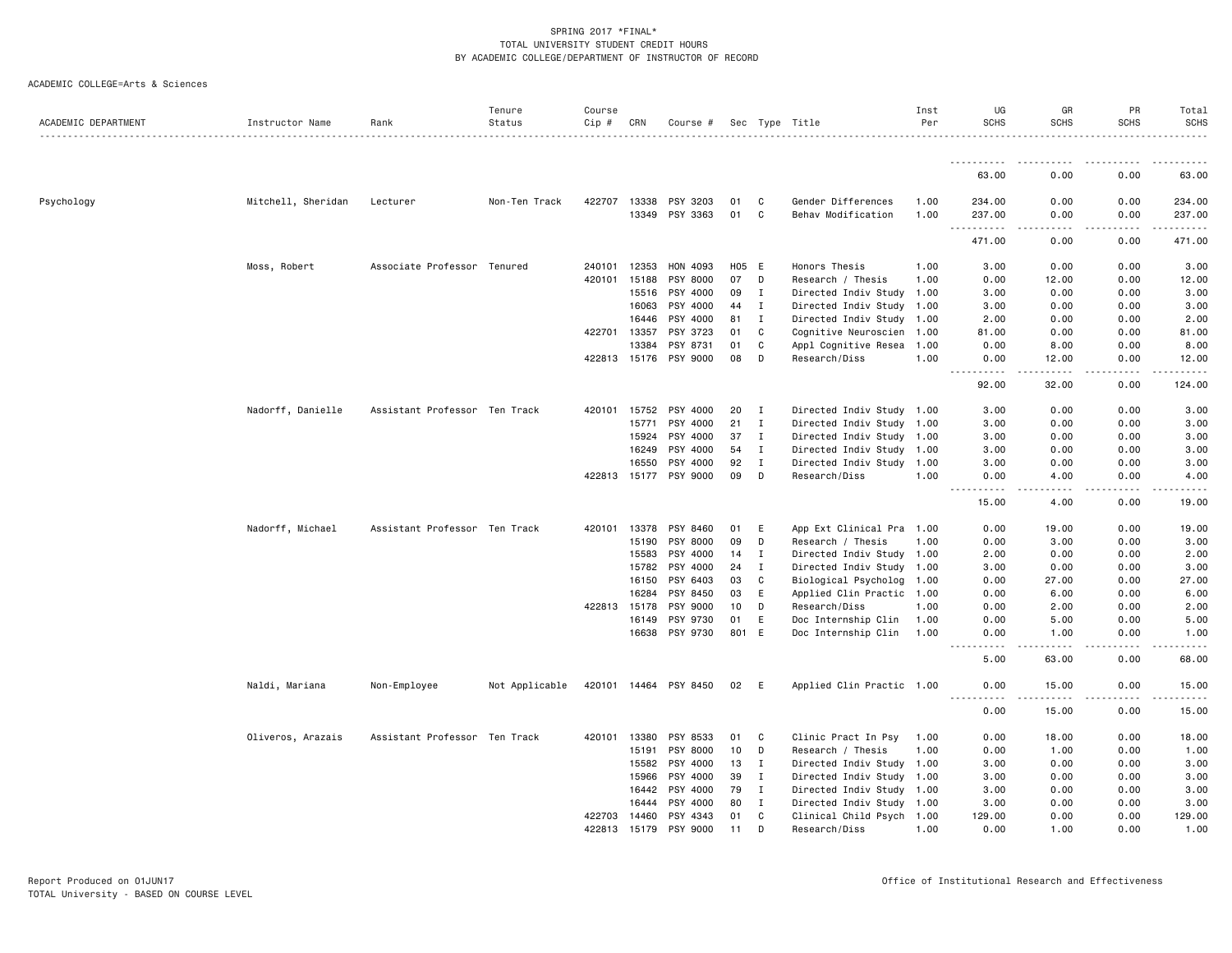| ACADEMIC DEPARTMENT | Instructor Name    | Rank                          | Tenure<br>Status | Course<br>$Cip \#$ | CRN          | Course #              |                   |              | Sec Type Title            | Inst<br>Per | UG<br><b>SCHS</b>                                                                                                                                            | GR<br>SCHS                      | PR<br><b>SCHS</b> | Total<br><b>SCHS</b> |
|---------------------|--------------------|-------------------------------|------------------|--------------------|--------------|-----------------------|-------------------|--------------|---------------------------|-------------|--------------------------------------------------------------------------------------------------------------------------------------------------------------|---------------------------------|-------------------|----------------------|
|                     |                    |                               |                  |                    |              |                       |                   |              |                           |             |                                                                                                                                                              |                                 |                   |                      |
|                     |                    |                               |                  |                    |              |                       |                   |              |                           |             | <u>.</u><br>141.00                                                                                                                                           | 20.00                           | 0.00              | 161.00               |
| Psychology          | Pratte, Michael    | Assistant Professor Ten Track |                  |                    | 240101 12359 | HON 4093              | H <sub>11</sub> S |              | Honors Thesis             | 1.00        | 3.00                                                                                                                                                         | 0.00                            | 0.00              | 3.00                 |
|                     |                    |                               |                  |                    | 420101 15192 | PSY 8000              | 11                | D            | Research / Thesis         | 1.00        | 0.00                                                                                                                                                         | 6.00                            | 0.00              | 6.00                 |
|                     |                    |                               |                  |                    | 16064        | PSY 4000              | 45                | $\mathbf I$  | Directed Indiv Study 1.00 |             | 3.00                                                                                                                                                         | 0.00                            | 0.00              | 3.00                 |
|                     |                    |                               |                  |                    | 422706 14461 | PSY 4423              | 01                | C            | Sensation/Perception      | 1.00        | 126.00                                                                                                                                                       | 0.00                            | 0.00              | 126.00               |
|                     |                    |                               |                  |                    | 422708 13386 | PSY 8803              | 01                | C            | Adv Quant I/O & Gen       | 1.00        | 0.00<br>.                                                                                                                                                    | 24.00<br>$\sim$ $\sim$ $\sim$ . | 0.00              | 24.00                |
|                     |                    |                               |                  |                    |              |                       |                   |              |                           |             | 132.00                                                                                                                                                       | 30.00                           | 0.00              | 162.00               |
|                     | Shumate, James     | Lecturer                      | Non-Ten Track    |                    | 131101 13650 | COE 8730              | 201 E             |              | Internship                | 1.00        | 0.00                                                                                                                                                         | 48.00                           | 0.00              | 48.00                |
|                     |                    |                               |                  | 420101             | 13762        | PSY 4726              | 201               | E            | Internship In Psy I       | 1.00        | 6.00                                                                                                                                                         | 0.00                            | 0.00              | 6.00                 |
|                     |                    |                               |                  | 420601             | 15631        | COE 8750              | 201 E             |              | Internship                | 1.00        | 0.00                                                                                                                                                         | 24.00                           | 0.00              | 24.00                |
|                     |                    |                               |                  |                    | 422707 14134 | PSY 4353              | 201 C             |              | Psychology and the L 1.00 |             | 54.00                                                                                                                                                        | 0.00                            | 0.00              | 54.00                |
|                     |                    |                               |                  |                    | 14135        | PSY 6353              | 201 C             |              | Psychology and the 1 1.00 |             | 0.00                                                                                                                                                         | 15.00                           | 0.00              | 15.00                |
|                     |                    |                               |                  |                    |              | 422803 14310 EPY 8263 | 201 C             |              | Psy Test Ed Rel Set       | 1.00        | 0.00<br>.                                                                                                                                                    | 21.00                           | 0.00              | 21.00                |
|                     |                    |                               |                  |                    |              |                       |                   |              |                           |             | 60.00                                                                                                                                                        | 108.00                          | 0.00              | 168.00               |
|                     | Sinclair, Hillary  | Associate Professor Tenured   |                  |                    | 420101 15011 | PSY 4000              | 01                | Ι            | Directed Indiv Study 1.00 |             | 3.00                                                                                                                                                         | 0.00                            | 0.00              | 3.00                 |
|                     |                    |                               |                  |                    | 15196        | PSY 4000              | 03                | $\mathbf I$  | Directed Indiv Study 1.00 |             | 3.00                                                                                                                                                         | 0.00                            | 0.00              | 3.00                 |
|                     |                    |                               |                  |                    | 15791        | PSY 4000              | 27                | Ι.           | Directed Indiv Study 1.00 |             | 3.00                                                                                                                                                         | 0.00                            | 0.00              | 3.00                 |
|                     |                    |                               |                  |                    | 15905        | PSY 4000              | 35                | I            | Directed Indiv Study 1.00 |             | 3.00                                                                                                                                                         | 0.00                            | 0.00              | 3.00                 |
|                     |                    |                               |                  |                    | 15984        | PSY 4000              | 40                | $\mathbf I$  | Directed Indiv Study 1.00 |             | 3.00                                                                                                                                                         | 0.00                            | 0.00              | 3.00                 |
|                     |                    |                               |                  |                    | 16071        | PSY 4000              | 46                | $\mathbf{I}$ | Directed Indiv Study      | 1.00        | 3.00                                                                                                                                                         | 0.00                            | 0.00              | 3.00                 |
|                     |                    |                               |                  |                    | 16072        | PSY 4000              | 47                | $\mathbf I$  | Directed Indiv Study 1.00 |             | 3.00                                                                                                                                                         | 0.00                            | 0.00              | 3.00                 |
|                     |                    |                               |                  |                    |              | 422707 13382 PSY 8613 | 01                | C            | Adv Social Psyc           | 1.00        | 0.00<br>$\frac{1}{2} \left( \frac{1}{2} \right) \left( \frac{1}{2} \right) \left( \frac{1}{2} \right) \left( \frac{1}{2} \right) \left( \frac{1}{2} \right)$ | 33.00                           | 0.00              | 33.00                |
|                     |                    |                               |                  |                    |              |                       |                   |              |                           |             | 21.00                                                                                                                                                        | 33.00                           | 0.00              | 54.00                |
|                     | Stafford, Emily    | Lecturer                      | Non-Ten Track    |                    | 301101 10992 | COE 4713              | 01                | C            | Issues In Aging           | 1.00        | 105.00                                                                                                                                                       | 0.00                            | 0.00              | 105.00               |
|                     |                    |                               |                  |                    | 10993        | COE 6713              | 01                | C            | Issues In Aging           | 1.00        | 0.00                                                                                                                                                         | 6.00                            | 0.00              | 6.00                 |
|                     |                    |                               |                  |                    |              |                       |                   |              |                           |             | 105.00                                                                                                                                                       | 6.00                            | 0.00              | 111.00               |
|                     | Stearns, Melanie   | Grad Teach Assist             | Non-Ten Track    |                    |              | 420101 13327 PSY 1013 | 07                | C            | Gen Psychology            | 1.00        | 234.00<br>.                                                                                                                                                  | 0.00                            | 0.00              | 234.00               |
|                     |                    |                               |                  |                    |              |                       |                   |              |                           |             | 234.00                                                                                                                                                       | 0.00                            | 0.00              | 234.00               |
|                     | Tan, Elaine        | Grad Teach Assist             | Non-Ten Track    |                    |              | 422701 14714 PSY 3713 | 501 C             |              | Cognitive Psychology 1.00 |             | 111.00                                                                                                                                                       | 0.00                            | 0.00              | 111.00               |
|                     |                    |                               |                  |                    |              |                       |                   |              |                           |             | <u>.</u><br>111.00                                                                                                                                           | 0.00                            | 0.00              | .<br>111.00          |
|                     | Timmins, Matthew   | Grad Teach Assist             | Non-Ten Track    |                    |              | 420101 13328 PSY 1013 | 08                | C            | Gen Psychology            | 1.00        | 228.00                                                                                                                                                       | 0.00                            | 0.00              | 228.00               |
|                     |                    |                               |                  |                    |              |                       |                   |              |                           |             | .<br>228.00                                                                                                                                                  | .<br>0.00                       | .<br>0.00         | 228.00               |
|                     | Valentine, Michael | Instructor                    | Non-Ten Track    | 420101             | 13350        | PSY 3413              | 01                | C            | Human Sexual Behavio      | 1.00        | 234.00                                                                                                                                                       | 0.00                            | 0.00              | 234.00               |
|                     |                    |                               |                  |                    | 13351        | PSY 3413              | 02                | C            | Human Sexual Behavio      | 1.00        | 234.00                                                                                                                                                       | 0.00                            | 0.00              | 234.00               |
|                     |                    |                               |                  |                    | 422707 13348 | PSY 3353              | 01                | C            | Motivation                | 1.00        | 234.00                                                                                                                                                       | 0.00                            | 0.00              | 234.00               |
|                     |                    |                               |                  |                    | 13366        | PSY 4353              | 01                | C            | Psychology and the L 1.00 |             | 87.00                                                                                                                                                        | 0.00                            | 0.00              | 87.00                |
|                     |                    |                               |                  |                    |              | 14045 PSY 3353        | 501               | C            | Motivation                | 1.00        | 120.00                                                                                                                                                       | 0.00                            | 0.00              | 120.00               |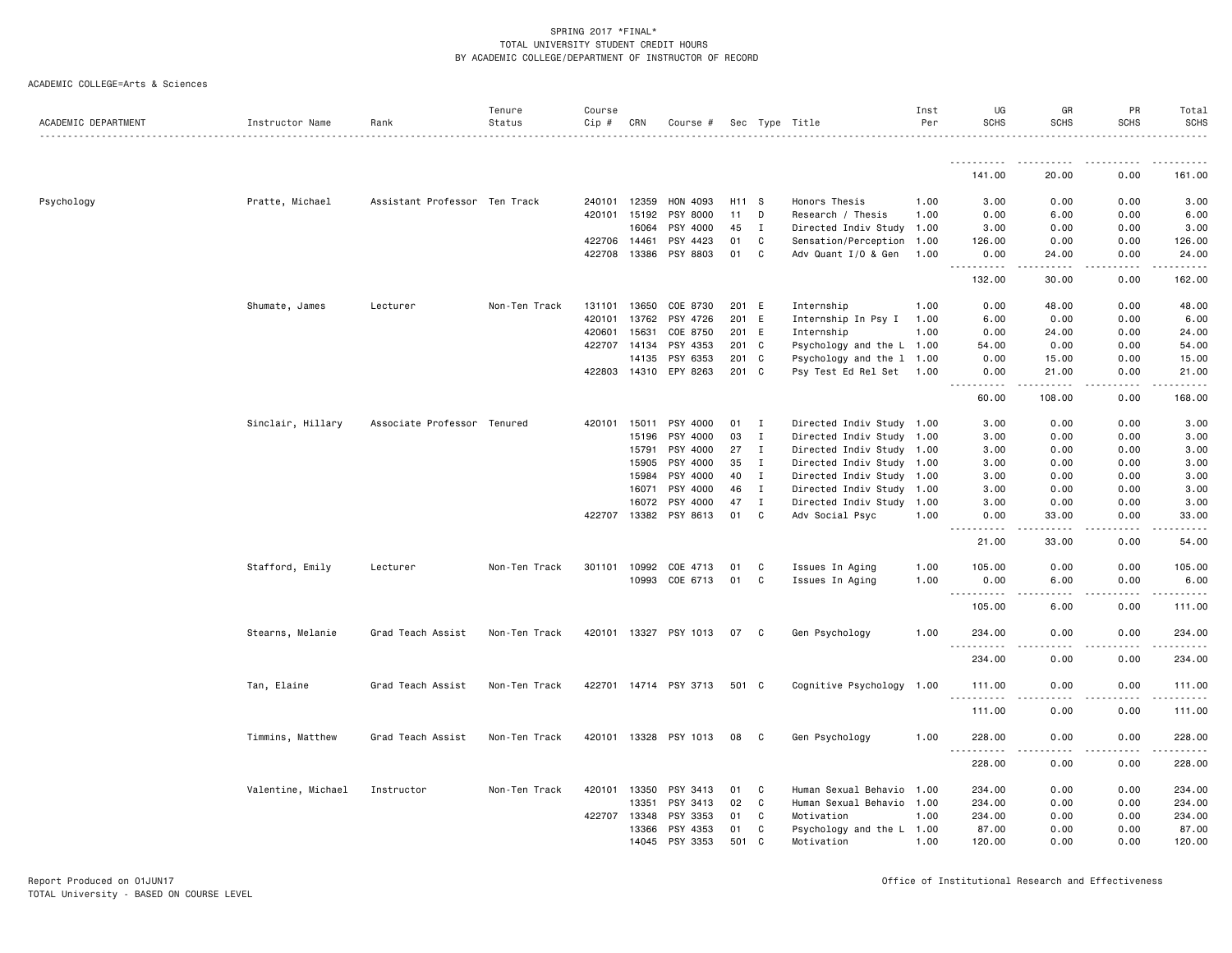|                                       |                 |                               | Tenure | Course |       |          |                 |    |                           | Inst | UG                    | GR          | PR                         | Total       |
|---------------------------------------|-----------------|-------------------------------|--------|--------|-------|----------|-----------------|----|---------------------------|------|-----------------------|-------------|----------------------------|-------------|
| ACADEMIC DEPARTMENT                   | Instructor Name | Rank                          | Status | Cip #  | CRN   | Course # |                 |    | Sec Type Title            | Per  | <b>SCHS</b>           | <b>SCHS</b> | <b>SCHS</b>                | SCHS        |
|                                       |                 |                               |        |        |       |          |                 |    |                           |      |                       |             |                            |             |
|                                       |                 |                               |        |        |       |          |                 |    |                           |      | 909.00                | 0.00        | 0.00                       | .<br>909.00 |
| Psychology                            | Wilson, Rodney  | Assistant Professor Ten Track |        | 420101 | 13764 | PSY 6403 | 201 C           |    | Biological Psycholog 1.00 |      | 0.00                  | 3.00        | 0.00                       | 3.00        |
|                                       |                 |                               |        | 422704 | 13756 | PSY 3314 | 201 B           |    | Experimental Psych        | 1.00 | 72.00                 | 0.00        | 0.00                       | 72.00       |
|                                       |                 |                               |        | 422705 | 13758 | PSY 4203 | $201 \quad C$   |    | Theories Of Pers          | 1.00 | 69.00                 | 0.00        | 0.00                       | 69.00       |
|                                       |                 |                               |        | 422706 | 13761 | PSY 4403 | 201 C           |    | Biological Psycholog 1.00 |      | 36.00                 | 0.00        | 0.00                       | 36.00       |
|                                       |                 |                               |        |        |       |          |                 |    |                           |      | -----------<br>177.00 | .<br>3.00   | $- - - -$<br>-----<br>0.00 | .<br>180.00 |
|                                       | Winer, Eric     | Assistant Professor Ten Track |        | 420101 | 15193 | PSY 8000 | 12 <sup>2</sup> | D  | Research / Thesis         | 1.00 | 0.00                  | 1.00        | 0.00                       | 1.00        |
|                                       |                 |                               |        |        | 15255 | PSY 4000 | 05              | Ι. | Directed Indiv Study 1.00 |      | 3.00                  | 0.00        | 0.00                       | 3.00        |
|                                       |                 |                               |        |        | 15784 | PSY 4000 | 26              | Ι. | Directed Indiv Study 1.00 |      | 3.00                  | 0.00        | 0.00                       | 3.00        |
|                                       |                 |                               |        |        | 15808 | PSY 4000 | 28              |    | Directed Indiv Study 1.00 |      | 3.00                  | 0.00        | 0.00                       | 3.00        |
|                                       |                 |                               |        |        | 15874 | PSY 4000 | 33              |    | Directed Indiv Study 1.00 |      | 3.00                  | 0.00        | 0.00                       | 3.00        |
|                                       |                 |                               |        |        | 16165 | PSY 4000 | 48              |    | Directed Indiv Study 1.00 |      | 3.00                  | 0.00        | 0.00                       | 3.00        |
|                                       |                 |                               |        | 422810 | 13376 | PSY 8333 | 01              | C  | Sys Of Psychotherapy 1.00 |      | 0.00                  | 21.00       | 0.00                       | 21.00       |
|                                       |                 |                               |        | 422813 | 15181 | PSY 9000 | 13              | D  | Research/Diss             | 1.00 | 0.00                  | 16.00       | 0.00                       | 16.00       |
|                                       |                 |                               |        |        |       |          |                 |    |                           |      | $- - -$<br>15.00      | 38.00       | ----<br>0.00               | 53.00       |
| ===================================== |                 |                               |        |        |       |          |                 |    |                           |      | ==========            | ==========  | -----------                | ==========  |
| Psychology                            |                 |                               |        |        |       |          |                 |    |                           |      | 9145.00               | 612.00      | 0.00                       | 9757.00     |
| ===================================== |                 |                               |        |        |       |          |                 |    |                           |      | ==========            | ==========  | -----------                | ==========  |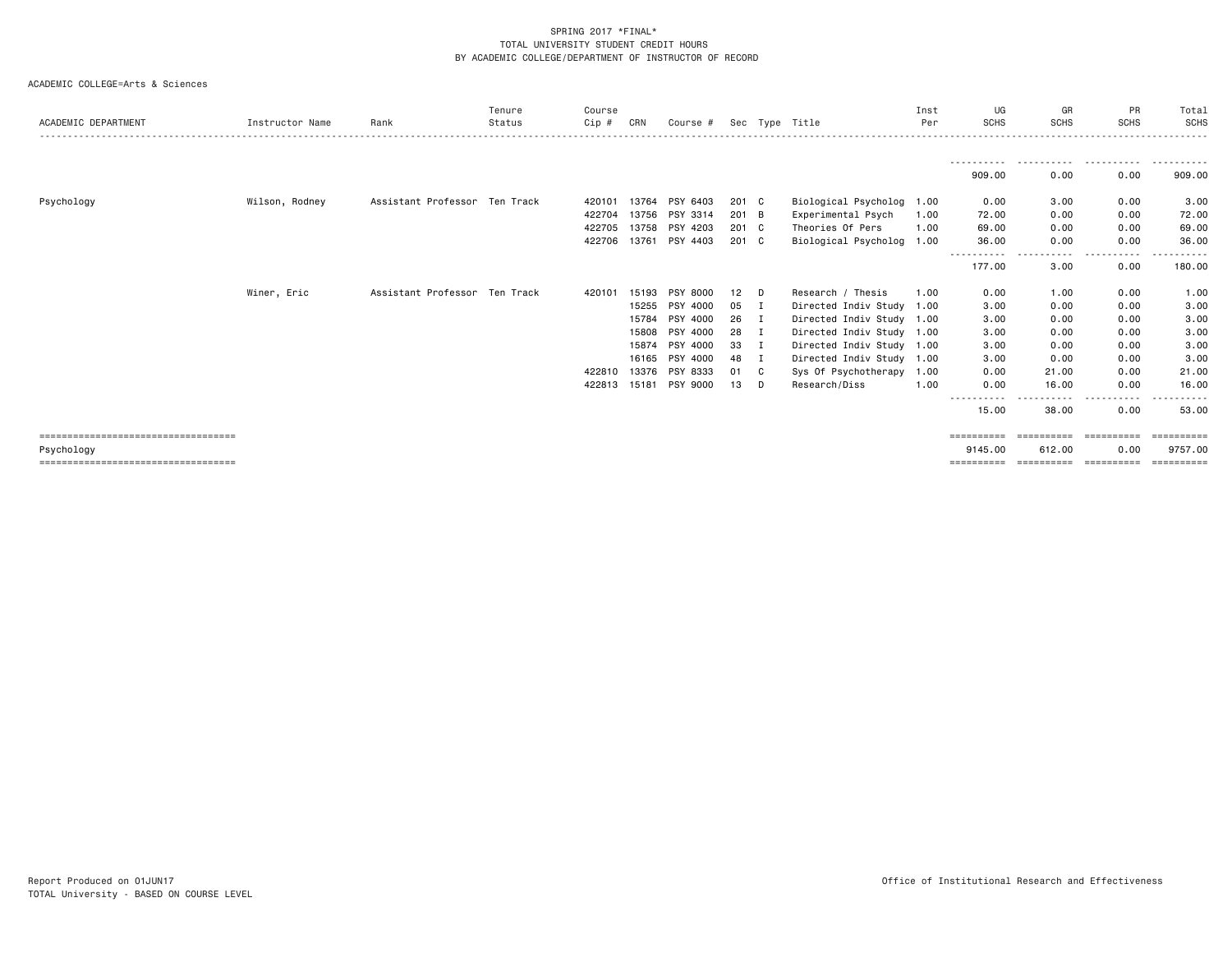| ACADEMIC DEPARTMENT        |                   |                                   | Tenure<br>Status | Course       | CRN          |                      |         |              |                           | Inst<br>Per | UG<br><b>SCHS</b>                                  | GR<br><b>SCHS</b>                                                                                                                                            | PR<br><b>SCHS</b> | Total<br><b>SCHS</b> |
|----------------------------|-------------------|-----------------------------------|------------------|--------------|--------------|----------------------|---------|--------------|---------------------------|-------------|----------------------------------------------------|--------------------------------------------------------------------------------------------------------------------------------------------------------------|-------------------|----------------------|
|                            | Instructor Name   | Rank                              |                  | Cip #        |              | Course #             | Sec     |              | Type Title                |             |                                                    |                                                                                                                                                              |                   |                      |
| Sociology                  | Allison, Rachel   | Assistant Professor Ten Track     |                  | 451101       | 13470        | SO 3213              | 01      | C            | Intr To Social Res        | 1.00        | 78.00                                              | 0.00                                                                                                                                                         | 0.00              | 78.00                |
|                            |                   |                                   |                  |              | 15760        | SO 7000              | 02      | $\mathbf{I}$ | Directed Indiv Study      | 1.00        | 0.00                                               | 3.00                                                                                                                                                         | 0.00              | 3.00                 |
|                            |                   |                                   |                  |              | 16235        | SO 9000              | 08      | D            | Research / Diss           | 1.00        | 0.00<br><u>.</u>                                   | 10.00<br>.                                                                                                                                                   | 0.00<br>.         | 10.00<br>.           |
|                            |                   |                                   |                  |              |              |                      |         |              |                           |             | 78.00                                              | 13.00                                                                                                                                                        | 0.00              | 91.00                |
|                            | Barranco, Raymond | Assistant Professor Ten Track     |                  |              | 450401 15387 | CRM 4000             | 01      | I            | Directed Indiv Study 1.00 |             | 1.00                                               | 0.00                                                                                                                                                         | 0.00              | 1.00                 |
|                            |                   |                                   |                  |              | 16008        | CRM 4000             | 03      | $\mathbf{I}$ | Directed Indiv Study 1.00 |             | 1.00                                               | 0.00                                                                                                                                                         | 0.00              | 1.00                 |
|                            |                   |                                   |                  | 451101 14546 |              | SO 8433              | 01      | S            | Sem In Criminology        | 1.00        | 0.00                                               | 9.00                                                                                                                                                         | 0.00              | 9.00                 |
|                            |                   |                                   |                  |              | 16185        | SO 7000              | 03      | $\mathbf{I}$ | Directed Indiv Study      | 1.00        | 0.00                                               | 3.00                                                                                                                                                         | 0.00              | 3.00                 |
|                            |                   |                                   |                  |              | 16335        | SO 8000              | 08      | D            | Research / Thesis         | 1.00        | 0.00                                               | 4.00                                                                                                                                                         | 0.00              | 4.00                 |
|                            |                   |                                   |                  |              | 16594        | SO 9000              | 10      | D            | Research / Diss           | 1.00        | 0.00<br>.                                          | 1.00<br>$\frac{1}{2} \left( \frac{1}{2} \right) \left( \frac{1}{2} \right) \left( \frac{1}{2} \right) \left( \frac{1}{2} \right) \left( \frac{1}{2} \right)$ | 0.00<br>-----     | 1.00<br>.            |
|                            |                   |                                   |                  |              |              |                      |         |              |                           |             | 2.00                                               | 17.00                                                                                                                                                        | 0.00              | 19.00                |
|                            | Boyd, Robert      | Professor                         | Tenured          |              | 451101 13441 | SO 1003              | 02      | C            | Intro To Sociology        | 1.00        | 240.00                                             | 0.00                                                                                                                                                         | 0.00              | 240.00               |
|                            |                   |                                   |                  |              | 13475        | SO 4303              | 01      | C            | Urban Sociology           | 1.00        | 90.00                                              | 0.00                                                                                                                                                         | 0.00              | 90.00                |
|                            |                   |                                   |                  |              | 16229        | SO 9000              | 06      | D            | Research / Diss           | 1.00        | 0.00<br>----------                                 | 6.00<br>.                                                                                                                                                    | 0.00<br>.         | 6.00                 |
|                            |                   |                                   |                  |              |              |                      |         |              |                           |             | 330.00                                             | 6.00                                                                                                                                                         | 0.00              | 336.00               |
|                            | Brown, Dustin     | Assistant Professor Ten Track     |                  | 451101 13477 |              | SO 4803              | 01      | C            | Social Research Prac      | 1.00        | 75.00                                              | 0.00                                                                                                                                                         | 0.00              | 75.00                |
|                            |                   |                                   |                  |              |              | 15979 SO 8000        | 02      | D            | Research / Thesis         | 1.00        | 0.00<br>.                                          | 6.00<br>.                                                                                                                                                    | 0.00<br>.         | 6.00<br>.            |
|                            |                   |                                   |                  |              |              |                      |         |              |                           |             | 75.00                                              | 6.00                                                                                                                                                         | 0.00              | 81.00                |
|                            | Bryant, Natalie   | Lecturer                          | Non-Ten Track    |              |              | 440701 14066 SW 3013 | 501 C   |              | Hum Beh Soc Envir I       | 0.95        | 37.05<br>.                                         | 0.00<br>.                                                                                                                                                    | 0.00<br>.         | 37.05<br>.           |
|                            |                   |                                   |                  |              |              |                      |         |              |                           |             | 37.05                                              | 0.00                                                                                                                                                         | 0.00              | 37.05                |
|                            | Carr, Rhonda      | Assistant Professor Non-Ten Track |                  | 440701       | 13775        | SW 2323              | $201$ C |              | Social Welfare Polic 1.00 |             | 66.00                                              | 0.00                                                                                                                                                         | 0.00              | 66.00                |
|                            |                   |                                   |                  |              | 13780        | SW 4613              | 201 C   |              | Child Welf Services       | 1.00        | 54.00                                              | 0.00                                                                                                                                                         | 0.00              | 54.00                |
|                            |                   |                                   |                  |              | 14133        | SW 4533              | 201 C   |              | Sub Abuse in SW Svcs 1.00 |             | 69.00                                              | 0.00                                                                                                                                                         | 0.00              | 69.00                |
|                            |                   |                                   |                  |              |              | 16679 SW 4000        | 201 I   |              | Directed Indiv Study 1.00 |             | 3.00                                               | 0.00                                                                                                                                                         | 0.00              | 3.00<br>.            |
|                            |                   |                                   |                  |              |              |                      |         |              |                           |             | 192.00                                             | 0.00                                                                                                                                                         | 0.00              | 192.00               |
|                            | Carruth, Jennifer | Non-Faculty                       | Not Applicable   |              |              | 451101 13448 SO 1003 | 09      | C            | Intro To Sociology        | 1.00        | 234,00                                             | 0.00                                                                                                                                                         | 0.00              | 234.00               |
|                            |                   |                                   |                  |              |              |                      |         |              |                           |             | 234.00                                             | 0.00                                                                                                                                                         | 0.00              | 234.00               |
|                            | Carter, Courtney  | Assistant Professor Ten Track     |                  | 050201       | 10002        | AAS 1063             | 01      | C            | Intro to African Ame 1.00 |             | 177.00                                             | 0.00                                                                                                                                                         | 0.00              | 177.00               |
|                            |                   |                                   |                  |              |              | 451101 13447 SO 1003 | 08      | C            | Intro To Sociology        | 1.00        | 240.00                                             | 0.00                                                                                                                                                         | 0.00              | 240,00               |
|                            |                   |                                   |                  |              |              |                      |         |              |                           |             | .<br>417.00                                        | 0.00                                                                                                                                                         | 0.00              | .<br>417.00          |
|                            | Cheek, Jennifer   | Lecturer                          | Non-Ten Track    | 450401       | 13835        | CRM 4233             | 501 C   |              | Juvenile Delinquency 1.00 |             | 15.00                                              | 0.00                                                                                                                                                         | 0.00              | 15.00                |
|                            |                   |                                   |                  | 451101       | 14059        | SO 1003              | 501 C   |              | Intro To Sociology        | 1.00        | 72.00                                              | 0.00                                                                                                                                                         | 0.00              | 72.00                |
|                            |                   |                                   |                  |              | 14062        | SO 4233              | 501 C   |              | Juvenile Delinquency 1.00 |             | 27.00                                              | 0.00                                                                                                                                                         | 0.00              | 27.00                |
|                            |                   |                                   |                  |              | 14927        | SO 4403              | 501 C   |              | Sociology of Gender       | 1.00        | 42.00                                              | 0.00                                                                                                                                                         | 0.00              | 42.00                |
|                            |                   |                                   |                  |              |              |                      |         |              |                           |             | 156.00                                             | 0.00                                                                                                                                                         | 0.00              | 156.00               |
|                            | Cook, Amanda      | Assistant Professor Ten Track     |                  | 450401       |              | 13659 CRM 4803       | 201 C   |              | Senior Sem in Crimin 1.00 |             | 27.00                                              | 0.00                                                                                                                                                         | 0.00              | 27.00                |
| Report Produced on 01JUN17 |                   |                                   |                  |              |              |                      |         |              |                           |             | Office of Institutional Research and Effectiveness |                                                                                                                                                              |                   |                      |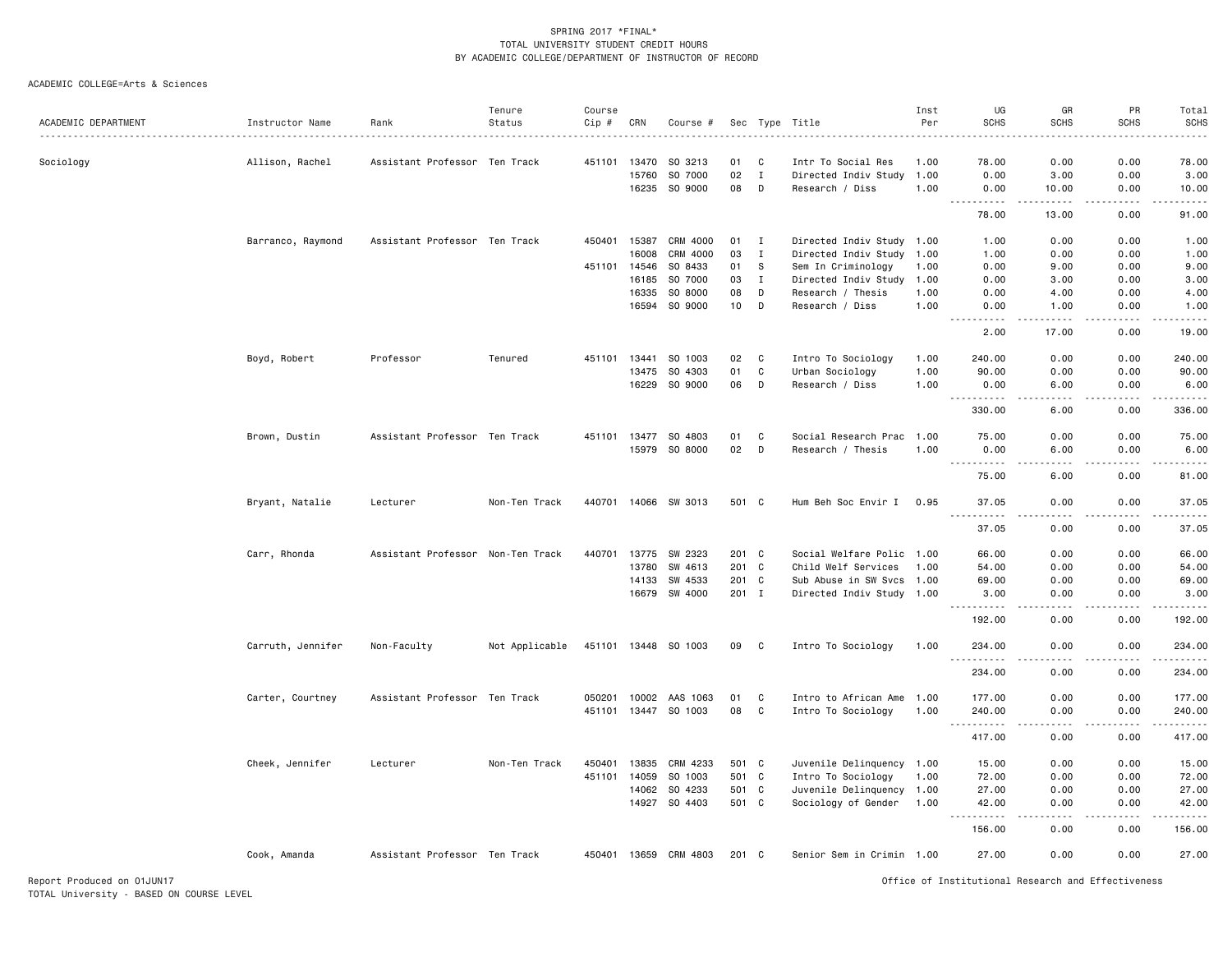#### ACADEMIC COLLEGE=Arts & Sciences

|                     |                    |                               | Tenure         | Course       |       |                      |       |              |                           | Inst | UG                                                                                                          | GR                                  | PR          | Total                                                                                                                               |
|---------------------|--------------------|-------------------------------|----------------|--------------|-------|----------------------|-------|--------------|---------------------------|------|-------------------------------------------------------------------------------------------------------------|-------------------------------------|-------------|-------------------------------------------------------------------------------------------------------------------------------------|
| ACADEMIC DEPARTMENT | Instructor Name    | Rank                          | Status         | Cip #        | CRN   | Course #             |       |              | Sec Type Title            | Per  | <b>SCHS</b>                                                                                                 | <b>SCHS</b>                         | <b>SCHS</b> | SCHS                                                                                                                                |
| Sociology           | Cook, Amanda       | Assistant Professor Ten Track |                | 450401       | 16368 | CRM 4000             | 201 I |              | Directed Indiv Study 1.00 |      | 1.00                                                                                                        | 0.00                                | 0.00        | 1.00                                                                                                                                |
|                     |                    |                               |                | 451101 14129 |       | SO 3313              | 201 C |              | Deviant Behavior          | 1.00 | 57.00                                                                                                       | 0.00                                | 0.00        | 57.00                                                                                                                               |
|                     |                    |                               |                |              |       |                      |       |              |                           |      | 85.00                                                                                                       | 0.00                                | 0.00        | د د د د د<br>85.00                                                                                                                  |
|                     | Cooper, Melissa    | Lecturer                      | Non-Ten Track  |              |       | 440701 14067 SW 3033 | 501 S |              | Seminar in Resilienc 0.95 |      | 31.35                                                                                                       | 0.00                                | 0.00        | 31.35<br>.                                                                                                                          |
|                     |                    |                               |                |              |       |                      |       |              |                           |      | 31.35                                                                                                       | 0.00                                | 0.00        | 31.35                                                                                                                               |
|                     | Crudden, Adele     | Professor                     | Tenured        |              |       | 440701 13534 SW 3213 | 01 C  |              | Research Meth in SW 1.00  |      | 63.00<br>$\frac{1}{2}$                                                                                      | 0.00<br>$- - - -$                   | 0.00<br>.   | 63.00<br>.                                                                                                                          |
|                     |                    |                               |                |              |       |                      |       |              |                           |      | 63.00                                                                                                       | 0.00                                | 0.00        | 63.00                                                                                                                               |
|                     | Davis, Adriene     | Grad Teach Assist             | Non-Ten Track  |              |       | 451101 13443 SO 1003 | 04    | C            | Intro To Sociology        | 1.00 | 240.00                                                                                                      | 0.00                                | 0.00        | 240.00<br>.                                                                                                                         |
|                     |                    |                               |                |              |       |                      |       |              |                           |      | 240.00                                                                                                      | 0.00                                | 0.00        | 240.00                                                                                                                              |
|                     | Evans, David       | Lecturer                      | Non-Ten Track  | 450401 11030 |       | CRM 1003             | 01    | C            | Crime & Justice in A 1.00 |      | 237.00                                                                                                      | 0.00                                | 0.00        | 237.00                                                                                                                              |
|                     |                    |                               |                |              | 11031 | CRM 2003             | 01    | $\mathtt{C}$ | Crime Justice Inequa      | 1.00 | 144.00                                                                                                      | 0.00                                | 0.00        | 144.00                                                                                                                              |
|                     |                    |                               |                |              | 11032 | CRM 2003             | 02    | $\mathbf C$  | Crime Justice Inequa      | 1.00 | 144.00                                                                                                      | 0.00                                | 0.00        | 144.00                                                                                                                              |
|                     |                    |                               |                | 451101 11035 |       | CRM 3313             | 01    | $\mathbf C$  | Deviant Behavior.         | 1.00 | 54.00                                                                                                       | 0.00                                | 0.00        | 54.00                                                                                                                               |
|                     |                    |                               |                |              | 13472 | SO 3313              | 01    | C            | Deviant Behavior          | 1.00 | 63.00<br>.                                                                                                  | 0.00<br>$\frac{1}{2}$               | 0.00<br>.   | 63.00<br>.                                                                                                                          |
|                     |                    |                               |                |              |       |                      |       |              |                           |      | 642.00                                                                                                      | 0.00                                | 0.00        | 642.00                                                                                                                              |
|                     | Guasco, Robert     | Non-Employee                  | Not Applicable | 440701 13783 |       | SW 4926              | 201 E |              | Sw Fld Prac/Sem II        | 0.50 | 54.00                                                                                                       | 0.00<br>$\sim$ $\sim$ $\sim$ $\sim$ | 0.00<br>.   | 54.00<br>.                                                                                                                          |
|                     |                    |                               |                |              |       |                      |       |              |                           |      | 54.00                                                                                                       | 0.00                                | 0.00        | 54.00                                                                                                                               |
|                     | Hagerman, Margaret | Assistant Professor Ten Track |                | 451101       | 13479 | SO 8233              | 01    | C            | Qualitative Analysis 1.00 |      | 0.00                                                                                                        | 18.00                               | 0.00        | 18.00                                                                                                                               |
|                     |                    |                               |                |              | 14543 | SO 4273              | 01    | C            | Soc of Education          | 1.00 | 102.00                                                                                                      | 0.00                                | 0.00        | 102.00                                                                                                                              |
|                     |                    |                               |                |              | 16061 | SO 4000              | 03    | $\mathbf I$  | Directed Indiv Study 1.00 |      | 3.00                                                                                                        | 0.00                                | 0.00        | 3.00                                                                                                                                |
|                     |                    |                               |                |              | 16183 | SO 9000              | 04    | D            | Research / Diss           | 1.00 | 0.00                                                                                                        | 9.00                                | 0.00        | 9.00                                                                                                                                |
|                     |                    |                               |                |              | 16234 | SO 4000              | 04    | $\mathbf I$  | Directed Indiv Study      | 1.00 | 3.00                                                                                                        | 0.00                                | 0.00        | 3.00                                                                                                                                |
|                     |                    |                               |                |              | 16330 | SO 8000              | 07    | D            | Research / Thesis         | 1.00 | 0.00<br>.                                                                                                   | 9.00<br>.                           | 0.00<br>.   | 9.00<br><u>.</u>                                                                                                                    |
|                     |                    |                               |                |              |       |                      |       |              |                           |      | 108.00                                                                                                      | 36.00                               | 0.00        | 144.00                                                                                                                              |
|                     | Haynes, Stacy      | Associate Professor Tenured   |                | 450401       | 11041 | CRM 4803             | 01    | C            | Senior Sem in Crimin 1.00 |      | 93.00                                                                                                       | 0.00                                | 0.00        | 93.00                                                                                                                               |
|                     |                    |                               |                | 451101       | 15629 | SO 9000              | 01    | D            | Research / Diss           | 1.00 | 0.00                                                                                                        | 15.00                               | 0.00        | 15.00                                                                                                                               |
|                     |                    |                               |                |              | 16268 | SO 8000              | 06    | D            | Research / Thesis         | 1.00 | 0.00<br>.<br>$\frac{1}{2} \left( \frac{1}{2} \right) \left( \frac{1}{2} \right) \left( \frac{1}{2} \right)$ | 16.00<br>.                          | 0.00<br>.   | 16.00<br>.                                                                                                                          |
|                     |                    |                               |                |              |       |                      |       |              |                           |      | 93.00                                                                                                       | 31.00                               | 0.00        | 124.00                                                                                                                              |
|                     | Hinton, Madison    | Grad Teach Assist             | Non-Ten Track  | 451101       | 13444 | SO 1003              | 05    | C            | Intro To Sociology        | 1.00 | 231.00                                                                                                      | 0.00                                | 0.00        | 231.00                                                                                                                              |
|                     |                    |                               |                |              |       | 13445 SO 1003        | 06    | C            | Intro To Sociology        | 1.00 | 234.00<br>.                                                                                                 | 0.00<br>$\sim$ $\sim$ $\sim$        | 0.00<br>.   | 234.00<br>$\begin{array}{cccccccccccccc} \bullet & \bullet & \bullet & \bullet & \bullet & \bullet & \bullet & \bullet \end{array}$ |
|                     |                    |                               |                |              |       |                      |       |              |                           |      | 465.00                                                                                                      | 0.00                                | 0.00        | 465.00                                                                                                                              |
|                     | Hintz, Melanie     | Lecturer                      | Non-Ten Track  |              |       | 440701 13535 SW 3513 | 01    | <b>C</b>     | Social Work Pract I 1.00  |      | 33.00                                                                                                       | 0.00                                | 0.00        | 33.00<br>$\frac{1}{2}$                                                                                                              |
|                     |                    |                               |                |              |       |                      |       |              |                           |      | 33.00                                                                                                       | 0.00                                | 0.00        | 33.00                                                                                                                               |
|                     | Hossfeld, Leslie   | Professor                     | Tenured        |              |       | 451101 15896 SO 8000 | 01    | D            | Research / Thesis         | 1.00 | 0.00                                                                                                        | 2.00                                | 0.00        | 2.00                                                                                                                                |

Report Produced on 01JUN17 Office of Institutional Research and Effectiveness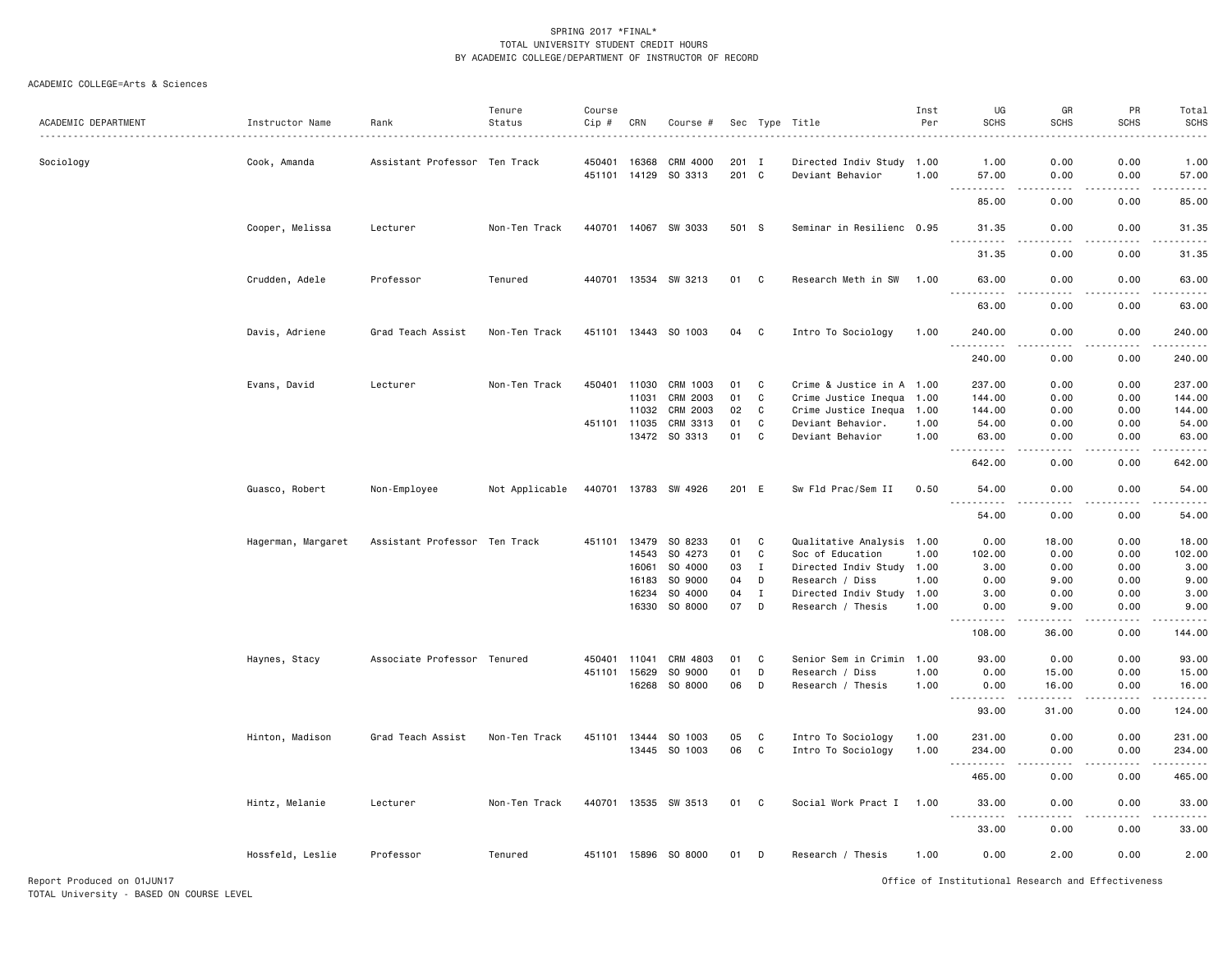#### ACADEMIC COLLEGE=Arts & Sciences

|                     |                   |                               | Tenure        | Course       |       |                       |       |              |                            | Inst | UG                                                                                                                                                                                                                                                                                                                                                                                                                                                                                             | GR                                  | PR                | Total                 |
|---------------------|-------------------|-------------------------------|---------------|--------------|-------|-----------------------|-------|--------------|----------------------------|------|------------------------------------------------------------------------------------------------------------------------------------------------------------------------------------------------------------------------------------------------------------------------------------------------------------------------------------------------------------------------------------------------------------------------------------------------------------------------------------------------|-------------------------------------|-------------------|-----------------------|
| ACADEMIC DEPARTMENT | Instructor Name   | Rank                          | Status        | Cip #        | CRN   | Course #              |       |              | Sec Type Title             | Per  | <b>SCHS</b>                                                                                                                                                                                                                                                                                                                                                                                                                                                                                    | <b>SCHS</b>                         | <b>SCHS</b>       | <b>SCHS</b>           |
| Sociology           | Hossfeld, Leslie  | Professor                     | Tenured       | 451101 15897 |       | SO 9000               | 03    | D            | Research / Diss            | 1.00 | 0.00<br>.                                                                                                                                                                                                                                                                                                                                                                                                                                                                                      | 6.00<br>$\sim$ $\sim$ $\sim$ $\sim$ | 0.00<br>$- - - -$ | 6.00                  |
|                     |                   |                               |               |              |       |                       |       |              |                            |      | 0.00                                                                                                                                                                                                                                                                                                                                                                                                                                                                                           | 8.00                                | 0.00              | 8.00                  |
|                     | Johnson, Jada     | Instructor                    | Non-Ten Track | 440701       | 13539 | SW 4713               | 01    | <b>S</b>     | Sen Sem Social Work        | 1.00 | 42.00                                                                                                                                                                                                                                                                                                                                                                                                                                                                                          | 0.00                                | 0.00              | 42.00                 |
|                     |                   |                               |               |              | 13540 | SW 4916               | 01    | E            | Sw Fld Prac/Sem I          | 1.00 | 60.00                                                                                                                                                                                                                                                                                                                                                                                                                                                                                          | 0.00                                | 0.00              | 60.00                 |
|                     |                   |                               |               |              | 13541 | SW 4926               | 01    | E            | Sw Fld Prac/Sem II         | 1.00 | 60.00                                                                                                                                                                                                                                                                                                                                                                                                                                                                                          | 0.00                                | 0.00              | 60.00                 |
|                     |                   |                               |               |              | 14530 | SW 3523               | 01    | C            | Social Work Pract II 1.00  |      | 18.00                                                                                                                                                                                                                                                                                                                                                                                                                                                                                          | 0.00                                | 0.00              | 18.00                 |
|                     |                   |                               |               |              | 15267 | SW 4000               | 01    | $\mathbf I$  | Directed Indiv Study 1.00  |      | 1.00                                                                                                                                                                                                                                                                                                                                                                                                                                                                                           | 0.00                                | 0.00              | 1.00                  |
|                     |                   |                               |               |              | 16271 | SW 4000               | 02    | $\mathbf{I}$ | Directed Indiv Study 1.00  |      | 1.00                                                                                                                                                                                                                                                                                                                                                                                                                                                                                           | 0.00                                | 0.00              | 1.00                  |
|                     |                   |                               |               |              | 16324 | SW 4000               | 03    | $\mathbf{I}$ | Directed Indiv Study 1.00  |      | 1.00<br>$\begin{array}{cccccccccccccc} \multicolumn{2}{c}{} & \multicolumn{2}{c}{} & \multicolumn{2}{c}{} & \multicolumn{2}{c}{} & \multicolumn{2}{c}{} & \multicolumn{2}{c}{} & \multicolumn{2}{c}{} & \multicolumn{2}{c}{} & \multicolumn{2}{c}{} & \multicolumn{2}{c}{} & \multicolumn{2}{c}{} & \multicolumn{2}{c}{} & \multicolumn{2}{c}{} & \multicolumn{2}{c}{} & \multicolumn{2}{c}{} & \multicolumn{2}{c}{} & \multicolumn{2}{c}{} & \multicolumn{2}{c}{} & \multicolumn{2}{c}{} & \$ | 0.00<br>الدامات بال                 | 0.00<br>.         | 1.00<br>.             |
|                     |                   |                               |               |              |       |                       |       |              |                            |      | 183.00                                                                                                                                                                                                                                                                                                                                                                                                                                                                                         | 0.00                                | 0.00              | 183.00                |
|                     | Johnson, Kecia    | Assistant Professor Ten Track |               |              |       | 451101 16230 SO 8000  | 03    | D            | Research / Thesis          | 1.00 | 0.00                                                                                                                                                                                                                                                                                                                                                                                                                                                                                           | 3.00                                | 0.00              | 3.00                  |
|                     |                   |                               |               |              |       |                       |       |              |                            |      | 0.00                                                                                                                                                                                                                                                                                                                                                                                                                                                                                           | 3.00                                | 0.00              | 3.00                  |
|                     | Keith, Shelley    | Associate Professor Tenured   |               | 450401 11036 |       | CRM 3343              | 01    | C            | Gender, Crime & Justi 1.00 |      | 87.00                                                                                                                                                                                                                                                                                                                                                                                                                                                                                          | 0.00                                | 0.00              | 87.00                 |
|                     |                   |                               |               | 451101       | 13473 | SO 3343               | 01    | C            | Gender, Crime & Just 1.00  |      | 57.00                                                                                                                                                                                                                                                                                                                                                                                                                                                                                          | 0.00                                | 0.00              | 57.00                 |
|                     |                   |                               |               |              | 14544 | SO 8113               | 01    | S            | Gr Social Theory II 1.00   |      | 0.00                                                                                                                                                                                                                                                                                                                                                                                                                                                                                           | 15.00                               | 0.00              | 15.00                 |
|                     |                   |                               |               |              |       |                       |       |              |                            |      | .                                                                                                                                                                                                                                                                                                                                                                                                                                                                                              | $\frac{1}{2}$                       | .                 | <u>.</u>              |
|                     |                   |                               |               |              |       |                       |       |              |                            |      | 144.00                                                                                                                                                                                                                                                                                                                                                                                                                                                                                         | 15.00                               | 0.00              | 159.00                |
|                     | Kelly, Kimberly   | Associate Professor Tenured   |               | 451101 15098 |       | SO 7000               | 01    | $\mathbf{I}$ | Directed Indiv Study 1.00  |      | 0.00                                                                                                                                                                                                                                                                                                                                                                                                                                                                                           | 3.00                                | 0.00              | 3.00                  |
|                     |                   |                               |               |              |       | 15642 SO 9000         | 02    | D            | Research / Diss            | 1.00 | 0.00                                                                                                                                                                                                                                                                                                                                                                                                                                                                                           | 15.00                               | 0.00              | 15.00                 |
|                     |                   |                               |               |              |       |                       |       |              |                            |      | $- - -$<br>.                                                                                                                                                                                                                                                                                                                                                                                                                                                                                   |                                     |                   |                       |
|                     |                   |                               |               |              |       |                       |       |              |                            |      | 0.00                                                                                                                                                                                                                                                                                                                                                                                                                                                                                           | 18.00                               | 0.00              | 18.00                 |
|                     | Kerr, Laura       | Grad Teach Assist             | Non-Ten Track |              |       | 451101 13454 SO 1103  | 02    | C            | Contemp Social Prob        | 1.00 | 237.00                                                                                                                                                                                                                                                                                                                                                                                                                                                                                         | 0.00                                | 0.00              | 237.00                |
|                     |                   |                               |               |              |       | 13455 SO 1103         | 03    | C            | Contemp Social Prob        | 1.00 | 234.00                                                                                                                                                                                                                                                                                                                                                                                                                                                                                         | 0.00                                | 0.00              | 234.00                |
|                     |                   |                               |               |              |       |                       |       |              |                            |      | 471.00                                                                                                                                                                                                                                                                                                                                                                                                                                                                                         | 0.00                                | .<br>0.00         | .<br>471.00           |
|                     |                   |                               |               |              |       |                       |       |              |                            |      |                                                                                                                                                                                                                                                                                                                                                                                                                                                                                                |                                     |                   |                       |
|                     | Knowles, Veronica | Lecturer                      | Non-Ten Track |              |       | 440701 14065 SW 3003  | 501 C |              | Populations at-risk        | 1.00 | 36.00<br>.                                                                                                                                                                                                                                                                                                                                                                                                                                                                                     | 0.00<br>.                           | 0.00<br>.         | 36.00<br>------       |
|                     |                   |                               |               |              |       |                       |       |              |                            |      | 36.00                                                                                                                                                                                                                                                                                                                                                                                                                                                                                          | 0.00                                | 0.00              | 36.00                 |
|                     | Ladner, Tina      | Lecturer                      | Non-Ten Track | 450401       | 14120 | CRM 4513              | 201 C |              | Correctional Systems 1.00  |      | 60.00                                                                                                                                                                                                                                                                                                                                                                                                                                                                                          | 0.00                                | 0.00              | 60.00                 |
|                     |                   |                               |               |              | 14124 | CRM 4233              | 201 C |              | Juvenile Delinquency 1.00  |      | 42.00                                                                                                                                                                                                                                                                                                                                                                                                                                                                                          | 0.00                                | 0.00              | 42.00                 |
|                     |                   |                               |               | 451101 14121 |       | SO 4513               | 201 C |              | Correctional Systems 1.00  |      | 6.00                                                                                                                                                                                                                                                                                                                                                                                                                                                                                           | 0.00                                | 0.00              | 6.00                  |
|                     |                   |                               |               |              |       | 14125 SO 4233         | 201 C |              | Juvenile Delinquency 1.00  |      | 3.00                                                                                                                                                                                                                                                                                                                                                                                                                                                                                           | 0.00                                | 0.00              | 3.00                  |
|                     |                   |                               |               |              |       |                       |       |              |                            |      | $- - - - -$<br>111.00                                                                                                                                                                                                                                                                                                                                                                                                                                                                          | د د د د<br>0.00                     | <u>.</u><br>0.00  | . <b>.</b><br>111.00  |
|                     |                   |                               |               |              |       |                       |       |              |                            |      |                                                                                                                                                                                                                                                                                                                                                                                                                                                                                                |                                     |                   |                       |
|                     | Leap, Braden      | Assistant Professor Ten Track |               | 050207       | 15327 | GS 8990               | 01    | C            | Special Topic In GS        | 1.00 | 0.00                                                                                                                                                                                                                                                                                                                                                                                                                                                                                           | 3.00                                | 0.00              | 3.00                  |
|                     |                   |                               |               | 451101 13471 |       | SO 3213               | 02    | C            | Intr To Social Res         | 1.00 | 69.00                                                                                                                                                                                                                                                                                                                                                                                                                                                                                          | 0.00                                | 0.00              | 69.00                 |
|                     |                   |                               |               |              |       | 15621 SO 8990         | 01    | C            | Special Topic In SO        | 1.00 | 0.00<br>$\frac{1}{2} \left( \frac{1}{2} \right) \left( \frac{1}{2} \right) \left( \frac{1}{2} \right)$<br>. <b>.</b>                                                                                                                                                                                                                                                                                                                                                                           | 21.00<br>-----                      | 0.00<br>.         | 21.00<br>. <u>.</u> . |
|                     |                   |                               |               |              |       |                       |       |              |                            |      | 69.00                                                                                                                                                                                                                                                                                                                                                                                                                                                                                          | 24.00                               | 0.00              | 93.00                 |
|                     | May, David        | Professor                     | Tenured       | 450401 11034 |       | CRM 3113              | 01    | C            | Comm Crime Prev & Po 1.00  |      | 141.00                                                                                                                                                                                                                                                                                                                                                                                                                                                                                         | 0.00                                | 0.00              | 141.00                |
|                     |                   |                               |               |              | 15900 | CRM 4000              | 02    | $\mathbf{I}$ | Directed Indiv Study 1.00  |      | 3.00                                                                                                                                                                                                                                                                                                                                                                                                                                                                                           | 0.00                                | 0.00              | 3.00                  |
|                     |                   |                               |               |              |       | 451101 14532 CRM 4153 | S01   | E            | Mentoring for At-Ris 1.00  |      | 18.00                                                                                                                                                                                                                                                                                                                                                                                                                                                                                          | 0.00                                | 0.00              | 18.00                 |

Report Produced on 01JUN17 Office of Institutional Research and Effectiveness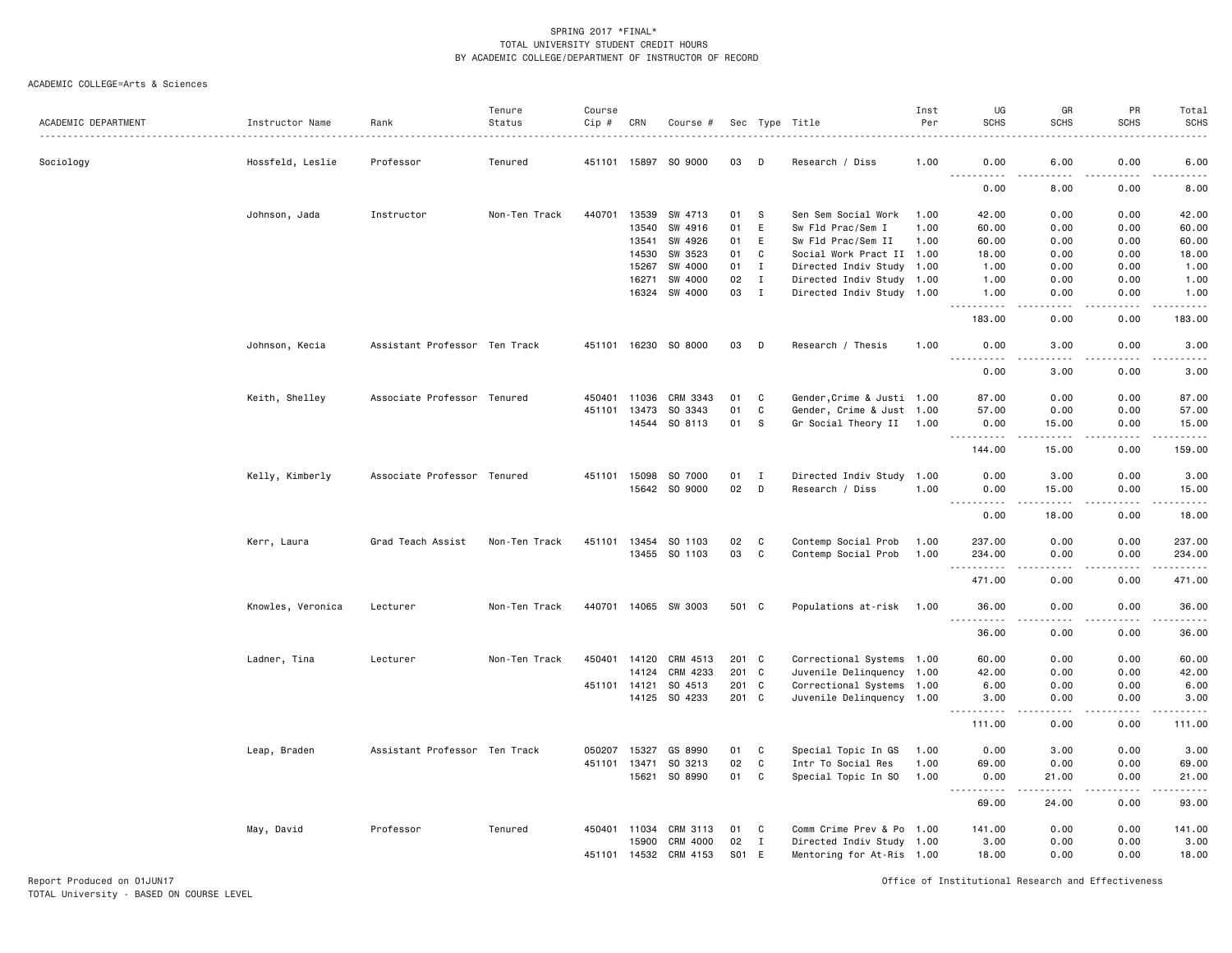|                          |                    |                               | Tenure        | Course  |       |          |       |              |                           | Inst | UG                                  | GR                                                                                                                                                            | PR                                  | Total                 |
|--------------------------|--------------------|-------------------------------|---------------|---------|-------|----------|-------|--------------|---------------------------|------|-------------------------------------|---------------------------------------------------------------------------------------------------------------------------------------------------------------|-------------------------------------|-----------------------|
| ACADEMIC DEPARTMENT<br>. | Instructor Name    | Rank                          | Status        | $Cip$ # | CRN   | Course # |       |              | Sec Type Title            | Per  | <b>SCHS</b>                         | <b>SCHS</b>                                                                                                                                                   | <b>SCHS</b>                         | <b>SCHS</b>           |
|                          |                    |                               |               |         |       |          |       |              |                           |      |                                     |                                                                                                                                                               |                                     |                       |
| Sociology                | May, David         | Professor                     | Tenured       | 451101  | 14533 | SO 4153  | S01 E |              | Mentoring for At-Ris 1.00 |      | 12.00                               | 0.00                                                                                                                                                          | 0.00                                | 12.00                 |
|                          |                    |                               |               |         | 16228 | SO 9000  | 05    | D            | Research / Diss           | 1.00 | 0.00                                | 18.00                                                                                                                                                         | 0.00                                | 18.00                 |
|                          |                    |                               |               |         | 16289 | SO 4000  | 05    | $\mathbf{I}$ | Directed Indiv Study 1.00 |      | 3.00<br>.                           | 0.00<br>.                                                                                                                                                     | 0.00<br>.                           | 3.00<br><u>.</u>      |
|                          |                    |                               |               |         |       |          |       |              |                           |      | 177.00                              | 18.00                                                                                                                                                         | 0.00                                | 195.00                |
|                          | McKinley, Kenya    | Assistant Professor Ten Track |               | 440701  | 13530 | SW 2313  | 01    | C            | Int Soc Work/Soc Wel 1.00 |      | 81.00                               | 0.00                                                                                                                                                          | 0.00                                | 81.00                 |
|                          |                    |                               |               |         | 13537 | SW 4613  | 01    | $\mathtt{C}$ | Child Welf Services       | 1.00 | 120.00                              | 0.00                                                                                                                                                          | 0.00                                | 120.00                |
|                          |                    |                               |               |         | 14531 | SW 3533  | 01    | C            | Soc Work w/Commun &       | 1.00 | 36.00                               | 0.00                                                                                                                                                          | 0.00                                | 36.00                 |
|                          |                    |                               |               |         |       |          |       |              |                           |      | $\sim$ $\sim$ $\sim$<br>.<br>237.00 | 0.00                                                                                                                                                          | د د د د<br>0.00                     | 237.00                |
|                          | Netadj, Mehrzad    | Instructor                    | Non-Ten Track | 451101  | 13446 | SO 1003  | 07    | C            | Intro To Sociology        | 1.00 | 210.00                              | 0.00                                                                                                                                                          | 0.00                                | 210.00                |
|                          |                    |                               |               |         | 13457 | SO 1103  | 05    | $\mathbb C$  | Contemp Social Prob       | 1.00 | 225.00                              | 0.00                                                                                                                                                          | 0.00                                | 225.00                |
|                          |                    |                               |               |         | 13458 | SO 1103  | 06    | $\mathbb C$  | Contemp Social Prob       | 1.00 | 123.00                              | 0.00                                                                                                                                                          | 0.00                                | 123.00                |
|                          |                    |                               |               |         | 13459 | SO 1103  | 07    | $\mathbb C$  | Contemp Social Prob       | 1.00 | 201.00                              | 0.00<br>$- - - -$                                                                                                                                             | 0.00<br>.                           | 201.00<br>.           |
|                          |                    |                               |               |         |       |          |       |              |                           |      | <u>.</u><br>759.00                  | 0.00                                                                                                                                                          | 0.00                                | 759.00                |
|                          | Nolen, Amelia      | Lecturer                      | Non-Ten Track | 440701  | 14064 | SW 2303  | 501 C |              | Welfare Policy I          | 0.95 | 19.95                               | 0.00                                                                                                                                                          | 0.00                                | 19.95<br>.            |
|                          |                    |                               |               |         |       |          |       |              |                           |      | 19.95                               | 0.00                                                                                                                                                          | 0.00                                | 19.95                 |
|                          | Perry, Ashley      | Instructor                    | Non-Ten Track | 450401  | 11039 | CRM 3603 | 01    | C            | Criminological Theor 1.00 |      | 60.00                               | 0.00                                                                                                                                                          | 0.00                                | 60.00                 |
|                          |                    |                               |               |         | 11040 | CRM 4243 | 01    | $\mathtt{C}$ | Drugs, Crime and Con 1.00 |      | 90.00                               | 0.00                                                                                                                                                          | 0.00                                | 90.00                 |
|                          |                    |                               |               |         | 14535 | CRM 3363 | 01    | $\mathbb C$  | Globalization and Cr 1.00 |      | 150.00                              | 0.00                                                                                                                                                          | 0.00                                | 150.00                |
|                          |                    |                               |               |         | 14542 | SO 4243  | 01    | C            | Drugs, Crime and Con 1.00 |      | 51.00                               | 0.00                                                                                                                                                          | 0.00                                | 51.00                 |
|                          |                    |                               |               |         | 16026 | CRM 4000 | 04    | $\mathbf I$  | Directed Indiv Study 1.00 |      | 3.00                                | 0.00                                                                                                                                                          | 0.00                                | 3.00<br>$\frac{1}{2}$ |
|                          |                    |                               |               |         |       |          |       |              |                           |      | 354.00                              | 0.00                                                                                                                                                          | 0.00                                | 354.00                |
|                          | Peterson, Lindsey  | Assistant Professor Ten Track |               | 451101  | 16233 | SO 9000  | 07    | D            | Research / Diss           | 1.00 | 0.00                                | 15.00                                                                                                                                                         | 0.00                                | 15.00<br>.            |
|                          |                    |                               |               |         |       |          |       |              |                           |      | 0.00                                | 15.00                                                                                                                                                         | 0.00                                | 15.00                 |
|                          | Pilkinton, Melinda | Associate Professor Tenured   |               | 440701  | 13533 | SW 3023  | 01    | C            | Hum Beh Soc Envir II 1.00 |      | 129.00                              | 0.00                                                                                                                                                          | 0.00                                | 129.00                |
|                          |                    |                               |               |         | 13536 | SW 3513  | 02    | $\mathbf{C}$ | Social Work Pract I       | 0.05 | 2.55                                | 0.00                                                                                                                                                          | 0.00                                | 2.55                  |
|                          |                    |                               |               |         | 14064 | SW 2303  | 501   | C            | Welfare Policy I          | 0.05 | 1.05                                | 0.00                                                                                                                                                          | 0.00                                | 1.05                  |
|                          |                    |                               |               |         | 14066 | SW 3013  | 501   | C            | Hum Beh Soc Envir I       | 0.05 | 1.95                                | 0.00                                                                                                                                                          | 0.00                                | 1.95                  |
|                          |                    |                               |               |         | 14067 | SW 3033  | 501   | S            | Seminar in Resilienc      | 0.05 | 1.65                                | 0.00                                                                                                                                                          | 0.00                                | 1.65                  |
|                          |                    |                               |               |         | 14880 | SW 4533  | 01    | C            | Sub Abuse in SW Svcs 1.00 |      | 69.00<br>$- - - - -$                | 0.00<br>$- - - -$                                                                                                                                             | 0.00<br>.                           | 69.00<br>.            |
|                          |                    |                               |               |         |       |          |       |              |                           |      | 205.20                              | 0.00                                                                                                                                                          | 0.00                                | 205.20                |
|                          | Rader, Nicole      | Professor                     | Tenured       | 451101  | 16251 | SO 9000  | 09    | D            | Research / Diss           | 1.00 | 0.00<br>.                           | 17.00<br>$\frac{1}{2} \left( \frac{1}{2} \right) \left( \frac{1}{2} \right) \left( \frac{1}{2} \right) \left( \frac{1}{2} \right) \left( \frac{1}{2} \right)$ | 0.00<br>$\sim$ $\sim$ $\sim$ $\sim$ | 17.00<br>.            |
|                          |                    |                               |               |         |       |          |       |              |                           |      | 0.00                                | 17.00                                                                                                                                                         | 0.00                                | 17.00                 |
|                          | Ralston, Margaret  | Assistant Professor Ten Track |               | 451101  | 14545 | SO 8284  | 01    | В            | Grad Soc Stat II          | 1.00 | 0.00                                | 16.00                                                                                                                                                         | 0.00                                | 16.00                 |
|                          |                    |                               |               |         | 15009 | SO 8503  | 01    | s            | Sem Marriage & Fam        | 1.00 | 0.00                                | 15.00                                                                                                                                                         | 0.00                                | 15.00                 |
|                          |                    |                               |               |         |       |          |       |              |                           |      | 0.00                                | 31.00                                                                                                                                                         | 0.00                                | -----<br>31.00        |
|                          | Reed, Victoria     | Lecturer                      | Non-Ten Track | 440701  | 13536 | SW 3513  | 02    | C            | Social Work Pract I       | 0.95 | 48.45                               | 0.00                                                                                                                                                          | 0.00                                | 48.45                 |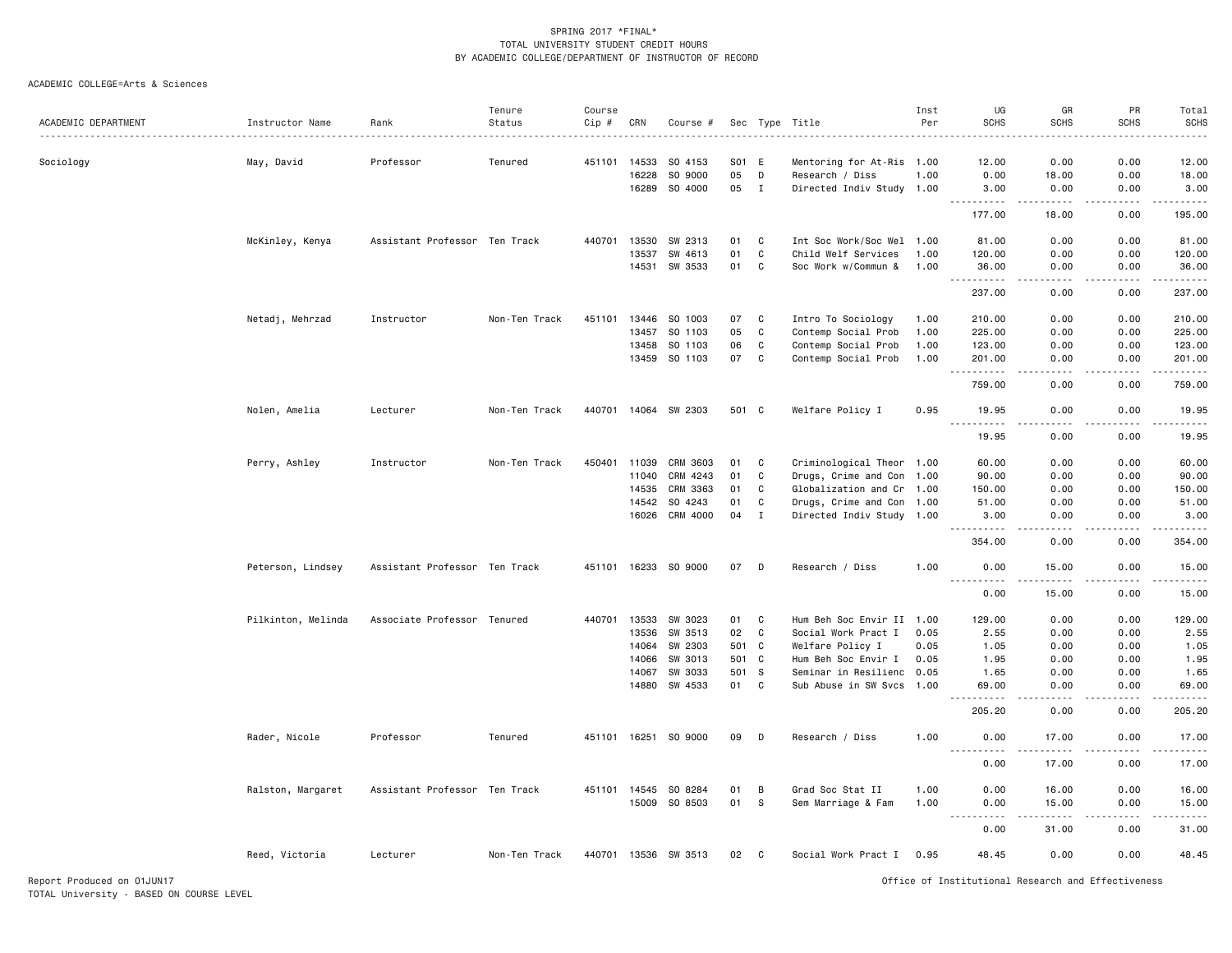|  | ACADEMIC COLLEGE=Arts & Sciences |  |  |
|--|----------------------------------|--|--|
|--|----------------------------------|--|--|

| ACADEMIC DEPARTMENT | Instructor Name     | Rank                | Tenure<br>Status | Course<br>$Cip$ # | CRN                   | Course #              |          |              | Sec Type Title                           | Inst<br>Per  | UG<br><b>SCHS</b>                                                                                                                                                                                                                                                                         | GR<br><b>SCHS</b>     | PR<br><b>SCHS</b> | Total<br><b>SCHS</b> |
|---------------------|---------------------|---------------------|------------------|-------------------|-----------------------|-----------------------|----------|--------------|------------------------------------------|--------------|-------------------------------------------------------------------------------------------------------------------------------------------------------------------------------------------------------------------------------------------------------------------------------------------|-----------------------|-------------------|----------------------|
|                     |                     |                     |                  |                   |                       |                       |          |              |                                          |              | .                                                                                                                                                                                                                                                                                         |                       |                   |                      |
|                     |                     |                     |                  |                   |                       |                       |          |              |                                          |              | 48.45                                                                                                                                                                                                                                                                                     | 0.00                  | 0.00              | 48.45                |
| Sociology           | Rogers, Sarah       | Lecturer            | Non-Ten Track    |                   | 450401 13834          | CRM 3343              | 501 C    |              | Gender, Crime & Justi 1.00               |              | 69.00                                                                                                                                                                                                                                                                                     | 0.00                  | 0.00              | 69.00                |
|                     |                     |                     |                  | 451101            |                       | 15012 SO 3313         | 501 C    |              | Deviant Behavior                         | 1.00         | 60.00<br>.<br>$\sim$ $\sim$ .                                                                                                                                                                                                                                                             | 0.00<br>والمحامر      | 0.00<br>.         | 60.00<br>.           |
|                     |                     |                     |                  |                   |                       |                       |          |              |                                          |              | 129.00                                                                                                                                                                                                                                                                                    | 0.00                  | 0.00              | 129.00               |
|                     | Savage, Angela      | Instructor          | Non-Ten Track    | 440701            | 13779                 | SW 3513               | 201      | $\mathbf{C}$ | Social Work Pract I                      | 1.00         | 63.00                                                                                                                                                                                                                                                                                     | 0.00                  | 0.00              | 63.00                |
|                     |                     |                     |                  |                   | 13782                 | SW 4916               | 201 E    |              | Sw Fld Prac/Sem I                        | 1.00         | 108.00                                                                                                                                                                                                                                                                                    | 0.00                  | 0.00              | 108.00               |
|                     |                     |                     |                  |                   | 13783                 | SW 4926               | 201 E    |              | Sw Fld Prac/Sem II                       | 0.50         | 54.00<br>.                                                                                                                                                                                                                                                                                | 0.00<br>.             | 0.00<br>-----     | 54.00<br>.           |
|                     |                     |                     |                  |                   |                       |                       |          |              |                                          |              | 225.00                                                                                                                                                                                                                                                                                    | 0.00                  | 0.00              | 225.00               |
|                     | Swan, Courtney      | Lecturer            | Non-Ten Track    |                   | 440701 13531          | SW 2323               | 01       | C            | Social Welfare Polic 1.00                |              | 129.00                                                                                                                                                                                                                                                                                    | 0.00                  | 0.00              | 129.00               |
|                     |                     |                     |                  |                   |                       |                       |          |              |                                          |              | 129.00                                                                                                                                                                                                                                                                                    | 0.00                  | 0.00              | 129.00               |
|                     | Swindell, Marian    | Associate Professor | Tenured          | 440701            | 13776                 | SW 3023               | 201 C    |              | Hum Beh Soc Envir II 1.00                |              | 63.00                                                                                                                                                                                                                                                                                     | 0.00                  | 0.00              | 63.00                |
|                     |                     |                     |                  |                   | 13777                 | SW 3213               | 201 C    |              | Research Meth in SW                      | 1.00         | 36.00                                                                                                                                                                                                                                                                                     | 0.00                  | 0.00              | 36.00                |
|                     |                     |                     |                  |                   | 13778                 | SW 3213               | 202 C    |              | Research Meth in SW                      | 1.00         | 36.00<br>.                                                                                                                                                                                                                                                                                | 0.00<br>$\frac{1}{2}$ | 0.00<br>.         | 36.00<br>.           |
|                     |                     |                     |                  |                   |                       |                       |          |              |                                          |              | 135.00                                                                                                                                                                                                                                                                                    | 0.00                  | 0.00              | 135.00               |
|                     | Trinh, Mariathuy    | Grad Teach Assist   | Non-Ten Track    |                   | 451101 13440          | SO 1003               | 01       | C            | Intro To Sociology                       | 1.00         | 237.00                                                                                                                                                                                                                                                                                    | 0.00                  | 0.00              | 237.00               |
|                     |                     |                     |                  |                   |                       | 13442 SO 1003         | 03       | C            | Intro To Sociology                       | 1.00         | 237.00<br>.<br>$\sim$ $\sim$ .                                                                                                                                                                                                                                                            | 0.00<br>.             | 0.00<br>.         | 237.00<br>. <u>.</u> |
|                     |                     |                     |                  |                   |                       |                       |          |              |                                          |              | 474.00                                                                                                                                                                                                                                                                                    | 0.00                  | 0.00              | 474.00               |
|                     | Vancil-Leap, Ashley | Instructor          | Non-Ten Track    | 050201            | 10006                 | AAS 2203              | 01       | C            | Racial Minorities                        | 1.00         | 63.00                                                                                                                                                                                                                                                                                     | 0.00                  | 0.00              | 63.00                |
|                     |                     |                     |                  |                   | 10007                 | AAS 2203              | 02       | C            | Racial Minorities                        | 1.00         | 36.00                                                                                                                                                                                                                                                                                     | 0.00                  | 0.00              | 36.00                |
|                     |                     |                     |                  |                   | 450201 10222          | AN 2203               | 01       | C            | Racial Minorities                        | 1.00         | 12.00                                                                                                                                                                                                                                                                                     | 0.00                  | 0.00              | 12.00                |
|                     |                     |                     |                  |                   | 10223                 | AN 2203               | 02       | C            | Racial Minorities                        | 1.00         | 12.00                                                                                                                                                                                                                                                                                     | 0.00                  | 0.00              | 12.00                |
|                     |                     |                     |                  |                   | 13467                 | SO 2203               | 01       | C<br>C       | Racial Minorities                        | 1.00         | 42.00                                                                                                                                                                                                                                                                                     | 0.00                  | 0.00              | 42.00                |
|                     |                     |                     |                  |                   | 13468<br>451101 13453 | SO 2203<br>SO 1103    | 02<br>01 | C            | Racial Minorities<br>Contemp Social Prob | 1.00<br>1.00 | 72.00<br>225.00                                                                                                                                                                                                                                                                           | 0.00<br>0.00          | 0.00<br>0.00      | 72.00<br>225.00      |
|                     |                     |                     |                  |                   | 13463                 | SO 1203               | 01       | C            | Sociology of Familie 1.00                |              | 234.00                                                                                                                                                                                                                                                                                    | 0.00                  | 0.00              | 234.00               |
|                     |                     |                     |                  |                   | 13464                 | SO 1203               | 02       | C            | Sociology of Familie 1.00                |              | 228.00                                                                                                                                                                                                                                                                                    | 0.00                  | 0.00              | 228.00               |
|                     |                     |                     |                  |                   | 15262                 | SO 4000               | 01       | I            | Directed Indiv Study 1.00                |              | 3.00                                                                                                                                                                                                                                                                                      | 0.00                  | 0.00              | 3.00                 |
|                     |                     |                     |                  |                   | 16007                 | SO 4000               | 02       | $\mathbf{I}$ | Directed Indiv Study 1.00                |              | 3.00<br>$\frac{1}{2} \left( \frac{1}{2} \right) \left( \frac{1}{2} \right) \left( \frac{1}{2} \right) \left( \frac{1}{2} \right)$<br>$\frac{1}{2} \left( \frac{1}{2} \right) \left( \frac{1}{2} \right) \left( \frac{1}{2} \right) \left( \frac{1}{2} \right) \left( \frac{1}{2} \right)$ | 0.00                  | 0.00              | 3.00                 |
|                     |                     |                     |                  |                   |                       |                       |          |              |                                          |              | 930.00                                                                                                                                                                                                                                                                                    | 0.00                  | 0.00              | 930.00               |
|                     | Vasquez, Lauren     | Lecturer            | Non-Ten Track    |                   |                       | 450401 14928 CRM 4513 | 501 C    |              | Correctional Systems 1.00                |              | 39.00                                                                                                                                                                                                                                                                                     | 0.00                  | 0.00              | 39.00                |
|                     |                     |                     |                  |                   |                       |                       |          |              |                                          |              | $\sim$ $\sim$ $\sim$<br>39.00                                                                                                                                                                                                                                                             | 0.00                  | 0.00              | 39.00                |
|                     | Wright, Brianna     | Grad Teach Assist   | Non-Ten Track    |                   | 050207 10215          | AN 1173               | 02       | C            | Intro Gender Studies 1.00                |              | 9.00                                                                                                                                                                                                                                                                                      | 0.00                  | 0.00              | 9.00                 |
|                     |                     |                     |                  |                   | 12227                 | GS 1173               | 02       | C            | Introduction to Gend                     | 1.00         | 75.00                                                                                                                                                                                                                                                                                     | 0.00                  | 0.00              | 75.00                |
|                     |                     |                     |                  |                   |                       | 13462 SO 1173         | 02       | $\mathbf{C}$ | Intro Gender Studies 1.00                |              | 51.00                                                                                                                                                                                                                                                                                     | 0.00<br>د د د د       | 0.00<br>.         | 51.00<br>.           |
|                     |                     |                     |                  |                   |                       |                       |          |              |                                          |              | .<br>135.00                                                                                                                                                                                                                                                                               | 0.00                  | 0.00              | 135.00               |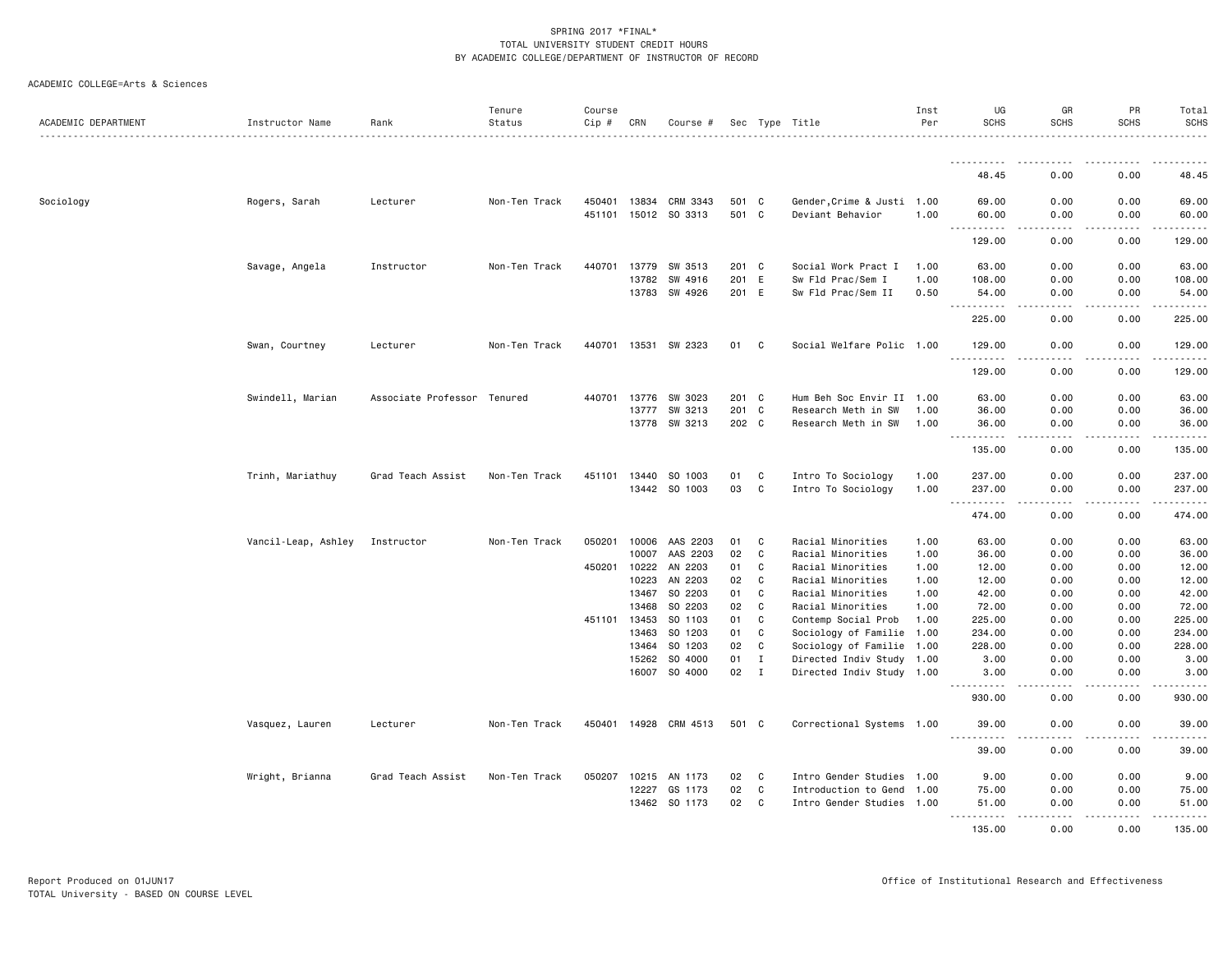#### ACADEMIC COLLEGE=Arts & Sciences

|         |      | enure  | ours: |     |            |   |       | Insi |   |      |      | Total       |
|---------|------|--------|-------|-----|------------|---|-------|------|---|------|------|-------------|
|         | Rank | Status | Cip   | CRN | <b>OCU</b> | . | Γitl∈ |      | . | SCH: | SCHS | <b>SCHS</b> |
| - - - - |      |        |       |     |            |   |       |      |   |      |      |             |
|         |      |        |       |     |            |   |       |      |   |      |      |             |
|         |      |        |       |     |            |   |       |      |   |      |      |             |

0.00 8604.00  $Sociology$   $8346.00$   $258.00$ =================================== ========== ========== ========== ==========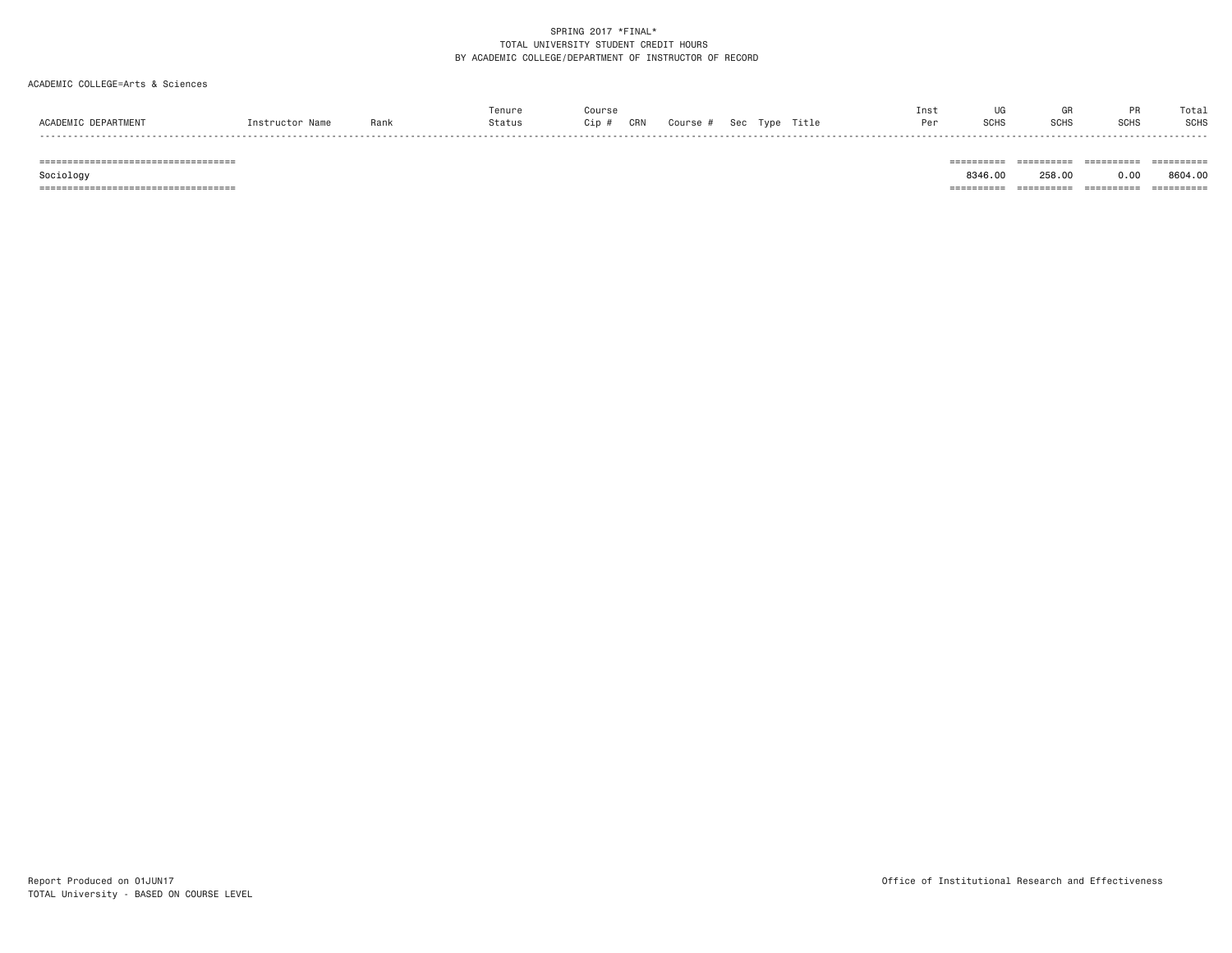| ACADEMIC DEPARTMENT | Instructor Name   | Rank                                                   | Tenure<br>Status | Course<br>$Cip \#$ | CRN   | Course #              |       |              | Sec Type Title            | Inst<br>Per | UG<br><b>SCHS</b>             | GR<br><b>SCHS</b>     | PR<br><b>SCHS</b> | Total<br><b>SCHS</b> |
|---------------------|-------------------|--------------------------------------------------------|------------------|--------------------|-------|-----------------------|-------|--------------|---------------------------|-------------|-------------------------------|-----------------------|-------------------|----------------------|
|                     |                   |                                                        |                  |                    |       |                       |       |              |                           |             |                               |                       |                   | $- - - - -$          |
| Finance & Economics | Anderson, Stephen | Non-Employee                                           | Not Applicable   | 520801             | 14651 | FIN 2003              | 506 C |              | Personal Money Mgt        | 1.00        | 96.00                         | 0.00                  | 0.00              | 96.00                |
|                     |                   |                                                        |                  | 520804             | 14650 | INS 2003              | 506 C |              | Personal Money Manag 1.00 |             | 21.00<br>.                    | 0.00<br>$\frac{1}{2}$ | 0.00<br>.         | 21.00<br>.           |
|                     |                   |                                                        |                  |                    |       |                       |       |              |                           |             | 117.00                        | 0.00                  | 0.00              | 117.00               |
|                     | Blank, Douglas    | Visiting Assist Pro Non-Ten Track                      |                  | 520801             | 11839 | FIN 3123              | 01    | C            | Financial Management 1.00 |             | 216.00                        | 0.00                  | 0.00              | 216.00               |
|                     |                   |                                                        |                  |                    | 11840 | FIN 3123              | 02    | $\mathbf{C}$ | Financial Management 1.00 |             | 222.00                        | 0.00                  | 0.00              | 222.00               |
|                     |                   |                                                        |                  |                    |       | 520806 11848 FIN 4223 | 01    | C            | Intermediate Financi 1.00 |             | 165.00                        | 0.00                  | 0.00              | 165.00<br><u>.</u>   |
|                     |                   |                                                        |                  |                    |       |                       |       |              |                           |             | 603.00                        | 0.00                  | 0.00              | 603.00               |
|                     | Byrd, Charles     | Lecturer                                               | Non-Ten Track    | 521501             | 13407 | REF 3333              | 01    | C            | Principles of Real E 1.00 |             | 132.00                        | 0.00                  | 0.00              | 132.00               |
|                     |                   |                                                        |                  |                    | 13408 | REF 3433              | 01    | C            | Real Property Evalua 1.00 |             | 48.00<br><u>.</u>             | 0.00                  | 0.00<br>.         | 48.00<br>------      |
|                     |                   |                                                        |                  |                    |       |                       |       |              |                           |             | 180.00                        | 0.00                  | 0.00              | 180.00               |
|                     | Campbell, Randall | Associate Professor Tenured                            |                  | 450603             | 11287 | EC 4643               | 01    | C            | Econ Forecasting & A 1.00 |             | 39.00                         | 0.00                  | 0.00              | 39.00                |
|                     |                   |                                                        |                  |                    | 14239 | EC 8643               | 01    | $\mathbf{C}$ | Adv. Estimation Ec. 1.00  |             | 0.00                          | 18.00                 | 0.00              | 18.00                |
|                     |                   |                                                        |                  | 520601             | 11290 | EC 6643               | 01    | C            | Econ Forecasting & A 1.00 |             | 0.00                          | 3.00                  | 0.00<br>.         | 3.00<br>-----        |
|                     |                   |                                                        |                  |                    |       |                       |       |              |                           |             | 39.00                         | 21.00                 | 0.00              | 60.00                |
|                     | Cline, Brandon    | Associate Professor Tenured                            |                  | 520201             | 16184 | <b>FIN 9000</b>       | 01    | D            | Research / Diss           | 1.00        | 0.00                          | 12.00                 | 0.00              | 12.00                |
|                     |                   |                                                        |                  | 520801             | 11841 | FIN 3123              | 03    | C            | Financial Management      | 1.00        | 219.00                        | 0.00                  | 0.00              | 219.00               |
|                     |                   |                                                        |                  | 520807             | 11847 | FIN 4112              | 01    | C            | TVA Panel II              | 1.00        | 16.00                         | 0.00                  | 0.00              | 16.00                |
|                     |                   |                                                        |                  |                    |       | 14242 FIN 6112        | 01    | C            | TVA Panel II              | 1.00        | 0.00                          | 4.00                  | 0.00              | 4.00<br>. <u>.</u>   |
|                     |                   |                                                        |                  |                    |       |                       |       |              |                           |             | 235.00                        | 16.00                 | 0.00              | 251.00               |
|                     | Coffey, Michael   | Lecturer                                               | Non-Ten Track    | 450601             |       | 14237 EC 2113         | 07    | C            | Prin Of Macroecon         | 1.00        | 141.00<br>.                   | 0.00                  | 0.00              | 141.00<br>.          |
|                     |                   |                                                        |                  |                    |       |                       |       |              |                           |             | 141.00                        | 0.00                  | 0.00              | 141.00               |
|                     | Daniels, John     | Non-Faculty                                            | Not Applicable   |                    |       | 521003 15970 FYE 1001 | F06 C |              | Freshman Year Experi 1.00 |             | 24.00<br>.                    | 0.00                  | 0.00<br>.         | 24.00<br>.           |
|                     |                   |                                                        |                  |                    |       |                       |       |              |                           |             | 24.00                         | 0.00                  | 0.00              | 24.00                |
|                     |                   | Gonzalez Lozano, Her Clinical Assist Pro Non-Ten Track |                  | 450601             | 11267 | EC 2113               | 01    | C            | Prin Of Macroecon         | 1.00        | 453.00                        | 0.00                  | 0.00              | 453.00               |
|                     |                   |                                                        |                  |                    | 11268 | EC 2113               | 02    | C            | Prin Of Macroecon         | 1.00        | 579.00                        | 0.00                  | 0.00              | 579.00               |
|                     |                   |                                                        |                  |                    |       | 11270 EC 2113         | 04    | C            | Prin Of Macroecon         | 1.00        | 204.00<br>.                   | 0.00<br>$\frac{1}{2}$ | 0.00<br>.         | 204.00<br>.          |
|                     |                   |                                                        |                  |                    |       |                       |       |              |                           |             | 1236.00                       | 0.00                  | 0.00              | 1236.00              |
|                     | He, Wei           | Instructor                                             | Non-Ten Track    | 520801             | 11836 | FIN 3113              | 01    | C            | Financial Systems         | 1.00        | 696.00                        | 0.00                  | 0.00              | 696.00               |
|                     |                   |                                                        |                  |                    | 13906 | FIN 3113              | 506 C |              | Financial Systems         | 1.00        | 99.00                         | 0.00                  | 0.00              | 99.00                |
|                     |                   |                                                        |                  | 520899             |       | 11852 FIN 4323        | 01    | C            | Entrepreneurial Fina 1.00 |             | 72.00                         | 0.00                  | 0.00<br>$- - -$   | 72.00<br>.           |
|                     |                   |                                                        |                  |                    |       |                       |       |              |                           |             | 867.00                        | 0.00                  | 0.00              | 867.00               |
|                     | Henry, Thomas     | Lecturer                                               | Non-Ten Track    | 450601             |       | 13836 EC 2123         | 504 C |              | Prin Of Microecon         | 1.00        | 69.00                         | 0.00                  | 0.00              | 69.00                |
|                     |                   |                                                        |                  |                    | 14649 | EC 2113               | 504 C |              | Prin Of Macroecon         | 1.00        | 39.00<br>$\sim$ $\sim$ $\sim$ | 0.00                  | 0.00              | 39.00<br>.           |
|                     |                   |                                                        |                  |                    |       |                       |       |              |                           |             | 108.00                        | 0.00                  | 0.00              | 108.00               |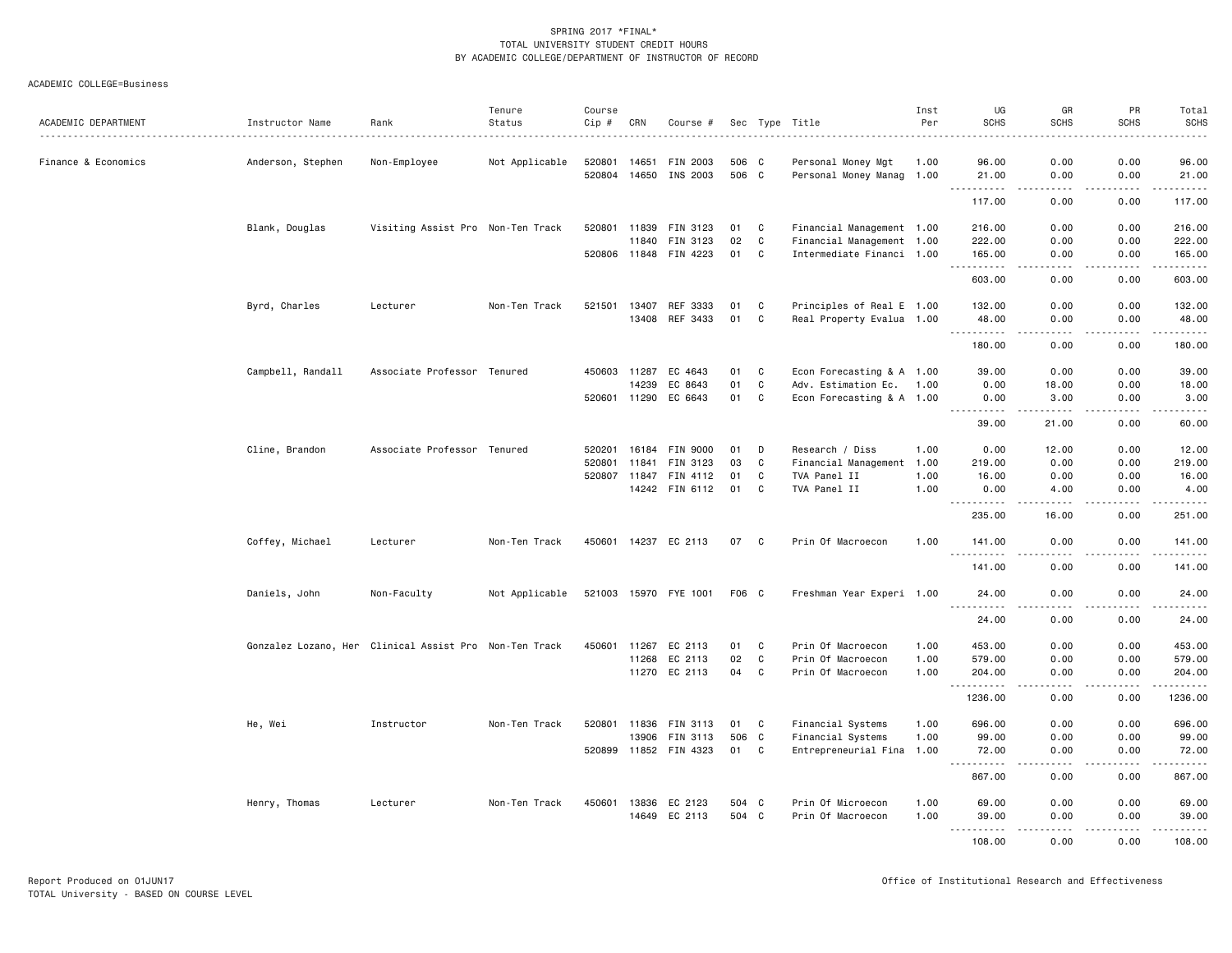| ACADEMIC DEPARTMENT | Instructor Name    | Rank                          | Tenure<br>Status | Course<br>Cip # | CRN          | Course #              |      |              | Sec Type Title            | Inst<br>Per | UG<br><b>SCHS</b>                       | GR<br><b>SCHS</b>                   | PR<br><b>SCHS</b>    | Total<br><b>SCHS</b>                                                                                                                                           |
|---------------------|--------------------|-------------------------------|------------------|-----------------|--------------|-----------------------|------|--------------|---------------------------|-------------|-----------------------------------------|-------------------------------------|----------------------|----------------------------------------------------------------------------------------------------------------------------------------------------------------|
|                     |                    |                               |                  |                 |              |                       |      |              |                           |             |                                         |                                     |                      | <u>.</u>                                                                                                                                                       |
| Finance & Economics | Highfield, Michael | Professor                     | Tenured          | 520201          | 16238        | FIN 4000              | 01   | I            | Directed Indiv Study 1.00 |             | 2.00                                    | 0.00                                | 0.00                 | 2.00                                                                                                                                                           |
|                     |                    |                               |                  |                 | 16239        | FIN 4000              | 02   | $\mathbf{I}$ | Directed Indiv Study 1.00 |             | 2.00                                    | 0.00                                | 0.00                 | 2.00                                                                                                                                                           |
|                     |                    |                               |                  |                 | 16240        | FIN 4000              | 03   | $\mathbf{I}$ | Directed Indiv Study 1.00 |             | 2.00                                    | 0.00                                | 0.00                 | 2.00                                                                                                                                                           |
|                     |                    |                               |                  |                 | 16241        | FIN 4000              | 04   | $\mathbf{I}$ | Directed Indiv Study 1.00 |             | 2.00                                    | 0.00                                | 0.00                 | 2.00                                                                                                                                                           |
|                     |                    |                               |                  |                 |              | 520801 11863 FIN 8113 | 01   | C            | Corporate Finance         | 1.00        | 0.00                                    | 75.00                               | 0.00                 | 75.00                                                                                                                                                          |
|                     |                    |                               |                  |                 |              |                       |      |              |                           |             | 8.00                                    | 75.00                               | 0.00                 | 83.00                                                                                                                                                          |
|                     | Jia, Shaomeng      | Grad Teach Assist             | Non-Ten Track    |                 |              | 450601 11269 EC 2113  | 03   | C            | Prin Of Macroecon         | 1.00        | 204.00                                  | 0.00                                | 0.00                 | 204.00                                                                                                                                                         |
|                     |                    |                               |                  |                 |              |                       |      |              |                           |             | $\sim$ $\sim$ $\sim$<br>.<br>204.00     | $\sim$ $\sim$ $\sim$ $\sim$<br>0.00 | 22222<br>0.00        | ------<br>204.00                                                                                                                                               |
|                     | Johnson, Allison   | Lecturer                      | Non-Ten Track    | 520301          | 10069        | ACC 3203              | 01   | C            | Fin Statement Anal        | 1.00        | 36.00                                   | 0.00                                | 0.00                 | 36.00                                                                                                                                                          |
|                     |                    |                               |                  |                 | 14241        | ACC 3203              | 02   | $\mathtt{C}$ | Fin Statement Anal        | 1.00        | 15.00                                   | 0.00                                | 0.00                 | 15.00                                                                                                                                                          |
|                     |                    |                               |                  |                 | 520804 11844 | FIN 3203              | 01   | C            | Financial Statemnt A 1.00 |             | 99.00                                   | 0.00                                | 0.00                 | 99.00                                                                                                                                                          |
|                     |                    |                               |                  |                 | 14240        | FIN 3203              | 02   | C            | Financial Statemnt A 1.00 |             | 105.00<br>.<br>$\sim$ $\sim$ $\sim$     | 0.00<br>والمحامر                    | 0.00<br>.            | 105.00<br>$\omega$ is $\omega$ in $\omega$ in                                                                                                                  |
|                     |                    |                               |                  |                 |              |                       |      |              |                           |             | 255.00                                  | 0.00                                | 0.00                 | 255.00                                                                                                                                                         |
|                     | King, Priscilla    | Non-Employee                  | Not Applicable   |                 |              | 521701 12482 INS 3203 | 01 C |              | Prop And Cas Ins          | 1.00        | 78.00                                   | 0.00                                | 0.00                 | 78.00                                                                                                                                                          |
|                     |                    |                               |                  |                 |              |                       |      |              |                           |             | 78.00                                   | 0.00                                | 0.00                 | 78.00                                                                                                                                                          |
|                     | Li, Cheng          | Assistant Professor Ten Track |                  |                 | 450601 11271 | EC 2113               | 05   | C            | Prin Of Macroecon         | 1.00        | 207.00                                  | 0.00                                | 0.00                 | 207.00                                                                                                                                                         |
|                     |                    |                               |                  |                 |              | 14236 EC 2113         | 06   | C            | Prin Of Macroecon         | 1.00        | 210.00                                  | 0.00                                | 0.00                 | 210.00                                                                                                                                                         |
|                     |                    |                               |                  |                 |              |                       |      |              |                           |             | $\sim$ $\sim$<br>.<br>417.00            | $\frac{1}{2}$<br>0.00               | .<br>0.00            | $\frac{1}{2} \left( \frac{1}{2} \right) \left( \frac{1}{2} \right) \left( \frac{1}{2} \right) \left( \frac{1}{2} \right) \left( \frac{1}{2} \right)$<br>417.00 |
|                     | Liano, Kartono     | Professor                     | Tenured          | 520807          | 11853        | FIN 4423              | 01   | C            | Investments               | 1.00        | 153.00                                  | 0.00                                | 0.00                 | 153.00                                                                                                                                                         |
|                     |                    |                               |                  |                 |              | 14243 FIN 9433        | 01   | s            | Sem Portfolio Theory      | 1.00        | 0.00                                    | 6.00                                | 0.00                 | 6.00                                                                                                                                                           |
|                     |                    |                               |                  |                 |              |                       |      |              |                           |             | 153.00                                  | 6.00                                | 0.00                 | 159.00                                                                                                                                                         |
|                     | Mallory, Lewis     | Lecturer                      | Non-Ten Track    |                 |              | 520801 15829 FIN 4733 | 01   | C            | Advanced Bank Mgt         | 1.00        | 48.00                                   | 0.00                                | 0.00                 | 48.00                                                                                                                                                          |
|                     |                    |                               |                  |                 |              |                       |      |              |                           |             | <u>.</u><br>48.00                       | 0.00                                | . <b>.</b> .<br>0.00 | .<br>48.00                                                                                                                                                     |
|                     | McAfee, Matthew    | Non-Employee                  | Not Applicable   |                 |              | 521701 12483 INS 3303 | 01 C |              | Life Insurance            | 1.00        | 120.00                                  | 0.00                                | 0.00                 | 120.00                                                                                                                                                         |
|                     |                    |                               |                  |                 |              |                       |      |              |                           |             | 120.00                                  | 0.00                                | 0.00                 | 120.00                                                                                                                                                         |
|                     | Metz, Tammi        | Instructor                    | Non-Ten Track    | 520801          |              | 11835 FIN 2003        | 01   | C            | Personal Money Mgt        | 1.00        | 198.00                                  | 0.00                                | 0.00                 | 198.00                                                                                                                                                         |
|                     |                    |                               |                  | 520804          | 12480        | INS 2003              | 01   | C            | Personal Money Manag      | 1.00        | 21.00                                   | 0.00                                | 0.00                 | 21.00                                                                                                                                                          |
|                     |                    |                               |                  |                 | 14007        | INS 3503              | 506  | $\mathbf{C}$ | Employee Benefits         | 1.00        | 132.00                                  | 0.00                                | 0.00                 | 132.00                                                                                                                                                         |
|                     |                    |                               |                  |                 | 521701 14006 | INS 3103              | 506  | C            | Prin Of Insurance         | 1.00        | 150.00                                  | 0.00                                | 0.00                 | 150.00                                                                                                                                                         |
|                     |                    |                               |                  |                 | 14244        | INS 3203              | 02   | C            | Prop And Cas Ins          | 1.00        | 75.00                                   | 0.00                                | 0.00                 | 75.00                                                                                                                                                          |
|                     |                    |                               |                  |                 |              |                       |      |              |                           |             | $\sim$ $\sim$ .<br>. <b>.</b><br>576.00 | $- - - -$<br>0.00                   | .<br>0.00            | <u>.</u><br>576.00                                                                                                                                             |
|                     | Millea, Meghan     | Professor                     | Tenured          | 450601          | 11274        | EC 2123               | 01   | C            | Prin Of Microecon         | 1.00        | 675.00                                  | 0.00                                | 0.00                 | 675.00                                                                                                                                                         |
|                     |                    |                               |                  |                 | 11281        | EC 3113               | 01   | C            | Interm Macroeconomic 1.00 |             | 108.00                                  | 0.00                                | 0.00                 | 108.00                                                                                                                                                         |
|                     |                    |                               |                  |                 | 15644        | EC 7000               | 01   | I            | Directed Indiv Study 1.00 |             | 0.00                                    | 3.00                                | 0.00                 | 3.00                                                                                                                                                           |
|                     |                    |                               |                  |                 |              | 16597 EC 9000         | 02   | D            | Research / Diss           | 1.00        | 0.00                                    | 1.00                                | 0.00                 | 1.00                                                                                                                                                           |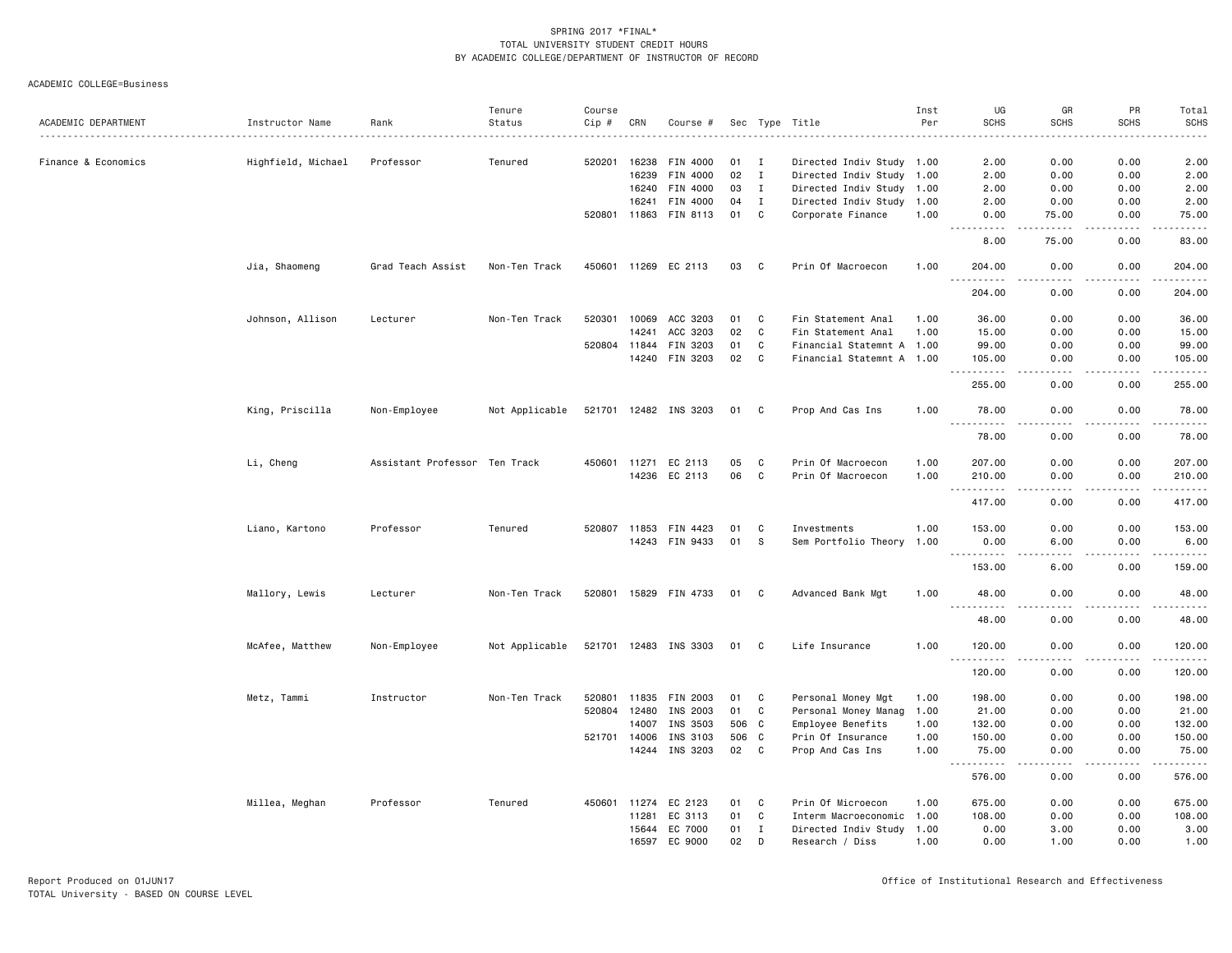| ACADEMIC DEPARTMENT | Instructor Name                                    | Rank                          | Tenure<br>Status | Course<br>Cip # | CRN          | Course #              |       |              | Sec Type Title            | Inst<br>Per | UG<br><b>SCHS</b>                     | GR<br><b>SCHS</b>            | PR<br><b>SCHS</b> | Total<br><b>SCHS</b><br>. |
|---------------------|----------------------------------------------------|-------------------------------|------------------|-----------------|--------------|-----------------------|-------|--------------|---------------------------|-------------|---------------------------------------|------------------------------|-------------------|---------------------------|
|                     |                                                    |                               |                  |                 |              |                       |       |              |                           |             |                                       |                              |                   |                           |
|                     |                                                    |                               |                  |                 |              |                       |       |              |                           |             | 783.00                                | 4.00                         | 0.00              | 787.00                    |
| Finance & Economics | Miller, Thomas W.                                  | Professor                     | Tenured          | 520201          |              | 16642 FIN 9000        | 02    | D            | Research / Diss           | 1.00        | 0.00                                  | 3.00                         | 0.00              | 3.00                      |
|                     |                                                    |                               |                  | 520801          | 11842        | FIN 3123              | 04    | C            | Financial Management 1.00 |             | 237.00                                | 0.00                         | 0.00              | 237.00                    |
|                     |                                                    |                               |                  | 520899          |              | 11857 FIN 4743        | 01    | C            | Consumer Finance          | 1.00        | 63.00                                 | 0.00                         | 0.00              | 63.00                     |
|                     |                                                    |                               |                  |                 |              |                       |       |              |                           |             | .<br>$\frac{1}{2}$<br>300.00          | .<br>3.00                    | .<br>0.00         | 303.00                    |
|                     | Orozco Aleman, Sandr Assistant Professor Ten Track |                               |                  | 450601          | 11283        | EC 3123               | 01    | C            | Interm Micro              | 1.00        | 120.00                                | 0.00                         | 0.00              | 120.00                    |
|                     |                                                    |                               |                  |                 | 520601 14238 | EC 8113               | 01    | C            | Labor Theory              | 1.00        | 0.00<br><u>.</u>                      | 6.00<br>.                    | 0.00<br>.         | 6.00<br>.                 |
|                     |                                                    |                               |                  |                 |              |                       |       |              |                           |             | 120.00                                | 6.00                         | 0.00              | 126.00                    |
|                     | Parisian, Daniel                                   | Assistant Professor Ten Track |                  |                 | 450601 11276 | EC 2123               | 03    | C            | Prin Of Microecon         | 1.00        | 207.00                                | 0.00                         | 0.00              | 207.00                    |
|                     |                                                    |                               |                  |                 | 11277        | EC 2123               | 04    | C            | Prin Of Microecon         | 1.00        | 201.00<br>-----                       | 0.00<br>- - - -              | 0.00<br>بالمستعاد | 201.00<br>.               |
|                     |                                                    |                               |                  |                 |              |                       |       |              |                           |             | 408.00                                | 0.00                         | 0.00              | 408.00                    |
|                     | Posylnaya, Valeriya                                | Grad Teach Assist             | Non-Ten Track    |                 |              | 520806 11858 FIN 4923 | 01    | $\mathbf{C}$ | International Fin Mg 1.00 |             | 156.00                                | 0.00                         | 0.00              | 156.00<br>$- - - - - -$   |
|                     |                                                    |                               |                  |                 |              |                       |       |              |                           |             | 156.00                                | 0.00                         | 0.00              | 156.00                    |
|                     | Pounds, Seth                                       | Instructor                    | Non-Ten Track    | 520804          | 12484        | INS 4503              | 01    | C            | Enterprise Risk Mgmt 1.00 |             | 69.00                                 | 0.00                         | 0.00              | 69.00                     |
|                     |                                                    |                               |                  | 521701          | 12481        | INS 3103              | 01    | C            | Prin Of Insurance         | 1.00        | 210.00<br>.<br>$\sim$ $\sim$          | 0.00<br>$\sim$ $\sim$ $\sim$ | 0.00<br>.         | 210.00<br>.               |
|                     |                                                    |                               |                  |                 |              |                       |       |              |                           |             | 279.00                                | 0.00                         | 0.00              | 279.00                    |
|                     | Rogers, Kevin                                      | Professor                     | Tenured          | 520101 10621    |              | BUS 4203              | 01    | E            | Business Internship       | 1.00        | 6.00                                  | 0.00                         | 0.00              | 6.00                      |
|                     |                                                    |                               |                  |                 |              |                       |       |              |                           |             | 6.00                                  | 0.00                         | 0.00              | 6.00                      |
|                     | Roskelley, Kenneth                                 | Associate Professor Tenured   |                  | 520801          | 11850        | FIN 4243              | 01    | C            | Senior Seminar in Fi 1.00 |             | 144.00                                | 0.00                         | 0.00              | 144.00                    |
|                     |                                                    |                               |                  |                 | 13907        | FIN 3123              | 504 C |              | Financial Management 1.00 |             | 108.00                                | 0.00                         | 0.00              | 108.00                    |
|                     |                                                    |                               |                  |                 |              | 13908 FIN 8113        | 501 C |              | Corporate Finance         | 1.00        | 0.00<br><u> - - - - - - - - - -</u>   | 141.00<br>. <u>.</u>         | 0.00              | 141.00<br>.               |
|                     |                                                    |                               |                  |                 |              |                       |       |              |                           |             | 252.00                                | 141.00                       | .<br>0.00         | 393.00                    |
|                     | Spurlin, William                                   | Assistant Professor Ten Track |                  | 520601          | 13837        | EC 8103               | 501 C |              | Econ for Managers         | 1.00        | 0.00                                  | 87.00                        | 0.00              | 87.00                     |
|                     |                                                    |                               |                  | 520801          | 13712        | FIN 3113              | 201 C |              | Financial Systems         | 1.00        | 72.00                                 | 0.00                         | 0.00              | 72.00                     |
|                     |                                                    |                               |                  |                 | 13713        | FIN 3123              | 201 C |              | Financial Management      | 1.00        | 36.00                                 | 0.00                         | 0.00              | 36.00                     |
|                     |                                                    |                               |                  | 520807          | 14324        | FIN 4423              | 201 C |              | Investments               | 1.00        | 15.00                                 | 0.00                         | 0.00              | 15.00<br>.                |
|                     |                                                    |                               |                  |                 |              |                       |       |              |                           |             | 123.00                                | 87.00                        | 0.00              | 210.00                    |
|                     | Taboada, Alvaro                                    | Assistant Professor Ten Track |                  |                 |              | 520801 11846 FIN 3723 | 01    | C            | Financial Markets         | 1.00        | 189.00<br><u> - - - - - - - - - -</u> | 0.00                         | 0.00              | 189.00<br>.               |
|                     |                                                    |                               |                  |                 |              |                       |       |              |                           |             | 189.00                                | 0.00                         | 0.00              | 189.00                    |
|                     | Thomas, Mary                                       | Associate Professor Tenured   |                  | 450601          | 11275        | EC 2123               | 02    | C            | Prin Of Microecon         | 1.00        | 666.00                                | 0.00                         | 0.00              | 666.00                    |
|                     |                                                    |                               |                  | 450602          | 11286        | EC 4443               | 01    | C            | Economics of Educati 1.00 |             | 81.00                                 | 0.00                         | 0.00              | 81.00                     |
|                     |                                                    |                               |                  |                 |              |                       |       |              |                           |             | .<br>747.00                           | .<br>0.00                    | .<br>0.00         | .<br>747.00               |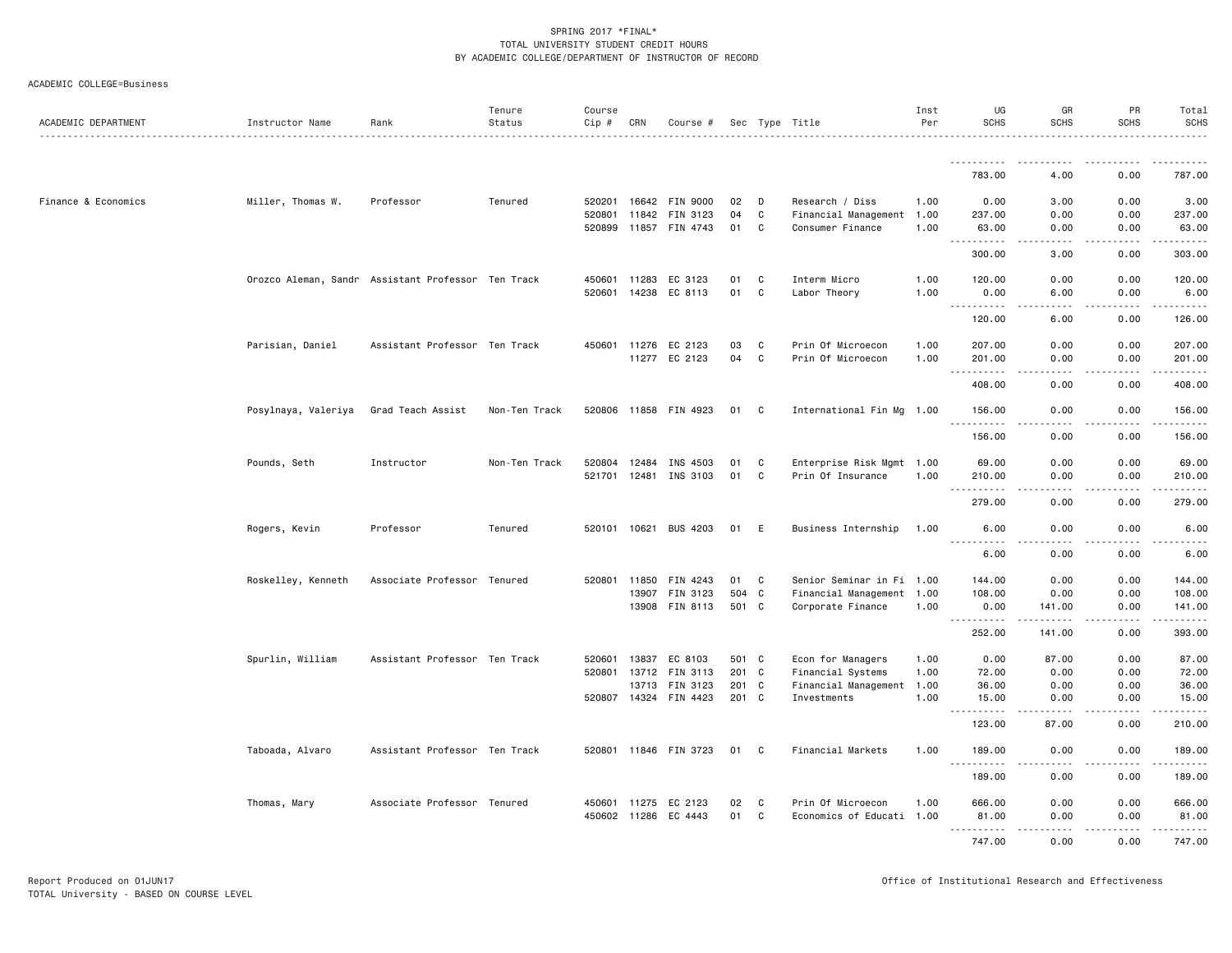|                                      |                     |                                   | Tenure | Course |       |               |              |     |                           | Inst | UG                  | GR          | <b>PR</b>               | Total                   |
|--------------------------------------|---------------------|-----------------------------------|--------|--------|-------|---------------|--------------|-----|---------------------------|------|---------------------|-------------|-------------------------|-------------------------|
| ACADEMIC DEPARTMENT                  | Instructor Name     | Rank                              | Status | Cip #  | CRN   | Course #      |              |     | Sec Type Title            | Per  | <b>SCHS</b>         | <b>SCHS</b> | <b>SCHS</b><br>-------- | <b>SCHS</b>             |
|                                      |                     |                                   |        |        |       |               |              |     |                           |      |                     |             |                         |                         |
| Finance & Economics                  | Williamson, Claudia | Associate Professor Tenured       |        | 450601 |       | 15639 EC 8990 | 01           | C   | Special Topic In EC       | 1.00 | 0.00                | 6.00        | 0.00                    | 6.00                    |
|                                      |                     |                                   |        |        |       | 16418 EC 9000 | 01           | D   | Research / Diss           | 1.00 | 0.00<br>---<br>---- | 9.00<br>.   | 0.00<br>.               | 9.00                    |
|                                      |                     |                                   |        |        |       |               |              |     |                           |      | 0.00                | 15.00       | 0.00                    | 15.00                   |
|                                      | Wiseman, Travis     | Clinical Assist Pro Non-Ten Track |        | 450601 | 16077 | EC 4000       | 01           | л.  | Directed Indiv Study 1.00 |      | 3.00                | 0.00        | 0.00                    | 3.00                    |
|                                      |                     |                                   |        |        |       | 16078 EC 4000 | 02           |     | Directed Indiv Study 1.00 |      | 3.00                | 0.00        | 0.00                    | 3.00                    |
|                                      |                     |                                   |        |        | 16079 | EC 4000       | 03           | Ι.  | Directed Indiv Study 1.00 |      | 3.00                | 0.00        | 0.00                    | 3.00                    |
|                                      |                     |                                   |        |        | 16080 | EC 4000       | 04           |     | Directed Indiv Study 1.00 |      | 3.00                | 0.00        | 0.00                    | 3.00                    |
|                                      |                     |                                   |        |        | 16081 | EC 4000       | 05           |     | Directed Indiv Study 1.00 |      | 3.00                | 0.00        | 0.00                    | 3.00                    |
|                                      |                     |                                   |        |        | 16082 | EC 4000       | 06           | п.  | Directed Indiv Study 1.00 |      | 3.00                | 0.00        | 0.00                    | 3.00                    |
|                                      |                     |                                   |        |        | 16083 | EC 4000       | 07           |     | Directed Indiv Study 1.00 |      | 3.00                | 0.00        | 0.00                    | 3.00                    |
|                                      |                     |                                   |        |        | 16084 | EC 4000       | 08           |     | Directed Indiv Study 1.00 |      | 3.00                | 0.00        | 0.00                    | 3.00                    |
|                                      |                     |                                   |        |        | 16085 | EC 4000       | 09           | п   | Directed Indiv Study 1.00 |      | 3.00                | 0.00        | 0.00                    | 3.00                    |
|                                      |                     |                                   |        |        | 16086 | EC 4000       | 10           |     | Directed Indiv Study 1.00 |      | 3.00                | 0.00        | 0.00                    | 3.00                    |
|                                      |                     |                                   |        |        | 16087 | EC 4000       | $11 \quad I$ |     | Directed Indiv Study 1.00 |      | 3.00                | 0.00        | 0.00                    | 3.00                    |
|                                      |                     |                                   |        |        | 16358 | EC 4000       | 12           | - 1 | Directed Indiv Study 1.00 |      | 3.00                | 0.00        | 0.00                    | 3.00                    |
|                                      |                     |                                   |        |        | 16390 | EC 4000       | 13           |     | Directed Indiv Study 1.00 |      | 3.00                | 0.00        | 0.00                    | 3.00                    |
|                                      |                     |                                   |        | 450605 | 11285 | EC 4323       | 01           |     | International Econom 1.00 |      | 117.00              | 0.00        | 0.00                    | 117.00                  |
|                                      |                     |                                   |        | 521101 | 12426 | IB 3900       | 01           | E   | IB Intern Work            | 1.00 | 1.00                | 0.00        | 0.00                    | 1.00                    |
|                                      |                     |                                   |        |        |       | 12428 IB 4903 | 01           | E   | IB Intern Academics       | 1.00 | 24.00               | 0.00        | 0.00<br>$\cdots$        | 24.00                   |
|                                      |                     |                                   |        |        |       |               |              |     |                           |      | 181.00              | 0.00        | 0.00                    | 181.00                  |
| ==================================== |                     |                                   |        |        |       |               |              |     |                           |      | ==========          | ==========  | ==========              | $=$ = = = = = = = = = = |
| Finance & Economics                  |                     |                                   |        |        |       |               |              |     |                           |      | 8953.00             | 374.00      | 0.00                    | 9327,00                 |
| ==================================== |                     |                                   |        |        |       |               |              |     |                           |      | ==========          | ----------- | ==========              | ==========              |
|                                      |                     |                                   |        |        |       |               |              |     |                           |      |                     |             |                         |                         |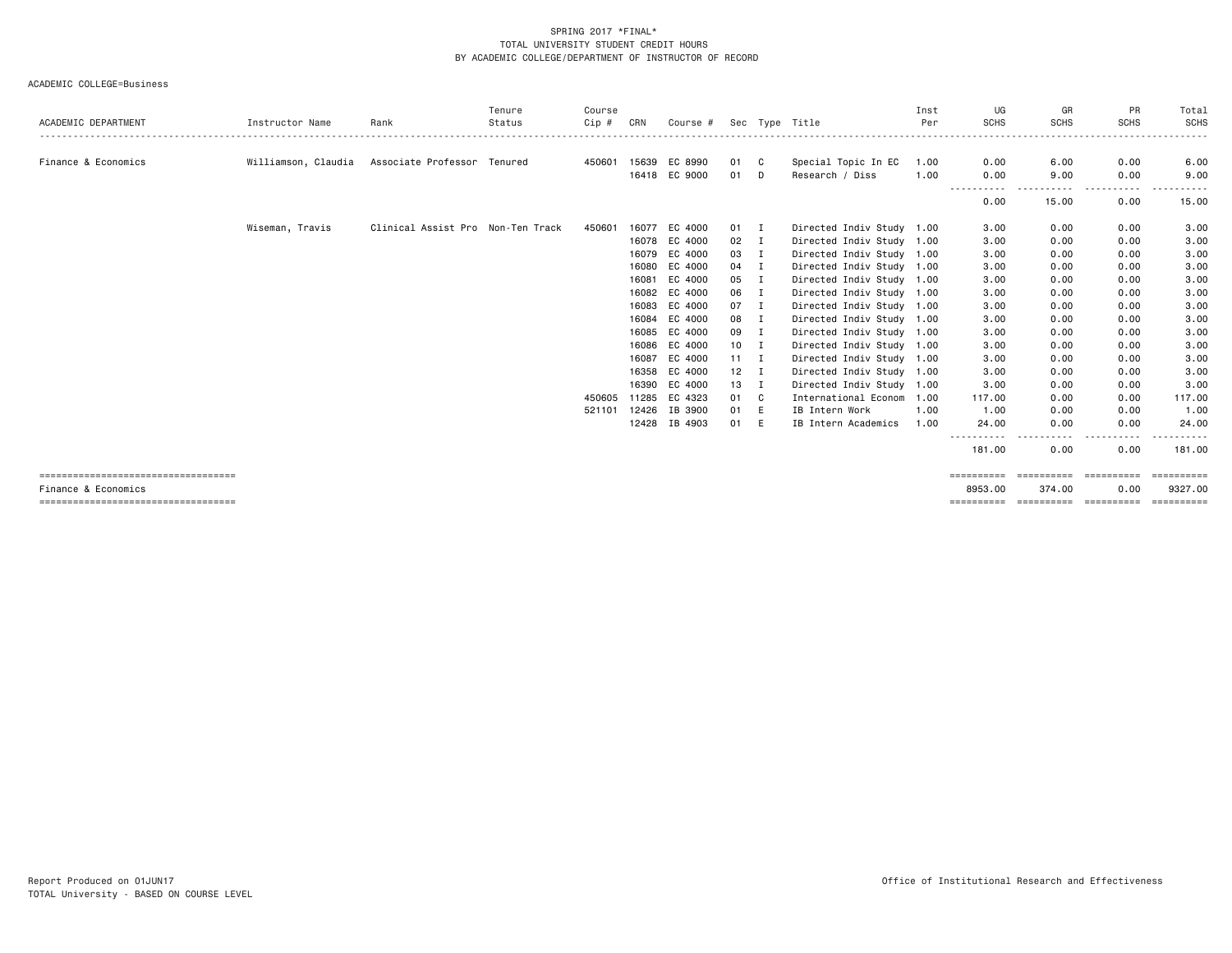|                                  |                    |                               | Tenure         | Course       |       |                       |      |              |                           | Inst | UG                             | GR                                                                                                                                | PR                    | Total                                                                                                                                                                                     |
|----------------------------------|--------------------|-------------------------------|----------------|--------------|-------|-----------------------|------|--------------|---------------------------|------|--------------------------------|-----------------------------------------------------------------------------------------------------------------------------------|-----------------------|-------------------------------------------------------------------------------------------------------------------------------------------------------------------------------------------|
| ACADEMIC DEPARTMENT              | Instructor Name    | Rank                          | Status         | Cip #        | CRN   | Course #              |      |              | Sec Type Title<br>.       | Per  | <b>SCHS</b>                    | <b>SCHS</b>                                                                                                                       | <b>SCHS</b>           | <b>SCHS</b><br>.                                                                                                                                                                          |
| Management & Information Systems | Barnett, Timothy   | Professor                     | Tenured        | 520201       | 12767 | MGT 3823              | 01   | C            | Responsible Leadersh 1.00 |      | 135.00                         | 0.00                                                                                                                              | 0.00                  | 135.00                                                                                                                                                                                    |
|                                  |                    |                               |                | 521001 12763 |       | MGT 3513              | 02   | C            | Intro Human Res Mgt       | 1.00 | 204.00                         | 0.00                                                                                                                              | 0.00                  | 204.00                                                                                                                                                                                    |
|                                  |                    |                               |                |              |       |                       |      |              |                           |      | .<br>339.00                    | $- - - -$<br>0.00                                                                                                                 | .<br>0.00             | $- - - - - - -$<br>339.00                                                                                                                                                                 |
|                                  | Blaine, Elizabeth  | Non-Faculty                   | Not Applicable |              |       | 520201 14196 MGT 3213 | 08   | C            | Org Communications        | 1.00 | 147.00                         | 0.00                                                                                                                              | 0.00                  | 147.00                                                                                                                                                                                    |
|                                  |                    |                               |                |              |       |                       |      |              |                           |      | .<br>147.00                    | $\frac{1}{2} \left( \frac{1}{2} \right) \left( \frac{1}{2} \right) \left( \frac{1}{2} \right) \left( \frac{1}{2} \right)$<br>0.00 | $- - - -$<br>0.00     | .<br>147.00                                                                                                                                                                               |
|                                  | Canfield, Stephen  | Instructor                    | Non-Ten Track  | 110201       | 10576 | BIS 1523              | 01   | C            | Web Development I         | 1.00 | 126.00                         | 0.00                                                                                                                              | 0.00                  | 126.00                                                                                                                                                                                    |
|                                  |                    |                               |                |              | 10577 | BIS 1523              | 02   | C            | Web Development I         | 1.00 | 138.00                         | 0.00                                                                                                                              | 0.00                  | 138.00                                                                                                                                                                                    |
|                                  |                    |                               |                |              | 10579 | BIS 2523              | 01   | C            | Web Development II        | 1.00 | 126.00                         | 0.00                                                                                                                              | 0.00                  | 126.00                                                                                                                                                                                    |
|                                  |                    |                               |                | 110901       | 14194 | BIS 6513              | 01   | C            | Microcomputers/Netwo      | 1.00 | 0.00                           | 6.00                                                                                                                              | 0.00                  | 6.00                                                                                                                                                                                      |
|                                  |                    |                               |                | 521201       | 14193 | BIS 4513              | 01   | C            | Microcomputers/Netwo      | 1.00 | 36.00                          | 0.00                                                                                                                              | 0.00                  | 36.00                                                                                                                                                                                     |
|                                  |                    |                               |                |              |       |                       |      |              |                           |      | .<br>426.00                    | ----<br>6.00                                                                                                                      | $\frac{1}{2}$<br>0.00 | .<br>432.00                                                                                                                                                                               |
|                                  | Chrisman, James    | Professor                     | Tenured        | 520201       | 14198 | MGT 9933              | 01   | C            | Sem Strategy Impleme      | 1.00 | 0.00                           | 12.00                                                                                                                             | 0.00                  | 12.00                                                                                                                                                                                     |
|                                  |                    |                               |                | 521302       | 16398 | <b>MGT 7000</b>       | 01   | $\mathbf I$  | Directed Indiv Study      | 1.00 | 0.00                           | 3.00                                                                                                                              | 0.00                  | 3.00                                                                                                                                                                                      |
|                                  |                    |                               |                |              | 16409 | <b>MGT 9000</b>       | 02   | D            | Research / Diss           | 1.00 | 0.00                           | 5.00                                                                                                                              | 0.00                  | 5.00                                                                                                                                                                                      |
|                                  |                    |                               |                |              |       |                       |      |              |                           |      | 0.00                           | 20.00                                                                                                                             | 0.00                  | 20.00                                                                                                                                                                                     |
|                                  | Daspit, Joshua     | Assistant Professor Ten Track |                | 520101       | 10622 | <b>BUS 4853</b>       | 01   | C            | <b>Business Policy</b>    | 1.00 | 135.00                         | 0.00                                                                                                                              | 0.00                  | 135.00                                                                                                                                                                                    |
|                                  |                    |                               |                |              | 10623 | <b>BUS 4853</b>       | 02   | $\mathbf{C}$ | <b>Business Policy</b>    | 1.00 | 132.00                         | 0.00                                                                                                                              | 0.00                  | 132.00                                                                                                                                                                                    |
|                                  |                    |                               |                | 521302 16668 |       | MGT 7000              | 03   | I            | Directed Indiv Study      | 1.00 | 0.00                           | 3.00                                                                                                                              | 0.00                  | 3.00                                                                                                                                                                                      |
|                                  |                    |                               |                |              |       |                       |      |              |                           |      | 267.00                         | 3.00                                                                                                                              | 0.00                  | المالم المالية ال<br>270.00                                                                                                                                                               |
|                                  | Dhaenens, Andrew   | Grad Teach Assist             | Non-Ten Track  | 521001 12762 |       | MGT 3513              | 01   | C            | Intro Human Res Mgt       | 1.00 | 207.00                         | 0.00                                                                                                                              | 0.00                  | 207.00                                                                                                                                                                                    |
|                                  |                    |                               |                |              |       |                       |      |              |                           |      | $\omega \sim \omega$<br>207.00 | 0.00                                                                                                                              | 0.00                  | $\frac{1}{2} \left( \frac{1}{2} \right) \left( \frac{1}{2} \right) \left( \frac{1}{2} \right) \left( \frac{1}{2} \right) \left( \frac{1}{2} \right) \left( \frac{1}{2} \right)$<br>207.00 |
|                                  | Hammond, Nathaniel | Grad Teach Assist             | Non-Ten Track  | 521301 12749 |       | MGT 3114              | 02   | C            | Prin of Mgt & Prod        | 1.00 | 708.00                         | 0.00                                                                                                                              | 0.00                  | 708.00                                                                                                                                                                                    |
|                                  |                    |                               |                |              |       |                       |      |              |                           |      | .<br>708.00                    | ----<br>0.00                                                                                                                      | $\cdots$<br>0.00      | .<br>708.00                                                                                                                                                                               |
|                                  | Holt, Daniel       | Associate Professor           | Tenured        | 520201       | 14197 | MGT 8123              | 01   | C            | Strategic Bus Consul 1.00 |      | 0.00                           | 66.00                                                                                                                             | 0.00                  | 66.00                                                                                                                                                                                     |
|                                  |                    |                               |                | 520701       | 12761 | MGT 3333              | 01   | C            | Field Study In Entre 1.00 |      | 66.00                          | 0.00                                                                                                                              | 0.00                  | 66.00                                                                                                                                                                                     |
|                                  |                    |                               |                | 521302       | 16641 | MGT 7000              | 02   | $\mathbf{I}$ | Directed Indiv Study 1.00 |      | 0.00                           | 3.00                                                                                                                              | 0.00                  | 3.00                                                                                                                                                                                      |
|                                  |                    |                               |                |              |       |                       |      |              |                           |      | .<br>66.00                     | ----<br>69.00                                                                                                                     | $\frac{1}{2}$<br>0.00 | .<br>135.00                                                                                                                                                                               |
|                                  | Li, Zonghui        | Grad Teach Assist             | Non-Ten Track  |              |       | 521101 12771 MGT 4613 | 01 C |              | Cross-Cultural Mgt        | 1.00 | 99.00                          | 0.00                                                                                                                              | 0.00                  | 99.00                                                                                                                                                                                     |
|                                  |                    |                               |                |              |       |                       |      |              |                           |      | $  -$<br>$- - - - -$<br>99.00  | ----<br>0.00                                                                                                                      | .<br>0.00             | .<br>99.00                                                                                                                                                                                |
|                                  | Long, Rebecca      | Professor                     | Tenured        | 521302 16465 |       | MGT 9000              | 04   | D            | Research / Diss           | 1.00 | 0.00                           | 9.00                                                                                                                              | 0.00                  | 9.00                                                                                                                                                                                      |
|                                  |                    |                               |                |              |       |                       |      |              |                           |      | .<br>0.00                      | $\frac{1}{2}$<br>9.00                                                                                                             | $  -$<br>0.00         | -----<br>9.00                                                                                                                                                                             |
|                                  |                    | Assistant Professor Ten Track |                | 520101       | 10624 | <b>BUS 4853</b>       | 03   | C            | <b>Business Policy</b>    | 1.00 | 135.00                         | 0.00                                                                                                                              | 0.00                  | 135.00                                                                                                                                                                                    |
|                                  | Madison, Kristen   |                               |                |              | 10625 | <b>BUS 4853</b>       | 04   | C            | <b>Business Policy</b>    | 1.00 | 135.00                         | 0.00                                                                                                                              | 0.00                  | 135.00                                                                                                                                                                                    |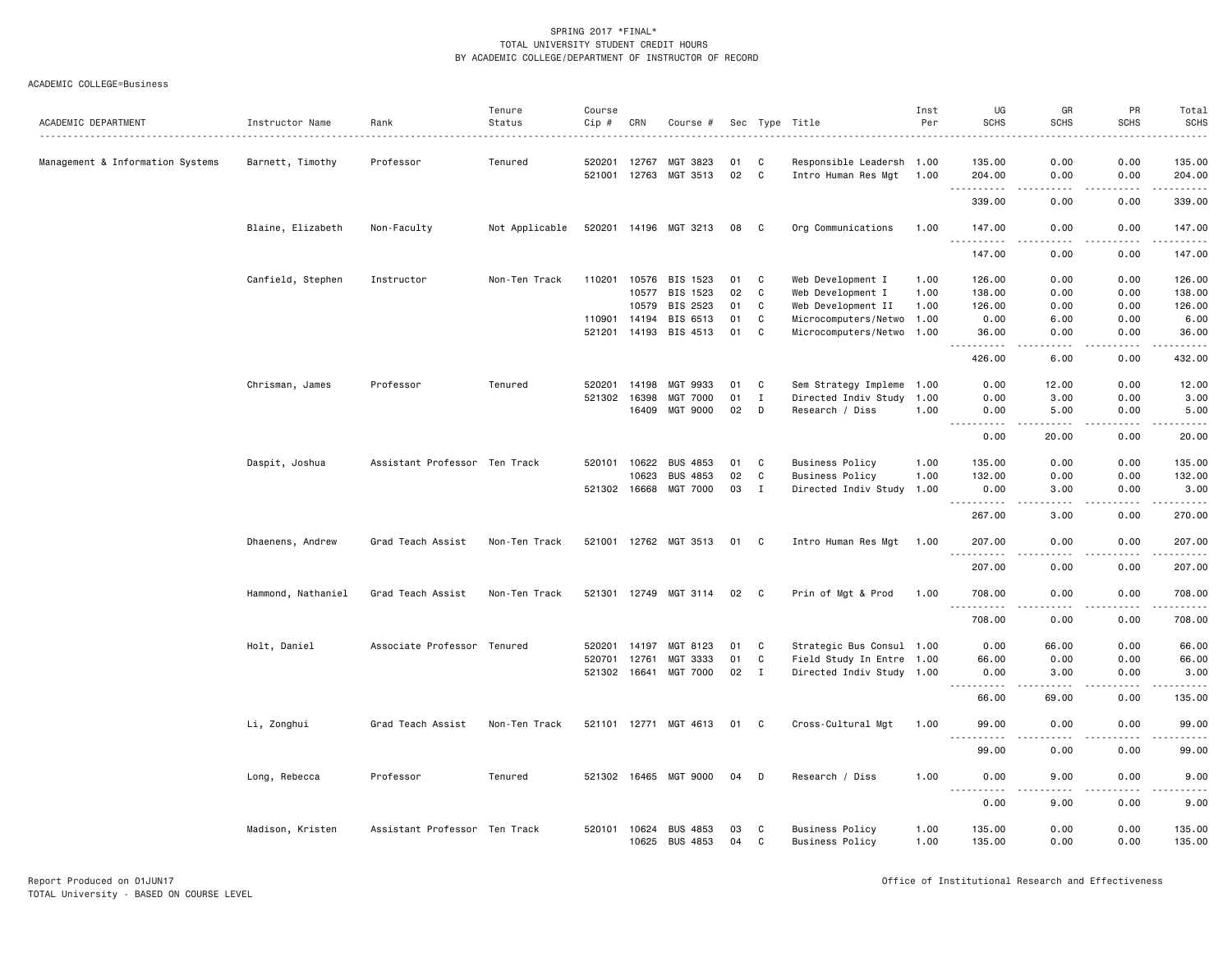|  | ACADEMIC COLLEGE=Business |
|--|---------------------------|
|--|---------------------------|

| ACADEMIC DEPARTMENT              | Instructor Name   | Rank                              | Tenure<br>Status | Course<br>Cip # | CRN          | Course #              |       |              | Sec Type Title            | Inst<br>Per | UG<br><b>SCHS</b>                                                  | GR<br><b>SCHS</b>                                                                                                                                             | PR<br><b>SCHS</b> | Total<br><b>SCHS</b>    |
|----------------------------------|-------------------|-----------------------------------|------------------|-----------------|--------------|-----------------------|-------|--------------|---------------------------|-------------|--------------------------------------------------------------------|---------------------------------------------------------------------------------------------------------------------------------------------------------------|-------------------|-------------------------|
|                                  |                   |                                   |                  |                 |              |                       |       |              |                           |             |                                                                    |                                                                                                                                                               |                   |                         |
|                                  |                   |                                   |                  |                 |              |                       |       |              |                           |             | .<br>270.00                                                        | 0.00                                                                                                                                                          | 0.00              | 270.00                  |
| Management & Information Systems | Marett, Emily     | Instructor                        | Non-Ten Track    |                 | 520201 12753 | MGT 3213              | 04    | $\mathbf{C}$ | Org Communications        | 1.00        | 195.00                                                             | 0.00                                                                                                                                                          | 0.00              | 195.00                  |
|                                  |                   |                                   |                  |                 | 12754        | MGT 3213              | 05    | $\mathbf{C}$ | Org Communications        | 1.00        | 195.00                                                             | 0.00                                                                                                                                                          | 0.00              | 195.00                  |
|                                  |                   |                                   |                  |                 | 14022        | MGT 3213              | 506 C |              | Org Communications        | 1.00        | 129.00                                                             | 0.00                                                                                                                                                          | 0.00              | 129.00                  |
|                                  |                   |                                   |                  |                 | 521001 12769 | MGT 4533              | 01    | C            | Advanced Hrm              | 1.00        | 150.00                                                             | 0.00                                                                                                                                                          | 0.00              | 150.00                  |
|                                  |                   |                                   |                  |                 |              |                       |       |              |                           |             | <u>.</u><br>669.00                                                 | .<br>0.00                                                                                                                                                     | .<br>0.00         | $- - - - - -$<br>669.00 |
|                                  |                   |                                   |                  |                 |              |                       |       |              |                           |             |                                                                    |                                                                                                                                                               |                   |                         |
|                                  | Marett, Lawrence  | Associate Professor Tenured       |                  |                 | 111003 10584 | BIS 4113              | 01    | C            | BIS Security Managem 1.00 |             | 96.00                                                              | 0.00                                                                                                                                                          | 0.00              | 96.00                   |
|                                  |                   |                                   |                  | 521201          | 10588        | BIS 6113              | 01    | C            | BIS Security Managem      | 1.00        | 0.00                                                               | 9.00                                                                                                                                                          | 0.00              | 9.00                    |
|                                  |                   |                                   |                  |                 | 13796        | BIS 6113              | 501 C |              | BIS Security Managem 1.00 |             | 0.00                                                               | 42.00                                                                                                                                                         | 0.00              | 42.00                   |
|                                  |                   |                                   |                  |                 |              | 16529 BIS 7000        | 501 I |              | Directed Indiv Study 1.00 |             | 0.00                                                               | 1.00                                                                                                                                                          | 0.00              | 1.00                    |
|                                  |                   |                                   |                  |                 |              |                       |       |              |                           |             | .<br>96.00                                                         | $- - - - -$<br>52.00                                                                                                                                          | .<br>0.00         | . <u>.</u> .<br>148.00  |
|                                  | McLarty, Benjamin | Assistant Professor Ten Track     |                  |                 |              | 521301 12748 MGT 3114 | 01 C  |              | Prin of Mgt & Prod        | 1.00        | 844.00                                                             | 0.00                                                                                                                                                          | 0.00              | 844.00                  |
|                                  |                   |                                   |                  |                 |              |                       |       |              |                           |             | . <b>.</b><br>$  -$<br>844.00                                      | .<br>0.00                                                                                                                                                     | .<br>0.00         | .<br>844.00             |
|                                  | McNamara, Kelly   | Clinical Assoc Prof Non-Ten Track |                  | 521201          | 10580        | BIS 3233              | 01    | C            | Management Informati 1.00 |             | 564.00                                                             | 0.00                                                                                                                                                          | 0.00              | 564.00                  |
|                                  |                   |                                   |                  |                 |              |                       |       |              |                           |             |                                                                    |                                                                                                                                                               |                   |                         |
|                                  |                   |                                   |                  |                 | 10583        | BIS 3753              | 01    | C            | Business Database Sy 1.00 |             | 51.00                                                              | 0.00                                                                                                                                                          | 0.00              | 51.00                   |
|                                  |                   |                                   |                  |                 | 10591        | BIS 8313              | 01    | C            | Adv Database Des Adm 1.00 |             | 0.00                                                               | 18.00                                                                                                                                                         | 0.00              | 18.00                   |
|                                  |                   |                                   |                  |                 | 13799        | BIS 8313              | 501 C |              | Adv Database Des Adm 1.00 |             | 0.00<br>.                                                          | 9.00                                                                                                                                                          | 0.00              | 9.00                    |
|                                  |                   |                                   |                  |                 |              |                       |       |              |                           |             | 615.00                                                             | 27.00                                                                                                                                                         | 0.00              | 642.00                  |
|                                  | McNeil, Stacey    | Instructor                        | Non-Ten Track    | 520201          | 13745        | MGT 3213              | 201 C |              | Org Communications        | 1.00        | 54.00                                                              | 0.00                                                                                                                                                          | 0.00              | 54.00                   |
|                                  |                   |                                   |                  | 521101          | 14321        | MGT 4613              | 201 C |              | Cross-Cultural Mgt        | 1.00        | 39.00                                                              | 0.00                                                                                                                                                          | 0.00              | 39.00                   |
|                                  |                   |                                   |                  |                 | 521301 13744 | MGT 3114              | 201 C |              | Prin of Mgt & Prod        | 1.00        | 76.00                                                              | 0.00                                                                                                                                                          | 0.00              | 76.00                   |
|                                  |                   |                                   |                  |                 |              |                       |       |              |                           |             | .<br>$ -$<br>169.00                                                | 0.00                                                                                                                                                          | 0.00              | 169.00                  |
|                                  | Ndicu, Martin     | Grad Teach Assist                 | Non-Ten Track    |                 |              | 521201 10587 BIS 4763 | 01    | $\mathbf{C}$ | BIS Senior Seminar        | 1.00        | 51.00                                                              | 0.00                                                                                                                                                          | 0.00              | 51.00                   |
|                                  |                   |                                   |                  |                 |              |                       |       |              |                           |             | .<br>51.00                                                         | .<br>0.00                                                                                                                                                     | .<br>0.00         | .<br>51.00              |
|                                  | Niu, Ziyi         | Grad Teach Assist                 | Non-Ten Track    |                 |              | 521201 10582 BIS 3523 | 01 C  |              | Advanced Languages        | 1.00        | 36.00                                                              | 0.00                                                                                                                                                          | 0.00              | 36.00                   |
|                                  |                   |                                   |                  |                 |              |                       |       |              |                           |             | .<br>$\sim$ $\sim$ $\sim$<br>36.00                                 | .<br>0.00                                                                                                                                                     | .<br>0.00         | 36.00                   |
|                                  |                   |                                   |                  |                 |              |                       |       |              |                           |             |                                                                    |                                                                                                                                                               |                   |                         |
|                                  | Otondo, Robert    | Associate Professor Tenured       |                  |                 |              | 521201 14195 BIS 9113 | 01    | -S           | MIS Seminar               | 1.00        | 0.00                                                               | 3.00                                                                                                                                                          | 0.00              | 3.00                    |
|                                  |                   |                                   |                  |                 |              | 14713 BIS 8413        | 501 C |              | Data Analytics            | 1.00        | 0.00<br>22222<br>$\sim$ $\sim$ $\sim$                              | 24.00<br>$\frac{1}{2} \left( \frac{1}{2} \right) \left( \frac{1}{2} \right) \left( \frac{1}{2} \right) \left( \frac{1}{2} \right) \left( \frac{1}{2} \right)$ | 0.00              | 24.00                   |
|                                  |                   |                                   |                  |                 |              |                       |       |              |                           |             | 0.00                                                               | 27.00                                                                                                                                                         | 0.00              | 27.00                   |
|                                  | Pearson, Allison  | Professor                         | Tenured          |                 |              | 521302 16447 MGT 9000 | 03 D  |              | Research / Diss           | 1.00        | 0.00<br>$\sim$ $\sim$ $\sim$ $\sim$<br>$\sim$ $\sim$ $\sim$ $\sim$ | 9.00                                                                                                                                                          | 0.00              | 9.00                    |
|                                  |                   |                                   |                  |                 |              |                       |       |              |                           |             | 0.00                                                               | 9.00                                                                                                                                                          | 0.00              | 9.00                    |
|                                  | Pearson, Rodney   | Professor                         | Tenured          |                 |              | 521003 12081 FYE 1001 | F01 C |              | Freshman Year Experi 1.00 |             | 143.00                                                             | 0.00                                                                                                                                                          | 0.00              | 143.00                  |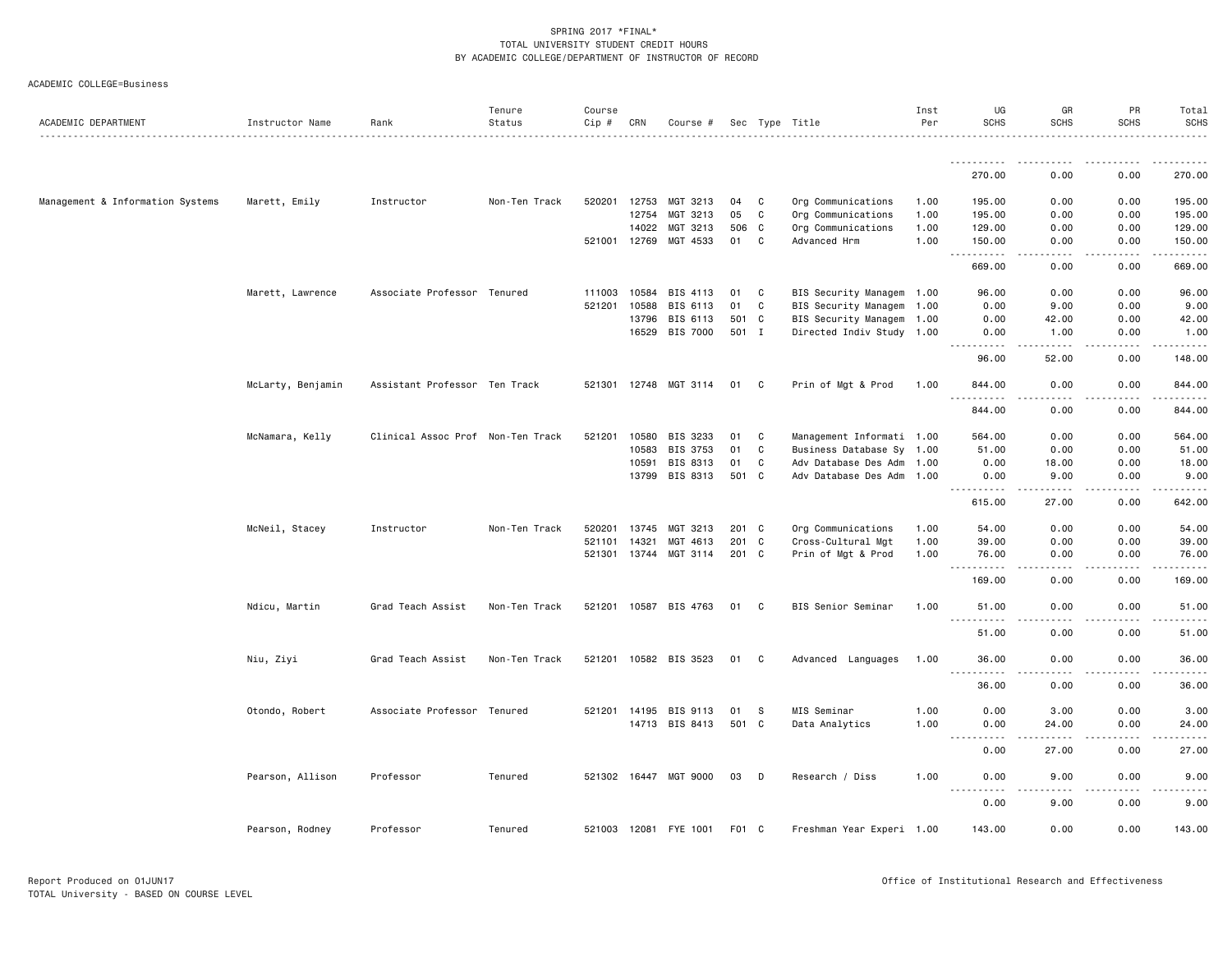|                                  |                    |                                   | Tenure         | Course       |       |                 |       |             |                           | Inst | UG                             | GR                                  | PR                | Total            |
|----------------------------------|--------------------|-----------------------------------|----------------|--------------|-------|-----------------|-------|-------------|---------------------------|------|--------------------------------|-------------------------------------|-------------------|------------------|
| ACADEMIC DEPARTMENT              | Instructor Name    | Rank                              | Status         | Cip #        | CRN   | Course #        |       |             | Sec Type Title            | Per  | <b>SCHS</b>                    | <b>SCHS</b>                         | <b>SCHS</b>       | <b>SCHS</b><br>. |
|                                  |                    |                                   |                |              |       |                 |       |             |                           |      |                                |                                     |                   |                  |
|                                  |                    |                                   |                |              |       |                 |       |             |                           |      | 143.00                         | 0.00                                | 0.00              | 143.00           |
| Management & Information Systems | Randle, Vikki      | Associate Professor Tenured       |                | 520101       | 13638 | <b>BUS 4853</b> | 201 C |             | <b>Business Policy</b>    | 1.00 | 42.00                          | 0.00                                | 0.00              | 42.00            |
|                                  |                    |                                   |                | 520201       | 13746 | MGT 3823        | 201 C |             | Responsible Leadersh 1.00 |      | 90.00                          | 0.00                                | 0.00              | 90.00            |
|                                  |                    |                                   |                | 521001       | 14320 | MGT 4533        | 201 C |             | Advanced Hrm              | 1.00 | 36.00<br>.                     | 0.00<br>.                           | 0.00<br>د د د د   | 36,00<br>$    -$ |
|                                  |                    |                                   |                |              |       |                 |       |             |                           |      | 168.00                         | 0.00                                | 0.00              | 168.00           |
|                                  | Richardson, Jimmy  | Lecturer                          | Non-Ten Track  | 521003 12766 |       | MGT 3813        | 01    | C           | Organizational Behav 1.00 |      | 186.00                         | 0.00                                | 0.00              | 186.00<br>.      |
|                                  |                    |                                   |                |              |       |                 |       |             |                           |      | 186.00                         | 0.00                                | 0.00              | 186.00           |
|                                  | Roberts, Renata    | Non-Faculty                       | Not Applicable | 520201       | 12751 | MGT 3213        | 02    | C           | Org Communications        | 1.00 | 132.00                         | 0.00                                | 0.00              | 132.00           |
|                                  |                    |                                   |                |              | 12756 | MGT 3213        | 07    | C           | Org Communications        | 1.00 | 132.00                         | 0.00                                | 0.00              | 132.00           |
|                                  |                    |                                   |                | 521302 16561 |       | MGT 4000        | 02    | $\mathbf I$ | Directed Indiv Study 1.00 |      | 3.00<br>.                      | 0.00<br>$\frac{1}{2}$               | 0.00<br>.         | 3.00<br>.        |
|                                  |                    |                                   |                |              |       |                 |       |             |                           |      | 267.00                         | 0.00                                | 0.00              | 267.00           |
|                                  | Shin, Seungjae     | Professor                         | Tenured        | 520301       | 14322 | ACC 3053        | 201 C |             | Acct Systems II           | 1.00 | 15.00                          | 0.00                                | 0.00              | 15.00            |
|                                  |                    |                                   |                | 521201       | 13635 | BIS 3233        | 201 C |             | Management Informati 1.00 |      | 45.00                          | 0.00                                | 0.00              | 45.00            |
|                                  |                    |                                   |                |              |       | 14325 BIS 3713  | 201 C |             | Int Elec Info System 1.00 |      | 33.00<br>.                     | 0.00<br>$\sim$ $\sim$ $\sim$ $\sim$ | 0.00<br>.         | 33.00<br>.       |
|                                  |                    |                                   |                |              |       |                 |       |             |                           |      | 93.00                          | 0.00                                | 0.00              | 93.00            |
|                                  | Singh, Kulraj      | Assistant Professor Ten Track     |                | 520101       | 10626 | <b>BUS 4853</b> | 05    | C           | <b>Business Policy</b>    | 1.00 | 141.00                         | 0.00                                | 0.00              | 141.00           |
|                                  |                    |                                   |                |              | 10627 | BUS 4853        | 06    | C           | <b>Business Policy</b>    | 1.00 | 144.00                         | 0.00                                | 0.00              | 144.00<br>.      |
|                                  |                    |                                   |                |              |       |                 |       |             |                           |      | $\sim$ $\sim$ $\sim$<br>285.00 | 0.00                                | 0.00              | 285.00           |
|                                  | Soleimanof, Sohrab | Assistant Professor Non-Ten Track |                | 520701       | 12758 | MGT 3323        | 01    | C           | Entrepreneurship          | 1.00 | 99.00                          | 0.00                                | 0.00              | 99.00            |
|                                  |                    |                                   |                |              | 12759 | MGT 3323        | 02    | C           | Entrepreneurship          | 1.00 | 99.00                          | 0.00                                | 0.00              | 99.00            |
|                                  |                    |                                   |                |              |       |                 |       |             |                           |      | .<br>$  -$<br>198.00           | $- - - -$<br>0.00                   | .<br>0.00         | .<br>198.00      |
|                                  | Spencer, Barbara   | Lecturer                          | Non-Ten Track  | 520201       | 14024 | MGT 8123        | 501 C |             | Strategic Bus Consul 1.00 |      | 0.00                           | 90.00                               | 0.00              | 90.00            |
|                                  |                    |                                   |                |              |       |                 |       |             |                           |      | .<br>0.00                      | 90.00                               | 0.00              | .<br>90.00       |
|                                  | Templeton, Gary    | Associate Professor Tenured       |                | 521201 10581 |       | BIS 3233        | 02    | C           | Management Informati 1.00 |      | 567.00                         | 0.00                                | 0.00              | 567.00           |
|                                  |                    |                                   |                |              |       | 13798 BIS 8113  | 501 C |             | Mgt Info Tech & Sys 1.00  |      | 0.00                           | 99.00                               | 0.00              | 99.00            |
|                                  |                    |                                   |                |              |       |                 |       |             |                           |      | <b></b><br>567.00              | .<br>99.00                          | .<br>0.00         | .<br>666.00      |
|                                  | Templeton, Laura   | Associate Professor Tenured       |                | 520201       | 12770 | MGT 4543        | 01    | C           | Compensation Mgt          | 1.00 | 123.00                         | 0.00                                | 0.00              | 123.00           |
|                                  |                    |                                   |                | 521001       | 12764 | MGT 3513        | 03    | C           | Intro Human Res Mgt       | 1.00 | 204.00                         | 0.00                                | 0.00              | 204.00           |
|                                  |                    |                                   |                | 521302 16669 |       | MGT 9000        | 05    | D           | Research / Diss           | 1.00 | 0.00<br>$  -$                  | 1.00<br>----                        | 0.00              | 1.00<br>.        |
|                                  |                    |                                   |                |              |       |                 |       |             |                           |      | ----<br>327.00                 | 1.00                                | $- - - -$<br>0.00 | 328.00           |
|                                  | Vardaman, James    | Associate Professor Tenured       |                | 520201       | 12768 | MGT 4153        | 01    | C           | Management Seminar        | 1.00 | 96.00                          | 0.00                                | 0.00              | 96.00            |
|                                  |                    |                                   |                |              | 14023 | MGT 8113        | 501   | C           | Leadership Skills         | 1.00 | 0.00                           | 60.00                               | 0.00              | 60.00            |
|                                  |                    |                                   |                | 521302 16312 |       | MGT 9000        | 01    | D           | Research / Diss           | 1.00 | 0.00                           | 9.00                                | 0.00              | 9.00             |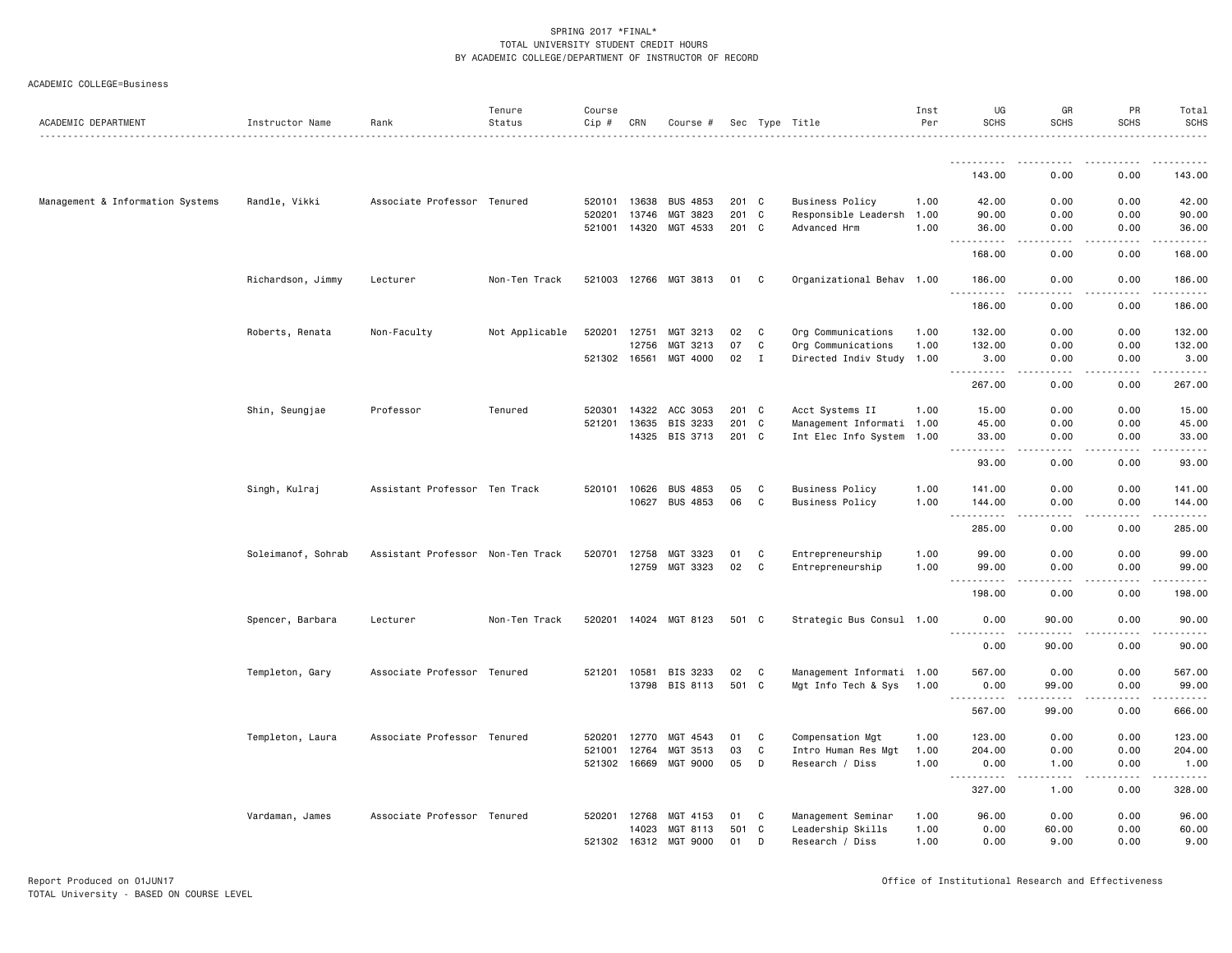|  | ACADEMIC COLLEGE=Business |
|--|---------------------------|
|--|---------------------------|

| ACADEMIC DEPARTMENT                   | Instructor Name    | Rank                | Tenure<br>Status | Course<br>Cip # | CRN   | Course #       |               |     | Sec Type Title            | Inst<br>Per | UG<br><b>SCHS</b>    | GR<br><b>SCHS</b> | PR<br><b>SCHS</b> | Total<br><b>SCHS</b>    |
|---------------------------------------|--------------------|---------------------|------------------|-----------------|-------|----------------|---------------|-----|---------------------------|-------------|----------------------|-------------------|-------------------|-------------------------|
|                                       |                    |                     |                  |                 |       |                |               |     |                           |             |                      |                   |                   |                         |
|                                       |                    |                     |                  |                 |       |                |               |     |                           |             | -----------<br>96.00 | .<br>69.00        | .<br>0.00         | .<br>165.00             |
| Management & Information Systems      | Vedadi, Ali        | Grad Teach Assist   | Non-Ten Track    | 521201          |       | 10586 BIS 4753 | 01            | C . | Struc Sys Analysis        | 1.00        | 63.00                | 0.00              | 0.00              | 63.00                   |
|                                       |                    |                     |                  |                 |       |                |               |     |                           |             | 63.00                | 0.00              | 0.00              | 63.00                   |
|                                       | Warkentin, Merrill | Professor           | Tenured          | 521201          | 10593 | BIS 8753       | 01            | C . | Inf Sys Collabrtve P 1.00 |             | 0.00                 | 12.00             | 0.00              | 12.00                   |
|                                       |                    |                     |                  |                 |       | 13800 BIS 8753 | 501 C         |     | Inf Sys Collabrtve P 1.00 |             | 0.00                 | 21.00             | 0.00              | 21.00                   |
|                                       |                    |                     |                  |                 |       | 15500 BIS 9000 | 01 D          |     | Research / Diss           | 1.00        | 0.00                 | 30,00             | 0.00              | 30.00                   |
|                                       |                    |                     |                  |                 |       |                |               |     |                           |             |                      |                   |                   |                         |
|                                       |                    |                     |                  |                 |       |                |               |     |                           |             | 0.00                 | 63.00             | 0.00              | 63.00                   |
|                                       | Young, Carlton     | Associate Professor | Tenured          | 220205          |       | 13636 BL 3223  | 201 C         |     | Law Of Comm Trans         | 1.00        | 72.00                | 0.00              | 0.00              | 72.00                   |
|                                       |                    |                     |                  | 510701          |       | 13720 HCA 4243 | $201 \quad C$ |     | Managed Care              | 1.00        | 42.00                | 0.00              | 0.00              | 42.00                   |
|                                       |                    |                     |                  |                 |       | 13722 HCA 4803 | 201 C         |     | Heathcare Policy          | 1.00        | 45.00                | 0.00              | 0.00              | 45.00                   |
|                                       |                    |                     |                  |                 |       |                |               |     |                           |             | 159.00               | 0.00              | 0.00              | 159.00                  |
| ===================================== |                    |                     |                  |                 |       |                |               |     |                           |             | ==========           |                   |                   | =========               |
| Management & Information Systems      |                    |                     |                  |                 |       |                |               |     |                           |             | 7561.00              | 544.00            | 0.00              | 8105.00                 |
| ===================================== |                    |                     |                  |                 |       |                |               |     |                           |             | ==========           | ==========        | ==========        | $=$ = = = = = = = = $=$ |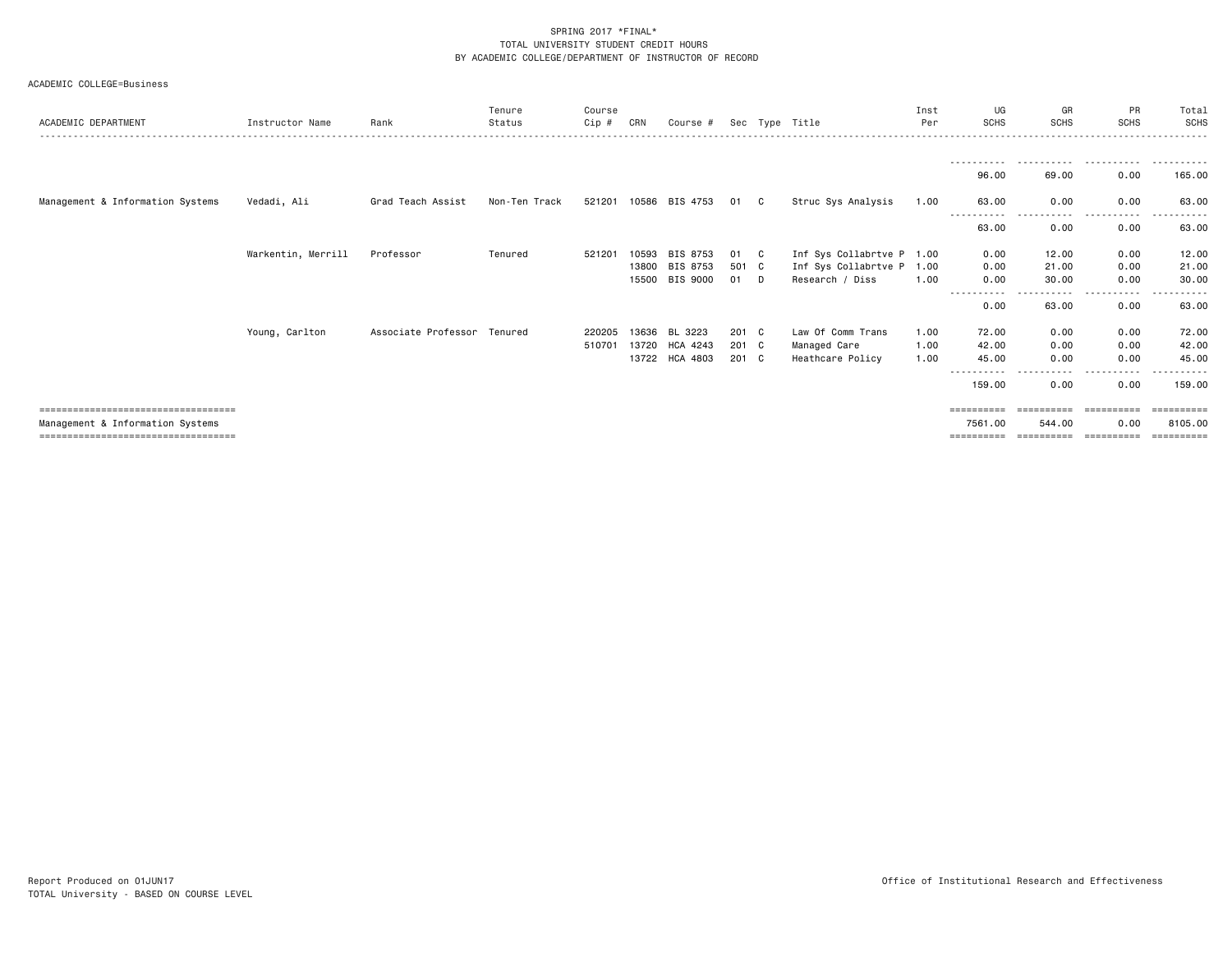ACADEMIC COLLEGE=Business

| ACADEMIC DEPARTMENT                | Instructor Name                | Rank                          | Tenure<br>Status | Course<br>Cip # | CRN          | Course #                   |             |              | Sec Type Title                                         | Inst<br>Per | UG<br><b>SCHS</b>                                                                                                                                                                      | GR<br>SCHS                          | PR<br><b>SCHS</b> | Total<br><b>SCHS</b><br>.                                                                                                                                                                 |
|------------------------------------|--------------------------------|-------------------------------|------------------|-----------------|--------------|----------------------------|-------------|--------------|--------------------------------------------------------|-------------|----------------------------------------------------------------------------------------------------------------------------------------------------------------------------------------|-------------------------------------|-------------------|-------------------------------------------------------------------------------------------------------------------------------------------------------------------------------------------|
| Marketing, Quantitative Analysis & | Adams, Frank                   | Assistant Professor Ten Track |                  | 521401 12791    |              | MKT 4333                   | 01          | C            | International Sup Ch 1.00                              |             | 123.00                                                                                                                                                                                 | 0.00                                | 0.00              | 123.00                                                                                                                                                                                    |
|                                    |                                |                               |                  |                 | 12802        | MKT 4813                   | 02          | C            | Marketing-Mgt                                          | 1.00        | 135.00                                                                                                                                                                                 | 0.00                                | 0.00              | 135.00<br>.                                                                                                                                                                               |
|                                    |                                |                               |                  |                 |              |                            |             |              |                                                        |             | 258.00                                                                                                                                                                                 | 0.00                                | 0.00              | 258.00                                                                                                                                                                                    |
|                                    | Adkerson, Jeffrey              | Non-Faculty                   | Not Applicable   | 310302 12776    |              | MKT 2221                   | 01          | L.           | Golf Professional De 1.00                              |             | 33.00                                                                                                                                                                                  | 0.00                                | 0.00              | 33.00                                                                                                                                                                                     |
|                                    |                                |                               |                  |                 | 12778        | MKT 2241                   | 01          | $\mathsf{L}$ | Golf Professional De 1.00                              |             | 16.00                                                                                                                                                                                  | 0.00                                | 0.00              | 16.00                                                                                                                                                                                     |
|                                    |                                |                               |                  |                 | 12779        | MKT 2311                   | 01          | L            | Golf Professional De 1.00                              |             | 22.00                                                                                                                                                                                  | 0.00                                | 0.00              | 22.00                                                                                                                                                                                     |
|                                    |                                |                               |                  | 529999          | 12777        | MKT 2223                   | 01          | C            | Intro to Golf Instru 1.00                              |             | 99.00                                                                                                                                                                                  | 0.00                                | 0.00              | 99.00                                                                                                                                                                                     |
|                                    |                                |                               |                  |                 |              |                            |             |              |                                                        |             | 170.00                                                                                                                                                                                 | 0.00                                | 0.00              | 170.00                                                                                                                                                                                    |
|                                    | Breazeale, Michael             | Assistant Professor Ten Track |                  |                 | 521401 12793 | MKT 4413                   | 02          | C            | Consumer Behavior                                      | 1.00        | 228.00                                                                                                                                                                                 | 0.00                                | 0.00              | 228.00                                                                                                                                                                                    |
|                                    |                                |                               |                  |                 | 14218        | MKT 4423                   | 01          | C            | Strategic Brand Mana 1.00                              |             | 246.00                                                                                                                                                                                 | 0.00                                | 0.00              | 246.00                                                                                                                                                                                    |
|                                    |                                |                               |                  |                 | 14219        | MKT 6423                   | 01          | C            | Strategic Brand Mana 1.00                              |             | 0.00                                                                                                                                                                                   | 3.00                                | 0.00              | 3.00                                                                                                                                                                                      |
|                                    |                                |                               |                  |                 | 15490        | <b>MKT 7000</b>            | 01          | $\mathbf{I}$ | Directed Indiv Study 1.00                              |             | 0.00                                                                                                                                                                                   | 3.00                                | 0.00              | 3.00                                                                                                                                                                                      |
|                                    |                                |                               |                  |                 | 15759        | <b>MKT 7000</b>            | 02          | $\mathbf{I}$ | Directed Indiv Study 1.00                              |             | 0.00                                                                                                                                                                                   | 3.00                                | 0.00              | 3.00                                                                                                                                                                                      |
|                                    |                                |                               |                  |                 | 15764        | <b>MKT 7000</b>            | 03          | $\mathbf I$  | Directed Indiv Study 1.00                              |             | 0.00                                                                                                                                                                                   | 3.00                                | 0.00              | 3.00                                                                                                                                                                                      |
|                                    |                                |                               |                  |                 |              |                            |             |              |                                                        |             | 474.00                                                                                                                                                                                 | 12.00                               | 0.00              | 486.00                                                                                                                                                                                    |
|                                    | Brown, Haley-Lavell Instructor |                               | Non-Ten Track    | 220205          | 10601        | BL 4243                    | 01          | C            | Entrepreneur Law                                       | 1.00        | 60.00                                                                                                                                                                                  | 0.00                                | 0.00              | 60.00                                                                                                                                                                                     |
|                                    |                                |                               |                  |                 | 10604        | BL 6243                    | 01          | C            | Entrepreneur Law                                       | 1.00        | 0.00                                                                                                                                                                                   | 27.00                               | 0.00              | 27.00                                                                                                                                                                                     |
|                                    |                                |                               |                  | 229999          | 16395        | BL 4000                    | 01          | $\mathbf{I}$ | Directed Indiv Study                                   | 1.00        | 1.00                                                                                                                                                                                   | 0.00                                | 0.00              | 1.00                                                                                                                                                                                      |
|                                    |                                |                               |                  | 521501          | 10602        | BL 4333                    | 01          | C            | Real Estate Law                                        | 1.00        | 99.00                                                                                                                                                                                  | 0.00                                | 0.00              | 99.00                                                                                                                                                                                     |
|                                    |                                |                               |                  |                 | 10603        | BL 4333                    | 02          | $\mathtt{C}$ | Real Estate Law                                        | 1.00        | 78.00                                                                                                                                                                                  | 0.00                                | 0.00              | 78.00                                                                                                                                                                                     |
|                                    |                                |                               |                  |                 | 10605        | BL 6333                    | 01          | C            | Real Estate Law                                        | 1.00        | 0.00                                                                                                                                                                                   | 21.00                               | 0.00              | 21.00                                                                                                                                                                                     |
|                                    |                                |                               |                  |                 |              | 10606 BL 6333              | 02          | C            | Real Estate Law                                        | 1.00        | 0.00                                                                                                                                                                                   | 78.00                               | 0.00              | 78.00                                                                                                                                                                                     |
|                                    |                                |                               |                  |                 |              |                            |             |              |                                                        |             | $\frac{1}{2} \left( \frac{1}{2} \right) \left( \frac{1}{2} \right) \left( \frac{1}{2} \right) \left( \frac{1}{2} \right) \left( \frac{1}{2} \right)$<br>$\sim$ $\sim$ $\sim$<br>238.00 | .<br>126.00                         | .<br>0.00         | .<br>364.00                                                                                                                                                                               |
|                                    | Collier, Joel                  | Associate Professor Tenured   |                  | 521401 14027    |              | MKT 8153                   | 511 C       |              | Strategic Marketing                                    | 1.00        | 0.00                                                                                                                                                                                   | 69.00                               | 0.00              | 69.00                                                                                                                                                                                     |
|                                    |                                |                               |                  |                 | 15927        | <b>MKT 9000</b>            | 02          | D            | Research / Diss                                        | 1.00        | 0.00                                                                                                                                                                                   | 28.00                               | 0.00              | 28.00                                                                                                                                                                                     |
|                                    |                                |                               |                  |                 | 521402 14220 | MKT 8543                   | 01          | - S          | Quant Mkt Sem                                          | 1.00        | 0.00                                                                                                                                                                                   | 33.00                               | 0.00              | 33.00                                                                                                                                                                                     |
|                                    |                                |                               |                  |                 |              |                            |             |              |                                                        |             | 0.00                                                                                                                                                                                   | 130.00                              | 0.00              | 130.00                                                                                                                                                                                    |
|                                    | Cook, Cecelia                  | Instructor                    | Non-Ten Track    |                 |              | 220205 10595 BL 2413       | 01          | C            | Legal Envt Bus                                         | 1.00        | 600.00                                                                                                                                                                                 | 0.00                                | 0.00              | 600.00                                                                                                                                                                                    |
|                                    |                                |                               |                  |                 | 10596        | BL 2413                    | 02          | C            | Legal Envt Bus                                         | 1.00        | 600.00                                                                                                                                                                                 | 0.00                                | 0.00              | 600.00                                                                                                                                                                                    |
|                                    |                                |                               |                  |                 | 10599        | BL 3223                    | 01          | C            | Law Of Comm Trans                                      | 1.00        | 180.00                                                                                                                                                                                 | 0.00                                | 0.00              | 180.00                                                                                                                                                                                    |
|                                    |                                |                               |                  |                 | 10600        | BL 3223                    | 02          | C            | Law Of Comm Trans                                      | 1.00        | 180.00                                                                                                                                                                                 | 0.00                                | 0.00              | 180.00                                                                                                                                                                                    |
|                                    |                                |                               |                  |                 |              |                            |             |              |                                                        |             | .<br>1560.00                                                                                                                                                                           | .<br>0.00                           | المستبدا<br>0.00  | 1560.00                                                                                                                                                                                   |
|                                    | Denton, Joshua                 | Grad Teach Assist             | Non-Ten Track    |                 |              | 521401 14221 MKT 4123      | 02          | C            | Advertising                                            | 1.00        | 165.00                                                                                                                                                                                 | 0.00                                | 0.00              | 165.00                                                                                                                                                                                    |
|                                    |                                |                               |                  |                 |              |                            |             |              |                                                        |             | $- - -$<br>.<br>165.00                                                                                                                                                                 | .<br>0.00                           | .<br>0.00         | $\frac{1}{2} \left( \frac{1}{2} \right) \left( \frac{1}{2} \right) \left( \frac{1}{2} \right) \left( \frac{1}{2} \right) \left( \frac{1}{2} \right) \left( \frac{1}{2} \right)$<br>165.00 |
|                                    | Dunlap, Kali                   | Non-Faculty                   | Not Applicable   |                 |              | 240102 13995 IDS 4111      | 501 C       |              | Professional Seminar 1.00                              |             | 25.00                                                                                                                                                                                  | 0.00                                | 0.00              | 25.00                                                                                                                                                                                     |
|                                    |                                |                               |                  |                 |              |                            |             |              |                                                        |             | <b>.</b><br>25.00                                                                                                                                                                      | $\sim$ $\sim$ $\sim$ $\sim$<br>0.00 | .<br>0.00         | .<br>25.00                                                                                                                                                                                |
|                                    | Esmark, Carol                  | Assistant Professor Ten Track |                  |                 | 521302 10619 | BQA 8233<br>13802 BQA 8233 | 01<br>501 C | C            | Quant Analysis & Bus 1.00<br>Quant Analysis & Bus 1.00 |             | 0.00<br>0.00                                                                                                                                                                           | 63.00<br>105.00                     | 0.00<br>0.00      | 63.00<br>105.00                                                                                                                                                                           |

Report Produced on 01JUN17 Office of Institutional Research and Effectiveness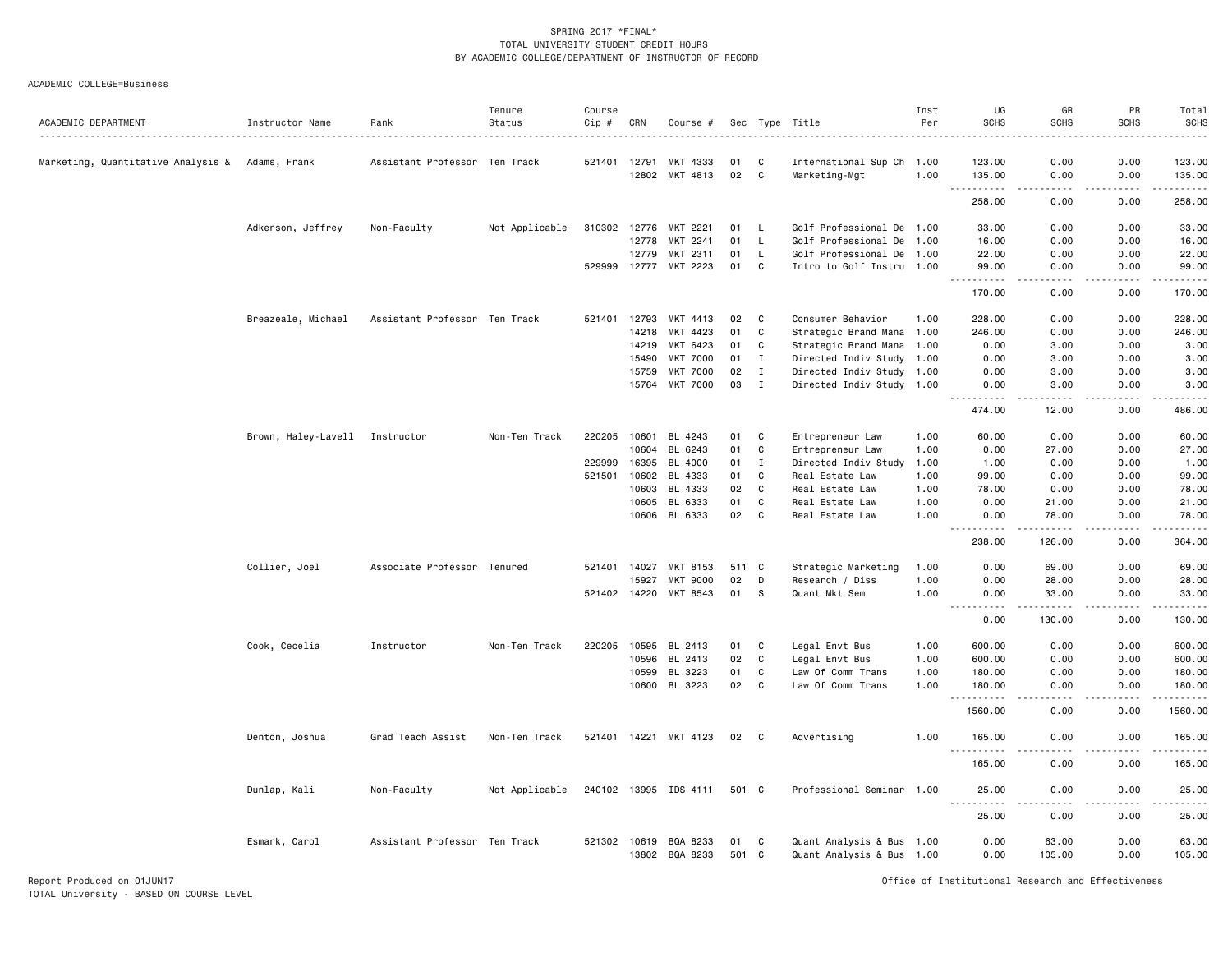| ACADEMIC DEPARTMENT                               | Instructor Name     | Rank                          | Tenure<br>Status | Course<br>$Cip \#$           | CRN   | Course #              |          |                   | Sec Type Title                         | Inst<br>Per  | UG<br><b>SCHS</b>                                                                                                                                              | GR<br><b>SCHS</b>                   | PR<br><b>SCHS</b> | Total<br><b>SCHS</b>                                                             |
|---------------------------------------------------|---------------------|-------------------------------|------------------|------------------------------|-------|-----------------------|----------|-------------------|----------------------------------------|--------------|----------------------------------------------------------------------------------------------------------------------------------------------------------------|-------------------------------------|-------------------|----------------------------------------------------------------------------------|
|                                                   |                     |                               |                  |                              |       |                       |          |                   |                                        |              |                                                                                                                                                                |                                     |                   |                                                                                  |
|                                                   |                     |                               |                  |                              |       |                       |          |                   |                                        |              | 0.00                                                                                                                                                           | 168.00                              | 0.00              | 168.00                                                                           |
|                                                   |                     |                               |                  |                              |       |                       |          |                   |                                        |              |                                                                                                                                                                |                                     |                   |                                                                                  |
| Marketing, Quantitative Analysis & Farmer, Robert |                     | Assistant Professor Ten Track |                  | 521302 10620<br>521402 12797 |       | BQA 9533<br>MKT 4533  | 01<br>02 | C<br>$\mathsf{C}$ | Adv Stat Bus Dec<br>Marketing Research | 1.00<br>1.00 | 0.00<br>135.00                                                                                                                                                 | 15.00<br>0.00                       | 0.00<br>0.00      | 15.00<br>135.00                                                                  |
|                                                   |                     |                               |                  |                              |       |                       |          |                   |                                        |              | .                                                                                                                                                              | .                                   | .                 | $\mathbf{1} \cdot \mathbf{1} \cdot \mathbf{1} \cdot \mathbf{1} \cdot \mathbf{1}$ |
|                                                   |                     |                               |                  |                              |       |                       |          |                   |                                        |              | 135.00                                                                                                                                                         | 15.00                               | 0.00              | 150.00                                                                           |
|                                                   | France, Stephen     | Assistant Professor Ten Track |                  | 521302                       | 10613 | BQA 3123              | 01       | C                 | Bus Stat Methods II                    | 1.00         | 207.00                                                                                                                                                         | 0.00                                | 0.00              | 207.00                                                                           |
|                                                   |                     |                               |                  |                              | 10614 | BQA 3123              | 02       | C                 | Bus Stat Methods II                    | 1.00         | 210.00                                                                                                                                                         | 0.00                                | 0.00              | 210.00                                                                           |
|                                                   |                     |                               |                  |                              | 15449 | BQA 4000              | 01       | $\bf{I}$          | Directed Indiv Study 1.00              |              | 3.00                                                                                                                                                           | 0.00                                | 0.00              | 3.00                                                                             |
|                                                   |                     |                               |                  |                              | 15525 | BQA 4000              | 02       | $\mathbf{I}$      | Directed Indiv Study 1.00              |              | 3.00                                                                                                                                                           | 0.00                                | 0.00              | 3.00                                                                             |
|                                                   |                     |                               |                  |                              | 15822 | BQA 4000              | 04       | $\mathbf{I}$      | Directed Indiv Study 1.00              |              | 3.00                                                                                                                                                           | 0.00                                | 0.00              | 3.00                                                                             |
|                                                   |                     |                               |                  |                              | 16370 | BQA 4000              | 05       | $\mathbf{I}$      | Directed Indiv Study 1.00              |              | 3.00                                                                                                                                                           | 0.00                                | 0.00              | 3.00                                                                             |
|                                                   |                     |                               |                  |                              |       | 16402 BQA 4000        | 06       | $\mathbf{I}$      | Directed Indiv Study 1.00              |              | 3.00<br>د د د د د                                                                                                                                              | 0.00<br>$\sim$ $\sim$ $\sim$ $\sim$ | 0.00<br>.         | 3.00<br>.                                                                        |
|                                                   |                     |                               |                  |                              |       |                       |          |                   |                                        |              | 432.00                                                                                                                                                         | 0.00                                | 0.00              | 432.00                                                                           |
|                                                   | Franks, Meggan      | Non-Faculty                   | Not Applicable   |                              |       | 521003 12082 FYE 1001 | F02 C    |                   | Freshman Year Experi 0.50              |              | 71.00                                                                                                                                                          | 0.00                                | 0.00              | 71.00                                                                            |
|                                                   |                     |                               |                  |                              |       |                       |          |                   |                                        |              | 71.00                                                                                                                                                          | 0.00                                | 0.00              | 71.00                                                                            |
|                                                   | Goree, Michael      | Instructor                    | Non-Ten Track    | 521401                       | 12784 | MKT 4113              | 01       | C                 | Personal Selling                       | 1.00         | 252.00                                                                                                                                                         | 0.00                                | 0.00              | 252.00                                                                           |
|                                                   |                     |                               |                  |                              | 12785 | MKT 4113              | 02       | C                 | Personal Selling                       | 1.00         | 237.00                                                                                                                                                         | 0.00                                | 0.00              | 237.00                                                                           |
|                                                   |                     |                               |                  | 521499                       | 12798 | MKT 4613              | 01       | C                 | Services Marketing                     | 1.00         | 192.00                                                                                                                                                         | 0.00                                | 0.00              | 192.00                                                                           |
|                                                   |                     |                               |                  |                              | 12799 | MKT 4613              | 02       | C                 | Services Marketing                     | 1.00         | 195.00                                                                                                                                                         | 0.00                                | 0.00              | 195.00                                                                           |
|                                                   |                     |                               |                  |                              |       |                       |          |                   |                                        |              | $- - -$<br>.<br>876.00                                                                                                                                         | 0.00                                | .<br>0.00         | ------<br>876.00                                                                 |
|                                                   | Hill, William       | Associate Professor Tenured   |                  | 510701                       | 13721 | <b>HCA 4443</b>       | 201      | E                 | Healthcare Internshi 1.00              |              | 6.00                                                                                                                                                           | 0.00                                | 0.00              | 6.00                                                                             |
|                                                   |                     |                               |                  | 521401                       | 14319 | MKT 4513              | 201 C    |                   | Resort-Convention Mk 1.00              |              | 60.00                                                                                                                                                          | 0.00                                | 0.00              | 60.00                                                                            |
|                                                   |                     |                               |                  |                              | 14326 | MKT 3513              | 201 E    |                   | Marketing Internship 1.00              |              | 12.00                                                                                                                                                          | 0.00                                | 0.00              | 12.00                                                                            |
|                                                   |                     |                               |                  |                              |       |                       |          |                   |                                        |              | 78.00                                                                                                                                                          | .<br>0.00                           | .<br>0.00         | .<br>78.00                                                                       |
|                                                   | Krallman, Alexandra | Grad Teach Assist             | Non-Ten Track    |                              |       | 521401 14025 MKT 3013 | 504 C    |                   | Principles Of Mkt                      | 1.00         | 129.00                                                                                                                                                         | 0.00                                | 0.00              | 129.00                                                                           |
|                                                   |                     |                               |                  |                              |       |                       |          |                   |                                        |              | $-$<br>129.00                                                                                                                                                  | 0.00                                | 0.00              | 129.00                                                                           |
|                                                   | Lueg, Jason         | Professor                     | Tenured          | 521401                       | 12801 | MKT 4813              | 01       | C                 | Marketing-Mgt                          | 1.00         | 75.00                                                                                                                                                          | 0.00                                | 0.00              | 75.00                                                                            |
|                                                   |                     |                               |                  |                              | 12805 | MKT 6313              | 01       | C                 | Physical Distributio 1.00              |              | 0.00                                                                                                                                                           | 6.00                                | 0.00              | 6.00                                                                             |
|                                                   |                     |                               |                  |                              | 16618 | MKT 4000              | 02       | $\mathbf{I}$      | Directed Indiv Study 1.00              |              | 3.00                                                                                                                                                           | 0.00                                | 0.00              | 3.00                                                                             |
|                                                   |                     |                               |                  | 521801                       | 12790 | MKT 4313              | 01       | C                 | Physical Distrib Mgt 1.00              |              | 114.00                                                                                                                                                         | 0.00                                | 0.00              | 114.00                                                                           |
|                                                   |                     |                               |                  |                              |       |                       |          |                   |                                        |              | $\frac{1}{2} \left( \frac{1}{2} \right) \left( \frac{1}{2} \right) \left( \frac{1}{2} \right) \left( \frac{1}{2} \right) \left( \frac{1}{2} \right)$<br>192.00 | $\frac{1}{2}$<br>6.00               | .<br>0.00         | $- - - - - -$<br>198.00                                                          |
|                                                   | Lueg, Nicole        | Professor                     | Tenured          |                              |       | 521401 15208 MKT 7000 | 501 I    |                   | Directed Indiv Study 1.00              |              | 0.00                                                                                                                                                           | 1.00                                | 0.00              | 1.00                                                                             |
|                                                   |                     |                               |                  |                              |       |                       |          |                   |                                        |              | $\frac{1}{2}$<br>0.00                                                                                                                                          | $\frac{1}{2}$<br>1.00               | .<br>0.00         | 1.00                                                                             |
|                                                   | Mallette, Stephanie | Instructor                    | Non-Ten Track    |                              |       | 220205 10597 BL 2413  | 03       | C                 | Legal Envt Bus                         | 1.00         | 195.00                                                                                                                                                         | 0.00                                | 0.00              | 195.00                                                                           |
|                                                   |                     |                               |                  |                              | 14222 | BL 2413               | 04       | C                 | Legal Envt Bus                         | 1.00         | 153.00                                                                                                                                                         | 0.00                                | 0.00              | 153.00                                                                           |
|                                                   |                     |                               |                  | 229999                       | 13801 | BL 8113               | 521      | C.                | Law Ethics Disp Res                    | 1.00         | 0.00                                                                                                                                                           | 72.00                               | 0.00              | 72.00                                                                            |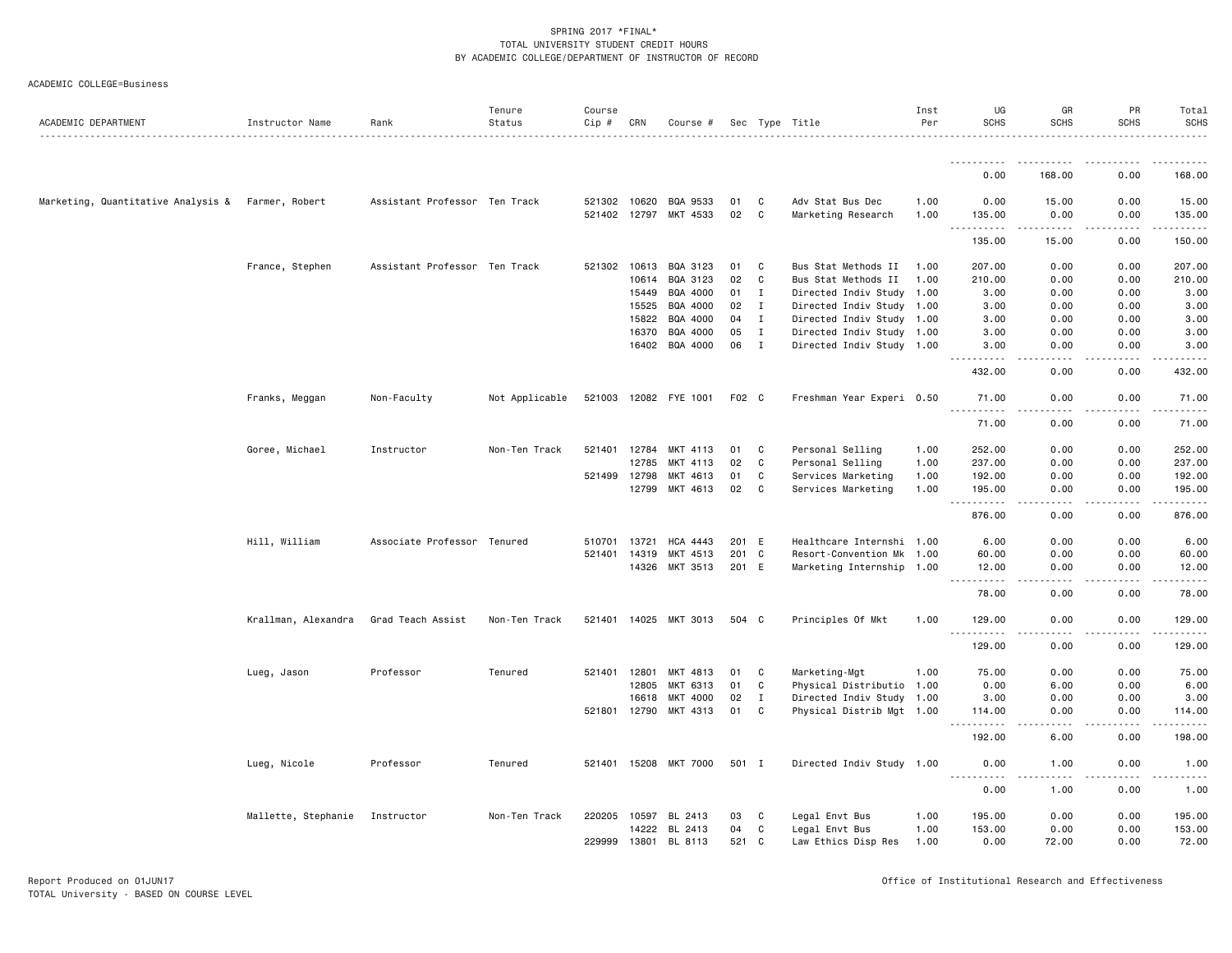|  | ACADEMIC COLLEGE=Business |
|--|---------------------------|
|--|---------------------------|

| ACADEMIC DEPARTMENT                                                       | Instructor Name   | Rank                          | Tenure<br>Status | Course<br>Cip # | CRN   | Course #              |       |              | Sec Type Title            | Inst<br>Per | UG<br><b>SCHS</b>                                                                                                                                                  | GR<br><b>SCHS</b>                         | PR<br><b>SCHS</b> | Total<br><b>SCHS</b>                                                                                                                                                                                                                                                                                                                                                                                                                                                                   |
|---------------------------------------------------------------------------|-------------------|-------------------------------|------------------|-----------------|-------|-----------------------|-------|--------------|---------------------------|-------------|--------------------------------------------------------------------------------------------------------------------------------------------------------------------|-------------------------------------------|-------------------|----------------------------------------------------------------------------------------------------------------------------------------------------------------------------------------------------------------------------------------------------------------------------------------------------------------------------------------------------------------------------------------------------------------------------------------------------------------------------------------|
|                                                                           |                   |                               |                  |                 |       |                       |       |              |                           |             |                                                                                                                                                                    |                                           |                   |                                                                                                                                                                                                                                                                                                                                                                                                                                                                                        |
|                                                                           |                   |                               |                  |                 |       |                       |       |              |                           |             | 348.00                                                                                                                                                             | 72.00                                     | 0.00              | 420.00                                                                                                                                                                                                                                                                                                                                                                                                                                                                                 |
| Marketing, Quantitative Analysis &                                        | Moore, Melissa    | Professor                     | Tenured          | 521401          | 12780 | MKT 3013              | 01    | C            | Principles Of Mkt         | 1.00        | 822.00                                                                                                                                                             | 0.00                                      | 0.00              | 822.00                                                                                                                                                                                                                                                                                                                                                                                                                                                                                 |
|                                                                           |                   |                               |                  |                 | 12781 | MKT 3013              | 02    | C            | Principles Of Mkt         | 1.00        | 726.00                                                                                                                                                             | 0.00                                      | 0.00              | 726.00                                                                                                                                                                                                                                                                                                                                                                                                                                                                                 |
|                                                                           |                   |                               |                  |                 | 15269 | MKT 3513              | 01    | E            | Marketing Internship      | 1.00        | 6.00<br><b></b>                                                                                                                                                    | 0.00<br>.<br>$  -$                        | 0.00<br>.         | 6.00                                                                                                                                                                                                                                                                                                                                                                                                                                                                                   |
|                                                                           |                   |                               |                  |                 |       |                       |       |              |                           |             | 1554.00                                                                                                                                                            | 0.00                                      | 0.00              | 1554.00                                                                                                                                                                                                                                                                                                                                                                                                                                                                                |
|                                                                           | Moore, Robert     | Professor                     | Tenured          |                 |       | 521401 14758 MKT 9333 | 01 S  |              | Adv Mkt Theory            | 1.00        | 0.00<br>$\sim$ $\sim$ $\sim$                                                                                                                                       | 9.00                                      | 0.00              | 9.00                                                                                                                                                                                                                                                                                                                                                                                                                                                                                   |
|                                                                           |                   |                               |                  |                 |       |                       |       |              |                           |             | 0.00                                                                                                                                                               | 9.00                                      | 0.00              | 9.00                                                                                                                                                                                                                                                                                                                                                                                                                                                                                   |
|                                                                           | Qu, Yingge        | Assistant Professor Ten Track |                  | 521401          | 13747 | MKT 3013              | 201 C |              | Principles Of Mkt         | 1.00        | 54.00                                                                                                                                                              | 0.00                                      | 0.00              | 54.00                                                                                                                                                                                                                                                                                                                                                                                                                                                                                  |
|                                                                           |                   |                               |                  |                 |       | 14318 MKT 4423        | 201 C |              | Strategic Brand Mana 1.00 |             | 39.00<br>.<br>$\frac{1}{2} \left( \frac{1}{2} \right) \left( \frac{1}{2} \right) \left( \frac{1}{2} \right) \left( \frac{1}{2} \right) \left( \frac{1}{2} \right)$ | 0.00                                      | 0.00              | 39.00                                                                                                                                                                                                                                                                                                                                                                                                                                                                                  |
|                                                                           |                   |                               |                  |                 |       |                       |       |              |                           |             | 93.00                                                                                                                                                              | 0.00                                      | 0.00              | 93.00                                                                                                                                                                                                                                                                                                                                                                                                                                                                                  |
|                                                                           | Shanahan, Kevin   | Associate Professor Tenured   |                  | 521302 10609    |       | BQA 2113              | 02    | C            | Bus Stat Methods I        | 1.00        | 123.00                                                                                                                                                             | 0.00                                      | 0.00              | 123.00                                                                                                                                                                                                                                                                                                                                                                                                                                                                                 |
|                                                                           |                   |                               |                  | 521401 12786    |       | MKT 4123              | 01    | C            | Advertising               | 1.00        | 138.00                                                                                                                                                             | 0.00                                      | 0.00              | 138.00                                                                                                                                                                                                                                                                                                                                                                                                                                                                                 |
|                                                                           |                   |                               |                  |                 | 15165 | <b>MKT 9000</b>       | 01    | D            | Research / Diss           | 1.00        | 0.00                                                                                                                                                               | 1.00                                      | 0.00              | 1.00                                                                                                                                                                                                                                                                                                                                                                                                                                                                                   |
|                                                                           |                   |                               |                  |                 | 15206 | MKT 4990              | 801 A |              | Special Topic In MKT      | 1.00        | 27.00                                                                                                                                                              | 0.00                                      | 0.00              | 27.00                                                                                                                                                                                                                                                                                                                                                                                                                                                                                  |
|                                                                           |                   |                               |                  |                 | 15207 | MKT 6990              | 801 A |              | Special Topic In MKT      | 1.00        | 0.00                                                                                                                                                               | 18.00                                     | 0.00              | 18.00                                                                                                                                                                                                                                                                                                                                                                                                                                                                                  |
|                                                                           |                   |                               |                  |                 | 16591 | MKT 4000              | 01    | $\mathbf{I}$ | Directed Indiv Study      | 1.00        | 3.00                                                                                                                                                               | 0.00                                      | 0.00              | 3.00                                                                                                                                                                                                                                                                                                                                                                                                                                                                                   |
|                                                                           |                   |                               |                  | 521403 12783    |       | MKT 3933              | 01    | C            | International Mkt         | 1.00        | 153.00<br>.                                                                                                                                                        | 0.00                                      | 0.00<br>.         | 153.00                                                                                                                                                                                                                                                                                                                                                                                                                                                                                 |
|                                                                           |                   |                               |                  |                 |       |                       |       |              |                           |             | 444.00                                                                                                                                                             | 19.00                                     | 0.00              | 463.00                                                                                                                                                                                                                                                                                                                                                                                                                                                                                 |
|                                                                           | Stevens, Jennifer | Grad Teach Assist             | Non-Ten Track    |                 |       | 521401 12792 MKT 4413 | 01    | C            | Consumer Behavior         | 1.00        | 120.00<br><b></b>                                                                                                                                                  | 0.00                                      | 0.00              | 120.00                                                                                                                                                                                                                                                                                                                                                                                                                                                                                 |
|                                                                           |                   |                               |                  |                 |       |                       |       |              |                           |             | 120.00                                                                                                                                                             | 0.00                                      | 0.00              | 120.00                                                                                                                                                                                                                                                                                                                                                                                                                                                                                 |
|                                                                           | Taylor, Ronald    | Non-Employee                  | Not Applicable   | 521401 14026    |       | MKT 6143              | 501 C |              | Sales Management          | 1.00        | 0.00                                                                                                                                                               | 48.00                                     | 0.00              | 48.00                                                                                                                                                                                                                                                                                                                                                                                                                                                                                  |
|                                                                           |                   |                               |                  | 521402 12796    |       | MKT 4533              | 01    | C            | Marketing Research        | 1.00        | 90.00<br>.                                                                                                                                                         | 0.00                                      | 0.00              | 90.00                                                                                                                                                                                                                                                                                                                                                                                                                                                                                  |
|                                                                           |                   |                               |                  |                 |       |                       |       |              |                           |             | 90.00                                                                                                                                                              | 48.00                                     | 0.00              | 138.00                                                                                                                                                                                                                                                                                                                                                                                                                                                                                 |
|                                                                           | Waites, Stacie    | Grad Teach Assist             | Non-Ten Track    |                 |       | 521401 12794 MKT 4413 | 03    | C            | Consumer Behavior         | 1.00        | 153.00                                                                                                                                                             | 0.00                                      | 0.00              | 153.00                                                                                                                                                                                                                                                                                                                                                                                                                                                                                 |
|                                                                           |                   |                               |                  |                 |       |                       |       |              |                           |             | <b></b><br>153.00                                                                                                                                                  | -----<br>0.00                             | .<br>0.00         | <u>.</u><br>153.00                                                                                                                                                                                                                                                                                                                                                                                                                                                                     |
|                                                                           | Wang, Xinchang    | Assistant Professor Ten Track |                  | 521302 10610    |       | BQA 2113              | 03    | C            | Bus Stat Methods I        | 1.00        | 204.00                                                                                                                                                             | 0.00                                      | 0.00              | 204.00                                                                                                                                                                                                                                                                                                                                                                                                                                                                                 |
|                                                                           |                   |                               |                  |                 |       | 10611 BQA 2113        | 04    | C            | Bus Stat Methods I        | 1.00        | 204.00                                                                                                                                                             | 0.00                                      | 0.00              | 204.00                                                                                                                                                                                                                                                                                                                                                                                                                                                                                 |
|                                                                           |                   |                               |                  |                 |       |                       |       |              |                           |             | .<br>408.00                                                                                                                                                        | .<br>0.00                                 | .<br>0.00         | <u>.</u><br>408.00                                                                                                                                                                                                                                                                                                                                                                                                                                                                     |
| -----------------------------------                                       |                   |                               |                  |                 |       |                       |       |              |                           |             | ==========                                                                                                                                                         |                                           |                   | $\begin{array}{cccccccccc} \multicolumn{2}{c}{} & \multicolumn{2}{c}{} & \multicolumn{2}{c}{} & \multicolumn{2}{c}{} & \multicolumn{2}{c}{} & \multicolumn{2}{c}{} & \multicolumn{2}{c}{} & \multicolumn{2}{c}{} & \multicolumn{2}{c}{} & \multicolumn{2}{c}{} & \multicolumn{2}{c}{} & \multicolumn{2}{c}{} & \multicolumn{2}{c}{} & \multicolumn{2}{c}{} & \multicolumn{2}{c}{} & \multicolumn{2}{c}{} & \multicolumn{2}{c}{} & \multicolumn{2}{c}{} & \multicolumn{2}{c}{} & \mult$ |
| Marketing, Quantitative Analysis &<br>----------------------------------- |                   |                               |                  |                 |       |                       |       |              |                           |             | 8013.00                                                                                                                                                            | 606.00<br>---------- ---------- --------- | 0.00              | 8619.00<br>1000000000000                                                                                                                                                                                                                                                                                                                                                                                                                                                               |
|                                                                           |                   |                               |                  |                 |       |                       |       |              |                           |             |                                                                                                                                                                    |                                           |                   |                                                                                                                                                                                                                                                                                                                                                                                                                                                                                        |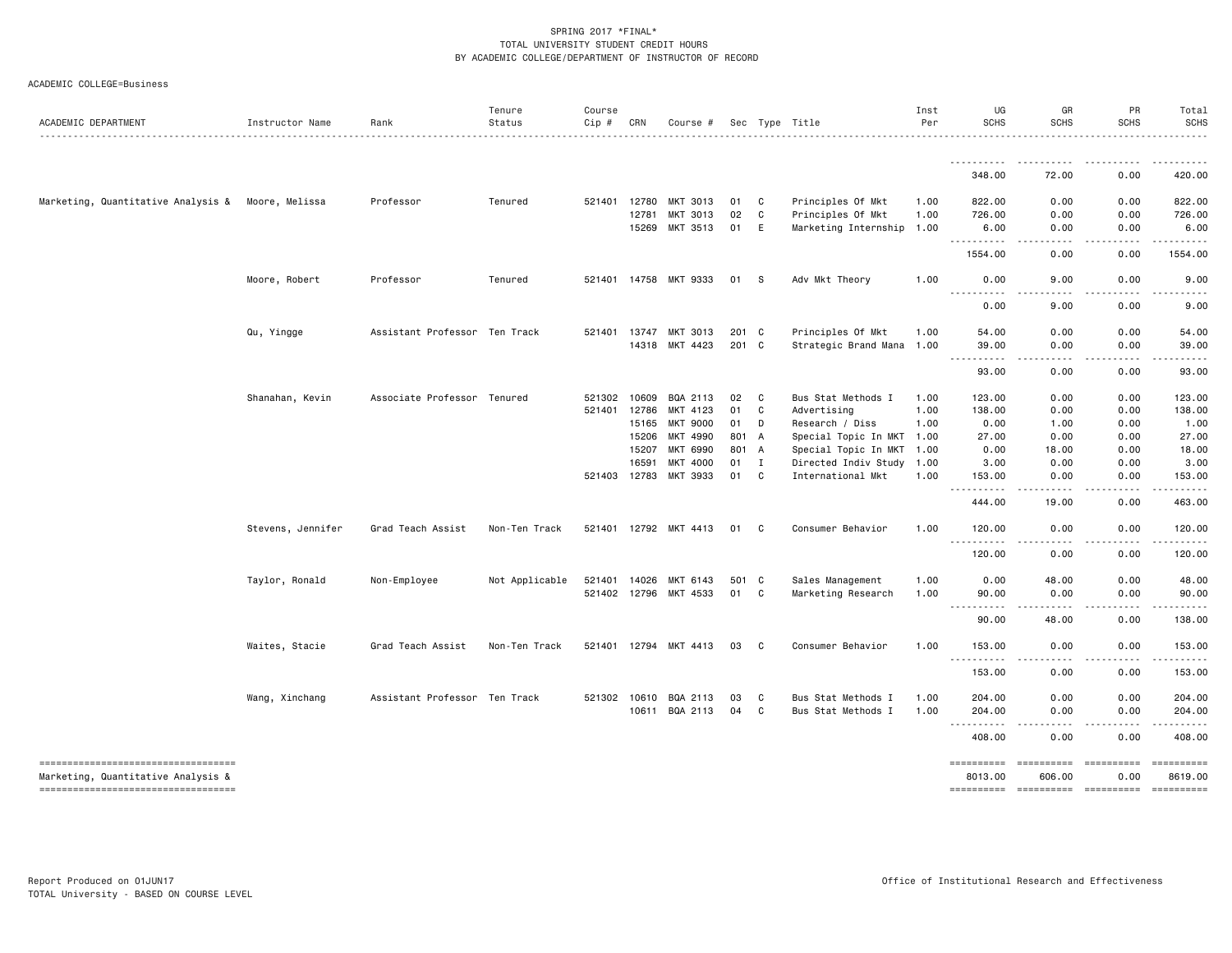|                       |                   |                                   | Tenure         | Course |              |                       |                    |              |                           | Inst | UG                                                                                                                                                                                                                                                                                                                                                                                                          | GR                | PR          | Total                                                                                                                                                                                     |
|-----------------------|-------------------|-----------------------------------|----------------|--------|--------------|-----------------------|--------------------|--------------|---------------------------|------|-------------------------------------------------------------------------------------------------------------------------------------------------------------------------------------------------------------------------------------------------------------------------------------------------------------------------------------------------------------------------------------------------------------|-------------------|-------------|-------------------------------------------------------------------------------------------------------------------------------------------------------------------------------------------|
| ACADEMIC DEPARTMENT   | Instructor Name   | Rank                              | Status         | Cip #  | CRN          | Course #              |                    |              | Sec Type Title            | Per  | <b>SCHS</b>                                                                                                                                                                                                                                                                                                                                                                                                 | <b>SCHS</b>       | <b>SCHS</b> | <b>SCHS</b><br>$\frac{1}{2}$                                                                                                                                                              |
| School of Accountancy | Addy, Noel        | Associate Professor Tenured       |                | 520301 | 10065        | ACC 3033              | 01                 | C            | Intermediate Acc II       | 1.00 | 99.00                                                                                                                                                                                                                                                                                                                                                                                                       | 0.00              | 0.00        | 99.00                                                                                                                                                                                     |
|                       |                   |                                   |                |        | 10066        | ACC 3033              | 02                 | C            | Intermediate Acc II       | 1.00 | 210.00                                                                                                                                                                                                                                                                                                                                                                                                      | 0.00              | 0.00        | 210.00                                                                                                                                                                                    |
|                       |                   |                                   |                |        | 10081        | ACC 8053              | 01                 | C            | Fin Acc Policy            | 1.00 | 0.00                                                                                                                                                                                                                                                                                                                                                                                                        | 126.00            | 0.00        | 126.00                                                                                                                                                                                    |
|                       |                   |                                   |                |        |              | 13785 ACC 8213        | 511 C              |              | Fin & Acc Report Ana 1.00 |      | 0.00<br>.                                                                                                                                                                                                                                                                                                                                                                                                   | 51.00<br>.        | 0.00        | 51.00                                                                                                                                                                                     |
|                       |                   |                                   |                |        |              |                       |                    |              |                           |      | 309.00                                                                                                                                                                                                                                                                                                                                                                                                      | 177.00            | .<br>0.00   | 486.00                                                                                                                                                                                    |
|                       | Berglund, Nathan  | Assistant Professor Ten Track     |                |        |              | 520301 10049 ACC 2013 | 02                 | $\mathbf{C}$ | Prin Financial Acct 1.00  |      | 225.00                                                                                                                                                                                                                                                                                                                                                                                                      | 0.00              | 0.00        | 225.00                                                                                                                                                                                    |
|                       |                   |                                   |                |        |              |                       |                    |              |                           |      | .<br>225.00                                                                                                                                                                                                                                                                                                                                                                                                 | .<br>0.00         | .<br>0.00   | $\frac{1}{2} \left( \frac{1}{2} \right) \left( \frac{1}{2} \right) \left( \frac{1}{2} \right) \left( \frac{1}{2} \right) \left( \frac{1}{2} \right) \left( \frac{1}{2} \right)$<br>225.00 |
|                       | Brewster, Billy   | Visiting Assist Pro Non-Ten Track |                | 520301 | 10050        | ACC 2013              | 03                 | C            | Prin Financial Acct       | 1.00 | 180.00                                                                                                                                                                                                                                                                                                                                                                                                      | 0.00              | 0.00        | 180.00                                                                                                                                                                                    |
|                       |                   |                                   |                |        | 10078        | ACC 6063              | 01                 | C            | Income Tax II             | 1.00 | 0.00                                                                                                                                                                                                                                                                                                                                                                                                        | 42.00             | 0.00        | 42.00                                                                                                                                                                                     |
|                       |                   |                                   |                |        | 14245        | ACC 2013              | 05                 | C            | Prin Financial Acct       | 1.00 | 207.00                                                                                                                                                                                                                                                                                                                                                                                                      | 0.00              | 0.00        | 207.00                                                                                                                                                                                    |
|                       |                   |                                   |                |        | 521601 10074 | ACC 4063              | 01                 | C            | Income Tax II             | 1.00 | 36.00<br><u>.</u>                                                                                                                                                                                                                                                                                                                                                                                           | 0.00<br>$  -$     | 0.00<br>.   | 36.00<br>.                                                                                                                                                                                |
|                       |                   |                                   |                |        |              |                       |                    |              |                           |      | 423.00                                                                                                                                                                                                                                                                                                                                                                                                      | 42.00             | 0.00        | 465.00                                                                                                                                                                                    |
|                       | Ennis, Kevin      | Associate Professor Tenured       |                |        |              | 520301 13628 ACC 3023 | 201 C              |              | Intermediate Acc I        | 1.00 | 9.00                                                                                                                                                                                                                                                                                                                                                                                                        | 0.00              | 0.00        | 9.00                                                                                                                                                                                      |
|                       |                   |                                   |                |        |              |                       |                    |              |                           |      | 9.00                                                                                                                                                                                                                                                                                                                                                                                                        | 0.00              | 0.00        | 9.00                                                                                                                                                                                      |
|                       | Faello, Joseph    | Assistant Professor Ten Track     |                |        |              | 520301 13627 ACC 3003 | 201 C              |              | Acct Systems I            | 1.00 | 24.00                                                                                                                                                                                                                                                                                                                                                                                                       | 0.00              | 0.00        | 24.00                                                                                                                                                                                     |
|                       |                   |                                   |                |        | 13629        | ACC 3033              | 201 C              |              | Intermediate Acc II       | 1.00 | 27.00                                                                                                                                                                                                                                                                                                                                                                                                       | 0.00              | 0.00        | 27.00                                                                                                                                                                                     |
|                       |                   |                                   |                |        |              |                       |                    |              |                           |      | .<br>$- - -$<br>51.00                                                                                                                                                                                                                                                                                                                                                                                       | $- - - -$<br>0.00 | .<br>0.00   | .<br>51.00                                                                                                                                                                                |
|                       | Gardner, Virginia | Non-Faculty                       | Not Applicable |        |              | 520301 15379 ACC 2203 | 01                 | C            | Survey of Accounting 1.00 |      | 138.00<br>.                                                                                                                                                                                                                                                                                                                                                                                                 | 0.00              | 0.00        | 138.00<br>.                                                                                                                                                                               |
|                       |                   |                                   |                |        |              |                       |                    |              |                           |      | 138.00                                                                                                                                                                                                                                                                                                                                                                                                      | 0.00              | 0.00        | 138.00                                                                                                                                                                                    |
|                       | Herring, Clyde    | Clinical Assoc Prof Non-Ten Track |                | 520301 |              | 10048 ACC 2013        | 01                 | C            | Prin Financial Acct 1.00  |      | 216.00                                                                                                                                                                                                                                                                                                                                                                                                      | 0.00              | 0.00        | 216.00                                                                                                                                                                                    |
|                       |                   |                                   |                |        | 10056        | ACC 2023              | 06                 | C            | Prin Managerial Acct 1.00 |      | 198.00                                                                                                                                                                                                                                                                                                                                                                                                      | 0.00              | 0.00        | 198.00                                                                                                                                                                                    |
|                       |                   |                                   |                |        |              | 10059 ACC 2023        | H <sub>0</sub> 1 C |              | Honors Prin Manageri 1.00 |      | 9.00                                                                                                                                                                                                                                                                                                                                                                                                        | 0.00              | 0.00        | 9.00                                                                                                                                                                                      |
|                       |                   |                                   |                |        | 10071        | ACC 4023              | 01                 | C            | Advanced ACC              | 1.00 | 105.00                                                                                                                                                                                                                                                                                                                                                                                                      | 0.00              | 0.00        | 105.00                                                                                                                                                                                    |
|                       |                   |                                   |                |        | 10076        | ACC 6023              | 01                 | C            | Advanced ACC              | 1.00 | 0.00                                                                                                                                                                                                                                                                                                                                                                                                        | 36.00             | 0.00        | 36.00                                                                                                                                                                                     |
|                       |                   |                                   |                |        | 14247        | ACC 2023              | 08                 | C            | Prin Managerial Acct 1.00 |      | 177.00<br>.                                                                                                                                                                                                                                                                                                                                                                                                 | 0.00              | 0.00        | 177.00<br>.                                                                                                                                                                               |
|                       |                   |                                   |                |        |              |                       |                    |              |                           |      | 705.00                                                                                                                                                                                                                                                                                                                                                                                                      | 36.00             | 0.00        | 741.00                                                                                                                                                                                    |
|                       | Lang, Bradley     | Instructor                        | Non-Ten Track  | 520301 |              | 10062 ACC 3013        | 01                 | C            | Cost Accounting           | 1.00 | 153.00                                                                                                                                                                                                                                                                                                                                                                                                      | 0.00              | 0.00        | 153.00                                                                                                                                                                                    |
|                       |                   |                                   |                |        |              | 10063 ACC 3013        | 02                 | C            | Cost Accounting           | 1.00 | 231.00<br>$- - - - - - -$<br>$\sim$ $\sim$ $\sim$                                                                                                                                                                                                                                                                                                                                                           | 0.00<br>$   -$    | 0.00<br>.   | 231.00<br>.                                                                                                                                                                               |
|                       |                   |                                   |                |        |              |                       |                    |              |                           |      | 384.00                                                                                                                                                                                                                                                                                                                                                                                                      | 0.00              | 0.00        | 384.00                                                                                                                                                                                    |
|                       | Lehman, Mark      | Lecturer                          | Non-Ten Track  | 520301 | 10067        | ACC 3053              | 01                 | C            | Acct Systems II           | 1.00 | 147.00                                                                                                                                                                                                                                                                                                                                                                                                      | 0.00              | 0.00        | 147.00                                                                                                                                                                                    |
|                       |                   |                                   |                |        |              | 10068 ACC 3053        | 02                 | C            | Acct Systems II           | 1.00 | 150.00                                                                                                                                                                                                                                                                                                                                                                                                      | 0.00<br>$- - - -$ | 0.00<br>.   | 150.00<br>$\frac{1}{2} \left( \frac{1}{2} \right) \left( \frac{1}{2} \right) \left( \frac{1}{2} \right) \left( \frac{1}{2} \right) \left( \frac{1}{2} \right)$                            |
|                       |                   |                                   |                |        |              |                       |                    |              |                           |      | $\frac{1}{2} \frac{1}{2} \frac{1}{2} \frac{1}{2} \frac{1}{2} \frac{1}{2} \frac{1}{2} \frac{1}{2} \frac{1}{2} \frac{1}{2} \frac{1}{2} \frac{1}{2} \frac{1}{2} \frac{1}{2} \frac{1}{2} \frac{1}{2} \frac{1}{2} \frac{1}{2} \frac{1}{2} \frac{1}{2} \frac{1}{2} \frac{1}{2} \frac{1}{2} \frac{1}{2} \frac{1}{2} \frac{1}{2} \frac{1}{2} \frac{1}{2} \frac{1}{2} \frac{1}{2} \frac{1}{2} \frac{$<br>.<br>297.00 | 0.00              | 0.00        | 297.00                                                                                                                                                                                    |
|                       | Mauldin, Dana     | Professor                         | Tenured        |        | 520301 10075 | ACC 4200              | 01                 | E            | Accounting Internshi 1.00 |      | 306.00                                                                                                                                                                                                                                                                                                                                                                                                      | 0.00              | 0.00        | 306.00                                                                                                                                                                                    |
|                       |                   |                                   |                |        |              | 14246 ACC 2013        | H <sub>01</sub> C  |              | Prin Financial Acct 1.00  |      | 39.00                                                                                                                                                                                                                                                                                                                                                                                                       | 0.00              | 0.00        | 39.00                                                                                                                                                                                     |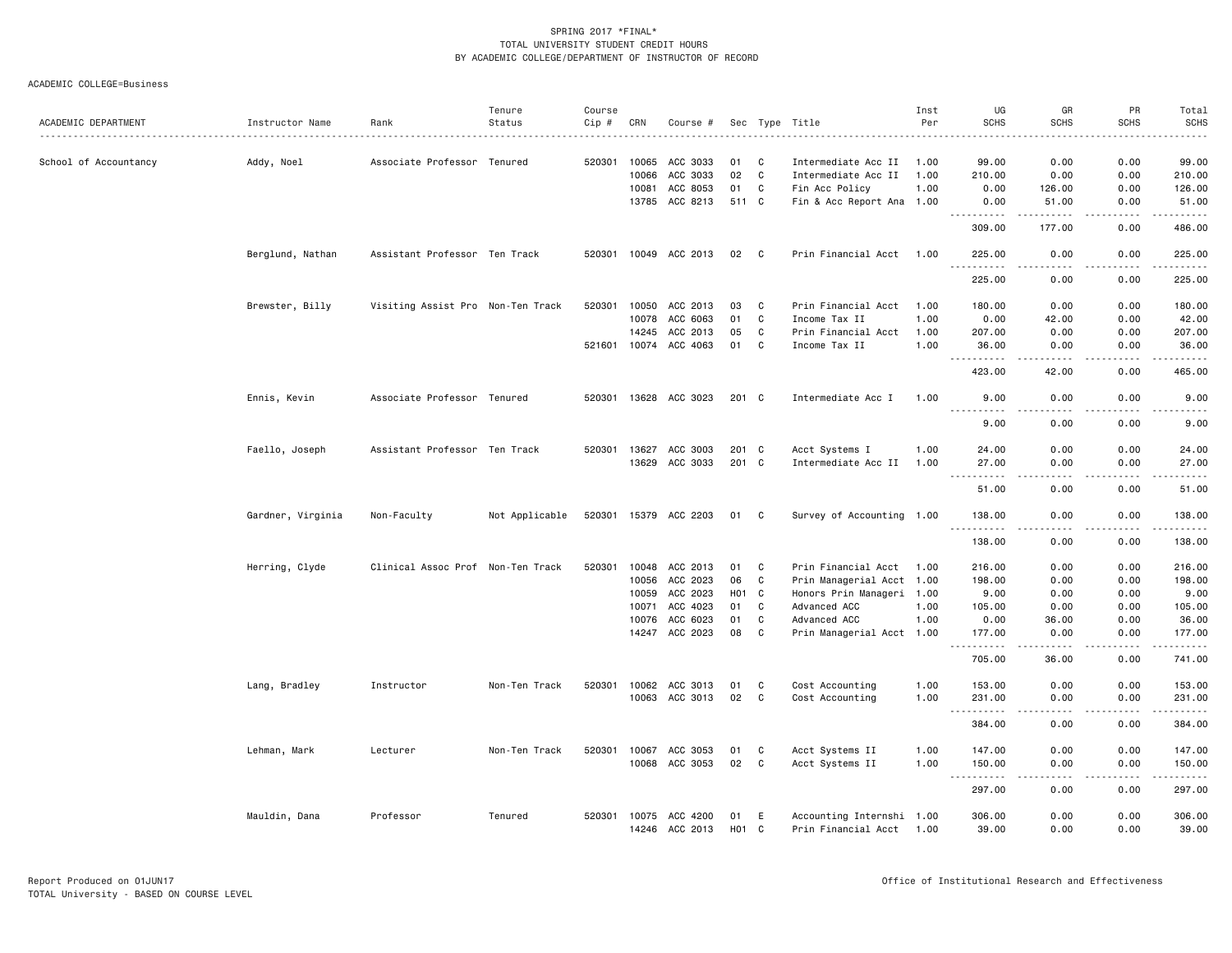|  | ACADEMIC COLLEGE=Business |
|--|---------------------------|
|--|---------------------------|

| ACADEMIC DEPARTMENT                                          | Instructor Name  | Rank                          | Tenure<br>Status | Course<br>Cip # | CRN   | Course #                   |          |              | Sec Type Title                          | Inst<br>Per  | UG<br><b>SCHS</b>                                                                                                                  | GR<br><b>SCHS</b>     | PR<br><b>SCHS</b>    | Total<br>SCHS         |
|--------------------------------------------------------------|------------------|-------------------------------|------------------|-----------------|-------|----------------------------|----------|--------------|-----------------------------------------|--------------|------------------------------------------------------------------------------------------------------------------------------------|-----------------------|----------------------|-----------------------|
|                                                              |                  |                               |                  |                 |       |                            |          |              |                                         |              | <u>.</u><br>345.00                                                                                                                 | 0.00                  | .<br>0.00            | .<br>345.00           |
|                                                              |                  |                               |                  |                 |       |                            |          |              |                                         |              |                                                                                                                                    |                       |                      |                       |
| School of Accountancy                                        | McNair, Frances  | Professor                     | Tenured          | 521601          | 10082 | ACC 8093<br>10083 ACC 8113 | 01<br>01 | C<br>C       | Taxation of Part<br>Advanced Individual | 1.00<br>1.00 | 0.00<br>0.00                                                                                                                       | 27.00<br>30.00        | 0.00<br>0.00         | 27.00<br>30.00        |
|                                                              |                  |                               |                  |                 |       |                            |          |              |                                         |              | $\frac{1}{2} \left( \frac{1}{2} \right) \left( \frac{1}{2} \right) \left( \frac{1}{2} \right) \left( \frac{1}{2} \right)$<br>.     |                       |                      |                       |
|                                                              |                  |                               |                  |                 |       |                            |          |              |                                         |              | 0.00                                                                                                                               | 57.00                 | 0.00                 | 57.00                 |
|                                                              | Pannell, Angela  | Instructor                    | Non-Ten Track    | 520301          |       | 10053 ACC 2023             | 01 C     |              | Prin Managerial Acct 1.00               |              | 204.00                                                                                                                             | 0.00                  | 0.00                 | 204.00                |
|                                                              |                  |                               |                  |                 | 10054 | ACC 2023                   | 02       | C)           | Prin Managerial Acct 1.00               |              | 102.00                                                                                                                             | 0.00                  | 0.00                 | 102.00                |
|                                                              |                  |                               |                  |                 | 10055 | ACC 2023                   | 04       | C            | Prin Managerial Acct 1.00               |              | 207.00                                                                                                                             | 0.00                  | 0.00                 | 207.00                |
|                                                              |                  |                               |                  |                 |       | 10057 ACC 2023             | 07 C     |              | Prin Managerial Acct 1.00               |              | 192.00                                                                                                                             | 0.00                  | 0.00                 | 192.00                |
|                                                              |                  |                               |                  |                 |       |                            |          |              |                                         |              | ----------<br>705.00                                                                                                               | .<br>0.00             | -----<br>0.00        | ------<br>705.00      |
|                                                              | Rigsby, John     | Associate Professor Tenured   |                  | 520301          |       | 10073 ACC 4043             | 01       | $\mathbf{C}$ | Municipal & Govt Acc 1.00               |              | 171.00                                                                                                                             | 0.00                  | 0.00                 | 171.00                |
|                                                              |                  |                               |                  |                 |       | 10077 ACC 6043             | 01       | C            | Municipal & Govt Acc 1.00               |              | 0.00                                                                                                                               | 9.00                  | 0.00                 | 9.00                  |
|                                                              |                  |                               |                  |                 |       | 10080 ACC 8033             | 01 S     |              | Business Assurance                      | 1.00         | 0.00                                                                                                                               | 72.00                 | 0.00                 | 72.00                 |
|                                                              |                  |                               |                  |                 |       |                            |          |              |                                         |              | <u>.</u><br>171.00                                                                                                                 | 81.00                 | 0.00                 | 252.00                |
|                                                              | Sanders, Steve   | Lecturer                      | Non-Ten Track    | 520301          | 10051 | ACC 2013                   | 04       | C            | Prin Financial Acct                     | 1.00         | 207.00                                                                                                                             | 0.00                  | 0.00                 | 207.00                |
|                                                              |                  |                               |                  |                 |       | 10072 ACC 4033             | 01       | C            | Auditing                                | 1.00         | 48.00                                                                                                                              | 0.00                  | 0.00                 | 48.00                 |
|                                                              |                  |                               |                  |                 |       |                            |          |              |                                         |              | .<br>255.00                                                                                                                        | 0.00                  | 0.00                 | 255.00                |
|                                                              | Seay, Ryan       | Assistant Professor Ten Track |                  |                 |       | 520301 10064 ACC 3023      | 01 C     |              | Intermediate Acc I                      | 1.00         | 144.00                                                                                                                             | 0.00                  | 0.00                 | 144.00                |
|                                                              |                  |                               |                  |                 |       |                            |          |              |                                         |              | .<br>144.00                                                                                                                        | . <b>.</b><br>0.00    | . <u>.</u> .<br>0.00 | 144.00                |
|                                                              | Stancill, Alan   | Assistant Professor Ten Track |                  | 240101          | 12356 | HON 4093                   | H08 S    |              | Honors Thesis                           | 1.00         | 3.00                                                                                                                               | 0.00                  | 0.00                 | 3.00                  |
|                                                              |                  |                               |                  |                 |       | 521601 10070 ACC 4013      | 01 C     |              | Income Tax I                            | 1.00         | 87.00                                                                                                                              | 0.00                  | 0.00                 | 87.00                 |
|                                                              |                  |                               |                  |                 |       |                            |          |              |                                         |              | $\frac{1}{2} \left( \frac{1}{2} \right) \left( \frac{1}{2} \right) \left( \frac{1}{2} \right) \left( \frac{1}{2} \right)$<br>90.00 | 0.00                  | 0.00                 | 90.00                 |
|                                                              | Trinkle, Bradley | Assistant Professor Ten Track |                  |                 |       | 520301 10061 ACC 3003      | 01       | C.           | Acct Systems I                          | 1.00         | 117.00                                                                                                                             | 0.00                  | 0.00                 | 117.00                |
|                                                              |                  |                               |                  |                 |       |                            |          |              |                                         |              | <u>.</u><br>117.00                                                                                                                 | 0.00                  | .<br>0.00            | .<br>117.00           |
| -----------------------------------<br>School of Accountancy |                  |                               |                  |                 |       |                            |          |              |                                         |              | 4368.00                                                                                                                            | ==========<br>393,00  | 0.00                 | ==========<br>4761.00 |
| ----------------------------------                           |                  |                               |                  |                 |       |                            |          |              |                                         |              | ==========                                                                                                                         | ----------- --------- |                      | - ==========          |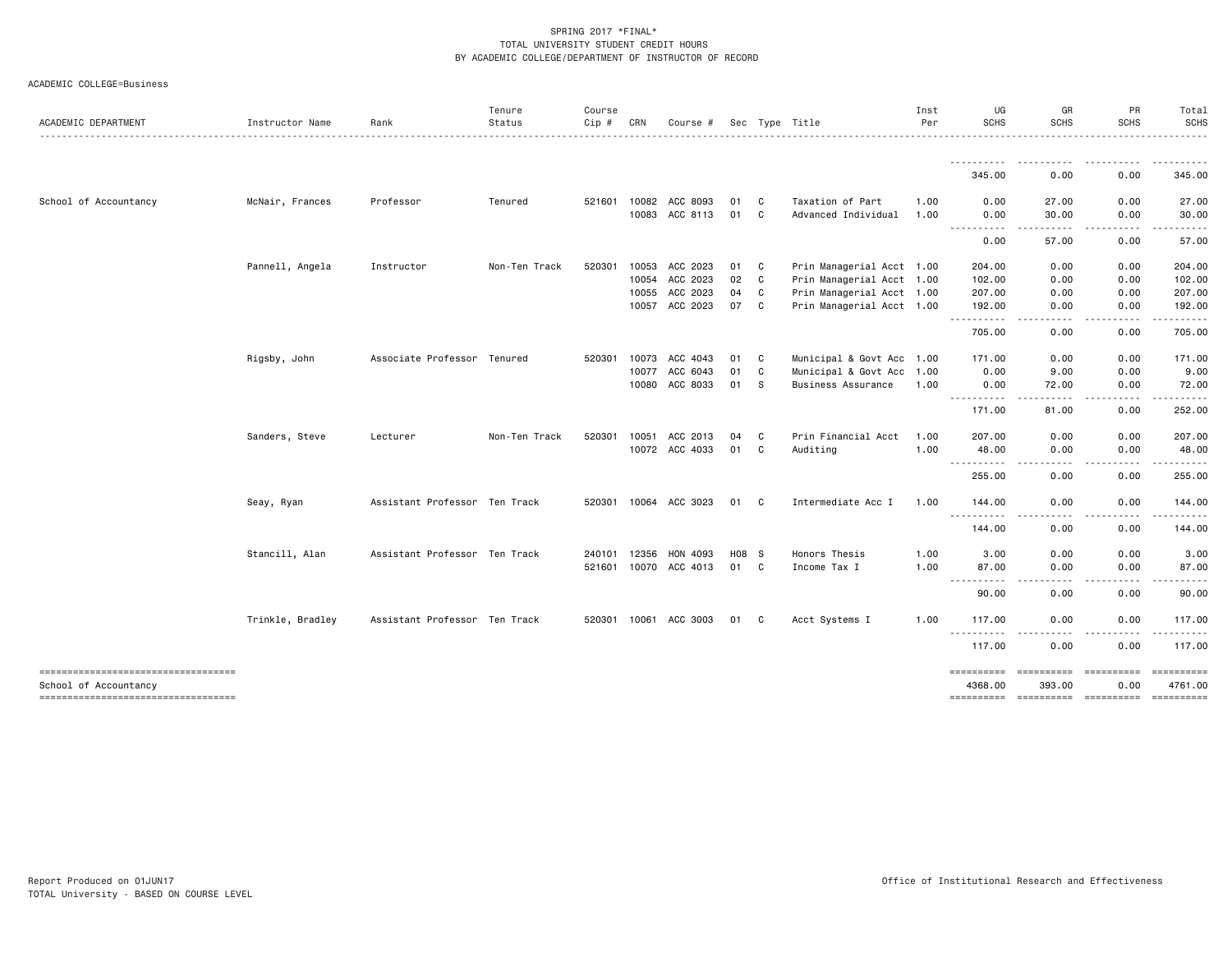#### ACADEMIC COLLEGE=Education

| ACADEMIC DEPARTMENT                                  | Instructor Name   | Rank                | Tenure<br>Status | Course<br>Cip # | CRN   | Course #              |       |             | Sec Type Title             | Inst<br>Per | UG<br><b>SCHS</b>                                                                                                                                                      | GR<br>SCHS            | PR<br><b>SCHS</b>            | Total<br><b>SCHS</b><br>. |
|------------------------------------------------------|-------------------|---------------------|------------------|-----------------|-------|-----------------------|-------|-------------|----------------------------|-------------|------------------------------------------------------------------------------------------------------------------------------------------------------------------------|-----------------------|------------------------------|---------------------------|
| Counseling, Educational Psychology, Abernathy, Larry |                   | Research Assoc Prof | Non-Ten Track    | 422806          | 11767 | EPY 2513              | 01    | C           | Human Growth & Devel 1.00  |             | 366.00                                                                                                                                                                 | 0.00                  | 0.00                         | 366.00                    |
|                                                      |                   |                     |                  | 422807          | 11778 | EPY 3543              | 01    | C           | Psych Of Adoles            | 1.00        | 117.00                                                                                                                                                                 | 0.00                  | 0.00                         | 117.00                    |
|                                                      |                   |                     |                  |                 |       |                       |       |             |                            |             | 483.00                                                                                                                                                                 | 0.00                  | 0.00                         | .<br>483.00               |
|                                                      | Ball, Kimberly    | Lecturer            | Non-Ten Track    | 130601          | 15895 | EPY 4513              | 02    | C           | Ed Research                | 1.00        | 72.00                                                                                                                                                                  | 0.00                  | 0.00                         | 72.00                     |
|                                                      |                   |                     |                  | 130603          | 11781 | EPY 4214              | 01    | C           | Ed & Psy Statistics        | 1.00        | 148.00                                                                                                                                                                 | 0.00                  | 0.00                         | 148.00                    |
|                                                      |                   |                     |                  |                 | 11782 | EPY 4214              | 02    | К           | Ed & Psy Statistics        | 1.00        | 0.00                                                                                                                                                                   | 0.00                  | 0.00                         | 0.00                      |
|                                                      |                   |                     |                  |                 | 11783 | EPY 4214              | 03    | К           | Ed & Psy Statistics        | 1.00        | 0.00                                                                                                                                                                   | 0.00                  | 0.00                         | 0.00                      |
|                                                      |                   |                     |                  | 130901          | 13866 | EDF 3333              | 501   | C           | Social Foundation Ed       | 1.00        | 81.00                                                                                                                                                                  | 0.00                  | 0.00                         | 81.00                     |
|                                                      |                   |                     |                  | 422806          | 11774 | EPY 3503              | 01    | C           | Prin Of Ed Psych           | 1.00        | 90.00<br>$\sim$ $\sim$ $\sim$                                                                                                                                          | 0.00                  | 0.00                         | 90.00<br>وبالمسامين       |
|                                                      |                   |                     |                  |                 |       |                       |       |             |                            |             | 391.00                                                                                                                                                                 | 0.00                  | 0.00                         | 391.00                    |
|                                                      | Beckwith, LaKinya | Non-Faculty         | Not Applicable   | 130301          | 15509 | LSK 1141              | 11    | C           | College Success II         | 1.00        | 14.00                                                                                                                                                                  | 0.00                  | 0.00                         | 14.00                     |
|                                                      |                   |                     |                  | 131101          | 14891 | COE 1323              | 05    | $\mathbf c$ | Career Planning            | 0.25        | 15.75<br>$\frac{1}{2} \left( \frac{1}{2} \right) \left( \frac{1}{2} \right) \left( \frac{1}{2} \right) \left( \frac{1}{2} \right) \left( \frac{1}{2} \right)$<br>$  -$ | 0.00<br>.             | 0.00<br>$\sim$ $\sim$ $\sim$ | 15.75<br>د د د د د        |
|                                                      |                   |                     |                  |                 |       |                       |       |             |                            |             | 29.75                                                                                                                                                                  | 0.00                  | 0.00                         | 29.75                     |
|                                                      | Berry, Megan      | Non-Faculty         | Not Applicable   |                 |       | 422707 15313 COE 4990 | 01 C  |             | Special Topic In COE 0.50  |             | 70.50<br>.                                                                                                                                                             | 0.00<br>$\frac{1}{2}$ | 0.00<br>.                    | 70.50<br>.                |
|                                                      |                   |                     |                  |                 |       |                       |       |             |                            |             | 70.50                                                                                                                                                                  | 0.00                  | 0.00                         | 70.50                     |
| Boyles, Caragh                                       |                   | Non-Faculty         | Not Applicable   |                 |       | 350103 11824 EXL 0190 | 03    | E           | Experiential Learnin 1.00  |             | 12.00                                                                                                                                                                  | 0.00                  | 0.00                         | 12.00                     |
|                                                      |                   |                     |                  |                 |       |                       |       |             |                            |             | 1.1.1.1.1<br>12.00                                                                                                                                                     | .<br>0.00             | .<br>0.00                    | .<br>12.00                |
|                                                      | Cagle, Elizabeth  | Non-Employee        | Not Applicable   |                 |       | 231302 11426 EDF 3413 | 01    | B           | Writing For Thinking 1.00  |             | 78.00                                                                                                                                                                  | 0.00                  | 0.00                         | 78.00                     |
|                                                      |                   |                     |                  |                 |       |                       |       |             |                            |             | -----<br>78.00                                                                                                                                                         | $- - - -$<br>0.00     | .<br>0.00                    | .<br>78.00                |
|                                                      | Capella, Julie    | Non-Faculty         | Not Applicable   | 320104          | 11258 | DSS 0113              | 01    | C           | Money Math                 | 1.00        | 15.00                                                                                                                                                                  | 0.00                  | 0.00                         | 15.00                     |
|                                                      |                   |                     |                  | 320105          | 11264 | DSS 0713              | 01    | $\mathbf c$ | Basic Employment Ski 1.00  |             | 3.00                                                                                                                                                                   | 0.00                  | 0.00                         | 3.00                      |
|                                                      |                   |                     |                  | 320108          | 11259 | DSS 0213              | 01    | C           | Current Events             | 1.00        | 9.00                                                                                                                                                                   | 0.00                  | 0.00                         | 9.00                      |
|                                                      |                   |                     |                  | 350101          | 11263 | DSS 0613              | 01    | C           | Independent Living         | 1.00        | 24.00                                                                                                                                                                  | 0.00                  | 0.00                         | 24.00                     |
|                                                      |                   |                     |                  | 350103          | 11265 | DSS 0813              | 01    | Ε           | Employment - On Campu 1.00 |             | 27.00                                                                                                                                                                  | 0.00                  | 0.00                         | 27.00                     |
|                                                      |                   |                     |                  |                 | 15991 | DSS 0813              | 02    | $\mathsf E$ | Employment - On Campu 1.00 |             | 3.00                                                                                                                                                                   | 0.00<br>$- - - -$     | 0.00                         | 3.00<br>$- - - - -$       |
|                                                      |                   |                     |                  |                 |       |                       |       |             |                            |             | -----<br>81.00                                                                                                                                                         | 0.00                  | $\frac{1}{2}$<br>0.00        | 81.00                     |
|                                                      | Dooley, Kathy     | Professor           | Tenured          | 131101          | 11004 | COE 8730              | 02    | E           | Internship-Mental He 0.50  |             | 0.00                                                                                                                                                                   | 30.00                 | 0.00                         | 30.00                     |
|                                                      |                   |                     |                  | 422801          | 11002 | COE 8633              | 01    | C           | Psychosocial Rehab         | 1.00        | 0.00                                                                                                                                                                   | 30.00                 | 0.00                         | 30.00                     |
|                                                      |                   |                     |                  | 422803          | 14643 | COE 9740              | 01    | E           | Advanced Doctoral Pr       | 1.00        | 0.00                                                                                                                                                                   | 19.00                 | 0.00                         | 19.00                     |
|                                                      |                   |                     |                  |                 |       | 15115 COE 9000        | 01    | D           | Research / Diss            | 1.00        | 0.00<br>$\frac{1}{2} \left( \frac{1}{2} \right) \left( \frac{1}{2} \right) \left( \frac{1}{2} \right) \left( \frac{1}{2} \right) \left( \frac{1}{2} \right)$           | 13.00<br>-----        | 0.00<br>د د د د              | 13.00<br>.                |
|                                                      |                   |                     |                  |                 |       |                       |       |             |                            |             | 0.00                                                                                                                                                                   | 92.00                 | 0.00                         | 92.00                     |
|                                                      | Dunn, Laura       | Non-Faculty         | Not Applicable   |                 |       | 521003 15507 FYE 1001 | F04 C |             | Freshman Year Experi 1.00  |             | 27.00                                                                                                                                                                  | 0.00                  | 0.00                         | 27.00<br>.                |
|                                                      |                   |                     |                  |                 |       |                       |       |             |                            |             | 27.00                                                                                                                                                                  | 0.00                  | 0.00                         | 27.00                     |
|                                                      | Elder, Anastasia  | Professor           | Tenured          | 240101          | 12350 | HON 4093              | H02 E |             | Honors Thesis              | 1.00        | 3.00                                                                                                                                                                   | 0.00                  | 0.00                         | 3.00                      |
|                                                      |                   |                     |                  | 422806          | 14168 | EPY 4683              | 01    | C           | Advanced Issues in E       | 1.00        | 45.00                                                                                                                                                                  | 0.00                  | 0.00                         | 45.00                     |
|                                                      |                   |                     |                  | 429999          | 15119 | EPY 9000              | 01    | D           | Research / Diss            | 1.00        | 0.00                                                                                                                                                                   | 9.00                  | 0.00                         | 9.00                      |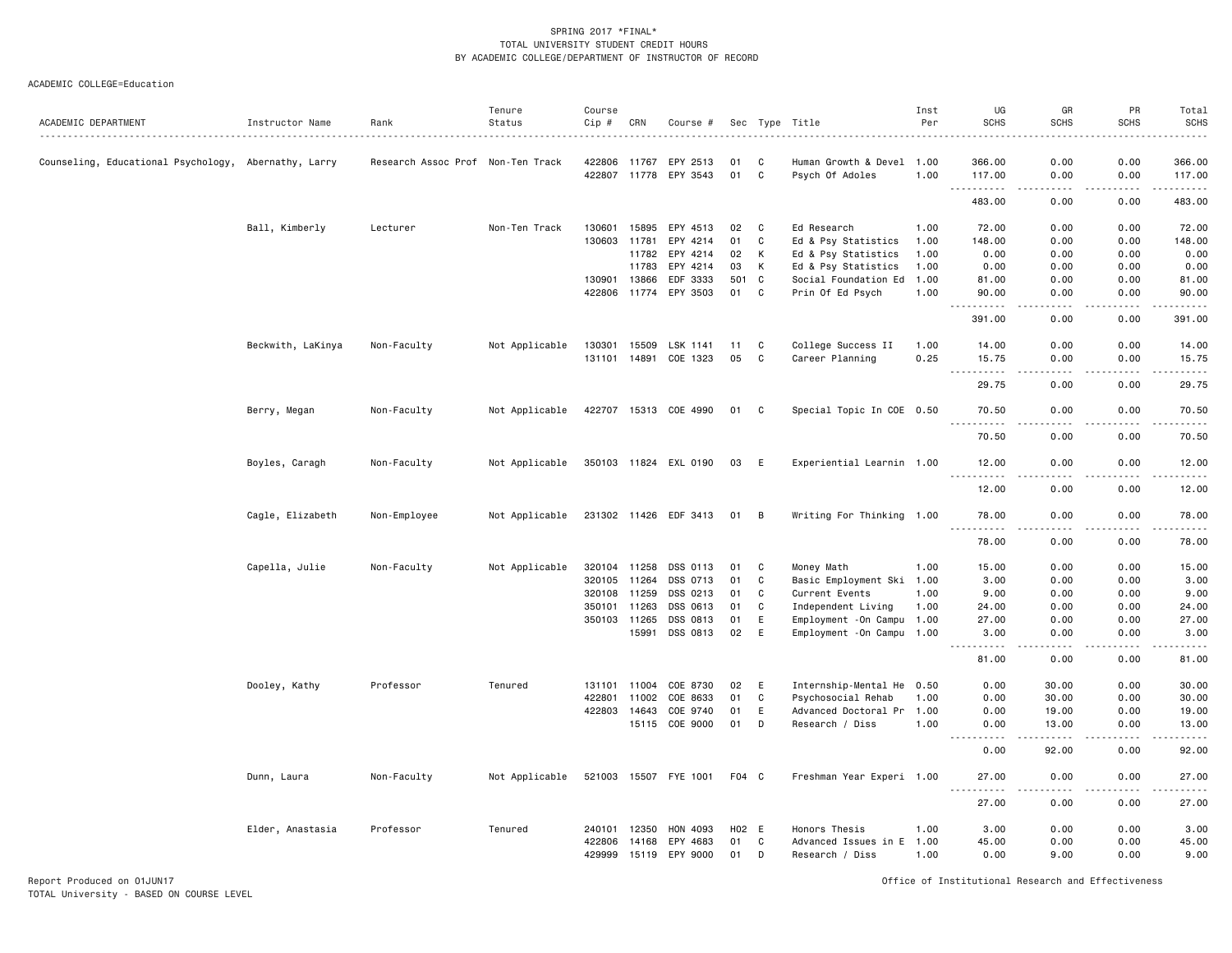|                                                      |                     |                               | Tenure         | Course       |              |                       |       |              |                           | Inst | UG                | GR                    | PR                  | Total            |
|------------------------------------------------------|---------------------|-------------------------------|----------------|--------------|--------------|-----------------------|-------|--------------|---------------------------|------|-------------------|-----------------------|---------------------|------------------|
| ACADEMIC DEPARTMENT                                  | Instructor Name     | Rank                          | Status         | Cip #        | CRN          | Course #              |       |              | Sec Type Title            | Per  | <b>SCHS</b>       | <b>SCHS</b>           | <b>SCHS</b>         | <b>SCHS</b>      |
|                                                      |                     |                               |                |              |              |                       |       |              |                           |      | .                 |                       |                     |                  |
|                                                      |                     |                               |                |              |              |                       |       |              |                           |      | 48.00             | 9.00                  | 0.00                | 57.00            |
| Counseling, Educational Psychology, Forrester, Kylie |                     | Non-Faculty                   | Not Applicable | 131101       | 10991        | COE 4513              | 02    | C            | Paro Prof Stud Dev        | 1.00 | 48.00             | 0.00                  | 0.00                | 48.00            |
|                                                      |                     |                               |                |              | 15972        | COE 4000              | 01    | $\mathbf I$  | Directed Indiv Study 1.00 |      | 3,00              | 0.00                  | 0.00                | 3.00             |
|                                                      |                     |                               |                |              | 15973        | COE 4000              | 02    | $\mathbf I$  | Directed Indiv Study 1.00 |      | 3.00              | 0.00                  | 0.00                | 3.00             |
|                                                      |                     |                               |                |              | 15974        | COE 4000              | 03    | $\mathbf{I}$ | Directed Indiv Study 1.00 |      | 3.00              | 0.00                  | 0.00                | 3.00             |
|                                                      |                     |                               |                |              | 15975        | COE 4000              | 04    | $\mathbf{I}$ | Directed Indiv Study 1.00 |      | 3.00              | 0.00                  | 0.00                | 3.00             |
|                                                      |                     |                               |                |              | 15976        | COE 4000              | 05    | I            | Directed Indiv Study 1.00 |      | 3.00              | 0.00                  | 0.00                | 3.00             |
|                                                      |                     |                               |                |              | 15977        | COE 4000              | 06    | $\mathbf I$  | Directed Indiv Study 1.00 |      | 3.00              | 0.00                  | 0.00                | 3.00             |
|                                                      |                     |                               |                |              | 15978        | COE 4000              | 07    | $\mathbf{I}$ | Directed Indiv Study 1.00 |      | 3.00              | 0.00                  | 0.00                | 3.00             |
|                                                      |                     |                               |                |              |              |                       |       |              |                           |      | .<br>69.00        | $\frac{1}{2}$<br>0.00 | .<br>0.00           | .<br>69.00       |
|                                                      | Gadke, Daniel       | Assistant Professor Ten Track |                |              | 130604 11794 | EPY 8773              | 01    | C            | Acad Assess & Interv 1.00 |      | 0.00              | 30.00                 | 0.00                | 30.00            |
|                                                      |                     |                               |                | 429999       | 11798        | EPY 8790              | 03    | E            | School Psy Practicum 1.00 |      | 0.00              | 21.00                 | 0.00                | 21.00            |
|                                                      |                     |                               |                |              |              | 15120 EPY 9000        | 02    | D            | Research / Diss           | 1.00 | 0.00<br>.         | 1.00<br>.             | 0.00<br>$- - - - -$ | 1.00<br><u>.</u> |
|                                                      |                     |                               |                |              |              |                       |       |              |                           |      | 0.00              | 52.00                 | 0.00                | 52.00            |
|                                                      | Gainer, Donna       | Instructor                    | Non-Ten Track  |              | 130101 11769 | EPY 3143              | 01    | C            | Human Develop And Le 1.00 |      | 63.00             | 0.00                  | 0.00                | 63.00            |
|                                                      |                     |                               |                |              | 11770        | EPY 3143              | 02    | C            | Human Develop And Le      | 1.00 | 81.00             | 0.00                  | 0.00                | 81.00            |
|                                                      |                     |                               |                |              | 130499 11786 | EPY 4553              | 01    | C            | Creativity/Innovatio 1.00 |      | 69.00             | 0.00                  | 0.00                | 69.00            |
|                                                      |                     |                               |                |              | 11789        | EPY 6553              | 01    | C            | Creativity/Innovatio 1.00 |      | 0.00              | 3.00                  | 0.00                | 3.00             |
|                                                      |                     |                               |                |              | 130604 11771 | EPY 3253              | 01    | C            | Evaluating Learning       | 1.00 | 54.00             | 0.00                  | 0.00                | 54.00            |
|                                                      |                     |                               |                |              |              | 11772 EPY 3253        | 02    | C            | Evaluating Learning       | 1.00 | 57.00             | 0.00                  | 0.00                | 57.00            |
|                                                      |                     |                               |                |              |              |                       |       |              |                           |      | -----<br>324.00   | 3.00                  | 0.00                | 327.00           |
|                                                      | Gilbert, Susan      | Grad Teach Assist             | Non-Ten Track  | 422803       |              | 10987 COE 4013        | 03    | C            | Fac Skills Dev            | 1.00 | 45.00             | 0.00                  | 0.00                | 45.00            |
|                                                      |                     |                               |                |              |              |                       |       |              |                           |      | -----<br>45.00    | 0.00                  | 0.00                | 45.00            |
|                                                      | Goldberg, Rebecca   | Associate Professor Tenured   |                | 131101       | 10998        | COE 8203              | 01    | C            | Place & Career Dev        | 1.00 | 0.00              | 45.00                 | 0.00                | 45.00            |
|                                                      |                     |                               |                | 422803       | 10986        | COE 4013              | 02    | $\mathbb{C}$ | Fac Skills Dev            | 1.00 | 42.00             | 0.00                  | 0.00                | 42.00            |
|                                                      |                     |                               |                |              |              |                       |       |              |                           |      | .                 | .                     | .                   | .                |
|                                                      |                     |                               |                |              |              |                       |       |              |                           |      | 42.00             | 45.00                 | 0.00                | 87.00            |
|                                                      | Golson, Angela      | Instructor                    | Non-Ten Track  | 420101       | 13339        | PSY 3213              | 01    | C            | Psych Of Ab Behavior 1.00 |      | 285.00            | 0.00                  | 0.00                | 285.00           |
|                                                      |                     |                               |                |              | 13340        | PSY 3213              | 03    | C            | Psych Of Ab Behavior 1.00 |      | 270.00            | 0.00                  | 0.00                | 270.00           |
|                                                      |                     |                               |                |              | 15114        | PSY 1013              | 501   | C            | Gen Psychology            | 1.00 | 51.00             | 0.00                  | 0.00                | 51.00            |
|                                                      |                     |                               |                |              | 16697        | PSY 4000              | 97    | I            | Directed Indiv Study 1.00 |      | 1.00              | 0.00                  | 0.00                | 1.00             |
|                                                      |                     |                               |                | 422703       | 13360        | PSY 3803              | 03    | C            | Int Dev Psychology        | 1.00 | 240.00            | 0.00                  | 0.00                | 240.00           |
|                                                      |                     |                               |                |              |              | 422705 13361 PSY 4203 | 01    | C            | Theories Of Pers          | 1.00 | 228.00<br>.       | 0.00                  | 0.00                | 228.00<br>.      |
|                                                      |                     |                               |                |              |              |                       |       |              |                           |      | 1075.00           | 0.00                  | 0.00                | 1075.00          |
|                                                      | Gooden-Hunley, Lisa | Non-Faculty                   | Not Applicable |              |              | 231303 14301 GE 3513  | 13    | $\mathbf{C}$ | Technical Writing         | 1.00 | 57.00<br><u>.</u> | 0.00                  | 0.00                | 57.00            |
|                                                      |                     |                               |                |              |              |                       |       |              |                           |      | 57.00             | 0.00                  | 0.00                | 57.00            |
|                                                      | Hall, Kimberly      | Associate Professor Tenured   |                | 131101 13651 |              | COE 8730              | 202 E |              | Internship                | 1.00 | 0.00              | 6.00                  | 0.00                | 6.00             |
|                                                      |                     |                               |                |              | 422803 15892 | COE 7000              | 201 I |              | Directed Indiv Study 1.00 |      | 0.00              | 3.00                  | 0.00                | 3.00             |
|                                                      |                     |                               |                |              | 15899        | COE 7000              | 202 I |              | Directed Indiv Study 1.00 |      | 0.00              | 3.00                  | 0.00                | 3.00             |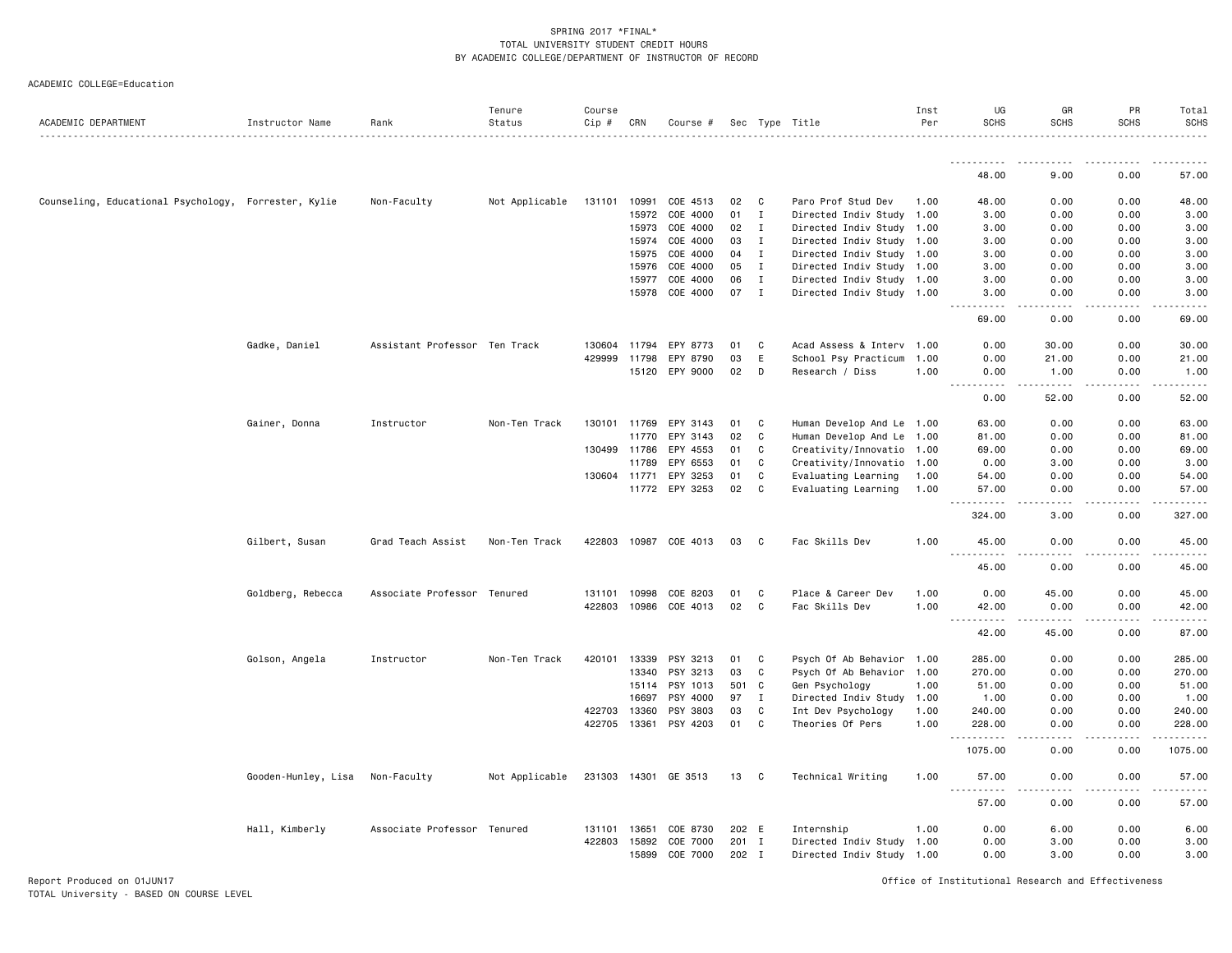|                                                    |                                        |                               | Tenure         | Course       |       |                            |                |              |                           | Inst | UG                                                                                                         | GR                    | PR              | Total            |
|----------------------------------------------------|----------------------------------------|-------------------------------|----------------|--------------|-------|----------------------------|----------------|--------------|---------------------------|------|------------------------------------------------------------------------------------------------------------|-----------------------|-----------------|------------------|
| ACADEMIC DEPARTMENT                                | Instructor Name                        | Rank                          | Status         | $Cip$ #      | CRN   | Course #                   |                |              | Sec Type Title            | Per  | <b>SCHS</b>                                                                                                | <b>SCHS</b>           | <b>SCHS</b>     | <b>SCHS</b>      |
|                                                    |                                        |                               |                |              |       |                            |                |              |                           |      |                                                                                                            |                       |                 |                  |
| Counseling, Educational Psychology, Hall, Kimberly |                                        | Associate Professor Tenured   |                | 422803       | 16340 | COE 9000                   | 05             | D            | Research / Diss           | 1.00 | 0.00                                                                                                       | 1.00                  | 0.00            | 1.00             |
|                                                    |                                        |                               |                | 422806       | 14309 | EPY 2513                   | 201 C          |              | Human Growth & Devel 1.00 |      | 27.00                                                                                                      | 0.00                  | 0.00            | 27.00            |
|                                                    |                                        |                               |                |              |       | 511501 14312 COE 8783      | 201 C          |              | Counsel Chem Dep Fam 1.00 |      | 0.00<br>$\frac{1}{2}$                                                                                      | 42.00<br>$- - - - -$  | 0.00<br>.       | 42.00<br>$    -$ |
|                                                    |                                        |                               |                |              |       |                            |                |              |                           |      | 27.00                                                                                                      | 55.00                 | 0.00            | 82.00            |
|                                                    | Henington, Carlen                      | Professor                     | Tenured        | 130499       | 15461 | EPY 7000                   | 01             | $\mathbf{I}$ | Directed Indiv Study 1.00 |      | 0.00                                                                                                       | 3.00                  | 0.00            | 3.00             |
|                                                    |                                        |                               |                |              | 15463 | EPY 7000                   | 03             | $\mathbf I$  | Directed Indiv Study 1.00 |      | 0.00                                                                                                       | 3.00                  | 0.00            | 3.00             |
|                                                    |                                        |                               |                |              | 15464 | EPY 7000                   | 04             | $\mathbf{I}$ | Directed Indiv Study 1.00 |      | 0.00                                                                                                       | 3.00                  | 0.00            | 3.00             |
|                                                    |                                        |                               |                |              | 16569 | EPY 4000                   | 02             | $\mathbf{I}$ | Directed Indiv Study 1.00 |      | 4.00                                                                                                       | 0.00                  | 0.00            | 4.00             |
|                                                    |                                        |                               |                | 422805       | 11795 | EPY 8780                   | 01             | C            | Internship Sch Psy        | 1.00 | 0.00                                                                                                       | 18.00                 | 0.00            | 18.00            |
|                                                    |                                        |                               |                | 422806       | 11799 | EPY 9713                   | 01             | B            | Adv Psy Consultation 1.00 |      | 0.00                                                                                                       | 30.00                 | 0.00            | 30.00            |
|                                                    |                                        |                               |                |              | 11801 | EPY 9730                   | 01             | E            | Doc Psy Internship        | 1.00 | 0.00                                                                                                       | 30.00                 | 0.00            | 30.00            |
|                                                    |                                        |                               |                | 429999       | 15121 | EPY 9000                   | 03             | D            | Research / Diss           | 1.00 | 0.00                                                                                                       | 14.00                 | 0.00            | 14.00            |
|                                                    |                                        |                               |                |              |       |                            |                |              |                           |      | .<br>$- - -$                                                                                               | .                     | .               | .                |
|                                                    |                                        |                               |                |              |       |                            |                |              |                           |      | 4.00                                                                                                       | 101.00                | 0.00            | 105.00           |
|                                                    | Hill, Dante                            | Non-Faculty                   | Not Applicable | 131101       | 10990 | COE 4513                   | 01             | C            | Paro Prof Stud Dev        | 1.00 | 54.00                                                                                                      | 0.00                  | 0.00            | 54.00            |
|                                                    |                                        |                               |                |              | 16306 | COE 4000                   | 08             | $\mathbf I$  | Directed Indiv Study 1.00 |      | 3.00                                                                                                       | 0.00                  | 0.00            | 3.00             |
|                                                    |                                        |                               |                |              | 16307 | COE 4000                   | 09             | I            | Directed Indiv Study 1.00 |      | 3.00                                                                                                       | 0.00                  | 0.00            | 3.00             |
|                                                    |                                        |                               |                |              | 16308 | COE 4000                   | 10             | I            | Directed Indiv Study 1.00 |      | 3.00                                                                                                       | 0.00                  | 0.00            | 3.00             |
|                                                    |                                        |                               |                |              | 16309 | COE 4000                   | 11             | $\mathbf{I}$ | Directed Indiv Study 1.00 |      | 3.00                                                                                                       | 0.00                  | 0.00            | 3.00             |
|                                                    |                                        |                               |                |              |       |                            |                |              |                           |      | 66.00                                                                                                      | 0.00                  | 0.00            | -----<br>66.00   |
|                                                    | Holcomb, Hannah                        | Grad Teach Assist             | Non-Ten Track  | 131101       | 10978 | COE 1323                   | 01             | C            | Career Planning           | 0.50 | 30.00                                                                                                      | 0.00                  | 0.00            | 30.00            |
|                                                    |                                        |                               |                |              | 10979 | COE 1323                   | 02             | C            | Career Planning           | 0.50 | 28.50                                                                                                      | 0.00                  | 0.00            | 28.50            |
|                                                    |                                        |                               |                |              |       |                            |                |              |                           |      |                                                                                                            |                       |                 | المتمام          |
|                                                    |                                        |                               |                |              |       |                            |                |              |                           |      | 58.50                                                                                                      | 0.00                  | 0.00            | 58.50            |
|                                                    | Illapperuma, Chathur Grad Teach Assist |                               | Non-Ten Track  |              |       | 131099 12529 LSK 0023      | 01 L           |              | Dev Studies Lab           | 1.00 | 36.00<br>$\sim$ $\sim$ $\sim$<br>.                                                                         | 0.00<br>$\frac{1}{2}$ | 0.00<br>.       | 36.00<br>.       |
|                                                    |                                        |                               |                |              |       |                            |                |              |                           |      | 36.00                                                                                                      | 0.00                  | 0.00            | 36.00            |
|                                                    | Irvin, Edna                            | Non-Faculty                   | Not Applicable | 131101 10981 |       | COE 1323                   | 04             | C.           | Career Planning           | 0.50 | 28.50<br>.                                                                                                 | 0.00<br>.             | 0.00<br>د د د د | 28.50<br>.       |
|                                                    |                                        |                               |                |              |       |                            |                |              |                           |      | 28.50                                                                                                      | 0.00                  | 0.00            | 28.50            |
|                                                    | Jackson, Deborah                       | Assistant Professor Ten Track |                | 131101       | 11004 | COE 8730                   | 02             | Ε            | Internship-Mental He      | 0.50 | 0.00                                                                                                       | 30.00                 | 0.00            | 30.00            |
|                                                    |                                        |                               |                | 422803       | 10994 | COE 8013                   | 01             | $\mathbf C$  | Couns Skills              | 1.00 | 0.00                                                                                                       | 30.00                 | 0.00            | 30.00            |
|                                                    |                                        |                               |                |              |       |                            |                |              |                           |      | $\frac{1}{2} \left( \frac{1}{2} \right) \left( \frac{1}{2} \right) \left( \frac{1}{2} \right)$<br><u>.</u> |                       |                 | وبالمستريث       |
|                                                    |                                        |                               |                |              |       |                            |                |              |                           |      | 0.00                                                                                                       | 60.00                 | 0.00            | 60.00            |
|                                                    | Justice, Cheryl                        | Associate Professor Tenured   |                | 131101 11007 |       | COE 8740                   | 02             | E            | Acad Yr Field ExpII- 1.00 |      | 0.00                                                                                                       | 81.00                 | 0.00            | 81.00            |
|                                                    |                                        |                               |                |              |       | 422803 15574 COE 8013      | 02             | C            | Couns Skills              | 1.00 | 0.00                                                                                                       | 39.00                 | 0.00            | 39.00            |
|                                                    |                                        |                               |                |              |       |                            |                |              |                           |      | $- - -$<br>.                                                                                               | . <u>.</u>            | .               | .                |
|                                                    |                                        |                               |                |              |       |                            |                |              |                           |      | 0.00                                                                                                       | 120.00                | 0.00            | 120.00           |
|                                                    | Karriem, Dinetta                       | Non-Faculty                   | Not Applicable | 512399       |       | 10984 COE 3313             | 01 C           |              | Rehabilitation Servs 1.00 |      | 84.00<br>.                                                                                                 | 0.00<br>.             | 0.00<br>.       | 84.00<br>.       |
|                                                    |                                        |                               |                |              |       |                            |                |              |                           |      | 84.00                                                                                                      | 0.00                  | 0.00            | 84.00            |
|                                                    |                                        |                               |                | 131009       | 13831 |                            |                |              | Re Hab Visual Impair 1.00 |      |                                                                                                            | 33.00                 | 0.00            |                  |
|                                                    | LeJeune, Bonnie                        | Non-Faculty                   | Not Applicable |              |       | COE 6303<br>13832 COE 6323 | 501 C<br>501 C |              | Sensory Aid Technlgy 1.00 |      | 0.00<br>0.00                                                                                               | 33.00                 | 0.00            | 33.00<br>33.00   |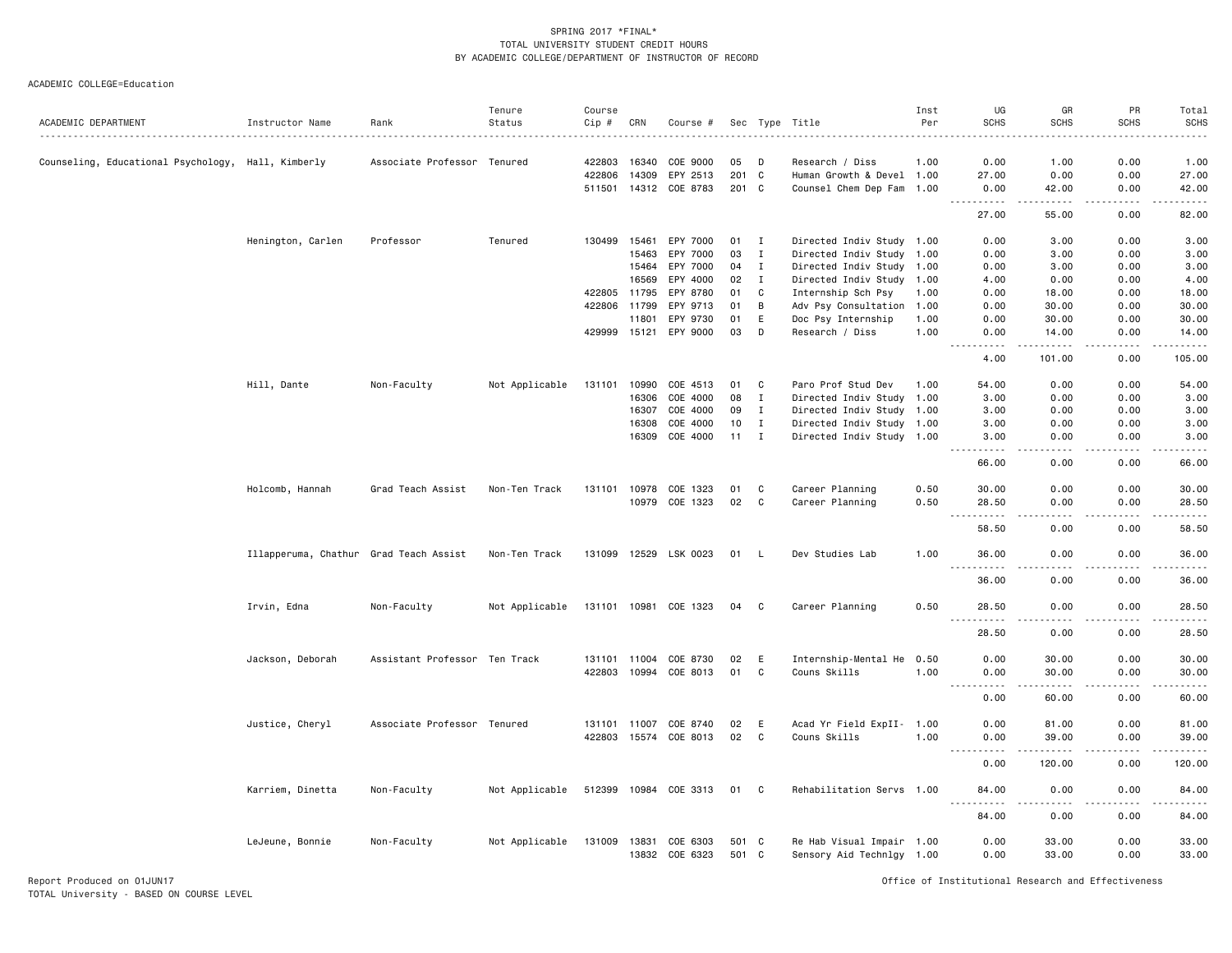#### ACADEMIC COLLEGE=Education

|                                                   |                 |                               | Tenure         | Course       |              |                       |                  |          |                           | Inst | UG                                                                                                                                                            | GR                                                                                                                                                            | PR          | Total            |
|---------------------------------------------------|-----------------|-------------------------------|----------------|--------------|--------------|-----------------------|------------------|----------|---------------------------|------|---------------------------------------------------------------------------------------------------------------------------------------------------------------|---------------------------------------------------------------------------------------------------------------------------------------------------------------|-------------|------------------|
| ACADEMIC DEPARTMENT                               | Instructor Name | Rank                          | Status         | Cip #        | CRN          | Course #              |                  |          | Sec Type Title            | Per  | <b>SCHS</b>                                                                                                                                                   | <b>SCHS</b>                                                                                                                                                   | <b>SCHS</b> | <b>SCHS</b><br>. |
|                                                   |                 |                               |                |              |              |                       |                  |          |                           |      | .                                                                                                                                                             | <u>.</u>                                                                                                                                                      |             |                  |
|                                                   |                 |                               |                |              |              |                       |                  |          |                           |      | 0.00                                                                                                                                                          | 66.00                                                                                                                                                         | 0.00        | 66.00            |
| Counseling, Educational Psychology, Leach, Nicole |                 | Assistant Professor Ten Track |                | 130499       | 16194        | EPY 4000              | 01               | <b>I</b> | Directed Indiv Study      | 1.00 | 3.00                                                                                                                                                          | 0.00                                                                                                                                                          | 0.00        | 3.00             |
|                                                   |                 |                               |                | 130601       | 11785        | EPY 4513              | 01               | C        | Ed Research               | 1.00 | 51.00                                                                                                                                                         | 0.00                                                                                                                                                          | 0.00        | 51.00            |
|                                                   |                 |                               |                |              |              | 130603 13870 EDF 9373 | 503 C            |          | Ed Res Design             | 1.00 | 0.00                                                                                                                                                          | 48.00                                                                                                                                                         | 0.00        | 48.00            |
|                                                   |                 |                               |                |              |              |                       |                  |          |                           |      | $\frac{1}{2} \left( \frac{1}{2} \right) \left( \frac{1}{2} \right) \left( \frac{1}{2} \right)$<br>.<br>54.00                                                  | $- - - - -$<br>48.00                                                                                                                                          | .<br>0.00   | .<br>102.00      |
|                                                   | Looby, Eugenie  | Professor                     | Tenured        | 422707       | 10996        | COE 8073              | 01               | C        | Cultural Found/Couns 1.00 |      | 0.00                                                                                                                                                          | 15.00                                                                                                                                                         | 0.00        | 15.00            |
|                                                   |                 |                               |                | 422803       | 15116        | COE 9000              | 02               | D        | Research / Diss           | 1.00 | 0.00                                                                                                                                                          | 2.00                                                                                                                                                          | 0.00        | 2.00             |
|                                                   |                 |                               |                |              | 15373        | COE 7000              | 02               | I        | Directed Indiv Study 1.00 |      | 0.00                                                                                                                                                          | 6.00                                                                                                                                                          | 0.00        | 6.00             |
|                                                   |                 |                               |                |              | 511508 11008 | COE 8763              | 01               | C        | Coun Sex Abuse Clien 1.00 |      | 0.00<br>$\frac{1}{2} \left( \frac{1}{2} \right) \left( \frac{1}{2} \right) \left( \frac{1}{2} \right) \left( \frac{1}{2} \right)$                             | 15.00<br>-----                                                                                                                                                | 0.00<br>.   | 15.00            |
|                                                   |                 |                               |                |              |              |                       |                  |          |                           |      | 0.00                                                                                                                                                          | 38.00                                                                                                                                                         | 0.00        | 38.00            |
|                                                   | Maynard, Scott  | Non-Faculty                   | Not Applicable | 131101       | 10978        | COE 1323              | 01               | C        | Career Planning           | 0.50 | 30.00                                                                                                                                                         | 0.00                                                                                                                                                          | 0.00        | 30.00            |
|                                                   |                 |                               |                |              | 10979        | COE 1323              | 02               | C        | Career Planning           | 0.50 | 28.50                                                                                                                                                         | 0.00                                                                                                                                                          | 0.00        | 28.50            |
|                                                   |                 |                               |                |              | 10980        | COE 1323              | 03               | C        | Career Planning           | 0.50 | 31.50                                                                                                                                                         | 0.00                                                                                                                                                          | 0.00        | 31.50            |
|                                                   |                 |                               |                |              | 10981        | COE 1323              | 04               | C        | Career Planning           | 0.50 | 28.50                                                                                                                                                         | 0.00                                                                                                                                                          | 0.00        | 28.50            |
|                                                   |                 |                               |                | 350103       | 11012        | CP 2103               | 01               | E        | First Work Sem            | 1.00 | 321.00                                                                                                                                                        | 0.00                                                                                                                                                          | 0.00        | 321.00           |
|                                                   |                 |                               |                |              | 11013        | CP 2103               | H <sub>0</sub> 1 | E        | Honors First Work Se      | 1.00 | 36.00                                                                                                                                                         | 0.00                                                                                                                                                          | 0.00        | 36.00            |
|                                                   |                 |                               |                |              | 11014        | CP 2203               | 01               | E        | Second Work Sem           | 1.00 | 123.00                                                                                                                                                        | 0.00                                                                                                                                                          | 0.00        | 123.00           |
|                                                   |                 |                               |                |              | 11015        | CP 2203               | H01 E            |          | Honors Second Work S 1.00 |      | 6.00                                                                                                                                                          | 0.00                                                                                                                                                          | 0.00        | 6.00             |
|                                                   |                 |                               |                |              | 11016        | CP 3303               | 01               | E        | Third Work Sem            | 1.00 | 105.00                                                                                                                                                        | 0.00                                                                                                                                                          | 0.00        | 105.00           |
|                                                   |                 |                               |                |              | 11017        | CP 3303               | H <sub>0</sub> 1 | E        | Honors Third Work Se      | 1.00 | 18.00                                                                                                                                                         | 0.00                                                                                                                                                          | 0.00        | 18.00            |
|                                                   |                 |                               |                |              | 11018        | CP 3403               | 01               | E        | Fourth Work Sem           | 1.00 | 54.00                                                                                                                                                         | 0.00                                                                                                                                                          | 0.00        | 54.00            |
|                                                   |                 |                               |                |              | 11019        | CP 3403               | $H01$ E          |          | Honors Fourth Work S      | 1.00 | 3,00                                                                                                                                                          | 0.00                                                                                                                                                          | 0.00        | 3.00             |
|                                                   |                 |                               |                |              | 11020        | CP 4503               | 01               | E        | Fifth Work Sem            | 1.00 | 3.00                                                                                                                                                          | 0.00                                                                                                                                                          | 0.00        | 3.00             |
|                                                   |                 |                               |                |              | 11022        | CP 4603               | 01               | E        | Sixth Work Sem            | 1.00 | 3.00                                                                                                                                                          | 0.00                                                                                                                                                          | 0.00        | 3.00             |
|                                                   |                 |                               |                |              | 11822        | EXL 0190              | 01               | E        | Experiential Learnin 1.00 |      | 36.00                                                                                                                                                         | 0.00                                                                                                                                                          | 0.00        | 36.00            |
|                                                   |                 |                               |                |              | 11826        | EXL 0190              | H <sub>0</sub> 1 | E        | Experiential Learnin      | 1.00 | 3.00                                                                                                                                                          | 0.00                                                                                                                                                          | 0.00        | 3.00             |
|                                                   |                 |                               |                |              | 11831        | EXL 3100              | 01               | E        | CCPP Internship I         | 1.00 | 39.00                                                                                                                                                         | 0.00                                                                                                                                                          | 0.00        | 39.00            |
|                                                   |                 |                               |                |              | 521001 11025 | CP 8013               | 01               | Ε        | First Work Sem            | 1.00 | 0.00                                                                                                                                                          | 3.00                                                                                                                                                          | 0.00        | 3.00             |
|                                                   |                 |                               |                |              | 11028        | CP 8043               | 01               | E        | Fourth Work Sem           | 1.00 | 0.00                                                                                                                                                          | 3.00                                                                                                                                                          | 0.00        | 3.00             |
|                                                   |                 |                               |                |              | 11833        | EXL 3200              | 01               | E        | CCPP Internship I         | 1.00 | 9.00                                                                                                                                                          | 0.00                                                                                                                                                          | 0.00        | 9.00             |
|                                                   |                 |                               |                |              |              |                       |                  |          |                           |      | .<br>877.50                                                                                                                                                   | 6.00                                                                                                                                                          | 0.00        | 883.50           |
|                                                   | Mazahreh, Laith | Assistant Professor Ten Track |                |              | 131101 11009 | COE 8923              | 01               | C        | Seminar School Couns 1.00 |      | 0.00                                                                                                                                                          | 15.00                                                                                                                                                         | 0.00        | 15.00            |
|                                                   |                 |                               |                |              | 422803 10985 | COE 4013              | 01               | C        | Fac Skills Dev            | 1.00 | 36.00                                                                                                                                                         | 0.00                                                                                                                                                          | 0.00        | 36.00            |
|                                                   |                 |                               |                |              |              | 10995 COE 8013        | 03               | C        | Couns Skills              | 1.00 | 0.00                                                                                                                                                          | 39.00                                                                                                                                                         | 0.00        | 39.00            |
|                                                   |                 |                               |                |              |              |                       |                  |          |                           |      | $\frac{1}{2} \left( \frac{1}{2} \right) \left( \frac{1}{2} \right) \left( \frac{1}{2} \right) \left( \frac{1}{2} \right) \left( \frac{1}{2} \right)$<br>36.00 | $\frac{1}{2} \left( \frac{1}{2} \right) \left( \frac{1}{2} \right) \left( \frac{1}{2} \right) \left( \frac{1}{2} \right) \left( \frac{1}{2} \right)$<br>54.00 | .<br>0.00   | .<br>90.00       |
|                                                   | McCleon, Tawny  | Associate Professor Tenured   |                | 422805 11790 |              | EPY 8133              | 01               | C        | School Crisis Prev & 1.00 |      | 0.00                                                                                                                                                          | 24.00                                                                                                                                                         | 0.00        | 24.00            |
|                                                   |                 |                               |                |              | 429999 11796 | EPY 8790              | 01               | E        | School Psy Practicum      | 1.00 | 0.00                                                                                                                                                          | 18.00                                                                                                                                                         | 0.00        | 18.00            |
|                                                   |                 |                               |                |              |              | 15122 EPY 9000        | 04               | D        | Research / Diss           | 1.00 | 0.00                                                                                                                                                          | 13.00                                                                                                                                                         | 0.00        | 13.00            |
|                                                   |                 |                               |                |              |              |                       |                  |          |                           |      | $- - - -$<br>.<br>0.00                                                                                                                                        | .<br>55.00                                                                                                                                                    | .<br>0.00   | .<br>55.00       |
|                                                   | Morse, David    | Professor                     | Tenured        | 422708       | 14169        | EPY 8513              | 01               | C        | Psychometric Theory       | 1.00 | 0.00                                                                                                                                                          | 39.00                                                                                                                                                         | 0.00        | 39.00            |
|                                                   |                 |                               |                | 422803       | 15117        | COE 9000              | 03               | D        | Research / Diss           | 1.00 | 0.00                                                                                                                                                          | 10.00                                                                                                                                                         | 0.00        | 10.00            |
|                                                   |                 |                               |                |              | 429999 15123 | EPY 9000              | 05               | D        | Research / Diss           | 1.00 | 0.00                                                                                                                                                          | 6.00                                                                                                                                                          | 0.00        | 6.00             |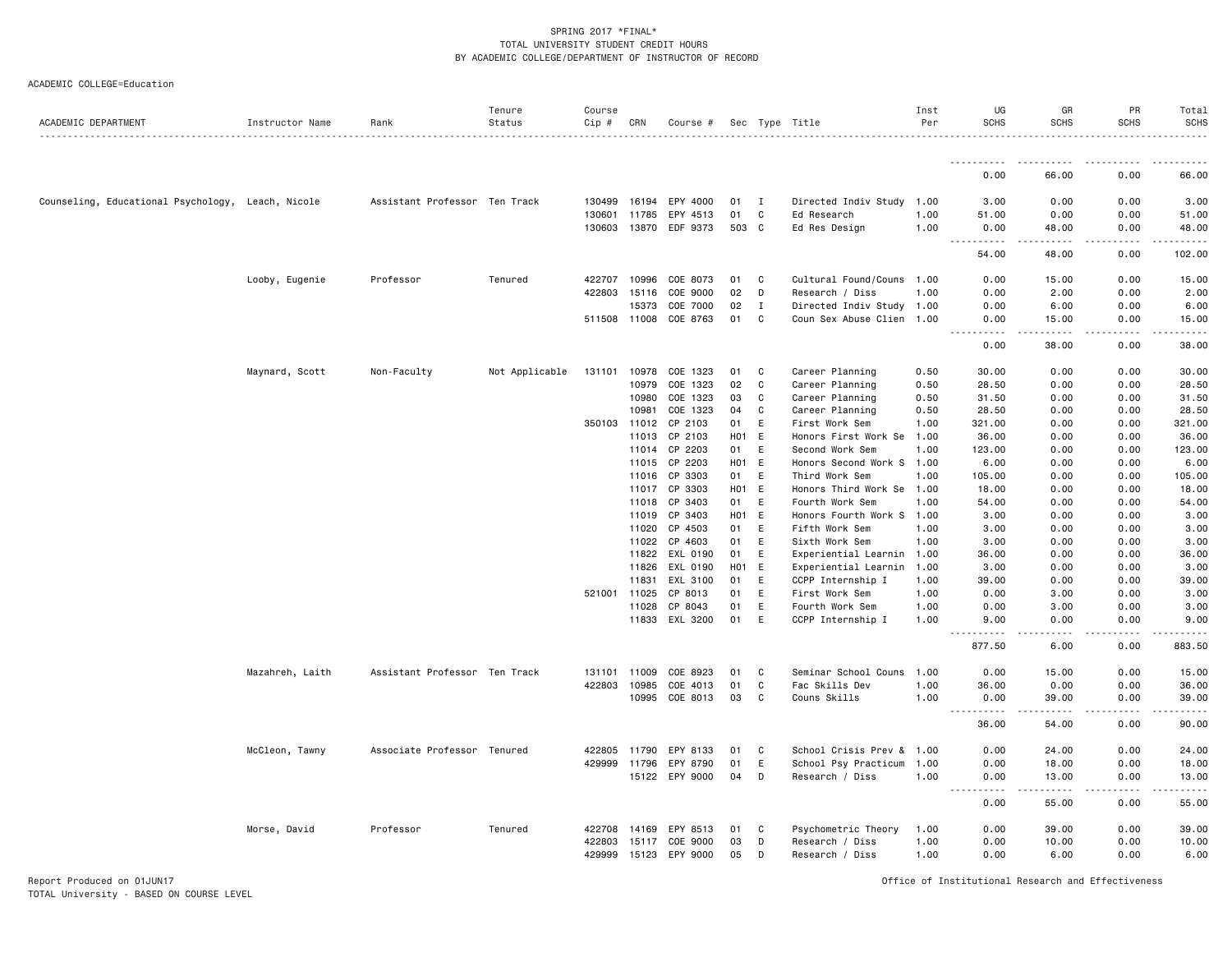| ACADEMIC DEPARTMENT                                    | Instructor Name   | Rank                                               | Tenure<br>Status | Course<br>Cip # | CRN   | Course #              |       |              | Sec Type Title            | Inst<br>Per | UG<br><b>SCHS</b>                                                                                                                                            | GR<br><b>SCHS</b> | PR<br><b>SCHS</b> | Total<br><b>SCHS</b> |
|--------------------------------------------------------|-------------------|----------------------------------------------------|------------------|-----------------|-------|-----------------------|-------|--------------|---------------------------|-------------|--------------------------------------------------------------------------------------------------------------------------------------------------------------|-------------------|-------------------|----------------------|
|                                                        |                   |                                                    |                  |                 |       |                       |       |              |                           |             |                                                                                                                                                              |                   |                   |                      |
|                                                        |                   |                                                    |                  |                 |       |                       |       |              |                           |             | 0.00                                                                                                                                                         | 55.00             | 0.00              | 55.00                |
| Counseling, Educational Psychology, Olivieri, Kathleen |                   | Instructor                                         | Non-Ten Track    | 520201 12750    |       | MGT 3213              | 01    | C            | Org Communications        | 1.00        | 150.00                                                                                                                                                       | 0.00              | 0.00              | 150.00               |
|                                                        |                   |                                                    |                  |                 | 12755 | MGT 3213              | 06    | C            | Org Communications        | 1.00        | 153.00                                                                                                                                                       | 0.00              | 0.00              | 153.00               |
|                                                        |                   |                                                    |                  | 521201 10572    |       | BIS 1012              | 01    | C            | Intro to Bus Info Sy 1.00 |             | 122.00                                                                                                                                                       | 0.00              | 0.00              | 122.00               |
|                                                        |                   |                                                    |                  |                 | 10573 | BIS 1012              | 02    | C            | Intro to Bus Info Sy 1.00 |             | 474.00                                                                                                                                                       | 0.00              | 0.00              | 474.00               |
|                                                        |                   |                                                    |                  |                 |       | 10574 BIS 1012        | 03    | C            | Intro to Bus Info Sy 1.00 |             | 80.00<br>.                                                                                                                                                   | 0.00              | 0.00              | 80.00                |
|                                                        |                   |                                                    |                  |                 |       |                       |       |              |                           |             | 979.00                                                                                                                                                       | 0.00              | 0.00              | 979.00               |
|                                                        | Palmer, Charles   | Associate Professor Tenured                        |                  | 131101 11006    |       | COE 8730              | 04    | Ε            | Internship - Rehab        | 1.00        | 0.00                                                                                                                                                         | 12.00             | 0.00              | 12.00                |
|                                                        |                   |                                                    |                  | 422803 15118    |       | COE 9000              | 04    | D            | Research / Diss           | 1.00        | 0.00                                                                                                                                                         | 2.00              | 0.00              | 2.00                 |
|                                                        |                   |                                                    |                  |                 | 15690 | COE 7000              | 03    | I            | Directed Indiv Study 1.00 |             | 0.00                                                                                                                                                         | 3.00              | 0.00              | 3.00                 |
|                                                        |                   |                                                    |                  |                 | 16423 | COE 7000              | 04    | I            | Directed Indiv Study      | 1.00        | 0.00                                                                                                                                                         | 3.00              | 0.00              | 3.00                 |
|                                                        |                   |                                                    |                  |                 | 16424 | COE 7000              | 05    | I            | Directed Indiv Study 1.00 |             | 0.00                                                                                                                                                         | 3.00              | 0.00              | 3.00                 |
|                                                        |                   |                                                    |                  |                 | 16517 | COE 7000              | 06    | $\mathbf{I}$ | Directed Indiv Study 1.00 |             | 0.00                                                                                                                                                         | 1.00              | 0.00              | 1.00                 |
|                                                        |                   |                                                    |                  | 512310 10999    |       | COE 8363              | 01    | C            | Psyc Aspects/Disabil 1.00 |             | 0.00<br>والأمام                                                                                                                                              | 15.00<br>.        | 0.00<br>.         | 15.00<br>د د د د د   |
|                                                        |                   |                                                    |                  |                 |       |                       |       |              |                           |             | 0.00                                                                                                                                                         | 39.00             | 0.00              | 39.00                |
|                                                        | Peeples, Kimberly | Grad Teach Assist                                  | Non-Ten Track    |                 |       | 422803 10988 COE 4023 | 01    | C            | Intro To Counseling       | 1.00        | 99.00<br><u>.</u>                                                                                                                                            | 0.00<br>.         | 0.00              | 99.00                |
|                                                        |                   |                                                    |                  |                 |       |                       |       |              |                           |             | 99.00                                                                                                                                                        | 0.00              | .<br>0.00         | . <u>.</u><br>99.00  |
|                                                        | Seymour, Dana     | Non-Faculty                                        | Not Applicable   |                 |       | 130604 13905 EPY 8473 | 501 C |              | Mid Level Assessment 1.00 |             | 0.00                                                                                                                                                         | 57.00             | 0.00              | 57.00                |
|                                                        |                   |                                                    |                  |                 |       | 16506 EPY 8473        | 502 C |              | Mid Level Assessment 1.00 |             | 0.00                                                                                                                                                         | 21.00             | 0.00              | 21.00                |
|                                                        |                   |                                                    |                  |                 |       |                       |       |              |                           |             | .<br>$\frac{1}{2}$                                                                                                                                           | .                 |                   |                      |
|                                                        |                   |                                                    |                  |                 |       |                       |       |              |                           |             | 0.00                                                                                                                                                         | 78.00             | 0.00              | 78.00                |
|                                                        | Stevens, Cristina | Non-Faculty                                        | Not Applicable   |                 |       | 422707 15313 COE 4990 | 01    | C            | Special Topic In COE 0.50 |             | 70.50<br>.                                                                                                                                                   | 0.00              | 0.00              | 70.50                |
|                                                        |                   |                                                    |                  |                 |       |                       |       |              |                           |             | 70.50                                                                                                                                                        | 0.00              | 0.00              | 70.50                |
|                                                        |                   | Stratton-Gadke, Kase Assistant Professor Ten Track |                  | 422801 11793    |       | EPY 8493              | 01    | C            | Soc-Emotional & Beh       | 1.00        | 0.00                                                                                                                                                         | 27.00             | 0.00              | 27.00                |
|                                                        |                   |                                                    |                  | 429999 11797    |       | EPY 8790              | 02    | E            | School Psy Practicum      | 1.00        | 0.00                                                                                                                                                         | 18.00             | 0.00              | 18.00                |
|                                                        |                   |                                                    |                  |                 | 11800 | EPY 9723              | 01    | s            | Sem Contemp Ed/Sch P 1.00 |             | 0.00<br><u>.</u>                                                                                                                                             | 24.00<br>.        | 0.00<br>-----     | 24.00<br>.           |
|                                                        |                   |                                                    |                  |                 |       |                       |       |              |                           |             | 0.00                                                                                                                                                         | 69.00             | 0.00              | 69.00                |
|                                                        | Vincent, Chelsey  | Instructor                                         | Non-Ten Track    | 130301          | 12548 | LSK 1141              | 04    | C            | College Success II        | 1.00        | 15.00                                                                                                                                                        | 0.00              | 0.00              | 15.00                |
|                                                        |                   |                                                    |                  |                 | 12549 | LSK 1141              | 05    | C            | College Success II        | 1.00        | 16.00                                                                                                                                                        | 0.00              | 0.00              | 16.00                |
|                                                        |                   |                                                    |                  | 131315 12536    |       | LSK 1023              | 01    | C            | Col Read/Study Skill 1.00 |             | 99.00                                                                                                                                                        | 0.00              | 0.00              | 99.00                |
|                                                        |                   |                                                    |                  |                 | 12537 | LSK 1023              | 02    | C            | Col Read/Study Skill 1.00 |             | 99.00                                                                                                                                                        | 0.00              | 0.00              | 99.00                |
|                                                        |                   |                                                    |                  |                 | 12540 | LSK 1023              | 05    | C            | Col Read/Study Skill 1.00 |             | 102.00<br><b></b>                                                                                                                                            | 0.00<br>$  -$     | 0.00<br>.         | 102.00<br>.          |
|                                                        |                   |                                                    |                  |                 |       |                       |       |              |                           |             | 331.00                                                                                                                                                       | 0.00              | 0.00              | 331.00               |
|                                                        | Wang, Chih-Hsuan  | Lecturer                                           | Non-Ten Track    | 130603 13903    |       | EPY 6214              | 501   | $\mathbf{C}$ | Ed & Psy Statistics       | 1.00        | 0.00                                                                                                                                                         | 72.00             | 0.00              | 72.00                |
|                                                        |                   |                                                    |                  |                 |       | 13904 EPY 8214        | 501 B |              | Adv Ed & Psy Stat         | 1.00        | 0.00                                                                                                                                                         | 72.00             | 0.00              | 72.00                |
|                                                        |                   |                                                    |                  |                 |       |                       |       |              |                           |             | $\frac{1}{2} \left( \frac{1}{2} \right) \left( \frac{1}{2} \right) \left( \frac{1}{2} \right) \left( \frac{1}{2} \right) \left( \frac{1}{2} \right)$<br>0.00 | 144.00            | 0.00              | 144.00               |
|                                                        | Wei, Tianlan      | Assistant Professor Ten Track                      |                  |                 |       | 130499 11784 EPY 4313 | 01    | C            | Measure & Eval            | 1.00        | 99.00                                                                                                                                                        | 0.00              | 0.00              | 99.00                |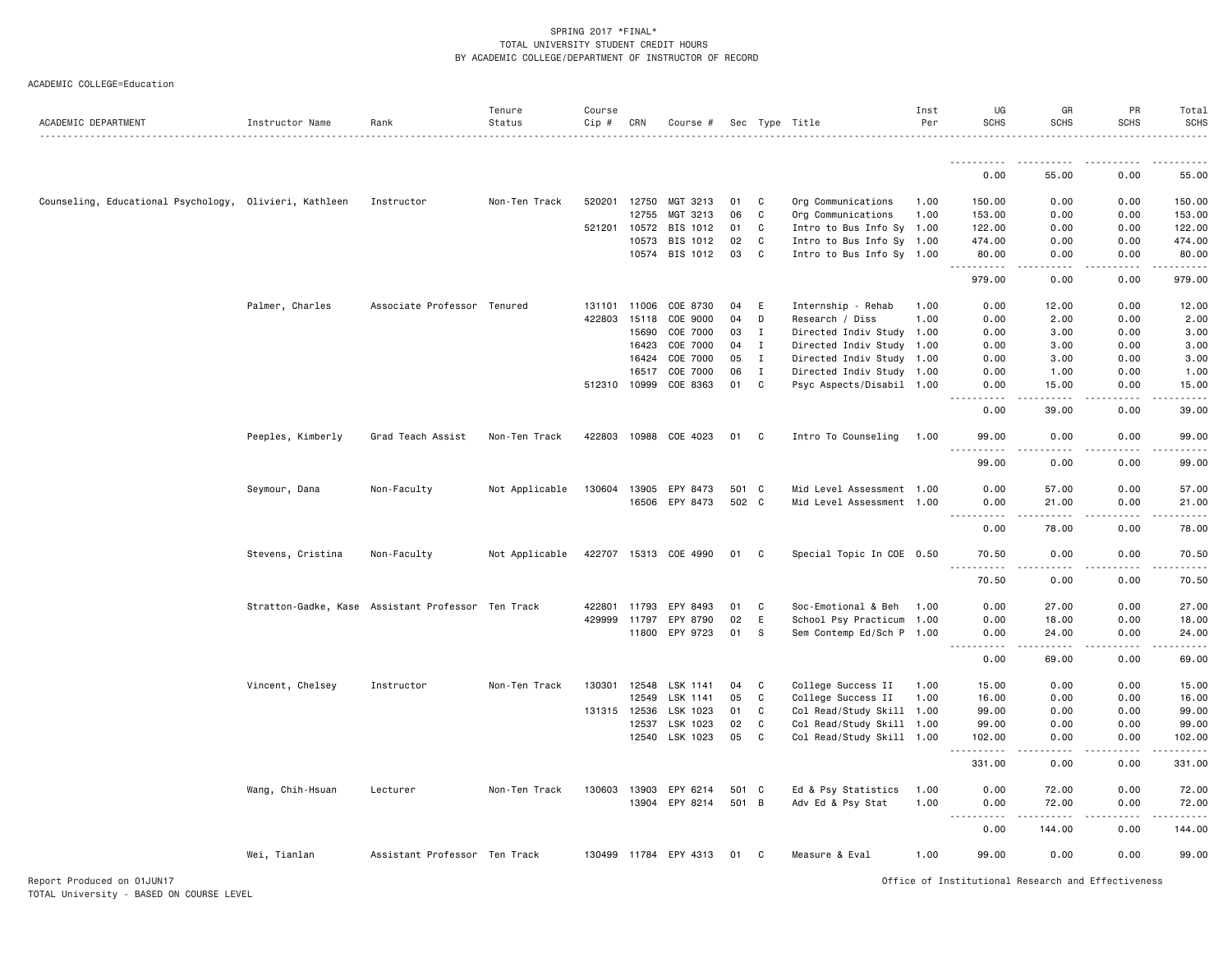|                                                                            |                     |                               | Tenure         | Course       |              |                       |               |    |                           | Inst | UG                                                                                                                                                                                                                                                             | GR                                | PR                 | Total             |
|----------------------------------------------------------------------------|---------------------|-------------------------------|----------------|--------------|--------------|-----------------------|---------------|----|---------------------------|------|----------------------------------------------------------------------------------------------------------------------------------------------------------------------------------------------------------------------------------------------------------------|-----------------------------------|--------------------|-------------------|
| ACADEMIC DEPARTMENT                                                        | Instructor Name     | Rank                          | Status         | $Cip \#$     | CRN          | Course #              |               |    | Sec Type Title            | Per  | <b>SCHS</b>                                                                                                                                                                                                                                                    | <b>SCHS</b>                       | <b>SCHS</b>        | SCHS              |
| Counseling, Educational Psychology, Wei, Tianlan                           |                     | Assistant Professor Ten Track |                | 130499       | 16495        | EPY 7000              | 05            | I  | Directed Indiv Study 1.00 |      | 0.00                                                                                                                                                                                                                                                           | 3.00                              | 0.00               | 3.00              |
|                                                                            |                     |                               |                | 130603 11787 |              | EPY 6214              | 01            | C  | Ed & Psy Statistics       | 1.00 | 0.00                                                                                                                                                                                                                                                           | 76.00                             | 0.00               | 76.00             |
|                                                                            |                     |                               |                |              | 11788        | EPY 6214              | 02            | К  | Ed & Psy Statistics       | 1.00 | 0.00                                                                                                                                                                                                                                                           | 0.00                              | 0.00               | 0.00              |
|                                                                            |                     |                               |                | 422803 11791 |              | EPY 8263              | 01            | C  | Psy Test Ed Rel Set 1.00  |      | 0.00                                                                                                                                                                                                                                                           | 60.00                             | 0.00               | 60.00             |
|                                                                            |                     |                               |                |              |              |                       |               |    |                           |      | $- - -$<br>99.00                                                                                                                                                                                                                                               | 139.00                            | 0.00               | 238.00            |
|                                                                            | Wilcher, Lori       | Lecturer                      | Non-Ten Track  | 131101       | 14307        | COE 8923              | 201 C         |    | Seminar School Couns 1.00 |      | 0.00                                                                                                                                                                                                                                                           | 27.00                             | 0.00               | 27.00             |
|                                                                            |                     |                               |                |              |              |                       |               |    |                           |      | ----------<br>0.00                                                                                                                                                                                                                                             | $\frac{1}{2}$<br>27.00            | -----<br>0.00      | <u>.</u><br>27.00 |
|                                                                            | Wilder, Carmen      | Non-Faculty                   | Not Applicable | 521003       | 13438        | SLCE 3412             | 01            | C  | Montgomery Ldshp Pro 0.50 |      | 32.00                                                                                                                                                                                                                                                          | 0.00                              | 0.00               | 32.00             |
|                                                                            |                     |                               |                |              | 13439        | SLCE 4812 01          |               | C. | Montgomery Ldshp Pr 0.50  |      | 39.00                                                                                                                                                                                                                                                          | 0.00                              | 0.00               | 39.00             |
|                                                                            |                     |                               |                |              |              |                       |               |    |                           |      | ----------<br>71.00                                                                                                                                                                                                                                            | .<br>0.00                         | -----<br>0.00      | .<br>71.00        |
|                                                                            | Wilder, Charles     | Non-Faculty                   | Not Applicable | 141901 12721 |              | ME 4111               | 01            | C  | Professional Develop 1.00 |      | 61.00                                                                                                                                                                                                                                                          | 0.00                              | 0.00               | 61.00             |
|                                                                            |                     |                               |                |              |              |                       |               |    |                           |      | $\sim$ $\sim$ $\sim$<br>61.00                                                                                                                                                                                                                                  | 0.00                              | 0.00               | 61.00             |
|                                                                            | Wozny, Darren       | Professor                     | Tenured        | 131101       | 13653        | COE 8913              | 201 C         |    | Counseling Children       | 1.00 | 0.00                                                                                                                                                                                                                                                           | 45.00                             | 0.00               | 45.00             |
|                                                                            |                     |                               |                | 422801       | 13649        | COE 8633              | 201 C         |    | Psychosocial Rehab        | 1.00 | 0.00                                                                                                                                                                                                                                                           | 57.00                             | 0.00               | 57.00             |
|                                                                            |                     |                               |                | 422803       | 13645        | COE 8013              | $201 \quad C$ |    | Couns Skills              | 1.00 | 0.00                                                                                                                                                                                                                                                           | 45.00                             | 0.00               | 45.00             |
|                                                                            |                     |                               |                |              |              |                       |               |    |                           |      | $\frac{1}{2} \left( \frac{1}{2} \right) \left( \frac{1}{2} \right) \left( \frac{1}{2} \right) \left( \frac{1}{2} \right)$<br>$\frac{1}{2} \left( \frac{1}{2} \right) \left( \frac{1}{2} \right) \left( \frac{1}{2} \right) \left( \frac{1}{2} \right)$<br>0.00 | -----<br>147.00                   | .<br>0.00          | .<br>147.00       |
|                                                                            | Young Hyatt, Regina | Non-Faculty                   | Not Applicable |              | 130406 12228 | HED 8113              | 01            | В  | Admin Ldrship in SA       | 1.00 | 0.00                                                                                                                                                                                                                                                           | 30.00                             | 0.00               | 30.00             |
|                                                                            |                     |                               |                |              |              |                       |               |    |                           |      | ----------<br>0.00                                                                                                                                                                                                                                             | $\frac{1}{2}$<br>30.00            | -----<br>0.00      | .<br>30.00        |
|                                                                            | Zhbanova, Ksenia    | Non-Employee                  | Not Applicable |              |              | 131203 13660 EDE 3223 | $201 \quad C$ |    | Middle Level Educati 1.00 |      | 51.00                                                                                                                                                                                                                                                          | 0.00                              | 0.00               | 51.00             |
|                                                                            |                     |                               |                |              |              |                       |               |    |                           |      | $\frac{1}{2} \left( \frac{1}{2} \right) \left( \frac{1}{2} \right) \left( \frac{1}{2} \right) \left( \frac{1}{2} \right)$<br>51.00                                                                                                                             | 0.00                              | 0.00               | 51.00             |
| -----------------------------------<br>Counseling, Educational Psychology, |                     |                               |                |              |              |                       |               |    |                           |      | ==========<br>5865.25                                                                                                                                                                                                                                          | ==========<br>1532.00             | ==========<br>0.00 | 7397.25           |
| ----------------------------------                                         |                     |                               |                |              |              |                       |               |    |                           |      | ==========                                                                                                                                                                                                                                                     | ----------- ---------- ---------- |                    |                   |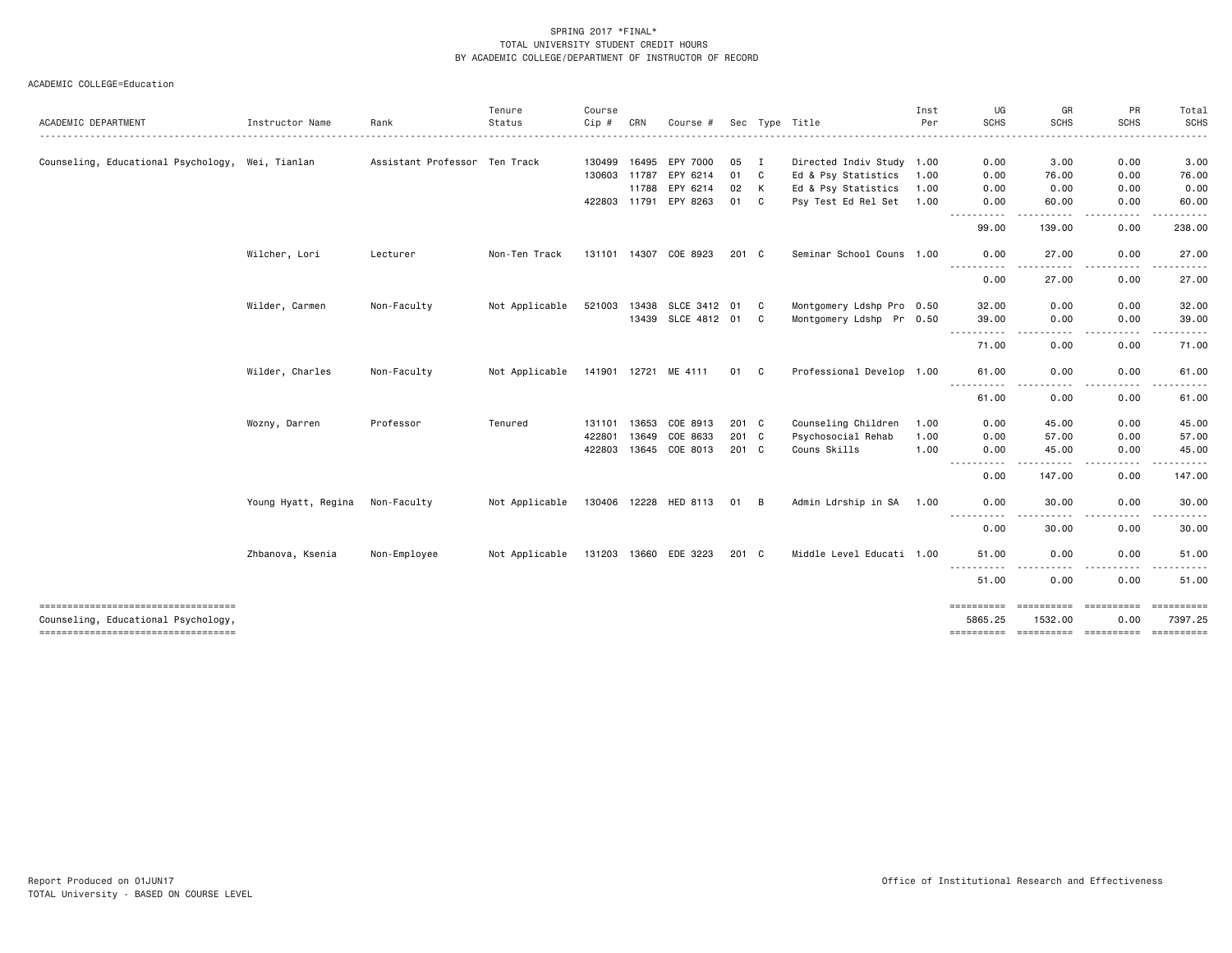|                                                     |                                  |                               | Tenure         | Course       |       |                       |          |                |                                              | Inst | UG                                 | GR                                  | PR                                                                                                                                | Total                   |
|-----------------------------------------------------|----------------------------------|-------------------------------|----------------|--------------|-------|-----------------------|----------|----------------|----------------------------------------------|------|------------------------------------|-------------------------------------|-----------------------------------------------------------------------------------------------------------------------------------|-------------------------|
| ACADEMIC DEPARTMENT                                 | Instructor Name                  | Rank                          | Status         | $Cip$ #      | CRN   | Course #              |          |                | Sec Type Title                               | Per  | <b>SCHS</b>                        | <b>SCHS</b>                         | <b>SCHS</b>                                                                                                                       | <b>SCHS</b><br>$\cdots$ |
|                                                     |                                  |                               |                |              |       |                       |          |                |                                              |      |                                    |                                     |                                                                                                                                   |                         |
| Curriculum, Instruction & Special E Alley, Kathleen |                                  | Assistant Professor Ten Track |                | 131202 11420 | 16337 | EDE 8633<br>EDE 9000  | 01<br>05 | B<br>D         | The Teaching of Writ 1.00<br>Research / Diss | 1.00 | 0.00<br>0.00                       | 24.00<br>2.00                       | 0.00<br>0.00                                                                                                                      | 24.00<br>2.00           |
|                                                     |                                  |                               |                |              | 16617 | EDE 7000              | 502      | $\mathbf{I}$   | Directed Indiv Study 1.00                    |      | 0.00                               | 3.00                                | 0.00                                                                                                                              | 3.00                    |
|                                                     |                                  |                               |                | 131203 13395 |       | RDG 3413              | 01       | C              | Middle Lvl Lit I                             | 1.00 | 66.00                              | 0.00                                | 0.00                                                                                                                              | 66.00                   |
|                                                     |                                  |                               |                |              |       |                       |          |                |                                              |      | .<br>$\sim$ $\sim$ $\sim$          | <u>.</u>                            | .                                                                                                                                 | .                       |
|                                                     |                                  |                               |                |              |       |                       |          |                |                                              |      | 66.00                              | 29.00                               | 0.00                                                                                                                              | 95.00                   |
|                                                     | Andrews, Hunter                  | Lecturer                      | Non-Ten Track  |              |       | 422814 13889 EDX 3213 | 502 C    |                | Indiv Inst Except Ch 1.00                    |      | 57.00<br>.                         | 0.00<br>$\frac{1}{2}$               | 0.00<br>.                                                                                                                         | 57.00<br>.              |
|                                                     |                                  |                               |                |              |       |                       |          |                |                                              |      | 57.00                              | 0.00                                | 0.00                                                                                                                              | 57.00                   |
|                                                     | Anthony, Kenneth                 | Assistant Professor Ten Track |                | 131202 16174 |       | EDE 9000              | 02       | D              | Research / Diss                              | 1.00 | 0.00                               | 6.00                                | 0.00                                                                                                                              | 6.00                    |
|                                                     |                                  |                               |                |              |       | 131318 11413 EDE 4143 | 01       | $\overline{B}$ | Teach Elem/Mid Lvl S 1.00                    |      | 78.00<br>.<br>$\sim$ $\sim$ $\sim$ | 0.00<br>.                           | 0.00<br>$\frac{1}{2} \left( \frac{1}{2} \right) \left( \frac{1}{2} \right) \left( \frac{1}{2} \right) \left( \frac{1}{2} \right)$ | 78.00<br>.              |
|                                                     |                                  |                               |                |              |       |                       |          |                |                                              |      | 78.00                              | 6.00                                | 0.00                                                                                                                              | 84.00                   |
|                                                     | Binford, Paul                    | Assistant Professor Ten Track |                |              |       | 131318 11447 EDS 3643 | 01 C     |                | Secondary Soc Studie 1.00                    |      | 45.00                              | 0.00                                | 0.00                                                                                                                              | 45.00                   |
|                                                     |                                  |                               |                |              | 13674 | EDS 3643              | 201 C    |                | Secondary Soc Studie 1.00                    |      | 12.00<br>.<br>$  -$                | 0.00                                | 0.00                                                                                                                              | 12.00<br>.              |
|                                                     |                                  |                               |                |              |       |                       |          |                |                                              |      | 57.00                              | 0.00                                | 0.00                                                                                                                              | 57.00                   |
|                                                     | Bombly, Sarah                    | Non-Employee                  | Not Applicable |              |       | 130601 13869 EDF 8553 | 502 C    |                | Research in the Clas 1.00                    |      | 0.00<br><u>.</u>                   | 9.00<br>.                           | 0.00<br>.                                                                                                                         | 9.00<br>-----           |
|                                                     |                                  |                               |                |              |       |                       |          |                |                                              |      | 0.00                               | 9.00                                | 0.00                                                                                                                              | 9.00                    |
|                                                     | Brasher, Chelsi                  | Instructor                    | Non-Ten Track  | 131311 11406 |       | EDE 3523              | 02       | C              | Found EL/ML Math Edu 1.00                    |      | 75.00                              | 0.00                                | 0.00                                                                                                                              | 75.00                   |
|                                                     |                                  |                               |                |              | 11407 | EDE 3523              | 03       | C              | Found EL/ML Math Edu 1.00                    |      | 69.00                              | 0.00                                | 0.00                                                                                                                              | 69.00                   |
|                                                     |                                  |                               |                |              | 13854 | EDE 3523              | 501 C    |                | Found EL/ML Math Edu 1.00                    |      | 54.00                              | 0.00                                | 0.00                                                                                                                              | 54.00                   |
|                                                     |                                  |                               |                |              |       | 13856 EDE 4123        | 501 B    |                | Teach Elem/Mid Level 1.00                    |      | 39.00<br>.                         | 0.00<br>$\sim$ $\sim$ $\sim$ $\sim$ | 0.00<br>.                                                                                                                         | 39.00<br>.              |
|                                                     |                                  |                               |                |              |       |                       |          |                |                                              |      | 237.00                             | 0.00                                | 0.00                                                                                                                              | 237.00                  |
|                                                     | Brenner, Devon                   | Professor                     | Tenured        |              |       | 131202 16313 EDE 9000 | 04       | D              | Research / Diss                              | 1.00 | 0.00                               | 1.00                                | 0.00                                                                                                                              | 1.00                    |
|                                                     |                                  |                               |                |              |       |                       |          |                |                                              |      | 0.00                               | 1.00                                | 0.00                                                                                                                              | 1.00                    |
|                                                     | Brown, Karen                     | Lecturer                      | Non-Ten Track  | 131203 14051 |       | RDG 3413              | 501 C    |                | Middle Lvl Lit I                             | 1.00 | 63.00                              | 0.00                                | 0.00                                                                                                                              | 63.00                   |
|                                                     |                                  |                               |                |              | 14053 | RDG 3423              | 501 C    |                | Middle Lvl Lit II                            | 1.00 | 63.00<br>-----                     | 0.00<br>$\frac{1}{2}$               | 0.00<br>.                                                                                                                         | 63.00<br>.              |
|                                                     |                                  |                               |                |              |       |                       |          |                |                                              |      | 126.00                             | 0.00                                | 0.00                                                                                                                              | 126.00                  |
|                                                     | Burroughs, Charlotte Non-Faculty |                               | Not Applicable | 131205       | 16151 | EDS 3411              |          | 201 E          | Prac In Secondary Ed 0.50                    |      | 2.00                               | 0.00                                | 0.00                                                                                                                              | 2.00                    |
|                                                     |                                  |                               |                |              | 16428 | EDS 7000              | 201 I    |                | Directed Indiv Study 1.00                    |      | 0.00                               | 3.00                                | 0.00                                                                                                                              | 3.00                    |
|                                                     |                                  |                               |                |              |       | 131305 13675 EDS 3673 | 201 C    |                | Second Language Arts 0.50                    |      | 3.00<br>.                          | 0.00<br>.                           | 0.00<br>.                                                                                                                         | 3.00<br>وعاعات          |
|                                                     |                                  |                               |                |              |       |                       |          |                |                                              |      | 5.00                               | 3.00                                | 0.00                                                                                                                              | 8.00                    |
|                                                     | Buss, Nikki                      | Lecturer                      | Non-Ten Track  | 131205       | 16552 | EDS 4000              | 05       | $\mathbf{I}$   | Directed Indiv Study 1.00                    |      | 3.00                               | 0.00                                | 0.00                                                                                                                              | 3.00                    |
|                                                     |                                  |                               |                |              | 16553 | EDS 4000              | 06       | $\mathbf{I}$   | Directed Indiv Study 1.00                    |      | 3.00                               | 0.00                                | 0.00                                                                                                                              | 3.00                    |
|                                                     |                                  |                               |                |              | 16554 | EDS 4000              | 07       | $\mathbf{I}$   | Directed Indiv Study 1.00                    |      | 3.00                               | 0.00                                | 0.00                                                                                                                              | 3.00                    |
|                                                     |                                  |                               |                | 131305 11450 |       | EDS 3673              | 01       | C              | Second Language Arts 1.00                    |      | 42.00                              | 0.00                                | 0.00                                                                                                                              | 42.00                   |
|                                                     |                                  |                               |                | 131315 13403 |       | RDG 3513              | 01       | C              | Rdg Strag Second Sch 1.00                    |      | 72.00                              | 0.00                                | 0.00                                                                                                                              | 72.00                   |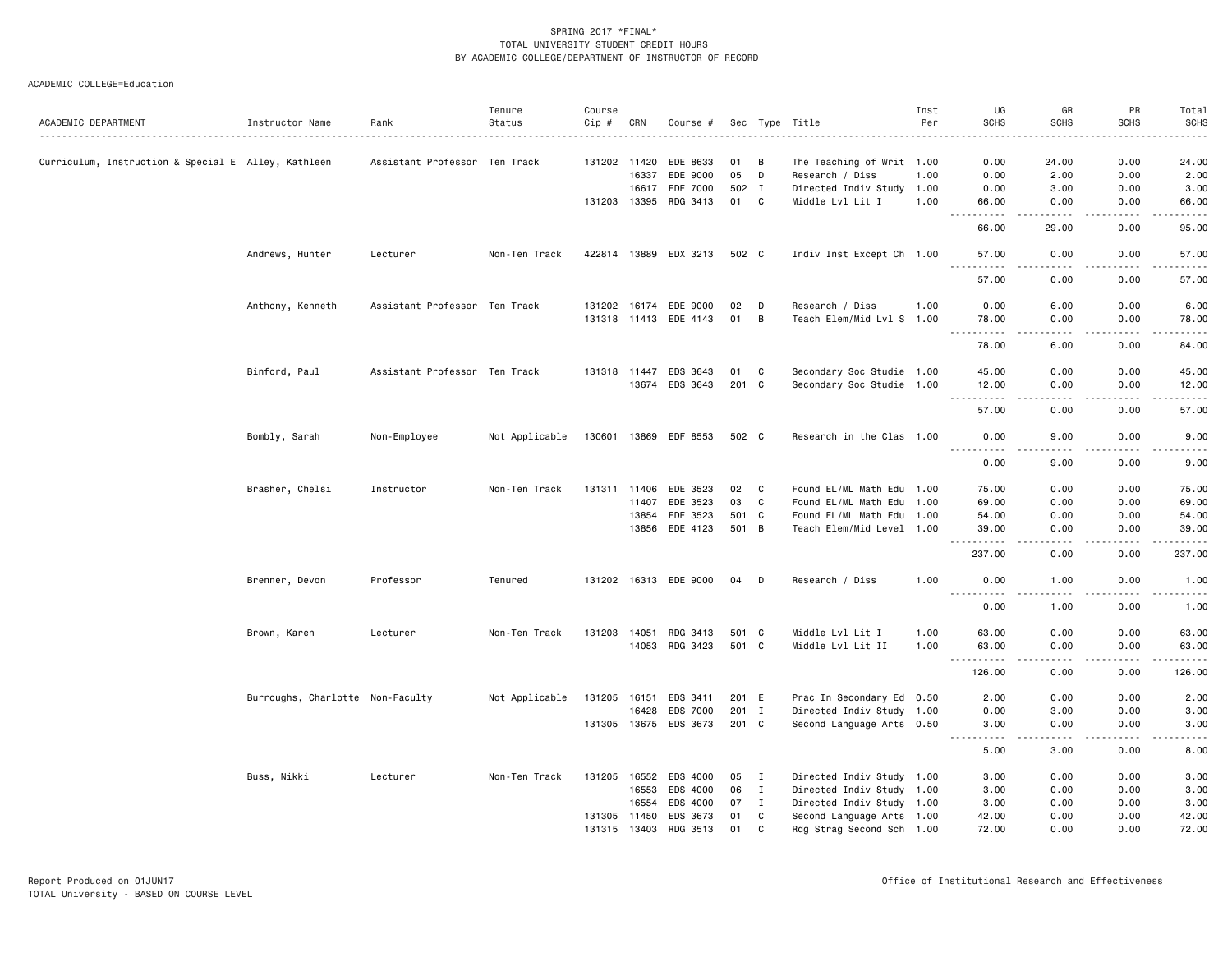| ACADEMIC COLLEGE=Education |  |
|----------------------------|--|
|----------------------------|--|

| ACADEMIC DEPARTMENT                                   | Instructor Name   | Rank                        | Tenure<br>Status | Course<br>Cip # | CRN   | Course #       |       |              | Sec Type Title            | Inst<br>Per | UG<br><b>SCHS</b>   | GR<br><b>SCHS</b>     | PR<br><b>SCHS</b> | Total<br><b>SCHS</b> |
|-------------------------------------------------------|-------------------|-----------------------------|------------------|-----------------|-------|----------------|-------|--------------|---------------------------|-------------|---------------------|-----------------------|-------------------|----------------------|
|                                                       |                   |                             |                  |                 |       |                |       |              |                           |             |                     |                       |                   |                      |
|                                                       |                   |                             |                  |                 |       |                |       |              |                           |             | 123.00              | 0.00                  | 0.00              | 123.00               |
| Curriculum, Instruction & Special E Cirlot-New, Laura |                   | Non-Faculty                 | Not Applicable   | 130101 11474    |       | EDX 4353       | 01    | C            | Assistive Tech in Sp 1.00 |             | 66.00               | 0.00                  | 0.00              | 66.00                |
|                                                       |                   |                             |                  |                 | 11480 | EDX 6353       | 01    | C            | Assistive Tech in Sp 1.00 |             | 0.00<br>$- - - - -$ | 3.00<br>. <u>.</u> .  | 0.00<br>.         | 3.00                 |
|                                                       |                   |                             |                  |                 |       |                |       |              |                           |             | 66.00               | 3.00                  | 0.00              | 69.00                |
|                                                       | Coffey, Kenneth   | Professor                   | Tenured          | 130101 11435    |       | EDF 4243       | 02    | C            | Plan for Diverse Lea 1.00 |             | 93.00               | 0.00                  | 0.00              | 93.00                |
|                                                       |                   |                             |                  | 131001 11472    |       | EDX 4123       | 01    | C            | Mthds & Mtrls Elem D 1.00 |             | 93.00               | 0.00                  | 0.00              | 93.00                |
|                                                       |                   |                             |                  | 131008 14904    |       | EDX 4613       | 01    | C            | Teaching Students Ph 1.00 |             | 36.00               | 0.00                  | 0.00              | 36.00                |
|                                                       |                   |                             |                  |                 |       | 14905 EDX 6613 | 01    | C            | Teaching Students Ph 1.00 |             | 0.00                | 15.00<br>.            | 0.00<br>.         | 15.00<br>.           |
|                                                       |                   |                             |                  |                 |       |                |       |              |                           |             | 222.00              | 15.00                 | 0.00              | 237.00               |
|                                                       | Davis, Shane      | Non-Faculty                 | Not Applicable   | 131205 16151    |       | EDS 3411       | 201 E |              | Prac In Secondary Ed 0.50 |             | 2.00                | 0.00                  | 0.00              | 2.00                 |
|                                                       |                   |                             |                  | 131305 13675    |       | EDS 3673       | 201 C |              | Second Language Arts 0.50 |             | 3.00<br>.           | 0.00                  | 0.00              | 3.00                 |
|                                                       |                   |                             |                  |                 |       |                |       |              |                           |             | 5.00                | 0.00                  | 0.00              | 5.00                 |
|                                                       | Devlin, Sandy     | Professor                   | Tenured          | 131001 13894    |       | EDX 8053       | 501   | C            | Fundamentals of Teac 0.50 |             | 0.00                | 13.50                 | 0.00              | 13.50                |
|                                                       |                   |                             |                  |                 | 15817 | EDX 9000       | 01    | D            | Research / Diss           | 1.00        | 0.00                | 12.00                 | 0.00              | 12.00                |
|                                                       |                   |                             |                  |                 | 15929 | EDX 7000       | 01    | I            | Directed Indiv Study 1.00 |             | 0.00                | 3.00                  | 0.00              | 3.00                 |
|                                                       |                   |                             |                  |                 | 15999 | EDX 7000       | 05    | $\mathbf{I}$ | Directed Indiv Study 1.00 |             | 0.00                | 3.00                  | 0.00              | 3.00                 |
|                                                       |                   |                             |                  |                 | 16001 | EDX 7000       | 06    | $\mathbf I$  | Directed Indiv Study 1.00 |             | 0.00                | 3.00                  | 0.00              | 3.00                 |
|                                                       |                   |                             |                  |                 | 16005 | EDX 7000       | 07    | I            | Directed Indiv Study 1.00 |             | 0.00                | 3.00                  | 0.00              | 3.00                 |
|                                                       |                   |                             |                  |                 | 16459 | EDX 7000       | 10    | I            | Directed Indiv Study 1.00 |             | 0.00                | 3.00                  | 0.00              | 3.00                 |
|                                                       |                   |                             |                  | 131005 11483    |       | EDX 8403       | 01    | C            | Teaching Stdts w/Em/ 1.00 |             | 0.00                | 18.00                 | 0.00              | 18.00                |
|                                                       |                   |                             |                  | 422814 11467    |       | EDX 3213       | 04    | C            | Indiv Inst Except Ch 1.00 |             | 105.00              | 0.00                  | 0.00              | 105.00               |
|                                                       |                   |                             |                  |                 | 11469 | EDX 3213       | 06    | C            | Indiv Inst Except Ch 1.00 |             | 102.00<br>.         | 0.00                  | 0.00              | 102.00<br>.          |
|                                                       |                   |                             |                  |                 |       |                |       |              |                           |             | 207.00              | 58.50                 | 0.00              | 265.50               |
|                                                       | Fondren, Patricia | Instructor                  | Non-Ten Track    | 131001 11476    |       | EDX 4873       | 01    | -S           | Prof Sem In Sp Ed         | 1.00        | 30.00               | 0.00                  | 0.00              | 30.00                |
|                                                       |                   |                             |                  |                 | 13890 | EDX 4873       | 501   | S.           | Prof Sem In Sp Ed         | 1.00        | 3.00                | 0.00                  | 0.00              | 3.00                 |
|                                                       |                   |                             |                  |                 | 15622 | EDX 4000       | 02    | I            | Directed Indiv Study 1.00 |             | 3.00                | 0.00                  | 0.00              | 3.00                 |
|                                                       |                   |                             |                  |                 | 16653 | EDX 4000       | 03    | I            | Directed Indiv Study 1.00 |             | 3.00                | 0.00                  | 0.00              | 3.00                 |
|                                                       |                   |                             |                  |                 | 16665 | EDX 4000       | 04    | $\mathbf{I}$ | Directed Indiv Study 1.00 |             | 3.00                | 0.00                  | 0.00              | 3.00                 |
|                                                       |                   |                             |                  | 422814 11466    |       | EDX 3213       | 03    | C            | Indiv Inst Except Ch 1.00 |             | 99.00               | 0.00                  | 0.00              | 99.00                |
|                                                       |                   |                             |                  |                 | 11468 | EDX 3213       | 05    | C            | Indiv Inst Except Ch 1.00 |             | 93.00               | 0.00                  | 0.00              | 93.00                |
|                                                       |                   |                             |                  |                 | 11471 | EDX 3233       | 01    | C            | Contingency Manageme 1.00 |             | 72.00               | 0.00                  | 0.00              | 72.00                |
|                                                       |                   |                             |                  |                 | 16094 | EDX 3233       | 02    | C            | Contingency Manageme 1.00 |             | 72.00<br>.          | 0.00<br>$\frac{1}{2}$ | 0.00<br>.         | 72.00<br>.           |
|                                                       |                   |                             |                  |                 |       |                |       |              |                           |             | 378.00              | 0.00                  | 0.00              | 378.00               |
|                                                       | Franz, Dana       | Associate Professor Tenured |                  | 130301 15638    |       | EDS 9413       | 01    | Ε            | Prac College Teach        | 1.00        | 0.00                | 6.00                  | 0.00              | 6.00                 |
|                                                       |                   |                             |                  | 131205 11445    |       | EDS 3411       | 01    | Ε            | Prac In Secondary Ed 1.00 |             | 28.00               | 0.00                  | 0.00              | 28.00                |
|                                                       |                   |                             |                  |                 | 15835 | EDS 9000       | 01    | D            | Research / Diss           | 1.00        | 0.00                | 20.00                 | 0.00              | 20.00                |
|                                                       |                   |                             |                  |                 | 16254 | EDS 7000       | 04    | I            | Directed Indiv Study 1.00 |             | 0.00                | 3.00                  | 0.00              | 3.00                 |
|                                                       |                   |                             |                  |                 | 16255 | EDS 7000       | 05    | I            | Directed Indiv Study 1.00 |             | 0.00                | 3.00                  | 0.00              | 3.00                 |
|                                                       |                   |                             |                  |                 | 16277 | EDS 7000       | 501 I |              | Directed Indiv Study 1.00 |             | 0.00                | 3.00                  | 0.00              | 3.00                 |
|                                                       |                   |                             |                  |                 | 16556 | EDS 7000       | 07    | $\mathbf{I}$ | Directed Indiv Study 1.00 |             | 0.00                | 3.00                  | 0.00              | 3.00                 |
|                                                       |                   |                             |                  |                 | 16557 | EDS 7000       | 08    | $\mathbf I$  | Directed Indiv Study 1.00 |             | 0.00                | 3.00                  | 0.00              | 3.00                 |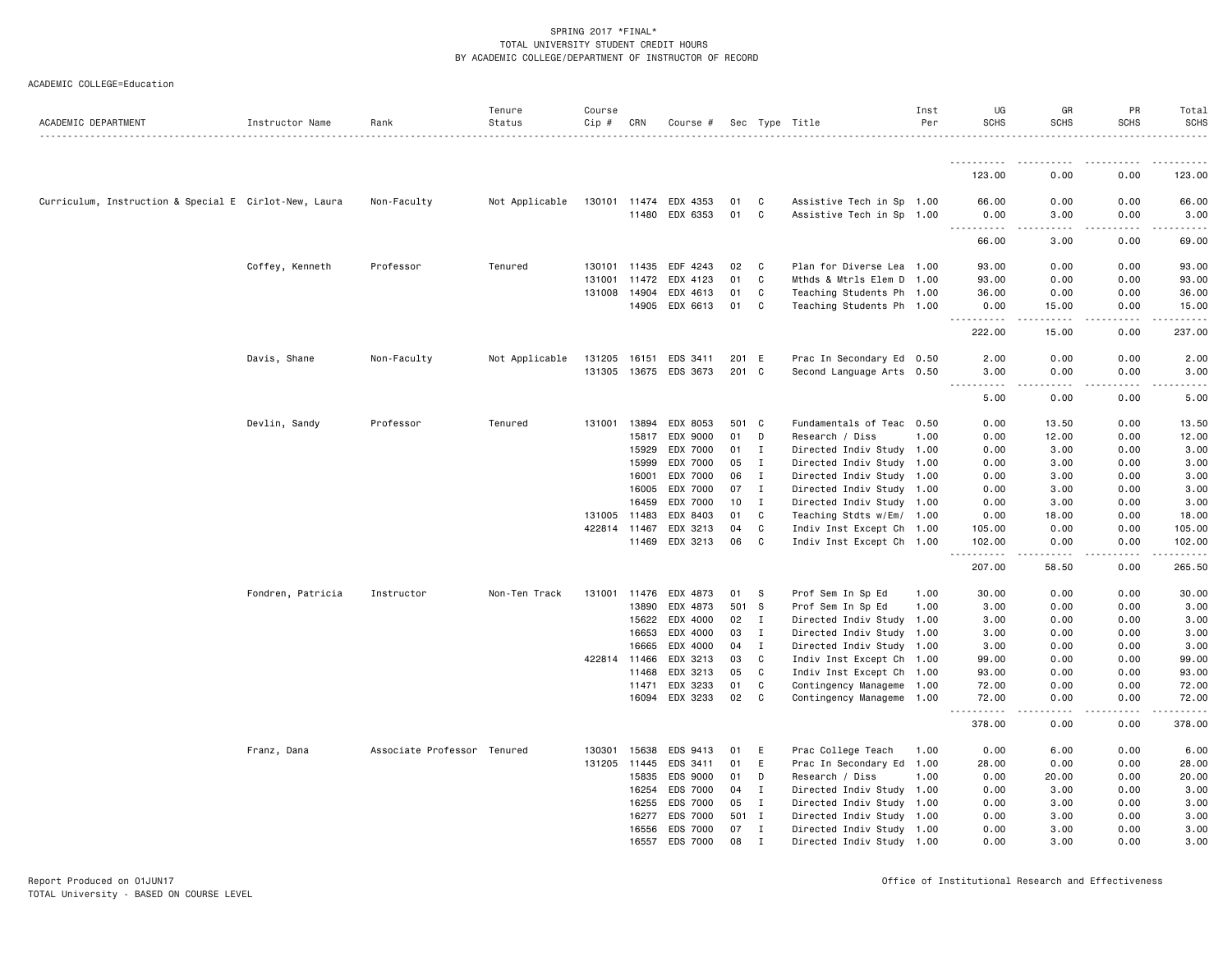| ACADEMIC COLLEGE=Education |  |  |
|----------------------------|--|--|
|----------------------------|--|--|

| ACADEMIC DEPARTMENT                              | Instructor Name   | Rank                              | Tenure<br>Status | Course<br>Cip # | CRN          | Course #              |       |              | Sec Type Title             | Inst<br>Per | UG<br><b>SCHS</b> | GR<br><b>SCHS</b>    | PR<br><b>SCHS</b> | Total<br><b>SCHS</b> |
|--------------------------------------------------|-------------------|-----------------------------------|------------------|-----------------|--------------|-----------------------|-------|--------------|----------------------------|-------------|-------------------|----------------------|-------------------|----------------------|
|                                                  |                   |                                   |                  |                 |              |                       |       |              |                            |             |                   |                      |                   |                      |
|                                                  |                   |                                   |                  |                 |              |                       |       |              |                            |             | <u>.</u><br>28.00 | 41.00                | 0.00              | 69.00                |
| Curriculum, Instruction & Special E Hanna, Tania |                   | Clinical Assist Pro Non-Ten Track |                  |                 | 131202 16018 | EDE 7000              | 201 I |              | Directed Indiv Study 1.00  |             | 0.00              | 1.00                 | 0.00              | 1.00                 |
|                                                  |                   |                                   |                  |                 | 131203 13765 | RDG 3413              | 201 C |              | Middle Lvl Lit I           | 1.00        | 51.00             | 0.00                 | 0.00              | 51.00                |
|                                                  |                   |                                   |                  |                 | 13766        | RDG 3423              | 201 C |              | Middle Lvl Lit II          | 1.00        | 51.00             | 0.00                 | 0.00              | 51.00                |
|                                                  |                   |                                   |                  |                 | 15955        | RDG 8113              | 201 C |              | Mid Level Literacy I 1.00  |             | 0.00              | 3.00                 | 0.00              | 3.00                 |
|                                                  |                   |                                   |                  |                 | 131315 14308 | EDE 3233              | 201 C |              | Teach Lit at Elem/Mi 1.00  |             | 33.00             | 0.00                 | 0.00              | 33.00                |
|                                                  |                   |                                   |                  |                 | 15775        | RDG 6113              | 201 C |              | Mid Lev Literacy Dev 1.00  |             | 0.00<br>د د د د د | 27.00                | 0.00              | 27.00                |
|                                                  |                   |                                   |                  |                 |              |                       |       |              |                            |             | 135.00            | 31.00                | 0.00              | 166.00               |
|                                                  | Holley, Kenne     | Lecturer                          | Non-Ten Track    |                 |              | 131203 13850 EDE 3223 | 501 C |              | Middle Level Educati 1.00  |             | 66.00<br>.        | 0.00<br>. <u>.</u> . | 0.00<br>.         | 66.00<br>.           |
|                                                  |                   |                                   |                  |                 |              |                       |       |              |                            |             | 66.00             | 0.00                 | 0.00              | 66.00                |
|                                                  | Hollis, Anitra    | Lecturer                          | Non-Ten Track    |                 |              | 131318 13857 EDE 4143 | 501 B |              | Teach Elem/Mid Lvl S 1.00  |             | 33.00<br>.        | 0.00<br>.            | 0.00<br>.         | 33.00<br>.           |
|                                                  |                   |                                   |                  |                 |              |                       |       |              |                            |             | 33.00             | 0.00                 | 0.00              | 33.00                |
|                                                  | Hopper, Peggy     | Associate Professor Tenured       |                  |                 |              | 131315 15491 RDG 8653 | 01    | C            | Teach Read Sec Sch         | 1.00        | 0.00<br>.         | 33.00<br>.           | 0.00<br>.         | 33.00<br>.           |
|                                                  |                   |                                   |                  |                 |              |                       |       |              |                            |             | 0.00              | 33.00                | 0.00              | 33.00                |
|                                                  | Ivy, Jessica      | Assistant Professor Ten Track     |                  |                 | 131205 15089 | EDS 7000              | 01    | $\mathbf{I}$ | Directed Indiv Study 1.00  |             | 0.00              | 3.00                 | 0.00              | 3.00                 |
|                                                  |                   |                                   |                  |                 | 16584        | <b>EDS 7000</b>       | 10    | I            | Directed Indiv Study 1.00  |             | 0.00              | 3.00                 | 0.00              | 3.00                 |
|                                                  |                   |                                   |                  |                 | 16585        | EDS 7000              | 11    | $\mathbf{I}$ | Directed Indiv Study 1.00  |             | 0.00              | 3.00                 | 0.00              | 3.00                 |
|                                                  |                   |                                   |                  |                 | 131311 11446 | EDS 3633              | 01    | C            | Secondary Math Ed          | 1.00        | 51.00             | 0.00                 | 0.00              | 51.00                |
|                                                  |                   |                                   |                  |                 |              | 15492 EDS 6633        | 501   | $\mathbf{C}$ | Math Education Pedag 1.00  |             | 0.00<br>.         | 18.00                | 0.00              | 18.00                |
|                                                  |                   |                                   |                  |                 |              |                       |       |              |                            |             | 51.00             | 27.00                | 0.00              | 78.00                |
|                                                  | Javorsky, Kristin | Assistant Professor Ten Track     |                  |                 | 131202 15758 | EDE 9000              | 01    | D            | Research / Diss            | 1.00        | 0.00              | 4.00                 | 0.00              | 4.00                 |
|                                                  |                   |                                   |                  |                 | 131315 14047 | RDG 3113              | 501   | C            | Early Literacy Instr 1.00  |             | 60.00             | 0.00                 | 0.00              | 60.00                |
|                                                  |                   |                                   |                  |                 | 14049        | RDG 3123              | 501 C |              | Early Lit Instruct I 1.00  |             | 60.00<br>.        | 0.00<br>د د د د      | 0.00<br>.         | 60.00<br>.           |
|                                                  |                   |                                   |                  |                 |              |                       |       |              |                            |             | 120.00            | 4.00                 | 0.00              | 124.00               |
|                                                  | Leffler, Jeffrey  | Instructor                        | Non-Ten Track    |                 |              | 131315 13767 RDG 3513 | 201 C |              | Rdg Strag Second Sch 1.00  |             | 6.00<br>.         | 0.00<br>.            | 0.00              | 6.00                 |
|                                                  |                   |                                   |                  |                 |              |                       |       |              |                            |             | 6.00              | 0.00                 | 0.00              | 6.00                 |
|                                                  | Lemley, Stephanie | Assistant Professor Ten Track     |                  |                 | 131202 15167 | EDE 7000              | 01    | I            | Directed Indiv Study 1.00  |             | 0.00              | 3.00                 | 0.00              | 3.00                 |
|                                                  |                   |                                   |                  |                 | 15168        | EDE 7000              | 02    | $\mathbf{I}$ | Directed Indiv Study 1.00  |             | 0.00              | 3.00                 | 0.00              | 3.00                 |
|                                                  |                   |                                   |                  |                 | 16286        | EDE 9000              | 03    | D            | Research / Diss            | 1.00        | 0.00              | 8.00                 | 0.00              | 8.00                 |
|                                                  |                   |                                   |                  | 131203 13399    |              | RDG 3423              | 01    | C            | Middle Lvl Lit II          | 1.00        | 63.00             | 0.00                 | 0.00              | 63.00                |
|                                                  |                   |                                   |                  |                 |              | 131305 13405 RDG 4133 | 01    | B            | Integrat Lang Art In 1.00  |             | 78.00<br>.        | 0.00                 | 0.00              | 78.00                |
|                                                  |                   |                                   |                  |                 |              |                       |       |              |                            |             | 141.00            | 14.00                | 0.00              | 155.00               |
|                                                  | Lindsey, Gail     | Clinical Assist Pro Non-Ten Track |                  |                 | 131202 11395 | EDE 3123              | 03    | C            | Early Childhood Ed         | 1.00        | 96.00             | 0.00                 | 0.00              | 96.00                |
|                                                  |                   |                                   |                  |                 | 11402        | EDE 3343              | 02    | C            | Teach Adoles Lit           | 1.00        | 63.00             | 0.00                 | 0.00              | 63.00                |
|                                                  |                   |                                   |                  |                 | 11403        | EDE 3443              | 01    | C            | Creat Arts Elem / Mid 1.00 |             | 69.00             | 0.00                 | 0.00              | 69.00                |
|                                                  |                   |                                   |                  |                 | 131315 11399 | EDE 3233              | 01    | C            | Teach Lit at Elem/Mi 1.00  |             | 75.00             | 0.00                 | 0.00              | 75.00                |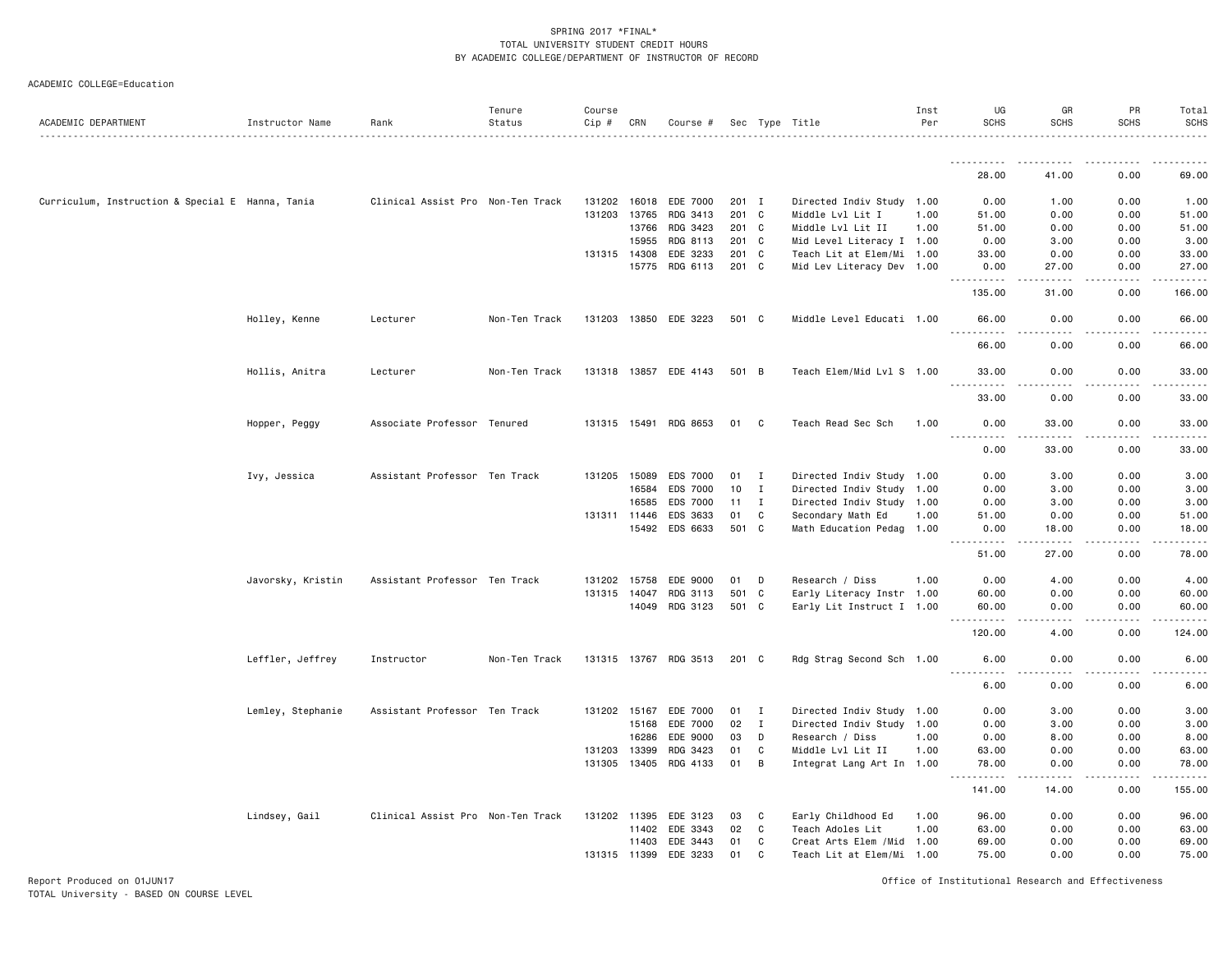|  |  | ACADEMIC COLLEGE=Education |
|--|--|----------------------------|
|--|--|----------------------------|

| <u>.</u><br>$\frac{1}{2} \left( \frac{1}{2} \right) \left( \frac{1}{2} \right) \left( \frac{1}{2} \right) \left( \frac{1}{2} \right) \left( \frac{1}{2} \right) \left( \frac{1}{2} \right)$<br>303.00<br>0.00<br>0.00<br>303.00<br>Social Foundation Ed 1.00<br>Curriculum, Instruction & Special E May, Susan<br>Instructor<br>Non-Ten Track<br>130901<br>13670<br>EDF 3333<br>201 C<br>78.00<br>0.00<br>0.00<br>78.00<br>131202 13666<br>EDE 4883<br>201 C<br>Manag Elem/Mid Lvl C 1.00<br>42.00<br>0.00<br>0.00<br>42.00<br>EDE 4883<br>501 C<br>Manag Elem/Mid Lvl C 1.00<br>69.00<br>0.00<br>0.00<br>69.00<br>13858<br>EDE 3523<br>131311 13662<br>201 C<br>Found EL/ML Math Edu 1.00<br>51.00<br>0.00<br>0.00<br>51.00<br>$\sim$ $\sim$ $\sim$<br>.<br>.<br>240.00<br>240.00<br>0.00<br>0.00<br>McDaniel, Christina<br>Non-Faculty<br>Not Applicable<br>131205 11451<br>EDS 4873<br>01<br>C<br>Managing Secondary C 1.00<br>81.00<br>0.00<br>0.00<br>81.00<br>16049<br>EDS 4000<br>02<br>$\mathbf{I}$<br>Directed Indiv Study 1.00<br>3.00<br>0.00<br>0.00<br>3.00<br>EDS 4000<br>$\mathbf{I}$<br>Directed Indiv Study 1.00<br>3.00<br>0.00<br>0.00<br>3.00<br>16353<br>04<br>EDS 4000<br>3.00<br>16640<br>09<br>$\mathbf{I}$<br>Directed Indiv Study 1.00<br>3.00<br>0.00<br>0.00<br>C<br>Secondary Science Ed 1.00<br>131316 11448<br>EDS 3653<br>01<br>15.00<br>0.00<br>0.00<br>15.00<br>EDS 6653<br>501<br>C<br>Science Educ Pedago 1.00<br>0.00<br>9.00<br>13876<br>0.00<br>9.00<br>.<br>الدامات بال<br>.<br>$- - - - - -$<br>105.00<br>0.00<br>9.00<br>114.00<br>McDowell, Teresa<br>Non-Ten Track<br>131315<br>LSK 1013<br>C<br>Effective Reading<br>102.00<br>0.00<br>0.00<br>102.00<br>Lecturer<br>12534<br>01<br>1.00<br>12535<br>LSK 1013<br>02<br>C<br>Effective Reading<br>1.00<br>102.00<br>0.00<br>0.00<br>102.00<br>.<br>.<br>.<br>.<br>204.00<br>0.00<br>0.00<br>204.00<br>McGinnis, Brecken<br>Non-Ten Track<br>0.00<br>Instructor<br>130604 11773<br>EPY 3253<br>03<br>C.<br>Evaluating Learning<br>93.00<br>0.00<br>93.00<br>1.00<br>131001<br>EDX 4133<br>S01<br>C<br>Mthds & Mtrls for Sc 1.00<br>93.00<br>0.00<br>0.00<br>93.00<br>11473<br>EDX 8053<br>13.50<br>13894<br>501<br>C.<br>Fundamentals of Teac 0.50<br>0.00<br>13.50<br>0.00<br>$\mathbf{I}$<br>Directed Indiv Study 1.00<br>16683<br>EDX 4000<br>06<br>3.00<br>0.00<br>0.00<br>3.00<br>422814 11464<br>EDX 3213<br>01<br>C<br>Indiv Inst Except Ch 1.00<br>105.00<br>0.00<br>0.00<br>105.00<br>11465<br>EDX 3213<br>02<br>C<br>Indiv Inst Except Ch 1.00<br>87.00<br>0.00<br>0.00<br>87.00<br>EDX 3213<br>501 C<br>13888<br>Indiv Inst Except Ch 1.00<br>51.00<br>0.00<br>0.00<br>51.00<br>.<br>$- - - - -$<br>$\frac{1}{2}$<br>.<br>432.00<br>13.50<br>0.00<br>445.50<br>Fundamentals of Teac 1.00<br>0.00<br>18.00<br>McKissick, Bethany<br>Assistant Professor Ten Track<br>13893<br>EDX 8013<br>501 C<br>0.00<br>18.00<br>131001<br>501<br>Sp Ed In Reg Classrm 1.00<br>13895<br>EDX 8173<br>C<br>0.00<br>39.00<br>0.00<br>39.00<br>EDX 4000<br>01<br>$\mathbf{I}$<br>Directed Indiv Study 1.00<br>3.00<br>14930<br>3.00<br>0.00<br>0.00<br>.<br>$\sim$ $\sim$ $\sim$ $\sim$ $\sim$<br>.<br>3.00<br>57.00<br>0.00<br>60.00<br>McMillen, Carrie<br>Middle Level Educati 0.50<br>Non-Employee<br>Not Applicable<br>131203 11398 EDE 3223<br>04<br>C<br>33.00<br>0.00<br>0.00<br>33.00<br>$  -$<br>33.00<br>0.00<br>0.00<br>33.00<br>Miller, Nicole<br>EDE 3223<br>C<br>Middle Level Educati 1.00<br>75.00<br>0.00<br>0.00<br>75.00<br>Assistant Professor Ten Track<br>131203 11397<br>03<br>C<br>11398<br>EDE 3223<br>04<br>Middle Level Educati 0.50<br>33.00<br>0.00<br>0.00<br>33.00<br>13861<br>EDE 8113<br>501 C<br>63.00<br>0.00<br>63.00<br>Mid Level Mgmt & Y. 1.00<br>0.00<br>.<br>.<br>.<br>.<br>108.00<br>63.00<br>0.00<br>171.00<br>Miller, Roslyn<br>Non-Faculty<br>Not Applicable<br>130901 11423 EDF 3333<br>C<br>Social Foundation Ed 1.00<br>0.00<br>04<br>54.00<br>0.00<br>54,00<br>$\frac{1}{2}$<br>.<br>54.00<br>0.00<br>0.00<br>54.00 | ACADEMIC DEPARTMENT | Instructor Name | Rank | Tenure<br>Status | Course<br>Cip # | CRN | Course # |  | Sec Type Title | Inst<br>Per | UG<br><b>SCHS</b> | GR<br><b>SCHS</b> | PR<br><b>SCHS</b> | Total<br>SCHS |
|----------------------------------------------------------------------------------------------------------------------------------------------------------------------------------------------------------------------------------------------------------------------------------------------------------------------------------------------------------------------------------------------------------------------------------------------------------------------------------------------------------------------------------------------------------------------------------------------------------------------------------------------------------------------------------------------------------------------------------------------------------------------------------------------------------------------------------------------------------------------------------------------------------------------------------------------------------------------------------------------------------------------------------------------------------------------------------------------------------------------------------------------------------------------------------------------------------------------------------------------------------------------------------------------------------------------------------------------------------------------------------------------------------------------------------------------------------------------------------------------------------------------------------------------------------------------------------------------------------------------------------------------------------------------------------------------------------------------------------------------------------------------------------------------------------------------------------------------------------------------------------------------------------------------------------------------------------------------------------------------------------------------------------------------------------------------------------------------------------------------------------------------------------------------------------------------------------------------------------------------------------------------------------------------------------------------------------------------------------------------------------------------------------------------------------------------------------------------------------------------------------------------------------------------------------------------------------------------------------------------------------------------------------------------------------------------------------------------------------------------------------------------------------------------------------------------------------------------------------------------------------------------------------------------------------------------------------------------------------------------------------------------------------------------------------------------------------------------------------------------------------------------------------------------------------------------------------------------------------------------------------------------------------------------------------------------------------------------------------------------------------------------------------------------------------------------------------------------------------------------------------------------------------------------------------------------------------------------------------------------------------------------------------------------------------------------------------------------------------------------------------------------------------------------------------------------------------------------------------------------------------------------------------------------------------------------------------------------------------------------------------------------------------------------------------|---------------------|-----------------|------|------------------|-----------------|-----|----------|--|----------------|-------------|-------------------|-------------------|-------------------|---------------|
|                                                                                                                                                                                                                                                                                                                                                                                                                                                                                                                                                                                                                                                                                                                                                                                                                                                                                                                                                                                                                                                                                                                                                                                                                                                                                                                                                                                                                                                                                                                                                                                                                                                                                                                                                                                                                                                                                                                                                                                                                                                                                                                                                                                                                                                                                                                                                                                                                                                                                                                                                                                                                                                                                                                                                                                                                                                                                                                                                                                                                                                                                                                                                                                                                                                                                                                                                                                                                                                                                                                                                                                                                                                                                                                                                                                                                                                                                                                                                                                                                                                          |                     |                 |      |                  |                 |     |          |  |                |             |                   |                   |                   |               |
|                                                                                                                                                                                                                                                                                                                                                                                                                                                                                                                                                                                                                                                                                                                                                                                                                                                                                                                                                                                                                                                                                                                                                                                                                                                                                                                                                                                                                                                                                                                                                                                                                                                                                                                                                                                                                                                                                                                                                                                                                                                                                                                                                                                                                                                                                                                                                                                                                                                                                                                                                                                                                                                                                                                                                                                                                                                                                                                                                                                                                                                                                                                                                                                                                                                                                                                                                                                                                                                                                                                                                                                                                                                                                                                                                                                                                                                                                                                                                                                                                                                          |                     |                 |      |                  |                 |     |          |  |                |             |                   |                   |                   |               |
|                                                                                                                                                                                                                                                                                                                                                                                                                                                                                                                                                                                                                                                                                                                                                                                                                                                                                                                                                                                                                                                                                                                                                                                                                                                                                                                                                                                                                                                                                                                                                                                                                                                                                                                                                                                                                                                                                                                                                                                                                                                                                                                                                                                                                                                                                                                                                                                                                                                                                                                                                                                                                                                                                                                                                                                                                                                                                                                                                                                                                                                                                                                                                                                                                                                                                                                                                                                                                                                                                                                                                                                                                                                                                                                                                                                                                                                                                                                                                                                                                                                          |                     |                 |      |                  |                 |     |          |  |                |             |                   |                   |                   |               |
|                                                                                                                                                                                                                                                                                                                                                                                                                                                                                                                                                                                                                                                                                                                                                                                                                                                                                                                                                                                                                                                                                                                                                                                                                                                                                                                                                                                                                                                                                                                                                                                                                                                                                                                                                                                                                                                                                                                                                                                                                                                                                                                                                                                                                                                                                                                                                                                                                                                                                                                                                                                                                                                                                                                                                                                                                                                                                                                                                                                                                                                                                                                                                                                                                                                                                                                                                                                                                                                                                                                                                                                                                                                                                                                                                                                                                                                                                                                                                                                                                                                          |                     |                 |      |                  |                 |     |          |  |                |             |                   |                   |                   |               |
|                                                                                                                                                                                                                                                                                                                                                                                                                                                                                                                                                                                                                                                                                                                                                                                                                                                                                                                                                                                                                                                                                                                                                                                                                                                                                                                                                                                                                                                                                                                                                                                                                                                                                                                                                                                                                                                                                                                                                                                                                                                                                                                                                                                                                                                                                                                                                                                                                                                                                                                                                                                                                                                                                                                                                                                                                                                                                                                                                                                                                                                                                                                                                                                                                                                                                                                                                                                                                                                                                                                                                                                                                                                                                                                                                                                                                                                                                                                                                                                                                                                          |                     |                 |      |                  |                 |     |          |  |                |             |                   |                   |                   |               |
|                                                                                                                                                                                                                                                                                                                                                                                                                                                                                                                                                                                                                                                                                                                                                                                                                                                                                                                                                                                                                                                                                                                                                                                                                                                                                                                                                                                                                                                                                                                                                                                                                                                                                                                                                                                                                                                                                                                                                                                                                                                                                                                                                                                                                                                                                                                                                                                                                                                                                                                                                                                                                                                                                                                                                                                                                                                                                                                                                                                                                                                                                                                                                                                                                                                                                                                                                                                                                                                                                                                                                                                                                                                                                                                                                                                                                                                                                                                                                                                                                                                          |                     |                 |      |                  |                 |     |          |  |                |             |                   |                   |                   |               |
|                                                                                                                                                                                                                                                                                                                                                                                                                                                                                                                                                                                                                                                                                                                                                                                                                                                                                                                                                                                                                                                                                                                                                                                                                                                                                                                                                                                                                                                                                                                                                                                                                                                                                                                                                                                                                                                                                                                                                                                                                                                                                                                                                                                                                                                                                                                                                                                                                                                                                                                                                                                                                                                                                                                                                                                                                                                                                                                                                                                                                                                                                                                                                                                                                                                                                                                                                                                                                                                                                                                                                                                                                                                                                                                                                                                                                                                                                                                                                                                                                                                          |                     |                 |      |                  |                 |     |          |  |                |             |                   |                   |                   |               |
|                                                                                                                                                                                                                                                                                                                                                                                                                                                                                                                                                                                                                                                                                                                                                                                                                                                                                                                                                                                                                                                                                                                                                                                                                                                                                                                                                                                                                                                                                                                                                                                                                                                                                                                                                                                                                                                                                                                                                                                                                                                                                                                                                                                                                                                                                                                                                                                                                                                                                                                                                                                                                                                                                                                                                                                                                                                                                                                                                                                                                                                                                                                                                                                                                                                                                                                                                                                                                                                                                                                                                                                                                                                                                                                                                                                                                                                                                                                                                                                                                                                          |                     |                 |      |                  |                 |     |          |  |                |             |                   |                   |                   |               |
|                                                                                                                                                                                                                                                                                                                                                                                                                                                                                                                                                                                                                                                                                                                                                                                                                                                                                                                                                                                                                                                                                                                                                                                                                                                                                                                                                                                                                                                                                                                                                                                                                                                                                                                                                                                                                                                                                                                                                                                                                                                                                                                                                                                                                                                                                                                                                                                                                                                                                                                                                                                                                                                                                                                                                                                                                                                                                                                                                                                                                                                                                                                                                                                                                                                                                                                                                                                                                                                                                                                                                                                                                                                                                                                                                                                                                                                                                                                                                                                                                                                          |                     |                 |      |                  |                 |     |          |  |                |             |                   |                   |                   |               |
|                                                                                                                                                                                                                                                                                                                                                                                                                                                                                                                                                                                                                                                                                                                                                                                                                                                                                                                                                                                                                                                                                                                                                                                                                                                                                                                                                                                                                                                                                                                                                                                                                                                                                                                                                                                                                                                                                                                                                                                                                                                                                                                                                                                                                                                                                                                                                                                                                                                                                                                                                                                                                                                                                                                                                                                                                                                                                                                                                                                                                                                                                                                                                                                                                                                                                                                                                                                                                                                                                                                                                                                                                                                                                                                                                                                                                                                                                                                                                                                                                                                          |                     |                 |      |                  |                 |     |          |  |                |             |                   |                   |                   |               |
|                                                                                                                                                                                                                                                                                                                                                                                                                                                                                                                                                                                                                                                                                                                                                                                                                                                                                                                                                                                                                                                                                                                                                                                                                                                                                                                                                                                                                                                                                                                                                                                                                                                                                                                                                                                                                                                                                                                                                                                                                                                                                                                                                                                                                                                                                                                                                                                                                                                                                                                                                                                                                                                                                                                                                                                                                                                                                                                                                                                                                                                                                                                                                                                                                                                                                                                                                                                                                                                                                                                                                                                                                                                                                                                                                                                                                                                                                                                                                                                                                                                          |                     |                 |      |                  |                 |     |          |  |                |             |                   |                   |                   |               |
|                                                                                                                                                                                                                                                                                                                                                                                                                                                                                                                                                                                                                                                                                                                                                                                                                                                                                                                                                                                                                                                                                                                                                                                                                                                                                                                                                                                                                                                                                                                                                                                                                                                                                                                                                                                                                                                                                                                                                                                                                                                                                                                                                                                                                                                                                                                                                                                                                                                                                                                                                                                                                                                                                                                                                                                                                                                                                                                                                                                                                                                                                                                                                                                                                                                                                                                                                                                                                                                                                                                                                                                                                                                                                                                                                                                                                                                                                                                                                                                                                                                          |                     |                 |      |                  |                 |     |          |  |                |             |                   |                   |                   |               |
|                                                                                                                                                                                                                                                                                                                                                                                                                                                                                                                                                                                                                                                                                                                                                                                                                                                                                                                                                                                                                                                                                                                                                                                                                                                                                                                                                                                                                                                                                                                                                                                                                                                                                                                                                                                                                                                                                                                                                                                                                                                                                                                                                                                                                                                                                                                                                                                                                                                                                                                                                                                                                                                                                                                                                                                                                                                                                                                                                                                                                                                                                                                                                                                                                                                                                                                                                                                                                                                                                                                                                                                                                                                                                                                                                                                                                                                                                                                                                                                                                                                          |                     |                 |      |                  |                 |     |          |  |                |             |                   |                   |                   |               |
|                                                                                                                                                                                                                                                                                                                                                                                                                                                                                                                                                                                                                                                                                                                                                                                                                                                                                                                                                                                                                                                                                                                                                                                                                                                                                                                                                                                                                                                                                                                                                                                                                                                                                                                                                                                                                                                                                                                                                                                                                                                                                                                                                                                                                                                                                                                                                                                                                                                                                                                                                                                                                                                                                                                                                                                                                                                                                                                                                                                                                                                                                                                                                                                                                                                                                                                                                                                                                                                                                                                                                                                                                                                                                                                                                                                                                                                                                                                                                                                                                                                          |                     |                 |      |                  |                 |     |          |  |                |             |                   |                   |                   |               |
|                                                                                                                                                                                                                                                                                                                                                                                                                                                                                                                                                                                                                                                                                                                                                                                                                                                                                                                                                                                                                                                                                                                                                                                                                                                                                                                                                                                                                                                                                                                                                                                                                                                                                                                                                                                                                                                                                                                                                                                                                                                                                                                                                                                                                                                                                                                                                                                                                                                                                                                                                                                                                                                                                                                                                                                                                                                                                                                                                                                                                                                                                                                                                                                                                                                                                                                                                                                                                                                                                                                                                                                                                                                                                                                                                                                                                                                                                                                                                                                                                                                          |                     |                 |      |                  |                 |     |          |  |                |             |                   |                   |                   |               |
|                                                                                                                                                                                                                                                                                                                                                                                                                                                                                                                                                                                                                                                                                                                                                                                                                                                                                                                                                                                                                                                                                                                                                                                                                                                                                                                                                                                                                                                                                                                                                                                                                                                                                                                                                                                                                                                                                                                                                                                                                                                                                                                                                                                                                                                                                                                                                                                                                                                                                                                                                                                                                                                                                                                                                                                                                                                                                                                                                                                                                                                                                                                                                                                                                                                                                                                                                                                                                                                                                                                                                                                                                                                                                                                                                                                                                                                                                                                                                                                                                                                          |                     |                 |      |                  |                 |     |          |  |                |             |                   |                   |                   |               |
|                                                                                                                                                                                                                                                                                                                                                                                                                                                                                                                                                                                                                                                                                                                                                                                                                                                                                                                                                                                                                                                                                                                                                                                                                                                                                                                                                                                                                                                                                                                                                                                                                                                                                                                                                                                                                                                                                                                                                                                                                                                                                                                                                                                                                                                                                                                                                                                                                                                                                                                                                                                                                                                                                                                                                                                                                                                                                                                                                                                                                                                                                                                                                                                                                                                                                                                                                                                                                                                                                                                                                                                                                                                                                                                                                                                                                                                                                                                                                                                                                                                          |                     |                 |      |                  |                 |     |          |  |                |             |                   |                   |                   |               |
|                                                                                                                                                                                                                                                                                                                                                                                                                                                                                                                                                                                                                                                                                                                                                                                                                                                                                                                                                                                                                                                                                                                                                                                                                                                                                                                                                                                                                                                                                                                                                                                                                                                                                                                                                                                                                                                                                                                                                                                                                                                                                                                                                                                                                                                                                                                                                                                                                                                                                                                                                                                                                                                                                                                                                                                                                                                                                                                                                                                                                                                                                                                                                                                                                                                                                                                                                                                                                                                                                                                                                                                                                                                                                                                                                                                                                                                                                                                                                                                                                                                          |                     |                 |      |                  |                 |     |          |  |                |             |                   |                   |                   |               |
|                                                                                                                                                                                                                                                                                                                                                                                                                                                                                                                                                                                                                                                                                                                                                                                                                                                                                                                                                                                                                                                                                                                                                                                                                                                                                                                                                                                                                                                                                                                                                                                                                                                                                                                                                                                                                                                                                                                                                                                                                                                                                                                                                                                                                                                                                                                                                                                                                                                                                                                                                                                                                                                                                                                                                                                                                                                                                                                                                                                                                                                                                                                                                                                                                                                                                                                                                                                                                                                                                                                                                                                                                                                                                                                                                                                                                                                                                                                                                                                                                                                          |                     |                 |      |                  |                 |     |          |  |                |             |                   |                   |                   |               |
|                                                                                                                                                                                                                                                                                                                                                                                                                                                                                                                                                                                                                                                                                                                                                                                                                                                                                                                                                                                                                                                                                                                                                                                                                                                                                                                                                                                                                                                                                                                                                                                                                                                                                                                                                                                                                                                                                                                                                                                                                                                                                                                                                                                                                                                                                                                                                                                                                                                                                                                                                                                                                                                                                                                                                                                                                                                                                                                                                                                                                                                                                                                                                                                                                                                                                                                                                                                                                                                                                                                                                                                                                                                                                                                                                                                                                                                                                                                                                                                                                                                          |                     |                 |      |                  |                 |     |          |  |                |             |                   |                   |                   |               |
|                                                                                                                                                                                                                                                                                                                                                                                                                                                                                                                                                                                                                                                                                                                                                                                                                                                                                                                                                                                                                                                                                                                                                                                                                                                                                                                                                                                                                                                                                                                                                                                                                                                                                                                                                                                                                                                                                                                                                                                                                                                                                                                                                                                                                                                                                                                                                                                                                                                                                                                                                                                                                                                                                                                                                                                                                                                                                                                                                                                                                                                                                                                                                                                                                                                                                                                                                                                                                                                                                                                                                                                                                                                                                                                                                                                                                                                                                                                                                                                                                                                          |                     |                 |      |                  |                 |     |          |  |                |             |                   |                   |                   |               |
|                                                                                                                                                                                                                                                                                                                                                                                                                                                                                                                                                                                                                                                                                                                                                                                                                                                                                                                                                                                                                                                                                                                                                                                                                                                                                                                                                                                                                                                                                                                                                                                                                                                                                                                                                                                                                                                                                                                                                                                                                                                                                                                                                                                                                                                                                                                                                                                                                                                                                                                                                                                                                                                                                                                                                                                                                                                                                                                                                                                                                                                                                                                                                                                                                                                                                                                                                                                                                                                                                                                                                                                                                                                                                                                                                                                                                                                                                                                                                                                                                                                          |                     |                 |      |                  |                 |     |          |  |                |             |                   |                   |                   |               |
|                                                                                                                                                                                                                                                                                                                                                                                                                                                                                                                                                                                                                                                                                                                                                                                                                                                                                                                                                                                                                                                                                                                                                                                                                                                                                                                                                                                                                                                                                                                                                                                                                                                                                                                                                                                                                                                                                                                                                                                                                                                                                                                                                                                                                                                                                                                                                                                                                                                                                                                                                                                                                                                                                                                                                                                                                                                                                                                                                                                                                                                                                                                                                                                                                                                                                                                                                                                                                                                                                                                                                                                                                                                                                                                                                                                                                                                                                                                                                                                                                                                          |                     |                 |      |                  |                 |     |          |  |                |             |                   |                   |                   |               |
|                                                                                                                                                                                                                                                                                                                                                                                                                                                                                                                                                                                                                                                                                                                                                                                                                                                                                                                                                                                                                                                                                                                                                                                                                                                                                                                                                                                                                                                                                                                                                                                                                                                                                                                                                                                                                                                                                                                                                                                                                                                                                                                                                                                                                                                                                                                                                                                                                                                                                                                                                                                                                                                                                                                                                                                                                                                                                                                                                                                                                                                                                                                                                                                                                                                                                                                                                                                                                                                                                                                                                                                                                                                                                                                                                                                                                                                                                                                                                                                                                                                          |                     |                 |      |                  |                 |     |          |  |                |             |                   |                   |                   |               |
|                                                                                                                                                                                                                                                                                                                                                                                                                                                                                                                                                                                                                                                                                                                                                                                                                                                                                                                                                                                                                                                                                                                                                                                                                                                                                                                                                                                                                                                                                                                                                                                                                                                                                                                                                                                                                                                                                                                                                                                                                                                                                                                                                                                                                                                                                                                                                                                                                                                                                                                                                                                                                                                                                                                                                                                                                                                                                                                                                                                                                                                                                                                                                                                                                                                                                                                                                                                                                                                                                                                                                                                                                                                                                                                                                                                                                                                                                                                                                                                                                                                          |                     |                 |      |                  |                 |     |          |  |                |             |                   |                   |                   |               |
|                                                                                                                                                                                                                                                                                                                                                                                                                                                                                                                                                                                                                                                                                                                                                                                                                                                                                                                                                                                                                                                                                                                                                                                                                                                                                                                                                                                                                                                                                                                                                                                                                                                                                                                                                                                                                                                                                                                                                                                                                                                                                                                                                                                                                                                                                                                                                                                                                                                                                                                                                                                                                                                                                                                                                                                                                                                                                                                                                                                                                                                                                                                                                                                                                                                                                                                                                                                                                                                                                                                                                                                                                                                                                                                                                                                                                                                                                                                                                                                                                                                          |                     |                 |      |                  |                 |     |          |  |                |             |                   |                   |                   |               |
|                                                                                                                                                                                                                                                                                                                                                                                                                                                                                                                                                                                                                                                                                                                                                                                                                                                                                                                                                                                                                                                                                                                                                                                                                                                                                                                                                                                                                                                                                                                                                                                                                                                                                                                                                                                                                                                                                                                                                                                                                                                                                                                                                                                                                                                                                                                                                                                                                                                                                                                                                                                                                                                                                                                                                                                                                                                                                                                                                                                                                                                                                                                                                                                                                                                                                                                                                                                                                                                                                                                                                                                                                                                                                                                                                                                                                                                                                                                                                                                                                                                          |                     |                 |      |                  |                 |     |          |  |                |             |                   |                   |                   |               |
|                                                                                                                                                                                                                                                                                                                                                                                                                                                                                                                                                                                                                                                                                                                                                                                                                                                                                                                                                                                                                                                                                                                                                                                                                                                                                                                                                                                                                                                                                                                                                                                                                                                                                                                                                                                                                                                                                                                                                                                                                                                                                                                                                                                                                                                                                                                                                                                                                                                                                                                                                                                                                                                                                                                                                                                                                                                                                                                                                                                                                                                                                                                                                                                                                                                                                                                                                                                                                                                                                                                                                                                                                                                                                                                                                                                                                                                                                                                                                                                                                                                          |                     |                 |      |                  |                 |     |          |  |                |             |                   |                   |                   |               |
|                                                                                                                                                                                                                                                                                                                                                                                                                                                                                                                                                                                                                                                                                                                                                                                                                                                                                                                                                                                                                                                                                                                                                                                                                                                                                                                                                                                                                                                                                                                                                                                                                                                                                                                                                                                                                                                                                                                                                                                                                                                                                                                                                                                                                                                                                                                                                                                                                                                                                                                                                                                                                                                                                                                                                                                                                                                                                                                                                                                                                                                                                                                                                                                                                                                                                                                                                                                                                                                                                                                                                                                                                                                                                                                                                                                                                                                                                                                                                                                                                                                          |                     |                 |      |                  |                 |     |          |  |                |             |                   |                   |                   |               |
|                                                                                                                                                                                                                                                                                                                                                                                                                                                                                                                                                                                                                                                                                                                                                                                                                                                                                                                                                                                                                                                                                                                                                                                                                                                                                                                                                                                                                                                                                                                                                                                                                                                                                                                                                                                                                                                                                                                                                                                                                                                                                                                                                                                                                                                                                                                                                                                                                                                                                                                                                                                                                                                                                                                                                                                                                                                                                                                                                                                                                                                                                                                                                                                                                                                                                                                                                                                                                                                                                                                                                                                                                                                                                                                                                                                                                                                                                                                                                                                                                                                          |                     |                 |      |                  |                 |     |          |  |                |             |                   |                   |                   |               |
|                                                                                                                                                                                                                                                                                                                                                                                                                                                                                                                                                                                                                                                                                                                                                                                                                                                                                                                                                                                                                                                                                                                                                                                                                                                                                                                                                                                                                                                                                                                                                                                                                                                                                                                                                                                                                                                                                                                                                                                                                                                                                                                                                                                                                                                                                                                                                                                                                                                                                                                                                                                                                                                                                                                                                                                                                                                                                                                                                                                                                                                                                                                                                                                                                                                                                                                                                                                                                                                                                                                                                                                                                                                                                                                                                                                                                                                                                                                                                                                                                                                          |                     |                 |      |                  |                 |     |          |  |                |             |                   |                   |                   |               |
|                                                                                                                                                                                                                                                                                                                                                                                                                                                                                                                                                                                                                                                                                                                                                                                                                                                                                                                                                                                                                                                                                                                                                                                                                                                                                                                                                                                                                                                                                                                                                                                                                                                                                                                                                                                                                                                                                                                                                                                                                                                                                                                                                                                                                                                                                                                                                                                                                                                                                                                                                                                                                                                                                                                                                                                                                                                                                                                                                                                                                                                                                                                                                                                                                                                                                                                                                                                                                                                                                                                                                                                                                                                                                                                                                                                                                                                                                                                                                                                                                                                          |                     |                 |      |                  |                 |     |          |  |                |             |                   |                   |                   |               |
|                                                                                                                                                                                                                                                                                                                                                                                                                                                                                                                                                                                                                                                                                                                                                                                                                                                                                                                                                                                                                                                                                                                                                                                                                                                                                                                                                                                                                                                                                                                                                                                                                                                                                                                                                                                                                                                                                                                                                                                                                                                                                                                                                                                                                                                                                                                                                                                                                                                                                                                                                                                                                                                                                                                                                                                                                                                                                                                                                                                                                                                                                                                                                                                                                                                                                                                                                                                                                                                                                                                                                                                                                                                                                                                                                                                                                                                                                                                                                                                                                                                          |                     |                 |      |                  |                 |     |          |  |                |             |                   |                   |                   |               |
|                                                                                                                                                                                                                                                                                                                                                                                                                                                                                                                                                                                                                                                                                                                                                                                                                                                                                                                                                                                                                                                                                                                                                                                                                                                                                                                                                                                                                                                                                                                                                                                                                                                                                                                                                                                                                                                                                                                                                                                                                                                                                                                                                                                                                                                                                                                                                                                                                                                                                                                                                                                                                                                                                                                                                                                                                                                                                                                                                                                                                                                                                                                                                                                                                                                                                                                                                                                                                                                                                                                                                                                                                                                                                                                                                                                                                                                                                                                                                                                                                                                          |                     |                 |      |                  |                 |     |          |  |                |             |                   |                   |                   |               |
|                                                                                                                                                                                                                                                                                                                                                                                                                                                                                                                                                                                                                                                                                                                                                                                                                                                                                                                                                                                                                                                                                                                                                                                                                                                                                                                                                                                                                                                                                                                                                                                                                                                                                                                                                                                                                                                                                                                                                                                                                                                                                                                                                                                                                                                                                                                                                                                                                                                                                                                                                                                                                                                                                                                                                                                                                                                                                                                                                                                                                                                                                                                                                                                                                                                                                                                                                                                                                                                                                                                                                                                                                                                                                                                                                                                                                                                                                                                                                                                                                                                          |                     |                 |      |                  |                 |     |          |  |                |             |                   |                   |                   |               |
|                                                                                                                                                                                                                                                                                                                                                                                                                                                                                                                                                                                                                                                                                                                                                                                                                                                                                                                                                                                                                                                                                                                                                                                                                                                                                                                                                                                                                                                                                                                                                                                                                                                                                                                                                                                                                                                                                                                                                                                                                                                                                                                                                                                                                                                                                                                                                                                                                                                                                                                                                                                                                                                                                                                                                                                                                                                                                                                                                                                                                                                                                                                                                                                                                                                                                                                                                                                                                                                                                                                                                                                                                                                                                                                                                                                                                                                                                                                                                                                                                                                          |                     |                 |      |                  |                 |     |          |  |                |             |                   |                   |                   |               |
|                                                                                                                                                                                                                                                                                                                                                                                                                                                                                                                                                                                                                                                                                                                                                                                                                                                                                                                                                                                                                                                                                                                                                                                                                                                                                                                                                                                                                                                                                                                                                                                                                                                                                                                                                                                                                                                                                                                                                                                                                                                                                                                                                                                                                                                                                                                                                                                                                                                                                                                                                                                                                                                                                                                                                                                                                                                                                                                                                                                                                                                                                                                                                                                                                                                                                                                                                                                                                                                                                                                                                                                                                                                                                                                                                                                                                                                                                                                                                                                                                                                          |                     |                 |      |                  |                 |     |          |  |                |             |                   |                   |                   |               |
|                                                                                                                                                                                                                                                                                                                                                                                                                                                                                                                                                                                                                                                                                                                                                                                                                                                                                                                                                                                                                                                                                                                                                                                                                                                                                                                                                                                                                                                                                                                                                                                                                                                                                                                                                                                                                                                                                                                                                                                                                                                                                                                                                                                                                                                                                                                                                                                                                                                                                                                                                                                                                                                                                                                                                                                                                                                                                                                                                                                                                                                                                                                                                                                                                                                                                                                                                                                                                                                                                                                                                                                                                                                                                                                                                                                                                                                                                                                                                                                                                                                          |                     |                 |      |                  |                 |     |          |  |                |             |                   |                   |                   |               |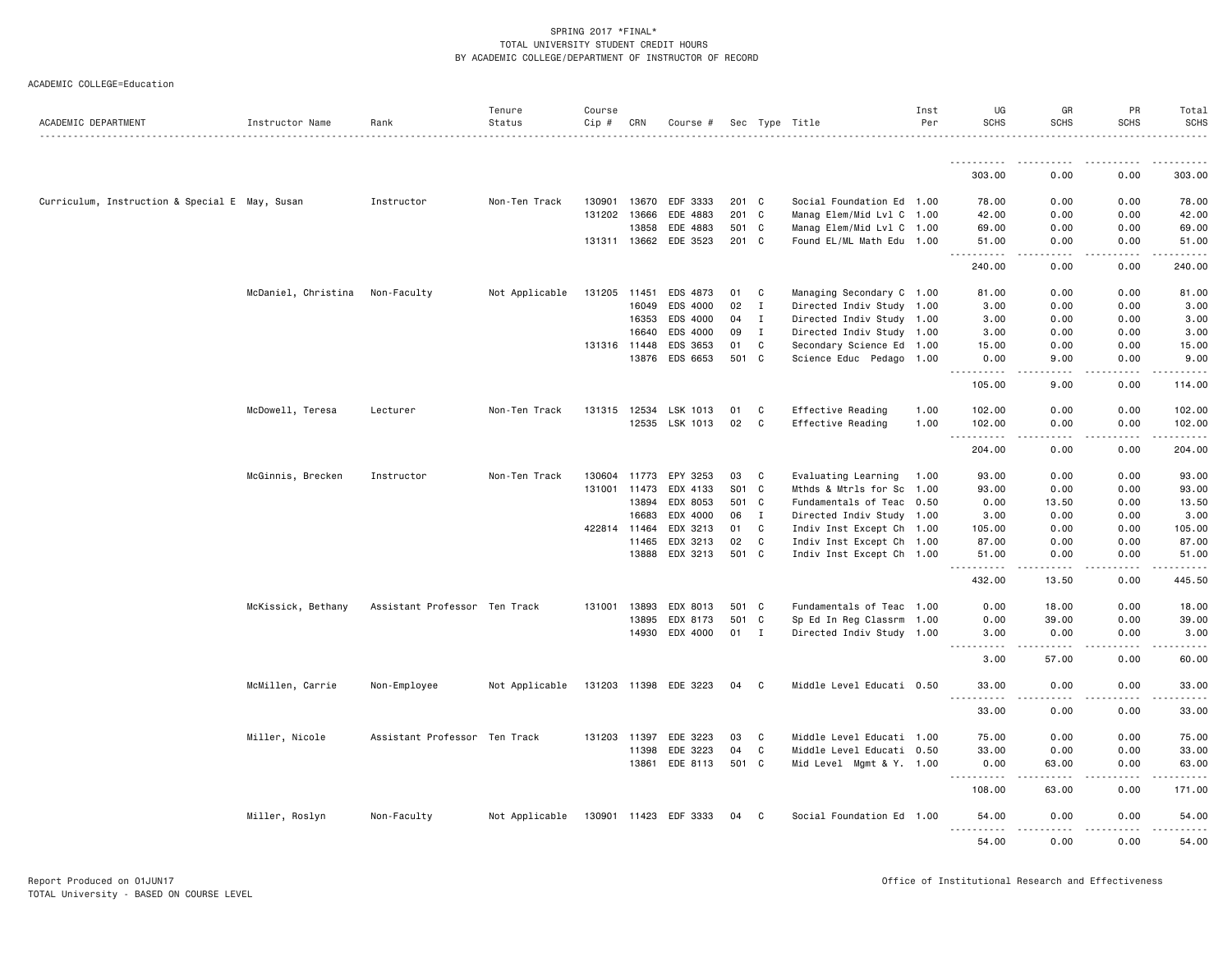|                                                  |                 |                               | Tenure        | Course       |                |                       |                |              |                                                  | Inst | UG                                                                                                          | GR                                                                                                                                                            | PR               | Total             |
|--------------------------------------------------|-----------------|-------------------------------|---------------|--------------|----------------|-----------------------|----------------|--------------|--------------------------------------------------|------|-------------------------------------------------------------------------------------------------------------|---------------------------------------------------------------------------------------------------------------------------------------------------------------|------------------|-------------------|
| ACADEMIC DEPARTMENT                              | Instructor Name | Rank                          | Status        | Cip #        | CRN            | Course #              |                |              | Sec Type Title                                   | Per  | <b>SCHS</b>                                                                                                 | <b>SCHS</b>                                                                                                                                                   | <b>SCHS</b>      | SCHS<br>.         |
|                                                  |                 |                               |               |              |                |                       |                |              |                                                  |      |                                                                                                             |                                                                                                                                                               |                  |                   |
| Curriculum, Instruction & Special E Moser, Kelly |                 | Assistant Professor Ten Track |               | 131203       | 13878          | EDS 8243              | 501 C          |              | Adv. Plan Manage Lea 1.00                        |      | 0.00                                                                                                        | 33.00                                                                                                                                                         | 0.00             | 33.00             |
|                                                  |                 |                               |               | 131205       | 13881<br>13882 | EDS 8613<br>EDS 8623  | 501 C<br>501 C |              | Mdle & Sec Sch Curr<br>Effective Instructio 1.00 | 1.00 | 0.00                                                                                                        | 30.00<br>39.00                                                                                                                                                | 0.00<br>0.00     | 30.00<br>39.00    |
|                                                  |                 |                               |               |              |                |                       |                |              |                                                  |      | 0.00<br>$\frac{1}{2} \left( \frac{1}{2} \right) \left( \frac{1}{2} \right) \left( \frac{1}{2} \right)$<br>. | <u>.</u>                                                                                                                                                      | .                | .                 |
|                                                  |                 |                               |               |              |                |                       |                |              |                                                  |      | 0.00                                                                                                        | 102.00                                                                                                                                                        | 0.00             | 102.00            |
|                                                  | Mulkana, Angela | Lecturer                      | Non-Ten Track | 131203       | 14903          | RDG 8133              | 501 C          |              | Mid Level Content Li 1.00                        |      | 0.00                                                                                                        | 69.00                                                                                                                                                         | 0.00             | 69.00             |
|                                                  |                 |                               |               | 131205       | 14902          | EDS 4873              | 501 C          |              | Managing Secondary C 1.00                        |      | 24.00                                                                                                       | 0.00                                                                                                                                                          | 0.00             | 24.00             |
|                                                  |                 |                               |               |              | 131315 14058   | RDG 8653              | 501 C          |              | Teach Read Sec Sch                               | 1.00 | 0.00<br>.                                                                                                   | 30.00<br>$\frac{1}{2} \left( \frac{1}{2} \right) \left( \frac{1}{2} \right) \left( \frac{1}{2} \right) \left( \frac{1}{2} \right) \left( \frac{1}{2} \right)$ | 0.00<br>.        | 30.00<br>.        |
|                                                  |                 |                               |               |              |                |                       |                |              |                                                  |      | 24.00                                                                                                       | 99.00                                                                                                                                                         | 0.00             | 123.00            |
|                                                  | Nobles, Dena    | Instructor                    | Non-Ten Track |              | 131202 11415   | EDE 4883              | 01             | C            | Manag Elem/Mid Lvl C 1.00                        |      | 93.00                                                                                                       | 0.00                                                                                                                                                          | 0.00             | 93.00             |
|                                                  |                 |                               |               |              | 11416          | EDE 4883              | 02             | C            | Manag Elem/Mid Lvl C 1.00                        |      | 90.00                                                                                                       | 0.00                                                                                                                                                          | 0.00             | 90.00             |
|                                                  |                 |                               |               | 131316 11409 |                | EDE 4113              | 01             | B            | Teach Elem/Mid Level 1.00                        |      | 78.00                                                                                                       | 0.00                                                                                                                                                          | 0.00             | 78.00             |
|                                                  |                 |                               |               |              | 13855          | EDE 4113              | 501 B          |              | Teach Elem/Mid Level 1.00                        |      | 33.00<br>. <b>.</b>                                                                                         | 0.00<br>$\frac{1}{2}$                                                                                                                                         | 0.00<br>.        | 33.00<br><u>.</u> |
|                                                  |                 |                               |               |              |                |                       |                |              |                                                  |      | 294.00                                                                                                      | 0.00                                                                                                                                                          | 0.00             | 294.00            |
|                                                  | Pate, Laura     | Instructor                    | Non-Ten Track | 130301       | 12541          | LSK 1033              | 02             | C            | Fund of Achievement                              | 1.00 | 87.00                                                                                                       | 0.00                                                                                                                                                          | 0.00             | 87.00             |
|                                                  |                 |                               |               |              | 12542          | LSK 1033              | 03             | C            | Fund of Achievement                              | 1.00 | 108.00                                                                                                      | 0.00                                                                                                                                                          | 0.00             | 108.00            |
|                                                  |                 |                               |               |              | 12543          | LSK 1033              | 04             | C            | Fund of Achievement                              | 1.00 | 96.00                                                                                                       | 0.00                                                                                                                                                          | 0.00             | 96.00             |
|                                                  |                 |                               |               |              | 12545          | LSK 1131              | 01             | C            | Fund of Success                                  | 1.00 | 15.00                                                                                                       | 0.00                                                                                                                                                          | 0.00             | 15.00             |
|                                                  |                 |                               |               | 131315 16269 |                | LSK 4000              | 01             | $\mathbf I$  | Directed Indiv Study 1.00                        |      | 1.00                                                                                                        | 0.00                                                                                                                                                          | 0.00             | 1.00              |
|                                                  |                 |                               |               |              | 16276          | LSK 4000              | 02             | $\mathbf I$  | Directed Indiv Study 1.00                        |      | 1.00                                                                                                        | 0.00                                                                                                                                                          | 0.00             | 1.00              |
|                                                  |                 |                               |               |              |                |                       |                |              |                                                  |      | .<br>308.00                                                                                                 | $\sim$ $\sim$ $\sim$ $\sim$<br>0.00                                                                                                                           | .<br>0.00        | .<br>308.00       |
|                                                  | Prater, Kathy   | Lecturer                      | Non-Ten Track | 130301       | 12546          | LSK 1141              | 01             | C            | College Success II                               | 1.00 | 21.00                                                                                                       | 0.00                                                                                                                                                          | 0.00             | 21.00             |
|                                                  |                 |                               |               |              | 12547          | LSK 1141              | 02             | C            | College Success II                               | 1.00 | 17.00                                                                                                       | 0.00                                                                                                                                                          | 0.00             | 17.00             |
|                                                  |                 |                               |               | 131315 12531 |                | LSK 1011              | 01             | C            | Study Skills                                     | 1.00 | 35.00                                                                                                       | 0.00                                                                                                                                                          | 0.00             | 35.00             |
|                                                  |                 |                               |               |              | 12532          | LSK 1011              | 02             | C            | Study Skills                                     | 1.00 | 33.00                                                                                                       | 0.00                                                                                                                                                          | 0.00             | 33.00             |
|                                                  |                 |                               |               |              | 12538          | LSK 1023              | 03             | C            | Col Read/Study Skill 1.00                        |      | 96.00                                                                                                       | 0.00                                                                                                                                                          | 0.00             | 96.00             |
|                                                  |                 |                               |               |              | 12539          | LSK 1023              | 04             | C            | Col Read/Study Skill 1.00                        |      | 102.00                                                                                                      | 0.00                                                                                                                                                          | 0.00             | 102.00            |
|                                                  |                 |                               |               |              | 14009          | LSK 1023              | 501            | $\mathbf{C}$ | Col Read/Study Skill 1.00                        |      | 102.00                                                                                                      | 0.00                                                                                                                                                          | 0.00             | 102.00            |
|                                                  |                 |                               |               |              | 16441          | LSK 1023              | 06             | C            | Col Read/Study Skill 1.00                        |      | 96.00                                                                                                       | 0.00                                                                                                                                                          | 0.00             | 96.00             |
|                                                  |                 |                               |               |              |                | 16655 LSK 4000        | 04             | $\mathbf{I}$ | Directed Indiv Study 1.00                        |      | 1.00                                                                                                        | 0.00                                                                                                                                                          | 0.00             | 1.00<br>.         |
|                                                  |                 |                               |               |              |                |                       |                |              |                                                  |      | 503.00                                                                                                      | 0.00                                                                                                                                                          | 0.00             | 503.00            |
|                                                  | Ratliff, Lindon | Associate Professor Tenured   |               | 131001       | 13681          | EDS 8886              | 201 H          |              | Dimensions of Learni 1.00                        |      | 0.00                                                                                                        | 6.00                                                                                                                                                          | 0.00             | 6.00              |
|                                                  |                 |                               |               |              | 13683          | EDS 8896              | 201 H          |              | Dimensions of Learni 1.00                        |      | 0.00                                                                                                        | 6.00                                                                                                                                                          | 0.00             | 6.00              |
|                                                  |                 |                               |               |              | 131205 13676   | EDS 4873              | 201 C          |              | Managing Secondary C 1.00                        |      | 24.00                                                                                                       | 0.00                                                                                                                                                          | 0.00             | 24.00             |
|                                                  |                 |                               |               |              | 16429          | EDS 7000              | 202 I          |              | Directed Indiv Study 1.00                        |      | 0.00                                                                                                        | 1.00                                                                                                                                                          | 0.00             | 1.00              |
|                                                  |                 |                               |               |              | 16430          | EDS 7000              | 203 I          |              | Directed Indiv Study 1.00                        |      | 0.00                                                                                                        | 1.00                                                                                                                                                          | 0.00             | 1.00              |
|                                                  |                 |                               |               |              | 16604          | EDS 7000              | 204 I          |              | Directed Indiv Study 1.00                        |      | 0.00                                                                                                        | 1.00                                                                                                                                                          | 0.00             | 1.00              |
|                                                  |                 |                               |               | 131318 13875 |                | EDS 6643              | 501 C          |              | Soc Studies Educ Ped 1.00                        |      | 0.00<br>$- - - - -$                                                                                         | 24.00<br>$- - - - -$                                                                                                                                          | 0.00<br><u>.</u> | 24.00<br>.        |
|                                                  |                 |                               |               |              |                |                       |                |              |                                                  |      | 24.00                                                                                                       | 39.00                                                                                                                                                         | 0.00             | 63.00             |
|                                                  | Rigdon, Laurel  | Lecturer                      | Non-Ten Track |              |                | 131001 13690 EDX 4413 | 201 C          |              | Wk W/Fams of Stdts w 1.00                        |      | 54.00<br>.                                                                                                  | 0.00<br>.                                                                                                                                                     | 0.00<br>.        | 54.00<br>.        |
|                                                  |                 |                               |               |              |                |                       |                |              |                                                  |      | 54.00                                                                                                       | 0.00                                                                                                                                                          | 0.00             | 54.00             |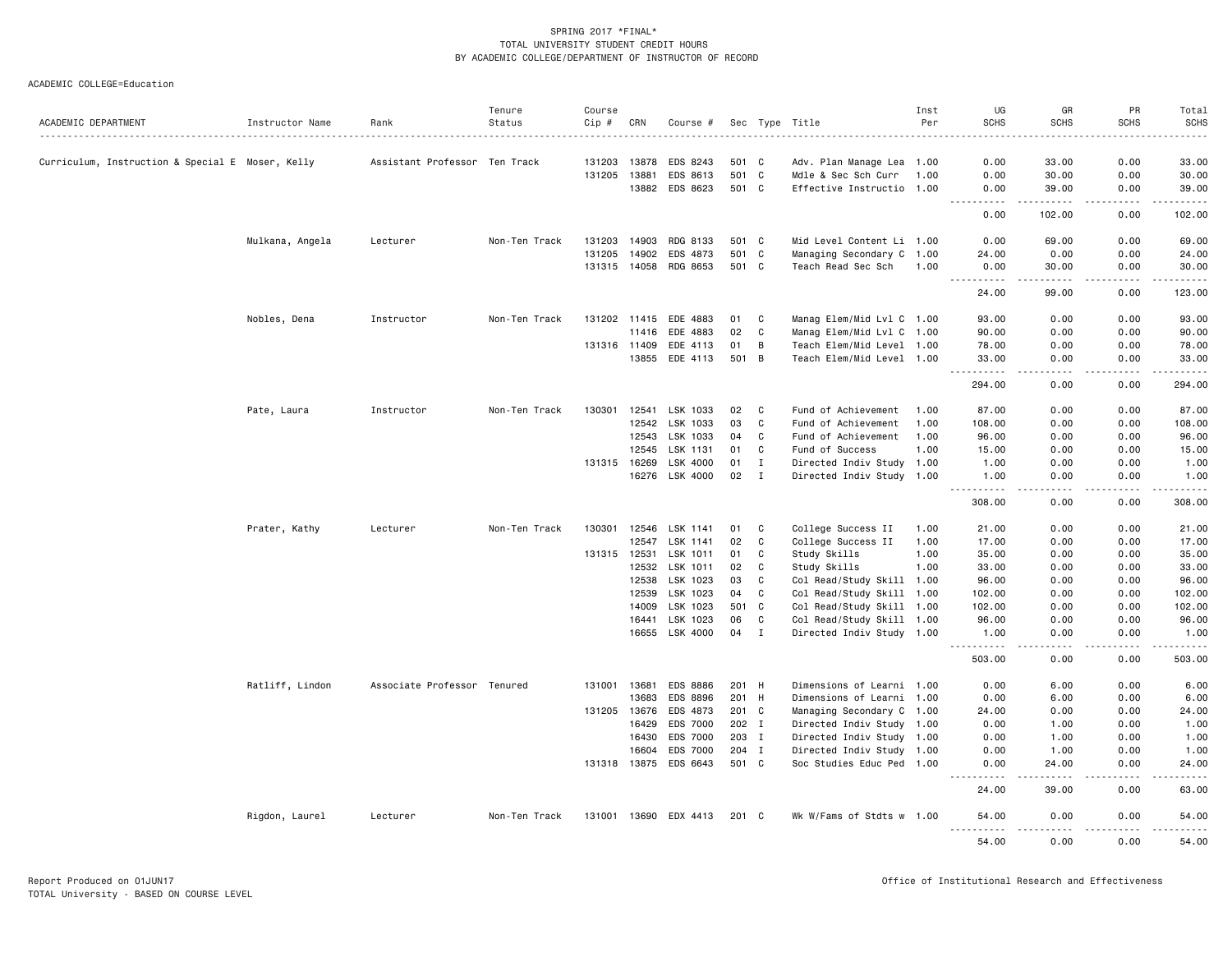|                                                                                      |                   |             | Tenure         | Course       |              |                       |     |              |                           | Inst | UG                                                                                                                                                            | GR                         | PR               | Total                        |
|--------------------------------------------------------------------------------------|-------------------|-------------|----------------|--------------|--------------|-----------------------|-----|--------------|---------------------------|------|---------------------------------------------------------------------------------------------------------------------------------------------------------------|----------------------------|------------------|------------------------------|
| ACADEMIC DEPARTMENT                                                                  | Instructor Name   | Rank        | Status         | Cip #        | CRN          | Course #              |     |              | Sec Type Title            | Per  | <b>SCHS</b><br>.                                                                                                                                              | <b>SCHS</b><br>$- - - - -$ | <b>SCHS</b>      | <b>SCHS</b><br>$\frac{1}{2}$ |
|                                                                                      |                   |             |                |              |              |                       |     |              |                           |      |                                                                                                                                                               |                            |                  |                              |
| Curriculum, Instruction & Special E Robichaux-Davis, Reb Associate Professor Tenured |                   |             |                | 131202       | 16051        | EDE 7000              | 03  | $\mathbf{I}$ | Directed Indiv Study 1.00 |      | 0.00                                                                                                                                                          | 3.00                       | 0.00             | 3.00                         |
|                                                                                      |                   |             |                |              | 16052        | EDE 7000              | 04  | $\mathbf{I}$ | Directed Indiv Study 1.00 |      | 0.00                                                                                                                                                          | 3.00                       | 0.00             | 3.00                         |
|                                                                                      |                   |             |                |              | 16410        | EDE 7000              | 05  | $\mathbf{I}$ | Directed Indiv Study 1.00 |      | 0.00                                                                                                                                                          | 3.00                       | 0.00             | 3.00                         |
|                                                                                      |                   |             |                |              | 16412        | EDE 7000              | 06  | $\mathbf{I}$ | Directed Indiv Study 1.00 |      | 0.00                                                                                                                                                          | 3.00                       | 0.00             | 3.00                         |
|                                                                                      |                   |             |                |              |              | 131311 11411 EDE 4123 | 01  | B            | Teach Elem/Mid Level 1.00 |      | 78.00<br>$\frac{1}{2} \left( \frac{1}{2} \right) \left( \frac{1}{2} \right) \left( \frac{1}{2} \right) \left( \frac{1}{2} \right) \left( \frac{1}{2} \right)$ | 0.00<br>.                  | 0.00<br>.        | 78.00                        |
|                                                                                      |                   |             |                |              |              |                       |     |              |                           |      | 78.00                                                                                                                                                         | 12.00                      | 0.00             | 90.00                        |
|                                                                                      | Sanders, Jennifer | Lecturer    | Non-Ten Track  |              |              | 131305 14055 RDG 4133 |     | 501 B        | Integrat Lang Art In 1.00 |      | 39.00<br>1.1.1.1.1                                                                                                                                            | 0.00<br>.                  | 0.00             | 39.00                        |
|                                                                                      |                   |             |                |              |              |                       |     |              |                           |      | 39.00                                                                                                                                                         | 0.00                       | -----<br>0.00    | .<br>39.00                   |
|                                                                                      | Shea, Donna       | Non-Faculty | Not Applicable | 131001       | 11477        | EDX 4886              | 01  | F            | Teach Internship in       | 1.00 | 60.00                                                                                                                                                         | 0.00                       | 0.00             | 60.00                        |
|                                                                                      |                   |             |                |              | 11478        | EDX 4896              | 01  | - F          | Teach Internship in       | 1.00 | 60.00                                                                                                                                                         | 0.00                       | 0.00             | 60.00                        |
|                                                                                      |                   |             |                |              | 13885        | EDS 8886              |     | 501 H        | Dimensions of Learni 1.00 |      | 0.00                                                                                                                                                          | 60.00                      | 0.00             | 60.00                        |
|                                                                                      |                   |             |                |              | 13887        | EDS 8896              |     | 501 H        | Dimensions of Learni 1.00 |      | 0.00                                                                                                                                                          | 66.00                      | 0.00             | 66.00                        |
|                                                                                      |                   |             |                |              | 13891        | EDX 4886              |     | 501 F        | Teach Internship in       | 1.00 | 6.00                                                                                                                                                          | 0.00                       | 0.00             | 6.00                         |
|                                                                                      |                   |             |                |              | 13892        | EDX 4896              |     | 501 F        | Teach Internship in       | 1.00 | 6.00                                                                                                                                                          | 0.00                       | 0.00             | 6.00                         |
|                                                                                      |                   |             |                |              | 13897        | EDX 8243              |     | 501 H        | MATX Internship II        | 1.00 | 0.00                                                                                                                                                          | 27.00                      | 0.00             | 27.00                        |
|                                                                                      |                   |             |                |              | 131202 11417 | EDE 4886              | 01  | E            | Elem.Mid Lvl Interns 1.00 |      | 324.00                                                                                                                                                        | 0.00                       | 0.00             | 324.00                       |
|                                                                                      |                   |             |                |              | 11418        | EDE 4896              | 01  | E            | Elem/Mid Levl Intern 1.00 |      | 324.00                                                                                                                                                        | 0.00                       | 0.00             | 324.00                       |
|                                                                                      |                   |             |                |              | 13667        | EDE 4886              |     | 201 E        | Elem.Mid Lvl Interns 1.00 |      | 84.00                                                                                                                                                         | 0.00                       | 0.00             | 84.00                        |
|                                                                                      |                   |             |                |              | 13668        | EDE 4896              |     | 201 E        | Elem/Mid Levl Intern 1.00 |      | 84.00                                                                                                                                                         | 0.00                       | 0.00             | 84.00                        |
|                                                                                      |                   |             |                |              | 13859        | EDE 4886              |     | 501 E        | Elem.Mid Lvl Interns 1.00 |      | 180.00                                                                                                                                                        | 0.00                       | 0.00             | 180.00                       |
|                                                                                      |                   |             |                |              | 13860        | EDE 4896              |     | 501 E        | Elem/Mid Levl Intern 1.00 |      | 180.00                                                                                                                                                        | 0.00                       | 0.00             | 180.00                       |
|                                                                                      |                   |             |                | 131203       | 13864        | EDE 8143              |     | 501 H        | Middle Level Intersh 1.00 |      | 0.00                                                                                                                                                          | 78.00                      | 0.00             | 78.00                        |
|                                                                                      |                   |             |                |              | 13865        | EDE 8143              |     | 502 H        | Middle Level Intersh 1.00 |      | 0.00                                                                                                                                                          | 3.00                       | 0.00             | 3.00                         |
|                                                                                      |                   |             |                | 131205 11453 |              | EDS 4886              | 01  | - F          | Teach Intern in Sec       | 1.00 | 162.00                                                                                                                                                        | 0.00                       | 0.00             | 162.00                       |
|                                                                                      |                   |             |                |              | 11454        | EDS 4896              | 01  | - F          | Teach Intern in Sec       | 1.00 | 162.00                                                                                                                                                        | 0.00                       | 0.00             | 162.00                       |
|                                                                                      |                   |             |                |              | 13677        | EDS 4886              |     | 201 F        | Teach Intern in Sec       | 1.00 | 48.00                                                                                                                                                         | 0.00                       | 0.00             | 48.00                        |
|                                                                                      |                   |             |                |              | 13678        | EDS 4896              |     | 201 F        | Teach Intern in Sec       | 1.00 | 48.00                                                                                                                                                         | 0.00                       | 0.00             | 48.00                        |
|                                                                                      |                   |             |                |              | 13873        | EDS 4886              |     | 501 F        | Teach Intern in Sec       | 1.00 | 48.00                                                                                                                                                         | 0.00                       | 0.00             | 48.00                        |
|                                                                                      |                   |             |                |              | 13874        | EDS 4896              | 501 | - F          | Teach Intern in Sec       | 1.00 | 48.00                                                                                                                                                         | 0.00                       | 0.00             | 48.00                        |
|                                                                                      |                   |             |                |              | 131312 12956 | <b>MUE 4886</b>       | 01  | - F          | Stu Teach Music Ed        | 0.50 | 18.00                                                                                                                                                         | 0.00                       | 0.00             | 18.00                        |
|                                                                                      |                   |             |                |              | 12957        | MUE 4896              | 01  | -F           | Stu Teach Music Ed        | 0.50 | 18,00                                                                                                                                                         | 0.00                       | 0.00             | 18.00                        |
|                                                                                      |                   |             |                | 131314       | 13009        | PE 4886               | 01  | F            | Teach Intern in PE        | 1.00 | 42.00                                                                                                                                                         | 0.00                       | 0.00             | 42.00                        |
|                                                                                      |                   |             |                |              | 13010        | PE 4896               |     | 01 F         | Teach Intern in PE        | 1.00 | 42.00                                                                                                                                                         | 0.00                       | 0.00             | 42.00                        |
|                                                                                      |                   |             |                |              | 14034        | PE 4886               |     | 501 F        | Teach Intern in PE        | 1.00 | 12.00                                                                                                                                                         | 0.00                       | 0.00             | 12.00                        |
|                                                                                      |                   |             |                |              | 14035        | PE 4896               |     | 501 F        | Teach Intern in PE        | 1.00 | 18.00                                                                                                                                                         | 0.00                       | 0.00             | 18.00                        |
|                                                                                      |                   |             |                |              |              |                       |     |              |                           |      | . <b>.</b><br>$\frac{1}{2} \frac{1}{2} \frac{1}{2} \frac{1}{2} \frac{1}{2} \frac{1}{2}$<br>1974.00                                                            | 234.00                     | 0.00             | 2208.00                      |
|                                                                                      | Smith, Kimberly   | Instructor  | Non-Ten Track  | 131202       | 13853        | EDE 3343              |     | 501 C        | Teach Adoles Lit          | 1.00 | 42.00                                                                                                                                                         | 0.00                       | 0.00             | 42.00                        |
|                                                                                      |                   |             |                | 131203       | 13396        | RDG 3413              | 02  | $\mathbf{C}$ | Middle Lvl Lit I          | 1.00 | 78.00                                                                                                                                                         | 0.00                       | 0.00             | 78.00                        |
|                                                                                      |                   |             |                |              | 13400        | RDG 3423              | 02  | C            | Middle Lvl Lit II         | 1.00 | 81.00                                                                                                                                                         | 0.00                       | 0.00             | 81.00                        |
|                                                                                      |                   |             |                |              | 131315 13392 | RDG 3123              | 01  | C            | Early Lit Instruct I 1.00 |      | 102.00<br>.                                                                                                                                                   | 0.00<br>.                  | 0.00<br><u>.</u> | 102.00<br>.                  |
|                                                                                      |                   |             |                |              |              |                       |     |              |                           |      | 303.00                                                                                                                                                        | 0.00                       | 0.00             | 303.00                       |
|                                                                                      | Sumrall, Brandi   | Instructor  | Non-Ten Track  | 130101       | 13689        | EDX 4353              |     | 201 C        | Assistive Tech in Sp 1.00 |      | 42.00                                                                                                                                                         | 0.00                       | 0.00             | 42.00                        |
|                                                                                      |                   |             |                | 422814       | 13684        | EDX 3213              |     | 201 C        | Indiv Inst Except Ch 1.00 |      | 66.00                                                                                                                                                         | 0.00                       | 0.00             | 66.00                        |
|                                                                                      |                   |             |                |              | 14303        | EDX 3233              |     | 201 C        | Contingency Manageme 1.00 |      | 27.00                                                                                                                                                         | 0.00                       | 0.00             | 27.00                        |
|                                                                                      |                   |             |                |              | 14304        | EDX 3223              |     | 201 C        | Intro to Emtnl/Behav 1.00 |      | 30.00                                                                                                                                                         | 0.00                       | 0.00             | 30.00                        |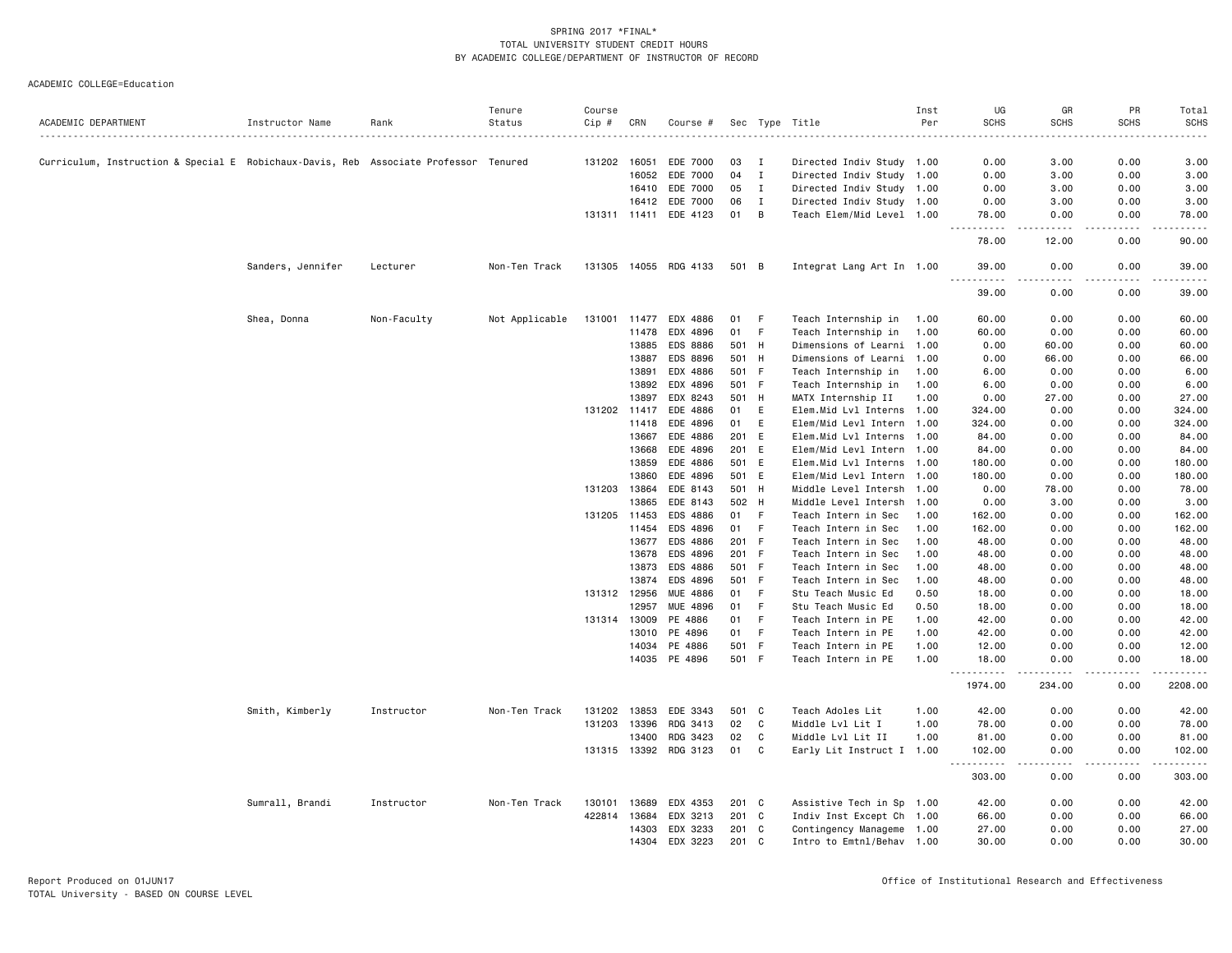| ACADEMIC COLLEGE=Education |  |  |
|----------------------------|--|--|
|----------------------------|--|--|

| ACADEMIC DEPARTMENT                                     | Instructor Name | Rank                          | Tenure<br>Status | Course<br>Cip # | CRN          | Course #              |       |              | Sec Type Title            | Inst<br>Per | UG<br><b>SCHS</b>     | GR<br><b>SCHS</b>    | PR<br><b>SCHS</b>  | Total<br>SCHS         |
|---------------------------------------------------------|-----------------|-------------------------------|------------------|-----------------|--------------|-----------------------|-------|--------------|---------------------------|-------------|-----------------------|----------------------|--------------------|-----------------------|
|                                                         |                 |                               |                  |                 |              |                       |       |              |                           |             | - - - - - - - - - - - |                      |                    | ------                |
|                                                         |                 |                               |                  |                 |              |                       |       |              |                           |             | 165.00                | 0.00                 | 0.00               | 165.00                |
| Curriculum, Instruction & Special E Vanderford, Deborah |                 | Lecturer                      | Non-Ten Track    | 131202 11401    |              | EDE 3343              | 01    | C            | Teach Adoles Lit          | 1.00        | 75.00                 | 0.00                 | 0.00               | 75.00                 |
|                                                         |                 |                               |                  |                 |              |                       |       |              |                           |             | 75.00                 | 0.00                 | 0.00               | 75.00                 |
|                                                         | Walker, Ryan    | Assistant Professor Ten Track |                  |                 |              | 131205 11456 EDS 8663 | 01    | C.           | Improving Instructio 1.00 |             | 0.00                  | 39.00                | 0.00               | 39.00                 |
|                                                         |                 |                               |                  |                 | 16170        | EDS 9000              | 02    | D            | Research / Diss           | 1.00        | 0.00                  | 16.00                | 0.00               | 16.00                 |
|                                                         |                 |                               |                  |                 | 16580        | <b>EDS 7000</b>       | 09    | $\mathbf{I}$ | Directed Indiv Study 1.00 |             | 0.00                  | 3.00                 | 0.00               | 3.00                  |
|                                                         |                 |                               |                  |                 |              |                       |       |              |                           |             | 0.00                  | 58.00                | 0.00               | 58.00                 |
|                                                         | Wiley, Holly    | Instructor                    | Non-Ten Track    | 131307          | 13008        | PE 4883               | 01    | C            | School Health Ed          | 1.00        | 48.00                 | 0.00                 | 0.00               | 48.00                 |
|                                                         |                 |                               |                  |                 | 13011        | PE 6883               | 01    | C            | School Health Educ        | 1.00        | 0.00                  | 6.00                 | 0.00               | 6.00                  |
|                                                         |                 |                               |                  | 260908 11722    |              | EP 4183               | 01    | B            | Exercise & Weight Co 1.00 |             | 144.00                | 0.00                 | 0.00               | 144.00                |
|                                                         |                 |                               |                  | 310501          | 12489        | KI 2023               | 02    | C.           | Found of Health Educ 1.00 |             | 216.00                | 0.00                 | 0.00               | 216.00                |
|                                                         |                 |                               |                  |                 | 13001        | PE 3153               | 01    | C.           | Methods of Elem PE        | 1.00        | 78.00                 | 0.00                 | 0.00               | 78.00                 |
|                                                         |                 |                               |                  |                 |              |                       |       |              |                           |             | 486.00                | 6.00                 | 0.00               | 492.00                |
|                                                         | Yuan, Ruiping   | Instructor                    | Non-Ten Track    |                 | 131202 13849 | EDE 3123              | 501 C |              | Early Childhood Ed        | 1.00        | 54.00                 | 0.00                 | 0.00               | 54.00                 |
|                                                         |                 |                               |                  | 131315 11400    |              | EDE 3233              | 02    | C.           | Teach Lit at Elem/Mi 1.00 |             | 66.00                 | 0.00                 | 0.00               | 66.00                 |
|                                                         |                 |                               |                  |                 | 13390        | RDG 3113              | 02    | $\mathbf{C}$ | Early Literacy Instr 1.00 |             | 99.00                 | 0.00                 | 0.00               | 99.00                 |
|                                                         |                 |                               |                  |                 | 13852        | EDE 3233              | 501 C |              | Teach Lit at Elem/Mi 1.00 |             | 51.00                 | 0.00                 | 0.00               | 51.00                 |
|                                                         |                 |                               |                  |                 |              |                       |       |              |                           |             | 270.00                | 0.00                 | .<br>0.00          | 270.00                |
| -------------------------------------                   |                 |                               |                  |                 |              |                       |       |              |                           |             | ==========            | <b>EEEEEEEEE</b>     | <b>CONSESSER</b>   | ==========            |
| Curriculum, Instruction & Special E                     |                 |                               |                  |                 |              |                       |       |              |                           |             | 8286.00<br>========== | 967.00<br>========== | 0.00<br>========== | 9253.00<br>========== |
|                                                         |                 |                               |                  |                 |              |                       |       |              |                           |             |                       |                      |                    |                       |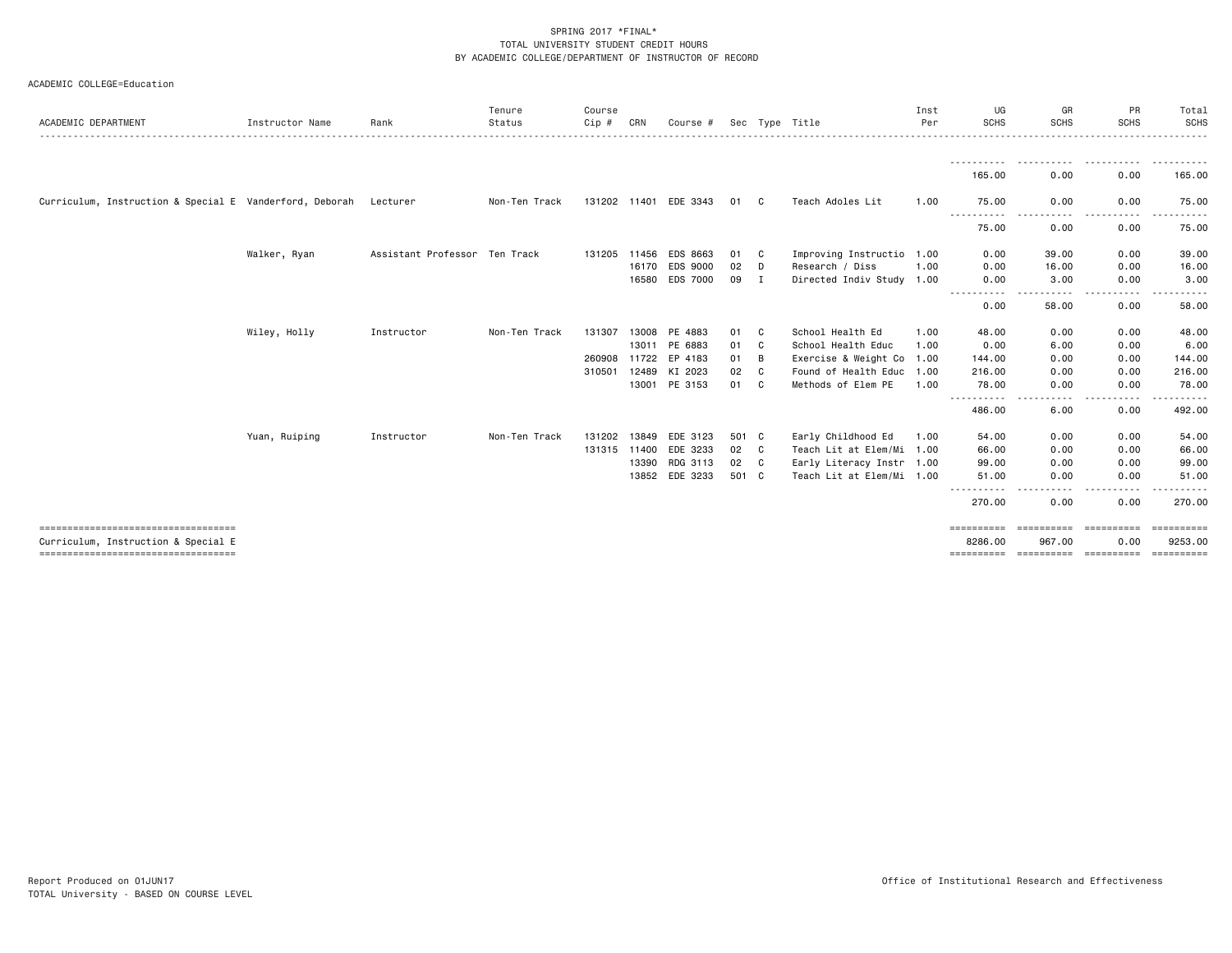#### ACADEMIC COLLEGE=Education

| ACADEMIC DEPARTMENT    | Instructor Name                  | Rank                              | Tenure<br>Status | Course<br>Cip # | CRN   | Course #                   |              |             | Sec Type Title                                         | Inst<br>Per | UG<br><b>SCHS</b>                     | GR<br><b>SCHS</b>             | PR<br><b>SCHS</b>            | Total<br>SCHS                               |
|------------------------|----------------------------------|-----------------------------------|------------------|-----------------|-------|----------------------------|--------------|-------------|--------------------------------------------------------|-------------|---------------------------------------|-------------------------------|------------------------------|---------------------------------------------|
| Educational Leadership | Armstrong, Christoph Non-Faculty |                                   | Not Applicable   |                 |       | 130407 13807 CCL 8143      | 501 C        |             | Program Planning and 1.00                              |             | 0.00                                  | 36.00                         | 0.00                         | 36.00                                       |
|                        |                                  |                                   |                  |                 |       |                            |              |             |                                                        |             | <u>.</u><br>0.00                      | $\frac{1}{2}$<br>36.00        | .<br>0.00                    | .<br>36.00                                  |
|                        | Baham, Jeremy                    | Non-Faculty                       | Not Applicable   | 300000          | 14078 | TKT 4423                   | 501 C        |             | History of Veterans' 1.00                              |             | 39,00                                 | 0.00                          | 0.00                         | 39.00                                       |
|                        |                                  |                                   |                  |                 |       | 14087 TKT 6423             | 501 C        |             | History of Veterans' 1.00                              |             | 0.00<br>$\sim$ $\sim$ $\sim$<br>----- | 12.00<br>-----                | 0.00<br>لأعامل               | 12.00<br>وساعات                             |
|                        |                                  |                                   |                  |                 |       |                            |              |             |                                                        |             | 39.00                                 | 12.00                         | 0.00                         | 51.00                                       |
|                        | Blendinger, Jack                 | Professor                         | Tenured          | 130301          | 12554 | LSK 6013                   | 01           | C           | Academic Writing for 1.00                              |             | 0.00                                  | 30.00                         | 0.00                         | 30.00                                       |
|                        |                                  |                                   |                  | 130401          | 15565 | EDA 9000                   | 01           | D           | Research / Diss                                        | 1.00        | 0.00                                  | 28.00                         | 0.00                         | 28.00                                       |
|                        |                                  |                                   |                  |                 | 16058 | EDA 7000                   | 01           | $\mathbf I$ | Directed Indiv Study 1.00                              |             | 0.00                                  | 3.00                          | 0.00                         | 3.00                                        |
|                        |                                  |                                   |                  |                 | 16134 | EDA 8990                   | 01           | C           | Special Topic In EDA 1.00                              |             | 0.00                                  | 33.00<br>$\sim$ $\sim$ $\sim$ | 0.00<br>$\sim$ $\sim$ $\sim$ | 33.00<br>$\sim$ $\sim$ $\sim$ $\sim$ $\sim$ |
|                        |                                  |                                   |                  |                 |       |                            |              |             |                                                        |             | 0.00                                  | 94.00                         | 0.00                         | 94.00                                       |
|                        | Brocato, Donna                   | Associate Professor Tenured       |                  | 130101 11434    |       | EDF 4243                   | 01 C         |             | Plan for Diverse Lea 1.00                              |             | 54.00                                 | 0.00                          | 0.00                         | 54.00                                       |
|                        |                                  |                                   |                  |                 | 11436 | EDF 4243                   | <b>S01</b>   | C           | Plan for Diverse Lea                                   | 1.00        | 39.00                                 | 0.00                          | 0.00                         | 39.00                                       |
|                        |                                  |                                   |                  |                 | 11438 | EDF 6243                   | S02 C        |             | Plan for Diverse Lea                                   | 1.00        | 0.00                                  | 3.00                          | 0.00                         | 3.00                                        |
|                        |                                  |                                   |                  |                 | 14178 | EDF 8353                   | 01           | <b>C</b>    | Prin Of Cur Devel                                      | 1.00        | 0.00                                  | 30.00                         | 0.00                         | 30.00                                       |
|                        |                                  |                                   |                  | 130401          | 15568 | EDA 9000                   | 04           | D           | Research / Diss                                        | 1.00        | 0.00<br>.                             | 7.00<br>-----                 | 0.00<br>.                    | 7.00<br>.                                   |
|                        |                                  |                                   |                  |                 |       |                            |              |             |                                                        |             | 93.00                                 | 40.00                         | 0.00                         | 133.00                                      |
|                        | Campbell, Annika                 | Non-Faculty                       | Not Applicable   | 309999          | 14101 | ISE 4200                   | 802 A        |             | Intl Student Exchang 1.00                              |             | 166.00                                | 0.00                          | 0.00                         | 166.00                                      |
|                        |                                  |                                   |                  |                 |       | 14102 ISE 4200             | 803 A        |             | Intl Student Exchang 1.00                              |             | 42.00                                 | 0.00                          | 0.00                         | 42.00<br>.                                  |
|                        |                                  |                                   |                  |                 |       |                            |              |             |                                                        |             | 208.00                                | 0.00                          | 0.00                         | 208.00                                      |
|                        | Coats, Linda                     | Professor                         | Tenured          | 130401 13845    |       | EDA 8190                   | 501 S        |             | Wkshp Ed Adm & Super 1.00                              |             | 0.00                                  | 3.00                          | 0.00                         | 3.00                                        |
|                        |                                  |                                   |                  |                 | 16394 | EDA 9000                   | 05           | D           | Research / Diss                                        | 1.00        | 0.00                                  | 8.00                          | 0.00                         | 8.00                                        |
|                        |                                  |                                   |                  | 130407 13804    |       | CCL 8113                   | 501 C        |             | Comm Col Hist/Philos 1.00                              |             | 0.00                                  | 24.00                         | 0.00                         | 24.00                                       |
|                        |                                  |                                   |                  |                 |       | 15727 CCL 9000             | 504 D        |             | Diss./Dissertation R 1.00                              |             | 0.00                                  | 17.00<br>.                    | 0.00                         | 17.00<br>.                                  |
|                        |                                  |                                   |                  |                 |       |                            |              |             |                                                        |             | 0.00                                  | 52.00                         | 0.00                         | 52.00                                       |
|                        | Cutts, Qiana                     | Assistant Professor Non-Ten Track |                  | 130601          | 13868 | EDF 8553                   | 501 C        |             | Research in the Clas 1.00                              |             | 0.00                                  | 57.00                         | 0.00                         | 57.00                                       |
|                        |                                  |                                   |                  |                 |       | 231302 11427 EDF 3413      | $02 \quad B$ |             | Writing For Thinking 1.00                              |             | 72.00<br>-----                        | 0.00<br>-----                 | 0.00<br>.                    | 72.00<br>.                                  |
|                        |                                  |                                   |                  |                 |       |                            |              |             |                                                        |             | 72.00                                 | 57.00                         | 0.00                         | 129.00                                      |
|                        | Davis, James                     | Associate Professor Tenured       |                  |                 |       | 130407 15725 CCL 9000      | 502 D        |             | Diss./Dissertation R 1.00                              |             | 0.00                                  | 14.00                         | 0.00                         | 14.00                                       |
|                        |                                  |                                   |                  |                 |       |                            |              |             |                                                        |             | <b>.</b><br>0.00                      | .<br>14.00                    | .<br>0.00                    | .<br>14.00                                  |
|                        | Derby, Christy                   | Lecturer                          | Non-Ten Track    | 130901          | 11421 | EDF 3333                   | 01           | C           | Social Foundation Ed 1.00                              |             | 87.00                                 | 0.00                          | 0.00                         | 87.00                                       |
|                        |                                  |                                   |                  |                 | 11422 | EDF 3333                   | 03           | C           | Social Foundation Ed 1.00                              |             | 87.00                                 | 0.00                          | 0.00                         | 87.00                                       |
|                        |                                  |                                   |                  |                 | 11424 | EDF 3333                   | 05           | $\mathbf C$ | Social Foundation Ed 1.00                              |             | 87.00                                 | 0.00                          | 0.00                         | 87.00                                       |
|                        |                                  |                                   |                  |                 | 11425 | EDF 3333                   | 06           | C           | Social Foundation Ed 1.00                              |             | 84.00                                 | 0.00<br>$\sim$ $\sim$ $\sim$  | 0.00                         | 84.00                                       |
|                        |                                  |                                   |                  |                 |       |                            |              |             |                                                        |             | .<br>345.00                           | 0.00                          | .<br>0.00                    | .<br>345.00                                 |
|                        | Exmeyer, Leslie                  | Non-Faculty                       | Not Applicable   | 130301          | 12551 | LSK 2010<br>14010 LSK 2010 | 01<br>501 C  | C           | Praxis: Acad Core En 1.00<br>Praxis: Acad Core En 1.00 |             | 33.00<br>42.00                        | 0.00<br>0.00                  | 0.00<br>0.00                 | 33.00<br>42.00                              |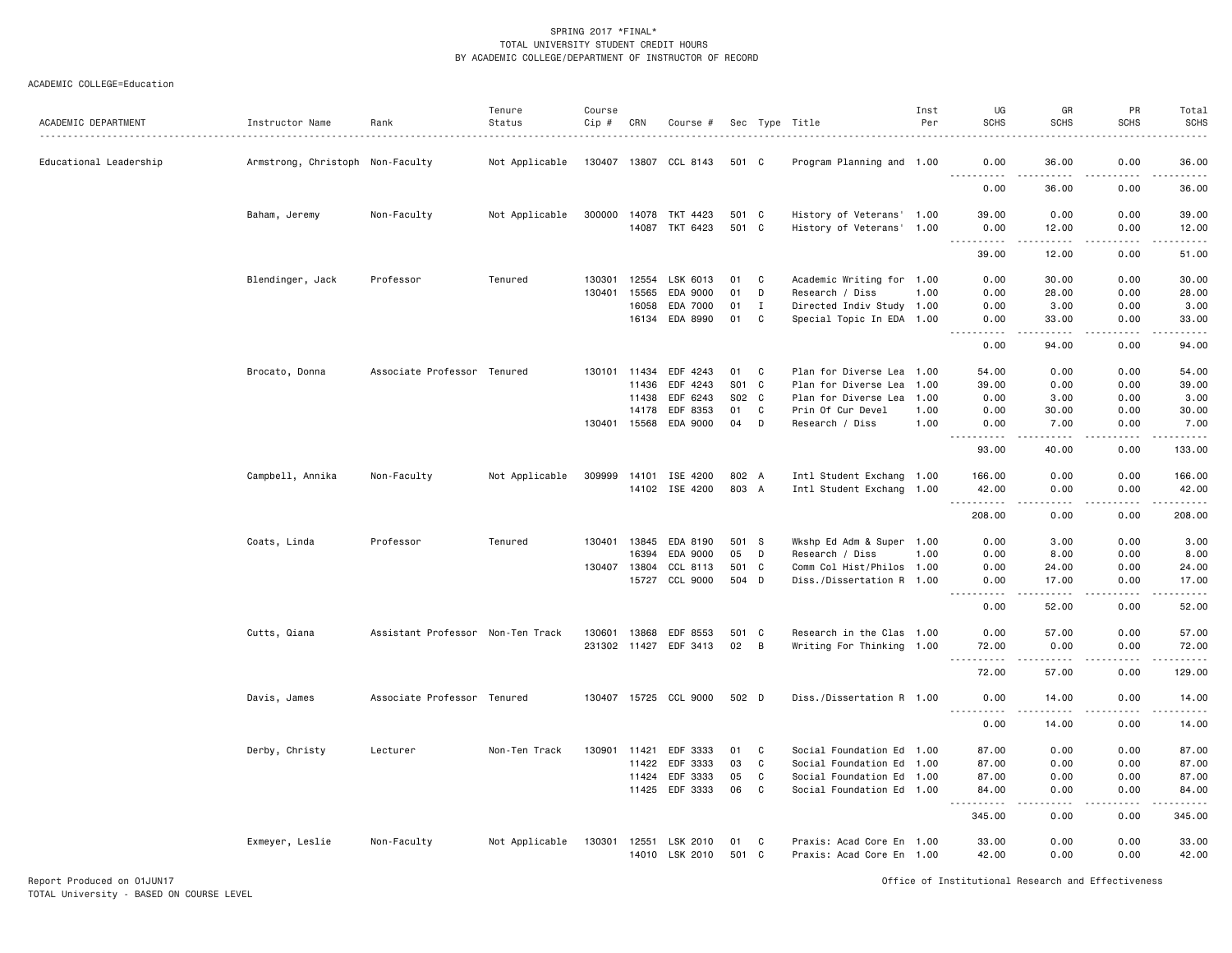| ACADEMIC COLLEGE=Education |  |
|----------------------------|--|
|                            |  |

| ACADEMIC DEPARTMENT    | Instructor Name               | Rank                              | Tenure<br>Status | Course<br>Cip # | CRN   | Course #              |       |    | Sec Type Title            | Inst<br>Per | UG<br><b>SCHS</b>                                                                                                                                            | GR<br><b>SCHS</b>                                                                                                                                             | PR<br><b>SCHS</b>                                                                                                                                            | Total<br><b>SCHS</b> |
|------------------------|-------------------------------|-----------------------------------|------------------|-----------------|-------|-----------------------|-------|----|---------------------------|-------------|--------------------------------------------------------------------------------------------------------------------------------------------------------------|---------------------------------------------------------------------------------------------------------------------------------------------------------------|--------------------------------------------------------------------------------------------------------------------------------------------------------------|----------------------|
|                        |                               |                                   | .                |                 |       |                       |       |    |                           |             |                                                                                                                                                              |                                                                                                                                                               |                                                                                                                                                              | .                    |
|                        |                               |                                   |                  |                 |       |                       |       |    |                           |             | <u>.</u><br>75.00                                                                                                                                            | 0.00                                                                                                                                                          | 0.00                                                                                                                                                         | .<br>75.00           |
| Educational Leadership | Farmer, Angela                | Assistant Professor Ten Track     |                  | 130401 11389    |       | EDA 8163              | 01    | C  | Pub Sch Finance           | 1.00        | 0.00                                                                                                                                                         | 15.00                                                                                                                                                         | 0.00                                                                                                                                                         | 15.00                |
|                        |                               |                                   |                  |                 | 14688 | EDL 8613              | 502   | H  | Leadership Intern II      | 1.00        | 0.00                                                                                                                                                         | 18.00                                                                                                                                                         | 0.00                                                                                                                                                         | 18.00                |
|                        |                               |                                   |                  |                 |       | 15566 EDA 9000        | 02    | D  | Research / Diss           | 1.00        | 0.00<br>.                                                                                                                                                    | 30.00                                                                                                                                                         | 0.00                                                                                                                                                         | 30.00                |
|                        |                               |                                   |                  |                 |       |                       |       |    |                           |             | $\sim$ $\sim$ $\sim$<br>0.00                                                                                                                                 | .<br>63.00                                                                                                                                                    | $\frac{1}{2} \left( \frac{1}{2} \right) \left( \frac{1}{2} \right) \left( \frac{1}{2} \right) \left( \frac{1}{2} \right) \left( \frac{1}{2} \right)$<br>0.00 | .<br>63.00           |
|                        | Fincher, Mark                 | Assistant Professor Ten Track     |                  | 130407          | 13639 | CCL 8313              | 201 C |    | Comm Coll Instrl Ass 1.00 |             | 0.00                                                                                                                                                         | 30.00                                                                                                                                                         | 0.00                                                                                                                                                         | 30.00                |
|                        |                               |                                   |                  |                 | 14311 | CCL 8113              | 201 C |    | Comm Col Hist/Philos      | 1.00        | 0.00                                                                                                                                                         | 24.00                                                                                                                                                         | 0.00                                                                                                                                                         | 24.00                |
|                        |                               |                                   |                  |                 |       | 15728 CCL 9000        | 505 D |    | Diss./Dissertation R 1.00 |             | 0.00                                                                                                                                                         | 7.00                                                                                                                                                          | 0.00                                                                                                                                                         | 7.00                 |
|                        |                               |                                   |                  |                 | 16303 | CCL 7000              | 201 I |    | Directed Individual       | 1.00        | 0.00<br>$\sim 100$<br>$\frac{1}{2} \left( \frac{1}{2} \right) \left( \frac{1}{2} \right) \left( \frac{1}{2} \right) \left( \frac{1}{2} \right)$              | 1.00                                                                                                                                                          | 0.00                                                                                                                                                         | 1.00<br>.            |
|                        |                               |                                   |                  |                 |       |                       |       |    |                           |             | 0.00                                                                                                                                                         | 62.00                                                                                                                                                         | 0.00                                                                                                                                                         | 62.00                |
|                        | Hailey, Leigh                 | Clinical Assist Pro Non-Ten Track |                  | 130401          | 13871 | EDL 8613              | 501 H |    | Leadership Intern II 1.00 |             | 0.00                                                                                                                                                         | 24.00                                                                                                                                                         | 0.00                                                                                                                                                         | 24.00                |
|                        |                               |                                   |                  |                 | 13872 | EDL 8623              | 501   | C. | Curric Leadership         | 1.00        | 0.00                                                                                                                                                         | 24.00                                                                                                                                                         | 0.00                                                                                                                                                         | 24.00                |
|                        |                               |                                   |                  |                 | 14689 | EDL 8623              | 502 C |    | Curric Leadership         | 1.00        | 0.00                                                                                                                                                         | 24.00                                                                                                                                                         | 0.00                                                                                                                                                         | 24.00                |
|                        |                               |                                   |                  |                 | 15567 | EDA 9000              | 03    | D  | Research / Diss           | 1.00        | 0.00                                                                                                                                                         | 14.00                                                                                                                                                         | 0.00                                                                                                                                                         | 14.00                |
|                        |                               |                                   |                  |                 | 15729 | EDL 7000              | 501 I |    | Directed Indiv Study      | 1.00        | 0.00                                                                                                                                                         | 3.00                                                                                                                                                          | 0.00                                                                                                                                                         | 3.00                 |
|                        |                               |                                   |                  |                 | 15730 | EDL 7000              | 502 I |    | Directed Indiv Study 1.00 |             | 0.00                                                                                                                                                         | 3.00                                                                                                                                                          | 0.00                                                                                                                                                         | 3.00                 |
|                        |                               |                                   |                  |                 | 15731 | EDL 7000              | 503 I |    | Directed Indiv Study 1.00 |             | 0.00                                                                                                                                                         | 3.00                                                                                                                                                          | 0.00                                                                                                                                                         | 3.00                 |
|                        |                               |                                   |                  |                 | 15732 | EDL 7000              | 504 I |    | Directed Indiv Study      | 1.00        | 0.00                                                                                                                                                         | 3.00                                                                                                                                                          | 0.00                                                                                                                                                         | 3.00                 |
|                        |                               |                                   |                  |                 | 15734 | EDL 7000              | 505 I |    | Directed Indiv Study 1.00 |             | 0.00                                                                                                                                                         | 3.00                                                                                                                                                          | 0.00                                                                                                                                                         | 3.00                 |
|                        |                               |                                   |                  |                 | 15735 | EDL 7000              | 506 I |    | Directed Indiv Study 1.00 |             | 0.00                                                                                                                                                         | 3.00                                                                                                                                                          | 0.00                                                                                                                                                         | 3.00                 |
|                        |                               |                                   |                  |                 | 15737 | EDL 7000              | 507 I |    | Directed Indiv Study 1.00 |             | 0.00                                                                                                                                                         | 3.00                                                                                                                                                          | 0.00                                                                                                                                                         | 3.00                 |
|                        |                               |                                   |                  |                 | 16093 | EDL 7000              | 508 I |    | Directed Indiv Study 1.00 |             | 0.00                                                                                                                                                         | 3.00                                                                                                                                                          | 0.00                                                                                                                                                         | 3.00                 |
|                        |                               |                                   |                  |                 |       | 16095 EDL 7000        | 509 I |    | Directed Indiv Study 1.00 |             | 0.00                                                                                                                                                         | 3.00                                                                                                                                                          | 0.00                                                                                                                                                         | 3.00                 |
|                        |                               |                                   |                  |                 |       |                       |       |    |                           |             | $\frac{1}{2} \left( \frac{1}{2} \right) \left( \frac{1}{2} \right) \left( \frac{1}{2} \right) \left( \frac{1}{2} \right) \left( \frac{1}{2} \right)$<br>0.00 | 113.00                                                                                                                                                        | .<br>0.00                                                                                                                                                    | 113.00               |
|                        | Hanson, Bruce                 | Non-Employee                      | Not Applicable   |                 |       | 130407 13809 CCL 8343 | 501 C |    | Community Dev Resour 1.00 |             | 0.00<br>.                                                                                                                                                    | 30.00<br>. <u>.</u>                                                                                                                                           | 0.00                                                                                                                                                         | 30.00<br>. <b>.</b>  |
|                        |                               |                                   |                  |                 |       |                       |       |    |                           |             | 0.00                                                                                                                                                         | 30.00                                                                                                                                                         | <u>.</u><br>0.00                                                                                                                                             | 30.00                |
|                        | King, Stephanie               | Associate Professor Tenured       |                  | 130407          | 14639 | CCL 9913              | 501 S |    | Dissertation Seminar      | 1.00        | 0.00                                                                                                                                                         | 15.00                                                                                                                                                         | 0.00                                                                                                                                                         | 15.00                |
|                        |                               |                                   |                  |                 | 14640 | CCL 9913              | 502 S |    | Dissertation Seminar 1.00 |             | 0.00                                                                                                                                                         | 15.00                                                                                                                                                         | 0.00                                                                                                                                                         | 15.00                |
|                        |                               |                                   |                  |                 |       | 15724 CCL 9000        | 501 D |    | Diss./Dissertation R 1.00 |             | 0.00<br>.                                                                                                                                                    | 33.00<br>$\frac{1}{2} \left( \frac{1}{2} \right) \left( \frac{1}{2} \right) \left( \frac{1}{2} \right) \left( \frac{1}{2} \right) \left( \frac{1}{2} \right)$ | 0.00<br>.                                                                                                                                                    | 33.00<br>.           |
|                        |                               |                                   |                  |                 |       |                       |       |    |                           |             | 0.00                                                                                                                                                         | 63.00                                                                                                                                                         | 0.00                                                                                                                                                         | 63.00                |
|                        | Long, Cheryl                  | Research Assist Pro Non-Ten Track |                  |                 |       | 231302 11431 EDF 3413 | 06    | B  | Writing For Thinking 1.00 |             | 75.00                                                                                                                                                        | 0.00                                                                                                                                                          | 0.00                                                                                                                                                         | 75.00                |
|                        |                               |                                   |                  |                 |       |                       |       |    |                           |             | 75.00                                                                                                                                                        | 0.00                                                                                                                                                          | 0.00                                                                                                                                                         | 75.00                |
|                        | McReynolds, Ritalain Lecturer |                                   | Non-Ten Track    |                 |       | 131315 12552 LSK 2013 | 01    | C  | Speed Reading             | 1.00        | 90.00                                                                                                                                                        | 0.00                                                                                                                                                          | 0.00                                                                                                                                                         | 90.00                |
|                        |                               |                                   |                  |                 |       | 12553 LSK 2013        | 02    | C  | Speed Reading             | 1.00        | 90.00                                                                                                                                                        | 0.00                                                                                                                                                          | 0.00                                                                                                                                                         | 90.00                |
|                        |                               |                                   |                  |                 |       |                       |       |    |                           |             | $\sim$ $\sim$ $\sim$<br>$\cdots \cdots \cdots$<br>180.00                                                                                                     | .<br>0.00                                                                                                                                                     | -----<br>0.00                                                                                                                                                | .<br>180.00          |
|                        | Miller, Robert                | Non-Employee                      | Not Applicable   |                 |       | 130407 13806 CCL 8133 | 501 C |    | Lead Theory Pract in 1.00 |             | 0.00                                                                                                                                                         | 21.00                                                                                                                                                         | 0.00                                                                                                                                                         | 21.00                |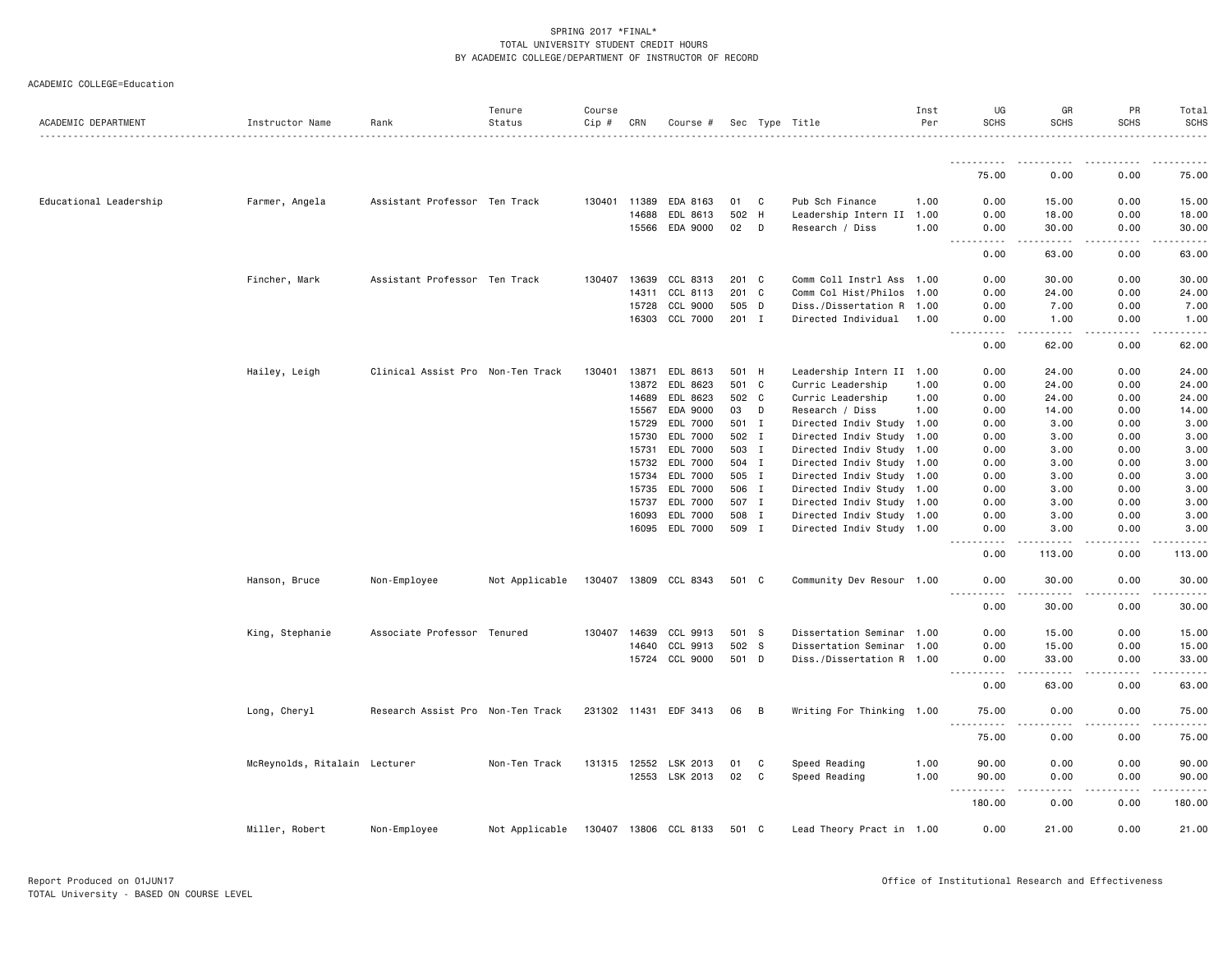| ACADEMIC COLLEGE=Education |  |  |
|----------------------------|--|--|
|----------------------------|--|--|

| ACADEMIC DEPARTMENT    | Instructor Name   | Rank                          | Tenure<br>Status | Course<br>Cip # | CRN          | Course #              |         |              | Sec Type Title            | Inst<br>Per | UG<br><b>SCHS</b>                   | GR<br><b>SCHS</b>                                                                                                                                             | PR<br><b>SCHS</b>  | Total<br><b>SCHS</b> |
|------------------------|-------------------|-------------------------------|------------------|-----------------|--------------|-----------------------|---------|--------------|---------------------------|-------------|-------------------------------------|---------------------------------------------------------------------------------------------------------------------------------------------------------------|--------------------|----------------------|
|                        |                   |                               |                  |                 |              |                       |         |              |                           |             | <u>.</u>                            |                                                                                                                                                               |                    |                      |
|                        |                   |                               |                  |                 |              |                       |         |              |                           |             | 0.00                                | 21.00                                                                                                                                                         | 0.00               | 21.00                |
| Educational Leadership | Molina, Danielle  | Assistant Professor Ten Track |                  |                 |              | 130499 16012 HED 8990 | 01      | C            | Special Topic In HED 1.00 |             | 0.00                                | 24.00                                                                                                                                                         | 0.00               | 24.00                |
|                        |                   |                               |                  |                 |              | 16014 HED 8990        | 03      | C            | Special Topic In HED 1.00 |             | 0.00<br>.                           | 57.00<br>.                                                                                                                                                    | 0.00<br>-----      | 57.00<br>.           |
|                        |                   |                               |                  |                 |              |                       |         |              |                           |             | 0.00                                | 81.00                                                                                                                                                         | 0.00               | 81.00                |
|                        | Musser, Madhurima | Lecturer                      | Non-Ten Track    |                 | 131202 11432 | EDF 3423              | 01      | C            | Exploring Diversity       | 1.00        | 78.00                               | 0.00                                                                                                                                                          | 0.00               | 78.00                |
|                        |                   |                               |                  |                 | 11433        | EDF 3423              | 02      | C            | Exploring Diversity       | 1.00        | 33.00                               | 0.00                                                                                                                                                          | 0.00               | 33.00                |
|                        |                   |                               |                  |                 | 231302 11428 | EDF 3413              | 03      | В            | Writing For Thinking      | 1.00        | 72.00                               | 0.00                                                                                                                                                          | 0.00               | 72.00                |
|                        |                   |                               |                  |                 | 11429        | EDF 3413              | 04      | В            | Writing For Thinking 1.00 |             | 72.00<br>.                          | 0.00                                                                                                                                                          | 0.00               | 72.00                |
|                        |                   |                               |                  |                 |              |                       |         |              |                           |             | 255.00                              | 0.00                                                                                                                                                          | 0.00               | 255.00               |
|                        | Nader, Richard    | Research Professor            | Non-Ten Track    |                 |              | 309999 12485 ISE 4103 | 01      | C            | Cross-Cultural Leade 1.00 |             | 21.00<br>.                          | 0.00<br>.                                                                                                                                                     | 0.00               | 21.00<br>.           |
|                        |                   |                               |                  |                 |              |                       |         |              |                           |             | 21.00                               | 0.00                                                                                                                                                          | 0.00               | 21.00                |
|                        | Prince, Debra     | Associate Professor Tenured   |                  |                 | 130601 11439 | EDF 8363              | 02      | C            | Func & Met Res In Ed      | 1.00        | 0.00                                | 30.00                                                                                                                                                         | 0.00               | 30.00                |
|                        |                   |                               |                  |                 |              | 13867 EDF 8363        | 501     | <b>C</b>     | Func & Met Res In Ed 1.00 |             | 0.00<br>.                           | 24.00<br>$- - - - -$                                                                                                                                          | 0.00<br>.          | 24.00<br>. <b>.</b>  |
|                        |                   |                               |                  |                 |              |                       |         |              |                           |             | 0.00                                | 54.00                                                                                                                                                         | 0.00               | 54.00                |
|                        | Stumpf, Arthur    | Associate Professor Tenured   |                  | 130407          | 13810        | CCL 8353              | 501 C   |              | Appl Org Theory CC L 1.00 |             | 0.00                                | 15.00                                                                                                                                                         | 0.00               | 15.00                |
|                        |                   |                               |                  |                 | 13811        | CCL 8383              | 501 C   |              | Ethical Decision CC       | 1.00        | 0.00                                | 24.00                                                                                                                                                         | 0.00               | 24.00                |
|                        |                   |                               |                  |                 |              | 15726 CCL 9000        | 503 D   |              | Diss./Dissertation R 1.00 |             | 0.00<br>.                           | 54.00<br>.                                                                                                                                                    | 0.00<br>.          | 54.00<br>. <b>.</b>  |
|                        |                   |                               |                  |                 |              |                       |         |              |                           |             | 0.00                                | 93.00                                                                                                                                                         | 0.00               | 93.00                |
|                        | Taylor, Leonard   | Assistant Professor Ten Track |                  | 130499          | 16013        | <b>HED 8990</b>       | 02      | C            | Special Topic In HED 1.00 |             | 0.00                                | 18.00                                                                                                                                                         | 0.00               | 18.00                |
|                        |                   |                               |                  |                 |              | 131101 11003 COE 8730 | 01      | E            | Internship-Student A 1.00 |             | 0.00<br>$\sim$ $\sim$ $\sim$ $\sim$ | 30.00<br>$\frac{1}{2} \left( \frac{1}{2} \right) \left( \frac{1}{2} \right) \left( \frac{1}{2} \right) \left( \frac{1}{2} \right) \left( \frac{1}{2} \right)$ | 0.00<br>-----      | 30.00<br>.           |
|                        |                   |                               |                  |                 |              |                       |         |              |                           |             | 0.00                                | 48.00                                                                                                                                                         | 0.00               | 48.00                |
|                        | Wallin, Patsy     | Assistant Professor Ten Track |                  | 130401          |              | 13672 EDL 8613        | 201 H   |              | Leadership Intern II 1.00 |             | 0.00                                | 30.00                                                                                                                                                         | 0.00               | 30.00                |
|                        |                   |                               |                  |                 |              | 13673 EDL 8623        | 201 C   |              | Curric Leadership         | 1.00        | 0.00                                | 36.00                                                                                                                                                         | 0.00               | 36.00                |
|                        |                   |                               |                  |                 | 15793        | EDL 7000              | $201$ I |              | Directed Indiv Study 1.00 |             | 0.00                                | 3.00                                                                                                                                                          | 0.00               | 3.00                 |
|                        |                   |                               |                  |                 |              | 15795 EDL 7000        | 202 I   |              | Directed Indiv Study 1.00 |             | 0.00                                | 3.00                                                                                                                                                          | 0.00               | 3.00                 |
|                        |                   |                               |                  |                 | 15796        | EDL 7000              | 203 I   |              | Directed Indiv Study 1.00 |             | 0.00<br>$\sim$ $\sim$ $\sim$ $\sim$ | 3.00<br>.                                                                                                                                                     | 0.00<br>.          | 3.00<br>$- - - - -$  |
|                        |                   |                               |                  |                 |              |                       |         |              |                           |             | 0.00                                | 75.00                                                                                                                                                         | 0.00               | 75.00                |
|                        | Xu, Jianzhong     | Professor                     | Tenured          | 130101          | 16503        | EDF 7000              | 01      | Ι.           | Directed Indiv Study 1.00 |             | 0.00                                | 3.00                                                                                                                                                          | 0.00               | 3.00                 |
|                        |                   |                               |                  |                 | 16504        | EDF 7000              | 02      | $\mathbf{I}$ | Directed Indiv Study 1.00 |             | 0.00                                | 3.00                                                                                                                                                          | 0.00               | 3.00                 |
|                        |                   |                               |                  |                 | 16505        | EDF 7000              | 03      | $\mathbf I$  | Directed Indiv Study 1.00 |             | 0.00                                | 3.00                                                                                                                                                          | 0.00               | 3.00                 |
|                        |                   |                               |                  |                 | 130401 16420 | EDA 9000              | 06      | D            | Research / Diss           | 1.00        | 0.00                                | 1.00                                                                                                                                                          | 0.00               | 1.00                 |
|                        |                   |                               |                  |                 | 130603 11441 | EDF 9453              | 01      | C            | Intro Qual Research       | 1.00        | 0.00<br>$\frac{1}{2}$<br>.          | 21.00                                                                                                                                                         | 0.00               | 21.00                |
|                        |                   |                               |                  |                 |              |                       |         |              |                           |             | 0.00                                | 31.00                                                                                                                                                         | 0.00               | 31.00                |
| Educational Leadership |                   |                               |                  |                 |              |                       |         |              |                           |             | ==========<br>1363.00               | ==========<br>1039.00                                                                                                                                         | ==========<br>0.00 | 2402.00              |
|                        |                   |                               |                  |                 |              |                       |         |              |                           |             |                                     | ---------- ---------- ---------                                                                                                                               |                    |                      |

Report Produced on 01JUN17 Office of Institutional Research and Effectiveness

TOTAL University - BASED ON COURSE LEVEL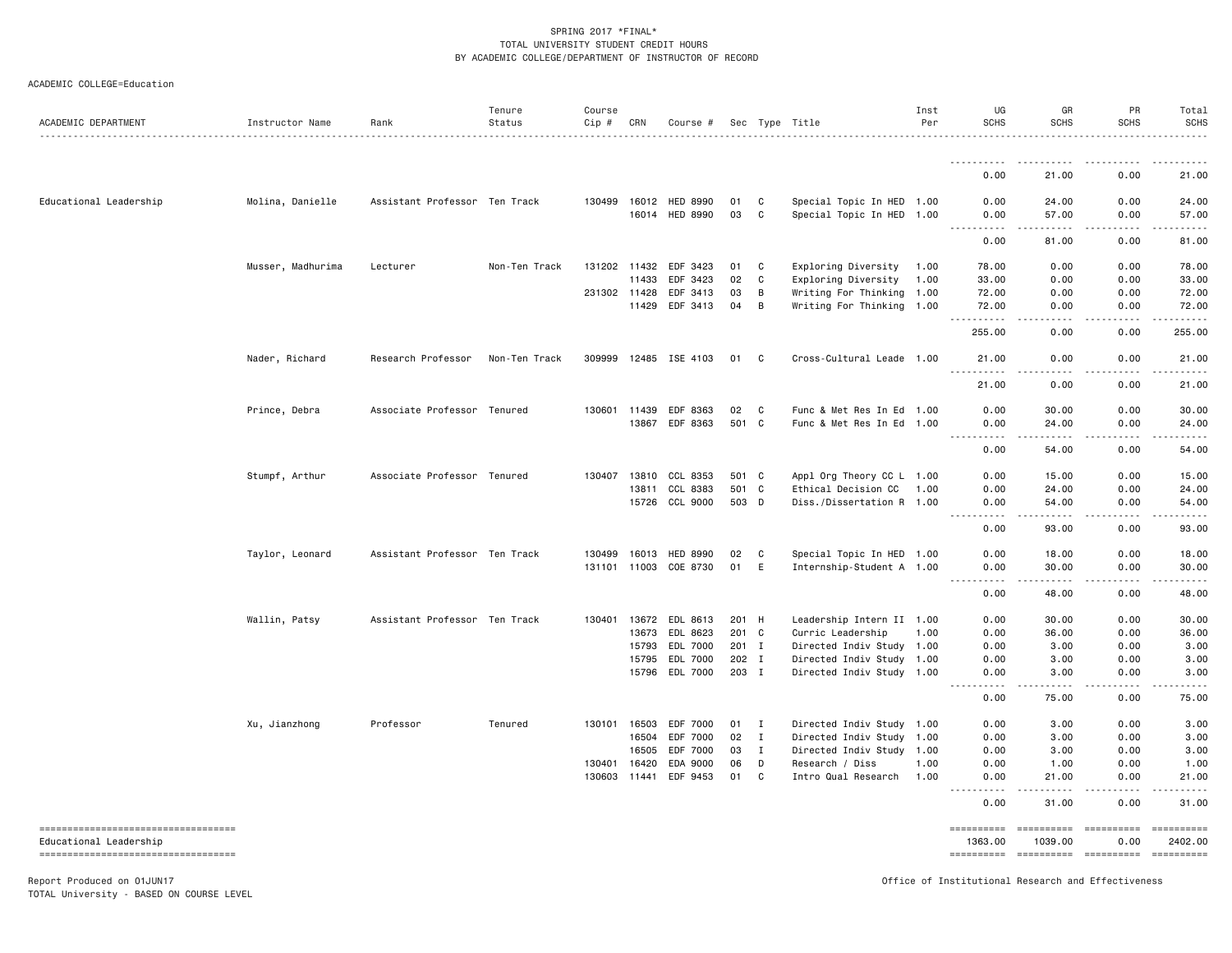|                                                  |                   |                               | Tenure         | Course       |       |                       |       |              |                           | Inst | UG                                                                                                                             | GR                                                                                                                                | PR            | Total                                                                                                                     |
|--------------------------------------------------|-------------------|-------------------------------|----------------|--------------|-------|-----------------------|-------|--------------|---------------------------|------|--------------------------------------------------------------------------------------------------------------------------------|-----------------------------------------------------------------------------------------------------------------------------------|---------------|---------------------------------------------------------------------------------------------------------------------------|
| ACADEMIC DEPARTMENT                              | Instructor Name   | Rank                          | Status         | Cip #        | CRN   | Course #              |       |              | Sec Type Title            | Per  | <b>SCHS</b>                                                                                                                    | <b>SCHS</b>                                                                                                                       | <b>SCHS</b>   | <b>SCHS</b>                                                                                                               |
|                                                  |                   |                               |                |              |       |                       |       |              |                           |      |                                                                                                                                |                                                                                                                                   |               | $\frac{1}{2} \left( \frac{1}{2} \right) \left( \frac{1}{2} \right) \left( \frac{1}{2} \right) \left( \frac{1}{2} \right)$ |
| Instructional Systems & Workforce D Adams, James |                   | Professor                     | Tenured        | 131309 14176 |       | TKT 4143              | 01    | C            | His & Phil Career &       | 1.00 | 30.00                                                                                                                          | 0.00                                                                                                                              | 0.00          | 30.00                                                                                                                     |
|                                                  |                   |                               |                |              | 14177 | TKT 6143              | 01    | C            | His & Phil Career &       | 1.00 | 0.00                                                                                                                           | 24.00                                                                                                                             | 0.00          | 24.00                                                                                                                     |
|                                                  |                   |                               |                | 131319 15466 |       | <b>TKT 9000</b>       | 02    | D            | Research / Diss           | 1.00 | 0.00                                                                                                                           | 7.00                                                                                                                              | 0.00          | 7.00                                                                                                                      |
|                                                  |                   |                               |                | 131399       | 14077 | TKT 4263              | 501 C |              | Diverse Wrk & Ed Env 1.00 |      | 18.00                                                                                                                          | 0.00                                                                                                                              | 0.00          | 18.00                                                                                                                     |
|                                                  |                   |                               |                |              | 14086 | TKT 6263              |       | 501 C        | Diverse Wrk & Ed Env 1.00 |      | 0.00                                                                                                                           | 24.00                                                                                                                             | 0.00          | 24.00                                                                                                                     |
|                                                  |                   |                               |                |              |       | 150612 14175 TKI 3063 | 01    | C            | Ind Human Relations       | 1.00 | 78.00<br>$\begin{array}{cccccccccc} \bullet & \bullet & \bullet & \bullet & \bullet & \bullet & \bullet & \bullet \end{array}$ | 0.00<br>.                                                                                                                         | 0.00<br>.     | 78.00<br>.                                                                                                                |
|                                                  |                   |                               |                |              |       |                       |       |              |                           |      | 126.00                                                                                                                         | 55.00                                                                                                                             | 0.00          | 181.00                                                                                                                    |
|                                                  | Bailey, Ennis     | Non-Faculty                   | Not Applicable | 300000       | 14079 | TKT 4433              | 501 C |              | Dev of Veteran's Ben 1.00 |      | 36.00                                                                                                                          | 0.00                                                                                                                              | 0.00          | 36.00                                                                                                                     |
|                                                  |                   |                               |                |              | 14088 | TKT 6433              | 501 C |              | Dev of Veterans' Ben 1.00 |      | 0.00<br>-----                                                                                                                  | 12.00<br>-----                                                                                                                    | 0.00<br>----- | 12.00<br>.                                                                                                                |
|                                                  |                   |                               |                |              |       |                       |       |              |                           |      | 36.00                                                                                                                          | 12.00                                                                                                                             | 0.00          | 48.00                                                                                                                     |
|                                                  | Bailey, Melinda   | Non-Faculty                   | Not Applicable |              |       | 240102 13996 IDS 4111 | 502 C |              | Professional Seminar 1.00 |      | 24.00                                                                                                                          | 0.00                                                                                                                              | 0.00          | 24.00                                                                                                                     |
|                                                  |                   |                               |                |              |       |                       |       |              |                           |      | 24.00                                                                                                                          | 0.00                                                                                                                              | 0.00          | 24.00                                                                                                                     |
|                                                  | Ballard, Iva      | Instructor                    | Non-Ten Track  |              |       | 521302 10615 BQA 3123 | 03    | C            | Bus Stat Methods II       | 1.00 | 201.00                                                                                                                         | 0.00                                                                                                                              | 0.00          | 201.00                                                                                                                    |
|                                                  |                   |                               |                |              | 10616 | BQA 3123              | 04    | C            | Bus Stat Methods II       | 1.00 | 57.00                                                                                                                          | 0.00                                                                                                                              | 0.00          | 57.00                                                                                                                     |
|                                                  |                   |                               |                |              | 10617 | BQA 3123              | 05    | C            | Bus Stat Methods II       | 1.00 | 195.00                                                                                                                         | 0.00                                                                                                                              | 0.00          | 195.00                                                                                                                    |
|                                                  |                   |                               |                |              | 10618 | BQA 3123              | 06    | C            | Bus Stat Methods II       | 1.00 | 147.00                                                                                                                         | 0.00                                                                                                                              | 0.00          | 147.00                                                                                                                    |
|                                                  |                   |                               |                |              | 13803 | BQA 8443              |       | 501 C        | Stat Analy Bus Dec        | 1.00 | 0.00                                                                                                                           | 42.00<br><u>.</u>                                                                                                                 | 0.00          | 42.00                                                                                                                     |
|                                                  |                   |                               |                |              |       |                       |       |              |                           |      | -----------<br>600.00                                                                                                          | 42.00                                                                                                                             | .<br>0.00     | 642.00                                                                                                                    |
|                                                  | Beriswill, Joanne | Assistant Professor Ten Track |                | 131309       | 13573 | TKT 4623              | 01    | C.           | Del/Eval Tech Traini 1.00 |      | 69.00                                                                                                                          | 0.00                                                                                                                              | 0.00          | 69.00                                                                                                                     |
|                                                  |                   |                               |                | 131319       | 15472 | TKT 9000              | 08    | D            | Research / Diss           | 1.00 | 0.00                                                                                                                           | 4.00                                                                                                                              | 0.00          | 4.00                                                                                                                      |
|                                                  |                   |                               |                |              | 15733 | TKT 7000              | 03    | $\mathbf{I}$ | Directed Indiv Study 1.00 |      | 0.00                                                                                                                           | 6.00                                                                                                                              | 0.00          | 6.00                                                                                                                      |
|                                                  |                   |                               |                |              | 15825 | TKT 7000              | 04    | $\mathbf{I}$ | Directed Indiv Study 1.00 |      | 0.00                                                                                                                           | 1.00                                                                                                                              | 0.00          | 1.00                                                                                                                      |
|                                                  |                   |                               |                |              | 16226 | TKT 7000              | 06    | $\mathbf{I}$ | Directed Indiv Study 1.00 |      | 0.00                                                                                                                           | 2.00                                                                                                                              | 0.00          | 2.00                                                                                                                      |
|                                                  |                   |                               |                |              | 16336 | TKT 7000              | 08    | $\mathbf I$  | Directed Indiv Study 1.00 |      | 0.00                                                                                                                           | 3.00                                                                                                                              | 0.00          | 3.00                                                                                                                      |
|                                                  |                   |                               |                | 150613 14680 |       | TKT 8723              |       | 501 C        | Instructional Design 1.00 |      | 0.00                                                                                                                           | 18.00                                                                                                                             | 0.00          | 18.00<br>والمناصبات                                                                                                       |
|                                                  |                   |                               |                |              |       |                       |       |              |                           |      | 69.00                                                                                                                          | 34.00                                                                                                                             | 0.00          | 103.00                                                                                                                    |
|                                                  | Berryhill, Amy    | Non-Faculty                   | Not Applicable | 090101 10871 |       | CO 1013               | 02    | <b>C</b>     | Intro to Communicati 1.00 |      | 105.00                                                                                                                         | 0.00                                                                                                                              | 0.00          | 105.00                                                                                                                    |
|                                                  |                   |                               |                |              |       | 131303 14070 TKB 2133 | 501 B |              | Sprdsht Design & Ana 1.00 |      | 84.00                                                                                                                          | 0.00                                                                                                                              | 0.00          | 84.00                                                                                                                     |
|                                                  |                   |                               |                |              |       |                       |       |              |                           |      | 189.00                                                                                                                         | 0.00                                                                                                                              | 0.00          | 189.00                                                                                                                    |
|                                                  | Cornelious, Linda | Professor                     | Tenured        | 131319 15360 |       | TKT 9000              | 01    | D            | Research / Diss           | 1.00 | 0.00                                                                                                                           | 17.00                                                                                                                             | 0.00          | 17.00                                                                                                                     |
|                                                  |                   |                               |                |              |       | 15587 TKT 7000        | 02    | $\mathbf{I}$ | Directed Indiv Study 1.00 |      | 0.00                                                                                                                           | 3.00                                                                                                                              | 0.00          | 3.00<br>والمناصبات                                                                                                        |
|                                                  |                   |                               |                |              |       |                       |       |              |                           |      | 0.00                                                                                                                           | 20.00                                                                                                                             | 0.00          | 20.00                                                                                                                     |
|                                                  | Dale, Jonathan    | Instructor                    | Non-Ten Track  | 150611       | 13555 | TKI 3183              | 01    | L            | Machine Metal Proc        | 1.00 | 75.00                                                                                                                          | 0.00                                                                                                                              | 0.00          | 75.00                                                                                                                     |
|                                                  |                   |                               |                |              |       | 150612 14174 TKI 4224 | 01    | C            | Quality Assurance         | 1.00 | 156.00<br>$\sim$ $\sim$<br>-----                                                                                               | 0.00<br>$\frac{1}{2} \left( \frac{1}{2} \right) \left( \frac{1}{2} \right) \left( \frac{1}{2} \right) \left( \frac{1}{2} \right)$ | 0.00<br>----- | 156.00<br>.                                                                                                               |
|                                                  |                   |                               |                |              |       |                       |       |              |                           |      | 231.00                                                                                                                         | 0.00                                                                                                                              | 0.00          | 231.00                                                                                                                    |
|                                                  | Forde, Connie     | Professor                     | Tenured        | 131319 15166 |       | TKT 4000              | 01    | I            | Directed Indiv Study 1.00 |      | 3.00                                                                                                                           | 0.00                                                                                                                              | 0.00          | 3.00                                                                                                                      |
|                                                  |                   |                               |                |              | 15468 | TKT 9000              | 04    | D            | Research / Diss           | 1.00 | 0.00                                                                                                                           | 8.00                                                                                                                              | 0.00          | 8.00                                                                                                                      |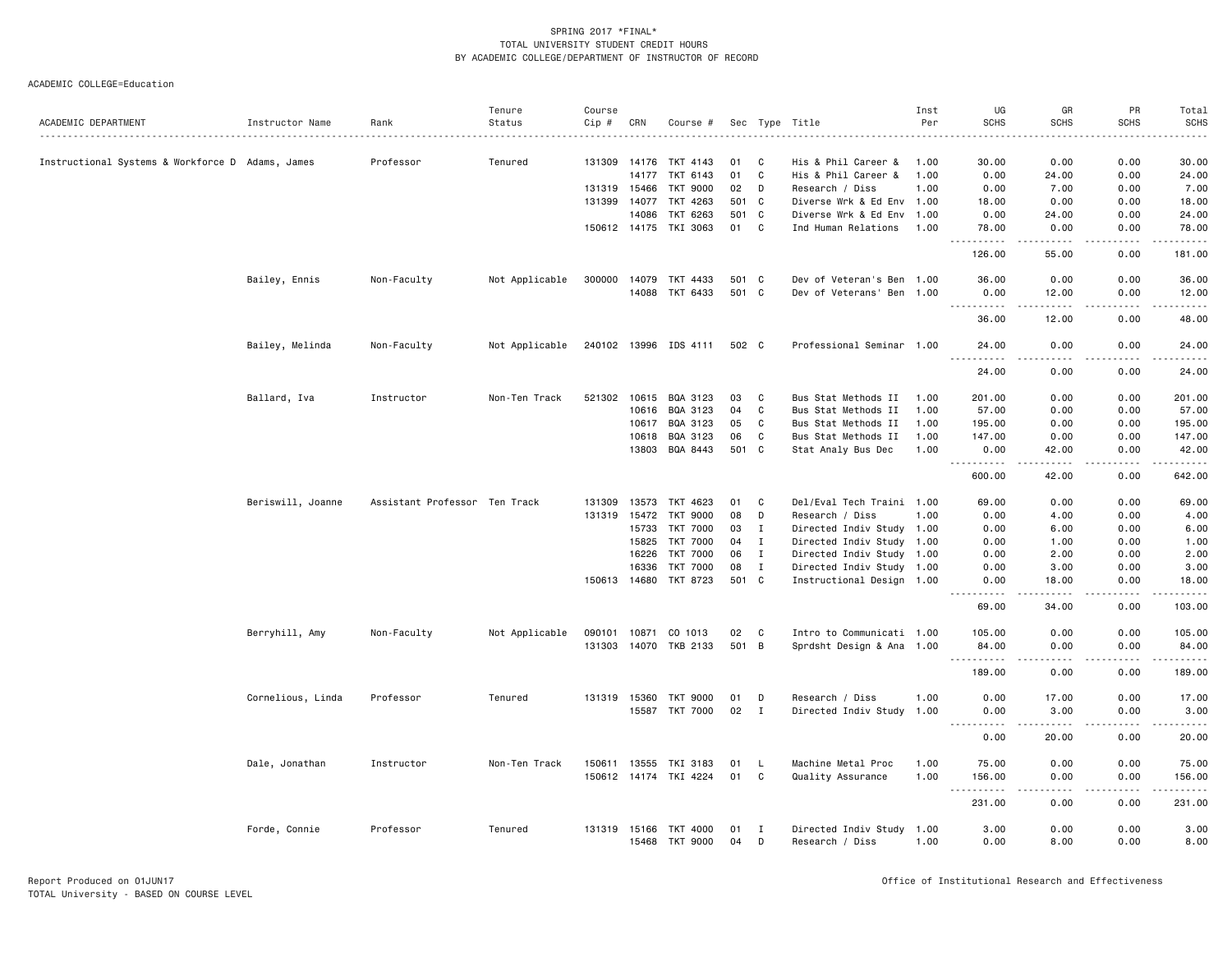#### ACADEMIC COLLEGE=Education

| ACADEMIC DEPARTMENT                                  | Instructor Name | Rank                          | Tenure<br>Status | Course<br>$Cip \#$ | CRN   | Course #              |       |              | Sec Type Title            | Inst<br>Per | UG<br><b>SCHS</b>                   | GR<br><b>SCHS</b>                                                                                                                                            | PR<br><b>SCHS</b>                                                                                                                                            | Total<br><b>SCHS</b>                                                                                                                                                                      |
|------------------------------------------------------|-----------------|-------------------------------|------------------|--------------------|-------|-----------------------|-------|--------------|---------------------------|-------------|-------------------------------------|--------------------------------------------------------------------------------------------------------------------------------------------------------------|--------------------------------------------------------------------------------------------------------------------------------------------------------------|-------------------------------------------------------------------------------------------------------------------------------------------------------------------------------------------|
|                                                      |                 |                               |                  |                    |       |                       |       |              |                           |             |                                     |                                                                                                                                                              |                                                                                                                                                              |                                                                                                                                                                                           |
|                                                      |                 |                               |                  |                    |       |                       |       |              |                           |             | 3.00                                | $\frac{1}{2} \left( \frac{1}{2} \right) \left( \frac{1}{2} \right) \left( \frac{1}{2} \right) \left( \frac{1}{2} \right) \left( \frac{1}{2} \right)$<br>8.00 | 0.00                                                                                                                                                         | 11.00                                                                                                                                                                                     |
|                                                      |                 |                               |                  |                    |       |                       |       |              |                           |             |                                     |                                                                                                                                                              |                                                                                                                                                              |                                                                                                                                                                                           |
| Instructional Systems & Workforce D Giordano, Mickey |                 | Instructor                    | Non-Ten Track    | 131319             | 16290 | TKI 4000              | 05    | $\mathbf{I}$ | Directed Indiv Study 1.00 |             | 3.00                                | 0.00                                                                                                                                                         | 0.00                                                                                                                                                         | 3.00                                                                                                                                                                                      |
|                                                      |                 |                               |                  |                    | 16360 | TKI 4000              | 06    | $\mathbf I$  | Directed Indiv Study 1.00 |             | 4.00                                | 0.00                                                                                                                                                         | 0.00                                                                                                                                                         | 4.00                                                                                                                                                                                      |
|                                                      |                 |                               |                  |                    | 16425 | TKI 4000              | 10    | $\bf{I}$     | Directed Indiv Study 1.00 |             | 3.00                                | 0.00                                                                                                                                                         | 0.00                                                                                                                                                         | 3.00                                                                                                                                                                                      |
|                                                      |                 |                               |                  |                    | 16520 | TKI 4000              | 11    | $\bf{I}$     | Directed Indiv Study 1.00 |             | 3.00                                | 0.00                                                                                                                                                         | 0.00                                                                                                                                                         | 3.00                                                                                                                                                                                      |
|                                                      |                 |                               |                  | 150303             | 13554 | TKI 3104              | 01    | В            | Adv Ind Ele, Electro 1.00 |             | 136.00                              | 0.00                                                                                                                                                         | 0.00                                                                                                                                                         | 136.00                                                                                                                                                                                    |
|                                                      |                 |                               |                  | 150505             | 13562 | TKI 4213              | 01    | C            | Energy Source&Power 1.00  |             | 111.00                              | 0.00                                                                                                                                                         | 0.00                                                                                                                                                         | 111.00                                                                                                                                                                                    |
|                                                      |                 |                               |                  | 150612 13549       |       | TKI 2113              | 01    | $\mathsf{C}$ | Intro to PLC Program 1.00 |             | 108.00                              | 0.00                                                                                                                                                         | 0.00                                                                                                                                                         | 108.00                                                                                                                                                                                    |
|                                                      |                 |                               |                  |                    | 13561 | TKI 4203              | 01    | В            | Automated Systems         | 1.00        | 75.00                               | 0.00                                                                                                                                                         | 0.00                                                                                                                                                         | 75.00                                                                                                                                                                                     |
|                                                      |                 |                               |                  |                    |       | 14173 TKI 2113        | 02    | C            | Intro to PLC Program 1.00 |             | 102.00<br>.<br>$ -$                 | 0.00                                                                                                                                                         | 0.00                                                                                                                                                         | 102.00<br>2.2.2.2.2.3                                                                                                                                                                     |
|                                                      |                 |                               |                  |                    |       |                       |       |              |                           |             | 545.00                              | 0.00                                                                                                                                                         | 0.00                                                                                                                                                         | 545.00                                                                                                                                                                                    |
|                                                      | Huang, Kun      | Assistant Professor Ten Track |                  | 110301             | 13543 | TKB 4283              | 01    | B            | Advanced Office Syst 1.00 |             | 57.00                               | 0.00                                                                                                                                                         | 0.00                                                                                                                                                         | 57.00                                                                                                                                                                                     |
|                                                      |                 |                               |                  |                    | 13546 | TKB 6283              | 01    | В            | Advanced Office Syst 1.00 |             | 0.00                                | 3.00                                                                                                                                                         | 0.00                                                                                                                                                         | 3.00                                                                                                                                                                                      |
|                                                      |                 |                               |                  | 131309             | 14080 | TKT 4763              | 501   | C            | Digital Tools/Learni 1.00 |             | 39.00                               | 0.00                                                                                                                                                         | 0.00                                                                                                                                                         | 39.00                                                                                                                                                                                     |
|                                                      |                 |                               |                  |                    | 14089 | TKT 6763              | 501   | C            | Digital Tools/Learni 1.00 |             | 0.00                                | 6.00                                                                                                                                                         | 0.00                                                                                                                                                         | 6.00                                                                                                                                                                                      |
|                                                      |                 |                               |                  |                    |       | 131319 15467 TKT 9000 | 03    | D            | Research / Diss           | 1.00        | 0.00<br>$\sim$ $\sim$<br>.          | 1.00                                                                                                                                                         | 0.00                                                                                                                                                         | 1.00                                                                                                                                                                                      |
|                                                      |                 |                               |                  |                    |       |                       |       |              |                           |             | 96.00                               | 10.00                                                                                                                                                        | 0.00                                                                                                                                                         | 106.00                                                                                                                                                                                    |
|                                                      | Keel, Vicki     | Instructor                    | Non-Ten Track    |                    |       | 110301 13567 TKT 1273 | 04    | C            | Computer Application 1.00 |             | 102.00                              | 0.00                                                                                                                                                         | 0.00                                                                                                                                                         | 102.00                                                                                                                                                                                    |
|                                                      |                 |                               |                  |                    | 14072 | TKT 1273              | 501   | C            | Computer Application 1.00 |             | 108.00                              | 0.00                                                                                                                                                         | 0.00                                                                                                                                                         | 108.00                                                                                                                                                                                    |
|                                                      |                 |                               |                  |                    | 14170 | TKB 4543              | 01    | C            | Information Processi 1.00 |             | 96.00                               | 0.00                                                                                                                                                         | 0.00                                                                                                                                                         | 96.00                                                                                                                                                                                     |
|                                                      |                 |                               |                  | 110401             | 14069 | TKB 2123              | 501   | B            | Database Mgt              | 1.00        | 54.00                               | 0.00                                                                                                                                                         | 0.00                                                                                                                                                         | 54.00                                                                                                                                                                                     |
|                                                      |                 |                               |                  | 131309             | 13569 | TKT 3213              | 01    | C            | Call Center Manageme 1.00 |             | 105.00                              | 0.00                                                                                                                                                         | 0.00                                                                                                                                                         | 105.00                                                                                                                                                                                    |
|                                                      |                 |                               |                  |                    |       |                       |       |              |                           |             | $\sim$ $\sim$ .<br>.<br>465.00      | د د د د<br>0.00                                                                                                                                              | $\frac{1}{2} \left( \frac{1}{2} \right) \left( \frac{1}{2} \right) \left( \frac{1}{2} \right) \left( \frac{1}{2} \right) \left( \frac{1}{2} \right)$<br>0.00 | $\begin{array}{cccccccccccccc} \bullet & \bullet & \bullet & \bullet & \bullet & \bullet & \bullet & \bullet \end{array}$<br>465.00                                                       |
|                                                      | Lee, Sang Joon  | Assistant Professor Ten Track |                  | 110801             | 13545 | TKB 4583              | 01    | В            | Graphics and Web Des 1.00 |             | 81.00                               | 0.00                                                                                                                                                         | 0.00                                                                                                                                                         | 81.00                                                                                                                                                                                     |
|                                                      |                 |                               |                  | 130501             | 14681 | <b>TKT 8853</b>       | 501   | C            | Learning Tech in Dis 1.00 |             | 0.00                                | 24.00                                                                                                                                                        | 0.00                                                                                                                                                         | 24.00                                                                                                                                                                                     |
|                                                      |                 |                               |                  | 131319             | 15465 | TKT 7000              | 01    | I            | Directed Indiv Study 1.00 |             | 0.00                                | 3.00                                                                                                                                                         | 0.00                                                                                                                                                         | 3.00                                                                                                                                                                                      |
|                                                      |                 |                               |                  |                    | 15471 | <b>TKT 9000</b>       | 07    | D            | Research / Diss           | 1.00        | 0.00                                | 6.00                                                                                                                                                         | 0.00                                                                                                                                                         | 6.00                                                                                                                                                                                      |
|                                                      |                 |                               |                  |                    | 16579 | TKT 7000              | 10    | $\mathbf{I}$ | Directed Indiv Study 1.00 |             | 0.00                                | 3.00                                                                                                                                                         | 0.00                                                                                                                                                         | 3.00                                                                                                                                                                                      |
|                                                      |                 |                               |                  |                    | 16590 | TKT 7000              | 11    | $\mathbf{I}$ | Directed Indiv Study 1.00 |             | 0.00<br>.                           | 3.00                                                                                                                                                         | 0.00                                                                                                                                                         | 3.00<br>.                                                                                                                                                                                 |
|                                                      |                 |                               |                  |                    |       |                       |       |              |                           |             | 81.00                               | 39.00                                                                                                                                                        | 0.00                                                                                                                                                         | 120.00                                                                                                                                                                                    |
|                                                      | Mize, Mervin    | Instructor                    | Non-Ten Track    | 131319 16288       |       | TKI 4000              | 04    | $\mathbf I$  | Directed Indiv Study 1.00 |             | 3.00                                | 0.00                                                                                                                                                         | 0.00                                                                                                                                                         | 3.00                                                                                                                                                                                      |
|                                                      |                 |                               |                  |                    | 16406 | TKI 4000              | 07    | $\mathbf{I}$ | Directed Indiv Study 1.00 |             | 3.00                                | 0.00                                                                                                                                                         | 0.00                                                                                                                                                         | 3.00                                                                                                                                                                                      |
|                                                      |                 |                               |                  |                    | 16521 | TKI 4000              | 12    | $\mathbf{I}$ | Directed Indiv Study 1.00 |             | 3.00                                | 0.00                                                                                                                                                         | 0.00                                                                                                                                                         | 3.00                                                                                                                                                                                      |
|                                                      |                 |                               |                  |                    | 16551 | TKI 4000              | 13    | $\mathbf{I}$ | Directed Indiv Study 1.00 |             | 3.00                                | 0.00                                                                                                                                                         | 0.00                                                                                                                                                         | 3.00                                                                                                                                                                                      |
|                                                      |                 |                               |                  | 150612 13559       |       | TKI 3363              | 01    | B            | Motion & Time Study       | 1.00        | 114.00                              | 0.00                                                                                                                                                         | 0.00                                                                                                                                                         | 114.00                                                                                                                                                                                    |
|                                                      |                 |                               |                  |                    | 13560 | TKI 4113              | 01    | В            | Indust Fluid Power        | 1.00        | 105.00                              | 0.00                                                                                                                                                         | 0.00                                                                                                                                                         | 105.00                                                                                                                                                                                    |
|                                                      |                 |                               |                  |                    | 13563 | TKI 4233              | 01    | C            | Maintenance Mgt           | 1.00        | 111.00                              | 0.00                                                                                                                                                         | 0.00                                                                                                                                                         | 111.00                                                                                                                                                                                    |
|                                                      |                 |                               |                  |                    |       | 14171 TKI 3224        | 02    | В            | Ind Materials Tech        | 1.00        | 152.00                              | 0.00                                                                                                                                                         | 0.00                                                                                                                                                         | 152.00                                                                                                                                                                                    |
|                                                      |                 |                               |                  |                    |       |                       |       |              |                           |             | $\sim$ $\sim$ $\sim$<br>.<br>494.00 | $- - -$<br>0.00                                                                                                                                              | .<br>0.00                                                                                                                                                    | $\frac{1}{2} \left( \frac{1}{2} \right) \left( \frac{1}{2} \right) \left( \frac{1}{2} \right) \left( \frac{1}{2} \right) \left( \frac{1}{2} \right) \left( \frac{1}{2} \right)$<br>494.00 |
|                                                      | Okojie, Mabel   | Professor                     | Tenured          | 110901             | 14684 | TKT 6733              | 501 C |              | Mgn Multimedia Lrn E 1.00 |             | 0.00                                | 12.00                                                                                                                                                        | 0.00                                                                                                                                                         | 12.00                                                                                                                                                                                     |
|                                                      |                 |                               |                  | 130501             | 14683 | TKT 4733              | 501   | C            | Mgn Mutlimedia Lrn 1.00   |             | 33.00                               | 0.00                                                                                                                                                         | 0.00                                                                                                                                                         | 33.00                                                                                                                                                                                     |
|                                                      |                 |                               |                  |                    |       | 14687 TKT 8843        | 501 C |              | Found Instr Sys Tech 1.00 |             | 0.00                                | 30.00                                                                                                                                                        | 0.00                                                                                                                                                         | 30.00                                                                                                                                                                                     |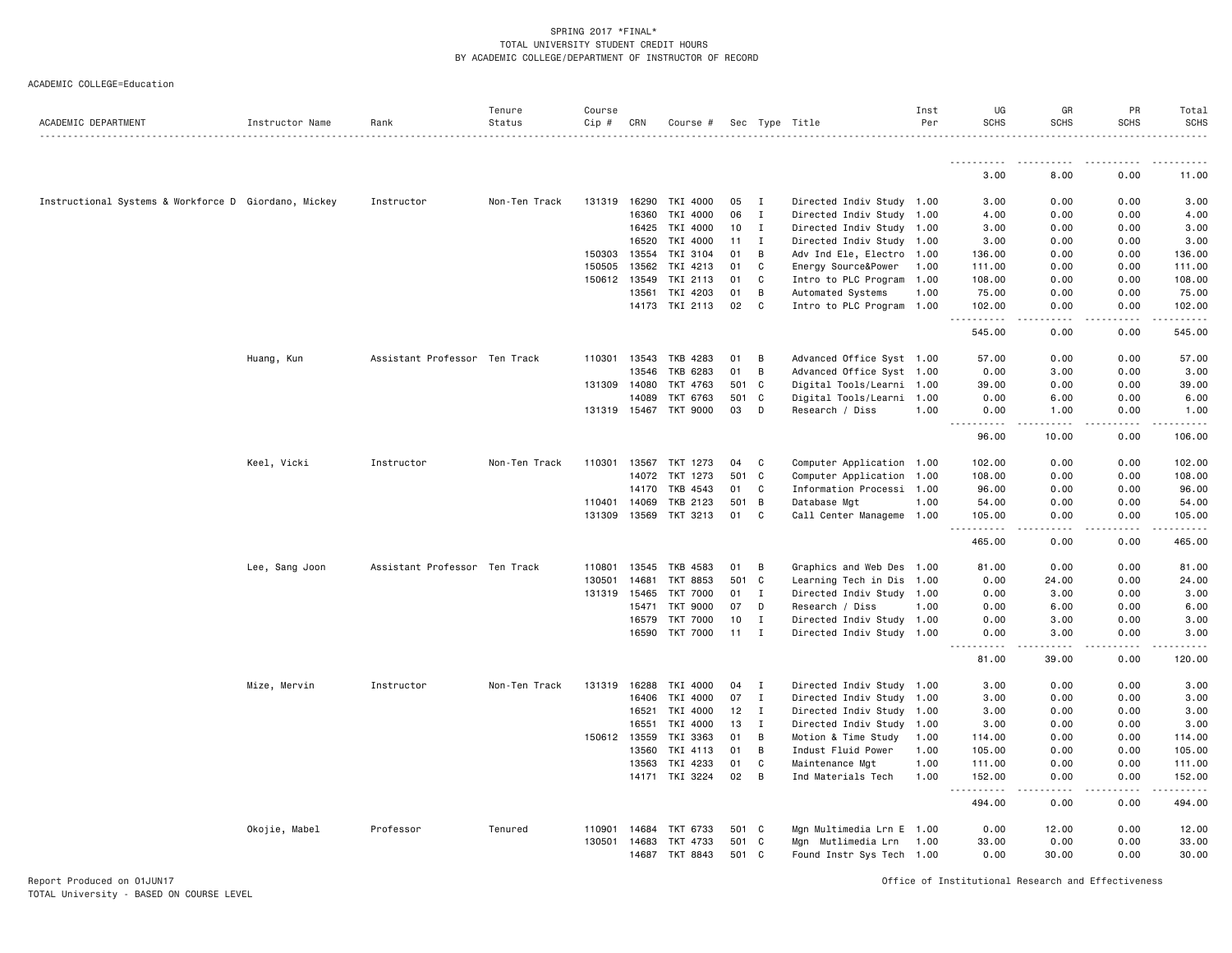| ACADEMIC DEPARTMENT                                                       | Instructor Name   | Rank                                               | Tenure<br>Status | Course<br>Cip # | CRN   | Course #              |       |                | Sec Type Title            | Inst<br>Per | UG<br><b>SCHS</b>     | GR<br><b>SCHS</b>                                                                                                                                                                                                                                                                                                                                                                                                                         | PR<br><b>SCHS</b>        | Total<br><b>SCHS</b>                                                                                                                                                                                                                                                                                                                                                                                                                                                            |
|---------------------------------------------------------------------------|-------------------|----------------------------------------------------|------------------|-----------------|-------|-----------------------|-------|----------------|---------------------------|-------------|-----------------------|-------------------------------------------------------------------------------------------------------------------------------------------------------------------------------------------------------------------------------------------------------------------------------------------------------------------------------------------------------------------------------------------------------------------------------------------|--------------------------|---------------------------------------------------------------------------------------------------------------------------------------------------------------------------------------------------------------------------------------------------------------------------------------------------------------------------------------------------------------------------------------------------------------------------------------------------------------------------------|
|                                                                           |                   |                                                    |                  |                 |       |                       |       |                |                           |             |                       |                                                                                                                                                                                                                                                                                                                                                                                                                                           |                          | $- - - -$                                                                                                                                                                                                                                                                                                                                                                                                                                                                       |
| Instructional Systems & Workforce D Okojie, Mabel                         |                   | Professor                                          | Tenured          | 131309          | 14092 | TKT 8273              | 501 C |                | Con Iss Cur Pla ISWE 1.00 |             | 0.00                  | 18.00                                                                                                                                                                                                                                                                                                                                                                                                                                     | 0.00                     | 18.00                                                                                                                                                                                                                                                                                                                                                                                                                                                                           |
|                                                                           |                   |                                                    |                  | 131319 15473    |       | TKT 9000              | 09    | D              | Research / Diss           | 1.00        | 0.00<br>$ -$<br>----- | 7.00<br>$\frac{1}{2} \left( \frac{1}{2} \right) \left( \frac{1}{2} \right) \left( \frac{1}{2} \right) \left( \frac{1}{2} \right) \left( \frac{1}{2} \right)$                                                                                                                                                                                                                                                                              | 0.00<br>-----            | 7.00                                                                                                                                                                                                                                                                                                                                                                                                                                                                            |
|                                                                           |                   |                                                    |                  |                 |       |                       |       |                |                           |             | 33.00                 | 67.00                                                                                                                                                                                                                                                                                                                                                                                                                                     | 0.00                     | 100.00                                                                                                                                                                                                                                                                                                                                                                                                                                                                          |
|                                                                           |                   | Scott-Bracey, Pamela Assistant Professor Ten Track |                  | 130501          | 14094 | TKT 8533              | 501 C |                | Eval & Assess Instr       | 1.00        | 0.00                  | 15.00                                                                                                                                                                                                                                                                                                                                                                                                                                     | 0.00                     | 15.00                                                                                                                                                                                                                                                                                                                                                                                                                                                                           |
|                                                                           |                   |                                                    |                  | 131303          | 14071 | <b>TKB 3133</b>       | 501   | $\mathbf{C}$   | Admin Management & P 1.00 |             | 93.00                 | 0.00                                                                                                                                                                                                                                                                                                                                                                                                                                      | 0.00                     | 93.00                                                                                                                                                                                                                                                                                                                                                                                                                                                                           |
|                                                                           |                   |                                                    |                  | 131309          | 13574 | TKT 4683              | 01    | - S            | Senior Seminar            | 1.00        | 72.00                 | 0.00                                                                                                                                                                                                                                                                                                                                                                                                                                      | 0.00                     | 72.00                                                                                                                                                                                                                                                                                                                                                                                                                                                                           |
|                                                                           |                   |                                                    |                  |                 |       | 131319 16262 TKT 7000 | 07    | $\mathbf{I}$   | Directed Indiv Study 1.00 |             | 0.00<br>.             | 3.00<br>$\frac{1}{2} \left( \frac{1}{2} \right) \left( \frac{1}{2} \right) \left( \frac{1}{2} \right) \left( \frac{1}{2} \right) \left( \frac{1}{2} \right)$                                                                                                                                                                                                                                                                              | 0.00<br>.                | 3.00<br>.                                                                                                                                                                                                                                                                                                                                                                                                                                                                       |
|                                                                           |                   |                                                    |                  |                 |       |                       |       |                |                           |             | 165.00                | 18.00                                                                                                                                                                                                                                                                                                                                                                                                                                     | 0.00                     | 183.00                                                                                                                                                                                                                                                                                                                                                                                                                                                                          |
|                                                                           | Sears, Janice     | Non-Employee                                       | Not Applicable   | 110301          | 14685 | TKT 8763              | 501 C |                | Sem Plan Instr Tech       | 1.00        | 0.00                  | 15.00                                                                                                                                                                                                                                                                                                                                                                                                                                     | 0.00                     | 15.00                                                                                                                                                                                                                                                                                                                                                                                                                                                                           |
|                                                                           |                   |                                                    |                  | 131321          | 14081 | TKT 4803              | 501 C |                | Integ Tech for Learn 1.00 |             | 9.00                  | 0.00                                                                                                                                                                                                                                                                                                                                                                                                                                      | 0.00                     | 9.00                                                                                                                                                                                                                                                                                                                                                                                                                                                                            |
|                                                                           |                   |                                                    |                  |                 | 14090 | TKT 6803              | 501 C |                | Integ Tech for Learn 1.00 |             | 0.00                  | 21.00                                                                                                                                                                                                                                                                                                                                                                                                                                     | 0.00                     | 21.00                                                                                                                                                                                                                                                                                                                                                                                                                                                                           |
|                                                                           |                   |                                                    |                  |                 |       |                       |       |                |                           |             | 9.00                  | 36.00                                                                                                                                                                                                                                                                                                                                                                                                                                     | 0.00                     | 45.00                                                                                                                                                                                                                                                                                                                                                                                                                                                                           |
|                                                                           | Walton, Angela    | Grad Teach Assist                                  | Non-Ten Track    | 110301          | 13565 | TKT 1273              | 02    | C              | Computer Application 1.00 |             | 84.00                 | 0.00                                                                                                                                                                                                                                                                                                                                                                                                                                      | 0.00                     | 84.00                                                                                                                                                                                                                                                                                                                                                                                                                                                                           |
|                                                                           |                   |                                                    |                  |                 | 13568 | TKT 1273              | 05    | C              | Computer Application 1.00 |             | 96.00                 | 0.00                                                                                                                                                                                                                                                                                                                                                                                                                                      | 0.00                     | 96.00                                                                                                                                                                                                                                                                                                                                                                                                                                                                           |
|                                                                           |                   |                                                    |                  |                 |       |                       |       |                |                           |             | 180.00                | 0.00                                                                                                                                                                                                                                                                                                                                                                                                                                      | 0.00                     | 180.00                                                                                                                                                                                                                                                                                                                                                                                                                                                                          |
|                                                                           | Wyatt, John       | Associate Professor Tenured                        |                  | 131319 16408    |       | TKI 4000              | 08    | I              | Directed Indiv Study 1.00 |             | 3.00                  | 0.00                                                                                                                                                                                                                                                                                                                                                                                                                                      | 0.00                     | 3.00                                                                                                                                                                                                                                                                                                                                                                                                                                                                            |
|                                                                           |                   |                                                    |                  |                 | 16422 | TKI 4000              | 09    | I              | Directed Indiv Study 1.00 |             | 3.00                  | 0.00                                                                                                                                                                                                                                                                                                                                                                                                                                      | 0.00                     | 3.00                                                                                                                                                                                                                                                                                                                                                                                                                                                                            |
|                                                                           |                   |                                                    |                  | 150612 13557    |       | TKI 3243              | 01    | B              | Industrial Metrology 1.00 |             | 120.00                | 0.00                                                                                                                                                                                                                                                                                                                                                                                                                                      | 0.00                     | 120.00                                                                                                                                                                                                                                                                                                                                                                                                                                                                          |
|                                                                           |                   |                                                    |                  |                 |       | 14172 TKI 3343        | 01    | B              | CAD/CAM                   | 1.00        | 90.00                 | 0.00                                                                                                                                                                                                                                                                                                                                                                                                                                      | 0.00                     | 90.00<br><u>.</u>                                                                                                                                                                                                                                                                                                                                                                                                                                                               |
|                                                                           |                   |                                                    |                  |                 |       |                       |       |                |                           |             | 216.00                | 0.00                                                                                                                                                                                                                                                                                                                                                                                                                                      | 0.00                     | 216.00                                                                                                                                                                                                                                                                                                                                                                                                                                                                          |
|                                                                           | Yarbrough, Steven | Grad Teach Assist                                  | Non-Ten Track    | 110301 13564    |       | TKT 1273              | 01    | C              | Computer Application 1.00 |             | 102.00                | 0.00                                                                                                                                                                                                                                                                                                                                                                                                                                      | 0.00                     | 102.00                                                                                                                                                                                                                                                                                                                                                                                                                                                                          |
|                                                                           |                   |                                                    |                  |                 |       | 13566 TKT 1273        | 03    | C              | Computer Application 1.00 |             | 102.00                | 0.00                                                                                                                                                                                                                                                                                                                                                                                                                                      | 0.00                     | 102.00                                                                                                                                                                                                                                                                                                                                                                                                                                                                          |
|                                                                           |                   |                                                    |                  |                 |       |                       |       |                |                           |             | <u>.</u><br>204.00    | .<br>0.00                                                                                                                                                                                                                                                                                                                                                                                                                                 | .<br>0.00                | .<br>204.00                                                                                                                                                                                                                                                                                                                                                                                                                                                                     |
|                                                                           | Yu, Chien         | Professor                                          | Tenured          | 110301          | 13575 | TKT 4743              | 01    | B              | Desktop Publishing        | 1.00        | 84.00                 | 0.00                                                                                                                                                                                                                                                                                                                                                                                                                                      | 0.00                     | 84.00                                                                                                                                                                                                                                                                                                                                                                                                                                                                           |
|                                                                           |                   |                                                    |                  | 130501          | 14093 | TKT 8443              | 501   | C              | Theory of Multimedia 1.00 |             | 0.00                  | 30.00                                                                                                                                                                                                                                                                                                                                                                                                                                     | 0.00                     | 30.00                                                                                                                                                                                                                                                                                                                                                                                                                                                                           |
|                                                                           |                   |                                                    |                  | 131319 15469    |       | <b>TKT 9000</b>       | 05    | D              | Research / Diss           | 1.00        | 0.00                  | 14.00                                                                                                                                                                                                                                                                                                                                                                                                                                     | 0.00                     | 14.00                                                                                                                                                                                                                                                                                                                                                                                                                                                                           |
|                                                                           |                   |                                                    |                  |                 | 16578 | <b>TKT 7000</b>       | 09    | $\mathbf{I}$   | Directed Indiv Study 1.00 |             | 0.00<br>.             | 1.00<br>$\frac{1}{2} \left( \frac{1}{2} \right) \left( \frac{1}{2} \right) \left( \frac{1}{2} \right) \left( \frac{1}{2} \right) \left( \frac{1}{2} \right)$                                                                                                                                                                                                                                                                              | 0.00<br>.                | 1.00<br>.                                                                                                                                                                                                                                                                                                                                                                                                                                                                       |
|                                                                           |                   |                                                    |                  |                 |       |                       |       |                |                           |             | 84.00                 | 45.00                                                                                                                                                                                                                                                                                                                                                                                                                                     | 0.00                     | 129.00                                                                                                                                                                                                                                                                                                                                                                                                                                                                          |
|                                                                           | Yu, Wei-Chieh     | Assistant Professor Ten Track                      |                  | 110301          | 13576 | TKT 4753              | 01    | C              | Media for Present In 1.00 |             | 66.00                 | 0.00                                                                                                                                                                                                                                                                                                                                                                                                                                      | 0.00                     | 66.00                                                                                                                                                                                                                                                                                                                                                                                                                                                                           |
|                                                                           |                   |                                                    |                  | 131309          | 13570 | TKT 3463              | 01    | B              | Computer Repair/Main 1.00 |             | 45.00                 | 0.00                                                                                                                                                                                                                                                                                                                                                                                                                                      | 0.00                     | 45.00                                                                                                                                                                                                                                                                                                                                                                                                                                                                           |
|                                                                           |                   |                                                    |                  | 131319          | 15470 | <b>TKT 9000</b>       | 06    | D              | Research / Diss           | 1.00        | 0.00                  | 1.00                                                                                                                                                                                                                                                                                                                                                                                                                                      | 0.00                     | 1.00                                                                                                                                                                                                                                                                                                                                                                                                                                                                            |
|                                                                           |                   |                                                    |                  |                 | 16065 | <b>TKT 4000</b>       | 02    | $\mathbf{I}$   | Directed Indiv Study 1.00 |             | 3.00                  | 0.00                                                                                                                                                                                                                                                                                                                                                                                                                                      | 0.00                     | 3.00                                                                                                                                                                                                                                                                                                                                                                                                                                                                            |
|                                                                           |                   |                                                    |                  | 150613 15366    |       | TKT 8713              | 501   | $\overline{B}$ | Research in ISWD          | 1.00        | 0.00<br>.             | 42.00<br>.                                                                                                                                                                                                                                                                                                                                                                                                                                | 0.00<br><u>.</u>         | 42.00<br>$- - - - - -$                                                                                                                                                                                                                                                                                                                                                                                                                                                          |
|                                                                           |                   |                                                    |                  |                 |       |                       |       |                |                           |             | 114.00                | 43.00                                                                                                                                                                                                                                                                                                                                                                                                                                     | 0.00                     | 157.00                                                                                                                                                                                                                                                                                                                                                                                                                                                                          |
| ----------------------------------<br>Instructional Systems & Workforce D |                   |                                                    |                  |                 |       |                       |       |                |                           |             | ==========<br>3964.00 | $\begin{minipage}{0.03\linewidth} \hspace*{-0.2cm} \textbf{m} = \textbf{m} = \textbf{m} = \textbf{m} = \textbf{m} = \textbf{m} = \textbf{m} = \textbf{m} = \textbf{m} = \textbf{m} = \textbf{m} = \textbf{m} = \textbf{m} = \textbf{m} = \textbf{m} = \textbf{m} = \textbf{m} = \textbf{m} = \textbf{m} = \textbf{m} = \textbf{m} = \textbf{m} = \textbf{m} = \textbf{m} = \textbf{m} = \textbf{m} = \textbf{m} = \textbf{m} =$<br>429.00 | <b>SEEBERSEE</b><br>0.00 | $\begin{minipage}{0.03\linewidth} \hspace*{-0.2cm} \textbf{if the number of } \texttt{if} \texttt{if} \texttt{if} \texttt{if} \texttt{if} \texttt{if} \texttt{if} \texttt{if} \texttt{if} \texttt{if} \texttt{if} \texttt{if} \texttt{if} \texttt{if} \texttt{if} \texttt{if} \texttt{if} \texttt{if} \texttt{if} \texttt{if} \texttt{if} \texttt{if} \texttt{if} \texttt{if} \texttt{if} \texttt{if} \texttt{if} \texttt{if} \texttt{if} \texttt{if} \texttt{if} \$<br>4393.00 |
| -----------------------------------                                       |                   |                                                    |                  |                 |       |                       |       |                |                           |             |                       | ======================                                                                                                                                                                                                                                                                                                                                                                                                                    | -----------              | ==========                                                                                                                                                                                                                                                                                                                                                                                                                                                                      |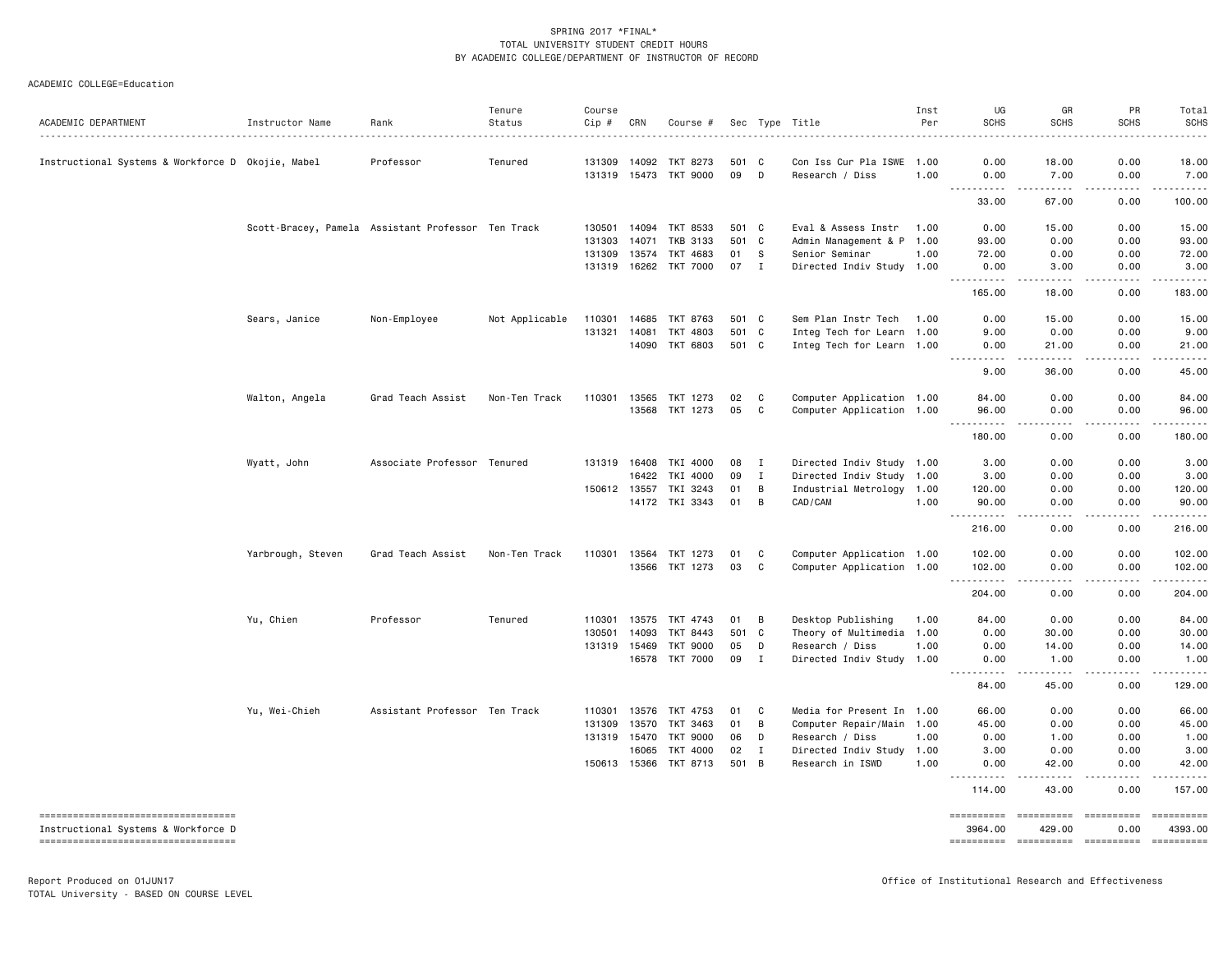|                     |                                                  |                               | Tenure        | Course       |       |                      |       |              |                           | Inst | UG                                 | GR                                  | PR                | Total                                                                                                               |
|---------------------|--------------------------------------------------|-------------------------------|---------------|--------------|-------|----------------------|-------|--------------|---------------------------|------|------------------------------------|-------------------------------------|-------------------|---------------------------------------------------------------------------------------------------------------------|
| ACADEMIC DEPARTMENT | Instructor Name                                  | Rank                          | Status        | $Cip$ #      | CRN   | Course #             |       |              | Sec Type Title            | Per  | <b>SCHS</b>                        | <b>SCHS</b>                         | <b>SCHS</b>       | <b>SCHS</b><br>.                                                                                                    |
| Kinesiology         | Agiovlasitis, Stamat Associate Professor Tenured |                               |               | 260908 11720 |       | EP 4133              | 01    | C            | Ex Prog Clinical Pop 1.00 |      | 141.00                             | 0.00                                | 0.00              | 141.00                                                                                                              |
|                     |                                                  |                               |               |              | 14339 | EP 8243              | 01    | $\mathtt{C}$ | Cardioresp Exer Phys 1.00 |      | 0.00                               | 60.00                               | 0.00              | 60.00                                                                                                               |
|                     |                                                  |                               |               | 310501       | 12486 | KI 1803              | 01    | C            | Health Trends & Topi 0.50 |      | 28.50                              | 0.00                                | 0.00              | 28.50                                                                                                               |
|                     |                                                  |                               |               | 310505       | 16089 | EP 4000              | 07    | $\mathbf{I}$ | Directed Indiv Study 1.00 |      | 3.00                               | 0.00                                | 0.00              | 3.00                                                                                                                |
|                     |                                                  |                               |               |              | 16148 | KI 7000              | 04    | $\mathbf I$  | Directed Indiv Study 1.00 |      | 0.00                               | 3.00                                | 0.00              | 3.00                                                                                                                |
|                     |                                                  |                               |               |              | 16411 | EP 4000              | 09    | Ι.           | Directed Indiv Study 1.00 |      | 3.00                               | 0.00                                | 0.00              | 3.00                                                                                                                |
|                     |                                                  |                               |               |              |       | 16485 EP 4000        | 12    | $\mathbf{I}$ | Directed Indiv Study 1.00 |      | 3.00                               | 0.00                                | 0.00              | 3.00                                                                                                                |
|                     |                                                  |                               |               |              |       |                      |       |              |                           |      | .<br>178.50                        | $   -$<br>63.00                     | بالمستعاد<br>0.00 | .<br>241.50                                                                                                         |
|                     | Allred, Anthony                                  | Grad Teach Assist             | Non-Ten Track | 260908       | 11698 | EP 3304              | 02    | В            | Exercise Physiology       | 0.25 | 13.00                              | 0.00                                | 0.00              | 13.00                                                                                                               |
|                     |                                                  |                               |               | 310501       | 12967 | PE 1031              | 01    | L            | Tennis                    | 0.50 | 9.00                               | 0.00                                | 0.00              | 9.00                                                                                                                |
|                     |                                                  |                               |               |              |       | 310505 12493 KI 2213 | 03    | C            | Emergency Health Car 0.50 |      | 31.50                              | 0.00                                | 0.00              | 31.50                                                                                                               |
|                     |                                                  |                               |               |              |       |                      |       |              |                           |      | .<br>53.50                         | $\frac{1}{2}$<br>0.00               | .<br>0.00         | $    -$<br>53.50                                                                                                    |
|                     | Basham, Steven                                   | Grad Teach Assist             | Non-Ten Track | 260908       | 11703 | EP 3304              | 07    | B            | Exercise Physiology       | 0.25 | 14.00                              | 0.00                                | 0.00              | 14.00                                                                                                               |
|                     |                                                  |                               |               | 310501       | 12983 | PE 1151              | 03    | L            | Strength Training         | 0.50 | 5.50                               | 0.00                                | 0.00              | 5.50                                                                                                                |
|                     |                                                  |                               |               |              | 12984 | PE 1151              | 04    | L            | Strength Training         | 0.50 | 6.00                               | 0.00                                | 0.00              | 6.00                                                                                                                |
|                     |                                                  |                               |               |              | 14367 | PE 1151              | 06    | <b>L</b>     | Strength Training         | 0.50 | 6.50                               | 0.00                                | 0.00              | 6.50                                                                                                                |
|                     |                                                  |                               |               |              |       |                      |       |              |                           |      | .<br>$\sim$ $\sim$ $\sim$<br>32.00 | د د د د<br>0.00                     | .<br>0.00         | .<br>32.00                                                                                                          |
|                     | Brown, Stanley                                   | Professor                     | Tenured       | 310505       | 11691 | EP 2013              | 01    | C.           | Fundamentals of Kine 0.20 |      | 80.40                              | 0.00                                | 0.00              | 80.40                                                                                                               |
|                     |                                                  |                               |               |              | 11711 | EP 3613              | 01    | C            | Exercise Electrocard 1.00 |      | 321.00                             | 0.00                                | 0.00              | 321.00                                                                                                              |
|                     |                                                  |                               |               |              | 12498 | KI 8710              | 01    | E            | Internship                | 1.00 | 0.00<br>.                          | 6.00<br>$\sim$ $\sim$ $\sim$ $\sim$ | 0.00<br>.         | 6.00<br>$\begin{array}{cccccccccc} \bullet & \bullet & \bullet & \bullet & \bullet & \bullet & \bullet \end{array}$ |
|                     |                                                  |                               |               |              |       |                      |       |              |                           |      | 401.40                             | 6.00                                | 0.00              | 407.40                                                                                                              |
|                     | Chander, Harish                                  | Assistant Professor Ten Track |               | 260908       | 11693 | EP 3233              | 01    | C            | Anatomical Kinesiolo 1.00 |      | 186.00                             | 0.00                                | 0.00              | 186.00                                                                                                              |
|                     |                                                  |                               |               |              | 11713 | EP 3643              | 01    | C            | Applied Anat & Patho 1.00 |      | 147.00                             | 0.00                                | 0.00              | 147.00                                                                                                              |
|                     |                                                  |                               |               | 310505 13005 |       | PE 4283              | 01    | C            | Sport Biomechanics        | 0.50 | 70.50                              | 0.00                                | 0.00              | 70.50                                                                                                               |
|                     |                                                  |                               |               |              | 16472 | EP 4000              | 11    | $\mathbf{I}$ | Directed Indiv Study 1.00 |      | 3.00                               | 0.00                                | 0.00              | 3.00                                                                                                                |
|                     |                                                  |                               |               |              | 16508 | EP 4000              | 13    | $\mathbf{I}$ | Directed Indiv Study 1.00 |      | 3.00                               | 0.00                                | 0.00              | 3.00                                                                                                                |
|                     |                                                  |                               |               |              |       |                      |       |              |                           |      | 409.50                             | 0.00                                | 0.00              | $\frac{1}{2}$<br>409.50                                                                                             |
|                     | Chen, Chih Chia                                  | Assistant Professor Ten Track |               | 310501       | 13000 | PE 3133              | 01    | B            | Adapted Physical Ed       | 1.00 | 132.00                             | 0.00                                | 0.00              | 132.00                                                                                                              |
|                     |                                                  |                               |               |              |       | 310505 14372 PE 4173 | 01    | C            | Test & Measure            | 1.00 | 54.00<br>$  -$<br>-----            | 0.00<br>$  -$                       | 0.00<br>-----     | 54.00<br>.                                                                                                          |
|                     |                                                  |                               |               |              |       |                      |       |              |                           |      | 186.00                             | 0.00                                | 0.00              | 186.00                                                                                                              |
|                     | Choi, Poram                                      | Grad Teach Assist             | Non-Ten Track | 260908 11697 |       | EP 3304              | 01    | B            | Exercise Physiology       | 0.25 | 12.00                              | 0.00                                | 0.00              | 12.00                                                                                                               |
|                     |                                                  |                               |               |              | 11706 | EP 3304              | 10    | B            | Exercise Physiology       | 0.25 | 13.00                              | 0.00                                | 0.00              | 13.00                                                                                                               |
|                     |                                                  |                               |               |              |       | 310501 12979 PE 1061 | 07    | $\mathsf{L}$ | Fitness Walking/ Jog 1.00 |      | 12.00                              | 0.00                                | 0.00              | 12.00<br>.                                                                                                          |
|                     |                                                  |                               |               |              |       |                      |       |              |                           |      | 37.00                              | 0.00                                | 0.00              | 37.00                                                                                                               |
|                     | Connor, Kristen                                  | Grad Teach Assist             | Non-Ten Track | 131314 13007 |       | PE 4873              | 01    | C            | Prof Sem In Physica 0.50  |      | 10.50                              | 0.00                                | 0.00              | 10.50                                                                                                               |
|                     |                                                  |                               |               |              | 14033 | PE 4873              | 501 C |              | Prof Sem In Physica 0.50  |      | 4.50                               | 0.00                                | 0.00              | 4.50                                                                                                                |
|                     |                                                  |                               |               | 310501       | 12969 | PE 1041              | 01    | L            | Aerobics                  | 1.00 | 19.00                              | 0.00                                | 0.00              | 19.00                                                                                                               |
|                     |                                                  |                               |               |              | 12970 | PE 1041              | 02    | L.           | Aerobics                  | 1.00 | 18,00                              | 0.00                                | 0.00              | 18.00                                                                                                               |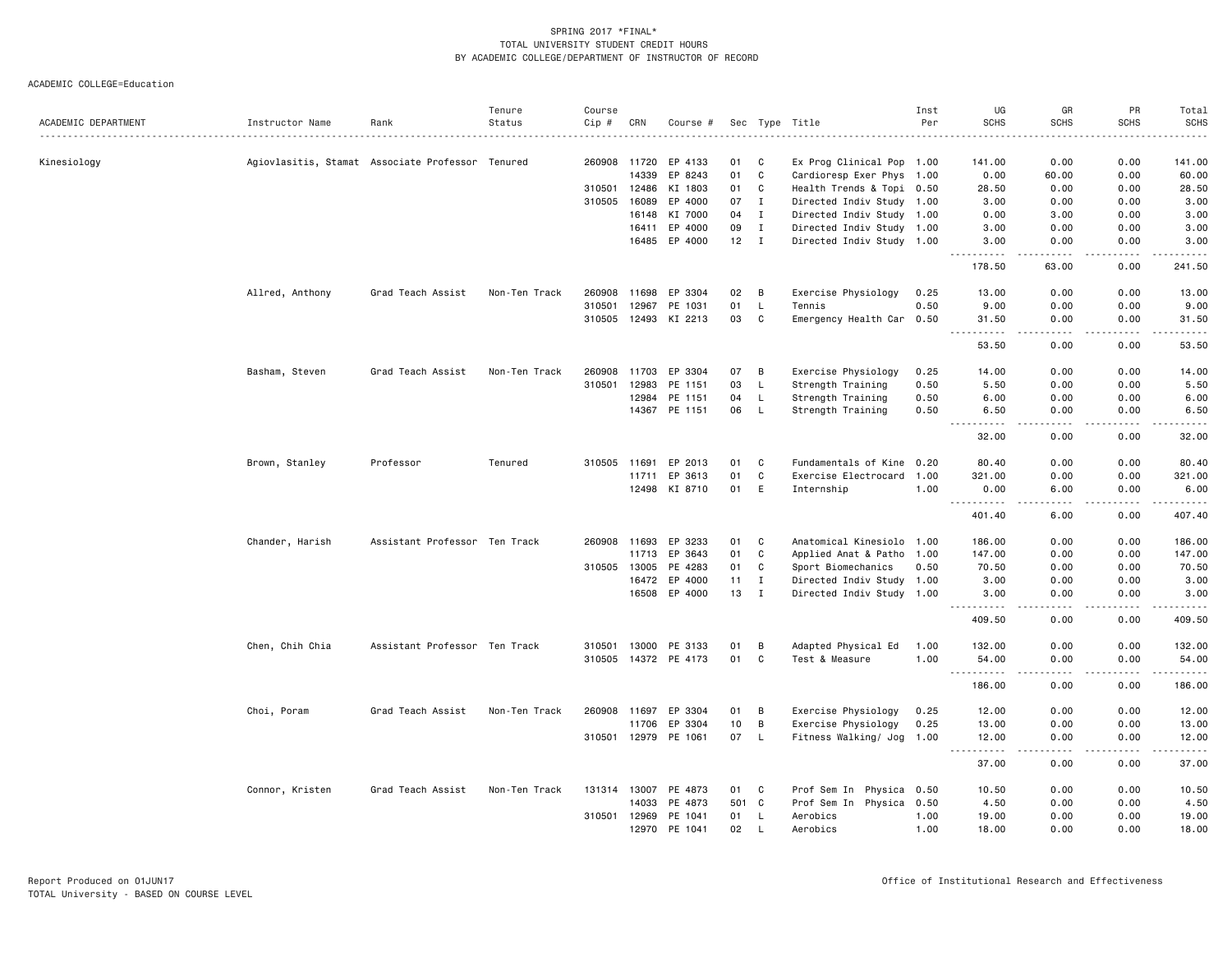|  |  | ACADEMIC COLLEGE=Education |
|--|--|----------------------------|
|--|--|----------------------------|

| ACADEMIC DEPARTMENT | Instructor Name     | Rank                          | Tenure<br>Status | Course<br>Cip # | CRN          | Course #      |       |             | Sec Type Title            | Inst<br>Per | UG<br><b>SCHS</b>       | GR<br><b>SCHS</b> | PR<br><b>SCHS</b> | Total<br><b>SCHS</b> |
|---------------------|---------------------|-------------------------------|------------------|-----------------|--------------|---------------|-------|-------------|---------------------------|-------------|-------------------------|-------------------|-------------------|----------------------|
|                     |                     |                               |                  |                 |              |               |       |             |                           |             |                         |                   |                   | <u>.</u>             |
|                     |                     |                               |                  |                 |              |               |       |             |                           |             | 52.00                   | 0.00              | 0.00              | 52.00                |
| Kinesiology         | Funderburk, Deborah | Instructor                    | Non-Ten Track    | 310501          |              | 12994 PE 1253 | 01    | В           | Teaching Lifetime Ac 1.00 |             | 33.00                   | 0.00              | 0.00              | 33.00                |
|                     |                     |                               |                  |                 | 12995        | PE 1263       | 01    | В           | Methods of Teaching       | 1.00        | 39.00                   | 0.00              | 0.00              | 39.00                |
|                     |                     |                               |                  | 500301          | 12987        | PE 1161       | 01    | L           | Modern Dance              | 1.00        | 35.00                   | 0.00              | 0.00              | 35.00                |
|                     |                     |                               |                  |                 | 12996        | PE 1323       | 01    | C           | Hist & Apprec of Dan      | 1.00        | 144.00                  | 0.00              | 0.00              | 144.00               |
|                     |                     |                               |                  |                 |              | 16168 PE 1161 | 03    | L           | Modern Dance              | 1.00        | 34.00<br>.              | 0.00              | 0.00              | 34.00<br>.           |
|                     |                     |                               |                  |                 |              |               |       |             |                           |             | 285.00                  | 0.00              | 0.00              | 285.00               |
|                     | Gordon, Kymberle    | Grad Teach Assist             | Non-Ten Track    | 310501          | 12964        | PE 1021       | 01    | L           | Volleyball                | 1.00        | 19.00                   | 0.00              | 0.00              | 19.00                |
|                     |                     |                               |                  |                 | 12965        | PE 1021       | 02    | L           | Volleyball                | 1.00        | 18.00                   | 0.00              | 0.00              | 18.00                |
|                     |                     |                               |                  | 310504          | 13488        | SS 4303       | 01    | C           | Globalization & Spor 0.50 |             | 72.00                   | 0.00              | 0.00              | 72.00                |
|                     |                     |                               |                  |                 | 15014        | SS 2103       | 01    | C           | Sport Careers and Pr 1.00 |             | 126.00<br>$\sim$ $\sim$ | 0.00              | 0.00              | 126.00<br>.          |
|                     |                     |                               |                  |                 |              |               |       |             |                           |             | 235.00                  | 0.00              | 0.00              | 235.00               |
|                     | Grant, Erin         | Instructor                    | Non-Ten Track    | 260908          | 11726        | EP 4603       | 01    | C           | Physical Activity Ep 1.00 |             | 234.00                  | 0.00              | 0.00              | 234.00               |
|                     |                     |                               |                  |                 | 11729        | EP 4810       | 01    | H           | Clin Exercise Phys I 0.50 |             | 115.50                  | 0.00              | 0.00              | 115.50               |
|                     |                     |                               |                  |                 | 11730        | EP 4810       | 02    | H           | Clin Exercise Phys I 0.50 |             | 115.50                  | 0.00              | 0.00              | 115.50               |
|                     |                     |                               |                  | 310501          | 11724        | EP 4210       | 01    | E           | Hlth Fitness Stdies       | 0.50        | 30.00                   | 0.00              | 0.00              | 30.00                |
|                     |                     |                               |                  |                 | 12488        | KI 2023       | 01    | C           | Found of Health Educ 1.00 |             | 180.00                  | 0.00              | 0.00              | 180.00               |
|                     |                     |                               |                  |                 | 12490        | KI 2023       | 03    | C           | Found of Health Educ 1.00 |             | 54.00                   | 0.00              | 0.00              | 54.00                |
|                     |                     |                               |                  | 310505          | 15635        | EP 4000       | 06    | Ι.          | Directed Indiv Study 1.00 |             | 1.00                    | 0.00              | 0.00              | 1.00                 |
|                     |                     |                               |                  |                 | 16615        | EP 4000       | 14    | I           | Directed Indiv Study 1.00 |             | 3.00                    | 0.00              | 0.00              | 3.00                 |
|                     |                     |                               |                  |                 |              |               |       |             |                           |             | .<br>733.00             | 0.00              | 0.00              | .<br>733.00          |
|                     | Hilton, Laura       | Instructor                    | Non-Ten Track    | 260908 13709    |              | EP 4810       | 201 H |             | Clin Exercise Phys I 1.00 |             | 66.00                   | 0.00              | 0.00              | 66.00                |
|                     |                     |                               |                  |                 | 14305        | EP 4133       | 201   | C           | Ex Prog Clinical Pop 1.00 |             | 57.00                   | 0.00              | 0.00              | 57.00                |
|                     |                     |                               |                  | 310504          | 13706        | EP 4143       | 201   | C           | Aging and Disability 1.00 |             | 6.00                    | 0.00              | 0.00              | 6.00                 |
|                     |                     |                               |                  |                 | 310505 13705 | EP 3613       | 201 C |             | Exercise Electrocard 1.00 |             | 39.00                   | 0.00              | 0.00              | 39.00                |
|                     |                     |                               |                  |                 | 16041        | KI 4000       | 201 I |             | Directed Indiv Study 1.00 |             | 3.00                    | 0.00              | 0.00              | 3.00                 |
|                     |                     |                               |                  |                 |              |               |       |             |                           |             | .<br>171.00             | د د د د<br>0.00   | .<br>0.00         | -----<br>171.00      |
|                     | Holmes, Megan       | Assistant Professor Ten Track |                  |                 | 260908 11727 | EP 4603       | 02    | C           | Physical Activity Ep 1.00 |             | 99.00                   | 0.00              | 0.00              | 99.00                |
|                     |                     |                               |                  | 310501          | 11716        | EP 4113       | 01    | В           | Fitness Prog & Testi 0.50 |             | 45.00                   | 0.00              | 0.00              | 45.00                |
|                     |                     |                               |                  | 310505 14348    |              | KI 8913       | 01    | S           | Seminar Exercise Sci 1.00 |             | 0.00<br><u>.</u>        | 24.00             | 0.00              | 24.00<br>.           |
|                     |                     |                               |                  |                 |              |               |       |             |                           |             | 144.00                  | 24.00             | 0.00              | 168.00               |
|                     | Joe, Lee            | Instructor                    | Non-Ten Track    | 260908          | 11697        | EP 3304       | 01    | В           | Exercise Physiology       | 0.75        | 36.00                   | 0.00              | 0.00              | 36.00                |
|                     |                     |                               |                  |                 | 11698        | EP 3304       | 02    | В           | Exercise Physiology       | 0.75        | 39.00                   | 0.00              | 0.00              | 39.00                |
|                     |                     |                               |                  |                 | 11700        | EP 3304       | 04    | В           | Exercise Physiology       | 0.75        | 33.00                   | 0.00              | 0.00              | 33.00                |
|                     |                     |                               |                  |                 | 11701        | EP 3304       | 05    | В           | Exercise Physiology       | 0.75        | 36.00                   | 0.00              | 0.00              | 36.00                |
|                     |                     |                               |                  |                 | 11703        | EP 3304       | 07    | В           | Exercise Physiology       | 0.75        | 42.00                   | 0.00              | 0.00              | 42.00                |
|                     |                     |                               |                  |                 | 11728        | EP 4803       | 01    | S           | Prof Seminar in Ex S 1.00 |             | 261.00                  | 0.00              | 0.00              | 261.00               |
|                     |                     |                               |                  |                 | 11729        | EP 4810       | 01    | H           | Clin Exercise Phys I 0.50 |             | 115.50                  | 0.00              | 0.00              | 115.50               |
|                     |                     |                               |                  |                 | 11730        | EP 4810       | 02    | H           | Clin Exercise Phys I 0.50 |             | 115.50                  | 0.00              | 0.00              | 115.50               |
|                     |                     |                               |                  | 310501          | 11724        | EP 4210       | 01    | E           | Hlth Fitness Stdies       | 0.50        | 30.00                   | 0.00              | 0.00              | 30.00                |
|                     |                     |                               |                  | 310505          | 14340        | KI 3273       | 01    | В           | Athletic Training         | 1.00        | 180.00                  | 0.00              | 0.00              | 180.00               |
|                     |                     |                               |                  |                 | 15083        | EP 4000       | 01    | $\mathbf I$ | Directed Indiv Study 1.00 |             | 3.00                    | 0.00              | 0.00              | 3.00                 |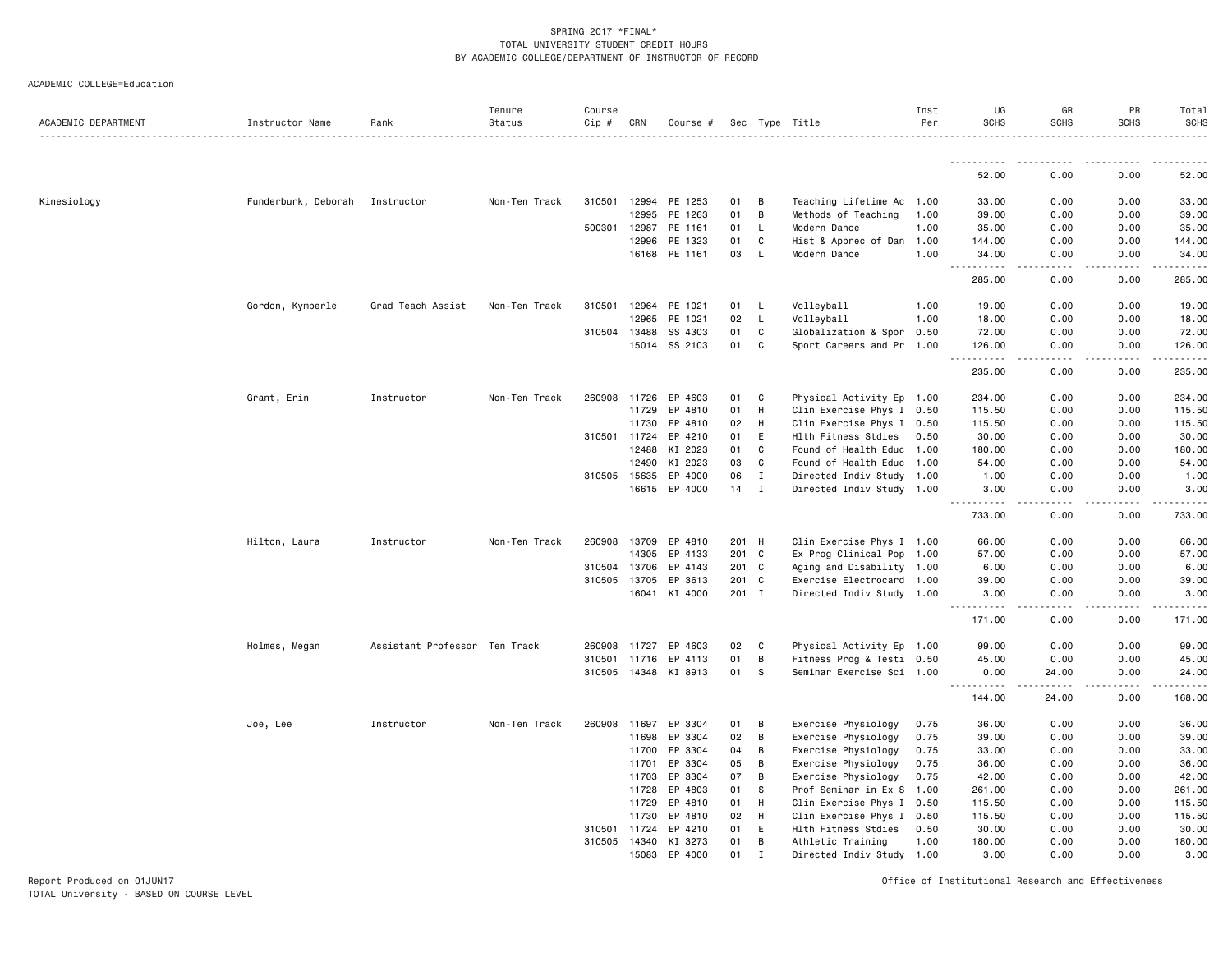ACADEMIC COLLEGE=Education

| ACADEMIC DEPARTMENT | Instructor Name     | Rank                          | Tenure<br>Status | Course<br>Cip# | CRN   | Course #             |    |                | Sec Type Title            | Inst<br>Per | UG<br><b>SCHS</b>   | GR<br><b>SCHS</b> | PR<br><b>SCHS</b> | Total<br><b>SCHS</b>                                                                                                                                                                    |
|---------------------|---------------------|-------------------------------|------------------|----------------|-------|----------------------|----|----------------|---------------------------|-------------|---------------------|-------------------|-------------------|-----------------------------------------------------------------------------------------------------------------------------------------------------------------------------------------|
|                     |                     |                               |                  |                |       |                      |    |                |                           |             |                     |                   |                   |                                                                                                                                                                                         |
| Kinesiology         | Joe, Lee            | Instructor                    | Non-Ten Track    | 310505         | 15124 | EP 4000              | 02 | $\blacksquare$ | Directed Indiv Study 1.00 |             | 3.00                | 0.00              | 0.00              | 3.00                                                                                                                                                                                    |
|                     |                     |                               |                  |                | 15205 | EP 4000              | 03 | $\mathbf{I}$   | Directed Indiv Study 1.00 |             | 3.00                | 0.00              | 0.00              | 3.00                                                                                                                                                                                    |
|                     |                     |                               |                  |                | 15454 | EP 4000              | 04 | $\mathbf I$    | Directed Indiv Study 1.00 |             | 3.00                | 0.00              | 0.00              | 3.00                                                                                                                                                                                    |
|                     |                     |                               |                  |                | 15502 | EP 4000              | 05 | $\mathbf{I}$   | Directed Indiv Study 1.00 |             | 3.00                | 0.00              | 0.00              | 3.00                                                                                                                                                                                    |
|                     |                     |                               |                  |                | 16467 | EP 4000              | 10 | $\mathbf I$    | Directed Indiv Study 1.00 |             | 3.00                | 0.00              | 0.00              | 3.00                                                                                                                                                                                    |
|                     |                     |                               |                  |                |       | 16652 EP 4000        | 15 | $\blacksquare$ | Directed Indiv Study 1.00 |             | 3.00<br>.           | 0.00              | 0.00              | 3.00<br>.                                                                                                                                                                               |
|                     |                     |                               |                  |                |       |                      |    |                |                           |             | 909.00              | 0.00              | 0.00              | 909.00                                                                                                                                                                                  |
|                     | Knight, Adam        | Associate Professor Tenured   |                  |                |       | 131314 11725 EP 4503 | 01 | C              | Mechanical Analysis       | 1.00        | 195.00              | 0.00              | 0.00              | 195.00                                                                                                                                                                                  |
|                     |                     |                               |                  |                | 14166 | EP 4503              | 02 | C              | Mechanical Analysis       | 1.00        | 198.00              | 0.00              | 0.00              | 198.00                                                                                                                                                                                  |
|                     |                     |                               |                  |                |       | 310505 15838 KI 7000 | 03 | $\mathbf I$    | Directed Indiv Study 1.00 |             | 0.00<br>. <b>.</b>  | 3.00              | 0.00              | 3.00<br>$\frac{1}{2} \left( \frac{1}{2} \right) \left( \frac{1}{2} \right) \left( \frac{1}{2} \right) \left( \frac{1}{2} \right) \left( \frac{1}{2} \right) \left( \frac{1}{2} \right)$ |
|                     |                     |                               |                  |                |       |                      |    |                |                           |             | 393.00              | 3.00              | 0.00              | 396.00                                                                                                                                                                                  |
|                     | Krings, Benjamin    | Grad Teach Assist             | Non-Ten Track    |                |       | 310501 11715 EP 3663 | 01 | B              | Personal Fitness Tra 0.50 |             | 30.00               | 0.00              | 0.00              | 30.00                                                                                                                                                                                   |
|                     |                     |                               |                  |                |       | 11717 EP 4113        | 02 | B              | Fitness Prog & Testi 1.00 |             | 78.00<br>.          | 0.00<br>.         | 0.00<br>.         | 78.00<br>.                                                                                                                                                                              |
|                     |                     |                               |                  |                |       |                      |    |                |                           |             | 108.00              | 0.00              | 0.00              | 108.00                                                                                                                                                                                  |
|                     | Lamberth, John      | Associate Professor Tenured   |                  | 260908         |       | 11694 EP 3233        | 02 | C              | Anatomical Kinesiolo 1.00 |             | 222.00              | 0.00              | 0.00              | 222.00                                                                                                                                                                                  |
|                     |                     |                               |                  |                | 11714 | EP 3643              | 02 | C              | Applied Anat & Patho 1.00 |             | 315.00              | 0.00              | 0.00              | 315.00                                                                                                                                                                                  |
|                     |                     |                               |                  | 310505         | 15279 | KI 7000              | 01 | $\mathbf{I}$   | Directed Indiv Study 1.00 |             | 0.00                | 3.00              | 0.00              | 3.00                                                                                                                                                                                    |
|                     |                     |                               |                  |                | 15580 | KI 4000              | 01 | $\mathbf{I}$   | Directed Indiv Study 1.00 |             | 1.00                | 0.00              | 0.00              | 1.00                                                                                                                                                                                    |
|                     |                     |                               |                  |                | 16275 | EP 4000              | 08 | $\mathbf I$    | Directed Indiv Study 1.00 |             | 3.00                | 0.00              | 0.00              | 3.00                                                                                                                                                                                    |
|                     |                     |                               |                  |                | 16696 | EP 4000              | 16 | $\mathbf I$    | Directed Indiv Study 1.00 |             | 3.00                | 0.00<br>.         | 0.00              | 3.00<br>.                                                                                                                                                                               |
|                     |                     |                               |                  |                |       |                      |    |                |                           |             | 544.00              | 3.00              | 0.00              | 547.00                                                                                                                                                                                  |
|                     | Lee, Young Han      | Assistant Professor Ten Track |                  | 131314 13491   |       | SS 8203              | 01 | C              | Funding of Sport          | 1.00        | 0.00                | 54.00             | 0.00              | 54.00                                                                                                                                                                                   |
|                     |                     |                               |                  | 310504         | 13488 | SS 4303              | 01 | C              | Globalization & Spor 0.50 |             | 72.00               | 0.00              | 0.00              | 72.00                                                                                                                                                                                   |
|                     |                     |                               |                  | 310505         | 14349 | KI 8923              | 01 | s              | Seminar Sport Studie 1.00 |             | 0.00                | 15.00             | 0.00              | 15.00                                                                                                                                                                                   |
|                     |                     |                               |                  |                | 15637 | SS 7000              | 01 | $\mathbf I$    | Directed Indiv Study 1.00 |             | 0.00                | 3.00              | 0.00              | 3.00                                                                                                                                                                                    |
|                     |                     |                               |                  |                | 16602 | SS 4000              | 02 | $\mathbf{I}$   | Directed Indiv Study 1.00 |             | 3.00                | 0.00              | 0.00              | 3.00                                                                                                                                                                                    |
|                     |                     |                               |                  |                | 16645 | SS 4000              | 03 | $\mathbf I$    | Directed Indiv Study 1.00 |             | 3.00                | 0.00              | 0.00              | 3.00                                                                                                                                                                                    |
|                     |                     |                               |                  |                |       | 16646 SS 4000        | 04 | $\mathbf I$    | Directed Indiv Study 1.00 |             | 3.00                | 0.00              | 0.00              | 3.00<br>$\cdots$                                                                                                                                                                        |
|                     |                     |                               |                  |                |       |                      |    |                |                           |             | 81.00               | 72.00             | 0.00              | 153.00                                                                                                                                                                                  |
|                     | Luczak, Anthony     | Grad Teach Assist             | Non-Ten Track    | 310501         | 12486 | KI 1803              | 01 | C              | Health Trends & Topi 0.50 |             | 28.50               | 0.00              | 0.00              | 28.50                                                                                                                                                                                   |
|                     |                     |                               |                  |                | 12968 | PE 1031              | 02 | L              | Tennis                    | 1.00        | 9.00                | 0.00              | 0.00              | 9.00                                                                                                                                                                                    |
|                     |                     |                               |                  |                |       | 14350 PE 1031        | 03 | L              | Tennis                    | 1.00        | 18.00<br>.<br>$  -$ | 0.00<br>.         | 0.00<br>.         | 18.00<br>.                                                                                                                                                                              |
|                     |                     |                               |                  |                |       |                      |    |                |                           |             | 55.50               | 0.00              | 0.00              | 55.50                                                                                                                                                                                   |
|                     | McAllister, Matthew | Assistant Professor Ten Track |                  | 260908         | 11706 | EP 3304              | 10 | B              | Exercise Physiology       | 0.75        | 39.00               | 0.00              | 0.00              | 39.00                                                                                                                                                                                   |
|                     |                     |                               |                  |                | 11707 | EP 3304              | 11 | B              | Exercise Physiology       | 0.75        | 39.00               | 0.00              | 0.00              | 39.00                                                                                                                                                                                   |
|                     |                     |                               |                  |                | 11709 | EP 3304              | 13 | B              | Exercise Physiology       | 0.75        | 39.00               | 0.00              | 0.00              | 39.00                                                                                                                                                                                   |
|                     |                     |                               |                  |                | 11723 | EP 4183              | 02 | B              | Exercise & Weight Co      | 1.00        | 132.00              | 0.00              | 0.00              | 132.00                                                                                                                                                                                  |
|                     |                     |                               |                  | 310501         | 11719 | EP 4113              | 04 | B              | Fitness Prog & Testi 0.50 |             | 46.50               | 0.00              | 0.00              | 46.50                                                                                                                                                                                   |
|                     |                     |                               |                  |                | 12967 | PE 1031              | 01 | L              | Tennis                    | 0.50        | 9.00                | 0.00              | 0.00              | 9.00                                                                                                                                                                                    |
|                     |                     |                               |                  |                | 12974 | PE 1061              | 02 | L.             | Fitness Walking/ Jog      | 0.50        | 5.50                | 0.00              | 0.00              | 5.50                                                                                                                                                                                    |
|                     |                     |                               |                  |                | 12975 | PE 1061              | 03 | L              | Fitness Walking/ Jog      | 0.50        | 6.50                | 0.00              | 0.00              | 6.50                                                                                                                                                                                    |
|                     |                     |                               |                  |                | 12978 | PE 1061              | 06 | L              | Fitness Walking/ Jog 0.50 |             | 6.50                | 0.00              | 0.00              | 6.50                                                                                                                                                                                    |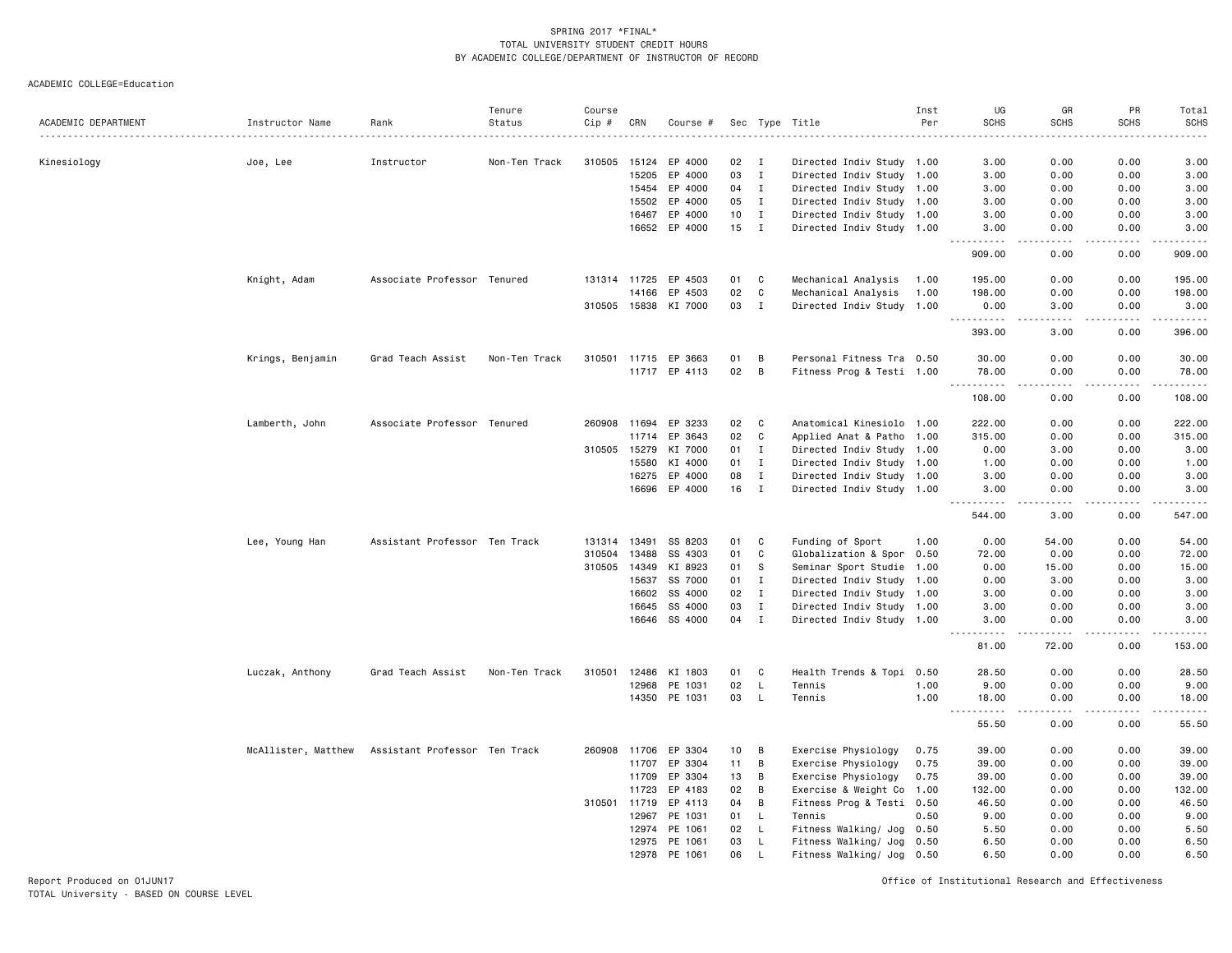|                     |                     |                               | Tenure         | Course       |              |                      |    |              |                           | Inst     | UG                   | GR                                                                                                                                                            | PR               | Total                                                                                                                                                         |
|---------------------|---------------------|-------------------------------|----------------|--------------|--------------|----------------------|----|--------------|---------------------------|----------|----------------------|---------------------------------------------------------------------------------------------------------------------------------------------------------------|------------------|---------------------------------------------------------------------------------------------------------------------------------------------------------------|
| ACADEMIC DEPARTMENT | Instructor Name     | Rank                          | Status         | Cip #        | CRN          | Course #             |    |              | Sec Type Title            | Per<br>. | <b>SCHS</b>          | <b>SCHS</b>                                                                                                                                                   | <b>SCHS</b>      | <b>SCHS</b><br>$- - - -$                                                                                                                                      |
| Kinesiology         | McAllister, Matthew | Assistant Professor Ten Track |                | 310501       | 12981        | PE 1151              | 01 | L.           | Strength Training         | 0.50     | 6.00                 | 0.00                                                                                                                                                          | 0.00             | 6.00                                                                                                                                                          |
|                     |                     |                               |                |              |              | 12982 PE 1151        | 02 | $\mathsf{L}$ | Strength Training         | 0.50     | 6.00                 | 0.00                                                                                                                                                          | 0.00             | 6.00                                                                                                                                                          |
|                     |                     |                               |                |              | 12983        | PE 1151              | 03 | L.           | Strength Training         | 0.50     | 5.50                 | 0.00                                                                                                                                                          | 0.00             | 5.50                                                                                                                                                          |
|                     |                     |                               |                |              |              | 12984 PE 1151        | 04 | $\mathsf{L}$ | Strength Training         | 0.50     | 6.00                 | 0.00                                                                                                                                                          | 0.00             | 6.00                                                                                                                                                          |
|                     |                     |                               |                |              |              | 12985 PE 1151        | 05 | $\mathsf{L}$ | Strength Training         | 0.50     | 6.50                 | 0.00                                                                                                                                                          | 0.00             | 6.50                                                                                                                                                          |
|                     |                     |                               |                |              |              | 14367 PE 1151        | 06 | L.           | Strength Training         | 0.50     | 6.50                 | 0.00                                                                                                                                                          | 0.00             | 6.50                                                                                                                                                          |
|                     |                     |                               |                |              |              | 310505 12492 KI 2213 | 02 | C            | Emergency Health Car 0.50 |          | 45.00                | 0.00                                                                                                                                                          | 0.00             | 45.00                                                                                                                                                         |
|                     |                     |                               |                |              | 12493        | KI 2213              | 03 | $\mathtt{C}$ | Emergency Health Car 0.50 |          | 31.50                | 0.00                                                                                                                                                          | 0.00             | 31.50                                                                                                                                                         |
|                     |                     |                               |                |              |              | 15452 KI 7000        | 02 | I            | Directed Indiv Study      | 1.00     | 0.00                 | 3.00                                                                                                                                                          | 0.00             | 3.00                                                                                                                                                          |
|                     |                     |                               |                |              | 16566        | KI 8000              | 02 | D            | Research/Thesis           | 1.00     | 0.00                 | 6.00                                                                                                                                                          | 0.00             | 6.00                                                                                                                                                          |
|                     |                     |                               |                |              |              | 16595 KI 7000        | 06 | I            | Directed Indiv Study 1.00 |          | 0.00<br>.            | 3.00<br>-----                                                                                                                                                 | 0.00<br>.        | 3.00<br>$\frac{1}{2} \left( \frac{1}{2} \right) \left( \frac{1}{2} \right) \left( \frac{1}{2} \right) \left( \frac{1}{2} \right) \left( \frac{1}{2} \right)$  |
|                     |                     |                               |                |              |              |                      |    |              |                           |          | 436.00               | 12.00                                                                                                                                                         | 0.00             | 448.00                                                                                                                                                        |
|                     | Miller, Brandon     | Grad Teach Assist             | Non-Ten Track  |              |              | 310505 11691 EP 2013 | 01 | C            | Fundamentals of Kine 0.60 |          | 241.20               | 0.00                                                                                                                                                          | 0.00             | 241.20                                                                                                                                                        |
|                     |                     |                               |                |              |              | 13005 PE 4283        | 01 | C            | Sport Biomechanics        | 0.50     | 70.50<br><b></b>     | 0.00<br>$- - -$                                                                                                                                               | 0.00<br>.        | 70.50<br><u>.</u>                                                                                                                                             |
|                     |                     |                               |                |              |              |                      |    |              |                           |          | 311.70               | 0.00                                                                                                                                                          | 0.00             | 311.70                                                                                                                                                        |
|                     | North, Mary         | Non-Faculty                   | Not Applicable |              |              | 010101 12083 GA 2001 | 01 | C            | CALS Amb. Leadership 1.00 |          | 34.00                | 0.00<br>$\sim$ $\sim$ $\sim$ $\sim$                                                                                                                           | 0.00<br>المستبدا | 34.00<br>.                                                                                                                                                    |
|                     |                     |                               |                |              |              |                      |    |              |                           |          | 34.00                | 0.00                                                                                                                                                          | 0.00             | 34.00                                                                                                                                                         |
|                     | Pan, Zhujun         | Assistant Professor Ten Track |                | 260908       | 11692        | EP 3183              | 01 | C            | Exercise Psychology       | 1.00     | 372.00               | 0.00                                                                                                                                                          | 0.00             | 372.00                                                                                                                                                        |
|                     |                     |                               |                | 310505       | 12495        | KI 2603              | 01 | C            | Medical Terminology       | 0.50     | 301.50               | 0.00                                                                                                                                                          | 0.00             | 301.50                                                                                                                                                        |
|                     |                     |                               |                |              |              | 12497 KI 8313        | 01 | C            | Interpret Data Kines 1.00 |          | 0.00<br>.            | 81.00<br>$\frac{1}{2} \left( \frac{1}{2} \right) \left( \frac{1}{2} \right) \left( \frac{1}{2} \right) \left( \frac{1}{2} \right) \left( \frac{1}{2} \right)$ | 0.00<br>.        | 81.00<br>$\frac{1}{2} \left( \frac{1}{2} \right) \left( \frac{1}{2} \right) \left( \frac{1}{2} \right) \left( \frac{1}{2} \right) \left( \frac{1}{2} \right)$ |
|                     |                     |                               |                |              |              |                      |    |              |                           |          | 673.50               | 81.00                                                                                                                                                         | 0.00             | 754.50                                                                                                                                                        |
|                     | Peterson, Timothy   | Grad Teach Assist             | Non-Ten Track  |              | 260908 11700 | EP 3304              | 04 | B            | Exercise Physiology       | 0.25     | 11.00                | 0.00                                                                                                                                                          | 0.00             | 11.00                                                                                                                                                         |
|                     |                     |                               |                |              | 11707        | EP 3304              | 11 | B            | Exercise Physiology       | 0.25     | 13.00                | 0.00                                                                                                                                                          | 0.00             | 13.00                                                                                                                                                         |
|                     |                     |                               |                | 310501 12981 |              | PE 1151              | 01 | L,           | Strength Training         | 0.50     | 6.00                 | 0.00                                                                                                                                                          | 0.00             | 6.00                                                                                                                                                          |
|                     |                     |                               |                |              |              | 12982 PE 1151        | 02 | $\mathsf{L}$ | Strength Training         | 0.50     | 6.00<br>.            | 0.00<br>$\frac{1}{2}$                                                                                                                                         | 0.00<br>.        | 6.00<br>.                                                                                                                                                     |
|                     |                     |                               |                |              |              |                      |    |              |                           |          | 36.00                | 0.00                                                                                                                                                          | 0.00             | 36.00                                                                                                                                                         |
|                     | Queen, Leondre      | Grad Teach Assist             | Non-Ten Track  | 310501       | 12975        | PE 1061              | 03 | L.           | Fitness Walking/ Jog 0.50 |          | 6.50                 | 0.00                                                                                                                                                          | 0.00             | 6.50                                                                                                                                                          |
|                     |                     |                               |                |              |              | 12978 PE 1061        | 06 | L            | Fitness Walking/ Jog      | 0.50     | 6.50                 | 0.00                                                                                                                                                          | 0.00             | 6.50                                                                                                                                                          |
|                     |                     |                               |                |              |              | 310505 12492 KI 2213 | 02 | C.           | Emergency Health Car 0.50 |          | 45.00<br>.<br>$  -$  | 0.00<br>.                                                                                                                                                     | 0.00<br>.        | 45.00<br>.                                                                                                                                                    |
|                     |                     |                               |                |              |              |                      |    |              |                           |          | 58.00                | 0.00                                                                                                                                                          | 0.00             | 58.00                                                                                                                                                         |
|                     | Rye, David          | Instructor                    | Non-Ten Track  | 310504       | 13485        | SS 3203              | 01 | C            | Sport Law                 | 1.00     | 135.00               | 0.00                                                                                                                                                          | 0.00             | 135.00                                                                                                                                                        |
|                     |                     |                               |                |              |              | 13487 SS 4203        | 01 | $\mathtt{C}$ | Funding of Sport          | 1.00     | 144.00               | 0.00                                                                                                                                                          | 0.00             | 144.00                                                                                                                                                        |
|                     |                     |                               |                |              |              | 13489 SS 4396        | 01 | E            | Sports Studies Inter 1.00 |          | 102.00               | 0.00                                                                                                                                                          | 0.00             | 102.00                                                                                                                                                        |
|                     |                     |                               |                |              |              |                      |    |              |                           |          | . <b>.</b><br>381.00 | .<br>0.00                                                                                                                                                     | .<br>0.00        | 381.00                                                                                                                                                        |
|                     | Ryuh, Yonjoong      | Grad Teach Assist             | Non-Ten Track  | 310501       | 12973        | PE 1061              | 01 | L.           | Fitness Walking/ Jog 1.00 |          | 13.00                | 0.00                                                                                                                                                          | 0.00             | 13.00                                                                                                                                                         |
|                     |                     |                               |                |              | 12977        | PE 1061              | 05 | <b>L</b>     | Fitness Walking/ Jog 1.00 |          | 12.00                | 0.00                                                                                                                                                          | 0.00             | 12.00                                                                                                                                                         |
|                     |                     |                               |                |              |              | 14365 PE 1071        | 01 | L.           | Soccer                    | 1.00     | 18.00                | 0.00                                                                                                                                                          | 0.00             | 18.00                                                                                                                                                         |
|                     |                     |                               |                |              |              | 14366 PE 1071        | 02 | $\mathsf{L}$ | Soccer                    | 1.00     | 18.00                | 0.00                                                                                                                                                          | 0.00             | 18.00                                                                                                                                                         |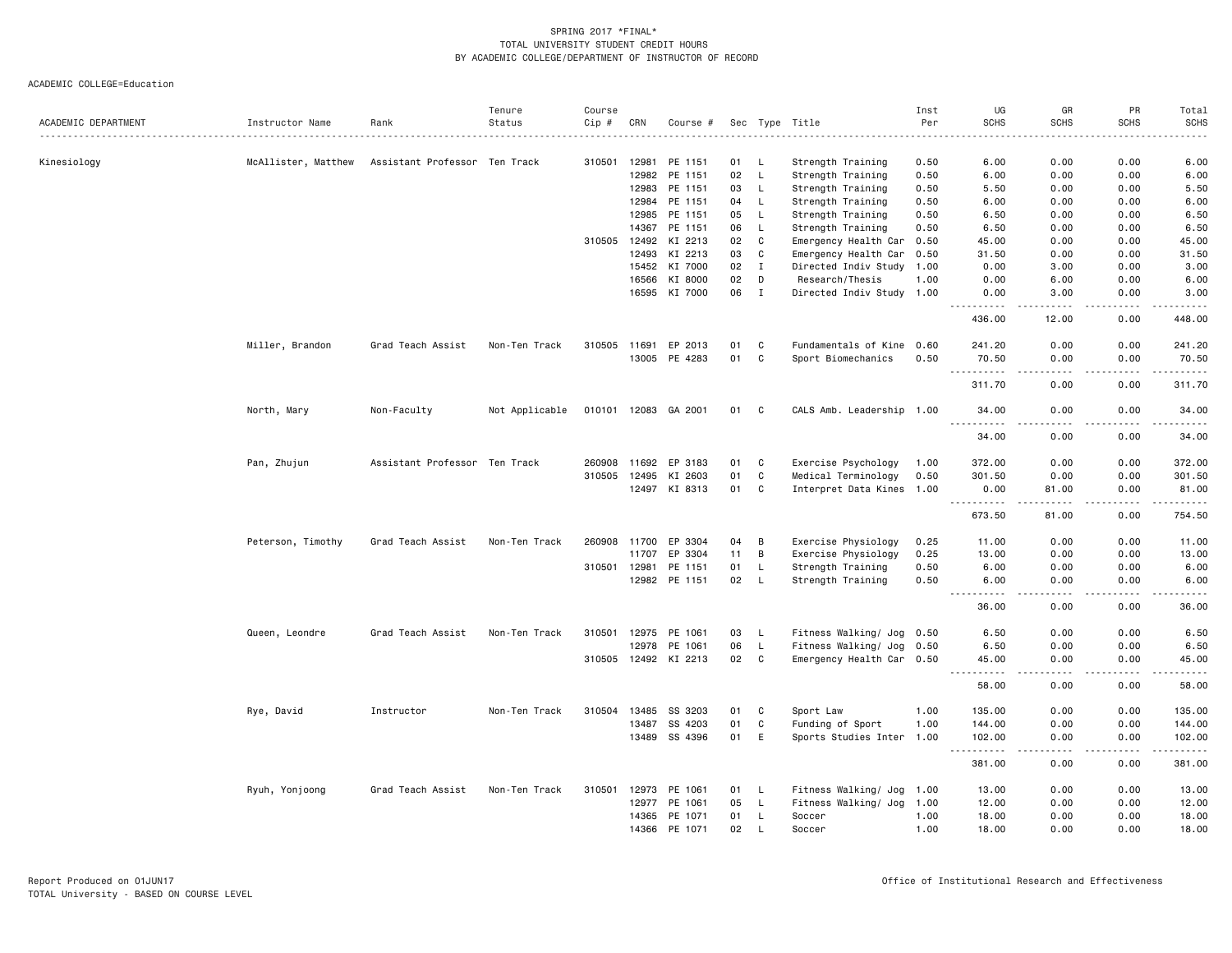| ACADEMIC DEPARTMENT | Instructor Name                                    | Rank                          | Tenure<br>Status | Course<br>Cip # | CRN   | Course #             |       |              | Sec Type Title            | Inst<br>Per | UG<br><b>SCHS</b>                  | GR<br><b>SCHS</b> | PR<br><b>SCHS</b> | Total<br><b>SCHS</b> |
|---------------------|----------------------------------------------------|-------------------------------|------------------|-----------------|-------|----------------------|-------|--------------|---------------------------|-------------|------------------------------------|-------------------|-------------------|----------------------|
|                     |                                                    |                               |                  |                 |       |                      |       |              |                           |             |                                    |                   |                   |                      |
|                     |                                                    |                               |                  |                 |       |                      |       |              |                           |             | 61.00                              | 0.00              | 0.00              | 61.00                |
| Kinesiology         | Shepherd, Brandon                                  | Grad Teach Assist             | Non-Ten Track    | 260908          | 11701 | EP 3304              | 05    | B            | Exercise Physiology       | 0.25        | 12.00                              | 0.00              | 0.00              | 12.00                |
|                     |                                                    |                               |                  |                 | 11709 | EP 3304              | 13    | B            | Exercise Physiology       | 0.25        | 13.00                              | 0.00              | 0.00              | 13.00                |
|                     |                                                    |                               |                  |                 |       | 310501 12985 PE 1151 | 05    | L            | Strength Training         | 0.50        | 6.50                               | 0.00              | 0.00              | 6.50                 |
|                     |                                                    |                               |                  |                 |       |                      |       |              |                           |             | .<br>31.50                         | .<br>0.00         | .<br>0.00         | .<br>31.50           |
|                     | Simpson, Jeffrey                                   | Grad Teach Assist             | Non-Ten Track    | 260908          | 11695 | EP 3233              | 03    | C            | Anatomical Kinesiolo 1.00 |             | 174.00                             | 0.00              | 0.00              | 174.00               |
|                     |                                                    |                               |                  |                 |       | 310501 11716 EP 4113 | 01    | B            | Fitness Prog & Testi 0.50 |             | 45.00                              | 0.00              | 0.00              | 45.00                |
|                     |                                                    |                               |                  |                 |       |                      |       |              |                           |             | .                                  | $- - - -$         | .                 | <u>.</u>             |
|                     |                                                    |                               |                  |                 |       |                      |       |              |                           |             | 219.00                             | 0.00              | 0.00              | 219.00               |
|                     | Smith, JohnEric                                    | Assistant Professor Ten Track |                  | 260908          | 14337 | EP 6153              | 01    | C            | Train Tech Exerc & S 1.00 |             | 0.00                               | 27.00             | 0.00              | 27.00                |
|                     |                                                    |                               |                  | 310501 11715    |       | EP 3663              | 01    | B            | Personal Fitness Tra 0.50 |             | 30.00                              | 0.00              | 0.00              | 30.00                |
|                     |                                                    |                               |                  |                 | 11718 | EP 4113              | 03    | B            | Fitness Prog & Testi 0.50 |             | 27.00                              | 0.00              | 0.00              | 27.00                |
|                     |                                                    |                               |                  |                 | 14336 | EP 4153              | 01    | C            | Train Tech Exerc & S 1.00 |             | 99.00                              | 0.00              | 0.00              | 99.00                |
|                     |                                                    |                               |                  | 310505 16516    |       | EP 7000              | 01    | $\mathbf I$  | Directed Indiv Study 1.00 |             | 0.00                               | 3.00              | 0.00              | 3.00                 |
|                     |                                                    |                               |                  |                 | 16558 | KI 8000              | 01    | D            | Research/Thesis           | 1.00        | 0.00<br><u>.</u>                   | 3.00<br>.         | 0.00<br>$- - - -$ | 3.00<br>.            |
|                     |                                                    |                               |                  |                 |       |                      |       |              |                           |             | 156.00                             | 33.00             | 0.00              | 189.00               |
|                     | Talwar, Saira                                      | Grad Teach Assist             | Non-Ten Track    | 310501          | 12974 | PE 1061              | 02    | L            | Fitness Walking/ Jog 0.50 |             | 5.50                               | 0.00              | 0.00              | 5.50                 |
|                     |                                                    |                               |                  |                 |       | 310505 12495 KI 2603 | 01    | C            | Medical Terminology       | 0.50        | 301.50                             | 0.00              | 0.00              | 301.50               |
|                     |                                                    |                               |                  |                 |       |                      |       |              |                           |             | -----<br>307.00                    | $- - - -$<br>0.00 | .<br>0.00         | .<br>307.00          |
|                     | Thompson, Pamela                                   | Lecturer                      | Non-Ten Track    |                 |       | 310501 13740 KI 2023 | 201 C |              | Found of Health Educ 1.00 |             | 45.00                              | 0.00              | 0.00<br>$  -$     | 45.00                |
|                     |                                                    |                               |                  |                 |       |                      |       |              |                           |             | $\sim$ $\sim$ $\sim$<br>.<br>45.00 | - - - -<br>0.00   | 0.00              | .<br>45.00           |
|                     | Twietmeyer, Greggory Assistant Professor Ten Track |                               |                  | 310504          | 13490 | SS 4803              | 01    | C            | Seminar in Sports St 0.50 |             | 30.00                              | 0.00              | 0.00              | 30.00                |
|                     |                                                    |                               |                  |                 | 13493 | SS 8883              | 01    | C            | Ethical Issues in Sp 1.00 |             | 0.00                               | 48.00             | 0.00              | 48.00                |
|                     |                                                    |                               |                  | 310505 11691    |       | EP 2013              | 01    | $\mathtt{C}$ | Fundamentals of Kine 0.20 |             | 80.40                              | 0.00              | 0.00              | 80.40                |
|                     |                                                    |                               |                  |                 | 15314 | KI 4990              | 01    | $\mathtt{C}$ | Special Topic in Kin 1.00 |             | 138.00                             | 0.00              | 0.00              | 138.00               |
|                     |                                                    |                               |                  |                 |       | 15910 SS 7000        | 02    | $\mathbf I$  | Directed Indiv Study 1.00 |             | 0.00                               | 3.00              | 0.00              | 3.00                 |
|                     |                                                    |                               |                  |                 |       |                      |       |              |                           |             | -----<br>248.40                    | .<br>51.00        | .<br>0.00         | .<br>299.40          |
|                     | Vickers, J.                                        | Associate Professor Tenured   |                  |                 |       | 131314 13002 PE 3163 | 01    | C            | Sport Psychology          | 1.00        | 258.00                             | 0.00              | 0.00              | 258.00               |
|                     |                                                    |                               |                  |                 | 13007 | PE 4873              | 01    | C            | Prof Sem In Physica 0.50  |             | 10.50                              | 0.00              | 0.00              | 10.50                |
|                     |                                                    |                               |                  |                 | 13012 | PE 8203              | 01    | C            | Psych Aspects of Spo 1.00 |             | 0.00                               | 24.00             | 0.00              | 24.00                |
|                     |                                                    |                               |                  |                 | 14033 | PE 4873              | 501 C |              | Prof Sem In Physica 0.50  |             | 4.50                               | 0.00              | 0.00              | 4.50                 |
|                     |                                                    |                               |                  |                 | 15901 | PE 7000              | 201 I |              | Directed Indiv Study 1.00 |             | 0.00                               | 3.00              | 0.00              | 3.00                 |
|                     |                                                    |                               |                  |                 | 15902 | PE 7000              | 202 I |              | Directed Indiv Study 1.00 |             | 0.00                               | 3.00              | 0.00              | 3.00                 |
|                     |                                                    |                               |                  |                 | 16282 | PE 7000              | 03    | $\mathbf{I}$ | Directed Indiv Study 1.00 |             | 0.00                               | 3.00              | 0.00              | 3.00                 |
|                     |                                                    |                               |                  |                 | 16345 | PE 7000              | 04    | $\mathbf I$  | Directed Indiv Study 1.00 |             | 0.00                               | 3.00              | 0.00              | 3.00                 |
|                     |                                                    |                               |                  |                 | 16509 | PE 7000              | 05    | $\mathbf I$  | Directed Indiv Study 1.00 |             | 0.00                               | 3.00              | 0.00              | 3.00                 |
|                     |                                                    |                               |                  |                 | 16677 | PE 4000              | 01    | Ι.           | Directed Indiv Study 1.00 |             | 3.00                               | 0.00              | 0.00              | 3.00                 |
|                     |                                                    |                               |                  |                 | 16678 | PE 4000              | 02    | $\mathbf I$  | Directed Indiv Study 1.00 |             | 3.00                               | 0.00              | 0.00              | 3.00                 |
|                     |                                                    |                               |                  | 310505          | 16283 | KI 7000              | 05    | Ι            | Directed Indiv Study 1.00 |             | 0.00                               | 3.00              | 0.00              | 3.00                 |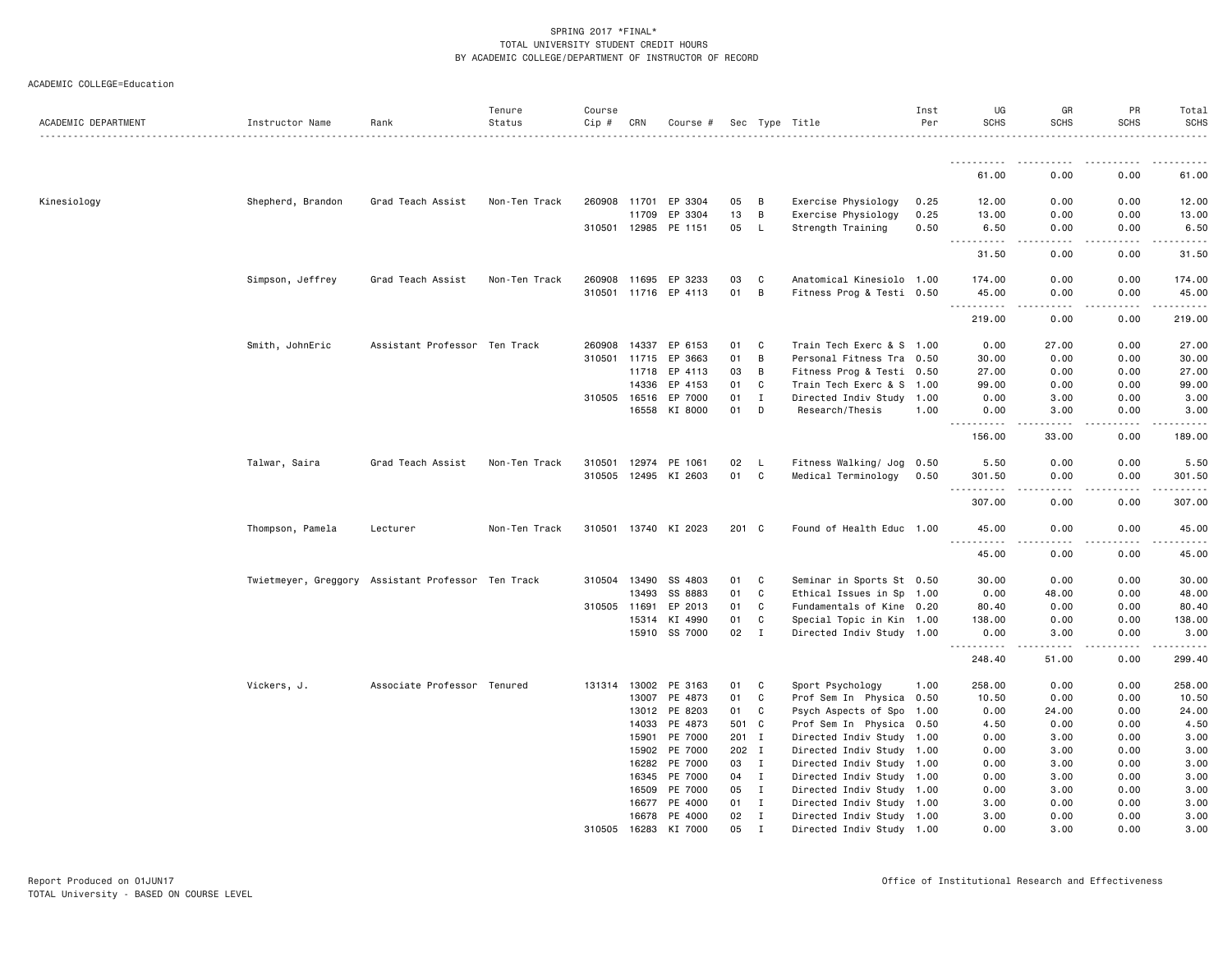|  | ACADEMIC COLLEGE=Education |
|--|----------------------------|
|--|----------------------------|

| ACADEMIC DEPARTMENT                |                    | Rank                          | Tenure<br>Status | Course<br>$Cip \#$ | CRN          |                      |       |                | Sec Type Title            | Inst<br>Per | UG<br><b>SCHS</b>            | GR<br><b>SCHS</b>                                                                                                                 | PR<br><b>SCHS</b> | Total<br><b>SCHS</b> |
|------------------------------------|--------------------|-------------------------------|------------------|--------------------|--------------|----------------------|-------|----------------|---------------------------|-------------|------------------------------|-----------------------------------------------------------------------------------------------------------------------------------|-------------------|----------------------|
|                                    | Instructor Name    |                               |                  |                    |              | Course #             |       |                |                           |             |                              |                                                                                                                                   |                   |                      |
|                                    |                    |                               |                  |                    |              |                      |       |                |                           |             | 279.00                       | 42.00                                                                                                                             | .<br>0.00         | ----------<br>321.00 |
| Kinesiology                        | Waldman, Hunter    | Grad Teach Assist             | Non-Ten Track    |                    |              | 131314 14369 PE 1371 | 01    | - L            | Adv Strength Cond         | 1.00        | 11.00                        | 0.00                                                                                                                              | 0.00              | 11.00                |
|                                    |                    |                               |                  |                    | 14370        | PE 1371              | 02    | <b>L</b>       | Adv Strength Cond         | 1.00        | 10.00                        | 0.00                                                                                                                              | 0.00              | 10.00                |
|                                    |                    |                               |                  |                    |              | 310501 11718 EP 4113 | 03    | B              | Fitness Prog & Testi 0.50 |             | 27.00                        | 0.00                                                                                                                              | 0.00              | 27.00                |
|                                    |                    |                               |                  |                    |              | 11719 EP 4113        | 04    | $\overline{B}$ | Fitness Prog & Testi 0.50 |             | 46.50                        | 0.00                                                                                                                              | 0.00              | 46.50                |
|                                    |                    |                               |                  |                    |              |                      |       |                |                           |             | <u>.</u><br>94.50            | . <b>.</b><br>0.00                                                                                                                | .<br>0.00         | <u>.</u><br>94.50    |
|                                    | Watkins, James     | Grad Teach Assist             | Non-Ten Track    | 310504             | 13482        | SS 2003              | 01    | C              | Foundations Sport Mg 1.00 |             | 126.00                       | 0.00                                                                                                                              | 0.00              | 126.00               |
|                                    |                    |                               |                  |                    |              | 13490 SS 4803        | 01    | C              | Seminar in Sports St 0.50 |             | 30.00                        | 0.00                                                                                                                              | 0.00              | 30.00                |
|                                    |                    |                               |                  |                    |              |                      |       |                |                           |             | .<br>156.00                  | $\frac{1}{2}$<br>0.00                                                                                                             | .<br>0.00         | .<br>156.00          |
|                                    | Wax, Benjamin      | Associate Professor Tenured   |                  |                    |              | 260908 13707 EP 4603 | 201 C |                | Physical Activity Ep 1.00 |             | 33.00                        | 0.00                                                                                                                              | 0.00              | 33.00                |
|                                    |                    |                               |                  |                    |              | 13708 EP 4803        | 201 S |                | Prof Seminar in Ex S 1.00 |             | 51.00                        | 0.00                                                                                                                              | 0.00              | 51.00                |
|                                    |                    |                               |                  |                    |              | 14306 EP 4183        | 201 C |                | Exercise & Weight Co 1.00 |             | 54.00<br>---------- <i>-</i> | 0.00<br>. <u>.</u>                                                                                                                | 0.00<br>.         | 54.00<br>.           |
|                                    |                    |                               |                  |                    |              |                      |       |                |                           |             | 138.00                       | 0.00                                                                                                                              | 0.00              | 138.00               |
|                                    | Young, Glen        | Instructor                    | Non-Ten Track    |                    | 131314 12997 | PE 3033              | 01    | C              | Basket/Football Offi 1.00 |             | 159.00                       | 0.00                                                                                                                              | 0.00              | 159.00               |
|                                    |                    |                               |                  |                    |              | 14368 PE 1243        | 01    | C              | Methods Games and Sp 1.00 |             | 87.00                        | 0.00                                                                                                                              | 0.00              | 87.00                |
|                                    |                    |                               |                  |                    |              | 14371 PE 3533        | 01    | C              | Coaching Sports           | 1.00        | 216.00<br>----------         | 0.00<br>$\frac{1}{2} \left( \frac{1}{2} \right) \left( \frac{1}{2} \right) \left( \frac{1}{2} \right) \left( \frac{1}{2} \right)$ | 0.00<br>----      | 216.00<br><u>.</u>   |
|                                    |                    |                               |                  |                    |              |                      |       |                |                           |             | 462.00                       | 0.00                                                                                                                              | 0.00              | 462.00               |
|                                    | Zimmerman, Matthew | Assistant Professor Ten Track |                  |                    | 310504 13492 | SS 8803              | 01    | C              | Sport Law                 | 1.00        | 0.00                         | 60.00                                                                                                                             | 0.00              | 60.00                |
|                                    |                    |                               |                  |                    | 14373        | SS 3303              | 01    | C              | Communicat Mgmt in        | 1.00        | 132.00                       | 0.00                                                                                                                              | 0.00              | 132.00               |
|                                    |                    |                               |                  |                    | 15013        | SS 3103              | 01    | C              | Sport Sponsorship         | 1.00        | 138.00                       | 0.00                                                                                                                              | 0.00              | 138.00               |
|                                    |                    |                               |                  |                    | 310505 16523 | SS 4000              | 01    | I              | Directed Indiv Study 1.00 |             | 3,00<br>----                 | 0.00                                                                                                                              | 0.00<br>$- - - -$ | 3.00                 |
|                                    |                    |                               |                  |                    |              |                      |       |                |                           |             | 273.00                       | 60.00                                                                                                                             | 0.00              | 333.00               |
| ---------------------------------- |                    |                               |                  |                    |              |                      |       |                |                           |             | ----------                   | ==========                                                                                                                        | -----------       |                      |
| Kinesiology                        |                    |                               |                  |                    |              |                      |       |                |                           |             | 9409.00                      | 450.00                                                                                                                            | 0.00              | 9859.00              |
| ---------------------------------- |                    |                               |                  |                    |              |                      |       |                |                           |             |                              |                                                                                                                                   |                   | ==========           |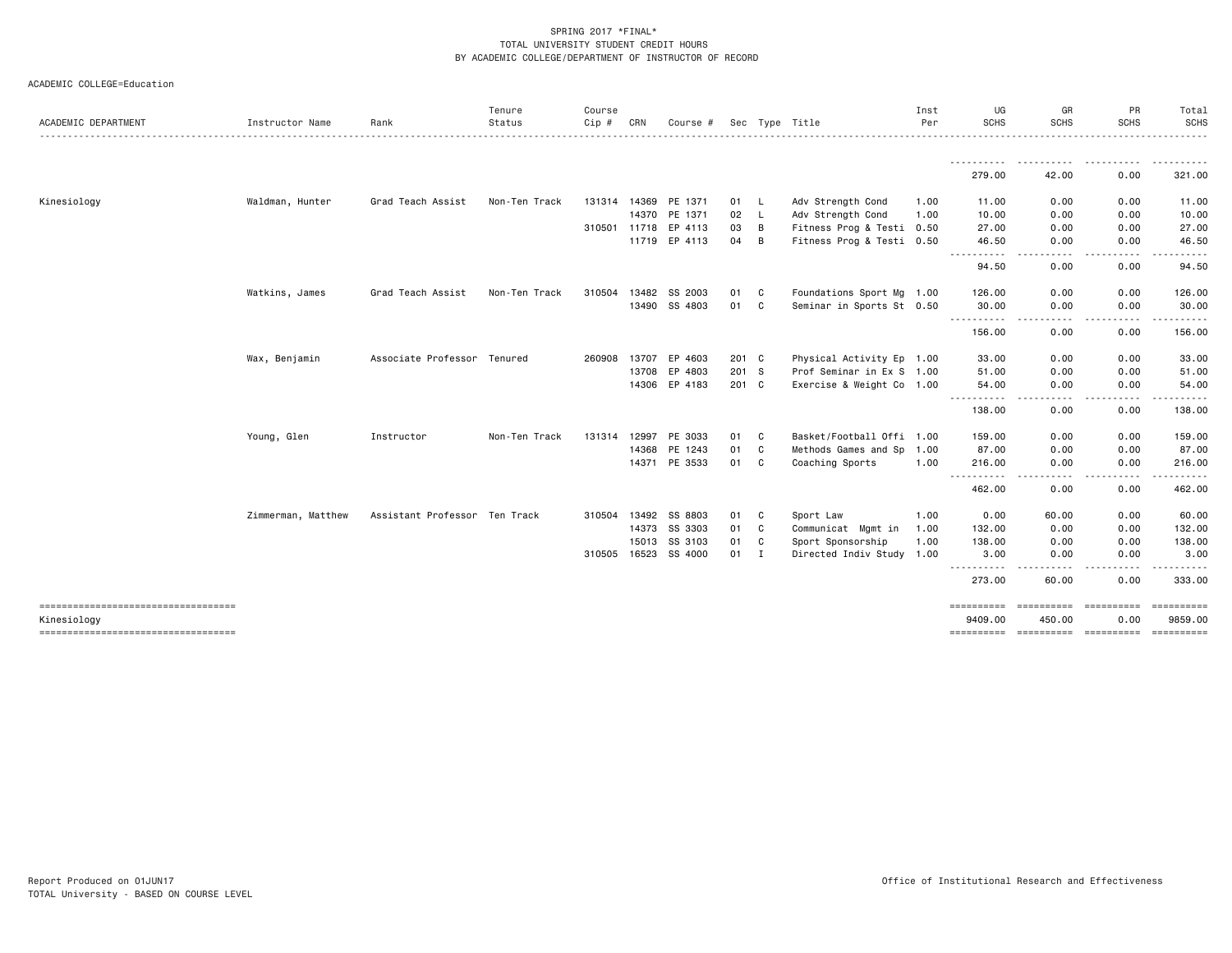| ACADEMIC DEPARTMENT<br>Rank<br>Status<br>CRN<br>Sec Type Title<br>Instructor Name<br>Course #<br>$   -$<br>0.00<br>0.00<br>Music<br>Aarhus, Craig<br>Associate Professor Tenured<br>131312 14159<br>MUE 3212<br>01<br>C<br>Brass Methods<br>1.00<br>10.00<br>10.00<br>E<br>500903<br>12845<br>MU 2531<br>01<br>1.00<br>58.00<br>0.00<br>0.00<br>58.00<br>Concert Band<br>02<br>E<br>12846<br>MU 2531<br>Concert Band<br>1.00<br>62.00<br>0.00<br>0.00<br>62.00<br>$\sim$ $\sim$ $\sim$<br>.<br>$-$ - $-$ -<br>.<br>0.00<br>130.00<br>130.00<br>0.00<br>Baker, Jason<br>Associate Professor Tenured<br>131312 12847<br>MU 2551<br>01<br>E<br>Percussion Ensemble<br>1.00<br>13.00<br>0.00<br>0.00<br>13.00<br>12954<br>MUE 3242<br>01<br>C<br>1.00<br>12.00<br>0.00<br>0.00<br>12.00<br>Percussion Methods<br>12844<br>MU 2521<br>C<br>500903<br>01<br>Steel Drum Ensemble<br>1.00<br>0.00<br>0.00<br>12.00<br>12.00<br>12899<br>MUA 1610<br>01<br>E<br>0.00<br>0.00<br>5.00<br>Percussion - Non Maj<br>1.00<br>5.00<br>MUA 1610<br>12900<br>02<br>E<br>Percussion -Majors<br>1.00<br>7.00<br>0.00<br>0.00<br>7.00<br>MUA 2610<br>12933<br>01<br>E<br>Percussion - Non Maj<br>0.00<br>0.00<br>2.00<br>1.00<br>2.00<br>MUA 2610<br>02<br>E<br>12934<br>Percussion - Majors<br>1.00<br>4.00<br>0.00<br>0.00<br>4.00<br>MUA 3610<br>02<br>E<br>12951<br>Percussion - Majors<br>1.00<br>6.00<br>0.00<br>0.00<br>6.00<br>.<br>.<br>$    -$<br>.<br>61.00<br>0.00<br>0.00<br>61.00<br>500901<br>12834<br>MU 1521<br>01<br>Ear Training II<br>0.00<br>0.00<br>11.50<br>Banks, Jessica<br>Lecturer<br>Non-Ten Track<br>0.50<br>11.50<br>L,<br>12835<br>02<br>L<br>Ear Training II<br>5.50<br>0.00<br>0.00<br>5.50<br>MU 1521<br>0.50<br>500903<br>E<br>0.00<br>0.00<br>3.00<br>12879<br>MUA 1110<br>01<br>Flute-Non Majors<br>1.00<br>3.00<br>12914<br>MUA 2110<br>E<br>01<br>Flute-Non Majors<br>1.00<br>0.00<br>0.00<br>1.00<br>1.00<br>MUA 2110<br>02<br>E<br>4.00<br>12915<br>Flute - Majors<br>1.00<br>4.00<br>0.00<br>0.00<br>12941<br>MUA 3110<br>02<br>E<br>Flute-Majors<br>1.00<br>0.00<br>0.00<br>4.00<br>4.00<br>E<br>500915 12836<br>MU 2011<br>01<br>Woodwind Ensembles<br>0.00<br>0.00<br>13.00<br>1.00<br>13.00<br>$\frac{1}{2} \left( \frac{1}{2} \right) \left( \frac{1}{2} \right) \left( \frac{1}{2} \right) \left( \frac{1}{2} \right) \left( \frac{1}{2} \right)$<br>42.00<br>0.00<br>0.00<br>42.00<br>MU 2951<br>Q<br>0.00<br>5.00<br>Berquist, Trisha<br>Non-Ten Track<br>500903<br>12860<br>01<br>Philharmonia<br>0.50<br>5.00<br>0.00<br>Lecturer<br>E<br>01<br>0.00<br>12901<br>MUA 1650<br>Strings - Non Majors<br>0.50<br>4.00<br>0.00<br>4.00<br>12902<br>MUA 1650<br>02<br>E<br>0.00<br>0.00<br>3.00<br>Strings Majors<br>0.50<br>3.00<br>.<br>$\frac{1}{2}$<br>$\frac{1}{2} \left( \frac{1}{2} \right) \left( \frac{1}{2} \right) \left( \frac{1}{2} \right) \left( \frac{1}{2} \right) \left( \frac{1}{2} \right)$<br>$\frac{1}{2}$<br>12.00<br>0.00<br>0.00<br>12.00<br>0.00<br>0.00<br>66.00<br>Brown, Michael R.<br>Professor<br>Tenured<br>131312 14029<br>MU 1123<br>501 C<br>American Music App.<br>1.00<br>66.00<br>.<br>.<br>66.00<br>0.00<br>0.00<br>66.00<br>Butler, Matthew<br>500903<br>12874<br>MUA 1050<br>E<br>0.50<br>17.00<br>0.00<br>0.00<br>17.00<br>Lecturer<br>Non-Ten Track<br>04<br>Voice - Non Majors<br>E<br>12911 MUA 2050<br>04<br>Voice - Non Majors<br>0.50<br>3.50<br>0.00<br>0.00<br>3.50<br>.<br>.<br>$\frac{1}{2}$<br>.<br>$\frac{1}{2} \left( \frac{1}{2} \right) \left( \frac{1}{2} \right) \left( \frac{1}{2} \right)$<br>0.00<br>20.50<br>20.50<br>0.00<br>500901 14154 MU 1113<br>02<br>$\mathbf{C}$<br>His & Apprec Of Musi 1.00<br>201.00<br>0.00<br>0.00<br>201.00<br>Cary, Jessica<br>Non-Employee<br>Not Applicable<br>.<br>201.00<br>0.00<br>0.00<br>201.00<br>Damm, Robert<br>Professor<br>Tenured<br>050201<br>10004<br>AAS 1103<br>01<br>C<br>African American Mus<br>39.00<br>0.00<br>0.00<br>39.00<br>1.00<br>501 F<br>0.00<br>131312 14031<br><b>MUE 4886</b><br>Stu Teach Music Ed<br>1.00<br>6.00<br>0.00<br>6.00<br>14032<br>MUE 4896<br>501 F<br>0.00<br>6.00<br>Stu Teach Music Ed<br>1.00<br>6.00<br>0.00<br>500901<br>12822<br>MU 1103<br>01<br>C<br>0.00<br>36.00<br>African-Amer Music<br>1.00<br>36.00<br>0.00<br>02<br>$\mathbf I$<br>16464<br>MU 4000<br>Directed Indiv Study<br>1.00<br>1.00<br>0.00<br>0.00<br>1.00<br>500902 14160<br>MU 2012<br>01<br>C<br>World Music<br>1.00<br>44.00<br>0.00<br>0.00<br>44.00 |  | Tenure | Course |  |  | Inst | UG          | GR          | PR          | Total       |
|-----------------------------------------------------------------------------------------------------------------------------------------------------------------------------------------------------------------------------------------------------------------------------------------------------------------------------------------------------------------------------------------------------------------------------------------------------------------------------------------------------------------------------------------------------------------------------------------------------------------------------------------------------------------------------------------------------------------------------------------------------------------------------------------------------------------------------------------------------------------------------------------------------------------------------------------------------------------------------------------------------------------------------------------------------------------------------------------------------------------------------------------------------------------------------------------------------------------------------------------------------------------------------------------------------------------------------------------------------------------------------------------------------------------------------------------------------------------------------------------------------------------------------------------------------------------------------------------------------------------------------------------------------------------------------------------------------------------------------------------------------------------------------------------------------------------------------------------------------------------------------------------------------------------------------------------------------------------------------------------------------------------------------------------------------------------------------------------------------------------------------------------------------------------------------------------------------------------------------------------------------------------------------------------------------------------------------------------------------------------------------------------------------------------------------------------------------------------------------------------------------------------------------------------------------------------------------------------------------------------------------------------------------------------------------------------------------------------------------------------------------------------------------------------------------------------------------------------------------------------------------------------------------------------------------------------------------------------------------------------------------------------------------------------------------------------------------------------------------------------------------------------------------------------------------------------------------------------------------------------------------------------------------------------------------------------------------------------------------------------------------------------------------------------------------------------------------------------------------------------------------------------------------------------------------------------------------------------------------------------------------------------------------------------------------------------------------------------------------------------------------------------------------------------------------------------------------------------------------------------------------------------------------------------------------------------------------------------------------------------------------------------------------------------------------------------------------------------------------------------------------------------------------------------------------------------------------------------------------------------------------------------------------------------------------------------------------------------------------------------------------------------------------------------------------------------------------------------------------------------------------------|--|--------|--------|--|--|------|-------------|-------------|-------------|-------------|
|                                                                                                                                                                                                                                                                                                                                                                                                                                                                                                                                                                                                                                                                                                                                                                                                                                                                                                                                                                                                                                                                                                                                                                                                                                                                                                                                                                                                                                                                                                                                                                                                                                                                                                                                                                                                                                                                                                                                                                                                                                                                                                                                                                                                                                                                                                                                                                                                                                                                                                                                                                                                                                                                                                                                                                                                                                                                                                                                                                                                                                                                                                                                                                                                                                                                                                                                                                                                                                                                                                                                                                                                                                                                                                                                                                                                                                                                                                                                                                                                                                                                                                                                                                                                                                                                                                                                                                                                                                                                                                           |  |        | Cip #  |  |  | Per  | <b>SCHS</b> | <b>SCHS</b> | <b>SCHS</b> | <b>SCHS</b> |
|                                                                                                                                                                                                                                                                                                                                                                                                                                                                                                                                                                                                                                                                                                                                                                                                                                                                                                                                                                                                                                                                                                                                                                                                                                                                                                                                                                                                                                                                                                                                                                                                                                                                                                                                                                                                                                                                                                                                                                                                                                                                                                                                                                                                                                                                                                                                                                                                                                                                                                                                                                                                                                                                                                                                                                                                                                                                                                                                                                                                                                                                                                                                                                                                                                                                                                                                                                                                                                                                                                                                                                                                                                                                                                                                                                                                                                                                                                                                                                                                                                                                                                                                                                                                                                                                                                                                                                                                                                                                                                           |  |        |        |  |  |      |             |             |             |             |
|                                                                                                                                                                                                                                                                                                                                                                                                                                                                                                                                                                                                                                                                                                                                                                                                                                                                                                                                                                                                                                                                                                                                                                                                                                                                                                                                                                                                                                                                                                                                                                                                                                                                                                                                                                                                                                                                                                                                                                                                                                                                                                                                                                                                                                                                                                                                                                                                                                                                                                                                                                                                                                                                                                                                                                                                                                                                                                                                                                                                                                                                                                                                                                                                                                                                                                                                                                                                                                                                                                                                                                                                                                                                                                                                                                                                                                                                                                                                                                                                                                                                                                                                                                                                                                                                                                                                                                                                                                                                                                           |  |        |        |  |  |      |             |             |             |             |
|                                                                                                                                                                                                                                                                                                                                                                                                                                                                                                                                                                                                                                                                                                                                                                                                                                                                                                                                                                                                                                                                                                                                                                                                                                                                                                                                                                                                                                                                                                                                                                                                                                                                                                                                                                                                                                                                                                                                                                                                                                                                                                                                                                                                                                                                                                                                                                                                                                                                                                                                                                                                                                                                                                                                                                                                                                                                                                                                                                                                                                                                                                                                                                                                                                                                                                                                                                                                                                                                                                                                                                                                                                                                                                                                                                                                                                                                                                                                                                                                                                                                                                                                                                                                                                                                                                                                                                                                                                                                                                           |  |        |        |  |  |      |             |             |             |             |
|                                                                                                                                                                                                                                                                                                                                                                                                                                                                                                                                                                                                                                                                                                                                                                                                                                                                                                                                                                                                                                                                                                                                                                                                                                                                                                                                                                                                                                                                                                                                                                                                                                                                                                                                                                                                                                                                                                                                                                                                                                                                                                                                                                                                                                                                                                                                                                                                                                                                                                                                                                                                                                                                                                                                                                                                                                                                                                                                                                                                                                                                                                                                                                                                                                                                                                                                                                                                                                                                                                                                                                                                                                                                                                                                                                                                                                                                                                                                                                                                                                                                                                                                                                                                                                                                                                                                                                                                                                                                                                           |  |        |        |  |  |      |             |             |             |             |
|                                                                                                                                                                                                                                                                                                                                                                                                                                                                                                                                                                                                                                                                                                                                                                                                                                                                                                                                                                                                                                                                                                                                                                                                                                                                                                                                                                                                                                                                                                                                                                                                                                                                                                                                                                                                                                                                                                                                                                                                                                                                                                                                                                                                                                                                                                                                                                                                                                                                                                                                                                                                                                                                                                                                                                                                                                                                                                                                                                                                                                                                                                                                                                                                                                                                                                                                                                                                                                                                                                                                                                                                                                                                                                                                                                                                                                                                                                                                                                                                                                                                                                                                                                                                                                                                                                                                                                                                                                                                                                           |  |        |        |  |  |      |             |             |             |             |
|                                                                                                                                                                                                                                                                                                                                                                                                                                                                                                                                                                                                                                                                                                                                                                                                                                                                                                                                                                                                                                                                                                                                                                                                                                                                                                                                                                                                                                                                                                                                                                                                                                                                                                                                                                                                                                                                                                                                                                                                                                                                                                                                                                                                                                                                                                                                                                                                                                                                                                                                                                                                                                                                                                                                                                                                                                                                                                                                                                                                                                                                                                                                                                                                                                                                                                                                                                                                                                                                                                                                                                                                                                                                                                                                                                                                                                                                                                                                                                                                                                                                                                                                                                                                                                                                                                                                                                                                                                                                                                           |  |        |        |  |  |      |             |             |             |             |
|                                                                                                                                                                                                                                                                                                                                                                                                                                                                                                                                                                                                                                                                                                                                                                                                                                                                                                                                                                                                                                                                                                                                                                                                                                                                                                                                                                                                                                                                                                                                                                                                                                                                                                                                                                                                                                                                                                                                                                                                                                                                                                                                                                                                                                                                                                                                                                                                                                                                                                                                                                                                                                                                                                                                                                                                                                                                                                                                                                                                                                                                                                                                                                                                                                                                                                                                                                                                                                                                                                                                                                                                                                                                                                                                                                                                                                                                                                                                                                                                                                                                                                                                                                                                                                                                                                                                                                                                                                                                                                           |  |        |        |  |  |      |             |             |             |             |
|                                                                                                                                                                                                                                                                                                                                                                                                                                                                                                                                                                                                                                                                                                                                                                                                                                                                                                                                                                                                                                                                                                                                                                                                                                                                                                                                                                                                                                                                                                                                                                                                                                                                                                                                                                                                                                                                                                                                                                                                                                                                                                                                                                                                                                                                                                                                                                                                                                                                                                                                                                                                                                                                                                                                                                                                                                                                                                                                                                                                                                                                                                                                                                                                                                                                                                                                                                                                                                                                                                                                                                                                                                                                                                                                                                                                                                                                                                                                                                                                                                                                                                                                                                                                                                                                                                                                                                                                                                                                                                           |  |        |        |  |  |      |             |             |             |             |
|                                                                                                                                                                                                                                                                                                                                                                                                                                                                                                                                                                                                                                                                                                                                                                                                                                                                                                                                                                                                                                                                                                                                                                                                                                                                                                                                                                                                                                                                                                                                                                                                                                                                                                                                                                                                                                                                                                                                                                                                                                                                                                                                                                                                                                                                                                                                                                                                                                                                                                                                                                                                                                                                                                                                                                                                                                                                                                                                                                                                                                                                                                                                                                                                                                                                                                                                                                                                                                                                                                                                                                                                                                                                                                                                                                                                                                                                                                                                                                                                                                                                                                                                                                                                                                                                                                                                                                                                                                                                                                           |  |        |        |  |  |      |             |             |             |             |
|                                                                                                                                                                                                                                                                                                                                                                                                                                                                                                                                                                                                                                                                                                                                                                                                                                                                                                                                                                                                                                                                                                                                                                                                                                                                                                                                                                                                                                                                                                                                                                                                                                                                                                                                                                                                                                                                                                                                                                                                                                                                                                                                                                                                                                                                                                                                                                                                                                                                                                                                                                                                                                                                                                                                                                                                                                                                                                                                                                                                                                                                                                                                                                                                                                                                                                                                                                                                                                                                                                                                                                                                                                                                                                                                                                                                                                                                                                                                                                                                                                                                                                                                                                                                                                                                                                                                                                                                                                                                                                           |  |        |        |  |  |      |             |             |             |             |
|                                                                                                                                                                                                                                                                                                                                                                                                                                                                                                                                                                                                                                                                                                                                                                                                                                                                                                                                                                                                                                                                                                                                                                                                                                                                                                                                                                                                                                                                                                                                                                                                                                                                                                                                                                                                                                                                                                                                                                                                                                                                                                                                                                                                                                                                                                                                                                                                                                                                                                                                                                                                                                                                                                                                                                                                                                                                                                                                                                                                                                                                                                                                                                                                                                                                                                                                                                                                                                                                                                                                                                                                                                                                                                                                                                                                                                                                                                                                                                                                                                                                                                                                                                                                                                                                                                                                                                                                                                                                                                           |  |        |        |  |  |      |             |             |             |             |
|                                                                                                                                                                                                                                                                                                                                                                                                                                                                                                                                                                                                                                                                                                                                                                                                                                                                                                                                                                                                                                                                                                                                                                                                                                                                                                                                                                                                                                                                                                                                                                                                                                                                                                                                                                                                                                                                                                                                                                                                                                                                                                                                                                                                                                                                                                                                                                                                                                                                                                                                                                                                                                                                                                                                                                                                                                                                                                                                                                                                                                                                                                                                                                                                                                                                                                                                                                                                                                                                                                                                                                                                                                                                                                                                                                                                                                                                                                                                                                                                                                                                                                                                                                                                                                                                                                                                                                                                                                                                                                           |  |        |        |  |  |      |             |             |             |             |
|                                                                                                                                                                                                                                                                                                                                                                                                                                                                                                                                                                                                                                                                                                                                                                                                                                                                                                                                                                                                                                                                                                                                                                                                                                                                                                                                                                                                                                                                                                                                                                                                                                                                                                                                                                                                                                                                                                                                                                                                                                                                                                                                                                                                                                                                                                                                                                                                                                                                                                                                                                                                                                                                                                                                                                                                                                                                                                                                                                                                                                                                                                                                                                                                                                                                                                                                                                                                                                                                                                                                                                                                                                                                                                                                                                                                                                                                                                                                                                                                                                                                                                                                                                                                                                                                                                                                                                                                                                                                                                           |  |        |        |  |  |      |             |             |             |             |
|                                                                                                                                                                                                                                                                                                                                                                                                                                                                                                                                                                                                                                                                                                                                                                                                                                                                                                                                                                                                                                                                                                                                                                                                                                                                                                                                                                                                                                                                                                                                                                                                                                                                                                                                                                                                                                                                                                                                                                                                                                                                                                                                                                                                                                                                                                                                                                                                                                                                                                                                                                                                                                                                                                                                                                                                                                                                                                                                                                                                                                                                                                                                                                                                                                                                                                                                                                                                                                                                                                                                                                                                                                                                                                                                                                                                                                                                                                                                                                                                                                                                                                                                                                                                                                                                                                                                                                                                                                                                                                           |  |        |        |  |  |      |             |             |             |             |
|                                                                                                                                                                                                                                                                                                                                                                                                                                                                                                                                                                                                                                                                                                                                                                                                                                                                                                                                                                                                                                                                                                                                                                                                                                                                                                                                                                                                                                                                                                                                                                                                                                                                                                                                                                                                                                                                                                                                                                                                                                                                                                                                                                                                                                                                                                                                                                                                                                                                                                                                                                                                                                                                                                                                                                                                                                                                                                                                                                                                                                                                                                                                                                                                                                                                                                                                                                                                                                                                                                                                                                                                                                                                                                                                                                                                                                                                                                                                                                                                                                                                                                                                                                                                                                                                                                                                                                                                                                                                                                           |  |        |        |  |  |      |             |             |             |             |
|                                                                                                                                                                                                                                                                                                                                                                                                                                                                                                                                                                                                                                                                                                                                                                                                                                                                                                                                                                                                                                                                                                                                                                                                                                                                                                                                                                                                                                                                                                                                                                                                                                                                                                                                                                                                                                                                                                                                                                                                                                                                                                                                                                                                                                                                                                                                                                                                                                                                                                                                                                                                                                                                                                                                                                                                                                                                                                                                                                                                                                                                                                                                                                                                                                                                                                                                                                                                                                                                                                                                                                                                                                                                                                                                                                                                                                                                                                                                                                                                                                                                                                                                                                                                                                                                                                                                                                                                                                                                                                           |  |        |        |  |  |      |             |             |             |             |
|                                                                                                                                                                                                                                                                                                                                                                                                                                                                                                                                                                                                                                                                                                                                                                                                                                                                                                                                                                                                                                                                                                                                                                                                                                                                                                                                                                                                                                                                                                                                                                                                                                                                                                                                                                                                                                                                                                                                                                                                                                                                                                                                                                                                                                                                                                                                                                                                                                                                                                                                                                                                                                                                                                                                                                                                                                                                                                                                                                                                                                                                                                                                                                                                                                                                                                                                                                                                                                                                                                                                                                                                                                                                                                                                                                                                                                                                                                                                                                                                                                                                                                                                                                                                                                                                                                                                                                                                                                                                                                           |  |        |        |  |  |      |             |             |             |             |
|                                                                                                                                                                                                                                                                                                                                                                                                                                                                                                                                                                                                                                                                                                                                                                                                                                                                                                                                                                                                                                                                                                                                                                                                                                                                                                                                                                                                                                                                                                                                                                                                                                                                                                                                                                                                                                                                                                                                                                                                                                                                                                                                                                                                                                                                                                                                                                                                                                                                                                                                                                                                                                                                                                                                                                                                                                                                                                                                                                                                                                                                                                                                                                                                                                                                                                                                                                                                                                                                                                                                                                                                                                                                                                                                                                                                                                                                                                                                                                                                                                                                                                                                                                                                                                                                                                                                                                                                                                                                                                           |  |        |        |  |  |      |             |             |             |             |
|                                                                                                                                                                                                                                                                                                                                                                                                                                                                                                                                                                                                                                                                                                                                                                                                                                                                                                                                                                                                                                                                                                                                                                                                                                                                                                                                                                                                                                                                                                                                                                                                                                                                                                                                                                                                                                                                                                                                                                                                                                                                                                                                                                                                                                                                                                                                                                                                                                                                                                                                                                                                                                                                                                                                                                                                                                                                                                                                                                                                                                                                                                                                                                                                                                                                                                                                                                                                                                                                                                                                                                                                                                                                                                                                                                                                                                                                                                                                                                                                                                                                                                                                                                                                                                                                                                                                                                                                                                                                                                           |  |        |        |  |  |      |             |             |             |             |
|                                                                                                                                                                                                                                                                                                                                                                                                                                                                                                                                                                                                                                                                                                                                                                                                                                                                                                                                                                                                                                                                                                                                                                                                                                                                                                                                                                                                                                                                                                                                                                                                                                                                                                                                                                                                                                                                                                                                                                                                                                                                                                                                                                                                                                                                                                                                                                                                                                                                                                                                                                                                                                                                                                                                                                                                                                                                                                                                                                                                                                                                                                                                                                                                                                                                                                                                                                                                                                                                                                                                                                                                                                                                                                                                                                                                                                                                                                                                                                                                                                                                                                                                                                                                                                                                                                                                                                                                                                                                                                           |  |        |        |  |  |      |             |             |             |             |
|                                                                                                                                                                                                                                                                                                                                                                                                                                                                                                                                                                                                                                                                                                                                                                                                                                                                                                                                                                                                                                                                                                                                                                                                                                                                                                                                                                                                                                                                                                                                                                                                                                                                                                                                                                                                                                                                                                                                                                                                                                                                                                                                                                                                                                                                                                                                                                                                                                                                                                                                                                                                                                                                                                                                                                                                                                                                                                                                                                                                                                                                                                                                                                                                                                                                                                                                                                                                                                                                                                                                                                                                                                                                                                                                                                                                                                                                                                                                                                                                                                                                                                                                                                                                                                                                                                                                                                                                                                                                                                           |  |        |        |  |  |      |             |             |             |             |
|                                                                                                                                                                                                                                                                                                                                                                                                                                                                                                                                                                                                                                                                                                                                                                                                                                                                                                                                                                                                                                                                                                                                                                                                                                                                                                                                                                                                                                                                                                                                                                                                                                                                                                                                                                                                                                                                                                                                                                                                                                                                                                                                                                                                                                                                                                                                                                                                                                                                                                                                                                                                                                                                                                                                                                                                                                                                                                                                                                                                                                                                                                                                                                                                                                                                                                                                                                                                                                                                                                                                                                                                                                                                                                                                                                                                                                                                                                                                                                                                                                                                                                                                                                                                                                                                                                                                                                                                                                                                                                           |  |        |        |  |  |      |             |             |             |             |
|                                                                                                                                                                                                                                                                                                                                                                                                                                                                                                                                                                                                                                                                                                                                                                                                                                                                                                                                                                                                                                                                                                                                                                                                                                                                                                                                                                                                                                                                                                                                                                                                                                                                                                                                                                                                                                                                                                                                                                                                                                                                                                                                                                                                                                                                                                                                                                                                                                                                                                                                                                                                                                                                                                                                                                                                                                                                                                                                                                                                                                                                                                                                                                                                                                                                                                                                                                                                                                                                                                                                                                                                                                                                                                                                                                                                                                                                                                                                                                                                                                                                                                                                                                                                                                                                                                                                                                                                                                                                                                           |  |        |        |  |  |      |             |             |             |             |
|                                                                                                                                                                                                                                                                                                                                                                                                                                                                                                                                                                                                                                                                                                                                                                                                                                                                                                                                                                                                                                                                                                                                                                                                                                                                                                                                                                                                                                                                                                                                                                                                                                                                                                                                                                                                                                                                                                                                                                                                                                                                                                                                                                                                                                                                                                                                                                                                                                                                                                                                                                                                                                                                                                                                                                                                                                                                                                                                                                                                                                                                                                                                                                                                                                                                                                                                                                                                                                                                                                                                                                                                                                                                                                                                                                                                                                                                                                                                                                                                                                                                                                                                                                                                                                                                                                                                                                                                                                                                                                           |  |        |        |  |  |      |             |             |             |             |
|                                                                                                                                                                                                                                                                                                                                                                                                                                                                                                                                                                                                                                                                                                                                                                                                                                                                                                                                                                                                                                                                                                                                                                                                                                                                                                                                                                                                                                                                                                                                                                                                                                                                                                                                                                                                                                                                                                                                                                                                                                                                                                                                                                                                                                                                                                                                                                                                                                                                                                                                                                                                                                                                                                                                                                                                                                                                                                                                                                                                                                                                                                                                                                                                                                                                                                                                                                                                                                                                                                                                                                                                                                                                                                                                                                                                                                                                                                                                                                                                                                                                                                                                                                                                                                                                                                                                                                                                                                                                                                           |  |        |        |  |  |      |             |             |             |             |
|                                                                                                                                                                                                                                                                                                                                                                                                                                                                                                                                                                                                                                                                                                                                                                                                                                                                                                                                                                                                                                                                                                                                                                                                                                                                                                                                                                                                                                                                                                                                                                                                                                                                                                                                                                                                                                                                                                                                                                                                                                                                                                                                                                                                                                                                                                                                                                                                                                                                                                                                                                                                                                                                                                                                                                                                                                                                                                                                                                                                                                                                                                                                                                                                                                                                                                                                                                                                                                                                                                                                                                                                                                                                                                                                                                                                                                                                                                                                                                                                                                                                                                                                                                                                                                                                                                                                                                                                                                                                                                           |  |        |        |  |  |      |             |             |             |             |
|                                                                                                                                                                                                                                                                                                                                                                                                                                                                                                                                                                                                                                                                                                                                                                                                                                                                                                                                                                                                                                                                                                                                                                                                                                                                                                                                                                                                                                                                                                                                                                                                                                                                                                                                                                                                                                                                                                                                                                                                                                                                                                                                                                                                                                                                                                                                                                                                                                                                                                                                                                                                                                                                                                                                                                                                                                                                                                                                                                                                                                                                                                                                                                                                                                                                                                                                                                                                                                                                                                                                                                                                                                                                                                                                                                                                                                                                                                                                                                                                                                                                                                                                                                                                                                                                                                                                                                                                                                                                                                           |  |        |        |  |  |      |             |             |             |             |
|                                                                                                                                                                                                                                                                                                                                                                                                                                                                                                                                                                                                                                                                                                                                                                                                                                                                                                                                                                                                                                                                                                                                                                                                                                                                                                                                                                                                                                                                                                                                                                                                                                                                                                                                                                                                                                                                                                                                                                                                                                                                                                                                                                                                                                                                                                                                                                                                                                                                                                                                                                                                                                                                                                                                                                                                                                                                                                                                                                                                                                                                                                                                                                                                                                                                                                                                                                                                                                                                                                                                                                                                                                                                                                                                                                                                                                                                                                                                                                                                                                                                                                                                                                                                                                                                                                                                                                                                                                                                                                           |  |        |        |  |  |      |             |             |             |             |
|                                                                                                                                                                                                                                                                                                                                                                                                                                                                                                                                                                                                                                                                                                                                                                                                                                                                                                                                                                                                                                                                                                                                                                                                                                                                                                                                                                                                                                                                                                                                                                                                                                                                                                                                                                                                                                                                                                                                                                                                                                                                                                                                                                                                                                                                                                                                                                                                                                                                                                                                                                                                                                                                                                                                                                                                                                                                                                                                                                                                                                                                                                                                                                                                                                                                                                                                                                                                                                                                                                                                                                                                                                                                                                                                                                                                                                                                                                                                                                                                                                                                                                                                                                                                                                                                                                                                                                                                                                                                                                           |  |        |        |  |  |      |             |             |             |             |
|                                                                                                                                                                                                                                                                                                                                                                                                                                                                                                                                                                                                                                                                                                                                                                                                                                                                                                                                                                                                                                                                                                                                                                                                                                                                                                                                                                                                                                                                                                                                                                                                                                                                                                                                                                                                                                                                                                                                                                                                                                                                                                                                                                                                                                                                                                                                                                                                                                                                                                                                                                                                                                                                                                                                                                                                                                                                                                                                                                                                                                                                                                                                                                                                                                                                                                                                                                                                                                                                                                                                                                                                                                                                                                                                                                                                                                                                                                                                                                                                                                                                                                                                                                                                                                                                                                                                                                                                                                                                                                           |  |        |        |  |  |      |             |             |             |             |
|                                                                                                                                                                                                                                                                                                                                                                                                                                                                                                                                                                                                                                                                                                                                                                                                                                                                                                                                                                                                                                                                                                                                                                                                                                                                                                                                                                                                                                                                                                                                                                                                                                                                                                                                                                                                                                                                                                                                                                                                                                                                                                                                                                                                                                                                                                                                                                                                                                                                                                                                                                                                                                                                                                                                                                                                                                                                                                                                                                                                                                                                                                                                                                                                                                                                                                                                                                                                                                                                                                                                                                                                                                                                                                                                                                                                                                                                                                                                                                                                                                                                                                                                                                                                                                                                                                                                                                                                                                                                                                           |  |        |        |  |  |      |             |             |             |             |
|                                                                                                                                                                                                                                                                                                                                                                                                                                                                                                                                                                                                                                                                                                                                                                                                                                                                                                                                                                                                                                                                                                                                                                                                                                                                                                                                                                                                                                                                                                                                                                                                                                                                                                                                                                                                                                                                                                                                                                                                                                                                                                                                                                                                                                                                                                                                                                                                                                                                                                                                                                                                                                                                                                                                                                                                                                                                                                                                                                                                                                                                                                                                                                                                                                                                                                                                                                                                                                                                                                                                                                                                                                                                                                                                                                                                                                                                                                                                                                                                                                                                                                                                                                                                                                                                                                                                                                                                                                                                                                           |  |        |        |  |  |      |             |             |             |             |
|                                                                                                                                                                                                                                                                                                                                                                                                                                                                                                                                                                                                                                                                                                                                                                                                                                                                                                                                                                                                                                                                                                                                                                                                                                                                                                                                                                                                                                                                                                                                                                                                                                                                                                                                                                                                                                                                                                                                                                                                                                                                                                                                                                                                                                                                                                                                                                                                                                                                                                                                                                                                                                                                                                                                                                                                                                                                                                                                                                                                                                                                                                                                                                                                                                                                                                                                                                                                                                                                                                                                                                                                                                                                                                                                                                                                                                                                                                                                                                                                                                                                                                                                                                                                                                                                                                                                                                                                                                                                                                           |  |        |        |  |  |      |             |             |             |             |
|                                                                                                                                                                                                                                                                                                                                                                                                                                                                                                                                                                                                                                                                                                                                                                                                                                                                                                                                                                                                                                                                                                                                                                                                                                                                                                                                                                                                                                                                                                                                                                                                                                                                                                                                                                                                                                                                                                                                                                                                                                                                                                                                                                                                                                                                                                                                                                                                                                                                                                                                                                                                                                                                                                                                                                                                                                                                                                                                                                                                                                                                                                                                                                                                                                                                                                                                                                                                                                                                                                                                                                                                                                                                                                                                                                                                                                                                                                                                                                                                                                                                                                                                                                                                                                                                                                                                                                                                                                                                                                           |  |        |        |  |  |      |             |             |             |             |
|                                                                                                                                                                                                                                                                                                                                                                                                                                                                                                                                                                                                                                                                                                                                                                                                                                                                                                                                                                                                                                                                                                                                                                                                                                                                                                                                                                                                                                                                                                                                                                                                                                                                                                                                                                                                                                                                                                                                                                                                                                                                                                                                                                                                                                                                                                                                                                                                                                                                                                                                                                                                                                                                                                                                                                                                                                                                                                                                                                                                                                                                                                                                                                                                                                                                                                                                                                                                                                                                                                                                                                                                                                                                                                                                                                                                                                                                                                                                                                                                                                                                                                                                                                                                                                                                                                                                                                                                                                                                                                           |  |        |        |  |  |      |             |             |             |             |
|                                                                                                                                                                                                                                                                                                                                                                                                                                                                                                                                                                                                                                                                                                                                                                                                                                                                                                                                                                                                                                                                                                                                                                                                                                                                                                                                                                                                                                                                                                                                                                                                                                                                                                                                                                                                                                                                                                                                                                                                                                                                                                                                                                                                                                                                                                                                                                                                                                                                                                                                                                                                                                                                                                                                                                                                                                                                                                                                                                                                                                                                                                                                                                                                                                                                                                                                                                                                                                                                                                                                                                                                                                                                                                                                                                                                                                                                                                                                                                                                                                                                                                                                                                                                                                                                                                                                                                                                                                                                                                           |  |        |        |  |  |      |             |             |             |             |
|                                                                                                                                                                                                                                                                                                                                                                                                                                                                                                                                                                                                                                                                                                                                                                                                                                                                                                                                                                                                                                                                                                                                                                                                                                                                                                                                                                                                                                                                                                                                                                                                                                                                                                                                                                                                                                                                                                                                                                                                                                                                                                                                                                                                                                                                                                                                                                                                                                                                                                                                                                                                                                                                                                                                                                                                                                                                                                                                                                                                                                                                                                                                                                                                                                                                                                                                                                                                                                                                                                                                                                                                                                                                                                                                                                                                                                                                                                                                                                                                                                                                                                                                                                                                                                                                                                                                                                                                                                                                                                           |  |        |        |  |  |      |             |             |             |             |
|                                                                                                                                                                                                                                                                                                                                                                                                                                                                                                                                                                                                                                                                                                                                                                                                                                                                                                                                                                                                                                                                                                                                                                                                                                                                                                                                                                                                                                                                                                                                                                                                                                                                                                                                                                                                                                                                                                                                                                                                                                                                                                                                                                                                                                                                                                                                                                                                                                                                                                                                                                                                                                                                                                                                                                                                                                                                                                                                                                                                                                                                                                                                                                                                                                                                                                                                                                                                                                                                                                                                                                                                                                                                                                                                                                                                                                                                                                                                                                                                                                                                                                                                                                                                                                                                                                                                                                                                                                                                                                           |  |        |        |  |  |      |             |             |             |             |
|                                                                                                                                                                                                                                                                                                                                                                                                                                                                                                                                                                                                                                                                                                                                                                                                                                                                                                                                                                                                                                                                                                                                                                                                                                                                                                                                                                                                                                                                                                                                                                                                                                                                                                                                                                                                                                                                                                                                                                                                                                                                                                                                                                                                                                                                                                                                                                                                                                                                                                                                                                                                                                                                                                                                                                                                                                                                                                                                                                                                                                                                                                                                                                                                                                                                                                                                                                                                                                                                                                                                                                                                                                                                                                                                                                                                                                                                                                                                                                                                                                                                                                                                                                                                                                                                                                                                                                                                                                                                                                           |  |        |        |  |  |      |             |             |             |             |
|                                                                                                                                                                                                                                                                                                                                                                                                                                                                                                                                                                                                                                                                                                                                                                                                                                                                                                                                                                                                                                                                                                                                                                                                                                                                                                                                                                                                                                                                                                                                                                                                                                                                                                                                                                                                                                                                                                                                                                                                                                                                                                                                                                                                                                                                                                                                                                                                                                                                                                                                                                                                                                                                                                                                                                                                                                                                                                                                                                                                                                                                                                                                                                                                                                                                                                                                                                                                                                                                                                                                                                                                                                                                                                                                                                                                                                                                                                                                                                                                                                                                                                                                                                                                                                                                                                                                                                                                                                                                                                           |  |        |        |  |  |      |             |             |             |             |
|                                                                                                                                                                                                                                                                                                                                                                                                                                                                                                                                                                                                                                                                                                                                                                                                                                                                                                                                                                                                                                                                                                                                                                                                                                                                                                                                                                                                                                                                                                                                                                                                                                                                                                                                                                                                                                                                                                                                                                                                                                                                                                                                                                                                                                                                                                                                                                                                                                                                                                                                                                                                                                                                                                                                                                                                                                                                                                                                                                                                                                                                                                                                                                                                                                                                                                                                                                                                                                                                                                                                                                                                                                                                                                                                                                                                                                                                                                                                                                                                                                                                                                                                                                                                                                                                                                                                                                                                                                                                                                           |  |        |        |  |  |      |             |             |             |             |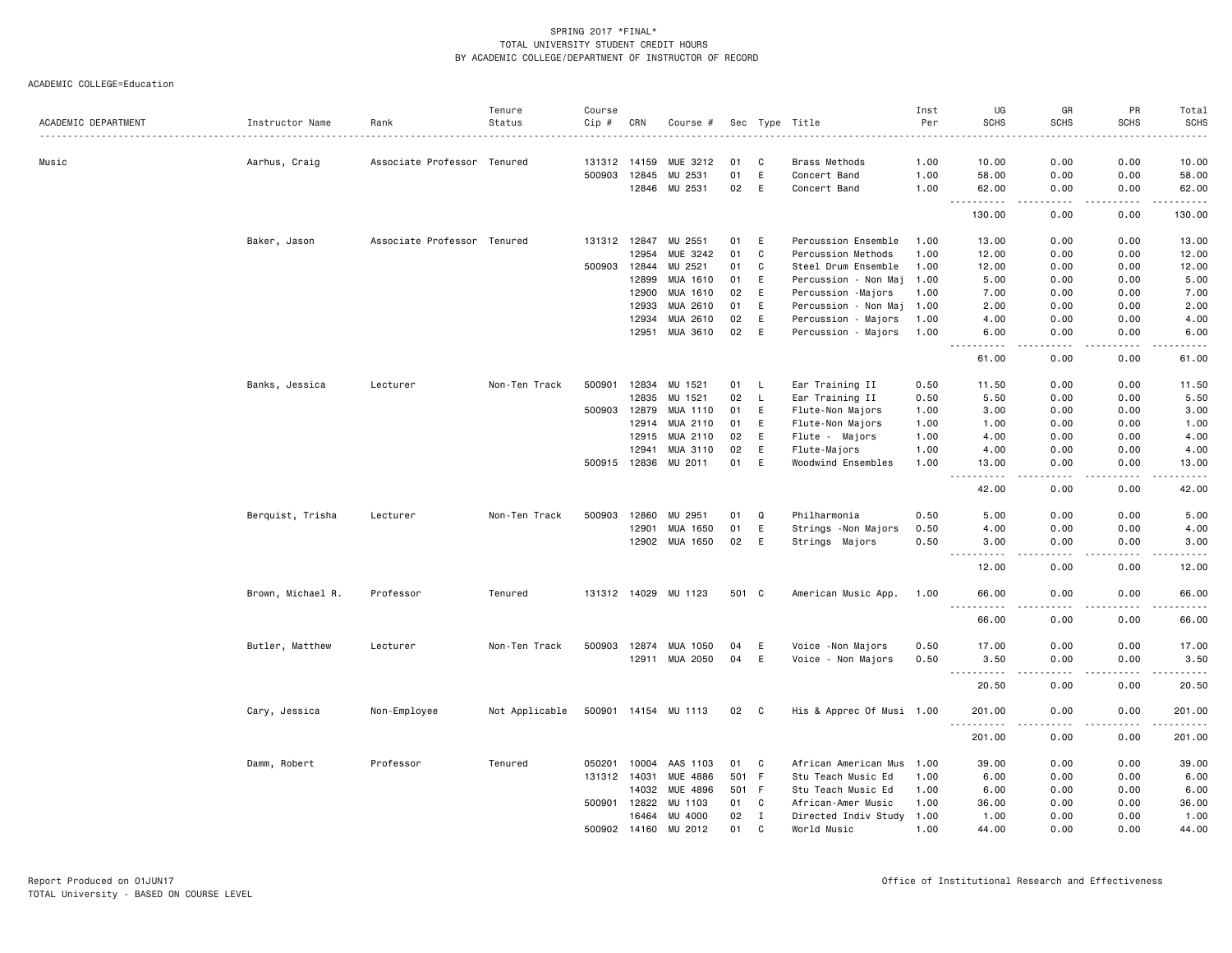| ACADEMIC COLLEGE=Education |  |  |
|----------------------------|--|--|
|----------------------------|--|--|

| ACADEMIC DEPARTMENT | Instructor Name                | Rank                          | Tenure<br>Status | Course<br>$Cip \#$ | CRN            | Course #            |          |        | Sec Type Title            | Inst<br>Per  | UG<br><b>SCHS</b>                                                                                                                                            | GR<br><b>SCHS</b>                           | PR<br><b>SCHS</b>                                                                                                                                            | Total<br>SCHS |
|---------------------|--------------------------------|-------------------------------|------------------|--------------------|----------------|---------------------|----------|--------|---------------------------|--------------|--------------------------------------------------------------------------------------------------------------------------------------------------------------|---------------------------------------------|--------------------------------------------------------------------------------------------------------------------------------------------------------------|---------------|
|                     |                                |                               |                  |                    |                |                     |          |        |                           |              | <u>.</u>                                                                                                                                                     |                                             | <b>.</b>                                                                                                                                                     |               |
|                     |                                |                               |                  |                    |                |                     |          |        |                           |              | 132.00                                                                                                                                                       | 0.00                                        | 0.00                                                                                                                                                         | 132.00        |
| Music               | Daniels, Matthew               | Assistant Professor Ten Track |                  | 500903             | 12877          | MUA 1050            | 07       | E      | Voice- Majors             | 0.50         | 4.00                                                                                                                                                         | 0.00                                        | 0.00                                                                                                                                                         | 4.00          |
|                     |                                |                               |                  |                    | 14161          | MUA 2050            | 07       | E      | Voice-Majors              | 0.50         | 4.00                                                                                                                                                         | 0.00                                        | 0.00                                                                                                                                                         | 4.00          |
|                     |                                |                               |                  |                    |                | 14162 MUA 3050      | 07       | E      | Voice                     | 0.50         | 7.00                                                                                                                                                         | 0.00                                        | 0.00                                                                                                                                                         | 7.00          |
|                     |                                |                               |                  |                    |                |                     |          |        |                           |              | $\sim 100$ km s $^{-1}$<br>.<br>15.00                                                                                                                        | .<br>0.00                                   | .<br>0.00                                                                                                                                                    | .<br>15.00    |
|                     | Edwards-Henry, Jacqu Professor |                               | Tenured          | 500903             | 12867          | MUA 1010            | 04       | E      | Piano - Majors            | 1.00         | 8.00                                                                                                                                                         | 0.00                                        | 0.00                                                                                                                                                         | 8.00          |
|                     |                                |                               |                  | 500907             | 12840          | MU 2121             | 02       | L.     | Music Majors Piano I 1.00 |              | 11.00                                                                                                                                                        | 0.00                                        | 0.00                                                                                                                                                         | 11.00         |
|                     |                                |                               |                  |                    | 12862          | MU 3121             | 02       | L.     | Piano Class               | 1.00         | 7.00                                                                                                                                                         | 0.00                                        | 0.00                                                                                                                                                         | 7.00          |
|                     |                                |                               |                  |                    | 12863          | MU 3122             | 01       | L      | Funct Skills Piano I 1.00 |              | 20.00                                                                                                                                                        | 0.00                                        | 0.00                                                                                                                                                         | 20.00         |
|                     |                                |                               |                  |                    |                | 16546 MU 2121       | 03       | L.     | Music Majors Piano I 1.00 |              | 3.00<br>$\frac{1}{2} \left( \frac{1}{2} \right) \left( \frac{1}{2} \right) \left( \frac{1}{2} \right) \left( \frac{1}{2} \right) \left( \frac{1}{2} \right)$ | 0.00<br>.                                   | 0.00<br>$\frac{1}{2} \left( \frac{1}{2} \right) \left( \frac{1}{2} \right) \left( \frac{1}{2} \right) \left( \frac{1}{2} \right) \left( \frac{1}{2} \right)$ | 3.00<br>.     |
|                     |                                |                               |                  |                    |                |                     |          |        |                           |              | 49.00                                                                                                                                                        | 0.00                                        | 0.00                                                                                                                                                         | 49.00         |
|                     | Falcone, Sheri                 | Instructor                    | Non-Ten Track    | 500903             | 12881          | MUA 1150            | 01       | E      | Clarinet-Non Majors       | 1.00         | 1.00                                                                                                                                                         | 0.00                                        | 0.00                                                                                                                                                         | 1.00          |
|                     |                                |                               |                  |                    | 12882          | MUA 1150            | 02       | E      | Clarinet-Majors           | 1.00         | 10.00                                                                                                                                                        | 0.00                                        | 0.00                                                                                                                                                         | 10.00         |
|                     |                                |                               |                  |                    | 12883          | MUA 1210            | 01       | E      | Saxophone- Non Major 1.00 |              | 3.00                                                                                                                                                         | 0.00                                        | 0.00                                                                                                                                                         | 3.00          |
|                     |                                |                               |                  |                    | 12884          | MUA 1210            | 02       | Ε      | Saxophone-Majors          | 1.00         | 9.00                                                                                                                                                         | 0.00                                        | 0.00                                                                                                                                                         | 9.00          |
|                     |                                |                               |                  |                    | 12887          | MUA 1310            | 01       | E      | Bassoon - Non Majors      | 1.00         | 1.00                                                                                                                                                         | 0.00                                        | 0.00                                                                                                                                                         | 1.00          |
|                     |                                |                               |                  |                    | 12919          | MUA 2210            | 02       | E      | Saxophone - Majors        | 1.00         | 8.00                                                                                                                                                         | 0.00                                        | 0.00                                                                                                                                                         | 8.00          |
|                     |                                |                               |                  |                    | 12942          | MUA 3150            | 02       | E      | Clarinet - Majors         | 1.00         | 4.00                                                                                                                                                         | 0.00                                        | 0.00                                                                                                                                                         | 4.00          |
|                     |                                |                               |                  |                    | 12943          | MUA 3210            | 02       | E      | Saxophone - Majors        | 1.00         | 2.00                                                                                                                                                         | 0.00                                        | 0.00                                                                                                                                                         | 2.00          |
|                     |                                |                               |                  |                    | 15743          | MU 1010             | 02       | E      | Recital Hour              | 1.00         | 0.00                                                                                                                                                         | 0.00                                        | 0.00                                                                                                                                                         | 0.00          |
|                     |                                |                               |                  | 500915             | 12837          | MU 2011             | 02       | E      | Woodwind Ensembles        | 1.00         | 14.00                                                                                                                                                        | 0.00                                        | 0.00                                                                                                                                                         | 14.00         |
|                     |                                |                               |                  |                    | 12838          | MU 2011             | 03       | E      | Woodwind Ensembles        | 1.00         | 13.00<br>.<br>$\sim$ $\sim$ $\sim$                                                                                                                           | 0.00<br>$\frac{1}{2}$                       | 0.00<br>.                                                                                                                                                    | 13.00<br>.    |
|                     |                                |                               |                  |                    |                |                     |          |        |                           |              | 65.00                                                                                                                                                        | 0.00                                        | 0.00                                                                                                                                                         | 65.00         |
|                     | Fontaine, Jeanette             | Assistant Professor Ten Track |                  | 500903             | 12871          | MUA 1050            | 01       | E      | Voice - Non-majors        | 0.50         | 6.00                                                                                                                                                         | 0.00                                        | 0.00                                                                                                                                                         | 6.00          |
|                     |                                |                               |                  |                    | 12872          | MUA 1050            | 02       | Ε      | Voice - Non-majors        | 0.50         | 3.00                                                                                                                                                         | 0.00                                        | 0.00                                                                                                                                                         | 3.00          |
|                     |                                |                               |                  |                    | 12874          | MUA 1050            | 04       | E      | Voice -Non Majors         | 0.50         | 17.00                                                                                                                                                        | 0.00                                        | 0.00                                                                                                                                                         | 17.00         |
|                     |                                |                               |                  |                    | 12875          | MUA 1050            | 05       | E      | Voice - Majors            | 1.00         | 8.00                                                                                                                                                         | 0.00                                        | 0.00                                                                                                                                                         | 8.00          |
|                     |                                |                               |                  |                    | 12876          | MUA 1050            | 06       | E      | Voice- Majors             | 0.50         | 3.00                                                                                                                                                         | 0.00                                        | 0.00                                                                                                                                                         | 3.00          |
|                     |                                |                               |                  |                    | 12877          | MUA 1050            | 07       | E      | Voice- Majors             | 0.50         | 4.00                                                                                                                                                         | 0.00                                        | 0.00                                                                                                                                                         | 4.00          |
|                     |                                |                               |                  |                    | 12908          | MUA 2050            | 01       | E      | Voice - Non-majors        | 0.50         | 0.50                                                                                                                                                         | 0.00                                        | 0.00                                                                                                                                                         | 0.50          |
|                     |                                |                               |                  |                    | 12909          | MUA 2050            | 02       | Ε      | Voice - Non-majors        | 0.50         | 0.50                                                                                                                                                         | 0.00                                        | 0.00                                                                                                                                                         | 0.50          |
|                     |                                |                               |                  |                    | 12910          | MUA 2050            | 03       | E      | Voice-Non-Majors          | 0.50         | 4.00                                                                                                                                                         | 0.00                                        | 0.00                                                                                                                                                         | 4.00          |
|                     |                                |                               |                  |                    | 12911          | MUA 2050            | 04       | E      | Voice - Non Majors        | 0.50         | 3.50                                                                                                                                                         | 0.00                                        | 0.00                                                                                                                                                         | 3.50          |
|                     |                                |                               |                  |                    | 12912          | MUA 2050            | 05       | E      | Voice - Majors            | 1.00         | 8.00                                                                                                                                                         | 0.00                                        | 0.00                                                                                                                                                         | 8.00          |
|                     |                                |                               |                  |                    | 12913          | MUA 2050            | 06       | E      | Voice - Majors            | 0.50         | 8.00                                                                                                                                                         | 0.00                                        | 0.00                                                                                                                                                         | 8.00          |
|                     |                                |                               |                  |                    | 12939          | MUA 3050            | 05       | E      | Voice - Majors            | 1.00         | 10.00                                                                                                                                                        | 0.00                                        | 0.00                                                                                                                                                         | 10.00         |
|                     |                                |                               |                  |                    | 12940          | MUA 3050            | 06       | E      | Voice - Majors            | 0.50         | 2.00                                                                                                                                                         | 0.00                                        | 0.00                                                                                                                                                         | 2.00          |
|                     |                                |                               |                  |                    | 14161          | MUA 2050            | 07       | Ε      | Voice-Majors              | 0.50         | 4.00                                                                                                                                                         | 0.00                                        | 0.00                                                                                                                                                         | 4.00          |
|                     |                                |                               |                  |                    | 14162          | MUA 3050            | 07       | E      | Voice                     | 0.50         | 7.00                                                                                                                                                         | 0.00                                        | 0.00                                                                                                                                                         | 7.00          |
|                     |                                |                               |                  |                    | 14881          | MUA 1050            | 08       | E      | Voice                     | 0.50         | 2.00                                                                                                                                                         | 0.00                                        | 0.00                                                                                                                                                         | 2.00          |
|                     |                                |                               |                  |                    | 14882          | MUA 2050            | 08       | E<br>E | Voice                     | 0.50         | 5.00                                                                                                                                                         | 0.00                                        | 0.00                                                                                                                                                         | 5.00          |
|                     |                                |                               |                  | 500908             | 14883<br>15010 | MUA 3050<br>MU 1251 | 08<br>01 | S      | Voice<br>Diction II       | 0.50<br>1.00 | 1.00<br>18.00                                                                                                                                                | 0.00<br>0.00                                | 0.00<br>0.00                                                                                                                                                 | 1.00<br>18.00 |
|                     |                                |                               |                  |                    |                |                     |          |        |                           |              | .<br>114.50                                                                                                                                                  | $\omega$ $\omega$ $\omega$ $\omega$<br>0.00 | 0.00                                                                                                                                                         | 114.50        |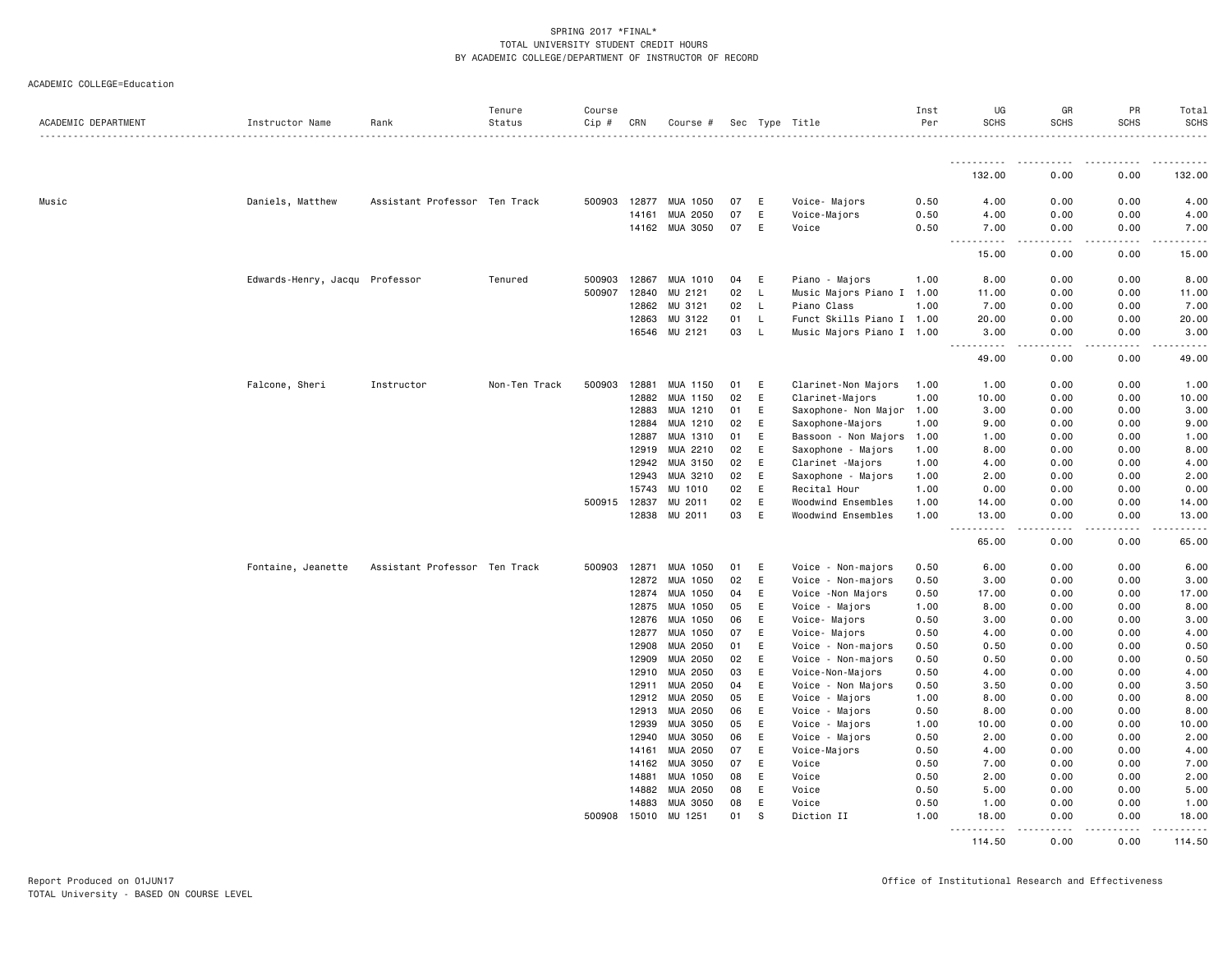ACADEMIC COLLEGE=Education

| ACADEMIC DEPARTMENT | Instructor Name   | Rank                          | Tenure<br>Status | Course<br>Cip # | CRN   | Course #              |       |              | Sec Type Title            | Inst<br>Per | UG<br><b>SCHS</b>  | GR<br><b>SCHS</b>            | PR<br><b>SCHS</b> | Total<br><b>SCHS</b><br>.                                                                                                                                     |
|---------------------|-------------------|-------------------------------|------------------|-----------------|-------|-----------------------|-------|--------------|---------------------------|-------------|--------------------|------------------------------|-------------------|---------------------------------------------------------------------------------------------------------------------------------------------------------------|
| Music               | Haislip, Matthew  | Instructor                    | Non-Ten Track    | 131312 12857    |       | MU 2851               | 05    | E            | Brass Ensemble            | 1.00        | 10.00              | 0.00                         | 0.00              | 10.00                                                                                                                                                         |
|                     |                   |                               |                  | 500901 14028    |       | MU 1113               | 501   | $\mathbf{C}$ | His & Apprec Of Musi      | 1.00        | 63.00              | 0.00                         | 0.00              | 63.00                                                                                                                                                         |
|                     |                   |                               |                  |                 | 14165 | MU 1321               | 01    | L,           | Ear Training I            | 1.00        | 18.00              | 0.00                         | 0.00              | 18.00                                                                                                                                                         |
|                     |                   |                               |                  | 500902          | 14164 | 1213<br>MU            | 01    | C            | Music Theory I            | 1.00        | 60.00              | 0.00                         | 0.00              | 60.00                                                                                                                                                         |
|                     |                   |                               |                  | 500903          | 12891 | MUA 1410              | 01    | E            | Horn-Non Majors           | 1.00        | 7.00               | 0.00                         | 0.00              | 7.00                                                                                                                                                          |
|                     |                   |                               |                  |                 |       | 12892 MUA 1410        | 02    | E            | Horn - Majors             | 1.00        | 2.00<br>د د د د    | 0.00<br>$\sim$ $\sim$ $\sim$ | 0.00<br>.         | 2.00<br>.                                                                                                                                                     |
|                     |                   |                               |                  |                 |       |                       |       |              |                           |             | 160.00             | 0.00                         | 0.00              | 160.00                                                                                                                                                        |
|                     | Hause, Barry      | Lecturer                      | Non-Ten Track    | 500902          | 14030 | MU 1133               | 501 C |              | The History of Rock       | 1.00        | 114.00             | 0.00                         | 0.00              | 114.00                                                                                                                                                        |
|                     |                   |                               |                  | 500903          | 12903 | MUA 1710              | 01    | Q            | Guitar - Non Majors       | 1.00        | 44.00              | 0.00                         | 0.00              | 44.00                                                                                                                                                         |
|                     |                   |                               |                  |                 |       | 12935 MUA 2710        | 01    | $\Omega$     | Guitar Non- Major         | 1.00        | 4.00<br>.          | 0.00                         | 0.00              | 4.00<br>.                                                                                                                                                     |
|                     |                   |                               |                  |                 |       |                       |       |              |                           |             | 162.00             | 0.00                         | 0.00              | 162.00                                                                                                                                                        |
|                     | Human, Richard    | Associate Professor Tenured   |                  | 131312 12856    |       | MU 2851               | 04    | E            | Brass Ensemble            | 1.00        | 10.00              | 0.00                         | 0.00              | 10.00                                                                                                                                                         |
|                     |                   |                               |                  | 500903          | 12893 | MUA 1450              | 01    | E            | Trombone - Non Major 1.00 |             | 2.00               | 0.00                         | 0.00              | 2.00                                                                                                                                                          |
|                     |                   |                               |                  |                 | 12894 | MUA 1450              | 02    | E            | Trombone - Majors         | 1.00        | 6.00               | 0.00                         | 0.00              | 6.00                                                                                                                                                          |
|                     |                   |                               |                  |                 | 12895 | MUA 1510              | 01    | E            | Euphonium - Non Majo 1.00 |             | 1.00               | 0.00                         | 0.00              | 1.00                                                                                                                                                          |
|                     |                   |                               |                  |                 | 12898 | MUA 1550              | 02    | E            | Tuba - Majors             | 1.00        | 4.00               | 0.00                         | 0.00              | 4.00                                                                                                                                                          |
|                     |                   |                               |                  | 500999          | 14149 | MUE 1151              | 01    | C            | Technology for Music 1.00 |             | 26.00<br>المتمامين | 0.00<br>الماليات الما        | 0.00<br>.         | 26.00<br>.                                                                                                                                                    |
|                     |                   |                               |                  |                 |       |                       |       |              |                           |             | 49.00              | 0.00                         | 0.00              | 49.00                                                                                                                                                         |
|                     | Infanger, Peter   | Non-Faculty                   | Not Applicable   | 131312          | 12851 | 2611<br>MU            | 02    | E            | Concert Choir             | 1.00        | 48.00              | 0.00                         | 0.00              | 48.00                                                                                                                                                         |
|                     |                   |                               |                  | 500903          | 12871 | MUA 1050              | 01    | E            | Voice - Non-majors        | 0.50        | 6.00               | 0.00                         | 0.00              | 6.00                                                                                                                                                          |
|                     |                   |                               |                  |                 | 12908 | MUA 2050              | 01    | E            | Voice - Non-majors        | 0.50        | 0.50               | 0.00<br>$\sim$ $\sim$ $\sim$ | 0.00<br>.         | 0.50<br>والمناصبات                                                                                                                                            |
|                     |                   |                               |                  |                 |       |                       |       |              |                           |             | 54.50              | 0.00                         | 0.00              | 54.50                                                                                                                                                         |
|                     | Jackson, Terrell  | Non-Faculty                   | Not Applicable   |                 |       | 500907 14158 MUA 1031 | 06 E  |              | Piano for Non-Music       | 1.00        | 10.00<br>.         | 0.00<br>$\frac{1}{2}$        | 0.00<br>-----     | 10.00<br>.                                                                                                                                                    |
|                     |                   |                               |                  |                 |       |                       |       |              |                           |             | 10.00              | 0.00                         | 0.00              | 10.00                                                                                                                                                         |
|                     | Jenkins, Thomas   | Non-Faculty                   | Not Applicable   | 500907          | 12870 | MUA 1020              | 02    | E            | Piano Lessons-Majors 1.00 |             | 3.00               | 0.00                         | 0.00              | 3.00                                                                                                                                                          |
|                     |                   |                               |                  |                 |       | 14156 MUA 1031        | 04    | E            | Piano for Non-Music       | 1.00        | 9.00               | 0.00                         | 0.00              | 9.00                                                                                                                                                          |
|                     |                   |                               |                  |                 |       |                       |       |              |                           |             | 12.00              | 0.00                         | 0.00              | $\frac{1}{2} \left( \frac{1}{2} \right) \left( \frac{1}{2} \right) \left( \frac{1}{2} \right) \left( \frac{1}{2} \right) \left( \frac{1}{2} \right)$<br>12.00 |
|                     | Kirkland, Anthony | Assistant Professor Ten Track |                  | 131312 12854    |       | MU 2851               | 01    | E            | Brass Ensemble            | 1.00        | 7.00               | 0.00                         | 0.00              | 7.00                                                                                                                                                          |
|                     |                   |                               |                  |                 | 12855 | MU 2851               | 03    | E            | Brass Ensemble            | 1.00        | 8.00               | 0.00                         | 0.00              | 8.00                                                                                                                                                          |
|                     |                   |                               |                  |                 | 14163 | MUE 3262              | 01    | C            | Instrumental Methods      | 1.00        | 12.00              | 0.00                         | 0.00              | 12.00                                                                                                                                                         |
|                     |                   |                               |                  | 500903          | 12821 | MU 1010               | 01    | E            | Recital Hour              | 1.00        | 1.00               | 0.00                         | 0.00              | 1.00                                                                                                                                                          |
|                     |                   |                               |                  |                 | 12889 | MUA 1350              | 01    | E            | Trumpet - Non Majors      | 1.00        | 2.00               | 0.00                         | 0.00              | 2.00                                                                                                                                                          |
|                     |                   |                               |                  |                 | 12890 | MUA 1350              | 02    | E            | Trumpet - Majors          | 1.00        | 12.00              | 0.00                         | 0.00              | 12.00                                                                                                                                                         |
|                     |                   |                               |                  |                 | 12946 | MUA 3350              | 02    | E            | Trumpet - Majors          | 1.00        | 4.00<br>.          | 0.00<br>$\frac{1}{2}$        | 0.00<br>.         | 4.00<br>.                                                                                                                                                     |
|                     |                   |                               |                  |                 |       |                       |       |              |                           |             | 46.00              | 0.00                         | 0.00              | 46.00                                                                                                                                                         |
|                     | Kopetz, Catherine | Lecturer                      | Non-Ten Track    | 131312 12955    |       | MUE 4873              | 01    | S            | Prof Sem Mus Ed           | 1.00        | 21.00              | 0.00                         | 0.00              | 21.00                                                                                                                                                         |
|                     |                   |                               |                  |                 | 14150 | <b>MUE 2163</b>       | 01    | C            | Elementary Music Met 1.00 |             | 66.00              | 0.00                         | 0.00              | 66.00                                                                                                                                                         |
|                     |                   |                               |                  |                 | 14153 | MU 2611               | 03    | E            | Concert Choir             | 1.00        | 38.00              | 0.00                         | 0.00              | 38.00                                                                                                                                                         |
|                     |                   |                               |                  | 500907 12869    |       | MUA 1020              | 01    | E            | Piano Lessons-Majors 1.00 |             | 5.00               | 0.00                         | 0.00              | 5.00                                                                                                                                                          |
|                     |                   |                               |                  |                 | 14155 | MUA 1031              | 03    | E            | Piano for Non-Music       | 1.00        | 4.00               | 0.00                         | 0.00              | 4.00                                                                                                                                                          |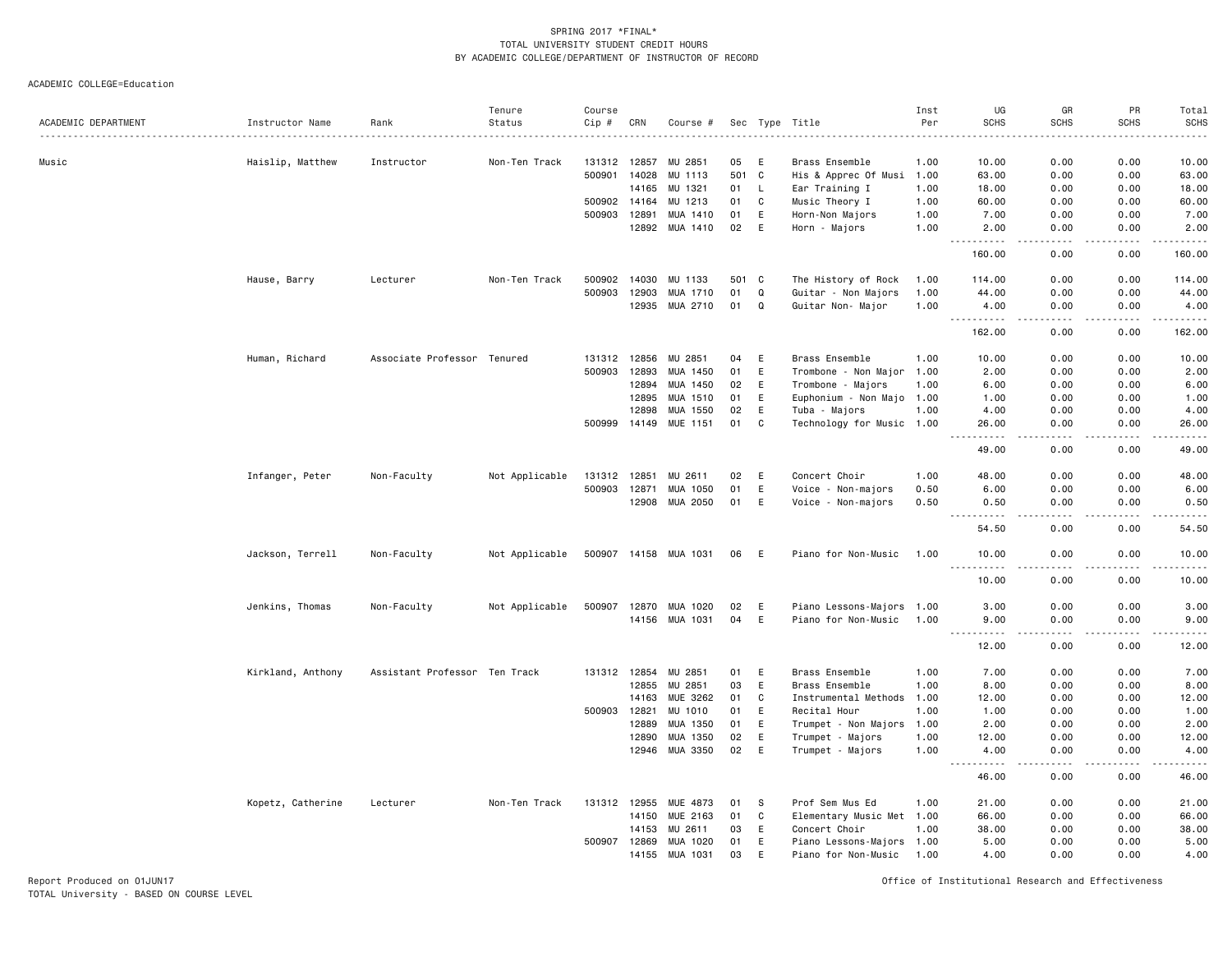| ACADEMIC COLLEGE=Education |  |  |
|----------------------------|--|--|
|----------------------------|--|--|

| ACADEMIC DEPARTMENT | Instructor Name  | Rank                          | Tenure<br>Status | Course<br>Cip # | CRN          | Course #              |                  |              | Sec Type Title            | Inst<br>Per | UG<br><b>SCHS</b>                 | GR<br><b>SCHS</b>            | PR<br><b>SCHS</b> | Total<br><b>SCHS</b> |
|---------------------|------------------|-------------------------------|------------------|-----------------|--------------|-----------------------|------------------|--------------|---------------------------|-------------|-----------------------------------|------------------------------|-------------------|----------------------|
|                     |                  |                               |                  |                 |              |                       |                  |              |                           |             |                                   |                              |                   |                      |
|                     |                  |                               |                  |                 |              |                       |                  |              |                           |             | 134.00                            | 0.00                         | 0.00              | 134.00               |
| Music               | Lance, Elva      | Instructor                    | Non-Ten Track    | 131312 12956    |              | MUE 4886              | 01               | -F           | Stu Teach Music Ed        | 0.50        | 18.00                             | 0.00                         | 0.00              | 18.00                |
|                     |                  |                               |                  |                 | 12957        | MUE 4896              | 01               | $\mathsf F$  | Stu Teach Music Ed        | 0.50        | 18.00                             | 0.00                         | 0.00              | 18.00                |
|                     |                  |                               |                  |                 | 500915 12849 | MU 2571               | 01               | E            | Wind Ensemble             | 1.00        | 70.00                             | 0.00                         | 0.00              | 70.00                |
|                     |                  |                               |                  |                 |              |                       |                  |              |                           |             | $  -$<br>. <b>.</b><br>106.00     | .<br>0.00                    | .<br>0.00         | .<br>106.00          |
|                     | Landis, Ryan     | Instructor                    | Non-Ten Track    | 500903          | 12876        | MUA 1050              | 06               | E            | Voice- Majors             | 0.50        | 3.00                              | 0.00                         | 0.00              | 3.00                 |
|                     |                  |                               |                  |                 | 12910        | MUA 2050              | 03               | E            | Voice-Non-Majors          | 0.50        | 4.00                              | 0.00                         | 0.00              | 4.00                 |
|                     |                  |                               |                  |                 | 12913        | MUA 2050              | 06               | E            | Voice - Majors            | 0.50        | 8.00                              | 0.00                         | 0.00              | 8.00                 |
|                     |                  |                               |                  |                 | 12940        | MUA 3050              | 06               | E            | Voice - Majors            | 0.50        | 2.00<br>$\sim$ $\sim$ $\sim$<br>. | 0.00<br>. <u>. .</u>         | 0.00<br>.         | 2.00<br>.            |
|                     |                  |                               |                  |                 |              |                       |                  |              |                           |             | 17.00                             | 0.00                         | 0.00              | 17.00                |
|                     | Mannino, Roseann | Lecturer                      | Non-Ten Track    |                 | 500903 12872 | MUA 1050              | 02               | E            | Voice<br>- Non-majors     | 0.50        | 3.00                              | 0.00                         | 0.00              | 3.00                 |
|                     |                  |                               |                  |                 | 12909        | MUA 2050              | 02               | E            | - Non-majors<br>Voice     | 0.50        | 0.50                              | 0.00                         | 0.00              | 0.50                 |
|                     |                  |                               |                  |                 | 14881        | MUA 1050              | 08               | E            | Voice                     | 0.50        | 2.00                              | 0.00                         | 0.00              | 2.00                 |
|                     |                  |                               |                  |                 | 14882        | MUA 2050              | 08               | E            | Voice                     | 0.50        | 5.00                              | 0.00                         | 0.00              | 5.00                 |
|                     |                  |                               |                  |                 | 14883        | MUA 3050              | 08               | E            | Voice                     | 0.50        | 1.00                              | 0.00                         | 0.00              | 1.00                 |
|                     |                  |                               |                  |                 |              |                       |                  |              |                           |             | 2.2.2.2.2<br>11.50                | د د د د<br>0.00              | .<br>0.00         | .<br>11.50           |
|                     | Murphy, Karen    | Instructor                    | Non-Ten Track    |                 | 500907 12861 | MU 3121               | 01               | - L          | Piano Class               | 1.00        | 12.00                             | 0.00                         | 0.00              | 12.00                |
|                     |                  |                               |                  |                 |              |                       |                  |              |                           |             | .<br>12.00                        | .<br>0.00                    | .<br>0.00         | .<br>12.00           |
|                     | Packwood, Gary   | Associate Professor Tenured   |                  | 131312          | 12850        | MU 2611               | 01               | E            | Concert Choir             | 1.00        | 40.00                             | 0.00                         | 0.00              | 40.00                |
|                     |                  |                               |                  | 500901          | 15486        | MU 4000               | 01               | $\mathbf I$  | Directed Indiv Study      | 1.00        | 3.00                              | 0.00                         | 0.00              | 3.00                 |
|                     |                  |                               |                  | 500903          | 12852        | MU 2731               | 01               | E            | Chamber Singers           | 1.00        | 51.00                             | 0.00                         | 0.00              | 51.00                |
|                     |                  |                               |                  | 500906          | 12866        | MU 3442               | 01               | C            | Advanced Conducting       | 0.50        | 11.00                             | 0.00                         | 0.00              | 11.00                |
|                     |                  |                               |                  |                 |              |                       |                  |              |                           |             | . <b>.</b><br>$  -$<br>105.00     | د د د د<br>0.00              | .<br>0.00         | <u>.</u><br>105.00   |
|                     | Patilla, Carol   | Lecturer                      | Non-Ten Track    |                 |              | 500907 14157 MUA 1031 | 05               | E            | Piano for Non-Music       | 1.00        | 19.00                             | 0.00                         | 0.00              | 19.00                |
|                     |                  |                               |                  |                 |              |                       |                  |              |                           |             | .<br>19.00                        | $\sim$ $\sim$ $\sim$<br>0.00 | .<br>0.00         | .<br>19.00           |
|                     | Patilla, Michael | Associate Professor Tenured   |                  | 500902          | 12829        | MU 1133               | 01               | C            | The History of Rock       | 1.00        | 984.00                            | 0.00                         | 0.00              | 984.00               |
|                     |                  |                               |                  | 500903          | 12904        | MUA 1710              | 02               | Q            | Guitar- Majors            | 1.00        | 7.00                              | 0.00                         | 0.00              | 7.00                 |
|                     |                  |                               |                  |                 | 12952        | MUA 3710              | 02               | Q            | Guitar- Majors            | 1.00        | 6.00                              | 0.00                         | 0.00              | 6.00                 |
|                     |                  |                               |                  |                 | 14152        | MUA 2710              | 02               | Q            | Guitar                    | 1.00        | 2.00                              | 0.00                         | 0.00              | 2.00                 |
|                     |                  |                               |                  |                 |              |                       |                  |              |                           |             | <u>.</u><br>999.00                | $- - - -$<br>0.00            | .<br>0.00         | .<br>999.00          |
|                     | Ross, Ryan       | Assistant Professor Ten Track |                  | 500901          | 12824        | MU 1113               | 01               | C            | His & Apprec Of Musi 1.00 |             | 204.00                            | 0.00                         | 0.00              | 204.00               |
|                     |                  |                               |                  |                 | 12828        | MU 1113               | H <sub>0</sub> 1 | $\mathbf{C}$ | Honors His & Apprec       | 1.00        | 90.00                             | 0.00                         | 0.00              | 90.00                |
|                     |                  |                               |                  |                 |              | 500902 12842 MU 2323  | 01               | C            | Music History III         | 1.00        | 18.00                             | 0.00                         | 0.00              | 18.00                |
|                     |                  |                               |                  |                 |              |                       |                  |              |                           |             | .<br>312.00                       | .<br>0.00                    | .<br>0.00         | .<br>312.00          |
|                     | Rufty, Alisha    | Lecturer                      | Non-Ten Track    |                 | 500903 12860 | MU 2951               | 01               | Q            | Philharmonia              | 0.50        | 5.00                              | 0.00                         | 0.00              | 5.00                 |
|                     |                  |                               |                  |                 | 12901        | MUA 1650              | 01               | E            | Strings -Non Majors       | 0.50        | 4.00                              | 0.00                         | 0.00              | 4.00                 |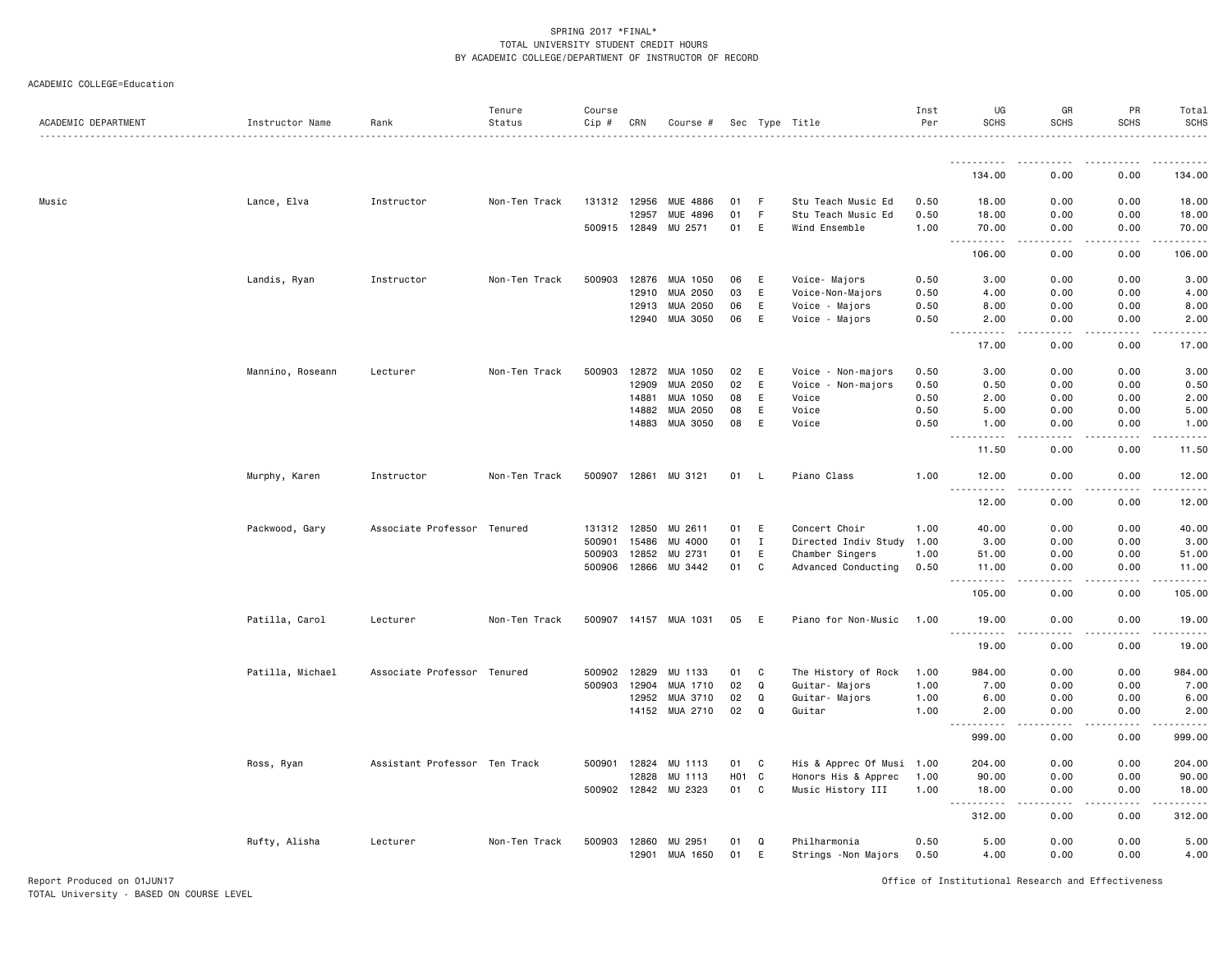|                                       |                    |                             | Tenure         | Course       |       |                       |    |     |                           | Inst | UG                                                                                                                                                           | GR                    | PR                                               | Total                 |
|---------------------------------------|--------------------|-----------------------------|----------------|--------------|-------|-----------------------|----|-----|---------------------------|------|--------------------------------------------------------------------------------------------------------------------------------------------------------------|-----------------------|--------------------------------------------------|-----------------------|
| ACADEMIC DEPARTMENT                   | Instructor Name    | Rank                        | Status         | $Cip$ #      | CRN   | Course #              |    |     | Sec Type Title            | Per  | <b>SCHS</b>                                                                                                                                                  | <b>SCHS</b>           | <b>SCHS</b>                                      | <b>SCHS</b>           |
| Music                                 | Rufty, Alisha      | Lecturer                    | Non-Ten Track  |              |       | 500903 12902 MUA 1650 | 02 | E   | Strings Majors            | 0.50 | 3.00<br>$\frac{1}{2} \left( \frac{1}{2} \right) \left( \frac{1}{2} \right) \left( \frac{1}{2} \right) \left( \frac{1}{2} \right)$                            | 0.00                  | 0.00                                             | 3.00                  |
|                                       |                    |                             |                |              |       |                       |    |     |                           |      | 12.00                                                                                                                                                        | 0.00                  | 0.00                                             | 12.00                 |
|                                       | Sebba, Rosangela   | Professor                   | Tenured        | 500901       | 12834 | MU 1521               | 01 | - L | Ear Training II           | 0.50 | 11.50                                                                                                                                                        | 0.00                  | 0.00                                             | 11.50                 |
|                                       |                    |                             |                |              | 12835 | MU 1521               | 02 |     | Ear Training II           | 0.50 | 5.50                                                                                                                                                         | 0.00                  | 0.00                                             | 5.50                  |
|                                       |                    |                             |                | 500902       | 12833 | MU 1413               | 01 | C   | Music Theory II           | 1.00 | 96.00                                                                                                                                                        | 0.00                  | 0.00                                             | 96.00                 |
|                                       |                    |                             |                | 500903       | 12868 | MUA 1010              | 05 | E   | Piano - Majors            | 1.00 | 9.00                                                                                                                                                         | 0.00                  | 0.00                                             | 9.00                  |
|                                       |                    |                             |                |              | 12907 | MUA 2010              | 02 | E   | Piano - Majors            | 1.00 | 4.00                                                                                                                                                         | 0.00                  | 0.00                                             | 4.00                  |
|                                       |                    |                             |                |              |       | 12936 MUA 3010        | 02 | E   | Piano - Majors            | 1.00 | 2.00                                                                                                                                                         | 0.00                  | 0.00                                             | 2.00                  |
|                                       |                    |                             |                |              |       |                       |    |     |                           |      | .<br>128.00                                                                                                                                                  | $\frac{1}{2}$<br>0.00 | 0.00                                             | .<br>128.00           |
|                                       | Sobaskie, James    | Associate Professor Tenured |                | 500901       | 12859 | MU 2921               | 01 | -L  | Ear Training IV           | 1.00 | 20.00                                                                                                                                                        | 0.00                  | 0.00                                             | 20.00                 |
|                                       |                    |                             |                | 500902       | 12853 | MU 2813               | 01 | C   | Music Theory IV           | 1.00 | 60.00                                                                                                                                                        | 0.00                  | 0.00                                             | 60.00                 |
|                                       |                    |                             |                | 500904       | 12865 | MU 3333               | 01 | C   | Orchestration             | 1.00 | 21.00                                                                                                                                                        | 0.00                  | 0.00                                             | 21.00                 |
|                                       |                    |                             |                |              | 12905 | MUA 1810              | 01 | Q   | Music Composition -       | 1.00 | 1.00                                                                                                                                                         | 0.00                  | 0.00                                             | 1.00                  |
|                                       |                    |                             |                |              |       |                       |    |     |                           |      | $\frac{1}{2} \left( \frac{1}{2} \right) \left( \frac{1}{2} \right) \left( \frac{1}{2} \right) \left( \frac{1}{2} \right)$<br>----<br>102.00                  | 0.00                  | 0.00                                             | 102.00                |
|                                       | Taylor, Clifton    | Associate Professor Tenured |                | 131312 12848 |       | MU 2561               | 01 | E   | Symphonic Band            | 1.00 | 67.00                                                                                                                                                        | 0.00                  | 0.00                                             | 67.00                 |
|                                       |                    |                             |                |              | 12858 | MU 2911               | 01 | E   | Jazz Ensemble             | 1.00 | 19.00                                                                                                                                                        | 0.00                  | 0.00                                             | 19.00                 |
|                                       |                    |                             |                | 500906 12866 |       | MU 3442               | 01 | C   | Advanced Conducting       | 0.50 | 11.00<br>$\cdots \cdots \cdots$<br>$\frac{1}{2} \left( \frac{1}{2} \right) \left( \frac{1}{2} \right) \left( \frac{1}{2} \right) \left( \frac{1}{2} \right)$ | 0.00                  | 0.00                                             | 11.00                 |
|                                       |                    |                             |                |              |       |                       |    |     |                           |      | 97.00                                                                                                                                                        | 0.00                  | 0.00                                             | 97.00                 |
|                                       | Wallace, Katherine | Non-Faculty                 | Not Applicable |              |       | 500907 12839 MU 2121  | 01 | -L. | Music Majors Piano I 1.00 |      | 12.00                                                                                                                                                        | 0.00                  | 0.00                                             | 12.00                 |
|                                       |                    |                             |                |              |       |                       |    |     |                           |      | .<br>12.00                                                                                                                                                   | - - - -<br>0.00       | .<br>$\cdots$<br>.<br>0.00<br>==========<br>0.00 | 12.00                 |
| Music                                 |                    |                             |                |              |       |                       |    |     |                           |      | ==========<br>3468.00                                                                                                                                        | ==========<br>0.00    |                                                  | ==========<br>3468.00 |
| ===================================== |                    |                             |                |              |       |                       |    |     |                           |      |                                                                                                                                                              |                       |                                                  |                       |
|                                       |                    |                             |                |              |       |                       |    |     |                           |      |                                                                                                                                                              |                       |                                                  |                       |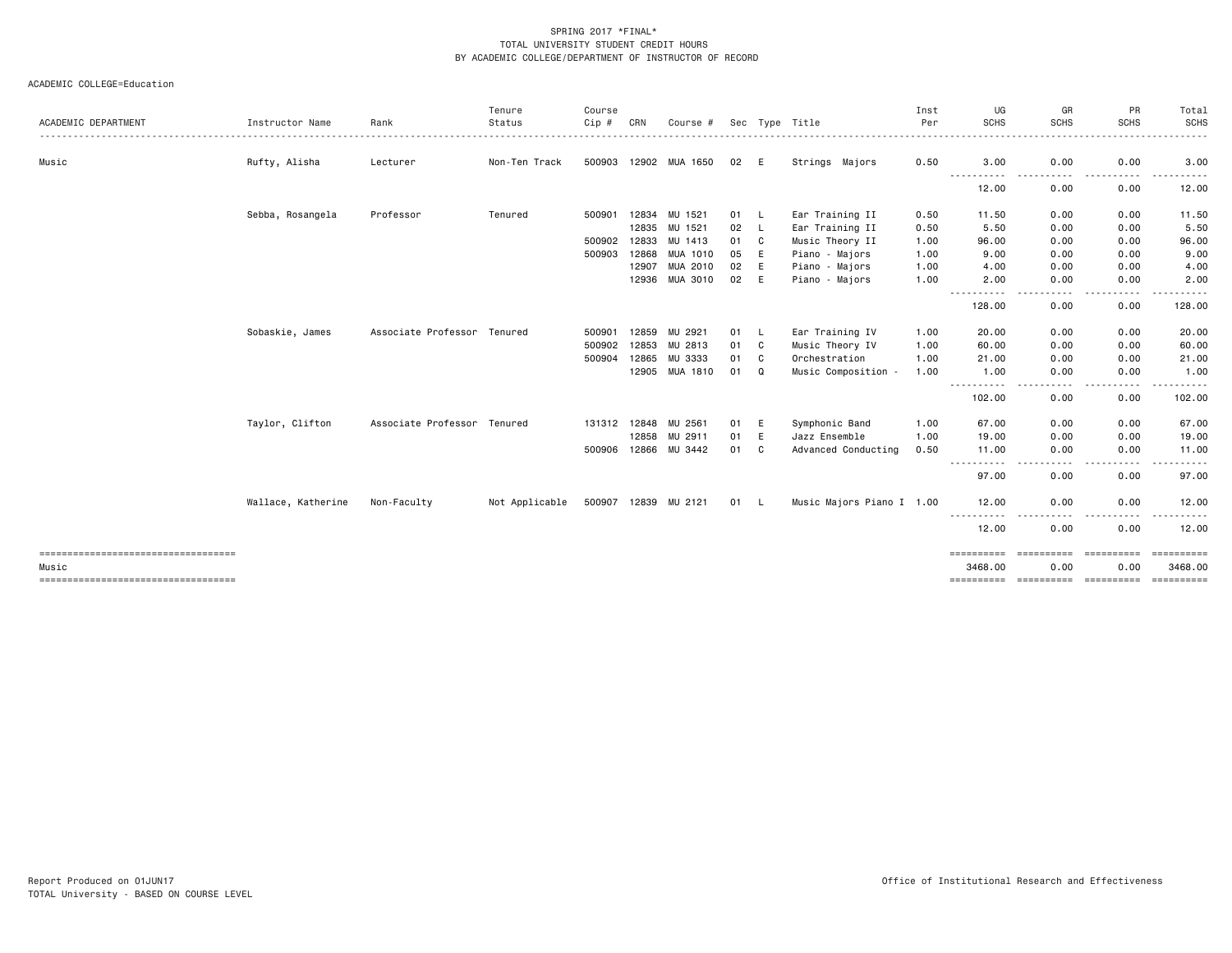ACADEMIC COLLEGE=Engineering

| ACADEMIC DEPARTMENT   | Instructor Name  | Rank                          | Tenure<br>Status | Course<br>Cip # | CRN          | Course #                   |          |              | Sec Type Title                     | Inst<br>Per  | UG<br><b>SCHS</b>                            | GR<br><b>SCHS</b> | PR<br><b>SCHS</b>  | Total<br><b>SCHS</b>                                                                                                                                                                     |
|-----------------------|------------------|-------------------------------|------------------|-----------------|--------------|----------------------------|----------|--------------|------------------------------------|--------------|----------------------------------------------|-------------------|--------------------|------------------------------------------------------------------------------------------------------------------------------------------------------------------------------------------|
|                       |                  |                               |                  |                 |              |                            |          |              |                                    |              |                                              |                   |                    |                                                                                                                                                                                          |
| Aerospace Engineering | Belk, Davy       | Professor                     | Ten Track        |                 | 140201 15433 | ASE 8000<br>15441 ASE 9000 | 01<br>01 | D<br>D       | Research / Thesis<br>Research/Diss | 1.00<br>1.00 | 0.00<br>0.00                                 | 3.00<br>3.00      | 0.00<br>0.00       | 3.00<br>3.00                                                                                                                                                                             |
|                       |                  |                               |                  |                 |              |                            |          |              |                                    |              | $- - - -$<br>$\sim$ $\sim$                   | .                 | .                  | <u>.</u>                                                                                                                                                                                 |
|                       |                  |                               |                  |                 |              |                            |          |              |                                    |              | 0.00                                         | 6.00              | 0.00               | 6.00                                                                                                                                                                                     |
|                       | Bhatia, Manav    | Assistant Professor Ten Track |                  | 140201          | 15434        | ASE 8000                   | 02       | D            | Research / Thesis                  | 1.00         | 0.00                                         | 3.00              | 0.00               | 3.00                                                                                                                                                                                     |
|                       |                  |                               |                  |                 | 15442        | ASE 9000                   | 02       | D            | Research/Diss                      | 1.00         | 0.00                                         | 23.00             | 0.00               | 23.00                                                                                                                                                                                    |
|                       |                  |                               |                  | 141101          | 11510        | EM 4123                    | 01       | C            | Intro Finite Element 1.00          |              | 21.00                                        | 0.00              | 0.00               | 21.00                                                                                                                                                                                    |
|                       |                  |                               |                  |                 | 11513        | EM 6123                    | 01       | C            | Intro Finite Element 1.00          |              | 0.00                                         | 36.00             | 0.00               | 36.00                                                                                                                                                                                    |
|                       |                  |                               |                  |                 |              | 14602 EM 6123              | 501 C    |              | Intro Finite Element 1.00          |              | 0.00                                         | 12.00             | 0.00<br>المستبدا   | 12.00                                                                                                                                                                                    |
|                       |                  |                               |                  |                 |              |                            |          |              |                                    |              | 21.00                                        | 74.00             | 0.00               | 95.00                                                                                                                                                                                    |
|                       | Bhushan, Shanti  | Assistant Professor Ten Track |                  | 141901 14327    |              | ME 4833                    | 01       | C            | Intermed Fluid Mech                | 1.00         | 12.00                                        | 0.00              | 0.00               | 12.00                                                                                                                                                                                    |
|                       |                  |                               |                  |                 | 14328        | ME 6833                    | 01       | $\mathbf{C}$ | Intermed Fluid Mech                | 1.00         | 0.00                                         | 24.00             | 0.00               | 24.00                                                                                                                                                                                    |
|                       |                  |                               |                  |                 | 14595        | ME 6833                    | 501      | $\mathbf c$  | Intermed Fluid Mech                | 1.00         | 0.00                                         | 9.00              | 0.00               | 9.00                                                                                                                                                                                     |
|                       |                  |                               |                  |                 | 15394        | ME 8000                    | 03       | D            | Research / Thesis                  | 1.00         | 0.00                                         | 9.00              | 0.00               | 9.00                                                                                                                                                                                     |
|                       |                  |                               |                  |                 | 15410        | ME 9000                    | 03       | D            | Research / Diss                    | 1.00         | 0.00<br>.                                    | 3.00<br>.         | 0.00<br>-----      | 3.00<br>.                                                                                                                                                                                |
|                       |                  |                               |                  |                 |              |                            |          |              |                                    |              | 12.00                                        | 45.00             | 0.00               | 57.00                                                                                                                                                                                    |
|                       | Cheng, Yang      | Associate Professor Tenured   |                  | 140201          | 10366        | ASE 3823                   | 01       | C            | Space Attitude Dynam 1.00          |              | 54.00                                        | 0.00              | 0.00               | 54.00                                                                                                                                                                                    |
|                       |                  |                               |                  |                 | 14333        | ASE 4813                   | 01       | C            | Adv Orbital Mechanic 1.00          |              | 42.00                                        | 0.00              | 0.00               | 42.00                                                                                                                                                                                    |
|                       |                  |                               |                  |                 |              | 15443 ASE 9000             | 03       | D            | Research/Diss                      | 1.00         | 0.00<br>.                                    | 10.00<br>.        | 0.00<br>. <b>.</b> | 10,00<br>$\frac{1}{2} \left( \frac{1}{2} \right) \left( \frac{1}{2} \right) \left( \frac{1}{2} \right) \left( \frac{1}{2} \right) \left( \frac{1}{2} \right) \left( \frac{1}{2} \right)$ |
|                       |                  |                               |                  |                 |              |                            |          |              |                                    |              | 96.00                                        | 10.00             | 0.00               | 106.00                                                                                                                                                                                   |
|                       | Coley, Lorenzo   | Instructor                    | Non-Ten Track    | 140201          | 10374        | ASE 4721                   | 01       | L,           | Aero Engr Lab II                   | 1.00         | 7.00                                         | 0.00              | 0.00               | 7.00                                                                                                                                                                                     |
|                       |                  |                               |                  |                 | 10375        | ASE 4721                   | 02       | $\mathsf{L}$ | Aero Engr Lab II                   | 1.00         | 12.00                                        | 0.00              | 0.00               | 12.00                                                                                                                                                                                    |
|                       |                  |                               |                  |                 | 10376        | ASE 4721                   | 03       | L.           | Aero Engr Lab II                   | 1.00         | 6.00                                         | 0.00              | 0.00               | 6.00                                                                                                                                                                                     |
|                       |                  |                               |                  |                 | 10377        | ASE 4721                   | 04       | L            | Aero Engr Lab II                   | 1.00         | 8.00<br><u>.</u>                             | 0.00<br>.         | 0.00               | 8.00<br>.                                                                                                                                                                                |
|                       |                  |                               |                  |                 |              |                            |          |              |                                    |              | 33.00                                        | 0.00              | 0.00               | 33.00                                                                                                                                                                                    |
|                       | Hannigan, Thomas | Instructor                    | Non-Ten Track    | 141101 11505    |              | EM 3313                    | 01       | C            | Fluid Mechanics                    | 1.00         | 192.00                                       | 0.00              | 0.00               | 192.00                                                                                                                                                                                   |
|                       |                  |                               |                  |                 | 11506        | EM 3313                    | 02       | C            | Fluid Mechanics                    | 1.00         | 189.00                                       | 0.00              | 0.00               | 189.00                                                                                                                                                                                   |
|                       |                  |                               |                  |                 | 11508        | EM 3313                    | 04       | C            | Fluid Mechanics                    | 1.00         | 168.00                                       | 0.00              | 0.00               | 168.00                                                                                                                                                                                   |
|                       |                  |                               |                  |                 |              |                            |          |              |                                    |              | . <b>.</b><br>$\sim$ $\sim$ $\sim$<br>549.00 | .<br>0.00         | .<br>0.00          | .<br>549.00                                                                                                                                                                              |
|                       | Janus, Jonathan  | Associate Professor Tenured   |                  | 140201          | 10368        | ASE 4413                   | 01       | C            | Aircraft Propulsion                | 1.00         | 63.00                                        | 0.00              | 0.00               | 63.00                                                                                                                                                                                    |
|                       |                  |                               |                  |                 | 10381        | ASE 8423                   | 01       | C            | Comput Fluid Dyn II                | 1.00         | 0.00                                         | 21.00             | 0.00               | 21.00                                                                                                                                                                                    |
|                       |                  |                               |                  |                 | 14621        | ASE 8423                   | 501      | $\mathbf{C}$ | Comput Fluid Dyn II                | 1.00         | 0.00                                         | 15.00             | 0.00               | 15.00                                                                                                                                                                                    |
|                       |                  |                               |                  |                 | 14766        | ASE 9000                   | 501      | D            | Research/Diss                      | 1.00         | 0.00                                         | 1.00              | 0.00               | 1.00                                                                                                                                                                                     |
|                       |                  |                               |                  |                 | 15435        | ASE 8000                   | 03       | D            | Research / Thesis                  | 1.00         | 0.00                                         | 15.00<br>- - - -  | 0.00               | 15.00<br>.                                                                                                                                                                               |
|                       |                  |                               |                  |                 |              |                            |          |              |                                    |              | 63.00                                        | 52.00             | 0.00               | 115.00                                                                                                                                                                                   |
|                       | Jayakody, Nimesh | Grad Teach Assist             | Non-Ten Track    | 141101 11490    |              | EM 2413                    | 02       | C            | Engineering Mech I                 | 1.00         | 177.00                                       | 0.00              | 0.00               | 177.00                                                                                                                                                                                   |
|                       |                  |                               |                  |                 |              | 11491 EM 2413              | 03       | C            | Engineering Mech I                 | 1.00         | 138.00                                       | 0.00              | 0.00               | 138.00                                                                                                                                                                                   |
|                       |                  |                               |                  |                 |              |                            |          |              |                                    |              | $\sim$ $\sim$ .<br>.                         |                   |                    |                                                                                                                                                                                          |
|                       |                  |                               |                  |                 |              |                            |          |              |                                    |              | 315.00                                       | 0.00              | 0.00               | 315.00                                                                                                                                                                                   |
|                       | Jha, Ratneshwar  | Professor                     | Tenured          |                 |              | 140201 15436 ASE 8000      | 04       | D            | Research / Thesis                  | 1.00         | 0.00                                         | 17.00             | 0.00               | 17.00                                                                                                                                                                                    |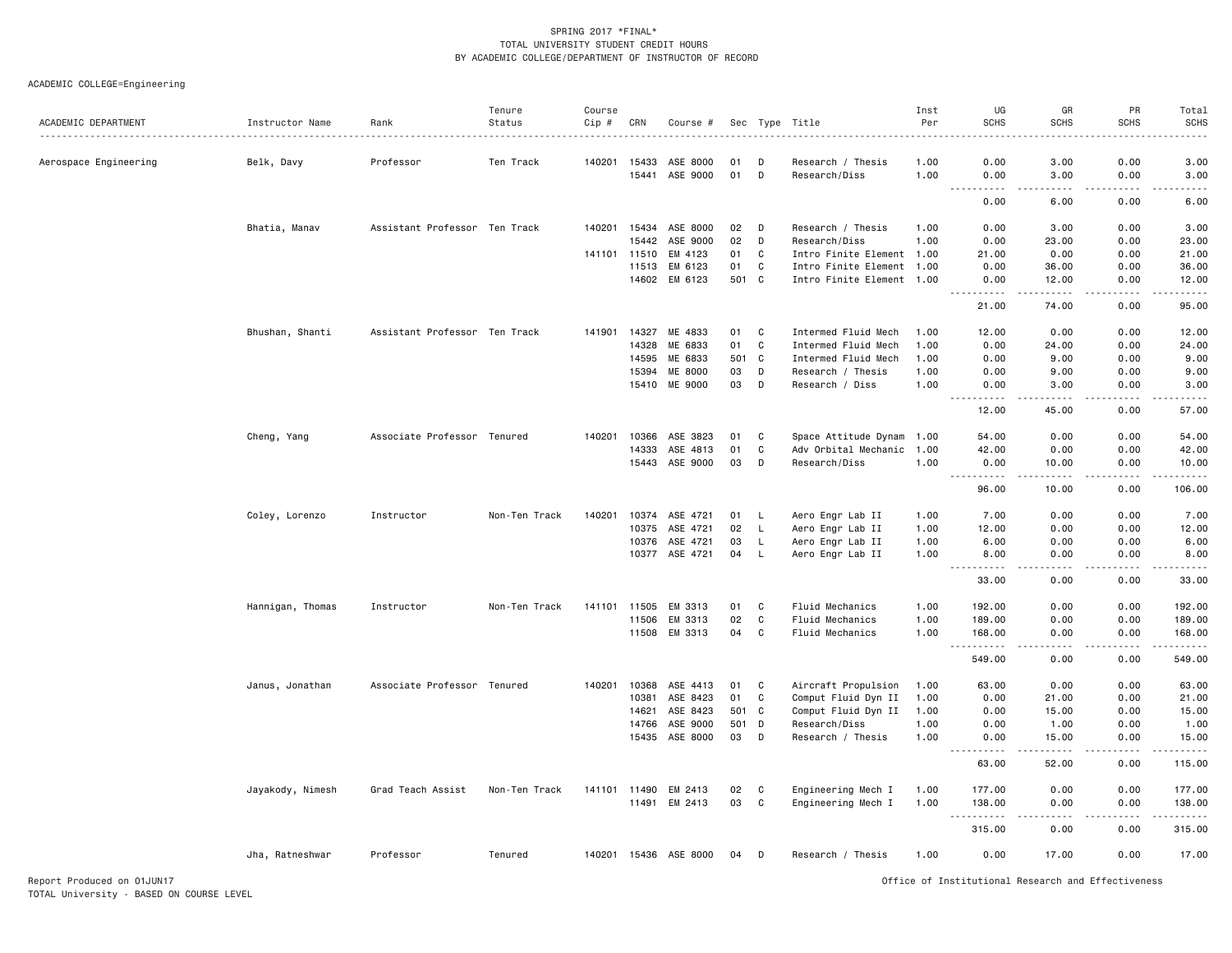ACADEMIC COLLEGE=Engineering

| <b>SCHS</b><br>ACADEMIC DEPARTMENT<br>Status<br>Cip #<br>CRN<br>Per<br><b>SCHS</b><br><b>SCHS</b><br>Instructor Name<br>Rank<br>Course #<br>Sec Type Title<br>.<br>.<br>Aerospace Engineering<br>Jha, Ratneshwar<br>Professor<br>Tenured<br>140201<br>15444<br>ASE 9000<br>04<br>D<br>Research/Diss<br>1.00<br>0.00<br>13.00<br>0.00<br>13.00<br>14354<br>C<br>141101<br>EM 4213<br>01<br>Adv Mec Of Mat<br>1.00<br>12.00<br>0.00<br>0.00<br>12.00<br>14355<br>EM 6213<br>01<br>C<br>Adv Mec Of Mat<br>0.00<br>45.00<br>0.00<br>45.00<br>1.00<br>EM 6213<br>501<br>C<br>14604<br>Adv Mec Of Mat<br>1.00<br>30.00<br>0.00<br>0.00<br>.<br><u>.</u><br>12.00<br>105.00<br>0.00<br>117.00<br>10361<br>ASE 1501<br>0.00<br>Professor<br>Tenured<br>140201<br>02<br>E<br>Design Competition<br>0.00<br>10.00<br>Koenig, Keith<br>1.00<br>10.00<br>10362<br>ASE 2013<br>01<br>C<br>Astro, Propul, Struc 1.00<br>288.00<br>0.00<br>0.00<br>288.00<br>10370<br>ASE 4443<br>C<br>Spacecraft Propulsio 1.00<br>0.00<br>60.00<br>01<br>60.00<br>0.00<br>10372<br>ASE 4543<br>01<br>C<br>Spacecraft Design II 1.00<br>42.00<br>0.00<br>0.00<br>42.00<br>15437<br>ASE 8000<br>05<br>D<br>34.00<br>Research / Thesis<br>1.00<br>0.00<br>0.00<br>34.00<br>ASE 4000<br>16404<br>01<br>$\mathbf I$<br>Directed Indiv Study 1.00<br>3.00<br>0.00<br>0.00<br>403.00<br>34.00<br>0.00<br>437.00<br>140201<br>15438<br>ASE 8000<br>06<br>Research / Thesis<br>22.00<br>0.00<br>Lacy, Thomas<br>Professor<br>Tenured<br>D<br>1.00<br>0.00<br>D<br>15445<br>ASE 9000<br>05<br>Research/Diss<br>1.00<br>0.00<br>43.00<br>0.00<br>EM 4133<br>01<br>C<br>Composite Materials<br>54.00<br>0.00<br>0.00<br>141101 11511<br>1.00<br>EM 6133<br>01<br>C<br>11514<br>Composite Materials<br>1.00<br>0.00<br>42.00<br>0.00<br>.<br>$- - - - -$<br>54.00<br>107.00<br>0.00<br>Non-Ten Track<br>141101 11494<br>EM 2413<br>06<br>C<br>Engineering Mech I<br>0.00<br>0.00<br>Moore, Timothy<br>Instructor<br>1.00<br>84.00<br>$\mathtt{C}$<br>01<br>153.00<br>0.00<br>0.00<br>11495<br>EM 2433<br>Engineering Mech II<br>1.00<br>11496 EM 2433<br>02<br>C<br>Engineering Mech II<br>1.00<br>156.00<br>0.00<br>0.00<br>393.00<br>0.00<br>0.00<br>10378<br>ASE 6013<br>Directed Project in<br>Newman, James<br>Professor<br>Tenured<br>140201<br>01<br>Ε<br>1.00<br>0.00<br>3.00<br>0.00<br>ASE 8000<br>16493<br>09<br>D<br>Research / Thesis<br>1.00<br>0.00<br>12.00<br>0.00<br>141901 12742<br>ME 8253<br>01<br>C<br>90.00<br>0.00<br>Fatigue in Engin Des 1.00<br>0.00<br>ME 8253<br>501<br>C<br>14021<br>Fatigue in Engin Des 1.00<br>27.00<br>0.00<br>0.00<br><u>.</u><br>.<br>.<br>0.00<br>132.00<br>0.00<br>Olsen, Gregory<br>140201 15456<br>ASE 4990<br>02<br>C<br>96.00<br>0.00<br>0.00<br>Instructor<br>Non-Ten Track<br>Special Topics in AS 1.00<br>02<br>C<br>9.00<br>15457<br>ASE 6990<br>Special Topic In ASE 1.00<br>0.00<br>0.00<br>11502<br>EM 3213<br>03<br>C<br>141101<br>Mech Of Materials<br>1.00<br>207.00<br>0.00<br>0.00<br>EM 3213<br>04<br>C<br>11503<br>Mech Of Materials<br>1.00<br>207.00<br>0.00<br>0.00<br>.<br>.<br>.<br>.<br>0.00<br>510.00<br>9.00<br>Schemmel, Austin<br>Grad Teach Assist<br>Non-Ten Track<br>141101 11492 EM 2413<br>C<br>Engineering Mech I<br>1.00<br>123.00<br>0.00<br>0.00<br>04<br><u>.</u><br>$- - - -$<br>-----<br>123.00<br>0.00<br>0.00<br>Sescu, Adrian<br>Assistant Professor Ten Track<br>10365 ASE 3313<br>C<br>Incompress Aerodynam 1.00<br>0.00<br>0.00<br>102.00<br>140201<br>01<br>102.00<br>ASE 6990<br>14752<br>01<br>C<br>Special Topic In ASE 1.00<br>0.00<br>75.00<br>0.00<br>75.00<br>14768<br>ASE 9000<br>503<br>Research/Diss<br>0.00<br>1.00<br>0.00<br>1.00<br>D<br>1.00<br>15439<br>ASE 8000<br>07<br>D<br>0.00<br>3.00<br>0.00<br>Research / Thesis<br>1.00<br>ASE 9000<br>15446<br>06<br>D<br>Research/Diss<br>1.00<br>0.00<br>22.00<br>0.00<br>ASE 4990<br>$\mathsf{C}$<br>15623<br>01<br>Special Topic In ASE 1.00<br>18,00<br>0.00<br>0.00 |  | Tenure | Course |  |  | Inst | UG | GR | PR | Total                     |
|------------------------------------------------------------------------------------------------------------------------------------------------------------------------------------------------------------------------------------------------------------------------------------------------------------------------------------------------------------------------------------------------------------------------------------------------------------------------------------------------------------------------------------------------------------------------------------------------------------------------------------------------------------------------------------------------------------------------------------------------------------------------------------------------------------------------------------------------------------------------------------------------------------------------------------------------------------------------------------------------------------------------------------------------------------------------------------------------------------------------------------------------------------------------------------------------------------------------------------------------------------------------------------------------------------------------------------------------------------------------------------------------------------------------------------------------------------------------------------------------------------------------------------------------------------------------------------------------------------------------------------------------------------------------------------------------------------------------------------------------------------------------------------------------------------------------------------------------------------------------------------------------------------------------------------------------------------------------------------------------------------------------------------------------------------------------------------------------------------------------------------------------------------------------------------------------------------------------------------------------------------------------------------------------------------------------------------------------------------------------------------------------------------------------------------------------------------------------------------------------------------------------------------------------------------------------------------------------------------------------------------------------------------------------------------------------------------------------------------------------------------------------------------------------------------------------------------------------------------------------------------------------------------------------------------------------------------------------------------------------------------------------------------------------------------------------------------------------------------------------------------------------------------------------------------------------------------------------------------------------------------------------------------------------------------------------------------------------------------------------------------------------------------------------------------------------------------------------------------------------------------------------------------------------------------------------------------------------------------------------------------------------------------------------------------------------------------------------------------------------------------------------------------------------------------------------------------------------------------------------------------------------------------------------------------------------------------------------------------------------|--|--------|--------|--|--|------|----|----|----|---------------------------|
|                                                                                                                                                                                                                                                                                                                                                                                                                                                                                                                                                                                                                                                                                                                                                                                                                                                                                                                                                                                                                                                                                                                                                                                                                                                                                                                                                                                                                                                                                                                                                                                                                                                                                                                                                                                                                                                                                                                                                                                                                                                                                                                                                                                                                                                                                                                                                                                                                                                                                                                                                                                                                                                                                                                                                                                                                                                                                                                                                                                                                                                                                                                                                                                                                                                                                                                                                                                                                                                                                                                                                                                                                                                                                                                                                                                                                                                                                                                                                                                                |  |        |        |  |  |      |    |    |    | <b>SCHS</b>               |
|                                                                                                                                                                                                                                                                                                                                                                                                                                                                                                                                                                                                                                                                                                                                                                                                                                                                                                                                                                                                                                                                                                                                                                                                                                                                                                                                                                                                                                                                                                                                                                                                                                                                                                                                                                                                                                                                                                                                                                                                                                                                                                                                                                                                                                                                                                                                                                                                                                                                                                                                                                                                                                                                                                                                                                                                                                                                                                                                                                                                                                                                                                                                                                                                                                                                                                                                                                                                                                                                                                                                                                                                                                                                                                                                                                                                                                                                                                                                                                                                |  |        |        |  |  |      |    |    |    |                           |
|                                                                                                                                                                                                                                                                                                                                                                                                                                                                                                                                                                                                                                                                                                                                                                                                                                                                                                                                                                                                                                                                                                                                                                                                                                                                                                                                                                                                                                                                                                                                                                                                                                                                                                                                                                                                                                                                                                                                                                                                                                                                                                                                                                                                                                                                                                                                                                                                                                                                                                                                                                                                                                                                                                                                                                                                                                                                                                                                                                                                                                                                                                                                                                                                                                                                                                                                                                                                                                                                                                                                                                                                                                                                                                                                                                                                                                                                                                                                                                                                |  |        |        |  |  |      |    |    |    |                           |
|                                                                                                                                                                                                                                                                                                                                                                                                                                                                                                                                                                                                                                                                                                                                                                                                                                                                                                                                                                                                                                                                                                                                                                                                                                                                                                                                                                                                                                                                                                                                                                                                                                                                                                                                                                                                                                                                                                                                                                                                                                                                                                                                                                                                                                                                                                                                                                                                                                                                                                                                                                                                                                                                                                                                                                                                                                                                                                                                                                                                                                                                                                                                                                                                                                                                                                                                                                                                                                                                                                                                                                                                                                                                                                                                                                                                                                                                                                                                                                                                |  |        |        |  |  |      |    |    |    |                           |
|                                                                                                                                                                                                                                                                                                                                                                                                                                                                                                                                                                                                                                                                                                                                                                                                                                                                                                                                                                                                                                                                                                                                                                                                                                                                                                                                                                                                                                                                                                                                                                                                                                                                                                                                                                                                                                                                                                                                                                                                                                                                                                                                                                                                                                                                                                                                                                                                                                                                                                                                                                                                                                                                                                                                                                                                                                                                                                                                                                                                                                                                                                                                                                                                                                                                                                                                                                                                                                                                                                                                                                                                                                                                                                                                                                                                                                                                                                                                                                                                |  |        |        |  |  |      |    |    |    | 30.00                     |
|                                                                                                                                                                                                                                                                                                                                                                                                                                                                                                                                                                                                                                                                                                                                                                                                                                                                                                                                                                                                                                                                                                                                                                                                                                                                                                                                                                                                                                                                                                                                                                                                                                                                                                                                                                                                                                                                                                                                                                                                                                                                                                                                                                                                                                                                                                                                                                                                                                                                                                                                                                                                                                                                                                                                                                                                                                                                                                                                                                                                                                                                                                                                                                                                                                                                                                                                                                                                                                                                                                                                                                                                                                                                                                                                                                                                                                                                                                                                                                                                |  |        |        |  |  |      |    |    |    | .                         |
|                                                                                                                                                                                                                                                                                                                                                                                                                                                                                                                                                                                                                                                                                                                                                                                                                                                                                                                                                                                                                                                                                                                                                                                                                                                                                                                                                                                                                                                                                                                                                                                                                                                                                                                                                                                                                                                                                                                                                                                                                                                                                                                                                                                                                                                                                                                                                                                                                                                                                                                                                                                                                                                                                                                                                                                                                                                                                                                                                                                                                                                                                                                                                                                                                                                                                                                                                                                                                                                                                                                                                                                                                                                                                                                                                                                                                                                                                                                                                                                                |  |        |        |  |  |      |    |    |    |                           |
|                                                                                                                                                                                                                                                                                                                                                                                                                                                                                                                                                                                                                                                                                                                                                                                                                                                                                                                                                                                                                                                                                                                                                                                                                                                                                                                                                                                                                                                                                                                                                                                                                                                                                                                                                                                                                                                                                                                                                                                                                                                                                                                                                                                                                                                                                                                                                                                                                                                                                                                                                                                                                                                                                                                                                                                                                                                                                                                                                                                                                                                                                                                                                                                                                                                                                                                                                                                                                                                                                                                                                                                                                                                                                                                                                                                                                                                                                                                                                                                                |  |        |        |  |  |      |    |    |    |                           |
|                                                                                                                                                                                                                                                                                                                                                                                                                                                                                                                                                                                                                                                                                                                                                                                                                                                                                                                                                                                                                                                                                                                                                                                                                                                                                                                                                                                                                                                                                                                                                                                                                                                                                                                                                                                                                                                                                                                                                                                                                                                                                                                                                                                                                                                                                                                                                                                                                                                                                                                                                                                                                                                                                                                                                                                                                                                                                                                                                                                                                                                                                                                                                                                                                                                                                                                                                                                                                                                                                                                                                                                                                                                                                                                                                                                                                                                                                                                                                                                                |  |        |        |  |  |      |    |    |    |                           |
|                                                                                                                                                                                                                                                                                                                                                                                                                                                                                                                                                                                                                                                                                                                                                                                                                                                                                                                                                                                                                                                                                                                                                                                                                                                                                                                                                                                                                                                                                                                                                                                                                                                                                                                                                                                                                                                                                                                                                                                                                                                                                                                                                                                                                                                                                                                                                                                                                                                                                                                                                                                                                                                                                                                                                                                                                                                                                                                                                                                                                                                                                                                                                                                                                                                                                                                                                                                                                                                                                                                                                                                                                                                                                                                                                                                                                                                                                                                                                                                                |  |        |        |  |  |      |    |    |    |                           |
|                                                                                                                                                                                                                                                                                                                                                                                                                                                                                                                                                                                                                                                                                                                                                                                                                                                                                                                                                                                                                                                                                                                                                                                                                                                                                                                                                                                                                                                                                                                                                                                                                                                                                                                                                                                                                                                                                                                                                                                                                                                                                                                                                                                                                                                                                                                                                                                                                                                                                                                                                                                                                                                                                                                                                                                                                                                                                                                                                                                                                                                                                                                                                                                                                                                                                                                                                                                                                                                                                                                                                                                                                                                                                                                                                                                                                                                                                                                                                                                                |  |        |        |  |  |      |    |    |    |                           |
|                                                                                                                                                                                                                                                                                                                                                                                                                                                                                                                                                                                                                                                                                                                                                                                                                                                                                                                                                                                                                                                                                                                                                                                                                                                                                                                                                                                                                                                                                                                                                                                                                                                                                                                                                                                                                                                                                                                                                                                                                                                                                                                                                                                                                                                                                                                                                                                                                                                                                                                                                                                                                                                                                                                                                                                                                                                                                                                                                                                                                                                                                                                                                                                                                                                                                                                                                                                                                                                                                                                                                                                                                                                                                                                                                                                                                                                                                                                                                                                                |  |        |        |  |  |      |    |    |    | 3.00                      |
|                                                                                                                                                                                                                                                                                                                                                                                                                                                                                                                                                                                                                                                                                                                                                                                                                                                                                                                                                                                                                                                                                                                                                                                                                                                                                                                                                                                                                                                                                                                                                                                                                                                                                                                                                                                                                                                                                                                                                                                                                                                                                                                                                                                                                                                                                                                                                                                                                                                                                                                                                                                                                                                                                                                                                                                                                                                                                                                                                                                                                                                                                                                                                                                                                                                                                                                                                                                                                                                                                                                                                                                                                                                                                                                                                                                                                                                                                                                                                                                                |  |        |        |  |  |      |    |    |    |                           |
|                                                                                                                                                                                                                                                                                                                                                                                                                                                                                                                                                                                                                                                                                                                                                                                                                                                                                                                                                                                                                                                                                                                                                                                                                                                                                                                                                                                                                                                                                                                                                                                                                                                                                                                                                                                                                                                                                                                                                                                                                                                                                                                                                                                                                                                                                                                                                                                                                                                                                                                                                                                                                                                                                                                                                                                                                                                                                                                                                                                                                                                                                                                                                                                                                                                                                                                                                                                                                                                                                                                                                                                                                                                                                                                                                                                                                                                                                                                                                                                                |  |        |        |  |  |      |    |    |    |                           |
|                                                                                                                                                                                                                                                                                                                                                                                                                                                                                                                                                                                                                                                                                                                                                                                                                                                                                                                                                                                                                                                                                                                                                                                                                                                                                                                                                                                                                                                                                                                                                                                                                                                                                                                                                                                                                                                                                                                                                                                                                                                                                                                                                                                                                                                                                                                                                                                                                                                                                                                                                                                                                                                                                                                                                                                                                                                                                                                                                                                                                                                                                                                                                                                                                                                                                                                                                                                                                                                                                                                                                                                                                                                                                                                                                                                                                                                                                                                                                                                                |  |        |        |  |  |      |    |    |    | 22.00                     |
|                                                                                                                                                                                                                                                                                                                                                                                                                                                                                                                                                                                                                                                                                                                                                                                                                                                                                                                                                                                                                                                                                                                                                                                                                                                                                                                                                                                                                                                                                                                                                                                                                                                                                                                                                                                                                                                                                                                                                                                                                                                                                                                                                                                                                                                                                                                                                                                                                                                                                                                                                                                                                                                                                                                                                                                                                                                                                                                                                                                                                                                                                                                                                                                                                                                                                                                                                                                                                                                                                                                                                                                                                                                                                                                                                                                                                                                                                                                                                                                                |  |        |        |  |  |      |    |    |    | 43.00                     |
|                                                                                                                                                                                                                                                                                                                                                                                                                                                                                                                                                                                                                                                                                                                                                                                                                                                                                                                                                                                                                                                                                                                                                                                                                                                                                                                                                                                                                                                                                                                                                                                                                                                                                                                                                                                                                                                                                                                                                                                                                                                                                                                                                                                                                                                                                                                                                                                                                                                                                                                                                                                                                                                                                                                                                                                                                                                                                                                                                                                                                                                                                                                                                                                                                                                                                                                                                                                                                                                                                                                                                                                                                                                                                                                                                                                                                                                                                                                                                                                                |  |        |        |  |  |      |    |    |    | 54.00                     |
|                                                                                                                                                                                                                                                                                                                                                                                                                                                                                                                                                                                                                                                                                                                                                                                                                                                                                                                                                                                                                                                                                                                                                                                                                                                                                                                                                                                                                                                                                                                                                                                                                                                                                                                                                                                                                                                                                                                                                                                                                                                                                                                                                                                                                                                                                                                                                                                                                                                                                                                                                                                                                                                                                                                                                                                                                                                                                                                                                                                                                                                                                                                                                                                                                                                                                                                                                                                                                                                                                                                                                                                                                                                                                                                                                                                                                                                                                                                                                                                                |  |        |        |  |  |      |    |    |    | 42.00<br>.                |
|                                                                                                                                                                                                                                                                                                                                                                                                                                                                                                                                                                                                                                                                                                                                                                                                                                                                                                                                                                                                                                                                                                                                                                                                                                                                                                                                                                                                                                                                                                                                                                                                                                                                                                                                                                                                                                                                                                                                                                                                                                                                                                                                                                                                                                                                                                                                                                                                                                                                                                                                                                                                                                                                                                                                                                                                                                                                                                                                                                                                                                                                                                                                                                                                                                                                                                                                                                                                                                                                                                                                                                                                                                                                                                                                                                                                                                                                                                                                                                                                |  |        |        |  |  |      |    |    |    | 161.00                    |
|                                                                                                                                                                                                                                                                                                                                                                                                                                                                                                                                                                                                                                                                                                                                                                                                                                                                                                                                                                                                                                                                                                                                                                                                                                                                                                                                                                                                                                                                                                                                                                                                                                                                                                                                                                                                                                                                                                                                                                                                                                                                                                                                                                                                                                                                                                                                                                                                                                                                                                                                                                                                                                                                                                                                                                                                                                                                                                                                                                                                                                                                                                                                                                                                                                                                                                                                                                                                                                                                                                                                                                                                                                                                                                                                                                                                                                                                                                                                                                                                |  |        |        |  |  |      |    |    |    | 84.00                     |
|                                                                                                                                                                                                                                                                                                                                                                                                                                                                                                                                                                                                                                                                                                                                                                                                                                                                                                                                                                                                                                                                                                                                                                                                                                                                                                                                                                                                                                                                                                                                                                                                                                                                                                                                                                                                                                                                                                                                                                                                                                                                                                                                                                                                                                                                                                                                                                                                                                                                                                                                                                                                                                                                                                                                                                                                                                                                                                                                                                                                                                                                                                                                                                                                                                                                                                                                                                                                                                                                                                                                                                                                                                                                                                                                                                                                                                                                                                                                                                                                |  |        |        |  |  |      |    |    |    | 153.00                    |
|                                                                                                                                                                                                                                                                                                                                                                                                                                                                                                                                                                                                                                                                                                                                                                                                                                                                                                                                                                                                                                                                                                                                                                                                                                                                                                                                                                                                                                                                                                                                                                                                                                                                                                                                                                                                                                                                                                                                                                                                                                                                                                                                                                                                                                                                                                                                                                                                                                                                                                                                                                                                                                                                                                                                                                                                                                                                                                                                                                                                                                                                                                                                                                                                                                                                                                                                                                                                                                                                                                                                                                                                                                                                                                                                                                                                                                                                                                                                                                                                |  |        |        |  |  |      |    |    |    | 156.00                    |
|                                                                                                                                                                                                                                                                                                                                                                                                                                                                                                                                                                                                                                                                                                                                                                                                                                                                                                                                                                                                                                                                                                                                                                                                                                                                                                                                                                                                                                                                                                                                                                                                                                                                                                                                                                                                                                                                                                                                                                                                                                                                                                                                                                                                                                                                                                                                                                                                                                                                                                                                                                                                                                                                                                                                                                                                                                                                                                                                                                                                                                                                                                                                                                                                                                                                                                                                                                                                                                                                                                                                                                                                                                                                                                                                                                                                                                                                                                                                                                                                |  |        |        |  |  |      |    |    |    | 393.00                    |
|                                                                                                                                                                                                                                                                                                                                                                                                                                                                                                                                                                                                                                                                                                                                                                                                                                                                                                                                                                                                                                                                                                                                                                                                                                                                                                                                                                                                                                                                                                                                                                                                                                                                                                                                                                                                                                                                                                                                                                                                                                                                                                                                                                                                                                                                                                                                                                                                                                                                                                                                                                                                                                                                                                                                                                                                                                                                                                                                                                                                                                                                                                                                                                                                                                                                                                                                                                                                                                                                                                                                                                                                                                                                                                                                                                                                                                                                                                                                                                                                |  |        |        |  |  |      |    |    |    | 3.00                      |
|                                                                                                                                                                                                                                                                                                                                                                                                                                                                                                                                                                                                                                                                                                                                                                                                                                                                                                                                                                                                                                                                                                                                                                                                                                                                                                                                                                                                                                                                                                                                                                                                                                                                                                                                                                                                                                                                                                                                                                                                                                                                                                                                                                                                                                                                                                                                                                                                                                                                                                                                                                                                                                                                                                                                                                                                                                                                                                                                                                                                                                                                                                                                                                                                                                                                                                                                                                                                                                                                                                                                                                                                                                                                                                                                                                                                                                                                                                                                                                                                |  |        |        |  |  |      |    |    |    | 12.00                     |
|                                                                                                                                                                                                                                                                                                                                                                                                                                                                                                                                                                                                                                                                                                                                                                                                                                                                                                                                                                                                                                                                                                                                                                                                                                                                                                                                                                                                                                                                                                                                                                                                                                                                                                                                                                                                                                                                                                                                                                                                                                                                                                                                                                                                                                                                                                                                                                                                                                                                                                                                                                                                                                                                                                                                                                                                                                                                                                                                                                                                                                                                                                                                                                                                                                                                                                                                                                                                                                                                                                                                                                                                                                                                                                                                                                                                                                                                                                                                                                                                |  |        |        |  |  |      |    |    |    | 90.00                     |
|                                                                                                                                                                                                                                                                                                                                                                                                                                                                                                                                                                                                                                                                                                                                                                                                                                                                                                                                                                                                                                                                                                                                                                                                                                                                                                                                                                                                                                                                                                                                                                                                                                                                                                                                                                                                                                                                                                                                                                                                                                                                                                                                                                                                                                                                                                                                                                                                                                                                                                                                                                                                                                                                                                                                                                                                                                                                                                                                                                                                                                                                                                                                                                                                                                                                                                                                                                                                                                                                                                                                                                                                                                                                                                                                                                                                                                                                                                                                                                                                |  |        |        |  |  |      |    |    |    | 27.00                     |
|                                                                                                                                                                                                                                                                                                                                                                                                                                                                                                                                                                                                                                                                                                                                                                                                                                                                                                                                                                                                                                                                                                                                                                                                                                                                                                                                                                                                                                                                                                                                                                                                                                                                                                                                                                                                                                                                                                                                                                                                                                                                                                                                                                                                                                                                                                                                                                                                                                                                                                                                                                                                                                                                                                                                                                                                                                                                                                                                                                                                                                                                                                                                                                                                                                                                                                                                                                                                                                                                                                                                                                                                                                                                                                                                                                                                                                                                                                                                                                                                |  |        |        |  |  |      |    |    |    | 132.00                    |
|                                                                                                                                                                                                                                                                                                                                                                                                                                                                                                                                                                                                                                                                                                                                                                                                                                                                                                                                                                                                                                                                                                                                                                                                                                                                                                                                                                                                                                                                                                                                                                                                                                                                                                                                                                                                                                                                                                                                                                                                                                                                                                                                                                                                                                                                                                                                                                                                                                                                                                                                                                                                                                                                                                                                                                                                                                                                                                                                                                                                                                                                                                                                                                                                                                                                                                                                                                                                                                                                                                                                                                                                                                                                                                                                                                                                                                                                                                                                                                                                |  |        |        |  |  |      |    |    |    | 96.00                     |
|                                                                                                                                                                                                                                                                                                                                                                                                                                                                                                                                                                                                                                                                                                                                                                                                                                                                                                                                                                                                                                                                                                                                                                                                                                                                                                                                                                                                                                                                                                                                                                                                                                                                                                                                                                                                                                                                                                                                                                                                                                                                                                                                                                                                                                                                                                                                                                                                                                                                                                                                                                                                                                                                                                                                                                                                                                                                                                                                                                                                                                                                                                                                                                                                                                                                                                                                                                                                                                                                                                                                                                                                                                                                                                                                                                                                                                                                                                                                                                                                |  |        |        |  |  |      |    |    |    | 9.00                      |
|                                                                                                                                                                                                                                                                                                                                                                                                                                                                                                                                                                                                                                                                                                                                                                                                                                                                                                                                                                                                                                                                                                                                                                                                                                                                                                                                                                                                                                                                                                                                                                                                                                                                                                                                                                                                                                                                                                                                                                                                                                                                                                                                                                                                                                                                                                                                                                                                                                                                                                                                                                                                                                                                                                                                                                                                                                                                                                                                                                                                                                                                                                                                                                                                                                                                                                                                                                                                                                                                                                                                                                                                                                                                                                                                                                                                                                                                                                                                                                                                |  |        |        |  |  |      |    |    |    | 207.00                    |
|                                                                                                                                                                                                                                                                                                                                                                                                                                                                                                                                                                                                                                                                                                                                                                                                                                                                                                                                                                                                                                                                                                                                                                                                                                                                                                                                                                                                                                                                                                                                                                                                                                                                                                                                                                                                                                                                                                                                                                                                                                                                                                                                                                                                                                                                                                                                                                                                                                                                                                                                                                                                                                                                                                                                                                                                                                                                                                                                                                                                                                                                                                                                                                                                                                                                                                                                                                                                                                                                                                                                                                                                                                                                                                                                                                                                                                                                                                                                                                                                |  |        |        |  |  |      |    |    |    | 207.00                    |
|                                                                                                                                                                                                                                                                                                                                                                                                                                                                                                                                                                                                                                                                                                                                                                                                                                                                                                                                                                                                                                                                                                                                                                                                                                                                                                                                                                                                                                                                                                                                                                                                                                                                                                                                                                                                                                                                                                                                                                                                                                                                                                                                                                                                                                                                                                                                                                                                                                                                                                                                                                                                                                                                                                                                                                                                                                                                                                                                                                                                                                                                                                                                                                                                                                                                                                                                                                                                                                                                                                                                                                                                                                                                                                                                                                                                                                                                                                                                                                                                |  |        |        |  |  |      |    |    |    | 519.00                    |
|                                                                                                                                                                                                                                                                                                                                                                                                                                                                                                                                                                                                                                                                                                                                                                                                                                                                                                                                                                                                                                                                                                                                                                                                                                                                                                                                                                                                                                                                                                                                                                                                                                                                                                                                                                                                                                                                                                                                                                                                                                                                                                                                                                                                                                                                                                                                                                                                                                                                                                                                                                                                                                                                                                                                                                                                                                                                                                                                                                                                                                                                                                                                                                                                                                                                                                                                                                                                                                                                                                                                                                                                                                                                                                                                                                                                                                                                                                                                                                                                |  |        |        |  |  |      |    |    |    | 123.00                    |
|                                                                                                                                                                                                                                                                                                                                                                                                                                                                                                                                                                                                                                                                                                                                                                                                                                                                                                                                                                                                                                                                                                                                                                                                                                                                                                                                                                                                                                                                                                                                                                                                                                                                                                                                                                                                                                                                                                                                                                                                                                                                                                                                                                                                                                                                                                                                                                                                                                                                                                                                                                                                                                                                                                                                                                                                                                                                                                                                                                                                                                                                                                                                                                                                                                                                                                                                                                                                                                                                                                                                                                                                                                                                                                                                                                                                                                                                                                                                                                                                |  |        |        |  |  |      |    |    |    | $- - - - - - -$<br>123.00 |
|                                                                                                                                                                                                                                                                                                                                                                                                                                                                                                                                                                                                                                                                                                                                                                                                                                                                                                                                                                                                                                                                                                                                                                                                                                                                                                                                                                                                                                                                                                                                                                                                                                                                                                                                                                                                                                                                                                                                                                                                                                                                                                                                                                                                                                                                                                                                                                                                                                                                                                                                                                                                                                                                                                                                                                                                                                                                                                                                                                                                                                                                                                                                                                                                                                                                                                                                                                                                                                                                                                                                                                                                                                                                                                                                                                                                                                                                                                                                                                                                |  |        |        |  |  |      |    |    |    |                           |
|                                                                                                                                                                                                                                                                                                                                                                                                                                                                                                                                                                                                                                                                                                                                                                                                                                                                                                                                                                                                                                                                                                                                                                                                                                                                                                                                                                                                                                                                                                                                                                                                                                                                                                                                                                                                                                                                                                                                                                                                                                                                                                                                                                                                                                                                                                                                                                                                                                                                                                                                                                                                                                                                                                                                                                                                                                                                                                                                                                                                                                                                                                                                                                                                                                                                                                                                                                                                                                                                                                                                                                                                                                                                                                                                                                                                                                                                                                                                                                                                |  |        |        |  |  |      |    |    |    |                           |
|                                                                                                                                                                                                                                                                                                                                                                                                                                                                                                                                                                                                                                                                                                                                                                                                                                                                                                                                                                                                                                                                                                                                                                                                                                                                                                                                                                                                                                                                                                                                                                                                                                                                                                                                                                                                                                                                                                                                                                                                                                                                                                                                                                                                                                                                                                                                                                                                                                                                                                                                                                                                                                                                                                                                                                                                                                                                                                                                                                                                                                                                                                                                                                                                                                                                                                                                                                                                                                                                                                                                                                                                                                                                                                                                                                                                                                                                                                                                                                                                |  |        |        |  |  |      |    |    |    |                           |
|                                                                                                                                                                                                                                                                                                                                                                                                                                                                                                                                                                                                                                                                                                                                                                                                                                                                                                                                                                                                                                                                                                                                                                                                                                                                                                                                                                                                                                                                                                                                                                                                                                                                                                                                                                                                                                                                                                                                                                                                                                                                                                                                                                                                                                                                                                                                                                                                                                                                                                                                                                                                                                                                                                                                                                                                                                                                                                                                                                                                                                                                                                                                                                                                                                                                                                                                                                                                                                                                                                                                                                                                                                                                                                                                                                                                                                                                                                                                                                                                |  |        |        |  |  |      |    |    |    | 3.00                      |
|                                                                                                                                                                                                                                                                                                                                                                                                                                                                                                                                                                                                                                                                                                                                                                                                                                                                                                                                                                                                                                                                                                                                                                                                                                                                                                                                                                                                                                                                                                                                                                                                                                                                                                                                                                                                                                                                                                                                                                                                                                                                                                                                                                                                                                                                                                                                                                                                                                                                                                                                                                                                                                                                                                                                                                                                                                                                                                                                                                                                                                                                                                                                                                                                                                                                                                                                                                                                                                                                                                                                                                                                                                                                                                                                                                                                                                                                                                                                                                                                |  |        |        |  |  |      |    |    |    | 22.00                     |
|                                                                                                                                                                                                                                                                                                                                                                                                                                                                                                                                                                                                                                                                                                                                                                                                                                                                                                                                                                                                                                                                                                                                                                                                                                                                                                                                                                                                                                                                                                                                                                                                                                                                                                                                                                                                                                                                                                                                                                                                                                                                                                                                                                                                                                                                                                                                                                                                                                                                                                                                                                                                                                                                                                                                                                                                                                                                                                                                                                                                                                                                                                                                                                                                                                                                                                                                                                                                                                                                                                                                                                                                                                                                                                                                                                                                                                                                                                                                                                                                |  |        |        |  |  |      |    |    |    | 18.00                     |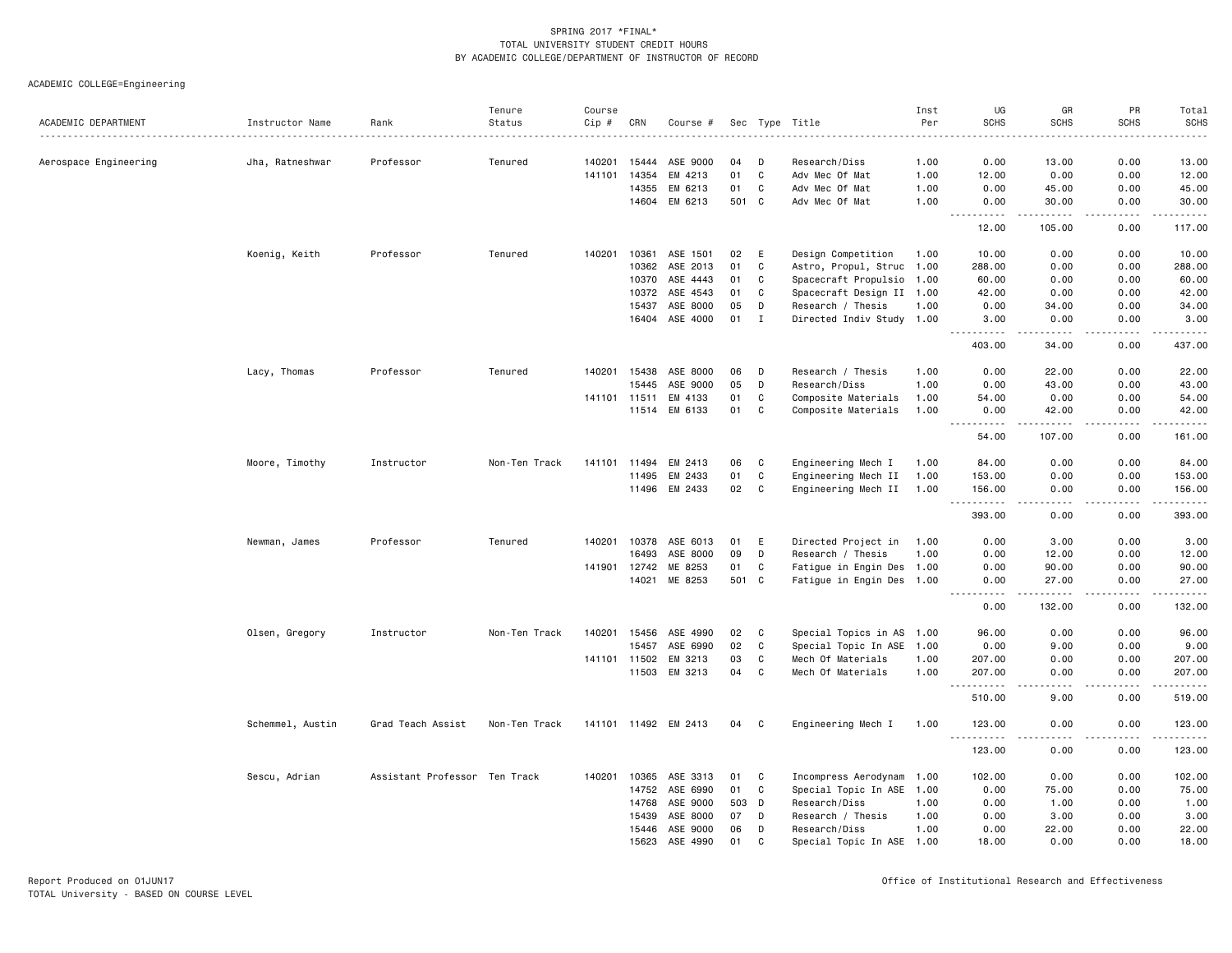|  |  |  | ACADEMIC COLLEGE=Engineering |
|--|--|--|------------------------------|
|--|--|--|------------------------------|

| ACADEMIC DEPARTMENT                                          | Instructor Name  | Rank                        | Tenure<br>Status | Course<br>$Cip$ # | CRN          | Course #       |       |              | Sec Type Title            | Inst<br>Per | UG<br><b>SCHS</b>                                                                                                                                    | GR<br><b>SCHS</b>                | PR<br><b>SCHS</b> | Total<br><b>SCHS</b>  |
|--------------------------------------------------------------|------------------|-----------------------------|------------------|-------------------|--------------|----------------|-------|--------------|---------------------------|-------------|------------------------------------------------------------------------------------------------------------------------------------------------------|----------------------------------|-------------------|-----------------------|
|                                                              |                  |                             |                  |                   |              |                |       |              |                           |             |                                                                                                                                                      |                                  |                   |                       |
|                                                              |                  |                             |                  |                   |              |                |       |              |                           |             | .<br>120.00                                                                                                                                          | 101.00                           | 0.00              | . <u>.</u><br>221.00  |
| Aerospace Engineering                                        | Sullivan, Rani   | Associate Professor Tenured |                  | 140201            | 14332        | ASE 3243       | 01    | C.           | Aero Structural Anal      | 1.00        | 144.00                                                                                                                                               | 0.00                             | 0.00              | 144.00                |
|                                                              |                  |                             |                  |                   | 15440        | ASE 8000       | 08    | D            | Research / Thesis         | 1.00        | 0.00                                                                                                                                                 | 6.00                             | 0.00              | 6.00                  |
|                                                              |                  |                             |                  |                   |              | 15947 ASE 9000 | 09    | D            | Research/Diss             | 1.00        | 0.00                                                                                                                                                 | 6.00                             | 0.00              | 6.00                  |
|                                                              |                  |                             |                  |                   |              |                |       |              |                           |             | $\frac{1}{2} \left( \frac{1}{2} \right) \left( \frac{1}{2} \right) \left( \frac{1}{2} \right) \left( \frac{1}{2} \right)$<br>-----<br>144.00         | 12.00                            | .<br>0.00         | 156.00                |
|                                                              | Thompson, David  | Professor                   | Tenured          | 140201            | 10369        | ASE 4423       | 01    | C            | Int Comput Fluid Dyn 1.00 |             | 12.00                                                                                                                                                | 0.00                             | 0.00              | 12.00                 |
|                                                              |                  |                             |                  |                   | 10379        | ASE 6423       | 01    | $\mathbf{C}$ | Int Comput Fluid Dyn 1.00 |             | 0.00                                                                                                                                                 | 3.00                             | 0.00              | 3.00                  |
|                                                              |                  |                             |                  |                   |              | 14619 ASE 6423 | 501 C |              | Int Comput Fluid Dyn 1.00 |             | 0.00                                                                                                                                                 | 12.00                            | 0.00              | 12.00                 |
|                                                              |                  |                             |                  |                   | 14767        | ASE 9000       | 502 D |              | Research/Diss             | 1.00        | 0.00                                                                                                                                                 | 2.00                             | 0.00              | 2.00                  |
|                                                              |                  |                             |                  |                   | 15447        | ASE 9000       | 07 D  |              | Research/Diss             | 1.00        | 0.00                                                                                                                                                 | 30.00                            | 0.00              | 30.00                 |
|                                                              |                  |                             |                  |                   | 16088        | ASE 7000       | 01 I  |              | Directed Indiv Study 1.00 |             | 0.00                                                                                                                                                 | 3.00                             | 0.00              | 3.00                  |
|                                                              |                  |                             |                  |                   |              | 16203 ASE 7000 | 02    | $\mathbf{I}$ | Directed Indiv Study 1.00 |             | 0.00<br>$- -$                                                                                                                                        | 3.00                             | 0.00              | 3.00                  |
|                                                              |                  |                             |                  |                   |              |                |       |              |                           |             | 12.00                                                                                                                                                | 53.00                            | 0.00              | 65.00                 |
|                                                              | Walker, Calvin   | Instructor                  | Non-Ten Track    | 140201            | 10360        | ASE 1501       | 01    | E            | Design Competition        | 0.50        | 7.00                                                                                                                                                 | 0.00                             | 0.00              | 7.00                  |
|                                                              |                  |                             |                  |                   | 10363        | ASE 3123       | 01    | C            | Aircraft Attitude Dy 1.00 |             | 105.00                                                                                                                                               | 0.00                             | 0.00              | 105.00                |
|                                                              |                  |                             |                  |                   | 10371        | ASE 4523       | 01    | B            | Aircraft Design II        | 1.00        | 54.00                                                                                                                                                | 0.00                             | 0.00              | 54.00                 |
|                                                              |                  |                             |                  |                   | 14359        | ASE 4153       | 01    | C            | Advanced Performance 1.00 |             | 75.00                                                                                                                                                | 0.00                             | 0.00              | 75.00                 |
|                                                              |                  |                             |                  |                   |              | 14361 ASE 6153 | 01    | C)           | Advanced Performance 1.00 |             | 0.00                                                                                                                                                 | 66.00                            | 0.00              | 66.00                 |
|                                                              |                  |                             |                  |                   |              |                |       |              |                           |             | <u>.</u><br>241.00                                                                                                                                   | . <u>.</u><br>66.00              | .<br>0.00         | 307.00                |
|                                                              | Walters, Andrew  | Instructor                  | Non-Ten Track    |                   | 141101 11498 | EM 2433        | 04    | C            | Engineering Mech II       | 1.00        | 204.00                                                                                                                                               | 0.00                             | 0.00              | 204.00                |
|                                                              |                  |                             |                  |                   | 11500        | EM 3213        | 01    | C            | Mech Of Materials         | 1.00        | 183.00                                                                                                                                               | 0.00                             | 0.00              | 183.00                |
|                                                              |                  |                             |                  |                   | 11501        | EM 3213        | 02 C  |              | Mech Of Materials         | 1.00        | 159.00                                                                                                                                               | 0.00                             | 0.00<br>.         | 159.00                |
|                                                              |                  |                             |                  |                   |              |                |       |              |                           |             | د د د د<br>546.00                                                                                                                                    | 0.00                             | 0.00              | 546.00                |
|                                                              | Zangeneh, Sepehr | Grad Teach Assist           | Non-Ten Track    | 141101 11507      |              | EM 3313        | 03 C  |              | Fluid Mechanics           | 1.00        | 162.00                                                                                                                                               | 0.00                             | 0.00              | 162.00                |
|                                                              |                  |                             |                  |                   |              |                |       |              |                           |             | $\frac{1}{2}$<br>$\frac{1}{2} \left( \frac{1}{2} \right) \left( \frac{1}{2} \right) \left( \frac{1}{2} \right) \left( \frac{1}{2} \right)$<br>162.00 | 0.00                             | ----<br>0.00      | ------<br>162.00      |
| -------------------------------------                        |                  |                             |                  |                   |              |                |       |              |                           |             |                                                                                                                                                      |                                  | essessesse        | ==========            |
| Aerospace Engineering<br>----------------------------------- |                  |                             |                  |                   |              |                |       |              |                           |             | 3809.00<br>==========                                                                                                                                | 806.00<br>---------------------- | 0.00              | 4615.00<br>---------- |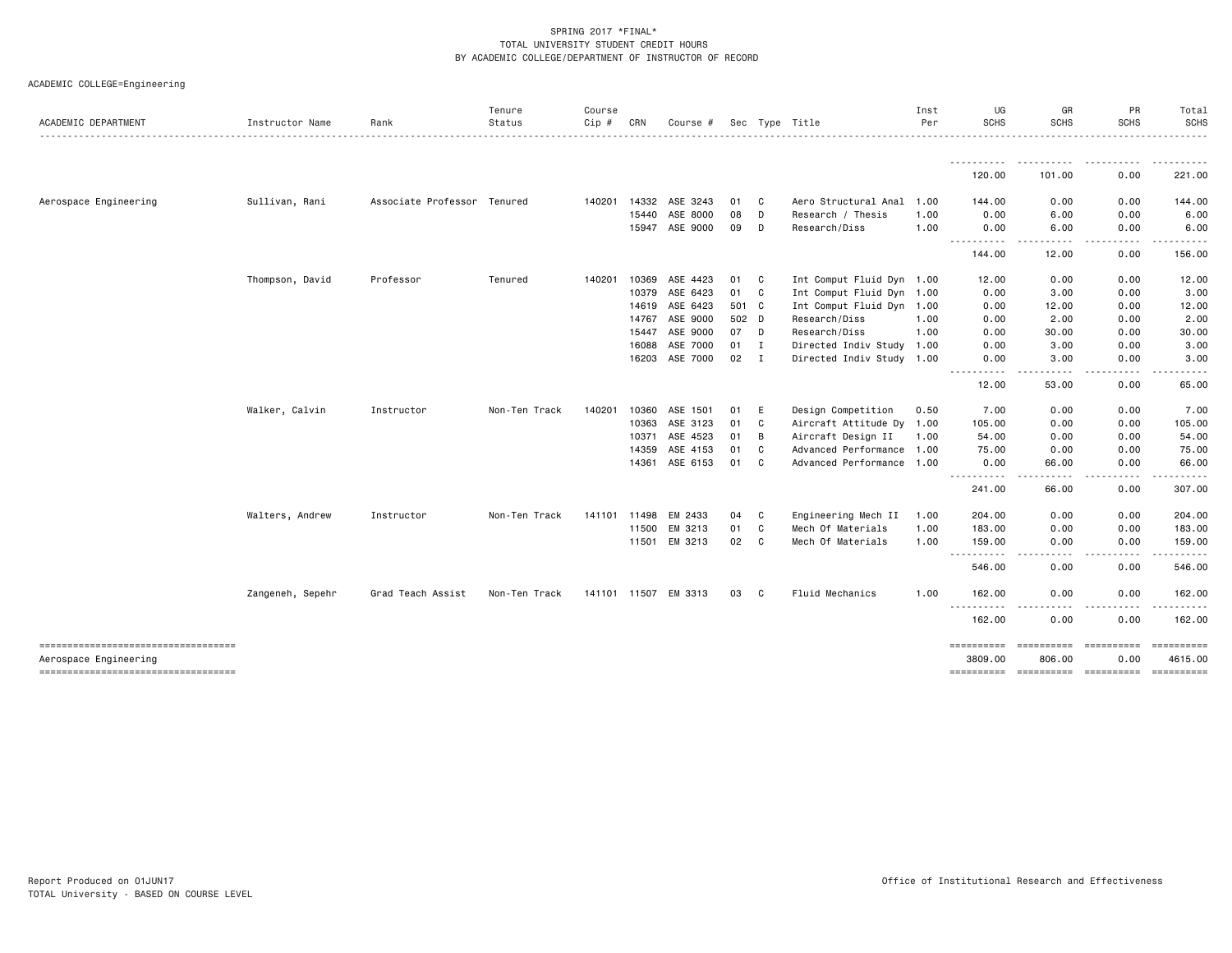ACADEMIC COLLEGE=Engineering

| ACADEMIC DEPARTMENT                                            | Instructor Name    | Rank                          | Tenure<br>Status | Course<br>Cip # | CRN   | Course #       |    |              | Sec Type Title            | Inst<br>Per | UG<br><b>SCHS</b>                                                                                                                                         | GR<br><b>SCHS</b>             | PR<br><b>SCHS</b>                                                                                                                                            | Total<br><b>SCHS</b>                                                                                                                                                                    |
|----------------------------------------------------------------|--------------------|-------------------------------|------------------|-----------------|-------|----------------|----|--------------|---------------------------|-------------|-----------------------------------------------------------------------------------------------------------------------------------------------------------|-------------------------------|--------------------------------------------------------------------------------------------------------------------------------------------------------------|-----------------------------------------------------------------------------------------------------------------------------------------------------------------------------------------|
|                                                                |                    |                               |                  |                 |       |                |    |              |                           |             |                                                                                                                                                           |                               |                                                                                                                                                              |                                                                                                                                                                                         |
| Ag & Bio Engineering                                           | Cathcart, Thomas   | Professor                     | Tenured          | 140301          | 15345 | ABE 9000       | 02 | D            | Research / Diss           | 1.00        | 0.00                                                                                                                                                      | 1.00                          | 0.00                                                                                                                                                         | 1.00                                                                                                                                                                                    |
|                                                                |                    |                               |                  | 140501          | 10024 | ABE 3303       | 01 | C            | Transport in Bio Eng      | 1.00        | 168.00                                                                                                                                                    | 0.00                          | 0.00                                                                                                                                                         | 168.00                                                                                                                                                                                  |
|                                                                |                    |                               |                  |                 | 10034 | ABE 4803       | 01 | C            | Biosyst Simulation        | 1.00        | 105.00                                                                                                                                                    | 0.00                          | 0.00                                                                                                                                                         | 105.00                                                                                                                                                                                  |
|                                                                |                    |                               |                  |                 |       | 10042 ABE 6803 | 01 | C            | Biosyst Simulation        | 1.00        | 0.00<br>.<br>$\frac{1}{2} \left( \frac{1}{2} \right) \left( \frac{1}{2} \right) \left( \frac{1}{2} \right) \left( \frac{1}{2} \right)$                    | 9.00<br>-----                 | 0.00<br>-----                                                                                                                                                | 9.00<br>.                                                                                                                                                                               |
|                                                                |                    |                               |                  |                 |       |                |    |              |                           |             | 273.00                                                                                                                                                    | 10.00                         | 0.00                                                                                                                                                         | 283.00                                                                                                                                                                                  |
|                                                                | Elder, Steven      | Professor                     | Tenured          | 140301          | 10016 | ABE 1921       | 01 | L.           | Intro to Engineer De 1.00 |             | 74.00                                                                                                                                                     | 0.00                          | 0.00                                                                                                                                                         | 74.00                                                                                                                                                                                   |
|                                                                |                    |                               |                  |                 | 10017 | ABE 1921       | 02 | L.           | Intro to Engineer De      | 1.00        | 54.00                                                                                                                                                     | 0.00                          | 0.00                                                                                                                                                         | 54.00                                                                                                                                                                                   |
|                                                                |                    |                               |                  |                 | 15331 | ABE 8000       | 03 | D            | Research / Thesis         | 1.00        | 0.00                                                                                                                                                      | 15.00                         | 0.00                                                                                                                                                         | 15.00                                                                                                                                                                                   |
|                                                                |                    |                               |                  |                 | 15346 | ABE 9000       | 03 | D            | Research / Diss           | 1.00        | 0.00                                                                                                                                                      | 10.00                         | 0.00                                                                                                                                                         | 10.00                                                                                                                                                                                   |
|                                                                |                    |                               |                  |                 | 16367 | ABE 4000       | 16 | $\mathbf{I}$ | Directed Indiv Study 1.00 |             | 3.00                                                                                                                                                      | 0.00                          | 0.00                                                                                                                                                         | 3.00                                                                                                                                                                                    |
|                                                                |                    |                               |                  |                 |       |                |    |              |                           |             | <u>.</u><br>131.00                                                                                                                                        | -----<br>25.00                | .<br>0.00                                                                                                                                                    | .<br>156.00                                                                                                                                                                             |
|                                                                | Parajuli, Prem     | Associate Professor Tenured   |                  | 140301          | 10025 | ABE 3513       | 01 | C            | GPS/GIS - AG. & ENG       | 1.00        | 78.00                                                                                                                                                     | 0.00                          | 0.00                                                                                                                                                         | 78.00                                                                                                                                                                                   |
|                                                                |                    |                               |                  |                 | 15349 | ABE 9000       | 06 | D            | Research / Diss           | 1.00        | 0.00                                                                                                                                                      | 8.00                          | 0.00                                                                                                                                                         | 8.00                                                                                                                                                                                    |
|                                                                |                    |                               |                  | 140501          | 10035 | ABE 4803       | 02 | C            | Biosys Simulation- E 1.00 |             | 39.00                                                                                                                                                     | 0.00                          | 0.00                                                                                                                                                         | 39.00                                                                                                                                                                                   |
|                                                                |                    |                               |                  |                 |       |                |    |              |                           |             | .<br>$- - -$<br>117.00                                                                                                                                    | .<br>8.00                     | $\frac{1}{2} \left( \frac{1}{2} \right) \left( \frac{1}{2} \right) \left( \frac{1}{2} \right) \left( \frac{1}{2} \right) \left( \frac{1}{2} \right)$<br>0.00 | ------<br>125.00                                                                                                                                                                        |
|                                                                | Prabhu, Rajkumar   | Assistant Professor Ten Track |                  | 140301          | 15336 | ABE 8000       | 08 | D            | Research / Thesis         | 1.00        | 0.00                                                                                                                                                      | 19.00                         | 0.00                                                                                                                                                         | 19.00                                                                                                                                                                                   |
|                                                                |                    |                               |                  |                 | 15351 | ABE 9000       | 08 | D            | Research / Diss           | 1.00        | 0.00                                                                                                                                                      | 39.00                         | 0.00                                                                                                                                                         | 39.00                                                                                                                                                                                   |
|                                                                |                    |                               |                  |                 | 16486 | ABE 4000       | 17 | $\bf{I}$     | Directed Indiv Study 1.00 |             | 3.00                                                                                                                                                      | 0.00                          | 0.00                                                                                                                                                         | 3.00                                                                                                                                                                                    |
|                                                                |                    |                               |                  |                 | 16589 | ABE 4000       | 18 | $\mathbf{I}$ | Directed Indiv Study 1.00 |             | 3.00                                                                                                                                                      | 0.00                          | 0.00                                                                                                                                                         | 3.00                                                                                                                                                                                    |
|                                                                |                    |                               |                  |                 |       |                |    |              |                           |             | $\sim$ $\sim$ $\sim$<br>$\frac{1}{2} \left( \frac{1}{2} \right) \left( \frac{1}{2} \right) \left( \frac{1}{2} \right) \left( \frac{1}{2} \right)$<br>6.00 | $\sim$ $\sim$ $\sim$<br>58.00 | 0.00                                                                                                                                                         | 64.00                                                                                                                                                                                   |
|                                                                | To, Suminto        | Professor                     | Tenured          | 140501          | 10031 | ABE 4423       | 01 | C            | Bioinstrum II             | 1.00        | 240.00                                                                                                                                                    | 0.00                          | 0.00                                                                                                                                                         | 240.00                                                                                                                                                                                  |
|                                                                |                    |                               |                  |                 | 10032 | ABE 4423       | 02 | К            | Bioinstrum II             | 1.00        | 0.00                                                                                                                                                      | 0.00                          | 0.00                                                                                                                                                         | 0.00                                                                                                                                                                                    |
|                                                                |                    |                               |                  |                 | 10033 | ABE 4423       | 03 | К            | Bioinstrum II             | 1.00        | 0.00<br>$\frac{1}{2}$<br>$- - - - -$                                                                                                                      | 0.00<br>$\frac{1}{2}$         | 0.00<br>.                                                                                                                                                    | 0.00<br>$\frac{1}{2} \left( \frac{1}{2} \right) \left( \frac{1}{2} \right) \left( \frac{1}{2} \right) \left( \frac{1}{2} \right) \left( \frac{1}{2} \right) \left( \frac{1}{2} \right)$ |
|                                                                |                    |                               |                  |                 |       |                |    |              |                           |             | 240.00                                                                                                                                                    | 0.00                          | 0.00                                                                                                                                                         | 240.00                                                                                                                                                                                  |
|                                                                | Warnock, James     | Professor                     | Tenured          | 140301          |       | 15894 ABE 7000 | 02 | I            | Directed Indiv Study 1.00 |             | 0.00<br>$\sim$ $\sim$ $\sim$                                                                                                                              | 3.00                          | 0.00                                                                                                                                                         | 3.00                                                                                                                                                                                    |
|                                                                |                    |                               |                  |                 |       |                |    |              |                           |             | 0.00                                                                                                                                                      | 3.00                          | 0.00                                                                                                                                                         | 3.00                                                                                                                                                                                    |
|                                                                | Williams, Lakiesha | Associate Professor Tenured   |                  | 140301          | 15342 | ABE 8000       | 14 | D            | Research / Thesis         | 1.00        | 0.00                                                                                                                                                      | 12.00                         | 0.00                                                                                                                                                         | 12.00                                                                                                                                                                                   |
|                                                                |                    |                               |                  |                 | 15356 | ABE 9000       | 13 | D            | Research / Diss           | 1.00        | 0.00                                                                                                                                                      | 6.00                          | 0.00                                                                                                                                                         | 6.00                                                                                                                                                                                    |
|                                                                |                    |                               |                  |                 | 16066 | ABE 7000       | 03 | $\mathbf I$  | Directed Indiv Study 1.00 |             | 0.00                                                                                                                                                      | 3,00                          | 0.00                                                                                                                                                         | 3.00                                                                                                                                                                                    |
|                                                                |                    |                               |                  |                 | 16067 | ABE 7000       | 04 | $\mathbf{I}$ | Directed Indiv Study 1.00 |             | 0.00                                                                                                                                                      | 3.00                          | 0.00                                                                                                                                                         | 3.00                                                                                                                                                                                    |
|                                                                |                    |                               |                  |                 | 16272 | ABE 7000       | 05 | $\mathbf{I}$ | Directed Indiv Study 1.00 |             | 0.00<br>.<br>$- - - -$                                                                                                                                    | 3.00<br>.                     | 0.00<br>$- - - - -$                                                                                                                                          | 3.00<br>. <b>.</b>                                                                                                                                                                      |
|                                                                |                    |                               |                  |                 |       |                |    |              |                           |             | 0.00                                                                                                                                                      | 27.00                         | 0.00                                                                                                                                                         | 27.00                                                                                                                                                                                   |
| -----------------------------------                            |                    |                               |                  |                 |       |                |    |              |                           |             | ==========                                                                                                                                                | ==========                    | -----------                                                                                                                                                  |                                                                                                                                                                                         |
| Ag & Bio Engineering<br>====================================== |                    |                               |                  |                 |       |                |    |              |                           |             | 767.00<br><b>BEBBEBBBBB</b>                                                                                                                               | 131.00<br><b>ESSESSESSE</b>   | 0.00<br><b>Eccesseded</b>                                                                                                                                    | 898.00<br>-----------                                                                                                                                                                   |
|                                                                |                    |                               |                  |                 |       |                |    |              |                           |             |                                                                                                                                                           |                               |                                                                                                                                                              |                                                                                                                                                                                         |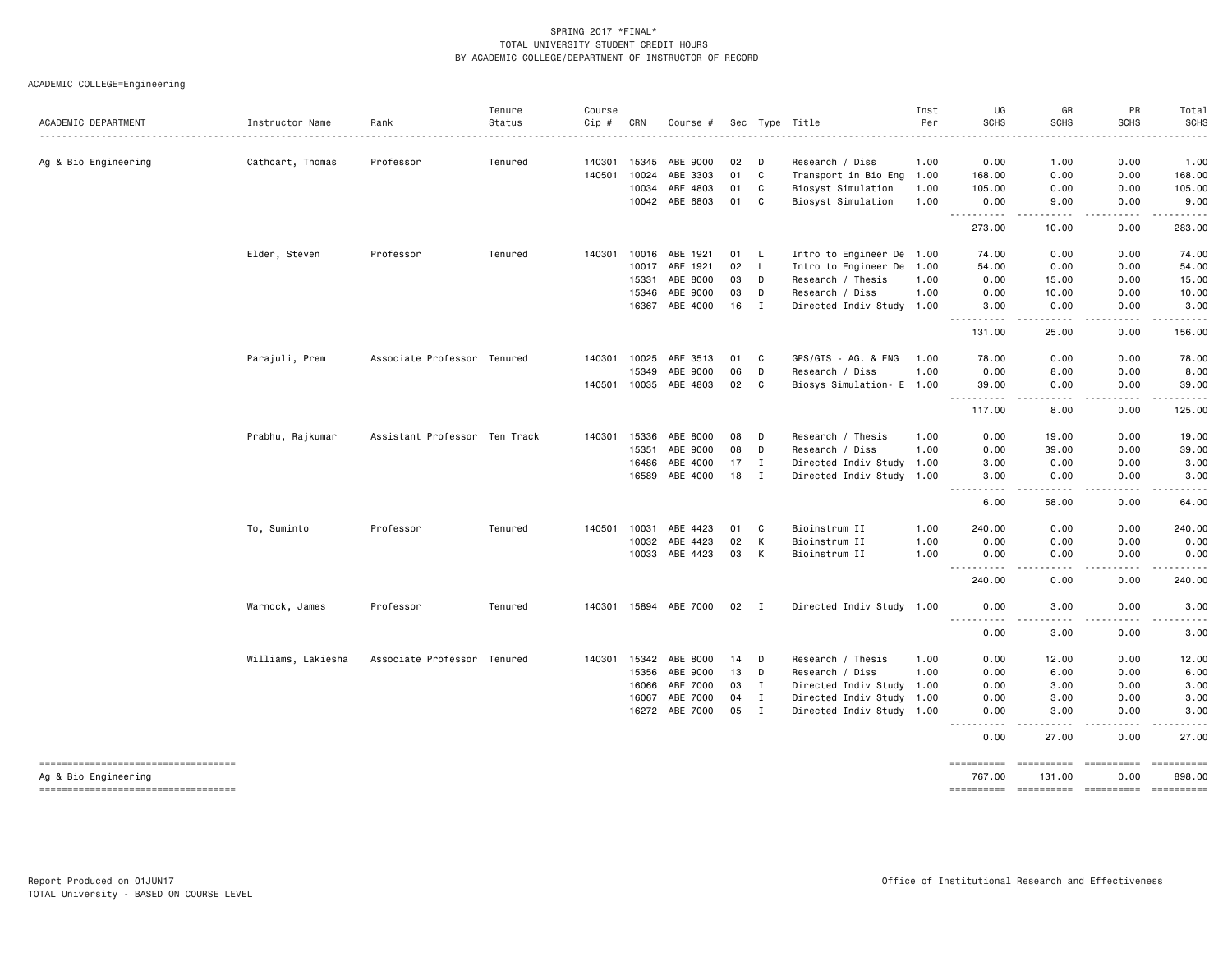ACADEMIC COLLEGE=Engineering

| ACADEMIC DEPARTMENT               | Instructor Name    | Rank                              | Tenure<br>Status | Course<br>Cip # | CRN   | Course #      |       |              | Sec Type Title            | Inst<br>Per | UG<br><b>SCHS</b>                       | GR<br><b>SCHS</b>                                                                                                                                             | PR<br><b>SCHS</b> | Total<br><b>SCHS</b> |
|-----------------------------------|--------------------|-----------------------------------|------------------|-----------------|-------|---------------|-------|--------------|---------------------------|-------------|-----------------------------------------|---------------------------------------------------------------------------------------------------------------------------------------------------------------|-------------------|----------------------|
|                                   |                    |                                   |                  |                 |       |               |       |              |                           |             |                                         |                                                                                                                                                               | $\frac{1}{2}$     | .                    |
| Civil & Environmental Engineering | Aleithawe, Imad    | Non-Employee                      | Not Applicable   | 140801          | 10667 | CE 4743       | 01    | C            | Analysis Mitigat. Of 1.00 |             | 162.00                                  | 0.00                                                                                                                                                          | 0.00              | 162.00               |
|                                   |                    |                                   |                  |                 | 10676 | CE 6743       | 01    | C            | Analysis Mitigat. Of 1.00 |             | 0.00                                    | 3.00                                                                                                                                                          | 0.00              | 3.00                 |
|                                   |                    |                                   |                  |                 |       | 14612 CE 6743 | 501 C |              | Analysis Mitigat. Of 1.00 |             | 0.00<br>----------                      | 12.00<br>$\frac{1}{2} \left( \frac{1}{2} \right) \left( \frac{1}{2} \right) \left( \frac{1}{2} \right) \left( \frac{1}{2} \right) \left( \frac{1}{2} \right)$ | 0.00<br><u>.</u>  | 12.00                |
|                                   |                    |                                   |                  |                 |       |               |       |              |                           |             | 162.00                                  | 15.00                                                                                                                                                         | 0.00              | 177.00               |
|                                   | Berger, Rutherford | Non-Employee                      | Not Applicable   | 140801          |       | 14344 CE 8553 | 01    | C            | Rivers, Estuaries &       | 0.50        | 0.00                                    | 3.00                                                                                                                                                          | 0.00              | 3.00                 |
|                                   |                    |                                   |                  |                 |       | 14618 CE 8553 | 501 C |              | Rivers, Estuaries &       | 0.50        | 0.00<br>$\sim$ $\sim$ $\sim$ .<br>----- | 21.00<br>$\sim$ $\sim$ $\sim$ $\sim$ $\sim$                                                                                                                   | 0.00<br>.         | 21.00<br>.           |
|                                   |                    |                                   |                  |                 |       |               |       |              |                           |             | 0.00                                    | 24.00                                                                                                                                                         | 0.00              | 24.00                |
|                                   | Freyne, Seamus     | Associate Professor Tenured       |                  | 140101          | 16482 | GE 1501       | 01    | E            | Engineering Design C 1.00 |             | 29.00                                   | 0.00                                                                                                                                                          | 0.00              | 29.00                |
|                                   |                    |                                   |                  | 140801          | 14341 | CE 4973       | 01    | C            | Concrete Structures       | 1.00        | 138.00                                  | 0.00                                                                                                                                                          | 0.00              | 138.00               |
|                                   |                    |                                   |                  |                 | 14345 | CE 8503       | 01    | C            | Data Analysis for CE 1.00 |             | 0.00                                    | 9.00                                                                                                                                                          | 0.00              | 9.00                 |
|                                   |                    |                                   |                  |                 | 14617 | CE 8503       | 501 C |              | Data Analysis for CE 1.00 |             | 0.00                                    | 57.00                                                                                                                                                         | 0.00              | 57.00                |
|                                   |                    |                                   |                  |                 | 14769 | CE 9000       | 501 D |              | Research / Diss           | 1.00        | 0.00                                    | 11.00                                                                                                                                                         | 0.00              | 11.00                |
|                                   |                    |                                   |                  |                 | 14802 | CE 8000       | 501   | D            | Research / Thesis         | 1.00        | 0.00                                    | 7.00                                                                                                                                                          | 0.00              | 7.00                 |
|                                   |                    |                                   |                  |                 | 15578 | CE 4000       | 02    | I            | Directed Indiv Study 1.00 |             | 1.00<br>.                               | 0.00<br>.                                                                                                                                                     | 0.00<br>.         | 1.00<br>.            |
|                                   |                    |                                   |                  |                 |       |               |       |              |                           |             | 168.00                                  | 84.00                                                                                                                                                         | 0.00              | 252.00               |
|                                   | Gude, Veera        | Assistant Professor Ten Track     |                  | 140801          | 10668 | CE 4863       | 01    | C            | Water & Waste Engr.       | 1.00        | 105.00                                  | 0.00                                                                                                                                                          | 0.00              | 105.00               |
|                                   |                    |                                   |                  |                 | 10677 | CE 6863       | 01    | C            | Water & Waste Engr.       | 1.00        | 0.00                                    | 3.00                                                                                                                                                          | 0.00              | 3.00                 |
|                                   |                    |                                   |                  |                 | 14613 | CE 6863       | 501   | <b>C</b>     | Water & Waste Engr.       | 1.00        | 0.00                                    | 3.00                                                                                                                                                          | 0.00              | 3.00                 |
|                                   |                    |                                   |                  |                 | 14803 | CE 8000       | 502 D |              | Research / Thesis         | 1.00        | 0.00                                    | 2.00                                                                                                                                                          | 0.00              | 2.00                 |
|                                   |                    |                                   |                  |                 | 15381 | CE 8000       | 02    | D            | Research / Thesis         | 1.00        | 0.00                                    | 3.00                                                                                                                                                          | 0.00              | 3.00                 |
|                                   |                    |                                   |                  |                 |       | 16237 CE 7000 | 504 I |              | Directed Indiv Study 1.00 |             | 0.00                                    | 6.00<br>.                                                                                                                                                     | 0.00<br>.         | 6.00<br>.            |
|                                   |                    |                                   |                  |                 |       |               |       |              |                           |             | 105.00                                  | 17.00                                                                                                                                                         | 0.00              | 122.00               |
|                                   | Gullett, Philip    | Associate Professor Tenured       |                  | 140801          | 14771 | CE 9000       | 503 D |              | Research / Diss           | 1.00        | 0.00                                    | 1.00                                                                                                                                                          | 0.00              | 1.00                 |
|                                   |                    |                                   |                  |                 | 14804 | CE 8000       | 503 D |              | Research / Thesis         | 1.00        | 0.00                                    | 1.00                                                                                                                                                          | 0.00              | 1.00                 |
|                                   |                    |                                   |                  |                 | 14921 | CE 4913       | 01    | C            | Matrix Struct Analys      | 1.00        | 24.00                                   | 0.00                                                                                                                                                          | 0.00              | 24.00                |
|                                   |                    |                                   |                  |                 | 14923 | CE 6913       | 501 C |              | Matrix Struct Analy 1.00  |             | 0.00                                    | 39.00                                                                                                                                                         | 0.00              | 39.00                |
|                                   |                    |                                   |                  |                 | 15607 | CE 8000       | 03    | D            | Research / Thesis         | 1.00        | 0.00                                    | 1.00                                                                                                                                                          | 0.00              | 1.00                 |
|                                   |                    |                                   |                  |                 |       |               |       |              |                           |             | $\sim$ $\sim$ $\sim$<br>.<br>24.00      | $\sim$ $\sim$ $\sim$ $\sim$<br>42.00                                                                                                                          | .<br>0.00         | .<br>66.00           |
|                                   | Hansen, Bradley    | Grad Research Assis Non-Ten Track |                  | 140801          | 10654 | CE 3311       | 01    | L            | Construction Matls L 0.80 |             | 25.60                                   | 0.00                                                                                                                                                          | 0.00              | 25.60                |
|                                   |                    |                                   |                  |                 | 10655 | CE 3311       | 02    | L            | Construction Matls L      | 0.80        | 25.60                                   | 0.00                                                                                                                                                          | 0.00              | 25.60                |
|                                   |                    |                                   |                  |                 |       | 10656 CE 3311 | 03    | $\mathsf{L}$ | Construction Matls L 0.80 |             | 23.20                                   | 0.00                                                                                                                                                          | 0.00              | 23.20                |
|                                   |                    |                                   |                  |                 |       |               |       |              |                           |             | .<br>74.40                              | د د د د<br>0.00                                                                                                                                               | -----<br>0.00     | .<br>74.40           |
|                                   | Howard, Isaac      | Associate Professor Tenured       |                  | 140801          | 10654 | CE 3311       | 01    | L            | Construction Matls L 0.20 |             | 6.40                                    | 0.00                                                                                                                                                          | 0.00              | 6.40                 |
|                                   |                    |                                   |                  |                 | 10655 | CE 3311       | 02    | L            | Construction Matls L      | 0.20        | 6.40                                    | 0.00                                                                                                                                                          | 0.00              | 6.40                 |
|                                   |                    |                                   |                  |                 | 10656 | CE 3311       | 03    | L            | Construction Matls L 0.20 |             | 5.80                                    | 0.00                                                                                                                                                          | 0.00              | 5.80                 |
|                                   |                    |                                   |                  |                 | 10657 | CE 3313       | 01    | C            | Construction Materia      | 1.00        | 279.00                                  | 0.00                                                                                                                                                          | 0.00              | 279.00               |
|                                   |                    |                                   |                  |                 | 14772 | CE 9000       | 504 D |              | Research / Diss           | 1.00        | 0.00                                    | 3.00                                                                                                                                                          | 0.00              | 3.00                 |
|                                   |                    |                                   |                  |                 | 14805 | CE 8000       | 504 D |              | Research / Thesis         | 1.00        | 0.00                                    | 4.00                                                                                                                                                          | 0.00              | 4.00                 |
|                                   |                    |                                   |                  |                 | 15477 | CE 9000       | 04    | D            | Research / Diss           | 1.00        | 0.00                                    | 19.00                                                                                                                                                         | 0.00              | 19.00                |
|                                   |                    |                                   |                  |                 | 15608 | CE 8000       | 04    | D            | Research / Thesis         | 1.00        | 0.00                                    | 2.00                                                                                                                                                          | 0.00              | 2.00                 |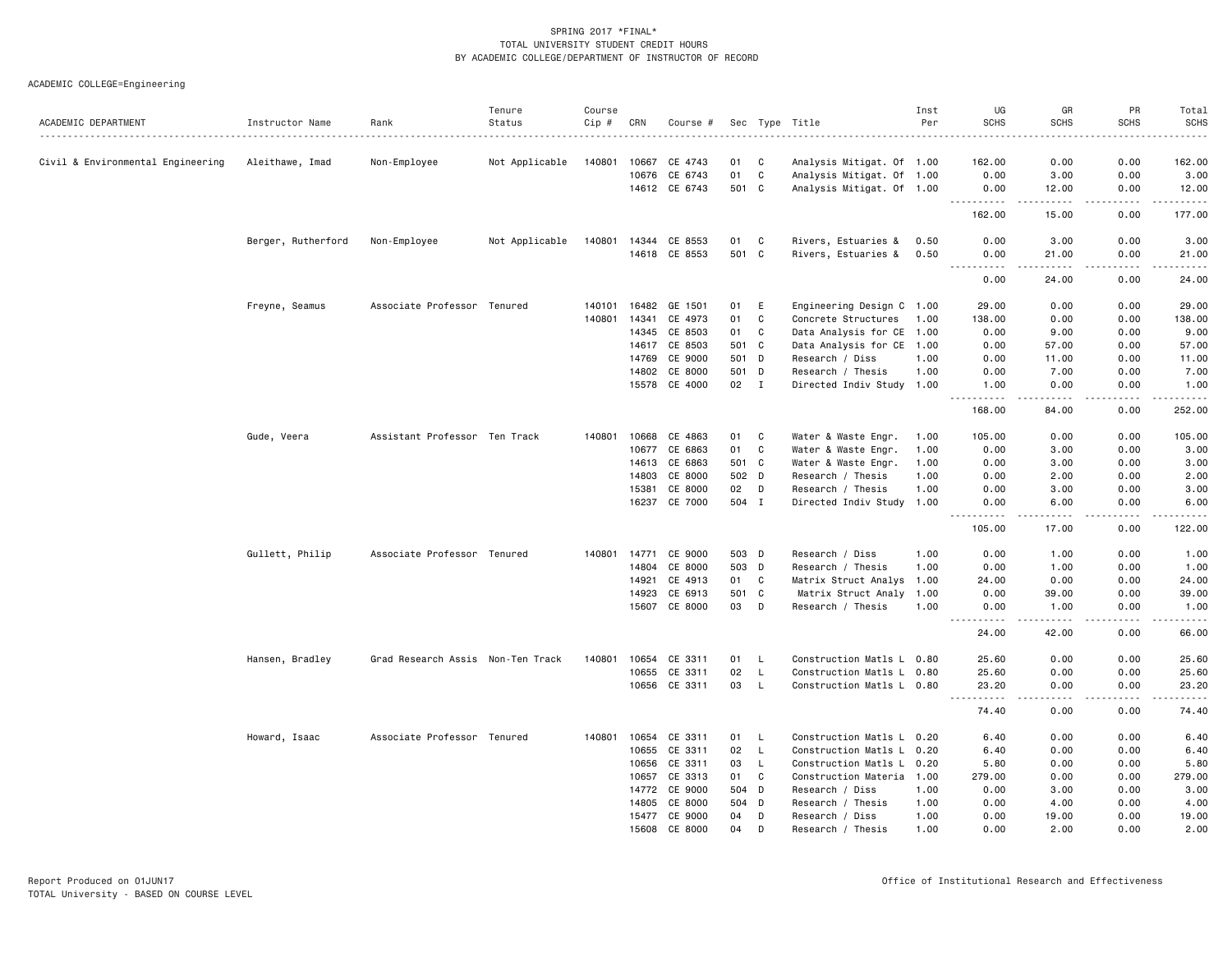|  | ACADEMIC COLLEGE=Engineering |  |
|--|------------------------------|--|
|--|------------------------------|--|

| ACADEMIC DEPARTMENT               | Instructor Name     | Rank                          | Tenure<br>Status | Course<br>Cip # | CRN   | Course #             |       |              | Sec Type Title            | Inst<br>Per | UG<br><b>SCHS</b>                                                                                                                                            | GR<br><b>SCHS</b>                                                                                                                                             | PR<br><b>SCHS</b> | Total<br><b>SCHS</b>      |
|-----------------------------------|---------------------|-------------------------------|------------------|-----------------|-------|----------------------|-------|--------------|---------------------------|-------------|--------------------------------------------------------------------------------------------------------------------------------------------------------------|---------------------------------------------------------------------------------------------------------------------------------------------------------------|-------------------|---------------------------|
|                                   |                     |                               |                  |                 |       |                      |       |              |                           |             |                                                                                                                                                              |                                                                                                                                                               |                   |                           |
|                                   |                     |                               |                  |                 |       |                      |       |              |                           |             | .<br>297.60                                                                                                                                                  | 28.00                                                                                                                                                         | 0.00              | 325.60                    |
| Civil & Environmental Engineering | King, Herbert       | Instructor                    | Non-Ten Track    | 143801          | 10648 | CE 2213              | 01    | C            | Surveying                 | 1.00        | 276.00                                                                                                                                                       | 0.00                                                                                                                                                          | 0.00              | 276.00                    |
|                                   |                     |                               |                  |                 | 10649 | CE 2213              | 02    | К            | Surveying                 | 1.00        | 0.00                                                                                                                                                         | 0.00                                                                                                                                                          | 0.00              | 0.00                      |
|                                   |                     |                               |                  |                 | 10650 | CE 2213              | 03    | К            | Surveying                 | 1.00        | 0.00                                                                                                                                                         | 0.00                                                                                                                                                          | 0.00              | 0.00                      |
|                                   |                     |                               |                  |                 | 10651 | CE 2213              | 04    | К            | Surveying                 | 1.00        | 0.00                                                                                                                                                         | 0.00                                                                                                                                                          | 0.00              | 0.00                      |
|                                   |                     |                               |                  |                 |       | 151102 10664 CE 4243 | 01    | C            | Land Surveys              | 1.00        | 63.00<br>.                                                                                                                                                   | 0.00<br>.                                                                                                                                                     | 0.00<br>.         | 63.00                     |
|                                   |                     |                               |                  |                 |       |                      |       |              |                           |             | 339.00                                                                                                                                                       | 0.00                                                                                                                                                          | 0.00              | 339.00                    |
|                                   | Li, Pengfei         | Non-Employee                  | Not Applicable   | 140801          | 10653 | CE 3113              | 01    | C            | Transportation Engr       | 1.00        | 273.00                                                                                                                                                       | 0.00                                                                                                                                                          | 0.00              | 273.00                    |
|                                   |                     |                               |                  |                 |       |                      |       |              |                           |             | . <u>.</u><br>273.00                                                                                                                                         | 0.00                                                                                                                                                          | 0.00              | 273.00                    |
|                                   | Magbanua, Benjamin  | Associate Professor Tenured   |                  | 140801          | 10652 | CE 2803              | 01    | C            | Environ Engr Issues       | 1.00        | 192.00                                                                                                                                                       | 0.00                                                                                                                                                          | 0.00              | 192.00                    |
|                                   |                     |                               |                  |                 |       | 14347 CE 8823        | 01    | C            | Un Pro-Op Env Eng II 1.00 |             | 0.00                                                                                                                                                         | 6.00                                                                                                                                                          | 0.00              | 6.00                      |
|                                   |                     |                               |                  |                 |       |                      |       |              |                           |             | .<br>192.00                                                                                                                                                  | -----<br>6.00                                                                                                                                                 | -----<br>0.00     | .<br>198.00               |
|                                   | Martin, James L.    | Professor                     | Tenured          | 140801          | 10662 | CE 3503              | 01    | C            | Water Resource Engr.      | 1.00        | 282.00                                                                                                                                                       | 0.00                                                                                                                                                          | 0.00              | 282.00                    |
|                                   |                     |                               |                  |                 | 14616 | CE 8923              | 501 C |              | Surf Wat Qual Mod         | 1.00        | 0.00                                                                                                                                                         | 18.00                                                                                                                                                         | 0.00              | 18.00                     |
|                                   |                     |                               |                  |                 | 14807 | CE 8000              | 506 D |              | Research / Thesis         | 1.00        | 0.00                                                                                                                                                         | 1.00                                                                                                                                                          | 0.00              | 1.00                      |
|                                   |                     |                               |                  | 140802 10658    |       | CE 3501              | 01    | <b>L</b>     | Water Res. Engr Lab       | 1.00        | 23.00                                                                                                                                                        | 0.00                                                                                                                                                          | 0.00              | 23.00                     |
|                                   |                     |                               |                  |                 | 10659 | CE 3501              | 02    | $\mathsf{L}$ | Water Res. Engr Lab       | 1.00        | 24.00                                                                                                                                                        | 0.00                                                                                                                                                          | 0.00              | 24.00                     |
|                                   |                     |                               |                  |                 | 10660 | CE 3501              | 03    | L            | Water Res. Engr Lab       | 1.00        | 24.00                                                                                                                                                        | 0.00                                                                                                                                                          | 0.00              | 24.00                     |
|                                   |                     |                               |                  |                 | 10661 | CE 3501              | 04    | L            | Water Res. Engr Lab       | 1.00        | 20.00                                                                                                                                                        | 0.00                                                                                                                                                          | 0.00              | 20.00                     |
|                                   |                     |                               |                  |                 |       |                      |       |              |                           |             | <b></b><br>373.00                                                                                                                                            | <u>.</u><br>19.00                                                                                                                                             | -----<br>0.00     | $- - - - - - -$<br>392.00 |
|                                   | Mortezaei, Kimia    | Grad Teach Assist             | Non-Ten Track    | 140801          | 10665 | CE 4433              | 01    | C            | Foundations               | 1.00        | 165.00                                                                                                                                                       | 0.00                                                                                                                                                          | 0.00              | 165.00                    |
|                                   |                     |                               |                  |                 |       | 10674 CE 6433        | 01    | C            | Foundations               | 1.00        | 0.00                                                                                                                                                         | 3.00<br>$\frac{1}{2}$                                                                                                                                         | 0.00              | 3.00                      |
|                                   |                     |                               |                  |                 |       |                      |       |              |                           |             | . <b>.</b><br>165.00                                                                                                                                         | 3.00                                                                                                                                                          | 0.00              | 168.00                    |
|                                   | Ramirez Avila, John | Assistant Professor Ten Track |                  | 140801          | 14775 | CE 9000              | 507 D |              | Research / Diss           | 1.00        | 0.00                                                                                                                                                         | 1.00                                                                                                                                                          | 0.00              | 1.00                      |
|                                   |                     |                               |                  |                 | 14808 | CE 8000              | 507   | $\mathsf{D}$ | Research / Thesis         | 1.00        | 0.00                                                                                                                                                         | 8.00                                                                                                                                                          | 0.00              | 8.00                      |
|                                   |                     |                               |                  |                 |       | 15614 CE 4000        | 03    | $\mathbf{I}$ | Directed Indiv Study      | 1.00        | 3.00                                                                                                                                                         | 0.00                                                                                                                                                          | 0.00              | 3.00                      |
|                                   |                     |                               |                  |                 | 15615 | CE 4000              | 04    | $\mathbf{I}$ | Directed Indiv Study      | 1.00        | 3.00                                                                                                                                                         | 0.00                                                                                                                                                          | 0.00              | 3.00                      |
|                                   |                     |                               |                  |                 | 15616 | CE 4000              | 05    | $\mathbf{I}$ | Directed Indiv Study      | 1.00        | 3.00                                                                                                                                                         | 0.00                                                                                                                                                          | 0.00              | 3.00                      |
|                                   |                     |                               |                  |                 |       | 15617 CE 4000        | 06    | $\mathbf{I}$ | Directed Indiv Study 1.00 |             | 3.00                                                                                                                                                         | 0.00                                                                                                                                                          | 0.00              | 3.00                      |
|                                   |                     |                               |                  |                 | 15754 | CE 4000              | 07 I  |              | Directed Indiv Study      | 1.00        | 3.00                                                                                                                                                         | 0.00                                                                                                                                                          | 0.00              | 3.00                      |
|                                   |                     |                               |                  |                 | 15755 | CE 4000              | 08    | $\mathbf{I}$ | Directed Indiv Study      | 1.00        | 3.00                                                                                                                                                         | 0.00                                                                                                                                                          | 0.00              | 3.00                      |
|                                   |                     |                               |                  |                 | 16199 | CE 7000              | 503   | $\mathbf{I}$ | Directed Indiv Study 1.00 |             | 0.00                                                                                                                                                         | 3.00                                                                                                                                                          | 0.00              | 3.00                      |
|                                   |                     |                               |                  | 140805 10666    |       | CE 4513              | 01    | C            | Engr. Hydrology           | 1.00        | 60.00                                                                                                                                                        | 0.00                                                                                                                                                          | 0.00              | 60.00                     |
|                                   |                     |                               |                  |                 | 10675 | CE 6513              | 01    | C            | Engr. Hydrology           | 1.00        | 0.00                                                                                                                                                         | 3.00                                                                                                                                                          | 0.00              | 3.00                      |
|                                   |                     |                               |                  |                 |       | 13812 CE 6513        | 501 C |              | Engr. Hydrology           | 1.00        | 0.00<br>$\frac{1}{2} \left( \frac{1}{2} \right) \left( \frac{1}{2} \right) \left( \frac{1}{2} \right) \left( \frac{1}{2} \right) \left( \frac{1}{2} \right)$ | 18.00<br>$\frac{1}{2} \left( \frac{1}{2} \right) \left( \frac{1}{2} \right) \left( \frac{1}{2} \right) \left( \frac{1}{2} \right) \left( \frac{1}{2} \right)$ | 0.00<br>.         | 18.00                     |
|                                   |                     |                               |                  |                 |       |                      |       |              |                           |             | 78.00                                                                                                                                                        | 33.00                                                                                                                                                         | 0.00              | 111.00                    |
|                                   | Smith, Jane         | Non-Employee                  | Not Applicable   | 140801          |       | 14344 CE 8553        | 01    | C            | Rivers, Estuaries &       | 0.50        | 0.00                                                                                                                                                         | 3.00                                                                                                                                                          | 0.00              | 3.00                      |
|                                   |                     |                               |                  |                 |       | 14618 CE 8553        | 501 C |              | Rivers, Estuaries &       | 0.50        | 0.00                                                                                                                                                         | 21.00                                                                                                                                                         | 0.00              | 21.00                     |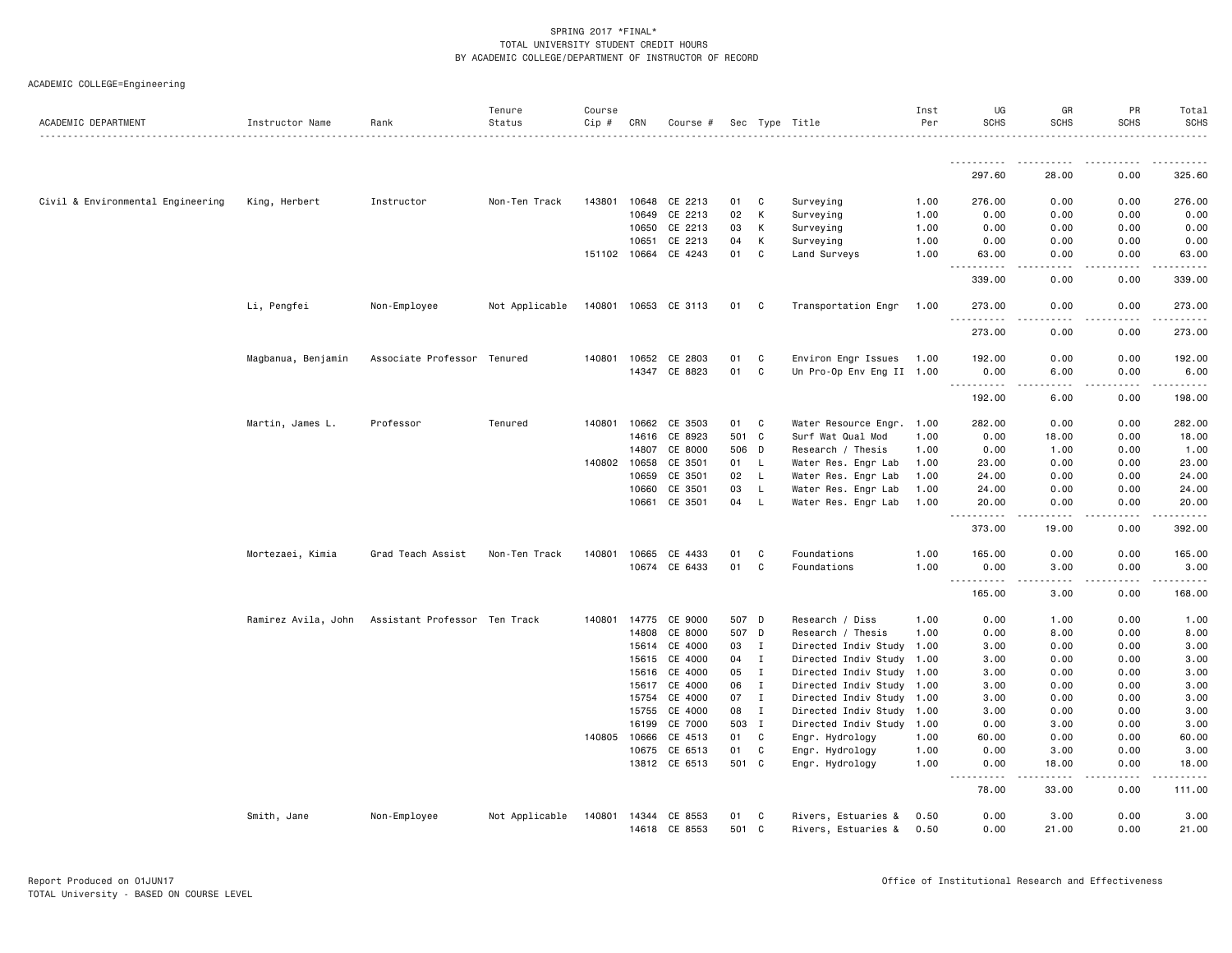| ACADEMIC COLLEGE=Engineering |  |  |  |  |
|------------------------------|--|--|--|--|
|------------------------------|--|--|--|--|

| ACADEMIC DEPARTMENT                                                     | Instructor Name     | Rank                          | Tenure<br>Status | Course<br>Cip # | CRN          | Course #      |       |              | Sec Type Title            | Inst<br>Per | UG<br><b>SCHS</b>                                                                                                                                                    | GR<br><b>SCHS</b>                | PR<br><b>SCHS</b> | Total<br><b>SCHS</b>  |
|-------------------------------------------------------------------------|---------------------|-------------------------------|------------------|-----------------|--------------|---------------|-------|--------------|---------------------------|-------------|----------------------------------------------------------------------------------------------------------------------------------------------------------------------|----------------------------------|-------------------|-----------------------|
|                                                                         |                     |                               |                  |                 |              |               |       |              |                           |             |                                                                                                                                                                      |                                  |                   |                       |
|                                                                         |                     |                               |                  |                 |              |               |       |              |                           |             | ---------- <i>-</i><br>0.00                                                                                                                                          | 24.00                            | 0.00              | 24.00                 |
| Civil & Environmental Engineering                                       | Truax, Dennis       | Professor                     | Tenured          | 140801          | 10669        | CE 4903       | 01    | C            | Civil Engr Comp           | 1.00        | 159.00                                                                                                                                                               | 0.00                             | 0.00              | 159.00                |
|                                                                         |                     |                               |                  |                 | 14343        | CE 8803       | 01    | C            | Un Pro-Op Env Eng I       | 1.00        | 0.00                                                                                                                                                                 | 6.00                             | 0.00              | 6.00                  |
|                                                                         |                     |                               |                  |                 |              | 16200 CE 7000 | 502 I |              | Directed Indiv Study 1.00 |             | 0.00<br>----------                                                                                                                                                   | 3.00                             | 0.00              | 3.00                  |
|                                                                         |                     |                               |                  |                 |              |               |       |              |                           |             | 159.00                                                                                                                                                               | 9.00                             | 0.00              | 168.00                |
|                                                                         | Vahedifard, Farshid | Assistant Professor Ten Track |                  |                 | 140801 14346 | CE 8443       | 01    | C            | Soil Behavior             | 1.00        | 0.00                                                                                                                                                                 | 12.00                            | 0.00              | 12.00                 |
|                                                                         |                     |                               |                  |                 | 14615        | CE 8443       | 501 C |              | Soil Behavior             | 1.00        | 0.00                                                                                                                                                                 | 15.00                            | 0.00              | 15.00                 |
|                                                                         |                     |                               |                  |                 |              | 14785 CE 9000 | 509 D |              | Research / Diss           | 1.00        | 0.00                                                                                                                                                                 | 6.00                             | 0.00              | 6.00                  |
|                                                                         |                     |                               |                  |                 |              | 14810 CE 8000 | 509 D |              | Research / Thesis         | 1.00        | 0.00                                                                                                                                                                 | 3.00                             | 0.00              | 3.00                  |
|                                                                         |                     |                               |                  |                 | 15458        | CE 7000       | 501 I |              | Directed Indiv Study      | 1.00        | 0.00                                                                                                                                                                 | 3.00                             | 0.00              | 3.00                  |
|                                                                         |                     |                               |                  |                 | 15482        | CE 9000       | 09    | D            | Research / Diss           | 1.00        | 0.00                                                                                                                                                                 | 33.00                            | 0.00              | 33.00                 |
|                                                                         |                     |                               |                  |                 | 15945        | CE 8000       | 10    | D            | Research / Thesis         | 1.00        | 0.00                                                                                                                                                                 | 15.00                            | 0.00              | 15.00                 |
|                                                                         |                     |                               |                  |                 | 16211        | CE 7000       | 02    | $\mathbf{I}$ | Directed Indiv Study 1.00 |             | 0.00                                                                                                                                                                 | 3.00                             | 0.00              | 3.00                  |
|                                                                         |                     |                               |                  |                 | 16497        | CE 7000       | 04 I  |              | Directed Indiv Study 1.00 |             | 0.00                                                                                                                                                                 | 3.00                             | 0.00              | 3.00                  |
|                                                                         |                     |                               |                  |                 |              |               |       |              |                           |             | 0.00                                                                                                                                                                 | 93.00                            | 0.00              | 93.00                 |
|                                                                         | White, Thomas       | Professor                     | Tenured          | 140801          | 14789        | CE 9000       | 510 D |              | Research / Diss           | 1.00        | 0.00                                                                                                                                                                 | 3.00                             | 0.00              | 3.00                  |
|                                                                         |                     |                               |                  |                 |              | 14811 CE 8000 | 510 D |              | Research / Thesis         | 1.00        | 0.00<br>----<br>$\frac{1}{2} \left( \frac{1}{2} \right) \left( \frac{1}{2} \right) \left( \frac{1}{2} \right) \left( \frac{1}{2} \right) \left( \frac{1}{2} \right)$ | 3.00                             | 0.00              | 3.00                  |
|                                                                         |                     |                               |                  |                 |              |               |       |              |                           |             | 0.00                                                                                                                                                                 | 6.00                             | 0.00              | 6.00                  |
|                                                                         | Zhang, Li           | Associate Professor Tenured   |                  | 140801          | 10673        | CE 6143       | 01    | C            | Traffic Engineering       | 1.00        | 0.00                                                                                                                                                                 | 3.00                             | 0.00              | 3.00                  |
|                                                                         |                     |                               |                  |                 | 14801        | CE 9000       | 511 D |              | Research / Diss           | 1.00        | 0.00                                                                                                                                                                 | 1.00                             | 0.00              | 1.00                  |
|                                                                         |                     |                               |                  |                 | 15483        | CE 9000       | 10    | D            | Research / Diss           | 1.00        | 0.00                                                                                                                                                                 | 2.00                             | 0.00              | 2.00                  |
|                                                                         |                     |                               |                  |                 |              | 15613 CE 8000 | 09    | D            | Research / Thesis         | 1.00        | 0.00                                                                                                                                                                 | 9.00                             | 0.00              | 9.00                  |
|                                                                         |                     |                               |                  |                 | 16302        | CE 7000       | 03    | $\mathbf{I}$ | Directed Indiv Study 1.00 |             | 0.00                                                                                                                                                                 | 3.00                             | 0.00              | 3.00                  |
|                                                                         |                     |                               |                  |                 | 16654        | CE 4000       | 09    | $\mathbf{I}$ | Directed Indiv Study 1.00 |             | 3.00                                                                                                                                                                 | 0.00                             | 0.00              | 3.00                  |
|                                                                         |                     |                               |                  | 140804 10663    |              | CE 4143       | 01    | C            | Traffic Engineering       | 1.00        | 66.00<br>$\frac{1}{2} \left( \frac{1}{2} \right) \left( \frac{1}{2} \right) \left( \frac{1}{2} \right)$                                                              | 0.00                             | 0.00              | 66.00                 |
|                                                                         |                     |                               |                  |                 |              |               |       |              |                           |             | 69.00                                                                                                                                                                | 18.00                            | 0.00              | 87.00                 |
| ----------------------------------<br>Civil & Environmental Engineering |                     |                               |                  |                 |              |               |       |              |                           |             | ==========<br>2479.00                                                                                                                                                | =========== ==========<br>421.00 | 0.00              | ==========<br>2900.00 |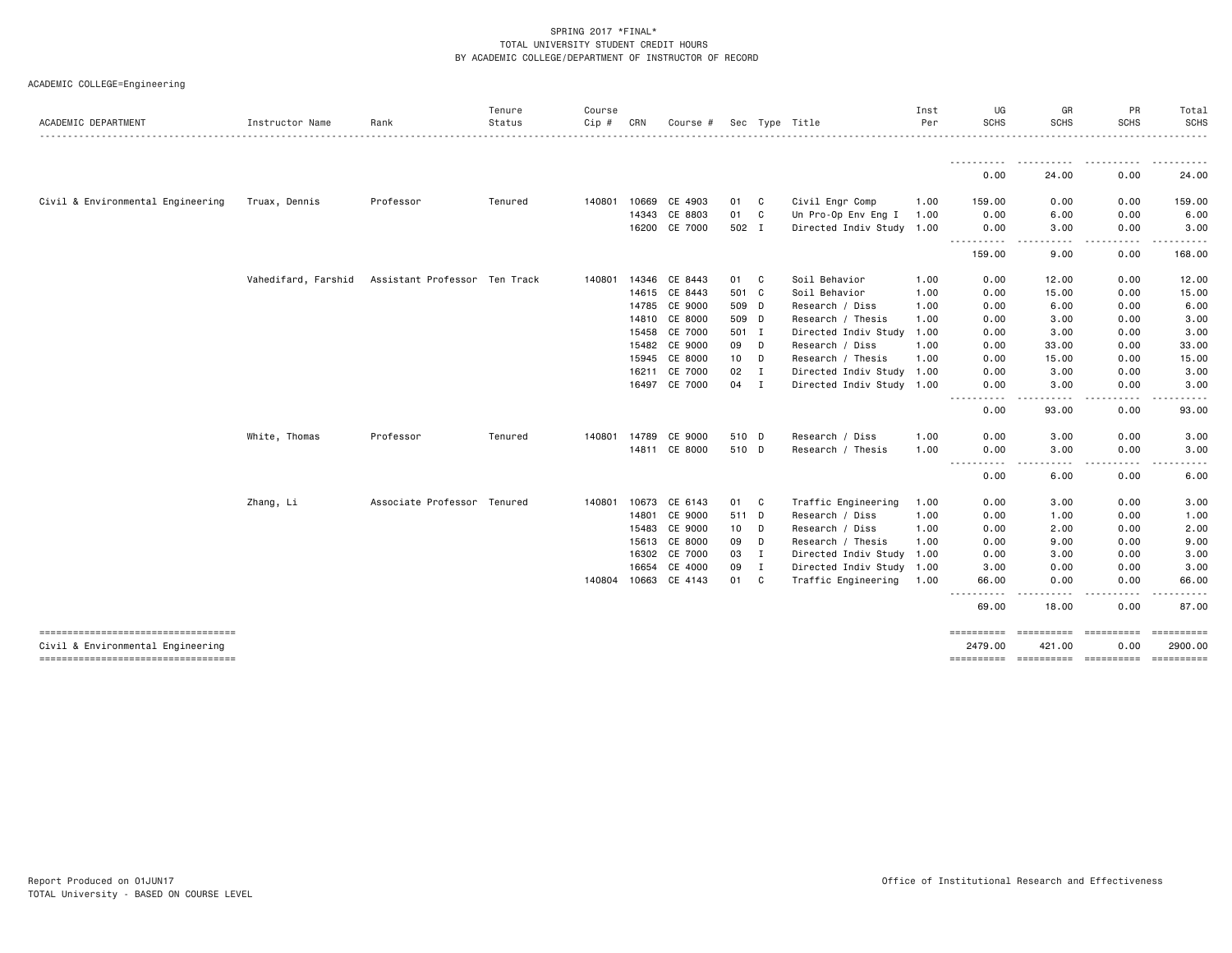ACADEMIC COLLEGE=Engineering

| ACADEMIC DEPARTMENT            | Instructor Name    | Rank                                               | Tenure<br>Status | Course<br>Cip # | CRN          | Course #              |                   |          | Sec Type Title            | Inst<br>Per | UG<br><b>SCHS</b>                                                                                             | GR<br><b>SCHS</b>     | PR<br><b>SCHS</b> | Total<br><b>SCHS</b>                                                                                                                                          |
|--------------------------------|--------------------|----------------------------------------------------|------------------|-----------------|--------------|-----------------------|-------------------|----------|---------------------------|-------------|---------------------------------------------------------------------------------------------------------------|-----------------------|-------------------|---------------------------------------------------------------------------------------------------------------------------------------------------------------|
|                                |                    |                                                    |                  |                 |              |                       |                   |          |                           |             |                                                                                                               |                       |                   | .                                                                                                                                                             |
| Computer Science & Engineering | Abdoulahi, Ibrahim | Grad Teach Assist                                  | Non-Ten Track    |                 | 110201 11074 | CSE 2813              | 01                | C        | Discrete Structures       | 1.00        | 165.00                                                                                                        | 0.00                  | 0.00              | 165.00                                                                                                                                                        |
|                                |                    |                                                    |                  |                 | 11076        | CSE 2813              | H <sub>01</sub> C |          | Honors Discrete Stru 1.00 |             | 12.00<br>.                                                                                                    | 0.00<br>. <u>.</u> .  | 0.00<br>.         | 12.00<br>$\frac{1}{2} \left( \frac{1}{2} \right) \left( \frac{1}{2} \right) \left( \frac{1}{2} \right) \left( \frac{1}{2} \right) \left( \frac{1}{2} \right)$ |
|                                |                    |                                                    |                  |                 |              |                       |                   |          |                           |             | 177.00                                                                                                        | 0.00                  | 0.00              | 177.00                                                                                                                                                        |
|                                | Anderson, Richard  | Instructor                                         | Non-Ten Track    |                 | 110201 11042 | CSE 1233              | 01                | C        | Cmptr Prog-C              | 1.00        | 183.00                                                                                                        | 0.00                  | 0.00              | 183.00                                                                                                                                                        |
|                                |                    |                                                    |                  |                 | 11043        | CSE 1233              | 02                | C        | Cmptr Prog-C              | 1.00        | 180.00                                                                                                        | 0.00                  | 0.00              | 180.00                                                                                                                                                        |
|                                |                    |                                                    |                  |                 | 11070        | CSE 2383              | 01                | C        | Data Struc & Anal of 1.00 |             | 120.00                                                                                                        | 0.00                  | 0.00              | 120.00                                                                                                                                                        |
|                                |                    |                                                    |                  |                 |              | 11071 CSE 2383        | 02                | C        | Data Struc & Anal of 1.00 |             | 123.00                                                                                                        | 0.00                  | 0.00              | 123.00                                                                                                                                                        |
|                                |                    |                                                    |                  |                 |              |                       |                   |          |                           |             | $- - - - -$<br>606.00                                                                                         | $\frac{1}{2}$<br>0.00 | $   -$<br>0.00    | .<br>606.00                                                                                                                                                   |
|                                |                    | Archibald, Christoph Assistant Professor Ten Track |                  |                 | 110101 15280 | CSE 8000              | 01                | D        | Research / Thesis         | 1.00        | 0.00                                                                                                          | 3.00                  | 0.00              | 3.00                                                                                                                                                          |
|                                |                    |                                                    |                  |                 | 15295        | CSE 9000              | 01                | D        | Research/Diss             | 1.00        | 0.00                                                                                                          | 18.00                 | 0.00              | 18.00                                                                                                                                                         |
|                                |                    |                                                    |                  |                 | 15372        | CSE 4990              | 02                | C        | Special Topic in CS 1.00  |             | 81.00                                                                                                         | 0.00                  | 0.00              | 81.00                                                                                                                                                         |
|                                |                    |                                                    |                  |                 | 15374        | CSE 6990              | 02                | C        | Special Topic in CSE 1.00 |             | 0.00                                                                                                          | 24.00                 | 0.00              | 24.00                                                                                                                                                         |
|                                |                    |                                                    |                  |                 | 140101 16581 | GE 1501               | 02                | E        | Engineering Design C 0.50 |             | 3.50                                                                                                          | 0.00                  | 0.00              | 3.50                                                                                                                                                          |
|                                |                    |                                                    |                  |                 |              |                       |                   |          |                           |             | .<br>84.50                                                                                                    | .<br>45.00            | .<br>0.00         | <u>.</u><br>129.50                                                                                                                                            |
|                                | Asif, K M          | Grad Teach Assist                                  | Non-Ten Track    |                 |              | 110201 11044 CSE 1233 | 03                | C        | Cmptr Prog-C              | 1.00        | 153.00                                                                                                        | 0.00                  | 0.00              | 153.00                                                                                                                                                        |
|                                |                    |                                                    |                  |                 |              |                       |                   |          |                           |             | <u>.</u><br>153.00                                                                                            | .<br>0.00             | .<br>0.00         | .<br>153.00                                                                                                                                                   |
|                                | Banicescu, Ioana   | Professor                                          | Tenured          | 110101          | 14295        | CSE 8843              | 01                | C        | Seg/Parallel Alrthm       | 1.00        | 0.00                                                                                                          | 30.00                 | 0.00              | 30.00                                                                                                                                                         |
|                                |                    |                                                    |                  |                 | 15296        | CSE 9000              | 02                | D        | Research/Diss             | 1.00        | 0.00                                                                                                          | 7.00                  | 0.00              | 7.00                                                                                                                                                          |
|                                |                    |                                                    |                  |                 | 16437        | CSE 7000              | 07                | Ι.       | Directed Indiv Study 1.00 |             | 0.00                                                                                                          | 3.00                  | 0.00              | 3.00                                                                                                                                                          |
|                                |                    |                                                    |                  |                 |              |                       |                   |          |                           |             | $\sim$ $\sim$ $\sim$ $\sim$<br>0.00                                                                           | .<br>40.00            | .<br>0.00         | .<br>40.00                                                                                                                                                    |
|                                | Bethel, Cindy      | Associate Professor Ten Track                      |                  |                 | 110101 11096 | CSE 4663              | 01                | C        | Human-Computer Inter 1.00 |             | 63.00                                                                                                         | 0.00                  | 0.00              | 63.00                                                                                                                                                         |
|                                |                    |                                                    |                  |                 | 11110        | CSE 6663              | 01                | C        | Human-Computer Inter      | 1.00        | 0.00                                                                                                          | 42.00                 | 0.00              | 42.00                                                                                                                                                         |
|                                |                    |                                                    |                  |                 | 11116        | CSE 8080              | 03                | <b>I</b> | Directed Project Cs       | 1.00        | 0.00                                                                                                          | 3.00                  | 0.00              | 3.00                                                                                                                                                          |
|                                |                    |                                                    |                  |                 | 15282        | CSE 8000              | 03                | D        | Research / Thesis         | 1.00        | 0.00                                                                                                          | 31.00                 | 0.00              | 31.00                                                                                                                                                         |
|                                |                    |                                                    |                  |                 | 15297        | CSE 9000              | 03                | D        | Research/Diss             | 1.00        | 0.00                                                                                                          | 25.00                 | 0.00              | 25.00                                                                                                                                                         |
|                                |                    |                                                    |                  |                 | 16178        | CSE 7000              | 03                | Ι.       | Directed Indiv Study 1.00 |             | 0.00                                                                                                          | 3.00                  | 0.00              | 3.00                                                                                                                                                          |
|                                |                    |                                                    |                  |                 | 16179        | CSE 7000              | 04                | I        | Directed Indiv Study 1.00 |             | 0.00                                                                                                          | 3.00                  | 0.00              | 3.00                                                                                                                                                          |
|                                |                    |                                                    |                  |                 | 140101 16581 | GE 1501               | 02                | E        | Engineering Design C 0.50 |             | 3.50                                                                                                          | 0.00                  | 0.00              | 3.50                                                                                                                                                          |
|                                |                    |                                                    |                  |                 |              |                       |                   |          |                           |             | .<br>66.50                                                                                                    | -----<br>107.00       | .<br>0.00         | .<br>173.50                                                                                                                                                   |
|                                | Bhowmik, Tanmay    | Assistant Professor Ten Track                      |                  | 110101          | 15283        | CSE 8000              | 04                | D        | Research / Thesis         | 1.00        | 0.00                                                                                                          | 2.00                  | 0.00              | 2.00                                                                                                                                                          |
|                                |                    |                                                    |                  |                 | 110701 11087 | CSE 4214              | 01                | C        | Intro to Software En      | 1.00        | 112.00                                                                                                        | 0.00                  | 0.00              | 112.00                                                                                                                                                        |
|                                |                    |                                                    |                  |                 | 11088        | CSE 4214              | 02                | К        | Intro to Software En 1.00 |             | 0.00                                                                                                          | 0.00                  | 0.00              | 0.00                                                                                                                                                          |
|                                |                    |                                                    |                  |                 | 11089        | CSE 4214              | 03                | К        | Intro to Software En 1.00 |             | 0.00                                                                                                          | 0.00                  | 0.00              | 0.00                                                                                                                                                          |
|                                |                    |                                                    |                  |                 | 11101        | CSE 6214              | 01                | C        | Intro to Software E       | 1.00        | 0.00                                                                                                          | 28.00                 | 0.00              | 28.00                                                                                                                                                         |
|                                |                    |                                                    |                  |                 | 11102        | CSE 6214              | 02                | K        | Intro to Software E 1.00  |             | 0.00                                                                                                          | 0.00                  | 0.00              | 0.00                                                                                                                                                          |
|                                |                    |                                                    |                  |                 |              | 11103 CSE 6214        | 03                | К        | Intro to Software E 1.00  |             | 0.00                                                                                                          | 0.00                  | 0.00              | 0.00                                                                                                                                                          |
|                                |                    |                                                    |                  |                 |              |                       |                   |          |                           |             | $\frac{1}{2} \left( \frac{1}{2} \right) \left( \frac{1}{2} \right) \left( \frac{1}{2} \right)$<br>.<br>112.00 | 30.00                 | .<br>0.00         | 142.00                                                                                                                                                        |
|                                | Crumpton, Joseph   | Research Assist Pro Non-Ten Track                  |                  |                 | 110101 11094 | CSE 4503              | 01                | C        | Database Management       | 1.00        | 159.00                                                                                                        | 0.00                  | 0.00              | 159.00                                                                                                                                                        |
|                                |                    |                                                    |                  |                 | 11108        | CSE 6503              | 01                | C        | Database Management       | 1.00        | 0.00                                                                                                          | 18.00                 | 0.00              | 18.00                                                                                                                                                         |
|                                |                    |                                                    |                  |                 |              | 16197 CSE 4833        | 02                | C        | Intro to Algorithms       | 1.00        | 36.00                                                                                                         | 0.00                  | 0.00              | 36.00                                                                                                                                                         |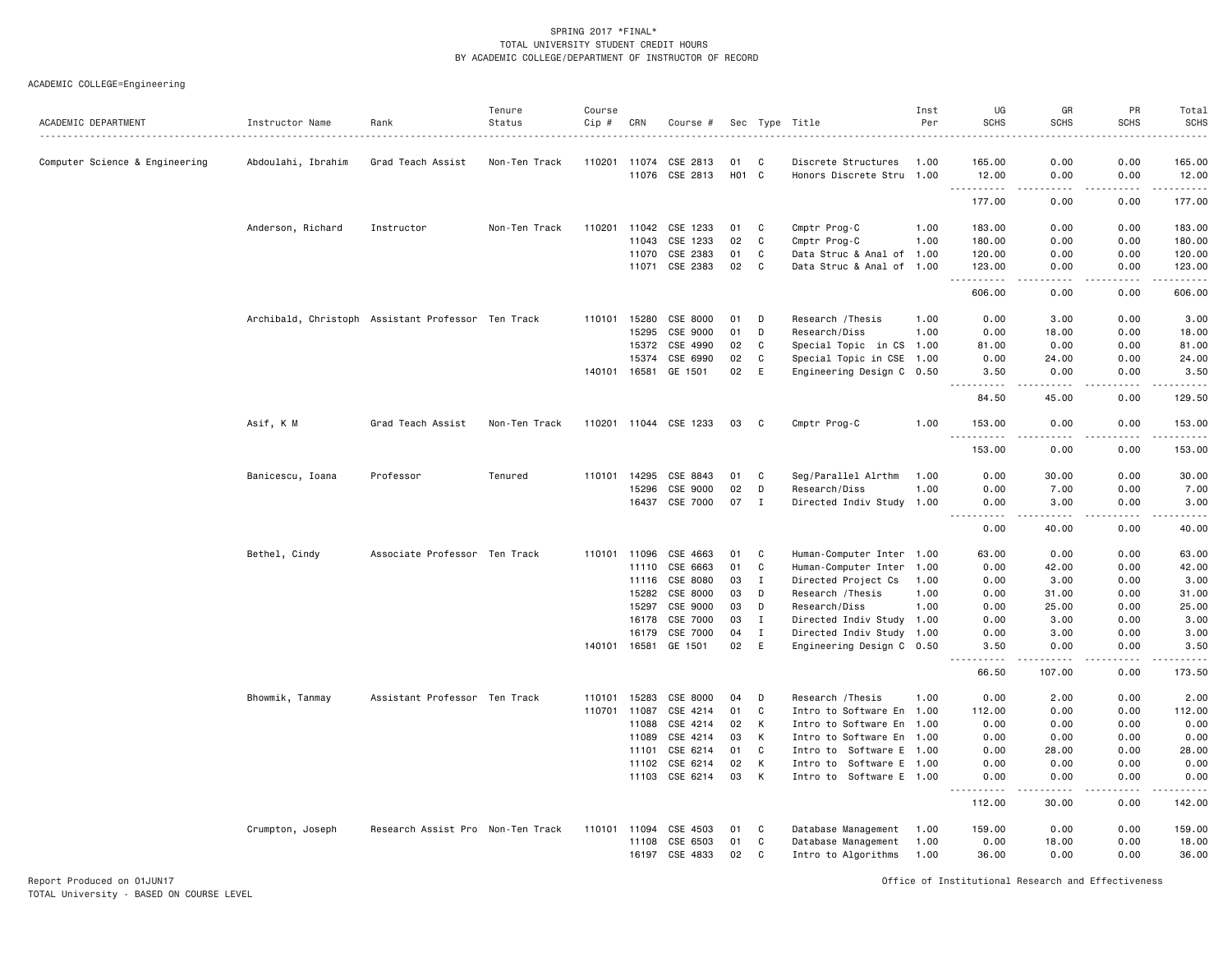ACADEMIC COLLEGE=Engineering

|                                |                               |                                   | Tenure         | Course |              |                |     |              |                           | Inst | UG                                                                                                                                                           | GR                    | PR          | Total                   |
|--------------------------------|-------------------------------|-----------------------------------|----------------|--------|--------------|----------------|-----|--------------|---------------------------|------|--------------------------------------------------------------------------------------------------------------------------------------------------------------|-----------------------|-------------|-------------------------|
| ACADEMIC DEPARTMENT            | Instructor Name               | Rank                              | Status         | Cip #  | CRN          | Course #       |     |              | Sec Type Title            | Per  | <b>SCHS</b>                                                                                                                                                  | <b>SCHS</b>           | <b>SCHS</b> | <b>SCHS</b><br>.        |
| Computer Science & Engineering | Crumpton, Joseph              | Research Assist Pro Non-Ten Track |                | 110101 | 16198        | CSE 6833       | 02  | C            | Intro to Algorithms       | 1.00 | 0.00                                                                                                                                                         | 21.00                 | 0.00        | 21.00                   |
|                                |                               |                                   |                | 110701 | 11079        | CSE 3324       | 01  | C            | Dist Client/Server P 1.00 |      | 172.00                                                                                                                                                       | 0.00                  | 0.00        | 172.00                  |
|                                |                               |                                   |                |        | 11080        | CSE 3324       | 03  | К            | Dist Client/Server P 1.00 |      | 0.00                                                                                                                                                         | 0.00                  | 0.00        | 0.00                    |
|                                |                               |                                   |                |        | 11081        | CSE 3324       | 04  | К            | Dist Client/Server P 1.00 |      | 0.00                                                                                                                                                         | 0.00                  | 0.00        | 0.00                    |
|                                |                               |                                   |                |        | 14288        | CSE 3324       | 02  | К            | Dist Client/Server P 1.00 |      | 0.00<br>.                                                                                                                                                    | 0.00<br>-----         | 0.00<br>.   | 0.00<br><u>.</u>        |
|                                |                               |                                   |                |        |              |                |     |              |                           |      | 367.00                                                                                                                                                       | 39.00                 | 0.00        | 406.00                  |
|                                | Dampier, David                | Professor                         | Tenured        |        | 110101 11119 | CSE 8080       | 06  | $\mathbf I$  | Directed Project Cs       | 1.00 | 0.00                                                                                                                                                         | 6.00                  | 0.00        | 6.00                    |
|                                |                               |                                   |                |        | 15284        | CSE 8000       | 05  | D            | Research / Thesis         | 1.00 | 0.00                                                                                                                                                         | 9.00                  | 0.00        | 9.00                    |
|                                |                               |                                   |                |        | 15299        | CSE 9000       | 05  | D            | Research/Diss             | 1.00 | 0.00                                                                                                                                                         | 13.00                 | 0.00        | 13.00                   |
|                                |                               |                                   |                |        | 15922        | CSE 4000       | 07  | I            | Directed Indiv Study 1.00 |      | 3.00                                                                                                                                                         | 0.00                  | 0.00        | 3.00                    |
|                                |                               |                                   |                |        | 16215        | CSE 8080       | 501 | $\mathbf{I}$ | Directed Project Cs       | 1.00 | 0.00                                                                                                                                                         | 1.00                  | 0.00        | 1.00                    |
|                                |                               |                                   |                |        | 16400        | CSE 7000       | 06  | $\mathbf{I}$ | Directed Indiv Study 1.00 |      | 0.00                                                                                                                                                         | 3.00                  | 0.00        | 3.00                    |
|                                |                               |                                   |                |        | 16433        | CSE 4000       | 08  | $\mathbf{I}$ | Directed Indiv Study 1.00 |      | 3.00                                                                                                                                                         | 0.00                  | 0.00        | 3.00                    |
|                                |                               |                                   |                | 110701 | 11091        | CSE 4363       | 01  | C            | Software Reverse Eng 0.95 |      | 17.10                                                                                                                                                        | 0.00                  | 0.00        | 17.10                   |
|                                |                               |                                   |                |        | 11105        | CSE 6363       | 01  | C            | Software Reverse Eng 0.95 |      | 0.00<br>$\frac{1}{2} \left( \frac{1}{2} \right) \left( \frac{1}{2} \right) \left( \frac{1}{2} \right) \left( \frac{1}{2} \right) \left( \frac{1}{2} \right)$ | 19.95<br>.            | 0.00<br>.   | 19.95<br>.              |
|                                |                               |                                   |                |        |              |                |     |              |                           |      | 23.10                                                                                                                                                        | 51.95                 | 0.00        | 75.05                   |
|                                | Griffin, Walter               | Non-Faculty                       | Not Applicable | 110201 |              | 15696 CSE 1233 | 04  | C            | Cmptr Prog-C              | 1.00 | 168.00<br>.                                                                                                                                                  | 0.00<br>$\frac{1}{2}$ | 0.00<br>.   | 168.00<br>$- - - - - -$ |
|                                |                               |                                   |                |        |              |                |     |              |                           |      | 168.00                                                                                                                                                       | 0.00                  | 0.00        | 168.00                  |
|                                | Hansen, Eric                  | Associate Professor               | Tenured        | 110101 | 11099        | CSE 4833       | 01  | C            | Intro to Algorithms       | 1.00 | 153.00                                                                                                                                                       | 0.00                  | 0.00        | 153.00                  |
|                                |                               |                                   |                |        | 11113        | CSE 6833       | 01  | C            | Intro to Algorithms       | 1.00 | 0.00                                                                                                                                                         | 21.00                 | 0.00        | 21.00                   |
|                                |                               |                                   |                |        | 15300        | CSE 9000       | 06  | D            | Research/Diss             | 1.00 | 0.00                                                                                                                                                         | 30.00                 | 0.00        | 30.00                   |
|                                |                               |                                   |                |        | 15370        | CSE 4990       | 01  | C            | Special Topic in CS 1.00  |      | 12.00                                                                                                                                                        | 0.00                  | 0.00        | 12.00                   |
|                                |                               |                                   |                |        | 15371        | CSE 6990       | 01  | C            | Special Topic in CSE 1.00 |      | 0.00<br><u>.</u>                                                                                                                                             | 33.00                 | 0.00        | 33.00<br>.              |
|                                |                               |                                   |                |        |              |                |     |              |                           |      | 165.00                                                                                                                                                       | 84.00                 | 0.00        | 249.00                  |
|                                | Henderson, Lisa               | Instructor                        | Non-Ten Track  | 110201 | 11056        | CSE 1384       | 01  | C            | Intermed Comp Prog        | 1.00 | 164.00                                                                                                                                                       | 0.00                  | 0.00        | 164.00                  |
|                                |                               |                                   |                |        | 11057        | CSE 1384       | 02  | C            | Intermed Comp Prog        | 1.00 | 200.00                                                                                                                                                       | 0.00                  | 0.00        | 200.00                  |
|                                |                               |                                   |                |        | 11058        | CSE 1384       | 03  | C            | Intermed Comp Prog        | 1.00 | 192.00                                                                                                                                                       | 0.00                  | 0.00        | 192.00                  |
|                                |                               |                                   |                |        | 11059        | CSE 1384       | 04  | C            | Intermed Comp Prog        | 1.00 | 200.00                                                                                                                                                       | 0.00                  | 0.00        | 200.00                  |
|                                |                               |                                   |                |        | 11060        | CSE 1384       | 05  | Κ            | Intermed Comp Prog        | 1.00 | 0.00                                                                                                                                                         | 0.00                  | 0.00        | 0.00                    |
|                                |                               |                                   |                |        | 11061        | CSE 1384       | 06  | К            | Intermed Comp Prog        | 1.00 | 0.00                                                                                                                                                         | 0.00                  | 0.00        | 0.00                    |
|                                |                               |                                   |                |        | 11062        | CSE 1384       | 07  | Κ            | Intermed Comp Prog        | 1.00 | 0.00                                                                                                                                                         | 0.00                  | 0.00        | 0.00                    |
|                                |                               |                                   |                |        | 11063        | CSE 1384       | 08  | K            | Intermed Comp Prog        | 1.00 | 0.00                                                                                                                                                         | 0.00                  | 0.00        | 0.00                    |
|                                |                               |                                   |                |        | 11064        | CSE 1384       | 09  | К            | Intermed Comp Prog        | 1.00 | 0.00                                                                                                                                                         | 0.00                  | 0.00        | 0.00                    |
|                                |                               |                                   |                |        | 11065        | CSE 1384       | 10  | К            | Intermed Comp Prog        | 1.00 | 0.00                                                                                                                                                         | 0.00                  | 0.00        | 0.00                    |
|                                |                               |                                   |                |        | 11066        | CSE 1384       | 11  | к            | Intermed Comp Prog        | 1.00 | 0.00                                                                                                                                                         | 0.00                  | 0.00        | 0.00                    |
|                                |                               |                                   |                |        | 11067        | CSE 1384       | 12  | К            | Intermed Comp Prog        | 1.00 | 0.00<br>.                                                                                                                                                    | 0.00<br>$   -$        | 0.00<br>.   | 0.00<br>.               |
|                                |                               |                                   |                |        |              |                |     |              |                           |      | 756.00                                                                                                                                                       | 0.00                  | 0.00        | 756.00                  |
|                                | Jankun-Kelly, Monika Lecturer |                                   | Non-Ten Track  | 110201 | 11045        | CSE 1284       | 01  | C            | Intro Comp Prog           | 1.00 | 180.00                                                                                                                                                       | 0.00                  | 0.00        | 180.00                  |
|                                |                               |                                   |                |        | 11046        | CSE 1284       | 02  | C            | Intro Comp Prog           | 1.00 | 208.00                                                                                                                                                       | 0.00                  | 0.00        | 208.00                  |
|                                |                               |                                   |                |        | 11047        | CSE 1284       | 03  | C            | Intro Comp Prog           | 1.00 | 116.00                                                                                                                                                       | 0.00                  | 0.00        | 116.00                  |
|                                |                               |                                   |                |        | 11048        | CSE 1284       | 04  | К            | Intro Comp Prog           | 1.00 | 0.00                                                                                                                                                         | 0.00                  | 0.00        | 0.00                    |
|                                |                               |                                   |                |        | 11049        | CSE 1284       | 05  | К            | Intro Comp Prog           | 1.00 | 0.00                                                                                                                                                         | 0.00                  | 0.00        | 0.00                    |
|                                |                               |                                   |                |        | 11050        | CSE 1284       | 06  | Κ            | Intro Comp Prog           | 1.00 | 0.00                                                                                                                                                         | 0.00                  | 0.00        | 0.00                    |
|                                |                               |                                   |                |        | 11051        | CSE 1284       | 07  | к            | Intro Comp Prog           | 1.00 | 0.00                                                                                                                                                         | 0.00                  | 0.00        | 0.00                    |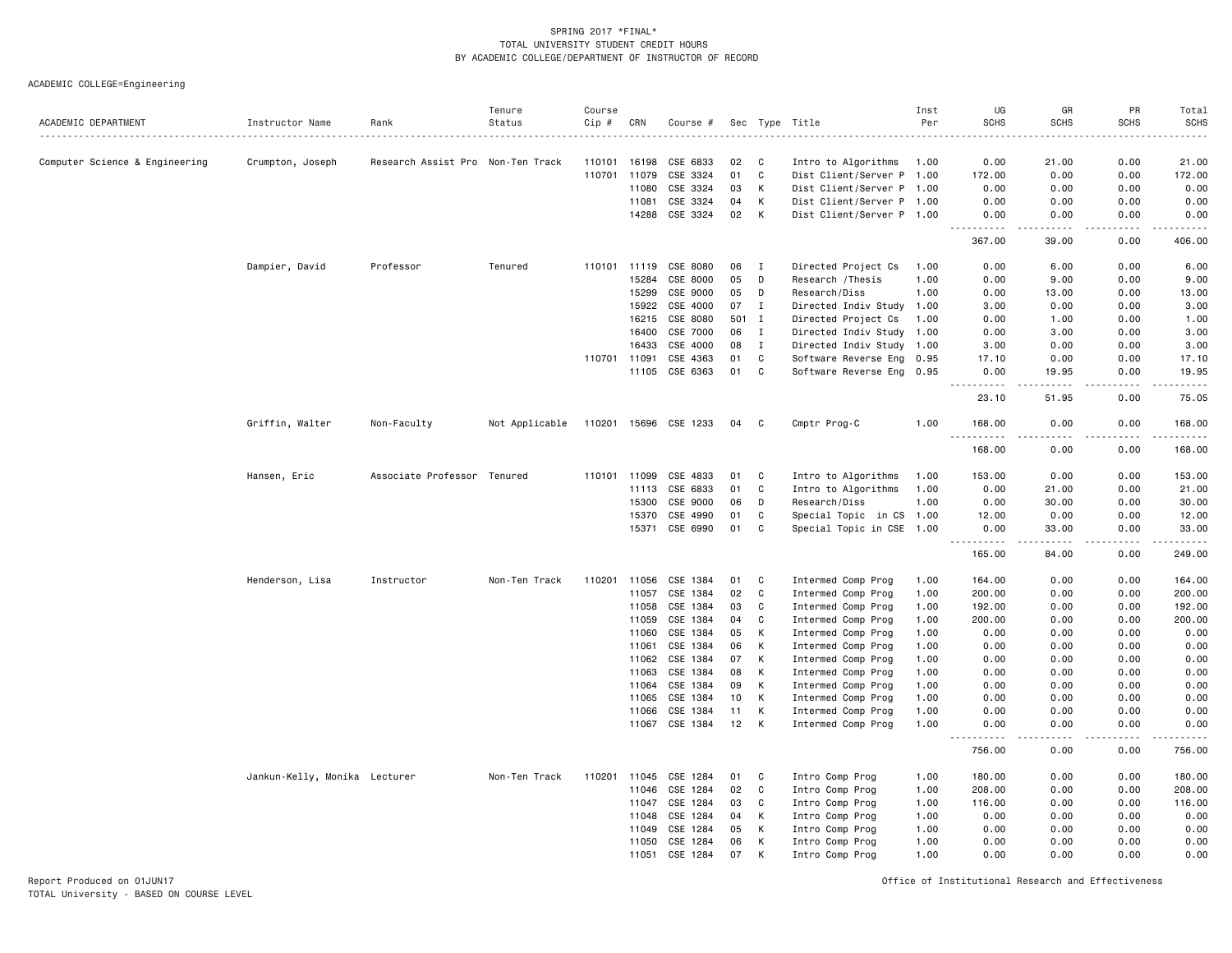ACADEMIC COLLEGE=Engineering

|                                |                                                  |                                   | Tenure        | Course       |              |                       |                    |              |                                              | Inst | UG                                                                                                                             | GR          | PR          | Total        |
|--------------------------------|--------------------------------------------------|-----------------------------------|---------------|--------------|--------------|-----------------------|--------------------|--------------|----------------------------------------------|------|--------------------------------------------------------------------------------------------------------------------------------|-------------|-------------|--------------|
| ACADEMIC DEPARTMENT            | Instructor Name                                  | Rank                              | Status        | Cip #        | CRN          | Course #              |                    |              | Sec Type Title                               | Per  | <b>SCHS</b>                                                                                                                    | <b>SCHS</b> | <b>SCHS</b> | <b>SCHS</b>  |
|                                | Jankun-Kelly, Monika Lecturer                    |                                   | Non-Ten Track | 110201       | 11052        | CSE 1284              | 08                 | к            |                                              | 1.00 | 0.00                                                                                                                           | 0.00        | 0.00        | 0.00         |
| Computer Science & Engineering |                                                  |                                   |               |              | 11054        | CSE 1284              | H01 C              |              | Intro Comp Prog<br>Honors Intro Comp Pr 1.00 |      | 20.00                                                                                                                          | 0.00        | 0.00        | 20.00        |
|                                |                                                  |                                   |               |              | 11055        | CSE 1284              | H02 C              |              | Honors Intro Comp Pr 1.00                    |      | 12.00                                                                                                                          | 0.00        | 0.00        | 12.00        |
|                                |                                                  |                                   |               |              | 11069        | CSE 1384              | H <sub>0</sub> 1 C |              | Honors Intermed Comp                         | 1.00 | 92.00                                                                                                                          | 0.00        | 0.00        | 92.00        |
|                                |                                                  |                                   |               |              | 14285        | CSE 1284              | H03 C              |              | Intro Comp Prog-Hono                         | 1.00 | 16.00                                                                                                                          | 0.00        | 0.00        | 16.00        |
|                                |                                                  |                                   |               |              | 14286        | CSE 1384              | H02 K              |              | Intermed Comp Prog                           | 1.00 | 0.00                                                                                                                           | 0.00        | 0.00        | 0.00         |
|                                |                                                  |                                   |               |              | 14287        | CSE 1384              | H03 K              |              | Intermed Comp Prog                           | 1.00 | 0.00                                                                                                                           | 0.00        | 0.00        | 0.00         |
|                                |                                                  |                                   |               |              | 14840        | CSE 1284              | 09                 | к            | Intro Comp Prog                              | 1.00 | 0.00                                                                                                                           | 0.00        | 0.00        | 0.00         |
|                                |                                                  |                                   |               |              |              |                       |                    |              |                                              |      | .<br>$\frac{1}{2} \left( \frac{1}{2} \right) \left( \frac{1}{2} \right) \left( \frac{1}{2} \right) \left( \frac{1}{2} \right)$ | .           | .           | <u>.</u>     |
|                                |                                                  |                                   |               |              |              |                       |                    |              |                                              |      | 644.00                                                                                                                         | 0.00        | 0.00        | 644.00       |
|                                | Jankun-Kelly, T.                                 | Associate Professor Tenured       |               | 110101       | 11082        | CSE 3813              | 01                 | C            | Intro to Formal Lang                         | 1.00 | 126.00                                                                                                                         | 0.00        | 0.00        | 126.00       |
|                                |                                                  |                                   |               |              | 15301        | CSE 9000              | 07                 | D            | Research/Diss                                | 1.00 | 0.00                                                                                                                           | 12.00       | 0.00        | 12.00        |
|                                |                                                  |                                   |               | 110701 11093 |              | CSE 4453              | 01                 | C            | Game Design                                  | 1.00 | 78.00                                                                                                                          | 0.00        | 0.00        | 78.00        |
|                                |                                                  |                                   |               |              | 11107        | CSE 6453              | 01                 | C            | Game Design                                  | 1.00 | 0.00                                                                                                                           | 3.00        | 0.00        | 3.00         |
|                                |                                                  |                                   |               |              |              |                       |                    |              |                                              |      | <u>.</u><br>204.00                                                                                                             | .<br>15.00  | .<br>0.00   | .<br>219.00  |
|                                | Lee, Sarah                                       | Clinical Assist Pro Non-Ten Track |               |              |              | 110101 14294 CSE 8233 | 01                 | C            | Soft Engr Prog Mgt                           | 1.00 | 0.00                                                                                                                           | 66.00       | 0.00        | 66.00        |
|                                |                                                  |                                   |               |              |              |                       |                    |              |                                              |      | <u>.</u><br>0.00                                                                                                               | .<br>66.00  | 0.00        | 66.00        |
|                                | Luke, Edward                                     | Professor                         | Tenured       |              | 110101 11097 | CSE 4713              | 01                 | C            | Prog Languages                               | 1.00 | 66.00                                                                                                                          | 0.00        | 0.00        | 66.00        |
|                                |                                                  |                                   |               |              | 11111        | CSE 6713              | 01                 | C            | Prog Languages                               | 1.00 | 0.00                                                                                                                           | 12.00       | 0.00        | 12.00        |
|                                |                                                  |                                   |               |              | 16462        | CSE 7000              | 501 I              |              | Directed Indiv Study                         | 1.00 | 0.00                                                                                                                           | 3.00        | 0.00        | 3.00         |
|                                |                                                  |                                   |               |              | 140201 15823 | ASE 9000              | 08                 | D            | Research/Diss                                | 1.00 | 0.00                                                                                                                           | 12.00       | 0.00        | 12.00        |
|                                |                                                  |                                   |               | 309999       | 16218        | <b>CME 9000</b>       | 05                 | D            | Research/Dis                                 | 1.00 | 0.00                                                                                                                           | 9.00        | 0.00        | 9.00         |
|                                |                                                  |                                   |               |              |              |                       |                    |              |                                              |      | .<br>$\frac{1}{2}$                                                                                                             | .           | -----       | . <b>.</b> . |
|                                |                                                  |                                   |               |              |              |                       |                    |              |                                              |      | 66.00                                                                                                                          | 36.00       | 0.00        | 102.00       |
|                                | McGrew, Robert                                   | Lecturer                          | Non-Ten Track | 110701 11091 |              | CSE 4363              | 01                 | C            | Software Reverse Eng 0.05                    |      | 0.90                                                                                                                           | 0.00        | 0.00        | 0.90         |
|                                |                                                  |                                   |               |              | 11105        | CSE 6363              | 01                 | C            | Software Reverse Eng 0.05                    |      | 0.00                                                                                                                           | 1.05        | 0.00        | 1.05         |
|                                |                                                  |                                   |               |              |              |                       |                    |              |                                              |      | 0.90                                                                                                                           | 1.05        | 0.00        | 1.95         |
|                                | Perkins, Andy                                    | Associate Professor Tenured       |               |              | 110101 16445 | CSE 4990              | 03                 | C            | Special Topic in CS 0.50                     |      | 1.50                                                                                                                           | 0.00        | 0.00        | 1.50         |
|                                |                                                  |                                   |               |              | 16448        | CSE 6990              | 03                 | C            | Special Topic in CSE 0.50                    |      | 0.00                                                                                                                           | 0.50        | 0.00        | 0.50         |
|                                |                                                  |                                   |               | 110201 11075 |              | CSE 2813              | 02                 | C            | Discrete Structures                          | 1.00 | 102.00                                                                                                                         | 0.00        | 0.00        | 102.00       |
|                                |                                                  |                                   |               |              | 11077        | CSE 2813              | H02 C              |              | Honors Discrete Stru 1.00                    |      | 3.00                                                                                                                           | 0.00        | 0.00        | 3.00         |
|                                |                                                  |                                   |               |              | 260101 11095 | CSE 4623              | 01                 | $\mathbb{C}$ | Computational Biolog 1.00                    |      | 24.00                                                                                                                          | 0.00        | 0.00        | 24.00        |
|                                |                                                  |                                   |               |              | 11109        | CSE 6623              | 01                 | C            | Computational Biolog                         | 1.00 | 0.00                                                                                                                           | 42.00       | 0.00        | 42.00        |
|                                |                                                  |                                   |               |              | 512401 16449 | CVM 6990              | 03                 | C            | Special Topic In CVM 0.50                    |      | 0.00<br>. <b>.</b>                                                                                                             | 1.00        | 0.00        | 1.00<br>.    |
|                                |                                                  |                                   |               |              |              |                       |                    |              |                                              |      | 130.50                                                                                                                         | 43.50       | 0.00        | 174.00       |
|                                | Ramkumar, Mahalingam Associate Professor Tenured |                                   |               |              | 110101 11106 | CSE 6383              | 01                 | C            | Crypto & Network Sec 1.00                    |      | 0.00                                                                                                                           | 48.00       | 0.00        | 48.00        |
|                                |                                                  |                                   |               |              | 15289        | CSE 8000              | 10                 | D            | Research / Thesis                            | 1.00 | 0.00                                                                                                                           | 6.00        | 0.00        | 6.00         |
|                                |                                                  |                                   |               |              | 15304        | CSE 9000              | 10                 | D            | Research/Diss                                | 1.00 | 0.00                                                                                                                           | 3.00        | 0.00        | 3.00         |
|                                |                                                  |                                   |               |              | 15368        | CSE 8990              | 02                 | C            | Special Topic in CS                          | 1.00 | 0.00                                                                                                                           | 45.00       | 0.00        | 45.00        |
|                                |                                                  |                                   |               |              | 111003 11092 | CSE 4383              | 01                 | C            | Crypto & Network Sec 1.00                    |      | 60.00<br>-----                                                                                                                 | 0.00        | 0.00<br>.   | 60.00<br>.   |
|                                |                                                  |                                   |               |              |              |                       |                    |              |                                              |      | 60.00                                                                                                                          | 102.00      | 0.00        | 162.00       |
|                                | Reese, Donna                                     | Professor                         | Tenured       |              |              | 110101 11083 CSE 3981 | 01                 | C            | Computer Ethics                              | 1.00 | 12.00                                                                                                                          | 0.00        | 0.00        | 12.00        |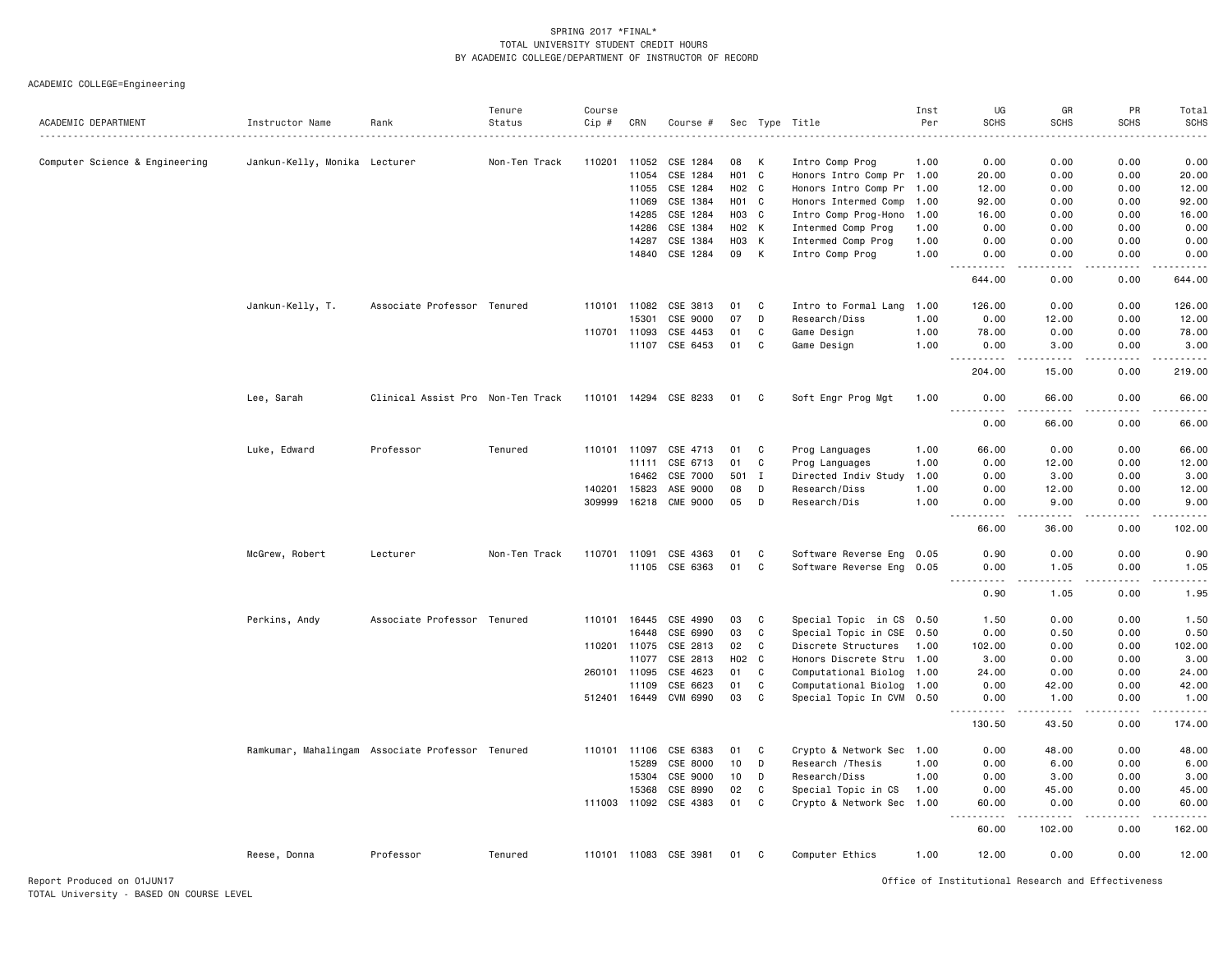ACADEMIC COLLEGE=Engineering

|                                                                      |                 |                               | Tenure         | Course       |       |                       |                 |              |                           | Inst | UG                    | GR                   | PR                       | Total                 |
|----------------------------------------------------------------------|-----------------|-------------------------------|----------------|--------------|-------|-----------------------|-----------------|--------------|---------------------------|------|-----------------------|----------------------|--------------------------|-----------------------|
| ACADEMIC DEPARTMENT                                                  | Instructor Name | Rank                          | Status         | Cip #        | CRN   | Course #              |                 |              | Sec Type Title            | Per  | <b>SCHS</b>           | <b>SCHS</b>          | <b>SCHS</b>              | <b>SCHS</b>           |
| Computer Science & Engineering                                       | Reese, Donna    | Professor                     | Tenured        | 110101 11084 |       | CSE 3981              | 02              | $\mathbf{C}$ | Computer Ethics           | 1.00 | 13.00                 | 0.00                 | 0.00                     | 13.00                 |
|                                                                      |                 |                               |                |              | 11085 | CSE 3981              | 03              | C            | Computer Ethics           | 1.00 | 14.00                 | 0.00                 | 0.00                     | 14.00                 |
|                                                                      |                 |                               |                |              | 15290 | CSE 8000              | 11              | D            | Research / Thesis         | 1.00 | 0.00                  | 18.00                | 0.00                     | 18.00                 |
|                                                                      |                 |                               |                | 110201 11068 |       | CSE 1384              | D01 B           |              | Intermed Comp Prog        | 1.00 | 8.00                  | 0.00                 | 0.00                     | 8.00                  |
|                                                                      |                 |                               |                |              | 16658 | CSE 1284              | D01 B           |              | Intro Comp Prog           | 1.00 | 4.00                  | 0.00                 | 0.00                     | 4.00                  |
|                                                                      |                 |                               |                |              |       |                       |                 |              |                           |      | .<br>51.00            | .<br>18.00           | .<br>0.00                | $- - - - -$<br>69.00  |
|                                                                      | Ritter, Thomas  | Non-Faculty                   | Not Applicable | 110101 11098 |       | CSE 4733              | 01              | C            | Operating Systems I       | 1.00 | 135.00                | 0.00                 | 0.00                     | 135.00                |
|                                                                      |                 |                               |                |              |       | 11112 CSE 6733        | 01              | C            | Operating Systems I       | 1.00 | 0.00<br>----------    | 18.00<br>-----       | 0.00<br>.                | 18.00<br>.            |
|                                                                      |                 |                               |                |              |       |                       |                 |              |                           |      | 135.00                | 18.00                | 0.00                     | 153.00                |
|                                                                      | Swan, John      | Professor                     | Tenured        | 110101       | 15291 | CSE 8000              | 12              | D            | Research / Thesis         | 1.00 | 0.00                  | 5.00                 | 0.00                     | 5.00                  |
|                                                                      |                 |                               |                |              | 15306 | CSE 9000              | 12 <sub>2</sub> | D            | Research/Diss             | 1.00 | 0.00                  | 10.00                | 0.00                     | 10.00                 |
|                                                                      |                 |                               |                |              | 15367 | CSE 8990              | 01              | C            | Special Topic in CS       | 1.00 | 0.00                  | 63.00                | 0.00                     | 63.00                 |
|                                                                      |                 |                               |                |              | 15369 | CSE 8990              | 501 C           |              | Special Topic in CS       | 1.00 | 0.00<br>----------    | 12.00<br>.           | 0.00<br>-----            | 12.00<br>.            |
|                                                                      |                 |                               |                |              |       |                       |                 |              |                           |      | 0.00                  | 90.00                | 0.00                     | 90.00                 |
|                                                                      | Williams, Byron | Assistant Professor Ten Track |                | 110101       | 11078 | CSE 3223              | 01              | L.           | Software Eng Sr Proj 1.00 |      | 84.00                 | 0.00                 | 0.00                     | 84.00                 |
|                                                                      |                 |                               |                |              | 11090 | CSE 4283              | 01              | C            | Software Testing and 1.00 |      | 90.00                 | 0.00                 | 0.00                     | 90.00                 |
|                                                                      |                 |                               |                |              | 11104 | CSE 6283              | 01              | C            | Software Testing and 1.00 |      | 0.00                  | 21.00                | 0.00                     | 21.00                 |
|                                                                      |                 |                               |                |              | 11117 | CSE 8080              | 04              | I            | Directed Project Cs       | 1.00 | 0.00                  | 3.00                 | 0.00                     | 3.00                  |
|                                                                      |                 |                               |                |              | 15307 | CSE 9000              | 13              | D            | Research/Diss             | 1.00 | 0.00                  | 24.00                | 0.00                     | 24.00                 |
|                                                                      |                 |                               |                |              | 15868 | CSE 4000              | 02              | I            | Directed Indiv Study 1.00 |      | 3.00                  | 0.00                 | 0.00                     | 3.00                  |
|                                                                      |                 |                               |                |              | 15871 | CSE 4000              | 05              | I            | Directed Indiv Study 1.00 |      | 3.00                  | 0.00                 | 0.00                     | 3.00                  |
|                                                                      |                 |                               |                |              | 15872 | CSE 4000              | 06              | $\mathbf{I}$ | Directed Indiv Study 1.00 |      | 3.00                  | 0.00                 | 0.00                     | 3.00                  |
|                                                                      |                 |                               |                |              | 15875 | CSE 7000              | 01              | $\mathbf I$  | Directed Indiv Study 1.00 |      | 0.00                  | 3.00                 | 0.00                     | 3.00                  |
|                                                                      |                 |                               |                |              |       | 16047 CSE 7000        | 02              | $\mathbf{I}$ | Directed Indiv Study 1.00 |      | 0.00<br>. <b>.</b> .  | 3.00<br>.            | 0.00<br>-----            | 3.00                  |
|                                                                      |                 |                               |                |              |       |                       |                 |              |                           |      | 183.00                | 54.00                | 0.00                     | 237.00                |
|                                                                      | Young, Maxwell  | Assistant Professor Ten Track |                | 110101 11086 |       | CSE 4153              | 01              | C            | Data Comm Networks        | 1.00 | 99.00                 | 0.00                 | 0.00                     | 99.00                 |
|                                                                      |                 |                               |                |              | 11100 | CSE 6153              | 01              | C            | Data Comm Networks        | 1.00 | 0.00                  | 27.00                | 0.00                     | 27.00                 |
|                                                                      |                 |                               |                |              | 15293 | CSE 8000              | 14              | D            | Research /Thesis          | 1.00 | 0.00                  | 6.00                 | 0.00                     | 6.00                  |
|                                                                      |                 |                               |                |              |       | 141001 11372 ECE 4833 | 01              | C            | Data Comm Networks        | 1.00 | 30.00<br><u>.</u>     | 0.00<br>. <u>.</u> . | 0.00<br>.                | 30.00<br>.            |
|                                                                      |                 |                               |                |              |       |                       |                 |              |                           |      | 129.00                | 33.00                | 0.00                     | 162.00                |
|                                                                      | Zhang, Song     | Associate Professor Tenured   |                | 110101       | 15294 | CSE 8000              | 15              | D            | Research / Thesis         | 1.00 | 0.00                  | 18.00                | 0.00                     | 18.00                 |
|                                                                      |                 |                               |                |              | 15309 | CSE 9000              | 15              | D            | Research/Diss             | 1.00 | 0.00                  | 15.00                | 0.00                     | 15.00                 |
|                                                                      |                 |                               |                |              | 16656 | CSE 8000              | 502 D           |              | Research /Thesis          | 1.00 | 0.00<br>.             | 2.00<br>.            | 0.00<br>.                | 2.00<br>.             |
|                                                                      |                 |                               |                |              |       |                       |                 |              |                           |      | 0.00                  | 35.00                | 0.00                     | 35.00                 |
| ----------------------------------                                   |                 |                               |                |              |       |                       |                 |              |                           |      | ==========            | ==========           | <b>CONSESSER</b>         | ==========            |
| Computer Science & Engineering<br>---------------------------------- |                 |                               |                |              |       |                       |                 |              |                           |      | 4281.50<br>========== | 908.50<br>========== | 0.00<br><b>CONSESSER</b> | 5190.00<br>========== |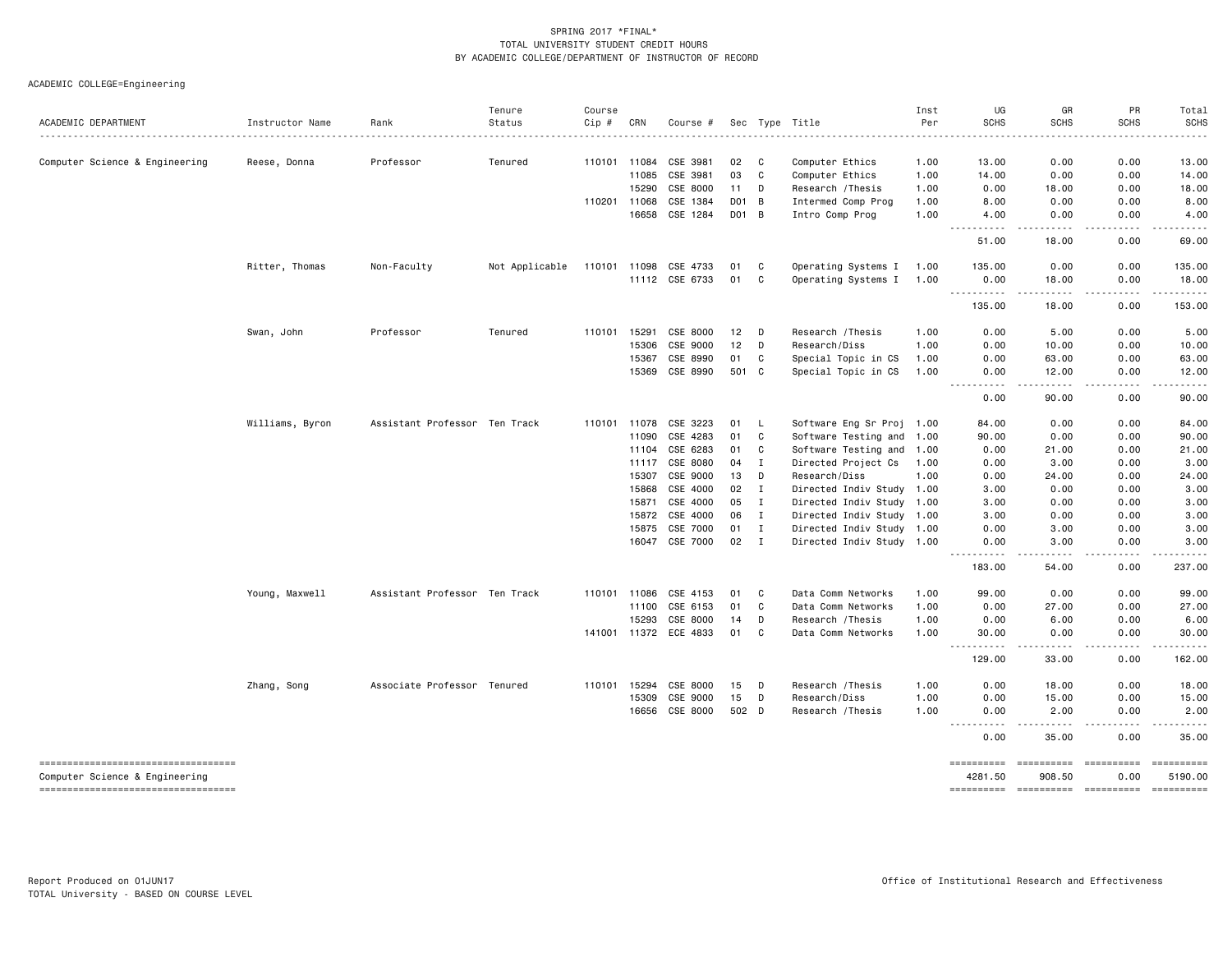ACADEMIC COLLEGE=Engineering

| ACADEMIC DEPARTMENT               | Instructor Name    | Rank                          | Tenure<br>Status | Course<br>Cip # | CRN          | Course #       |       |             | Sec Type Title            | Inst<br>Per | UG<br><b>SCHS</b>                                                                                                                 | GR<br><b>SCHS</b>                                                                                                                                             | PR<br>SCHS | Total<br><b>SCHS</b><br>$- - - - -$ |
|-----------------------------------|--------------------|-------------------------------|------------------|-----------------|--------------|----------------|-------|-------------|---------------------------|-------------|-----------------------------------------------------------------------------------------------------------------------------------|---------------------------------------------------------------------------------------------------------------------------------------------------------------|------------|-------------------------------------|
|                                   |                    |                               |                  | 141001          | 14821        | ECE 9000       | 501 D |             | Research/Diss             | 1.00        | 0.00                                                                                                                              | 1.00                                                                                                                                                          | 0.00       | 1.00                                |
| Electrical & Computer Engineering | Abdelwahed, Sherif | Associate Professor Tenured   |                  |                 | 15691        | ECE 8000       | 21    | D           | Research/Thesis           | 1.00        | 0.00                                                                                                                              | 14.00                                                                                                                                                         | 0.00       | 14.00                               |
|                                   |                    |                               |                  |                 | 15692        | ECE 9000       | 21    | D           | Research/Diss             | 1.00        | 0.00                                                                                                                              | 52.00                                                                                                                                                         | 0.00       | 52.00                               |
|                                   |                    |                               |                  |                 | 15820        | ECE 7000       | 02    | Ι.          | Directed Indiv Study      | 1.00        | 0.00                                                                                                                              | 3.00                                                                                                                                                          | 0.00       | 3.00                                |
|                                   |                    |                               |                  |                 |              |                |       |             |                           |             | $\frac{1}{2} \left( \frac{1}{2} \right) \left( \frac{1}{2} \right) \left( \frac{1}{2} \right) \left( \frac{1}{2} \right)$<br>0.00 | $\frac{1}{2} \left( \frac{1}{2} \right) \left( \frac{1}{2} \right) \left( \frac{1}{2} \right) \left( \frac{1}{2} \right) \left( \frac{1}{2} \right)$<br>70.00 | .<br>0.00  | .<br>70.00                          |
|                                   | Anderson, Derek    | Assistant Professor Ten Track |                  | 141001          | 14284        | ECE 8443       | 01    | $\mathbf c$ | Pattern Recognition       | 1.00        | 0.00                                                                                                                              | 54.00                                                                                                                                                         | 0.00       | 54.00                               |
|                                   |                    |                               |                  |                 | 14607        | ECE 8443       |       | 501 C       | Pattern Recognition       | 1.00        | 0.00                                                                                                                              | 18.00                                                                                                                                                         | 0.00       | 18.00                               |
|                                   |                    |                               |                  |                 | 14814        | ECE 8000       | 502 D |             | Research/Thesis           | 1.00        | 0.00                                                                                                                              | 6.00                                                                                                                                                          | 0.00       | 6.00                                |
|                                   |                    |                               |                  |                 | 15648        | ECE 8000       | 01    | D           | Research/Thesis           | 1.00        | 0.00                                                                                                                              | 24.00                                                                                                                                                         | 0.00       | 24.00                               |
|                                   |                    |                               |                  |                 | 15668        | ECE 9000       | 01    | D           | Research/Diss             | 1.00        | 0.00<br>.                                                                                                                         | 27.00<br>$\frac{1}{2} \left( \frac{1}{2} \right) \left( \frac{1}{2} \right) \left( \frac{1}{2} \right) \left( \frac{1}{2} \right) \left( \frac{1}{2} \right)$ | 0.00       | 27.00<br>.                          |
|                                   |                    |                               |                  |                 |              |                |       |             |                           |             | 0.00                                                                                                                              | 129.00                                                                                                                                                        | 0.00       | 129.00                              |
|                                   | Ball, John         | Assistant Professor Ten Track |                  |                 | 141001 11324 | ECE 3443       | 01    | C           | Signals and Systems       | 1.00        | 99.00                                                                                                                             | 0.00                                                                                                                                                          | 0.00       | 99.00                               |
|                                   |                    |                               |                  |                 | 13838        | ECE 3443       | 501 C |             | Signals and Systems       | 1.00        | 6.00                                                                                                                              | 0.00                                                                                                                                                          | 0.00       | 6.00                                |
|                                   |                    |                               |                  |                 | 15649        | ECE 8000       | 02    | D           | Research/Thesis           | 1.00        | 0.00                                                                                                                              | 34.00                                                                                                                                                         | 0.00       | 34.00                               |
|                                   |                    |                               |                  |                 | 15669        | ECE 9000       | 02    | D           | Research/Diss             | 1.00        | 0.00                                                                                                                              | 30.00<br>-----                                                                                                                                                | 0.00<br>.  | 30.00<br>.                          |
|                                   |                    |                               |                  |                 |              |                |       |             |                           |             | 105.00                                                                                                                            | 64.00                                                                                                                                                         | 0.00       | 169.00                              |
|                                   | Bruce, Jerry       | Associate Professor Tenured   |                  | 141001          | 11293        | ECE 1002       | 01    | B           | Intro to ECE              | 1.00        | 168.00                                                                                                                            | 0.00                                                                                                                                                          | 0.00       | 168.00                              |
|                                   |                    |                               |                  |                 | 14095        | ECE 1002       | 601 B |             | Intro to ECE              | 0.50        | 8.00                                                                                                                              | 0.00                                                                                                                                                          | 0.00       | 8.00                                |
|                                   |                    |                               |                  |                 | 15650        | ECE 8000       | 03    | D           | Research/Thesis           | 1.00        | 0.00                                                                                                                              | 10.00                                                                                                                                                         | 0.00       | 10.00                               |
|                                   |                    |                               |                  |                 | 15670        | ECE 9000       | 03    | D           | Research/Diss             | 1.00        | 0.00                                                                                                                              | 1.00                                                                                                                                                          | 0.00       | 1.00<br>.                           |
|                                   |                    |                               |                  |                 |              |                |       |             |                           |             | 176.00                                                                                                                            | 11.00                                                                                                                                                         | 0.00       | 187.00                              |
|                                   | Dabbiru, Lalitha   | Non-Faculty                   | Not Applicable   | 141001 11319    |              | ECE 3434       | 01    | C           | Adv Electronic Circu 1.00 |             | 120.00                                                                                                                            | 0.00                                                                                                                                                          | 0.00       | 120.00                              |
|                                   |                    |                               |                  |                 | 11320        | ECE 3434       | 02    | K           | Adv Electronic Circu 1.00 |             | 0.00                                                                                                                              | 0.00                                                                                                                                                          | 0.00       | 0.00                                |
|                                   |                    |                               |                  |                 | 11321        | ECE 3434       | 03    | K           | Adv Electronic Circu 1.00 |             | 0.00                                                                                                                              | 0.00                                                                                                                                                          | 0.00       | 0.00                                |
|                                   |                    |                               |                  |                 |              | 11322 ECE 3434 | 04    | K           | Adv Electronic Circu 1.00 |             | 0.00<br>.<br>$\frac{1}{2} \left( \frac{1}{2} \right) \left( \frac{1}{2} \right) \left( \frac{1}{2} \right)$                       | 0.00<br>.                                                                                                                                                     | 0.00<br>.  | 0.00<br><u>.</u>                    |
|                                   |                    |                               |                  |                 |              |                |       |             |                           |             | 120.00                                                                                                                            | 0.00                                                                                                                                                          | 0.00       | 120.00                              |
|                                   | Donohoe, John      | Professor                     | Tenured          | 141001          | 11300        | ECE 3323       | 01    | C           | Electromagnetics II       | 1.00        | 57.00                                                                                                                             | 0.00                                                                                                                                                          | 0.00       | 57.00                               |
|                                   |                    |                               |                  |                 | 14816        | ECE 8000       | 505   | D           | Research/Thesis           | 1.00        | 0.00                                                                                                                              | 1.00                                                                                                                                                          | 0.00       | 1.00                                |
|                                   |                    |                               |                  |                 |              | 15671 ECE 9000 | 04    | D           | Research/Diss             | 1.00        | 0.00<br><u>.</u><br>$- - -$                                                                                                       | 1.00<br>د د د د                                                                                                                                               | 0.00<br>.  | 1.00<br>.                           |
|                                   |                    |                               |                  |                 |              |                |       |             |                           |             | 57.00                                                                                                                             | 2.00                                                                                                                                                          | 0.00       | 59.00                               |
|                                   | Du, Qian           | Professor                     | Tenured          | 141001          | 14277        | ECE 8423       | 01    | C           | Adaptive Signal Proc 1.00 |             | 0.00                                                                                                                              | 30.00                                                                                                                                                         | 0.00       | 30.00                               |
|                                   |                    |                               |                  |                 | 14609        | ECE 8423       | 501 C |             | Adaptive Signal Proc 1.00 |             | 0.00                                                                                                                              | 15.00                                                                                                                                                         | 0.00       | 15.00                               |
|                                   |                    |                               |                  |                 | 14825        | ECE 9000       |       | 506 D       | Research/Diss             | 1.00        | 0.00                                                                                                                              | 4.00                                                                                                                                                          | 0.00       | 4.00                                |
|                                   |                    |                               |                  |                 | 15672        | ECE 9000       | 05    | D           | Research/Diss             | 1.00        | 0.00<br>$\sim$ $\sim$ $\sim$ $\sim$                                                                                               | 13,00<br>$\frac{1}{2} \left( \frac{1}{2} \right) \left( \frac{1}{2} \right) \left( \frac{1}{2} \right) \left( \frac{1}{2} \right) \left( \frac{1}{2} \right)$ | 0.00<br>.  | 13.00<br>$    -$                    |
|                                   |                    |                               |                  |                 |              |                |       |             |                           |             | 0.00                                                                                                                              | 62.00                                                                                                                                                         | 0.00       | 62.00                               |
|                                   | Follett, Randolph  | Associate Professor Tenured   |                  | 140201          | 10360        | ASE 1501       | 01    | E           | Design Competition        | 0.50        | 7.00                                                                                                                              | 0.00                                                                                                                                                          | 0.00       | 7.00                                |
|                                   |                    |                               |                  | 141001          | 14278        | ECE 4923       | 01    | C           | Fdbk Con Sys II           | 1.00        | 24.00                                                                                                                             | 0.00                                                                                                                                                          | 0.00       | 24.00                               |
|                                   |                    |                               |                  |                 | 14279        | ECE 6923       | 01    | C           | Fdbk Con Sys II           | 1.00        | 0.00                                                                                                                              | 15.00                                                                                                                                                         | 0.00       | 15.00                               |
|                                   |                    |                               |                  |                 | 14837        | ECE 4990       | 01    | B           | Special Topic in ECE 1.00 |             | 60.00                                                                                                                             | 0.00                                                                                                                                                          | 0.00       | 60.00                               |
|                                   |                    |                               |                  |                 | 14838        | ECE 6990       | 01    | B           | Special Topic in ECE 1.00 |             | 0.00                                                                                                                              | 9.00                                                                                                                                                          | 0.00       | 9.00                                |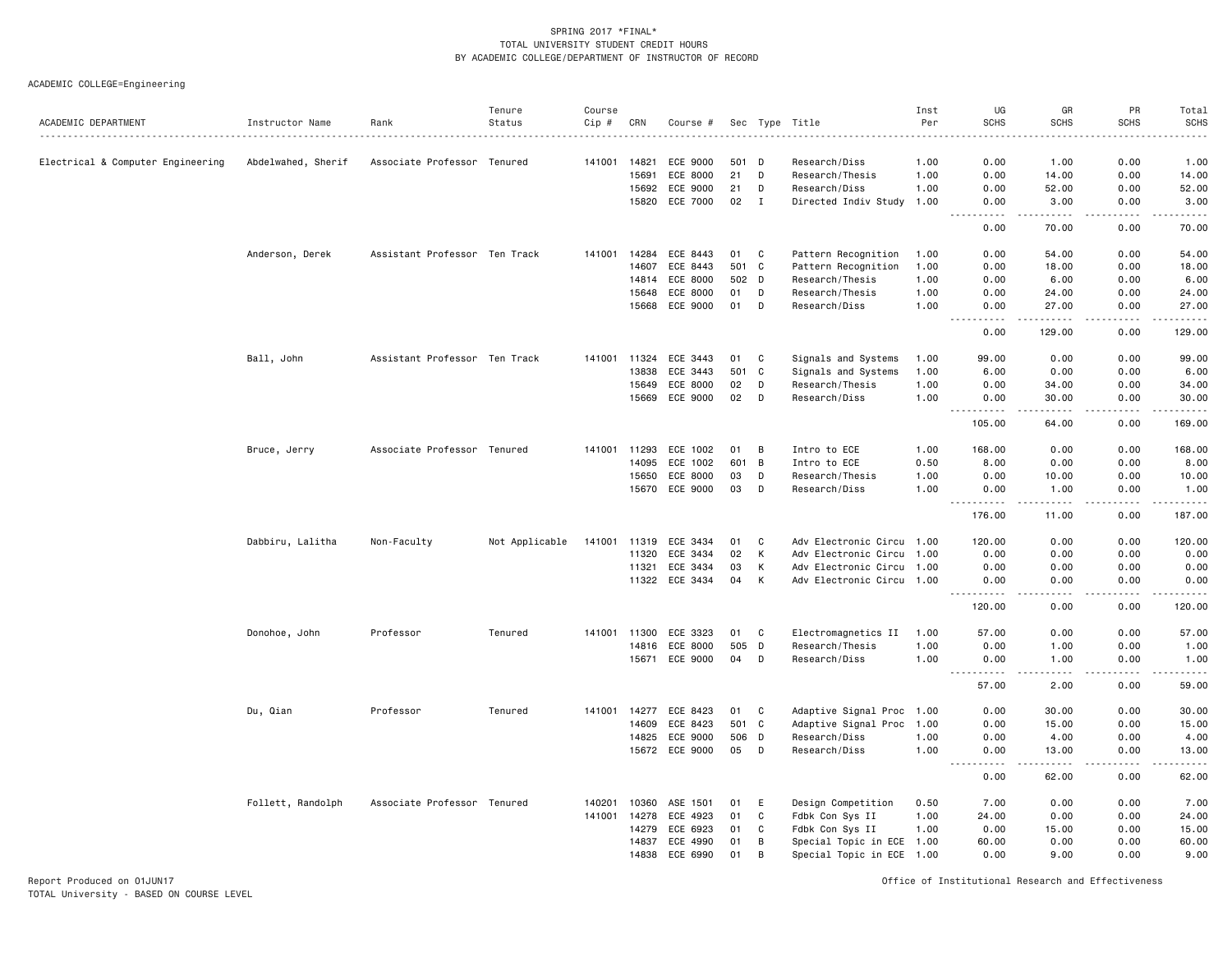# ACADEMIC COLLEGE=Engineering

| ACADEMIC DEPARTMENT               | Instructor Name   | Rank                                               | Tenure<br>Status | Course<br>$Cip$ # | CRN            | Course #             |          |             | Sec Type Title                     | Inst<br>Per  | UG<br><b>SCHS</b>                                                                                                                                                       | GR<br><b>SCHS</b>                                                                                                                                             | PR<br><b>SCHS</b> | Total<br>SCHS    |
|-----------------------------------|-------------------|----------------------------------------------------|------------------|-------------------|----------------|----------------------|----------|-------------|------------------------------------|--------------|-------------------------------------------------------------------------------------------------------------------------------------------------------------------------|---------------------------------------------------------------------------------------------------------------------------------------------------------------|-------------------|------------------|
|                                   |                   |                                                    |                  |                   |                |                      |          |             |                                    |              |                                                                                                                                                                         |                                                                                                                                                               |                   |                  |
| Electrical & Computer Engineering | Follett, Randolph | Associate Professor Tenured                        |                  | 141001            | 15653          | ECE 8000             | 06       | D           | Research/Thesis                    | 1.00         | 0.00<br>$\sim$ $\sim$ $\sim$                                                                                                                                            | 7.00                                                                                                                                                          | 0.00              | 7.00<br><u>.</u> |
|                                   |                   |                                                    |                  |                   |                |                      |          |             |                                    |              | 91.00                                                                                                                                                                   | 31.00                                                                                                                                                         | 0.00              | 122.00           |
|                                   | Fowler, James     | Professor                                          | Tenured          | 141001            | 14276          | ECE 8813             | 01       | C           | Information Theory                 | 1.00         | 0.00                                                                                                                                                                    | 6.00                                                                                                                                                          | 0.00              | 6.00             |
|                                   |                   |                                                    |                  |                   | 14610          | ECE 8813             | 501      | C           | Information Theory                 | 1.00         | 0.00                                                                                                                                                                    | 15.00                                                                                                                                                         | 0.00              | 15.00            |
|                                   |                   |                                                    |                  |                   | 15654          | ECE 8000             | 07       | D           | Research/Thesis                    | 1.00         | 0.00                                                                                                                                                                    | 6.00                                                                                                                                                          | 0.00              | 6.00             |
|                                   |                   |                                                    |                  |                   | 15674          | ECE 9000             | 07       | D           | Research/Diss                      | 1.00         | 0.00                                                                                                                                                                    | 21.00                                                                                                                                                         | 0.00              | 21.00            |
|                                   |                   |                                                    |                  |                   | 16076          | ECE 9000             | 507 D    |             | Research/Diss                      | 1.00         | 0.00<br>.<br>$\sim$ $\sim$ $\sim$                                                                                                                                       | 7.00<br>.                                                                                                                                                     | 0.00<br>.         | 7.00<br>.        |
|                                   |                   |                                                    |                  |                   |                |                      |          |             |                                    |              | 0.00                                                                                                                                                                    | 55.00                                                                                                                                                         | 0.00              | 55.00            |
|                                   | Fu, Yong          | Associate Professor Tenured                        |                  | 141001            | 11365          | ECE 4633             | 01       | C           | Pwer Distrib Systems 1.00          |              | 36.00                                                                                                                                                                   | 0.00                                                                                                                                                          | 0.00              | 36.00            |
|                                   |                   |                                                    |                  |                   | 11378          | ECE 6633             | 01       | C           | Pwer Distrib Systems 1.00          |              | 0.00                                                                                                                                                                    | 6.00                                                                                                                                                          | 0.00              | 6.00             |
|                                   |                   |                                                    |                  |                   | 13841          | ECE 6633             | 501 C    |             | Pwer Distrib Systems 1.00          |              | 0.00                                                                                                                                                                    | 15.00                                                                                                                                                         | 0.00              | 15.00            |
|                                   |                   |                                                    |                  |                   | 14283          | ECE 8990             | 01       | C           | Special Topic in ECE 1.00          |              | 0.00                                                                                                                                                                    | 18.00                                                                                                                                                         | 0.00              | 18.00            |
|                                   |                   |                                                    |                  |                   | 14606          | ECE 8990             | 501 C    |             | Special Topic in ECE 1.00          |              | 0.00                                                                                                                                                                    | 18.00                                                                                                                                                         | 0.00              | 18.00            |
|                                   |                   |                                                    |                  |                   | 14826          | ECE 9000             | 509 D    |             | Research/Diss                      | 1.00         | 0.00                                                                                                                                                                    | 3.00                                                                                                                                                          | 0.00              | 3.00             |
|                                   |                   |                                                    |                  |                   | 15675          | ECE 9000             | 08       | D           | Research/Diss                      | 1.00         | 0.00<br>$\frac{1}{2} \left( \frac{1}{2} \right) \left( \frac{1}{2} \right) \left( \frac{1}{2} \right) \left( \frac{1}{2} \right) \left( \frac{1}{2} \right)$<br>$- - -$ | 15.00<br>$\frac{1}{2} \left( \frac{1}{2} \right) \left( \frac{1}{2} \right) \left( \frac{1}{2} \right) \left( \frac{1}{2} \right) \left( \frac{1}{2} \right)$ | 0.00<br>.         | 15.00<br>.       |
|                                   |                   |                                                    |                  |                   |                |                      |          |             |                                    |              | 36.00                                                                                                                                                                   | 75.00                                                                                                                                                         | 0.00              | 111.00           |
|                                   | Jones, Bryan      | Associate Professor Tenured                        |                  | 141001            | 11344          | ECE 3724             | 01       | C           | Microprocessors                    | 0.50         | 92.00                                                                                                                                                                   | 0.00                                                                                                                                                          | 0.00              | 92.00            |
|                                   |                   |                                                    |                  |                   | 11345          | ECE 3724             | 02       | C           | Microprocessors                    | 0.50         | 106.00                                                                                                                                                                  | 0.00                                                                                                                                                          | 0.00              | 106.00           |
|                                   |                   |                                                    |                  |                   | 11346          | ECE 3724             | 03       | К           | Microprocessors                    | 1.00         | 0.00                                                                                                                                                                    | 0.00                                                                                                                                                          | 0.00              | 0.00             |
|                                   |                   |                                                    |                  |                   | 11347          | ECE 3724             | 04       | К           | Microprocessors                    | 1.00         | 0.00                                                                                                                                                                    | 0.00                                                                                                                                                          | 0.00              | 0.00             |
|                                   |                   |                                                    |                  |                   | 11348          | ECE 3724             | 05       | К           | Microprocessors                    | 1.00         | 0.00                                                                                                                                                                    | 0.00                                                                                                                                                          | 0.00              | 0.00             |
|                                   |                   |                                                    |                  |                   | 11349          | ECE 3724             | 06       | К           | Microprocessors                    | 1.00         | 0.00                                                                                                                                                                    | 0.00                                                                                                                                                          | 0.00              | 0.00             |
|                                   |                   |                                                    |                  |                   | 11350          | ECE 3724             | 07       | К           | Microprocessors                    | 1.00         | 0.00                                                                                                                                                                    | 0.00                                                                                                                                                          | 0.00              | 0.00             |
|                                   |                   |                                                    |                  |                   | 11351          | ECE 3724             | 08       | К           | Microprocessors                    | 1.00         | 0.00                                                                                                                                                                    | 0.00                                                                                                                                                          | 0.00              | 0.00             |
|                                   |                   |                                                    |                  |                   | 11352<br>11353 | ECE 3724<br>ECE 3724 | 09<br>10 | К<br>К      | Microprocessors<br>Microprocessors | 1.00         | 0.00                                                                                                                                                                    | 0.00<br>0.00                                                                                                                                                  | 0.00<br>0.00      | 0.00<br>0.00     |
|                                   |                   |                                                    |                  |                   | 11354          | ECE 3724             | 11       | K           | Microprocessors                    | 1.00<br>1.00 | 0.00<br>0.00                                                                                                                                                            | 0.00                                                                                                                                                          | 0.00              | 0.00             |
|                                   |                   |                                                    |                  |                   | 11355          | ECE 3724             | 12       | К           | Microprocessors                    | 1.00         | 0.00                                                                                                                                                                    | 0.00                                                                                                                                                          | 0.00              | 0.00             |
|                                   |                   |                                                    |                  |                   | 11361          | ECE 4512             | 01       | B           | EE Design I                        | 1.00         | 28.00                                                                                                                                                                   | 0.00                                                                                                                                                          | 0.00              | 28.00            |
|                                   |                   |                                                    |                  |                   | 11363          | ECE 4532             | 01       | B           | CPE Design I                       | 1.00         | 6.00                                                                                                                                                                    | 0.00                                                                                                                                                          | 0.00              | 6.00             |
|                                   |                   |                                                    |                  |                   | 14589          | ECE 3724             | 601      | C           | Microprocessors                    | 0.50         | 6.00                                                                                                                                                                    | 0.00                                                                                                                                                          | 0.00              | 6.00             |
|                                   |                   |                                                    |                  |                   |                | 15676 ECE 9000       | 09       | D           | Research/Diss                      | 1.00         | 0.00                                                                                                                                                                    | 1.00                                                                                                                                                          | 0.00              | 1.00             |
|                                   |                   |                                                    |                  |                   |                |                      |          |             |                                    |              | .<br>$- - -$<br>238.00                                                                                                                                                  | .<br>1.00                                                                                                                                                     | .<br>0.00         | .<br>239.00      |
|                                   |                   | Karimi-Ghartemani, M Associate Professor Ten Track |                  | 141001            | 11325          | ECE 3614             | 01       | C           | Fundamentals of Ener 1.00          |              | 104.00                                                                                                                                                                  | 0.00                                                                                                                                                          | 0.00              | 104.00           |
|                                   |                   |                                                    |                  |                   | 11326          | ECE 3614             | 02       | К           | Fudamentals of Energ 1.00          |              | 0.00                                                                                                                                                                    | 0.00                                                                                                                                                          | 0.00              | 0.00             |
|                                   |                   |                                                    |                  |                   | 11327          | ECE 3614             | 03       | К           | Fundamentals of Ener 1.00          |              | 0.00                                                                                                                                                                    | 0.00                                                                                                                                                          | 0.00              | 0.00             |
|                                   |                   |                                                    |                  |                   | 11328          | ECE 3614             | 04       | К           | Fundamentals of Ener 1.00          |              | 0.00                                                                                                                                                                    | 0.00                                                                                                                                                          | 0.00              | 0.00             |
|                                   |                   |                                                    |                  |                   | 11333          | ECE 3614             | 09       | К           | Fundamentals of Ener 1.00          |              | 0.00                                                                                                                                                                    | 0.00                                                                                                                                                          | 0.00              | 0.00             |
|                                   |                   |                                                    |                  |                   | 15677          | ECE 9000             | 10       | D           | Research/Diss                      | 1.00         | 0.00                                                                                                                                                                    | 50.00                                                                                                                                                         | 0.00              | 50.00            |
|                                   |                   |                                                    |                  |                   | 15762          | ECE 8990             | 02       | $\mathbf C$ | Special Topic in ECE 1.00          |              | 0.00                                                                                                                                                                    | 24.00                                                                                                                                                         | 0.00              | 24.00            |
|                                   |                   |                                                    |                  |                   | 15763          | ECE 8990             | 502 C    |             | Special Topic in ECE 1.00          |              | 0.00                                                                                                                                                                    | 15.00                                                                                                                                                         | 0.00              | 15.00            |
|                                   |                   |                                                    |                  |                   | 15818          | ECE 7000             | 01       | $\mathbf I$ | Directed Indiv Study 1.00          |              | 0.00                                                                                                                                                                    | 3.00                                                                                                                                                          | 0.00              | 3.00             |
|                                   |                   |                                                    |                  |                   | 15821          | ECE 7000             | 03       | $\mathbf I$ | Directed Indiv Study 1.00          |              | 0.00<br>$- - - - - - -$                                                                                                                                                 | 3.00<br>$- - - - -$                                                                                                                                           | 0.00<br>.         | 3.00<br>.        |
|                                   |                   |                                                    |                  |                   |                |                      |          |             |                                    |              | 104.00                                                                                                                                                                  | 95.00                                                                                                                                                         | 0.00              | 199.00           |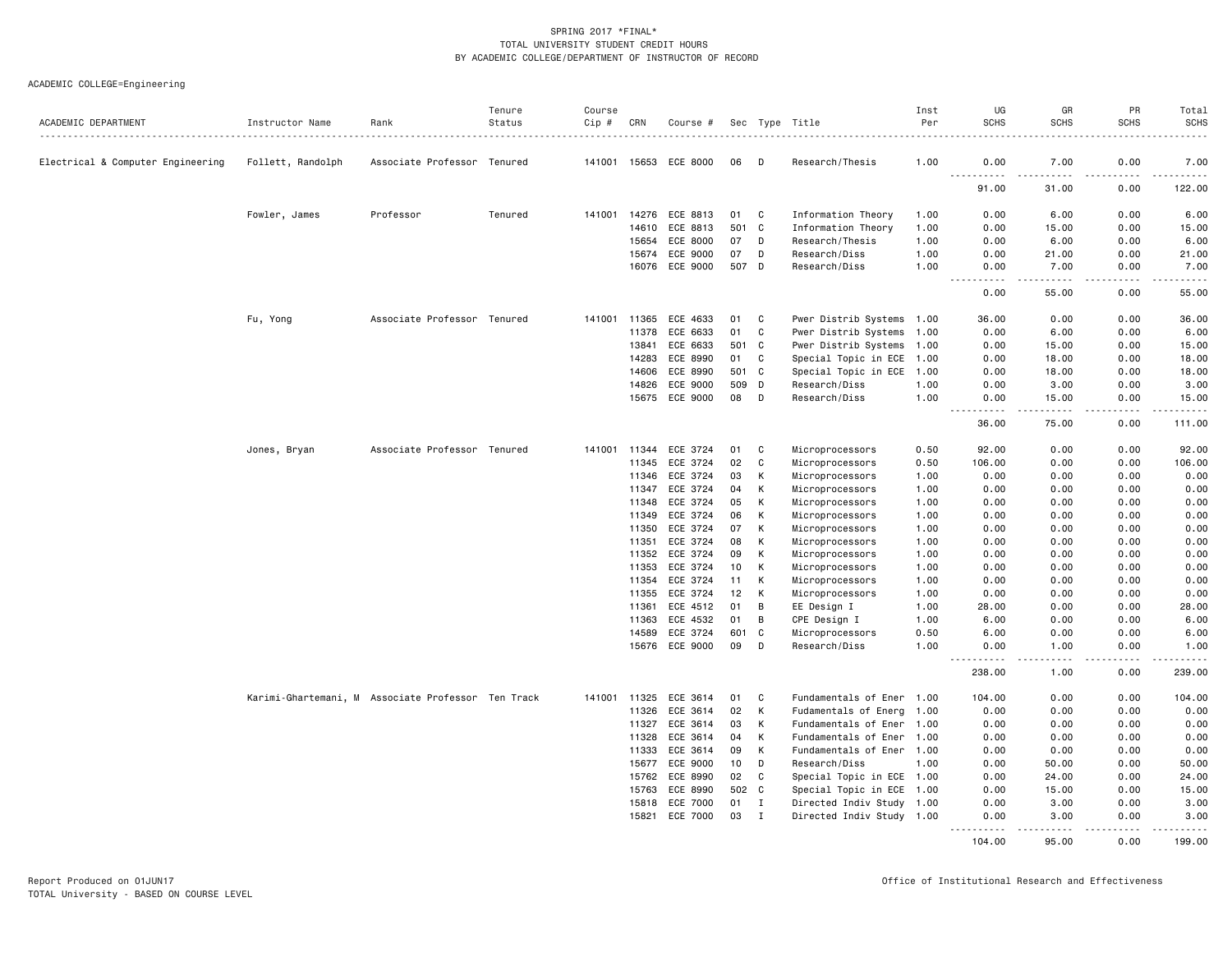# ACADEMIC COLLEGE=Engineering

| ACADEMIC DEPARTMENT               | Instructor Name    | Rank                                               | Tenure<br>Status | Course<br>Cip # | CRN          | Course #             |       |             | Sec Type Title            | Inst<br>Per | UG<br><b>SCHS</b>                  | GR<br><b>SCHS</b>                    | PR<br><b>SCHS</b> | Total<br><b>SCHS</b><br>$\frac{1}{2}$ |
|-----------------------------------|--------------------|----------------------------------------------------|------------------|-----------------|--------------|----------------------|-------|-------------|---------------------------|-------------|------------------------------------|--------------------------------------|-------------------|---------------------------------------|
| Electrical & Computer Engineering | King, Roger        | Professor                                          | Tenured          | 309999          | 16103        | <b>CME 9000</b>      | 03    | D           | Research/Dis              | 1.00        | 0.00                               | 1.00                                 | 0.00              | 1.00                                  |
|                                   |                    |                                                    |                  |                 | 16216        | <b>CME 9000</b>      | 502 D |             | Research/Dis              | 1.00        | 0.00                               | 9.00                                 | 0.00              | 9.00                                  |
|                                   |                    |                                                    |                  |                 |              |                      |       |             |                           |             | 0.00                               | 10.00                                | 0.00              | 10.00                                 |
|                                   |                    | Kluss, Joni Viljami Assistant Professor Ten Track  |                  | 141001 11305    |              | ECE 3413             | 01    | C           | Intro to Electronic       | 1.00        | 249.00                             | 0.00                                 | 0.00              | 249.00                                |
|                                   |                    |                                                    |                  |                 | 15678        | ECE 9000             | 11    | D           | Research/Diss             | 1.00        | 0.00                               | 20.00                                | 0.00              | 20.00                                 |
|                                   |                    |                                                    |                  |                 |              |                      |       |             |                           |             | .<br>$\frac{1}{2}$<br>249.00       | .<br>20.00                           | المستبدا<br>0.00  | .<br>269.00                           |
|                                   | Koshka, Yaroslav   | Professor                                          | Tenured          | 141001          | 11294        | ECE 3213             | 01    | C           | Solid State Electron 1.00 |             | 51.00                              | 0.00                                 | 0.00              | 51.00                                 |
|                                   |                    |                                                    |                  |                 | 16227        | ECE 7000             | 05    | $\mathbf I$ | Directed Indiv Study 1.00 |             | 0.00                               | 3.00                                 | 0.00              | 3.00                                  |
|                                   |                    |                                                    |                  |                 |              |                      |       |             |                           |             | <u>.</u><br>51.00                  | .<br>3.00                            | .<br>0.00         | .<br>54.00                            |
|                                   | Kurum, Mehmet      | Assistant Professor Ten Track                      |                  |                 | 141001 11295 | ECE 3313             | 01    | C           | Electromagnetics I        | 1.00        | 90.00                              | 0.00                                 | 0.00              | 90.00                                 |
|                                   |                    |                                                    |                  |                 | 15680        | ECE 9000             | 13    | D           | Research/Diss             | 1.00        | 0.00                               | 10.00                                | 0.00              | 10.00                                 |
|                                   |                    |                                                    |                  |                 |              |                      |       |             |                           |             | $\sim$ $\sim$ $\sim$<br>.<br>90.00 | $\sim$ $\sim$ $\sim$ $\sim$<br>10.00 | .<br>0.00         | .<br>100.00                           |
|                                   | Mazzola, Michael   | Professor                                          | Tenured          | 140101          | 12084        | GE 3011              | 01    | s           | Engr Entrepreneur Se      | 0.60        | 66.00                              | 0.00                                 | 0.00              | 66.00                                 |
|                                   |                    |                                                    |                  | 141001          | 11362        | ECE 4522             | 01    | B           | EE Design II              | 1.00        | 48.00                              | 0.00                                 | 0.00              | 48.00                                 |
|                                   |                    |                                                    |                  |                 | 11364        | ECE 4542             | 01    | B           | CPE Design II             | 1.00        | 12.00                              | 0.00                                 | 0.00              | 12.00                                 |
|                                   |                    |                                                    |                  |                 | 11366        | ECE 4653             | 01    | C           | Intro to Power Elect 1.00 |             | 39.00                              | 0.00                                 | 0.00              | 39.00                                 |
|                                   |                    |                                                    |                  |                 | 11379        | ECE 6653             | 01    | C           | Intro to Power Elect      | 1.00        | 0.00                               | 9.00                                 | 0.00              | 9.00                                  |
|                                   |                    |                                                    |                  |                 | 13842        | ECE 6653             | 501 C |             | Intro to Power Elect 1.00 |             | 0.00                               | 12.00                                | 0.00              | 12.00                                 |
|                                   |                    |                                                    |                  |                 | 14828        | ECE 9000             | 515 D |             | Research/Diss             | 1.00        | 0.00                               | 1.00                                 | 0.00              | 1.00                                  |
|                                   |                    |                                                    |                  |                 | 15661        | ECE 8000             | 14    | D           | Research/Thesis           | 1.00        | 0.00                               | 7.00                                 | 0.00              | 7.00                                  |
|                                   |                    |                                                    |                  |                 | 15681        | ECE 9000             | 14    | D           | Research/Diss             | 1.00        | 0.00                               | 47.00                                | 0.00              | 47.00                                 |
|                                   |                    |                                                    |                  |                 | 15830        | ECE 7000             | 501 I |             | Directed Indiv Study 1.00 |             | 0.00<br>.                          | 3.00<br>.                            | 0.00<br>.         | 3.00<br>.                             |
|                                   |                    |                                                    |                  |                 |              |                      |       |             |                           |             | 165.00                             | 79.00                                | 0.00              | 244.00                                |
|                                   | Melnychuk, Galyna  | Non-Faculty                                        | Not Applicable   |                 |              | 140101 14712 GE 3813 | 01 C  |             | Challenges Global En 1.00 |             | 60.00                              | 0.00                                 | 0.00              | 60.00                                 |
|                                   |                    |                                                    |                  |                 |              |                      |       |             |                           |             | $ -$<br>.<br>60.00                 | .<br>0.00                            | -----<br>0.00     | .<br>60.00                            |
|                                   |                    | Mohammadi-Aragh, Mah Assistant Professor Ten Track |                  | 140901 11368    |              | ECE 4713             | 01    | C           | Computer Architectur 1.00 |             | 102.00                             | 0.00                                 | 0.00              | 102.00                                |
|                                   |                    |                                                    |                  |                 | 11381        | ECE 6713             | 01    | C           | Computer Architectur 1.00 |             | 0.00                               | 6.00                                 | 0.00              | 6.00                                  |
|                                   |                    |                                                    |                  |                 |              |                      |       |             |                           |             | 102.00                             | 6.00                                 | 0.00              | وعاعات<br>108.00                      |
|                                   | Molen, G. Marshall | Professor                                          | Tenured          | 141001          | 11307        | ECE 3424             | 01    | C           | Intm Electronic Circ 1.00 |             | 164.00                             | 0.00                                 | 0.00              | 164.00                                |
|                                   |                    |                                                    |                  |                 | 11312        | ECE 3424             | 06    | K           | Intm Electronic Circ 1.00 |             | 0.00                               | 0.00                                 | 0.00              | 0.00                                  |
|                                   |                    |                                                    |                  |                 | 11313        | ECE 3424             | 07    | K           | Intm Electronic Circ 1.00 |             | 0.00                               | 0.00                                 | 0.00              | 0.00                                  |
|                                   |                    |                                                    |                  |                 | 11314        | ECE 3424             | 08    | К           | Intm Electronic Circ 1.00 |             | 0.00                               | 0.00                                 | 0.00              | 0.00                                  |
|                                   |                    |                                                    |                  |                 |              | 11316 ECE 3424       | 10    | K           | Intm Electronic Circ 1.00 |             | 0.00<br>.                          | 0.00<br>والمحامر                     | 0.00<br>-----     | 0.00                                  |
|                                   |                    |                                                    |                  |                 |              |                      |       |             |                           |             | 164.00                             | 0.00                                 | 0.00              | 164.00                                |
|                                   | Moorhead, Jane     | Instructor                                         | Non-Ten Track    | 141001          | 11306        | ECE 3413             | 02    | C           | Intro to Electronic       | 1.00        | 273.00                             | 0.00                                 | 0.00              | 273.00                                |
|                                   |                    |                                                    |                  |                 | 11334        | ECE 3714             | 01    | C           | Digital Devices           | 1.00        | 364.00                             | 0.00                                 | 0.00              | 364.00                                |
|                                   |                    |                                                    |                  |                 | 11336        | ECE 3714             | 03    | К           | Digital Devices           | 1.00        | 0.00                               | 0.00                                 | 0.00              | 0.00                                  |
|                                   |                    |                                                    |                  |                 | 11337        | ECE 3714             | 04    | К           | Digital Devices           | 1.00        | 0.00                               | 0.00                                 | 0.00              | 0.00                                  |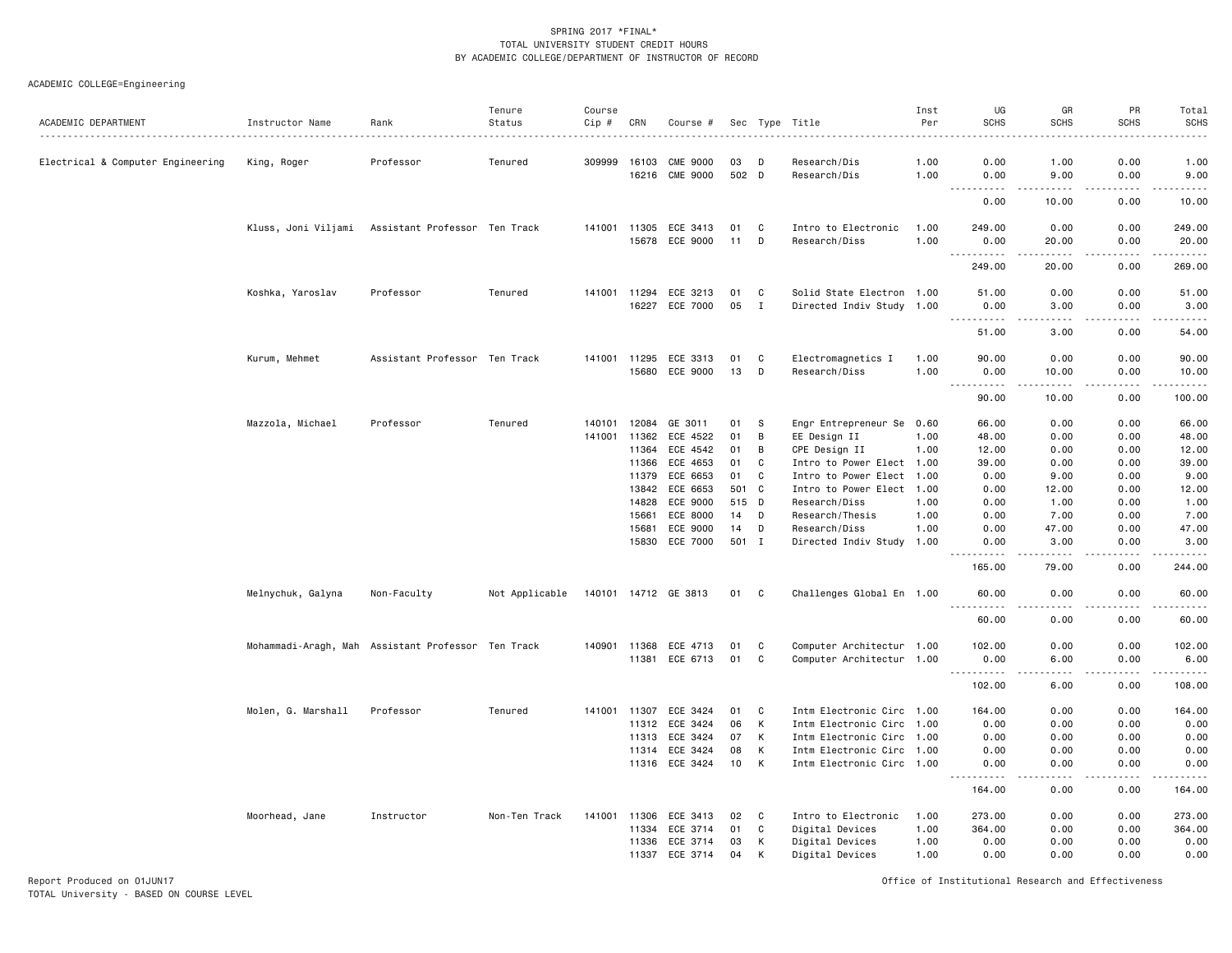ACADEMIC COLLEGE=Engineering

|                                                                             |                                                        |                             | Tenure        | Course |       |                |       |   |                           | Inst | UG                                                                                                                                                                                                                                                                                        | GR              | PR<br><b>SCHS</b>                                                                                                                 | Total<br><b>SCHS</b>                                                                                   |
|-----------------------------------------------------------------------------|--------------------------------------------------------|-----------------------------|---------------|--------|-------|----------------|-------|---|---------------------------|------|-------------------------------------------------------------------------------------------------------------------------------------------------------------------------------------------------------------------------------------------------------------------------------------------|-----------------|-----------------------------------------------------------------------------------------------------------------------------------|--------------------------------------------------------------------------------------------------------|
| ACADEMIC DEPARTMENT                                                         | Instructor Name                                        | Rank                        | Status        | Cip#   | CRN   | Course #       |       |   | Sec Type Title            | Per  | <b>SCHS</b>                                                                                                                                                                                                                                                                               | <b>SCHS</b>     |                                                                                                                                   |                                                                                                        |
| Electrical & Computer Engineering                                           | Moorhead, Jane                                         | Instructor                  | Non-Ten Track | 141001 | 11338 | ECE 3714       | 05    | К | Digital Devices           | 1.00 | 0.00                                                                                                                                                                                                                                                                                      | 0.00            | 0.00                                                                                                                              | 0.00                                                                                                   |
|                                                                             |                                                        |                             |               |        | 11339 | ECE 3714       | 06    | К | Digital Devices           | 1.00 | 0.00                                                                                                                                                                                                                                                                                      | 0.00            | 0.00                                                                                                                              | 0.00                                                                                                   |
|                                                                             |                                                        |                             |               |        | 11343 | ECE 3714       | 10    | K | Digital Devices           | 1.00 | 0.00                                                                                                                                                                                                                                                                                      | 0.00            | 0.00                                                                                                                              | 0.00                                                                                                   |
|                                                                             |                                                        |                             |               |        | 11344 | ECE 3724       | 01    | C | Microprocessors           | 0.50 | 92.00                                                                                                                                                                                                                                                                                     | 0.00            | 0.00                                                                                                                              | 92.00                                                                                                  |
|                                                                             |                                                        |                             |               |        | 11345 | ECE 3724       | 02    | C | Microprocessors           | 0.50 | 106.00<br>$\sim$ $\sim$ $\sim$<br>.                                                                                                                                                                                                                                                       | 0.00            | 0.00<br>$\sim$ $\sim$ $\sim$ $\sim$                                                                                               | 106.00<br>د د د د د                                                                                    |
|                                                                             |                                                        |                             |               |        |       |                |       |   |                           |      | 835.00                                                                                                                                                                                                                                                                                    | 0.00            | 0.00                                                                                                                              | 835.00                                                                                                 |
|                                                                             | Moorhead, Robert                                       | Professor                   | Tenured       | 141001 | 15664 | ECE 8000       | 17    | D | Research/Thesis           | 1.00 | 0.00                                                                                                                                                                                                                                                                                      | 4.00            | 0.00                                                                                                                              | 4.00                                                                                                   |
|                                                                             |                                                        |                             |               |        |       |                |       |   |                           |      | $\frac{1}{2} \left( \frac{1}{2} \right) \left( \frac{1}{2} \right) \left( \frac{1}{2} \right) \left( \frac{1}{2} \right)$<br>$\frac{1}{2} \left( \frac{1}{2} \right) \left( \frac{1}{2} \right) \left( \frac{1}{2} \right) \left( \frac{1}{2} \right) \left( \frac{1}{2} \right)$<br>0.00 | .<br>4.00       | $\frac{1}{2} \left( \frac{1}{2} \right) \left( \frac{1}{2} \right) \left( \frac{1}{2} \right) \left( \frac{1}{2} \right)$<br>0.00 | $- - - - -$<br>4.00                                                                                    |
|                                                                             | Reese, Robert                                          | Associate Professor Tenured |               | 140901 | 11369 | ECE 4743       | 01    | B | Digital Sys Design        | 1.00 | 24.00                                                                                                                                                                                                                                                                                     | 0.00            | 0.00                                                                                                                              | 24.00                                                                                                  |
|                                                                             |                                                        |                             |               |        | 11371 | ECE 4743       | 03    | B | Digital Sys Design        | 1.00 | 30.00                                                                                                                                                                                                                                                                                     | 0.00            | 0.00                                                                                                                              | 30.00                                                                                                  |
|                                                                             |                                                        |                             |               |        | 11384 | ECE 6743       | 03    | B | Digital Sys Design        | 1.00 | 0.00                                                                                                                                                                                                                                                                                      | 6.00            | 0.00                                                                                                                              | 6.00                                                                                                   |
|                                                                             |                                                        |                             |               |        | 14608 | ECE 6743       | 501   | B | Digital Sys Design        | 1.00 | 0.00                                                                                                                                                                                                                                                                                      | 9.00            | 0.00                                                                                                                              | 9.00                                                                                                   |
|                                                                             |                                                        |                             |               | 141001 | 11356 | ECE 4263       | 01    | B | Prin of VLSI Design       | 1.00 | 27.00                                                                                                                                                                                                                                                                                     | 0.00            | 0.00                                                                                                                              | 27.00                                                                                                  |
|                                                                             |                                                        |                             |               |        | 15685 | ECE 9000       | 18    | D | Research/Diss             | 1.00 | 0.00<br>$\frac{1}{2} \left( \frac{1}{2} \right) \left( \frac{1}{2} \right) \left( \frac{1}{2} \right) \left( \frac{1}{2} \right) \left( \frac{1}{2} \right)$                                                                                                                              | 13.00           | 0.00<br>.                                                                                                                         | 13,00<br>. <u>.</u>                                                                                    |
|                                                                             |                                                        |                             |               |        |       |                |       |   |                           |      | 81.00                                                                                                                                                                                                                                                                                     | 28.00           | 0.00                                                                                                                              | 109.00                                                                                                 |
|                                                                             | Shivakumaraiah, Loke Clinical Assist Pro Non-Ten Track |                             |               | 141001 | 14095 | ECE 1002       | 601 B |   | Intro to ECE              | 0.50 | 8.00                                                                                                                                                                                                                                                                                      | 0.00            | 0.00                                                                                                                              | 8.00                                                                                                   |
|                                                                             |                                                        |                             |               |        | 14589 | ECE 3724       | 601 C |   | Microprocessors           | 0.50 | 6.00                                                                                                                                                                                                                                                                                      | 0.00            | 0.00                                                                                                                              | 6.00                                                                                                   |
|                                                                             |                                                        |                             |               |        | 14590 | ECE 3413       | 601 C |   | Intro to Electronic       | 1.00 | 75.00                                                                                                                                                                                                                                                                                     | 0.00            | 0.00                                                                                                                              | 75.00                                                                                                  |
|                                                                             |                                                        |                             |               |        |       | 14591 ECE 3724 | 602 K |   | Microprocessors           | 1.00 | 0.00<br>$- - -$<br>$\frac{1}{2} \left( \frac{1}{2} \right) \left( \frac{1}{2} \right) \left( \frac{1}{2} \right) \left( \frac{1}{2} \right)$                                                                                                                                              | 0.00<br>.       | 0.00<br>.                                                                                                                         | 0.00<br>$- - - - -$                                                                                    |
|                                                                             |                                                        |                             |               |        |       |                |       |   |                           |      | 89.00                                                                                                                                                                                                                                                                                     | 0.00            | 0.00                                                                                                                              | 89.00                                                                                                  |
|                                                                             | Winton, Raymond                                        | Professor                   | Tenured       | 141001 | 14280 | ECE 4273       | 01    | C | Microelec Device Des 1.00 |      | 15.00                                                                                                                                                                                                                                                                                     | 0.00            | 0.00                                                                                                                              | 15.00                                                                                                  |
|                                                                             |                                                        |                             |               |        | 14281 | ECE 6273       | 01    | C | Microelec Device De       | 1.00 | 0.00                                                                                                                                                                                                                                                                                      | 3.00            | 0.00                                                                                                                              | 3.00                                                                                                   |
|                                                                             |                                                        |                             |               |        | 14282 | ECE 8223       | 01    | C | Analog Ic Design          | 1.00 | 0.00                                                                                                                                                                                                                                                                                      | 9.00<br>- - - - | 0.00<br>.                                                                                                                         | 9.00<br>-----                                                                                          |
|                                                                             |                                                        |                             |               |        |       |                |       |   |                           |      | .<br>15.00                                                                                                                                                                                                                                                                                | 12.00           | 0.00                                                                                                                              | 27.00                                                                                                  |
|                                                                             | Younan, Nicolas                                        | Professor                   | Tenured       | 141001 | 14820 | ECE 8000       | 521   | D | Research/Thesis           | 1.00 | 0.00                                                                                                                                                                                                                                                                                      | 1.00            | 0.00                                                                                                                              | 1.00                                                                                                   |
|                                                                             |                                                        |                             |               |        | 14829 | ECE 9000       | 521 D |   | Research/Diss             | 1.00 | 0.00                                                                                                                                                                                                                                                                                      | 1.00            | 0.00<br>.                                                                                                                         | 1.00<br>-----                                                                                          |
|                                                                             |                                                        |                             |               |        |       |                |       |   |                           |      | -----<br>0.00                                                                                                                                                                                                                                                                             | 2.00            | 0.00                                                                                                                              | $\frac{1}{2} \left( \frac{1}{2} \right) \left( \frac{1}{2} \right) \left( \frac{1}{2} \right)$<br>2.00 |
| ----------------------------------                                          |                                                        |                             |               |        |       |                |       |   |                           |      | ==========                                                                                                                                                                                                                                                                                | ==========      | ==========                                                                                                                        |                                                                                                        |
| Electrical & Computer Engineering<br>====================================== |                                                        |                             |               |        |       |                |       |   |                           |      | 2828.00                                                                                                                                                                                                                                                                                   | 769.00          | 0.00                                                                                                                              | 3597.00                                                                                                |
|                                                                             |                                                        |                             |               |        |       |                |       |   |                           |      |                                                                                                                                                                                                                                                                                           |                 |                                                                                                                                   |                                                                                                        |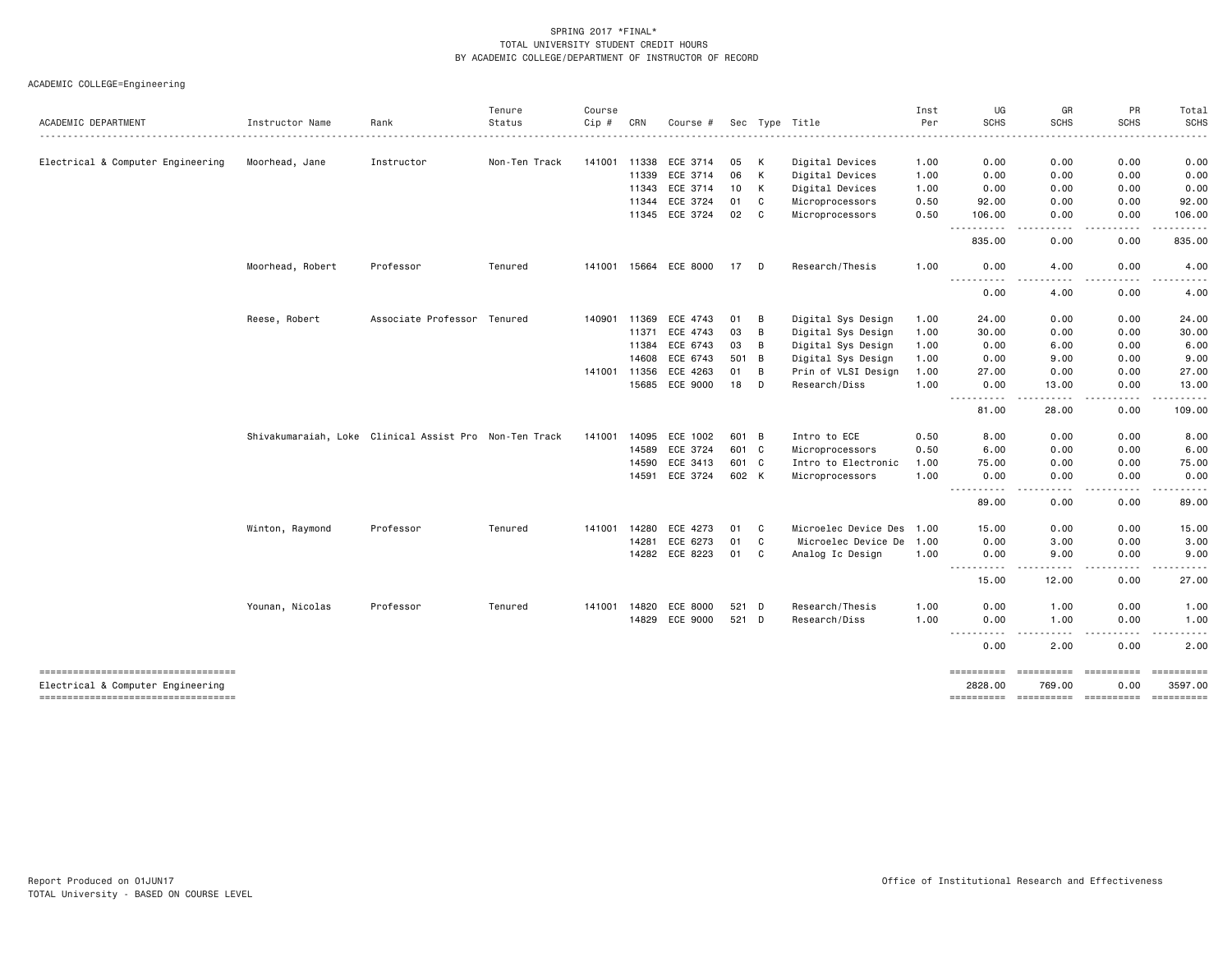ACADEMIC COLLEGE=Engineering

|                                  |                                        |                                   | Tenure         | Course |                |                       |          |        |                                      | Inst         | UG                                                                                                                                                           | GR                                                                                                                                                           | PR                | Total           |
|----------------------------------|----------------------------------------|-----------------------------------|----------------|--------|----------------|-----------------------|----------|--------|--------------------------------------|--------------|--------------------------------------------------------------------------------------------------------------------------------------------------------------|--------------------------------------------------------------------------------------------------------------------------------------------------------------|-------------------|-----------------|
| ACADEMIC DEPARTMENT              | Instructor Name                        | Rank                              | Status         | Cip #  | CRN            | Course #              |          |        | Sec Type Title                       | Per          | <b>SCHS</b>                                                                                                                                                  | <b>SCHS</b>                                                                                                                                                  | <b>SCHS</b>       | <b>SCHS</b>     |
|                                  |                                        |                                   |                |        |                |                       |          |        |                                      |              |                                                                                                                                                              |                                                                                                                                                              |                   |                 |
| Industrial & Systems Engineering | Bian, Linkan                           | Assistant Professor Ten Track     |                | 143501 | 14701          | IE 9000               | 501      | D      | Research/DIss                        | 1.00         | 0.00                                                                                                                                                         | 6.00                                                                                                                                                         | 0.00              | 6.00            |
|                                  |                                        |                                   |                |        | 15148          | IE 8000               | 01       | D      | Research / Thesis                    | 1.00         | 0.00                                                                                                                                                         | 7.00                                                                                                                                                         | 0.00              | 7.00            |
|                                  |                                        |                                   |                |        | 15156<br>15271 | IE 9000<br>IE 8990    | 01<br>01 | D<br>C | Research/DIss<br>Special Topic In IE | 1.00<br>1.00 | 0.00<br>0.00                                                                                                                                                 | 6.00<br>9.00                                                                                                                                                 | 0.00<br>0.00      | 6.00<br>9.00    |
|                                  |                                        |                                   |                |        | 15320          | IE 8990               | 501      | C      | Special Topic In IE                  | 1.00         | 0.00                                                                                                                                                         | 9.00                                                                                                                                                         | 0.00              | 9.00            |
|                                  |                                        |                                   |                | 270301 | 12457          | IE 4623               | 01       | C      | Eng Statistics II                    | 1.00         | 126.00                                                                                                                                                       | 0.00                                                                                                                                                         | 0.00              | 126.00          |
|                                  |                                        |                                   |                |        | 12470          | IE 6623               | 01       | C      | Eng Statistics II                    | 1.00         | 0.00                                                                                                                                                         | 33.00                                                                                                                                                        | 0.00              | 33.00           |
|                                  |                                        |                                   |                |        | 13999          | IE 6623               | 501      | C      | Eng Statistics II                    | 1.00         | 0.00                                                                                                                                                         | 36.00                                                                                                                                                        | 0.00              | 36.00           |
|                                  |                                        |                                   |                |        | 15624          | IE 4623               | 501 C    |        | Eng Statistics II                    | 1.00         | 3.00                                                                                                                                                         | 0.00                                                                                                                                                         | 0.00              | 3.00            |
|                                  |                                        |                                   |                |        |                |                       |          |        |                                      |              | .<br>129.00                                                                                                                                                  | 106.00                                                                                                                                                       | 0.00              | 235.00          |
|                                  | Bostick, Lisa                          | Lecturer                          | Non-Ten Track  |        | 151302 11487   | EG 1142               | 01       | C      | Engineering Graphics 1.00            |              | 76.00                                                                                                                                                        | 0.00                                                                                                                                                         | 0.00              | 76.00           |
|                                  |                                        |                                   |                |        |                | 11488 EG 1143         | 01       | B      | Graphic Com                          | 1.00         | 171.00                                                                                                                                                       | 0.00                                                                                                                                                         | 0.00              | 171.00          |
|                                  |                                        |                                   |                |        |                |                       |          |        |                                      |              | $\frac{1}{2}$<br>.<br>247.00                                                                                                                                 | $\sim$ $\sim$ $\sim$ $\sim$<br>0.00                                                                                                                          | المستبدا<br>0.00  | -----<br>247.00 |
|                                  | Bullington, Stanley                    | Professor                         | Tenured        |        |                | 142701 12461 IE 4915  | 01       | C      | Design Of Ind Sys                    | 1.00         | 150.00                                                                                                                                                       | 0.00                                                                                                                                                         | 0.00              | 150.00          |
|                                  |                                        |                                   |                |        | 12462          | IE 4915               | 02       | K      | Design Of Ind Sys                    | 1.00         | 0.00                                                                                                                                                         | 0.00                                                                                                                                                         | 0.00              | 0.00            |
|                                  |                                        |                                   |                | 143501 | 14600          | IE 8333               | 501      | C      | Prod Control Sys II                  | 1.00         | 0.00                                                                                                                                                         | 24.00                                                                                                                                                        | 0.00              | 24.00           |
|                                  |                                        |                                   |                |        | 14702          | IE 9000               | 502      | D      | Research/DIss                        | 1.00         | 0.00                                                                                                                                                         | 1.00                                                                                                                                                         | 0.00              | 1.00            |
|                                  |                                        |                                   |                |        | 15157          | IE 9000               | 02       | D      | Research/DIss                        | 1.00         | 0.00<br>$\frac{1}{2} \left( \frac{1}{2} \right) \left( \frac{1}{2} \right) \left( \frac{1}{2} \right) \left( \frac{1}{2} \right) \left( \frac{1}{2} \right)$ | 1.00<br>$\frac{1}{2} \left( \frac{1}{2} \right) \left( \frac{1}{2} \right) \left( \frac{1}{2} \right) \left( \frac{1}{2} \right) \left( \frac{1}{2} \right)$ | 0.00<br>.         | 1.00<br>.       |
|                                  |                                        |                                   |                |        |                |                       |          |        |                                      |              | 150.00                                                                                                                                                       | 26.00                                                                                                                                                        | 0.00              | 176.00          |
|                                  | Burch, Reuben                          | Assistant Professor Ten Track     |                | 143501 |                | 14315 IE 8153         | 01       | C      | Cognitive Engr                       | 1.00         | 0.00                                                                                                                                                         | 36.00                                                                                                                                                        | 0.00              | 36.00           |
|                                  |                                        |                                   |                |        | 14599          | IE 8153               | 501      | C      | Cognitive Engr                       | 1.00         | 0.00                                                                                                                                                         | 21.00                                                                                                                                                        | 0.00              | 21.00           |
|                                  |                                        |                                   |                |        | 14703          | IE 9000               | 503      | D      | Research/DIss                        | 1.00         | 0.00                                                                                                                                                         | 1.00                                                                                                                                                         | 0.00              | 1.00            |
|                                  |                                        |                                   |                |        | 15150          | IE 8000               | 03       | D      | Research / Thesis                    | 1.00         | 0.00                                                                                                                                                         | 6.00                                                                                                                                                         | 0.00              | 6.00            |
|                                  |                                        |                                   |                |        |                | 15158 IE 9000         | 03       | D      | Research/DIss                        | 1.00         | 0.00<br>المتمام المنا<br>$- - -$                                                                                                                             | 3.00<br>.                                                                                                                                                    | 0.00<br>.         | 3.00<br>.       |
|                                  |                                        |                                   |                |        |                |                       |          |        |                                      |              | 0.00                                                                                                                                                         | 67.00                                                                                                                                                        | 0.00              | 67.00           |
|                                  | Dendy, Robert                          | Non-Employee                      | Not Applicable |        |                | 151302 11489 EG 1143  | 03       | B      | Graphic Com                          | 1.00         | 126.00<br>$\sim$ $\sim$ $\sim$<br>.                                                                                                                          | 0.00<br>.                                                                                                                                                    | 0.00<br>$- - - -$ | 126.00<br>.     |
|                                  |                                        |                                   |                |        |                |                       |          |        |                                      |              | 126.00                                                                                                                                                       | 0.00                                                                                                                                                         | 0.00              | 126.00          |
|                                  | Green, Robert                          | Non-Faculty                       | Not Applicable | 143501 | 12453          | IE 4513               | 01       | C      | Engineering Admin                    | 1.00         | 138.00                                                                                                                                                       | 0.00                                                                                                                                                         | 0.00              | 138.00          |
|                                  |                                        |                                   |                |        | 12464          | IE 6513               | 01       | C      | Engineering Admin                    | 1.00         | 0.00                                                                                                                                                         | 15.00                                                                                                                                                        | 0.00              | 15.00           |
|                                  |                                        |                                   |                |        | 451001 14878   | PS 4990               | 01       | C      | Special Topic In PS                  | 0.50         | 18.00                                                                                                                                                        | 0.00                                                                                                                                                         | 0.00              | 18.00           |
|                                  |                                        |                                   |                |        | 15195          | PS 6990               | 01       | C      | Special Topic In PS                  | 0.50         | 0.00                                                                                                                                                         | 1.50                                                                                                                                                         | 0.00              | 1.50            |
|                                  |                                        |                                   |                |        |                | 521003 11828 EXL 1191 | 02       | E      | Leadership Internshi 1.00            |              | 3.00<br><u>.</u>                                                                                                                                             | 0.00                                                                                                                                                         | 0.00              | 3.00<br>.       |
|                                  |                                        |                                   |                |        |                |                       |          |        |                                      |              | 159.00                                                                                                                                                       | 16.50                                                                                                                                                        | 0.00              | 175.50          |
|                                  | Hamilton, Michael                      | Research Assist Pro Non-Ten Track |                |        |                | 309999 16136 CME 9000 | 501 D    |        | Research/Dis                         | 1.00         | 0.00                                                                                                                                                         | 1.00                                                                                                                                                         | 0.00              | 1.00            |
|                                  |                                        |                                   |                |        |                |                       |          |        |                                      |              | 0.00                                                                                                                                                         | 1.00                                                                                                                                                         | 0.00              | 1.00            |
|                                  | Hill, Eric                             | Non-Faculty                       | Not Applicable |        |                | 140101 12084 GE 3011  | 01       | - S    | Engr Entrepreneur Se 0.40            |              | 44.00                                                                                                                                                        | 0.00                                                                                                                                                         | 0.00              | 44.00           |
|                                  |                                        |                                   |                |        |                |                       |          |        |                                      |              | 44.00                                                                                                                                                        | 0.00                                                                                                                                                         | 0.00              | 44.00           |
|                                  | Jafari Marandi, Ruho Grad Teach Assist |                                   | Non-Ten Track  |        |                | 143501 12452 IE 3913  | 01       | C      | Engr Economy I                       | 1.00         | 825.00                                                                                                                                                       | 0.00                                                                                                                                                         | 0.00              | 825.00          |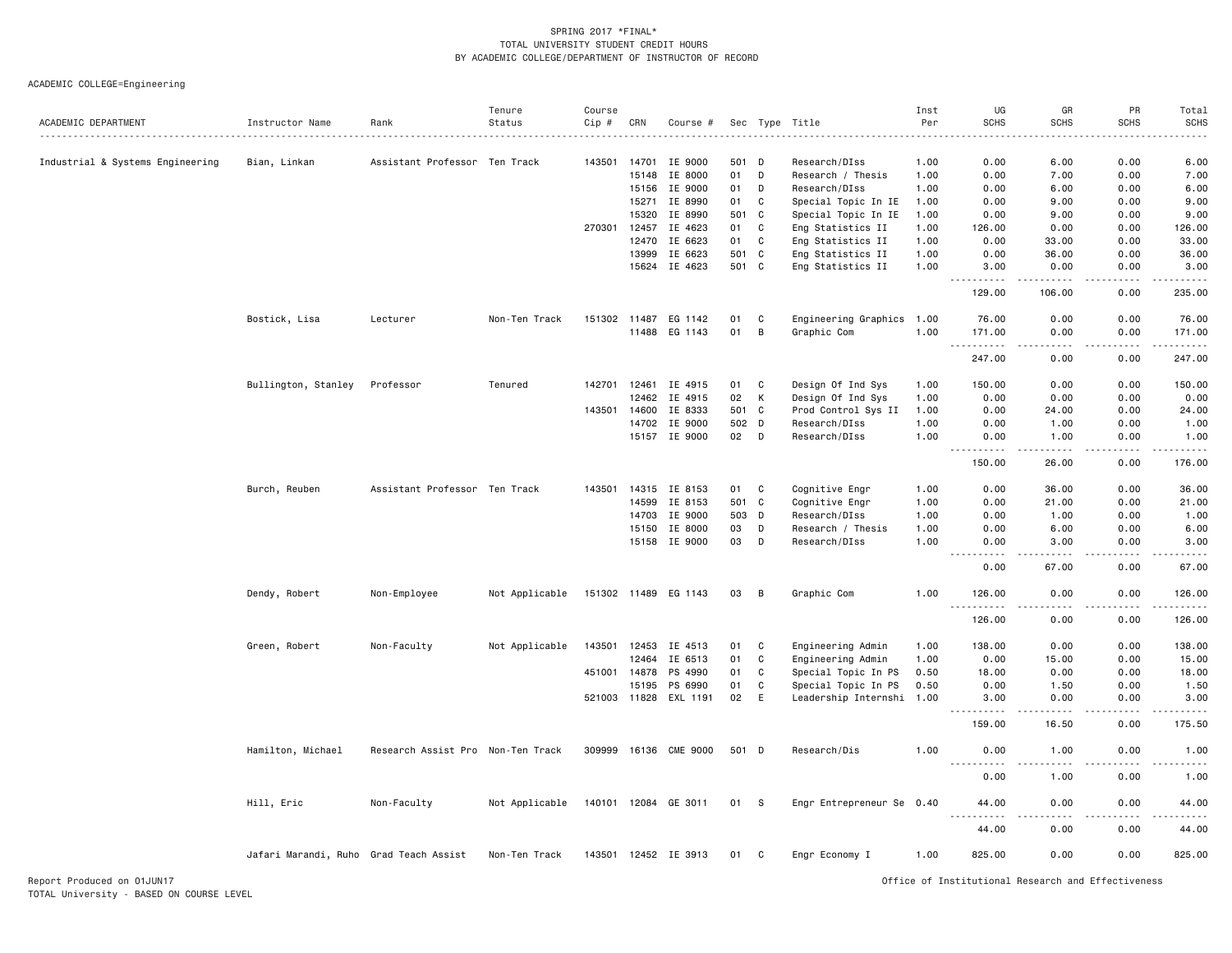|  | ACADEMIC COLLEGE=Engineering |  |
|--|------------------------------|--|
|--|------------------------------|--|

| ACADEMIC DEPARTMENT<br>Instructor Name<br>Rank<br>Status<br>Cip #<br>CRN<br>Course #<br>Sec Type Title                      |                                | <b>SCHS</b><br>Per                     | <b>SCHS</b><br>.     | <b>SCHS</b> | <b>SCHS</b>   |
|-----------------------------------------------------------------------------------------------------------------------------|--------------------------------|----------------------------------------|----------------------|-------------|---------------|
|                                                                                                                             |                                | <u>.</u>                               |                      | <u>.</u>    |               |
|                                                                                                                             |                                | 825.00                                 | 0.00                 | 0.00        | 825.00        |
| Industrial & Systems Engineering<br>Assistant Professor Ten Track<br>12454<br>IE 4543<br>Jaradat, Raed<br>143501<br>01<br>C | Logistics Engineerin 1.00      | 93.00                                  | 0.00                 | 0.00        | 93.00         |
| 12466<br>IE 6543<br>01<br>C                                                                                                 | Logistics Engineerin 1.00      | 0.00                                   | 18.00                | 0.00        | 18.00         |
| 13997<br>IE 6543<br>501 C                                                                                                   | Logistics Engineerin           | 1.00<br>0.00                           | 12.00                | 0.00        | 12.00         |
| IE 9000<br>504 D<br>14704                                                                                                   | Research/DIss                  | 0.00<br>1.00                           | 3.00                 | 0.00        | 3.00          |
| IE 9000<br>15159<br>04<br>D                                                                                                 | Research/DIss                  | 0.00<br>1.00                           | 3.00                 | 0.00        | 3.00          |
| 16320 IE 7000<br>04<br>$\mathbf I$                                                                                          | Directed Indiv Study 1.00      | 0.00                                   | 3.00                 | 0.00        | 3.00          |
|                                                                                                                             |                                | .<br>93.00                             | -----<br>39.00       | 0.00        | 132.00        |
| Ma, Junfeng<br>Assistant Professor Ten Track<br>143501<br>14316 IE 6533<br>01<br>C                                          | Project Mgt                    | 0.00<br>1.00                           | 27.00                | 0.00        | 27.00         |
| IE 4533<br>01<br>C<br>14317                                                                                                 | Project Mgt                    | 1.00<br>60.00                          | 0.00                 | 0.00        | 60.00         |
| 14597 IE 6533<br>501 C                                                                                                      | Project Mgt                    | 1.00<br>0.00                           | 84.00                | 0.00        | 84.00         |
|                                                                                                                             |                                | . <b>.</b><br>60.00                    | .<br>111.00          | .<br>0.00   | .<br>171.00   |
| Marufuzzaman, Mohamm Assistant Professor Ten Track<br>12474<br>141701<br>IE 6934<br>01<br>B                                 | Info Systems for IE            | 1.00<br>0.00                           | 24.00                | 0.00        | 24.00         |
| 143501<br>12463<br>IE 4934<br>01<br>B                                                                                       | Info Systems for IE            | 1.00<br>148.00                         | 0.00                 | 0.00        | 148.00        |
| 14696<br>IE 8000<br>506<br>D                                                                                                | Research / Thesis              | 1.00<br>0.00                           | 5.00                 | 0.00        | 5.00          |
| 15152<br>IE 8000<br>05<br>D                                                                                                 | Research / Thesis              | 0.00<br>1.00                           | 3.00                 | 0.00        | 3.00          |
| IE 9000<br>06<br>D<br>15161                                                                                                 | Research/DIss                  | 0.00<br>1.00                           | 21.00                | 0.00        | 21.00         |
| IE 7000<br>15720<br>01<br>Ι.                                                                                                | Directed Indiv Study           | 1.00<br>0.00                           | 3.00                 | 0.00        | 3.00          |
| IE 7000<br>02<br>$\mathbf{I}$<br>15721                                                                                      | Directed Indiv Study 1.00      | 0.00                                   | 3.00                 | 0.00        | 3.00          |
| 15722 IE 7000<br>03<br>$\mathbf{I}$                                                                                         | Directed Indiv Study 1.00      | 0.00                                   | 3.00                 | 0.00        | 3.00          |
|                                                                                                                             |                                | $\frac{1}{2}$<br>$- - - - -$<br>148.00 | $- - - - -$<br>62.00 | .<br>0.00   | 210.00        |
| Assistant Professor Ten Track                                                                                               |                                |                                        |                      |             |               |
| Medal, Hugh<br>143501<br>14762<br>IE 9000<br>507 D<br>15162<br>IE 9000<br>07<br>D                                           | Research/DIss<br>Research/DIss | 1.00<br>0.00<br>1.00<br>0.00           | 19.00<br>6.00        | 0.00        | 19.00<br>6.00 |
|                                                                                                                             |                                |                                        |                      | 0.00        |               |
| 270101 12458<br>IE 4733<br>C<br>01                                                                                          | Linear Programming I 1.00      | 147.00                                 | 0.00                 | 0.00        | 147.00        |
| $\mathbf c$<br>12471<br>IE 6733<br>01                                                                                       | Linear Programming I           | 0.00<br>1.00                           | 3.00                 | 0.00        | 3.00          |
| MA 4733<br>12692<br>01<br>C                                                                                                 | Linear Programming             | 1.00<br>48.00                          | 0.00                 | 0.00        | 48.00         |
| MA 6733<br>01<br>C<br>12697<br>501 C                                                                                        | Linear Programming             | 0.00<br>1.00                           | 3.00                 | 0.00        | 3.00          |
| 14000 IE 6733                                                                                                               | Linear Programming I 1.00      | 0.00<br>$- - - - -$                    | 12.00<br>$- - - - -$ | 0.00<br>.   | 12.00<br>.    |
|                                                                                                                             |                                | 195.00                                 | 43.00                | 0.00        | 238.00        |
| Purnell, Raymond<br>Non-Employee<br>Not Applicable<br>142701<br>12460<br>IE 4773<br>01<br>C                                 | Sys Simulation I               | 1.00<br>66.00                          | 0.00                 | 0.00        | 66.00         |
| IE 6773<br>01<br>C<br>12473                                                                                                 | Sys Simulation I               | 0.90<br>0.00                           | 18.90                | 0.00        | 18.90         |
| 14598 IE 6773<br>501 C                                                                                                      | Sys Simulation I               | 1.00<br>0.00                           | 30.00                | 0.00        | 30.00         |
|                                                                                                                             |                                | ----<br>66.00                          | 48.90                | 0.00        | 114.90        |
| Professor<br>Reeves, Kari<br>Tenured<br>143501<br>15385<br>IE 8000<br>09<br>D                                               | Research / Thesis              | 1.00<br>0.00                           | 17.00                | 0.00        | 17.00         |
| 15386<br>IE 9000<br>10<br>D                                                                                                 | Research/DIss                  | 0.00<br>1.00                           | 4.00                 | 0.00        | 4.00          |
| IE 9000<br>511 D<br>15460                                                                                                   | Research/DIss                  | 0.00<br>1.00                           | 11.00                | 0.00        | 11.00         |
| 16213 IE 7000<br>501 I                                                                                                      | Directed Indiv Study           | 1.00<br>0.00                           | 1.00                 | 0.00        | 1.00          |
|                                                                                                                             |                                | .<br>0.00                              | $- - - - -$<br>33.00 | 0.00        | 33.00         |
| Seab, Joshua<br>Non-Employee<br>Not Applicable<br>143501 14586 IE 3913<br>601 C                                             | Engr Economy I                 | 1.00<br>48.00                          | 0.00                 | 0.00        | 48.00         |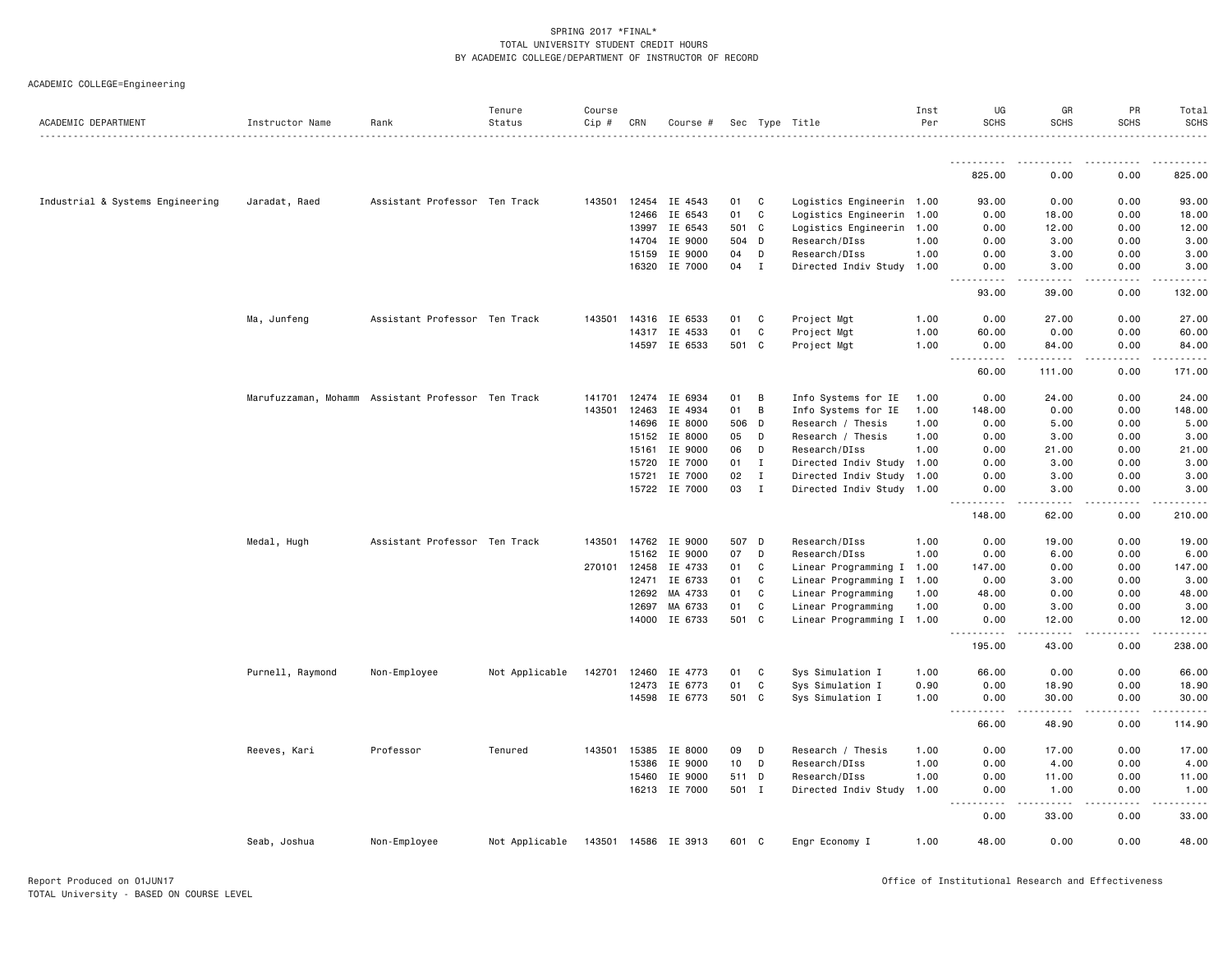| ACADEMIC COLLEGE=Engineering |  |  |  |  |
|------------------------------|--|--|--|--|
|------------------------------|--|--|--|--|

| ACADEMIC DEPARTMENT                                                      | Instructor Name     | Rank                          | Tenure<br>Status | Course<br>Cip# | CRN   | Course #      | Sec   |              | Tvpe Title                | Inst<br>Per | UG<br><b>SCHS</b>                  | GR<br><b>SCHS</b>                                                                                                                                                                                                                                                                                                                                                                                                                                                                   | <b>PR</b><br><b>SCHS</b> | Total<br><b>SCHS</b><br><u>.</u> |
|--------------------------------------------------------------------------|---------------------|-------------------------------|------------------|----------------|-------|---------------|-------|--------------|---------------------------|-------------|------------------------------------|-------------------------------------------------------------------------------------------------------------------------------------------------------------------------------------------------------------------------------------------------------------------------------------------------------------------------------------------------------------------------------------------------------------------------------------------------------------------------------------|--------------------------|----------------------------------|
|                                                                          |                     |                               |                  |                |       |               |       |              |                           |             |                                    |                                                                                                                                                                                                                                                                                                                                                                                                                                                                                     |                          |                                  |
|                                                                          |                     |                               |                  |                |       |               |       |              |                           |             | 48.00                              | 0.00                                                                                                                                                                                                                                                                                                                                                                                                                                                                                | 0.00                     | 48.00                            |
| Industrial & Systems Engineering                                         | Smith, Brian        | Assistant Professor Ten Track |                  | 142701         |       | 14313 IE 8583 | 01 C  |              | Enterprise Systems E 1.00 |             | 0.00                               | 30.00                                                                                                                                                                                                                                                                                                                                                                                                                                                                               | 0.00                     | 30.00                            |
|                                                                          |                     |                               |                  |                | 14601 | IE 8583       | 501 C |              | Enterprise Systems E 1.00 |             | 0.00                               | 54.00                                                                                                                                                                                                                                                                                                                                                                                                                                                                               | 0.00                     | 54.00                            |
|                                                                          |                     |                               |                  | 143501         | 12450 | IE 3323       | 01 C  |              | Mfg Processes             | 1.00        | 36.00                              | 0.00                                                                                                                                                                                                                                                                                                                                                                                                                                                                                | 0.00                     | 36.00                            |
|                                                                          |                     |                               |                  |                | 12451 | IE 3323       | 02    | K            | Mfg Processes             | 1.00        | 0.00                               | 0.00                                                                                                                                                                                                                                                                                                                                                                                                                                                                                | 0.00                     | 0.00                             |
|                                                                          |                     |                               |                  |                | 14698 | IE 8000       | 508 D |              | Research / Thesis         | 1.00        | 0.00                               | 4.00                                                                                                                                                                                                                                                                                                                                                                                                                                                                                | 0.00                     | 4.00                             |
|                                                                          |                     |                               |                  |                |       | 14763 IE 9000 | 508 D |              | Research/DIss             | 1.00        | 0.00                               | 4.00                                                                                                                                                                                                                                                                                                                                                                                                                                                                                | 0.00                     | 4.00                             |
|                                                                          |                     |                               |                  |                |       | 15154 IE 8000 | 07    | D            | Research / Thesis         | 1.00        | 0.00                               | 3.00                                                                                                                                                                                                                                                                                                                                                                                                                                                                                | 0.00                     | 3.00                             |
|                                                                          |                     |                               |                  |                |       | 15163 IE 9000 | 08    | D            | Research/DIss             | 1.00        | 0.00                               | 12.00                                                                                                                                                                                                                                                                                                                                                                                                                                                                               | 0.00                     | 12.00                            |
|                                                                          |                     |                               |                  |                |       |               |       |              |                           |             | $\frac{1}{2}$<br>$\cdots$<br>36.00 | 107.00                                                                                                                                                                                                                                                                                                                                                                                                                                                                              | . <b>.</b> .<br>0.00     | 143.00                           |
|                                                                          | Strawderman, Lesley | Associate Professor Tenured   |                  | 143501         | 14764 | IE 9000       | 509 D |              | Research/DIss             | 1.00        | 0.00                               | 6.00                                                                                                                                                                                                                                                                                                                                                                                                                                                                                | 0.00                     | 6.00                             |
|                                                                          |                     |                               |                  |                |       | 15155 IE 8000 | 08    | D            | Research / Thesis         | 1.00        | 0.00                               | 4.00                                                                                                                                                                                                                                                                                                                                                                                                                                                                                | 0.00                     | 4.00                             |
|                                                                          |                     |                               |                  |                | 15164 | IE 9000       | 09    | D            | Research/DIss             | 1.00        | 0.00                               | 12.00                                                                                                                                                                                                                                                                                                                                                                                                                                                                               | 0.00                     | 12.00                            |
|                                                                          |                     |                               |                  | 270301         | 12456 | IE 4613       | 01    | - C          | Eng Statistics I          | 1.00        | 546.00                             | 0.00                                                                                                                                                                                                                                                                                                                                                                                                                                                                                | 0.00                     | 546.00                           |
|                                                                          |                     |                               |                  |                |       | 12469 IE 6613 | 01    | $\mathbf{C}$ | Eng Statistics I          | 1.00        | 0.00                               | 18.00                                                                                                                                                                                                                                                                                                                                                                                                                                                                               | 0.00                     | 18.00                            |
|                                                                          |                     |                               |                  |                |       |               |       |              |                           |             | 546.00                             | 40.00                                                                                                                                                                                                                                                                                                                                                                                                                                                                               | .<br>0.00                | 586.00                           |
|                                                                          | Usher, John         | Professor                     | Tenured          | 142701         | 12473 | IE 6773       | 01 C  |              | Sys Simulation I          | 0.10        | 0.00                               | 2.10                                                                                                                                                                                                                                                                                                                                                                                                                                                                                | 0.00                     | 2.10                             |
|                                                                          |                     |                               |                  | 143501         |       | 14765 IE 9000 | 510 D |              | Research/DIss             | 1.00        | 0.00                               | 1.00                                                                                                                                                                                                                                                                                                                                                                                                                                                                                | 0.00                     | 1.00                             |
|                                                                          |                     |                               |                  |                |       |               |       |              |                           |             | .<br>0.00                          | 3.10                                                                                                                                                                                                                                                                                                                                                                                                                                                                                | 0.00                     | 3.10                             |
| ====================================                                     |                     |                               |                  |                |       |               |       |              |                           |             | ==========                         |                                                                                                                                                                                                                                                                                                                                                                                                                                                                                     |                          | <b>Expressed</b>                 |
| Industrial & Systems Engineering<br>==================================== |                     |                               |                  |                |       |               |       |              |                           |             | 2872.00<br>==========              | 703.50<br>$\begin{minipage}{0.03\textwidth} \begin{tabular}{@{}l@{}} \multicolumn{3}{c}{\textbf{1}} & \multicolumn{3}{c}{\textbf{1}} & \multicolumn{3}{c}{\textbf{1}} & \multicolumn{3}{c}{\textbf{1}} & \multicolumn{3}{c}{\textbf{1}} & \multicolumn{3}{c}{\textbf{1}} & \multicolumn{3}{c}{\textbf{1}} & \multicolumn{3}{c}{\textbf{1}} & \multicolumn{3}{c}{\textbf{1}} & \multicolumn{3}{c}{\textbf{1}} & \multicolumn{3}{c}{\textbf{1}} & \multicolumn{3}{c}{\textbf{1}} & \$ | 0.00                     | 3575.50<br><b>Expressed</b>      |
|                                                                          |                     |                               |                  |                |       |               |       |              |                           |             |                                    |                                                                                                                                                                                                                                                                                                                                                                                                                                                                                     |                          |                                  |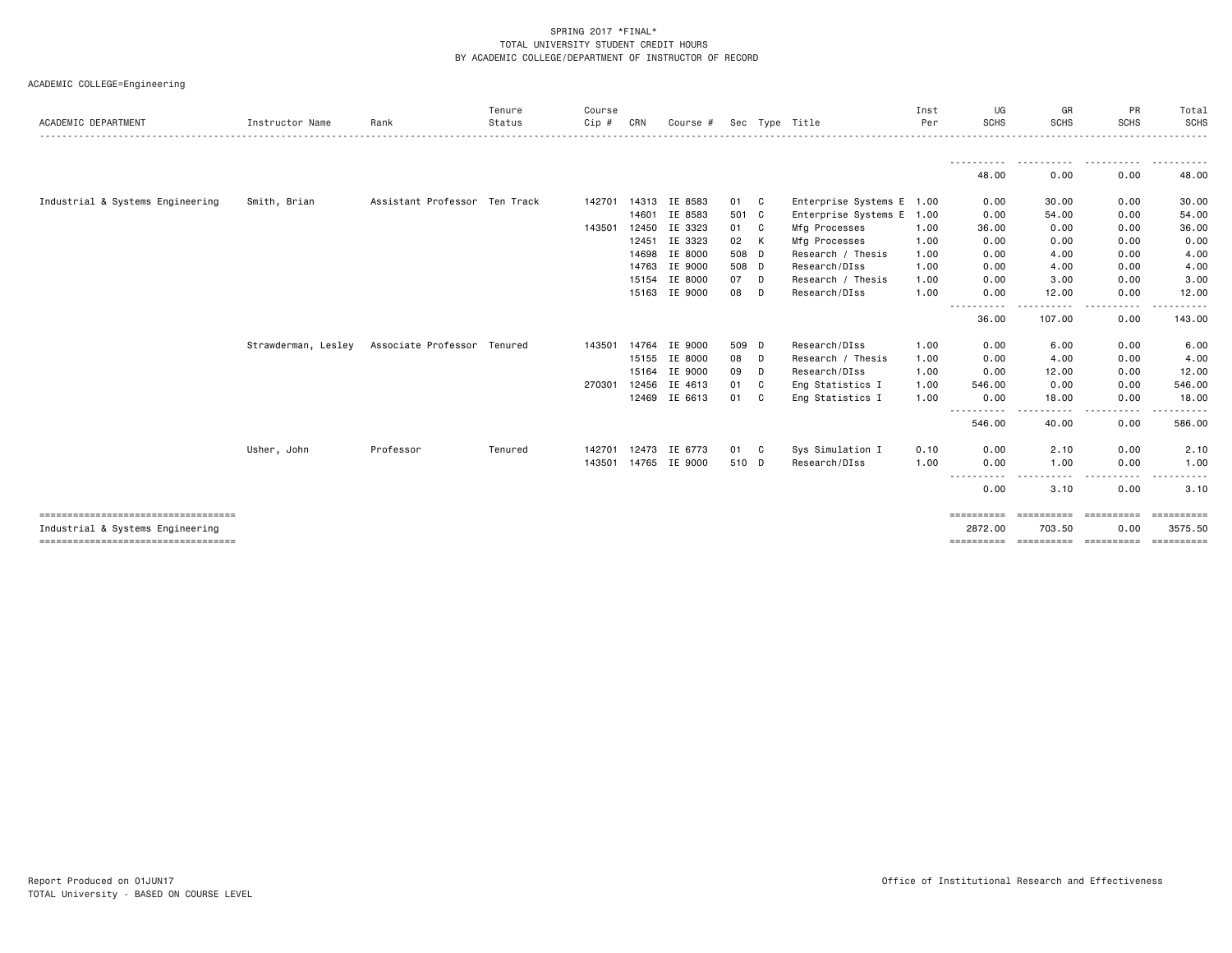# ACADEMIC COLLEGE=Engineering

|                        |                     |                                   | Tenure         | Course       |                |                                 |           |                  |                                              | Inst         | UG                                                                                                                                                           | GR                                                                                                                                                            | PR                                          | Total                                                                                                                                                        |
|------------------------|---------------------|-----------------------------------|----------------|--------------|----------------|---------------------------------|-----------|------------------|----------------------------------------------|--------------|--------------------------------------------------------------------------------------------------------------------------------------------------------------|---------------------------------------------------------------------------------------------------------------------------------------------------------------|---------------------------------------------|--------------------------------------------------------------------------------------------------------------------------------------------------------------|
| ACADEMIC DEPARTMENT    | Instructor Name     | Rank                              | Status         | Cip #        | CRN            | Course #                        |           |                  | Sec Type Title                               | Per          | <b>SCHS</b>                                                                                                                                                  | <b>SCHS</b>                                                                                                                                                   | <b>SCHS</b>                                 | <b>SCHS</b><br>.                                                                                                                                             |
| Mechanical Engineering | Askari, Omid        | Assistant Professor Ten Track     |                |              |                | 141901 12715 ME 3513            | 01        | C                | Thermodynamics I                             | 1.00         | 75.00                                                                                                                                                        | 0.00                                                                                                                                                          | 0.00                                        | 75.00                                                                                                                                                        |
|                        |                     |                                   |                |              |                |                                 |           |                  |                                              |              | <u>.</u>                                                                                                                                                     | .<br>0.00                                                                                                                                                     | .                                           | .                                                                                                                                                            |
|                        |                     |                                   |                |              |                |                                 |           |                  |                                              |              | 75.00                                                                                                                                                        |                                                                                                                                                               | 0.00                                        | 75.00                                                                                                                                                        |
|                        | Bammann, Douglas    | Professor                         | Tenured        | 141101 14358 |                | EM 8203                         | 01        | C                | Appl Elasticity                              | 1.00         | 0.00                                                                                                                                                         | 51.00                                                                                                                                                         | 0.00                                        | 51.00                                                                                                                                                        |
|                        |                     |                                   |                |              | 14605          | EM 8203<br>141901 12710 ME 3113 | 501<br>02 | C<br>$\mathbf C$ | Appl Elasticity<br>Engineering Analysis 1.00 | 1.00         | 0.00<br>57.00                                                                                                                                                | 6.00<br>0.00                                                                                                                                                  | 0.00<br>0.00                                | 6.00<br>57.00                                                                                                                                                |
|                        |                     |                                   |                |              |                |                                 |           |                  |                                              |              | $\sim$ $\sim$ $\sim$<br>.                                                                                                                                    | $\frac{1}{2} \left( \frac{1}{2} \right) \left( \frac{1}{2} \right) \left( \frac{1}{2} \right) \left( \frac{1}{2} \right) \left( \frac{1}{2} \right)$          | .                                           | .                                                                                                                                                            |
|                        |                     |                                   |                |              |                |                                 |           |                  |                                              |              | 57.00                                                                                                                                                        | 57.00                                                                                                                                                         | 0.00                                        | 114.00                                                                                                                                                       |
|                        | Chen, Lei           | Assistant Professor Ten Track     |                |              |                | 141901 12712 ME 3403            | 01        | C                | Materials for ME Des 1.00                    |              | 204.00                                                                                                                                                       | 0.00                                                                                                                                                          | 0.00                                        | 204.00                                                                                                                                                       |
|                        |                     |                                   |                |              | 15395          | <b>ME 8000</b>                  | 04        | D                | Research / Thesis                            | 1.00         | 0.00                                                                                                                                                         | 3.00                                                                                                                                                          | 0.00                                        | 3.00                                                                                                                                                         |
|                        |                     |                                   |                |              | 15411          | ME 9000                         | 04        | D                | Research / Diss                              | 1.00         | 0.00                                                                                                                                                         | 6.00                                                                                                                                                          | 0.00                                        | 6.00                                                                                                                                                         |
|                        |                     |                                   |                |              | 16221          | ME 4000                         | 03        | $\mathbf I$      | Directed Indiv Study 1.00                    |              | 3.00<br>$\frac{1}{2} \left( \frac{1}{2} \right) \left( \frac{1}{2} \right) \left( \frac{1}{2} \right) \left( \frac{1}{2} \right) \left( \frac{1}{2} \right)$ | 0.00<br>$\sim$ $\sim$ $\sim$ $\sim$                                                                                                                           | 0.00<br>د د د د                             | 3.00<br>.                                                                                                                                                    |
|                        |                     |                                   |                |              |                |                                 |           |                  |                                              |              | 207.00                                                                                                                                                       | 9.00                                                                                                                                                          | 0.00                                        | 216.00                                                                                                                                                       |
|                        | Cherkaoui, Mohammed | Professor                         | Tenured        | 141901       | 15197          | МE<br>4990                      | 01        | C                | Special Topic In ME                          | 1.00         | 3.00                                                                                                                                                         | 0.00                                                                                                                                                          | 0.00                                        | 3.00                                                                                                                                                         |
|                        |                     |                                   |                |              | 15199          | ME 6990                         | 01        | C                | Special Topic In ME                          | 1.00         | 0.00                                                                                                                                                         | 42.00                                                                                                                                                         | 0.00                                        | 42.00                                                                                                                                                        |
|                        |                     |                                   |                |              |                | 15412 ME 9000                   | 05        | D                | Research / Diss                              | 1.00         | 0.00<br>.                                                                                                                                                    | 11.00<br>$\frac{1}{2} \left( \frac{1}{2} \right) \left( \frac{1}{2} \right) \left( \frac{1}{2} \right) \left( \frac{1}{2} \right) \left( \frac{1}{2} \right)$ | 0.00<br>.                                   | 11.00<br>.                                                                                                                                                   |
|                        |                     |                                   |                |              |                |                                 |           |                  |                                              |              | 3.00                                                                                                                                                         | 53.00                                                                                                                                                         | 0.00                                        | 56.00                                                                                                                                                        |
|                        | Cho, HeeJin         | Assistant Professor Ten Track     |                | 141901       | 15397          | ME 8000                         | 06        | D                | Research / Thesis                            | 1.00         | 0.00                                                                                                                                                         | 21.00                                                                                                                                                         | 0.00                                        | 21.00                                                                                                                                                        |
|                        |                     |                                   |                |              | 15413          | ME 9000                         | 06        | D                | Research / Diss                              | 1.00         | 0.00                                                                                                                                                         | 39.00                                                                                                                                                         | 0.00                                        | 39.00                                                                                                                                                        |
|                        |                     |                                   |                |              | 15944          | ME 6990                         | 02        | $\mathbf C$      | Special Topic In ME                          | 1.00         | 0.00                                                                                                                                                         | 24.00                                                                                                                                                         | 0.00                                        | 24.00                                                                                                                                                        |
|                        |                     |                                   |                |              | 16201          | ME 7000                         | 03        | $\mathbf I$      | Directed Indiv Study                         | 1.00         | 0.00                                                                                                                                                         | 3.00                                                                                                                                                          | 0.00                                        | 3.00                                                                                                                                                         |
|                        |                     |                                   |                |              | 16219          | ME 4000                         | 02        | $\mathbf I$      | Directed Indiv Study 1.00                    |              | 3.00                                                                                                                                                         | 0.00                                                                                                                                                          | 0.00                                        | 3.00                                                                                                                                                         |
|                        |                     |                                   |                |              | 16397          | ME 7000                         | 07        | $\mathbf I$      | Directed Indiv Study 1.00                    |              | 0.00<br>-----                                                                                                                                                | 3.00<br>.                                                                                                                                                     | 0.00<br>$\omega$ $\omega$ $\omega$ $\omega$ | 3.00<br>$\frac{1}{2} \left( \frac{1}{2} \right) \left( \frac{1}{2} \right) \left( \frac{1}{2} \right) \left( \frac{1}{2} \right) \left( \frac{1}{2} \right)$ |
|                        |                     |                                   |                |              |                |                                 |           |                  |                                              |              | 3.00                                                                                                                                                         | 90.00                                                                                                                                                         | 0.00                                        | 93.00                                                                                                                                                        |
|                        | Cox, Sam            | Grad Research Assis Non-Ten Track |                |              |                | 141901 12717 ME 3513            | 03        | C                | Thermodynamics I                             | 1.00         | 195.00                                                                                                                                                       | 0.00                                                                                                                                                          | 0.00                                        | 195.00                                                                                                                                                       |
|                        |                     |                                   |                |              |                |                                 |           |                  |                                              |              | $- - -$<br>.<br>195.00                                                                                                                                       | 0.00                                                                                                                                                          | 0.00                                        | .<br>195.00                                                                                                                                                  |
|                        | Doude, Haley        | Non-Faculty                       | Not Applicable |              |                | 141901 15424 ME 9000            | 17        | D                | Research / Diss                              | 1.00         | 0.00                                                                                                                                                         | 22.00                                                                                                                                                         | 0.00                                        | 22.00                                                                                                                                                        |
|                        |                     |                                   |                |              |                |                                 |           |                  |                                              |              | <u> - - - - - - - - - -</u><br>0.00                                                                                                                          | .<br>22.00                                                                                                                                                    | $- - - -$<br>0.00                           | $    -$<br>22.00                                                                                                                                             |
|                        |                     |                                   |                |              |                |                                 |           |                  |                                              |              |                                                                                                                                                              |                                                                                                                                                               |                                             |                                                                                                                                                              |
|                        | El Kadiri, Haitham  | Associate Professor Tenured       |                | 141901       | 12713          | ME 3403                         | 02        | C                | Materials for ME Des                         | 1.00         | 162.00                                                                                                                                                       | 0.00                                                                                                                                                          | 0.00                                        | 162.00                                                                                                                                                       |
|                        |                     |                                   |                |              | 15398          | ME 8000<br>ME 9000              | 07<br>07  | D<br>D           | Research / Thesis                            | 1.00         | 0.00                                                                                                                                                         | 20.00                                                                                                                                                         | 0.00<br>0.00                                | 20.00                                                                                                                                                        |
|                        |                     |                                   |                |              | 15414<br>15942 | ME 9000                         | 507 D     |                  | Research / Diss<br>Research / Diss           | 1.00<br>1.00 | 0.00<br>0.00                                                                                                                                                 | 67.00<br>3.00                                                                                                                                                 | 0.00                                        | 67.00<br>3.00                                                                                                                                                |
|                        |                     |                                   |                | 309999       |                | 16220 CME 9000                  | 06        | D                | Research/Dis                                 | 1.00         | 0.00                                                                                                                                                         | 9.00                                                                                                                                                          | 0.00                                        | 9.00                                                                                                                                                         |
|                        |                     |                                   |                |              |                |                                 |           |                  |                                              |              | 162.00                                                                                                                                                       | 99.00                                                                                                                                                         | 0.00                                        | .<br>261.00                                                                                                                                                  |
|                        |                     |                                   |                |              |                |                                 |           |                  |                                              |              |                                                                                                                                                              |                                                                                                                                                               |                                             |                                                                                                                                                              |
|                        | Hodge, B. Keith     | Lecturer                          | Non-Ten Track  | 141901       | 12725          | ME 4333                         | 01        | C                | Energy Sys Design                            | 1.00         | 177.00                                                                                                                                                       | 0.00                                                                                                                                                          | 0.00                                        | 177.00                                                                                                                                                       |
|                        |                     |                                   |                |              | 12726          | ME 4353                         | 01        | C                | Alt Energy Sources                           | 1.00         | 153.00                                                                                                                                                       | 0.00                                                                                                                                                          | 0.00                                        | 153.00                                                                                                                                                       |
|                        |                     |                                   |                |              | 12734          | ME 6333                         | 01        | C                | Energy Sys Design                            | 1.00         | 0.00                                                                                                                                                         | 3.00                                                                                                                                                          | 0.00                                        | 3.00                                                                                                                                                         |
|                        |                     |                                   |                |              | 12735          | ME 6353                         | 01        | C                | Alt Energy Sources                           | 1.00         | 0.00                                                                                                                                                         | 6.00                                                                                                                                                          | 0.00                                        | 6.00                                                                                                                                                         |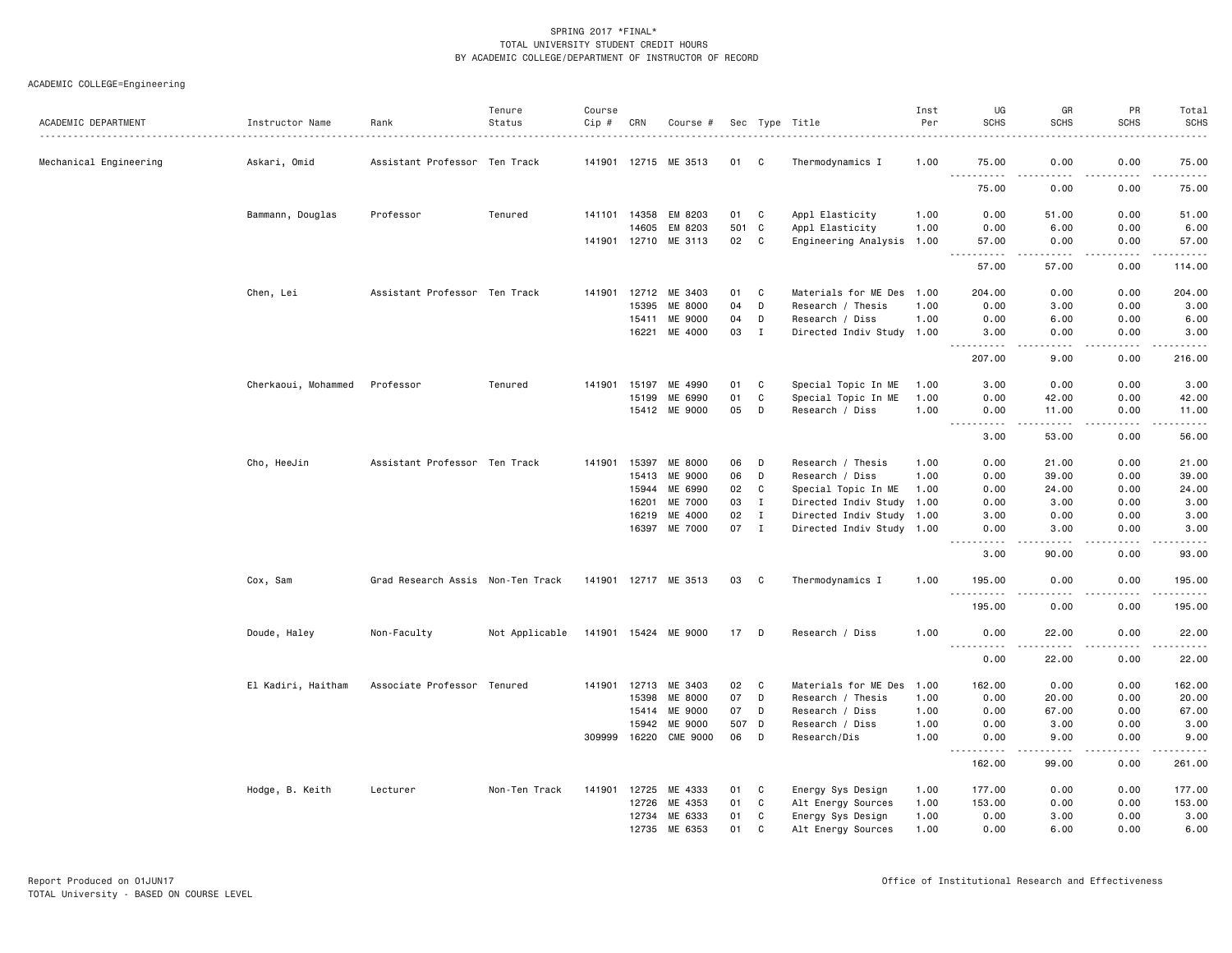ACADEMIC COLLEGE=Engineering

| Tenure<br>Course<br>Inst<br>UG<br>ACADEMIC DEPARTMENT<br>Rank<br>Status<br>Cip #<br>CRN<br>Sec Type Title<br>Per<br><b>SCHS</b><br>Instructor Name<br>Course #     | GR<br>PR<br><b>SCHS</b><br><b>SCHS</b>    | Total<br><b>SCHS</b> |
|--------------------------------------------------------------------------------------------------------------------------------------------------------------------|-------------------------------------------|----------------------|
| ----------                                                                                                                                                         | .                                         | <u>.</u>             |
| 330.00                                                                                                                                                             | 0.00<br>9.00                              | 339.00               |
| 16684<br>Mechanical Engineering<br>Horstemeyer, Mark<br>Professor<br>Tenured<br>GE 1501<br>03<br>E<br>Engineering Design C 1.00<br>140101<br>17.00                 | 0.00<br>0.00                              | 17.00                |
| 01<br>C<br>Integrate Comp Mat?1 1.00<br>141901<br>14357<br>ME 8373<br>0.00                                                                                         | 36.00<br>0.00                             | 36.00                |
| 14596<br>ME 8373<br>501 C<br>Integrate Comp Mat?1 1.00<br>0.00                                                                                                     | 6.00<br>0.00                              | 6.00                 |
| D<br>14830<br>ME 8000<br>508<br>Research / Thesis<br>1.00<br>0.00                                                                                                  | 1.00<br>0.00                              | 1.00                 |
| 14833<br>ME 9000<br>508<br>D<br>Research / Diss<br>1.00<br>0.00                                                                                                    | 3.00<br>0.00                              | 3.00                 |
| 15399<br>ME 8000<br>08<br>D<br>Research / Thesis<br>1.00<br>0.00                                                                                                   | 0.00<br>12.00                             | 12.00                |
| 15415<br>ME 9000<br>08<br>D<br>1.00<br>0.00<br>Research / Diss                                                                                                     | 71.00<br>0.00                             | 71.00                |
| 15982<br>ME 7000<br>01<br>$\mathbf I$<br>Directed Indiv Study 1.00<br>0.00                                                                                         | 3.00<br>0.00                              | 3.00                 |
| 15983<br>ME 7000<br>02<br>$\mathbf I$<br>Directed Indiv Study 1.00<br>0.00                                                                                         | 3.00<br>0.00                              | 3.00                 |
| 16091<br>ME 4000<br>01<br>$\mathbf I$<br>Directed Indiv Study 1.00<br>3.00                                                                                         | 0.00<br>0.00                              | 3.00                 |
| ME 7000<br>05<br>$\mathbf I$<br>Directed Indiv Study 1.00<br>16329<br>0.00                                                                                         | 3.00<br>0.00                              | 3.00                 |
| 16366<br>06<br>$\mathbf{I}$<br>Directed Indiv Study<br><b>ME 7000</b><br>1.00<br>0.00                                                                              | 1.00<br>0.00                              | 1.00                 |
| 16586<br>09<br>$\mathbf I$<br><b>ME 7000</b><br>Directed Indiv Study<br>1.00<br>0.00                                                                               | 0.00<br>3.00                              | 3.00                 |
| 16102<br><b>CME 9000</b><br>02<br>D<br>309999<br>Research/Dis<br>1.00<br>0.00                                                                                      | 12.00<br>0.00                             | 12.00                |
| 400801<br>16525<br>PH 9000<br>17<br>D<br>Research / Diss<br>1.00<br>0.00<br>.                                                                                      | 3.00<br>0.00<br>$\sim$ $\sim$ $\sim$<br>. | 3.00<br>.            |
| 20.00                                                                                                                                                              | 157.00<br>0.00                            | 177.00               |
| Khalili, Ashkan<br>Grad Teach Assist<br>Non-Ten Track<br>141101<br>11493<br>EM 2413<br>05<br>C<br>Engineering Mech I<br>123.00<br>1.00                             | 0.00<br>0.00                              | 123.00               |
| 03<br>C<br>EM 2433<br>Engineering Mech II<br>1.00<br>11497<br>147.00                                                                                               | 0.00<br>0.00                              | 147.00               |
| $\sim$ $\sim$ $\sim$<br>$\frac{1}{2}$<br>270.00                                                                                                                    | 0.00<br>0.00                              | .<br>270.00          |
| 12704<br>C<br>Introduction To ME<br>Knizley, Alta<br>Instructor<br>Non-Ten Track<br>141901<br>ME 1111<br>01<br>1.00<br>90.00                                       | 0.00<br>0.00                              | 90.00                |
| C<br>12709<br>ME 3113<br>01<br>Engineering Analysis 1.00<br>210.00                                                                                                 | 0.00<br>0.00                              | 210.00               |
| 16576<br>ME 4000<br>05<br>$\mathbf I$<br>Directed Indiv Study 1.00<br>3.00                                                                                         | 0.00<br>0.00<br>.<br>.                    | 3.00                 |
| $\frac{1}{2} \left( \frac{1}{2} \right) \left( \frac{1}{2} \right) \left( \frac{1}{2} \right) \left( \frac{1}{2} \right) \left( \frac{1}{2} \right)$<br>303.00     | 0.00<br>0.00                              | .<br>303.00          |
| Associate Professor Tenured<br>14331<br>ME 8513<br>01<br>C<br>Classical Thermo<br>1.00<br>0.00<br>Krishnan, Sundar<br>141901                                       | 0.00<br>15.00                             | 15.00                |
| 09<br>D<br>15400<br><b>ME 8000</b><br>1.00<br>0.00<br>Research / Thesis                                                                                            | 13.00<br>0.00                             | 13.00                |
| 09<br>D<br>15416<br>ME 9000<br>Research / Diss<br>1.00<br>0.00                                                                                                     | 0.00<br>17.00                             | 17.00<br>$- - - - -$ |
| 0.00                                                                                                                                                               | 0.00<br>45.00                             | 45.00                |
| Liu, Yucheng<br>Associate Professor Ten Track<br>141901<br>12733<br>ME 4643<br>01<br>C<br>Intro Vibration/Cont 1.00<br>183.00                                      | 0.00<br>0.00                              | 183.00               |
| 01<br>$\mathbf c$<br>12738<br>ME 6643<br>Intro Vibration/Cont 1.00<br>0.00                                                                                         | 3.00<br>0.00                              | 3.00                 |
| 10<br>D<br>15401<br>ME 8000<br>Research / Thesis<br>1.00<br>0.00                                                                                                   | 13.00<br>0.00                             | 13.00                |
| 10<br>D<br>15417<br>ME 9000<br>Research / Diss<br>1.00<br>0.00                                                                                                     | 23.00<br>0.00                             | 23.00                |
| ME 7000<br>04<br>$\mathbf I$<br>16319<br>Directed Indiv Study 1.00<br>0.00<br>. <u>.</u>                                                                           | 3.00<br>0.00<br>-----<br>.                | 3.00<br>.            |
| 183.00                                                                                                                                                             | 0.00<br>42.00                             | 225.00               |
| B<br>Long, William<br>Non-Ten Track<br>141901<br>12706<br>ME 2133<br>02<br>Modeling and Manuf<br>1.00<br>141.00<br>Lecturer                                        | 0.00<br>0.00                              | 141.00               |
| 01<br>C<br>12730<br>ME 4403<br>Machine Design<br>1.00<br>192.00                                                                                                    | 0.00<br>0.00                              | 192.00               |
| C<br>142701 12720<br>ME 3613<br>01<br>System Dynamics<br>1.00<br>171.00<br><u>.</u>                                                                                | 0.00<br>0.00<br>$\sim$ $\sim$ $\sim$      | 171.00<br>.          |
| 504.00                                                                                                                                                             | .<br>0.00<br>0.00                         | 504.00               |
| Professor<br>D<br>1.00                                                                                                                                             | 0.00                                      |                      |
| 0.00<br>Luck, Rogelio<br>Tenured<br>ME 9000<br>11<br>Research / Diss<br>141901<br>15418<br>142701 14330<br>ME 8613<br>01<br>C<br>1.00<br>0.00<br>Dynamical Systems | 23.00<br>18.00<br>0.00                    | 23.00<br>18.00       |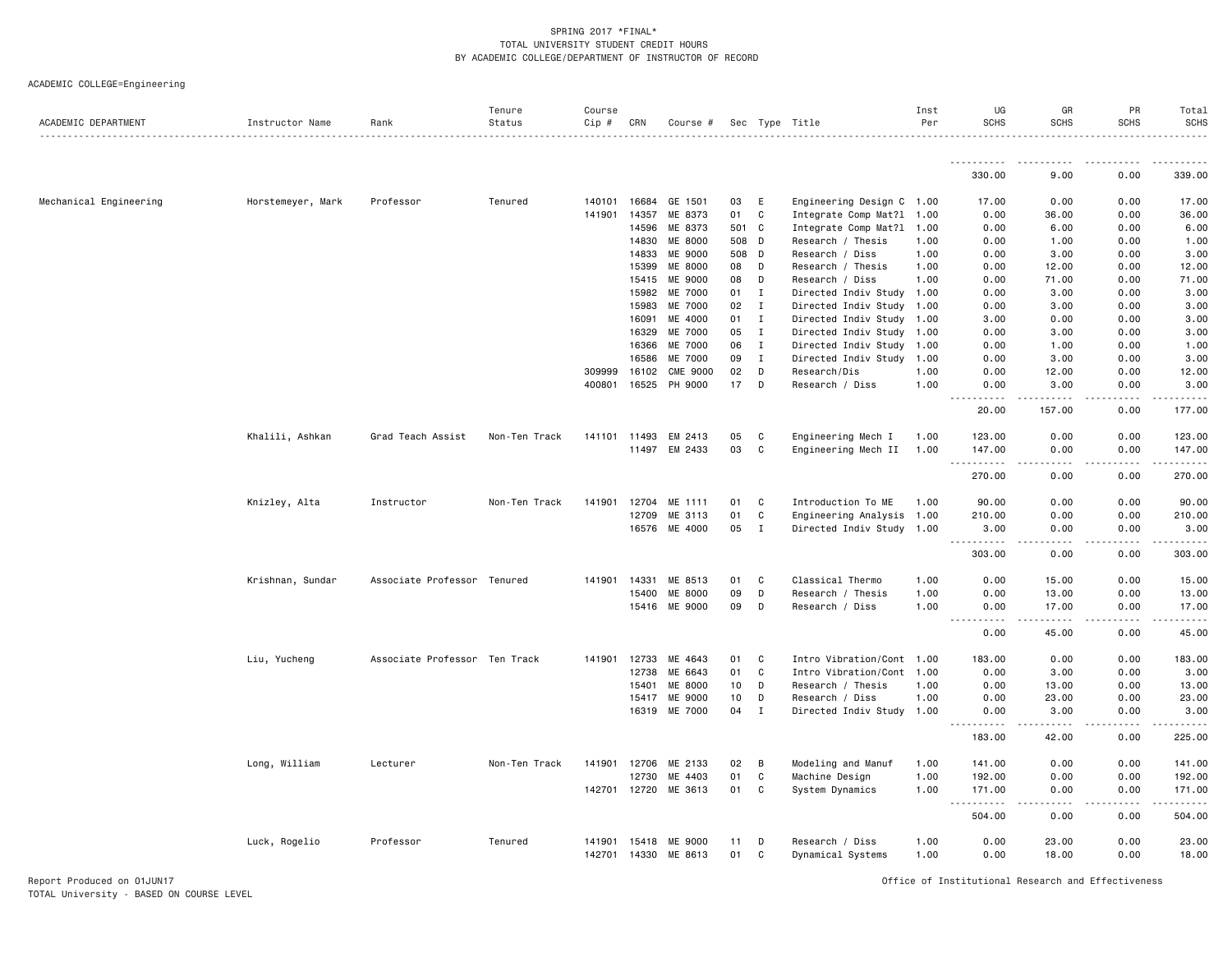|  | ACADEMIC COLLEGE=Engineering |  |
|--|------------------------------|--|
|--|------------------------------|--|

| ACADEMIC DEPARTMENT    | Instructor Name   | Rank                                             | Tenure<br>Status | Course<br>$Cip$ # | CRN            | Course #              |          |                    | Sec Type Title                                   | Inst<br>Per | UG<br><b>SCHS</b>                                                                                                                                              | GR<br><b>SCHS</b>                   | PR<br><b>SCHS</b> | Total<br><b>SCHS</b> |
|------------------------|-------------------|--------------------------------------------------|------------------|-------------------|----------------|-----------------------|----------|--------------------|--------------------------------------------------|-------------|----------------------------------------------------------------------------------------------------------------------------------------------------------------|-------------------------------------|-------------------|----------------------|
|                        |                   |                                                  |                  |                   |                |                       |          |                    |                                                  |             |                                                                                                                                                                |                                     |                   |                      |
|                        |                   |                                                  |                  |                   |                |                       |          |                    |                                                  |             | 0.00                                                                                                                                                           | 41.00                               | 0.00              | 41.00                |
| Mechanical Engineering | Mago, Pedro       | Professor                                        | Tenured          |                   | 141901 15403   | ME 8000               | 12       | D                  | Research / Thesis                                | 1.00        | 0.00                                                                                                                                                           | 4.00                                | 0.00              | 4.00                 |
|                        |                   |                                                  |                  |                   | 15419          | ME 9000               | 12       | D                  | Research / Diss                                  | 1.00        | 0.00                                                                                                                                                           | 11.00                               | 0.00              | 11.00                |
|                        |                   |                                                  |                  |                   |                |                       |          |                    |                                                  |             | $\frac{1}{2} \left( \frac{1}{2} \right) \left( \frac{1}{2} \right) \left( \frac{1}{2} \right) \left( \frac{1}{2} \right)$<br>0.00                              | .<br>15.00                          | .<br>0.00         | .<br>15.00           |
|                        | Priddy, Matthew   | Visiting Assist Pro Non-Ten Track                |                  | 141901            | 12716          | ME 3513               | 02       | C                  | Thermodynamics I                                 | 1.00        | 204.00                                                                                                                                                         | 0.00                                | 0.00              | 204.00               |
|                        |                   |                                                  |                  |                   |                | 12731 ME 4443         | 01       | C                  | Mech Systems Design                              | 1.00        | 186.00                                                                                                                                                         | 0.00                                | 0.00              | 186.00               |
|                        |                   |                                                  |                  |                   |                |                       |          |                    |                                                  |             | $\sim$ $\sim$<br>$\begin{array}{cccccccccccccc} \bullet & \bullet & \bullet & \bullet & \bullet & \bullet & \bullet \end{array}$                               | $\sim$ $\sim$ $\sim$ $\sim$         | .                 | .                    |
|                        |                   |                                                  |                  |                   |                |                       |          |                    |                                                  |             | 390.00                                                                                                                                                         | 0.00                                | 0.00              | 390.00               |
|                        | Rhee, Hongjoo     | Research Assoc Prof Non-Ten Track                |                  | 141901            | 15405          | ME 8000               | 14       | D                  | Research / Thesis                                | 1.00        | 0.00                                                                                                                                                           | 7.00                                | 0.00              | 7.00                 |
|                        |                   |                                                  |                  |                   | 15421          | ME 9000               | 14       | D                  | Research / Diss                                  | 1.00        | 0.00                                                                                                                                                           | 13.00                               | 0.00              | 13.00                |
|                        |                   |                                                  |                  |                   |                | 16647 ME 7000         | 12       | $\mathbf{I}$       | Directed Indiv Study                             | 1.00        | 0.00<br>$\sim$ $\sim$<br>.                                                                                                                                     | 3.00<br>.                           | 0.00              | 3.00<br>----         |
|                        |                   |                                                  |                  |                   |                |                       |          |                    |                                                  |             | 0.00                                                                                                                                                           | 23.00                               | 0.00              | 23.00                |
|                        | Schneider, Judith | Non-Employee                                     | Not Applicable   |                   |                | 260101 14756 EPP 8144 | 01       | C                  | Transmission E M                                 | 0.40        | 0.00<br><u>.</u>                                                                                                                                               | 17.60<br>$\frac{1}{2}$              | 0.00<br>.         | 17.60<br>.           |
|                        |                   |                                                  |                  |                   |                |                       |          |                    |                                                  |             | $- - -$<br>0.00                                                                                                                                                | 17.60                               | 0.00              | 17.60                |
|                        | Smith, Joshua     | Clinical Assist Pro Non-Ten Track                |                  | 141901            | 14587          | ME 3423               | 601 C    |                    | Mech Of Machinery                                | 1.00        | 21.00                                                                                                                                                          | 0.00                                | 0.00              | 21.00                |
|                        |                   |                                                  |                  |                   | 14592          | ME 3403               |          | 601 C              | Materials for ME Des                             | 1.00        | 48.00                                                                                                                                                          | 0.00                                | 0.00              | 48.00                |
|                        |                   |                                                  |                  |                   | 14593          | ME 3523               | 601 C    |                    | Thermodynamics II                                | 1.00        | 36.00                                                                                                                                                          | 0.00                                | 0.00              | 36.00                |
|                        |                   |                                                  |                  |                   |                |                       |          |                    |                                                  |             | $\frac{1}{2} \left( \frac{1}{2} \right) \left( \frac{1}{2} \right) \left( \frac{1}{2} \right) \left( \frac{1}{2} \right) \left( \frac{1}{2} \right)$<br>105.00 | د د د د<br>0.00                     | .<br>0.00         | .<br>105.00          |
|                        | Spayde, Dustin    | Instructor                                       | Non-Ten Track    | 141901            | 12707          | ME 3103               | 01       | B                  | Exp Meas and Techniq 1.00                        |             | 144.00                                                                                                                                                         | 0.00                                | 0.00              | 144.00               |
|                        |                   |                                                  |                  |                   | 12708          | ME 3103               | 02       | B                  | Exp Meas and Techniq 1.00                        |             | 78.00                                                                                                                                                          | 0.00                                | 0.00              | 78.00                |
|                        |                   |                                                  |                  |                   | 12722          | ME 4301               | 01       | L.                 | Thermo-Fluids Labora 1.00                        |             | 20.00                                                                                                                                                          | 0.00                                | 0.00              | 20.00                |
|                        |                   |                                                  |                  |                   | 12723          | ME 4301               | 02       | L.                 | Thermo-Fluids Labora 1.00                        |             | 23.00                                                                                                                                                          | 0.00                                | 0.00              | 23.00                |
|                        |                   |                                                  |                  |                   | 12724          | ME 4301               | 03       | L                  | Thermo-Fluids Labora                             | 1.00        | 19.00                                                                                                                                                          | 0.00                                | 0.00              | 19.00                |
|                        |                   |                                                  |                  |                   | 12727          | ME 4401               | 01       | L.                 | Solid Mechanics Lab                              | 1.00        | 20.00                                                                                                                                                          | 0.00                                | 0.00              | 20.00                |
|                        |                   |                                                  |                  |                   | 12728          | ME 4401               | 02       | L                  | Solid Mechanics Lab                              | 1.00        | 20.00                                                                                                                                                          | 0.00                                | 0.00              | 20.00                |
|                        |                   |                                                  |                  |                   | 12729<br>16575 | ME 4401<br>ME 4000    | 03<br>04 | L.<br>$\mathbf{I}$ | Solid Mechanics Lab<br>Directed Indiv Study 1.00 | 1.00        | 22.00<br>3.00                                                                                                                                                  | 0.00<br>0.00                        | 0.00<br>0.00      | 22.00<br>3.00        |
|                        |                   |                                                  |                  |                   |                |                       |          |                    |                                                  |             | 349.00                                                                                                                                                         | $\sim$ $\sim$ $\sim$ $\sim$<br>0.00 | المستبدا<br>0.00  | .<br>349.00          |
|                        |                   |                                                  |                  |                   |                |                       |          |                    |                                                  |             |                                                                                                                                                                |                                     |                   |                      |
|                        | Spayde, Emily     | Instructor                                       | Non-Ten Track    | 141901            | 12705          | ME 2133               | 01       | В                  | Modeling and Manuf                               | 1.00        | 141.00                                                                                                                                                         | 0.00                                | 0.00              | 141.00               |
|                        |                   |                                                  |                  |                   | 12711          | ME 3313               | 01       | C                  | Heat Transfer                                    | 1.00        | 234.00                                                                                                                                                         | 0.00                                | 0.00              | 234.00               |
|                        |                   |                                                  |                  |                   |                | 12718 ME 3523         | 01       | C                  | Thermodynamics II                                | 1.00        | 192.00<br>$\sim$ $\sim$ $\sim$<br>.                                                                                                                            | 0.00<br>$\sim$ $\sim$ $\sim$        | 0.00<br>.         | 192.00<br>.          |
|                        |                   |                                                  |                  |                   |                |                       |          |                    |                                                  |             | 567.00                                                                                                                                                         | 0.00                                | 0.00              | 567.00               |
|                        |                   | Srinivasan, Kalyan K Associate Professor Tenured |                  | 141901            | 14329          | ME 8313               | 01       | C                  | Cond Heat Transfer                               | 1.00        | 0.00                                                                                                                                                           | 24.00                               | 0.00              | 24.00                |
|                        |                   |                                                  |                  |                   | 14835          | <b>ME 9000</b>        | 515 D    |                    | Research / Diss                                  | 1.00        | 0.00                                                                                                                                                           | 1.00                                | 0.00              | 1.00                 |
|                        |                   |                                                  |                  |                   | 15406          | <b>ME 8000</b>        | 15       | D                  | Research / Thesis                                | 1.00        | 0.00                                                                                                                                                           | 6.00                                | 0.00              | 6.00                 |
|                        |                   |                                                  |                  |                   | 16440          | ME 7000               | 08       | $\mathbf I$        | Directed Indiv Study                             | 1.00        | 0.00                                                                                                                                                           | 3.00                                | 0.00              | 3.00                 |
|                        |                   |                                                  |                  |                   | 16609          | <b>ME 7000</b>        | 10       | I                  | Directed Indiv Study 1.00                        |             | 0.00                                                                                                                                                           | 3.00                                | 0.00              | 3.00                 |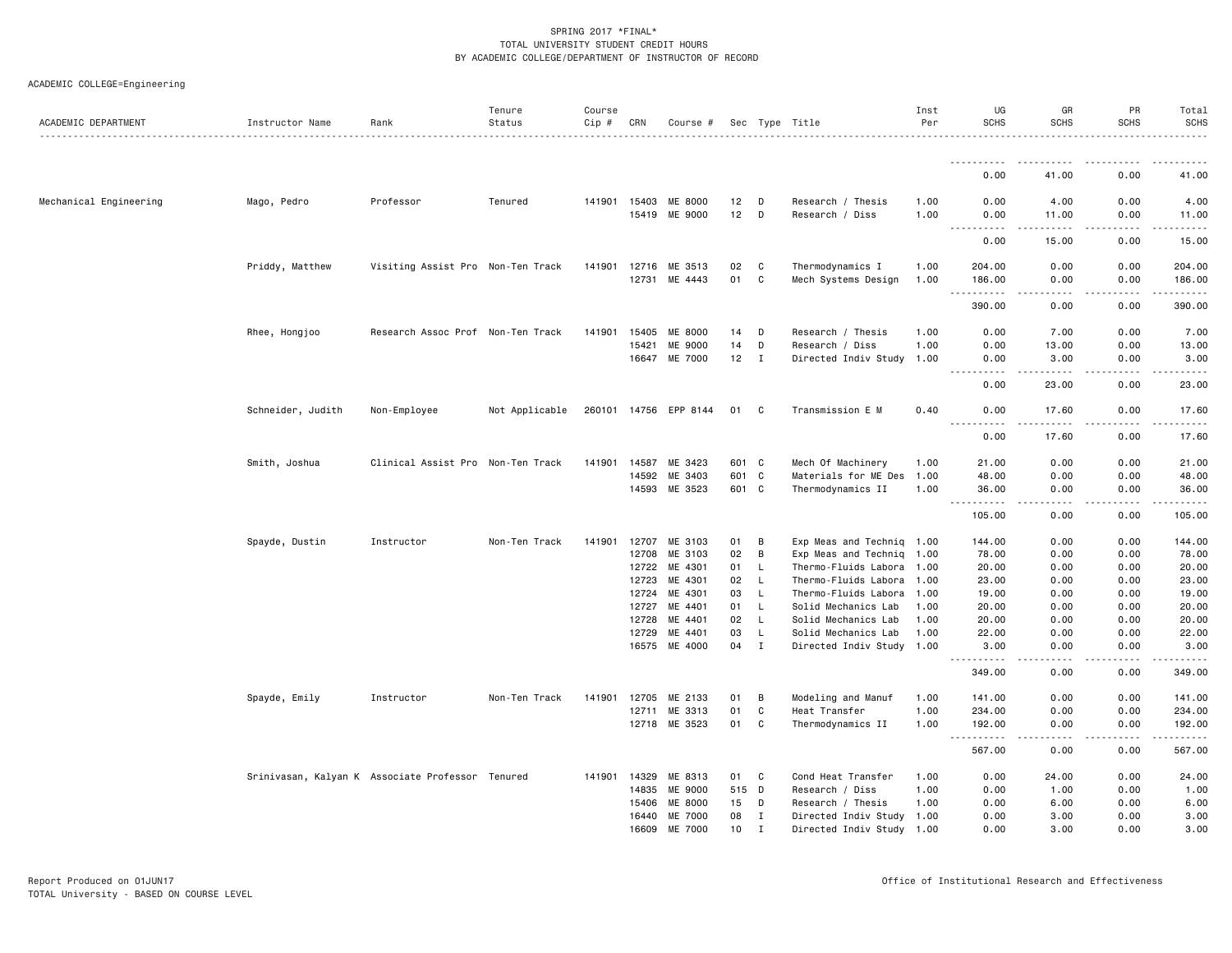|  | ACADEMIC COLLEGE=Engineering |
|--|------------------------------|
|--|------------------------------|

| ACADEMIC DEPARTMENT                                                                                            | Instructor Name | Rank                          | Tenure<br>Status | Course<br>Cip # | CRN                              | Course #                                 |                         |                        | Sec Type Title                                                                 | Inst<br>Per                  | UG<br><b>SCHS</b>                            | GR<br><b>SCHS</b>              | PR<br>SCHS                   | Total<br>SCHS                            |
|----------------------------------------------------------------------------------------------------------------|-----------------|-------------------------------|------------------|-----------------|----------------------------------|------------------------------------------|-------------------------|------------------------|--------------------------------------------------------------------------------|------------------------------|----------------------------------------------|--------------------------------|------------------------------|------------------------------------------|
|                                                                                                                |                 |                               |                  |                 |                                  |                                          |                         |                        |                                                                                |                              | 0.00                                         | 37.00                          | 0.00                         | 37.00                                    |
| Mechanical Engineering                                                                                         | Stone, Tonya    | Assistant Professor Ten Track |                  | 141901          | 12714<br>14831<br>15407<br>15423 | ME 3423<br>ME 8000<br>ME 8000<br>ME 9000 | 01<br>516 D<br>16<br>16 | $\mathbf{C}$<br>D<br>D | Mech Of Machinery<br>Research / Thesis<br>Research / Thesis<br>Research / Diss | 1.00<br>1.00<br>1.00<br>1.00 | 228.00<br>0.00<br>0.00<br>0.00               | 0.00<br>1.00<br>21.00<br>10.00 | 0.00<br>0.00<br>0.00<br>0.00 | 228.00<br>1.00<br>21.00<br>10.00         |
|                                                                                                                | Wilson, Mary    | Grad Teach Assist             | Non-Ten Track    |                 |                                  | 141901 12719 ME 3523                     | 02                      | C                      | Thermodynamics II                                                              | 1.00                         | ---------- <i>-</i><br>228.00<br>84.00       | .<br>32.00<br>0.00<br>-----    | .<br>0.00<br>0.00<br>.       | -------<br>260.00<br>84.00               |
| <u>====================================</u><br>Mechanical Engineering<br>===================================== |                 |                               |                  |                 |                                  |                                          |                         |                        |                                                                                |                              | 84.00<br>==========<br>4035.00<br>========== | 0.00<br>748.60<br>==========   | 0.00<br>0.00<br>-----------  | 84.00<br>======<br>4783.60<br>---------- |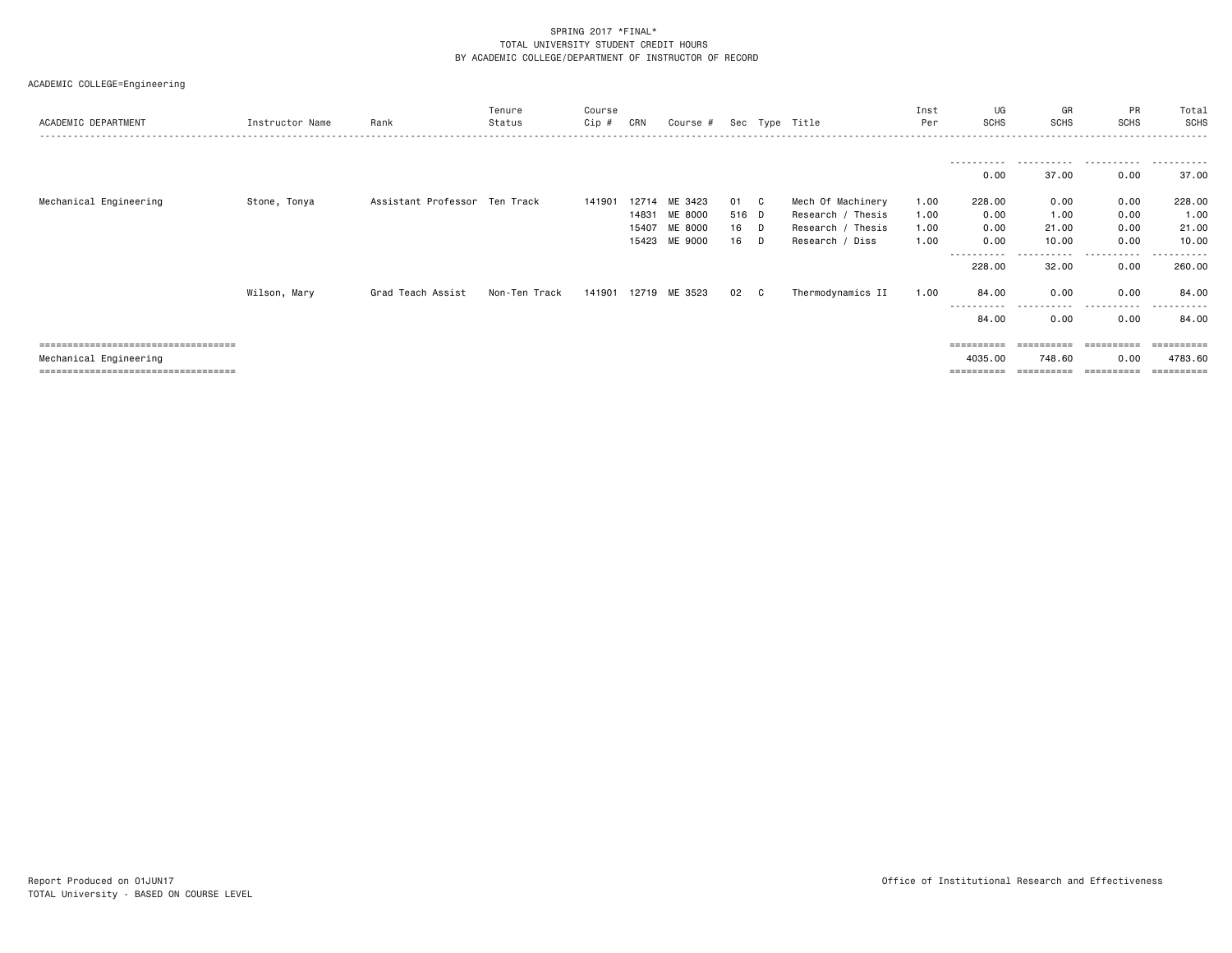ACADEMIC COLLEGE=Engineering

| ACADEMIC DEPARTMENT            | Instructor Name  | Rank                              | Tenure<br>Status | Course<br>Cip # | CRN          | Course #              |      |                | Sec Type Title            | Inst<br>Per | UG<br><b>SCHS</b>                                                                                                                                            | GR<br><b>SCHS</b>                   | PR<br><b>SCHS</b>   | Total<br><b>SCHS</b>                                                                                                                                         |
|--------------------------------|------------------|-----------------------------------|------------------|-----------------|--------------|-----------------------|------|----------------|---------------------------|-------------|--------------------------------------------------------------------------------------------------------------------------------------------------------------|-------------------------------------|---------------------|--------------------------------------------------------------------------------------------------------------------------------------------------------------|
|                                |                  |                                   |                  |                 |              |                       |      |                |                           |             |                                                                                                                                                              |                                     |                     |                                                                                                                                                              |
| School of Chemical Engineering | Amirlatifi, Amin | Assistant Professor Ten Track     |                  |                 | 142501 14300 | PTE 4913              | 01   | C              | Petr Reservoir Eng 2 1.00 |             | 42.00                                                                                                                                                        | 0.00                                | 0.00                | 42.00                                                                                                                                                        |
|                                |                  |                                   |                  |                 |              | 15131 PTE 4000        | 01 I |                | Directed Indiv Study 1.00 |             | 3.00                                                                                                                                                         | 0.00                                | 0.00                | 3.00                                                                                                                                                         |
|                                |                  |                                   |                  |                 |              |                       |      |                |                           |             | 45.00                                                                                                                                                        | 0.00                                | 0.00                | 45.00                                                                                                                                                        |
|                                | Bricka, Ray      | Associate Professor Tenured       |                  |                 |              | 140701 10846 CHE 4633 | 01   | C              | Chemical Pro Safety       | 1.00        | 285.00                                                                                                                                                       | 0.00                                | 0.00                | 285.00                                                                                                                                                       |
|                                |                  |                                   |                  |                 | 10851        | CHE 6633              | 01   | C              | Chemical Pro Safety       | 1.00        | 0.00                                                                                                                                                         | 3.00                                | 0.00                | 3.00                                                                                                                                                         |
|                                |                  |                                   |                  |                 | 15141        | CHE 9000              | 02   | D              | Research/Diss             | 1.00        | 0.00                                                                                                                                                         | 2.00                                | 0.00                | 2.00                                                                                                                                                         |
|                                |                  |                                   |                  |                 | 15599        | CHE 4990              | 01   | C              | Special Topic in CHE 1.00 |             | 75.00                                                                                                                                                        | 0.00                                | 0.00                | 75.00                                                                                                                                                        |
|                                |                  |                                   |                  |                 | 16671        | CHE 4000              | 04   | $\mathbf I$    | Directed Indiv Study 1.00 |             | 3.00<br>$\frac{1}{2} \left( \frac{1}{2} \right) \left( \frac{1}{2} \right) \left( \frac{1}{2} \right) \left( \frac{1}{2} \right) \left( \frac{1}{2} \right)$ | 0.00<br>$\sim$ $\sim$ $\sim$ $\sim$ | 0.00<br>.           | 3.00<br>.                                                                                                                                                    |
|                                |                  |                                   |                  |                 |              |                       |      |                |                           |             | 363.00                                                                                                                                                       | 5.00                                | 0.00                | 368.00                                                                                                                                                       |
|                                | Cole, David      | Instructor                        | Non-Ten Track    | 142501          | 13387        | PTE 3903              | 01   | C              | Petr Reserv Fluid Pr 1.00 |             | 42.00                                                                                                                                                        | 0.00                                | 0.00                | 42.00                                                                                                                                                        |
|                                |                  |                                   |                  |                 |              | 14298 PTE 4923        | 01   | C              | Completion Design         | 1.00        | 42.00<br>$\sim$ $\sim$ $\sim$                                                                                                                                | 0.00                                | 0.00                | 42.00                                                                                                                                                        |
|                                |                  |                                   |                  |                 |              |                       |      |                |                           |             | 84.00                                                                                                                                                        | 0.00                                | 0.00                | 84.00                                                                                                                                                        |
|                                | Elmore, Billy    | Associate Professor Tenured       |                  | 140701          | 10829        | CHE 2213              | 01   | C              | Chemical Eng Analysi 0.50 |             | 163.50                                                                                                                                                       | 0.00                                | 0.00                | 163.50                                                                                                                                                       |
|                                |                  |                                   |                  |                 | 10840        | CHE 3331              | 01   | -S             | Prof Develop Seminar 1.00 |             | 98.00                                                                                                                                                        | 0.00                                | 0.00                | 98.00                                                                                                                                                        |
|                                |                  |                                   |                  |                 | 10843        | CHE 4233              | 01   | C              | Chemical Plant Desig 0.34 |             | 87.72                                                                                                                                                        | 0.00                                | 0.00                | 87.72                                                                                                                                                        |
|                                |                  |                                   |                  |                 | 10853        | CHE 8011              | 01   | -S             | Chem En Seminar           | 1.00        | 0.00                                                                                                                                                         | 13.00                               | 0.00                | 13.00                                                                                                                                                        |
|                                |                  |                                   |                  |                 | 15597        | CHE 2990              | DO 1 | $\overline{B}$ | Special Topic In CHE 1.00 |             | 27.00                                                                                                                                                        | 0.00                                | 0.00                | 27.00                                                                                                                                                        |
|                                |                  |                                   |                  |                 |              | 16592 CHE 4000        | 02   | $\mathbf{I}$   | Directed Indiv Study 1.00 |             | 1.00<br>.                                                                                                                                                    | 0.00<br>.                           | 0.00<br>.           | 1.00<br>$\omega_{\alpha}=\omega_{\alpha}=\omega_{\alpha}=\omega_{\alpha}$                                                                                    |
|                                |                  |                                   |                  |                 |              |                       |      |                |                           |             | 377.22                                                                                                                                                       | 13.00                               | 0.00                | 390.22                                                                                                                                                       |
|                                | French, William  | Associate Professor Tenured       |                  | 140701          | 10829        | CHE 2213              | 01   | C              | Chemical Eng Analysi 0.50 |             | 163.50                                                                                                                                                       | 0.00                                | 0.00                | 163.50                                                                                                                                                       |
|                                |                  |                                   |                  |                 | 14296        | CHE 4683              | 01   | C              | Fund of Biofuels Pro 1.00 |             | 174.00                                                                                                                                                       | 0.00                                | 0.00                | 174.00                                                                                                                                                       |
|                                |                  |                                   |                  |                 | 14297        | CHE 6683              | 01   | C              | Fund of Biofuels Pro 1.00 |             | 0.00                                                                                                                                                         | 6.00                                | 0.00                | 6.00                                                                                                                                                         |
|                                |                  |                                   |                  |                 | 15142        | CHE 9000              | 03   | D              | Research/Diss             | 1.00        | 0.00                                                                                                                                                         | 7.00                                | 0.00                | 7.00                                                                                                                                                         |
|                                |                  |                                   |                  |                 | 16649        | CHE 4000              | 03   | $\mathbf I$    | Directed Indiv Study 1.00 |             | 1.00<br><u>.</u>                                                                                                                                             | 0.00<br>.                           | 0.00<br>.           | 1.00<br>$\frac{1}{2} \left( \frac{1}{2} \right) \left( \frac{1}{2} \right) \left( \frac{1}{2} \right) \left( \frac{1}{2} \right) \left( \frac{1}{2} \right)$ |
|                                |                  |                                   |                  |                 |              |                       |      |                |                           |             | 338.50                                                                                                                                                       | 13.00                               | 0.00                | 351.50                                                                                                                                                       |
|                                | Hill, Priscilla  | Associate Professor Tenured       |                  |                 | 140701 10839 | CHE 3223              | 01   | C              | Separation Processes 1.00 |             | 270.00                                                                                                                                                       | 0.00                                | 0.00                | 270.00                                                                                                                                                       |
|                                |                  |                                   |                  |                 |              | 10843 CHE 4233        | 01   | C              | Chemical Plant Desig 0.33 |             | 85.14<br><u>.</u>                                                                                                                                            | 0.00<br>.                           | 0.00<br>.           | 85.14                                                                                                                                                        |
|                                |                  |                                   |                  |                 |              |                       |      |                |                           |             | 355.14                                                                                                                                                       | 0.00                                | 0.00                | 355.14                                                                                                                                                       |
|                                | Howlader, Md     | Grad Teach Assist                 | Non-Ten Track    |                 |              | 140701 10835 CHE 3222 | 03   | L.             | Chem Eng Lab I            | 1.00        | 36.00<br>$  -$                                                                                                                                               | 0.00<br>.                           | 0.00<br>$-$ - $-$ - | 36.00<br>.                                                                                                                                                   |
|                                |                  |                                   |                  |                 |              |                       |      |                |                           |             | 36.00                                                                                                                                                        | 0.00                                | 0.00                | 36.00                                                                                                                                                        |
|                                | Jain, Varsha     | Grad Research Assis Non-Ten Track |                  |                 |              | 140701 15600 CHE 3222 | 02   | <b>L</b>       | Chem Eng Lab I            | 1.00        | 14.00<br>$\sim$ $\sim$ $\sim$<br>.                                                                                                                           | 0.00<br>.                           | 0.00<br>.           | 14.00<br>.                                                                                                                                                   |
|                                |                  |                                   |                  |                 |              |                       |      |                |                           |             | 14.00                                                                                                                                                        | 0.00                                | 0.00                | 14.00                                                                                                                                                        |
|                                | Kundu, Santanu   | Assistant Professor Ten Track     |                  |                 | 140701 10855 | CHE 8523              | 01   | C              | Adv Tran Pheno            | 1.00        | 0.00                                                                                                                                                         | 12.00                               | 0.00                | 12.00                                                                                                                                                        |
|                                |                  |                                   |                  |                 | 15136        | CHE 8000              | 05   | D              | Research / Thesis         | 1.00        | 0.00                                                                                                                                                         | 27.00                               | 0.00                | 27.00                                                                                                                                                        |
|                                |                  |                                   |                  |                 | 15144        | CHE 9000              | 05   | D              | Research/Diss             | 1.00        | 0.00                                                                                                                                                         | 28.00                               | 0.00                | 28.00                                                                                                                                                        |
|                                |                  |                                   |                  |                 | 15925        | <b>CHE 7000</b>       | 01   | $\mathbf{I}$   | Directed Indiv Study      | 1.00        | 0.00                                                                                                                                                         | 3.00                                | 0.00                | 3.00                                                                                                                                                         |
|                                |                  |                                   |                  |                 | 16473        | CHE 7000              | 02   | $\mathbf{I}$   | Directed Indiv Study 1.00 |             | 0.00                                                                                                                                                         | 1.00                                | 0.00                | 1.00                                                                                                                                                         |
|                                |                  |                                   |                  |                 | 16474        | CHE 7000              | 03   | I              | Directed Indiv Study 1.00 |             | 0.00                                                                                                                                                         | 1.00                                | 0.00                | 1.00                                                                                                                                                         |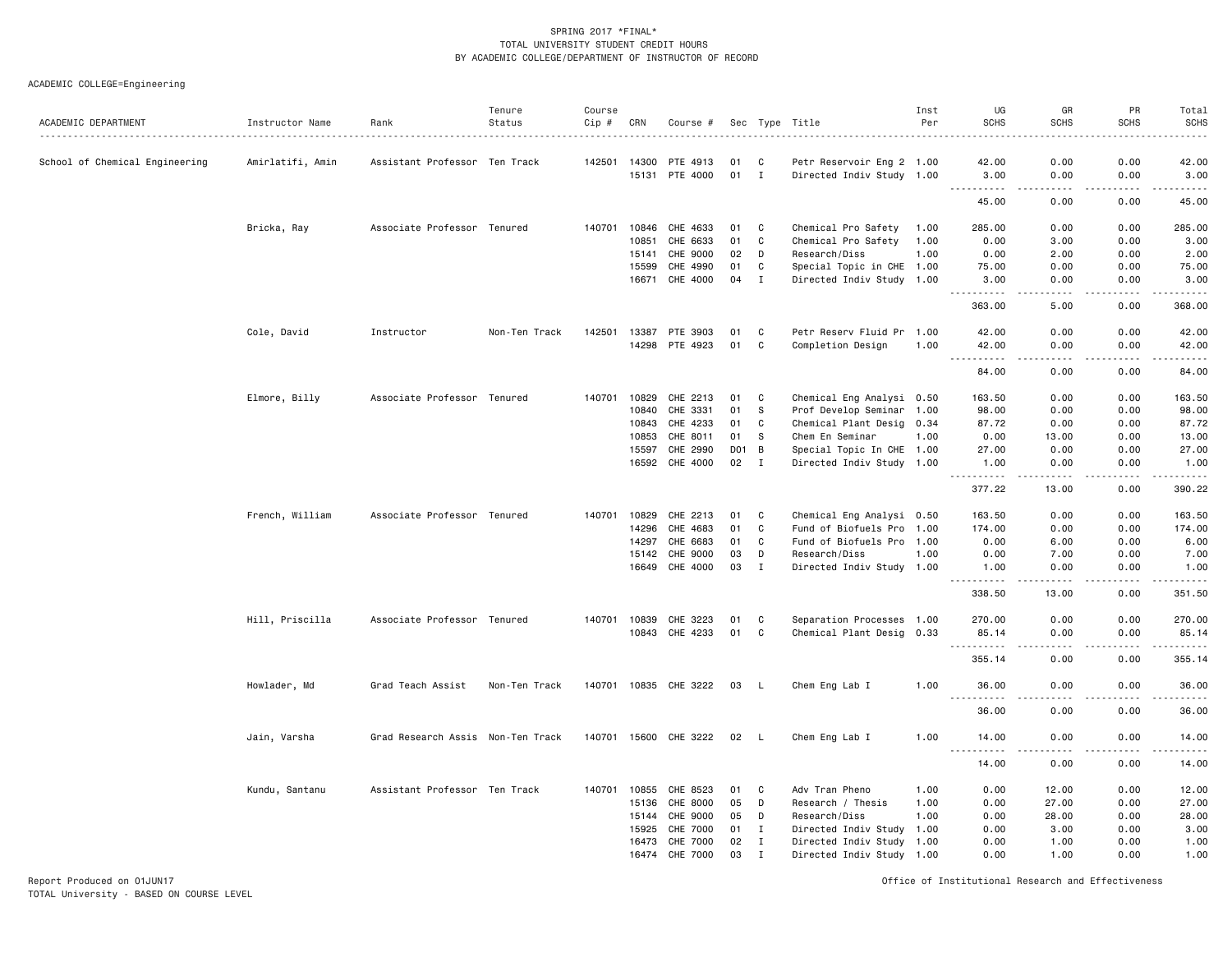| ACADEMIC COLLEGE=Engineering |  |
|------------------------------|--|
|                              |  |

| ACADEMIC DEPARTMENT                | Instructor Name                  | Rank                                                   | Tenure<br>Status | Course<br>Cip # | CRN   | Course #              |      |              | Sec Type Title       | Inst<br>Per | UG<br><b>SCHS</b>                                                                                                                       | GR<br><b>SCHS</b>             | PR<br><b>SCHS</b> | Total<br><b>SCHS</b>                                                                                                                                                                                                                                                                                                                                                                                                                                                                   |
|------------------------------------|----------------------------------|--------------------------------------------------------|------------------|-----------------|-------|-----------------------|------|--------------|----------------------|-------------|-----------------------------------------------------------------------------------------------------------------------------------------|-------------------------------|-------------------|----------------------------------------------------------------------------------------------------------------------------------------------------------------------------------------------------------------------------------------------------------------------------------------------------------------------------------------------------------------------------------------------------------------------------------------------------------------------------------------|
|                                    |                                  |                                                        |                  |                 |       |                       |      |              |                      |             |                                                                                                                                         |                               |                   |                                                                                                                                                                                                                                                                                                                                                                                                                                                                                        |
|                                    |                                  |                                                        |                  |                 |       |                       |      |              |                      |             | <u>.</u><br>0.00                                                                                                                        | $\sim$ $\sim$ $\sim$<br>72.00 | 0.00              | .<br>72.00                                                                                                                                                                                                                                                                                                                                                                                                                                                                             |
| School of Chemical Engineering     | Meng, Dong                       | Assistant Professor Ten Track                          |                  | 140701          | 10841 | CHE 4223              | 01   | C)           | Pro Instr & Con      | 1.00        | 249.00                                                                                                                                  | 0.00                          | 0.00              | 249.00                                                                                                                                                                                                                                                                                                                                                                                                                                                                                 |
|                                    |                                  |                                                        |                  |                 |       | 15145 CHE 9000        | 06   | D            | Research/Diss        | 1.00        | 0.00<br>.                                                                                                                               | 6.00<br>.                     | 0.00<br>-----     | 6.00                                                                                                                                                                                                                                                                                                                                                                                                                                                                                   |
|                                    |                                  |                                                        |                  |                 |       |                       |      |              |                      |             | 249.00                                                                                                                                  | 6.00                          | 0.00              | 255.00                                                                                                                                                                                                                                                                                                                                                                                                                                                                                 |
|                                    | Pearson, Larry                   | Instructor                                             | Non-Ten Track    | 140701          | 10831 | CHE 3123              | 01   | C            | Chem En Thermo II    | 1.00        | 156.00                                                                                                                                  | 0.00                          | 0.00              | 156.00                                                                                                                                                                                                                                                                                                                                                                                                                                                                                 |
|                                    |                                  |                                                        |                  |                 | 10832 | CHE 3213              | 01   | C            | Heat Transfer Op     | 1.00        | 264.00                                                                                                                                  | 0.00                          | 0.00              | 264.00                                                                                                                                                                                                                                                                                                                                                                                                                                                                                 |
|                                    |                                  |                                                        |                  |                 | 10843 | CHE 4233              | 01   | C.           | Chemical Plant Desig | 0.33        | 85.14<br>.<br>$\frac{1}{2} \left( \frac{1}{2} \right) \left( \frac{1}{2} \right) \left( \frac{1}{2} \right) \left( \frac{1}{2} \right)$ | 0.00<br>.                     | 0.00<br>-----     | 85.14<br>.                                                                                                                                                                                                                                                                                                                                                                                                                                                                             |
|                                    |                                  |                                                        |                  |                 |       |                       |      |              |                      |             | 505.14                                                                                                                                  | 0.00                          | 0.00              | 505.14                                                                                                                                                                                                                                                                                                                                                                                                                                                                                 |
|                                    | Rai, Neeraj                      | Assistant Professor Ten Track                          |                  | 140701          | 10830 | CHE 3113              | 01   | C            | Chem En Thermo I     | 1.00        | 243.00                                                                                                                                  | 0.00                          | 0.00              | 243.00                                                                                                                                                                                                                                                                                                                                                                                                                                                                                 |
|                                    |                                  |                                                        |                  |                 | 15130 | CHE 4000              | 01   | $\mathbf{I}$ | Directed Indiv Study | 1.00        | 3.00                                                                                                                                    | 0.00                          | 0.00              | 3.00                                                                                                                                                                                                                                                                                                                                                                                                                                                                                   |
|                                    |                                  |                                                        |                  |                 | 15146 | CHE 9000              | 07   | D            | Research/Diss        | 1.00        | 0.00                                                                                                                                    | 55.00                         | 0.00              | 55.00                                                                                                                                                                                                                                                                                                                                                                                                                                                                                  |
|                                    |                                  |                                                        |                  |                 | 16475 | CHE 7000              | 04   | $\mathbf{I}$ | Directed Indiv Study | 1.00        | 0.00                                                                                                                                    | 1.00                          | 0.00              | 1.00                                                                                                                                                                                                                                                                                                                                                                                                                                                                                   |
|                                    |                                  |                                                        |                  | 309999 16438    |       | <b>CME 8000</b>       | 01   | D            | Research/Thesis      | 1.00        | 0.00<br>.<br>$- - - -$                                                                                                                  | 3.00<br>.                     | 0.00<br>.         | 3.00<br>.                                                                                                                                                                                                                                                                                                                                                                                                                                                                              |
|                                    |                                  |                                                        |                  |                 |       |                       |      |              |                      |             | 246.00                                                                                                                                  | 59.00                         | 0.00              | 305.00                                                                                                                                                                                                                                                                                                                                                                                                                                                                                 |
|                                    | Toghiani, Hossein                | Professor                                              | Tenured          | 140701          | 10844 | CHE 4313              | 01   | C            | Transport Phenomena  | 1.00        | 48.00                                                                                                                                   | 0.00                          | 0.00              | 48.00                                                                                                                                                                                                                                                                                                                                                                                                                                                                                  |
|                                    |                                  |                                                        |                  |                 | 10854 | CHE 8123              | 01   | C            | Chem Kinetics Dyn    | 1.00        | 0.00<br>. <b>.</b>                                                                                                                      | 12.00                         | 0.00              | 12.00                                                                                                                                                                                                                                                                                                                                                                                                                                                                                  |
|                                    |                                  |                                                        |                  |                 |       |                       |      |              |                      |             | 48.00                                                                                                                                   | 12.00                         | 0.00              | 60.00                                                                                                                                                                                                                                                                                                                                                                                                                                                                                  |
|                                    | Varadarajan, Anandav Non-Faculty |                                                        | Not Applicable   | 140701          | 10837 | CHE 3222              | 05   | -L           | Chem Eng Lab I       | 1.00        | 40.00                                                                                                                                   | 0.00                          | 0.00              | 40.00                                                                                                                                                                                                                                                                                                                                                                                                                                                                                  |
|                                    |                                  |                                                        |                  |                 | 10838 | CHE 3222              | 06   | L.           | Chem Eng Lab I       | 1.00        | 36.00                                                                                                                                   | 0.00                          | 0.00              | 36.00                                                                                                                                                                                                                                                                                                                                                                                                                                                                                  |
|                                    |                                  |                                                        |                  |                 | 10845 | CHE 4441              | 01   | C            | Fund of Engr Seminar | 1.00        | 8.00                                                                                                                                    | 0.00                          | 0.00              | 8.00                                                                                                                                                                                                                                                                                                                                                                                                                                                                                   |
|                                    |                                  |                                                        |                  |                 | 15601 | CHE 3222              | 07   | L.           | Chem Eng Lab I       | 1.00        | 10.00<br>.                                                                                                                              | 0.00<br>.                     | 0.00<br>.         | 10.00                                                                                                                                                                                                                                                                                                                                                                                                                                                                                  |
|                                    |                                  |                                                        |                  |                 |       |                       |      |              |                      |             | 94.00                                                                                                                                   | 0.00                          | 0.00              | 94.00                                                                                                                                                                                                                                                                                                                                                                                                                                                                                  |
|                                    |                                  | Venkatesan, Shanmuga Grad Research Assis Non-Ten Track |                  |                 |       | 140701 10836 CHE 3222 | 04   | - L          | Chem Eng Lab I       | 1.00        | 38,00                                                                                                                                   | 0.00                          | 0.00              | 38.00                                                                                                                                                                                                                                                                                                                                                                                                                                                                                  |
|                                    |                                  |                                                        |                  |                 |       |                       |      |              |                      |             | ----------<br>38.00                                                                                                                     | . <b>.</b><br>0.00            | -----<br>0.00     | .<br>38.00                                                                                                                                                                                                                                                                                                                                                                                                                                                                             |
|                                    | Zabet, Mahla                     | Grad Teach Assist                                      | Non-Ten Track    |                 |       | 140701 10834 CHE 3222 | 01 L |              | Chem Eng Lab I       | 1.00        | 38,00                                                                                                                                   | 0.00                          | 0.00              | 38.00                                                                                                                                                                                                                                                                                                                                                                                                                                                                                  |
|                                    |                                  |                                                        |                  |                 |       |                       |      |              |                      |             | <u>.</u><br>38.00                                                                                                                       | .<br>0.00                     | <u>.</u><br>0.00  | .<br>38.00                                                                                                                                                                                                                                                                                                                                                                                                                                                                             |
| ---------------------------------- |                                  |                                                        |                  |                 |       |                       |      |              |                      |             |                                                                                                                                         | -----------                   | eessessess        | $\begin{array}{cccccccccc} \multicolumn{2}{c}{} & \multicolumn{2}{c}{} & \multicolumn{2}{c}{} & \multicolumn{2}{c}{} & \multicolumn{2}{c}{} & \multicolumn{2}{c}{} & \multicolumn{2}{c}{} & \multicolumn{2}{c}{} & \multicolumn{2}{c}{} & \multicolumn{2}{c}{} & \multicolumn{2}{c}{} & \multicolumn{2}{c}{} & \multicolumn{2}{c}{} & \multicolumn{2}{c}{} & \multicolumn{2}{c}{} & \multicolumn{2}{c}{} & \multicolumn{2}{c}{} & \multicolumn{2}{c}{} & \multicolumn{2}{c}{} & \mult$ |
| School of Chemical Engineering     |                                  |                                                        |                  |                 |       |                       |      |              |                      |             | ==========<br>2831.00                                                                                                                   | 180.00                        | 0.00              | 3011.00                                                                                                                                                                                                                                                                                                                                                                                                                                                                                |
| ---------------------------------- |                                  |                                                        |                  |                 |       |                       |      |              |                      |             | ==========                                                                                                                              | ----------------------        |                   | ==========                                                                                                                                                                                                                                                                                                                                                                                                                                                                             |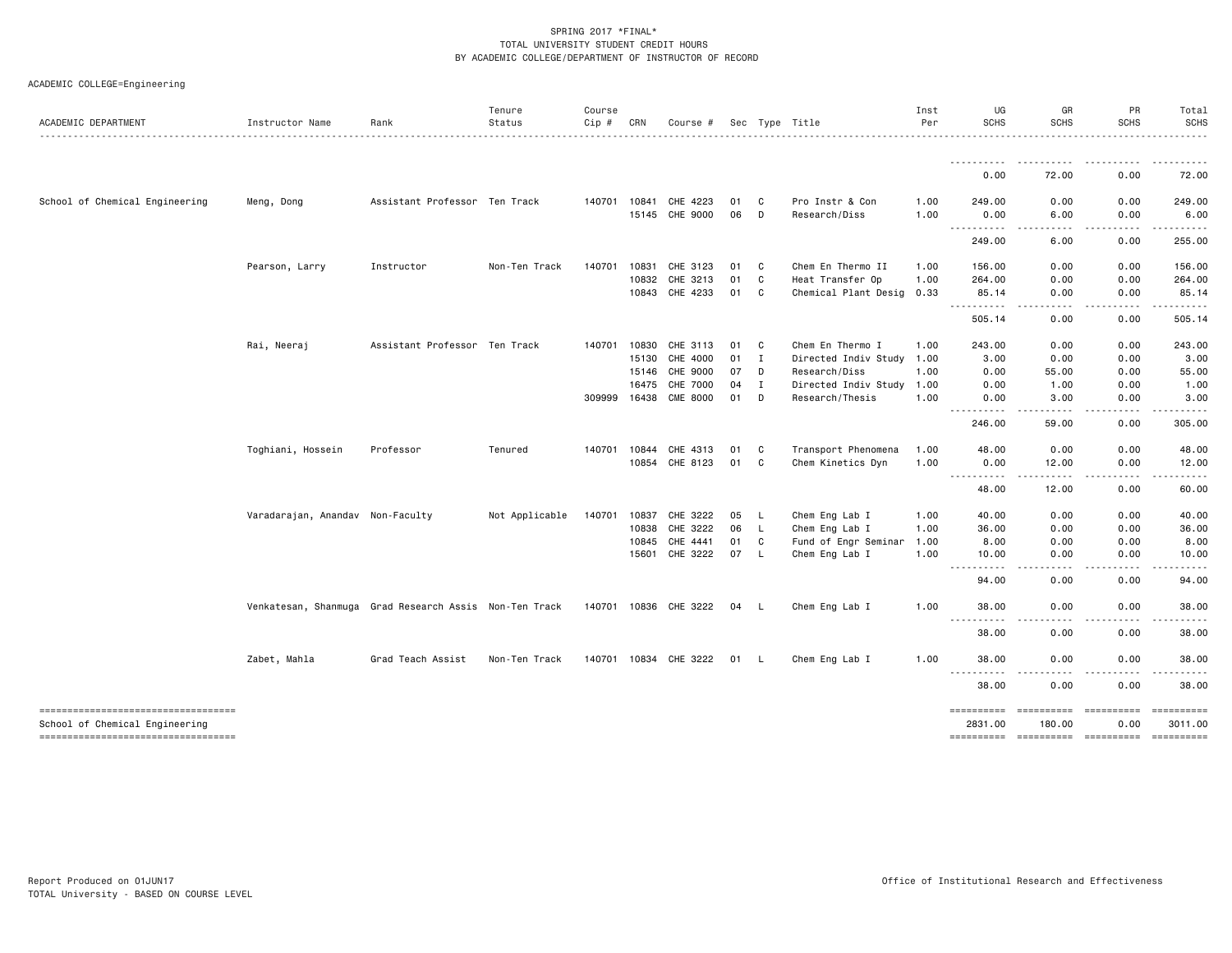|                     |                    |                                   | Tenure  | Course |       |               |                 |              |                           | Inst | UG                                                                                                                                     | GR                                                                                                                                                            | PR            | Total              |
|---------------------|--------------------|-----------------------------------|---------|--------|-------|---------------|-----------------|--------------|---------------------------|------|----------------------------------------------------------------------------------------------------------------------------------------|---------------------------------------------------------------------------------------------------------------------------------------------------------------|---------------|--------------------|
| ACADEMIC DEPARTMENT | Instructor Name    | Rank                              | Status  | Cip #  | CRN   | Course #      |                 |              | Sec Type Title            | Per  | <b>SCHS</b>                                                                                                                            | <b>SCHS</b>                                                                                                                                                   | <b>SCHS</b>   | <b>SCHS</b><br>.   |
|                     |                    |                                   |         |        |       |               |                 |              |                           |      |                                                                                                                                        |                                                                                                                                                               |               |                    |
| Forestry            | Alexander, Heather | Assistant Professor Ten Track     |         | 030201 | 13592 | WFA 3133      | 01              | C            | Ap Ag Ter Ecol            | 1.00 | 69.00                                                                                                                                  | 0.00                                                                                                                                                          | 0.00          | 69.00              |
|                     |                    |                                   |         |        | 13593 | WFA 3133      | 02              | K            | Ap Aq Ter Ecol            | 1.00 | 0.00                                                                                                                                   | 0.00                                                                                                                                                          | 0.00          | 0.00               |
|                     |                    |                                   |         |        | 14717 | WFA 3133      | HO <sub>1</sub> | C            | Ap Aq Ter Ecol-Hon        | 1.00 | 3.00                                                                                                                                   | 0.00                                                                                                                                                          | 0.00          | 3.00               |
|                     |                    |                                   |         | 030501 | 12045 | F0 2113       | 01              | C            | Dendrology                | 1.00 | 123.00                                                                                                                                 | 0.00                                                                                                                                                          | 0.00          | 123.00             |
|                     |                    |                                   |         |        | 12046 | F0 2113       | 02              | K            | Dendrology                | 1.00 | 0.00                                                                                                                                   | 0.00                                                                                                                                                          | 0.00          | 0.00               |
|                     |                    |                                   |         |        | 12047 | F0 2113       | 03              | К            | Dendrology                | 1.00 | 0.00                                                                                                                                   | 0.00                                                                                                                                                          | 0.00          | 0.00               |
|                     |                    |                                   |         |        |       | 14844 FO 8000 | 01              | D            | Research / Thesis         | 1.00 | 0.00                                                                                                                                   | 14.00                                                                                                                                                         | 0.00          | 14.00              |
|                     |                    |                                   |         |        |       | 16073 F0 4000 | 02              | $\mathbf{I}$ | Directed Indiv Study 1.00 |      | 3.00<br>.                                                                                                                              | 0.00<br>$- - - - -$                                                                                                                                           | 0.00<br>.     | 3.00<br>.          |
|                     |                    |                                   |         |        |       |               |                 |              |                           |      | 198.00                                                                                                                                 | 14.00                                                                                                                                                         | 0.00          | 212.00             |
|                     | Evans, David       | Professor                         | Tenured | 450702 | 14634 | F0 4453       | 01              | C            | Remote Sensing Appl       | 1.00 | 21.00                                                                                                                                  | 0.00                                                                                                                                                          | 0.00          | 21.00              |
|                     |                    |                                   |         |        | 14635 | F0 6453       | 01              | C            | Remote Sensing Appl       | 1.00 | 0.00                                                                                                                                   | 24.00                                                                                                                                                         | 0.00          | 24.00              |
|                     |                    |                                   |         |        | 14637 | F0 4453       | 02              | K            | Remote Sensing Appl       | 1.00 | 0.00                                                                                                                                   | 0.00                                                                                                                                                          | 0.00          | 0.00               |
|                     |                    |                                   |         |        | 14638 | FO 6453       | 02              | K            | Remote Sensing Appl       | 1.00 | 0.00<br>$\sim$ $\sim$ $\sim$<br>د د د د                                                                                                | 0.00<br>.                                                                                                                                                     | 0.00<br>.     | 0.00<br>.          |
|                     |                    |                                   |         |        |       |               |                 |              |                           |      | 21.00                                                                                                                                  | 24.00                                                                                                                                                         | 0.00          | 45.00              |
|                     | Ezell, Andrew      | Professor                         | Tenured | 030501 | 14846 | F0 8000       | 03              | D            | Research / Thesis         | 1.00 | 0.00                                                                                                                                   | 16.00                                                                                                                                                         | 0.00          | 16.00              |
|                     |                    |                                   |         |        | 14863 | F0 9000       | 01              | D            | Research / Diss           | 1.00 | 0.00                                                                                                                                   | 13.00<br>$\frac{1}{2} \left( \frac{1}{2} \right) \left( \frac{1}{2} \right) \left( \frac{1}{2} \right) \left( \frac{1}{2} \right) \left( \frac{1}{2} \right)$ | 0.00<br>.     | 13.00              |
|                     | Frey, Brent        |                                   |         |        |       |               |                 |              |                           |      | .<br>0.00                                                                                                                              | 29.00                                                                                                                                                         | 0.00          | .<br>29.00         |
|                     |                    | Assistant Professor Ten Track     |         | 030501 | 12058 | F0 4221       | 01              | L            | Prac Silv Lab             | 1.00 | 21.00                                                                                                                                  | 0.00                                                                                                                                                          | 0.00          | 21.00              |
|                     |                    |                                   |         |        | 12059 | F0 4221       | 02              | L            | Prac Silv Lab             | 1.00 | 21.00                                                                                                                                  | 0.00                                                                                                                                                          | 0.00          | 21.00              |
|                     |                    |                                   |         |        | 12060 | F0 4223       | 01              | C            | Prac Of Silviculture 1.00 |      | 126.00<br>.                                                                                                                            | 0.00<br>$\sim$ $\sim$ $\sim$ $\sim$                                                                                                                           | 0.00<br>.     | 126.00<br><u>.</u> |
|                     |                    |                                   |         |        |       |               |                 |              |                           |      | 168.00                                                                                                                                 | 0.00                                                                                                                                                          | 0.00          | 168.00             |
|                     | Gordon, Jason      | Extension Assoc Pro Non-Ten Track |         | 030501 | 14142 | F0 6683       | 501 C           |              | Intro Urban Communit 1.00 |      | 0.00                                                                                                                                   | 12.00                                                                                                                                                         | 0.00          | 12.00              |
|                     |                    |                                   |         |        | 14630 | F0 4683       | 01              | C            | Intro Urban Communit 1.00 |      | 12.00                                                                                                                                  | 0.00                                                                                                                                                          | 0.00          | 12.00              |
|                     |                    |                                   |         |        | 14631 | F0 6683       | 01              | C            | Intro Urban Communit 1.00 |      | 0.00                                                                                                                                   | 6.00                                                                                                                                                          | 0.00          | 6.00               |
|                     |                    |                                   |         |        |       | 14848 FO 8000 | 05              | D            | Research / Thesis         | 1.00 | 0.00<br>$\frac{1}{2} \left( \frac{1}{2} \right) \left( \frac{1}{2} \right) \left( \frac{1}{2} \right) \left( \frac{1}{2} \right)$<br>. | 4.00<br>.                                                                                                                                                     | 0.00<br>----- | 4.00<br>.          |
|                     |                    |                                   |         |        |       |               |                 |              |                           |      | 12.00                                                                                                                                  | 22.00                                                                                                                                                         | 0.00          | 34.00              |
|                     | Grado, Stephen     | Professor                         | Tenured | 030501 | 14865 | F0 9000       | 03              | D            | Research / Diss           | 1.00 | 0.00                                                                                                                                   | 1.00                                                                                                                                                          | 0.00          | 1.00               |
|                     |                    |                                   |         |        | 15919 | F0 7000       | 01              | $\mathbf I$  | Directed Indiv Study 1.00 |      | 0.00                                                                                                                                   | 3.00                                                                                                                                                          | 0.00          | 3.00               |
|                     |                    |                                   |         |        | 15920 | F0 7000       | 02              | $\mathbf{I}$ | Directed Indiv Study 1.00 |      | 0.00                                                                                                                                   | 3.00                                                                                                                                                          | 0.00          | 3.00               |
|                     |                    |                                   |         |        | 15921 | F0 7000       | 03              | $\mathbf I$  | Directed Indiv Study 1.00 |      | 0.00                                                                                                                                   | 3.00                                                                                                                                                          | 0.00          | 3.00               |
|                     |                    |                                   |         |        |       | 16015 F0 7000 | 04              | $\mathbf{I}$ | Directed Indiv Study 1.00 |      | 0.00                                                                                                                                   | 3.00                                                                                                                                                          | 0.00          | 3.00               |
|                     |                    |                                   |         |        | 16261 | F0 7000       | 06              | $\mathbf{I}$ | Directed Indiv Study 1.00 |      | 0.00                                                                                                                                   | 3.00                                                                                                                                                          | 0.00          | 3.00               |
|                     |                    |                                   |         |        |       | 16614 F0 7000 | 09              | $\mathbf{I}$ | Directed Indiv Study 1.00 |      | 0.00                                                                                                                                   | 3.00                                                                                                                                                          | 0.00          | 3.00               |
|                     |                    |                                   |         |        |       |               |                 |              |                           |      | 0.00                                                                                                                                   | 19.00                                                                                                                                                         | 0.00          | 19.00              |
|                     | Grala, Robert      | Associate Professor Tenured       |         | 030501 | 12056 | F0 4113       | 01              | C            | Forest Resource Econ 1.00 |      | 114.00                                                                                                                                 | 0.00                                                                                                                                                          | 0.00          | 114.00             |
|                     |                    |                                   |         |        | 12067 | F0 6113       | 01              | C            | Forest Resource Econ 1.00 |      | 0.00                                                                                                                                   | 3.00                                                                                                                                                          | 0.00          | 3.00               |
|                     |                    |                                   |         |        | 13940 | F0 6113       | 501             | C            | Forest Resource Econ 1.00 |      | 0.00                                                                                                                                   | 9.00                                                                                                                                                          | 0.00          | 9.00               |
|                     |                    |                                   |         |        | 14851 | F0 8000       | 08              | D            | Research / Thesis         | 1.00 | 0.00                                                                                                                                   | 3.00                                                                                                                                                          | 0.00          | 3.00               |
|                     |                    |                                   |         |        | 14866 | F0 9000       | 04              | D            | Research / Diss           | 1.00 | 0.00                                                                                                                                   | 21.00                                                                                                                                                         | 0.00          | 21.00              |
|                     |                    |                                   |         |        | 16587 | F0 7000       | 07              | $\mathbf I$  | Directed Indiv Study 1.00 |      | 0.00                                                                                                                                   | 3.00                                                                                                                                                          | 0.00          | 3.00               |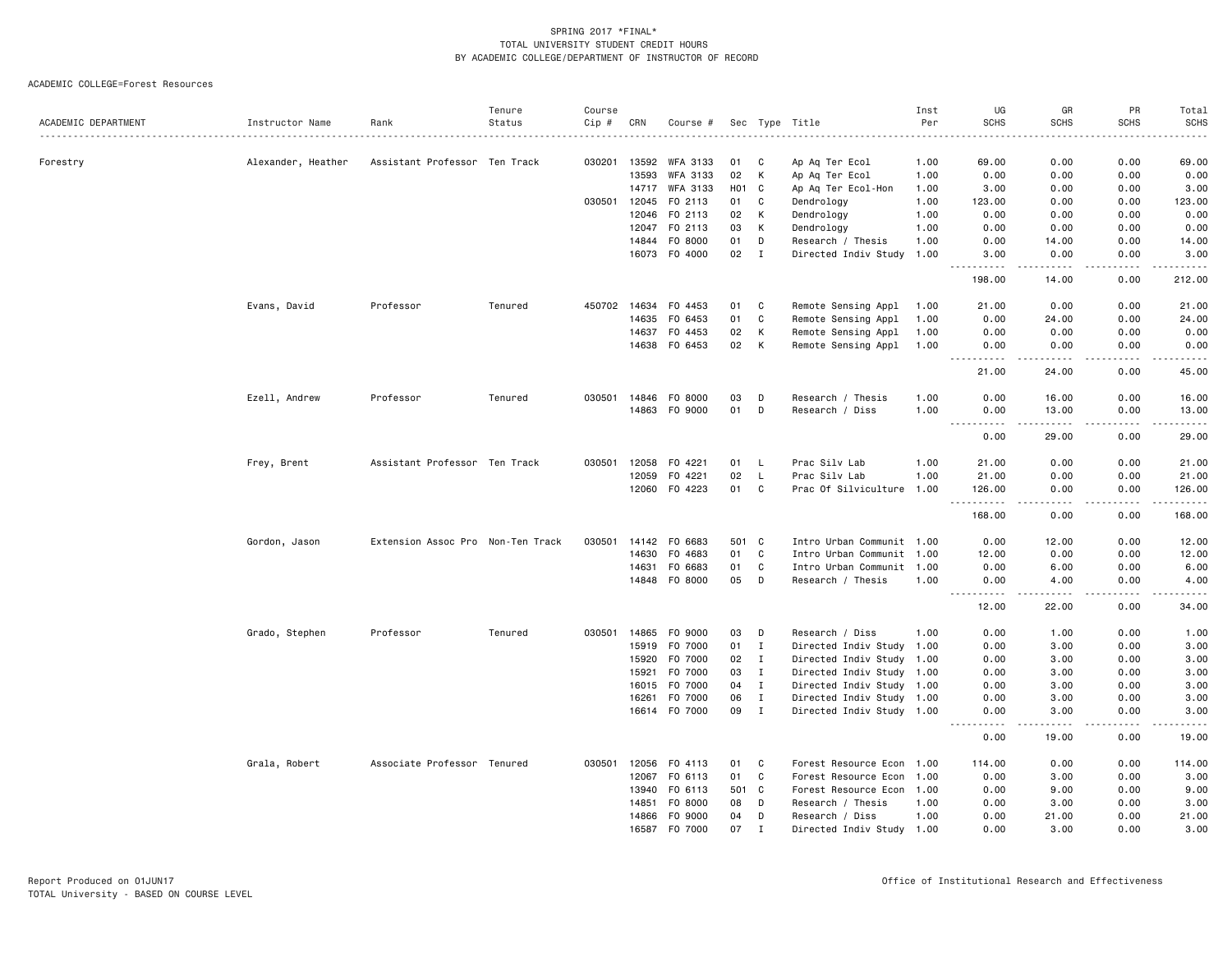#### ACADEMIC COLLEGE=Forest Resources

| ACADEMIC DEPARTMENT | Instructor Name   | Rank                              | Tenure<br>Status | Course<br>Cip # | CRN          | Course #                 |          |              | Sec Type Title                            | Inst<br>Per  | UG<br>SCHS                         | GR<br><b>SCHS</b>                   | PR<br><b>SCHS</b>        | Total<br><b>SCHS</b>                                                                                                                                         |
|---------------------|-------------------|-----------------------------------|------------------|-----------------|--------------|--------------------------|----------|--------------|-------------------------------------------|--------------|------------------------------------|-------------------------------------|--------------------------|--------------------------------------------------------------------------------------------------------------------------------------------------------------|
|                     |                   |                                   |                  |                 |              |                          |          |              |                                           |              | .                                  | $\frac{1}{2}$                       | -----                    | <u>.</u>                                                                                                                                                     |
|                     |                   |                                   |                  |                 |              |                          |          |              |                                           |              | 114.00                             | 39.00                               | 0.00                     | 153.00                                                                                                                                                       |
| Forestry            | Grebner, Donald   | Professor                         | Tenured          |                 |              | 030501 14852 F0 8000     | 09       | D            | Research / Thesis                         | 1.00         | 0.00                               | 28.00                               | 0.00                     | 28.00                                                                                                                                                        |
|                     |                   |                                   |                  |                 |              |                          |          |              |                                           |              | 0.00                               | 28.00                               | 0.00                     | 28.00                                                                                                                                                        |
|                     | Henderson, James  | Extension Assoc Pro Non-Ten Track |                  | 030501          | 14853        | F0 8000<br>14867 F0 9000 | 10<br>05 | D<br>D       | Research / Thesis<br>Research / Diss      | 1.00<br>1.00 | 0.00<br>0.00                       | 6.00<br>6.00                        | 0.00<br>0.00             | 6.00<br>6.00                                                                                                                                                 |
|                     |                   |                                   |                  |                 |              |                          |          |              |                                           |              |                                    |                                     |                          |                                                                                                                                                              |
|                     |                   |                                   |                  |                 |              |                          |          |              |                                           |              | 0.00                               | 12.00                               | 0.00                     | 12.00                                                                                                                                                        |
|                     | Matney, Thomas    | Professor                         | Tenured          |                 |              | 261101 12057 FO 4213     | 01       | C.           | Forest Biometrics                         | 1.00         | 120.00<br>$\sim$ $\sim$<br>.       | 0.00<br>د د د د                     | 0.00<br>.                | 120.00<br>-----                                                                                                                                              |
|                     |                   |                                   |                  |                 |              |                          |          |              |                                           |              | 120.00                             | 0.00                                | 0.00                     | 120.00                                                                                                                                                       |
|                     | Munn, Ian         | Professor                         | Tenured          |                 |              | 030506 12064 F0 4423     | 01       | B            | Professional Practic 1.00                 |              | 108.00<br>.                        | 0.00<br>.                           | 0.00<br>المتمام والمناور | 108.00<br>$- - - - - -$                                                                                                                                      |
|                     |                   |                                   |                  |                 |              |                          |          |              |                                           |              | 108.00                             | 0.00                                | 0.00                     | 108.00                                                                                                                                                       |
|                     | Renninger, Heidi  | Assistant Professor Ten Track     |                  |                 |              | 030501 14856 FO 8000     | 13       | D            | Research / Thesis                         | 1.00         | 0.00                               | 15.00                               | 0.00                     | 15.00                                                                                                                                                        |
|                     |                   |                                   |                  |                 |              | 030502 14629 FO 3213     | 01       | C            | Tree Physiology                           | 1.00         | 63.00<br>$\sim$ $\sim$ $\sim$<br>. | 0.00<br>-----                       | 0.00<br>.                | 63.00<br>.                                                                                                                                                   |
|                     |                   |                                   |                  |                 |              |                          |          |              |                                           |              | 63.00                              | 15.00                               | 0.00                     | 78.00                                                                                                                                                        |
|                     | Roberts, Scott    | Professor                         | Tenured          | 030501          | 12055        | F0 3203                  | 01       | B            | Forest Fire                               | 1.00         | 45.00                              | 0.00                                | 0.00                     | 45.00                                                                                                                                                        |
|                     |                   |                                   |                  |                 | 13942        | F0 8293                  | 501      | D            | Professional Paper                        | 1.00         | 0.00                               | 3.00                                | 0.00                     | 3.00                                                                                                                                                         |
|                     |                   |                                   |                  |                 |              | 16612 F0 7000            | 08       | $\mathbf{I}$ | Directed Indiv Study 1.00                 |              | 0.00<br>-----                      | 3.00<br>$\sim$ $\sim$ $\sim$ $\sim$ | 0.00<br>.                | 3.00<br>المستما                                                                                                                                              |
|                     |                   |                                   |                  |                 |              |                          |          |              |                                           |              | 45.00                              | 6.00                                | 0.00                     | 51.00                                                                                                                                                        |
|                     | Rousseau, Randall | Extension Professor Non-Ten Track |                  | 030501          |              | 14869 F0 9000            | 07       | $\mathsf D$  | Research / Diss                           | 1.00         | 0.00                               | 9.00                                | 0.00                     | 9.00                                                                                                                                                         |
|                     |                   |                                   |                  |                 |              | 16355 FO 8000            |          | 501 D        | Research / Thesis                         | 1.00         | 0.00<br>$\sim 100$<br>.            | 1.00<br>.                           | 0.00<br>-----            | 1.00<br>.                                                                                                                                                    |
|                     |                   |                                   |                  |                 |              |                          |          |              |                                           |              | 0.00                               | 10.00                               | 0.00                     | 10.00                                                                                                                                                        |
|                     | Sabatia, Charles  | Assistant Professor Ten Track     |                  | 030501          |              | 12049 F0 2213            | 01       | C            | Forest Measurements                       | 1.00         | 123.00                             | 0.00                                | 0.00                     | 123.00                                                                                                                                                       |
|                     |                   |                                   |                  |                 | 14858        | F0 8000                  | 15       | D            | Research / Thesis                         | 1.00         | 0.00                               | 12.00                               | 0.00                     | 12.00                                                                                                                                                        |
|                     |                   |                                   |                  |                 | 15325        | F0 4990                  | 01       | C            | Special Topic In FO                       | 1.00         | 9.00                               | 0.00                                | 0.00                     | 9.00                                                                                                                                                         |
|                     |                   |                                   |                  |                 | 16107        | F0 4000                  | 03       | $\mathbf{I}$ | Directed Indiv Study 1.00                 |              | 3.00                               | 0.00                                | 0.00                     | 3.00                                                                                                                                                         |
|                     |                   |                                   |                  |                 |              | 16169 F0 4000            | 04       | $\mathbf{I}$ | Directed Indiv Study 1.00                 |              | 3.00<br>.                          | 0.00<br>-----                       | 0.00<br>. <b>.</b>       | 3.00<br>.                                                                                                                                                    |
|                     |                   |                                   |                  |                 |              |                          |          |              |                                           |              | 138.00                             | 12.00                               | 0.00                     | 150.00                                                                                                                                                       |
|                     | Schultz, Emily    | Professor                         | Tenured          | 030104          | 12958        | NREC 3213                | 01       | B            | Environmental Measur 1.00                 |              | 30.00                              | 0.00                                | 0.00                     | 30.00                                                                                                                                                        |
|                     |                   |                                   |                  | 030501          | 12051        | F0 3103                  | 01       | C            | Comp Appl Fo Res                          | 1.00         | 162.00                             | 0.00                                | 0.00                     | 162.00                                                                                                                                                       |
|                     |                   |                                   |                  |                 | 12052        | F0 3103                  | 02       | K            | Comp Appl Fo Res                          | 1.00         | 0.00                               | 0.00                                | 0.00                     | 0.00                                                                                                                                                         |
|                     |                   |                                   |                  |                 | 12053        | FO 3103                  | 03       | К            | Comp Appl Fo Res                          | 1.00         | 0.00                               | 0.00                                | 0.00                     | 0.00                                                                                                                                                         |
|                     |                   |                                   |                  |                 |              | 12077 FO 8211            | 01       | <b>S</b>     | Graduate Seminar                          | 1.00         | 0.00<br>.                          | 9.00<br>د د د د                     | 0.00<br>-----            | 9.00<br>$\frac{1}{2} \left( \frac{1}{2} \right) \left( \frac{1}{2} \right) \left( \frac{1}{2} \right) \left( \frac{1}{2} \right) \left( \frac{1}{2} \right)$ |
|                     |                   |                                   |                  |                 |              |                          |          |              |                                           |              | 192.00                             | 9.00                                | 0.00                     | 201.00                                                                                                                                                       |
|                     | Siegert, Courtney | Assistant Professor Ten Track     |                  | 030104 12959    | 030501 12066 | NREC 4423<br>F0 4483     | 01<br>01 | в<br>C       | Environmental Assess 1.00<br>Forest Soils | 1.00         | 18.00<br>24.00                     | 0.00<br>0.00                        | 0.00<br>0.00             | 18.00<br>24.00                                                                                                                                               |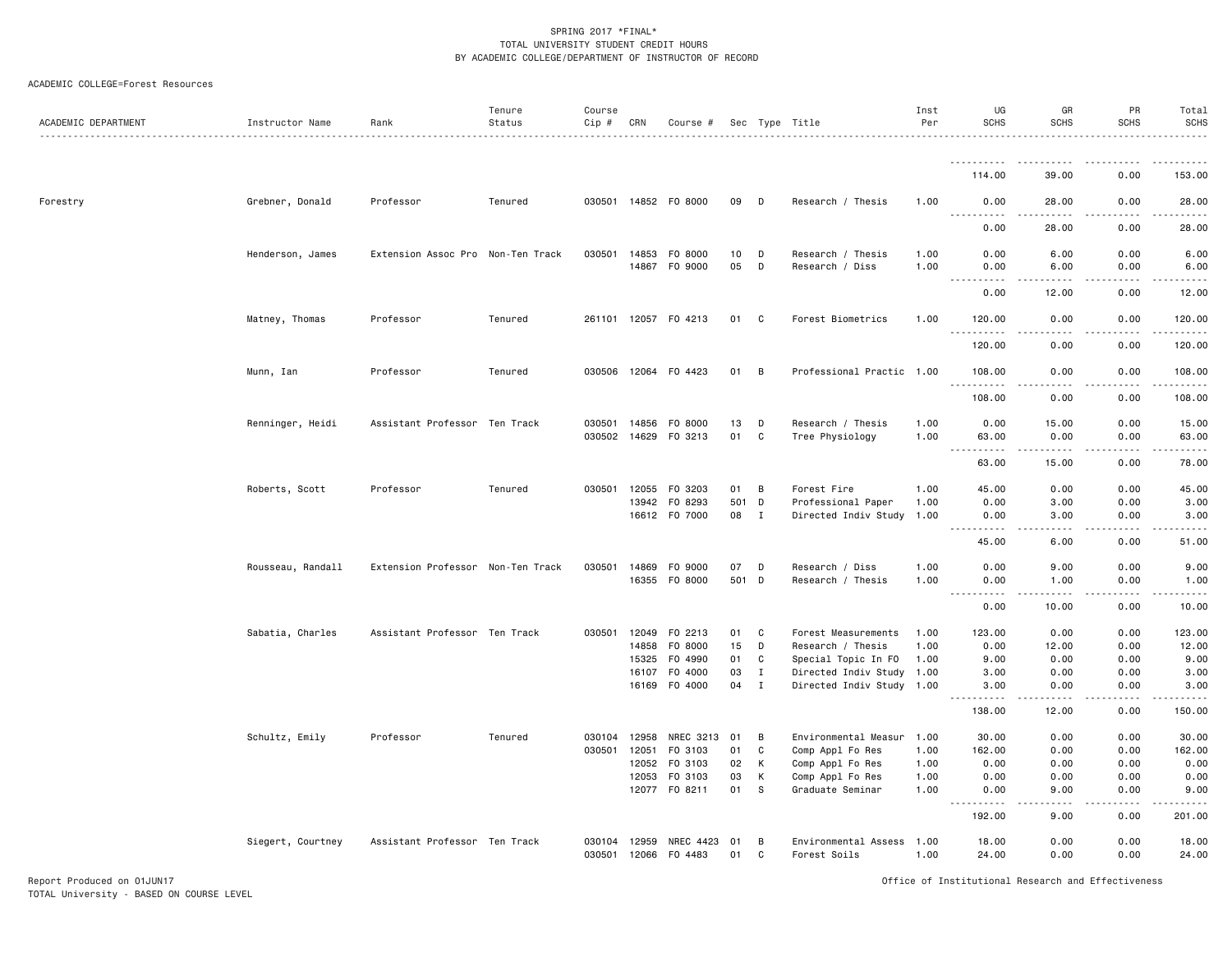| ACADEMIC DEPARTMENT                               | Instructor Name   | Rank                          | Tenure<br>Status | Course<br>Cip# | CRN   | Course #      |       |              | Sec Type Title            | Inst<br>Per | UG<br><b>SCHS</b>              | GR<br><b>SCHS</b>    | PR<br><b>SCHS</b>  | Total<br>SCHS         |
|---------------------------------------------------|-------------------|-------------------------------|------------------|----------------|-------|---------------|-------|--------------|---------------------------|-------------|--------------------------------|----------------------|--------------------|-----------------------|
|                                                   |                   |                               |                  |                |       |               |       |              |                           |             |                                |                      |                    |                       |
| Forestry                                          | Siegert, Courtney | Assistant Professor Ten Track |                  | 030501         | 12076 | FO 6483       | 01    | C.           | Forest Soils              | 1.00        | 0.00                           | 12.00                | 0.00               | 12.00                 |
|                                                   |                   |                               |                  |                | 14860 | F0 8000       | 17    | D            | Research / Thesis         | 1.00        | 0.00                           | 12.00                | 0.00               | 12.00                 |
|                                                   |                   |                               |                  |                | 15688 | F0 4000       | 01    | $\mathbf{I}$ | Directed Indiv Study 1.00 |             | 3,00                           | 0.00                 | 0.00               | 3.00                  |
|                                                   |                   |                               |                  |                |       |               |       |              |                           |             | $\cdots$<br>- - - -<br>45.00   | 24.00                | .<br>0.00          | 69.00                 |
|                                                   | Sun, Changyou     | Professor                     | Tenured          | 030501         | 12063 | F0 4413       | 01    | C            | Natural Res Policy        | 1.00        | 135.00                         | 0.00                 | 0.00               | 135.00                |
|                                                   |                   |                               |                  |                | 12072 | F0 6353       | 01    | C.           | Natural Resource Law 1.00 |             | 0.00                           | 3.00                 | 0.00               | 3.00                  |
|                                                   |                   |                               |                  |                | 12073 | FO 6413       | 01    | C            | Natural Res Policy        | 1.00        | 0.00                           | 3.00                 | 0.00               | 3.00                  |
|                                                   |                   |                               |                  |                | 14143 | F0 6353       | 501 C |              | Natural Resource Law 1.00 |             | 0.00                           | 21.00                | 0.00               | 21.00                 |
|                                                   |                   |                               |                  |                | 14861 | F0 8000       | 18    | D.           | Research / Thesis         | 1.00        | 0.00                           | 4.00                 | 0.00               | 4.00                  |
|                                                   |                   |                               |                  |                | 14871 | F0 9000       | 09    | D            | Research / Diss           | 1.00        | 0.00                           | 4.00                 | 0.00               | 4.00                  |
|                                                   |                   |                               |                  | 220207         | 12062 | F0 4353       | 01    | C.           | Natural Resource Law 1.00 |             | 81.00                          | 0.00<br>$\cdots$     | 0.00<br>.          | 81.00                 |
|                                                   |                   |                               |                  |                |       |               |       |              |                           |             | 216.00                         | 35.00                | 0.00               | 251.00                |
|                                                   | Willis, John      | Assistant Professor Ten Track |                  | 030501         | 14862 | F0 8000       | 19    | D.           | Research / Thesis         | 1.00        | 0.00                           | 6.00                 | 0.00               | 6.00                  |
|                                                   |                   |                               |                  | 030506         | 14144 | F0 6573       | 501 C |              | Ecology of Managed F 1.00 |             | 0.00                           | 15.00                | 0.00               | 15.00                 |
|                                                   |                   |                               |                  |                |       | 14633 FO 6573 | 01 C  |              | Ecology of Managed F 1.00 |             | 0.00                           | 12.00                | 0.00               | 12.00                 |
|                                                   |                   |                               |                  |                |       |               |       |              |                           |             | ------<br>. <b>.</b> .<br>0.00 | - - - -<br>33.00     | -----<br>0.00      | 33.00                 |
| =====================================             |                   |                               |                  |                |       |               |       |              |                           |             | ==========                     | ==========           | -----------        | ==========            |
| Forestry<br>===================================== |                   |                               |                  |                |       |               |       |              |                           |             | 1440.00<br>==========          | 331.00<br>========== | 0.00<br>========== | 1771.00<br>========== |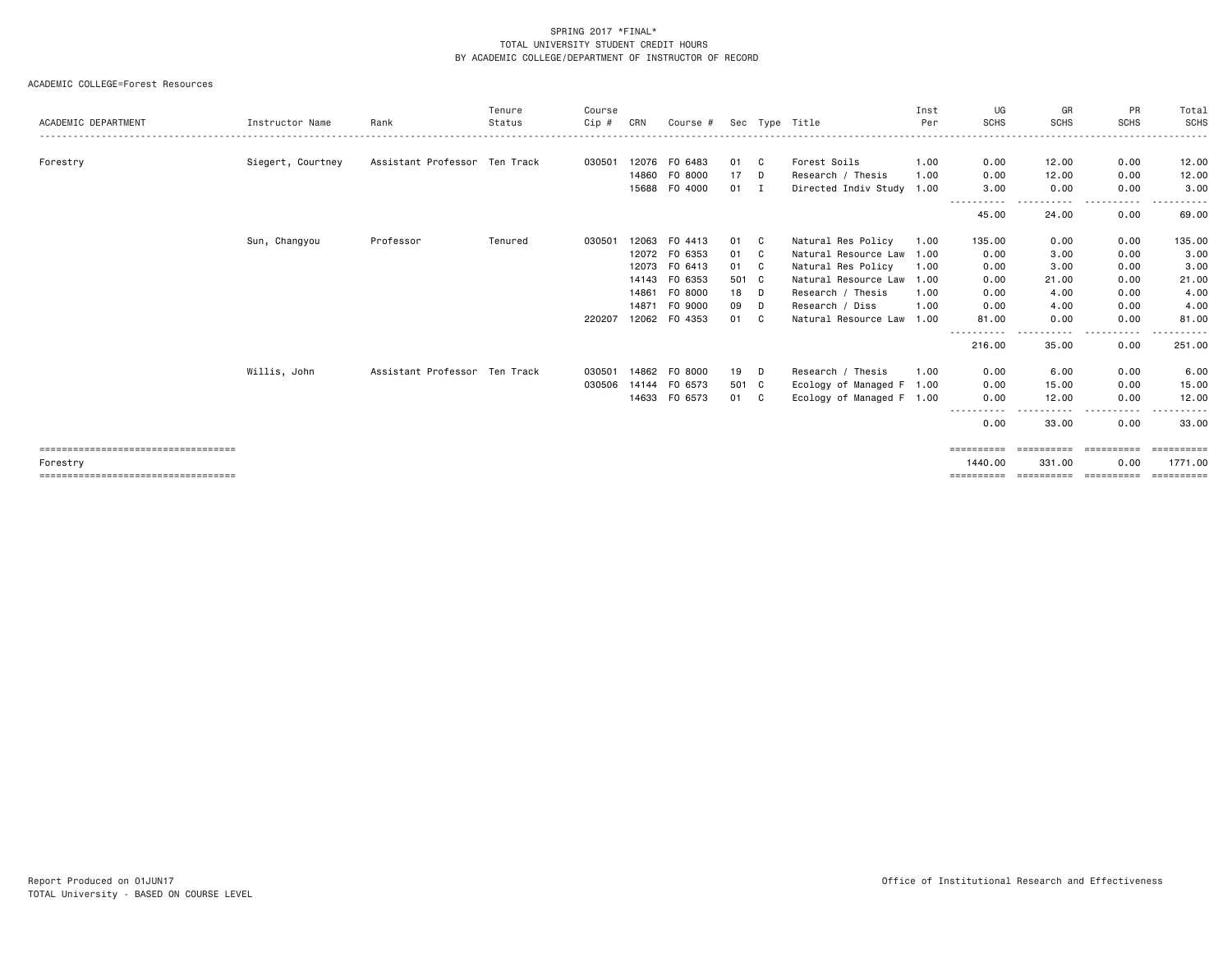|                         |                                |                                                    | Tenure  | Course       |       |                      |                 |             |                           | Inst | UG                                                                                                                                                           | GR                                                                                                                                                           | PR              | Total                                                                                                                                                        |
|-------------------------|--------------------------------|----------------------------------------------------|---------|--------------|-------|----------------------|-----------------|-------------|---------------------------|------|--------------------------------------------------------------------------------------------------------------------------------------------------------------|--------------------------------------------------------------------------------------------------------------------------------------------------------------|-----------------|--------------------------------------------------------------------------------------------------------------------------------------------------------------|
| ACADEMIC DEPARTMENT     | Instructor Name                | Rank                                               | Status  | Cip #        | CRN   | Course #             |                 |             | Sec Type Title            | Per  | <b>SCHS</b>                                                                                                                                                  | <b>SCHS</b>                                                                                                                                                  | <b>SCHS</b>     | <b>SCHS</b>                                                                                                                                                  |
|                         |                                |                                                    |         |              |       |                      |                 |             |                           |      |                                                                                                                                                              |                                                                                                                                                              |                 |                                                                                                                                                              |
| Sustainable Bioproducts | Barnes, H. Michael             | Professor                                          | Tenured | 030101       | 13429 | SBP 4213             | 01              | C           | Deterioration & Pres 1.00 |      | 6.00                                                                                                                                                         | 0.00                                                                                                                                                         | 0.00            | 6.00                                                                                                                                                         |
|                         |                                |                                                    |         |              | 13430 | SBP 4213             | 02              | К           | Deterioration & Pres 0.65 |      | 0.00                                                                                                                                                         | 0.00                                                                                                                                                         | 0.00            | 0.00                                                                                                                                                         |
|                         |                                |                                                    |         |              | 13434 | SBP 6213             | 01              | $\mathbf C$ | Deterioration & Pres 0.65 |      | 0.00                                                                                                                                                         | 11.70                                                                                                                                                        | 0.00            | 11.70                                                                                                                                                        |
|                         |                                |                                                    |         |              | 13435 | SBP 6213             | 02              | К           | Deterioration & Pres 0.65 |      | 0.00                                                                                                                                                         | 0.00                                                                                                                                                         | 0.00            | 0.00                                                                                                                                                         |
|                         |                                |                                                    |         |              | 14622 | SBP 1203             | 01              | C           | Anatomy Wood Nat Mat 1.00 |      | 6.00                                                                                                                                                         | 0.00                                                                                                                                                         | 0.00            | 6.00                                                                                                                                                         |
|                         |                                |                                                    |         |              | 14623 | SBP 1203             | 02              | К           | Anatomy Wood Nat Mat 1.00 |      | 0.00                                                                                                                                                         | 0.00                                                                                                                                                         | 0.00            | 0.00                                                                                                                                                         |
|                         |                                |                                                    |         |              | 16019 | SBP 7000             | 02              | I           | Directed Indiv Study 1.00 |      | 0.00                                                                                                                                                         | 2.00                                                                                                                                                         | 0.00            | 2.00                                                                                                                                                         |
|                         |                                |                                                    |         | 030509       | 12080 | FP 8121              | 01              | -S          | Research Seminar II 0.70  |      | 0.00<br>$\frac{1}{2} \left( \frac{1}{2} \right) \left( \frac{1}{2} \right) \left( \frac{1}{2} \right) \left( \frac{1}{2} \right) \left( \frac{1}{2} \right)$ | 7.00<br>$\frac{1}{2} \left( \frac{1}{2} \right) \left( \frac{1}{2} \right) \left( \frac{1}{2} \right) \left( \frac{1}{2} \right) \left( \frac{1}{2} \right)$ | 0.00<br>.       | 7.00<br>د د د د د                                                                                                                                            |
|                         |                                |                                                    |         |              |       |                      |                 |             |                           |      | 12.00                                                                                                                                                        | 20.70                                                                                                                                                        | 0.00            | 32.70                                                                                                                                                        |
|                         | Borazjani, Abdolhami Professor |                                                    | Tenured | 030501 15699 |       | FP 9000              | 02              | D           | Research / Diss           | 1.00 | 0.00<br>$- - - - -$                                                                                                                                          | 9.00<br>.                                                                                                                                                    | 0.00<br>.       | 9.00<br>$- - - - -$                                                                                                                                          |
|                         |                                |                                                    |         |              |       |                      |                 |             |                           |      | 0.00                                                                                                                                                         | 9.00                                                                                                                                                         | 0.00            | 9.00                                                                                                                                                         |
|                         | Hassan, El Barbary             | Associate Professor Tenured                        |         | 030101       | 13433 | SBP 6023             | 01              | C           | Lignocell Biomass Ch      | 1.00 | 0.00                                                                                                                                                         | 12.00                                                                                                                                                        | 0.00            | 12.00                                                                                                                                                        |
|                         |                                |                                                    |         | 030501       | 15700 | FP 9000              | 03              | D           | Research / Diss           | 1.00 | 0.00                                                                                                                                                         | 15.00                                                                                                                                                        | 0.00            | 15.00                                                                                                                                                        |
|                         |                                |                                                    |         |              | 15711 | FP 8000              | 03              | D           | Research / Thesis         | 1.00 | 0.00                                                                                                                                                         | 9.00<br>.                                                                                                                                                    | 0.00<br>د د د د | 9.00<br>$\frac{1}{2} \left( \frac{1}{2} \right) \left( \frac{1}{2} \right) \left( \frac{1}{2} \right) \left( \frac{1}{2} \right) \left( \frac{1}{2} \right)$ |
|                         |                                |                                                    |         |              |       |                      |                 |             |                           |      | 0.00                                                                                                                                                         | 36.00                                                                                                                                                        | 0.00            | 36.00                                                                                                                                                        |
|                         |                                | Jeremic Nikolic, Dra Assistant Professor Ten Track |         | 030101       | 13430 | SBP 4213             | 02              | К           | Deterioration & Pres 0.35 |      | 0.00                                                                                                                                                         | 0.00                                                                                                                                                         | 0.00            | 0.00                                                                                                                                                         |
|                         |                                |                                                    |         |              | 13434 | SBP 6213             | 01              | C           | Deterioration & Pres      | 0.35 | 0.00                                                                                                                                                         | 6.30                                                                                                                                                         | 0.00            | 6.30                                                                                                                                                         |
|                         |                                |                                                    |         |              | 13435 | SBP 6213             | 02              | К           | Deterioration & Pres 0.35 |      | 0.00                                                                                                                                                         | 0.00                                                                                                                                                         | 0.00            | 0.00                                                                                                                                                         |
|                         |                                |                                                    |         |              | 15960 | SBP 7000             | 01              | $\mathbf I$ | Directed Indiv Study 1.00 |      | 0.00                                                                                                                                                         | 3.00                                                                                                                                                         | 0.00            | 3.00                                                                                                                                                         |
|                         |                                |                                                    |         |              | 16574 | SBP 7000             | 04              | $\mathbf I$ | Directed Indiv Study 1.00 |      | 0.00                                                                                                                                                         | 3.00                                                                                                                                                         | 0.00            | 3.00                                                                                                                                                         |
|                         |                                |                                                    |         | 030501       | 15701 | FP 9000              | 04              | D           | Research / Diss           | 1.00 | 0.00                                                                                                                                                         | 36.00                                                                                                                                                        | 0.00            | 36.00                                                                                                                                                        |
|                         |                                |                                                    |         |              | 15712 | FP 8000              | 04              | D           | Research / Thesis         | 1.00 | 0.00<br>$- - -$<br>.                                                                                                                                         | 26.00<br>$- - - - -$                                                                                                                                         | 0.00<br>.       | 26.00<br>. <u>.</u> .                                                                                                                                        |
|                         |                                |                                                    |         |              |       |                      |                 |             |                           |      | 0.00                                                                                                                                                         | 74.30                                                                                                                                                        | 0.00            | 74.30                                                                                                                                                        |
|                         | Seale, Roy                     | Professor                                          | Tenured | 030101       | 16181 | SBP 7000             | 03              | I           | Directed Indiv Study 1.00 |      | 0.00                                                                                                                                                         | 3.00                                                                                                                                                         | 0.00            | 3.00                                                                                                                                                         |
|                         |                                |                                                    |         | 030501       | 15703 | FP 9000              | 06              | D           | Research / Diss           | 1.00 | 0.00                                                                                                                                                         | 27.00                                                                                                                                                        | 0.00            | 27.00                                                                                                                                                        |
|                         |                                |                                                    |         |              | 15714 | FP 8000              | 06              | D           | Research / Thesis         | 1.00 | 0.00<br>.                                                                                                                                                    | 9.00<br>$\frac{1}{2} \left( \frac{1}{2} \right) \left( \frac{1}{2} \right) \left( \frac{1}{2} \right) \left( \frac{1}{2} \right) \left( \frac{1}{2} \right)$ | 0.00<br>د د د د | 9.00<br>$    -$                                                                                                                                              |
|                         |                                |                                                    |         |              |       |                      |                 |             |                           |      | 0.00                                                                                                                                                         | 39.00                                                                                                                                                        | 0.00            | 39.00                                                                                                                                                        |
|                         | Shmulsky, Rubin                | Professor                                          | Tenured | 030501       | 15704 | FP 9000              | 07              | D           | Research / Diss           | 1.00 | 0.00                                                                                                                                                         | 3.00                                                                                                                                                         | 0.00            | 3.00                                                                                                                                                         |
|                         |                                |                                                    |         |              |       | 15715 FP 8000        | 07              | D           | Research / Thesis         | 1.00 | 0.00<br>$\sim$ $\sim$ $\sim$                                                                                                                                 | 10.00                                                                                                                                                        | 0.00            | 10.00<br>د د د د د                                                                                                                                           |
|                         |                                |                                                    |         |              |       |                      |                 |             |                           |      | 0.00                                                                                                                                                         | 13.00                                                                                                                                                        | 0.00            | 13.00                                                                                                                                                        |
|                         | Stokes, Carrlet                | Assistant Professor Ten Track                      |         | 030501       | 15705 | FP 9000              | 08              | D           | Research / Diss           | 1.00 | 0.00                                                                                                                                                         | 16.00                                                                                                                                                        | 0.00            | 16.00                                                                                                                                                        |
|                         |                                |                                                    |         | 030509       |       | 12080 FP 8121        | 01              | S           | Research Seminar II       | 0.30 | 0.00<br>$\sim$ $\sim$ $\sim$<br>$- - - -$                                                                                                                    | 3.00<br>.                                                                                                                                                    | 0.00<br>$  -$   | 3.00<br>$\frac{1}{2}$                                                                                                                                        |
|                         |                                |                                                    |         |              |       |                      |                 |             |                           |      | 0.00                                                                                                                                                         | 19.00                                                                                                                                                        | 0.00            | 19.00                                                                                                                                                        |
|                         | Street, Jason                  | Assistant Professor Ten Track                      |         | 030101       | 14624 | SBP 3143             | 01              | C           | Biomass Char and Pro      | 1.00 | 6.00                                                                                                                                                         | 0.00                                                                                                                                                         | 0.00            | 6.00                                                                                                                                                         |
|                         |                                |                                                    |         | 030501       | 15706 | FP 9000              | 09              | D           | Research / Diss           | 1.00 | 0.00                                                                                                                                                         | 14.00                                                                                                                                                        | 0.00            | 14.00                                                                                                                                                        |
|                         |                                |                                                    |         |              |       | 15717 FP 8000        | 09              | D           | Research / Thesis         | 1.00 | 0.00<br>$\omega$ $\omega$ $\omega$                                                                                                                           | 6.00                                                                                                                                                         | 0.00            | 6.00<br>.                                                                                                                                                    |
|                         |                                |                                                    |         |              |       |                      |                 |             |                           |      | 6.00                                                                                                                                                         | 20.00                                                                                                                                                        | 0.00            | 26.00                                                                                                                                                        |
|                         | Wan, Hui                       | Associate Professor Ten Track                      |         |              |       | 030501 15707 FP 9000 | 10 <sup>1</sup> | D           | Research / Diss           | 1.00 | 0.00                                                                                                                                                         | 21.00                                                                                                                                                        | 0.00            | 21.00                                                                                                                                                        |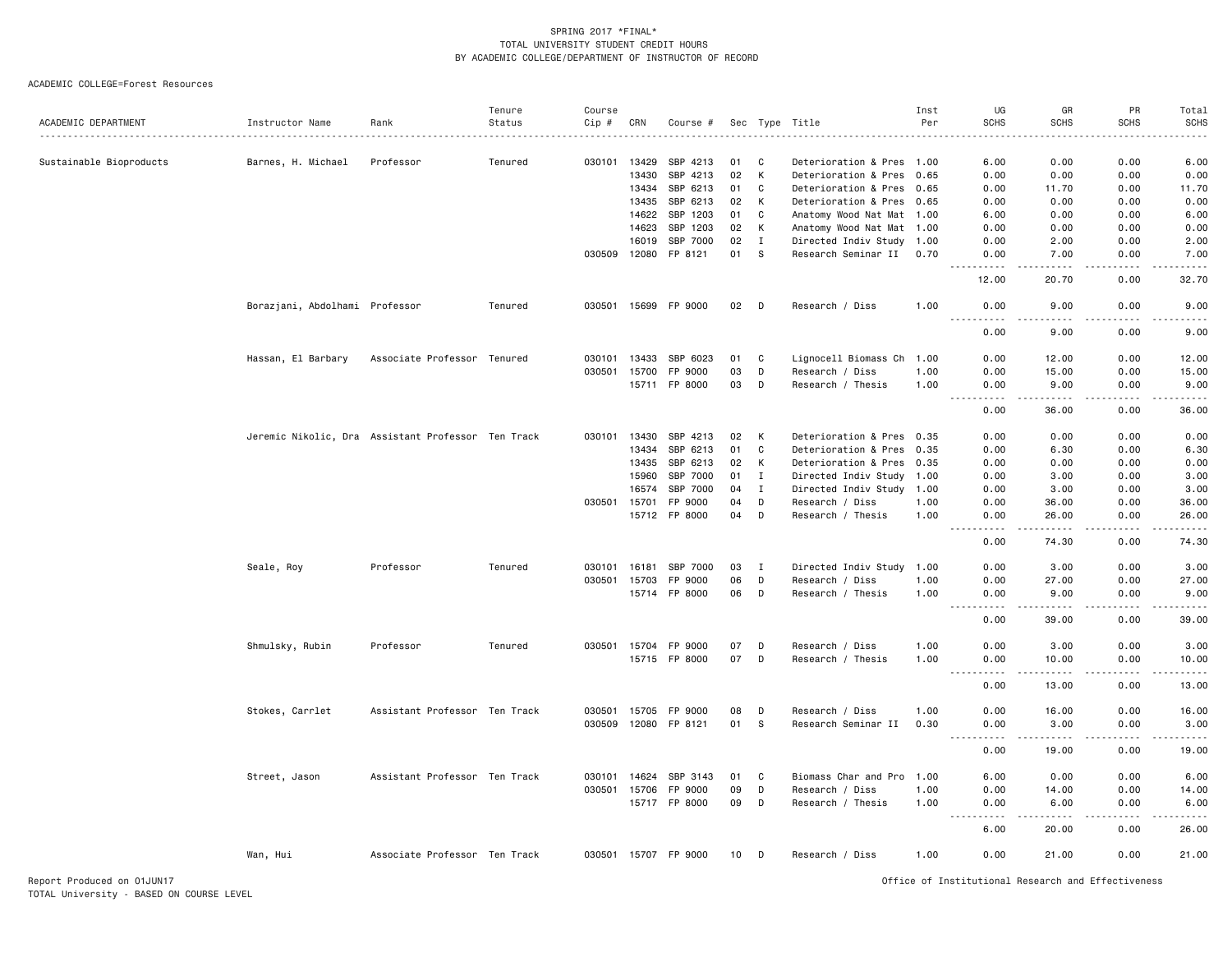| ACADEMIC DEPARTMENT                    | Instructor Name | Rank                          | Tenure<br>Status | Course<br>Cip # | CRN   | Course #      |      |    | Sec Type Title     | Inst<br>Per | UG<br><b>SCHS</b> | GR<br><b>SCHS</b> | PR<br><b>SCHS</b>           | Total<br>SCHS  |
|----------------------------------------|-----------------|-------------------------------|------------------|-----------------|-------|---------------|------|----|--------------------|-------------|-------------------|-------------------|-----------------------------|----------------|
| Sustainable Bioproducts                | Wan, Hui        | Associate Professor Ten Track |                  | 030501          |       | 15718 FP 8000 | 10 D |    | Research / Thesis  | 1.00        | 0.00              | 5.00              | 0.00<br>---------- <i>-</i> | 5.00<br>------ |
|                                        |                 |                               |                  |                 |       |               |      |    |                    |             | 0.00              | 26.00             | 0.00                        | 26.00          |
|                                        | Zhang, Jilei    | Professor                     | Tenured          | 030501          | 15708 | FP 9000       | 11   | D. | Research / Diss    | 1.00        | 0.00              | 42.00             | 0.00                        | 42.00          |
|                                        |                 |                               |                  | 030509          | 14627 | FP 8213       | 01 C |    | Adv Wood Mechanics | 1.00        | 0.00              | 15.00             | 0.00                        | 15.00          |
|                                        |                 |                               |                  |                 | 14628 | FP 8213       | 02   | K  | Adv Wood Mechanics | 1.00        | 0.00              | 0.00              | 0.00                        | 0.00           |
|                                        |                 |                               |                  |                 |       |               |      |    |                    |             |                   |                   | -------                     | - - - - - -    |
|                                        |                 |                               |                  |                 |       |               |      |    |                    |             | 0.00              | 57.00             | 0.00                        | 57.00          |
|                                        |                 |                               |                  |                 |       |               |      |    |                    |             |                   |                   |                             |                |
| ====================================== |                 |                               |                  |                 |       |               |      |    |                    |             |                   | ==========        | ==========                  | -==========    |
| Sustainable Bioproducts                |                 |                               |                  |                 |       |               |      |    |                    |             | 18.00             | 314.00            | 0.00                        | 332.00         |
| -------------------------------------  |                 |                               |                  |                 |       |               |      |    |                    |             |                   | ==========        | $=$ = = = = = = = = =       |                |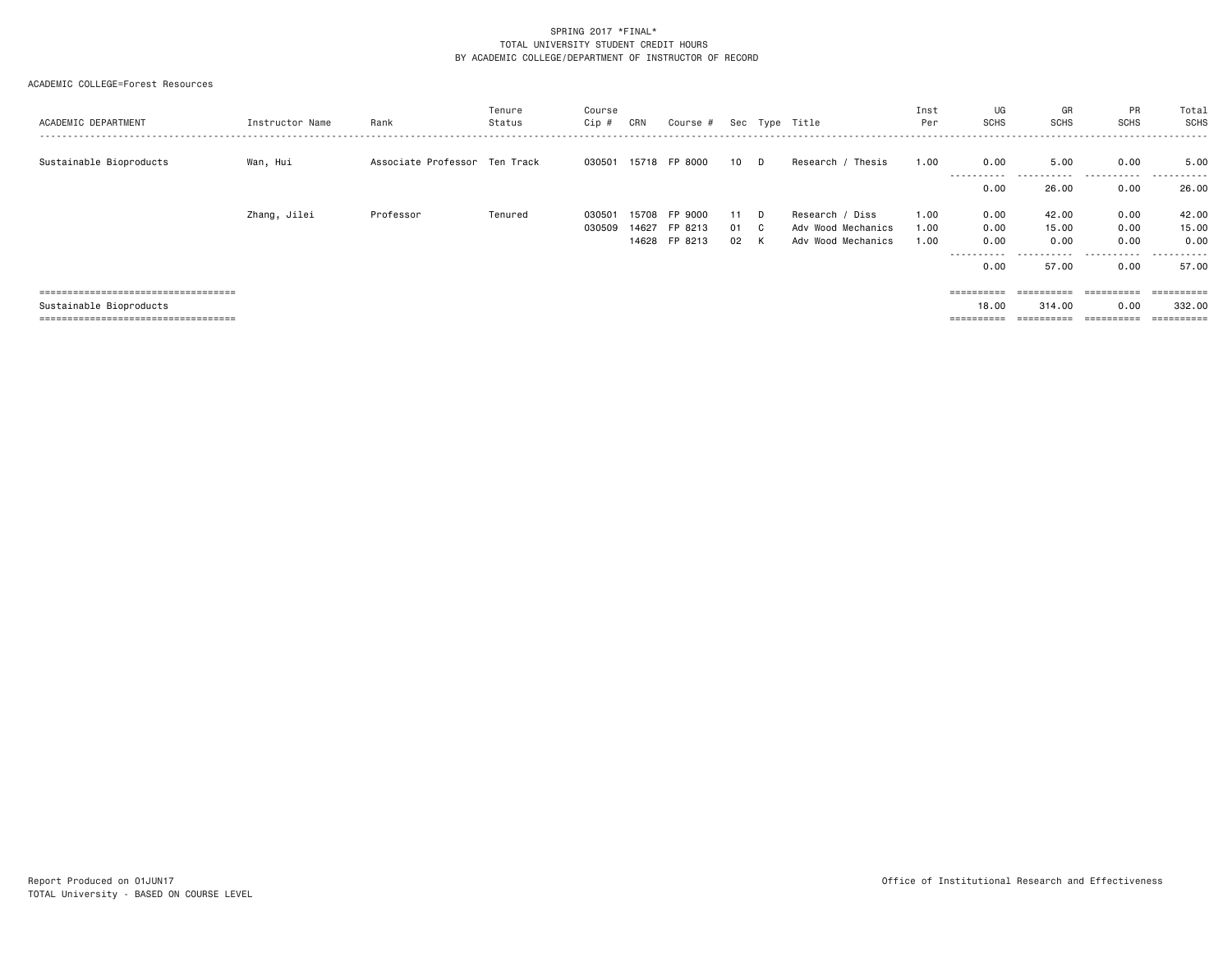| ACADEMIC DEPARTMENT               | Instructor Name    | Rank                              | Tenure<br>Status | Course<br>Cip # | CRN            | Course #             |          |        | Sec Type Title            | Inst<br>Per  | UG<br><b>SCHS</b>                      | GR<br><b>SCHS</b>                                                                                                                                             | PR<br>SCHS        | Total<br><b>SCHS</b> |
|-----------------------------------|--------------------|-----------------------------------|------------------|-----------------|----------------|----------------------|----------|--------|---------------------------|--------------|----------------------------------------|---------------------------------------------------------------------------------------------------------------------------------------------------------------|-------------------|----------------------|
|                                   |                    |                                   | .                | <u>.</u>        |                |                      |          |        |                           |              |                                        |                                                                                                                                                               | $- - - -$         | .                    |
| Wildlife, Fisheries & Aquaculture | Allen, Peter       | Associate Professor Tenured       |                  | 030201          | 13624          | WFA 8212             | 01       | C      | W & F Communications 1.00 |              | 0.00                                   | 20.00                                                                                                                                                         | 0.00              | 20.00                |
|                                   |                    |                                   |                  | 030601          | 15531          | <b>WFA 9000</b>      | 01       | D      | Research / Diss           | 1.00         | 0.00                                   | 1.00                                                                                                                                                          | 0.00              | 1.00                 |
|                                   |                    |                                   |                  |                 | 15550          | <b>WFA 8000</b>      | 09       | D      | Research / Thesis         | 1.00         | 0.00<br>.<br>$  -$                     | 40.00<br>$\frac{1}{2} \left( \frac{1}{2} \right) \left( \frac{1}{2} \right) \left( \frac{1}{2} \right) \left( \frac{1}{2} \right) \left( \frac{1}{2} \right)$ | 0.00<br>.         | 40.00<br>.           |
|                                   |                    |                                   |                  |                 |                |                      |          |        |                           |              | 0.00                                   | 61.00                                                                                                                                                         | 0.00              | 61.00                |
|                                   | Ayers, Christopher | Instructor                        | Non-Ten Track    | 030201          | 13604          | WFA 4443             | 01       | C      | Ornithology               | 1.00         | 114.00                                 | 0.00                                                                                                                                                          | 0.00              | 114.00               |
|                                   |                    |                                   |                  |                 | 13605          | WFA 4443             | 02       | К      | Ornithology               | 1.00         | 0.00                                   | 0.00                                                                                                                                                          | 0.00              | 0.00                 |
|                                   |                    |                                   |                  |                 | 13606          | WFA 4443             | 03       | К      | Ornithology               | 1.00         | 0.00                                   | 0.00                                                                                                                                                          | 0.00              | 0.00                 |
|                                   |                    |                                   |                  |                 | 13607          | WFA 4443             | 04       | К      | Ornithology               | 1.00         | 0.00                                   | 0.00                                                                                                                                                          | 0.00              | 0.00                 |
|                                   |                    |                                   |                  |                 | 14646          | WFA 4153             | 01       | C      | Prin Wild Con & Man       | 1.00         | 54.00<br>$\sim$ $\sim$ $\sim$<br>----- | 0.00<br>$\frac{1}{2} \left( \frac{1}{2} \right) \left( \frac{1}{2} \right) \left( \frac{1}{2} \right) \left( \frac{1}{2} \right)$                             | 0.00<br>.         | 54.00<br>.           |
|                                   |                    |                                   |                  |                 |                |                      |          |        |                           |              | 168.00                                 | 0.00                                                                                                                                                          | 0.00              | 168.00               |
|                                   | Baker, Beth        | Extension Assist Pr Non-Ten Track |                  | 030601          | 14644          | WFA 4373             | 01       | в      | Prin of Conserv Ag L 0.50 |              | 24.00                                  | 0.00                                                                                                                                                          | 0.00              | 24.00                |
|                                   |                    |                                   |                  |                 |                | 16513 WFA 6373       | 01       | B      | Prin of Conserv Ag L 0.50 |              | 0.00<br>$\sim$ $\sim$ $\sim$<br>.      | 3.00<br>$\frac{1}{2}$                                                                                                                                         | 0.00<br>$- - - -$ | 3.00<br>.            |
|                                   |                    |                                   |                  |                 |                |                      |          |        |                           |              | 24.00                                  | 3,00                                                                                                                                                          | 0.00              | 27.00                |
|                                   | Barton, Martha     | Instructor                        | Non-Ten Track    | 260101          | 10451          | BIO 1134             | 03       | K      | Biology I                 | 0.50         | 0.00                                   | 0.00                                                                                                                                                          | 0.00              | 0.00                 |
|                                   |                    |                                   |                  |                 | 10452          | BIO 1134             | 04       | К      | Biology I                 | 0.50         | 0.00                                   | 0.00                                                                                                                                                          | 0.00              | 0.00                 |
|                                   |                    |                                   |                  |                 | 10453          | BIO 1134             | 05       | К      | Biology I                 | 0.50         | 0.00                                   | 0.00                                                                                                                                                          | 0.00              | 0.00                 |
|                                   |                    |                                   |                  |                 | 10454          | BIO 1134             | 06       | К      | Biology I                 | 0.50         | 0.00                                   | 0.00                                                                                                                                                          | 0.00              | 0.00                 |
|                                   |                    |                                   |                  |                 | 10455          | BIO 1134             | 07       | К      | Biology I                 | 0.50         | 0.00                                   | 0.00                                                                                                                                                          | 0.00              | 0.00                 |
|                                   |                    |                                   |                  |                 | 10456          | BIO 1134             | 08       | К      | Biology I                 | 0.50         | 0.00                                   | 0.00                                                                                                                                                          | 0.00              | 0.00                 |
|                                   |                    |                                   |                  |                 | 10457          | BIO 1134             | 09       | К      | Biology I                 | 0.50         | 0.00                                   | 0.00                                                                                                                                                          | 0.00              | 0.00                 |
|                                   |                    |                                   |                  |                 | 10458          | BIO 1134             | 10       | К      | Biology I                 | 0.50         | 0.00                                   | 0.00                                                                                                                                                          | 0.00              | 0.00                 |
|                                   |                    |                                   |                  |                 | 10459          | BIO 1134             | 11       | К      | Biology I                 | 0.50         | 0.00                                   | 0.00                                                                                                                                                          | 0.00              | 0.00                 |
|                                   |                    |                                   |                  |                 | 10460          | BIO 1134             | 12       | К      | Biology I                 | 0.50         | 0.00                                   | 0.00                                                                                                                                                          | 0.00              | 0.00                 |
|                                   |                    |                                   |                  |                 | 10461<br>10462 | BIO 1134<br>BIO 1134 | 13<br>14 | К<br>К | Biology I<br>Biology I    | 0.50<br>0.50 | 0.00<br>0.00                           | 0.00<br>0.00                                                                                                                                                  | 0.00<br>0.00      | 0.00<br>0.00         |
|                                   |                    |                                   |                  |                 | 14182          | BIO 1144             | 04       | C      | Biology II-SI             | 1.00         | 424.00                                 | 0.00                                                                                                                                                          | 0.00              | 424.00               |
|                                   |                    |                                   |                  |                 |                | 14755 BIO 2990       | 01       | B      | Special Topic in BI 1.00  |              | 72.00                                  | 0.00                                                                                                                                                          | 0.00              | 72.00                |
|                                   |                    |                                   |                  |                 |                |                      |          |        |                           |              | 496.00                                 | .<br>0.00                                                                                                                                                     | .<br>0.00         | 496.00               |
|                                   | Belant, Jerrold    | Professor                         | Tenured          | 030101          | 13626          | <b>WFA 8343</b>      | 01       | C      | Con Eco & Res Man         | 1.00         | 0.00                                   | 21,00                                                                                                                                                         | 0.00              | 21.00                |
|                                   |                    |                                   |                  | 030601          | 15533          | WFA 9000             | 03       | D      | Research / Diss           | 1.00         | 0.00                                   | 43.00                                                                                                                                                         | 0.00              | 43.00                |
|                                   |                    |                                   |                  |                 | 15552          | WFA 8000             | 11       | D      | Research / Thesis         | 1.00         | 0.00                                   | 29.00                                                                                                                                                         | 0.00              | 29.00                |
|                                   |                    |                                   |                  |                 |                |                      |          |        |                           |              | 0.00                                   | $\frac{1}{2}$<br>93.00                                                                                                                                        | $- - - -$<br>0.00 | د د د د د<br>93.00   |
|                                   | Burger, Leslie     | Extension Assist Pr Non-Ten Track |                  | 030201          | 13590          | <b>WFA 3000</b>      | 01       | E      | Internship                | 1.00         | 3.00                                   | 0.00                                                                                                                                                          | 0.00              | 3.00                 |
|                                   |                    |                                   |                  | 030601          | 13596          | WFA 4243             | 01       | C      | Wildlife Tech             | 1.00         | 162.00                                 | 0.00                                                                                                                                                          | 0.00              | 162.00               |
|                                   |                    |                                   |                  |                 | 13597          | WFA 4243             | 02       | K      | Wildlife Tech             | 1.00         | 0.00                                   | 0.00                                                                                                                                                          | 0.00              | 0.00                 |
|                                   |                    |                                   |                  |                 | 13598          | WFA 4243             | 03       | К      | Wildlife Tech             | 1.00         | 0.00                                   | 0.00                                                                                                                                                          | 0.00              | 0.00                 |
|                                   |                    |                                   |                  |                 | 15553          | WFA 8000             | 12       | D      | Research / Thesis         | 1.00         | 0.00                                   | 8.00                                                                                                                                                          | 0.00              | 8.00                 |
|                                   |                    |                                   |                  |                 |                |                      |          |        |                           |              | 165.00                                 | 8.00                                                                                                                                                          | 0.00              | .<br>173.00          |
|                                   | Colvin, Michael    | Assistant Professor Ten Track     |                  | 030201          | 13594          | WFA 4133             | 01       | B      | Fisheries Science         | 1.00         | 60.00                                  | 0.00                                                                                                                                                          | 0.00              | 60.00                |
|                                   |                    |                                   |                  |                 | 15941          | WFA 8433             | 01       | C      | Nat Res Con Decision 1.00 |              | 0.00                                   | 63.00                                                                                                                                                         | 0.00              | 63.00                |
|                                   |                    |                                   |                  | 030601          | 15535          | WFA 9000             | 05       | D      | Research / Diss           | 1.00         | 0.00                                   | 7.00                                                                                                                                                          | 0.00              | 7.00                 |
|                                   |                    |                                   |                  |                 | 15554          | WFA 8000             | 13       | D      | Research / Thesis         | 1.00         | 0.00                                   | 9.00                                                                                                                                                          | 0.00              | 9.00                 |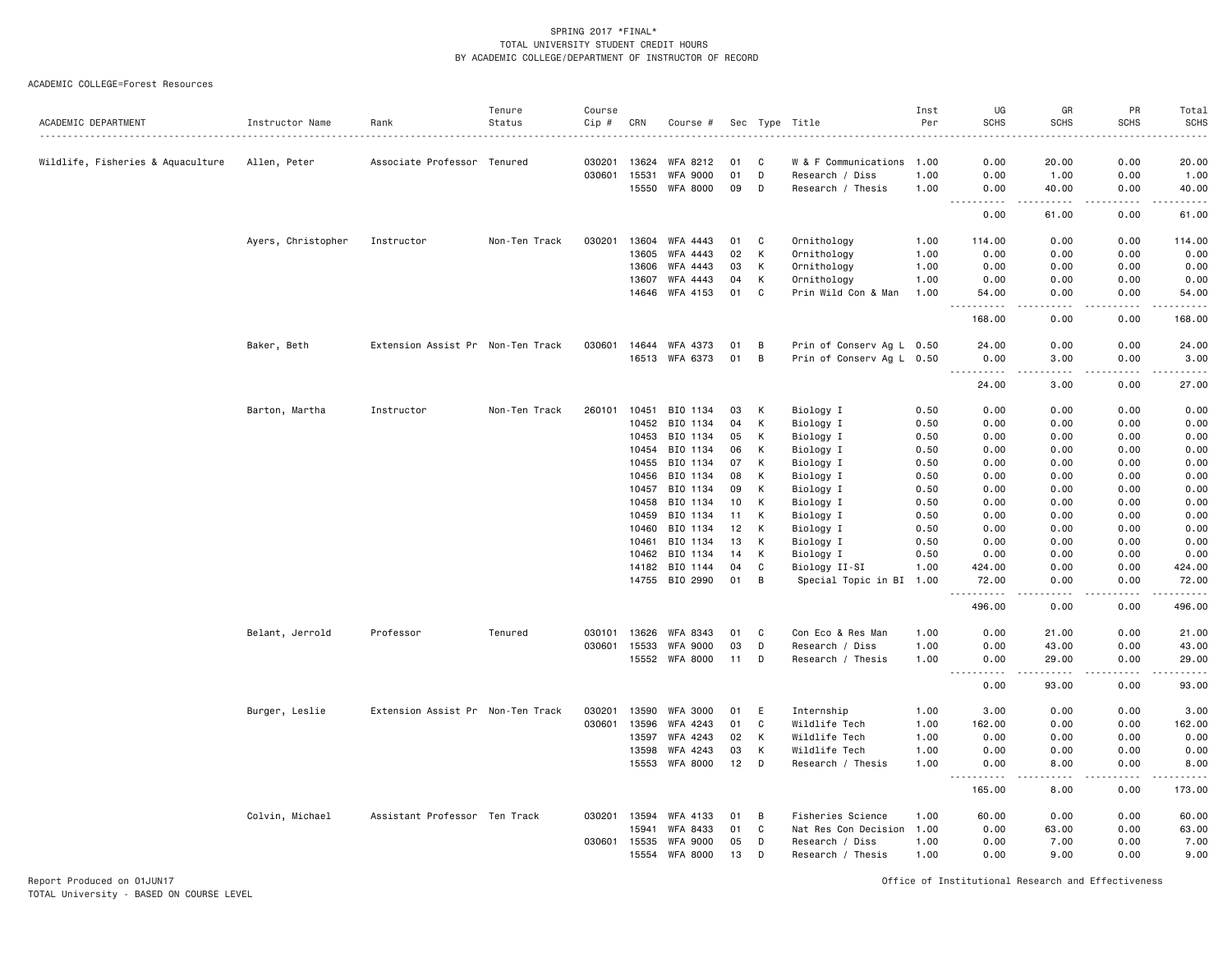#### ACADEMIC COLLEGE=Forest Resources

| ACADEMIC DEPARTMENT               | Instructor Name   | Rank                              | Tenure<br>Status | Course<br>Cip # | CRN   | Course #              |      |             | Sec Type Title            | Inst<br>Per | UG<br><b>SCHS</b>                                                                                                                                                      | GR<br><b>SCHS</b>                                                                                                                 | PR<br><b>SCHS</b>    | Total<br><b>SCHS</b><br>.                                                                                                                                                                 |
|-----------------------------------|-------------------|-----------------------------------|------------------|-----------------|-------|-----------------------|------|-------------|---------------------------|-------------|------------------------------------------------------------------------------------------------------------------------------------------------------------------------|-----------------------------------------------------------------------------------------------------------------------------------|----------------------|-------------------------------------------------------------------------------------------------------------------------------------------------------------------------------------------|
|                                   |                   |                                   |                  |                 |       |                       |      |             |                           |             |                                                                                                                                                                        |                                                                                                                                   |                      |                                                                                                                                                                                           |
|                                   |                   |                                   |                  |                 |       |                       |      |             |                           |             | 60.00                                                                                                                                                                  | 79.00                                                                                                                             | 0.00                 | 139.00                                                                                                                                                                                    |
| Wildlife, Fisheries & Aquaculture | Davis, John       | Associate Professor Tenured       |                  | 030201          | 13610 | WFA 4473              | 01   | C           | Wild And Fish Prac        | 1.00        | 87.00                                                                                                                                                                  | 0.00                                                                                                                              | 0.00                 | 87.00                                                                                                                                                                                     |
|                                   |                   |                                   |                  |                 | 13611 | WFA 4473              | 02   | К           | Wild And Fish Prac        | 1.00        | 0.00                                                                                                                                                                   | 0.00                                                                                                                              | 0.00                 | 0.00                                                                                                                                                                                      |
|                                   |                   |                                   |                  |                 | 13612 | WFA 4473              | 03   | К           | Wild And Fish Prac        | 1.00        | 0.00                                                                                                                                                                   | 0.00                                                                                                                              | 0.00                 | 0.00                                                                                                                                                                                      |
|                                   |                   |                                   |                  | 030601          | 15536 | WFA 9000              | 06   | D           | Research / Diss           | 1.00        | 0.00                                                                                                                                                                   | 2.00                                                                                                                              | 0.00                 | 2.00                                                                                                                                                                                      |
|                                   |                   |                                   |                  |                 | 15555 | WFA 8000              | 14   | D           | Research / Thesis         | 1.00        | 0.00                                                                                                                                                                   | 27.00                                                                                                                             | 0.00                 | 27.00                                                                                                                                                                                     |
|                                   |                   |                                   |                  |                 |       |                       |      |             |                           |             | $  -$<br>$\frac{1}{2} \left( \frac{1}{2} \right) \left( \frac{1}{2} \right) \left( \frac{1}{2} \right) \left( \frac{1}{2} \right) \left( \frac{1}{2} \right)$<br>87.00 | $\frac{1}{2}$<br>29.00                                                                                                            | .<br>0.00            | $\frac{1}{2} \left( \frac{1}{2} \right) \left( \frac{1}{2} \right) \left( \frac{1}{2} \right) \left( \frac{1}{2} \right) \left( \frac{1}{2} \right) \left( \frac{1}{2} \right)$<br>116.00 |
|                                   | Demarais, Stephen | Professor                         | Tenured          | 030601          | 13601 | WFA 4323              | 01   | C           | Wildl Nut & Phy           | 1.00        | 60.00                                                                                                                                                                  | 0.00                                                                                                                              | 0.00                 | 60.00                                                                                                                                                                                     |
|                                   |                   |                                   |                  |                 | 13620 | WFA 6323              | 01   | B           | Wildl Nut & Phy           | 1.00        | 0.00                                                                                                                                                                   | 6.00                                                                                                                              | 0.00                 | 6.00                                                                                                                                                                                      |
|                                   |                   |                                   |                  |                 | 15518 | <b>WFA 8000</b>       | 01   | D           | Research / Thesis         | 1.00        | 0.00                                                                                                                                                                   | 22.00                                                                                                                             | 0.00                 | 22.00                                                                                                                                                                                     |
|                                   |                   |                                   |                  |                 | 15537 | WFA 9000              | 07   | D           | Research / Diss           | 1.00        | 0.00                                                                                                                                                                   | 5.00                                                                                                                              | 0.00                 | 5.00                                                                                                                                                                                      |
|                                   |                   |                                   |                  |                 | 16349 | WFA 4000              | 03   | $\mathbf I$ | Directed Indiv Study      | 1.00        | 3.00                                                                                                                                                                   | 0.00                                                                                                                              | 0.00                 | 3.00                                                                                                                                                                                      |
|                                   |                   |                                   |                  |                 | 16350 | WFA 4000              | 04   | $\mathbf I$ | Directed Indiv Study 1.00 |             | 3.00                                                                                                                                                                   | 0.00                                                                                                                              | 0.00                 | 3.00                                                                                                                                                                                      |
|                                   |                   |                                   |                  |                 | 16531 | WFA 4000              | 05   | $\mathbf I$ | Directed Indiv Study 1.00 |             | 3.00                                                                                                                                                                   | 0.00                                                                                                                              | 0.00                 | 3,00<br>.                                                                                                                                                                                 |
|                                   |                   |                                   |                  |                 |       |                       |      |             |                           |             | 69.00                                                                                                                                                                  | 33.00                                                                                                                             | 0.00                 | 102.00                                                                                                                                                                                    |
|                                   | Evans, Kristine   | Research Assist Pro Non-Ten Track |                  | 030201          | 13602 | WFA 4363              | 01   | B           | W & F Admin and Comm 1.00 |             | 102.00                                                                                                                                                                 | 0.00                                                                                                                              | 0.00                 | 102.00                                                                                                                                                                                    |
|                                   |                   |                                   |                  |                 | 13621 | WFA 6363              | 01   | B           | W & F Admin and Comm 1.00 |             | 0.00                                                                                                                                                                   | 3.00                                                                                                                              | 0.00                 | 3.00                                                                                                                                                                                      |
|                                   |                   |                                   |                  | 030601          | 15643 | WFA 4000              | 01   | $\mathbf I$ | Directed Indiv Study 1.00 |             | 3.00                                                                                                                                                                   | 0.00                                                                                                                              | 0.00                 | 3.00                                                                                                                                                                                      |
|                                   |                   |                                   |                  | 039999          |       | 13615 WFA 4623        | 01   | C           | Conservation Biology 0.40 |             | 9.60                                                                                                                                                                   | 0.00                                                                                                                              | 0.00                 | 9.60                                                                                                                                                                                      |
|                                   |                   |                                   |                  |                 |       |                       |      |             |                           |             | 114.60                                                                                                                                                                 | 3.00                                                                                                                              | 0.00                 | والمناصبات<br>117.60                                                                                                                                                                      |
|                                   | Hunt, Kevin       | Professor                         | Tenured          | 030601          | 15538 | WFA 9000              | 08   | D           | Research / Diss           | 1.00        | 0.00                                                                                                                                                                   | 3.00                                                                                                                              | 0.00                 | 3.00                                                                                                                                                                                      |
|                                   |                   |                                   |                  |                 |       | 16075 WFA 8000        | 18   | D           | Research / Thesis         | 1.00        | 0.00                                                                                                                                                                   | 1.00                                                                                                                              | 0.00                 | 1.00                                                                                                                                                                                      |
|                                   |                   |                                   |                  |                 |       |                       |      |             |                           |             | .<br>$  -$                                                                                                                                                             | $\frac{1}{2}$                                                                                                                     | $- - - -$            | $\frac{1}{2} \left( \frac{1}{2} \right) \left( \frac{1}{2} \right) \left( \frac{1}{2} \right) \left( \frac{1}{2} \right) \left( \frac{1}{2} \right)$                                      |
|                                   |                   |                                   |                  |                 |       |                       |      |             |                           |             | 0.00                                                                                                                                                                   | 4.00                                                                                                                              | 0.00                 | 4.00                                                                                                                                                                                      |
|                                   | Iglay, Raymond    | Non-Faculty                       | Not Applicable   |                 |       | 261301 14641 WFA 4521 | 01 C |             | Adv Topics in HWC II 1.00 |             | 2.00                                                                                                                                                                   | 0.00                                                                                                                              | 0.00                 | 2.00                                                                                                                                                                                      |
|                                   |                   |                                   |                  |                 |       |                       |      |             |                           |             | <u> - - - - - - - - - -</u><br>2.00                                                                                                                                    | $\frac{1}{2} \left( \frac{1}{2} \right) \left( \frac{1}{2} \right) \left( \frac{1}{2} \right) \left( \frac{1}{2} \right)$<br>0.00 | .<br>0.00            | $\frac{1}{2} \left( \frac{1}{2} \right) \left( \frac{1}{2} \right) \left( \frac{1}{2} \right) \left( \frac{1}{2} \right) \left( \frac{1}{2} \right)$<br>2.00                              |
|                                   | Jackson, Donald   | Non-Employee                      | Not Applicable   | 030201 13608    |       | WFA 4453              | 01   | C           | Icthyology                | 1.00        | 33.00                                                                                                                                                                  | 0.00                                                                                                                              | 0.00                 | 33.00                                                                                                                                                                                     |
|                                   |                   |                                   |                  |                 | 13609 | WFA 4453              | 02   | К           | Icthyology                | 1.00        | 0.00                                                                                                                                                                   | 0.00                                                                                                                              | 0.00                 | 0.00                                                                                                                                                                                      |
|                                   |                   |                                   |                  |                 |       |                       |      |             |                           |             | $\sim$ $\sim$ $\sim$ $\sim$<br>.                                                                                                                                       | .                                                                                                                                 | $\sim$ $\sim$ $\sim$ | $\frac{1}{2} \left( \frac{1}{2} \right) \left( \frac{1}{2} \right) \left( \frac{1}{2} \right) \left( \frac{1}{2} \right) \left( \frac{1}{2} \right)$                                      |
|                                   |                   |                                   |                  |                 |       |                       |      |             |                           |             | 33.00                                                                                                                                                                  | 0.00                                                                                                                              | 0.00                 | 33.00                                                                                                                                                                                     |
|                                   | Jones, Jeanne     | Non-Employee                      | Not Applicable   |                 |       | 030601 16266 WFA 8000 | 19   | D           | Research / Thesis         | 1.00        | 0.00                                                                                                                                                                   | 1.00                                                                                                                              | 0.00                 | 1.00                                                                                                                                                                                      |
|                                   |                   |                                   |                  |                 |       |                       |      |             |                           |             | 0.00                                                                                                                                                                   | 1.00                                                                                                                              | 0.00                 | 1.00                                                                                                                                                                                      |
|                                   | Jones, Walter     | Extension Professor Non-Ten Track |                  | 030601 15539    |       | WFA 9000              | 09   | D           | Research / Diss           | 1.00        | 0.00                                                                                                                                                                   | 1.00                                                                                                                              | 0.00                 | 1.00                                                                                                                                                                                      |
|                                   |                   |                                   |                  |                 |       |                       |      |             |                           |             | 0.00                                                                                                                                                                   | 1.00                                                                                                                              | 0.00                 | 1.00                                                                                                                                                                                      |
|                                   | Lashley, Marcus   | Assistant Professor Ten Track     |                  | 030601          | 14644 | WFA 4373              | 01   | B           | Prin of Conserv Ag L      | 0.50        | 24.00                                                                                                                                                                  | 0.00                                                                                                                              | 0.00                 | 24.00                                                                                                                                                                                     |
|                                   |                   |                                   |                  |                 | 15540 | WFA 9000              | 10   | D           | Research / Diss           | 1.00        | 0.00                                                                                                                                                                   | 6.00                                                                                                                              | 0.00                 | 6.00                                                                                                                                                                                      |
|                                   |                   |                                   |                  |                 | 15556 | WFA 8000              | 15   | D           | Research / Thesis         | 1.00        | 0.00                                                                                                                                                                   | 12.00                                                                                                                             | 0.00                 | 12.00                                                                                                                                                                                     |
|                                   |                   |                                   |                  |                 | 16513 | WFA 6373              | 01   | B           | Prin of Conserv Ag L 0.50 |             | 0.00                                                                                                                                                                   | 3.00                                                                                                                              | 0.00                 | 3.00                                                                                                                                                                                      |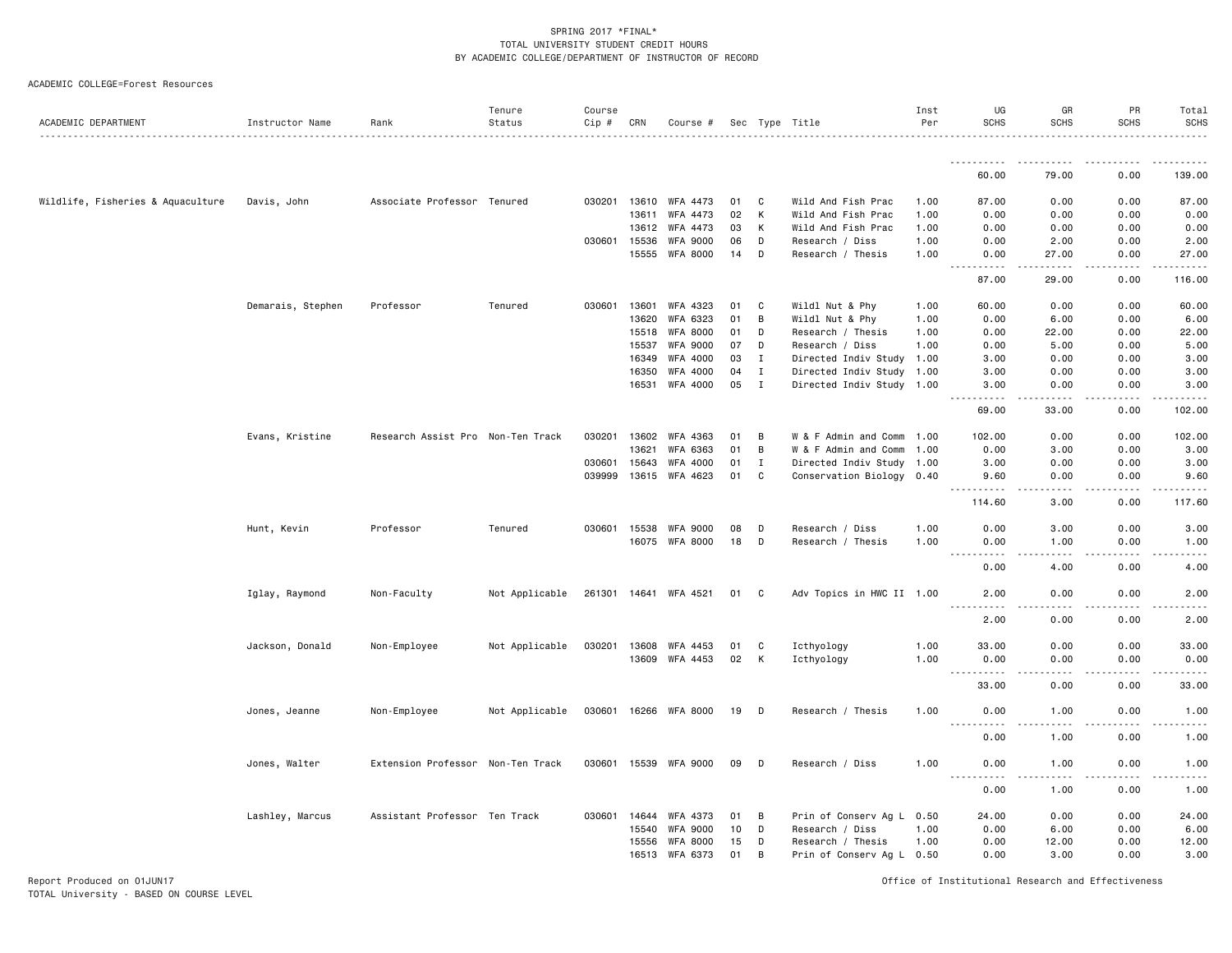| ACADEMIC COLLEGE=Forest Resources |  |  |
|-----------------------------------|--|--|
|-----------------------------------|--|--|

| ACADEMIC DEPARTMENT               | Instructor Name     | Rank                              | Tenure<br>Status | Course<br>$Cip$ # | CRN   | Course #              |    |    | Sec Type Title            | Inst<br>Per | UG<br><b>SCHS</b>                       | GR<br><b>SCHS</b>                                                                                                                                             | <b>PR</b><br><b>SCHS</b> | Total<br><b>SCHS</b>              |
|-----------------------------------|---------------------|-----------------------------------|------------------|-------------------|-------|-----------------------|----|----|---------------------------|-------------|-----------------------------------------|---------------------------------------------------------------------------------------------------------------------------------------------------------------|--------------------------|-----------------------------------|
|                                   |                     |                                   |                  |                   |       |                       |    |    |                           |             |                                         |                                                                                                                                                               |                          |                                   |
|                                   |                     |                                   |                  |                   |       |                       |    |    |                           |             | 24,00                                   | 21,00                                                                                                                                                         | 0.00                     | 45.00                             |
| Wildlife, Fisheries & Aquaculture | Miranda, Leandro    | Non-Employee                      | Not Applicable   | 030301            | 14652 | WFA 8413              | 01 | C  | Adv Fishery Science       | 1.00        | 0.00                                    | 18.00                                                                                                                                                         | 0.00                     | 18.00                             |
|                                   |                     |                                   |                  | 030601            | 15557 | <b>WFA 8000</b>       | 16 | D  | Research / Thesis         | 1.00        | 0.00                                    | 9.00<br>د د د د د                                                                                                                                             | 0.00<br>لأعامل           | 9.00<br>$\omega$ is $\omega$ in . |
|                                   |                     |                                   |                  |                   |       |                       |    |    |                           |             | 0.00                                    | 27.00                                                                                                                                                         | 0.00                     | 27.00                             |
|                                   | Neal, Jason         | Extension Assoc Pro Non-Ten Track |                  | 030601            | 15542 | WFA 9000              | 12 | D  | Research / Diss           | 1.00        | 0.00                                    | 1.00                                                                                                                                                          | 0.00                     | 1.00                              |
|                                   |                     |                                   |                  |                   | 15558 | <b>WFA 8000</b>       | 17 | D  | Research / Thesis         | 1.00        | 0.00                                    | 6.00<br>.                                                                                                                                                     | 0.00                     | 6.00<br>-----                     |
|                                   |                     |                                   |                  |                   |       |                       |    |    |                           |             | 0.00                                    | 7.00                                                                                                                                                          | 0.00                     | 7.00                              |
|                                   | Rush, Scott         | Assistant Professor Ten Track     |                  | 030101            | 13603 | WFA 4423              | 01 | B  | Herpetology               | 1.00        | 60.00                                   | 0.00                                                                                                                                                          | 0.00                     | 60.00                             |
|                                   |                     |                                   |                  | 030601            | 15543 | WFA 8000              | 02 | D  | Research / Thesis         | 1.00        | 0.00                                    | 40.00                                                                                                                                                         | 0.00                     | 40.00                             |
|                                   |                     |                                   |                  |                   | 16601 | WFA 7000              | 01 | Ι. | Directed Indiv Study      | 1.00        | 0.00                                    | 1.00                                                                                                                                                          | 0.00                     | 1.00<br>.                         |
|                                   |                     |                                   |                  |                   |       |                       |    |    |                           |             | 60.00                                   | 41.00                                                                                                                                                         | 0.00                     | 101.00                            |
|                                   | Schramm, Harold     | Non-Employee                      | Not Applicable   |                   |       | 030601 15544 WFA 8000 | 03 | D  | Research / Thesis         | 1.00        | 0.00<br>$\sim$ $\sim$ $\sim$<br>د د د د | 14.00                                                                                                                                                         | 0.00                     | 14.00<br>.                        |
|                                   |                     |                                   |                  |                   |       |                       |    |    |                           |             | 0.00                                    | 14.00                                                                                                                                                         | 0.00                     | 14.00                             |
|                                   | Sparks, Eric        | Extension Assist Pr Non-Ten Track |                  | 030601            | 15545 | <b>WFA 8000</b>       | 04 | D  | Research / Thesis         | 1.00        | 0.00                                    | 1.00                                                                                                                                                          | 0.00                     | 1.00                              |
|                                   |                     |                                   |                  |                   | 15561 | <b>WFA 9000</b>       | 15 | D  | Research / Diss           | 1.00        | 0.00                                    | 9.00                                                                                                                                                          | 0.00                     | 9.00                              |
|                                   |                     |                                   |                  |                   |       |                       |    |    |                           |             | .<br>$\sim$ $\sim$ $\sim$<br>0.00       | $\frac{1}{2} \left( \frac{1}{2} \right) \left( \frac{1}{2} \right) \left( \frac{1}{2} \right) \left( \frac{1}{2} \right) \left( \frac{1}{2} \right)$<br>10.00 | .<br>0.00                | $    -$<br>10.00                  |
|                                   | Street, Garrett     | Assistant Professor Ten Track     |                  | 030601            | 13618 | WFA 6253              | 01 | B  | Application of GIS i 1.00 |             | 0.00                                    | 3.00                                                                                                                                                          | 0.00                     | 3.00                              |
|                                   |                     |                                   |                  |                   | 15546 | <b>WFA 8000</b>       | 05 | D  | Research / Thesis         | 1.00        | 0.00                                    | 22.00                                                                                                                                                         | 0.00                     | 22.00                             |
|                                   |                     |                                   |                  | 450702 13599      |       | WFA 4253              | 01 | B  | Application of GIS i 1.00 |             | 21.00<br>$\sim$ $\sim$ .<br>.           | 0.00<br>$\begin{array}{cccccccccccccc} \bullet & \bullet & \bullet & \bullet & \bullet & \bullet & \bullet \end{array}$                                       | 0.00<br>.                | 21.00<br>.                        |
|                                   |                     |                                   |                  |                   |       |                       |    |    |                           |             | 21.00                                   | 25.00                                                                                                                                                         | 0.00                     | 46.00                             |
|                                   | Strickland, Bronson | Extension Assoc Pro Non-Ten Track |                  | 030601            | 15547 | <b>WFA 8000</b>       | 06 | D  | Research / Thesis         | 1.00        | 0.00                                    | 15.00                                                                                                                                                         | 0.00                     | 15.00                             |
|                                   |                     |                                   |                  |                   | 15562 | WFA 9000              | 16 | D  | Research / Diss           | 1.00        | 0.00                                    | 7.00                                                                                                                                                          | 0.00                     | 7.00<br>$\cdots$                  |
|                                   |                     |                                   |                  |                   |       |                       |    |    |                           |             | 0.00                                    | 22.00                                                                                                                                                         | 0.00                     | 22.00                             |
|                                   | Tegt, Jessica       | Extension Assist Pr Non-Ten Track |                  | 030601            | 16101 | WFA 4000              | 02 | Ι. | Directed Indiv Study 1.00 |             | 3,00                                    | 0.00                                                                                                                                                          | 0.00                     | 3,00                              |
|                                   |                     |                                   |                  |                   |       |                       |    |    |                           |             | 3.00                                    | 0.00                                                                                                                                                          | 0.00                     | .<br>3.00                         |
|                                   | Vilella, Francisco  | Non-Employee                      | Not Applicable   | 030601            | 15548 | WFA 8000              | 07 | D  | Research / Thesis         | 1.00        | 0.00                                    | 13.00                                                                                                                                                         | 0.00                     | 13.00                             |
|                                   |                     |                                   |                  |                   | 15563 | <b>WFA 9000</b>       | 17 | D  | Research / Diss           | 1.00        | 0.00                                    | 13,00                                                                                                                                                         | 0.00                     | 13.00                             |
|                                   |                     |                                   |                  | 039999            | 13615 | WFA 4623              | 01 | C  | Conservation Biology      | 0.60        | 14.40                                   | 0.00                                                                                                                                                          | 0.00                     | 14.40                             |
|                                   |                     |                                   |                  |                   | 13623 | WFA 6623              | 01 | C  | Conservation Biology 1.00 |             | 0.00<br>$\sim$ $\sim$ $\sim$<br>.       | 9.00<br><u>.</u>                                                                                                                                              | 0.00<br>.                | 9.00<br>.                         |
|                                   |                     |                                   |                  |                   |       |                       |    |    |                           |             | 14.40                                   | 35.00                                                                                                                                                         | 0.00                     | 49.40                             |
|                                   | Wang, Guiming       | Associate Professor Tenured       |                  | 030201            | 14645 | WFA 8423              | 01 | B  | Apld Bayesian Stats       | 1.00        | 0.00                                    | 21.00                                                                                                                                                         | 0.00                     | 21.00                             |
|                                   |                     |                                   |                  |                   | 15627 | <b>WFA 8990</b>       | 01 | C  | Special Topics in WF 1.00 |             | 0.00                                    | 27.00                                                                                                                                                         | 0.00                     | 27.00                             |
|                                   |                     |                                   |                  | 030601            | 15549 | WFA 8000              | 08 | D  | Research / Thesis         | 1.00        | 0.00                                    | 14.00                                                                                                                                                         | 0.00                     | 14.00                             |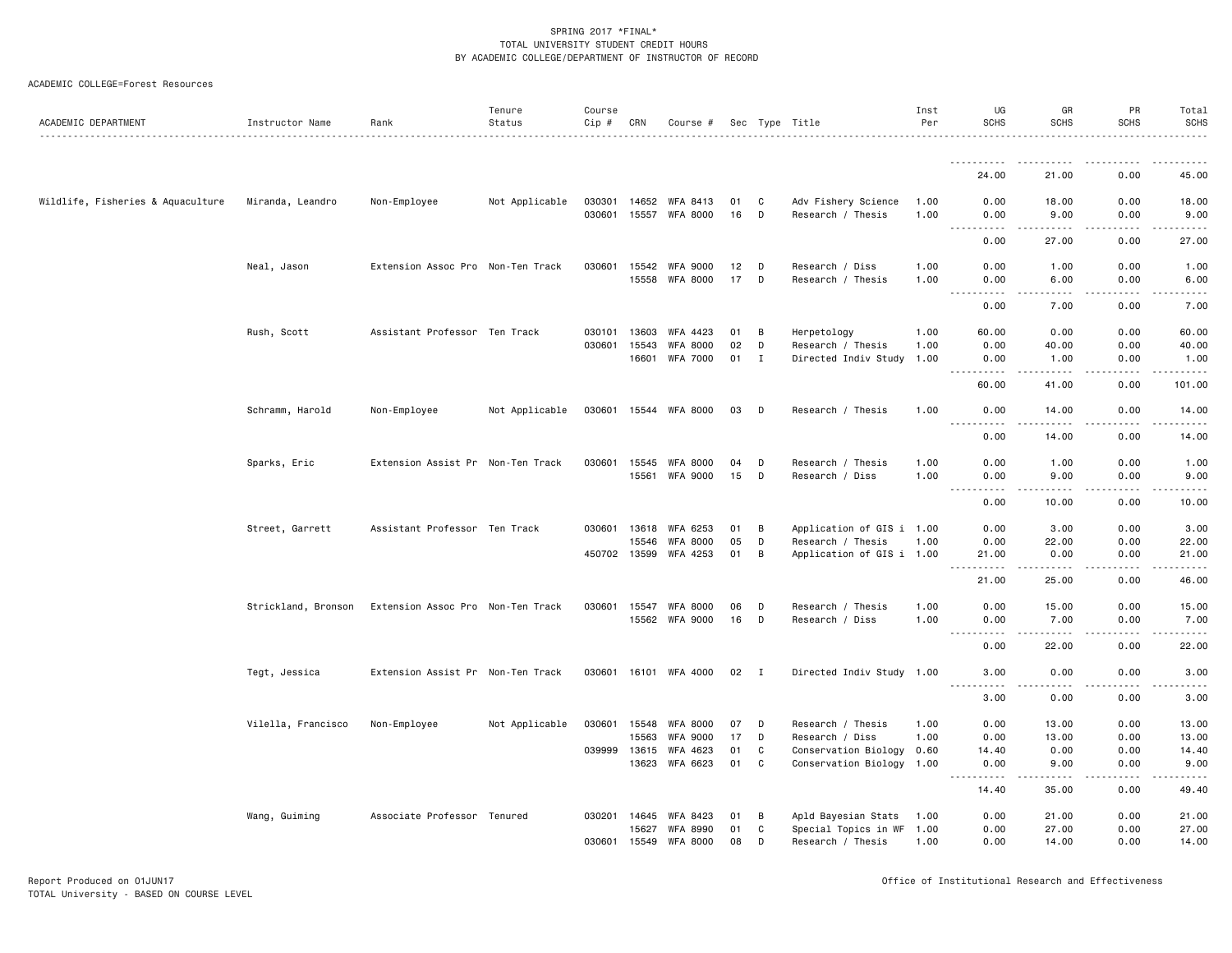| ACADEMIC DEPARTMENT                                                                                                 | Instructor Name | Rank | Tenure<br>Status | Course<br>$Cip$ # | CRN | Course # |  | Sec Type Title | Inst<br>Per | UG<br><b>SCHS</b>                 | GR<br><b>SCHS</b>                  | PR<br><b>SCHS</b>               | Total<br><b>SCHS</b>                |
|---------------------------------------------------------------------------------------------------------------------|-----------------|------|------------------|-------------------|-----|----------|--|----------------|-------------|-----------------------------------|------------------------------------|---------------------------------|-------------------------------------|
|                                                                                                                     |                 |      |                  |                   |     |          |  |                |             | .<br>0.00                         | .<br>62.00                         | .<br>0.00                       | .<br>62.00                          |
| =====================================<br>Wildlife, Fisheries & Aquaculture<br>===================================== |                 |      |                  |                   |     |          |  |                |             | ==========<br>1341.00<br>======== | ==========<br>579.00<br>---------- | ==========<br>0.00<br>========= | ==========<br>1920.00<br>========== |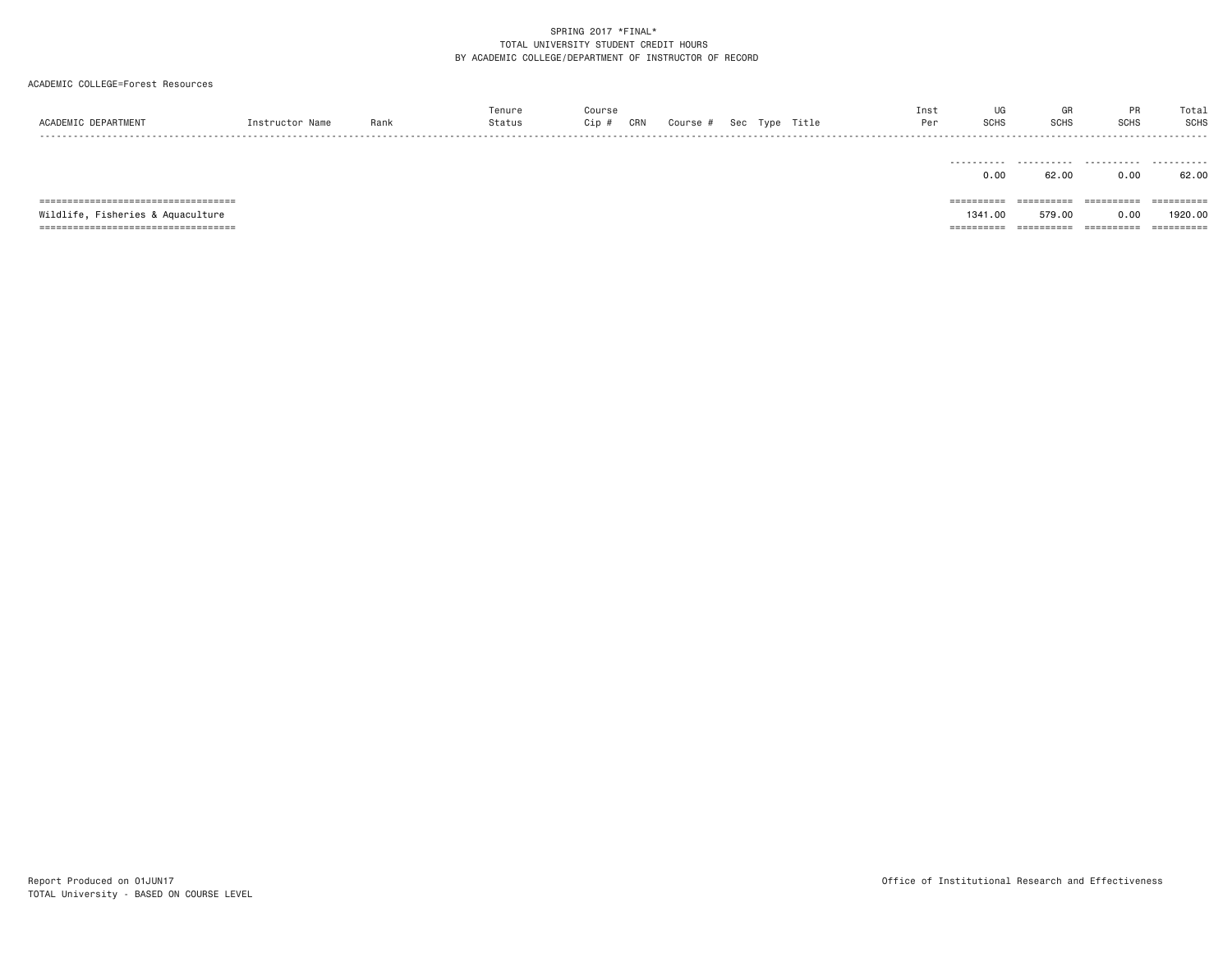# ACADEMIC COLLEGE=Veterinary Medicine

|                     |                   |                                   | Tenure        | Course |       |                       |     |             |                           | Inst | UG                                                                                                                                                           | GR             | PR                        | Total                                                                                                                                                                                                                                                                                                                                                                                                                                                                                            |
|---------------------|-------------------|-----------------------------------|---------------|--------|-------|-----------------------|-----|-------------|---------------------------|------|--------------------------------------------------------------------------------------------------------------------------------------------------------------|----------------|---------------------------|--------------------------------------------------------------------------------------------------------------------------------------------------------------------------------------------------------------------------------------------------------------------------------------------------------------------------------------------------------------------------------------------------------------------------------------------------------------------------------------------------|
| ACADEMIC DEPARTMENT | Instructor Name   | Rank                              | Status        | Cip #  | CRN   | Course #              | Sec |             | Type Title                | Per  | <b>SCHS</b>                                                                                                                                                  | <b>SCHS</b>    | <b>SCHS</b>               | <b>SCHS</b><br>.                                                                                                                                                                                                                                                                                                                                                                                                                                                                                 |
|                     |                   |                                   |               |        |       |                       |     |             |                           |      |                                                                                                                                                              |                |                           |                                                                                                                                                                                                                                                                                                                                                                                                                                                                                                  |
| Veterinary Medicine | Archer, Todd      | Associate Professor Tenured       |               | 512401 | 11184 | CVM 5380              | 01  | E           | Small Anim Int Med        | 1.00 | 0.00                                                                                                                                                         | 0.00           | 272.00                    | 272.00                                                                                                                                                                                                                                                                                                                                                                                                                                                                                           |
|                     |                   |                                   |               |        | 11206 | CVM 5580              | 03  | E           | Adv Clin Rot 3            | 1.00 | 0.00                                                                                                                                                         | 0.00           | 4.00                      | 4.00                                                                                                                                                                                                                                                                                                                                                                                                                                                                                             |
|                     |                   |                                   |               | 512501 | 11234 | <b>CVM 8081</b>       | 01  | C           | Clin Sci Journal Rev      | 1.00 | 0.00                                                                                                                                                         | 3.00           | 0.00                      | 3.00                                                                                                                                                                                                                                                                                                                                                                                                                                                                                             |
|                     |                   |                                   |               |        | 15227 | CVM 9000              | 01  | D           | Research / Diss           | 1.00 | 0.00<br>.                                                                                                                                                    | 6.00<br>$   -$ | 0.00<br>.                 | 6.00<br>.                                                                                                                                                                                                                                                                                                                                                                                                                                                                                        |
|                     |                   |                                   |               |        |       |                       |     |             |                           |      | 0.00                                                                                                                                                         | 9.00           | 276.00                    | 285.00                                                                                                                                                                                                                                                                                                                                                                                                                                                                                           |
|                     | Austin, Frank     | Professor                         | Tenured       | 512401 | 11168 | CVM 5183              | 01  | C           | Special Species           | 1.00 | 0.00                                                                                                                                                         | 0.00           | 267.00                    | 267.00                                                                                                                                                                                                                                                                                                                                                                                                                                                                                           |
|                     |                   |                                   |               |        | 11169 | CVM 5193              | 01  | C           | Infectious Agents I 1.00  |      | 0.00<br>.                                                                                                                                                    | 0.00<br>.      | 276.00<br>$- - - - - - -$ | 276.00<br>$\begin{array}{cccccccccccccc} \multicolumn{2}{c}{} & \multicolumn{2}{c}{} & \multicolumn{2}{c}{} & \multicolumn{2}{c}{} & \multicolumn{2}{c}{} & \multicolumn{2}{c}{} & \multicolumn{2}{c}{} & \multicolumn{2}{c}{} & \multicolumn{2}{c}{} & \multicolumn{2}{c}{} & \multicolumn{2}{c}{} & \multicolumn{2}{c}{} & \multicolumn{2}{c}{} & \multicolumn{2}{c}{} & \multicolumn{2}{c}{} & \multicolumn{2}{c}{} & \multicolumn{2}{c}{} & \multicolumn{2}{c}{} & \multicolumn{2}{c}{} & \$ |
|                     |                   |                                   |               |        |       |                       |     |             |                           |      | 0.00                                                                                                                                                         | 0.00           | 543.00                    | 543.00                                                                                                                                                                                                                                                                                                                                                                                                                                                                                           |
|                     | Bailey, R. Hart   | Professor                         | Tenured       | 190501 | 14406 | FNH 8333              | 01  | C           | Food Safe & Sec Pub       | 1.00 | 0.00                                                                                                                                                         | 18.00          | 0.00                      | 18.00                                                                                                                                                                                                                                                                                                                                                                                                                                                                                            |
|                     |                   |                                   |               |        | 14407 | CVM 8333              | 01  | C           | Food Safe & Sec Pub       | 1.00 | 0.00                                                                                                                                                         | 6.00           | 0.00                      | 6.00                                                                                                                                                                                                                                                                                                                                                                                                                                                                                             |
|                     |                   |                                   |               |        |       | 512401 11162 CVM 5133 | 01  | C           | Vet Preventive Med        | 0.25 | 0.00<br>$\frac{1}{2}$<br>$\cdots$                                                                                                                            | 0.00<br>.      | 66.75<br>$- - - - -$      | 66.75<br>.                                                                                                                                                                                                                                                                                                                                                                                                                                                                                       |
|                     |                   |                                   |               |        |       |                       |     |             |                           |      | 0.00                                                                                                                                                         | 24.00          | 66.75                     | 90.75                                                                                                                                                                                                                                                                                                                                                                                                                                                                                            |
|                     | Banda, Alejandro  | Clinical Professor                | Non-Ten Track |        |       | 512504 15747 CVM 8013 | 01  | C           | Poultry Virology          | 1.00 | 0.00                                                                                                                                                         | 3.00           | 0.00                      | 3.00                                                                                                                                                                                                                                                                                                                                                                                                                                                                                             |
|                     |                   |                                   |               |        |       |                       |     |             |                           |      | 0.00                                                                                                                                                         | 3.00           | 0.00                      | $\frac{1}{2} \left( \frac{1}{2} \right) \left( \frac{1}{2} \right) \left( \frac{1}{2} \right) \left( \frac{1}{2} \right) \left( \frac{1}{2} \right)$<br>3.00                                                                                                                                                                                                                                                                                                                                     |
|                     | Baumgartner, Wes  | Assistant Professor Ten Track     |               |        |       | 512401 11223 CVM 5854 | 01  | C           | Aquarium Health           | 0.50 | 0.00<br>.                                                                                                                                                    | 0.00<br>.      | 8.00<br>.                 | 8.00<br>$\frac{1}{2} \left( \frac{1}{2} \right) \left( \frac{1}{2} \right) \left( \frac{1}{2} \right) \left( \frac{1}{2} \right) \left( \frac{1}{2} \right)$                                                                                                                                                                                                                                                                                                                                     |
|                     |                   |                                   |               |        |       |                       |     |             |                           |      | 0.00                                                                                                                                                         | 0.00           | 8.00                      | 8.00                                                                                                                                                                                                                                                                                                                                                                                                                                                                                             |
|                     | Beasley, Michaela | Clinical Assist Pro Non-Ten Track |               |        |       | 512401 11183 CVM 5364 | 01  | H           | VSC Clinical Rotatio 0.50 |      | 0.00                                                                                                                                                         | 0.00           | 78.00                     | 78.00                                                                                                                                                                                                                                                                                                                                                                                                                                                                                            |
|                     |                   |                                   |               |        |       |                       |     |             |                           |      | 0.00                                                                                                                                                         | 0.00           | 78.00                     | .<br>78.00                                                                                                                                                                                                                                                                                                                                                                                                                                                                                       |
|                     | Betbeze, Caroline | Clinical Assist Pro Non-Ten Track |               | 512401 | 11183 | CVM 5364              | 01  | H           | VSC Clinical Rotatio 0.50 |      | 0.00                                                                                                                                                         | 0.00           | 78.00                     | 78.00                                                                                                                                                                                                                                                                                                                                                                                                                                                                                            |
|                     |                   |                                   |               |        | 11213 | CVM 5682              | 01  | C           | Veterninary Ophthalm 1.00 |      | 0.00                                                                                                                                                         | 0.00           | 24.00                     | 24.00                                                                                                                                                                                                                                                                                                                                                                                                                                                                                            |
|                     |                   |                                   |               |        |       |                       |     |             |                           |      |                                                                                                                                                              |                |                           | .                                                                                                                                                                                                                                                                                                                                                                                                                                                                                                |
|                     |                   |                                   |               |        |       |                       |     |             |                           |      | 0.00                                                                                                                                                         | 0.00           | 102.00                    | 102.00                                                                                                                                                                                                                                                                                                                                                                                                                                                                                           |
|                     | Bowser, Jacquelyn | Assistant Professor Ten Track     |               | 512501 |       | 15210 CVM 8000        | 03  | D           | Research / Thesis         | 1.00 | 0.00                                                                                                                                                         | 11.00          | 0.00                      | 11.00                                                                                                                                                                                                                                                                                                                                                                                                                                                                                            |
|                     |                   |                                   |               |        |       | 16205 CVM 7000        | 05  | $\mathbf I$ | Directed Indiv Study 1.00 |      | 0.00                                                                                                                                                         | 1.00           | 0.00                      | 1.00                                                                                                                                                                                                                                                                                                                                                                                                                                                                                             |
|                     |                   |                                   |               |        |       |                       |     |             |                           |      | $- - - - -$<br>0.00                                                                                                                                          | .<br>12.00     | .<br>0.00                 | .<br>12.00                                                                                                                                                                                                                                                                                                                                                                                                                                                                                       |
|                     | Brashier, Michael | Associate Professor Tenured       |               |        |       | 512401 11165 CVM 5173 | 01  | в           | Equine Med & Surgery 1.00 |      | 0.00                                                                                                                                                         | 0.00           | 267.00                    | 267.00                                                                                                                                                                                                                                                                                                                                                                                                                                                                                           |
|                     |                   |                                   |               |        |       |                       |     |             |                           |      | 0.00                                                                                                                                                         | 0.00           | 267.00                    | .<br>267.00                                                                                                                                                                                                                                                                                                                                                                                                                                                                                      |
|                     | Brett, James      | Clinical Assoc Prof Non-Ten Track |               |        |       | 512401 11214 CVM 5692 | 01  | C           | Vet Art & Business M 0.10 |      | 0.00                                                                                                                                                         | 0.00           | 8.00                      | 8.00                                                                                                                                                                                                                                                                                                                                                                                                                                                                                             |
|                     |                   |                                   |               |        |       |                       |     |             |                           |      | $\frac{1}{2} \left( \frac{1}{2} \right) \left( \frac{1}{2} \right) \left( \frac{1}{2} \right) \left( \frac{1}{2} \right) \left( \frac{1}{2} \right)$<br>0.00 | .<br>0.00      | .<br>8.00                 | .<br>8.00                                                                                                                                                                                                                                                                                                                                                                                                                                                                                        |
|                     | Brinkman, Erin    | Clinical Assoc Prof Non-Ten Track |               | 512401 | 11163 | CVM 5162              | 01  | C           | Diagnostic Imaging        | 1.00 | 0.00                                                                                                                                                         | 0.00           | 178.00                    | 178.00                                                                                                                                                                                                                                                                                                                                                                                                                                                                                           |
|                     |                   |                                   |               |        | 11174 | CVM 5224              | 01  | E           | Radiology                 | 1.00 | 0.00                                                                                                                                                         | 0.00           | 76.00                     | 76.00                                                                                                                                                                                                                                                                                                                                                                                                                                                                                            |
|                     |                   |                                   |               |        | 11185 | CVM 5420              | 01  | Ε           | Adv Rot in Radiology 1.00 |      | 0.00                                                                                                                                                         | 0.00           | 5.00                      | 5.00                                                                                                                                                                                                                                                                                                                                                                                                                                                                                             |
|                     |                   |                                   |               | 512501 | 11231 | CVM 8041              | 01  | H           | Adv Clin Rad Seminar 1.00 |      | 0.00                                                                                                                                                         | 8.00           | 0.00                      | 8.00                                                                                                                                                                                                                                                                                                                                                                                                                                                                                             |
|                     |                   |                                   |               |        | 11237 | <b>CVM 8081</b>       | 04  | C           | Clin Sci Journal Rev 1.00 |      | 0.00                                                                                                                                                         | 3.00           | 0.00                      | 3.00                                                                                                                                                                                                                                                                                                                                                                                                                                                                                             |
|                     |                   |                                   |               |        | 15522 | <b>CVM 7000</b>       | 02  | $\mathbf I$ | Directed Indiv Study 1.00 |      | 0.00                                                                                                                                                         | 1.00           | 0.00                      | 1.00                                                                                                                                                                                                                                                                                                                                                                                                                                                                                             |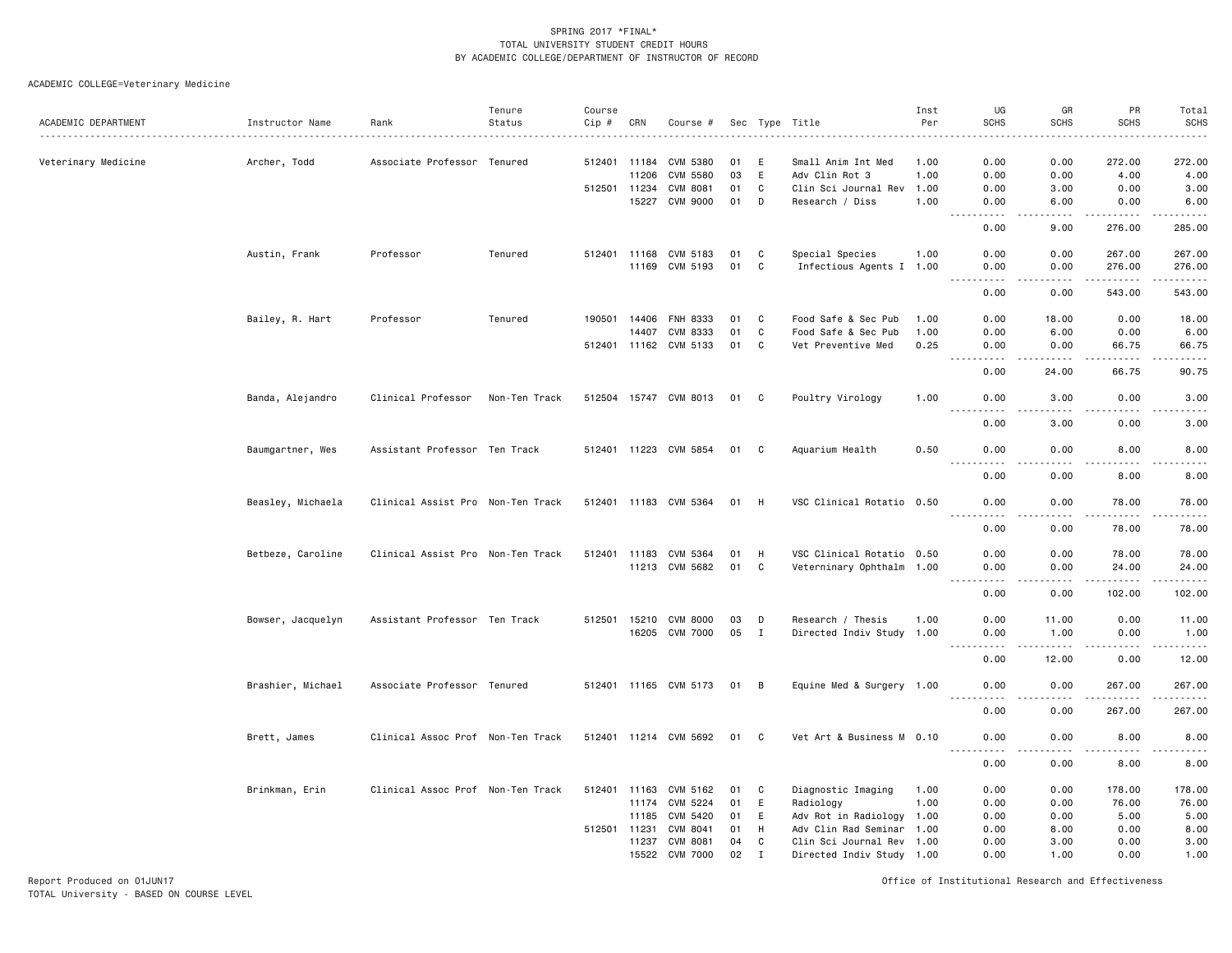# ACADEMIC COLLEGE=Veterinary Medicine

| ACADEMIC DEPARTMENT | Instructor Name     | Rank                              | Tenure<br>Status | Course<br>Cip # | CRN   | Course #              |              |             | Sec Type Title            | Inst<br>Per | UG<br><b>SCHS</b>                                                                                                                                            | GR<br><b>SCHS</b>    | PR<br><b>SCHS</b>      | Total<br><b>SCHS</b>                                                                                                                                         |
|---------------------|---------------------|-----------------------------------|------------------|-----------------|-------|-----------------------|--------------|-------------|---------------------------|-------------|--------------------------------------------------------------------------------------------------------------------------------------------------------------|----------------------|------------------------|--------------------------------------------------------------------------------------------------------------------------------------------------------------|
| Veterinary Medicine | Brinkman, Erin      | Clinical Assoc Prof Non-Ten Track |                  | 512501          | 15523 | <b>CVM 7000</b>       | 03           | <b>I</b>    | Directed Indiv Study 1.00 |             | 0.00                                                                                                                                                         | 1.00                 | 0.00                   | 1.00                                                                                                                                                         |
|                     |                     |                                   |                  |                 | 16293 | <b>CVM 7000</b>       | 07           | $\mathbf I$ | Directed Indiv Study 1.00 |             | 0.00                                                                                                                                                         | 1.00                 | 0.00                   | 1.00                                                                                                                                                         |
|                     |                     |                                   |                  |                 | 16659 | CVM 7000              | $11 \quad I$ |             | Directed Indiv Study 1.00 |             | 0.00                                                                                                                                                         | 1.00                 | 0.00                   | 1.00                                                                                                                                                         |
|                     |                     |                                   |                  |                 |       |                       |              |             |                           |             | -----<br>0.00                                                                                                                                                | $- - - - -$<br>15.00 | .<br>259.00            | .<br>274.00                                                                                                                                                  |
|                     | Bryan, Christine    | Clinical Assist Pro Non-Ten Track |                  |                 |       | 512401 14180 CVM 5301 | 01           | B           | Clinicopathological 1.00  |             | 0.00<br>$\frac{1}{2} \left( \frac{1}{2} \right) \left( \frac{1}{2} \right) \left( \frac{1}{2} \right) \left( \frac{1}{2} \right) \left( \frac{1}{2} \right)$ | 0.00<br>.            | 81.00<br>.             | 81.00<br>.                                                                                                                                                   |
|                     |                     |                                   |                  |                 |       |                       |              |             |                           |             | 0.00                                                                                                                                                         | 0.00                 | 81.00                  | 81.00                                                                                                                                                        |
|                     | Bulla, Camillo      | Associate Professor Tenured       |                  | 512401 11172    |       | CVM 5214              | 01           | E           | Lab Services              | 1.00        | 0.00                                                                                                                                                         | 0.00                 | 80.00                  | 80.00                                                                                                                                                        |
|                     |                     |                                   |                  |                 | 11197 | CVM 5560              | 02           | E           | Adv Clin Rot 1            | 1.00        | 0.00                                                                                                                                                         | 0.00                 | 8.00                   | 8.00                                                                                                                                                         |
|                     |                     |                                   |                  |                 | 11223 | CVM 5854              | 01           | C           | Aquarium Health           | 0.50        | 0.00<br>$\sim$ $\sim$                                                                                                                                        | 0.00<br>----         | 8.00<br>$- - - -$      | 8.00<br>$\frac{1}{2} \left( \frac{1}{2} \right) \left( \frac{1}{2} \right) \left( \frac{1}{2} \right) \left( \frac{1}{2} \right) \left( \frac{1}{2} \right)$ |
|                     |                     |                                   |                  |                 |       |                       |              |             |                           |             | 0.00                                                                                                                                                         | 0.00                 | 96.00                  | 96.00                                                                                                                                                        |
|                     | Burt, Gary          | Clinical Assoc Prof Non-Ten Track |                  |                 |       | 512401 11214 CVM 5692 | 01           | C           | Vet Art & Business M 0.90 |             | 0.00                                                                                                                                                         | 0.00                 | 72.00                  | 72.00<br>.                                                                                                                                                   |
|                     |                     |                                   |                  |                 |       |                       |              |             |                           |             | $\sim$ $\sim$ $\sim$<br>.<br>0.00                                                                                                                            | .<br>0.00            | .<br>72.00             | 72.00                                                                                                                                                        |
|                     | Butler, James       | Assistant Professor Ten Track     |                  | 140501          | 10045 | ABE 8801              | 01           | E           | Clin Exp for Biomed       | 1.00        | 0.00                                                                                                                                                         | 9.00                 | 0.00                   | 9.00                                                                                                                                                         |
|                     |                     |                                   |                  | 512401          | 15641 | CVM 5452              | 01           | H           | Small Animal Rehab        | 1.00        | 0.00                                                                                                                                                         | 0.00                 | 6.00                   | 6.00                                                                                                                                                         |
|                     |                     |                                   |                  |                 |       | 512501 15213 CVM 8000 | 06           | D           | Research / Thesis         | 1.00        | 0.00<br>$\sim$ $\sim$ $\sim$<br>.                                                                                                                            | 5.00<br>.            | 0.00<br>.              | 5.00<br>.                                                                                                                                                    |
|                     |                     |                                   |                  |                 |       |                       |              |             |                           |             | 0.00                                                                                                                                                         | 14.00                | 6.00                   | 20.00                                                                                                                                                        |
|                     | Calder, Christine   | Non-Faculty                       | Not Applicable   |                 |       | 512401 11221 CVM 5812 | 01           | C           | Behavior Comp. Anim. 1.00 |             | 0.00                                                                                                                                                         | 0.00                 | 20.00                  | 20.00                                                                                                                                                        |
|                     |                     |                                   |                  |                 |       |                       |              |             |                           |             | 0.00                                                                                                                                                         | 0.00                 | $\frac{1}{2}$<br>20.00 | $    -$<br>20.00                                                                                                                                             |
|                     | Carr, Russell       | Associate Professor Tenured       |                  | 512501 14583    |       | CVM 8533              | 01           | C           | Organ Systems Tox II 1.00 |             | 0.00                                                                                                                                                         | 18.00                | 0.00                   | 18.00                                                                                                                                                        |
|                     |                     |                                   |                  |                 | 15229 | <b>CVM 9000</b>       | 03           | D           | Research / Diss           | 1.00        | 0.00<br>.                                                                                                                                                    | 15.00<br>-----       | 0.00<br>$- - - -$      | 15.00<br>.                                                                                                                                                   |
|                     |                     |                                   |                  |                 |       |                       |              |             |                           |             | 0.00                                                                                                                                                         | 33.00                | 0.00                   | 33.00                                                                                                                                                        |
|                     | Chambers, Janice    | Professor                         | Tenured          | 512501          | 11240 | CVM 8101              | 01           | -S          | Case Studies Res Eth      | 1.00        | 0.00                                                                                                                                                         | 7.00                 | 0.00                   | 7.00                                                                                                                                                         |
|                     |                     |                                   |                  |                 | 15230 | <b>CVM 9000</b>       | 04           | D           | Research / Diss           | 1.00        | 0.00                                                                                                                                                         | 16.00                | 0.00                   | 16.00                                                                                                                                                        |
|                     |                     |                                   |                  |                 |       | 16702 CVM 8000        | 26           | D           | Research / Thesis         | 1.00        | 0.00<br>.                                                                                                                                                    | 12.00<br>.           | 0.00<br>.              | 12.00<br>.                                                                                                                                                   |
|                     |                     |                                   |                  |                 |       |                       |              |             |                           |             | 0.00                                                                                                                                                         | 35.00                | 0.00                   | 35.00                                                                                                                                                        |
|                     | Christiansen, David | Clinical Assist Pro Non-Ten Track |                  | 512401          | 11208 | <b>CVM 5580</b>       | 05           | C           | Adv Clin Rot 3            | 1.00        | 0.00                                                                                                                                                         | 0.00                 | 22.00                  | 22.00                                                                                                                                                        |
|                     |                     |                                   |                  | 512501 11180    |       | CVM 5282              | 01           | E           | Lg Animal/Ambulatory      | 1.00        | 0.00                                                                                                                                                         | 0.00                 | 66.00                  | 66.00                                                                                                                                                        |
|                     |                     |                                   |                  |                 |       |                       |              |             |                           |             | 0.00                                                                                                                                                         | 0.00                 | 88.00                  | 88.00                                                                                                                                                        |
|                     | Cooley, Avery       | Professor                         | Tenured          |                 |       | 512501 11248 CVM 8721 | 01           | - S         | Gross Vet Path            | 1.00        | 0.00                                                                                                                                                         | 2.00                 | 0.00                   | 2.00                                                                                                                                                         |
|                     |                     |                                   |                  |                 |       |                       |              |             |                           |             | 0.00                                                                                                                                                         | 2.00                 | 0.00                   | 2.00                                                                                                                                                         |
|                     | Cooper, Dana        | Non-Faculty                       | Not Applicable   | 510808          | 11132 | CVM 3031              | 01           | L,          | Fd Anim Tech Skls &       | 0.50        | 13.00                                                                                                                                                        | 0.00                 | 0.00                   | 13.00                                                                                                                                                        |
|                     |                     |                                   |                  |                 | 11143 | CVM 4003              | 01           | E           | Internship Experienc 0.50 |             | 21.00                                                                                                                                                        | 0.00                 | 0.00                   | 21.00                                                                                                                                                        |
|                     |                     |                                   |                  |                 | 11145 | CVM 4103              | 01           | H           | Large Animal Exp I        | 0.50        | 10.50                                                                                                                                                        | 0.00                 | 0.00                   | 10.50                                                                                                                                                        |
|                     |                     |                                   |                  |                 | 11149 | CVM 4201              | 01           | H           | Clinical Experience       | 0.50        | 6.50                                                                                                                                                         | 0.00                 | 0.00                   | 6.50                                                                                                                                                         |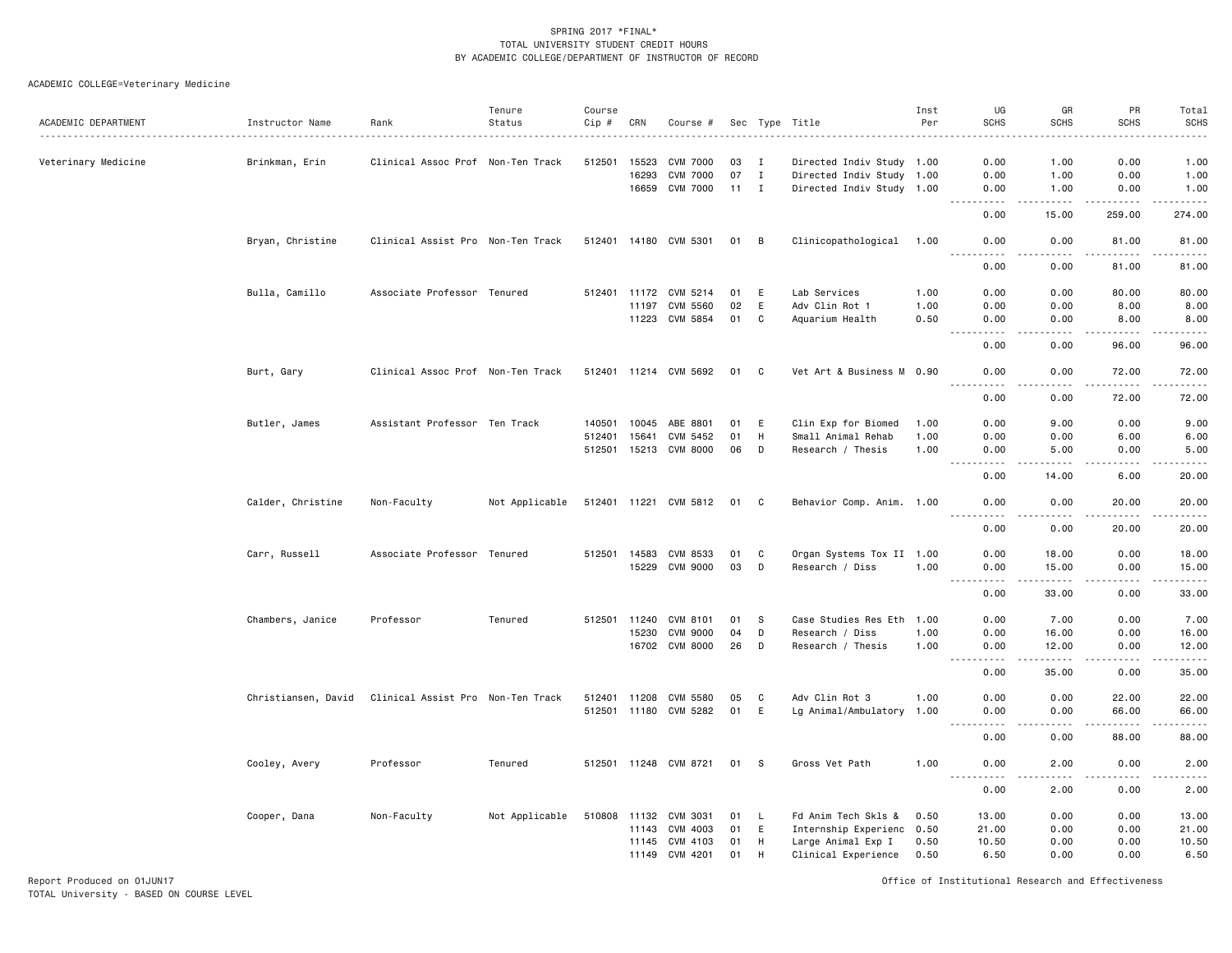# ACADEMIC COLLEGE=Veterinary Medicine

|                     |                   |                                   | Tenure         | Course |              |                       |    |              |                           | Inst | UG                    | GR                | PR                | Total                 |
|---------------------|-------------------|-----------------------------------|----------------|--------|--------------|-----------------------|----|--------------|---------------------------|------|-----------------------|-------------------|-------------------|-----------------------|
| ACADEMIC DEPARTMENT | Instructor Name   | Rank                              | Status         | Cip #  | CRN          | Course #              |    |              | Sec Type Title            | Per  | <b>SCHS</b>           | <b>SCHS</b>       | <b>SCHS</b>       | <b>SCHS</b><br>.      |
|                     |                   |                                   |                |        |              |                       |    |              |                           |      |                       |                   |                   |                       |
| Veterinary Medicine | Cooper, Dana      | Non-Faculty                       | Not Applicable | 510808 | 11150        | CVM 4206              | 01 | H            | Small Animal Clinica 0.50 |      | 18,00                 | 0.00              | 0.00              | 18,00                 |
|                     |                   |                                   |                |        | 11151        | CVM 4213              | 01 | H            | Sm Anim Surg & Anes       | 0.50 | 12.00                 | 0.00              | 0.00              | 12.00                 |
|                     |                   |                                   |                |        | 11152        | CVM 4223              | 01 | H            | Small Animal Clinica 0.50 |      | 13.50                 | 0.00              | 0.00              | 13.50                 |
|                     |                   |                                   |                |        | 11153        | CVM 4333              | 01 | H            | Emergency/ICU Clinic 0.50 |      | 10.50                 | 0.00              | 0.00              | 10.50                 |
|                     |                   |                                   |                |        | 11154        | CVM 4501              | 01 | H            | Diagnostic Lab Exp        | 0.50 | 1.50                  | 0.00              | 0.00              | 1.50                  |
|                     |                   |                                   |                |        | 11155        | CVM 4511              | 01 | H            | Biomed Research Exp       | 0.50 | 3.00                  | 0.00              | 0.00              | 3.00                  |
|                     |                   |                                   |                |        | 11156        | CVM 4601              | 01 | H            | Anl Emerg & Refer Ct 0.50 |      | 4.00                  | 0.00              | 0.00              | 4.00                  |
|                     |                   |                                   |                |        | 14843        | CVM 4701              | 01 | C            | App & Process for VT 0.50 |      | 9.00                  | 0.00              | 0.00              | 9.00                  |
|                     |                   |                                   |                |        |              | 512501 11146 CVM 4113 | 01 | H            | Large Animal Clin El 0.50 |      | 13.50                 | 0.00              | 0.00              | 13.50                 |
|                     |                   |                                   |                |        |              |                       |    |              |                           |      | .<br>136.00           | الدامات ب<br>0.00 | .<br>0.00         | .<br>136.00           |
|                     | Coyne, Cody       | Professor                         | Tenured        |        | 512501 11244 | CVM 8403              | 01 | C            | Pharmacology              | 1.00 | 0.00                  | 6.00              | 0.00              | 6.00                  |
|                     |                   |                                   |                |        | 16560        | <b>CVM 7000</b>       | 10 | I            | Directed Indiv Study 1.00 |      | 0.00<br><u>.</u>      | 1.00<br>.         | 0.00<br>.         | 1.00<br>$\frac{1}{2}$ |
|                     |                   |                                   |                |        |              |                       |    |              |                           |      | 0.00                  | 7.00              | 0.00              | 7.00                  |
|                     | Eddy, Alison      | Clinical Assoc Prof Non-Ten Track |                | 510808 | 11136        | CVM 3042              | 01 | C            | Equine Disease & Mgt      | 0.50 | 26.00                 | 0.00              | 0.00              | 26.00                 |
|                     |                   |                                   |                | 512401 | 11178        | CVM 5266              | 01 | C            | Equine Med & Surg         | 1.00 | 0.00                  | 0.00              | 258.00            | 258.00                |
|                     |                   |                                   |                |        |              | 11199 CVM 5560        | 04 | E            | Adv Clin Rot 1            | 1.00 | 0.00                  | 0.00              | 2.00              | 2.00                  |
|                     |                   |                                   |                |        |              |                       |    |              |                           |      | 26.00                 | 0.00              | 260.00            | .<br>286.00           |
|                     | Epperson, William | Professor                         | Tenured        |        | 512401 11158 | CVM 5022              | 01 | C            | Veterinary Epidemiol 1.00 |      | 0.00                  | 0.00              | 184.00            | 184.00                |
|                     |                   |                                   |                |        | 11161        | CVM 5121              | 01 | C            | Prof Develop IV           | 1.00 | 0.00                  | 0.00              | 89.00             | 89.00                 |
|                     |                   |                                   |                |        |              |                       |    |              |                           |      | $\frac{1}{2}$<br>0.00 | 0.00              | .<br>273.00       | .<br>273.00           |
|                     | Eubanks, Diana    | Clinical Professor                | Non-Ten Track  | 512401 | 11176        | CVM 5246              | 01 | E            | Community Veterinary 1.00 |      | 0.00                  | 0.00              | 186.00            | 186.00                |
|                     |                   |                                   |                |        |              | CVM 5570              | 02 | E            | Adv Clin Rot 2            |      |                       | 0.00              |                   | 7.00                  |
|                     |                   |                                   |                |        | 11201        | 11212 CVM 5672        | 01 | E            |                           | 1.00 | 0.00                  | 0.00              | 7.00<br>38.00     | 38.00                 |
|                     |                   |                                   |                |        |              |                       |    |              | Veterinary Dentistry 1.00 |      | 0.00<br>$\frac{1}{2}$ | .                 | $- - - - - - -$   | .                     |
|                     |                   |                                   |                |        |              |                       |    |              |                           |      | 0.00                  | 0.00              | 231.00            | 231.00                |
|                     | Fleming, Sherrill | Associate Professor Tenured       |                |        |              | 512401 11166 CVM 5175 | 01 | C            | Food Animal Med & Su 1.00 |      | 0.00                  | 0.00              | 445.00            | 445.00                |
|                     |                   |                                   |                |        | 11179        | CVM 5276              | 01 | $\mathbf C$  | Food Animal Practice 1.00 |      | 0.00                  | 0.00              | 258.00            | 258.00                |
|                     |                   |                                   |                |        | 11202        | CVM 5570              | 03 | E            | Adv Clin Rot 2            | 1.00 | 0.00                  | 0.00              | 2.00              | 2.00                  |
|                     |                   |                                   |                |        |              | 11216 CVM 5722        | 01 | E            | Small Ruminant Prod       | 1.00 | 0.00<br>.             | 0.00<br>.         | 16.00<br><u>.</u> | 16.00<br>.            |
|                     |                   |                                   |                |        |              |                       |    |              |                           |      | 0.00                  | 0.00              | 721.00            | 721.00                |
|                     | Fontenot, Robin   | Clinical Assist Pro Non-Ten Track |                |        |              | 512501 11236 CVM 8081 | 03 | C            | Clin Sci Journal Rev 1.00 |      | 0.00<br><u>.</u>      | 1.00<br>$   -$    | 0.00<br>.         | 1.00<br>.             |
|                     |                   |                                   |                |        |              |                       |    |              |                           |      | 0.00                  | 1.00              | 0.00              | 1.00                  |
|                     | Gambino, Jennifer | Assistant Professor Ten Track     |                | 512501 | 16292        | <b>CVM 7000</b>       | 06 | I            | Directed Indiv Study 1.00 |      | 0.00                  | 1.00              | 0.00              | 1.00                  |
|                     |                   |                                   |                |        |              | 16362 CVM 9000        | 26 | D            | Research / Diss           | 1.00 | 0.00                  | 5.00              | 0.00              | 5.00                  |
|                     |                   |                                   |                |        |              |                       |    |              |                           |      | .<br>0.00             | د د د د<br>6.00   | د د د د<br>0.00   | 22222<br>6.00         |
|                     | Gardner, Allison  | Clinical Assist Pro Non-Ten Track |                | 510808 | 11134        | CVM 3041              | 01 | В            | Equine Tech Slks & N 1.00 |      | 15.00                 | 0.00              | 0.00              | 15.00                 |
|                     |                   |                                   |                |        | 11135        | CVM 3041              | 02 | B            | Equine Tech Slks & N 1.00 |      | 11.00                 | 0.00              | 0.00              | 11.00                 |
|                     |                   |                                   |                |        | 11136        | CVM 3042              | 01 | C            | Equine Disease & Mgt 0.50 |      | 26.00                 | 0.00              | 0.00              | 26.00                 |
|                     |                   |                                   |                |        | 11137        | CVM 3101              | 01 | $\mathsf{C}$ | Vet Tech Med Termino 1.00 |      | 66.00                 | 0.00              | 0.00              | 66.00                 |
|                     |                   |                                   |                |        |              |                       |    |              |                           |      |                       |                   |                   |                       |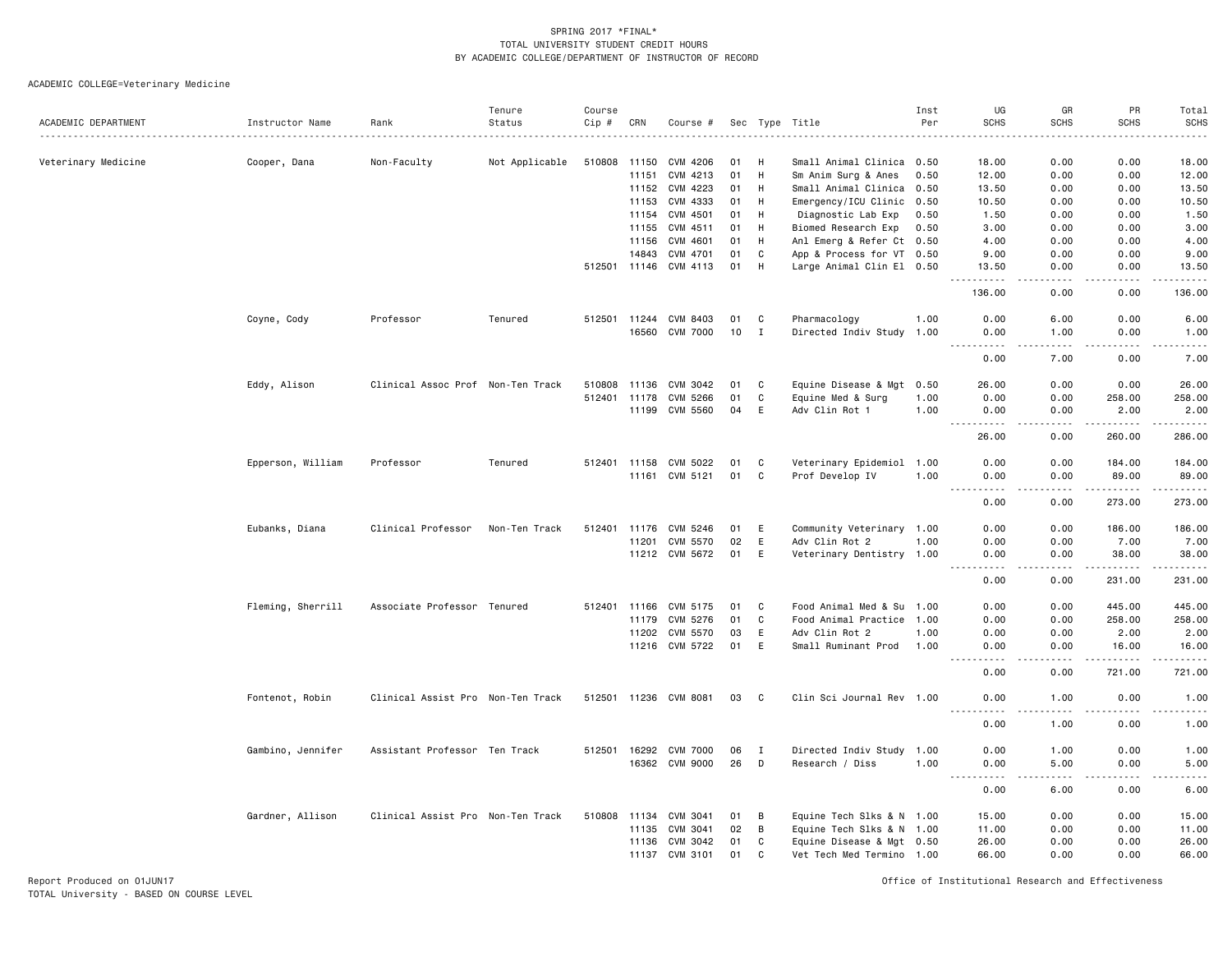# ACADEMIC COLLEGE=Veterinary Medicine

|                     |                               |                                   | Tenure         | Course       |       |                       |      |              |                            | Inst | UG                        | GR                                                                                                                                | PR                    | Total                                                                                                                                                        |
|---------------------|-------------------------------|-----------------------------------|----------------|--------------|-------|-----------------------|------|--------------|----------------------------|------|---------------------------|-----------------------------------------------------------------------------------------------------------------------------------|-----------------------|--------------------------------------------------------------------------------------------------------------------------------------------------------------|
| ACADEMIC DEPARTMENT | Instructor Name<br>. <u>.</u> | Rank                              | Status         | Cip#         | CRN   | Course #              |      |              | Sec Type Title             | Per  | <b>SCHS</b>               | <b>SCHS</b>                                                                                                                       | <b>SCHS</b>           | SCHS<br>$\frac{1}{2} \left( \frac{1}{2} \right) \left( \frac{1}{2} \right) \left( \frac{1}{2} \right) \left( \frac{1}{2} \right) \left( \frac{1}{2} \right)$ |
|                     |                               |                                   |                |              |       |                       |      |              |                            |      |                           |                                                                                                                                   |                       |                                                                                                                                                              |
| Veterinary Medicine | Gardner, Allison              | Clinical Assist Pro Non-Ten Track |                | 510808       | 11142 | CVM 3232              | 01   | C            | Pharm/Toxi:Vet Tech        | 0.50 | 26.00                     | 0.00                                                                                                                              | 0.00                  | 26.00                                                                                                                                                        |
|                     |                               |                                   |                |              | 11143 | CVM 4003              | 01   | E            | Internship Experienc       | 0.50 | 21.00                     | 0.00                                                                                                                              | 0.00                  | 21.00                                                                                                                                                        |
|                     |                               |                                   |                |              | 11145 | CVM 4103              | 01   | H            | Large Animal Exp I         | 0.50 | 10.50                     | 0.00                                                                                                                              | 0.00                  | 10.50                                                                                                                                                        |
|                     |                               |                                   |                |              | 11150 | CVM 4206              | 01   | H            | Small Animal Clinica 0.50  |      | 18.00                     | 0.00                                                                                                                              | 0.00                  | 18.00                                                                                                                                                        |
|                     |                               |                                   |                |              | 11153 | CVM 4333              | 01   | H            | Emergency/ICU Clinic 0.50  |      | 10.50                     | 0.00                                                                                                                              | 0.00                  | 10.50                                                                                                                                                        |
|                     |                               |                                   |                |              | 11154 | CVM 4501              | 01   | H            | Diagnostic Lab Exp         | 0.50 | 1.50                      | 0.00                                                                                                                              | 0.00                  | 1.50                                                                                                                                                         |
|                     |                               |                                   |                |              | 11155 | CVM 4511              | 01   | H            | Biomed Research Exp        | 0.50 | 3.00                      | 0.00                                                                                                                              | 0.00                  | 3.00                                                                                                                                                         |
|                     |                               |                                   |                |              | 14843 | CVM 4701              | 01   | C            | App & Process for VT 0.50  |      | 9.00<br>$- - - -$         | 0.00<br>$\frac{1}{2}$                                                                                                             | 0.00<br>$\frac{1}{2}$ | 9.00<br>.                                                                                                                                                    |
|                     |                               |                                   |                |              |       |                       |      |              |                            |      | 217.50                    | 0.00                                                                                                                              | 0.00                  | 217.50                                                                                                                                                       |
|                     | Grace, Sharon                 | Clinical Professor                | Non-Ten Track  | 512401 11157 |       | CVM 5021              | 01   | S            | Professional Develop 1.00  |      | 0.00                      | 0.00                                                                                                                              | 92.00                 | 92.00                                                                                                                                                        |
|                     |                               |                                   |                |              | 11170 | CVM 5196              | 01   | B            | Small Anim Med & Sur 1.00  |      | 0.00                      | 0.00                                                                                                                              | 534.00                | 534.00                                                                                                                                                       |
|                     |                               |                                   |                |              | 15390 | <b>CVM 5000</b>       | 01   | I            | Directed Indiv Study 1.00  |      | 0.00                      | 0.00                                                                                                                              | 2.00                  | 2.00                                                                                                                                                         |
|                     |                               |                                   |                |              | 16667 | CVM 5000              | 04   | $\mathbf{I}$ | Directed Indiv Study 1.00  |      | 0.00                      | 0.00                                                                                                                              | 2.00                  | 2.00                                                                                                                                                         |
|                     |                               |                                   |                |              | 16699 | CVM 5000              | 05   | $\mathbf{I}$ | Directed Indiv Study 1.00  |      | 0.00                      | 0.00                                                                                                                              | 2.00                  | 2.00                                                                                                                                                         |
|                     |                               |                                   |                | 512501       | 14910 | VS 3014               | 01   | B            | Anatomy & Physiology 1.00  |      | 116.00                    | 0.00                                                                                                                              | 0.00                  | 116.00                                                                                                                                                       |
|                     |                               |                                   |                |              |       | 14911 VS 3014         | 02   | B            | Anatomy & Physiology 1.00  |      | 108.00<br>.               | 0.00<br>.                                                                                                                         | 0.00                  | 108.00<br>.                                                                                                                                                  |
|                     |                               |                                   |                |              |       |                       |      |              |                            |      | 224.00                    | 0.00                                                                                                                              | 632.00                | 856.00                                                                                                                                                       |
|                     | Graham, Tonya                 | Non-Faculty                       | Not Applicable |              |       | 510808 14181 CVM 3212 | 01   | C            | Anesthesiology: Vet T 0.50 |      | 26.00<br>.                | 0.00<br>$\sim$ $\sim$ $\sim$                                                                                                      | 0.00<br>.             | 26.00                                                                                                                                                        |
|                     |                               |                                   |                |              |       |                       |      |              |                            |      | 26.00                     | 0.00                                                                                                                              | 0.00                  | .<br>26.00                                                                                                                                                   |
|                     |                               | Research Assoc Prof Non-Ten Track |                | 512501       | 15231 | <b>CVM 9000</b>       | 05   | D            | Research / Diss            | 1.00 | 0.00                      | 14.00                                                                                                                             | 0.00                  | 14.00                                                                                                                                                        |
|                     | Griffin, Matthew              |                                   |                |              |       | 16311 CVM 8000        | 23   | D            | Research / Thesis          | 1.00 | 0.00                      | 13,00                                                                                                                             | 0.00                  | 13,00                                                                                                                                                        |
|                     |                               |                                   |                |              |       |                       |      |              |                            |      | $\sim$ $\sim$ $\sim$<br>. | -----                                                                                                                             | $-$ - $-$ -           | .                                                                                                                                                            |
|                     |                               |                                   |                |              |       |                       |      |              |                            |      | 0.00                      | 27.00                                                                                                                             | 0.00                  | 27.00                                                                                                                                                        |
|                     | Gunter, Miriam                | Clinical Assist Pro Non-Ten Track |                |              |       | 512401 11198 CVM 5560 | 03   | E            | Adv Clin Rot 1             | 1.00 | 0.00                      | 0.00<br>$\frac{1}{2} \left( \frac{1}{2} \right) \left( \frac{1}{2} \right) \left( \frac{1}{2} \right) \left( \frac{1}{2} \right)$ | 10.00<br>.            | 10.00<br>.                                                                                                                                                   |
|                     |                               |                                   |                |              |       |                       |      |              |                            |      | 0.00                      | 0.00                                                                                                                              | 10.00                 | 10.00                                                                                                                                                        |
|                     | Hanson, Larry                 | Professor                         | Tenured        | 512501 11230 |       | CVM 8031              | 01   | C            | Curntop Mol Mech Dz        | 1.00 | 0.00                      | 5.00                                                                                                                              | 0.00                  | 5.00                                                                                                                                                         |
|                     |                               |                                   |                |              | 14585 | CVM 8134              | 01   | B            | Adv Fish Diseases          | 1.00 | 0.00                      | 12.00                                                                                                                             | 0.00                  | 12.00                                                                                                                                                        |
|                     |                               |                                   |                |              |       | 16175 CVM 9000        | 24   | D            | Research / Diss            | 1.00 | 0.00                      | 6.00                                                                                                                              | 0.00<br>$\frac{1}{2}$ | 6.00<br>$\frac{1}{2} \left( \frac{1}{2} \right) \left( \frac{1}{2} \right) \left( \frac{1}{2} \right) \left( \frac{1}{2} \right)$                            |
|                     |                               |                                   |                |              |       |                       |      |              |                            |      | 0.00                      | 23.00                                                                                                                             | 0.00                  | 23.00                                                                                                                                                        |
|                     | Hinz, Simone                  | Clinical Instructor Non-Ten Track |                |              |       | 512401 11175 CVM 5234 | 01 E |              | Anesthesiolgy              | 0.50 | 0.00                      | 0.00                                                                                                                              | 36.00<br><u>.</u>     | 36.00<br>.                                                                                                                                                   |
|                     |                               |                                   |                |              |       |                       |      |              |                            |      | $  -$<br>-----<br>0.00    | .<br>0.00                                                                                                                         | 36.00                 | 36.00                                                                                                                                                        |
|                     | Howell, George                | Assistant Professor Ten Track     |                | 261001       | 11148 | CVM 4193              | 01   | C            | Medical Pharmacology       | 0.50 | 3.00                      | 0.00                                                                                                                              | 0.00                  | 3.00                                                                                                                                                         |
|                     |                               |                                   |                |              | 11225 | CVM 6193              | 01   | C            | Medical Pharmacology       | 0.50 | 0.00                      | 4.50                                                                                                                              | 0.00                  | 4.50                                                                                                                                                         |
|                     |                               |                                   |                | 512501 16294 |       | CVM 9000              | 25   | D            | Research / Diss            | 1.00 | 0.00                      | 1.00                                                                                                                              | 0.00                  | 1.00                                                                                                                                                         |
|                     |                               |                                   |                |              |       |                       |      |              |                            |      | .<br>3.00                 | . <b>.</b><br>5.50                                                                                                                | .<br>0.00             | $\frac{1}{2}$<br>8.50                                                                                                                                        |
|                     | Huston, Carla                 | Associate Professor Tenured       |                | 512401 11162 |       | CVM 5133              | 01   | C            | Vet Preventive Med         | 0.75 | 0.00                      | 0.00                                                                                                                              | 200.25                | 200.25                                                                                                                                                       |
|                     |                               |                                   |                |              | 11167 | CVM 5182              | 01   | C            | Vet Disaster Managem 1.00  |      | 0.00                      | 0.00                                                                                                                              | 26.00                 | 26.00                                                                                                                                                        |
|                     |                               |                                   |                |              | 16698 | CVM 4000              | 03   | $\mathbf{I}$ | Directed Indiv Study 1.00  |      | 3.00                      | 0.00                                                                                                                              | 0.00                  | 3.00                                                                                                                                                         |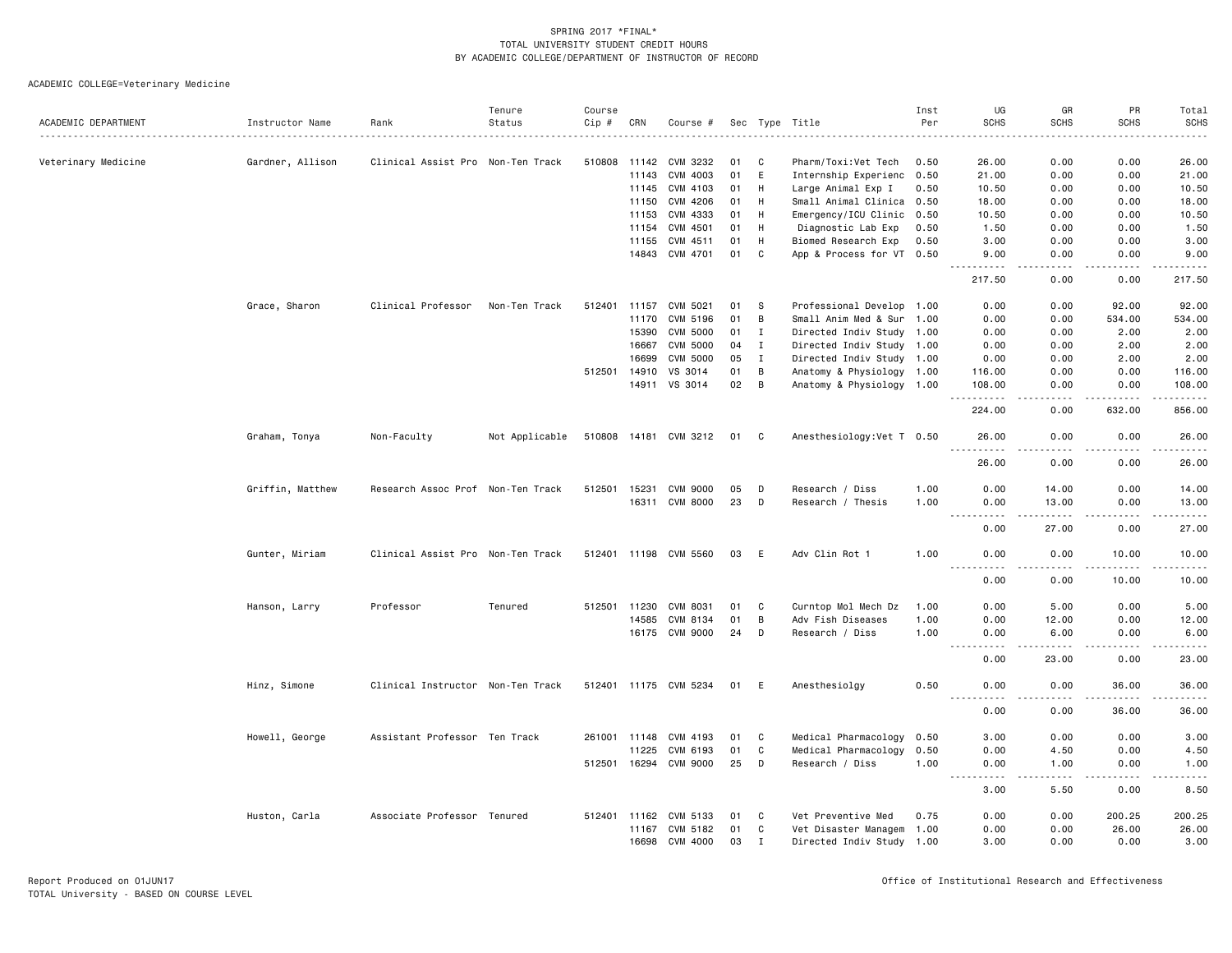ACADEMIC COLLEGE=Veterinary Medicine

| ACADEMIC DEPARTMENT | Instructor Name    | Rank                              | Tenure<br>Status | Course<br>Cip # | CRN                   | Course #                         |          |        | Sec Type Title                                         | Inst<br>Per | UG<br><b>SCHS</b>                                                                                                                      | GR<br><b>SCHS</b>                                                                                                                                            | PR<br><b>SCHS</b> | Total<br><b>SCHS</b> |
|---------------------|--------------------|-----------------------------------|------------------|-----------------|-----------------------|----------------------------------|----------|--------|--------------------------------------------------------|-------------|----------------------------------------------------------------------------------------------------------------------------------------|--------------------------------------------------------------------------------------------------------------------------------------------------------------|-------------------|----------------------|
|                     |                    |                                   |                  |                 |                       |                                  |          |        |                                                        |             |                                                                                                                                        |                                                                                                                                                              |                   |                      |
|                     |                    |                                   |                  |                 |                       |                                  |          |        |                                                        |             | 3.00                                                                                                                                   | 0.00                                                                                                                                                         | 226.25            | 229.25               |
| Veterinary Medicine | Jackson, Elizabeth | Clinical Instructor Non-Ten Track |                  |                 |                       | 510808 11131 CVM 3013            | 01       | C      | Sm Anim Diseases & M 1.00                              |             | 78.00                                                                                                                                  | 0.00                                                                                                                                                         | 0.00              | 78.00                |
|                     |                    |                                   |                  |                 | 11132                 | CVM 3031                         | 01       | L      | Fd Anim Tech Skls &                                    | 0.50        | 13.00                                                                                                                                  | 0.00                                                                                                                                                         | 0.00              | 13.00                |
|                     |                    |                                   |                  |                 | 11133                 | CVM 3032                         | 01       | C      | Food Anim Diseases &                                   | 1.00        | 52.00                                                                                                                                  | 0.00                                                                                                                                                         | 0.00              | 52.00                |
|                     |                    |                                   |                  |                 | 11142                 | CVM 3232                         | 01       | C      | Pharm/Toxi:Vet Tech                                    | 0.50        | 26.00                                                                                                                                  | 0.00                                                                                                                                                         | 0.00              | 26.00                |
|                     |                    |                                   |                  |                 |                       | CVM 4201                         |          | H      |                                                        | 0.50        |                                                                                                                                        |                                                                                                                                                              |                   | 6.50                 |
|                     |                    |                                   |                  |                 | 11149                 |                                  | 01       |        | Clinical Experience                                    |             | 6.50                                                                                                                                   | 0.00                                                                                                                                                         | 0.00              |                      |
|                     |                    |                                   |                  |                 | 11151                 | CVM 4213                         | 01       | H      | Sm Anim Surg & Anes                                    | 0.50        | 12.00                                                                                                                                  | 0.00                                                                                                                                                         | 0.00              | 12.00                |
|                     |                    |                                   |                  |                 | 11152                 | CVM 4223                         | 01       | H      | Small Animal Clinica                                   | 0.50        | 13.50                                                                                                                                  | 0.00                                                                                                                                                         | 0.00              | 13.50                |
|                     |                    |                                   |                  |                 | 11156                 | CVM 4601                         | 01       | H      | Anl Emerg & Refer Ct 0.50                              |             | 4.00                                                                                                                                   | 0.00                                                                                                                                                         | 0.00              | 4.00                 |
|                     |                    |                                   |                  |                 |                       | 512501 11146 CVM 4113            | 01       | H      | Large Animal Clin El 0.50                              |             | 13.50<br>.                                                                                                                             | 0.00<br>.                                                                                                                                                    | 0.00<br>.         | 13.50<br>.           |
|                     |                    |                                   |                  |                 |                       |                                  |          |        |                                                        |             | 218.50                                                                                                                                 | 0.00                                                                                                                                                         | 0.00              | 218.50               |
|                     | Kaplan, Barbara    | Assistant Professor Ten Track     |                  |                 | 261001 11148          | CVM 4193                         | 01       | C      | Medical Pharmacology 0.50                              |             | 3.00                                                                                                                                   | 0.00                                                                                                                                                         | 0.00              | 3.00                 |
|                     |                    |                                   |                  |                 | 11225                 | CVM 6193                         | 01       | C      | Medical Pharmacology 0.50                              |             | 0.00                                                                                                                                   | 4.50                                                                                                                                                         | 0.00              | 4.50                 |
|                     |                    |                                   |                  |                 | 512501 15926          | <b>CVM 9000</b>                  | 23       | D      | Research / Diss                                        | 1.00        | 0.00                                                                                                                                   | 8.00                                                                                                                                                         | 0.00              | 8.00                 |
|                     |                    |                                   |                  |                 | 16328                 | <b>CVM 7000</b>                  | 09       | I      | Directed Indiv Study 1.00                              |             | 0.00<br>د د د د                                                                                                                        | 1.00<br>$\frac{1}{2} \left( \frac{1}{2} \right) \left( \frac{1}{2} \right) \left( \frac{1}{2} \right) \left( \frac{1}{2} \right) \left( \frac{1}{2} \right)$ | 0.00              | 1.00                 |
|                     |                    |                                   |                  |                 |                       |                                  |          |        |                                                        |             | 3.00                                                                                                                                   | 13.50                                                                                                                                                        | 0.00              | 16.50                |
|                     | Karsi, Attila      | Associate Professor Ten Track     |                  | 010000          | 15497                 | CVM 8973                         | 01       | C      | Scientific Writing                                     | 1.00        | 0.00                                                                                                                                   | 21.00                                                                                                                                                        | 0.00              | 21.00                |
|                     |                    |                                   |                  |                 |                       | 512501 15233 CVM 9000            | 07       | D      | Research / Diss                                        | 1.00        | 0.00                                                                                                                                   | 26.00                                                                                                                                                        | 0.00              | 26.00                |
|                     |                    |                                   |                  |                 |                       |                                  |          |        |                                                        |             | $\frac{1}{2}$<br>0.00                                                                                                                  | $\frac{1}{2}$<br>47.00                                                                                                                                       | <u>.</u><br>0.00  | . <u>.</u><br>47.00  |
|                     | King, Elmer        | Clinical Assist Pro Non-Ten Track |                  |                 |                       | 512401 11218 CVM 5764            | 01       | C      | Adv Equine Repro                                       | 0.50        | 0.00                                                                                                                                   | 0.00                                                                                                                                                         | 6.00              | 6.00                 |
|                     |                    |                                   |                  |                 |                       | 11224 CVM 5874                   | 01       | E      | Bovine Theriogenolog                                   | 1.00        | 0.00                                                                                                                                   | 0.00                                                                                                                                                         | 20.00             | 20.00                |
|                     |                    |                                   |                  |                 |                       |                                  |          |        |                                                        |             | .<br>$\frac{1}{2} \left( \frac{1}{2} \right) \left( \frac{1}{2} \right) \left( \frac{1}{2} \right) \left( \frac{1}{2} \right)$<br>0.00 | 0.00                                                                                                                                                         | 26.00             | 26.00                |
|                     | Kohler, Amanda     | Clinical Instructor Non-Ten Track |                  |                 | 510808 11138          | CVM 3121                         | 01       | C      | Hematology: Vet Tech                                   | 1.00        | 26.00                                                                                                                                  | 0.00                                                                                                                                                         | 0.00              | 26.00                |
|                     |                    |                                   |                  |                 | 11139                 | CVM 3141                         | 01       | C      | Anatomical Path Lab                                    | 1.00        | 26.00                                                                                                                                  | 0.00                                                                                                                                                         | 0.00              | 26.00                |
|                     |                    |                                   |                  |                 | 11140                 | CVM 3141                         | 02       | К      | Anatomical Path Lab                                    | 1.00        | 0.00                                                                                                                                   | 0.00                                                                                                                                                         | 0.00              | 0.00                 |
|                     |                    |                                   |                  |                 |                       |                                  | 03       |        |                                                        |             |                                                                                                                                        |                                                                                                                                                              |                   | 0.00                 |
|                     |                    |                                   |                  |                 | 11141                 | CVM 3141<br>512401 13585 VS 1012 | 02       | К<br>C | Anatomical Path Lab<br>Intro Vet Med Career 1.00       | 1.00        | 0.00<br>142.00                                                                                                                         | 0.00<br>0.00                                                                                                                                                 | 0.00<br>0.00      | 142.00               |
|                     |                    |                                   |                  |                 |                       |                                  |          |        |                                                        |             | د د د د د<br>194.00                                                                                                                    | 0.00                                                                                                                                                         | 0.00              | 194.00               |
|                     | Langston, Vernon   | Professor                         | Tenured          |                 |                       | 512401 11173 CVM 5223            | 01       | C      | Pharmacology I                                         | 1.00        | 0.00                                                                                                                                   | 0.00                                                                                                                                                         | 276.00            | 276.00               |
|                     |                    |                                   |                  |                 |                       |                                  |          |        |                                                        |             | $\frac{1}{2}$<br>-----<br>0.00                                                                                                         | . <u>. .</u><br>0.00                                                                                                                                         | 276.00            | . <b>.</b><br>276.00 |
|                     | Lathan, Patricia   | Associate Professor Tenured       |                  |                 |                       | 512501 16532 CVM 8000            | 25       | D      | Research / Thesis                                      | 1.00        | 0.00                                                                                                                                   | 1.00                                                                                                                                                         | 0.00              | 1.00                 |
|                     |                    |                                   |                  |                 |                       |                                  |          |        |                                                        |             | 0.00                                                                                                                                   | 1.00                                                                                                                                                         | 0.00              | 1.00                 |
|                     | Lawrence, Mark     | Professor                         | Tenured          |                 |                       | 512501 15234 CVM 9000            | 08       | D      | Research / Diss                                        | 1.00        | 0.00                                                                                                                                   | 9.00                                                                                                                                                         | 0.00              | 9.00                 |
|                     |                    |                                   |                  |                 |                       |                                  |          |        |                                                        |             | $\frac{1}{2}$<br>$\frac{1}{2}$<br>0.00                                                                                                 | .<br>9.00                                                                                                                                                    | <u>.</u><br>0.00  | -----<br>9.00        |
|                     |                    |                                   |                  |                 |                       |                                  |          |        |                                                        |             |                                                                                                                                        |                                                                                                                                                              |                   |                      |
|                     | Linford, Robert    | Professor                         | Tenured          |                 | 512401 11160<br>16624 | CVM 5072<br>CVM 8990             | 01<br>01 | В<br>C | Veterinary Anatomy I 1.00<br>Special Topic In CVM 1.00 |             | 0.00<br>0.00                                                                                                                           | 0.00<br>2.00                                                                                                                                                 | 184.00<br>0.00    | 184.00<br>2.00       |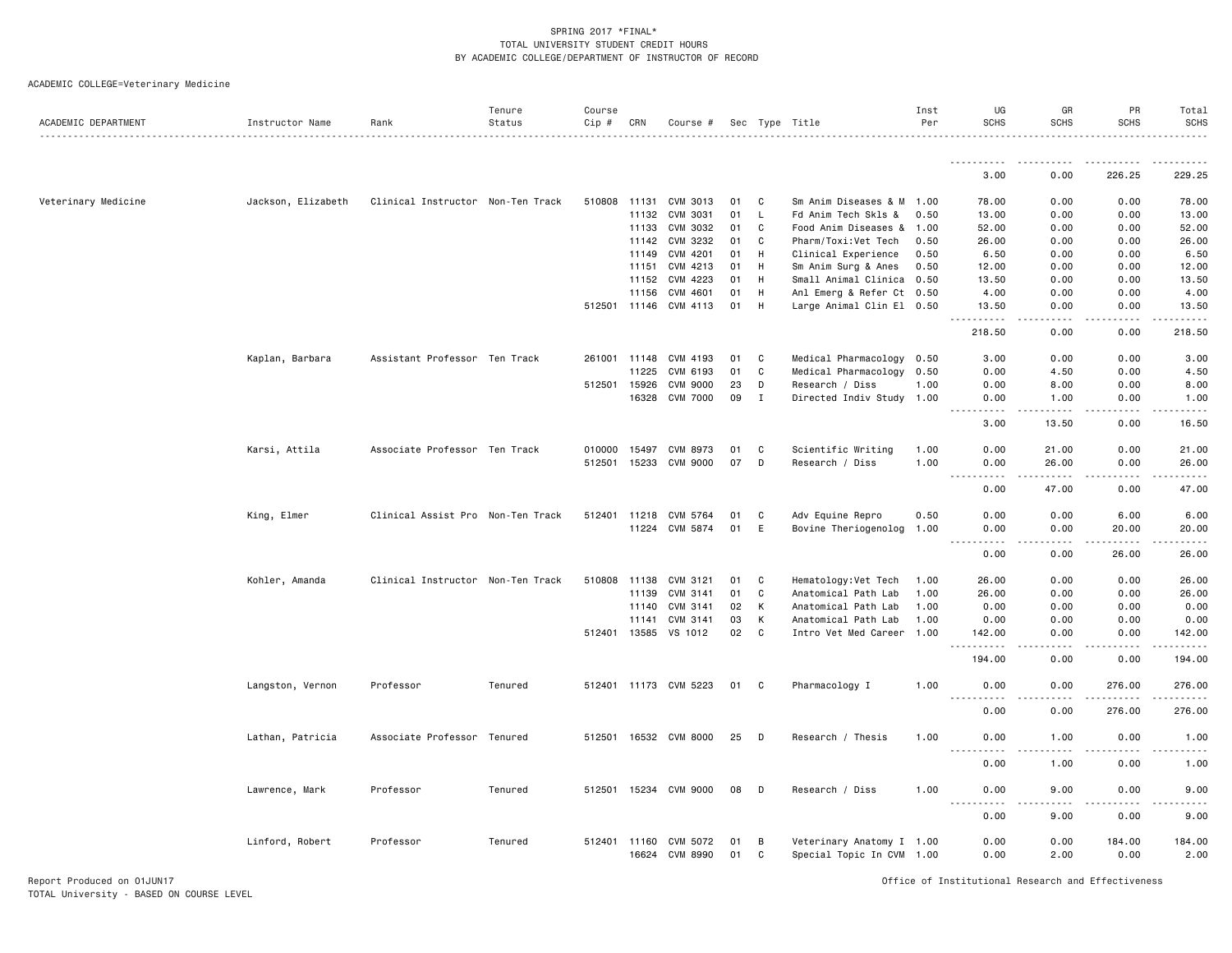# ACADEMIC COLLEGE=Veterinary Medicine

| ACADEMIC DEPARTMENT | Instructor Name     | Rank                                                   | Tenure<br>Status | Course<br>Cip # | CRN   | Course #              |                 |     | Sec Type Title             | Inst<br>Per | UG<br><b>SCHS</b>                 | GR<br><b>SCHS</b>                                                                                                                                             | PR<br><b>SCHS</b>         | Total<br><b>SCHS</b><br>.                                                                                                                                    |
|---------------------|---------------------|--------------------------------------------------------|------------------|-----------------|-------|-----------------------|-----------------|-----|----------------------------|-------------|-----------------------------------|---------------------------------------------------------------------------------------------------------------------------------------------------------------|---------------------------|--------------------------------------------------------------------------------------------------------------------------------------------------------------|
| Veterinary Medicine | Linford, Robert     | Professor                                              | Tenured          |                 |       | 512501 15235 CVM 9000 | 09              | D   | Research / Diss            | 1.00        | 0.00                              | 5.00                                                                                                                                                          | 0.00                      | 5.00<br>والمستحدث                                                                                                                                            |
|                     |                     |                                                        |                  |                 |       |                       |                 |     |                            |             | 0.00                              | 7.00                                                                                                                                                          | 184.00                    | 191.00                                                                                                                                                       |
|                     | Mackin, Andrew      | Professor                                              | Tenured          |                 |       | 512501 15236 CVM 9000 | 10 D            |     | Research / Diss            | 1.00        | 0.00                              | 3.00                                                                                                                                                          | 0.00                      | 3.00                                                                                                                                                         |
|                     |                     |                                                        |                  |                 |       |                       |                 |     |                            |             | 0.00                              | 3.00                                                                                                                                                          | 0.00                      | 3.00                                                                                                                                                         |
|                     | Meyer, Robert       | Professor                                              | Tenured          | 510808          | 14181 | CVM 3212              | 01              | C   | Anesthesiology: Vet T 0.50 |             | 26.00                             | 0.00                                                                                                                                                          | 0.00                      | 26.00                                                                                                                                                        |
|                     |                     |                                                        |                  | 512401 11175    |       | CVM 5234              | 01              | E   | Anesthesiolgy              | 0.50        | 0.00                              | 0.00                                                                                                                                                          | 36.00                     | 36.00                                                                                                                                                        |
|                     |                     |                                                        |                  |                 |       | 11186 CVM 5430        | 01              | E   | Adv Rot in Anesth          | 1.00        | 0.00<br>.                         | 0.00<br>$\omega$ $\omega$ $\omega$ $\omega$                                                                                                                   | 2.00<br>22222             | 2.00<br>$\frac{1}{2} \left( \frac{1}{2} \right) \left( \frac{1}{2} \right) \left( \frac{1}{2} \right) \left( \frac{1}{2} \right) \left( \frac{1}{2} \right)$ |
|                     |                     |                                                        |                  |                 |       |                       |                 |     |                            |             | 26.00                             | 0.00                                                                                                                                                          | 38.00                     | 64.00                                                                                                                                                        |
|                     | Nabors, Ben         | Clinical Instructor Non-Ten Track                      |                  |                 |       | 512501 11210 CVM 5652 | 01              | C   | Equine Podiatry            | 1.00        | 0.00<br>-----                     | 0.00<br>.                                                                                                                                                     | 10.00<br>.                | 10.00<br>.                                                                                                                                                   |
|                     |                     |                                                        |                  |                 |       |                       |                 |     |                            |             | 0.00                              | 0.00                                                                                                                                                          | 10.00                     | 10.00                                                                                                                                                        |
|                     |                     | Nanduri, Bindumadhav Associate Professor Tenured       |                  | 110101          | 16445 | CSE 4990              | 03              | C   | Special Topic in CS 0.50   |             | 1.50                              | 0.00                                                                                                                                                          | 0.00                      | 1.50                                                                                                                                                         |
|                     |                     |                                                        |                  |                 | 16448 | CSE 6990              | 03              | C   | Special Topic in CSE 0.50  |             | 0.00                              | 0.50                                                                                                                                                          | 0.00                      | 0.50                                                                                                                                                         |
|                     |                     |                                                        |                  | 512401          | 16449 | CVM 6990              | 03              | C   | Special Topic In CVM 0.50  |             | 0.00                              | 1.00                                                                                                                                                          | 0.00                      | 1.00                                                                                                                                                         |
|                     |                     |                                                        |                  | 512501          | 15237 | CVM 9000              | 11              | D   | Research / Diss            | 1.00        | 0.00<br>.<br>$- - -$              | 15.00<br>$\frac{1}{2} \left( \frac{1}{2} \right) \left( \frac{1}{2} \right) \left( \frac{1}{2} \right) \left( \frac{1}{2} \right) \left( \frac{1}{2} \right)$ | 0.00<br>.                 | 15.00<br>.                                                                                                                                                   |
|                     |                     |                                                        |                  |                 |       |                       |                 |     |                            |             | 1.50                              | 16.50                                                                                                                                                         | 0.00                      | 18.00                                                                                                                                                        |
|                     | Olivier, Alicia     | Assistant Professor Ten Track                          |                  |                 |       | 512401 11159 CVM 5044 | 01              | C   | Intro Vet Pathology        | 1.00        | 0.00<br>.                         | 0.00<br>.                                                                                                                                                     | 368.00<br>$- - - - - - -$ | 368.00                                                                                                                                                       |
|                     |                     |                                                        |                  |                 |       |                       |                 |     |                            |             | 0.00                              | 0.00                                                                                                                                                          | 368.00                    | 368.00                                                                                                                                                       |
|                     | Petrie-Hanson, Lora | Associate Professor Tenured                            |                  | 512501          | 11242 | CVM 8190              | 01              | Ε   | Aquatic Diagn              | 1.00        | 0.00                              | 4.00                                                                                                                                                          | 0.00                      | 4.00                                                                                                                                                         |
|                     |                     |                                                        |                  |                 | 15238 | CVM 9000              | 12 <sup>2</sup> | D   | Research / Diss            | 1.00        | 0.00                              | 17.00                                                                                                                                                         | 0.00                      | 17.00                                                                                                                                                        |
|                     |                     |                                                        |                  |                 |       |                       |                 |     |                            |             | 0.00                              | 21.00                                                                                                                                                         | 0.00                      | .<br>21.00                                                                                                                                                   |
|                     | Pharr, Gregory      | Associate Professor Tenured                            |                  |                 |       | 512501 11243 CVM 8303 | 01              | C   | Advanced Immunology        | 1.00        | 0.00                              | 33.00                                                                                                                                                         | 0.00                      | 33.00                                                                                                                                                        |
|                     |                     |                                                        |                  |                 |       | 15239 CVM 9000        | 13              | D   | Research / Diss            | 1.00        | 0.00                              | 9.00                                                                                                                                                          | 0.00                      | 9.00                                                                                                                                                         |
|                     |                     |                                                        |                  |                 |       |                       |                 |     |                            |             | $ -$<br>$\cdots$<br>0.00          | $\frac{1}{2} \left( \frac{1}{2} \right) \left( \frac{1}{2} \right) \left( \frac{1}{2} \right) \left( \frac{1}{2} \right) \left( \frac{1}{2} \right)$<br>42.00 | .<br>0.00                 | . <u>.</u> .<br>42.00                                                                                                                                        |
|                     | Pinchuk, Lesya      | Associate Professor Tenured                            |                  |                 |       | 512501 15240 CVM 9000 | 14              | D   | Research / Diss            | 1.00        | 0.00<br>$- - -$<br>.              | 9.00<br>.                                                                                                                                                     | 0.00<br>.                 | 9.00<br>د د د د د                                                                                                                                            |
|                     |                     |                                                        |                  |                 |       |                       |                 |     |                            |             | 0.00                              | 9.00                                                                                                                                                          | 0.00                      | 9.00                                                                                                                                                         |
|                     | Pruett, Stephen     | Professor                                              | Tenured          | 512501 11228    |       | CVM 8011              | 01              | -S  | Seminar                    | 1.00        | 0.00                              | 23.00                                                                                                                                                         | 0.00                      | 23.00                                                                                                                                                        |
|                     |                     |                                                        |                  |                 | 15241 | <b>CVM 9000</b>       | 15              | D   | Research / Diss            | 1.00        | 0.00                              | 9.00                                                                                                                                                          | 0.00                      | 9.00                                                                                                                                                         |
|                     |                     |                                                        |                  |                 |       |                       |                 |     |                            |             | $\sim$ $\sim$ $\sim$              |                                                                                                                                                               |                           | $\frac{1}{2} \left( \frac{1}{2} \right) \left( \frac{1}{2} \right) \left( \frac{1}{2} \right) \left( \frac{1}{2} \right) \left( \frac{1}{2} \right)$         |
|                     |                     |                                                        |                  |                 |       |                       |                 |     |                            |             | 0.00                              | 32.00                                                                                                                                                         | 0.00                      | 32.00                                                                                                                                                        |
|                     |                     | Pulido Landinez, Mar Clinical Assoc Prof Non-Ten Track |                  | 512501 11250    |       | CVM 8790              | 02              | - L | Lab Diag Services          | 1.00        | 0.00                              | 1.00                                                                                                                                                          | 0.00                      | 1.00                                                                                                                                                         |
|                     |                     |                                                        |                  |                 | 16096 | CVM 8000              | 21              | D   | Research / Thesis          | 1.00        | 0.00<br>$\sim$ $\sim$ $\sim$<br>. | 1.00<br>.                                                                                                                                                     | 0.00<br>.                 | 1.00<br><u>.</u>                                                                                                                                             |
|                     |                     |                                                        |                  |                 |       |                       |                 |     |                            |             | 0.00                              | 2.00                                                                                                                                                          | 0.00                      | 2.00                                                                                                                                                         |
|                     | Ross, Matthew       | Associate Professor Tenured                            |                  |                 |       | 512501 15242 CVM 9000 | 16              | D   | Research / Diss            | 1.00        | 0.00                              | 3.00                                                                                                                                                          | 0.00                      | 3.00                                                                                                                                                         |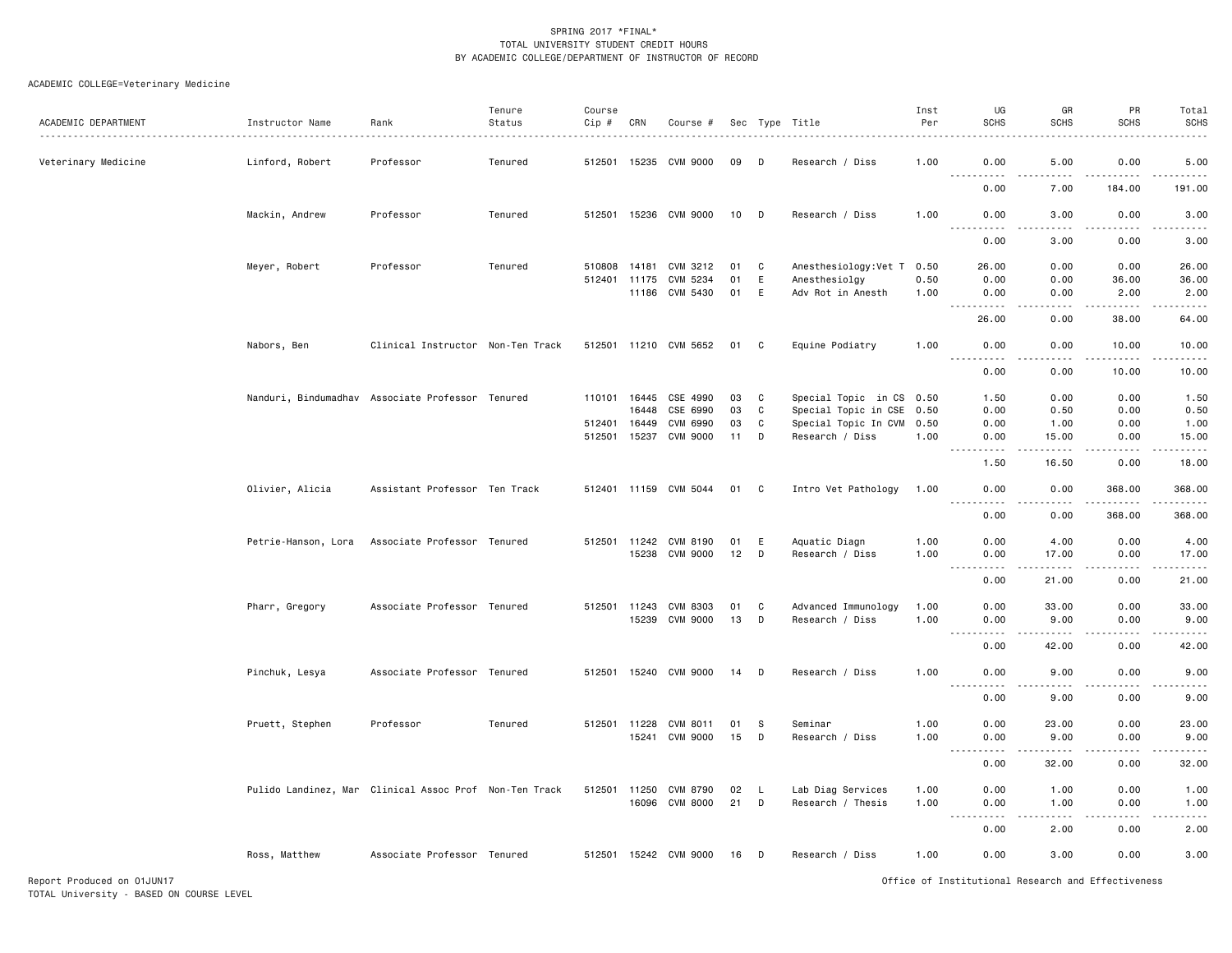|  |  |  |  |  | ACADEMIC COLLEGE=Veterinary Medicine |  |
|--|--|--|--|--|--------------------------------------|--|
|--|--|--|--|--|--------------------------------------|--|

| ACADEMIC DEPARTMENT | Instructor Name  | Rank                                             | Tenure<br>Status | Course<br>Cip # | CRN          | Course #              |    |              | Sec Type Title            | Inst<br>Per | UG<br><b>SCHS</b>                     | GR<br><b>SCHS</b>                                                                                                                                             | PR<br><b>SCHS</b>                                                                                                                                            | Total<br>SCHS                                                                                                                                                  |
|---------------------|------------------|--------------------------------------------------|------------------|-----------------|--------------|-----------------------|----|--------------|---------------------------|-------------|---------------------------------------|---------------------------------------------------------------------------------------------------------------------------------------------------------------|--------------------------------------------------------------------------------------------------------------------------------------------------------------|----------------------------------------------------------------------------------------------------------------------------------------------------------------|
|                     |                  |                                                  |                  |                 |              |                       |    |              |                           |             |                                       |                                                                                                                                                               |                                                                                                                                                              |                                                                                                                                                                |
|                     |                  |                                                  |                  |                 |              |                       |    |              |                           |             | 0.00                                  | .<br>3.00                                                                                                                                                     | 0.00                                                                                                                                                         | 3.00                                                                                                                                                           |
| Veterinary Medicine | Seo, Keun Seok   | Assistant Professor Ten Track                    |                  |                 |              | 512501 15243 CVM 9000 | 17 | D            | Research / Diss           | 1.00        | 0.00                                  | 18.00                                                                                                                                                         | 0.00                                                                                                                                                         | 18.00                                                                                                                                                          |
|                     |                  |                                                  |                  |                 |              |                       |    |              |                           |             | .<br>0.00                             | $\frac{1}{2}$<br>18.00                                                                                                                                        | .<br>0.00                                                                                                                                                    | .<br>18.00                                                                                                                                                     |
|                     | Smith, David     | Professor                                        | Tenured          | 010903          | 14179        | CVM 5273              | 01 | В            | Population Medicine       | 0.50        | 0.00                                  | 0.00                                                                                                                                                          | 28.50                                                                                                                                                        | 28.50                                                                                                                                                          |
|                     |                  |                                                  |                  |                 |              | 512501 15222 CVM 8000 | 15 | D            | Research / Thesis         | 1.00        | 0.00<br>$-$<br>.                      | 19.00<br>$\frac{1}{2} \left( \frac{1}{2} \right) \left( \frac{1}{2} \right) \left( \frac{1}{2} \right) \left( \frac{1}{2} \right) \left( \frac{1}{2} \right)$ | 0.00                                                                                                                                                         | 19.00<br>.                                                                                                                                                     |
|                     |                  |                                                  |                  |                 |              |                       |    |              |                           |             | 0.00                                  | 19.00                                                                                                                                                         | 28.50                                                                                                                                                        | 47.50                                                                                                                                                          |
|                     | Smith, Jack      | Associate Professor Tenured                      |                  |                 | 512401 11181 | CVM 5292              | 01 | E            | Flowood/MVRDL Extern 1.00 |             | 0.00                                  | 0.00                                                                                                                                                          | 70.00                                                                                                                                                        | 70.00                                                                                                                                                          |
|                     |                  |                                                  |                  |                 | 11190        | CVM 5510              | 01 | E            | Vm An Externship 1        | 1.00        | 0.00                                  | 0.00                                                                                                                                                          | 120.00                                                                                                                                                       | 120.00                                                                                                                                                         |
|                     |                  |                                                  |                  |                 | 11191        | CVM 5520              | 01 | E            | Vm An Externship 2        | 1.00        | 0.00                                  | 0.00                                                                                                                                                          | 52.00                                                                                                                                                        | 52.00                                                                                                                                                          |
|                     |                  |                                                  |                  |                 | 11192        | CVM 5530              | 01 | E            | Vm An Externship 3        | 1.00        | 0.00                                  | 0.00                                                                                                                                                          | 26.00                                                                                                                                                        | 26.00                                                                                                                                                          |
|                     |                  |                                                  |                  |                 | 11193        | CVM 5540              | 01 | E            | Vm An Externship 4        | 1.00        | 0.00                                  | 0.00                                                                                                                                                          | 6.00                                                                                                                                                         | 6.00                                                                                                                                                           |
|                     |                  |                                                  |                  |                 |              | 11196 CVM 5560        | 01 | E            | Adv Clin Rot 1            | 1.00        | 0.00                                  | 0.00                                                                                                                                                          | 31.00                                                                                                                                                        | 31.00                                                                                                                                                          |
|                     |                  |                                                  |                  |                 | 11200        | CVM 5570              | 01 | E            | Adv Clin Rot 2            | 1.00        | 0.00                                  | 0.00                                                                                                                                                          | 4.00                                                                                                                                                         | 4.00                                                                                                                                                           |
|                     |                  |                                                  |                  |                 | 11204        | CVM 5580              | 01 | E            | Adv Clin Rot 3            | 1.00        | 0.00                                  | 0.00                                                                                                                                                          | 2.00                                                                                                                                                         | 2.00                                                                                                                                                           |
|                     |                  |                                                  |                  |                 |              | 11219 CVM 5772        | 01 | C            | Canine Theriogenolog 1.00 |             | 0.00<br>المالما ماليا                 | 0.00<br>.                                                                                                                                                     | 16.00<br>.                                                                                                                                                   | 16.00<br>.                                                                                                                                                     |
|                     |                  |                                                  |                  |                 |              |                       |    |              |                           |             | 0.00                                  | 0.00                                                                                                                                                          | 327.00                                                                                                                                                       | 327.00                                                                                                                                                         |
|                     |                  | Swiderski, Cyprianna Associate Professor Tenured |                  |                 | 512501 11235 | <b>CVM 8081</b>       | 02 | C            | Clin Sci Journal Rev 1.00 |             | 0.00                                  | 1.00                                                                                                                                                          | 0.00                                                                                                                                                         | 1.00                                                                                                                                                           |
|                     |                  |                                                  |                  |                 | 16204        | <b>CVM 8000</b>       | 22 | D            | Research / Thesis         | 1.00        | 0.00                                  | 1.00                                                                                                                                                          | 0.00                                                                                                                                                         | 1.00                                                                                                                                                           |
|                     |                  |                                                  |                  |                 |              | 16305 CVM 7000        | 08 | I            | Directed Indiv Study 1.00 |             | 0.00                                  | 1.00                                                                                                                                                          | 0.00                                                                                                                                                         | 1.00                                                                                                                                                           |
|                     |                  |                                                  |                  |                 |              |                       |    |              |                           |             | 0.00                                  | 3.00                                                                                                                                                          | 0.00                                                                                                                                                         | 3.00                                                                                                                                                           |
|                     | Syrcle, Jason    | Clinical Assoc Prof Non-Ten Track                |                  |                 | 512401 11217 | CVM 5754              | 01 | B            | Adv Sm Anim Surgery       | 1.00        | 0.00                                  | 0.00                                                                                                                                                          | 68,00                                                                                                                                                        | 68,00                                                                                                                                                          |
|                     |                  |                                                  |                  |                 | 11232        | CVM 8061              | 01 | s            | Small Anim Surg Lit       | 1.00        | 0.00                                  | 2.00                                                                                                                                                          | 0.00                                                                                                                                                         | 2.00                                                                                                                                                           |
|                     |                  |                                                  |                  |                 |              | 512501 11177 CVM 5256 | 01 | E            | Small Animal Surgery 1.00 |             | 0.00<br>$\sim$ $\sim$ $\sim$<br>----- | 0.00<br>.                                                                                                                                                     | 180.00<br>.                                                                                                                                                  | 180.00<br>$\frac{1}{2} \left( \frac{1}{2} \right) \left( \frac{1}{2} \right) \left( \frac{1}{2} \right) \left( \frac{1}{2} \right) \left( \frac{1}{2} \right)$ |
|                     |                  |                                                  |                  |                 |              |                       |    |              |                           |             | 0.00                                  | 2.00                                                                                                                                                          | 248.00                                                                                                                                                       | 250.00                                                                                                                                                         |
|                     | Thames, Brittany | Clinical Assist Pro Non-Ten Track                |                  |                 |              | 512401 11182 CVM 5310 | 01 | E            | SM Critical Care Med 1.00 |             | 0.00<br>.                             | 0.00<br>.                                                                                                                                                     | 156.00<br>.                                                                                                                                                  | 156.00<br>.                                                                                                                                                    |
|                     |                  |                                                  |                  |                 |              |                       |    |              |                           |             | 0.00                                  | 0.00                                                                                                                                                          | 156.00                                                                                                                                                       | 156.00                                                                                                                                                         |
|                     | Thomason, John   | Assistant Professor Ten Track                    |                  |                 | 512401 11220 | CVM 5802              | 01 | C            | Pract. Clin. Onc.         | 1.00        | 0.00                                  | 0.00                                                                                                                                                          | 26.00                                                                                                                                                        | 26.00                                                                                                                                                          |
|                     |                  |                                                  |                  |                 | 16042        | <b>CVM 5000</b>       | 02 | $\mathbf{I}$ | Directed Indiv Study      | 1.00        | 0.00                                  | 0.00                                                                                                                                                          | 2.00                                                                                                                                                         | 2.00                                                                                                                                                           |
|                     |                  |                                                  |                  |                 | 16043        | <b>CVM 5000</b>       | 03 | I            | Directed Indiv Study      | 1.00        | 0.00                                  | 0.00                                                                                                                                                          | 2.00                                                                                                                                                         | 2.00                                                                                                                                                           |
|                     |                  |                                                  |                  | 512501          | 15225        | <b>CVM 8000</b>       | 18 | D            | Research / Thesis         | 1.00        | 0.00                                  | 3.00                                                                                                                                                          | 0.00                                                                                                                                                         | 3.00                                                                                                                                                           |
|                     |                  |                                                  |                  | 512508 11233    |              | CVM 8071              | 01 | C            | Small Animal In Med       | 1.00        | 0.00<br>.                             | 2.00<br>.                                                                                                                                                     | 0.00<br>$\frac{1}{2} \left( \frac{1}{2} \right) \left( \frac{1}{2} \right) \left( \frac{1}{2} \right) \left( \frac{1}{2} \right) \left( \frac{1}{2} \right)$ | 2.00<br>.                                                                                                                                                      |
|                     |                  |                                                  |                  |                 |              |                       |    |              |                           |             | 0.00                                  | 5.00                                                                                                                                                          | 30.00                                                                                                                                                        | 35.00                                                                                                                                                          |
|                     |                  | Varela-Stokes, Andre Associate Professor Tenured |                  |                 | 512401 11164 | CVM 5163              | 01 | B            | Vet Parasitology          | 0.50        | 0.00                                  | 0.00                                                                                                                                                          | 138.00                                                                                                                                                       | 138.00                                                                                                                                                         |
|                     |                  |                                                  |                  |                 | 15377        | CVM 4000              | 01 | $\mathbf{I}$ | Directed Indiv Study 1.00 |             | 3.00                                  | 0.00                                                                                                                                                          | 0.00                                                                                                                                                         | 3.00                                                                                                                                                           |
|                     |                  |                                                  |                  |                 |              |                       |    |              |                           |             | 3.00                                  | 0.00                                                                                                                                                          | 138.00                                                                                                                                                       | .<br>141.00                                                                                                                                                    |
|                     | Walters, Kevin   | Clinical Assist Pro Non-Ten Track                |                  |                 |              | 512401 11218 CVM 5764 | 01 | C            | Adv Equine Repro          | 0.50        | 0.00                                  | 0.00                                                                                                                                                          | 6.00                                                                                                                                                         | 6.00                                                                                                                                                           |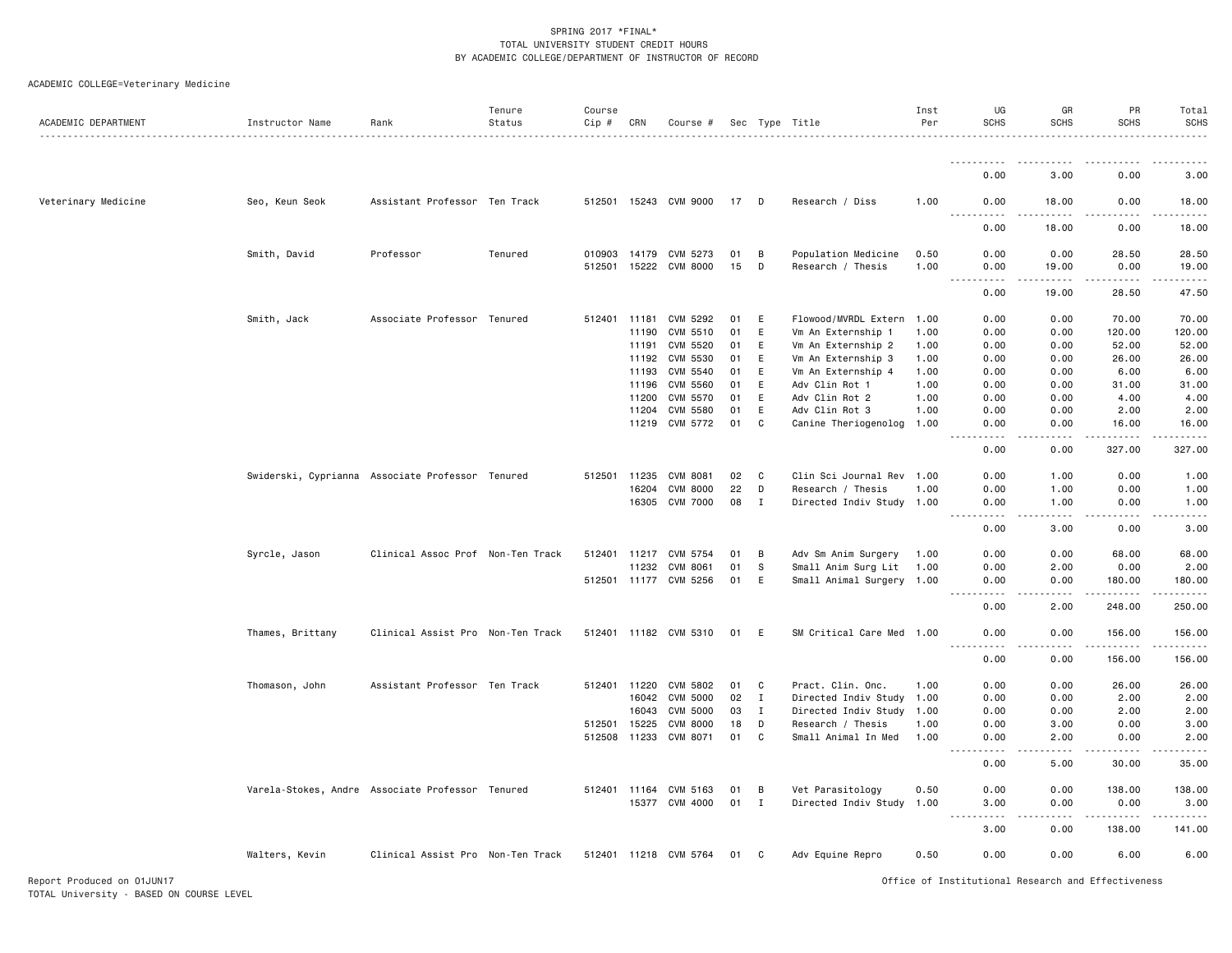# ACADEMIC COLLEGE=Veterinary Medicine

|                                        |                    |                                   | Tenure  | Course       |       |                       |    |     |                           | Inst | UG                            | GR                | PR                        | Total              |
|----------------------------------------|--------------------|-----------------------------------|---------|--------------|-------|-----------------------|----|-----|---------------------------|------|-------------------------------|-------------------|---------------------------|--------------------|
| ACADEMIC DEPARTMENT                    | Instructor Name    | Rank                              | Status  | Cip#         | CRN   | Course #              |    |     | Sec Type Title            | Per  | <b>SCHS</b>                   | <b>SCHS</b>       | <b>SCHS</b>               | <b>SCHS</b><br>.   |
|                                        |                    |                                   |         |              |       |                       |    |     |                           |      | -----------<br>0.00           | .<br>0.00         | .<br>6.00                 | ----------<br>6.00 |
|                                        |                    |                                   |         |              |       |                       |    |     |                           |      |                               |                   |                           |                    |
| Veterinary Medicine                    | Wan, Xiufeng       | Professor                         | Tenured |              |       | 512501 15246 CVM 9000 | 20 | D   | Research / Diss           | 1.00 | 0.00<br>-----<br>المتمامين    | 31.00             | 0.00<br>.                 | 31.00              |
|                                        |                    |                                   |         |              |       |                       |    |     |                           |      | 0.00                          | 31.00             | 0.00                      | 31.00              |
|                                        | Wang, Chinling     | Associate Professor Tenured       |         | 512501       | 15226 | CVM 8000              | 19 | D   | Research / Thesis         | 1.00 | 0.00                          | 5.00              | 0.00                      | 5.00               |
|                                        |                    |                                   |         |              | 15247 | CVM 9000              | 21 | D   | Research / Diss           | 1.00 | 0.00                          | 20.00             | 0.00                      | 20.00              |
|                                        |                    |                                   |         |              |       |                       |    |     |                           |      | .<br>0.00                     | -----<br>25.00    | -----<br>$\cdots$<br>0.00 | .<br>25.00         |
|                                        | Wills, Robert      | Professor                         | Tenured | 512501       | 11245 | CVM 8503              | 01 | C   | Epidemiology/Biostat 1.00 |      | 0.00                          | 36.00             | 0.00                      | 36.00              |
|                                        |                    |                                   |         |              |       | 15248 CVM 9000        | 22 | D   | Research / Diss           | 1.00 | 0.00                          | 1.00              | 0.00                      | 1.00               |
|                                        |                    |                                   |         |              | 16100 | <b>CVM 7000</b>       | 04 | I   | Directed Indiv Study 1.00 |      | 0.00                          | 2.00              | 0.00                      | 2.00               |
|                                        |                    |                                   |         |              |       | 16403 CVM 8000        | 24 | D   | Research / Thesis         | 1.00 | 0.00                          | 2.00              | 0.00                      | 2.00               |
|                                        |                    |                                   |         |              |       |                       |    |     |                           |      | ----<br>0.00                  | 41.00             | 0.00                      | 41.00              |
|                                        | Woodruff, Kimberly | Clinical Assist Pro Non-Ten Track |         | 010903 14179 |       | CVM 5273              | 01 | B   | Population Medicine       | 0.50 | 0.00                          | 0.00              | 28.50                     | 28.50              |
|                                        |                    |                                   |         | 512401       | 11209 | CVM 5640              | 01 | H   | Shelter Medicine          | 1.00 | 0.00                          | 0.00              | 72.00                     | 72.00              |
|                                        |                    |                                   |         | 512501       | 15391 | CVM 8081              | 06 | C   | Clin Sci Journal Rev 1.00 |      | 0.00                          | 1.00              | 0.00                      | 1.00               |
|                                        |                    |                                   |         |              |       |                       |    |     |                           |      | 0.00                          | ----<br>1.00      | 100.50                    | .<br>101.50        |
|                                        | Woolums, Amelia    | Professor                         | Tenured |              |       | 512401 16300 CVM 4000 | 02 | — т | Directed Indiv Study 1.00 |      | 3.00                          | 0.00              | 0.00                      | 3.00               |
|                                        |                    |                                   |         |              |       |                       |    |     |                           |      | -----<br>. <b>.</b> .<br>3.00 | $- - - -$<br>0.00 | 0.00                      | 3.00               |
| ----------------------------------     |                    |                                   |         |              |       |                       |    |     |                           |      | ==========                    | ==========        | ==========                | ==========         |
| Veterinary Medicine                    |                    |                                   |         |              |       |                       |    |     |                           |      | 1084.50                       | 567.50            | 6296.00                   | 7948.00            |
| ====================================== |                    |                                   |         |              |       |                       |    |     |                           |      | ==========                    |                   | ======================    | ==========         |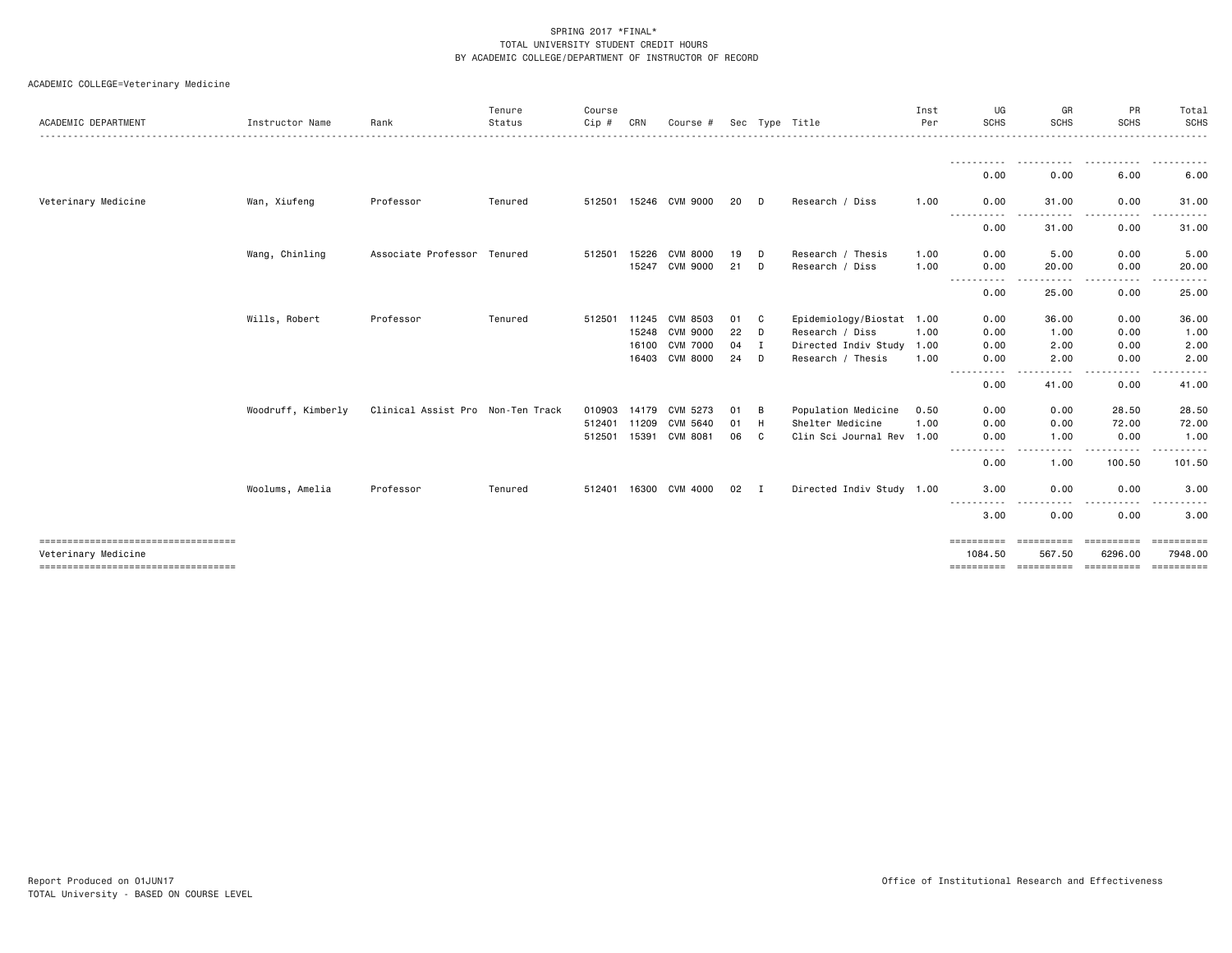# SPRING 2017 \*FINAL\* TOTAL UNIVERSITY STUDENT CREDIT HOURSBY ACADEMIC COLLEGE/DEPARTMENT OF INSTRUCTOR OF RECORD

#### ACADEMIC COLLEGE=Academic Affairs

| ACADEMIC DEPARTMENT                                    | Instructor Name  | Rank                               | Tenure<br>Status | Course<br>$Cip$ # | CRN | Course #       |    |              | Sec Type Title  | Inst<br>Per | UG<br><b>SCHS</b>   | GR<br><b>SCHS</b>  | <b>PR</b><br><b>SCHS</b> | Total<br><b>SCHS</b> |
|--------------------------------------------------------|------------------|------------------------------------|------------------|-------------------|-----|----------------|----|--------------|-----------------|-------------|---------------------|--------------------|--------------------------|----------------------|
| Career Center                                          | Lostritto, Jenna | Grad Service Assist  Non-Ten Track |                  | 131101            |     | 10980 COE 1323 | 03 | $\mathbf{C}$ | Career Planning | 0.50        | 31.50<br>.          | 0.00<br>.          | 0.00<br>----------       | 31.50<br>.           |
| ====================================                   |                  |                                    |                  |                   |     |                |    |              |                 |             | 31.50<br>========== | 0.00<br>========== | 0.00<br>==========       | 31.50<br>==========  |
| Career Center<br>===================================== |                  |                                    |                  |                   |     |                |    |              |                 |             | 31.50<br>=========  | 0.00               | 0.00<br>==========       | 31.50                |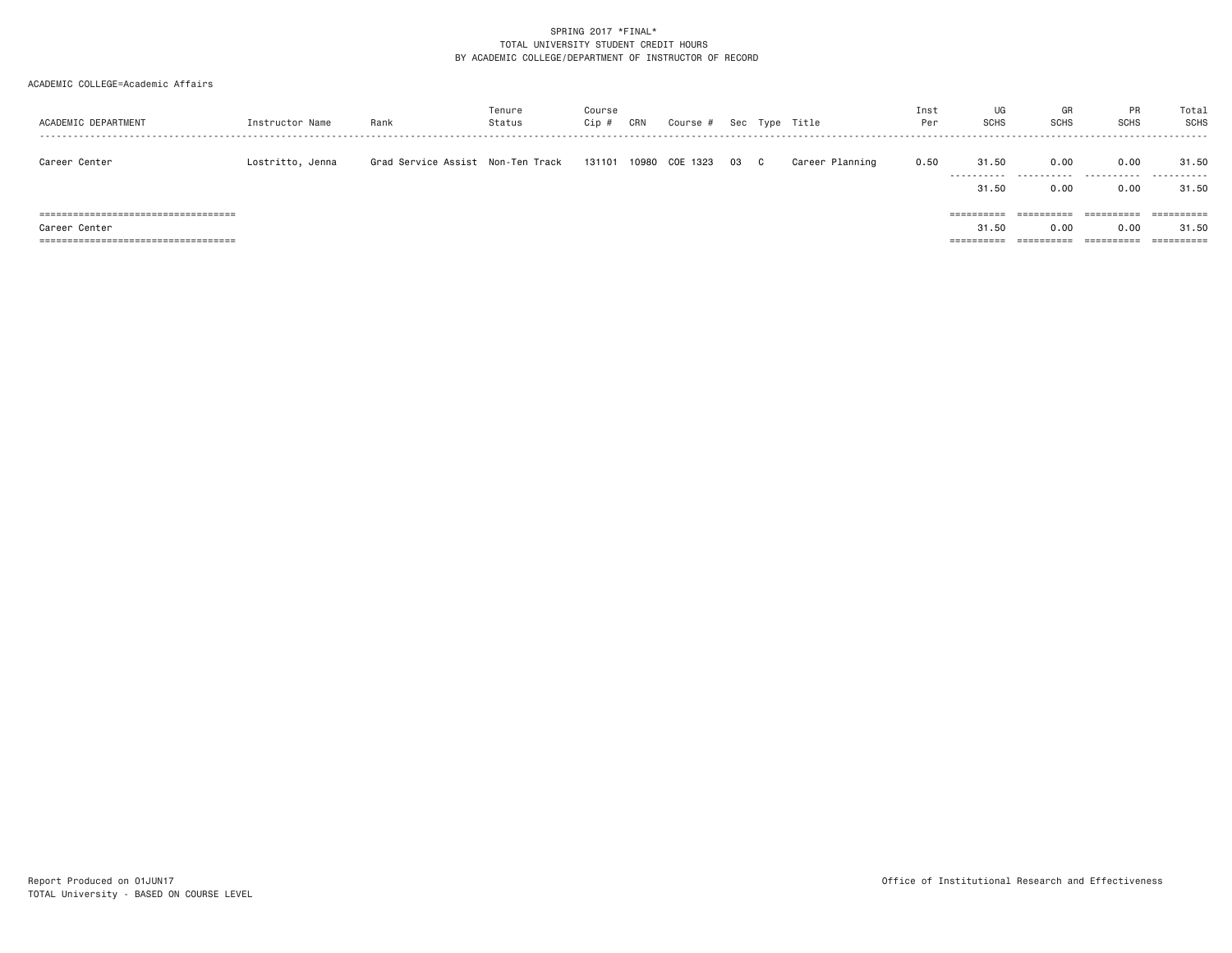# SPRING 2017 \*FINAL\* TOTAL UNIVERSITY STUDENT CREDIT HOURSBY ACADEMIC COLLEGE/DEPARTMENT OF INSTRUCTOR OF RECORD

### ACADEMIC COLLEGE=Academic Affairs

| ACADEMIC DEPARTMENT                                                                                | Instructor Name | Rank        | Tenure<br>Status | Course<br>Cip # | CRN | Course #              |       | Sec Type Title            | Inst<br>Per | UG<br>SCHS          | GR<br><b>SCHS</b>                | <b>PR</b><br><b>SCHS</b><br>                | Total<br><b>SCHS</b> |
|----------------------------------------------------------------------------------------------------|-----------------|-------------|------------------|-----------------|-----|-----------------------|-------|---------------------------|-------------|---------------------|----------------------------------|---------------------------------------------|----------------------|
| Provost Office                                                                                     | Hyer, Nicholas  | Non-Faculty | Not Applicable   |                 |     | 521003 15510 FYE 1001 | F05 C | Freshman Year Experi 1.00 |             | 28.00<br>.<br>28,00 | 0.00<br>.<br>0.00                | 0.00<br>.<br>0.00                           | 28.00<br>.<br>28.00  |
| ======================================<br>Provost Office<br>====================================== |                 |             |                  |                 |     |                       |       |                           |             | 28,00               | ==========<br>0.00<br>========== | ==========<br>0.00<br>$=$ = = = = = = = = = | 28.00<br>==========  |